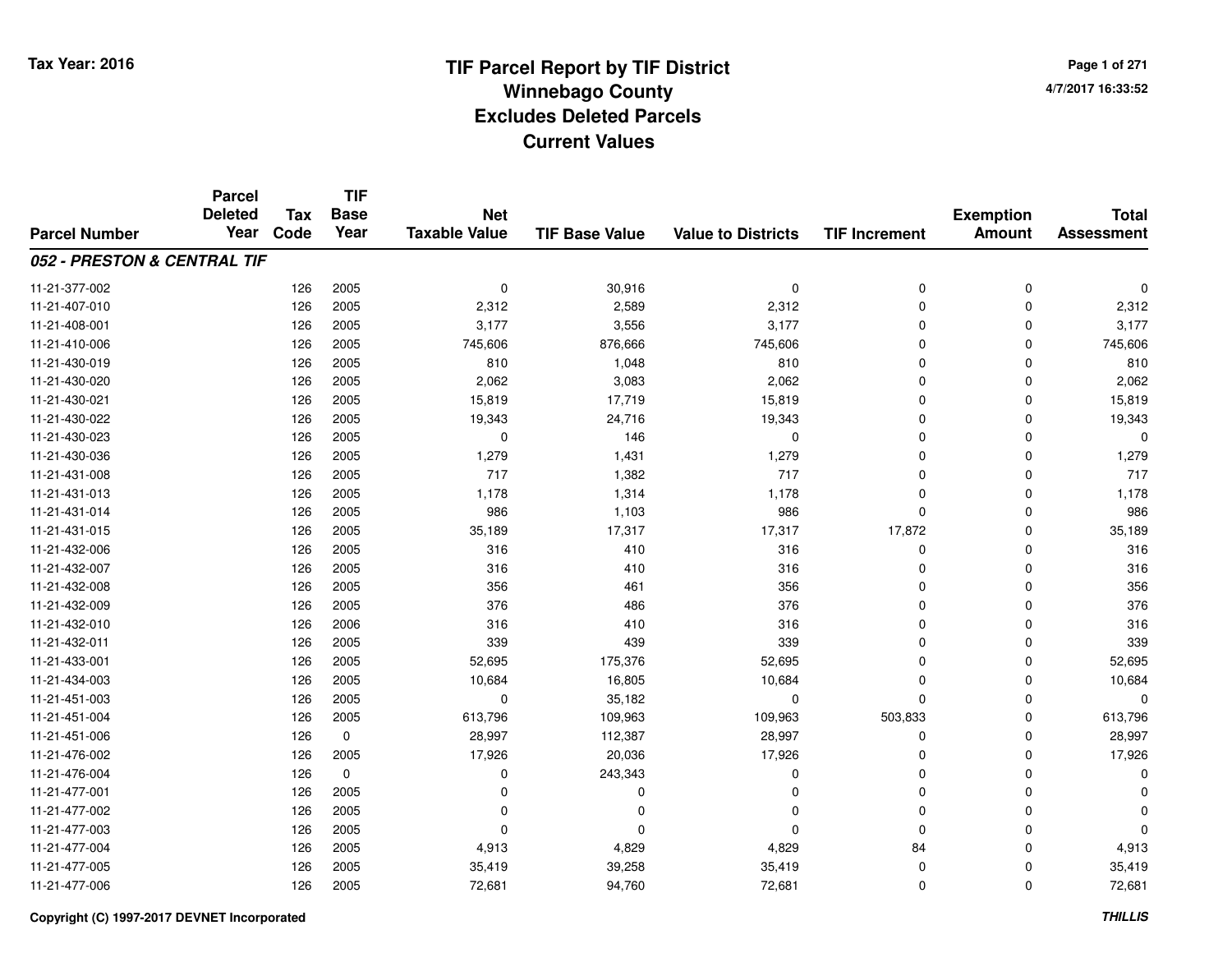**Page 2 of 2714/7/2017 16:33:52**

#### **TIF Base ValueParcel NumberTotal AssessmentExemption Amount Value to Districts TIF IncrementTIF Base YearTax CodeParcel Deleted YearNet Taxable Value052 - PRESTON & CENTRAL TIF**11-22-304-007 <sup>126</sup> <sup>661</sup> <sup>2005</sup> <sup>740</sup> <sup>661</sup> <sup>0</sup> <sup>0</sup> <sup>661</sup> 11-22-304-008 <sup>126</sup> 3,745 <sup>2005</sup> 4,194 3,745 <sup>0</sup> <sup>0</sup> 3,745 11-22-304-0099 126 2005 11,666 8,766 8,766 2,900 0 11,666 11-22-305-007 <sup>126</sup> 23,336 <sup>2005</sup> 42,941 23,336 <sup>0</sup> <sup>0</sup> 23,336 11-22-306-0099 126 2005 54,793 61,383 54,793 0 0 54,793 11-22-306-0100 126 2005 15,106 16,921 15,106 0 0 15,106 11-22-306-0111 126 2005 8,987 10,065 8,987 0 0 8,987 11-22-306-0122 2 126 2005 10,685 11,971 10,685 0 10,685 11-22-307-0022 126 2005 138,044 314,443 138,044 0 138,044 11-22-307-004 <sup>126</sup> 34,183 <sup>2005</sup> 38,289 34,183 <sup>0</sup> <sup>0</sup> 34,183 11-22-307-0055 126 2005 532 595 532 0 0 532 11-22-307-0066 126 2005 14,992 16,932 14,992 0 0 14,992 11-22-307-007 <sup>126</sup> 14,488 <sup>2005</sup> 16,397 14,488 <sup>0</sup> <sup>0</sup> 14,488 11-22-329-0100 126 2005 887 991 887 0 0 887 11-22-329-0111 126 2005 1,772 1,983 1,772 0 0 1,772 11-22-329-012 <sup>126</sup> <sup>887</sup> <sup>2005</sup> <sup>991</sup> <sup>887</sup> <sup>0</sup> <sup>0</sup> <sup>887</sup> 11-22-329-013 <sup>126</sup> 11,674 <sup>2005</sup> 13,076 11,674 <sup>0</sup> <sup>0</sup> 11,674 11-22-329-014 <sup>126</sup> <sup>932</sup> <sup>2005</sup> 1,043 <sup>932</sup> <sup>0</sup> <sup>0</sup> <sup>932</sup> 11-22-329-0155 126 2005 887 991 887 0 0 887 11-22-329-0166 126 2005 887 991 887 0 0 887 11-22-332-010 <sup>126</sup> <sup>0</sup> <sup>2005</sup> <sup>0</sup> <sup>0</sup> <sup>0</sup> <sup>0</sup> <sup>0</sup> 11-22-332-011 <sup>126</sup> <sup>0</sup> <sup>2005</sup> <sup>0</sup> <sup>0</sup> <sup>0</sup> <sup>0</sup> <sup>0</sup> 11-22-334-003 <sup>126</sup> <sup>0</sup> <sup>2005</sup> <sup>0</sup> <sup>0</sup> <sup>0</sup> <sup>0</sup> <sup>0</sup> 11-22-334-0155 126 2005 37,219 43,681 37,219 0 0 37,219 11-22-334-016 <sup>126</sup> 21,153 <sup>2005</sup> 23,697 21,153 <sup>0</sup> <sup>0</sup> 21,153 11-22-334-026 <sup>126</sup> 5,982 <sup>2005</sup> 7,852 5,982 <sup>0</sup> <sup>0</sup> 5,982 11-22-334-027 <sup>126</sup> 11,183 <sup>2005</sup> 18,487 11,183 <sup>0</sup> <sup>0</sup> 11,183 11-22-334-028 <sup>126</sup> 6,390 <sup>2005</sup> 8,714 6,390 <sup>0</sup> <sup>0</sup> 6,390 11-22-352-002 <sup>126</sup> <sup>0</sup> <sup>2005</sup> <sup>0</sup> <sup>0</sup> <sup>0</sup> <sup>0</sup> <sup>0</sup> 11-22-352-004 <sup>126</sup> <sup>700</sup> <sup>2005</sup> <sup>785</sup> <sup>700</sup> <sup>0</sup> <sup>0</sup> <sup>700</sup> 11-22-352-005 <sup>126</sup> <sup>359</sup> <sup>2005</sup> <sup>400</sup> <sup>359</sup> <sup>0</sup> <sup>0</sup> <sup>359</sup> 11-22-352-006 <sup>126</sup> 2,324 <sup>0</sup> 2,599 2,324 <sup>0</sup> <sup>0</sup> 2,324 11-22-352-0077 126 0 29,644 33,210 29,644 0 0 29,644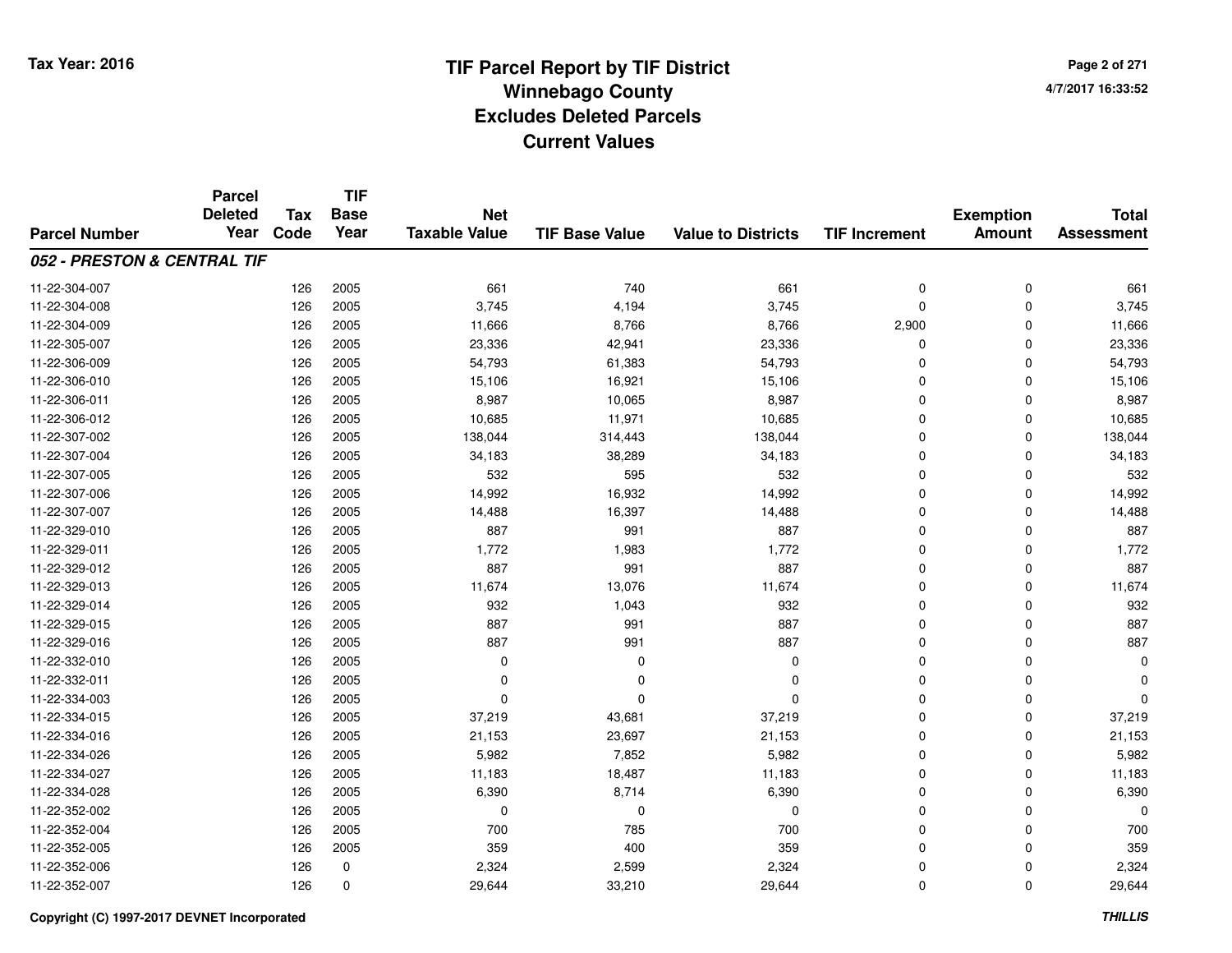**Page 3 of 2714/7/2017 16:33:52**

#### **TIF Base ValueParcel NumberTotal AssessmentExemption Amount Value to Districts TIF IncrementTIF Base YearTax CodeParcel Deleted YearNet Taxable Value052 - PRESTON & CENTRAL TIF**11-22-376-0011 126 2005 10,991 12,308 10,991 0 10,991 11-22-376-0022 126 2005 1,874 5,020 1,874 0 0 1,874 11-22-376-0111 126 2005 13,910 15,584 13,910 0 0 13,910 11-28-127-001 <sup>126</sup> <sup>0</sup> <sup>2005</sup> <sup>0</sup> <sup>0</sup> <sup>0</sup> <sup>0</sup> <sup>0</sup> **Tax District Totals: Parcel Count: <sup>70</sup> 2,158,481 2,573,581 1,633,792 524,689 <sup>0</sup> 2,158,481 063 - WESTSIDE TIF #2**11-22-479-0022 082 2005 11,565 61,872 11,565 0 0 11,565 11-22-479-0033 082 2005 9,081 10,442 9,081 0 0 9,081 11-22-479-0099 082 2005 10,880 38,349 10,880 0 0 10,880 11-22-479-011 <sup>082</sup> <sup>0</sup> <sup>2005</sup> <sup>0</sup> <sup>0</sup> <sup>0</sup> <sup>0</sup> <sup>0</sup> 11-22-479-012 <sup>082</sup> <sup>0</sup> <sup>2005</sup> <sup>0</sup> <sup>0</sup> <sup>0</sup> <sup>0</sup> <sup>0</sup> 11-22-483-001 <sup>082</sup> <sup>0</sup> <sup>2005</sup> <sup>0</sup> <sup>0</sup> <sup>0</sup> <sup>0</sup> <sup>0</sup> 11-22-483-0211 1 2 3 3 3 47,400 47,400 48,874 47,400 5 47,400 0 2 47,400 0 47,400 0 47,400 0 47,400 0 47,400 0 47,400 1 47,400 1 47,400 1 47,400 1 47,400 1 47,400 1 47,400 1 47,400 1 47,400 1 47,400 1 47,400 1 47,400 1 47,400 1 47,400 11-22-483-022 <sup>082</sup> 51,652 <sup>2005</sup> 79,220 51,652 <sup>0</sup> <sup>0</sup> 51,652 11-22-484-0011 082 2005 787 12,983 787 0 0 787 11-22-484-002 <sup>082</sup> 50,693 <sup>2005</sup> 70,583 50,693 <sup>0</sup> <sup>0</sup> 50,693 11-22-485-0033 and the contract of the contract of the contract of the contract of the contract of  $\alpha$  of  $\alpha$  of  $\alpha$  of  $\alpha$  of  $\alpha$  of  $\alpha$  of  $\alpha$  of  $\alpha$  of  $\alpha$  of  $\alpha$  of  $\alpha$  of  $\alpha$  of  $\alpha$  of  $\alpha$  of  $\alpha$  of  $\alpha$  of  $\alpha$  of 11-22-485-004 <sup>082</sup> <sup>0</sup> <sup>0</sup> 14,660 <sup>0</sup> <sup>0</sup> <sup>0</sup> <sup>0</sup> 11-22-486-0011 082 2005 0 19,796 0 0 0 0 11-22-486-0033 082 0 6,415 15,275 6,415 0 0 6,415 11-22-487-0011 082 2005 0 56,006 0 0 0 0 11-23-352-0011 082 2005 50,217 146,464 50,217 0 0 50,217 11-23-352-0022 082 2005 30,374 29,898 29,898 476 0 30,374 11-23-352-0033 082 2005 44,450 43,761 43,761 689 0 44,450 11-23-353-003 <sup>082</sup> <sup>0</sup> <sup>2005</sup> <sup>0</sup> <sup>0</sup> <sup>0</sup> <sup>0</sup> <sup>0</sup> 11-23-353-004 <sup>082</sup> <sup>0</sup> <sup>0</sup> <sup>0</sup> <sup>0</sup> <sup>0</sup> <sup>0</sup> <sup>0</sup> 11-23-353-005 <sup>082</sup> 3,010 <sup>0</sup> <sup>0</sup> <sup>0</sup> 3,010 <sup>0</sup> 3,010 11-23-354-001 <sup>082</sup> <sup>0</sup> <sup>2005</sup> <sup>0</sup> <sup>0</sup> <sup>0</sup> <sup>0</sup> <sup>0</sup> 11-23-354-002 <sup>082</sup> <sup>0</sup> <sup>2005</sup> <sup>0</sup> <sup>0</sup> <sup>0</sup> <sup>0</sup> <sup>0</sup> 11-23-354-003 <sup>082</sup> <sup>0</sup> <sup>2005</sup> <sup>0</sup> <sup>0</sup> <sup>0</sup> <sup>0</sup> <sup>0</sup> 11-23-354-004 <sup>082</sup> <sup>0</sup> <sup>2005</sup> <sup>0</sup> <sup>0</sup> <sup>0</sup> <sup>0</sup> <sup>0</sup> 11-23-354-005 <sup>082</sup> <sup>0</sup> <sup>2005</sup> <sup>0</sup> <sup>0</sup> <sup>0</sup> <sup>0</sup> <sup>0</sup> 11-23-354-006<sup>082</sup> <sup>0</sup> <sup>2005</sup> <sup>0</sup> <sup>0</sup> <sup>0</sup> <sup>0</sup> <sup>0</sup>

#### **Copyright (C) 1997-2017 DEVNET Incorporated**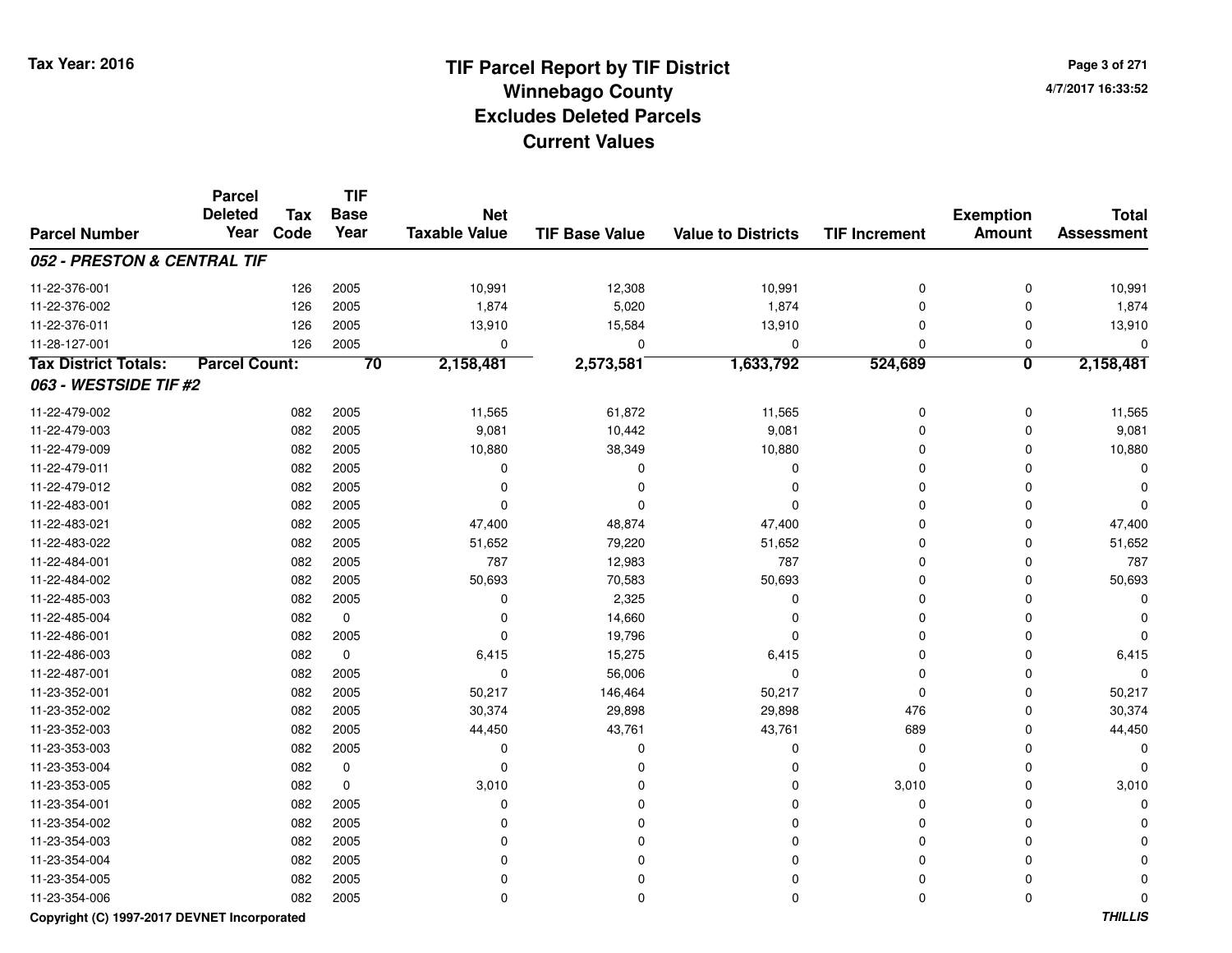**TIF**

**Parcel**

**Page 4 of 2714/7/2017 16:33:52**

#### **TIF Base ValueParcel NumberTotal AssessmentExemption Amount Value to Districts TIF Increment Base YearTax Code Deleted YearNet Taxable Value063 - WESTSIDE TIF #2**11-23-355-0011 082 2005 2,952 1,769 1,769 1,183 0 2,952 11-23-355-0022 082 2005 26,860 90,396 26,860 0 26,860 11-23-356-003 <sup>082</sup> <sup>0</sup> <sup>2005</sup> <sup>0</sup> <sup>0</sup> <sup>0</sup> <sup>0</sup> <sup>0</sup> 11-23-357-005 <sup>082</sup> <sup>0</sup> <sup>2005</sup> <sup>0</sup> <sup>0</sup> <sup>0</sup> <sup>0</sup> <sup>0</sup> **Tax District Totals: Parcel Count: <sup>31</sup> 346,336 742,673 340,978 5,358 <sup>0</sup> 346,336 066 - EAST STATE & ALPINE TIF**12-19-478-038 <sup>117</sup> <sup>0</sup> <sup>2005</sup> <sup>0</sup> <sup>0</sup> <sup>0</sup> <sup>0</sup> <sup>0</sup> 12-20-352-013 <sup>117</sup> <sup>0</sup> <sup>2005</sup> <sup>0</sup> <sup>0</sup> <sup>0</sup> <sup>0</sup> <sup>0</sup> 12-20-379-007 <sup>117</sup> 21,024 <sup>2005</sup> 23,910 21,024 <sup>0</sup> <sup>0</sup> 21,024 12-20-379-008 <sup>117</sup> 533,350 <sup>2005</sup> 22,504 22,504 510,846 <sup>0</sup> 533,350 12-29-101-0011 117 2005 153,026 739,371 153,026 0 0 153,026 12-29-101-0099 117 2005 134,020 151,272 134,020 0 134,020 12-29-101-012 <sup>117</sup> 233,309 <sup>2005</sup> 292,379 233,309 <sup>0</sup> <sup>0</sup> 233,309 12-29-101-013 <sup>117</sup> 38,640 <sup>2005</sup> 37,337 37,337 1,303 <sup>0</sup> 38,640 12-29-101-014 <sup>117</sup> 136,417 <sup>2005</sup> 209,827 136,417 <sup>0</sup> <sup>0</sup> 136,417 12-29-101-0155 117 0 56,345 77,465 56,345 0 56,345 12-29-101-0166 117 0 279,261 417,624 279,261 0 0 279,261 12-29-101-017 <sup>117</sup> 96,773 <sup>0</sup> 200,475 96,773 <sup>0</sup> <sup>0</sup> 96,773 12-29-101-018 <sup>117</sup> 619,938 <sup>0</sup> 780,705 619,938 <sup>0</sup> <sup>0</sup> 619,938 12-29-102-0011 117 2005 106,770 139,388 106,770 0 106,770 12-29-102-002 <sup>117</sup> 196,719 <sup>2005</sup> 152,190 152,190 44,529 <sup>0</sup> 196,719 12-29-102-0033 117 2005 605,963 911,849 605,963 0 0 605,963 12-29-102-004 <sup>117</sup> 272,832 <sup>2005</sup> 352,858 272,832 <sup>0</sup> <sup>0</sup> 272,832 12-29-102-006 <sup>117</sup> 216,667 <sup>2005</sup> 323,430 216,667 <sup>0</sup> <sup>0</sup> 216,667 12-29-102-007 <sup>117</sup> <sup>0</sup> <sup>2005</sup> <sup>0</sup> <sup>0</sup> <sup>0</sup> <sup>0</sup> <sup>0</sup> 12-29-102-008 <sup>117</sup> 83,412 <sup>2005</sup> 152,520 83,412 <sup>0</sup> <sup>0</sup> 83,412 12-29-102-009 <sup>117</sup> 500,000 <sup>2005</sup> 464,001 464,001 35,999 <sup>0</sup> 500,000 12-29-102-0100 117 2005 62,603 68,977 62,603 0 0 62,603 12-29-128-0033 117 2005 222,741 379,069 222,741 0 222,741 12-29-128-004 <sup>117</sup> 206,231 <sup>2005</sup> 273,477 206,231 <sup>0</sup> <sup>0</sup> 206,231 12-29-128-005 <sup>117</sup> 705,144 <sup>2005</sup> 836,990 705,144 <sup>0</sup> <sup>0</sup> 705,144 12-29-128-006 <sup>117</sup> 44,662 <sup>2005</sup> 80,210 44,662 <sup>0</sup> <sup>0</sup> 44,662 12-29-128-007<sup>117</sup> 15,638 <sup>2005</sup> 18,121 15,638 <sup>0</sup> <sup>0</sup> 15,638

#### **Copyright (C) 1997-2017 DEVNET Incorporated**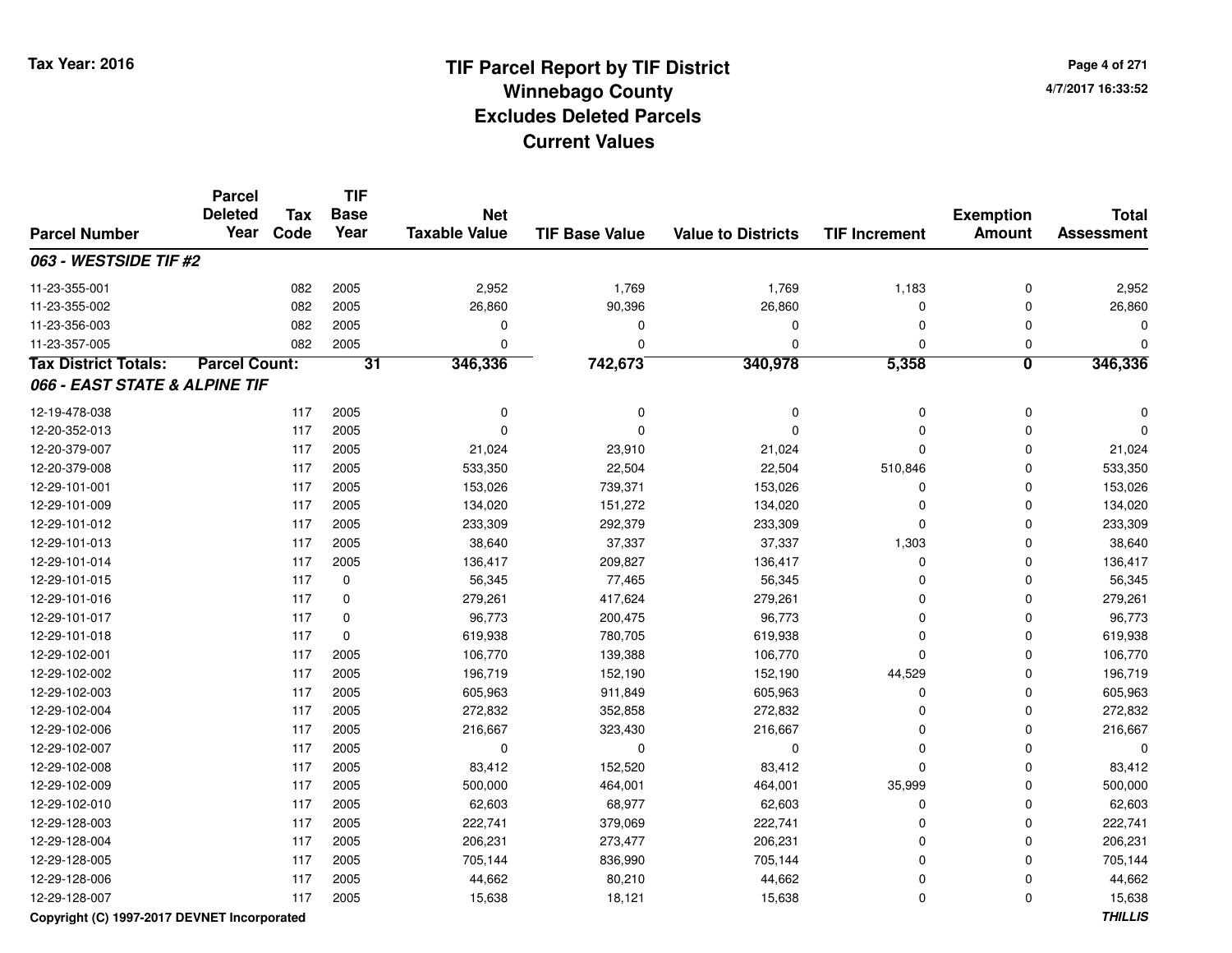**TIF**

**Parcel**

**Page 5 of 2714/7/2017 16:33:52**

|                               | <b>Deleted</b> | <b>Tax</b> | .<br><b>Base</b> | <b>Net</b>           |                       |                           |                      | <b>Exemption</b> | <b>Total</b>      |
|-------------------------------|----------------|------------|------------------|----------------------|-----------------------|---------------------------|----------------------|------------------|-------------------|
| <b>Parcel Number</b>          | Year           | Code       | Year             | <b>Taxable Value</b> | <b>TIF Base Value</b> | <b>Value to Districts</b> | <b>TIF Increment</b> | <b>Amount</b>    | <b>Assessment</b> |
| 066 - EAST STATE & ALPINE TIF |                |            |                  |                      |                       |                           |                      |                  |                   |
| 12-29-128-008                 |                | 117        | 2005             | 62,856               | 127,584               | 62,856                    | 0                    | 0                | 62,856            |
| 12-29-128-010                 |                | 117        | 2005             | 104,439              | 136,226               | 104,439                   | 0                    | 0                | 104,439           |
| 12-29-128-014                 |                | 117        | 2005             | 98,255               | 136,864               | 98,255                    | 0                    | 0                | 98,255            |
| 12-29-128-017                 |                | 117        | 2005             | 291,667              | 488,780               | 291,667                   | 0                    | 0                | 291,667           |
| 12-29-128-018                 |                | 117        | 2005             | 74,993               | 130,426               | 74,993                    | 0                    | 0                | 74,993            |
| 12-29-128-019                 |                | 117        | 2005             | 150,592              | 182,691               | 150,592                   | 0                    | 0                | 150,592           |
| 12-29-128-022                 |                | 117        | 2005             | 473,076              | 589,974               | 473,076                   | 0                    | 0                | 473,076           |
| 12-29-129-003                 |                | 117        | 2005             | 115,809              | 131,855               | 115,809                   | 0                    | 0                | 115,809           |
| 12-29-129-006                 |                | 117        | 2005             | 115,630              | 216,665               | 115,630                   | 0                    | 0                | 115,630           |
| 12-29-129-007                 |                | 117        | 2005             | 43,995               | 67,846                | 43,995                    | 0                    | 0                | 43,995            |
| 12-29-129-008                 |                | 117        | 2005             | 324,432              | 356,598               | 324,432                   | 0                    | 0                | 324,432           |
| 12-29-129-011                 |                | 117        | 2005             | 94,122               | 153,071               | 94,122                    | 0                    | 0                | 94,122            |
| 12-29-129-012                 |                | 117        | 2005             | 41,183               | 123,985               | 41,183                    | 0                    | 0                | 41,183            |
| 12-29-129-013                 |                | 117        | 2005             | 237,351              | 387,645               | 237,351                   | 0                    | 0                | 237,351           |
| 12-29-129-014                 |                | 117        | 0                | 29,505               | 9,586                 | 9,586                     | 19,919               | 0                | 29,505            |
| 12-29-129-015                 |                | 117        | $\mathbf 0$      | 145,546              | 302,009               | 145,546                   | $\mathbf 0$          | 0                | 145,546           |
| 12-29-204-001                 |                | 117        | 2005             | 48,843               | 105,536               | 48,843                    | 0                    | 0                | 48,843            |
| 12-29-204-002                 |                | 117        | 2005             | 66,233               | 83,473                | 66,233                    | 0                    | 0                | 66,233            |
| 12-29-204-004                 |                | 117        | 2005             | 71,905               | 85,588                | 71,905                    | 0                    | 0                | 71,905            |
| 12-29-204-005                 |                | 117        | 2005             | $\Omega$             | $\mathbf 0$           | $\mathbf 0$               | $\Omega$             | 0                | $\Omega$          |
| 12-29-204-014                 |                | 117        | 2005             | 7,526                | 17,859                | 7,526                     | 0                    | 0                | 7,526             |
| 12-29-204-015                 |                | 117        | 2005             | 14,665               | 13,329                | 13,329                    | 1,336                | 0                | 14,665            |
| 12-29-204-016                 |                | 117        | 2005             | 18,861               | 23,267                | 18,861                    | 0                    | 0                | 18,861            |
| 12-29-204-017                 |                | 117        | 2005             | 50,195               | 69,822                | 50,195                    | 0                    | 0                | 50,195            |
| 12-29-205-010                 |                | 117        | 2005             | 56,873               | 84,572                | 56,873                    | 0                    | 0                | 56,873            |
| 12-29-205-011                 |                | 117        | 2005             | 37,272               | 44,583                | 37,272                    | 0                    | 0                | 37,272            |
| 12-29-205-012                 |                | 117        | 2005             | 13,398               | 19,472                | 13,398                    | 0                    | 0                | 13,398            |
| 12-29-205-023                 |                | 117        | 2005             | 66,030               | 97,221                | 66,030                    | 0                    | 0                | 66,030            |
| 12-29-205-024                 |                | 117        | 2005             | 63,125               | 96,693                | 63,125                    | 0                    | 0                | 63,125            |
| 12-29-206-010                 |                | 117        | 2005             | $\mathbf 0$          | $\Omega$              | 0                         | 0                    | 0                | $\Omega$          |
| 12-29-206-028                 |                | 117        | 2005             | 51,265               | 63,603                | 51,265                    | 0                    | 0                | 51,265            |
| 12-29-251-011                 |                | 117        | 2005             | 172,982              | 425,597               | 172,982                   | $\Omega$             | 0                | 172,982           |
| 12-29-251-015                 |                | 117        | 2005             | 462,491              | 327,905               | 327,905                   | 134,586              | 0                | 462,491           |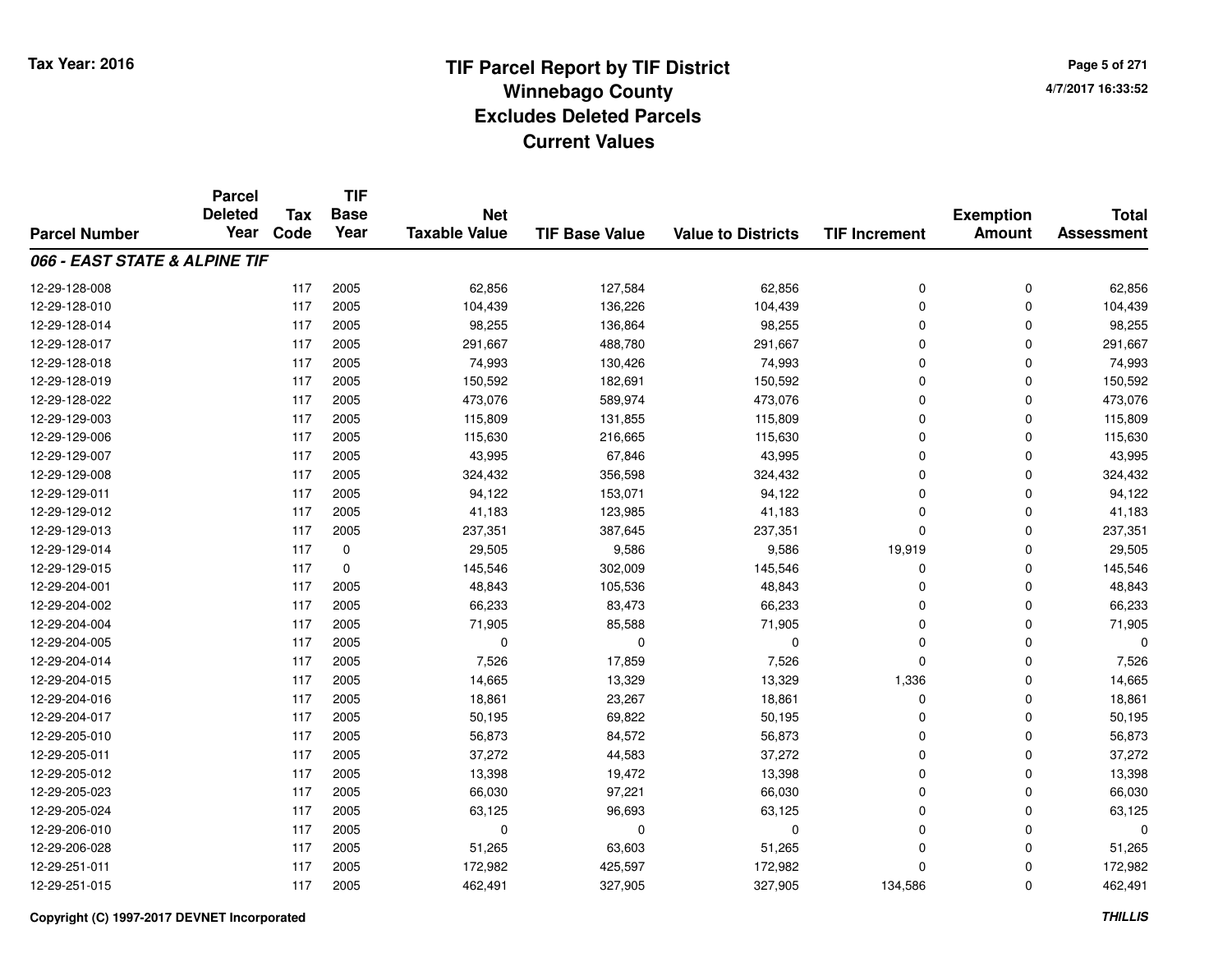**Page 6 of 2714/7/2017 16:33:52**

|                                             | <b>Parcel</b><br><b>Deleted</b> | <b>Tax</b> | <b>TIF</b><br><b>Base</b> | <b>Net</b>           |                       |                           |                      | <b>Exemption</b>        | <b>Total</b>      |
|---------------------------------------------|---------------------------------|------------|---------------------------|----------------------|-----------------------|---------------------------|----------------------|-------------------------|-------------------|
| <b>Parcel Number</b>                        | Year                            | Code       | Year                      | <b>Taxable Value</b> | <b>TIF Base Value</b> | <b>Value to Districts</b> | <b>TIF Increment</b> | <b>Amount</b>           | <b>Assessment</b> |
| 066 - EAST STATE & ALPINE TIF               |                                 |            |                           |                      |                       |                           |                      |                         |                   |
| 12-30-204-001                               |                                 | 117        | 2005                      | 84,395               | 102,718               | 84,395                    | $\mathbf 0$          | $\mathbf 0$             | 84,395            |
| 12-30-207-001                               |                                 | 117        | 2005                      | 1,917                | 2,174                 | 1,917                     | $\Omega$             | $\Omega$                | 1,917             |
| 12-30-207-002                               |                                 | 117        | 2005                      | 110,385              | 138,268               | 110,385                   | $\Omega$             | $\mathbf 0$             | 110,385           |
| 12-30-207-003                               |                                 | 117        | 2005                      | 52,259               | 71,312                | 52,259                    | $\Omega$             | 0                       | 52,259            |
| 12-30-226-006                               |                                 | 117        | 2005                      | 113,300              | 149,865               | 113,300                   | $\Omega$             | 0                       | 113,300           |
| 12-30-226-007                               |                                 | 117        | 2005                      | 125,361              | 143,819               | 125,361                   | $\Omega$             | $\mathbf 0$             | 125,361           |
| 12-30-226-008                               |                                 | 117        | 2005                      | 86,667               | 126,009               | 86,667                    | $\mathbf 0$          | $\mathbf 0$             | 86,667            |
| 12-30-226-009                               |                                 | 117        | 2005                      | 933,333              | 1,266,954             | 933,333                   | $\mathbf 0$          | $\mathbf 0$             | 933,333           |
| 12-30-227-001                               |                                 | 117        | 2005                      | 10,635               | 9,516                 | 9,516                     | 1,119                | $\mathbf 0$             | 10,635            |
| 12-30-227-002                               |                                 | 117        | 2005                      | 106,692              | 128,103               | 106,692                   | $\Omega$             | $\Omega$                | 106,692           |
| 12-30-227-003                               |                                 | 117        | 2005                      | 44,496               | 115,894               | 44,496                    | $\Omega$             | $\Omega$                | 44,496            |
| 12-30-227-004                               |                                 | 117        | 2005                      | 98,160               | 157,473               | 98,160                    | $\Omega$             | 0                       | 98,160            |
| 12-30-227-005                               |                                 | 117        | 2005                      | 113,897              | 157,525               | 113,897                   | $\Omega$             | $\Omega$                | 113,897           |
| 12-30-227-006                               |                                 | 117        | 2005                      | 27,470               | 37,736                | 27,470                    | $\Omega$             | 0                       | 27,470            |
| 12-30-227-007                               |                                 | 117        | 2005                      | 57,514               | 74,370                | 57,514                    | $\mathbf 0$          | $\mathbf 0$             | 57,514            |
| 12-30-227-008                               |                                 | 117        | 2005                      | 136,685              | 165,269               | 136,685                   | $\Omega$             | $\mathbf 0$             | 136,685           |
| 12-30-227-015                               |                                 | 117        | 2005                      | $\mathbf 0$          | $\mathbf 0$           | 0                         | $\mathbf 0$          | $\mathbf 0$             | $\Omega$          |
| <b>Tax District Totals:</b>                 | <b>Parcel Count:</b>            |            | $\overline{77}$           | 11,249,766           | 15,053,279            | 10,500,129                | 749,637              | $\overline{\mathbf{0}}$ | 11,249,766        |
| 067 - WEST STATE & CENTRAL TIF              |                                 |            |                           |                      |                       |                           |                      |                         |                   |
| 11-15-355-024                               |                                 | 085        | 2005                      | 0                    | 14,388                | 0                         | 0                    | 0                       | $\Omega$          |
| 11-15-357-026                               |                                 | 085        | 2005                      | 320                  | 9,032                 | 320                       | $\Omega$             | $\Omega$                | 320               |
| 11-15-357-027                               |                                 | 085        | 2005                      | 3,160                | 14,585                | 3,160                     | $\Omega$             | 6,000                   | 9,160             |
| 11-15-357-028                               |                                 | 085        | 2005                      | 13,347               | 25,729                | 13,347                    | $\Omega$             | 6,000                   | 19,347            |
| 11-15-357-029                               |                                 | 085        | 2005                      | 5,508                | 13,221                | 5,508                     | $\Omega$             | 1,101                   | 6,609             |
| 11-15-357-030                               |                                 | 085        | 2005                      | 3,158                | 13,126                | 3,158                     | 0                    | $\mathbf 0$             | 3,158             |
| 11-15-357-031                               |                                 | 085        | 2005                      | 7,298                | 13,639                | 7,298                     | $\Omega$             | 2,735                   | 10,033            |
| 11-15-357-032                               |                                 | 085        | 2005                      | 5,640                | 6,127                 | 5,640                     | $\mathbf 0$          | $\mathbf 0$             | 5,640             |
| 11-21-101-001                               |                                 | 085        | 2005                      | $\mathbf 0$          | $\mathbf 0$           | 0                         | $\mathbf 0$          | $\mathbf 0$             |                   |
| 11-21-102-001                               |                                 | 085        | 2005                      | 17,167               | 21,963                | 17,167                    | $\Omega$             | $\Omega$                | 17,167            |
| 11-21-102-004                               |                                 | 085        | 2005                      | 356                  | 461                   | 356                       | $\Omega$             | 0                       | 356               |
| 11-21-102-005                               |                                 | 085        | 2005                      | $\mathbf 0$          | 1,208                 | $\mathbf 0$               | $\mathbf 0$          | 0                       |                   |
| 11-21-102-006                               |                                 | 085        | 2005                      | 6,586                | 9,200                 | 6,586                     | $\mathbf 0$          | $\Omega$                | 6,586             |
| 11-21-102-007                               |                                 | 085        | 2005                      | 5,810                | 8,478                 | 5,810                     | $\mathbf 0$          | 6,080                   | 11,890            |
| Convright (C) 1997-2017 DEVNET Incorporated |                                 |            |                           |                      |                       |                           |                      |                         | <b>THILLIS</b>    |

**Copyright (C) 1997-2017 DEVNET Incorporated**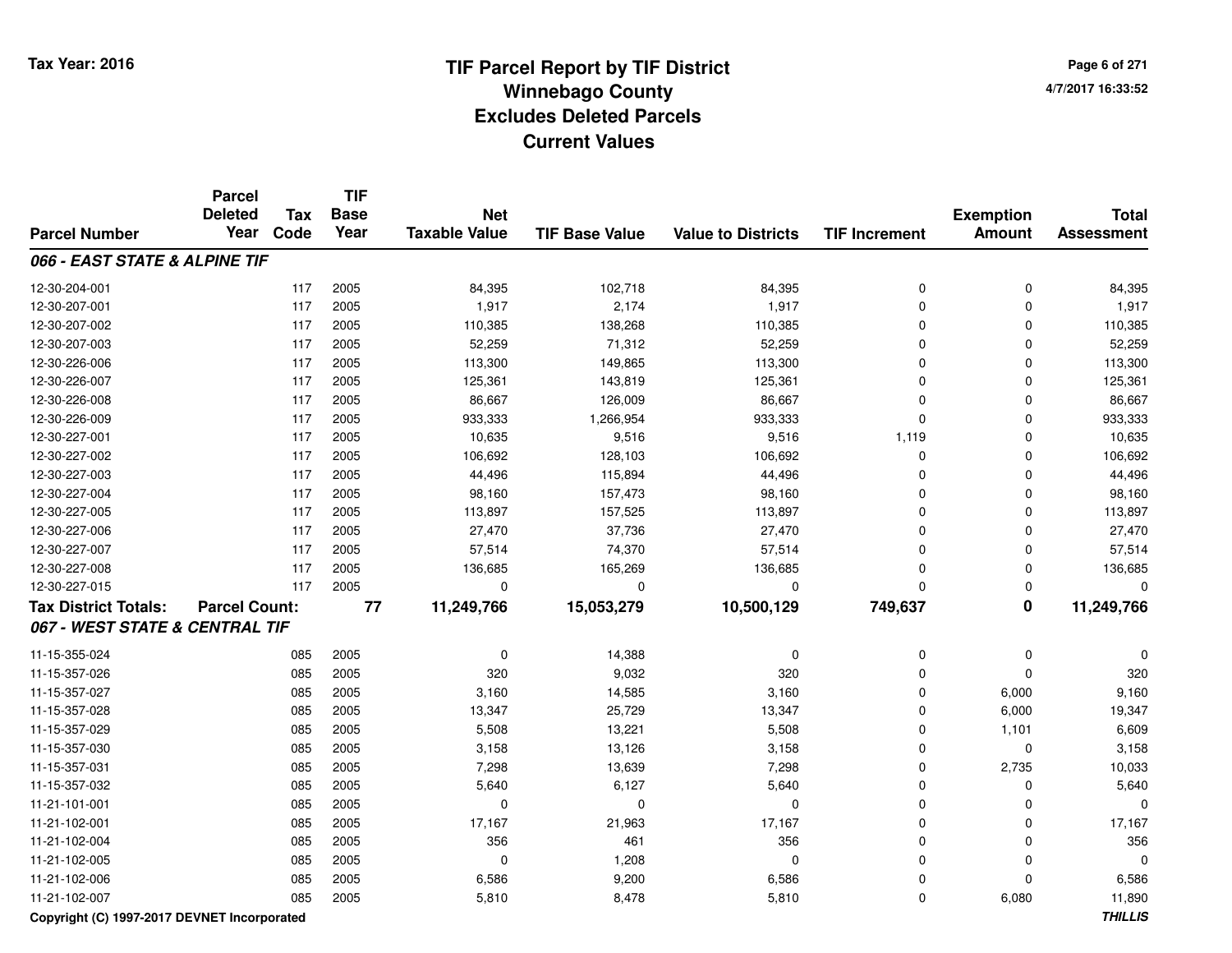**TIF**

**Parcel**

**Page 7 of 2714/7/2017 16:33:52**

| <b>Parcel Number</b>           | <b>Deleted</b><br>Year | <b>Tax</b><br>Code | <b>Base</b><br>Year | <b>Net</b><br><b>Taxable Value</b> | <b>TIF Base Value</b> | <b>Value to Districts</b> | <b>TIF Increment</b> | <b>Exemption</b><br><b>Amount</b> | <b>Total</b><br><b>Assessment</b> |
|--------------------------------|------------------------|--------------------|---------------------|------------------------------------|-----------------------|---------------------------|----------------------|-----------------------------------|-----------------------------------|
| 067 - WEST STATE & CENTRAL TIF |                        |                    |                     |                                    |                       |                           |                      |                                   |                                   |
| 11-21-102-008                  |                        | 085                | 2005                | 393                                | 509                   | 393                       | $\mathbf 0$          | $\mathbf 0$                       | 393                               |
| 11-21-102-009                  |                        | 085                | 2005                | 7,144                              | 18,665                | 7,144                     | 0                    | 6,000                             | 13,144                            |
| 11-21-102-010                  |                        | 085                | 2005                | 4,090                              | 4,401                 | 4,090                     | $\Omega$             | 0                                 | 4,090                             |
| 11-21-102-011                  |                        | 085                | 2005                | 0                                  | 6,533                 | $\mathbf 0$               | 0                    | 5,611                             | 5,611                             |
| 11-21-102-012                  |                        | 085                | 2005                | 393                                | 509                   | 393                       | 0                    | 0                                 | 393                               |
| 11-21-102-013                  |                        | 085                | 2005                | 7,553                              | 9,334                 | 7,553                     | $\Omega$             | $\Omega$                          | 7,553                             |
| 11-21-102-014                  |                        | 085                | 2005                | 393                                | 509                   | 393                       | $\Omega$             | $\Omega$                          | 393                               |
| 11-21-102-015                  |                        | 085                | 2005                | 7,322                              | 15,407                | 7,322                     | 0                    | 5,698                             | 13,020                            |
| 11-21-102-016                  |                        | 085                | 2005                | $\mathbf 0$                        | 7,334                 | $\mathbf 0$               | 0                    | 2,000                             | 2,000                             |
| 11-21-103-001                  |                        | 085                | 2005                | 12,629                             | 15,073                | 12,629                    | 0                    | 0                                 | 12,629                            |
| 11-21-103-002                  |                        | 085                | 2005                | 364                                | 471                   | 364                       | 0                    | 0                                 | 364                               |
| 11-21-103-003                  |                        | 085                | 2005                | 474                                | 10,161                | 474                       | 0                    | 6,000                             | 6,474                             |
| 11-21-103-004                  |                        | 085                | 2005                | 766                                | 4,541                 | 766                       | 0                    | 0                                 | 766                               |
| 11-21-103-005                  |                        | 085                | 2005                | 364                                | 471                   | 364                       | 0                    | 0                                 | 364                               |
| 11-21-103-006                  |                        | 085                | 2005                | 364                                | 471                   | 364                       | $\Omega$             | $\Omega$                          | 364                               |
| 11-21-103-007                  |                        | 085                | 2005                | 7,453                              | 8,590                 | 7,453                     | $\Omega$             | $\Omega$                          | 7,453                             |
| 11-21-103-008                  |                        | 085                | 2005                | 502                                | 627                   | 502                       | $\Omega$             | $\Omega$                          | 502                               |
| 11-21-103-009                  |                        | 085                | 2005                | 393                                | 509                   | 393                       | $\Omega$             | $\Omega$                          | 393                               |
| 11-21-103-010                  |                        | 085                | 2005                | 5,113                              | 8,397                 | 5,113                     | $\Omega$             | 947                               | 6,060                             |
| 11-21-103-011                  |                        | 085                | 2005                | 1,956                              | 2,772                 | 1,956                     | $\Omega$             | 0                                 | 1,956                             |
| 11-21-103-012                  |                        | 085                | 2005                | 3,811                              | 3,563                 | 3,563                     | 248                  | 5,986                             | 9,797                             |
| 11-21-103-013                  |                        | 085                | 2005                | 6,024                              | 6,075                 | 6,024                     | 0                    | $\Omega$                          | 6,024                             |
| 11-21-103-014                  |                        | 085                | 2005                | 7,000                              | 16,188                | 7,000                     | 0                    | $\Omega$                          | 7,000                             |
| 11-21-104-001                  |                        | 085                | 2005                | 813                                | 1,052                 | 813                       | 0                    | 0                                 | 813                               |
| 11-21-104-002                  |                        | 085                | 2005                | 16,263                             | 21,872                | 16,263                    | $\Omega$             | $\Omega$                          | 16,263                            |
| 11-21-104-005                  |                        | 085                | 2005                | 8,341                              | 9,396                 | 8,341                     | $\Omega$             | $\Omega$                          | 8,341                             |
| 11-21-104-006                  |                        | 085                | 2005                | 414                                | 536                   | 414                       | $\Omega$             | $\Omega$                          | 414                               |
| 11-21-104-007                  |                        | 085                | 2005                | 6,222                              | 16,276                | 6,222                     | $\mathbf 0$          | $\Omega$                          | 6,222                             |
| 11-21-104-008                  |                        | 085                | 2005                | 10,005                             | 14,237                | 10,005                    | $\mathbf 0$          | 43                                | 10,048                            |
| 11-21-104-009                  |                        | 085                | 2005                | 8,727                              | 11,122                | 8,727                     | $\mathbf 0$          | 0                                 | 8,727                             |
| 11-21-104-010                  |                        | 085                | 2005                | 3,500                              | 16,096                | 3,500                     | $\mathbf 0$          | $\Omega$                          | 3,500                             |
| 11-21-104-011                  |                        | 085                | 2005                | 6,573                              | 10,068                | 6,573                     | $\mathbf 0$          | $\Omega$                          | 6,573                             |
| 11-21-104-012                  |                        | 085                | 2005                | 9,338                              | 11,960                | 9,338                     | $\mathbf 0$          | $\mathbf 0$                       | 9,338                             |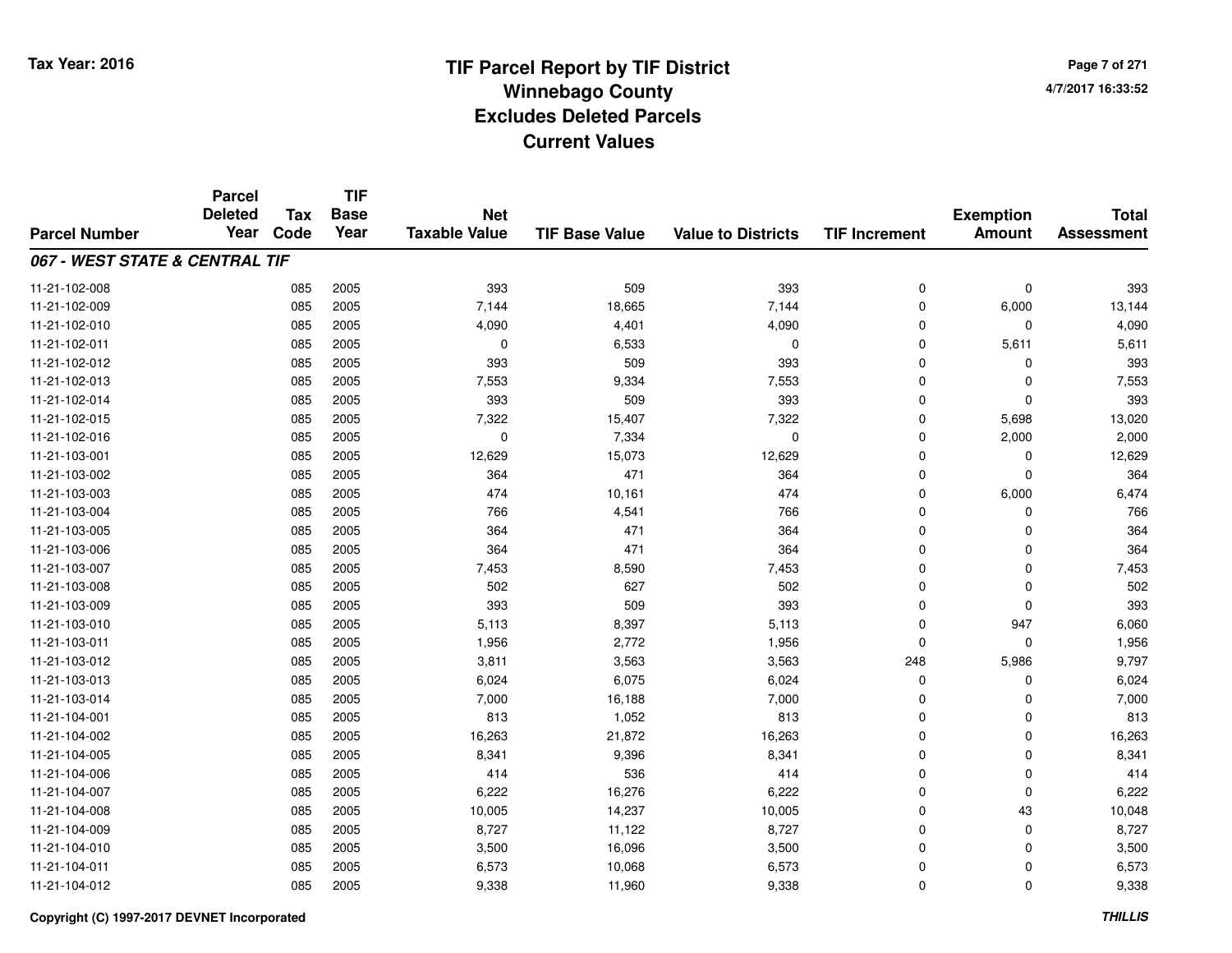**Page 8 of 2714/7/2017 16:33:52**

#### **TIF Base ValueParcel NumberTotal AssessmentExemption Amount Value to Districts TIF IncrementTIF Base YearTax CodeParcel Deleted YearNet Taxable Value067 - WEST STATE & CENTRAL TIF**11-21-104-0133 085 2005 5,997 15,654 5,997 0 6,000 11,997 11-21-105-0011 085 2005 648 12,071 648 0 9,354 10,002 11-21-105-0022 085 2005 2,886 10,123 2,886 0 0 2,886 11-21-105-0033 085 2005 4,867 4,879 4,867 0 0 4,867 11-21-105-0044 085 2005 103 6,846 103 0 6,000 6,103 11-21-105-005 <sup>085</sup> <sup>889</sup> <sup>2005</sup> 6,743 <sup>889</sup> <sup>0</sup> 6,000 6,889 11-21-105-006 <sup>085</sup> 10,712 <sup>2005</sup> 14,039 10,712 <sup>0</sup> <sup>0</sup> 10,712 11-21-105-007 <sup>085</sup> 6,136 <sup>2005</sup> 11,152 6,136 <sup>0</sup> 1,863 7,999 11-21-105-0088 085 2005 7,693 12,289 7,693 0 7,693 11-21-105-0099 085 2005 4,333 11,300 4,333 0 0 4,333 11-21-105-0100 085 2005 5,113 10,768 5,113 0 3,223 8,336 11-21-105-0122 085 2005 4,110 6,717 4,110 0 0 4,110 11-21-105-013 <sup>085</sup> 8,299 <sup>2005</sup> 9,331 8,299 <sup>0</sup> <sup>0</sup> 8,299 11-21-105-014 <sup>085</sup> 9,055 <sup>2005</sup> 11,622 9,055 <sup>0</sup> <sup>0</sup> 9,055 11-21-105-015 <sup>085</sup> <sup>377</sup> <sup>2005</sup> <sup>489</sup> <sup>377</sup> <sup>0</sup> <sup>0</sup> <sup>377</sup> 11-21-105-0166 085 2005 15,642 20,442 15,642 0 0 15,642 11-21-105-017 <sup>085</sup> <sup>377</sup> <sup>2005</sup> <sup>489</sup> <sup>377</sup> <sup>0</sup> <sup>0</sup> <sup>377</sup> 11-21-105-0188 085 2005 8,345 11,725 8,345 0 0 8,345 11-21-105-0233 085 2005 12,079 15,487 12,079 0 0 12,079 11-21-105-025 <sup>085</sup> 12,527 <sup>2005</sup> 16,134 12,527 <sup>0</sup> <sup>0</sup> 12,527 11-21-105-026 <sup>085</sup> 2,420 <sup>0</sup> 11,431 2,420 <sup>0</sup> 6,000 8,420 11-21-106-001 <sup>085</sup> <sup>0</sup> <sup>2005</sup> <sup>0</sup> <sup>0</sup> <sup>0</sup> <sup>0</sup> <sup>0</sup> 11-21-106-002 <sup>085</sup> 9,312 <sup>2005</sup> 10,532 9,312 <sup>0</sup> <sup>0</sup> 9,312 11-21-106-003 <sup>085</sup> <sup>377</sup> <sup>2005</sup> 10,539 <sup>377</sup> <sup>0</sup> <sup>0</sup> <sup>377</sup> 11-21-106-004 <sup>085</sup> <sup>377</sup> <sup>2005</sup> <sup>489</sup> <sup>377</sup> <sup>0</sup> <sup>0</sup> <sup>377</sup> 11-21-106-005 <sup>085</sup> <sup>377</sup> <sup>2005</sup> <sup>489</sup> <sup>377</sup> <sup>0</sup> <sup>0</sup> <sup>377</sup> 11-21-106-0066 085 2005 7,547 10,822 7,547 0 0 7,547 11-21-106-0077 085 2005 4,613 4,780 4,613 0 0 4,613 11-21-106-008 <sup>085</sup> 6,602 <sup>2005</sup> 16,280 6,602 <sup>0</sup> 4,457 11,059 11-21-106-0099 085 2005 5,880 13,425 5,880 0 5,051 10,931 11-21-106-0100 085 2005 377 489 377 0 0 377 11-21-106-0111 085 2005 11,604 14,493 11,604 0 11,604 11-21-106-0122 085 2005 0 6,390 0 0 6,167 6,167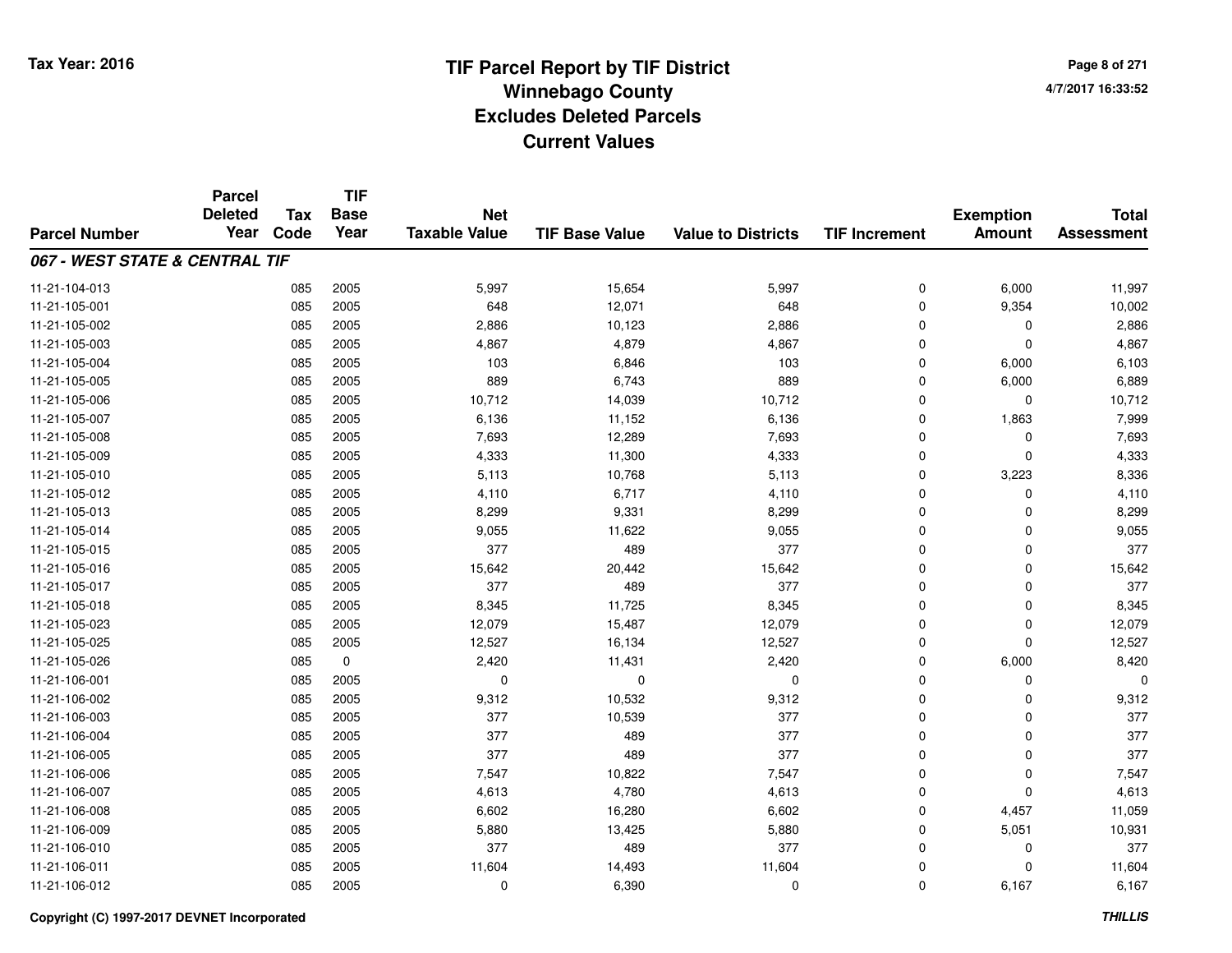**Page 9 of 2714/7/2017 16:33:52**

#### **TIF Base ValueParcel NumberTotal AssessmentExemption Amount Value to Districts TIF IncrementTIF Base YearTax CodeParcel Deleted YearNet Taxable Value067 - WEST STATE & CENTRAL TIF**11-21-106-0133 085 2005 5,113 13,150 5,113 0 5,613 10,726 11-21-106-014 <sup>085</sup> 8,315 <sup>2005</sup> 6,477 6,477 1,838 <sup>0</sup> 8,315 11-21-106-015 <sup>085</sup> <sup>338</sup> <sup>2005</sup> <sup>489</sup> <sup>338</sup> <sup>0</sup> <sup>0</sup> <sup>338</sup> 11-21-106-0166 085 2005 7,894 12,604 7,894 0 0 7,894 11-21-106-017 <sup>085</sup> <sup>377</sup> <sup>2005</sup> <sup>489</sup> <sup>377</sup> <sup>0</sup> <sup>0</sup> <sup>377</sup> 11-21-106-0188 085 2005 6,353 7,836 6,353 0 6,353 11-21-106-0199 085 2005 5,462 11,588 5,462 0 3,661 9,123 11-21-106-0222 11,472 17,274 11,472 17,274 0 0 0 11,472 11-21-106-0233 085 2005 396 5,381 396 0 0 396 11-21-106-0244 2,373 2005 2005 2,373 2,373 3 4 5,373 2,373 3 4 6,000 8,373 11-21-107-0011 085 2005 9,581 9,785 9,581 0 9,581 11-21-107-0022 085 2005 8,109 11,035 8,109 0 0 8,109 11-21-107-003 <sup>085</sup> <sup>377</sup> <sup>2005</sup> <sup>489</sup> <sup>377</sup> <sup>0</sup> <sup>0</sup> <sup>377</sup> 11-21-107-004 <sup>085</sup> 7,320 <sup>2005</sup> 12,201 7,320 <sup>0</sup> <sup>0</sup> 7,320 11-21-107-005 <sup>085</sup> <sup>377</sup> <sup>2005</sup> <sup>489</sup> <sup>377</sup> <sup>0</sup> <sup>0</sup> <sup>377</sup> 11-21-107-0066 085 2005 588 720 588 0 0 588 11-21-107-007 <sup>085</sup> <sup>377</sup> <sup>2005</sup> <sup>489</sup> <sup>377</sup> <sup>0</sup> <sup>0</sup> <sup>377</sup> 11-21-107-0088 085 2005 4,649 10,200 4,649 0 3,014 7,663 11-21-107-0099 085 2005 6,063 9,691 6,063 0 0 6,063 11-21-107-0100 085 2005 4,846 12,783 4,846 0 6,000 10,846 11-21-107-0111 085 2005 0 14,701 0 0 9,835 9,835 11-21-107-0122 085 2005 8,541 11,844 8,541 0 0 8,541 11-21-107-0133 085 2005 5,903 9,379 5,903 0 1,138 7,041 11-21-107-014 <sup>085</sup> <sup>377</sup> <sup>2005</sup> <sup>489</sup> <sup>377</sup> <sup>0</sup> <sup>0</sup> <sup>377</sup> 11-21-107-015 <sup>085</sup> 6,440 <sup>2005</sup> 10,005 6,440 <sup>0</sup> <sup>0</sup> 6,440 11-21-107-016 <sup>085</sup> <sup>377</sup> <sup>2005</sup> <sup>489</sup> <sup>377</sup> <sup>0</sup> <sup>0</sup> <sup>377</sup> 11-21-107-017 <sup>085</sup> 4,160 <sup>2005</sup> 12,020 4,160 <sup>0</sup> 5,507 9,667 11-21-107-0188 085 2005 6,955 9,778 6,955 0 0 6,955 11-21-107-0199 085 2005 1,077 12,078 1,077 0 8,688 9,765 11-21-107-0200 085 2005 3,158 12,327 3,158 0 6,175 9,333 11-21-107-0211 085 2005 5,947 13,620 5,947 0 5,322 11,269 11-21-107-0222 2 085 2005 5,238 13,819 5,238 0 6,000 11,238 11-21-107-0233 085 2005 11,612 13,731 11,612 0 0 11,612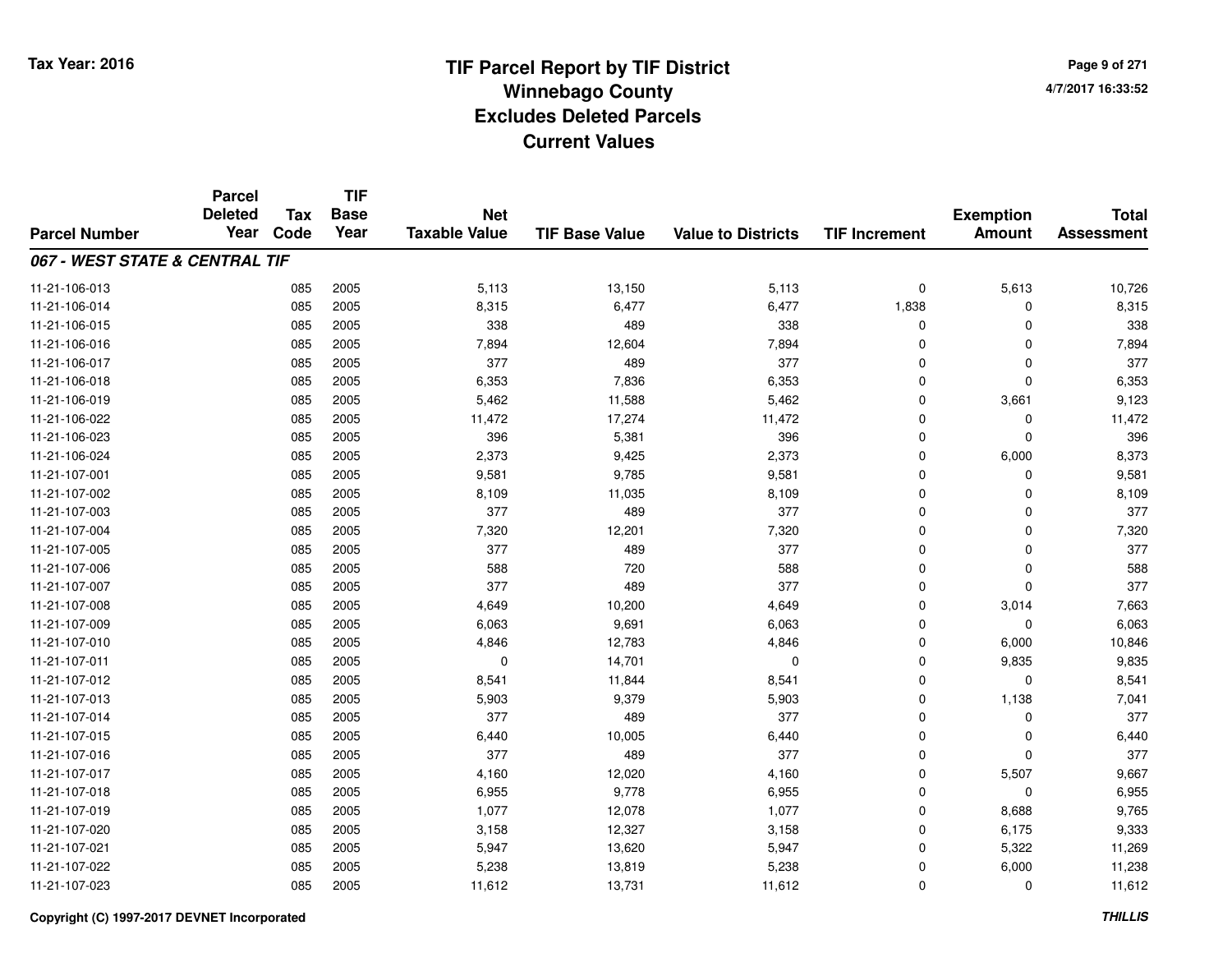**TIF**

**Parcel**

**Page 10 of 2714/7/2017 16:33:52**

#### **TIF Base ValueParcel NumberTotal AssessmentExemption Amount Value to Districts TIF Increment Base YearTax Code Deleted YearNet Taxable Value067 - WEST STATE & CENTRAL TIF**11-21-107-024 <sup>085</sup> 6,980 <sup>2005</sup> 15,993 6,980 <sup>0</sup> 6,000 12,980 11-21-108-0011 085 2005 11,512 11,930 11,512 0 0 11,512 11-21-108-0022 085 2005 13,758 17,564 13,758 0 0 13,758 11-21-108-0033 2005 2005 14,548 5,000 5,000 5,000 5,000 5,000 5,000 5,000 65,000 65,000 65,000 65,000 5,000 5,000 5,000 5,000 5,000 5,000 5,000 5,000 5,000 5,000 5,000 5,000 5,000 5,000 5,000 5,000 5,000 5,000 5,000 5,000 5,000 5,000 11-21-108-0044 2.500 2.500 2.500 2.500 4,925 2.500 2,500 0 0 2,500 11-21-108-005 <sup>085</sup> 3,200 <sup>2005</sup> 11,618 3,200 <sup>0</sup> 10,475 13,675 11-21-108-006 <sup>085</sup> 3,300 <sup>2005</sup> 13,628 3,300 <sup>0</sup> <sup>0</sup> 3,300 11-21-108-007 <sup>085</sup> 6,449 <sup>2005</sup> 12,506 6,449 <sup>0</sup> 3,123 9,572 11-21-108-0088 085 2005 5,462 9,802 5,462 0 2,550 8,012 11-21-108-0099 085 2005 7,065 14,746 7,065 0 4,647 11,712 11-21-108-0100 085 2005 12,665 18,552 12,665 0 0 12,665 11-21-108-011 <sup>085</sup> 5,970 <sup>2005</sup> 12,841 5,970 <sup>0</sup> 5,230 11,200 11-21-108-012 <sup>085</sup> 10,309 <sup>2005</sup> 7,069 7,069 3,240 6,000 16,309 11-21-108-0133 085 2005 9,935 536 536 9,399 6,000 15,935 11-21-108-014 <sup>085</sup> 9,935 <sup>2005</sup> 4,221 4,221 5,714 6,000 15,935 11-21-108-0155 085 2005 6,159 14,664 6,159 0 5,301 11,460 11-21-108-016 <sup>085</sup> 6,194 <sup>2005</sup> 12,574 6,194 <sup>0</sup> 3,406 9,600 11-21-108-017 <sup>085</sup> 5,555 <sup>2005</sup> 12,902 5,555 <sup>0</sup> 4,570 10,125 11-21-108-018 <sup>085</sup> <sup>919</sup> <sup>2005</sup> 18,771 <sup>919</sup> <sup>0</sup> 13,000 13,919 11-21-108-0199 085 2005 6,136 16,197 6,136 0 3,598 9,734 11-21-108-0200 085 2005 7,298 14,529 7,298 0 4,645 11,943 11-21-108-0211 085 2005 6,000 10,888 6,000 0 0 6,000 11-21-108-022 <sup>085</sup> <sup>331</sup> <sup>2005</sup> 14,567 <sup>331</sup> <sup>0</sup> <sup>0</sup> <sup>331</sup> 11-21-109-0011 085 2005 448 579 448 0 0 448 11-21-109-002 <sup>085</sup> 5,254 <sup>2005</sup> 5,017 5,017 <sup>237</sup> <sup>0</sup> 5,254 11-21-109-0033 085 2005 3,817 13,285 3,817 0 0 3,817 11-21-109-006 <sup>085</sup> 8,936 <sup>2005</sup> 11,896 8,936 <sup>0</sup> <sup>0</sup> 8,936 11-21-109-007 <sup>085</sup> <sup>0</sup> <sup>2005</sup> <sup>0</sup> <sup>0</sup> <sup>0</sup> <sup>0</sup> <sup>0</sup> 11-21-109-0088 085 2005 0 23,098 0 0 0 0 11-21-109-0099 085 2005 3,213 12,085 3,213 0 6,000 9,213 11-21-110-0011 085 2005 5,857 12,670 5,857 0 3,957 9,814 11-21-110-0022 085 2005 448 579 448 0 0 448 11-21-110-0033 085 2005 5,304 4,655 4,655 649 0 5,304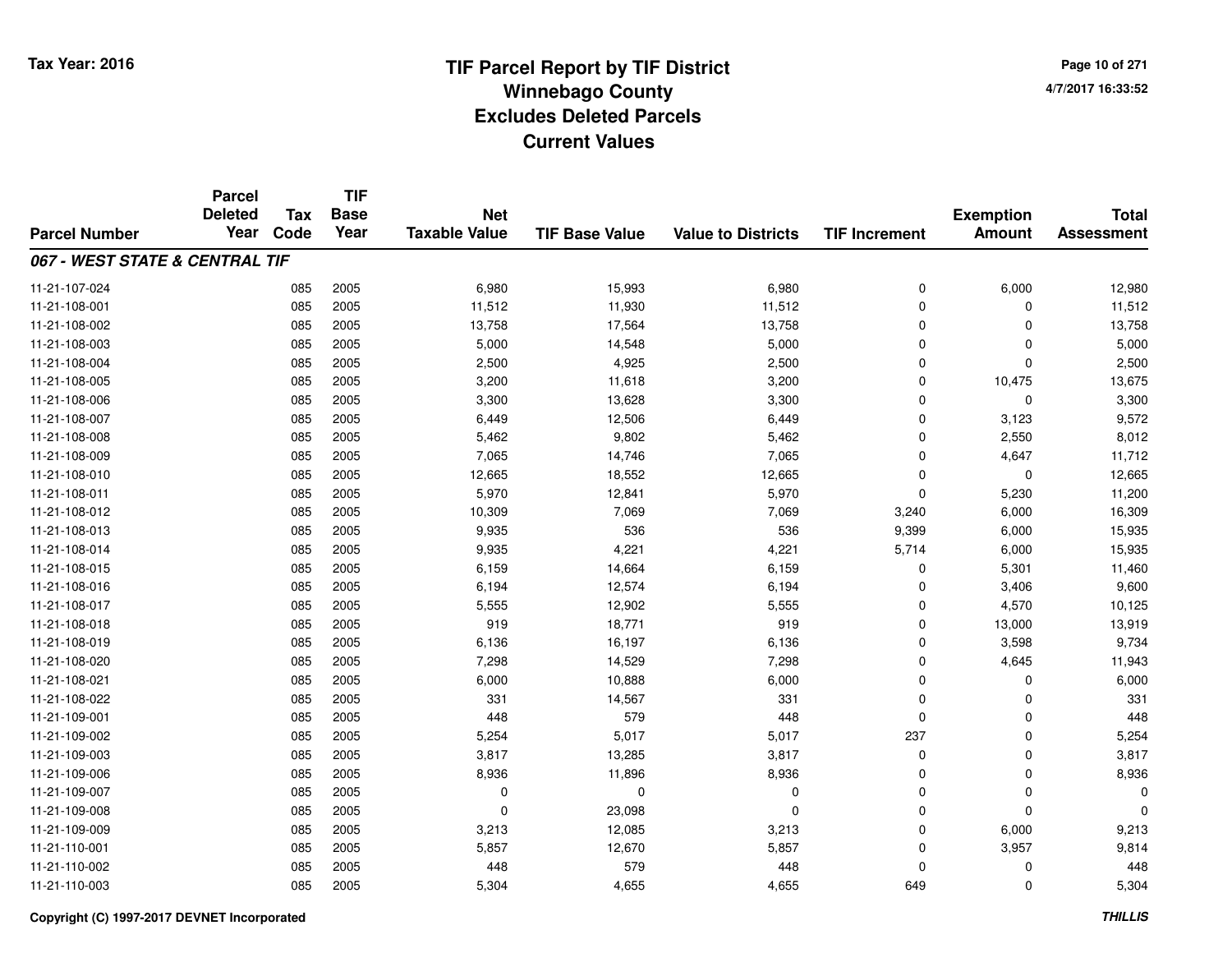**Page 11 of 2714/7/2017 16:33:52**

|                                | <b>Parcel</b>          |                    | <b>TIF</b>          |                                    |                       |                           |                      |                                   |                                   |
|--------------------------------|------------------------|--------------------|---------------------|------------------------------------|-----------------------|---------------------------|----------------------|-----------------------------------|-----------------------------------|
| <b>Parcel Number</b>           | <b>Deleted</b><br>Year | <b>Tax</b><br>Code | <b>Base</b><br>Year | <b>Net</b><br><b>Taxable Value</b> | <b>TIF Base Value</b> | <b>Value to Districts</b> | <b>TIF Increment</b> | <b>Exemption</b><br><b>Amount</b> | <b>Total</b><br><b>Assessment</b> |
|                                |                        |                    |                     |                                    |                       |                           |                      |                                   |                                   |
| 067 - WEST STATE & CENTRAL TIF |                        |                    |                     |                                    |                       |                           |                      |                                   |                                   |
| 11-21-110-004                  |                        | 085                | 2005                | 5,876                              | 17,403                | 5,876                     | 0                    | 7,650                             | 13,526                            |
| 11-21-110-005                  |                        | 085                | 2005                | 5,113                              | 8,387                 | 5,113                     | 0                    | 2,859                             | 7,972                             |
| 11-21-110-006                  |                        | 085                | 2005                | 5,625                              | 13,822                | 5,625                     | 0                    | 3,747                             | 9,372                             |
| 11-21-110-007                  |                        | 085                | 2005                | 423                                | 5,838                 | 423                       | 0                    | 0                                 | 423                               |
| 11-21-110-008                  |                        | 085                | 2005                | 22,462                             | 23,251                | 22,462                    | 0                    | $\Omega$                          | 22,462                            |
| 11-21-110-009                  |                        | 085                | 2005                | 1,916                              | 2,420                 | 1,916                     | 0                    | $\Omega$                          | 1,916                             |
| 11-21-110-010                  |                        | 085                | 2005                | 7,781                              | 7,677                 | 7,677                     | 104                  | $\Omega$                          | 7,781                             |
| 11-21-111-001                  |                        | 085                | 2005                | 3,985                              | 13,586                | 3,985                     | 0                    | $\Omega$                          | 3,985                             |
| 11-21-111-002                  |                        | 085                | 2005                | 6,860                              | 7,599                 | 6,860                     | 0                    | $\mathbf 0$                       | 6,860                             |
| 11-21-111-003                  |                        | 085                | 2005                | 204                                | 4,911                 | 204                       | $\mathbf 0$          | $\Omega$                          | 204                               |
| 11-21-111-004                  |                        | 085                | 2005                | 8,412                              | 15,451                | 8,412                     | 0                    | $\Omega$                          | 8,412                             |
| 11-21-111-005                  |                        | 085                | 2005                | 9,694                              | 12,846                | 9,694                     | 0                    | 0                                 | 9,694                             |
| 11-21-111-006                  |                        | 085                | 2005                | 3,112                              | 17,084                | 3,112                     | 0                    | 9,162                             | 12,274                            |
| 11-21-111-007                  |                        | 085                | 2005                | 0                                  | 11,855                | 0                         | 0                    | 0                                 | 0                                 |
| 11-21-111-008                  |                        | 085                | 2005                | 4,763                              | 4,570                 | 4,570                     | 193                  | $\mathbf 0$                       | 4,763                             |
| 11-21-111-009                  |                        | 085                | 2005                | 7,994                              | 7,372                 | 7,372                     | 622                  | $\mathbf 0$                       | 7,994                             |
| 11-21-112-001                  |                        | 085                | 2005                | 7,379                              | 20,086                | 7,379                     | 0                    | 6,000                             | 13,379                            |
| 11-21-112-002                  |                        | 085                | 2005                | 2,937                              | 13,790                | 2,937                     | 0                    | 8,394                             | 11,331                            |
| 11-21-112-003                  |                        | 085                | 2005                | 8,869                              | 14,806                | 8,869                     | 0                    | 6,000                             | 14,869                            |
| 11-21-112-004                  |                        | 085                | 2005                | 8,766                              | 12,200                | 8,766                     | 0                    | $\mathbf 0$                       | 8,766                             |
| 11-21-112-005                  |                        | 085                | 2005                | 10,658                             | 14,614                | 10,658                    | 0                    | $\mathbf 0$                       | 10,658                            |
| 11-21-112-006                  |                        | 085                | 2005                | 7,065                              | 14,271                | 7,065                     | 0                    | 3,312                             | 10,377                            |
| 11-21-112-007                  |                        | 085                | 2005                | 12,633                             | 14,092                | 12,633                    | 0                    | 0                                 | 12,633                            |
| 11-21-112-008                  |                        | 085                | 2005                | 13,846                             | 19,067                | 13,846                    | 0                    | $\mathbf 0$                       | 13,846                            |
| 11-21-112-011                  |                        | 085                | 2005                | 20,652                             | 21,939                | 20,652                    | 0                    | $\mathbf 0$                       | 20,652                            |
| 11-21-126-001                  |                        | 085                | 2005                | 8,127                              | 10,091                | 8,127                     | 0                    | $\mathbf 0$                       | 8,127                             |
| 11-21-126-002                  |                        | 085                | 2005                | 397                                | 514                   | 397                       | 0                    | $\Omega$                          | 397                               |
| 11-21-126-003                  |                        | 085                | 2005                | 1,521                              | 15,707                | 1,521                     | 0                    | 6,000                             | 7,521                             |
| 11-21-126-004                  |                        | 085                | 2005                | 29,843                             | 34,937                | 29,843                    | 0                    | $\mathbf 0$                       | 29,843                            |
| 11-21-126-005                  |                        | 085                | 2005                | 4,671                              | 7,505                 | 4,671                     | 0                    | 1,321                             | 5,992                             |
| 11-21-126-006                  |                        | 085                | 2005                | 7,112                              | 11,659                | 7,112                     | 0                    | 2,315                             | 9,427                             |
| 11-21-126-007                  |                        | 085                | 2005                | 414                                | 536                   | 414                       | 0                    | 0                                 | 414                               |
| 11-21-126-008                  |                        | 085                | 2005                | 6,588                              | 13,707                | 6,588                     | 0                    | 3,791                             | 10,379                            |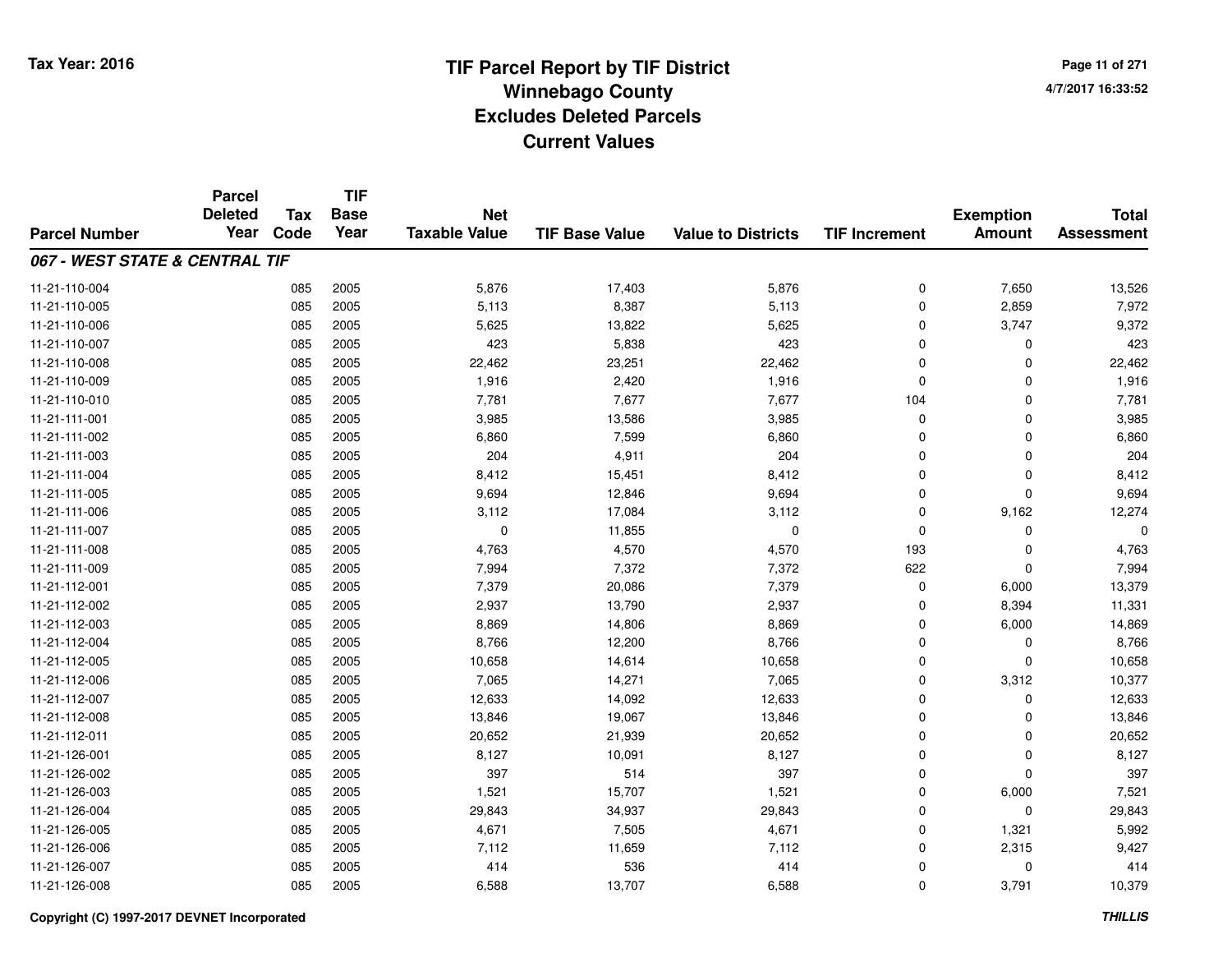**Page 12 of 2714/7/2017 16:33:52**

|                                | <b>Parcel</b><br><b>Deleted</b> | <b>Tax</b> | <b>TIF</b><br><b>Base</b> | <b>Net</b>           |                       |                           |                      |                                   | <b>Total</b>      |
|--------------------------------|---------------------------------|------------|---------------------------|----------------------|-----------------------|---------------------------|----------------------|-----------------------------------|-------------------|
| <b>Parcel Number</b>           | Year                            | Code       | Year                      | <b>Taxable Value</b> | <b>TIF Base Value</b> | <b>Value to Districts</b> | <b>TIF Increment</b> | <b>Exemption</b><br><b>Amount</b> | <b>Assessment</b> |
| 067 - WEST STATE & CENTRAL TIF |                                 |            |                           |                      |                       |                           |                      |                                   |                   |
| 11-21-126-010                  |                                 | 085        | 2005                      | 6,999                | 17,199                | 6,999                     | $\mathbf 0$          | $\mathbf 0$                       | 6,999             |
| 11-21-126-011                  |                                 | 085        | 2005                      | 7,207                | 16,922                | 7,207                     | $\mathbf 0$          | 6,000                             | 13,207            |
| 11-21-126-014                  |                                 | 085        | $\mathbf 0$               | 6,666                | 12,622                | 6,666                     | $\Omega$             | 0                                 | 6,666             |
| 11-21-127-001                  |                                 | 085        | 2005                      | 6,569                | 11,071                | 6,569                     | $\mathbf 0$          | $\Omega$                          | 6,569             |
| 11-21-127-002                  |                                 | 085        | 2005                      | 10,075               | 17,541                | 10,075                    | $\Omega$             | 3,938                             | 14,013            |
| 11-21-127-003                  |                                 | 085        | 2005                      | 8,885                | 17,436                | 8,885                     | $\mathbf 0$          | 4,714                             | 13,599            |
| 11-21-127-004                  |                                 | 085        | 2005                      | 13,562               | 22,215                | 13,562                    | 0                    | 2,667                             | 16,229            |
| 11-21-127-005                  |                                 | 085        | 2005                      | 10,105               | 20,000                | 10,105                    | $\mathbf 0$          | 0                                 | 10,105            |
| 11-21-127-006                  |                                 | 085        | 2005                      | 4,982                | 19,615                | 4,982                     | $\Omega$             | 10,448                            | 15,430            |
| 11-21-127-007                  |                                 | 085        | 2005                      | 7,023                | 12,085                | 7,023                     | $\mathbf 0$          | 6,000                             | 13,023            |
| 11-21-127-008                  |                                 | 085        | 2005                      | 7,832                | 16,023                | 7,832                     | 0                    | 6,000                             | 13,832            |
| 11-21-127-009                  |                                 | 085        | 2005                      | 8,737                | 17,771                | 8,737                     | $\mathbf 0$          | 5,000                             | 13,737            |
| 11-21-127-010                  |                                 | 085        | 2005                      | 5,842                | 20,176                | 5,842                     | $\mathbf 0$          | 10,333                            | 16,175            |
| 11-21-127-011                  |                                 | 085        | 2005                      | 2,646                | 17,131                | 2,646                     | $\mathbf 0$          | 9,663                             | 12,309            |
| 11-21-127-014                  |                                 | 085        | 2005                      | 9,101                | 22,452                | 9,101                     | $\Omega$             | 6,000                             | 15,101            |
| 11-21-128-001                  |                                 | 085        | 2005                      | 11,830               | 16,817                | 11,830                    | $\mathbf 0$          | 4,578                             | 16,408            |
| 11-21-128-002                  |                                 | 085        | 2005                      | 13,171               | 14,038                | 13,171                    | $\mathbf 0$          | $\mathbf 0$                       | 13,171            |
| 11-21-128-003                  |                                 | 085        | 2005                      | 7,205                | 10,070                | 7,205                     | $\mathbf 0$          | 2,902                             | 10,107            |
| 11-21-128-004                  |                                 | 085        | 2005                      | 7,810                | 14,902                | 7,810                     | $\mathbf 0$          | 2,935                             | 10,745            |
| 11-21-128-005                  |                                 | 085        | 2005                      | 406                  | 15,978                | 406                       | $\mathbf 0$          | 0                                 | 406               |
| 11-21-128-006                  |                                 | 085        | 2005                      | 10,783               | 21,332                | 10,783                    | $\mathbf 0$          | 6,000                             | 16,783            |
| 11-21-128-007                  |                                 | 085        | 2005                      | 14,053               | 20,497                | 14,053                    | $\mathbf 0$          | $\mathbf 0$                       | 14,053            |
| 11-21-128-008                  |                                 | 085        | 2005                      | 8,512                | 9,820                 | 8,512                     | $\mathbf 0$          | $\mathbf 0$                       | 8,512             |
| 11-21-128-009                  |                                 | 085        | 2005                      | 3,994                | 15,156                | 3,994                     | $\mathbf 0$          | 7,814                             | 11,808            |
| 11-21-128-010                  |                                 | 085        | 2005                      | 3,994                | 17,378                | 3,994                     | $\mathbf 0$          | 10,113                            | 14,107            |
| 11-21-128-011                  |                                 | 085        | 2005                      | 7,112                | 10,809                | 7,112                     | $\mathbf 0$          | 2,334                             | 9,446             |
| 11-21-128-012                  |                                 | 085        | 2005                      | 406                  | 525                   | 406                       | $\Omega$             | $\Omega$                          | 406               |
| 11-21-128-013                  |                                 | 085        | 2005                      | 5,995                | 5,000                 | 5,000                     | 995                  | $\Omega$                          | 5,995             |
| 11-21-128-014                  |                                 | 085        | 2005                      | 7,633                | 9,396                 | 7,633                     | $\mathbf 0$          | $\mathbf 0$                       | 7,633             |
| 11-21-129-001                  |                                 | 085        | 2005                      | 8,890                | 11,698                | 8,890                     | 0                    | 598                               | 9,488             |
| 11-21-129-002                  |                                 | 085        | 2005                      | 7,693                | 12,543                | 7,693                     | $\mathbf 0$          | 2,184                             | 9,877             |
| 11-21-129-003                  |                                 | 085        | 2005                      | 4,832                | 16,467                | 4,832                     | $\mathbf 0$          | $\Omega$                          | 4,832             |
| 11-21-129-004                  |                                 | 085        | 2005                      | 6,854                | 15,872                | 6,854                     | $\Omega$             | 3,145                             | 9,999             |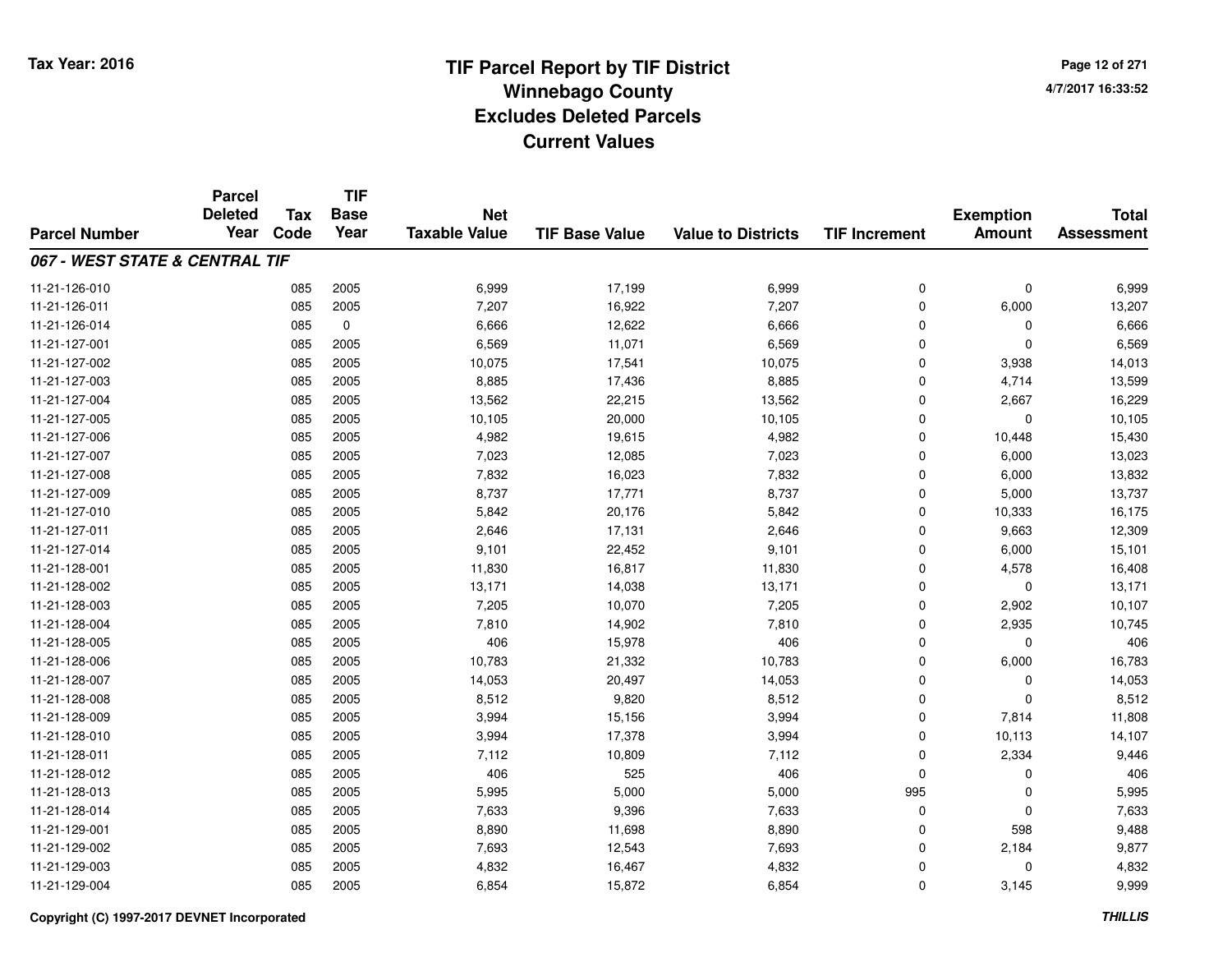**Page 13 of 2714/7/2017 16:33:52**

|                                | <b>Parcel</b>          |                    | <b>TIF</b>          |                                    |                       |                           |                      |                                   |                                   |
|--------------------------------|------------------------|--------------------|---------------------|------------------------------------|-----------------------|---------------------------|----------------------|-----------------------------------|-----------------------------------|
| <b>Parcel Number</b>           | <b>Deleted</b><br>Year | <b>Tax</b><br>Code | <b>Base</b><br>Year | <b>Net</b><br><b>Taxable Value</b> | <b>TIF Base Value</b> | <b>Value to Districts</b> | <b>TIF Increment</b> | <b>Exemption</b><br><b>Amount</b> | <b>Total</b><br><b>Assessment</b> |
|                                |                        |                    |                     |                                    |                       |                           |                      |                                   |                                   |
| 067 - WEST STATE & CENTRAL TIF |                        |                    |                     |                                    |                       |                           |                      |                                   |                                   |
| 11-21-129-005                  |                        | 085                | 2005                | 11,906                             | 16,683                | 11,906                    | 0                    | $\mathbf 0$                       | 11,906                            |
| 11-21-129-006                  |                        | 085                | 2005                | 4,866                              | 13,641                | 4,866                     | $\Omega$             | $\Omega$                          | 4,866                             |
| 11-21-129-007                  |                        | 085                | 2005                | 8,534                              | 9,119                 | 8,534                     | $\mathbf 0$          | $\mathbf 0$                       | 8,534                             |
| 11-21-129-008                  |                        | 085                | 2005                | 9,727                              | 22,639                | 9,727                     | $\Omega$             | 3,036                             | 12,763                            |
| 11-21-129-009                  |                        | 085                | 2005                | 9,539                              | 12,059                | 9,539                     | $\mathbf 0$          | 0                                 | 9,539                             |
| 11-21-129-010                  |                        | 085                | 2005                | 9,061                              | 14,757                | 9,061                     | $\Omega$             | $\Omega$                          | 9,061                             |
| 11-21-129-011                  |                        | 085                | 2005                | 6,822                              | 12,332                | 6,822                     | $\mathbf 0$          | 2,648                             | 9,470                             |
| 11-21-129-012                  |                        | 085                | 2005                | 12,151                             | 16,623                | 12,151                    | $\Omega$             | $\Omega$                          | 12,151                            |
| 11-21-129-013                  |                        | 085                | 2005                | 4,366                              | 16,451                | 4,366                     | $\mathbf 0$          | 6,966                             | 11,332                            |
| 11-21-129-014                  |                        | 085                | 2005                | 6,999                              | 19,365                | 6,999                     | $\Omega$             | 0                                 | 6,999                             |
| 11-21-129-015                  |                        | 085                | 2005                | 10,009                             | 12,331                | 10,009                    | $\Omega$             | $\Omega$                          | 10,009                            |
| 11-21-129-016                  |                        | 085                | 2005                | 8,042                              | 13,993                | 8,042                     | $\mathbf 0$          | 3,383                             | 11,425                            |
| 11-21-130-001                  |                        | 085                | 2005                | 12,235                             | 15,358                | 12,235                    | $\Omega$             | $\mathbf 0$                       | 12,235                            |
| 11-21-130-002                  |                        | 085                | 2005                | 4,181                              | 14,164                | 4,181                     | $\mathbf 0$          | 6,000                             | 10,181                            |
| 11-21-130-003                  |                        | 085                | 2005                | 1,106                              | 15,253                | 1,106                     | $\mathbf 0$          | 11,000                            | 12,106                            |
| 11-21-130-004                  |                        | 085                | 2005                | 12,377                             | 17,710                | 12,377                    | $\mathbf 0$          | 1,683                             | 14,060                            |
| 11-21-130-005                  |                        | 085                | 2005                | 12,336                             | 17,092                | 12,336                    | $\mathbf 0$          | $\mathbf 0$                       | 12,336                            |
| 11-21-130-006                  |                        | 085                | 2005                | 7,601                              | 13,684                | 7,601                     | $\mathbf 0$          | 3,009                             | 10,610                            |
| 11-21-130-007                  |                        | 085                | 2005                | 7,588                              | 14,909                | 7,588                     | $\mathbf 0$          | 4,508                             | 12,096                            |
| 11-21-130-008                  |                        | 085                | 2005                | 11,293                             | 14,403                | 11,293                    | 0                    | $\mathbf 0$                       | 11,293                            |
| 11-21-130-009                  |                        | 085                | 2005                | $\mathbf 0$                        | 16,478                | $\pmb{0}$                 | $\mathbf 0$          | 12,282                            | 12,282                            |
| 11-21-130-010                  |                        | 085                | 2005                | 6,089                              | 13,087                | 6,089                     | $\mathbf 0$          | 4,547                             | 10,636                            |
| 11-21-130-011                  |                        | 085                | 2005                | 2,521                              | 17,525                | 2,521                     | 0                    | 11,000                            | 13,521                            |
| 11-21-130-012                  |                        | 085                | 2005                | $\mathbf 0$                        | $\mathbf 0$           | $\mathbf 0$               | $\mathbf 0$          | $\mathbf 0$                       | $\Omega$                          |
| 11-21-130-013                  |                        | 085                | 2005                | 7,661                              | 10,090                | 7,661                     | $\mathbf 0$          | $\Omega$                          | 7,661                             |
| 11-21-130-014                  |                        | 085                | 2005                | 1,720                              | 14,616                | 1,720                     | $\mathbf 0$          | 2,000                             | 3,720                             |
| 11-21-130-015                  |                        | 085                | 2005                | 1,208                              | 12,158                | 1,208                     | $\mathbf 0$          | 8,729                             | 9,937                             |
| 11-21-130-016                  |                        | 085                | 2005                | 2,217                              | 14,102                | 2,217                     | $\mathbf 0$          | 9,618                             | 11,835                            |
| 11-21-130-017                  |                        | 085                | 2005                | 1,426                              | 12,984                | 1,426                     | $\mathbf 0$          | 9,306                             | 10,732                            |
| 11-21-130-018                  |                        | 085                | 2005                | 4,496                              | 12,312                | 4,496                     | $\mathbf 0$          | 4,341                             | 8,837                             |
| 11-21-130-019                  |                        | 085                | 2005                | 10,430                             | 12,583                | 10,430                    | $\Omega$             | 0                                 | 10,430                            |
| 11-21-130-020                  |                        | 085                | 2005                | 5,880                              | 4,683                 | 4,683                     | 1,197                | 3,921                             | 9,801                             |
| 11-21-130-021                  |                        | 085                | 2005                | 1,595                              | 8,552                 | 1,595                     | $\Omega$             | $\Omega$                          | 1,595                             |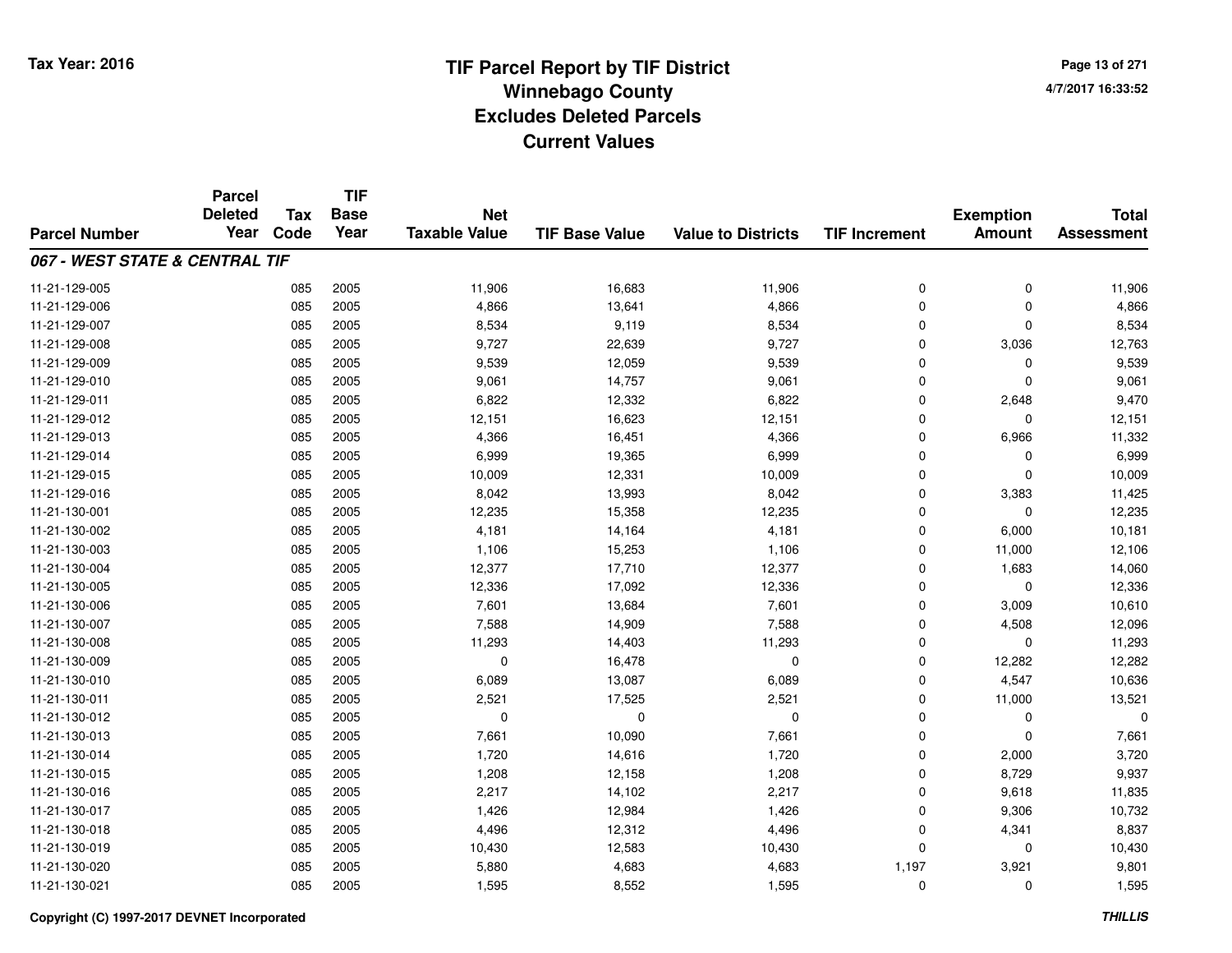**Page 14 of 2714/7/2017 16:33:52**

|                                | <b>Parcel</b>          |                    | <b>TIF</b>          |                                    |                       |                           |                      |                                   |                                   |
|--------------------------------|------------------------|--------------------|---------------------|------------------------------------|-----------------------|---------------------------|----------------------|-----------------------------------|-----------------------------------|
| <b>Parcel Number</b>           | <b>Deleted</b><br>Year | <b>Tax</b><br>Code | <b>Base</b><br>Year | <b>Net</b><br><b>Taxable Value</b> | <b>TIF Base Value</b> | <b>Value to Districts</b> | <b>TIF Increment</b> | <b>Exemption</b><br><b>Amount</b> | <b>Total</b><br><b>Assessment</b> |
|                                |                        |                    |                     |                                    |                       |                           |                      |                                   |                                   |
| 067 - WEST STATE & CENTRAL TIF |                        |                    |                     |                                    |                       |                           |                      |                                   |                                   |
| 11-21-130-022                  |                        | 085                | 2005                | 11,954                             | 23,672                | 11,954                    | 0                    | 8,000                             | 19,954                            |
| 11-21-130-023                  |                        | 085                | 2005                | 5,229                              | 8,650                 | 5,229                     | $\Omega$             | 1,223                             | 6,452                             |
| 11-21-130-024                  |                        | 085                | 2005                | 414                                | 13,390                | 414                       | $\mathbf 0$          | 0                                 | 414                               |
| 11-21-130-025                  |                        | 085                | 2005                | 6,519                              | 9,399                 | 6,519                     | $\Omega$             | 2,234                             | 8,753                             |
| 11-21-131-001                  |                        | 085                | 2005                | 8,761                              | 12,300                | 8,761                     | $\mathbf 0$          | 0                                 | 8,761                             |
| 11-21-131-002                  |                        | 085                | 2005                | 10,300                             | 13,107                | 10,300                    | $\Omega$             | $\Omega$                          | 10,300                            |
| 11-21-131-003                  |                        | 085                | 2005                | 5,333                              | 11,395                | 5,333                     | $\mathbf 0$          | $\mathbf 0$                       | 5,333                             |
| 11-21-131-004                  |                        | 085                | 2005                | 9,720                              | 12,152                | 9,720                     | $\Omega$             | $\mathbf 0$                       | 9,720                             |
| 11-21-131-005                  |                        | 085                | 2005                | 5,787                              | 13,244                | 5,787                     | $\mathbf 0$          | 5,164                             | 10,951                            |
| 11-21-131-006                  |                        | 085                | 2005                | 6,008                              | 14,177                | 6,008                     | $\mathbf 0$          | 4,897                             | 10,905                            |
| 11-21-131-007                  |                        | 085                | 2005                | 4,765                              | 11,915                | 4,765                     | $\Omega$             | 4,222                             | 8,987                             |
| 11-21-131-008                  |                        | 085                | 2005                | 263                                | 341                   | 263                       | 0                    | 0                                 | 263                               |
| 11-21-131-009                  |                        | 085                | 2005                | 406                                | 17,584                | 406                       | $\Omega$             | 0                                 | 406                               |
| 11-21-131-010                  |                        | 085                | 2005                | 10,241                             | 12,667                | 10,241                    | $\mathbf 0$          | 0                                 | 10,241                            |
| 11-21-131-011                  |                        | 085                | 2005                | 11,023                             | 13,269                | 11,023                    | $\Omega$             | $\mathbf 0$                       | 11,023                            |
| 11-21-131-012                  |                        | 085                | 2005                | 5,520                              | 11,084                | 5,520                     | $\mathbf 0$          | $\mathbf 0$                       | 5,520                             |
| 11-21-131-013                  |                        | 085                | 2005                | 9,087                              | 15,936                | 9,087                     | $\mathbf 0$          | 2,587                             | 11,674                            |
| 11-21-131-014                  |                        | 085                | 2005                | 5,694                              | 9,625                 | 5,694                     | 0                    | 1,633                             | 7,327                             |
| 11-21-131-015                  |                        | 085                | 2005                | 4,254                              | 8,767                 | 4,254                     | $\mathbf 0$          | 1,393                             | 5,647                             |
| 11-21-132-001                  |                        | 085                | 2005                | 406                                | 10,486                | 406                       | $\mathbf 0$          | $\mathbf 0$                       | 406                               |
| 11-21-132-002                  |                        | 085                | 2005                | 13,121                             | 16,051                | 13,121                    | $\mathbf 0$          | $\mathbf 0$                       | 13,121                            |
| 11-21-132-003                  |                        | 085                | 2005                | 6,426                              | 16,379                | 6,426                     | $\mathbf 0$          | 5,311                             | 11,737                            |
| 11-21-132-004                  |                        | 085                | 2005                | 6,917                              | 8,036                 | 6,917                     | $\mathbf 0$          | $\mathbf 0$                       | 6,917                             |
| 11-21-132-005                  |                        | 085                | 2005                | 12,689                             | 14,776                | 12,689                    | $\mathbf 0$          | $\mathbf 0$                       | 12,689                            |
| 11-21-132-006                  |                        | 085                | 2005                | 6,613                              | 15,210                | 6,613                     | $\mathbf 0$          | 5,943                             | 12,556                            |
| 11-21-132-007                  |                        | 085                | 2005                | 12,444                             | 15,081                | 12,444                    | $\mathbf 0$          | $\mathbf 0$                       | 12,444                            |
| 11-21-132-008                  |                        | 085                | 2005                | 4,926                              | 13,494                | 4,926                     | $\mathbf 0$          | 5,405                             | 10,331                            |
| 11-21-132-009                  |                        | 085                | 2005                | 6,922                              | 10,205                | 6,922                     | $\mathbf 0$          | $\mathbf 0$                       | 6,922                             |
| 11-21-132-010                  |                        | 085                | 2005                | 3,495                              | 17,754                | 3,495                     | $\mathbf 0$          | 9,277                             | 12,772                            |
| 11-21-132-011                  |                        | 085                | 2005                | 8,263                              | 16,805                | 8,263                     | $\mathbf 0$          | 5,431                             | 13,694                            |
| 11-21-132-012                  |                        | 085                | 2005                | 13,301                             | 17,175                | 13,301                    | $\Omega$             | 0                                 | 13,301                            |
| 11-21-132-013                  |                        | 085                | 2005                | 961                                | 14,653                | 961                       | $\mathbf 0$          | 11,585                            | 12,546                            |
| 11-21-132-014                  |                        | 085                | 2005                | 7,496                              | 15,960                | 7,496                     | $\Omega$             | 5,631                             | 13,127                            |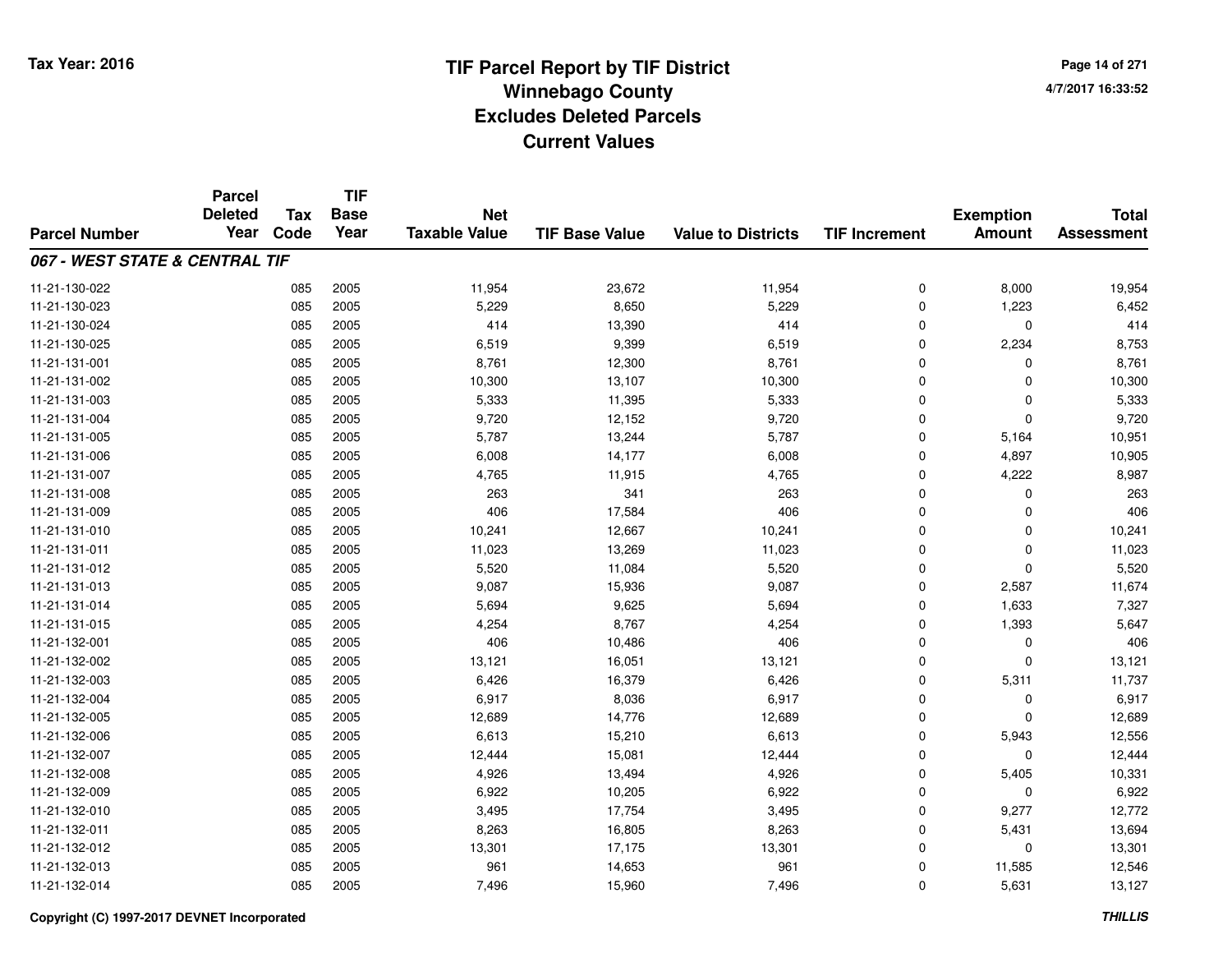**TIF**

**Parcel**

**Page 15 of 2714/7/2017 16:33:52**

| <b>Parcel Number</b>           | <b>Deleted</b><br>Year | Tax<br>Code | <b>Base</b><br>Year | <b>Net</b><br><b>Taxable Value</b> | <b>TIF Base Value</b> | <b>Value to Districts</b> | <b>TIF Increment</b> | <b>Exemption</b><br><b>Amount</b> | <b>Total</b><br><b>Assessment</b> |
|--------------------------------|------------------------|-------------|---------------------|------------------------------------|-----------------------|---------------------------|----------------------|-----------------------------------|-----------------------------------|
|                                |                        |             |                     |                                    |                       |                           |                      |                                   |                                   |
| 067 - WEST STATE & CENTRAL TIF |                        |             |                     |                                    |                       |                           |                      |                                   |                                   |
| 11-21-132-015                  |                        | 085         | 2005                | 406                                | 4,546                 | 406                       | 0                    | 0                                 | 406                               |
| 11-21-133-001                  |                        | 085         | 2005                | 10,162                             | 12,272                | 10,162                    | 0                    | 0                                 | 10,162                            |
| 11-21-133-002                  |                        | 085         | 2005                | 10,698                             | 12,077                | 10,698                    | 0                    | 0                                 | 10,698                            |
| 11-21-133-003                  |                        | 085         | 2005                | 3,505                              | 6,405                 | 3,505                     | 0                    | 0                                 | 3,505                             |
| 11-21-133-004                  |                        | 085         | 2005                | 6,415                              | 8,947                 | 6,415                     | 0                    | 1,145                             | 7,560                             |
| 11-21-133-005                  |                        | 085         | 2005                | 1,473                              | 10,414                | 1,473                     | 0                    | 6,090                             | 7,563                             |
| 11-21-133-006                  |                        | 085         | 2005                | 5,983                              | 12,111                | 5,983                     | 0                    | 0                                 | 5,983                             |
| 11-21-133-007                  |                        | 085         | 2005                | 7,423                              | 11,135                | 7,423                     | 0                    | $\mathbf 0$                       | 7,423                             |
| 11-21-133-008                  |                        | 085         | 2005                | 6,915                              | 13,398                | 6,915                     | 0                    | 3,668                             | 10,583                            |
| 11-21-133-009                  |                        | 085         | 2005                | 5,636                              | 13,583                | 5,636                     | 0                    | 4,554                             | 10,190                            |
| 11-21-133-010                  |                        | 085         | 2005                | 401                                | 519                   | 401                       | 0                    | 0                                 | 401                               |
| 11-21-133-011                  |                        | 085         | 2005                | 485                                | 8,542                 | 485                       | 0                    | 7,896                             | 8,381                             |
| 11-21-133-012                  |                        | 085         | 2005                | 9,489                              | 11,341                | 9,489                     | 0                    | 0                                 | 9,489                             |
| 11-21-133-013                  |                        | 085         | 2005                | 6,139                              | 7,433                 | 6,139                     | 0                    | 0                                 | 6,139                             |
| 11-21-133-014                  |                        | 085         | 2005                | 4,171                              | 12,169                | 4,171                     | 0                    | 0                                 | 4,171                             |
| 11-21-133-015                  |                        | 085         | 2005                | 6,276                              | 17,215                | 6,276                     | 0                    | 6,000                             | 12,276                            |
| 11-21-134-001                  |                        | 085         | 2005                | 8,495                              | 13,757                | 8,495                     | 0                    | 2,292                             | 10,787                            |
| 11-21-134-002                  |                        | 085         | 2005                | 811                                | 9,389                 | 811                       | 0                    | $\Omega$                          | 811                               |
| 11-21-134-003                  |                        | 085         | 2005                | 14,174                             | 17,339                | 14,174                    | 0                    | 0                                 | 14,174                            |
| 11-21-134-004                  |                        | 085         | 2005                | 6,081                              | 17,708                | 6,081                     | 0                    | 0                                 | 6,081                             |
| 11-21-134-005                  |                        | 085         | 2005                | 4,327                              | 9,510                 | 4,327                     | 0                    | $\mathbf 0$                       | 4,327                             |
| 11-21-134-006                  |                        | 085         | 2005                | 531                                | 13,448                | 531                       | 0                    | 9,260                             | 9,791                             |
| 11-21-134-007                  |                        | 085         | 2005                | 4,957                              | 12,267                | 4,957                     | 0                    | 0                                 | 4,957                             |
| 11-21-134-008                  |                        | 085         | 2005                | 1,937                              | 11,455                | 1,937                     | 0                    | 6,499                             | 8,436                             |
| 11-21-135-001                  |                        | 085         | 2005                | 7,065                              | 13,090                | 7,065                     | 0                    | 1,129                             | 8,194                             |
| 11-21-135-002                  |                        | 085         | 2005                | 6,972                              | 14,064                | 6,972                     | 0                    | 3,751                             | 10,723                            |
| 11-21-135-003                  |                        | 085         | 2005                | 4,007                              | 8,640                 | 4,007                     | 0                    | $\mathbf 0$                       | 4,007                             |
| 11-21-135-004                  |                        | 085         | 2005                | 6,822                              | 13,836                | 6,822                     | 0                    | 4,237                             | 11,059                            |
| 11-21-135-005                  |                        | 085         | 2005                | 10,075                             | 10,357                | 10,075                    | 0                    | 0                                 | 10,075                            |
| 11-21-135-006                  |                        | 085         | 2005                | 312                                | 0                     | $\mathbf 0$               | 312                  | 0                                 | 312                               |
| 11-21-135-007                  |                        | 085         | 2005                | 3,070                              | 18,461                | 3,070                     | 0                    | $\mathbf 0$                       | 3,070                             |
| 11-21-135-008                  |                        | 085         | 2005                | 5,810                              | 15,172                | 5,810                     | 0                    | 4,540                             | 10,350                            |
| 11-21-135-009                  |                        | 085         | 2005                | 5,961                              | 6,597                 | 5,961                     | 0                    | 0                                 | 5,961                             |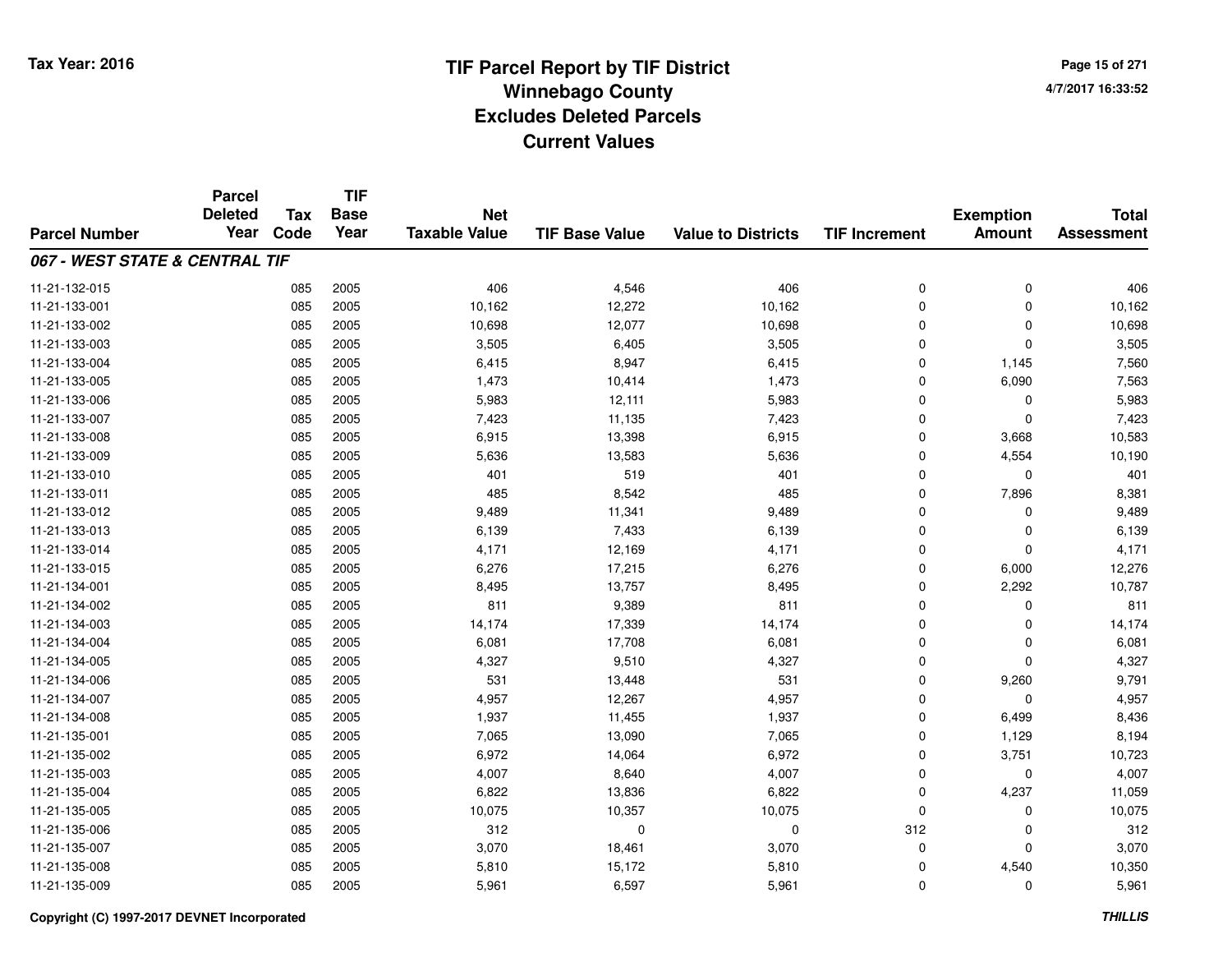**TIF**

**Parcel**

**Page 16 of 2714/7/2017 16:33:52**

#### **TIF Base ValueParcel NumberTotal AssessmentExemption Amount Value to Districts TIF Increment Base YearTax Code Deleted YearNet Taxable Value067 - WEST STATE & CENTRAL TIF**11-21-135-0100 085 2005 6,658 14,119 6,658 0 4,151 10,809 11-21-135-0111 085 2005 844 14,305 844 0 0 844 11-21-136-001 <sup>085</sup> <sup>0</sup> <sup>2005</sup> <sup>0</sup> <sup>0</sup> <sup>0</sup> <sup>0</sup> <sup>0</sup> 11-21-137-001 <sup>085</sup> <sup>0</sup> <sup>2005</sup> <sup>0</sup> <sup>0</sup> <sup>0</sup> <sup>0</sup> <sup>0</sup> 11-21-137-0022 085 2005 11,811 16,242 11,811 0 0 11,811 11-21-137-0033 085 2005 580 750 580 0 0 580 11-21-137-004 <sup>085</sup> 5,764 <sup>2005</sup> 11,064 5,764 <sup>0</sup> 2,952 8,716 11-21-137-006 <sup>085</sup> 5,409 <sup>2005</sup> 4,860 4,860 <sup>549</sup> <sup>0</sup> 5,409 11-21-137-007 <sup>085</sup> 1,391 <sup>2005</sup> <sup>872</sup> <sup>872</sup> <sup>519</sup> <sup>0</sup> 1,391 11-21-137-008 <sup>085</sup> 7,494 <sup>2005</sup> 7,719 7,494 <sup>0</sup> <sup>0</sup> 7,494 11-21-138-0011 085 2005 6,449 13,524 6,449 0 4,231 10,680 11-21-138-0022 085 2005 5,753 12,188 5,753 0 3,754 9,507 11-21-138-0033 085 2005 3,333 10,149 3,333 0 3,333 11-21-138-004 <sup>085</sup> 7,182 <sup>2005</sup> 12,841 7,182 <sup>0</sup> 1,489 8,671 11-21-138-0055 085 2005 6,334 11,565 6,334 0 1,846 8,180 11-21-138-0066 085 2005 6,118 6,556 6,118 0 0 6,118 11-21-138-008 <sup>085</sup> 19,089 <sup>2005</sup> 20,235 19,089 <sup>0</sup> <sup>0</sup> 19,089 11-21-138-009 <sup>085</sup> <sup>0</sup> <sup>2005</sup> <sup>0</sup> <sup>0</sup> <sup>0</sup> <sup>0</sup> <sup>0</sup> 11-21-138-0111 085 2005 5,196 5,232 5,196 0 0 5,196 11-21-138-0122 085 2005 6,022 6,376 6,022 0 0 6,022 11-21-139-0011 085 2005 7,057 17,701 7,057 0 7,057 11-21-139-0022 085 2005 6,658 7,476 6,658 0 293 6,951 11-21-139-0033 085 2005 10,229 10,382 10,229 0 0 10,229 11-21-139-0044 085 2005 11,605 11,592 13 11,605 11-21-139-005 <sup>085</sup> <sup>0</sup> <sup>2005</sup> <sup>117</sup> <sup>0</sup> <sup>0</sup> <sup>0</sup> <sup>0</sup> 11-21-139-0066 085 2005 9,865 12,146 9,865 0 0 9,865 11-21-139-007 <sup>085</sup> 3,905 <sup>2005</sup> 8,891 3,905 <sup>0</sup> 3,473 7,378 11-21-139-0088 085 2005 0 13,117 0 0 0 0 11-21-139-0099 085 2005 9,224 9,145 9,145 79 0 9,224 11-21-139-010 <sup>085</sup> <sup>0</sup> <sup>2005</sup> 8,836 <sup>0</sup> <sup>0</sup> <sup>0</sup> <sup>0</sup> 11-21-139-0111 085 2005 8,760 13,322 8,760 0 0 8,760 11-21-139-012 <sup>085</sup> <sup>566</sup> <sup>2005</sup> <sup>732</sup> <sup>566</sup> <sup>0</sup> <sup>0</sup> <sup>566</sup> 11-21-139-0133 085 2005 1,841 5,422 1,841 0 0 1,841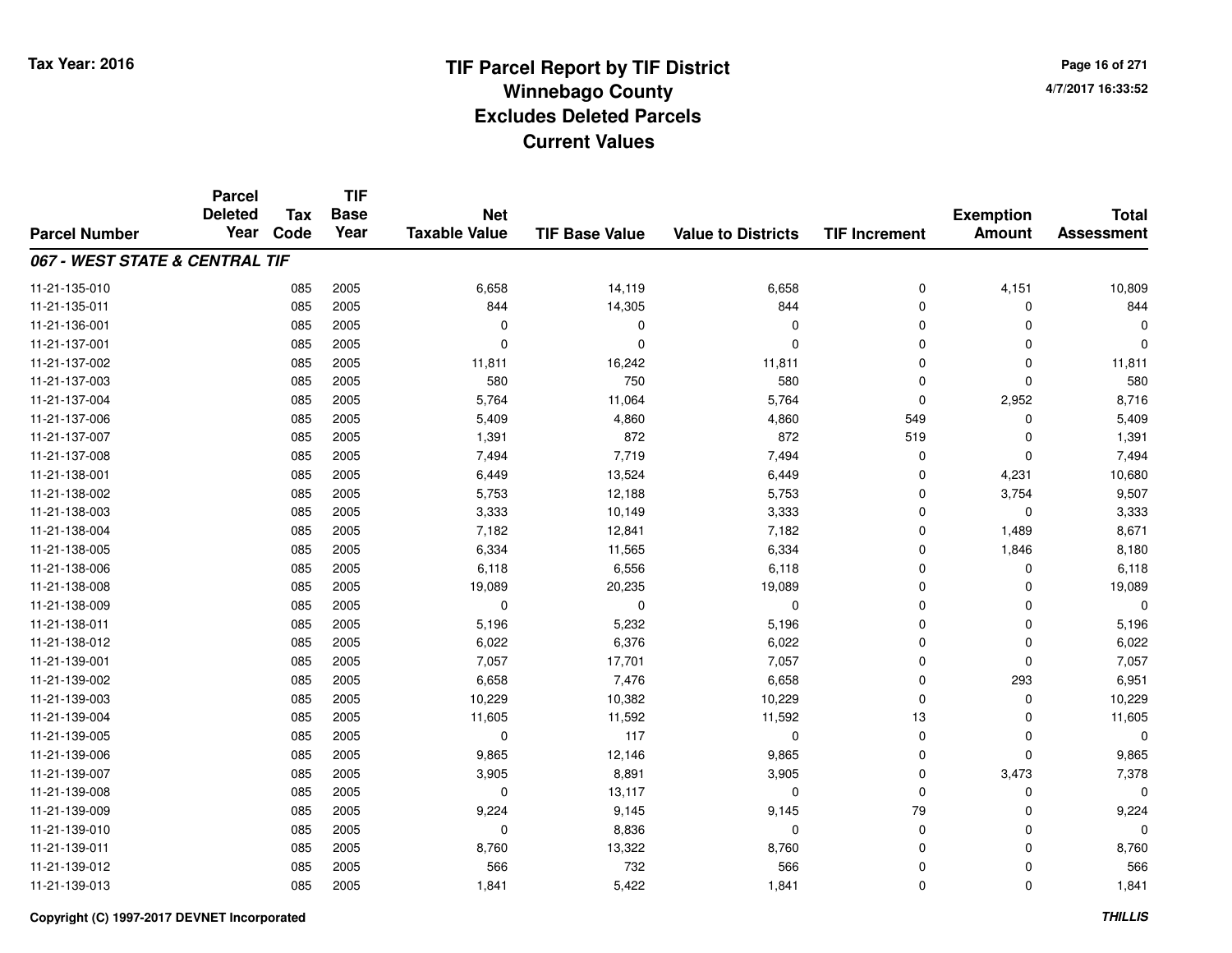**Page 17 of 2714/7/2017 16:33:52**

#### **TIF Base ValueParcel NumberTotal AssessmentExemption Amount Value to Districts TIF IncrementTIF Base YearTax CodeParcel Deleted YearNet Taxable Value067 - WEST STATE & CENTRAL TIF**11-21-139-014 <sup>085</sup> <sup>0</sup> <sup>2005</sup> <sup>0</sup> <sup>0</sup> <sup>0</sup> <sup>0</sup> <sup>0</sup> 11-21-139-016 <sup>085</sup> 1,607 <sup>2005</sup> 10,016 1,607 <sup>0</sup> 6,000 7,607 11-21-139-017 $7$  085 2005 0 0 9,433 0 0 0 0 0 0 11-21-140-0011 085 2005 8,586 10,700 8,586 0 0 8,586 11-21-140-0022 085 2005 6,740 11,814 6,740 0 0 6,740 11-21-140-0033 085 2005 5,741 5,488 5,488 253 0 5,741 11-21-140-0044 085 2005 204 12,207 204 0 8,962 9,166 11-21-140-005 <sup>085</sup> 11,088 <sup>2005</sup> 9,018 9,018 2,070 <sup>0</sup> 11,088 11-21-140-0066 085 2005 2,422 18,104 2,422 0 3,967 6,389 11-21-140-007 <sup>085</sup> 8,571 <sup>2005</sup> 1,839 1,839 6,732 <sup>0</sup> 8,571 11-21-140-0088 085 2005 2,810 13,431 2,810 0 6,664 9,474 11-21-140-0099 085 2005 398 515 398 0 0 398 11-21-140-0100 085 2005 10,316 12,733 10,316 0 0 10,316 11-21-140-011 <sup>085</sup> <sup>0</sup> <sup>2005</sup> <sup>0</sup> <sup>0</sup> <sup>0</sup> <sup>0</sup> <sup>0</sup> 11-21-140-012 <sup>085</sup> 7,457 <sup>2005</sup> 4,537 4,537 2,920 <sup>0</sup> 7,457 11-21-140-0133 085 2005 1,314 8,936 1,314 0 0 1,314 11-21-151-0011 085 2005 32,351 36,238 32,351 0 32,351 11-21-151-0022 085 2005 2,749 4,286 2,749 0 0 2,749 11-21-151-003 $3$  085 2005 2005 9,589 11,552 9,589 9,589 0 0 0 9,589 11-21-151-005 <sup>085</sup> 9,574 <sup>2005</sup> 10,725 9,574 <sup>0</sup> <sup>0</sup> 9,574 11-21-151-006 <sup>085</sup> 39,468 <sup>2005</sup> 44,513 39,468 <sup>0</sup> <sup>0</sup> 39,468 11-21-151-007 <sup>085</sup> <sup>0</sup> <sup>2005</sup> <sup>0</sup> <sup>0</sup> <sup>0</sup> <sup>0</sup> <sup>0</sup> 11-21-151-0088 085 2005 4,104 10,307 4,104 0 0 4,104 11-21-152-0011 085 2005 6,383 8,408 6,383 0 0 6,383 11-21-152-0022 085 2005 3,214 5,002 3,214 0 0 3,214 11-21-152-0033 085 2005 6,642 7,269 6,642 0 0 6,642 11-21-152-0044 085 2005 3,054 3,381 3,054 0 0 3,054 11-21-152-0055 085 2005 7,629 8,168 7,629 0 7,629 11-21-152-0066 085 2005 872 482 482 390 0 872 11-21-152-007 <sup>085</sup> <sup>872</sup> <sup>2005</sup> <sup>482</sup> <sup>482</sup> <sup>390</sup> <sup>0</sup> <sup>872</sup> 11-21-152-008 <sup>085</sup> 9,749 <sup>2005</sup> 10,141 9,749 <sup>0</sup> <sup>0</sup> 9,749 11-21-152-009 <sup>085</sup> 13,122 <sup>2005</sup> 1,057 1,057 12,065 <sup>0</sup> 13,122 11-21-152-0100 085 2005 918 16,573 918 0 0 918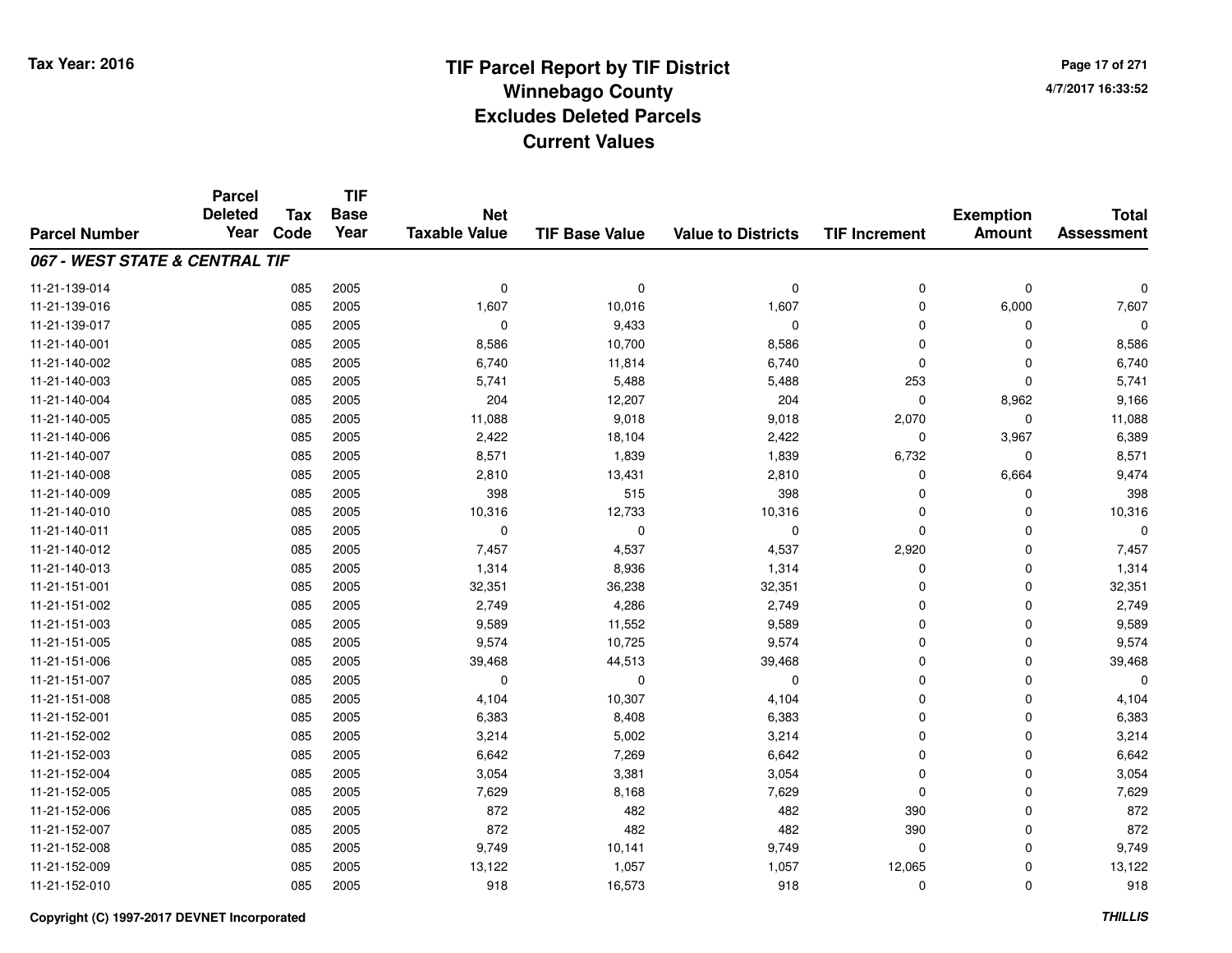# **TIF Parcel Report by TIF District Tax Year: 2016 Winnebago Countyy** and the contract of the contract of the contract of the contract of the contract of the contract of the contract of the contract of the contract of the contract of the contract of the contract of the contract of the co **Excludes Deleted ParcelsCurrent Values**

**Page 18 of 2714/7/2017 16:33:52**

|                                | <b>Parcel</b><br><b>Deleted</b> | <b>Tax</b> | <b>TIF</b><br><b>Base</b> | <b>Net</b>           |                       |                           |                      | <b>Exemption</b> | <b>Total</b>      |
|--------------------------------|---------------------------------|------------|---------------------------|----------------------|-----------------------|---------------------------|----------------------|------------------|-------------------|
| <b>Parcel Number</b>           | Year                            | Code       | Year                      | <b>Taxable Value</b> | <b>TIF Base Value</b> | <b>Value to Districts</b> | <b>TIF Increment</b> | <b>Amount</b>    | <b>Assessment</b> |
| 067 - WEST STATE & CENTRAL TIF |                                 |            |                           |                      |                       |                           |                      |                  |                   |
| 11-21-152-011                  |                                 | 085        | 2005                      | 918                  | 1,441                 | 918                       | 0                    | $\mathbf 0$      | 918               |
| 11-21-152-012                  |                                 | 085        | 2005                      | 826                  | 1,325                 | 826                       | 0                    | $\mathbf 0$      | 826               |
| 11-21-152-013                  |                                 | 085        | 2005                      | 826                  | 1,325                 | 826                       | $\mathbf 0$          | $\Omega$         | 826               |
| 11-21-152-014                  |                                 | 085        | 2005                      | 826                  | 1,515                 | 826                       | 0                    | $\Omega$         | 826               |
| 11-21-153-001                  |                                 | 085        | 2005                      | 57,070               | 74,044                | 57,070                    | $\mathbf 0$          | $\mathbf 0$      | 57,070            |
| 11-21-153-002                  |                                 | 085        | 2005                      | 28,787               | 29,722                | 28,787                    | 0                    | 0                | 28,787            |
| 11-21-153-006                  |                                 | 085        | 2005                      | 0                    | $\mathbf 0$           | $\mathbf 0$               | 0                    | $\Omega$         | 0                 |
| 11-21-153-007                  |                                 | 085        | 2005                      | 6,829                | 9,407                 | 6,829                     | 0                    | $\Omega$         | 6,829             |
| 11-21-153-008                  |                                 | 085        | 2005                      | 5,424                | 6,066                 | 5,424                     | 0                    | $\Omega$         | 5,424             |
| 11-21-153-009                  |                                 | 085        | 2005                      | 3,328                | 3,723                 | 3,328                     | 0                    | $\Omega$         | 3,328             |
| 11-21-153-011                  |                                 | 085        | 2005                      | 228                  | 295                   | 228                       | $\mathbf 0$          | $\Omega$         | 228               |
| 11-21-153-012                  |                                 | 085        | 2005                      | 228                  | 295                   | 228                       | 0                    | 0                | 228               |
| 11-21-153-013                  |                                 | 085        | 2005                      | $\mathbf 0$          | 10,158                | $\Omega$                  | $\mathbf 0$          | 7,242            | 7,242             |
| 11-21-153-014                  |                                 | 085        | 2005                      | 5,519                | 5,609                 | 5,519                     | 0                    | $\Omega$         | 5,519             |
| 11-21-153-015                  |                                 | 085        | 2005                      | $\mathbf 0$          | 6,497                 | $\mathbf 0$               | $\mathbf 0$          | $\Omega$         | $\Omega$          |
| 11-21-154-004                  |                                 | 085        | 2005                      | 808                  | 1,048                 | 808                       | 0                    | 0                | 808               |
| 11-21-154-005                  |                                 | 085        | 2005                      | 6,022                | 7,390                 | 6,022                     | 0                    | $\mathbf 0$      | 6,022             |
| 11-21-154-006                  |                                 | 085        | 2005                      | 0                    | $\mathbf 0$           | 0                         | 0                    | 0                | $\Omega$          |
| 11-21-157-001                  |                                 | 085        | 2005                      | 203                  | 489                   | 203                       | 0                    | 0                | 203               |
| 11-21-157-002                  |                                 | 085        | 2005                      | 403                  | 976                   | 403                       | 0                    | 0                | 403               |
| 11-21-157-006                  |                                 | 085        | 2005                      | 7,112                | 11,672                | 7,112                     | 0                    | 1,759            | 8,871             |
| 11-21-176-001                  |                                 | 085        | 2005                      | 5,375                | 7,393                 | 5,375                     | 0                    | 6,000            | 11,375            |
| 11-21-176-002                  |                                 | 085        | 2005                      | 0                    | 1,196                 | 0                         | 0                    | 0                | $\Omega$          |
| 11-21-176-003                  |                                 | 085        | 2005                      | 0                    | 8,633                 | 0                         | 0                    | 0                | O                 |
| 11-21-176-007                  |                                 | 085        | 2005                      | 1,647                | 11,425                | 1,647                     | 0                    | 6,263            | 7,910             |
| 11-21-176-008                  |                                 | 085        | 2005                      | 5,636                | 9,073                 | 5,636                     | 0                    | 1,450            | 7,086             |
| 11-21-176-009                  |                                 | 085        | 2005                      | 3,199                | 14,993                | 3,199                     | 0                    | 6,000            | 9,199             |
| 11-21-176-010                  |                                 | 085        | 2005                      | 220                  | 284                   | 220                       | 0                    | 0                | 220               |
| 11-21-176-011                  |                                 | 085        | 2005                      | 4,858                | 8,375                 | 4,858                     | $\mathbf 0$          | 3,586            | 8,444             |
| 11-21-176-012                  |                                 | 085        | 2005                      | 4,520                | 4,306                 | 4,306                     | 214                  | 0                | 4,520             |
| 11-21-176-013                  |                                 | 085        | 2005                      | 5,424                | 9,629                 | 5,424                     | 0                    | $\Omega$         | 5,424             |
| 11-21-176-014                  |                                 | 085        | 2005                      | 6,252                | 13,071                | 6,252                     | 0                    | 1,126            | 7,378             |
| 11-21-176-015                  |                                 | 085        | 2005                      | 5,299                | 10,773                | 5,299                     | 0                    | 2,398            | 7,697             |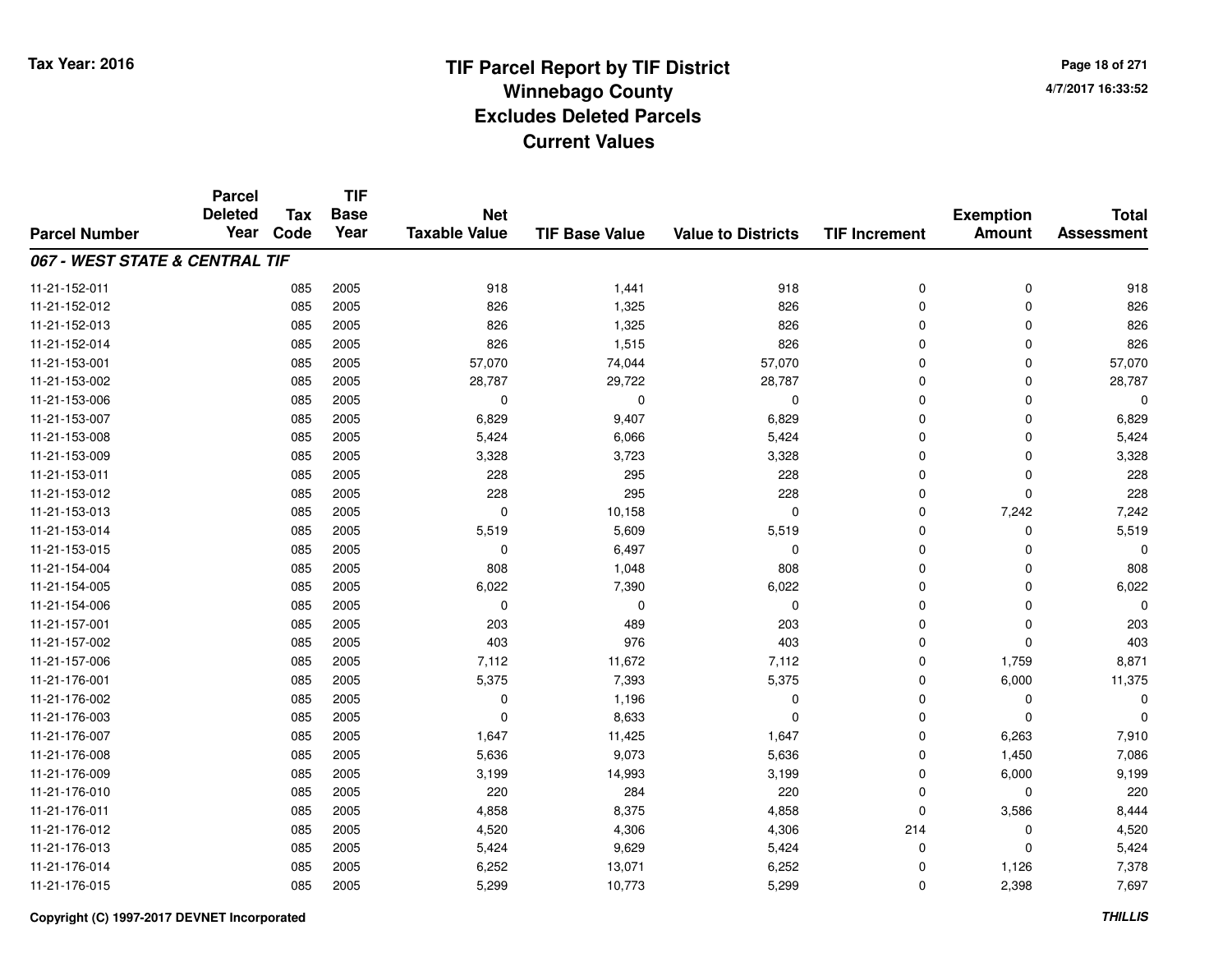**TIF**

**Parcel**

**Page 19 of 2714/7/2017 16:33:52**

#### **TIF Base ValueParcel NumberTotal AssessmentExemption Amount Value to Districts TIF Increment Base YearTax Code Deleted YearNet Taxable Value067 - WEST STATE & CENTRAL TIF**11-21-176-016 <sup>085</sup> <sup>973</sup> <sup>2005</sup> 9,834 <sup>973</sup> <sup>0</sup> 8,844 9,817 11-21-176-0177 085 2005 10,382 11,327 10,382 0 0 10,382 11-21-177-0011 085 2005 10,749 9,121 9,121 1,628 0 10,749 11-21-177-0022 2 085 2005 12,632 19,758 12,632 0 0 12,632 11-21-177-003 <sup>085</sup> 9,353 <sup>2005</sup> 13,224 9,353 <sup>0</sup> <sup>0</sup> 9,353 11-21-177-004 <sup>085</sup> 2,252 <sup>2005</sup> 11,461 2,252 <sup>0</sup> 6,472 8,724 11-21-177-005 <sup>085</sup> 5,498 <sup>2005</sup> 5,250 5,250 <sup>248</sup> <sup>0</sup> 5,498 11-21-177-0066 085 2005 192 10,556 192 0 0 192 11-21-177-0077 085 2005 410 5,581 410 0 0 410 11-21-177-008 <sup>085</sup> 1,182 <sup>2005</sup> 10,348 1,182 <sup>0</sup> 8,045 9,227 11-21-177-009 <sup>085</sup> 5,209 <sup>2005</sup> 10,996 5,209 <sup>0</sup> <sup>0</sup> 5,209 11-21-177-0100 085 2005 5,460 18,726 5,460 0 0 5,460 11-21-177-0111 085 2005 6,415 14,184 6,415 0 5,050 11,465 11-21-177-0122 085 2005 2,067 4,793 2,067 0 0 2,067 11-21-177-0133 085 2005 8,458 11,352 8,458 0 0 8,458 11-21-177-014 <sup>085</sup> 6,159 <sup>2005</sup> 15,232 6,159 <sup>0</sup> 1,231 7,390 11-21-178-0044 085 2005 7,759 10,236 7,759 0 7,759 11-21-178-005 <sup>085</sup> 6,298 <sup>2005</sup> 12,386 6,298 <sup>0</sup> 2,705 9,003 11-21-178-006 <sup>085</sup> <sup>0</sup> <sup>2005</sup> 1,494 <sup>0</sup> <sup>0</sup> <sup>0</sup> <sup>0</sup> 11-21-178-007 <sup>085</sup> 13,939 <sup>2005</sup> 14,448 13,939 <sup>0</sup> <sup>0</sup> 13,939 11-21-178-008 <sup>085</sup> <sup>0</sup> <sup>2005</sup> <sup>0</sup> <sup>0</sup> <sup>0</sup> <sup>0</sup> <sup>0</sup> 11-21-179-0066 085 2005 4,833 9,070 4,833 0 0 4,833 11-21-179-007 <sup>085</sup> 3,880 <sup>2005</sup> 17,304 3,880 <sup>0</sup> 7,790 11,670 11-21-179-008 <sup>085</sup> <sup>323</sup> <sup>2005</sup> <sup>418</sup> <sup>323</sup> <sup>0</sup> <sup>0</sup> <sup>323</sup> 11-21-179-009 <sup>085</sup> 6,787 <sup>2005</sup> 16,053 6,787 <sup>0</sup> 6,000 12,787 11-21-179-010 <sup>085</sup> <sup>323</sup> <sup>2005</sup> <sup>418</sup> <sup>323</sup> <sup>0</sup> <sup>0</sup> <sup>323</sup> 11-21-179-0111 085 2005 323 11,049 323 0 0 323 11-21-179-012 <sup>085</sup> <sup>323</sup> <sup>2005</sup> <sup>418</sup> <sup>323</sup> <sup>0</sup> <sup>0</sup> <sup>323</sup> 11-21-180-0011 085 2005 4,277 9,599 4,277 0 955 5,232 11-21-180-002 <sup>085</sup> 2,205 <sup>2005</sup> 10,724 2,205 <sup>0</sup> 5,347 7,552 11-21-180-0033 085 2005 5,491 9,662 5,491 0 5,491 11-21-180-004 <sup>085</sup> <sup>323</sup> <sup>2005</sup> <sup>418</sup> <sup>323</sup> <sup>0</sup> <sup>0</sup> <sup>323</sup> 11-21-180-005<sup>085</sup> <sup>323</sup> <sup>2005</sup> <sup>418</sup> <sup>323</sup> <sup>0</sup> <sup>0</sup> <sup>323</sup>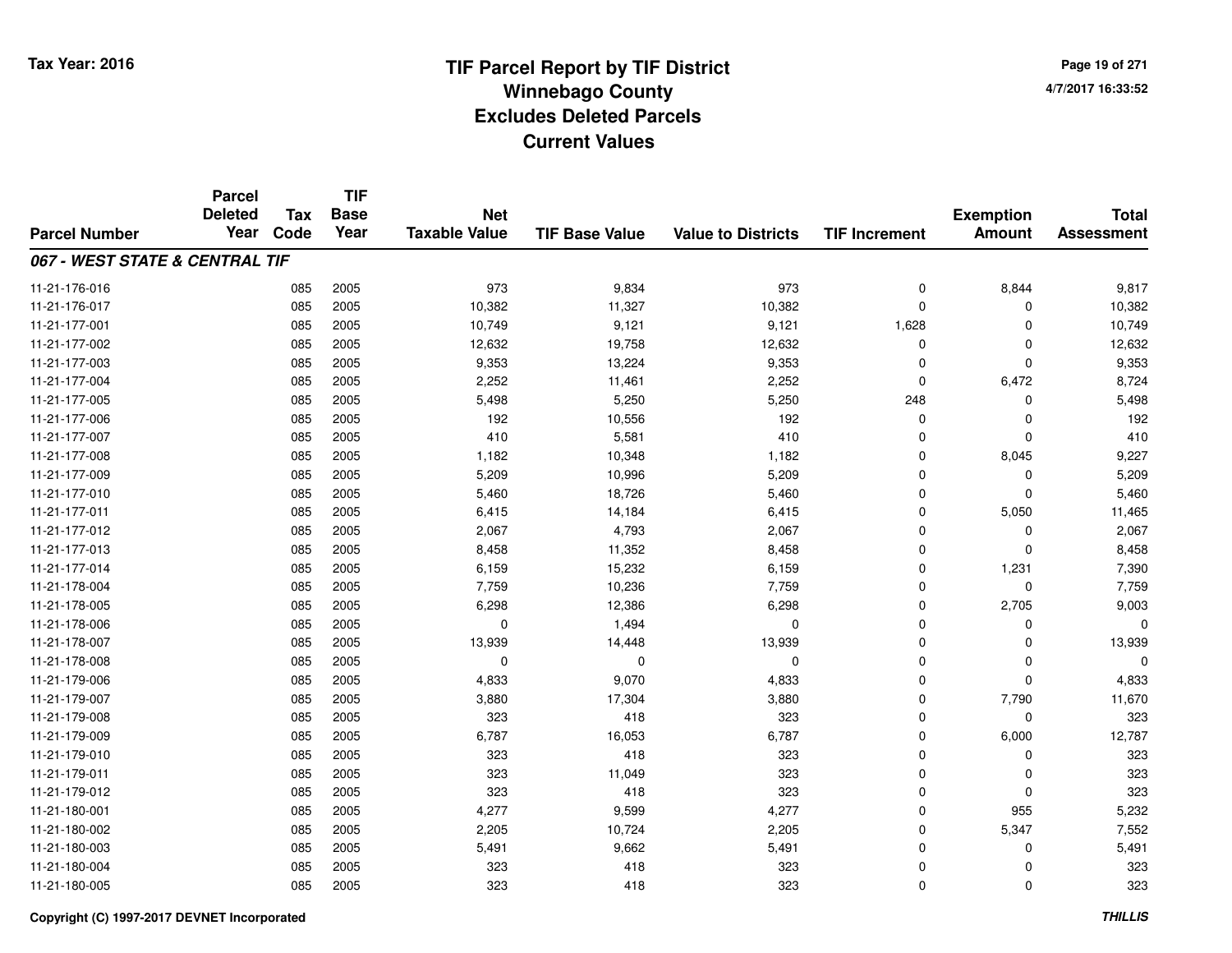**Page 20 of 2714/7/2017 16:33:52**

#### **TIF Base ValueParcel NumberTotal AssessmentExemption Amount Value to Districts TIF IncrementTIF Base YearTax CodeParcel Deleted YearNet Taxable Value067 - WEST STATE & CENTRAL TIF**11-21-180-006 <sup>085</sup> 7,287 <sup>2005</sup> 10,209 7,287 <sup>0</sup> <sup>212</sup> 7,499 11-21-180-007 <sup>085</sup> <sup>323</sup> <sup>2005</sup> <sup>418</sup> <sup>323</sup> <sup>0</sup> <sup>0</sup> <sup>323</sup> 11-21-180-008 <sup>085</sup> <sup>0</sup> <sup>2005</sup> <sup>0</sup> <sup>0</sup> <sup>0</sup> <sup>0</sup> <sup>0</sup> 11-21-180-0099 085 2005 12,196 15,056 12,196 0 0 12,196 11-21-180-0100 085 2005 3,615 6,591 3,615 0 1,492 5,107 11-21-180-0111 085 2005 903 6,099 903 0 7,860 8,763 11-21-180-0122 085 2005 3,009 9,319 3,009 0 0 3,009 11-21-180-0133 085 2005 4,333 18,011 4,333 0 4,333 11-21-181-001 <sup>085</sup> <sup>0</sup> <sup>2005</sup> <sup>0</sup> <sup>0</sup> <sup>0</sup> <sup>0</sup> <sup>0</sup> 11-21-181-0022 085 2005 2,900 3,384 2,900 0 0 2,900 11-21-181-0033 085 2005 2,065 9,636 2,065 0 5,188 7,253 11-21-181-004 <sup>085</sup> 8,182 <sup>2005</sup> 12,383 8,182 <sup>0</sup> 2,312 10,494 11-21-181-005 <sup>085</sup> <sup>326</sup> <sup>2005</sup> 14,835 <sup>326</sup> <sup>0</sup> <sup>0</sup> <sup>326</sup> 11-21-181-0088 085 2005 6,000 13,512 6,000 0 0 6,000 11-21-181-0099 085 2005 5,320 20,223 5,320 0 8,895 14,215 11-21-181-0100 085 2005 5,299 11,907 5,299 0 3,122 8,421 11-21-181-0111 085 2005 174 225 174 0 0 174 11-21-181-012 <sup>085</sup> <sup>235</sup> <sup>2005</sup> <sup>304</sup> <sup>235</sup> <sup>0</sup> <sup>0</sup> <sup>235</sup> 11-21-181-0133 085 2005 8,934 11,669 8,934 0 0 8,934 11-21-181-014 <sup>085</sup> 10,380 <sup>0</sup> 13,734 10,380 <sup>0</sup> <sup>0</sup> 10,380 11-21-182-0011 085 2005 3,160 4,029 3,160 0 0 3,160 11-21-182-002 <sup>085</sup> <sup>288</sup> <sup>2005</sup> <sup>374</sup> <sup>288</sup> <sup>0</sup> <sup>0</sup> <sup>288</sup> 11-21-182-0033 085 2005 288 374 288 0 0 288 11-21-182-004 <sup>085</sup> <sup>288</sup> <sup>2005</sup> 8,233 <sup>288</sup> <sup>0</sup> <sup>0</sup> <sup>288</sup> 11-21-182-007 <sup>085</sup> 5,882 <sup>2005</sup> 15,614 5,882 <sup>0</sup> <sup>0</sup> 5,882 11-21-182-008 <sup>085</sup> 3,837 <sup>2005</sup> 4,271 3,837 <sup>0</sup> <sup>0</sup> 3,837 11-21-182-009 <sup>085</sup> 3,579 <sup>2005</sup> 5,627 3,579 <sup>0</sup> <sup>399</sup> 3,978 11-21-182-010 <sup>085</sup> <sup>288</sup> <sup>2005</sup> <sup>374</sup> <sup>288</sup> <sup>0</sup> <sup>0</sup> <sup>288</sup> 11-21-182-0133 085 2005 0 14,121 0 9,483 9,483 11-21-182-0144 085 2005 8,546 12,881 8,546 0 0 8,546 11-21-183-0011 085 2005 346 12,999 346 0 9,319 9,665 11-21-183-002 <sup>085</sup> <sup>288</sup> <sup>2005</sup> <sup>374</sup> <sup>288</sup> <sup>0</sup> <sup>0</sup> <sup>288</sup> 11-21-183-0033 085 2005 9,169 25,940 9,169 0 6,000 15,169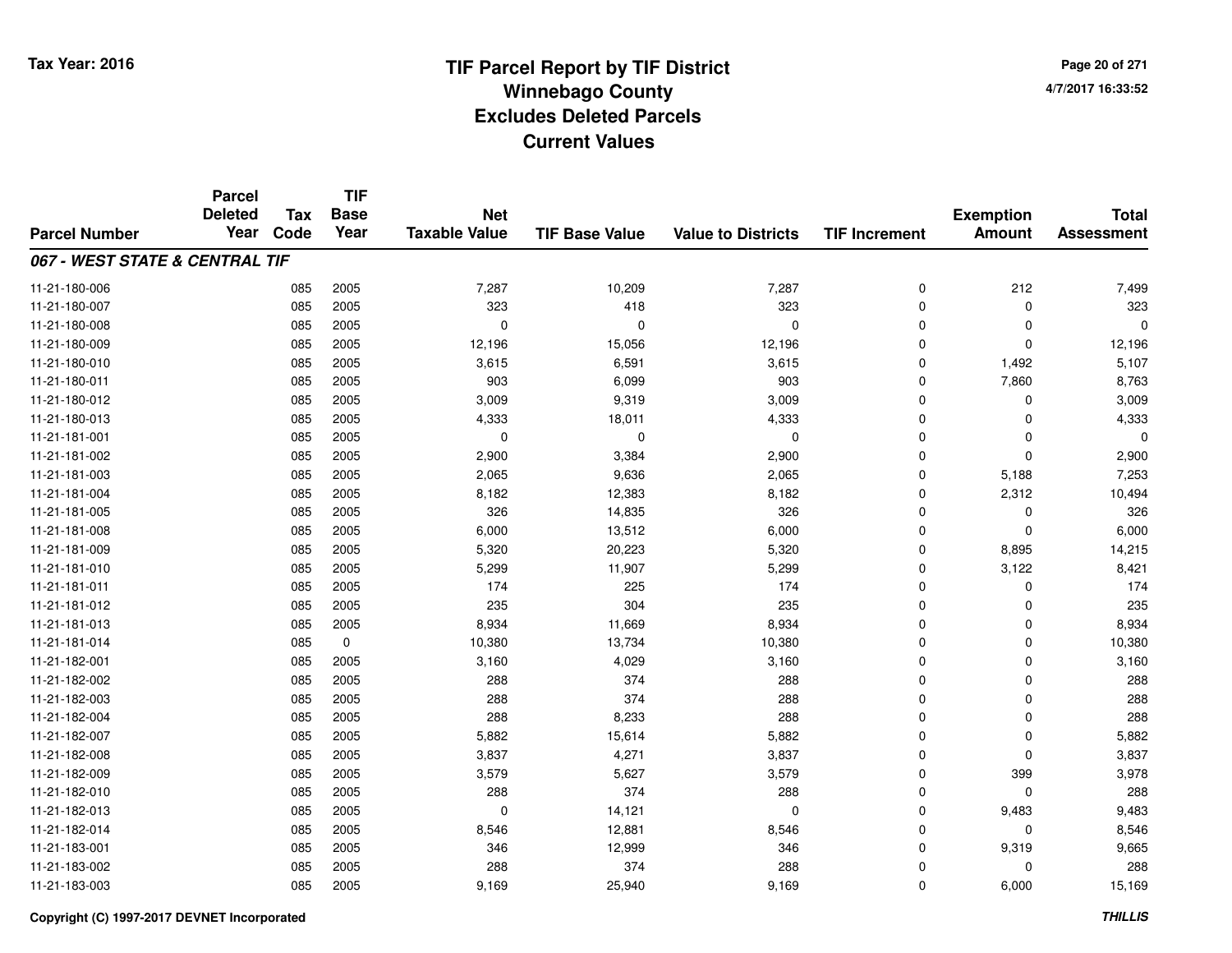**TIF**

**Parcel**

**Page 21 of 2714/7/2017 16:33:52**

| <b>Parcel Number</b>           | <b>Deleted</b><br>Year | Tax<br>Code | <b>Base</b><br>Year | <b>Net</b><br><b>Taxable Value</b> | <b>TIF Base Value</b> | <b>Value to Districts</b> | <b>TIF Increment</b> | <b>Exemption</b><br><b>Amount</b> | <b>Total</b><br><b>Assessment</b> |
|--------------------------------|------------------------|-------------|---------------------|------------------------------------|-----------------------|---------------------------|----------------------|-----------------------------------|-----------------------------------|
| 067 - WEST STATE & CENTRAL TIF |                        |             |                     |                                    |                       |                           |                      |                                   |                                   |
| 11-21-183-004                  |                        | 085         | 2005                | 8,876                              | 25,415                | 8,876                     | 0                    | 6,000                             | 14,876                            |
| 11-21-183-005                  |                        | 085         | 2005                | 288                                | 374                   | 288                       | $\mathbf 0$          | 0                                 | 288                               |
| 11-21-183-007                  |                        | 085         | 2005                | 4,937                              | 8,429                 | 4,937                     | 0                    | $\Omega$                          | 4,937                             |
| 11-21-183-008                  |                        | 085         | 2005                | 510                                | 6,584                 | 510                       | $\Omega$             | 5,000                             | 5,510                             |
| 11-21-183-009                  |                        | 085         | 2005                | 7,252                              | 6,848                 | 6,848                     | 404                  | 1,007                             | 8,259                             |
| 11-21-183-010                  |                        | 085         | 2005                | 7,461                              | 6,097                 | 6,097                     | 1,364                | 1,470                             | 8,931                             |
| 11-21-183-011                  |                        | 085         | 2005                | $\Omega$                           | 9,023                 | $\mathbf 0$               | 0                    | 6,395                             | 6,395                             |
| 11-21-183-012                  |                        | 085         | 2005                | 221                                | 286                   | 221                       | $\Omega$             | 0                                 | 221                               |
| 11-21-183-013                  |                        | 085         | 2005                | 4,834                              | 9,279                 | 4,834                     | 0                    | 2,028                             | 6,862                             |
| 11-21-183-014                  |                        | 085         | 2005                | 429                                | 555                   | 429                       | 0                    | 0                                 | 429                               |
| 11-21-184-001                  |                        | 085         | 2005                | 6,647                              | 11,456                | 6,647                     | 0                    | 2,003                             | 8,650                             |
| 11-21-184-002                  |                        | 085         | 2005                | 148                                | 6,304                 | 148                       | $\mathbf 0$          | 5,000                             | 5,148                             |
| 11-21-184-003                  |                        | 085         | 2005                | 7,685                              | 8,992                 | 7,685                     | $\mathbf 0$          | 0                                 | 7,685                             |
| 11-21-184-004                  |                        | 085         | 2005                | 4,967                              | 15,877                | 4,967                     | 0                    | $\Omega$                          | 4,967                             |
| 11-21-184-005                  |                        | 085         | 2005                | 6,867                              | 9,366                 | 6,867                     | 0                    | 0                                 | 6,867                             |
| 11-21-184-006                  |                        | 085         | 2005                | 4,102                              | 12,707                | 4,102                     | 0                    | 6,000                             | 10,102                            |
| 11-21-184-007                  |                        | 085         | 2005                | 0                                  | 5,657                 | 0                         | 0                    | 4,189                             | 4,189                             |
| 11-21-184-008                  |                        | 085         | 2005                | 214                                | 278                   | 214                       | 0                    | 0                                 | 214                               |
| 11-21-184-009                  |                        | 085         | 2005                | 288                                | 15,308                | 288                       | $\Omega$             | $\Omega$                          | 288                               |
| 11-21-184-010                  |                        | 085         | 2005                | 3,772                              | 9,783                 | 3,772                     | $\Omega$             | $\Omega$                          | 3,772                             |
| 11-21-184-011                  |                        | 085         | 2005                | 1,647                              | 15,401                | 1,647                     | $\mathbf 0$          | 10,171                            | 11,818                            |
| 11-21-184-012                  |                        | 085         | 2005                | 8,434                              | 12,086                | 8,434                     | $\mathbf 0$          | 0                                 | 8,434                             |
| 11-21-184-013                  |                        | 085         | 2005                | 8,749                              | 11,679                | 8,749                     | 0                    | $\Omega$                          | 8,749                             |
| 11-21-184-014                  |                        | 085         | 2005                | 5,439                              | 9,683                 | 5,439                     | 0                    | 1,533                             | 6,972                             |
| 11-21-201-001                  |                        | 085         | 2005                | 11,383                             | 14,571                | 11,383                    | 0                    | $\mathbf 0$                       | 11,383                            |
| 11-21-201-002                  |                        | 085         | 2005                | 7,017                              | 10,703                | 7,017                     | 0                    | $\Omega$                          | 7,017                             |
| 11-21-201-003                  |                        | 085         | 2005                | 2,666                              | 16,550                | 2,666                     | $\mathbf 0$          | 6,000                             | 8,666                             |
| 11-21-201-004                  |                        | 085         | 2005                | 2,900                              | 16,890                | 2,900                     | $\Omega$             | $\Omega$                          | 2,900                             |
| 11-21-201-005                  |                        | 085         | 2005                | 389                                | 19,207                | 389                       | $\mathbf 0$          | $\Omega$                          | 389                               |
| 11-21-201-006                  |                        | 085         | 2005                | 11,181                             | 18,207                | 11,181                    | $\mathbf 0$          | $\Omega$                          | 11,181                            |
| 11-21-201-007                  |                        | 085         | 2005                | 10,205                             | 12,576                | 10,205                    | $\mathbf 0$          | 0                                 | 10,205                            |
| 11-21-201-008                  |                        | 085         | 2005                | 6,082                              | 9,624                 | 6,082                     | $\mathbf 0$          | $\Omega$                          | 6,082                             |
| 11-21-201-009                  |                        | 085         | 2005                | 6,426                              | 14,023                | 6,426                     | $\Omega$             | 4,910                             | 11,336                            |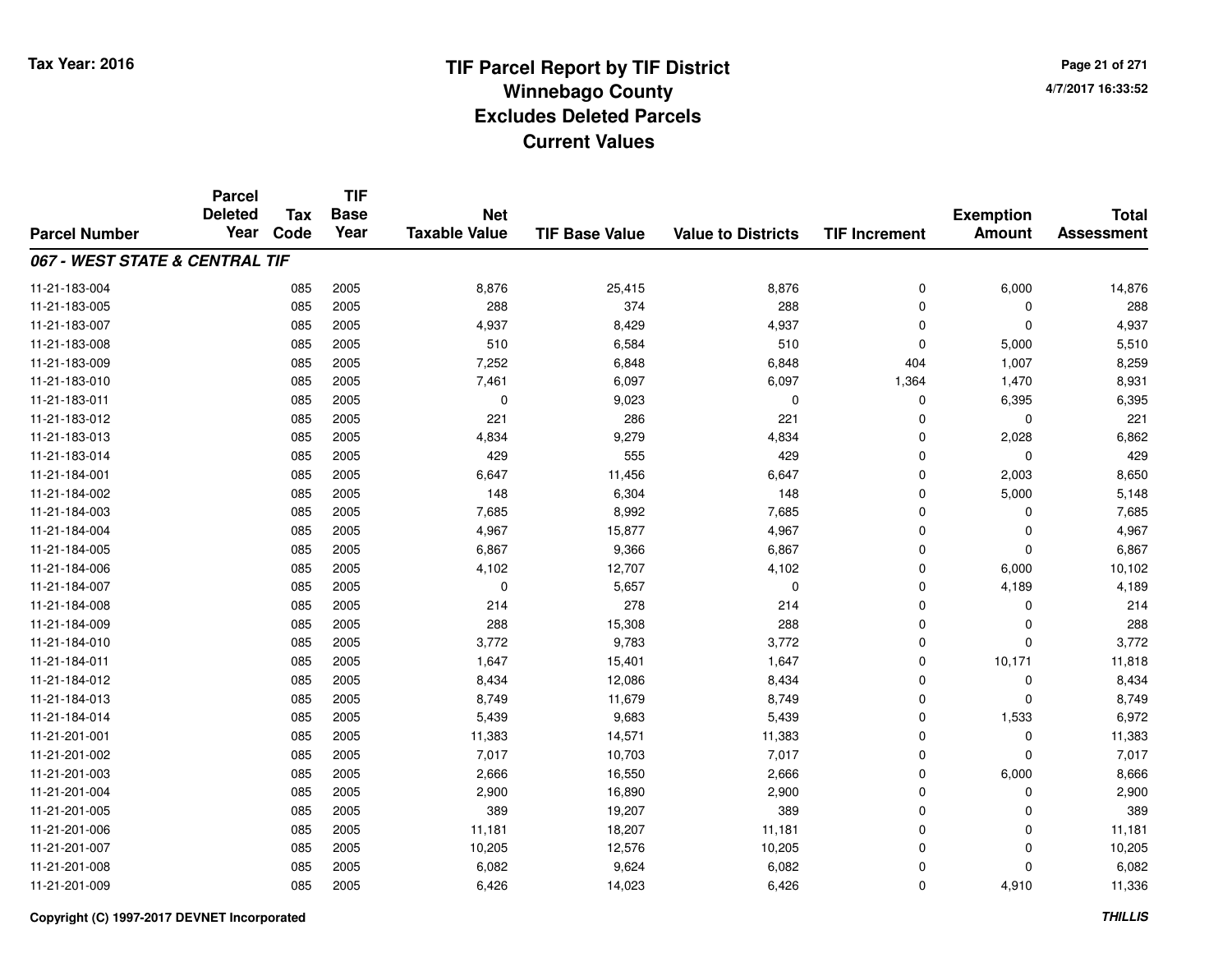**TIF**

**Parcel**

**Page 22 of 2714/7/2017 16:33:52**

| <b>Parcel Number</b>           | <b>Deleted</b><br>Year | Tax<br>Code | <b>Base</b><br>Year | <b>Net</b><br><b>Taxable Value</b> | <b>TIF Base Value</b> | <b>Value to Districts</b> | <b>TIF Increment</b> | <b>Exemption</b><br><b>Amount</b> | <b>Total</b><br><b>Assessment</b> |
|--------------------------------|------------------------|-------------|---------------------|------------------------------------|-----------------------|---------------------------|----------------------|-----------------------------------|-----------------------------------|
| 067 - WEST STATE & CENTRAL TIF |                        |             |                     |                                    |                       |                           |                      |                                   |                                   |
| 11-21-201-010                  |                        | 085         | 2005                | 7,672                              | 10,595                | 7,672                     | 0                    | $\mathbf 0$                       | 7,672                             |
| 11-21-201-011                  |                        | 085         | 2005                | 319                                | 12,339                | 319                       | 0                    | $\mathbf 0$                       | 319                               |
| 11-21-201-012                  |                        | 085         | 2005                | 3,844                              | 15,761                | 3,844                     | 0                    | 7,704                             | 11,548                            |
| 11-21-201-013                  |                        | 085         | 2005                | 9,634                              | 19,165                | 9,634                     | $\mathbf 0$          | 4,103                             | 13,737                            |
| 11-21-201-014                  |                        | 085         | 2005                | $\mathbf 0$                        | 54                    | $\mathbf 0$               | 0                    | $\Omega$                          | 0                                 |
| 11-21-201-015                  |                        | 085         | 2005                | 5,620                              | 12,225                | 5,620                     | 0                    | $\Omega$                          | 5,620                             |
| 11-21-201-016                  |                        | 085         | 2005                | 6,582                              | 11,297                | 6,582                     | 0                    | $\Omega$                          | 6,582                             |
| 11-21-201-017                  |                        | 085         | 2005                | 8,459                              | 10,713                | 8,459                     | 0                    | $\Omega$                          | 8,459                             |
| 11-21-202-001                  |                        | 085         | 2005                | 9,240                              | 15,419                | 9,240                     | $\mathbf 0$          | 3,125                             | 12,365                            |
| 11-21-202-002                  |                        | 085         | 2005                | 8,693                              | 17,256                | 8,693                     | $\mathbf 0$          | 3,271                             | 11,964                            |
| 11-21-202-003                  |                        | 085         | 2005                | 8,483                              | 16,976                | 8,483                     | $\mathbf 0$          | 3,383                             | 11,866                            |
| 11-21-202-004                  |                        | 085         | 2005                | 9,645                              | 19,686                | 9,645                     | 0                    | 5,493                             | 15,138                            |
| 11-21-202-005                  |                        | 085         | 2005                | 10,609                             | 13,212                | 10,609                    | 0                    | 0                                 | 10,609                            |
| 11-21-202-006                  |                        | 085         | 2005                | 319                                | 9,379                 | 319                       | $\mathbf 0$          | $\Omega$                          | 319                               |
| 11-21-202-007                  |                        | 085         | 2005                | 6,508                              | 12,476                | 6,508                     | $\mathbf 0$          | 3,349                             | 9,857                             |
| 11-21-202-008                  |                        | 085         | 2005                | 8,992                              | 11,476                | 8,992                     | $\mathbf 0$          | 0                                 | 8,992                             |
| 11-21-202-009                  |                        | 085         | 2005                | 5,147                              | 7,424                 | 5,147                     | 0                    | 0                                 | 5,147                             |
| 11-21-202-010                  |                        | 085         | 2005                | 7,461                              | 11,108                | 7,461                     | 0                    | 1,271                             | 8,732                             |
| 11-21-202-011                  |                        | 085         | 2005                | 7,751                              | 11,599                | 7,751                     | $\mathbf 0$          | 2,964                             | 10,715                            |
| 11-21-202-012                  |                        | 085         | 2005                | 6,949                              | 3,764                 | 3,764                     | 3,185                | 332                               | 7,281                             |
| 11-21-202-013                  |                        | 085         | 2005                | 11,553                             | 14,320                | 11,553                    | $\mathbf 0$          | $\Omega$                          | 11,553                            |
| 11-21-202-014                  |                        | 085         | 2005                | 11,224                             | 14,053                | 11,224                    | $\mathbf 0$          | $\Omega$                          | 11,224                            |
| 11-21-202-015                  |                        | 085         | 2005                | 7,720                              | 13,907                | 7,720                     | 0                    | 0                                 | 7,720                             |
| 11-21-202-016                  |                        | 085         | 2005                | 10,269                             | 13,360                | 10,269                    | 0                    | 0                                 | 10,269                            |
| 11-21-202-017                  |                        | 085         | 2005                | 6,462                              | 11,795                | 6,462                     | 0                    | 0                                 | 6,462                             |
| 11-21-203-001                  |                        | 085         | 2005                | 5,795                              | 13,561                | 5,795                     | 0                    | 5,000                             | 10,795                            |
| 11-21-203-002                  |                        | 085         | 2005                | 5,461                              | 13,099                | 5,461                     | $\mathbf 0$          | $\Omega$                          | 5,461                             |
| 11-21-203-003                  |                        | 085         | 2005                | 216                                | 481                   | 216                       | $\mathbf 0$          | $\Omega$                          | 216                               |
| 11-21-203-004                  |                        | 085         | 2005                | 5,917                              | 13,311                | 5,917                     | 0                    | 0                                 | 5,917                             |
| 11-21-203-005                  |                        | 085         | 2005                | 441                                | 543                   | 441                       | 0                    | 0                                 | 441                               |
| 11-21-203-006                  |                        | 085         | 2005                | 9,244                              | 13,142                | 9,244                     | 0                    | $\Omega$                          | 9,244                             |
| 11-21-203-007                  |                        | 085         | 2005                | 6,833                              | 12,922                | 6,833                     | 0                    | 2,562                             | 9,395                             |
| 11-21-203-008                  |                        | 085         | 2005                | 9,105                              | 11,821                | 9,105                     | 0                    | 0                                 | 9,105                             |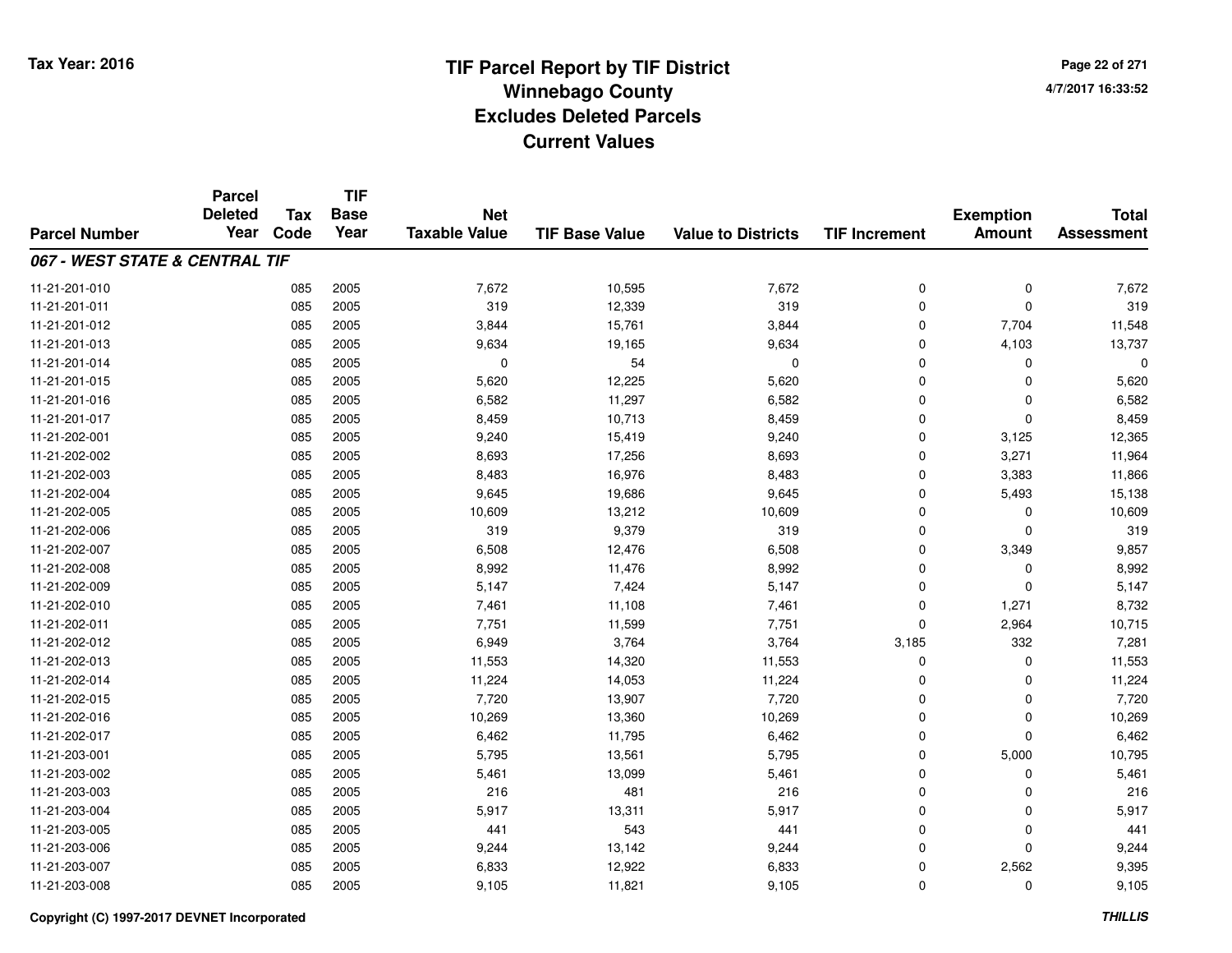**Page 23 of 2714/7/2017 16:33:52**

|                                | <b>Parcel</b>  |            | <b>TIF</b> | <b>Base</b><br><b>Net</b> |                       |                           |                      |                  |                   |
|--------------------------------|----------------|------------|------------|---------------------------|-----------------------|---------------------------|----------------------|------------------|-------------------|
|                                | <b>Deleted</b> | <b>Tax</b> |            |                           |                       |                           |                      | <b>Exemption</b> | <b>Total</b>      |
| <b>Parcel Number</b>           | Year           | Code       | Year       | <b>Taxable Value</b>      | <b>TIF Base Value</b> | <b>Value to Districts</b> | <b>TIF Increment</b> | <b>Amount</b>    | <b>Assessment</b> |
| 067 - WEST STATE & CENTRAL TIF |                |            |            |                           |                       |                           |                      |                  |                   |
| 11-21-203-009                  |                | 085        | 2005       | 9,149                     | 12,825                | 9,149                     | 0                    | 0                | 9,149             |
| 11-21-203-010                  |                | 085        | 2005       | 8,448                     | 12,729                | 8,448                     | 0                    | $\Omega$         | 8,448             |
| 11-21-203-011                  |                | 085        | 2005       | 6,674                     | 10,466                | 6,674                     | 0                    | $\Omega$         | 6,674             |
| 11-21-203-012                  |                | 085        | 2005       | 8,146                     | 14,200                | 8,146                     | 0                    | 3,402            | 11,548            |
| 11-21-203-013                  |                | 085        | 2005       | 8,999                     | 16,886                | 8,999                     | 0                    | 0                | 8,999             |
| 11-21-203-014                  |                | 085        | 2005       | 6,645                     | 15,249                | 6,645                     | 0                    | 4,243            | 10,888            |
| 11-21-203-015                  |                | 085        | 2005       | 3,386                     | 8,862                 | 3,386                     | 0                    | $\mathbf 0$      | 3,386             |
| 11-21-203-016                  |                | 085        | 2005       | 5,989                     | 12,956                | 5,989                     | 0                    | $\Omega$         | 5,989             |
| 11-21-204-001                  |                | 085        | 2005       | 7,995                     | 18,481                | 7,995                     | 0                    | 2,643            | 10,638            |
| 11-21-204-002                  |                | 085        | 2005       | 0                         | 16,270                | 0                         | 0                    | 11,229           | 11,229            |
| 11-21-204-003                  |                | 085        | 2005       | 8,781                     | 14,252                | 8,781                     | 0                    | $\Omega$         | 8,781             |
| 11-21-204-004                  |                | 085        | 2005       | 5,876                     | 9,446                 | 5,876                     | 0                    | 0                | 5,876             |
| 11-21-204-005                  |                | 085        | 2005       | 6,006                     | 14,286                | 6,006                     | 0                    | $\Omega$         | 6,006             |
| 11-21-204-006                  |                | 085        | 2005       | 7,375                     | 9,936                 | 7,375                     | 0                    | $\mathbf 0$      | 7,375             |
| 11-21-204-007                  |                | 085        | 2005       | 7,670                     | 9,748                 | 7,670                     | 0                    | 1,709            | 9,379             |
| 11-21-204-008                  |                | 085        | 2005       | 397                       | 13,151                | 397                       | 0                    | 0                | 397               |
| 11-21-204-009                  |                | 085        | 2005       | 11,806                    | 17,168                | 11,806                    | 0                    | $\mathbf 0$      | 11,806            |
| 11-21-204-010                  |                | 085        | 2005       | 1,949                     | 14,918                | 1,949                     | 0                    | 7,591            | 9,540             |
| 11-21-204-011                  |                | 085        | 2005       | 7,740                     | 15,502                | 7,740                     | 0                    | 2,847            | 10,587            |
| 11-21-204-012                  |                | 085        | 2005       | 8,134                     | 15,933                | 8,134                     | 0                    | 2,180            | 10,314            |
| 11-21-204-013                  |                | 085        | 2005       | 7,720                     | 15,538                | 7,720                     | 0                    | 0                | 7,720             |
| 11-21-204-014                  |                | 085        | 2005       | 397                       | 16,777                | 397                       | 0                    | $\mathbf 0$      | 397               |
| 11-21-204-015                  |                | 085        | 2005       | 5,310                     | 8,229                 | 5,310                     | 0                    | 0                | 5,310             |
| 11-21-204-016                  |                | 085        | 2005       | 7,194                     | 14,563                | 7,194                     | 0                    | $\mathbf 0$      | 7,194             |
| 11-21-204-017                  |                | 085        | 2005       | 3,765                     | 14,733                | 3,765                     | 0                    | $\mathbf 0$      | 3,765             |
| 11-21-205-001                  |                | 085        | 2005       | 7,498                     | 11,073                | 7,498                     | 0                    | $\Omega$         | 7,498             |
| 11-21-205-002                  |                | 085        | 2005       | 7,179                     | 14,627                | 7,179                     | 0                    | 3,293            | 10,472            |
| 11-21-205-003                  |                | 085        | 2005       | 1,205                     | 11,740                | 1,205                     | 0                    | 7,293            | 8,498             |
| 11-21-205-004                  |                | 085        | 2005       | 5,990                     | 15,876                | 5,990                     | 0                    | 0                | 5,990             |
| 11-21-205-005                  |                | 085        | 2005       | 10,671                    | 14,052                | 10,671                    | 0                    | 0                | 10,671            |
| 11-21-205-006                  |                | 085        | 2005       | 0                         | $\mathbf 0$           | $\Omega$                  | 0                    | $\Omega$         | 0                 |
| 11-21-205-007                  |                | 085        | 2005       | 5,834                     | 12,734                | 5,834                     | 0                    | 4,385            | 10,219            |
| 11-21-205-008                  |                | 085        | 2005       | 950                       | 11,076                | 950                       | 0                    | 7,313            | 8,263             |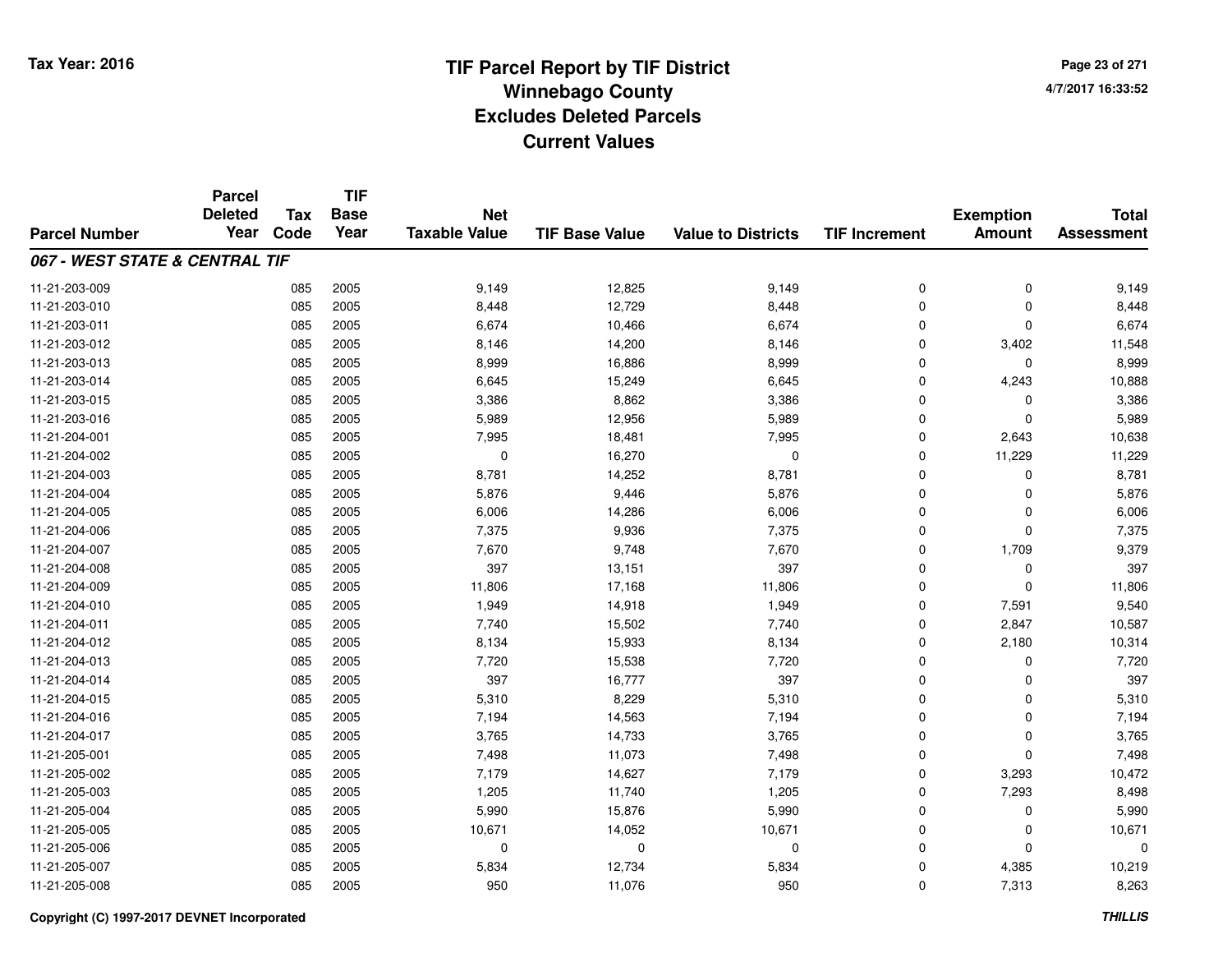**TIF**

**Parcel**

**Page 24 of 2714/7/2017 16:33:52**

| <b>Parcel Number</b>           | <b>Deleted</b><br>Year | Tax<br>Code | <b>Base</b><br>Year | <b>Net</b><br><b>Taxable Value</b> | <b>TIF Base Value</b> | <b>Value to Districts</b> | <b>TIF Increment</b> | <b>Exemption</b><br><b>Amount</b> | <b>Total</b><br><b>Assessment</b> |
|--------------------------------|------------------------|-------------|---------------------|------------------------------------|-----------------------|---------------------------|----------------------|-----------------------------------|-----------------------------------|
| 067 - WEST STATE & CENTRAL TIF |                        |             |                     |                                    |                       |                           |                      |                                   |                                   |
| 11-21-205-009                  |                        | 085         | 2005                | 2,371                              | 9,395                 | 2,371                     | 0                    | $\mathbf 0$                       | 2,371                             |
| 11-21-205-010                  |                        | 085         | 2005                | 7,411                              | 15,009                | 7,411                     | 0                    | $\mathbf 0$                       | 7,411                             |
| 11-21-205-011                  |                        | 085         | 2005                | 2,903                              | 16,218                | 2,903                     | 0                    | 10,002                            | 12,905                            |
| 11-21-205-012                  |                        | 085         | 2005                | 4,681                              | 13,225                | 4,681                     | 0                    | $\Omega$                          | 4,681                             |
| 11-21-205-013                  |                        | 085         | 2005                | 5,989                              | 10,537                | 5,989                     | $\mathbf 0$          | $\Omega$                          | 5,989                             |
| 11-21-205-014                  |                        | 085         | 2005                | 2,065                              | 13,805                | 2,065                     | $\mathbf 0$          | 8,966                             | 11,031                            |
| 11-21-205-015                  |                        | 085         | 2005                | 3,693                              | 18,395                | 3,693                     | $\mathbf 0$          | 9,451                             | 13,144                            |
| 11-21-205-016                  |                        | 085         | 2005                | 6,877                              | 17,468                | 6,877                     | $\mathbf 0$          | 8,000                             | 14,877                            |
| 11-21-206-003                  |                        | 085         | 2005                | 3,137                              | 9,187                 | 3,137                     | 0                    | 0                                 | 3,137                             |
| 11-21-206-004                  |                        | 085         | 2005                | 4,475                              | 4,830                 | 4,475                     | 0                    | 2,839                             | 7,314                             |
| 11-21-206-005                  |                        | 085         | 2005                | 8,064                              | 11,392                | 8,064                     | $\mathbf 0$          | $\Omega$                          | 8,064                             |
| 11-21-206-006                  |                        | 085         | 2005                | 5,483                              | 6,838                 | 5,483                     | $\mathbf 0$          | $\Omega$                          | 5,483                             |
| 11-21-206-007                  |                        | 085         | 2005                | 5,462                              | 12,705                | 5,462                     | $\mathbf 0$          | 4,141                             | 9,603                             |
| 11-21-206-008                  |                        | 085         | 2005                | 6,931                              | 9,767                 | 6,931                     | $\mathbf 0$          | $\Omega$                          | 6,931                             |
| 11-21-206-009                  |                        | 085         | 2005                | 7,297                              | 7,640                 | 7,297                     | $\mathbf 0$          | $\Omega$                          | 7,297                             |
| 11-21-206-010                  |                        | 085         | 2005                | 8,628                              | 9,618                 | 8,628                     | 0                    | $\Omega$                          | 8,628                             |
| 11-21-206-011                  |                        | 085         | 2005                | 1,991                              | 6,402                 | 1,991                     | 0                    | $\Omega$                          | 1,991                             |
| 11-21-206-012                  |                        | 085         | 2005                | 6,862                              | 10,552                | 6,862                     | 0                    | 0                                 | 6,862                             |
| 11-21-206-013                  |                        | 085         | 2005                | 5,927                              | 13,383                | 5,927                     | $\mathbf 0$          | 5,132                             | 11,059                            |
| 11-21-206-014                  |                        | 085         | 2005                | 8,314                              | 11,326                | 8,314                     | $\mathbf 0$          | $\Omega$                          | 8,314                             |
| 11-21-206-015                  |                        | 085         | 2005                | 9,982                              | 12,766                | 9,982                     | $\mathbf 0$          | $\Omega$                          | 9,982                             |
| 11-21-206-016                  |                        | 085         | 2005                | 7,133                              | 6,980                 | 6,980                     | 153                  | $\Omega$                          | 7,133                             |
| 11-21-206-017                  |                        | 085         | 2005                | 4,035                              | 11,032                | 4,035                     | 0                    | 0                                 | 4,035                             |
| 11-21-207-001                  |                        | 085         | 2005                | 5,647                              | 15,631                | 5,647                     | 0                    | 0                                 | 5,647                             |
| 11-21-207-002                  |                        | 085         | 2005                | 457                                | 592                   | 457                       | 0                    | $\Omega$                          | 457                               |
| 11-21-207-003                  |                        | 085         | 2005                | 10,148                             | 14,838                | 10,148                    | 0                    | 0                                 | 10,148                            |
| 11-21-207-004                  |                        | 085         | 2005                | 10,977                             | 14,326                | 10,977                    | $\mathbf 0$          | $\Omega$                          | 10,977                            |
| 11-21-207-005                  |                        | 085         | 2005                | 9,433                              | 12,253                | 9,433                     | $\mathbf 0$          | $\Omega$                          | 9,433                             |
| 11-21-207-006                  |                        | 085         | 2005                | 2,832                              | 17,406                | 2,832                     | $\mathbf 0$          | 10,379                            | 13,211                            |
| 11-21-207-007                  |                        | 085         | 2005                | 9,666                              | 12,721                | 9,666                     | 0                    | 0                                 | 9,666                             |
| 11-21-207-008                  |                        | 085         | 2005                | 7,377                              | 10,281                | 7,377                     | 0                    | $\Omega$                          | 7,377                             |
| 11-21-207-009                  |                        | 085         | 2005                | 7,159                              | 11,234                | 7,159                     | 0                    | $\Omega$                          | 7,159                             |
| 11-21-207-010                  |                        | 085         | 2005                | 11,492                             | 17,567                | 11,492                    | 0                    | 0                                 | 11,492                            |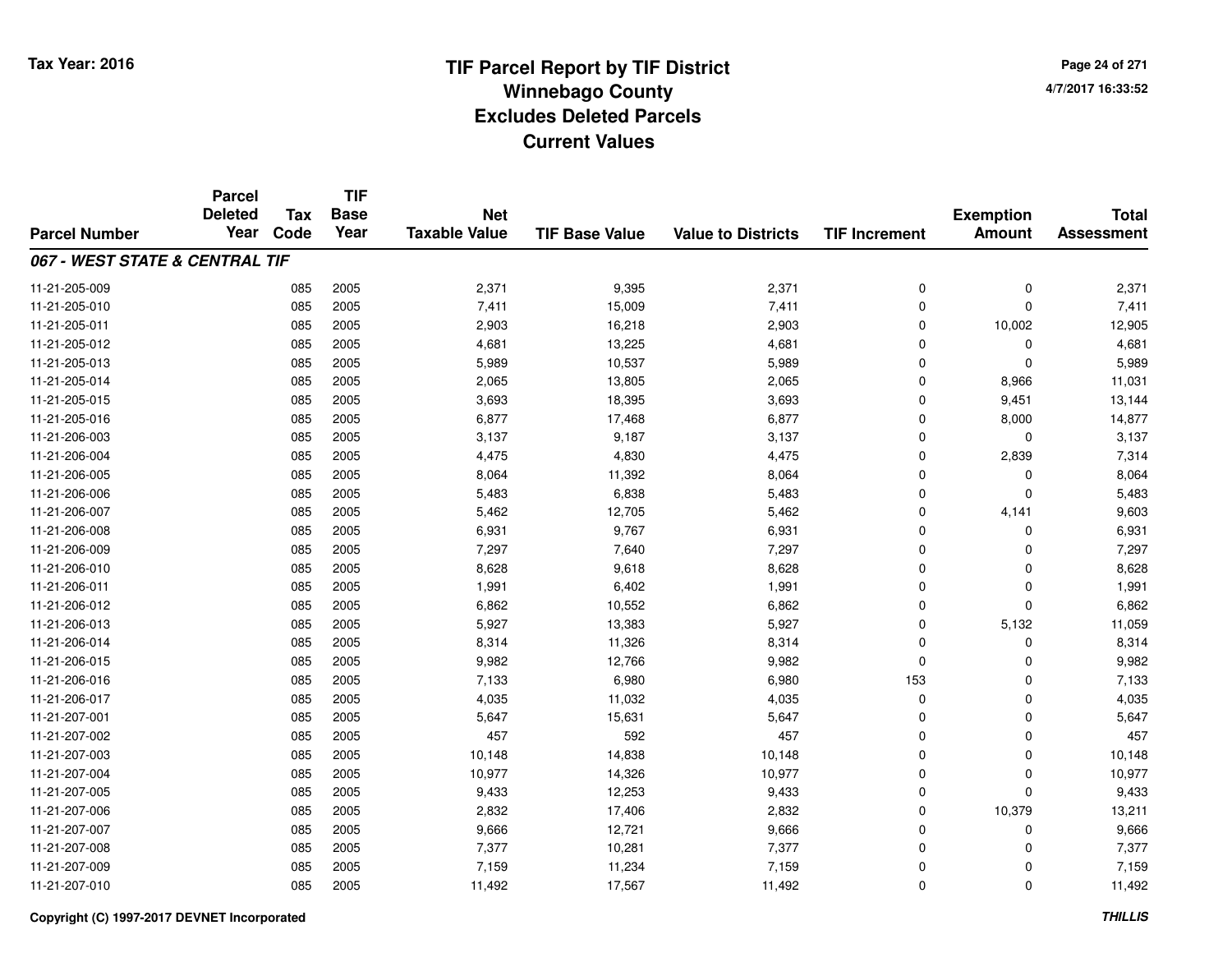**TIF**

**Parcel**

**Page 25 of 2714/7/2017 16:33:52**

#### **TIF Base ValueParcel NumberTotal AssessmentExemption Amount Value to Districts TIF Increment Base YearTax Code Deleted YearNet Taxable Value067 - WEST STATE & CENTRAL TIF**11-21-207-0111 085 2005 1,903 10,831 1,903 0 6,966 8,869 11-21-207-012 <sup>085</sup> 8,343 <sup>2005</sup> 17,204 8,343 <sup>0</sup> 3,924 12,267 11-21-207-0133 085 2005 6,519 10,268 6,519 0 1,055 7,574 11-21-207-0144 085 2005 4,136 11,466 4,136 0 0 4,136 11-21-207-015 <sup>085</sup> <sup>397</sup> <sup>2005</sup> 16,331 <sup>397</sup> <sup>0</sup> <sup>0</sup> <sup>397</sup> 11-21-208-0011 085 2005 305 11,972 305 0 0 305 11-21-208-0022 085 2005 5,961 12,895 5,961 0 0 5,961 11-21-208-0033 085 2005 7,344 15,428 7,344 0 2,859 10,203 11-21-208-0044 085 2005 2,995 16,144 2,995 0 9,566 12,561 11-21-208-0055 085 2005 14,616 19,278 14,616 0 0 14,616 11-21-208-0066 085 2005 7,158 11,465 7,158 0 1,586 8,744 11-21-208-007 <sup>085</sup> 6,519 <sup>2005</sup> 14,149 6,519 <sup>0</sup> 1,574 8,093 11-21-208-0088 085 2005 0 13,783 0 0 8,791 8,791 11-21-208-0099 085 2005 8,643 13,235 8,643 0 0 8,643 11-21-208-010 <sup>085</sup> <sup>397</sup> <sup>2005</sup> <sup>514</sup> <sup>397</sup> <sup>0</sup> <sup>0</sup> <sup>397</sup> 11-21-208-0111 085 2005 5,683 15,066 5,683 0 992 6,675 11-21-208-012 <sup>085</sup> <sup>0</sup> <sup>2005</sup> <sup>0</sup> <sup>0</sup> <sup>0</sup> <sup>0</sup> <sup>0</sup> 11-21-208-0133 085 2005 624 15,396 624 0 0 624 11-21-208-014 <sup>085</sup> 13,514 <sup>2005</sup> 10,597 10,597 2,917 <sup>0</sup> 13,514 11-21-209-0011 085 2005 7,800 12,875 7,800 0 7,800 11-21-209-0022 085 2005 4,154 9,569 4,154 0 0 4,154 11-21-209-0033 085 2005 3,927 12,279 3,927 0 5,960 9,887 11-21-209-004 <sup>085</sup> <sup>458</sup> <sup>2005</sup> 4,499 <sup>458</sup> <sup>0</sup> 5,000 5,458 11-21-209-005 <sup>085</sup> <sup>406</sup> <sup>2005</sup> <sup>0</sup> <sup>0</sup> <sup>406</sup> <sup>0</sup> <sup>406</sup> 11-21-209-0066 085 2005 2,657 14,314 2,657 0 8,369 11,026 11-21-209-007 <sup>085</sup> 6,415 <sup>2005</sup> 14,443 6,415 <sup>0</sup> 4,863 11,278 11-21-209-0088 085 2005 6,508 13,137 6,508 0 2,839 9,347 11-21-209-0099 085 2005 9,671 12,588 9,671 0 0 9,671 11-21-209-0100 085 2005 6,519 13,193 6,519 0 3,533 10,052 11-21-209-0111 085 2005 0 6,635 0 0 5,857 5,857 11-21-209-0122 085 2005 2,612 12,100 2,612 0 6,279 8,891 11-21-209-013 <sup>085</sup> 5,880 <sup>2005</sup> 11,045 5,880 <sup>0</sup> 3,557 9,437 11-21-209-0144 2005 2005 2005 7,557 3,494 3,494 3,494 4,063 0 7,557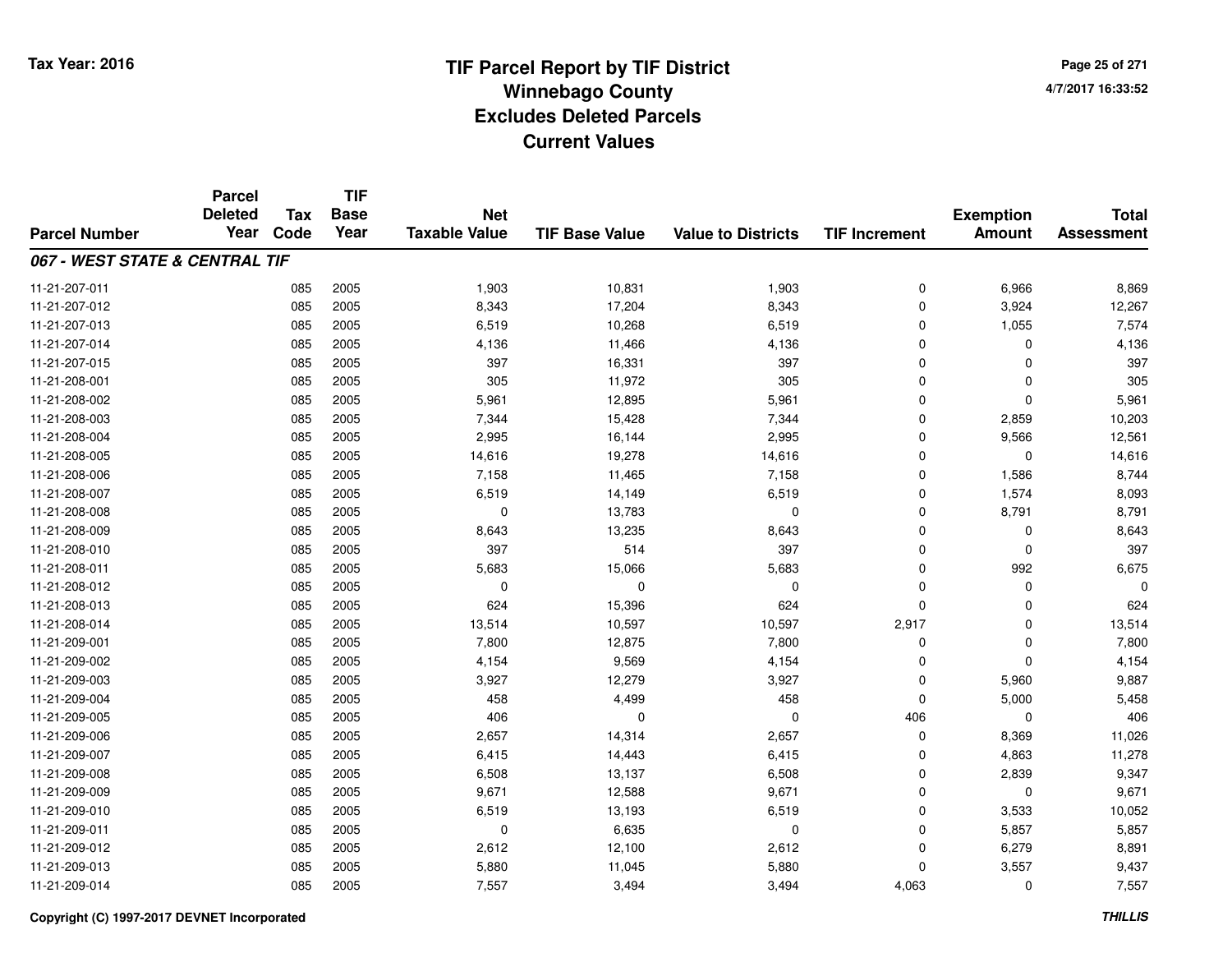# **TIF Parcel Report by TIF District Tax Year: 2016 Winnebago Countyy** and the contract of the contract of the contract of the contract of the contract of the contract of the contract of the contract of the contract of the contract of the contract of the contract of the contract of the co **Excludes Deleted ParcelsCurrent Values**

**Page 26 of 2714/7/2017 16:33:52**

|                                | <b>Parcel</b><br><b>Deleted</b> | <b>Tax</b> | <b>TIF</b><br><b>Base</b> | <b>Net</b>           |                       |                           |                      | <b>Exemption</b> | <b>Total</b>      |
|--------------------------------|---------------------------------|------------|---------------------------|----------------------|-----------------------|---------------------------|----------------------|------------------|-------------------|
| <b>Parcel Number</b>           | Year                            | Code       | Year                      | <b>Taxable Value</b> | <b>TIF Base Value</b> | <b>Value to Districts</b> | <b>TIF Increment</b> | <b>Amount</b>    | <b>Assessment</b> |
| 067 - WEST STATE & CENTRAL TIF |                                 |            |                           |                      |                       |                           |                      |                  |                   |
| 11-21-210-001                  |                                 | 085        | 2005                      | 2,612                | 12,901                | 2,612                     | 0                    | 6,008            | 8,620             |
| 11-21-210-002                  |                                 | 085        | 2005                      | 11,613               | 16,852                | 11,613                    | 0                    | 0                | 11,613            |
| 11-21-210-003                  |                                 | 085        | 2005                      | 9,963                | 10,265                | 9,963                     | $\mathbf 0$          | $\Omega$         | 9,963             |
| 11-21-210-004                  |                                 | 085        | 2005                      | 3,333                | 14,579                | 3,333                     | 0                    | 0                | 3,333             |
| 11-21-210-008                  |                                 | 085        | 2005                      | 7,574                | 10,099                | 7,574                     | $\mathbf 0$          | $\Omega$         | 7,574             |
| 11-21-210-009                  |                                 | 085        | 2005                      | 9,358                | 9,945                 | 9,358                     | 0                    | 0                | 9,358             |
| 11-21-210-010                  |                                 | 085        | 2005                      | 7,072                | 12,915                | 7,072                     | 0                    | 5,004            | 12,076            |
| 11-21-210-011                  |                                 | 085        | 2005                      | 4,996                | 10,264                | 4,996                     | 0                    | 0                | 4,996             |
| 11-21-210-012                  |                                 | 085        | 2005                      | 8,173                | 15,039                | 8,173                     | 0                    | 6,000            | 14,173            |
| 11-21-210-013                  |                                 | 085        | 2005                      | 2,665                | 11,859                | 2,665                     | 0                    | $\Omega$         | 2,665             |
| 11-21-210-014                  |                                 | 085        | 2005                      | 4,642                | 11,742                | 4,642                     | $\mathbf 0$          | $\Omega$         | 4,642             |
| 11-21-210-015                  |                                 | 085        | 2005                      | 7,611                | 10,103                | 7,611                     | 0                    | $\Omega$         | 7,611             |
| 11-21-210-016                  |                                 | 085        | 2005                      | 3,782                | 10,422                | 3,782                     | $\mathbf 0$          | $\Omega$         | 3,782             |
| 11-21-210-017                  |                                 | 085        | 2005                      | 6,662                | 6,669                 | 6,662                     | 0                    | 0                | 6,662             |
| 11-21-210-018                  |                                 | 085        | 2005                      | 1,587                | 8,711                 | 1,587                     | $\mathbf 0$          | $\mathbf 0$      | 1,587             |
| 11-21-210-019                  |                                 | 085        | 2005                      | 0                    | 15,115                | 0                         | 0                    | 5,508            | 5,508             |
| 11-21-210-020                  |                                 | 085        | 2005                      | 334                  | 433                   | 334                       | 0                    | 0                | 334               |
| 11-21-211-001                  |                                 | 085        | 2005                      | 3,666                | 12,727                | 3,666                     | 0                    | $\mathbf 0$      | 3,666             |
| 11-21-211-002                  |                                 | 085        | 2005                      | 6,311                | 12,341                | 6,311                     | 0                    | 3,141            | 9,452             |
| 11-21-211-003                  |                                 | 085        | 2005                      | 3,705                | 10,233                | 3,705                     | 0                    | 0                | 3,705             |
| 11-21-211-004                  |                                 | 085        | 2005                      | 4,982                | 16,980                | 4,982                     | 0                    | 0                | 4,982             |
| 11-21-211-005                  |                                 | 085        | 2005                      | 13,184               | 17,181                | 13,184                    | 0                    | 0                | 13,184            |
| 11-21-211-006                  |                                 | 085        | 2005                      | 6,856                | 15,426                | 6,856                     | 0                    | 5,123            | 11,979            |
| 11-21-211-007                  |                                 | 085        | 2005                      | 121                  | 4,898                 | 121                       | 0                    | 5,000            | 5,121             |
| 11-21-211-008                  |                                 | 085        | 2005                      | 7,918                | 10,841                | 7,918                     | 0                    | 0                | 7,918             |
| 11-21-211-009                  |                                 | 085        | 2005                      | 5,349                | 15,030                | 5,349                     | 0                    | $\Omega$         | 5,349             |
| 11-21-211-010                  |                                 | 085        | 2005                      | 6,118                | 10,549                | 6,118                     | 0                    | 3,776            | 9,894             |
| 11-21-211-011                  |                                 | 085        | 2005                      | 5,911                | 9,470                 | 5,911                     | 0                    | 0                | 5,911             |
| 11-21-211-012                  |                                 | 085        | 2005                      | 9,240                | 15,352                | 9,240                     | $\mathbf 0$          | 5,008            | 14,248            |
| 11-21-211-013                  |                                 | 085        | 2005                      | 7,184                | 6,146                 | 6,146                     | 1,038                | 0                | 7,184             |
| 11-21-211-014                  |                                 | 085        | 2005                      | 8,340                | 6,128                 | 6,128                     | 2,212                | $\Omega$         | 8,340             |
| 11-21-211-015                  |                                 | 085        | 2005                      | 8,146                | 17,196                | 8,146                     | 0                    | 2,904            | 11,050            |
| 11-21-212-001                  |                                 | 085        | 2005                      | 4,960                | 16,655                | 4,960                     | 0                    | 5,707            | 10,667            |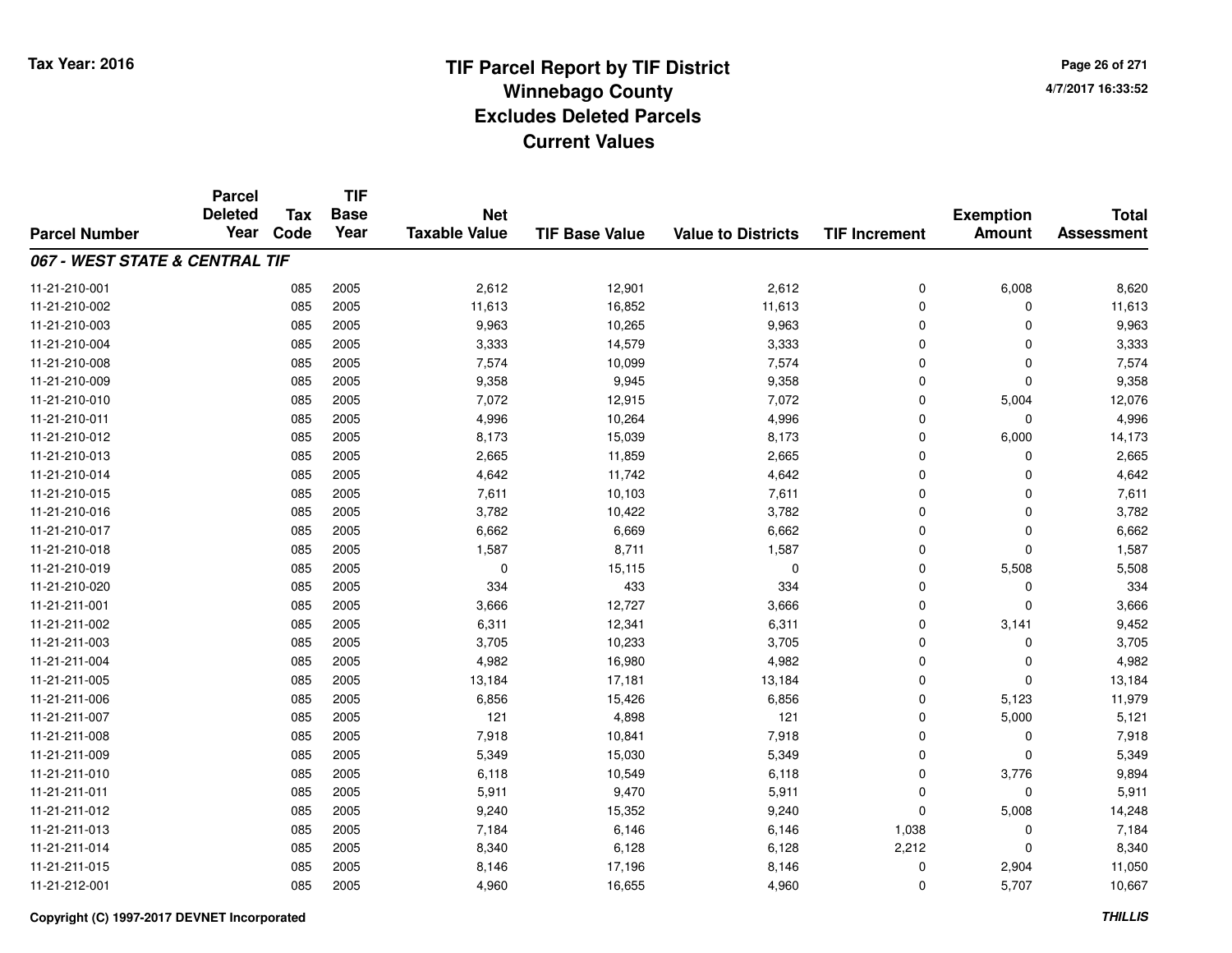**Page 27 of 2714/7/2017 16:33:52**

|                                | <b>Parcel</b>          |                    | <b>TIF</b><br><b>Base</b> | <b>Net</b>           |                       |                           | <b>Total</b>         |                                   |                   |
|--------------------------------|------------------------|--------------------|---------------------------|----------------------|-----------------------|---------------------------|----------------------|-----------------------------------|-------------------|
| <b>Parcel Number</b>           | <b>Deleted</b><br>Year | <b>Tax</b><br>Code | Year                      | <b>Taxable Value</b> | <b>TIF Base Value</b> | <b>Value to Districts</b> | <b>TIF Increment</b> | <b>Exemption</b><br><b>Amount</b> | <b>Assessment</b> |
|                                |                        |                    |                           |                      |                       |                           |                      |                                   |                   |
| 067 - WEST STATE & CENTRAL TIF |                        |                    |                           |                      |                       |                           |                      |                                   |                   |
| 11-21-212-002                  |                        | 085                | 2005                      | 5,201                | 12,005                | 5,201                     | 0                    | 0                                 | 5,201             |
| 11-21-212-003                  |                        | 085                | 2005                      | 10,114               | 11,726                | 10,114                    | $\mathbf 0$          | $\mathbf 0$                       | 10,114            |
| 11-21-212-004                  |                        | 085                | 2005                      | 10,170               | 13,003                | 10,170                    | 0                    | $\mathbf 0$                       | 10,170            |
| 11-21-212-005                  |                        | 085                | 2005                      | 6,704                | 16,413                | 6,704                     | 0                    | 6,000                             | 12,704            |
| 11-21-212-006                  |                        | 085                | 2005                      | 7,739                | 5,807                 | 5,807                     | 1,932                | $\Omega$                          | 7,739             |
| 11-21-212-007                  |                        | 085                | 2005                      | 8,395                | 12,906                | 8,395                     | 0                    | $\Omega$                          | 8,395             |
| 11-21-212-008                  |                        | 085                | 2005                      | 10,959               | 15,621                | 10,959                    | 0                    | $\Omega$                          | 10,959            |
| 11-21-212-009                  |                        | 085                | 2005                      | 256                  | 7,284                 | 256                       | $\mathbf 0$          | $\mathbf 0$                       | 256               |
| 11-21-212-010                  |                        | 085                | 2005                      | 6,856                | 11,331                | 6,856                     | 0                    | 585                               | 7,441             |
| 11-21-212-011                  |                        | 085                | 2005                      | 7,065                | 18,010                | 7,065                     | $\mathbf 0$          | 603                               | 7,668             |
| 11-21-212-012                  |                        | 085                | 2005                      | 5,170                | 11,972                | 5,170                     | 0                    | $\mathbf 0$                       | 5,170             |
| 11-21-212-013                  |                        | 085                | 2005                      | 6,028                | 8,289                 | 6,028                     | 0                    | 0                                 | 6,028             |
| 11-21-212-014                  |                        | 085                | 2005                      | 3,903                | 11,699                | 3,903                     | $\mathbf 0$          | 4,525                             | 8,428             |
| 11-21-212-015                  |                        | 085                | 2005                      | 9,114                | 12,791                | 9,114                     | 0                    | $\mathbf 0$                       | 9,114             |
| 11-21-212-016                  |                        | 085                | 2005                      | 5,439                | 10,450                | 5,439                     | 0                    | 1,335                             | 6,774             |
| 11-21-212-017                  |                        | 085                | 2005                      | 8,414                | 8,872                 | 8,414                     | 0                    | $\mathbf 0$                       | 8,414             |
| 11-21-226-001                  |                        | 085                | 2005                      | 6,706                | 5,569                 | 5,569                     | 1,137                | 1,233                             | 7,939             |
| 11-21-226-002                  |                        | 085                | 2005                      | 8,185                | 12,566                | 8,185                     | 0                    | $\mathbf 0$                       | 8,185             |
| 11-21-226-003                  |                        | 085                | 2005                      | 372                  | 13,512                | 372                       | 0                    | 0                                 | 372               |
| 11-21-226-004                  |                        | 085                | 2005                      | 10,397               | 14,492                | 10,397                    | 0                    | $\mathbf 0$                       | 10,397            |
| 11-21-226-005                  |                        | 085                | 2005                      | 5,569                | 14,147                | 5,569                     | 0                    | $\mathbf 0$                       | 5,569             |
| 11-21-226-006                  |                        | 085                | 2005                      | 8,658                | 12,008                | 8,658                     | 0                    | 4,641                             | 13,299            |
| 11-21-226-007                  |                        | 085                | 2005                      | 7,612                | 21,876                | 7,612                     | 0                    | 2,000                             | 9,612             |
| 11-21-226-008                  |                        | 085                | 2005                      | 10,154               | 15,665                | 10,154                    | 0                    | 0                                 | 10,154            |
| 11-21-226-009                  |                        | 085                | 2005                      | 9,511                | 17,327                | 9,511                     | 0                    | 0                                 | 9,511             |
| 11-21-226-010                  |                        | 085                | 2005                      | 6,737                | 14,027                | 6,737                     | 0                    | $\Omega$                          | 6,737             |
| 11-21-226-011                  |                        | 085                | 2005                      | 0                    | 5,863                 | $\mathbf 0$               | 0                    | $\mathbf 0$                       | $\Omega$          |
| 11-21-226-012                  |                        | 085                | 2005                      | 397                  | 514                   | 397                       | 0                    | $\mathbf 0$                       | 397               |
| 11-21-226-013                  |                        | 085                | 2005                      | 8,629                | 10,329                | 8,629                     | 0                    | $\Omega$                          | 8,629             |
| 11-21-226-014                  |                        | 085                | 2005                      | 7,205                | 13,226                | 7,205                     | 0                    | 2,297                             | 9,502             |
| 11-21-226-015                  |                        | 085                | 2005                      | 8,910                | 14,169                | 8,910                     | 0                    | $\Omega$                          | 8,910             |
| 11-21-227-001                  |                        | 085                | 2005                      | 5,882                | 12,039                | 5,882                     | 0                    | $\Omega$                          | 5,882             |
| 11-21-227-002                  |                        | 085                | 2005                      | 5,427                | 12,479                | 5,427                     | 0                    | $\Omega$                          | 5,427             |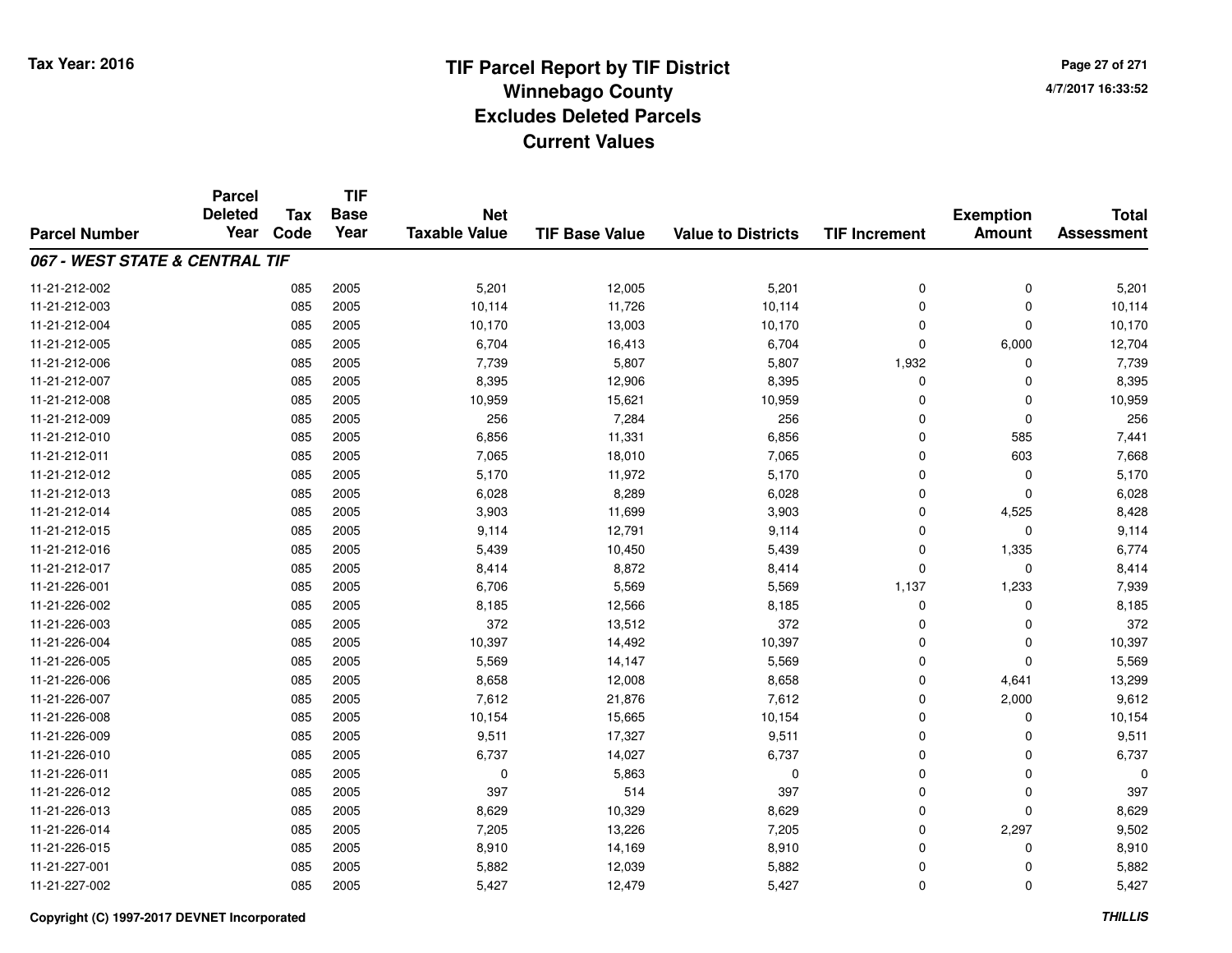**Page 28 of 2714/7/2017 16:33:52**

|                                | <b>Parcel</b>          |                    | <b>TIF</b>          |                                    |                       |                           | <b>Total</b>         |                                   |                   |
|--------------------------------|------------------------|--------------------|---------------------|------------------------------------|-----------------------|---------------------------|----------------------|-----------------------------------|-------------------|
|                                | <b>Deleted</b><br>Year | <b>Tax</b><br>Code | <b>Base</b><br>Year | <b>Net</b><br><b>Taxable Value</b> |                       |                           |                      | <b>Exemption</b><br><b>Amount</b> | <b>Assessment</b> |
| <b>Parcel Number</b>           |                        |                    |                     |                                    | <b>TIF Base Value</b> | <b>Value to Districts</b> | <b>TIF Increment</b> |                                   |                   |
| 067 - WEST STATE & CENTRAL TIF |                        |                    |                     |                                    |                       |                           |                      |                                   |                   |
| 11-21-227-003                  |                        | 085                | 2005                | 4,589                              | 12,459                | 4,589                     | 0                    | 0                                 | 4,589             |
| 11-21-227-004                  |                        | 085                | 2005                | 6,379                              | 17,861                | 6,379                     | $\Omega$             | 513                               | 6,892             |
| 11-21-227-005                  |                        | 085                | 2005                | 5,214                              | 14,539                | 5,214                     | 0                    | 0                                 | 5,214             |
| 11-21-227-006                  |                        | 085                | 2005                | 7,274                              | 16,741                | 7,274                     | $\Omega$             | 2,694                             | 9,968             |
| 11-21-227-007                  |                        | 085                | 2005                | 5,647                              | 14,855                | 5,647                     | 0                    | 0                                 | 5,647             |
| 11-21-227-008                  |                        | 085                | 2005                | 6,588                              | 13,035                | 6,588                     | $\Omega$             | 2,793                             | 9,381             |
| 11-21-227-009                  |                        | 085                | 2005                | 2,042                              | 13,311                | 2,042                     | $\Omega$             | 7,678                             | 9,720             |
| 11-21-227-010                  |                        | 085                | 2005                | 5,165                              | 10,249                | 5,165                     | $\Omega$             | $\mathbf 0$                       | 5,165             |
| 11-21-227-011                  |                        | 085                | 2005                | 305                                | 395                   | 305                       | $\mathbf 0$          | $\mathbf 0$                       | 305               |
| 11-21-227-012                  |                        | 085                | 2005                | 4,008                              | 3,869                 | 3,869                     | 139                  | 0                                 | 4,008             |
| 11-21-227-013                  |                        | 085                | 2005                | 6,182                              | 6,072                 | 6,072                     | 110                  | 30                                | 6,212             |
| 11-21-227-014                  |                        | 085                | 2005                | 8,189                              | 5,995                 | 5,995                     | 2,194                | 0                                 | 8,189             |
| 11-21-227-015                  |                        | 085                | 2005                | 11,186                             | 15,819                | 11,186                    | $\Omega$             | $\mathbf 0$                       | 11,186            |
| 11-21-227-016                  |                        | 085                | 2005                | 6,478                              | 15,213                | 6,478                     | $\Omega$             | 6,000                             | 12,478            |
| 11-21-227-017                  |                        | 085                | 2005                | 8,529                              | 10,109                | 8,529                     | $\Omega$             | $\mathbf 0$                       | 8,529             |
| 11-21-228-001                  |                        | 085                | 2005                | 1,350                              | 1,509                 | 1,350                     | $\mathbf 0$          | 0                                 | 1,350             |
| 11-21-228-002                  |                        | 085                | 2005                | 5,442                              | 5,276                 | 5,276                     | 166                  | $\mathbf 0$                       | 5,442             |
| 11-21-228-003                  |                        | 085                | 2005                | 3,415                              | 16,348                | 3,415                     | $\mathbf 0$          | 6,166                             | 9,581             |
| 11-21-228-004                  |                        | 085                | 2005                | 13,093                             | 16,155                | 13,093                    | 0                    | $\mathbf 0$                       | 13,093            |
| 11-21-228-005                  |                        | 085                | 2005                | 6,170                              | 9,618                 | 6,170                     | $\mathbf 0$          | 1,896                             | 8,066             |
| 11-21-228-006                  |                        | 085                | 2005                | 5,081                              | 4,950                 | 4,950                     | 131                  | 0                                 | 5,081             |
| 11-21-228-007                  |                        | 085                | 2005                | 823                                | 12,776                | 823                       | $\mathbf 0$          | 8,711                             | 9,534             |
| 11-21-228-008                  |                        | 085                | 2005                | 0                                  | 0                     | 0                         | $\mathbf 0$          | 0                                 |                   |
| 11-21-228-009                  |                        | 085                | 2005                | 389                                | 503                   | 389                       | $\mathbf 0$          | $\mathbf 0$                       | 389               |
| 11-21-228-010                  |                        | 085                | 2005                | 2,666                              | 17,317                | 2,666                     | $\mathbf 0$          | $\mathbf 0$                       | 2,666             |
| 11-21-228-011                  |                        | 085                | 2005                | 5,662                              | 18,541                | 5,662                     | $\mathbf 0$          | $\mathbf 0$                       | 5,662             |
| 11-21-228-012                  |                        | 085                | 2005                | 11,094                             | 18,863                | 11,094                    | $\mathbf 0$          | $\mathbf 0$                       | 11,094            |
| 11-21-228-013                  |                        | 085                | 2005                | 6,532                              | 18,056                | 6,532                     | $\mathbf 0$          | 5,864                             | 12,396            |
| 11-21-228-014                  |                        | 085                | 2005                | 7,903                              | 19,711                | 7,903                     | $\mathbf 0$          | 3,920                             | 11,823            |
| 11-21-228-015                  |                        | 085                | 2005                | 8,896                              | 14,650                | 8,896                     | 0                    | 0                                 | 8,896             |
| 11-21-229-001                  |                        | 085                | 2005                | 6,391                              | 13,625                | 6,391                     | $\Omega$             | 3,160                             | 9,551             |
| 11-21-229-002                  |                        | 085                | 2005                | 5,647                              | 12,284                | 5,647                     | $\Omega$             | 0                                 | 5,647             |
| 11-21-229-003                  |                        | 085                | 2005                | 6,147                              | 12,266                | 6,147                     | $\Omega$             | 5,336                             | 11,483            |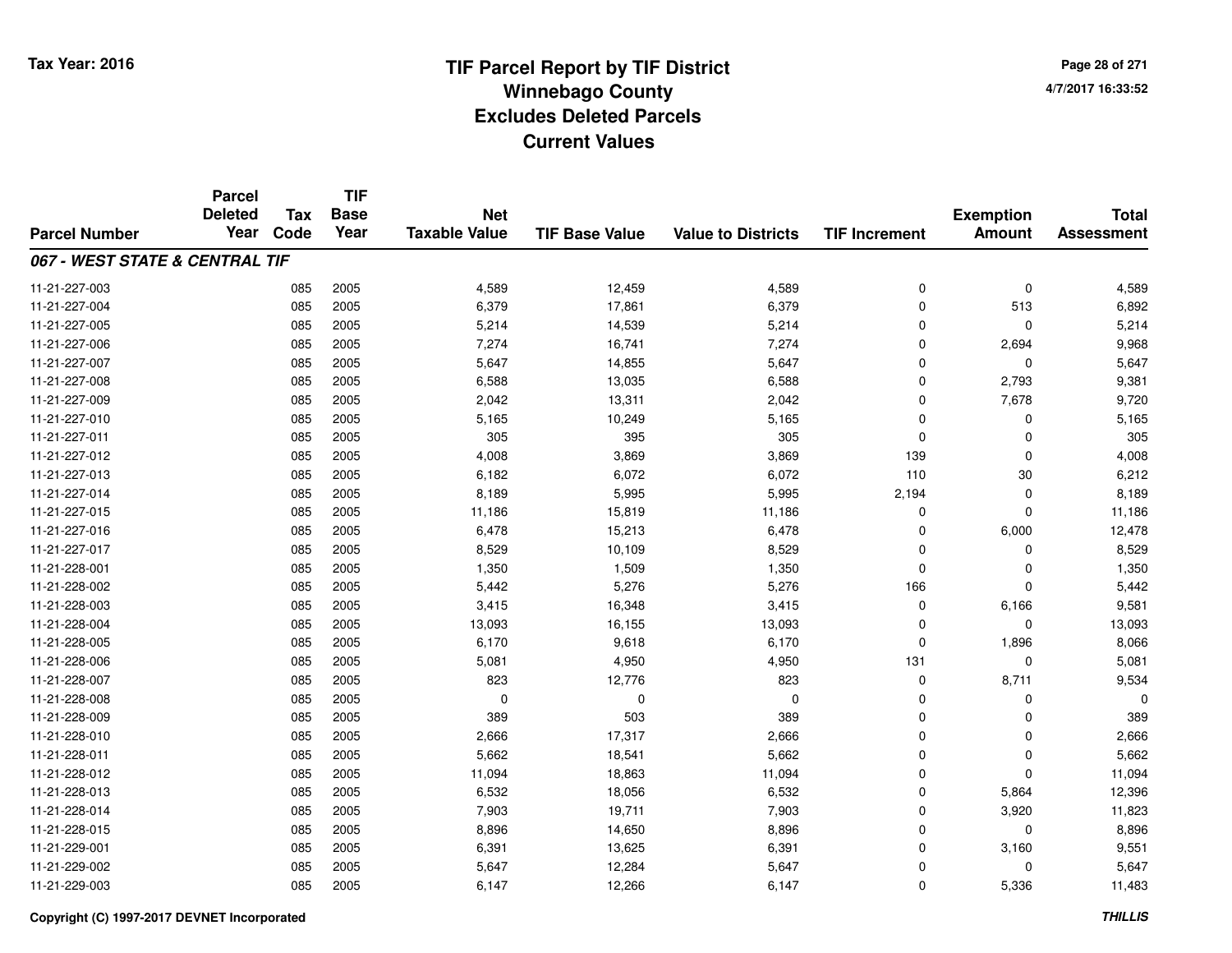**Page 29 of 2714/7/2017 16:33:52**

|                                | <b>Parcel</b>          |                    | <b>TIF</b><br><b>Base</b> |                                    |                       |                           |                      | <b>Exemption</b> |                                   |
|--------------------------------|------------------------|--------------------|---------------------------|------------------------------------|-----------------------|---------------------------|----------------------|------------------|-----------------------------------|
| <b>Parcel Number</b>           | <b>Deleted</b><br>Year | <b>Tax</b><br>Code | Year                      | <b>Net</b><br><b>Taxable Value</b> | <b>TIF Base Value</b> | <b>Value to Districts</b> | <b>TIF Increment</b> | <b>Amount</b>    | <b>Total</b><br><b>Assessment</b> |
| 067 - WEST STATE & CENTRAL TIF |                        |                    |                           |                                    |                       |                           |                      |                  |                                   |
| 11-21-229-004                  |                        | 085                | 2005                      | 9,072                              | 9,750                 | 9,072                     |                      | 0                | 9,072                             |
| 11-21-229-005                  |                        | 085                | 2005                      | 7,964                              | 13,180                | 7,964                     | 0<br>$\mathbf 0$     | $\Omega$         | 7,964                             |
| 11-21-229-006                  |                        | 085                | 2005                      | 7,958                              | 11,766                | 7,958                     | 0                    | $\Omega$         | 7,958                             |
| 11-21-229-007                  |                        | 085                | 2005                      | 7,112                              | 16,037                | 7,112                     | $\mathbf 0$          | 2,724            | 9,836                             |
| 11-21-229-008                  |                        | 085                | 2005                      | 0                                  | 5,907                 | $\mathbf 0$               | 0                    | 0                | 0                                 |
| 11-21-229-009                  |                        | 085                | 2005                      | 1,532                              | 9,527                 | 1,532                     | 0                    | 7,006            | 8,538                             |
| 11-21-229-010                  |                        | 085                | 2005                      | 11,977                             | 15,541                | 11,977                    | 0                    | $\mathbf 0$      | 11,977                            |
| 11-21-229-011                  |                        | 085                | 2005                      | 6,711                              | 4,998                 | 4,998                     | 1,713                | $\Omega$         | 6,711                             |
| 11-21-229-012                  |                        | 085                | 2005                      | 6,391                              | 17,304                | 6,391                     | 0                    | 5,866            | 12,257                            |
| 11-21-229-013                  |                        | 085                | 2005                      | 2,472                              | 15,536                | 2,472                     | 0                    | 7,729            | 10,201                            |
| 11-21-229-014                  |                        | 085                | 2005                      | 6,892                              | 14,987                | 6,892                     | 0                    | 3,022            | 9,914                             |
| 11-21-229-015                  |                        | 085                | 2005                      | 5,919                              | 6,830                 | 5,919                     | 0                    | 0                | 5,919                             |
| 11-21-230-001                  |                        | 085                | 2005                      | 5,960                              | 10,795                | 5,960                     | $\mathbf 0$          | $\Omega$         | 5,960                             |
| 11-21-230-002                  |                        | 085                | 2005                      | 10,940                             | 12,473                | 10,940                    | 0                    | 0                | 10,940                            |
| 11-21-230-003                  |                        | 085                | 2005                      | 4,667                              | 9,443                 | 4,667                     | 0                    | $\Omega$         | 4,667                             |
| 11-21-230-004                  |                        | 085                | 2005                      | 3,137                              | 17,378                | 3,137                     | 0                    | 0                | 3,137                             |
| 11-21-230-005                  |                        | 085                | 2005                      | 4,531                              | 8,527                 | 4,531                     | 0                    | $\mathbf 0$      | 4,531                             |
| 11-21-230-006                  |                        | 085                | 2005                      | 6,899                              | 6,637                 | 6,637                     | 262                  | $\mathbf 0$      | 6,899                             |
| 11-21-230-007                  |                        | 085                | 2005                      | 3,904                              | 12,048                | 3,904                     | 0                    | $\mathbf 0$      | 3,904                             |
| 11-21-230-008                  |                        | 085                | 2005                      | 6,972                              | 12,479                | 6,972                     | 0                    | 1,847            | 8,819                             |
| 11-21-230-009                  |                        | 085                | 2005                      | 6,391                              | 15,120                | 6,391                     | 0                    | 4,488            | 10,879                            |
| 11-21-230-010                  |                        | 085                | 2005                      | 7,579                              | 9,926                 | 7,579                     | 0                    | $\mathbf 0$      | 7,579                             |
| 11-21-230-011                  |                        | 085                | 2005                      | 6,822                              | 12,549                | 6,822                     | 0                    | 1,148            | 7,970                             |
| 11-21-230-012                  |                        | 085                | 2005                      | 6,217                              | 14,359                | 6,217                     | 0                    | 3,503            | 9,720                             |
| 11-21-230-013                  |                        | 085                | 2005                      | 7,461                              | 10,530                | 7,461                     | 0                    | 518              | 7,979                             |
| 11-21-230-014                  |                        | 085                | 2005                      | 397                                | 11,107                | 397                       | 0                    | 0                | 397                               |
| 11-21-230-015                  |                        | 085                | 2005                      | 7,899                              | 14,122                | 7,899                     | 0                    | $\mathbf 0$      | 7,899                             |
| 11-21-231-001                  |                        | 085                | 2005                      | 6,369                              | 6,598                 | 6,369                     | $\mathbf 0$          | 0                | 6,369                             |
| 11-21-231-002                  |                        | 085                | 2005                      | 4,341                              | 3,892                 | 3,892                     | 449                  | $\Omega$         | 4,341                             |
| 11-21-231-003                  |                        | 085                | 2005                      | 0                                  | 3,590                 | $\mathbf 0$               | 0                    | 4,408            | 4,408                             |
| 11-21-231-004                  |                        | 085                | 2005                      | 8,643                              | 12,086                | 8,643                     | $\mathbf 0$          | $\Omega$         | 8,643                             |
| 11-21-231-005                  |                        | 085                | 2005                      | 4,864                              | 4,685                 | 4,685                     | 179                  | $\Omega$         | 4,864                             |
| 11-21-231-006                  |                        | 085                | 2005                      | 6,217                              | 10,209                | 6,217                     | 0                    | 1,760            | 7,977                             |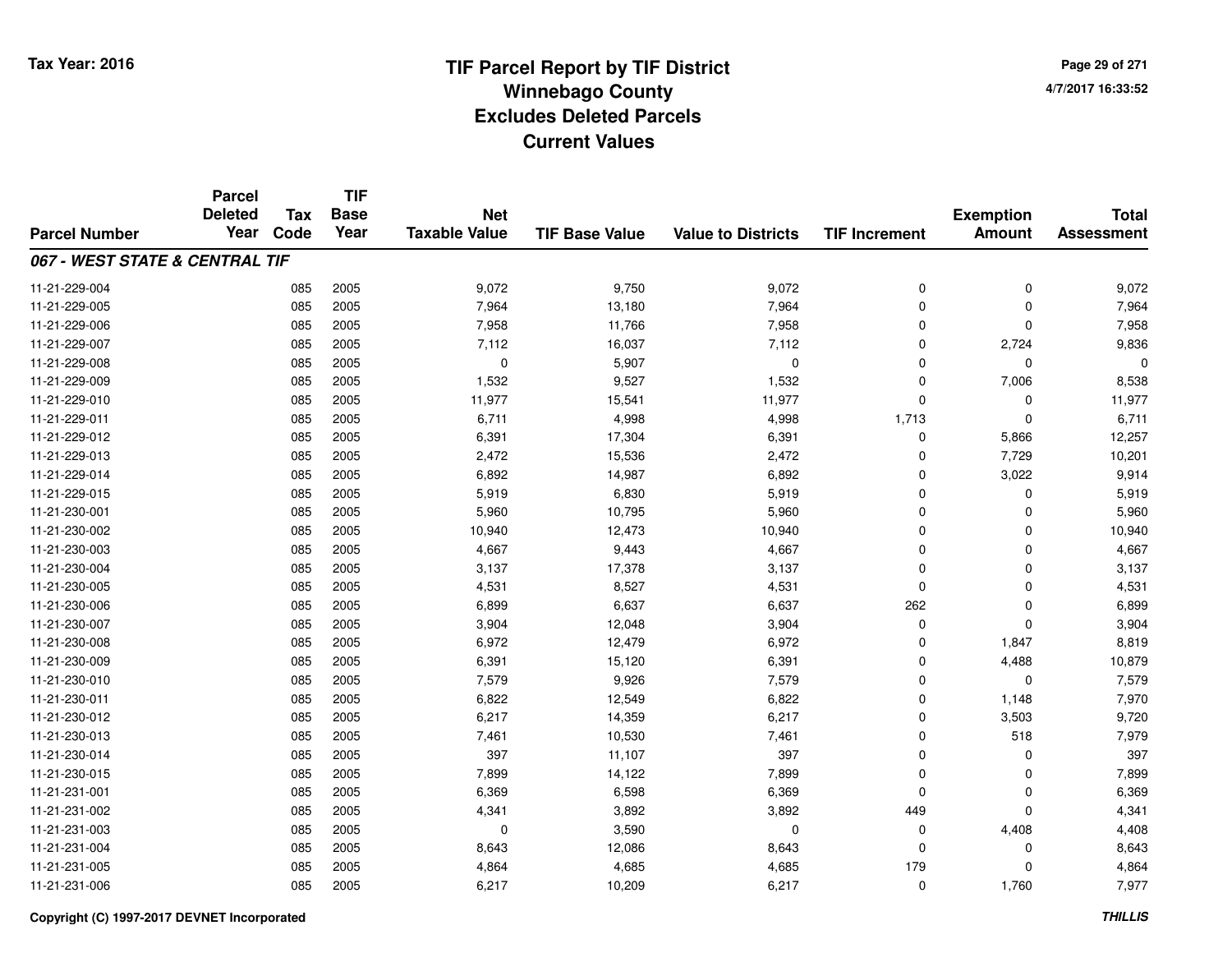**TIF**

**Parcel**

**Page 30 of 2714/7/2017 16:33:52**

| <b>Parcel Number</b>           | <b>Deleted</b><br>Year | Tax<br>Code | <b>Base</b><br>Year | <b>Net</b><br><b>Taxable Value</b> | <b>TIF Base Value</b> | <b>Value to Districts</b> | <b>TIF Increment</b> | <b>Exemption</b><br><b>Amount</b> | <b>Total</b><br><b>Assessment</b> |
|--------------------------------|------------------------|-------------|---------------------|------------------------------------|-----------------------|---------------------------|----------------------|-----------------------------------|-----------------------------------|
| 067 - WEST STATE & CENTRAL TIF |                        |             |                     |                                    |                       |                           |                      |                                   |                                   |
| 11-21-231-007                  |                        | 085         | 2005                | 10,131                             | 12,005                | 10,131                    | 0                    | $\pmb{0}$                         | 10,131                            |
| 11-21-231-008                  |                        | 085         | 2005                | 6,473                              | 11,059                | 6,473                     | 0                    | 1,655                             | 8,128                             |
| 11-21-231-009                  |                        | 085         | 2005                | 5,786                              | 10,235                | 5,786                     | 0                    | 2,265                             | 8,051                             |
| 11-21-231-010                  |                        | 085         | 2005                | 8,853                              | 12,510                | 8,853                     | 0                    | $\Omega$                          | 8,853                             |
| 11-21-231-011                  |                        | 085         | 2005                | 1,159                              | 11,643                | 1,159                     | 0                    | 7,468                             | 8,627                             |
| 11-21-231-012                  |                        | 085         | 2005                | 5,277                              | 11,376                | 5,277                     | $\mathbf 0$          | $\Omega$                          | 5,277                             |
| 11-21-231-013                  |                        | 085         | 2005                | 11,457                             | 16,005                | 11,457                    | $\mathbf 0$          | $\Omega$                          | 11,457                            |
| 11-21-231-014                  |                        | 085         | 2005                | 14,984                             | 18,999                | 14,984                    | 0                    | $\Omega$                          | 14,984                            |
| 11-21-231-015                  |                        | 085         | 2005                | 6,666                              | 2,028                 | 2,028                     | 4,638                | $\Omega$                          | 6,666                             |
| 11-21-231-016                  |                        | 085         | 2005                | 7,786                              | 12,427                | 7,786                     | 0                    | 1,221                             | 9,007                             |
| 11-21-231-017                  |                        | 085         | 2005                | 7,553                              | 9,624                 | 7,553                     | 0                    | 2,024                             | 9,577                             |
| 11-21-232-001                  |                        | 085         | 2005                | $\mathbf 0$                        | 11,944                | $\mathbf 0$               | $\Omega$             | 7,789                             | 7,789                             |
| 11-21-232-002                  |                        | 085         | 2005                | 3,733                              | 14,896                | 3,733                     | $\Omega$             | $\Omega$                          | 3,733                             |
| 11-21-232-003                  |                        | 085         | 2005                | $\mathbf 0$                        | 5,352                 | $\mathbf 0$               | $\mathbf 0$          | 5,505                             | 5,505                             |
| 11-21-232-004                  |                        | 085         | 2005                | 8,868                              | 12,183                | 8,868                     | $\mathbf 0$          | 0                                 | 8,868                             |
| 11-21-232-005                  |                        | 085         | 2005                | 611                                | 5,443                 | 611                       | $\mathbf 0$          | 5,000                             | 5,611                             |
| 11-21-232-006                  |                        | 085         | 2005                | 1,760                              | 3,166                 | 1,760                     | 0                    | 0                                 | 1,760                             |
| 11-21-232-007                  |                        | 085         | 2005                | 7,355                              | 11,532                | 7,355                     | 0                    | $\Omega$                          | 7,355                             |
| 11-21-232-008                  |                        | 085         | 2005                | 389                                | 503                   | 389                       | $\mathbf 0$          | $\Omega$                          | 389                               |
| 11-21-232-009                  |                        | 085         | 2005                | 5,362                              | 5,182                 | 5,182                     | 180                  | 0                                 | 5,362                             |
| 11-21-232-010                  |                        | 085         | 2005                | 600                                | 11,383                | 600                       | 0                    | 0                                 | 600                               |
| 11-21-232-011                  |                        | 085         | 2005                | 8,720                              | 11,501                | 8,720                     | $\mathbf 0$          | $\Omega$                          | 8,720                             |
| 11-21-232-012                  |                        | 085         | 2005                | 6,442                              | 7,249                 | 6,442                     | 0                    | $\Omega$                          | 6,442                             |
| 11-21-232-013                  |                        | 085         | 2005                | 0                                  | 11,338                | 0                         | 0                    | 8,236                             | 8,236                             |
| 11-21-232-014                  |                        | 085         | 2005                | 0                                  | 14,832                | $\Omega$                  | 0                    | $\Omega$                          | 0                                 |
| 11-21-232-015                  |                        | 085         | 2005                | $\Omega$                           | 21,964                | ∩                         | 0                    | $\Omega$                          | 0                                 |
| 11-21-233-001                  |                        | 085         | 2005                | $\Omega$                           | 12,659                | $\Omega$                  | $\mathbf 0$          | $\Omega$                          | $\Omega$                          |
| 11-21-233-002                  |                        | 085         | 2005                | $\Omega$                           | 12,777                | $\Omega$                  | $\mathbf 0$          | $\Omega$                          | $\Omega$                          |
| 11-21-233-003                  |                        | 085         | 2005                | 7,639                              | 11,904                | 7,639                     | $\mathbf 0$          | $\Omega$                          | 7,639                             |
| 11-21-233-004                  |                        | 085         | 2005                | 1,892                              | 12,940                | 1,892                     | $\mathbf 0$          | 6,520                             | 8,412                             |
| 11-21-233-005                  |                        | 085         | 2005                | 1,624                              | 11,010                | 1,624                     | 0                    | 5,646                             | 7,270                             |
| 11-21-233-006                  |                        | 085         | 2005                | 8,387                              | 16,291                | 8,387                     | $\mathbf 0$          | $\Omega$                          | 8,387                             |
| 11-21-233-007                  |                        | 085         | 2005                | 7,158                              | 6,743                 | 6,743                     | 415                  | $\Omega$                          | 7,158                             |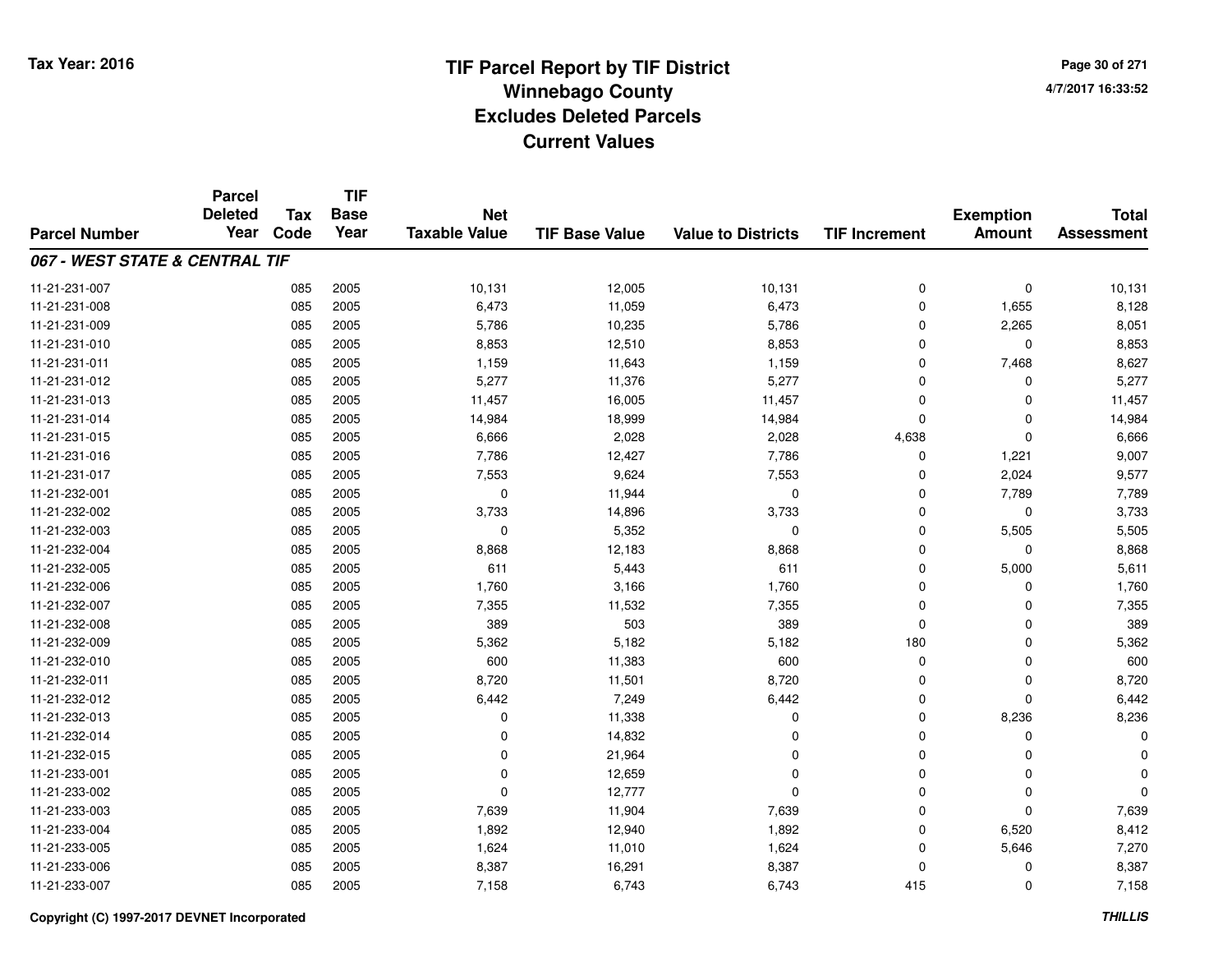# **TIF Parcel Report by TIF District Tax Year: 2016 Winnebago Countyy** and the contract of the contract of the contract of the contract of the contract of the contract of the contract of the contract of the contract of the contract of the contract of the contract of the contract of the co **Excludes Deleted ParcelsCurrent Values**

**Page 31 of 2714/7/2017 16:33:52**

|                                | <b>Parcel</b><br><b>Deleted</b> | <b>Tax</b> | <b>TIF</b><br><b>Base</b> | <b>Net</b>           |                       |                           |                      | <b>Exemption</b> | <b>Total</b>      |
|--------------------------------|---------------------------------|------------|---------------------------|----------------------|-----------------------|---------------------------|----------------------|------------------|-------------------|
| <b>Parcel Number</b>           | Year                            | Code       | Year                      | <b>Taxable Value</b> | <b>TIF Base Value</b> | <b>Value to Districts</b> | <b>TIF Increment</b> | <b>Amount</b>    | <b>Assessment</b> |
| 067 - WEST STATE & CENTRAL TIF |                                 |            |                           |                      |                       |                           |                      |                  |                   |
| 11-21-233-008                  |                                 | 085        | 2005                      | 10,376               | 15,163                | 10,376                    | $\mathbf 0$          | $\mathbf 0$      | 10,376            |
| 11-21-233-009                  |                                 | 085        | 2005                      | 4,260                | 10,791                | 4,260                     | $\mathbf 0$          | $\mathbf 0$      | 4,260             |
| 11-21-233-010                  |                                 | 085        | 2005                      | 7,867                | 16,961                | 7,867                     | $\mathbf 0$          | 5,944            | 13,811            |
| 11-21-233-011                  |                                 | 085        | 2005                      | 6,171                | 8,199                 | 6,171                     | 0                    | 0                | 6,171             |
| 11-21-233-012                  |                                 | 085        | 2005                      | 12,505               | 11,738                | 11,738                    | 767                  | $\Omega$         | 12,505            |
| 11-21-233-013                  |                                 | 085        | 2005                      | 7,553                | 16,745                | 7,553                     | 0                    | 0                | 7,553             |
| 11-21-233-014                  |                                 | 085        | 2005                      | 4,354                | 9,805                 | 4,354                     | $\Omega$             | $\mathbf 0$      | 4,354             |
| 11-21-233-015                  |                                 | 085        | 2005                      | 389                  | 14,939                | 389                       | $\Omega$             | 0                | 389               |
| 11-21-233-016                  |                                 | 085        | 2005                      | 8,756                | 7,243                 | 7,243                     | 1,513                | $\mathbf 0$      | 8,756             |
| 11-21-234-001                  |                                 | 085        | 2005                      | 5,953                | 8,355                 | 5,953                     | 0                    | $\mathbf 0$      | 5,953             |
| 11-21-234-002                  |                                 | 085        | 2005                      | 7,169                | 13,796                | 7,169                     | $\Omega$             | 721              | 7,890             |
| 11-21-234-003                  |                                 | 085        | 2005                      | 397                  | 7,422                 | 397                       | $\Omega$             | 0                | 397               |
| 11-21-234-004                  |                                 | 085        | 2005                      | 8,024                | 5,148                 | 5,148                     | 2,876                | $\mathbf 0$      | 8,024             |
| 11-21-234-005                  |                                 | 085        | 2005                      | 6,826                | 11,495                | 6,826                     | 0                    | 0                | 6,826             |
| 11-21-234-006                  |                                 | 085        | 2005                      | 8,752                | 6,495                 | 6,495                     | 2,257                | $\mathbf 0$      | 8,752             |
| 11-21-234-007                  |                                 | 085        | 2005                      | 3,294                | 2,619                 | 2,619                     | 675                  | 0                | 3,294             |
| 11-21-234-008                  |                                 | 085        | 2005                      | 6,959                | 14,766                | 6,959                     | 0                    | $\mathbf 0$      | 6,959             |
| 11-21-234-009                  |                                 | 085        | 2005                      | 6,972                | 15,991                | 6,972                     | 0                    | 3,630            | 10,602            |
| 11-21-234-010                  |                                 | 085        | 2005                      | 8,093                | 11,015                | 8,093                     | $\mathbf 0$          | $\mathbf 0$      | 8,093             |
| 11-21-234-011                  |                                 | 085        | 2005                      | 397                  | 514                   | 397                       | 0                    | 0                | 397               |
| 11-21-234-012                  |                                 | 085        | 2005                      | 9,734                | 12,897                | 9,734                     | $\mathbf 0$          | 0                | 9,734             |
| 11-21-234-013                  |                                 | 085        | 2005                      | 8,136                | 18,721                | 8,136                     | 0                    | 0                | 8,136             |
| 11-21-234-014                  |                                 | 085        | 2005                      | 397                  | 15,467                | 397                       | $\mathbf 0$          | $\mathbf 0$      | 397               |
| 11-21-234-015                  |                                 | 085        | 2005                      | 3,287                | 11,463                | 3,287                     | $\mathbf 0$          | 4,798            | 8,085             |
| 11-21-234-016                  |                                 | 085        | 2005                      | 8,738                | 8,249                 | 8,249                     | 489                  | 408              | 9,146             |
| 11-21-234-017                  |                                 | 085        | 2005                      | 4,786                | 4,691                 | 4,691                     | 95                   | 1,380            | 6,166             |
| 11-21-235-001                  |                                 | 085        | 2005                      | $\Omega$             | $\Omega$              | $\mathbf 0$               | $\mathbf 0$          | $\mathbf 0$      |                   |
| 11-21-235-002                  |                                 | 085        | 2005                      | 0                    | 0                     | 0                         | 0                    | 0                |                   |
| 11-21-235-003                  |                                 | 085        | 2005                      | $\Omega$             | $\Omega$              | $\Omega$                  | $\Omega$             | $\Omega$         |                   |
| 11-21-235-004                  |                                 | 085        | 2005                      | 0                    | $\Omega$              | $\Omega$                  | $\Omega$             | $\Omega$         |                   |
| 11-21-235-005                  |                                 | 085        | 2005                      | $\Omega$             | 0                     | $\Omega$                  | $\Omega$             | $\Omega$         |                   |
| 11-21-235-006                  |                                 | 085        | 2005                      | $\Omega$             | $\Omega$              | $\mathbf 0$               | $\Omega$             | 0                |                   |
| 11-21-235-007                  |                                 | 085        | 2005                      | $\Omega$             | 0                     | $\mathbf 0$               | $\Omega$             | $\mathbf 0$      |                   |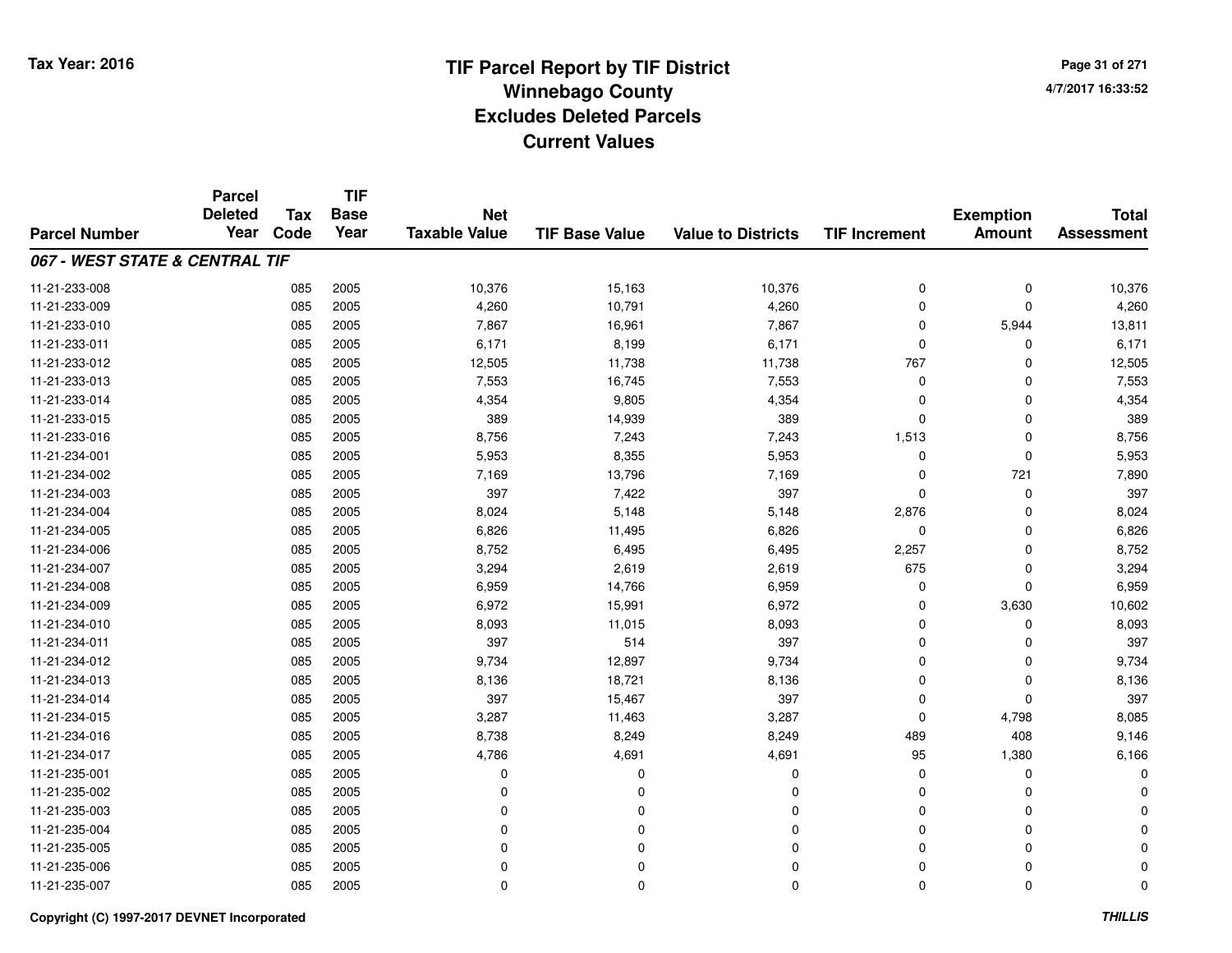**TIF**

**Parcel**

**Page 32 of 2714/7/2017 16:33:52**

| <b>Parcel Number</b>           | aivu<br><b>Deleted</b><br>Year | <b>Tax</b><br>Code | .<br><b>Base</b><br>Year | <b>Net</b><br><b>Taxable Value</b> | <b>TIF Base Value</b> | <b>Value to Districts</b> | <b>TIF Increment</b> | <b>Exemption</b><br><b>Amount</b> | <b>Total</b><br><b>Assessment</b> |
|--------------------------------|--------------------------------|--------------------|--------------------------|------------------------------------|-----------------------|---------------------------|----------------------|-----------------------------------|-----------------------------------|
|                                |                                |                    |                          |                                    |                       |                           |                      |                                   |                                   |
| 067 - WEST STATE & CENTRAL TIF |                                |                    |                          |                                    |                       |                           |                      |                                   |                                   |
| 11-21-235-008                  |                                | 085                | 2005                     | 0                                  | $\mathbf 0$           | 0                         | 0                    | 0                                 | $\Omega$                          |
| 11-21-236-001                  |                                | 085                | 2005                     | 9,024                              | 13,692                | 9,024                     | 0                    | 0                                 | 9,024                             |
| 11-21-236-002                  |                                | 085                | 2005                     | 0                                  | 0                     | $\mathbf 0$               | 0                    | 0                                 | $\Omega$                          |
| 11-21-236-003                  |                                | 085                | 2005                     | 2,970                              | 5,323                 | 2,970                     | 0                    | 0                                 | 2,970                             |
| 11-21-236-004                  |                                | 085                | 2005                     | 6,126                              | 7,892                 | 6,126                     | 0                    | 0                                 | 6,126                             |
| 11-21-236-005                  |                                | 085                | 2005                     | 6,183                              | 14,728                | 6,183                     | 0                    | 0                                 | 6,183                             |
| 11-21-236-008                  |                                | 085                | 2005                     | 358                                | 4,523                 | 358                       | 0                    | 0                                 | 358                               |
| 11-21-236-009                  |                                | 085                | 2005                     | 10,672                             | 5,377                 | 5,377                     | 5,295                | 0                                 | 10,672                            |
| 11-21-236-010                  |                                | 085                | 2005                     | 8,987                              | 13,902                | 8,987                     | 0                    | 0                                 | 8,987                             |
| 11-21-236-011                  |                                | 085                | 2005                     | 9,498                              | 10,609                | 9,498                     | 0                    | 0                                 | 9,498                             |
| 11-21-236-016                  |                                | 085                | 2005                     | 6,275                              | 11,238                | 6,275                     | 0                    | 0                                 | 6,275                             |
| 11-21-236-017                  |                                | 085                | 2005                     | 10,881                             | 15,961                | 10,881                    | 0                    | 0                                 | 10,881                            |
| 11-21-236-018                  |                                | 085                | 2005                     | 389                                | 9,845                 | 389                       | 0                    | 0                                 | 389                               |
| 11-21-236-019                  |                                | 085                | 2005                     | 241                                | 9,846                 | 241                       | 0                    | 0                                 | 241                               |
| 11-21-236-020                  |                                | 085                | 2005                     | 350                                | 9,845                 | 350                       | 0                    | 0                                 | 350                               |
| 11-21-236-023                  |                                | 085                | 2005                     | 0                                  | 6,196                 | $\mathbf 0$               | 0                    | 4,706                             | 4,706                             |
| 11-21-236-024                  |                                | 085                | 2005                     | 3,075                              | 13,860                | 3,075                     | 0                    | 6,000                             | 9,075                             |
| 11-21-236-025                  |                                | 085                | 2005                     | 1,400                              | 2,213                 | 1,400                     | 0                    | 0                                 | 1,400                             |
| 11-21-236-026                  |                                | 085                | 2005                     | 1,749                              | 12,143                | 1,749                     | 0                    | 0                                 | 1,749                             |
| 11-21-236-027                  |                                | 085                | 2005                     | 778                                | 16,804                | 778                       | 0                    | 11,200                            | 11,978                            |
| 11-21-251-002                  |                                | 085                | 2005                     | 2,857                              | 2,620                 | 2,620                     | 237                  | 6,000                             | 8,857                             |
| 11-21-251-003                  |                                | 085                | 2005                     | 6,439                              | 6,531                 | 6,439                     | 0                    | 0                                 | 6,439                             |
| 11-21-251-004                  |                                | 085                | 2005                     | 53,985                             | 57,503                | 53,985                    | 0                    | 0                                 | 53,985                            |
| 11-21-251-005                  |                                | 085                | 2005                     | 6,268                              | 8,993                 | 6,268                     | 0                    | 0                                 | 6,268                             |
| 11-21-251-006                  |                                | 085                | 2005                     | 5,973                              | 13,319                | 5,973                     | 0                    | 4,516                             | 10,489                            |
| 11-21-251-007                  |                                | 085                | 2005                     | 5,161                              | 12,583                | 5,161                     | 0                    | 0                                 | 5,161                             |
| 11-21-251-008                  |                                | 085                | 2005                     | 4,000                              | 13,485                | 4,000                     | 0                    | 0                                 | 4,000                             |
| 11-21-251-009                  |                                | 085                | 2005                     | 12,840                             | 16,207                | 12,840                    | 0                    | 0                                 | 12,840                            |
| 11-21-251-010                  |                                | 085                | 2005                     | 0                                  | 84                    | 0                         | 0                    | 0                                 | $\Omega$                          |
| 11-21-251-011                  |                                | 085                | 2005                     | 5,242                              | 13,622                | 5,242                     | 0                    | 5,764                             | 11,006                            |
| 11-21-251-012                  |                                | 085                | 2005                     | 0                                  | 102                   | 0                         | 0                    | 0                                 | $\Omega$                          |
| 11-21-251-013                  |                                | 085                | 2005                     | 7,017                              | 17,585                | 7,017                     | 0                    | 0                                 | 7,017                             |
| 11-21-251-014                  |                                | 085                | 2005                     | 7,963                              | 12,754                | 7,963                     | 0                    | 0                                 | 7,963                             |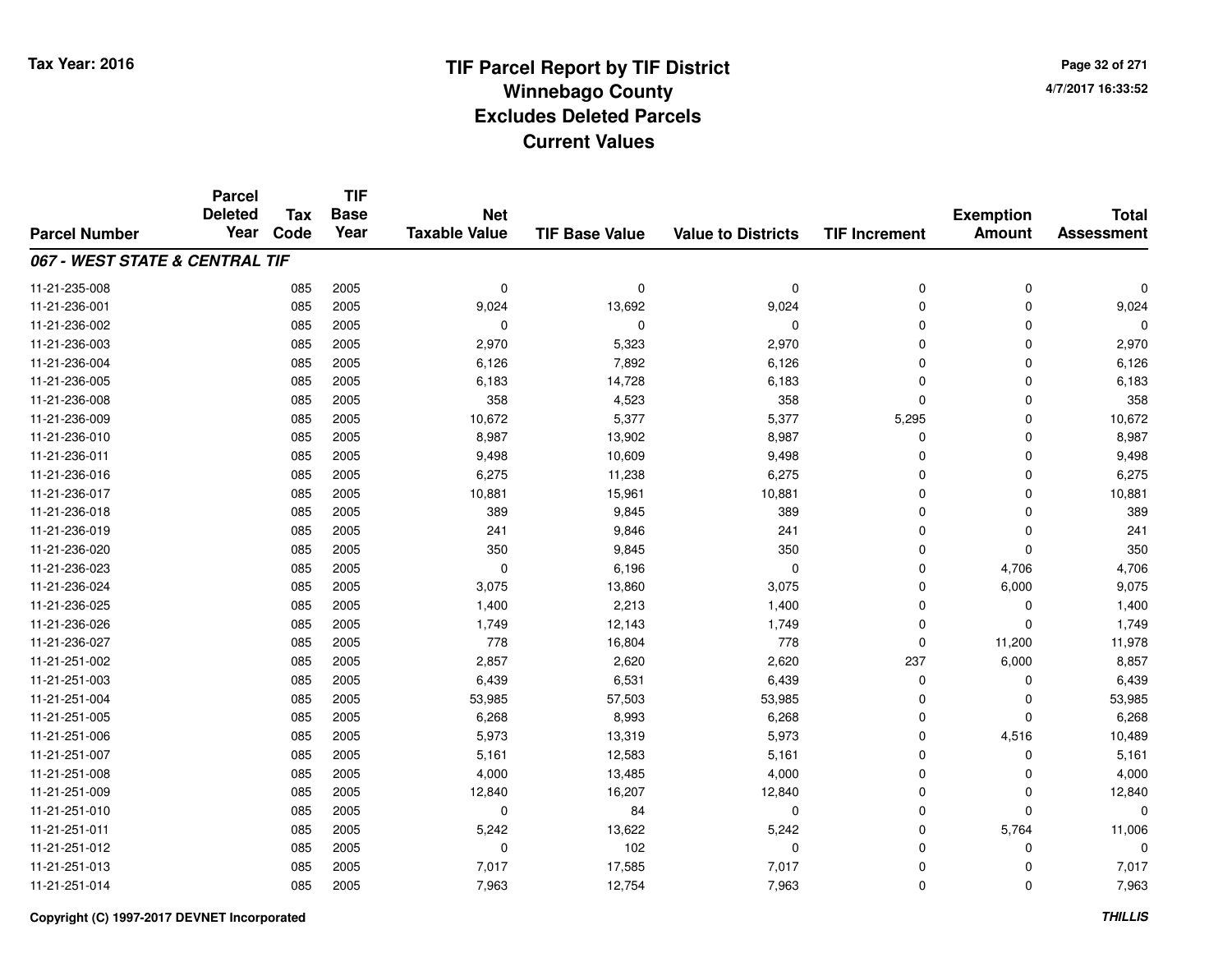**TIF**

**Parcel**

**Page 33 of 2714/7/2017 16:33:52**

| <b>Parcel Number</b>           | <b>Deleted</b><br>Year | Tax<br>Code | <b>Base</b><br>Year | <b>Net</b><br><b>Taxable Value</b> | <b>TIF Base Value</b> | <b>Value to Districts</b> | <b>TIF Increment</b> | <b>Exemption</b><br><b>Amount</b> | <b>Total</b><br><b>Assessment</b> |
|--------------------------------|------------------------|-------------|---------------------|------------------------------------|-----------------------|---------------------------|----------------------|-----------------------------------|-----------------------------------|
| 067 - WEST STATE & CENTRAL TIF |                        |             |                     |                                    |                       |                           |                      |                                   |                                   |
| 11-21-251-015                  |                        | 085         | 2005                | 5,410                              | 4,923                 | 4,923                     | 487                  | $\mathbf 0$                       | 5,410                             |
| 11-21-251-016                  |                        | 085         | 2005                | 8,102                              | 11,147                | 8,102                     | 0                    | 0                                 | 8,102                             |
| 11-21-251-017                  |                        | 085         | 2005                | 6,060                              | 5,927                 | 5,927                     | 133                  | $\Omega$                          | 6,060                             |
| 11-21-251-018                  |                        | 085         | 2005                | 7,080                              | 15,154                | 7,080                     | $\mathbf 0$          | $\Omega$                          | 7,080                             |
| 11-21-251-019                  |                        | 085         | 2005                | 9,233                              | 7,022                 | 7,022                     | 2,211                | $\Omega$                          | 9,233                             |
| 11-21-251-020                  |                        | 085         | 2005                | 477                                | 11,757                | 477                       | 0                    | $\Omega$                          | 477                               |
| 11-21-251-021                  |                        | 085         | 2005                | 6,786                              | 14,239                | 6,786                     | 0                    | 3,279                             | 10,065                            |
| 11-21-251-022                  |                        | 085         | 2005                | 5,078                              | 5,384                 | 5,078                     | 0                    | 252                               | 5,330                             |
| 11-21-251-023                  |                        | 085         | 2005                | 1,426                              | 916                   | 916                       | 510                  | 0                                 | 1,426                             |
| 11-21-251-025                  |                        | 085         | 2005                | 2,385                              | 2,389                 | 2,385                     | 0                    | $\Omega$                          | 2,385                             |
| 11-21-251-026                  |                        | 085         | 2005                | 18,604                             | 20,393                | 18,604                    | $\mathbf 0$          | $\Omega$                          | 18,604                            |
| 11-21-251-027                  |                        | 085         | 2005                | 2,090                              | 1,333                 | 1,333                     | 757                  | 0                                 | 2,090                             |
| 11-21-251-028                  |                        | 085         | 2005                | 909                                | 9,313                 | 909                       | 0                    | $\mathbf 0$                       | 909                               |
| 11-21-251-029                  |                        | 085         | 2005                | 7,666                              | 5,232                 | 5,232                     | 2,434                | $\mathbf 0$                       | 7,666                             |
| 11-21-251-032                  |                        | 085         | 2005                | 0                                  | 0                     | 0                         | 0                    | 0                                 | 0                                 |
| 11-21-251-033                  |                        | 085         | 2005                | 0                                  | $\Omega$              | 0                         | 0                    | 0                                 | $\Omega$                          |
| 11-21-251-034                  |                        | 085         | 2005                | 4,706                              | 10,117                | 4,706                     | 0                    | 0                                 | 4,706                             |
| 11-21-251-035                  |                        | 085         | 2005                | 0                                  | 8,487                 | 0                         | 0                    | 0                                 | 0                                 |
| 11-21-251-036                  |                        | 085         | 2005                | 6,691                              | 9,567                 | 6,691                     | $\mathbf 0$          | $\Omega$                          | 6,691                             |
| 11-21-251-037                  |                        | 085         | 2005                | 2,451                              | 6,242                 | 2,451                     | $\mathbf 0$          | 6,000                             | 8,451                             |
| 11-21-251-038                  |                        | 085         | 2005                | 350                                | 453                   | 350                       | $\mathbf 0$          | $\Omega$                          | 350                               |
| 11-21-251-039                  |                        | 085         | 2005                | 0                                  | $\Omega$              | 0                         | $\mathbf 0$          | $\Omega$                          | 0                                 |
| 11-21-251-040                  |                        | 085         | 2005                | 389                                | 4,884                 | 389                       | 0                    | $\Omega$                          | 389                               |
| 11-21-251-041                  |                        | 085         | 2005                | 6,892                              | 11,305                | 6,892                     | 0                    | 1,498                             | 8,390                             |
| 11-21-251-042                  |                        | 085         | 2005                | 6,694                              | 5,740                 | 5,740                     | 954                  | 0                                 | 6,694                             |
| 11-21-251-043                  |                        | 085         | 2005                | 0                                  | 0                     | $\Omega$                  | 0                    | $\Omega$                          | 0                                 |
| 11-21-251-044                  |                        | 085         | 2005                | $\Omega$                           | $\Omega$              | $\Omega$                  | $\mathbf 0$          | $\Omega$                          | $\Omega$                          |
| 11-21-251-045                  |                        | 085         | 2005                | $\Omega$                           | $\Omega$              | $\Omega$                  | $\mathbf 0$          | $\Omega$                          | $\Omega$                          |
| 11-21-251-046                  |                        | 085         | 2005                | $\Omega$                           | 11,675                | $\Omega$                  | $\mathbf 0$          | 7,776                             | 7,776                             |
| 11-21-251-047                  |                        | 085         | 2005                | 0                                  | 11,472                | $\Omega$                  | $\mathbf 0$          | 7,643                             | 7,643                             |
| 11-21-252-001                  |                        | 085         | 2005                | 5,155                              | 15,616                | 5,155                     | 0                    | 2,192                             | 7,347                             |
| 11-21-252-002                  |                        | 085         | 2005                | 2,891                              | 18,019                | 2,891                     | 0                    | 9,330                             | 12,221                            |
| 11-21-252-003                  |                        | 085         | 2005                | 9,252                              | 14,241                | 9,252                     | 0                    | 0                                 | 9,252                             |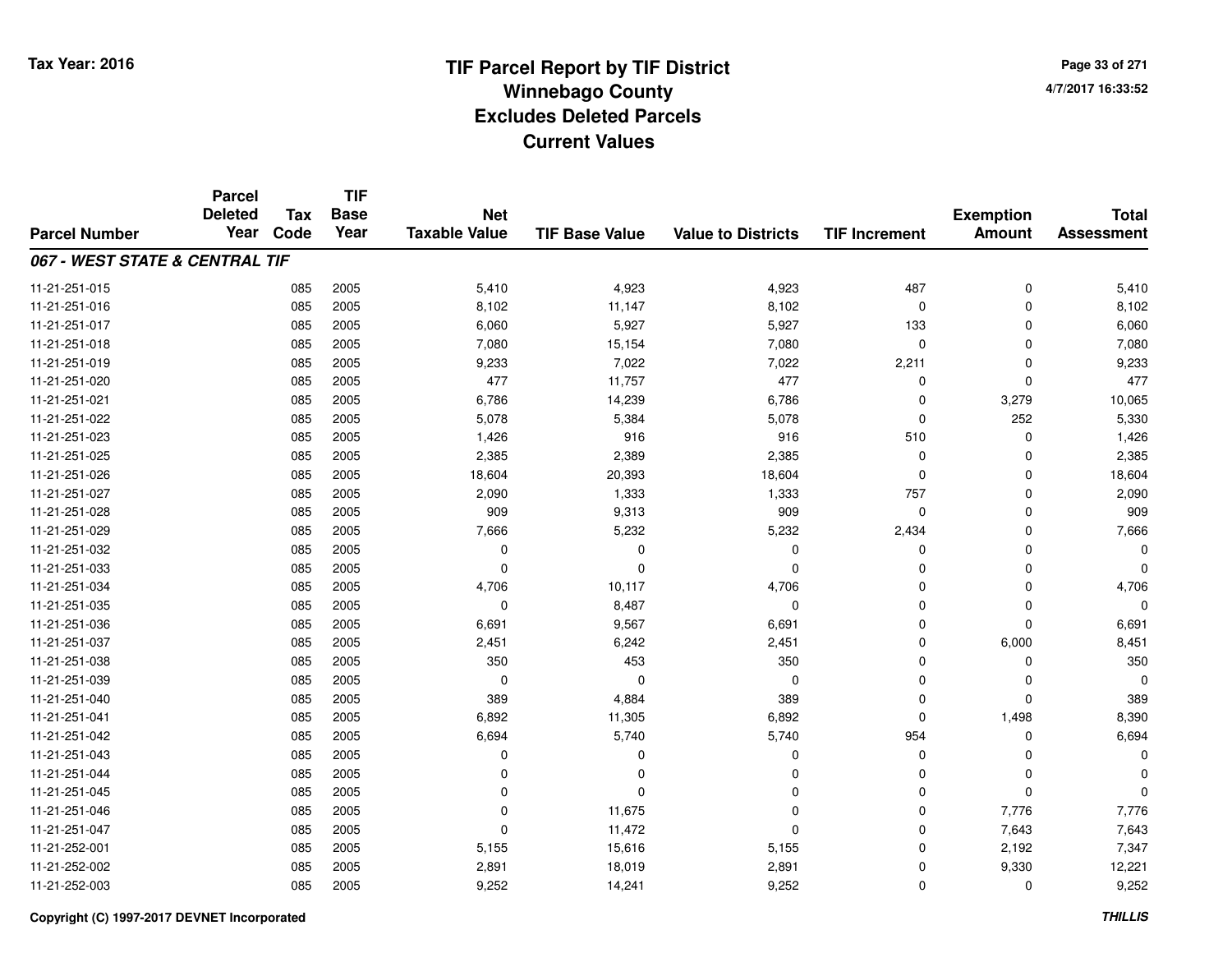**Page 34 of 2714/7/2017 16:33:52**

#### **TIF Base ValueParcel NumberTotal AssessmentExemption Amount Value to Districts TIF IncrementTIF Base YearTax CodeParcel Deleted YearNet Taxable Value067 - WEST STATE & CENTRAL TIF**11-21-252-004 <sup>085</sup> <sup>321</sup> <sup>2005</sup> <sup>416</sup> <sup>321</sup> <sup>0</sup> <sup>0</sup> <sup>321</sup> 11-21-252-005 <sup>085</sup> <sup>0</sup> <sup>2005</sup> 1,001 <sup>0</sup> <sup>0</sup> <sup>0</sup> <sup>0</sup> 11-21-252-006 <sup>085</sup> 5,647 <sup>2005</sup> 16,727 5,647 <sup>0</sup> <sup>0</sup> 5,647 11-21-252-007 <sup>085</sup> 5,647 <sup>2005</sup> 15,771 5,647 <sup>0</sup> <sup>0</sup> 5,647 11-21-252-008 <sup>085</sup> <sup>740</sup> <sup>2005</sup> 11,741 <sup>740</sup> <sup>0</sup> 7,993 8,733 11-21-252-0099 085 2005 1,197 8,324 1,197 0 6,691 7,888 11-21-252-0100 085 2005 6,289 7,176 6,289 0 0 6,289 11-21-252-0111 085 2005 9,240 14,489 9,240 0 902 10,142 11-21-252-012 $2$  085 2005 0 0 9,362 0 0 0 0 0 0 11-21-253-0011 085 2005 8,317 8,910 8,317 0 0 8,317 11-21-253-002 $2$  085 2005 0 0  $1,942$  0 0 0 0 0 11-21-253-0033 085 2005 0 12,344 0 0 0 0 11-21-253-004 <sup>085</sup> <sup>0</sup> <sup>2005</sup> 19,501 <sup>0</sup> <sup>0</sup> <sup>0</sup> <sup>0</sup> 11-21-253-005 <sup>085</sup> <sup>0</sup> <sup>2005</sup> 4,842 <sup>0</sup> <sup>0</sup> <sup>0</sup> <sup>0</sup> 11-21-253-007 $7$  085 2005 0 0 9,190 0 0 0 0 0 0 0 11-21-253-0088 085 2005 160 4,318 160 0 6,423 6,583 11-21-253-0099 085 2005 5,160 8,652 5,160 0 677 5,837 11-21-253-0100 085 2005 3,522 3,569 3,522 0 0 3,522 11-21-253-0111 085 2005 3,168 4,527 3,168 0 0 3,168 11-21-253-012 <sup>085</sup> 6,487 <sup>2005</sup> 4,537 4,537 1,950 <sup>0</sup> 6,487 11-21-253-0133 085 2005 1,020 3,867 1,020 0 5,092 6,112 11-21-253-014 <sup>085</sup> 3,961 <sup>2005</sup> 12,068 3,961 <sup>0</sup> 2,000 5,961 11-21-253-015 <sup>085</sup> 15,438 <sup>2005</sup> 13,151 13,151 2,287 <sup>0</sup> 15,438 11-21-253-016 <sup>085</sup> 15,620 <sup>2005</sup> 13,101 13,101 2,519 <sup>0</sup> 15,620 11-21-254-0011 085 2005 0 9,905 0 0 0 0 11-21-254-0022 085 2005 5,698 5,362 5,362 336 0 5,698 11-21-254-0033 085 2005 15,286 16,767 15,286 0 0 15,286 11-21-254-0044 256 2005 256 256 331 256 256 331 256 0 0 0 256 11-21-254-005 <sup>085</sup> 6,972 <sup>2005</sup> 12,263 6,972 <sup>0</sup> 3,282 10,254 11-21-254-006 <sup>085</sup> <sup>251</sup> <sup>2005</sup> <sup>324</sup> <sup>251</sup> <sup>0</sup> <sup>0</sup> <sup>251</sup> 11-21-254-007 <sup>085</sup> <sup>0</sup> <sup>2005</sup> 10,488 <sup>0</sup> <sup>0</sup> <sup>0</sup> <sup>0</sup> 11-21-254-008 <sup>085</sup> 11,168 <sup>2005</sup> 18,596 11,168 <sup>0</sup> <sup>0</sup> 11,168 11-21-254-009<sup>085</sup> <sup>950</sup> <sup>2005</sup> 1,082 <sup>950</sup> <sup>0</sup> <sup>0</sup> <sup>950</sup>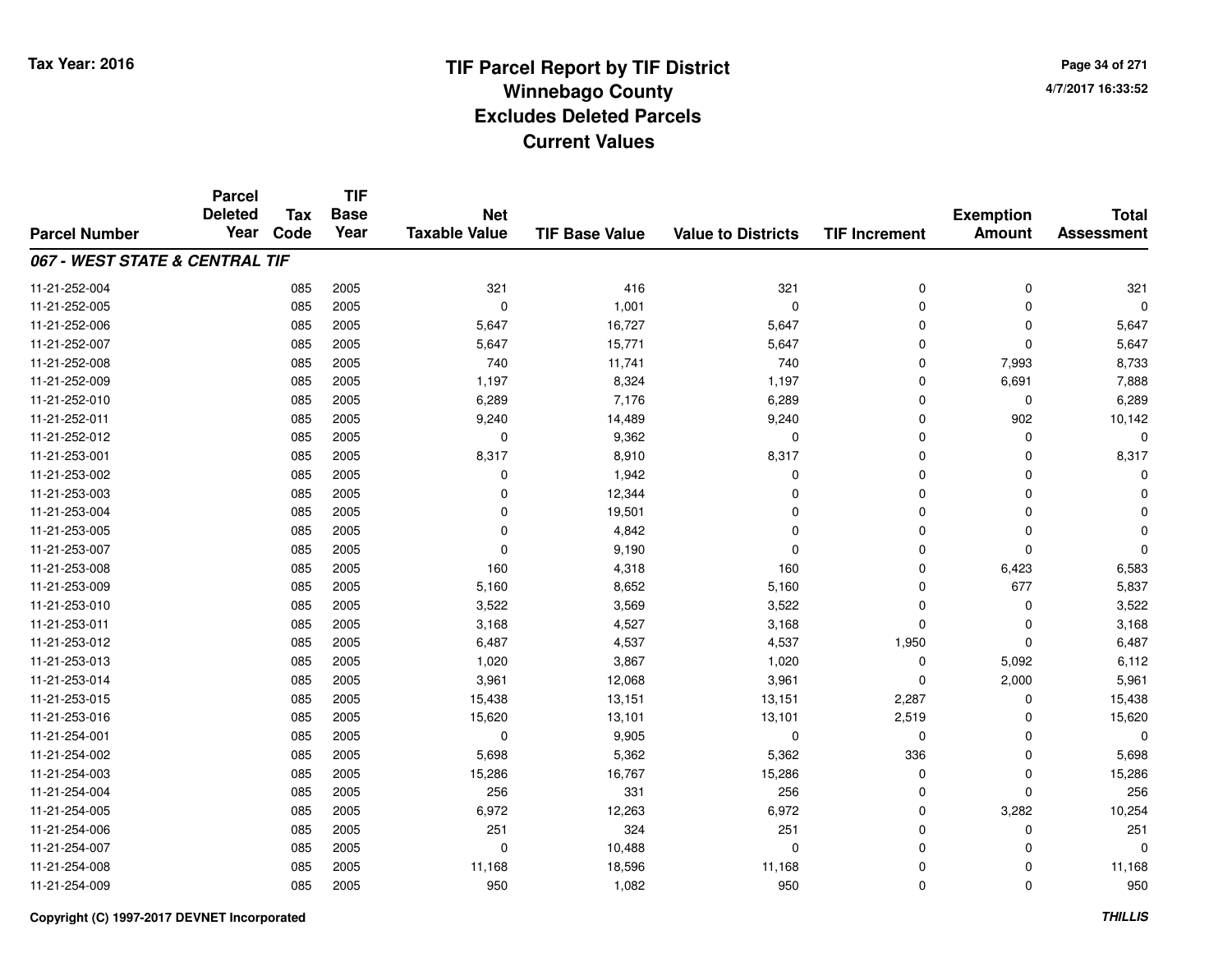**TIF**

**Parcel**

**Page 35 of 2714/7/2017 16:33:52**

| <b>Parcel Number</b>           | <b>Deleted</b><br>Year | <b>Tax</b><br>Code | <b>Base</b><br>Year | <b>Net</b><br><b>Taxable Value</b> | <b>TIF Base Value</b> | <b>Value to Districts</b> | <b>TIF Increment</b> | <b>Exemption</b><br><b>Amount</b> | <b>Total</b><br><b>Assessment</b> |
|--------------------------------|------------------------|--------------------|---------------------|------------------------------------|-----------------------|---------------------------|----------------------|-----------------------------------|-----------------------------------|
| 067 - WEST STATE & CENTRAL TIF |                        |                    |                     |                                    |                       |                           |                      |                                   |                                   |
| 11-21-254-010                  |                        | 085                | 2005                | 234                                | 302                   | 234                       | $\mathbf 0$          | $\mathbf 0$                       | 234                               |
| 11-21-254-011                  |                        | 085                | 2005                | 6,368                              | 5,039                 | 5,039                     | 1,329                | 220                               | 6,588                             |
| 11-21-254-012                  |                        | 085                | 2005                | 6,117                              | 10,957                | 6,117                     | $\Omega$             | 0                                 | 6,117                             |
| 11-21-254-013                  |                        | 085                | 2005                | 11,533                             | 13,845                | 11,533                    | $\Omega$             | 0                                 | 11,533                            |
| 11-21-254-014                  |                        | 085                | 2005                | 1,558                              | 13,694                | 1,558                     | 0                    | 11,000                            | 12,558                            |
| 11-21-255-001                  |                        | 085                | 2005                | $\Omega$                           | $\mathbf 0$           | $\mathbf 0$               | $\Omega$             | $\Omega$                          |                                   |
| 11-21-255-002                  |                        | 085                | 2005                | 279                                | 363                   | 279                       | $\mathbf 0$          | $\Omega$                          | 279                               |
| 11-21-255-003                  |                        | 085                | 2005                | 10,166                             | 10,155                | 10,155                    | 11                   | $\Omega$                          | 10,166                            |
| 11-21-255-004                  |                        | 085                | 2005                | 8,816                              | 9,159                 | 8,816                     | $\mathbf 0$          | $\Omega$                          | 8,816                             |
| 11-21-255-005                  |                        | 085                | 2005                | 0                                  | 274                   | $\mathbf 0$               | $\Omega$             | $\Omega$                          | 0                                 |
| 11-21-255-006                  |                        | 085                | 2005                | 0                                  | $\Omega$              | 0                         | $\Omega$             | 0                                 | $\Omega$                          |
| 11-21-255-007                  |                        | 085                | 2005                | 7,011                              | 10,248                | 7,011                     | $\Omega$             | 0                                 | 7,011                             |
| 11-21-255-008                  |                        | 085                | 2005                | 810                                | 13,587                | 810                       | $\Omega$             | 10,405                            | 11,215                            |
| 11-21-255-009                  |                        | 085                | 2005                | 5,950                              | 13,172                | 5,950                     | $\Omega$             | 4,665                             | 10,615                            |
| 11-21-255-010                  |                        | 085                | 2005                | 10,993                             | 13,491                | 10,993                    | $\Omega$             | $\Omega$                          | 10,993                            |
| 11-21-255-011                  |                        | 085                | 2005                | 8,567                              | 12,104                | 8,567                     | $\Omega$             | $\Omega$                          | 8,567                             |
| 11-21-255-012                  |                        | 085                | 2005                | 9,606                              | 12,873                | 9,606                     | $\Omega$             | $\Omega$                          | 9,606                             |
| 11-21-255-013                  |                        | 085                | 2005                | 10,546                             | 8,762                 | 8,762                     | 1,784                | $\Omega$                          | 10,546                            |
| 11-21-255-014                  |                        | 085                | 2005                | 5,362                              | 8,977                 | 5,362                     | $\Omega$             | $\Omega$                          | 5,362                             |
| 11-21-255-015                  |                        | 085                | 2005                | 3,155                              | 9,110                 | 3,155                     | $\Omega$             | $\Omega$                          | 3,155                             |
| 11-21-256-001                  |                        | 085                | 2005                | 8,165                              | 13,554                | 8,165                     | $\Omega$             | $\Omega$                          | 8,165                             |
| 11-21-256-002                  |                        | 085                | 2005                | 7,392                              | 10,508                | 7,392                     | $\Omega$             | 0                                 | 7,392                             |
| 11-21-256-003                  |                        | 085                | 2005                | 288                                | 372                   | 288                       | 0                    | $\Omega$                          | 288                               |
| 11-21-256-004                  |                        | 085                | 2005                | 7,984                              | 15,226                | 7,984                     | 0                    | 5,362                             | 13,346                            |
| 11-21-256-005                  |                        | 085                | 2005                | 6,432                              | 10,668                | 6,432                     | $\Omega$             | $\Omega$                          | 6,432                             |
| 11-21-256-006                  |                        | 085                | 2005                | 288                                | 372                   | 288                       | $\Omega$             | $\Omega$                          | 288                               |
| 11-21-256-007                  |                        | 085                | 2005                | 8,739                              | 10,256                | 8,739                     | $\Omega$             | $\Omega$                          | 8,739                             |
| 11-21-256-008                  |                        | 085                | 2005                | 288                                | 372                   | 288                       | $\Omega$             | $\Omega$                          | 288                               |
| 11-21-256-009                  |                        | 085                | 2005                | 9,599                              | 11,905                | 9,599                     | $\Omega$             | $\Omega$                          | 9,599                             |
| 11-21-256-010                  |                        | 085                | 2005                | 0                                  | 16,112                | $\mathbf 0$               | $\Omega$             | 12,389                            | 12,389                            |
| 11-21-256-011                  |                        | 085                | 2005                | 55                                 | 6,957                 | 55                        | $\Omega$             | 5,280                             | 5,335                             |
| 11-21-256-012                  |                        | 085                | 2005                | 8,630                              | 12,293                | 8,630                     | $\Omega$             | $\Omega$                          | 8,630                             |
| 11-21-256-013                  |                        | 085                | 2005                | 9,244                              | 13,486                | 9,244                     | $\mathbf 0$          | 0                                 | 9,244                             |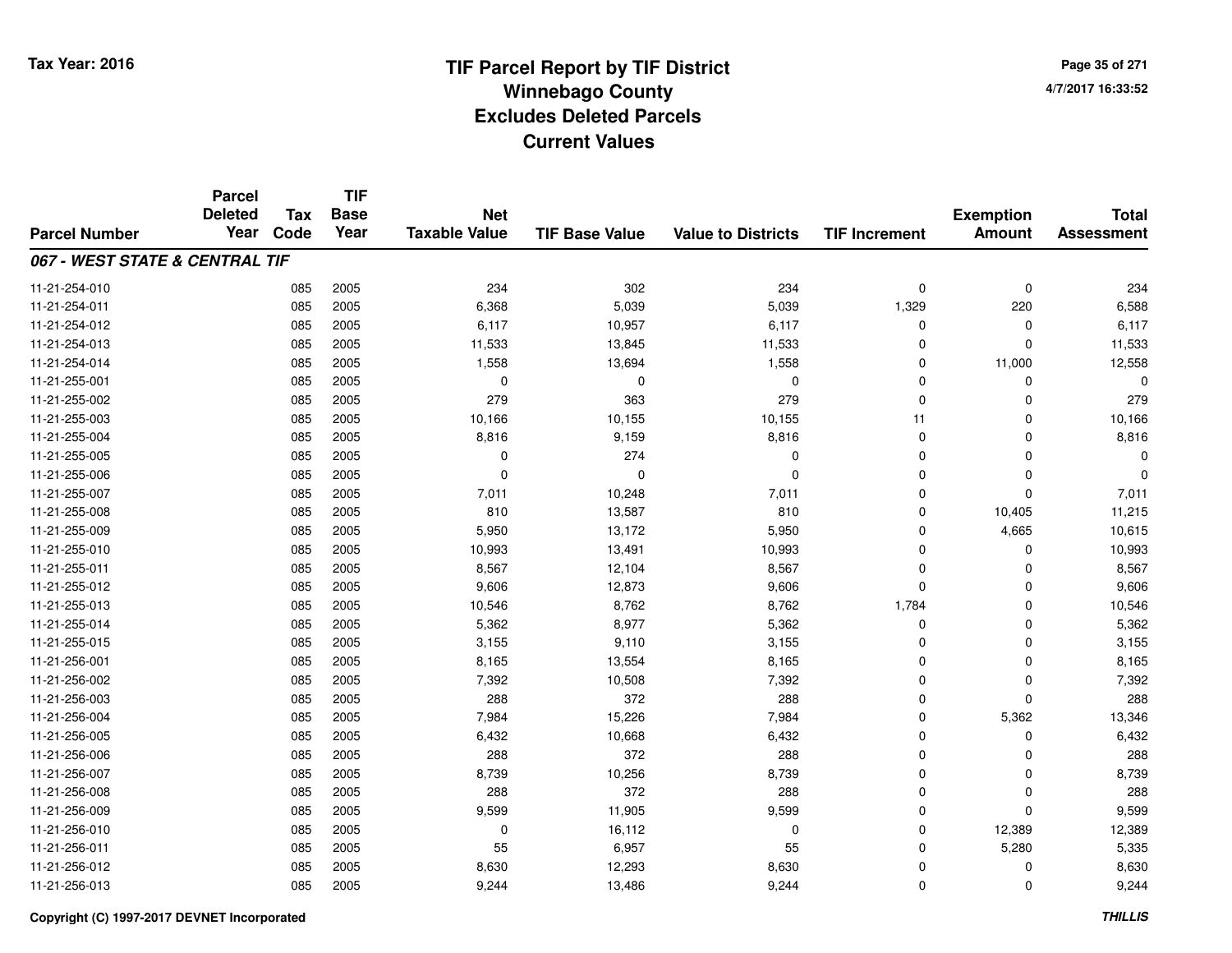**TIF**

**Parcel**

**Page 36 of 2714/7/2017 16:33:52**

#### **TIF Base ValueParcel NumberTotal AssessmentExemption Amount Value to Districts TIF Increment Base YearTax Code Deleted YearNet Taxable Value067 - WEST STATE & CENTRAL TIF**11-21-256-014 <sup>085</sup> 5,555 <sup>2005</sup> 6,863 5,555 <sup>0</sup> <sup>319</sup> 5,874 11-21-256-015 <sup>085</sup> 7,112 <sup>2005</sup> 12,382 7,112 <sup>0</sup> 3,997 11,109 11-21-256-016 <sup>085</sup> 9,600 <sup>2005</sup> 10,550 9,600 <sup>0</sup> <sup>0</sup> 9,600 11-21-256-017 <sup>085</sup> 7,327 <sup>2005</sup> 8,461 7,327 <sup>0</sup> <sup>0</sup> 7,327 11-21-256-0188 085 2005 3,608 6,520 3,608 0 0 3,608 11-21-256-019 <sup>085</sup> 9,087 <sup>2005</sup> 10,165 9,087 <sup>0</sup> <sup>0</sup> 9,087 11-21-256-0200 085 2005 4,989 9,043 4,989 0 0 4,989 11-21-257-0011 085 2005 5,619 10,773 5,619 0 6,000 11,619 11-21-257-0022 2 085 2005 1,322 10,007 1,322 0 6,970 8,292 11-21-257-003 <sup>085</sup> <sup>0</sup> <sup>2005</sup> 12,014 <sup>0</sup> <sup>0</sup> 9,787 9,787 11-21-257-004 <sup>085</sup> 8,102 <sup>2005</sup> 10,421 8,102 <sup>0</sup> <sup>0</sup> 8,102 11-21-257-005 <sup>085</sup> <sup>0</sup> <sup>2005</sup> 10,398 <sup>0</sup> <sup>0</sup> 8,653 8,653 11-21-257-006 <sup>085</sup> <sup>0</sup> <sup>2005</sup> 9,285 <sup>0</sup> <sup>0</sup> <sup>0</sup> <sup>0</sup> 11-21-257-007 <sup>085</sup> 6,475 <sup>2005</sup> 13,317 6,475 <sup>0</sup> <sup>0</sup> 6,475 11-21-257-008 <sup>085</sup> 11,688 <sup>2005</sup> 17,854 11,688 <sup>0</sup> <sup>0</sup> 11,688 11-21-257-0099 085 2005 14,463 16,452 14,463 0 0 14,463 11-21-257-0100 085 2005 278 360 278 0 0 278 11-21-257-0111 085 2005 8,160 13,989 8,160 0 0 8,160 11-21-257-0122 085 2005 7,529 13,648 7,529 0 0 7,529 11-21-257-0133 085 2005 166 215 166 0 0 166 11-21-257-014 <sup>085</sup> 7,392 <sup>2005</sup> 13,604 7,392 <sup>0</sup> 3,329 10,721 11-21-258-0011 085 2005 12,843 14,542 12,843 0 12,843 11-21-258-0022 085 2005 5,473 16,191 5,473 0 202 5,675 11-21-258-0033 085 2005 10,863 14,832 10,863 0 0 10,863 11-21-258-004 <sup>085</sup> 10,985 <sup>2005</sup> 14,675 10,985 <sup>0</sup> <sup>0</sup> 10,985 11-21-258-005 <sup>085</sup> 2,415 <sup>2005</sup> 11,020 2,415 <sup>0</sup> <sup>0</sup> 2,415 11-21-258-0066 085 2005 13,551 17,659 13,551 0 0 13,551 11-21-258-007 <sup>085</sup> 4,044 <sup>2005</sup> 8,067 4,044 <sup>0</sup> 1,769 5,813 11-21-258-0088 085 2005 8,741 10,601 8,741 0 0 8,741 11-21-258-0099 085 2005 8,587 18,625 8,587 0 6,000 14,587 11-21-258-010 <sup>085</sup> 8,442 <sup>2005</sup> 11,160 8,442 <sup>0</sup> <sup>0</sup> 8,442 11-21-258-0111 085 2005 6,652 11,473 6,652 0 0 6,652 11-21-258-012<sup>085</sup> <sup>278</sup> <sup>2005</sup> <sup>360</sup> <sup>278</sup> <sup>0</sup> <sup>0</sup> <sup>278</sup>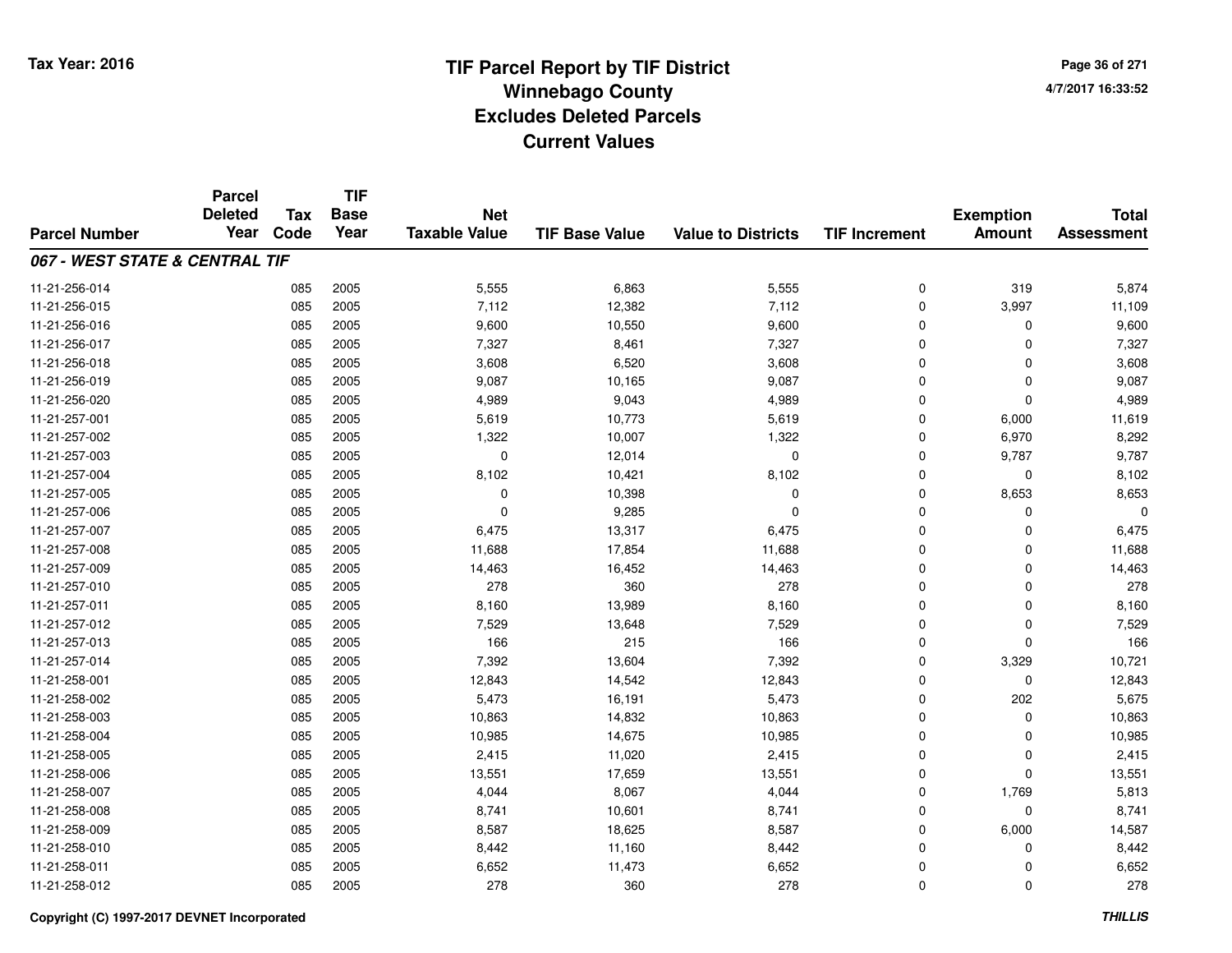**Page 37 of 2714/7/2017 16:33:52**

|                                | <b>Parcel</b>          |                    | <b>TIF</b>          |                                    |                       |                           |                      |                                   |                                   |
|--------------------------------|------------------------|--------------------|---------------------|------------------------------------|-----------------------|---------------------------|----------------------|-----------------------------------|-----------------------------------|
| <b>Parcel Number</b>           | <b>Deleted</b><br>Year | <b>Tax</b><br>Code | <b>Base</b><br>Year | <b>Net</b><br><b>Taxable Value</b> | <b>TIF Base Value</b> | <b>Value to Districts</b> | <b>TIF Increment</b> | <b>Exemption</b><br><b>Amount</b> | <b>Total</b><br><b>Assessment</b> |
|                                |                        |                    |                     |                                    |                       |                           |                      |                                   |                                   |
| 067 - WEST STATE & CENTRAL TIF |                        |                    |                     |                                    |                       |                           |                      |                                   |                                   |
| 11-21-258-013                  |                        | 085                | 2005                | 7,092                              | 9,445                 | 7,092                     | 0                    | $\mathbf 0$                       | 7,092                             |
| 11-21-258-014                  |                        | 085                | 2005                | 11,971                             | 12,382                | 11,971                    | $\Omega$             | $\Omega$                          | 11,971                            |
| 11-21-258-015                  |                        | 085                | 2005                | 278                                | 360                   | 278                       | $\Omega$             | 0                                 | 278                               |
| 11-21-258-016                  |                        | 085                | 2005                | 10,213                             | 14,293                | 10,213                    | $\Omega$             | $\mathbf{0}$                      | 10,213                            |
| 11-21-258-017                  |                        | 085                | 2005                | 6,461                              | 13,753                | 6,461                     | $\Omega$             | 3,705                             | 10,166                            |
| 11-21-258-018                  |                        | 085                | 2005                | 7,765                              | 10,425                | 7,765                     | $\Omega$             | 0                                 | 7,765                             |
| 11-21-259-001                  |                        | 085                | 2005                | 9,592                              | 7,224                 | 7,224                     | 2,368                | $\mathbf 0$                       | 9,592                             |
| 11-21-259-002                  |                        | 085                | 2005                | 6,845                              | 11,080                | 6,845                     | $\Omega$             | 2,576                             | 9,421                             |
| 11-21-259-003                  |                        | 085                | 2005                | 1,892                              | 8,812                 | 1,892                     | $\Omega$             | 5,230                             | 7,122                             |
| 11-21-259-004                  |                        | 085                | 2005                | 6,224                              | 8,731                 | 6,224                     | $\Omega$             | 0                                 | 6,224                             |
| 11-21-259-005                  |                        | 085                | 2005                | 2,812                              | 10,946                | 2,812                     | $\Omega$             | 5,253                             | 8,065                             |
| 11-21-259-006                  |                        | 085                | 2005                | 9,087                              | 14,370                | 9,087                     | 0                    | 1,848                             | 10,935                            |
| 11-21-259-007                  |                        | 085                | 2005                | 2,577                              | 15,170                | 2,577                     | $\Omega$             | 10,911                            | 13,488                            |
| 11-21-259-008                  |                        | 085                | 2005                | 8,385                              | 16,557                | 8,385                     | $\mathbf 0$          | 6,000                             | 14,385                            |
| 11-21-259-009                  |                        | 085                | 2005                | 2,514                              | 12,024                | 2,514                     | $\Omega$             | $\Omega$                          | 2,514                             |
| 11-21-259-010                  |                        | 085                | 2005                | 8,260                              | 8,878                 | 8,260                     | $\mathbf 0$          | $\Omega$                          | 8,260                             |
| 11-21-259-011                  |                        | 085                | 2005                | 3,618                              | 4,388                 | 3,618                     | $\mathbf 0$          | 0                                 | 3,618                             |
| 11-21-259-012                  |                        | 085                | 2005                | 4,438                              | 10,183                | 4,438                     | $\mathbf 0$          | $\mathbf{0}$                      | 4,438                             |
| 11-21-259-013                  |                        | 085                | 2005                | $\mathbf 0$                        | 10,845                | $\mathbf 0$               | $\mathbf 0$          | 7,865                             | 7,865                             |
| 11-21-259-014                  |                        | 085                | 2005                | 6,334                              | 10,777                | 6,334                     | $\mathbf 0$          | $\mathbf 0$                       | 6,334                             |
| 11-21-259-015                  |                        | 085                | 2005                | 9,187                              | 6,215                 | 6,215                     | 2,972                | $\mathbf 0$                       | 9,187                             |
| 11-21-259-016                  |                        | 085                | 2005                | 7,538                              | 8,813                 | 7,538                     | $\mathbf 0$          | 0                                 | 7,538                             |
| 11-21-259-017                  |                        | 085                | 2005                | 10,014                             | 15,575                | 10,014                    | 0                    | $\mathbf{0}$                      | 10,014                            |
| 11-21-259-018                  |                        | 085                | 2005                | $\mathbf 0$                        | 10,944                | $\mathbf 0$               | $\mathbf 0$          | 9,344                             | 9,344                             |
| 11-21-259-019                  |                        | 085                | 2005                | 230                                | 7,427                 | 230                       | $\mathbf 0$          | $\mathbf 0$                       | 230                               |
| 11-21-260-001                  |                        | 085                | 2005                | 10,849                             | 14,569                | 10,849                    | $\mathbf 0$          | $\Omega$                          | 10,849                            |
| 11-21-260-002                  |                        | 085                | 2005                | 14,078                             | 19,500                | 14,078                    | $\mathbf 0$          | $\mathbf 0$                       | 14,078                            |
| 11-21-260-003                  |                        | 085                | 2005                | 3,396                              | 12,873                | 3,396                     | $\Omega$             | 0                                 | 3,396                             |
| 11-21-260-004                  |                        | 085                | 2005                | 7,239                              | 10,443                | 7,239                     | $\mathbf 0$          | 242                               | 7,481                             |
| 11-21-260-005                  |                        | 085                | 2005                | 6,055                              | 10,765                | 6,055                     | $\mathbf 0$          | 5,165                             | 11,220                            |
| 11-21-260-006                  |                        | 085                | 2005                | 6,401                              | 8,887                 | 6,401                     | $\Omega$             | $\mathbf{0}$                      | 6,401                             |
| 11-21-260-007                  |                        | 085                | 2005                | 55                                 | 9,336                 | 55                        | 0                    | 6,519                             | 6,574                             |
| 11-21-260-008                  |                        | 085                | 2005                | 4,776                              | 10,353                | 4,776                     | $\Omega$             | 3,136                             | 7,912                             |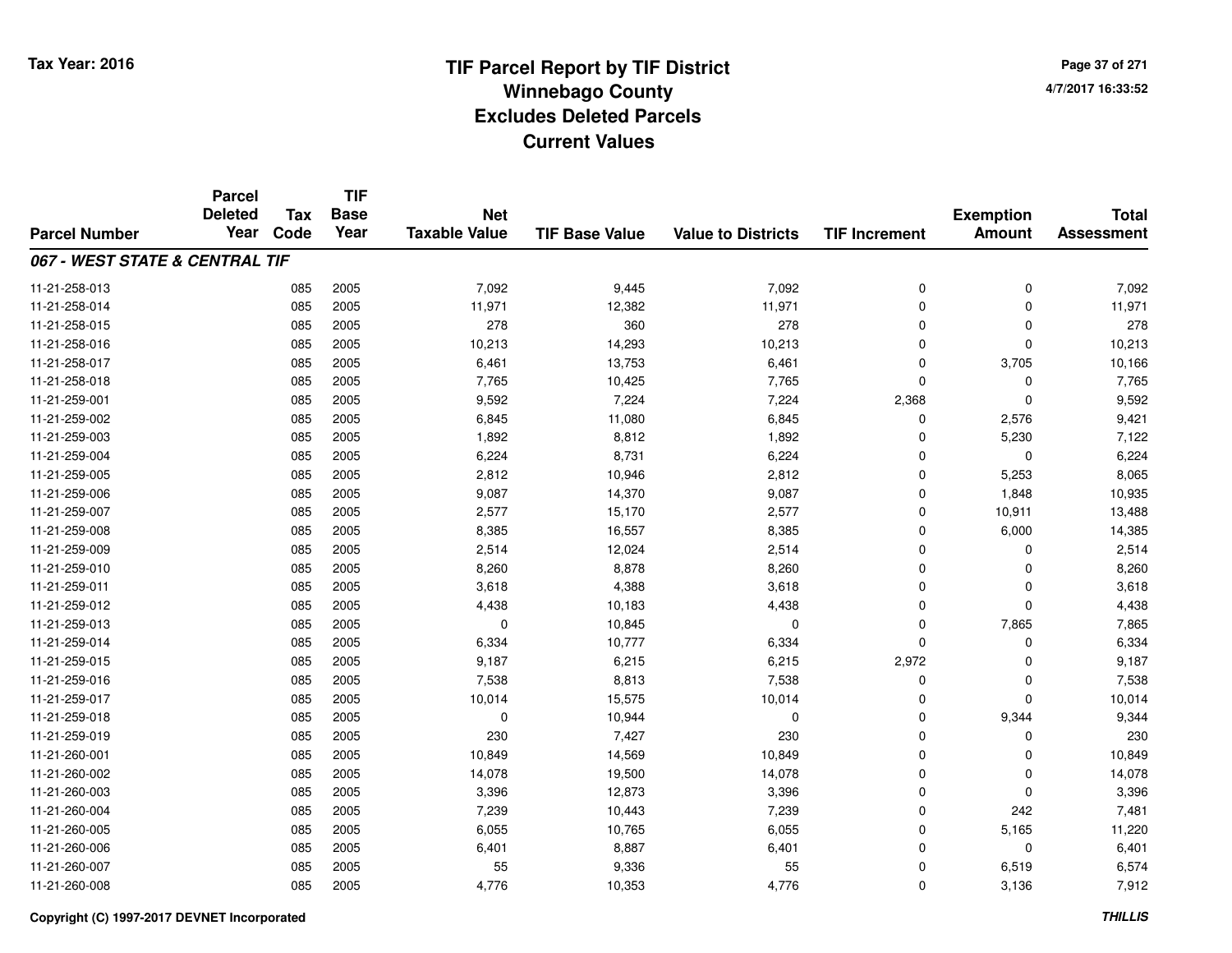**TIF**

**Parcel**

**Page 38 of 2714/7/2017 16:33:52**

#### **TIF Base ValueParcel NumberTotal AssessmentExemption Amount Value to Districts TIF Increment Base YearTax Code Deleted YearNet Taxable Value067 - WEST STATE & CENTRAL TIF**11-21-260-0099 085 2005 6,566 12,330 6,566 0 3,761 10,327 11-21-260-0100 085 2005 3,509 14,769 3,509 0 0 3,509 11-21-260-0111 085 2005 5,885 8,089 5,885 0 0 5,885 11-21-260-0122 085 2005 0 10,470 0 7,346 7,346 11-21-260-0133 2005 2005 2005 2,333 2006 13,206 2,333 2010 2,333 2010 2,333 2010 2,333 11-21-260-0144 085 2005 6,225 16,201 6,225 0 6,000 12,225 11-21-260-015 <sup>085</sup> 9,367 <sup>2005</sup> 11,199 9,367 <sup>0</sup> <sup>0</sup> 9,367 11-21-261-0011 085 2005 319 404 319 0 0 319 11-21-261-002 <sup>085</sup> <sup>278</sup> <sup>2005</sup> <sup>360</sup> <sup>278</sup> <sup>0</sup> <sup>0</sup> <sup>278</sup> 11-21-261-0033 085 2005 7,498 16,467 7,498 0 6,000 13,498 11-21-261-0066 085 2005 0 9,598 0 0 9,991 9,991 11-21-261-007 <sup>085</sup> 6,456 <sup>2005</sup> 10,900 6,456 <sup>0</sup> <sup>0</sup> 6,456 11-21-261-008 <sup>085</sup> 9,771 <sup>2005</sup> 9,825 9,771 <sup>0</sup> <sup>0</sup> 9,771 11-21-261-0099 085 2005 278 360 278 0 0 278 11-21-261-0100 085 2005 5,555 8,184 5,555 0 1,457 7,012 11-21-261-0111 085 2005 6,266 7,056 6,266 0 0 6,266 11-21-261-0122 085 2005 456 591 456 0 0 456 11-21-261-0133 085 2005 243 7,728 243 0 0 243 11-21-261-014 <sup>085</sup> 7,480 <sup>2005</sup> 4,946 4,946 2,534 <sup>0</sup> 7,480 11-21-261-015 <sup>085</sup> <sup>238</sup> <sup>2005</sup> <sup>309</sup> <sup>238</sup> <sup>0</sup> <sup>0</sup> <sup>238</sup> 11-21-261-016 <sup>085</sup> 5,394 <sup>2005</sup> 5,369 5,369 <sup>25</sup> <sup>0</sup> 5,394 11-21-276-0011 085 2005 5,999 11,801 5,999 0 0 5,999 11-21-276-0022 085 2005 9,257 11,562 9,257 0 0 9,257 11-21-276-0055 085 2005 482 15,507 482 0 0 482 11-21-276-0066 085 2005 1,854 11,669 1,854 0 6,473 8,327 11-21-276-0077 085 2005 482 13,408 482 0 0 482 11-21-276-0088 085 2005 0 1,358 0 0 0 0 11-21-276-0099 085 2005 0 22,205 0 0 0 0 11-21-276-0100 085 2005 0 865 0 0 0 0 11-21-276-011 <sup>085</sup> 17,330 <sup>2005</sup> 27,585 17,330 <sup>0</sup> <sup>0</sup> 17,330 11-21-276-012 <sup>085</sup> 7,235 <sup>2005</sup> 2,813 2,813 4,422 <sup>0</sup> 7,235 11-21-277-0011 085 2005 7,396 11,509 7,396 0 7,396 11-21-277-0022 085 2005 6,322 16,813 6,322 0 5,081 11,403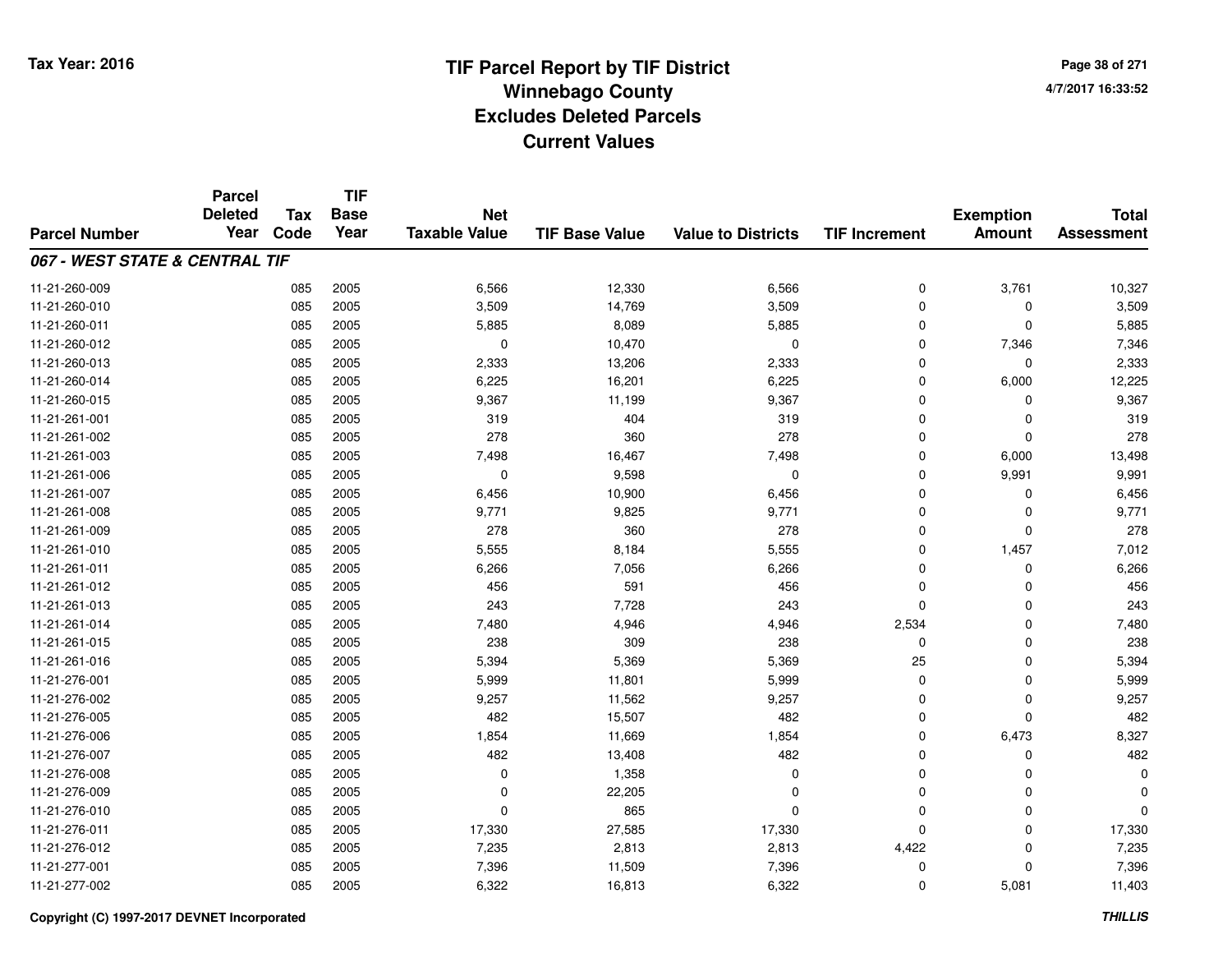**TIF**

**Parcel**

**Page 39 of 2714/7/2017 16:33:52**

| <b>Parcel Number</b>           | <b>ul vu</b><br><b>Deleted</b><br>Year | Tax<br>Code | <b>Base</b><br>Year | <b>Net</b><br><b>Taxable Value</b> | <b>TIF Base Value</b> | <b>Value to Districts</b> | <b>TIF Increment</b> | <b>Exemption</b><br><b>Amount</b> | <b>Total</b><br><b>Assessment</b> |
|--------------------------------|----------------------------------------|-------------|---------------------|------------------------------------|-----------------------|---------------------------|----------------------|-----------------------------------|-----------------------------------|
| 067 - WEST STATE & CENTRAL TIF |                                        |             |                     |                                    |                       |                           |                      |                                   |                                   |
| 11-21-277-003                  |                                        | 085         | 2005                | 10,438                             | 15,325                | 10,438                    | 0                    | $\pmb{0}$                         | 10,438                            |
| 11-21-277-004                  |                                        | 085         | 2005                | 6,682                              | 10,293                | 6,682                     | 0                    | 2,974                             | 9,656                             |
| 11-21-277-005                  |                                        | 085         | 2005                | 5,544                              | 14,276                | 5,544                     | 0                    | $\Omega$                          | 5,544                             |
| 11-21-277-006                  |                                        | 085         | 2005                | 1,754                              | 1,952                 | 1,754                     | 0                    | $\Omega$                          | 1,754                             |
| 11-21-277-007                  |                                        | 085         | 2005                | 474                                | 0                     | 0                         | 474                  | $\Omega$                          | 474                               |
| 11-21-277-008                  |                                        | 085         | 2005                | 5,961                              | 13,011                | 5,961                     | $\mathbf 0$          | 3,267                             | 9,228                             |
| 11-21-277-009                  |                                        | 085         | 2005                | 10,017                             | 13,352                | 10,017                    | $\mathbf 0$          | $\Omega$                          | 10,017                            |
| 11-21-277-010                  |                                        | 085         | 2005                | $\mathbf 0$                        | 8,501                 | $\mathbf 0$               | $\mathbf 0$          | $\Omega$                          | $\Omega$                          |
| 11-21-277-011                  |                                        | 085         | 2005                | 6,832                              | 8,878                 | 6,832                     | $\mathbf 0$          | $\Omega$                          | 6,832                             |
| 11-21-277-012                  |                                        | 085         | 2005                | 0                                  | $\Omega$              | 0                         | $\mathbf 0$          | 0                                 | $\Omega$                          |
| 11-21-278-001                  |                                        | 085         | 2005                | 467                                | 605                   | 467                       | $\mathbf 0$          | 0                                 | 467                               |
| 11-21-278-002                  |                                        | 085         | 2005                | 5,805                              | 11,596                | 5,805                     | $\mathbf 0$          | 0                                 | 5,805                             |
| 11-21-278-003                  |                                        | 085         | 2005                | 467                                | 605                   | 467                       | $\mathbf 0$          | 0                                 | 467                               |
| 11-21-278-004                  |                                        | 085         | 2005                | 8,411                              | 5,801                 | 5,801                     | 2,610                | 0                                 | 8,411                             |
| 11-21-278-005                  |                                        | 085         | 2005                | 3,352                              | 11,904                | 3,352                     | 0                    | 0                                 | 3,352                             |
| 11-21-278-006                  |                                        | 085         | 2005                | 324                                | 420                   | 324                       | $\mathbf 0$          | $\mathbf 0$                       | 324                               |
| 11-21-278-007                  |                                        | 085         | 2005                | 3,694                              | 15,969                | 3,694                     | $\mathbf 0$          | 0                                 | 3,694                             |
| 11-21-278-008                  |                                        | 085         | 2005                | 1,192                              | 13,310                | 1,192                     | $\mathbf 0$          | $\Omega$                          | 1,192                             |
| 11-21-278-009                  |                                        | 085         | 2005                | 3,992                              | 4,124                 | 3,992                     | $\mathbf 0$          | $\Omega$                          | 3,992                             |
| 11-21-278-010                  |                                        | 085         | 2005                | 0                                  | 4,983                 | $\Omega$                  | $\mathbf 0$          | $\Omega$                          | $\Omega$                          |
| 11-21-278-011                  |                                        | 085         | 2005                | $\Omega$                           | 391                   | $\Omega$                  | 0                    | $\Omega$                          | O                                 |
| 11-21-278-012                  |                                        | 085         | 2005                | $\Omega$                           | 13,608                | $\Omega$                  | 0                    | $\Omega$                          | n                                 |
| 11-21-278-013                  |                                        | 085         | 2005                | 0                                  | 5,831                 | $\Omega$                  | 0                    | $\Omega$                          | ŋ                                 |
| 11-21-278-014                  |                                        | 085         | 2005                | $\Omega$                           | 9,060                 | $\Omega$                  | 0                    | 0                                 | 0                                 |
| 11-21-279-011                  |                                        | 085         | $\pmb{0}$           | $\Omega$                           | 4,832                 | $\Omega$                  | 0                    | $\Omega$                          | $\Omega$                          |
| 11-21-279-013                  |                                        | 085         | $\mathbf 0$         | 318,801                            | 72,801                | 72,801                    | 246,000              | $\mathbf 0$                       | 318,801                           |
| 11-21-280-001                  |                                        | 085         | 2005                | 3,697                              | 10,607                | 3,697                     | 0                    | 0                                 | 3,697                             |
| 11-21-280-002                  |                                        | 085         | 2005                | 9,241                              | 11,433                | 9,241                     | $\mathbf 0$          | 0                                 | 9,241                             |
| 11-21-280-003                  |                                        | 085         | 2005                | 0                                  | 462                   | 0                         | $\mathbf 0$          | $\Omega$                          | 0                                 |
| 11-21-280-004                  |                                        | 085         | 2005                | 7,805                              | 16,985                | 7,805                     | 0                    | 6,000                             | 13,805                            |
| 11-21-280-005                  |                                        | 085         | 2005                | 0                                  | 0                     | 0                         | 0                    | 0                                 | $\Omega$                          |
| 11-21-280-006                  |                                        | 085         | 2005                | 328                                | 14,142                | 328                       | 0                    | $\Omega$                          | 328                               |
| 11-21-280-007                  |                                        | 085         | 2005                | 3,127                              | 17,095                | 3,127                     | 0                    | 12,432                            | 15,559                            |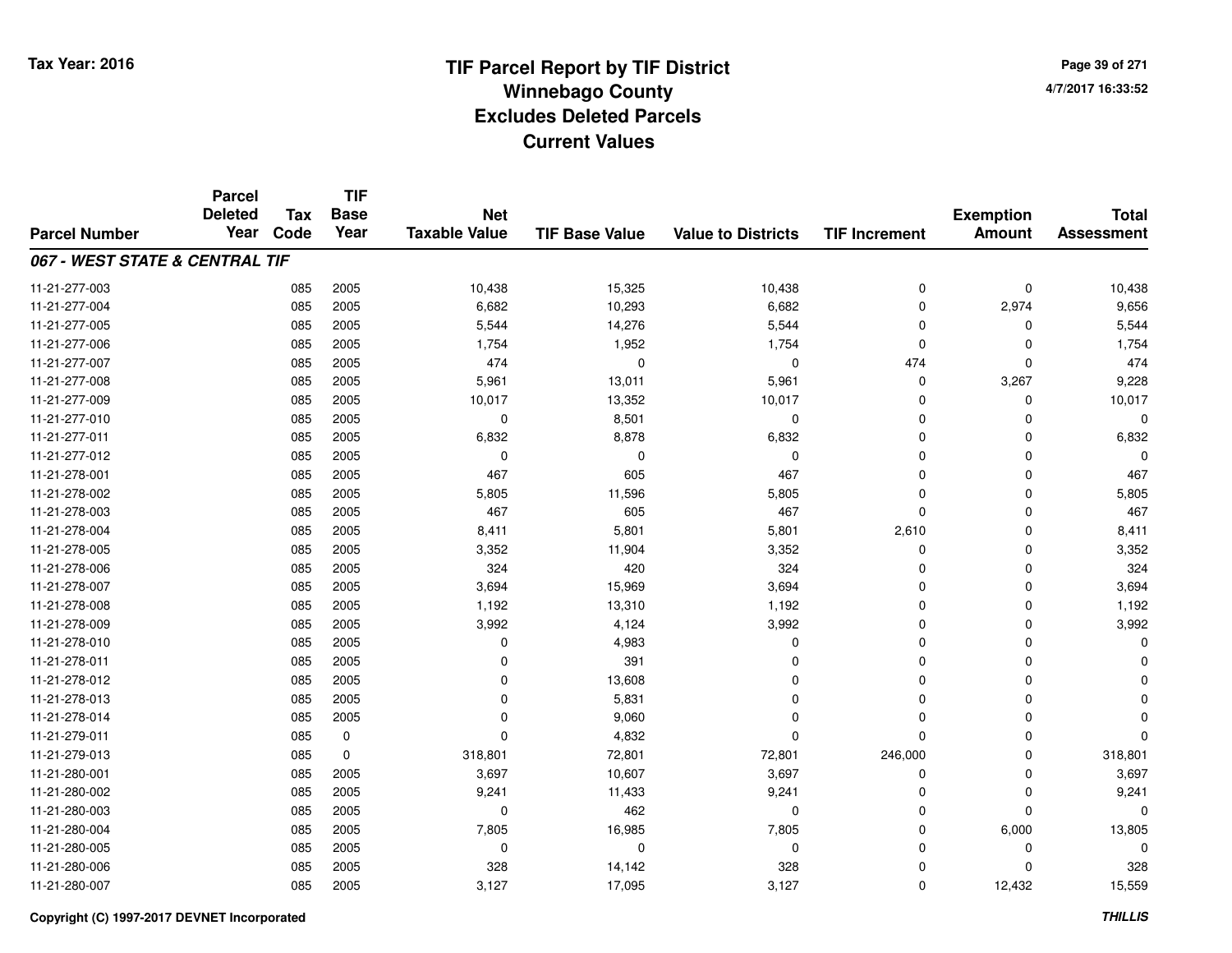**TIF**

**Parcel**

**Page 40 of 2714/7/2017 16:33:52**

| <b>Parcel Number</b>           | <b>Deleted</b><br>Year | <b>Tax</b><br>Code | <b>Base</b><br>Year | <b>Net</b><br><b>Taxable Value</b> | <b>TIF Base Value</b> | <b>Value to Districts</b> | <b>TIF Increment</b> | <b>Exemption</b><br><b>Amount</b> | <b>Total</b><br><b>Assessment</b> |
|--------------------------------|------------------------|--------------------|---------------------|------------------------------------|-----------------------|---------------------------|----------------------|-----------------------------------|-----------------------------------|
| 067 - WEST STATE & CENTRAL TIF |                        |                    |                     |                                    |                       |                           |                      |                                   |                                   |
| 11-21-280-008                  |                        | 085                | 2005                | 0                                  | 14,118                | $\mathbf 0$               | 0                    | 9,909                             | 9,909                             |
| 11-21-280-009                  |                        | 085                | 2005                | 8,011                              | 10,952                | 8,011                     | 0                    | $\Omega$                          | 8,011                             |
| 11-21-280-010                  |                        | 085                | 2005                | 9,575                              | 10,114                | 9,575                     | 0                    | $\Omega$                          | 9,575                             |
| 11-21-280-011                  |                        | 085                | 2005                | 7,205                              | 16,070                | 7,205                     | $\mathbf 0$          | 3,902                             | 11,107                            |
| 11-21-281-001                  |                        | 085                | 2005                | 9,598                              | 11,975                | 9,598                     | 0                    | $\Omega$                          | 9,598                             |
| 11-21-281-002                  |                        | 085                | 2005                | 12,125                             | 14,982                | 12,125                    | 0                    | $\Omega$                          | 12,125                            |
| 11-21-281-003                  |                        | 085                | 2005                | 0                                  | 1,859                 | $\mathbf 0$               | 0                    | $\Omega$                          | $\Omega$                          |
| 11-21-281-004                  |                        | 085                | 2005                | 5,422                              | 11,124                | 5,422                     | 0                    | $\mathbf 0$                       | 5,422                             |
| 11-21-281-008                  |                        | 085                | 2005                | 0                                  | 0                     | 0                         | 0                    | $\Omega$                          | $\Omega$                          |
| 11-21-281-009                  |                        | 085                | 2005                | $\Omega$                           | $\Omega$              | $\mathbf 0$               | 0                    | $\Omega$                          | $\Omega$                          |
| 11-21-281-010                  |                        | 085                | 2005                | 4,502                              | 19,176                | 4,502                     | $\mathbf 0$          | 11,000                            | 15,502                            |
| 11-21-281-011                  |                        | 085                | 2005                | 4,743                              | 21,569                | 4,743                     | $\mathbf 0$          | 0                                 | 4,743                             |
| 11-21-281-012                  |                        | 085                | 2005                | 16,043                             | 10,681                | 10,681                    | 5,362                | $\Omega$                          | 16,043                            |
| 11-21-281-013                  |                        | 085                | 2005                | 10,850                             | 13,001                | 10,850                    | 0                    | 0                                 | 10,850                            |
| 11-21-281-014                  |                        | 085                | 2005                | 1,577                              | 9,342                 | 1,577                     | $\Omega$             | 6,674                             | 8,251                             |
| 11-21-281-015                  |                        | 085                | 2005                | 7,591                              | 19,167                | 7,591                     | $\Omega$             | 6,000                             | 13,591                            |
| 11-21-281-016                  |                        | 085                | 2005                | 8,801                              | 23,302                | 8,801                     | 0                    | $\Omega$                          | 8,801                             |
| 11-21-281-017                  |                        | 085                | 2005                | 153                                | 197                   | 153                       | 0                    | $\Omega$                          | 153                               |
| 11-21-281-018                  |                        | 085                | 2005                | 0                                  | 0                     | $\Omega$                  | 0                    | $\Omega$                          | $\mathbf 0$                       |
| 11-21-281-019                  |                        | 085                | 2005                | $\Omega$                           | $\Omega$              | $\Omega$                  | 0                    | $\Omega$                          | $\Omega$                          |
| 11-21-281-021                  |                        | 085                | 0                   | 13,995                             | 17,735                | 13,995                    | 0                    | $\Omega$                          | 13,995                            |
| 11-21-281-022                  |                        | 085                | 0                   | 6,447                              | 7,593                 | 6,447                     | 0                    | $\Omega$                          | 6,447                             |
| 11-21-282-005                  |                        | 085                | 2005                | 475                                | 13,131                | 475                       | 0                    | 13,865                            | 14,340                            |
| 11-21-282-006                  |                        | 085                | 2005                | 8,053                              | 16,278                | 8,053                     | 0                    | 2,626                             | 10,679                            |
| 11-21-282-007                  |                        | 085                | 2005                | 4,516                              | 11,715                | 4,516                     | $\mathbf 0$          | 6,000                             | 10,516                            |
| 11-21-282-008                  |                        | 085                | 2005                | 4,639                              | 4,316                 | 4,316                     | 323                  | $\Omega$                          | 4,639                             |
| 11-21-282-009                  |                        | 085                | 2005                | $\mathbf 0$                        | 24,209                | 0                         | 0                    | $\Omega$                          | $\Omega$                          |
| 11-21-282-017                  |                        | 085                | 0                   | 11,199                             | 0                     | $\Omega$                  | 11,199               | $\Omega$                          | 11,199                            |
| 11-21-282-018                  |                        | 085                | 0                   | 10,895                             | $\Omega$              | $\Omega$                  | 10,895               | 0                                 | 10,895                            |
| 11-21-282-019                  |                        | 085                | 0                   | 12,799                             | 13,860                | 12,799                    | 0                    | $\Omega$                          | 12,799                            |
| 11-21-282-020                  |                        | 085                | 0                   | 11,280                             | 12,234                | 11,280                    | 0                    | $\Omega$                          | 11,280                            |
| 11-21-282-021                  |                        | 085                | 0                   | 5,625                              | 12,231                | 5,625                     | 0                    | $\Omega$                          | 5,625                             |
| 11-21-282-022                  |                        | 085                | 0                   | 14,961                             | 0                     | 0                         | 14,961               | $\mathbf 0$                       | 14,961                            |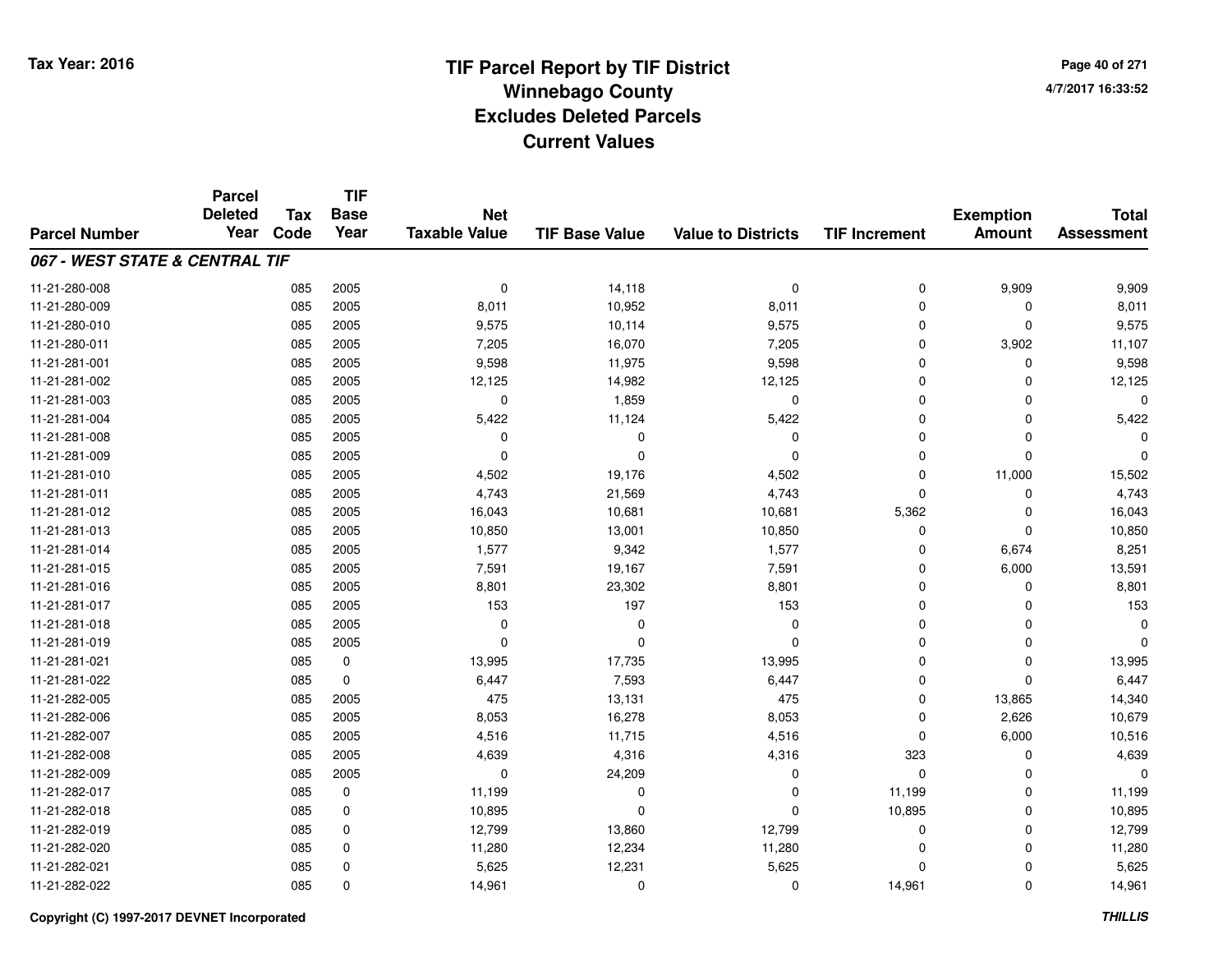**Page 41 of 2714/7/2017 16:33:52**

#### **TIF Base ValueParcel NumberTotal AssessmentExemption Amount Value to Districts TIF IncrementTIF Base YearTax CodeParcel Deleted YearNet Taxable Value067 - WEST STATE & CENTRAL TIF**11-21-282-0233 085 0 9,359 12,231 9,359 0 0 9,359 11-21-283-0011 085 2005 0 9,349 0 0 3,333 3,333 11-21-283-0022 085 2005 0 191 0 0 0 0 11-21-283-0033 085 2005 1,903 13,021 1,903 0 8,058 9,961 11-21-283-004 <sup>085</sup> 15,799 <sup>2005</sup> 18,066 15,799 <sup>0</sup> <sup>0</sup> 15,799 11-21-283-005 <sup>085</sup> 7,259 <sup>2005</sup> 17,429 7,259 <sup>0</sup> 6,000 13,259 11-21-283-0066 085 2005 415 13,142 415 0 10,494 10,909 11-21-283-007 <sup>085</sup> 4,927 <sup>2005</sup> 9,237 4,927 <sup>0</sup> 3,033 7,960 11-21-283-0088 085 2005 8,639 12,081 8,639 0 0 8,639 11-21-283-0099 085 2005 7,819 15,339 7,819 0 7,819 11-21-283-0100 085 2005 9,025 11,175 9,025 0 0 9,025 11-21-283-0111 085 2005 4,927 8,667 4,927 0 2,223 7,150 11-21-283-0122 085 2005 5,369 10,296 5,369 0 1,186 6,555 11-21-283-013 <sup>085</sup> <sup>273</sup> <sup>2005</sup> 14,774 <sup>273</sup> <sup>0</sup> <sup>0</sup> <sup>273</sup> 11-21-284-001 <sup>085</sup> <sup>0</sup> <sup>2005</sup> <sup>0</sup> <sup>0</sup> <sup>0</sup> <sup>0</sup> <sup>0</sup> 11-21-284-0022 085 2005 5,994 7,979 5,994 0 0 5,994 11-21-284-0033 085 2005 6,816 9,513 6,816 0 0 6,816 11-21-284-004 <sup>085</sup> 3,077 <sup>2005</sup> 3,731 3,077 <sup>0</sup> <sup>0</sup> 3,077 11-21-284-005 <sup>085</sup> 3,687 <sup>2005</sup> 4,240 3,687 <sup>0</sup> <sup>0</sup> 3,687 11-21-284-006 <sup>085</sup> 5,999 <sup>2005</sup> 10,559 5,999 <sup>0</sup> <sup>0</sup> 5,999 11-21-284-0077 085 2005 316 13,248 316 0 0 316 11-21-284-008 <sup>085</sup> 3,765 <sup>2005</sup> 1,544 1,544 2,221 <sup>0</sup> 3,765 11-21-284-0099 085 2005 4,415 16,843 4,415 0 0 4,415 11-21-284-0100 085 2005 10,702 19,947 10,702 0 6,000 16,702 11-21-284-0111 085 2005 6,845 6,637 6,637 208 4,547 11,392 11-21-284-0122 085 2005 4,435 10,824 4,435 0 0 4,435 11-21-284-0133 085 2005 9,550 10,786 9,550 0 0 9,550 11-21-284-014 <sup>085</sup> <sup>239</sup> <sup>2005</sup> <sup>310</sup> <sup>239</sup> <sup>0</sup> <sup>0</sup> <sup>239</sup> 11-21-284-0177 085 2005 5,814 16,433 5,814 0 6,000 11,814 11-21-284-0188 085 2005 11,022 13,586 11,022 0 11,022 11-21-284-0199 085 2005 7,322 14,330 7,322 0 4,534 11,856 11-21-284-0200 085 2005 2,887 21,361 2,887 0 0 2,887 11-21-284-0211 085 2005 5,146 12,509 5,146 0 0 5,146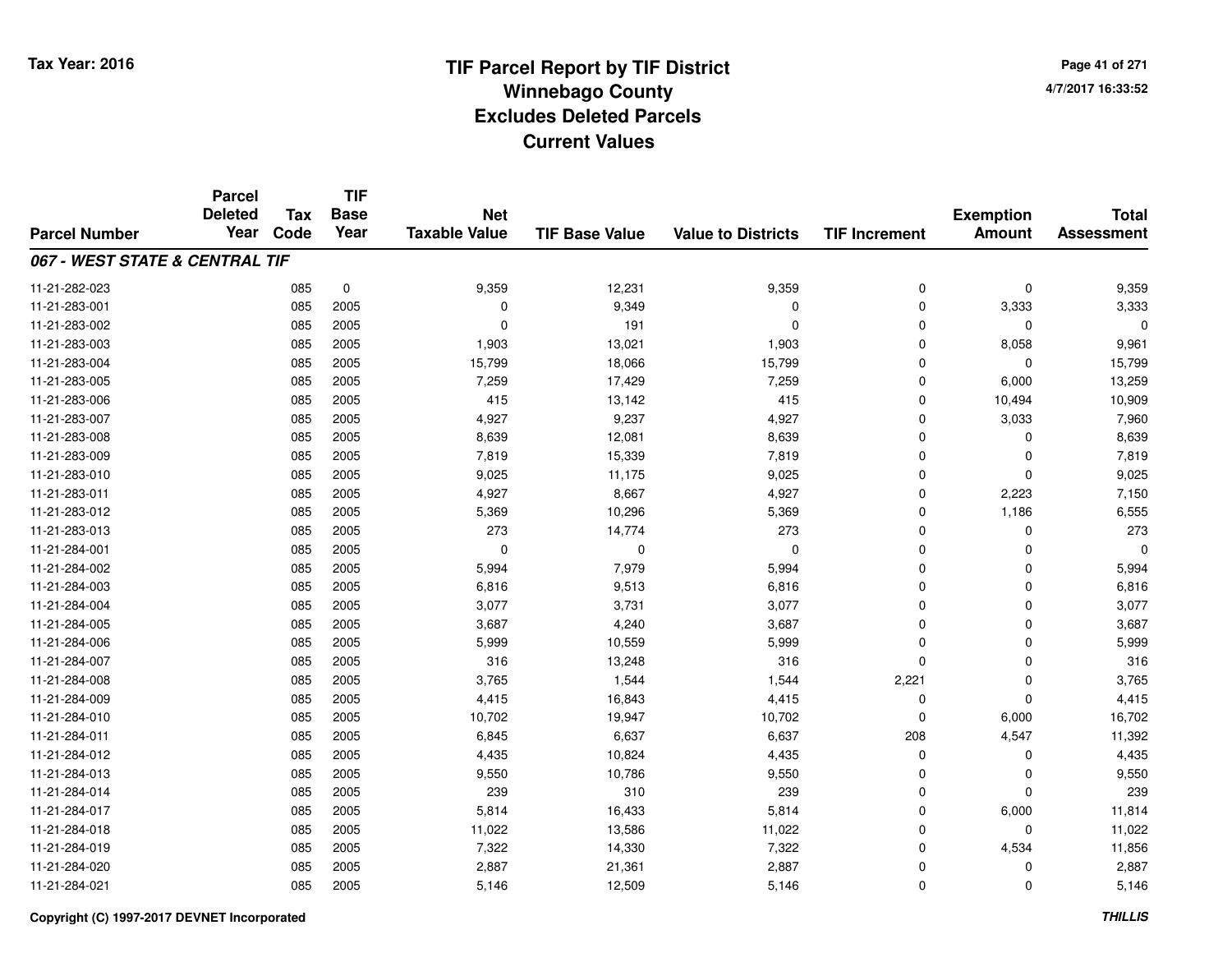**Page 42 of 2714/7/2017 16:33:52**

|                                | <b>Parcel</b><br><b>Deleted</b> | <b>Tax</b> | <b>TIF</b><br><b>Base</b> | <b>Net</b>           |                       |                           |                      | <b>Exemption</b> | <b>Total</b>      |
|--------------------------------|---------------------------------|------------|---------------------------|----------------------|-----------------------|---------------------------|----------------------|------------------|-------------------|
| <b>Parcel Number</b>           | Year                            | Code       | Year                      | <b>Taxable Value</b> | <b>TIF Base Value</b> | <b>Value to Districts</b> | <b>TIF Increment</b> | <b>Amount</b>    | <b>Assessment</b> |
| 067 - WEST STATE & CENTRAL TIF |                                 |            |                           |                      |                       |                           |                      |                  |                   |
| 11-21-284-022                  |                                 | 085        | 2005                      | 309                  | 13,306                | 309                       | 0                    | 0                | 309               |
| 11-21-284-023                  |                                 | 085        | 2005                      | 4,978                | 11,698                | 4,978                     | $\Omega$             | $\mathbf 0$      | 4,978             |
| 11-21-284-024                  |                                 | 085        | 2005                      | 309                  | 400                   | 309                       | $\Omega$             | $\mathbf 0$      | 309               |
| 11-21-284-025                  |                                 | 085        | 2005                      | 9,450                | 18,964                | 9,450                     | $\Omega$             | 6,565            | 16,015            |
| 11-21-284-026                  |                                 | 085        | 2005                      | 8,462                | 0                     | $\mathbf 0$               | 8,462                | 6,000            | 14,462            |
| 11-21-285-004                  |                                 | 085        | 2005                      | $\mathbf 0$          | $\Omega$              | $\mathbf 0$               | $\Omega$             | $\mathbf 0$      |                   |
| 11-21-285-005                  |                                 | 085        | 2005                      | 5,148                | 10,707                | 5,148                     | $\Omega$             | $\mathbf 0$      | 5,148             |
| 11-21-285-006                  |                                 | 085        | 2005                      | 4,671                | 10,639                | 4,671                     | $\Omega$             | 475              | 5,146             |
| 11-21-285-007                  |                                 | 085        | 2005                      | 2,385                | 7,426                 | 2,385                     | $\mathbf 0$          | 5,176            | 7,561             |
| 11-21-285-008                  |                                 | 085        | 2005                      | 4,927                | 9,359                 | 4,927                     | $\Omega$             | 2,573            | 7,500             |
| 11-21-285-009                  |                                 | 085        | 2005                      | $\mathbf 0$          | 0                     | $\mathbf 0$               | $\Omega$             | $\Omega$         |                   |
| 11-21-285-010                  |                                 | 085        | 2005                      | 396                  | 513                   | 396                       | 0                    | $\mathbf 0$      | 396               |
| 11-21-285-011                  |                                 | 085        | 2005                      | 516                  | 12,460                | 516                       | $\Omega$             | $\mathbf 0$      | 516               |
| 11-21-285-015                  |                                 | 085        | 2005                      | 0                    | 12,159                | 0                         | 0                    | 9,836            | 9,836             |
| 11-21-285-016                  |                                 | 085        | 2005                      | 10,810               | 13,530                | 10,810                    | $\Omega$             | 0                | 10,810            |
| 11-21-285-017                  |                                 | 085        | 2005                      | 4,650                | 5,270                 | 4,650                     | $\mathbf 0$          | 0                | 4,650             |
| 11-21-285-018                  |                                 | 085        | 2005                      | 226                  | 292                   | 226                       | $\Omega$             | 0                | 226               |
| 11-21-285-019                  |                                 | 085        | 2005                      | 15,234               | 25,971                | 15,234                    | $\mathbf 0$          | $\mathbf 0$      | 15,234            |
| 11-21-285-020                  |                                 | 085        | 2005                      | 9,061                | 25,675                | 9,061                     | 0                    | 6,000            | 15,061            |
| 11-21-286-001                  |                                 | 085        | 2005                      | 4,706                | 16,832                | 4,706                     | $\mathbf 0$          | $\mathbf 0$      | 4,706             |
| 11-21-286-002                  |                                 | 085        | 2005                      | 0                    | 9,348                 | 0                         | $\mathbf 0$          | 8,091            | 8,091             |
| 11-21-286-003                  |                                 | 085        | 2005                      | 6,590                | 4,455                 | 4,455                     | 2,135                | $\mathbf 0$      | 6,590             |
| 11-21-286-004                  |                                 | 085        | 2005                      | 8,946                | 10,967                | 8,946                     | 0                    | $\mathbf 0$      | 8,946             |
| 11-21-286-005                  |                                 | 085        | 2005                      | 3,948                | 12,800                | 3,948                     | $\Omega$             | 7,799            | 11,747            |
| 11-21-286-006                  |                                 | 085        | 2005                      | 273                  | 353                   | 273                       | $\mathbf 0$          | $\mathbf 0$      | 273               |
| 11-21-286-007                  |                                 | 085        | 2005                      | $\mathbf 0$          | 11,104                | $\mathbf 0$               | $\mathbf 0$          | 8,166            | 8,166             |
| 11-21-286-008                  |                                 | 085        | 2005                      | 5,485                | 9,226                 | 5,485                     | $\mathbf 0$          | 2,682            | 8,167             |
| 11-21-287-001                  |                                 | 085        | 2005                      | 6,787                | 9,327                 | 6,787                     | 0                    | $\mathbf 0$      | 6,787             |
| 11-21-287-002                  |                                 | 085        | 2005                      | 55                   | 10,050                | 55                        | $\mathbf 0$          | 6,932            | 6,987             |
| 11-21-287-003                  |                                 | 085        | 2005                      | 252                  | 326                   | 252                       | $\Omega$             | 0                | 252               |
| 11-21-287-004                  |                                 | 085        | 2005                      | 8,896                | 6,237                 | 6,237                     | 2,659                | $\mathbf 0$      | 8,896             |
| 11-21-287-005                  |                                 | 085        | 2005                      | 11,769               | 10,348                | 10,348                    | 1,421                | $\mathbf 0$      | 11,769            |
| 11-21-287-006                  |                                 | 085        | 2005                      | 5,798                | 14,367                | 5,798                     | $\Omega$             | 4,167            | 9,965             |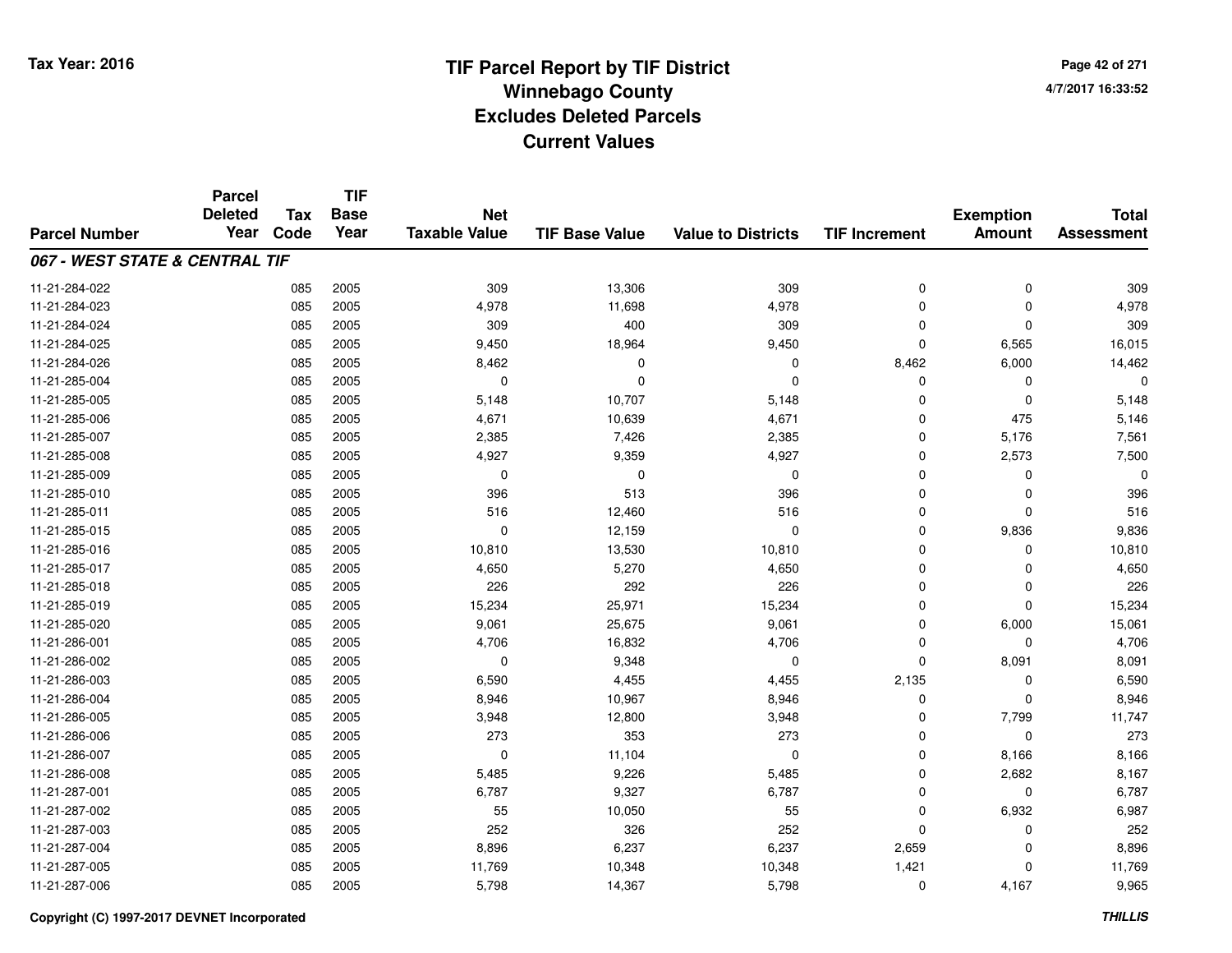**TIF**

**Parcel**

**Page 43 of 2714/7/2017 16:33:52**

| <b>Parcel Number</b>           | <b>Deleted</b><br>Year | <b>Tax</b><br>Code | .<br><b>Base</b><br>Year | <b>Net</b><br><b>Taxable Value</b> | <b>TIF Base Value</b> | <b>Value to Districts</b> | <b>TIF Increment</b> | <b>Exemption</b><br><b>Amount</b> | <b>Total</b><br><b>Assessment</b> |
|--------------------------------|------------------------|--------------------|--------------------------|------------------------------------|-----------------------|---------------------------|----------------------|-----------------------------------|-----------------------------------|
| 067 - WEST STATE & CENTRAL TIF |                        |                    |                          |                                    |                       |                           |                      |                                   |                                   |
| 11-21-287-007                  |                        | 085                | 2005                     | 555                                | 5,161                 | 555                       | $\mathbf 0$          | 8,675                             | 9,230                             |
| 11-21-287-011                  |                        | 085                | 2005                     | 309                                | 400                   | 309                       | $\Omega$             | 0                                 | 309                               |
| 11-21-287-012                  |                        | 085                | 2005                     | 15,268                             | 23,173                | 15,268                    | $\Omega$             | $\mathbf 0$                       | 15,268                            |
| 11-21-287-013                  |                        | 085                | 2005                     | $\Omega$                           | 7,513                 | 0                         | $\Omega$             | 6,519                             | 6,519                             |
| 11-21-287-014                  |                        | 085                | 2005                     | 17,462                             | 0                     | 0                         | 17,462               | 0                                 | 17,462                            |
| 11-21-288-001                  |                        | 085                | 2005                     | 10,339                             | 508                   | 508                       | 9,831                | 6,000                             | 16,339                            |
| 11-21-288-002                  |                        | 085                | 2005                     | 392                                | 16,959                | 392                       | 0                    | $\mathbf 0$                       | 392                               |
| 11-21-288-003                  |                        | 085                | 2005                     | 13,104                             | 15,862                | 13,104                    | $\Omega$             | $\Omega$                          | 13,104                            |
| 11-21-288-004                  |                        | 085                | 2005                     | 4,927                              | 7,140                 | 4,927                     | $\Omega$             | 1,509                             | 6,436                             |
| 11-21-288-005                  |                        | 085                | 2005                     | 103                                | 18,681                | 103                       | 0                    | 11,852                            | 11,955                            |
| 11-21-288-006                  |                        | 085                | 2005                     | 6,055                              | 18,586                | 6,055                     | 0                    | 4,962                             | 11,017                            |
| 11-21-327-020                  |                        | 085                | 2005                     | 406                                | 525                   | 406                       | $\Omega$             | 0                                 | 406                               |
| 11-21-426-001                  |                        | 085                | 2005                     | 11,374                             | 13,674                | 11,374                    | $\Omega$             | $\mathbf 0$                       | 11,374                            |
| 11-21-426-002                  |                        | 085                | 2005                     | 0                                  | 0                     | 0                         | $\Omega$             | $\mathbf 0$                       |                                   |
| 11-21-426-003                  |                        | 085                | 2005                     | 15,041                             | 12,849                | 12,849                    | 2,192                | $\Omega$                          | 15,041                            |
| 11-21-426-004                  |                        | 085                | 2005                     | 9,843                              | 12,183                | 9,843                     | 0                    | $\Omega$                          | 9,843                             |
| 11-21-426-005                  |                        | 085                | 2005                     | 4,534                              | 9,394                 | 4,534                     | $\Omega$             | $\Omega$                          | 4,534                             |
| 11-21-426-006                  |                        | 085                | 2005                     | 13,076                             | 15,645                | 13,076                    | $\Omega$             | $\Omega$                          | 13,076                            |
| 11-21-427-001                  |                        | 085                | 2005                     | 2,288                              | 10,436                | 2,288                     | 0                    | 5,571                             | 7,859                             |
| 11-21-427-002                  |                        | 085                | 2005                     | 264                                | 341                   | 264                       | $\Omega$             | $\mathbf 0$                       | 264                               |
| 11-21-427-003                  |                        | 085                | 2005                     | 316                                | 409                   | 316                       | $\Omega$             | $\Omega$                          | 316                               |
| 11-21-427-004                  |                        | 085                | 2005                     | 4,054                              | 4,888                 | 4,054                     | $\Omega$             | $\mathbf 0$                       | 4,054                             |
| 11-21-427-005                  |                        | 085                | 2005                     | 0                                  | 0                     | 0                         | $\Omega$             | $\mathbf 0$                       | O                                 |
| 11-21-427-006                  |                        | 085                | 2005                     | 0                                  | 0                     | $\mathbf 0$               | $\Omega$             | $\mathbf 0$                       |                                   |
| 11-21-427-007                  |                        | 085                | 2005                     | $\Omega$                           | $\Omega$              | $\Omega$                  | $\Omega$             | $\Omega$                          |                                   |
| 11-21-427-008                  |                        | 085                | 2005                     | 6,760                              | 11,994                | 6,760                     | $\Omega$             | $\Omega$                          | 6,760                             |
| 11-21-427-009                  |                        | 085                | 2005                     | $\Omega$                           | 9,199                 | $\mathbf 0$               | $\Omega$             | 7,518                             | 7,518                             |
| 11-21-427-010                  |                        | 085                | 2005                     | 760                                | 5,397                 | 760                       | 0                    | 5,000                             | 5,760                             |
| 11-21-427-011                  |                        | 085                | 2005                     | 5,055                              | 14,347                | 5,055                     | $\Omega$             | 2,441                             | 7,496                             |
| 11-21-428-001                  |                        | 085                | 2005                     | 6,243                              | 9,577                 | 6,243                     | $\Omega$             | $\mathbf 0$                       | 6,243                             |
| 11-21-428-002                  |                        | 085                | 2005                     | 4,551                              | 6,709                 | 4,551                     | $\Omega$             | 4,383                             | 8,934                             |
| 11-21-428-003                  |                        | 085                | 2005                     | 6,965                              | 9,202                 | 6,965                     | $\Omega$             | $\mathbf 0$                       | 6,965                             |
| 11-21-428-004                  |                        | 085                | 2005                     | 6,875                              | 4,726                 | 4,726                     | 2,149                | 0                                 | 6,875                             |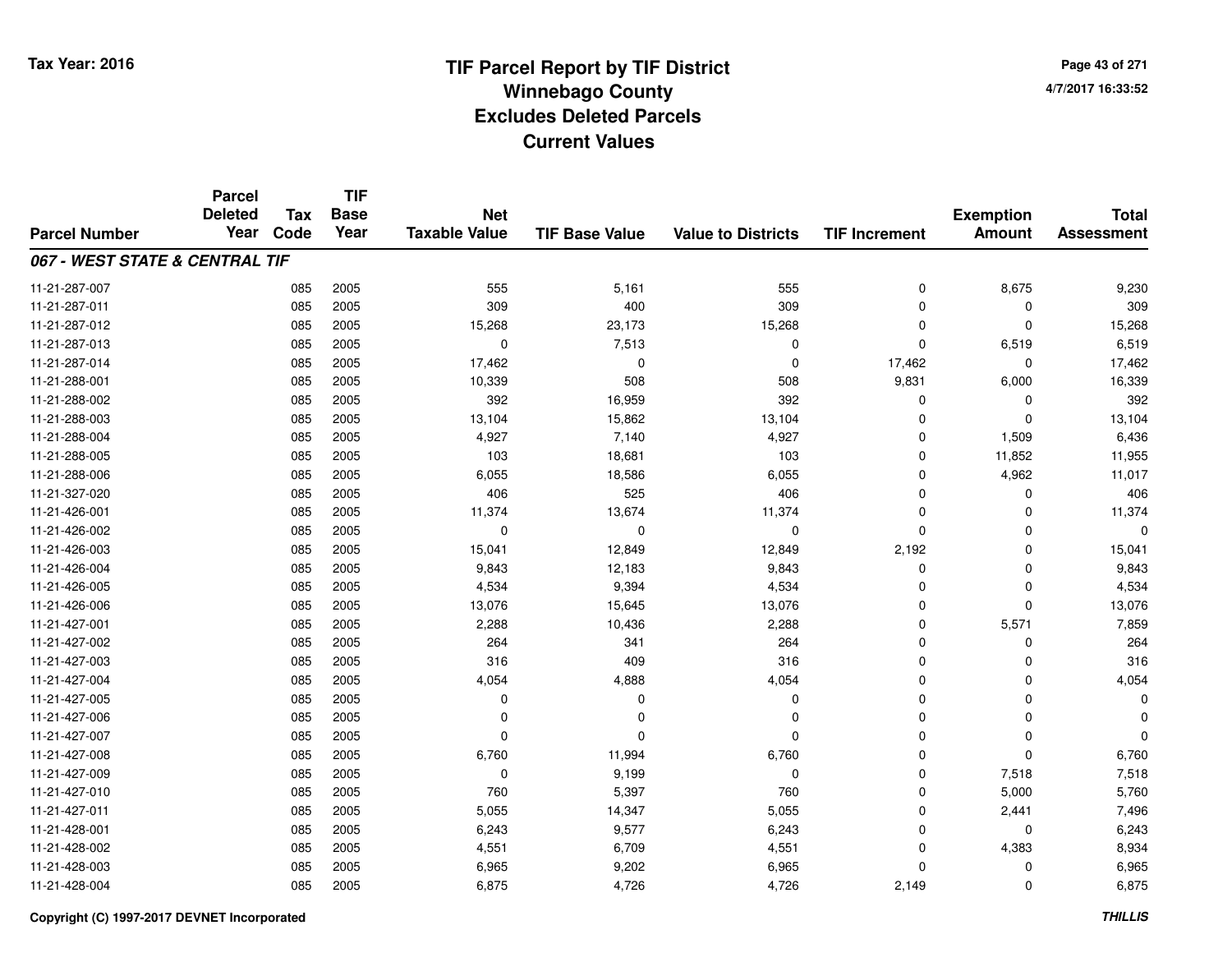**TIF**

**Parcel**

**Page 44 of 2714/7/2017 16:33:52**

| <b>Parcel Number</b>           | <b>Deleted</b><br>Year | Tax<br>Code | <b>Base</b><br>Year | <b>Net</b><br><b>Taxable Value</b> | <b>TIF Base Value</b> | <b>Value to Districts</b> | <b>TIF Increment</b> | <b>Exemption</b><br><b>Amount</b> | <b>Total</b><br><b>Assessment</b> |
|--------------------------------|------------------------|-------------|---------------------|------------------------------------|-----------------------|---------------------------|----------------------|-----------------------------------|-----------------------------------|
| 067 - WEST STATE & CENTRAL TIF |                        |             |                     |                                    |                       |                           |                      |                                   |                                   |
| 11-21-428-005                  |                        | 085         | 2005                | 5,148                              | 9,760                 | 5,148                     | 0                    | 2,874                             | 8,022                             |
| 11-21-428-006                  |                        | 085         | 2005                | 6,043                              | 11,462                | 6,043                     | 0                    | 2,750                             | 8,793                             |
| 11-21-428-007                  |                        | 085         | 2005                | 4,963                              | 8,767                 | 4,963                     | 0                    | 1,211                             | 6,174                             |
| 11-22-101-001                  |                        | 085         | 2005                | 6,799                              | 11,387                | 6,799                     | $\mathbf 0$          | $\mathbf 0$                       | 6,799                             |
| 11-22-101-002                  |                        | 085         | 2005                | 4,729                              | 9,819                 | 4,729                     | 0                    | 934                               | 5,663                             |
| 11-22-101-003                  |                        | 085         | 2005                | 12,063                             | 16,872                | 12,063                    | $\mathbf 0$          | $\Omega$                          | 12,063                            |
| 11-22-101-004                  |                        | 085         | 2005                | 12,270                             | 13,007                | 12,270                    | 0                    | $\Omega$                          | 12,270                            |
| 11-22-101-005                  |                        | 085         | 2005                | 7,017                              | 11,484                | 7,017                     | 0                    | $\Omega$                          | 7,017                             |
| 11-22-101-006                  |                        | 085         | 2005                | 7,436                              | 19,021                | 7,436                     | 0                    | 6,000                             | 13,436                            |
| 11-22-101-007                  |                        | 085         | 2005                | 5,846                              | 9,930                 | 5,846                     | 0                    | 3,081                             | 8,927                             |
| 11-22-101-008                  |                        | 085         | 2005                | 8,093                              | 9,941                 | 8,093                     | $\mathbf 0$          | $\Omega$                          | 8,093                             |
| 11-22-101-009                  |                        | 085         | 2005                | 5,000                              | 10,717                | 5,000                     | $\mathbf 0$          | $\Omega$                          | 5,000                             |
| 11-22-101-010                  |                        | 085         | 2005                | $\mathbf 0$                        | 13,605                | $\mathbf 0$               | $\mathbf 0$          | 10,879                            | 10,879                            |
| 11-22-101-011                  |                        | 085         | 2005                | 6,556                              | 10,945                | 6,556                     | 0                    | 0                                 | 6,556                             |
| 11-22-101-012                  |                        | 085         | 2005                | 6,240                              | 14,710                | 6,240                     | 0                    | 268                               | 6,508                             |
| 11-22-101-013                  |                        | 085         | 2005                | 6,903                              | 9,300                 | 6,903                     | 0                    | 0                                 | 6,903                             |
| 11-22-101-014                  |                        | 085         | 2005                | 13,242                             | 12,737                | 12,737                    | 505                  | $\Omega$                          | 13,242                            |
| 11-22-101-015                  |                        | 085         | 2005                | 392                                | 508                   | 392                       | 0                    | 0                                 | 392                               |
| 11-22-101-016                  |                        | 085         | 2005                | 392                                | 508                   | 392                       | $\mathbf 0$          | $\mathbf 0$                       | 392                               |
| 11-22-101-017                  |                        | 085         | 2005                | 7,981                              | 17,554                | 7,981                     | $\mathbf 0$          | $\Omega$                          | 7,981                             |
| 11-22-101-018                  |                        | 085         | 2005                | 2,879                              | 15,884                | 2,879                     | $\mathbf 0$          | 11,000                            | 13,879                            |
| 11-22-101-019                  |                        | 085         | 2005                | 3,167                              | 11,333                | 3,167                     | 0                    | $\Omega$                          | 3,167                             |
| 11-22-101-020                  |                        | 085         | 2005                | 5,828                              | 10,843                | 5,828                     | 0                    | $\Omega$                          | 5,828                             |
| 11-22-101-023                  |                        | 085         | 2005                | 7,113                              | 8,536                 | 7,113                     | 0                    | $\Omega$                          | 7,113                             |
| 11-22-101-024                  |                        | 085         | 2005                | 2,259                              | 17,585                | 2,259                     | 0                    | 11,360                            | 13,619                            |
| 11-22-101-025                  |                        | 085         | 0                   | $\Omega$                           | 27,312                | $\mathbf 0$               | 0                    | 12,202                            | 12,202                            |
| 11-22-102-001                  |                        | 085         | 2005                | 9,945                              | 13,830                | 9,945                     | $\mathbf 0$          | $\Omega$                          | 9,945                             |
| 11-22-102-002                  |                        | 085         | 2005                | 269                                | 12,781                | 269                       | $\mathbf 0$          | $\Omega$                          | 269                               |
| 11-22-102-003                  |                        | 085         | 2005                | 9,633                              | 10,889                | 9,633                     | 0                    | $\Omega$                          | 9,633                             |
| 11-22-102-004                  |                        | 085         | 2005                | 5,764                              | 10,811                | 5,764                     | $\mathbf 0$          | 1,586                             | 7,350                             |
| 11-22-102-005                  |                        | 085         | 2005                | 13,436                             | 16,620                | 13,436                    | 0                    | $\Omega$                          | 13,436                            |
| 11-22-102-006                  |                        | 085         | 2005                | 0                                  | $\Omega$              | $\mathbf 0$               | 0                    | $\Omega$                          | 0                                 |
| 11-22-102-007                  |                        | 085         | 2005                | 8,313                              | 4,552                 | 4,552                     | 3,761                | 0                                 | 8,313                             |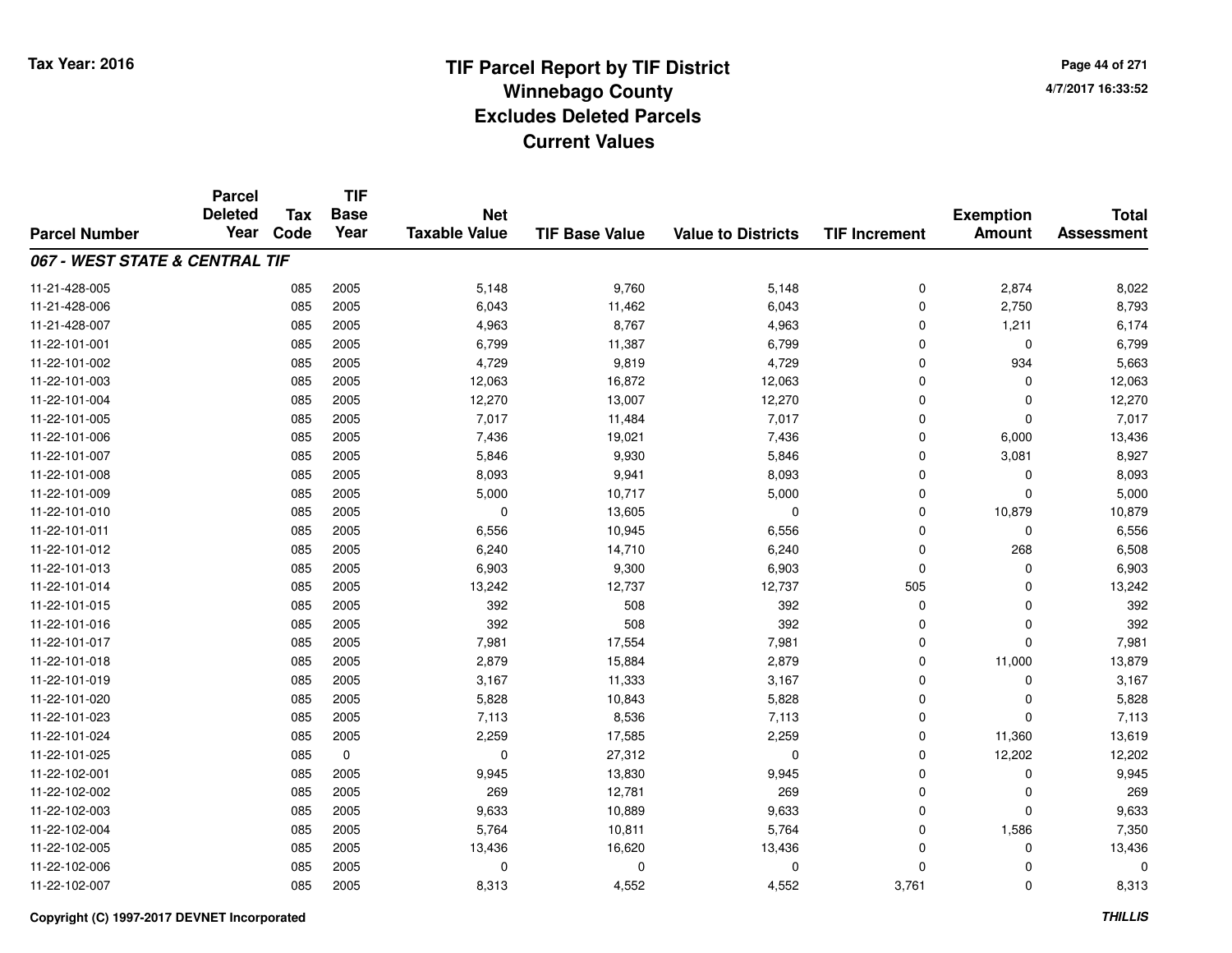**Page 45 of 2714/7/2017 16:33:52**

|                                | <b>Parcel</b>          |                    | <b>TIF</b>          |                                    |                       |                           |                      |                                   |                                   |
|--------------------------------|------------------------|--------------------|---------------------|------------------------------------|-----------------------|---------------------------|----------------------|-----------------------------------|-----------------------------------|
| <b>Parcel Number</b>           | <b>Deleted</b><br>Year | <b>Tax</b><br>Code | <b>Base</b><br>Year | <b>Net</b><br><b>Taxable Value</b> | <b>TIF Base Value</b> | <b>Value to Districts</b> | <b>TIF Increment</b> | <b>Exemption</b><br><b>Amount</b> | <b>Total</b><br><b>Assessment</b> |
|                                |                        |                    |                     |                                    |                       |                           |                      |                                   |                                   |
| 067 - WEST STATE & CENTRAL TIF |                        |                    |                     |                                    |                       |                           |                      |                                   |                                   |
| 11-22-102-008                  |                        | 085                | 2005                | 6,314                              | 10,451                | 6,314                     | $\mathbf 0$          | $\mathbf 0$                       | 6,314                             |
| 11-22-102-009                  |                        | 085                | 2005                | 10,303                             | 6,189                 | 6,189                     | 4,114                | $\Omega$                          | 10,303                            |
| 11-22-102-010                  |                        | 085                | 2005                | 9,096                              | 11,319                | 9,096                     | 0                    | 0                                 | 9,096                             |
| 11-22-102-011                  |                        | 085                | 2005                | 392                                | 14,684                | 392                       | $\Omega$             | $\mathbf{0}$                      | 392                               |
| 11-22-102-012                  |                        | 085                | 2005                | 2,228                              | 11,416                | 2,228                     | $\mathbf 0$          | $\mathbf{0}$                      | 2,228                             |
| 11-22-102-013                  |                        | 085                | 2005                | 13,084                             | 24,934                | 13,084                    | $\Omega$             | 6,000                             | 19,084                            |
| 11-22-102-014                  |                        | 085                | 2005                | 6,752                              | 13,090                | 6,752                     | $\mathbf 0$          | 3,879                             | 10,631                            |
| 11-22-102-015                  |                        | 085                | 2005                | 4,799                              | 18,438                | 4,799                     | $\Omega$             | 3,530                             | 8,329                             |
| 11-22-102-016                  |                        | 085                | 2005                | 12,813                             | 14,916                | 12,813                    | $\mathbf 0$          | $\mathbf{0}$                      | 12,813                            |
| 11-22-102-017                  |                        | 085                | 2005                | 5,752                              | 10,546                | 5,752                     | $\mathbf 0$          | 0                                 | 5,752                             |
| 11-22-102-018                  |                        | 085                | 2005                | 392                                | 508                   | 392                       | $\Omega$             | $\Omega$                          | 392                               |
| 11-22-102-019                  |                        | 085                | 2005                | 4,127                              | 11,428                | 4,127                     | 0                    | 6,000                             | 10,127                            |
| 11-22-102-020                  |                        | 085                | 2005                | 13,084                             | 15,088                | 13,084                    | $\Omega$             | 6,000                             | 19,084                            |
| 11-22-102-023                  |                        | 085                | 2005                | $\Omega$                           | 378                   | 0                         | $\mathbf 0$          | 0                                 | $\Omega$                          |
| 11-22-102-024                  |                        | 085                | 2005                | 4,625                              | 12,434                | 4,625                     | $\mathbf 0$          | 5,403                             | 10,028                            |
| 11-22-102-025                  |                        | 085                | 2005                | 10,149                             | 14,455                | 10,149                    | $\mathbf 0$          | 0                                 | 10,149                            |
| 11-22-102-026                  |                        | 085                | 2005                | 168                                | 4,161                 | 168                       | $\mathbf 0$          | 0                                 | 168                               |
| 11-22-102-027                  |                        | 085                | 2005                | 10,611                             | 14,790                | 10,611                    | $\mathbf 0$          | $\mathbf 0$                       | 10,611                            |
| 11-22-102-029                  |                        | 085                | 2005                | 13,084                             | 24,934                | 13,084                    | $\mathbf 0$          | 6,000                             | 19,084                            |
| 11-22-102-030                  |                        | 085                | 2005                | 12,902                             | 24,245                | 12,902                    | $\mathbf 0$          | 6,000                             | 18,902                            |
| 11-22-103-001                  |                        | 085                | 2005                | 5,811                              | 14,553                | 5,811                     | $\mathbf 0$          | $\mathbf 0$                       | 5,811                             |
| 11-22-103-002                  |                        | 085                | 2005                | 5,636                              | 6,888                 | 5,636                     | $\mathbf 0$          | 1,048                             | 6,684                             |
| 11-22-103-003                  |                        | 085                | 2005                | 8,860                              | 10,278                | 8,860                     | $\mathbf 0$          | $\mathbf 0$                       | 8,860                             |
| 11-22-103-004                  |                        | 085                | 2005                | 6,255                              | 21,675                | 6,255                     | $\mathbf 0$          | 11,000                            | 17,255                            |
| 11-22-103-005                  |                        | 085                | 2005                | 2,054                              | 11,924                | 2,054                     | $\mathbf 0$          | 7,833                             | 9,887                             |
| 11-22-103-006                  |                        | 085                | 2005                | 9,927                              | 10,398                | 9,927                     | $\mathbf 0$          | $\mathbf 0$                       | 9,927                             |
| 11-22-103-007                  |                        | 085                | 2005                | 5,670                              | 14,539                | 5,670                     | $\mathbf 0$          | 5,652                             | 11,322                            |
| 11-22-103-008                  |                        | 085                | 2005                | 4,684                              | 6,718                 | 4,684                     | $\mathbf 0$          | 4,628                             | 9,312                             |
| 11-22-103-009                  |                        | 085                | 2005                | 10,121                             | 11,590                | 10,121                    | $\mathbf 0$          | 0                                 | 10,121                            |
| 11-22-103-010                  |                        | 085                | 2005                | 6,313                              | 11,390                | 6,313                     | $\mathbf 0$          | 0                                 | 6,313                             |
| 11-22-103-011                  |                        | 085                | 2005                | 8,256                              | 16,374                | 8,256                     | $\Omega$             | 6,000                             | 14,256                            |
| 11-22-103-012                  |                        | 085                | 2005                | 428                                | 8,332                 | 428                       | 0                    | $\Omega$                          | 428                               |
| 11-22-103-013                  |                        | 085                | 2005                | 9,734                              | 11,998                | 9,734                     | $\Omega$             | $\Omega$                          | 9,734                             |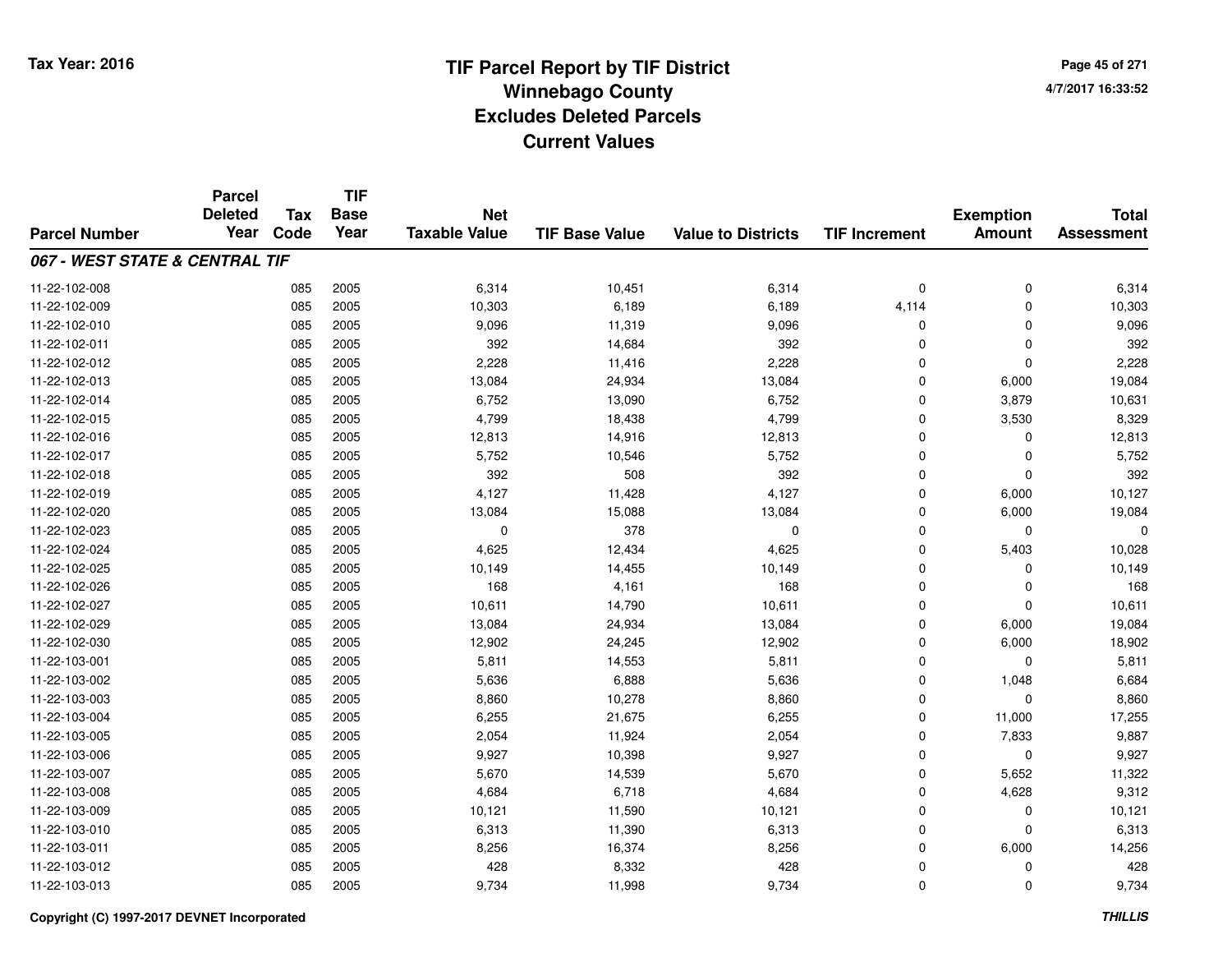**TIF**

**Parcel**

**Page 46 of 2714/7/2017 16:33:52**

#### **TIF Base ValueParcel NumberTotal AssessmentExemption Amount Value to Districts TIF Increment Base YearTax Code Deleted YearNet Taxable Value067 - WEST STATE & CENTRAL TIF**11-22-103-014 <sup>085</sup> 9,051 <sup>2005</sup> 15,231 9,051 <sup>0</sup> 6,000 15,051 11-22-103-015 <sup>085</sup> 6,449 <sup>2005</sup> 14,058 6,449 <sup>0</sup> 4,592 11,041 11-22-103-0166 085 2005 6,449 17,401 6,449 0 4,257 10,706 11-22-103-017 <sup>085</sup> 13,883 <sup>2005</sup> 12,976 12,976 <sup>907</sup> <sup>0</sup> 13,883 11-22-103-018 <sup>085</sup> 5,764 <sup>2005</sup> 14,052 5,764 <sup>0</sup> 5,291 11,055 11-22-103-019 <sup>085</sup> <sup>0</sup> <sup>2005</sup> <sup>0</sup> <sup>0</sup> <sup>0</sup> <sup>0</sup> <sup>0</sup> 11-22-103-0200 085 2005 14,079 18,377 14,079 0 0 14,079 11-22-103-0211 085 2005 6,624 14,571 6,624 0 4,630 11,254 11-22-103-0222 085 2005 6,194 13,887 6,194 0 5,565 11,759 11-22-103-0233 085 2005 6,275 13,620 6,275 0 3,856 10,131 11-22-103-024 <sup>085</sup> 6,453 <sup>2005</sup> 5,965 5,965 <sup>488</sup> <sup>0</sup> 6,453 11-22-103-025 <sup>085</sup> <sup>281</sup> <sup>2005</sup> 5,961 <sup>281</sup> <sup>0</sup> <sup>0</sup> <sup>281</sup> 11-22-103-026 <sup>085</sup> 2,008 <sup>2005</sup> 11,774 2,008 <sup>0</sup> <sup>0</sup> 2,008 11-22-103-027 <sup>085</sup> 14,497 <sup>2005</sup> 12,622 12,622 1,875 <sup>0</sup> 14,497 11-22-103-0288 085 2005 8,583 17,795 8,583 0 6,000 14,583 11-22-103-0299 085 2005 13,540 15,748 13,540 0 0 13,540 11-22-103-0300 085 2005 8,554 10,246 8,554 0 0 8,554 11-22-103-0311 085 2005 4,979 11,124 4,979 0 0 4,979 11-22-103-0322 085 2005 410 12,445 410 0 0 410 11-22-103-0333 085 2005 9,279 11,045 9,279 0 0 9,279 11-22-103-034 <sup>085</sup> 10,201 <sup>2005</sup> 10,730 10,201 <sup>0</sup> <sup>0</sup> 10,201 11-22-103-035 <sup>085</sup> 13,438 <sup>2005</sup> 15,908 13,438 <sup>0</sup> <sup>0</sup> 13,438 11-22-103-036 <sup>085</sup> 11,216 <sup>2005</sup> 24,458 11,216 <sup>0</sup> 6,000 17,216 11-22-103-037 <sup>085</sup> 5,768 <sup>2005</sup> 14,518 5,768 <sup>0</sup> <sup>0</sup> 5,768 11-22-103-0388 085 2005 14,134 16,220 14,134 0 0 14,134 11-22-103-0399 085 2005 382 494 382 0 0 382 11-22-103-0400 085 2005 237 8,849 237 0 0 237 11-22-103-0411 085 2005 9,945 11,730 9,945 0 0 9,945 11-22-103-0422 085 2005 382 494 382 0 0 382 11-22-103-0433 085 2005 8,491 9,976 8,491 0 0 8,491 11-22-103-044 <sup>085</sup> <sup>382</sup> <sup>2005</sup> 11,821 <sup>382</sup> <sup>0</sup> <sup>0</sup> <sup>382</sup> 11-22-103-045 <sup>085</sup> 10,311 <sup>2005</sup> 11,706 10,311 <sup>0</sup> <sup>0</sup> 10,311 11-22-103-046<sup>085</sup> <sup>0</sup> <sup>2005</sup> 4,339 <sup>0</sup> <sup>0</sup> 4,872 4,872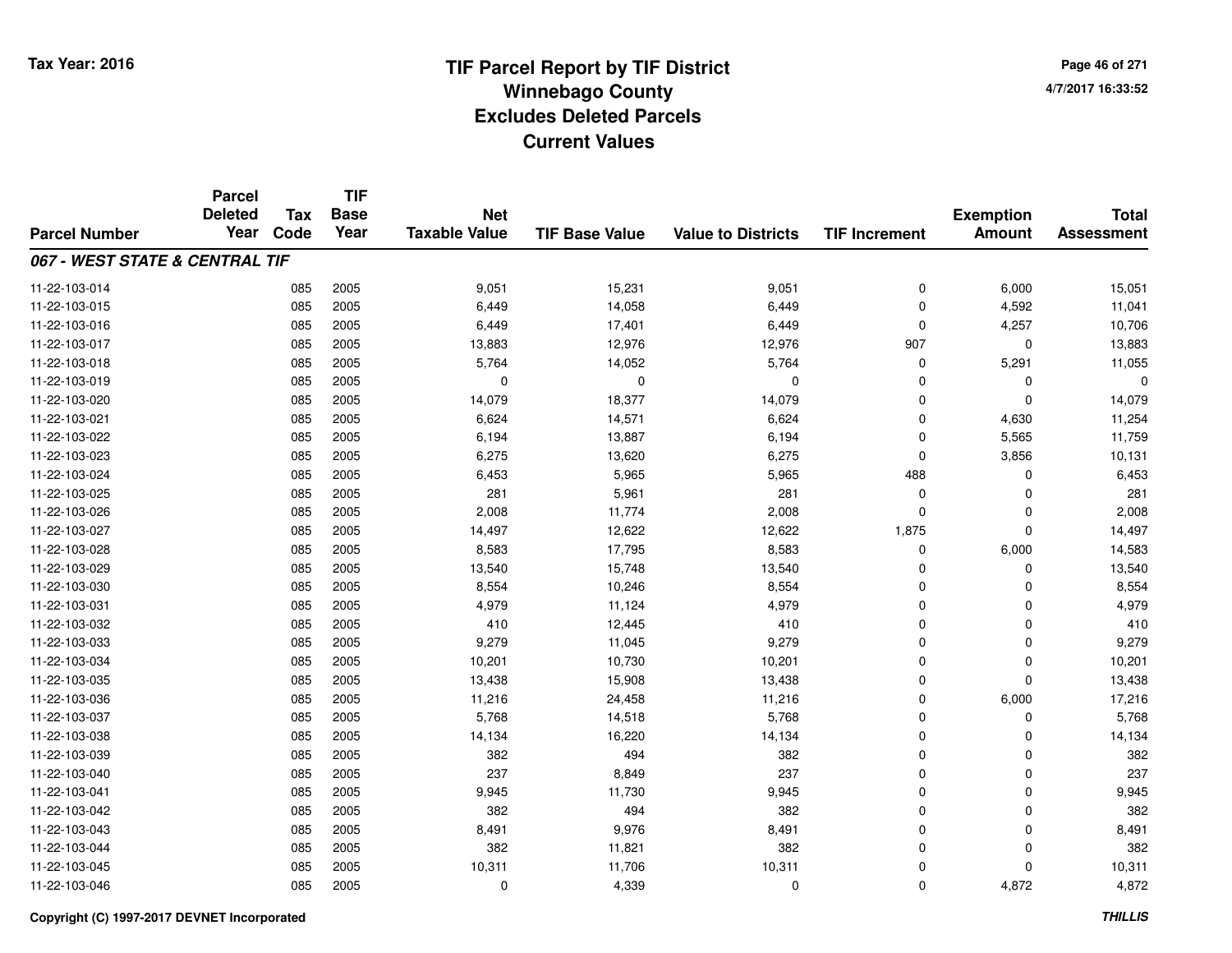**TIF**

**Parcel**

**Page 47 of 2714/7/2017 16:33:52**

| <b>Parcel Number</b>           | <b>Deleted</b><br>Year | Tax<br>Code | <b>Base</b><br>Year | <b>Net</b><br><b>Taxable Value</b> | <b>TIF Base Value</b> | <b>Value to Districts</b> | <b>TIF Increment</b> | <b>Exemption</b><br><b>Amount</b> | <b>Total</b><br><b>Assessment</b> |
|--------------------------------|------------------------|-------------|---------------------|------------------------------------|-----------------------|---------------------------|----------------------|-----------------------------------|-----------------------------------|
| 067 - WEST STATE & CENTRAL TIF |                        |             |                     |                                    |                       |                           |                      |                                   |                                   |
| 11-22-103-047                  |                        | 085         | 2005                | 5,602                              | 5,324                 | 5,324                     | 278                  | $\mathbf 0$                       | 5,602                             |
| 11-22-104-001                  |                        | 085         | 2005                | 150                                | 7,606                 | 150                       | 0                    | $\mathbf 0$                       | 150                               |
| 11-22-104-002                  |                        | 085         | 2005                | 1,416                              | 13,087                | 1,416                     | 0                    | $\mathbf 0$                       | 1,416                             |
| 11-22-104-003                  |                        | 085         | 2005                | 6,775                              | 13,788                | 6,775                     | $\Omega$             | 3,778                             | 10,553                            |
| 11-22-104-004                  |                        | 085         | 2005                | 7,135                              | 6,227                 | 6,227                     | 908                  | 2,404                             | 9,539                             |
| 11-22-104-005                  |                        | 085         | 2005                | $\mathbf 0$                        | 15,666                | $\mathbf 0$               | 0                    | $\Omega$                          | $\Omega$                          |
| 11-22-104-006                  |                        | 085         | 2005                | 9,940                              | 13,193                | 9,940                     | 0                    | $\Omega$                          | 9,940                             |
| 11-22-104-007                  |                        | 085         | 2005                | 2,425                              | 15,467                | 2,425                     | 0                    | 11,273                            | 13,698                            |
| 11-22-104-008                  |                        | 085         | 2005                | 6,275                              | 13,787                | 6,275                     | 0                    | 5,407                             | 11,682                            |
| 11-22-104-009                  |                        | 085         | 2005                | 7,766                              | 10,309                | 7,766                     | 0                    | 0                                 | 7,766                             |
| 11-22-104-010                  |                        | 085         | 2005                | $\mathbf 0$                        | 9,854                 | $\mathbf 0$               | $\mathbf 0$          | 8,647                             | 8,647                             |
| 11-22-104-011                  |                        | 085         | 2005                | 11,011                             | 12,662                | 11,011                    | $\mathbf 0$          | $\Omega$                          | 11,011                            |
| 11-22-104-012                  |                        | 085         | 2005                | 6,368                              | 13,373                | 6,368                     | $\mathbf 0$          | 4,642                             | 11,010                            |
| 11-22-104-013                  |                        | 085         | 2005                | 10,173                             | 11,547                | 10,173                    | $\mathbf 0$          | 0                                 | 10,173                            |
| 11-22-104-014                  |                        | 085         | 2005                | 5,810                              | 11,579                | 5,810                     | 0                    | 3,735                             | 9,545                             |
| 11-22-104-015                  |                        | 085         | 2005                | 322                                | 416                   | 322                       | 0                    | 0                                 | 322                               |
| 11-22-105-001                  |                        | 085         | 2005                | 9,272                              | 11,267                | 9,272                     | 0                    | $\Omega$                          | 9,272                             |
| 11-22-105-002                  |                        | 085         | 2005                | 7,567                              | 15,857                | 7,567                     | 0                    | 6,000                             | 13,567                            |
| 11-22-105-003                  |                        | 085         | 2005                | 3,845                              | 8,719                 | 3,845                     | $\mathbf 0$          | $\Omega$                          | 3,845                             |
| 11-22-105-004                  |                        | 085         | 2005                | $\mathbf 0$                        | 11,657                | $\mathbf 0$               | $\mathbf 0$          | 8,926                             | 8,926                             |
| 11-22-105-005                  |                        | 085         | 2005                | 9,543                              | 11,779                | 9,543                     | $\mathbf 0$          | $\Omega$                          | 9,543                             |
| 11-22-105-006                  |                        | 085         | 2005                | 5,462                              | 7,629                 | 5,462                     | $\mathbf 0$          | 5,146                             | 10,608                            |
| 11-22-105-007                  |                        | 085         | 2005                | 9,620                              | 13,791                | 9,620                     | 0                    | $\Omega$                          | 9,620                             |
| 11-22-105-008                  |                        | 085         | 2005                | 10,323                             | 11,696                | 10,323                    | 0                    | $\Omega$                          | 10,323                            |
| 11-22-105-009                  |                        | 085         | 2005                | 14,690                             | 16,891                | 14,690                    | 0                    | 0                                 | 14,690                            |
| 11-22-105-010                  |                        | 085         | 2005                | 3,539                              | 12,255                | 3,539                     | 0                    | $\Omega$                          | 3,539                             |
| 11-22-105-011                  |                        | 085         | 2005                | 5,892                              | 12,252                | 5,892                     | $\mathbf 0$          | 3,227                             | 9,119                             |
| 11-22-105-012                  |                        | 085         | 2005                | 5,666                              | 15,365                | 5,666                     | $\mathbf 0$          | $\Omega$                          | 5,666                             |
| 11-22-105-013                  |                        | 085         | 2005                | $\mathbf 0$                        | 12,316                | 0                         | 0                    | $\Omega$                          | 0                                 |
| 11-22-105-014                  |                        | 085         | 2005                | 8,855                              | 10,997                | 8,855                     | 0                    | 0                                 | 8,855                             |
| 11-22-105-015                  |                        | 085         | 2005                | 8,260                              | 10,956                | 8,260                     | 0                    | $\Omega$                          | 8,260                             |
| 11-22-105-016                  |                        | 085         | 2005                | 7,996                              | 10,540                | 7,996                     | 0                    | $\Omega$                          | 7,996                             |
| 11-22-105-017                  |                        | 085         | 2005                | 6,020                              | 13,212                | 6,020                     | 0                    | 4,607                             | 10,627                            |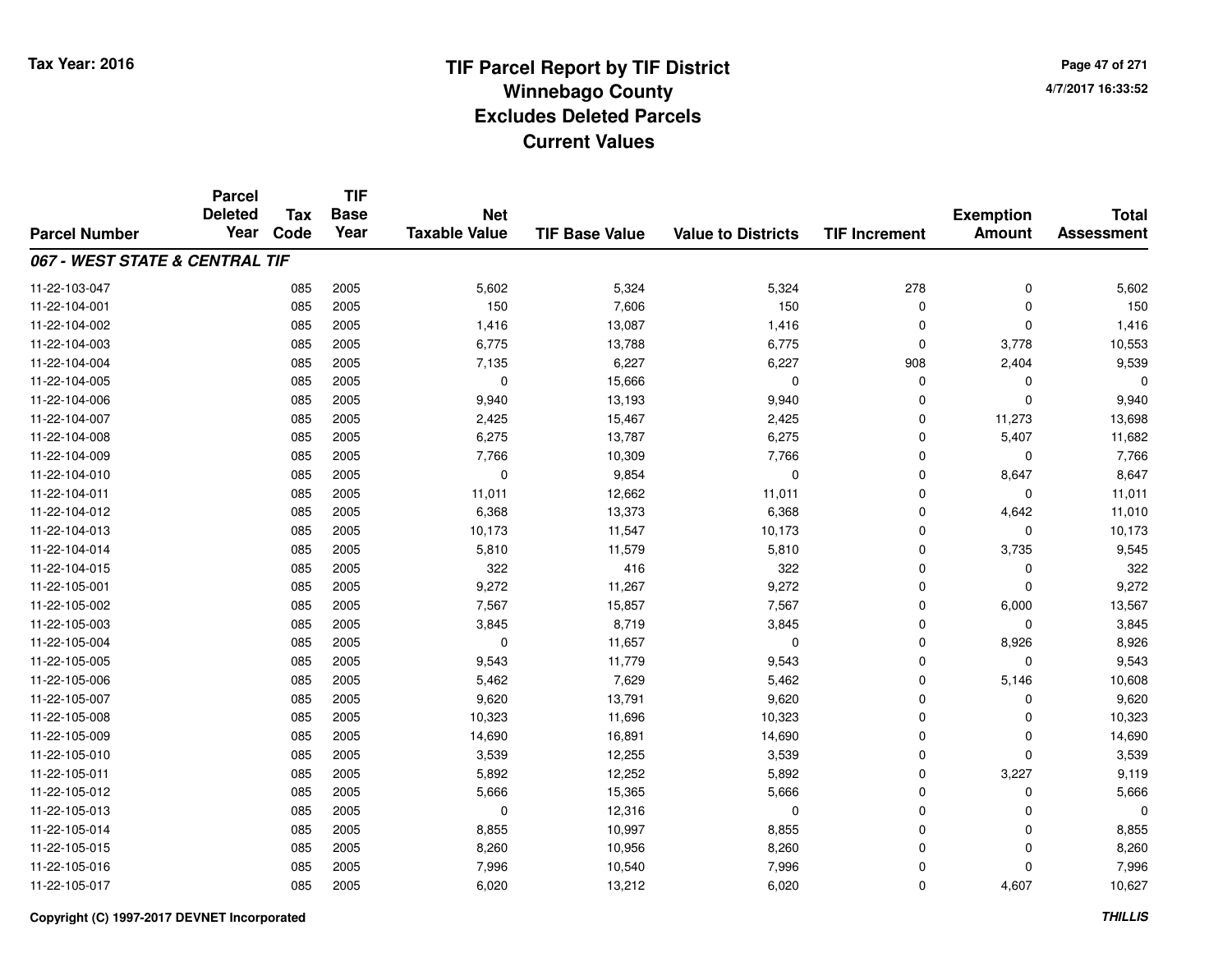**TIF**

**Parcel**

**Page 48 of 2714/7/2017 16:33:52**

#### **TIF Base ValueParcel NumberTotal AssessmentExemption Amount Value to Districts TIF Increment Base YearTax Code Deleted YearNet Taxable Value067 - WEST STATE & CENTRAL TIF**11-22-106-0033 085 2005 6,020 11,667 6,020 0 2,791 8,811 11-22-106-004 <sup>085</sup> 2,054 <sup>2005</sup> 9,877 2,054 <sup>0</sup> 6,371 8,425 11-22-106-0055 085 2005 1,322 13,030 1,322 0 9,503 10,825 11-22-106-006 <sup>085</sup> 5,863 <sup>2005</sup> 11,350 5,863 <sup>0</sup> <sup>0</sup> 5,863 11-22-106-007 <sup>085</sup> 4,939 <sup>2005</sup> 4,494 4,494 <sup>445</sup> <sup>0</sup> 4,939 11-22-106-0088 085 2005 6,329 6,101 6,101 228 0 6,329 11-22-106-0099 085 2005 1,240 5,603 1,240 0 7,122 8,362 11-22-106-0100 085 2005 2,667 16,312 2,667 0 0 2,667 11-22-106-0133 085 2005 6,174 12,043 6,174 0 0 6,174 11-22-106-014 <sup>085</sup> 6,372 <sup>2005</sup> 9,644 6,372 <sup>0</sup> <sup>0</sup> 6,372 11-22-106-015 <sup>085</sup> 5,589 <sup>2005</sup> 12,188 5,589 <sup>0</sup> 2,837 8,426 11-22-106-016 <sup>085</sup> <sup>0</sup> <sup>2005</sup> 9,354 <sup>0</sup> <sup>0</sup> 7,728 7,728 11-22-106-017 <sup>085</sup> 6,354 <sup>2005</sup> 15,875 6,354 <sup>0</sup> 6,000 12,354 11-22-106-018 <sup>085</sup> <sup>397</sup> <sup>2005</sup> 10,977 <sup>397</sup> <sup>0</sup> <sup>0</sup> <sup>397</sup> 11-22-106-0199 085 2005 263 12,363 263 0 10,639 10,902 11-22-106-020 <sup>085</sup> 5,109 <sup>2005</sup> 6,928 5,109 <sup>0</sup> <sup>0</sup> 5,109 11-22-106-0211 085 2005 1,483 2,755 1,483 0 0 1,483 11-22-106-0222 085 2005 4,821 6,854 4,821 0 4,821 11-22-106-023 <sup>085</sup> 5,030 <sup>2005</sup> 4,552 4,552 <sup>478</sup> <sup>0</sup> 5,030 11-22-106-024 <sup>085</sup> <sup>0</sup> <sup>2005</sup> <sup>0</sup> <sup>0</sup> <sup>0</sup> <sup>0</sup> <sup>0</sup> 11-22-106-025 <sup>085</sup> <sup>0</sup> <sup>2005</sup> <sup>0</sup> <sup>0</sup> <sup>0</sup> <sup>0</sup> <sup>0</sup> 11-22-106-026 <sup>085</sup> 8,449 <sup>2005</sup> 9,666 8,449 <sup>0</sup> <sup>0</sup> 8,449 11-22-106-0277 085 2005 5,614 18,984 5,614 0 6,000 11,614 11-22-106-0288 085 2005 10,505 12,348 10,505 0 0 10,505 11-22-106-0299 085 2005 366 4,869 366 0 0 366 11-22-106-0300 085 2005 366 475 366 0 0 366 11-22-106-0311 085 2005 366 12,010 366 0 0 366 11-22-106-032 <sup>085</sup> <sup>0</sup> <sup>2005</sup> <sup>0</sup> <sup>0</sup> <sup>0</sup> <sup>0</sup> <sup>0</sup> 11-22-106-0344 085 0 561 642 561 0 0 561 11-22-106-035 <sup>085</sup> 2,400 <sup>0</sup> 12,206 2,400 <sup>0</sup> <sup>0</sup> 2,400 11-22-106-0366 085 0 7,371 15,879 7,371 0 6,000 13,371 11-22-107-0011 085 2005 214 301 214 0 0 214 11-22-107-0022 2 085 2005 1,883 8,740 1,883 0 0 1,883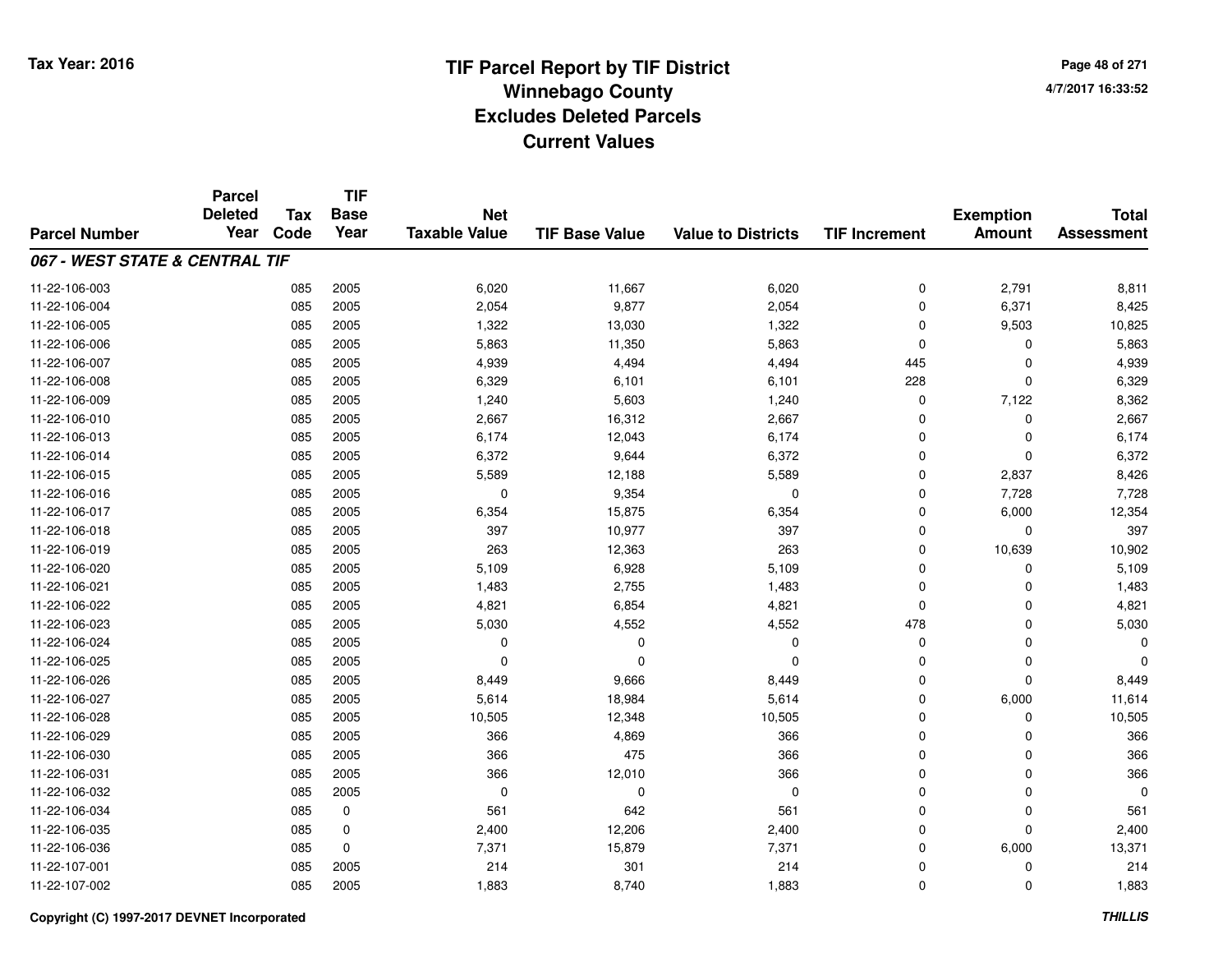**Page 49 of 2714/7/2017 16:33:52**

|                                | <b>Parcel</b>          |                    | <b>TIF</b>          |                                    |                       |                           |                      |                                   |                                   |
|--------------------------------|------------------------|--------------------|---------------------|------------------------------------|-----------------------|---------------------------|----------------------|-----------------------------------|-----------------------------------|
| <b>Parcel Number</b>           | <b>Deleted</b><br>Year | <b>Tax</b><br>Code | <b>Base</b><br>Year | <b>Net</b><br><b>Taxable Value</b> | <b>TIF Base Value</b> | <b>Value to Districts</b> | <b>TIF Increment</b> | <b>Exemption</b><br><b>Amount</b> | <b>Total</b><br><b>Assessment</b> |
|                                |                        |                    |                     |                                    |                       |                           |                      |                                   |                                   |
| 067 - WEST STATE & CENTRAL TIF |                        |                    |                     |                                    |                       |                           |                      |                                   |                                   |
| 11-22-107-003                  |                        | 085                | 2005                | 8,000                              | 12,772                | 8,000                     | 0                    | $\mathbf 0$                       | 8,000                             |
| 11-22-107-006                  |                        | 085                | 2005                | 9,852                              | 11,266                | 9,852                     | $\Omega$             | $\Omega$                          | 9,852                             |
| 11-22-107-007                  |                        | 085                | 2005                | 351                                | 455                   | 351                       | $\Omega$             | 0                                 | 351                               |
| 11-22-107-008                  |                        | 085                | 2005                | 6,670                              | 13,867                | 6,670                     | $\Omega$             | $\Omega$                          | 6,670                             |
| 11-22-107-009                  |                        | 085                | 2005                | 4,729                              | 10,139                | 4,729                     | $\mathbf 0$          | 3,968                             | 8,697                             |
| 11-22-107-010                  |                        | 085                | 2005                | 4,520                              | 9,679                 | 4,520                     | $\Omega$             | 2,914                             | 7,434                             |
| 11-22-107-012                  |                        | 085                | 2005                | 11,207                             | 12,678                | 11,207                    | $\Omega$             | $\Omega$                          | 11,207                            |
| 11-22-107-013                  |                        | 085                | 2005                | 351                                | 455                   | 351                       | $\Omega$             | $\Omega$                          | 351                               |
| 11-22-107-014                  |                        | 085                | 2005                | 351                                | 455                   | 351                       | $\mathbf 0$          | $\mathbf{0}$                      | 351                               |
| 11-22-107-015                  |                        | 085                | 2005                | 4,772                              | 4,278                 | 4,278                     | 494                  | $\mathbf{0}$                      | 4,772                             |
| 11-22-107-016                  |                        | 085                | 2005                | 4,520                              | 12,990                | 4,520                     | $\mathbf 0$          | 5,587                             | 10,107                            |
| 11-22-107-017                  |                        | 085                | 2005                | 4,435                              | 12,736                | 4,435                     | 0                    | 5,139                             | 9,574                             |
| 11-22-107-018                  |                        | 085                | 2005                | 9,555                              | 12,680                | 9,555                     | $\Omega$             | $\Omega$                          | 9,555                             |
| 11-22-107-020                  |                        | 085                | 2005                | 0                                  | 173                   | $\mathbf 0$               | $\mathbf 0$          | $\Omega$                          |                                   |
| 11-22-107-023                  |                        | 085                | 2005                | 377                                | 488                   | 377                       | $\Omega$             | 0                                 | 377                               |
| 11-22-107-024                  |                        | 085                | $\pmb{0}$           | 6,371                              | 7,007                 | 6,371                     | $\mathbf 0$          | $\mathbf 0$                       | 6,371                             |
| 11-22-108-001                  |                        | 085                | 2005                | 5,796                              | 12,831                | 5,796                     | $\mathbf 0$          | $\mathbf{0}$                      | 5,796                             |
| 11-22-108-002                  |                        | 085                | 2005                | 5,627                              | 15,395                | 5,627                     | $\mathbf 0$          | 6,000                             | 11,627                            |
| 11-22-108-003                  |                        | 085                | 2005                | 344                                | 446                   | 344                       | $\mathbf 0$          | 0                                 | 344                               |
| 11-22-108-004                  |                        | 085                | 2005                | 341                                | 9,039                 | 341                       | $\mathbf 0$          | $\Omega$                          | 341                               |
| 11-22-108-005                  |                        | 085                | 2005                | 10,155                             | 12,315                | 10,155                    | $\mathbf 0$          | $\mathbf 0$                       | 10,155                            |
| 11-22-108-006                  |                        | 085                | 2005                | 258                                | 334                   | 258                       | $\Omega$             | $\mathbf{0}$                      | 258                               |
| 11-22-108-007                  |                        | 085                | 2005                | 4,925                              | 4,737                 | 4,737                     | 188                  | $\mathbf 0$                       | 4,925                             |
| 11-22-108-008                  |                        | 085                | 2005                | 8,185                              | 4,256                 | 4,256                     | 3,929                | $\mathbf{0}$                      | 8,185                             |
| 11-22-108-009                  |                        | 085                | 2005                | 5,670                              | 13,212                | 5,670                     | 0                    | 4,699                             | 10,369                            |
| 11-22-108-010                  |                        | 085                | 2005                | $\mathbf 0$                        | $\mathbf 0$           | $\mathbf 0$               | $\Omega$             | $\mathbf 0$                       |                                   |
| 11-22-108-011                  |                        | 085                | 2005                | 276                                | 12,356                | 276                       | $\mathbf 0$          | $\Omega$                          | 276                               |
| 11-22-108-012                  |                        | 085                | 2005                | 10,439                             | 13,965                | 10,439                    | $\mathbf 0$          | 0                                 | 10,439                            |
| 11-22-108-013                  |                        | 085                | 2005                | 9,721                              | 11,227                | 9,721                     | $\mathbf 0$          | $\mathbf 0$                       | 9,721                             |
| 11-22-108-014                  |                        | 085                | 2005                | 0                                  | 11,965                | $\mathbf 0$               | $\mathbf 0$          | 10,267                            | 10,267                            |
| 11-22-108-015                  |                        | 085                | 2005                | 11,508                             | 13,207                | 11,508                    | $\Omega$             | 0                                 | 11,508                            |
| 11-22-108-016                  |                        | 085                | 2005                | 11,832                             | 13,600                | 11,832                    | $\mathbf 0$          | $\Omega$                          | 11,832                            |
| 11-22-108-017                  |                        | 085                | 2005                | 341                                | 11,943                | 341                       | $\Omega$             | $\Omega$                          | 341                               |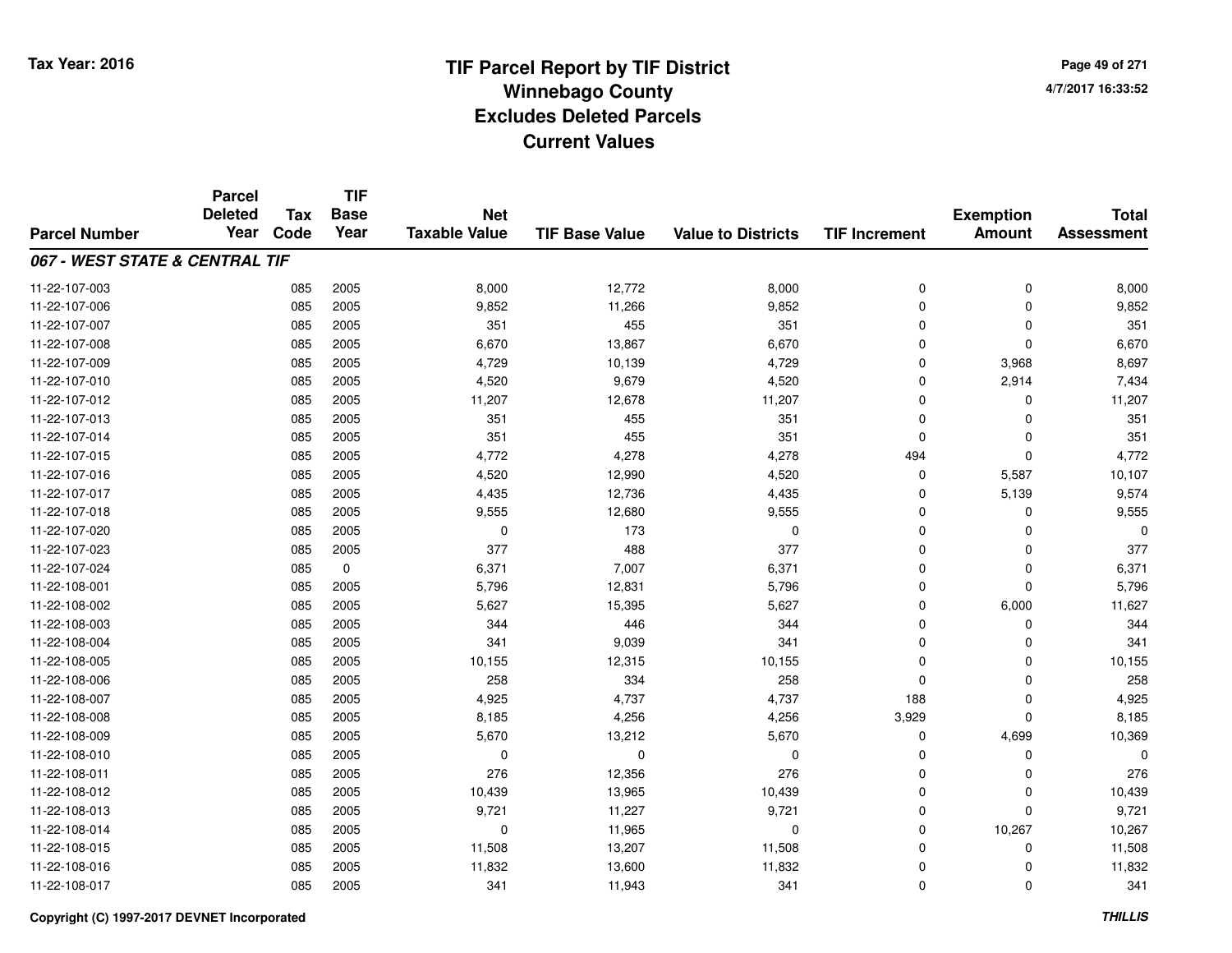**TIF**

**Parcel**

**Page 50 of 2714/7/2017 16:33:52**

| <b>Parcel Number</b>           | <b>Deleted</b><br>Year | <b>Tax</b><br>Code | <b>Base</b><br>Year | <b>Net</b><br><b>Taxable Value</b> | <b>TIF Base Value</b> | <b>Value to Districts</b> | <b>TIF Increment</b> | <b>Exemption</b><br><b>Amount</b> | <b>Total</b><br><b>Assessment</b> |
|--------------------------------|------------------------|--------------------|---------------------|------------------------------------|-----------------------|---------------------------|----------------------|-----------------------------------|-----------------------------------|
| 067 - WEST STATE & CENTRAL TIF |                        |                    |                     |                                    |                       |                           |                      |                                   |                                   |
|                                |                        |                    |                     |                                    |                       |                           |                      |                                   |                                   |
| 11-22-109-001                  |                        | 085                | 2005                | 4,729                              | 8,967                 | 4,729                     | 0                    | 1,272                             | 6,001                             |
| 11-22-109-002                  |                        | 085                | 2005                | 326                                | 421                   | 326                       | 0                    | $\mathbf 0$                       | 326                               |
| 11-22-109-003                  |                        | 085                | 2005                | 9,951                              | 13,009                | 9,951                     | $\mathbf 0$          | $\mathbf 0$                       | 9,951                             |
| 11-22-109-004                  |                        | 085                | 2005                | 4,520                              | 11,518                | 4,520                     | $\Omega$             | 4,000                             | 8,520                             |
| 11-22-109-005                  |                        | 085                | 2005                | 4,266                              | 10,610                | 4,266                     | $\Omega$             | $\mathbf 0$                       | 4,266                             |
| 11-22-109-006                  |                        | 085                | 2005                | 4,877                              | 6,344                 | 4,877                     | $\Omega$             | $\mathbf 0$                       | 4,877                             |
| 11-22-109-007                  |                        | 085                | 2005                | 8,557                              | 13,560                | 8,557                     | $\Omega$             | $\mathbf 0$                       | 8,557                             |
| 11-22-109-008                  |                        | 085                | 2005                | 525                                | 0                     | $\mathbf 0$               | 525                  | $\mathbf 0$                       | 525                               |
| 11-22-109-009                  |                        | 085                | 2005                | 289                                | 363                   | 289                       | 0                    | $\mathbf 0$                       | 289                               |
| 11-22-109-010                  |                        | 085                | 2005                | 192                                | 242                   | 192                       | $\Omega$             | 0                                 | 192                               |
| 11-22-109-011                  |                        | 085                | 2005                | 9,243                              | 12,608                | 9,243                     | $\Omega$             | $\Omega$                          | 9,243                             |
| 11-22-109-012                  |                        | 085                | 2005                | 366                                | 5,124                 | 366                       | $\Omega$             | $\mathbf 0$                       | 366                               |
| 11-22-109-013                  |                        | 085                | 2005                | 10,233                             | 12,647                | 10,233                    | $\Omega$             | $\Omega$                          | 10,233                            |
| 11-22-109-014                  |                        | 085                | 2005                | 12,040                             | 11,105                | 11,105                    | 935                  | $\mathbf 0$                       | 12,040                            |
| 11-22-109-015                  |                        | 085                | 2005                | 2,425                              | 13,610                | 2,425                     | 0                    | $\mathbf 0$                       | 2,425                             |
| 11-22-109-016                  |                        | 085                | 2005                | 0                                  | 0                     | 0                         | 0                    | $\mathbf 0$                       |                                   |
| 11-22-109-017                  |                        | 085                | 2005                | 366                                | 3,993                 | 366                       | 0                    | $\mathbf 0$                       | 366                               |
| 11-22-109-018                  |                        | 085                | 2005                | 5,287                              | 11,376                | 5,287                     | 0                    | 471                               | 5,758                             |
| 11-22-109-019                  |                        | 085                | 2005                | 9,859                              | 11,909                | 9,859                     | $\Omega$             | $\mathbf 0$                       | 9,859                             |
| 11-22-109-020                  |                        | 085                | 2005                | 4,006                              | 10,937                | 4,006                     | $\Omega$             | $\Omega$                          | 4,006                             |
| 11-22-109-021                  |                        | 085                | 2005                | 4,965                              | 16,994                | 4,965                     | 0                    | 8,000                             | 12,965                            |
| 11-22-109-022                  |                        | 085                | 2005                | 5,799                              | 5,092                 | 5,092                     | 707                  | $\mathbf 0$                       | 5,799                             |
| 11-22-109-023                  |                        | 085                | 2005                | 4,996                              | 10,956                | 4,996                     | 0                    | $\mathbf 0$                       | 4,996                             |
| 11-22-109-024                  |                        | 085                | 2005                | 258                                | 12,704                | 258                       | $\Omega$             | $\mathbf 0$                       | 258                               |
| 11-22-109-025                  |                        | 085                | 2005                | 327                                | 423                   | 327                       | 0                    | $\mathbf 0$                       | 327                               |
| 11-22-109-026                  |                        | 085                | 2005                | $\Omega$                           | $\Omega$              | $\mathbf 0$               | 0                    | $\Omega$                          |                                   |
| 11-22-109-027                  |                        | 085                | 2005                | 4,950                              | 11,707                | 4,950                     | $\mathbf 0$          | 5,178                             | 10,128                            |
| 11-22-109-028                  |                        | 085                | 2005                | 2,927                              | 7,979                 | 2,927                     | $\mathbf 0$          | 4,033                             | 6,960                             |
| 11-22-109-029                  |                        | 085                | 2005                | 4,299                              | 4,712                 | 4,299                     | $\mathbf 0$          | 1,074                             | 5,373                             |
| 11-22-109-030                  |                        | 085                | 2005                | 296                                | 383                   | 296                       | $\mathbf 0$          | $\mathbf 0$                       | 296                               |
| 11-22-109-031                  |                        | 085                | 2005                | 296                                | 5,185                 | 296                       | $\mathbf 0$          | $\mathbf 0$                       | 296                               |
| 11-22-109-032                  |                        | 085                | 2005                | 0                                  | 0                     | $\mathbf 0$               | 0                    | $\mathbf 0$                       |                                   |
| 11-22-109-033                  |                        | 085                | 2005                | 235                                | 10,297                | 235                       | $\mathbf 0$          | $\mathbf 0$                       | 235                               |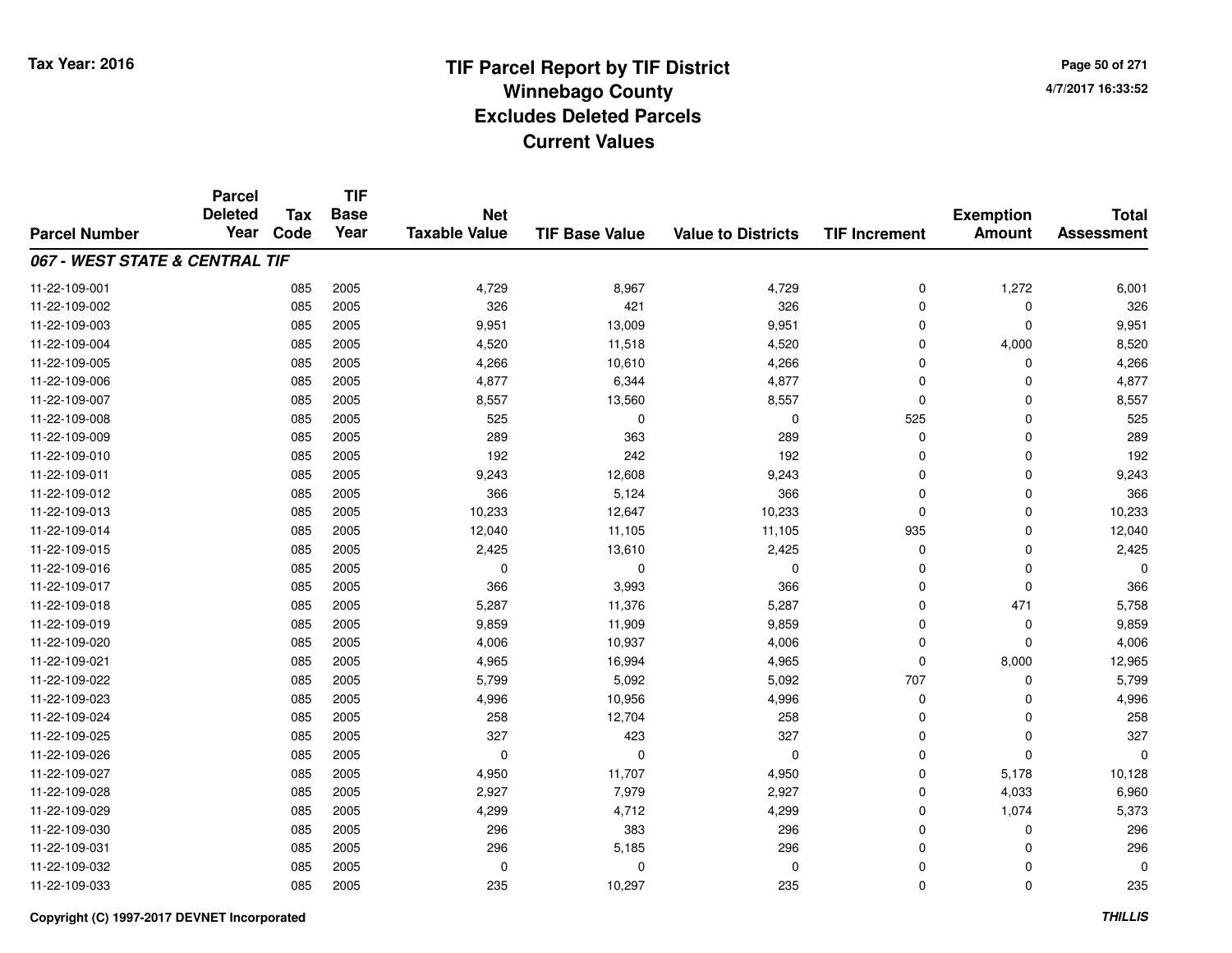**TIF**

**Parcel**

**Page 51 of 2714/7/2017 16:33:52**

| <b>Parcel Number</b>           | <b>Deleted</b><br>Year | <b>Tax</b><br>Code | <b>Base</b><br>Year | <b>Net</b><br><b>Taxable Value</b> | <b>TIF Base Value</b> | <b>Value to Districts</b> | <b>TIF Increment</b> | <b>Exemption</b><br><b>Amount</b> | <b>Total</b><br><b>Assessment</b> |
|--------------------------------|------------------------|--------------------|---------------------|------------------------------------|-----------------------|---------------------------|----------------------|-----------------------------------|-----------------------------------|
| 067 - WEST STATE & CENTRAL TIF |                        |                    |                     |                                    |                       |                           |                      |                                   |                                   |
| 11-22-109-034                  |                        | 085                | 2005                | 4,068                              | 8,887                 | 4,068                     | 0                    | 3,765                             | 7,833                             |
| 11-22-109-035                  |                        | 085                | 2005                | 4,714                              | 14,305                | 4,714                     | $\Omega$             | 6,000                             | 10,714                            |
| 11-22-126-001                  |                        | 085                | 2005                | 2,691                              | 15,945                | 2,691                     | 0                    | 11,000                            | 13,691                            |
| 11-22-126-002                  |                        | 085                | 2005                | 0                                  | 53                    | 0                         | $\Omega$             | $\mathbf 0$                       | 0                                 |
| 11-22-126-003                  |                        | 085                | 2005                | $\Omega$                           | 13,126                | $\mathbf 0$               | 0                    | 11,855                            | 11,855                            |
| 11-22-126-004                  |                        | 085                | 2005                | 7,824                              | 16,397                | 7,824                     | $\mathbf 0$          | 6,000                             | 13,824                            |
| 11-22-126-005                  |                        | 085                | 2005                | 7,119                              | 10,806                | 7,119                     | $\mathbf 0$          | 6,000                             | 13,119                            |
| 11-22-126-006                  |                        | 085                | 2005                | 3,640                              | 8,640                 | 3,640                     | $\mathbf 0$          | 0                                 | 3,640                             |
| 11-22-126-007                  |                        | 085                | 2005                | 6,541                              | 9,644                 | 6,541                     | $\Omega$             | $\Omega$                          | 6,541                             |
| 11-22-126-008                  |                        | 085                | 2005                | 544                                | 12,755                | 544                       | $\Omega$             | 10,575                            | 11,119                            |
| 11-22-126-009                  |                        | 085                | 2005                | 7,124                              | 6,362                 | 6,362                     | 762                  | 0                                 | 7,124                             |
| 11-22-126-010                  |                        | 085                | 2005                | 5,217                              | 5,819                 | 5,217                     | 0                    | 1,452                             | 6,669                             |
| 11-22-126-011                  |                        | 085                | 2005                | 2,031                              | 11,199                | 2,031                     | $\Omega$             | 0                                 | 2,031                             |
| 11-22-126-012                  |                        | 085                | 2005                | 10,521                             | 12,019                | 10,521                    | 0                    | 0                                 | 10,521                            |
| 11-22-126-013                  |                        | 085                | 2005                | 6,489                              | 6,485                 | 6,485                     | $\overline{4}$       | $\Omega$                          | 6,489                             |
| 11-22-126-014                  |                        | 085                | 2005                | 6,532                              | 10,284                | 6,532                     | $\mathbf 0$          | 3,661                             | 10,193                            |
| 11-22-126-015                  |                        | 085                | 2005                | 14,675                             | 16,905                | 14,675                    | $\Omega$             | $\Omega$                          | 14,675                            |
| 11-22-126-016                  |                        | 085                | 2005                | 7,918                              | 15,513                | 7,918                     | $\mathbf 0$          | 6,000                             | 13,918                            |
| 11-22-126-017                  |                        | 085                | 2005                | 11,340                             | 12,873                | 11,340                    | $\Omega$             | $\Omega$                          | 11,340                            |
| 11-22-126-018                  |                        | 085                | 2005                | 402                                | 13,710                | 402                       | $\Omega$             | $\Omega$                          | 402                               |
| 11-22-126-019                  |                        | 085                | 2005                | 11,683                             | 13,219                | 11,683                    | $\Omega$             | $\Omega$                          | 11,683                            |
| 11-22-126-020                  |                        | 085                | 2005                | 7,278                              | 14,602                | 7,278                     | 0                    | 0                                 | 7,278                             |
| 11-22-126-021                  |                        | 085                | 2005                | 5,313                              | 11,448                | 5,313                     | 0                    | 0                                 | 5,313                             |
| 11-22-126-022                  |                        | 085                | 2005                | 308                                | 4,011                 | 308                       | 0                    | $\Omega$                          | 308                               |
| 11-22-126-023                  |                        | 085                | 2005                | 5,544                              | 11,554                | 5,544                     | $\mathbf 0$          | 3,501                             | 9,045                             |
| 11-22-126-024                  |                        | 085                | 2005                | 458                                | 11,460                | 458                       | $\Omega$             | 0                                 | 458                               |
| 11-22-126-025                  |                        | 085                | 2005                | 256                                | 12,021                | 256                       | $\Omega$             | $\Omega$                          | 256                               |
| 11-22-126-026                  |                        | 085                | 2005                | 3,138                              | 7,124                 | 3,138                     | $\mathbf 0$          | 1,986                             | 5,124                             |
| 11-22-126-027                  |                        | 085                | 2005                | 8,197                              | 10,703                | 8,197                     | $\mathbf 0$          | $\Omega$                          | 8,197                             |
| 11-22-126-028                  |                        | 085                | 2005                | 10,309                             | 11,687                | 10,309                    | $\mathbf 0$          | $\Omega$                          | 10,309                            |
| 11-22-126-029                  |                        | 085                | 2005                | 10,777                             | 14,901                | 10,777                    | $\mathbf 0$          | $\Omega$                          | 10,777                            |
| 11-22-126-034                  |                        | 085                | 2005                | 275                                | 9,506                 | 275                       | $\mathbf 0$          | $\Omega$                          | 275                               |
| 11-22-126-035                  |                        | 085                | 2005                | 6,822                              | 9,682                 | 6,822                     | $\mathbf 0$          | $\mathbf{0}$                      | 6,822                             |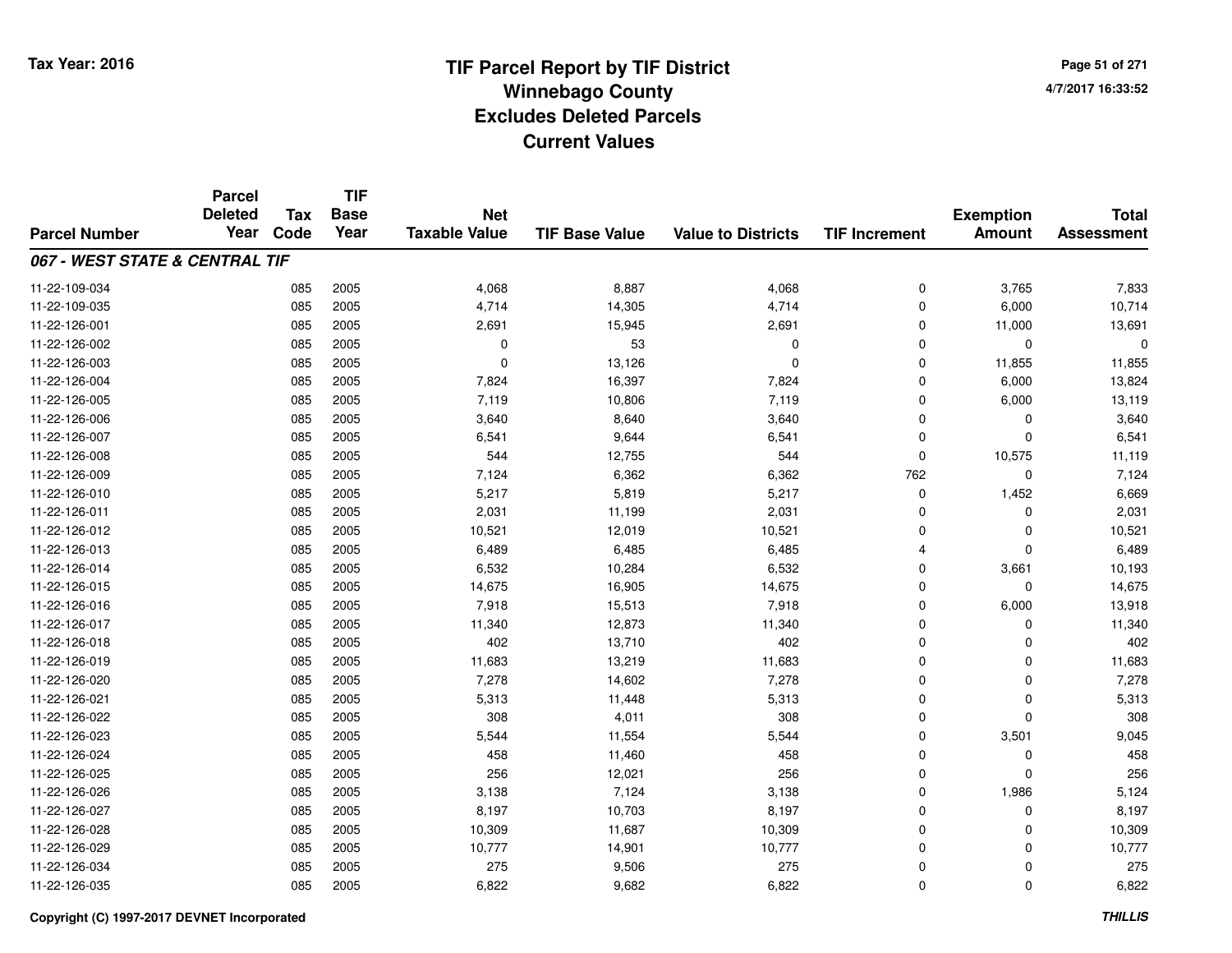**TIF**

**Parcel**

**Page 52 of 2714/7/2017 16:33:52**

#### **TIF Base ValueParcel NumberTotal AssessmentExemption Amount Value to Districts TIF Increment Base YearTax Code Deleted YearNet Taxable Value067 - WEST STATE & CENTRAL TIF**11-22-126-0366 085 2005 10,351 19,436 10,351 0 6,000 16,351 11-22-126-037 <sup>085</sup> 11,454 <sup>2005</sup> 22,410 11,454 <sup>0</sup> 6,000 17,454 11-22-126-0388 085 2005 4,800 10,493 4,800 0 6,000 10,800 11-22-127-0011 085 2005 0 10,042 0 0 5,816 5,816 11-22-127-0022 085 2005 5,881 13,037 5,881 0 6,000 11,881 11-22-127-0033 085 2005 5,439 11,533 5,439 0 600 6,039 11-22-127-004 <sup>085</sup> 7,437 <sup>2005</sup> 14,010 7,437 <sup>0</sup> 6,000 13,437 11-22-127-005 <sup>085</sup> 4,666 <sup>2005</sup> 13,170 4,666 <sup>0</sup> <sup>0</sup> 4,666 11-22-127-006 <sup>085</sup> 8,739 <sup>2005</sup> 10,575 8,739 <sup>0</sup> <sup>0</sup> 8,739 11-22-127-0077 085 2005 8,015 9,387 8,015 0 0 8,015 11-22-127-0088 085 2005 764 10,852 764 0 8,623 9,387 11-22-127-0099 085 2005 6,274 13,194 6,274 0 0 6,274 11-22-127-010 <sup>085</sup> <sup>304</sup> <sup>2005</sup> <sup>394</sup> <sup>304</sup> <sup>0</sup> <sup>0</sup> <sup>304</sup> 11-22-127-0111 085 2005 5,932 13,864 5,932 0 6,000 11,932 11-22-127-0122 085 2005 8,335 17,172 8,335 0 6,000 14,335 11-22-127-0133 085 2005 445 576 445 0 0 445 11-22-127-0144 085 2005 8,637 12,463 8,637 0 8,637 11-22-127-0155 085 2005 0 9,380 0 0 7,168 7,168 11-22-127-016 <sup>085</sup> 6,391 <sup>2005</sup> 20,016 6,391 <sup>0</sup> 3,710 10,101 11-22-127-017 <sup>085</sup> <sup>0</sup> <sup>2005</sup> 5,267 <sup>0</sup> <sup>0</sup> 10,150 10,150 11-22-127-018 <sup>085</sup> <sup>670</sup> <sup>2005</sup> 5,177 <sup>670</sup> <sup>0</sup> 5,209 5,879 11-22-127-0199 085 2005 302 390 302 0 0 302 11-22-127-0200 085 2005 5,664 10,206 5,664 0 0 5,664 11-22-127-0211 085 2005 4,582 8,910 4,582 0 0 4,582 11-22-127-0222 3 3 3 3 4,944 2 5,938 2005 2005 12,983 2006 5,938 2010 5,938 2010 10,882 2010 10,882 2010 10,882 2005 2010 1 11-22-127-0233 085 2005 10,145 14,966 10,145 0 0 10,145 11-22-127-024 <sup>085</sup> <sup>0</sup> <sup>2005</sup> <sup>377</sup> <sup>0</sup> <sup>0</sup> <sup>0</sup> <sup>0</sup> 11-22-127-025 <sup>085</sup> <sup>0</sup> <sup>2005</sup> <sup>761</sup> <sup>0</sup> <sup>0</sup> <sup>0</sup> <sup>0</sup> 11-22-127-0266 085 2005 16,118 20,734 16,118 0 0 16,118 11-22-127-027 <sup>085</sup> 4,711 <sup>2005</sup> 4,239 4,239 <sup>472</sup> <sup>0</sup> 4,711 11-22-127-028 <sup>085</sup> 3,333 <sup>2005</sup> 13,210 3,333 <sup>0</sup> <sup>0</sup> 3,333 11-22-127-0299 085 2005 359 12,686 359 0 0 359 11-22-127-0300 085 2005 12,459 15,192 12,459 0 0 12,459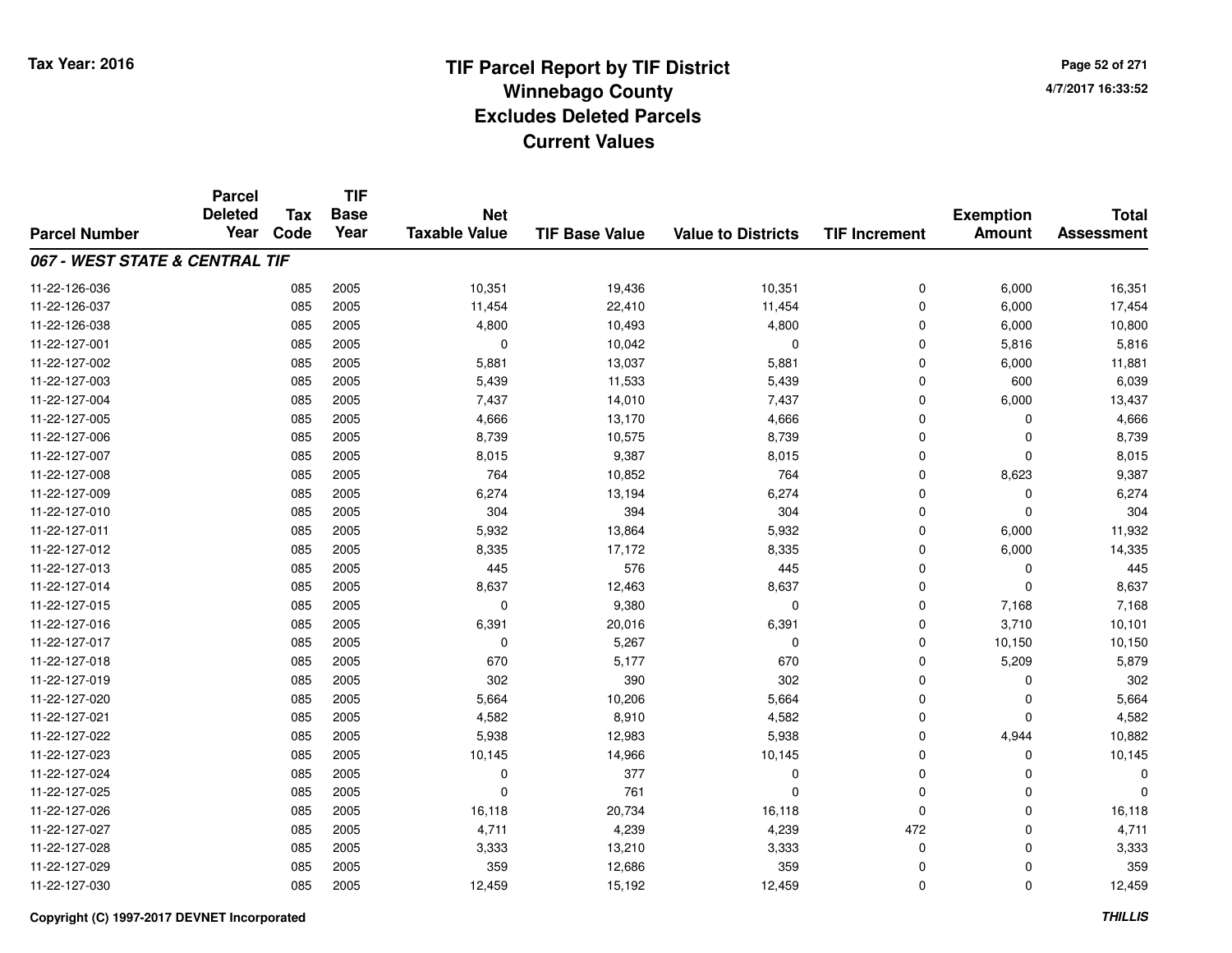**TIF**

**Parcel**

**Page 53 of 2714/7/2017 16:33:52**

#### **TIF Base ValueParcel NumberTotal AssessmentExemption Amount Value to Districts TIF Increment Base YearTax Code Deleted YearNet Taxable Value067 - WEST STATE & CENTRAL TIF**11-22-127-0311 085 2005 5,215 9,972 5,215 0 0 5,215 11-22-127-0322 085 2005 6,500 8,400 6,500 0 0 6,500 11-22-127-035 <sup>085</sup> 4,950 <sup>2005</sup> 13,522 4,950 <sup>0</sup> 5,432 10,382 11-22-127-036 <sup>085</sup> <sup>293</sup> <sup>2005</sup> 15,309 <sup>293</sup> <sup>0</sup> 11,000 11,293 11-22-128-0011 085 2005 4,044 8,920 4,044 0 3,761 7,805 11-22-128-0022 085 2005 0 9,521 0 0 8,516 8,516 11-22-128-0033 085 2005 5,755 8,171 5,755 0 0 5,755 11-22-128-004 <sup>085</sup> 5,206 <sup>2005</sup> 9,551 5,206 <sup>0</sup> 3,239 8,445 11-22-128-005 <sup>085</sup> 5,589 <sup>2005</sup> 5,565 5,565 <sup>24</sup> 4,435 10,024 11-22-128-0088 085 2005 0 12,854 0 0 11,146 11,146 11-22-128-0099 085 2005 13,145 17,624 13,145 0 0 13,145 11-22-128-0100 085 2005 10,800 18,515 10,800 0 0 10,800 11-22-128-0111 085 2005 4,991 16,280 4,991 0 4,991 11-22-128-0122 085 2005 3,137 16,810 3,137 0 0 3,137 11-22-128-014 <sup>085</sup> <sup>0</sup> <sup>2005</sup> <sup>0</sup> <sup>0</sup> <sup>0</sup> <sup>0</sup> <sup>0</sup> 11-22-128-0166 085 2005 326 422 326 0 0 326 11-22-128-017 <sup>085</sup> <sup>0</sup> <sup>2005</sup> 2,843 <sup>0</sup> <sup>0</sup> <sup>0</sup> <sup>0</sup> 11-22-128-018 <sup>085</sup> 5,308 <sup>2005</sup> 12,824 5,308 <sup>0</sup> 6,000 11,308 11-22-128-0199 085 2005 343 1,695 343 0 0 343 11-22-128-020 <sup>085</sup> 9,960 <sup>2005</sup> 11,706 9,960 <sup>0</sup> <sup>0</sup> 9,960 11-22-128-0211 085 2005 5,636 12,237 5,636 0 4,526 10,162 11-22-128-022 <sup>085</sup> <sup>327</sup> <sup>2005</sup> 5,843 <sup>327</sup> <sup>0</sup> <sup>0</sup> <sup>327</sup> 11-22-128-0233 085 2005 1,055 7,451 1,055 0 0 1,055 11-22-128-024 <sup>085</sup> <sup>426</sup> <sup>2005</sup> 9,455 <sup>426</sup> <sup>0</sup> <sup>0</sup> <sup>426</sup> 11-22-128-025 <sup>085</sup> <sup>0</sup> <sup>2005</sup> <sup>0</sup> <sup>0</sup> <sup>0</sup> <sup>0</sup> <sup>0</sup> 11-22-128-026 <sup>085</sup> <sup>0</sup> <sup>2005</sup> <sup>0</sup> <sup>0</sup> <sup>0</sup> <sup>0</sup> <sup>0</sup> 11-22-128-027 <sup>085</sup> <sup>0</sup> <sup>2005</sup> <sup>191</sup> <sup>0</sup> <sup>0</sup> <sup>0</sup> <sup>0</sup> 11-22-128-0288 085 2005 6,886 10,150 6,886 0 0 6,886 11-22-128-0299 085 2005 718 952 718 0 0 718 11-22-128-0300 085 2005 7,220 5,805 5,805 1,415 0 7,220 11-22-129-0011 085 2005 5,089 12,828 5,089 0 1,578 6,667 11-22-129-002 <sup>085</sup> 5,810 <sup>2005</sup> 10,386 5,810 <sup>0</sup> 2,169 7,979 11-22-129-003 $3$  6,000 2005 2005 5,000 2011,184 5,000 5,000 0 0 5,000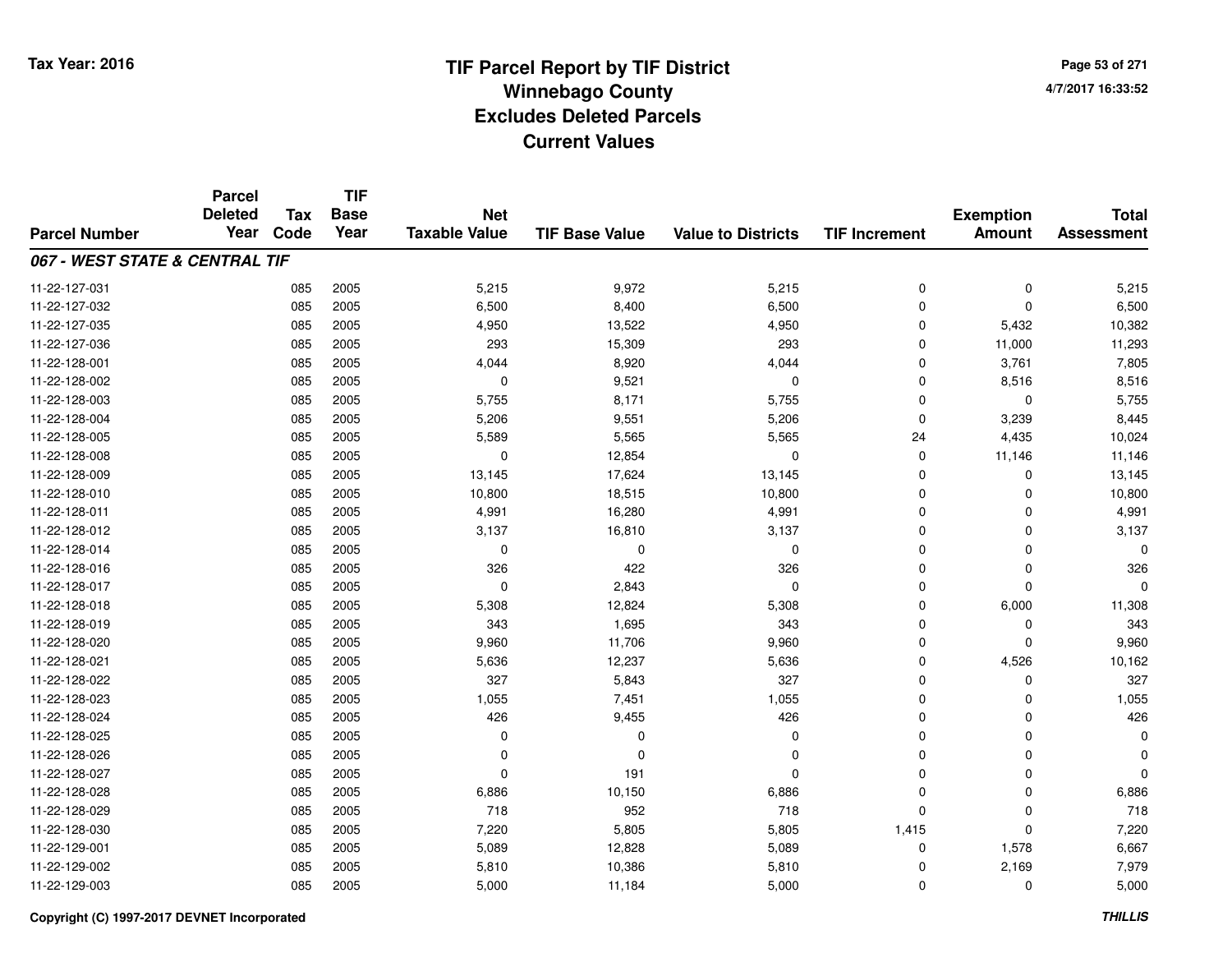**TIF**

**Parcel**

**Page 54 of 2714/7/2017 16:33:52**

| <b>Parcel Number</b>           | <b>Deleted</b><br>Year | Tax<br>Code | <b>Base</b><br>Year | <b>Net</b><br><b>Taxable Value</b> | <b>TIF Base Value</b> | <b>Value to Districts</b> | <b>TIF Increment</b> | <b>Exemption</b><br><b>Amount</b> | <b>Total</b><br><b>Assessment</b> |
|--------------------------------|------------------------|-------------|---------------------|------------------------------------|-----------------------|---------------------------|----------------------|-----------------------------------|-----------------------------------|
| 067 - WEST STATE & CENTRAL TIF |                        |             |                     |                                    |                       |                           |                      |                                   |                                   |
| 11-22-129-004                  |                        | 085         | 2005                | 503                                | 12,774                | 503                       | 0                    | 11,000                            | 11,503                            |
| 11-22-129-007                  |                        | 085         | 2005                | 5,016                              | 4,550                 | 4,550                     | 466                  | 0                                 | 5,016                             |
| 11-22-129-010                  |                        | 085         | 2005                | 366                                | 474                   | 366                       | 0                    | 0                                 | 366                               |
| 11-22-129-011                  |                        | 085         | 2005                | 8,065                              | 15,727                | 8,065                     | 0                    | 6,000                             | 14,065                            |
| 11-22-129-012                  |                        | 085         | 2005                | 7,579                              | 16,589                | 7,579                     | $\mathbf 0$          | $\Omega$                          | 7,579                             |
| 11-22-129-013                  |                        | 085         | 2005                | 366                                | 475                   | 366                       | $\mathbf 0$          | $\Omega$                          | 366                               |
| 11-22-129-014                  |                        | 085         | 2005                | 366                                | 475                   | 366                       | 0                    | $\Omega$                          | 366                               |
| 11-22-129-015                  |                        | 085         | 2005                | 4,771                              | 9,535                 | 4,771                     | 0                    | $\Omega$                          | 4,771                             |
| 11-22-129-016                  |                        | 085         | 2005                | 366                                | 6,635                 | 366                       | 0                    | $\Omega$                          | 366                               |
| 11-22-129-017                  |                        | 085         | 2005                | 4,846                              | 11,259                | 4,846                     | 0                    | 5,125                             | 9,971                             |
| 11-22-129-018                  |                        | 085         | 2005                | 8,962                              | 7,813                 | 7,813                     | 1,149                | $\Omega$                          | 8,962                             |
| 11-22-129-019                  |                        | 085         | 2005                | 8,690                              | 9,840                 | 8,690                     | 0                    | $\mathbf 0$                       | 8,690                             |
| 11-22-129-020                  |                        | 085         | 2005                | 4,963                              | 10,744                | 4,963                     | $\mathbf 0$          | 4,723                             | 9,686                             |
| 11-22-129-021                  |                        | 085         | 2005                | 8,896                              | 10,122                | 8,896                     | $\mathbf 0$          | $\Omega$                          | 8,896                             |
| 11-22-129-022                  |                        | 085         | 2005                | 5,404                              | 10,220                | 5,404                     | $\mathbf 0$          | $\Omega$                          | 5,404                             |
| 11-22-129-023                  |                        | 085         | 2005                | 6,219                              | 7,892                 | 6,219                     | 0                    | $\Omega$                          | 6,219                             |
| 11-22-129-024                  |                        | 085         | 2005                | 5,690                              | 8,101                 | 5,690                     | 0                    | 0                                 | 5,690                             |
| 11-22-129-025                  |                        | 085         | 2005                | 2,124                              | 4,841                 | 2,124                     | 0                    | 2,714                             | 4,838                             |
| 11-22-129-026                  |                        | 085         | 2005                | 5,369                              | 6,306                 | 5,369                     | $\mathbf 0$          | 3,272                             | 8,641                             |
| 11-22-129-029                  |                        | 085         | 2005                | 8,163                              | 9,353                 | 8,163                     | $\mathbf 0$          | $\Omega$                          | 8,163                             |
| 11-22-129-030                  |                        | 085         | 2005                | 6,546                              | 14,594                | 6,546                     | $\mathbf 0$          | 6,000                             | 12,546                            |
| 11-22-129-031                  |                        | 085         | 2005                | 7,134                              | 9,339                 | 7,134                     | 0                    | 0                                 | 7,134                             |
| 11-22-129-032                  |                        | 085         | 2005                | 4,277                              | 6,257                 | 4,277                     | 0                    | 2,185                             | 6,462                             |
| 11-22-129-033                  |                        | 085         | 2005                | 5,581                              | 9,861                 | 5,581                     | 0                    | 0                                 | 5,581                             |
| 11-22-129-034                  |                        | 085         | 2005                | 363                                | 12,104                | 363                       | 0                    | 0                                 | 363                               |
| 11-22-129-035                  |                        | 085         | 2005                | 8,349                              | 11,303                | 8,349                     | 0                    | $\Omega$                          | 8,349                             |
| 11-22-129-036                  |                        | 085         | 2005                | 2,414                              | 8,952                 | 2,414                     | $\mathbf 0$          | 6,000                             | 8,414                             |
| 11-22-129-037                  |                        | 085         | 2005                | 11,632                             | 13,564                | 11,632                    | 0                    | 0                                 | 11,632                            |
| 11-22-130-001                  |                        | 085         | 2005                | 4,068                              | 9,393                 | 4,068                     | 0                    | 4,789                             | 8,857                             |
| 11-22-130-002                  |                        | 085         | 2005                | 8,930                              | 11,872                | 8,930                     | 0                    | 0                                 | 8,930                             |
| 11-22-130-003                  |                        | 085         | 2005                | 4,649                              | 9,830                 | 4,649                     | $\mathbf 0$          | 3,980                             | 8,629                             |
| 11-22-130-004                  |                        | 085         | 2005                | 4,218                              | 9,240                 | 4,218                     | 0                    | 5,469                             | 9,687                             |
| 11-22-130-005                  |                        | 085         | 2005                | 97                                 | 4,349                 | 97                        | 0                    | 5,000                             | 5,097                             |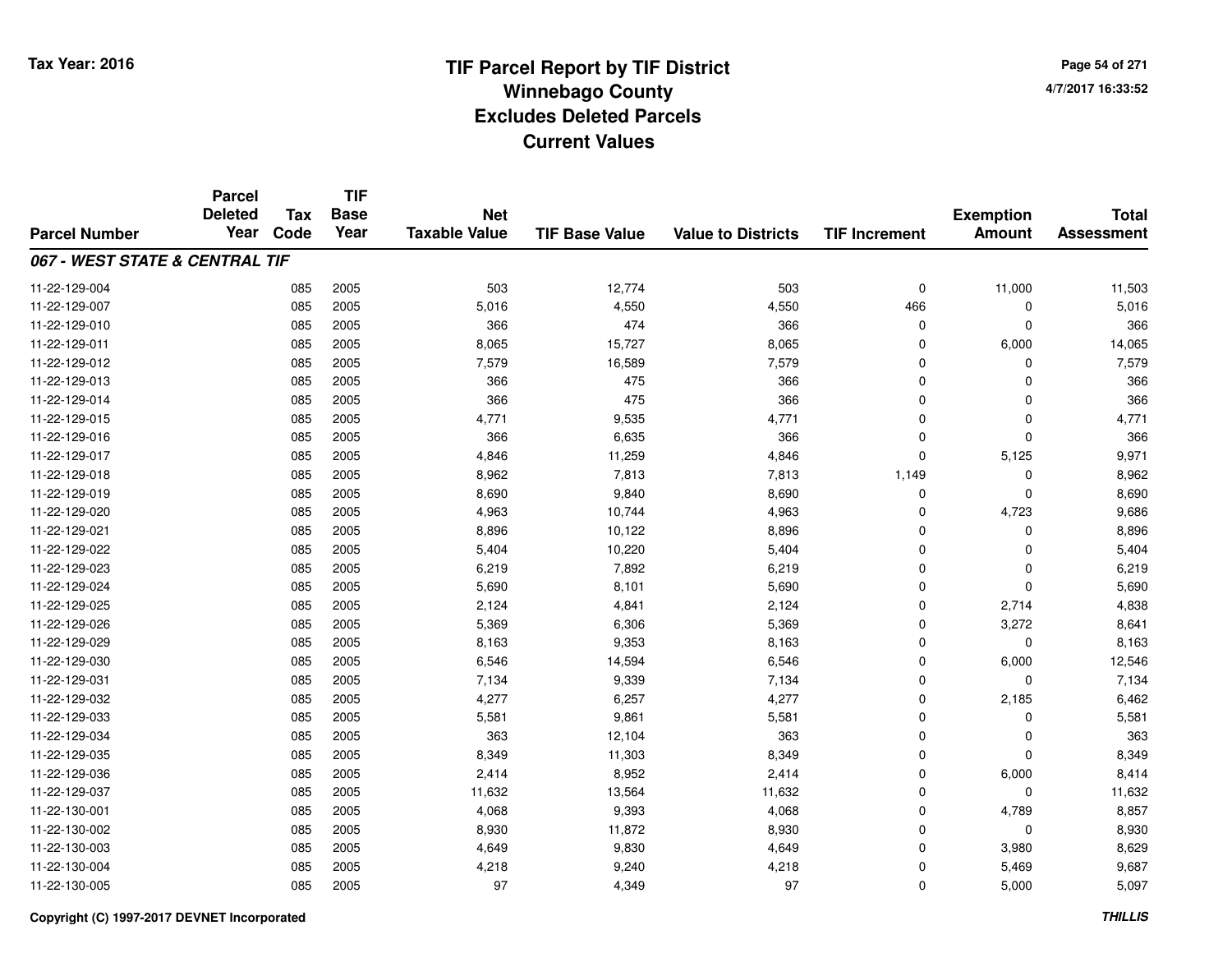# **TIF Parcel Report by TIF District Tax Year: 2016 Winnebago Countyy** and the contract of the contract of the contract of the contract of the contract of the contract of the contract of the contract of the contract of the contract of the contract of the contract of the contract of the co **Excludes Deleted ParcelsCurrent Values**

**Page 55 of 2714/7/2017 16:33:52**

|                                | <b>Parcel</b><br><b>Deleted</b> | <b>Tax</b> | <b>TIF</b><br><b>Base</b> | <b>Net</b>           |                       |                           |                      | <b>Exemption</b> | <b>Total</b>      |
|--------------------------------|---------------------------------|------------|---------------------------|----------------------|-----------------------|---------------------------|----------------------|------------------|-------------------|
| <b>Parcel Number</b>           | Year                            | Code       | Year                      | <b>Taxable Value</b> | <b>TIF Base Value</b> | <b>Value to Districts</b> | <b>TIF Increment</b> | <b>Amount</b>    | <b>Assessment</b> |
| 067 - WEST STATE & CENTRAL TIF |                                 |            |                           |                      |                       |                           |                      |                  |                   |
| 11-22-130-006                  |                                 | 085        | 2005                      | 6,407                | 5,839                 | 5,839                     | 568                  | $\mathbf 0$      | 6,407             |
| 11-22-130-007                  |                                 | 085        | 2005                      | 2,826                | 6,079                 | 2,826                     | 0                    | 3,765            | 6,591             |
| 11-22-130-008                  |                                 | 085        | 2005                      | 9,535                | 11,779                | 9,535                     | $\Omega$             | $\mathbf 0$      | 9,535             |
| 11-22-130-009                  |                                 | 085        | 2005                      | 287                  | 5,591                 | 287                       | 0                    | 6,181            | 6,468             |
| 11-22-130-010                  |                                 | 085        | 2005                      | 5,089                | 10,457                | 5,089                     | $\mathbf 0$          | 4,151            | 9,240             |
| 11-22-130-011                  |                                 | 085        | 2005                      | 6,683                | 9,333                 | 6,683                     | $\mathbf 0$          | 0                | 6,683             |
| 11-22-130-012                  |                                 | 085        | 2005                      | 5,342                | 5,608                 | 5,342                     | $\Omega$             | $\mathbf 0$      | 5,342             |
| 11-22-130-013                  |                                 | 085        | 2005                      | 363                  | 470                   | 363                       | $\Omega$             | $\mathbf 0$      | 363               |
| 11-22-130-014                  |                                 | 085        | 2005                      | 8,418                | 4,448                 | 4,448                     | 3,970                | $\mathbf 0$      | 8,418             |
| 11-22-130-015                  |                                 | 085        | 2005                      | 5,303                | 4,780                 | 4,780                     | 523                  | $\mathbf 0$      | 5,303             |
| 11-22-130-016                  |                                 | 085        | 2005                      | 5,706                | 5,111                 | 5,111                     | 595                  | $\mathbf 0$      | 5,706             |
| 11-22-130-017                  |                                 | 085        | 2005                      | 182                  | 8,997                 | 182                       | 0                    | $\mathbf 0$      | 182               |
| 11-22-130-018                  |                                 | 085        | 2005                      | 10,806               | 13,402                | 10,806                    | $\Omega$             | $\mathbf 0$      | 10,806            |
| 11-22-130-019                  |                                 | 085        | 2005                      | 10,684               | 6,270                 | 6,270                     | 4,414                | $\mathbf 0$      | 10,684            |
| 11-22-130-020                  |                                 | 085        | 2005                      | 1,566                | 7,677                 | 1,566                     | 0                    | 10,337           | 11,903            |
| 11-22-130-021                  |                                 | 085        | 2005                      | 0                    | 6,309                 | 0                         | 0                    | 7,133            | 7,133             |
| 11-22-130-022                  |                                 | 085        | 2005                      | 11,577               | 15,419                | 11,577                    | $\mathbf 0$          | $\mathbf 0$      | 11,577            |
| 11-22-130-023                  |                                 | 085        | 2005                      | 0                    | 15,275                | 0                         | $\mathbf 0$          | 10,833           | 10,833            |
| 11-22-130-024                  |                                 | 085        | 2005                      | 6,833                | 6,098                 | 6,098                     | 735                  | $\mathbf 0$      | 6,833             |
| 11-22-130-025                  |                                 | 085        | 2005                      | 331                  | 5,674                 | 331                       | 0                    | 0                | 331               |
| 11-22-130-026                  |                                 | 085        | 2005                      | 1,008                | 6,644                 | 1,008                     | $\mathbf 0$          | 6,238            | 7,246             |
| 11-22-130-027                  |                                 | 085        | 2005                      | 14,919               | 18,843                | 14,919                    | 0                    | 0                | 14,919            |
| 11-22-130-028                  |                                 | 085        | 2005                      | 6,564                | 11,889                | 6,564                     | $\mathbf 0$          | $\mathbf 0$      | 6,564             |
| 11-22-130-029                  |                                 | 085        | 2005                      | 5,746                | 5,218                 | 5,218                     | 528                  | $\mathbf 0$      | 5,746             |
| 11-22-130-030                  |                                 | 085        | 2005                      | 10,126               | 11,579                | 10,126                    | $\mathbf 0$          | $\mathbf 0$      | 10,126            |
| 11-22-130-031                  |                                 | 085        | 2005                      | 5,737                | 13,292                | 5,737                     | $\mathbf 0$          | 6,000            | 11,737            |
| 11-22-130-032                  |                                 | 085        | 2005                      | 9,442                | 18,067                | 9,442                     | $\mathbf 0$          | 6,000            | 15,442            |
| 11-22-131-002                  |                                 | 085        | 2005                      | 11,523               | 12,295                | 11,523                    | $\mathbf 0$          | 0                | 11,523            |
| 11-22-131-003                  |                                 | 085        | 2005                      | 670                  | 724                   | 670                       | $\Omega$             | 0                | 670               |
| 11-22-131-004                  |                                 | 085        | 2005                      | 337                  | 437                   | 337                       | 0                    | $\mathbf 0$      | 337               |
| 11-22-131-005                  |                                 | 085        | 2005                      | 7,428                | 15,488                | 7,428                     | $\Omega$             | 6,000            | 13,428            |
| 11-22-131-006                  |                                 | 085        | 2005                      | 6,923                | 7,577                 | 6,923                     | 0                    | $\mathbf 0$      | 6,923             |
| 11-22-131-007                  |                                 | 085        | 2005                      | 5,846                | 6,165                 | 5,846                     | $\Omega$             | 589              | 6,435             |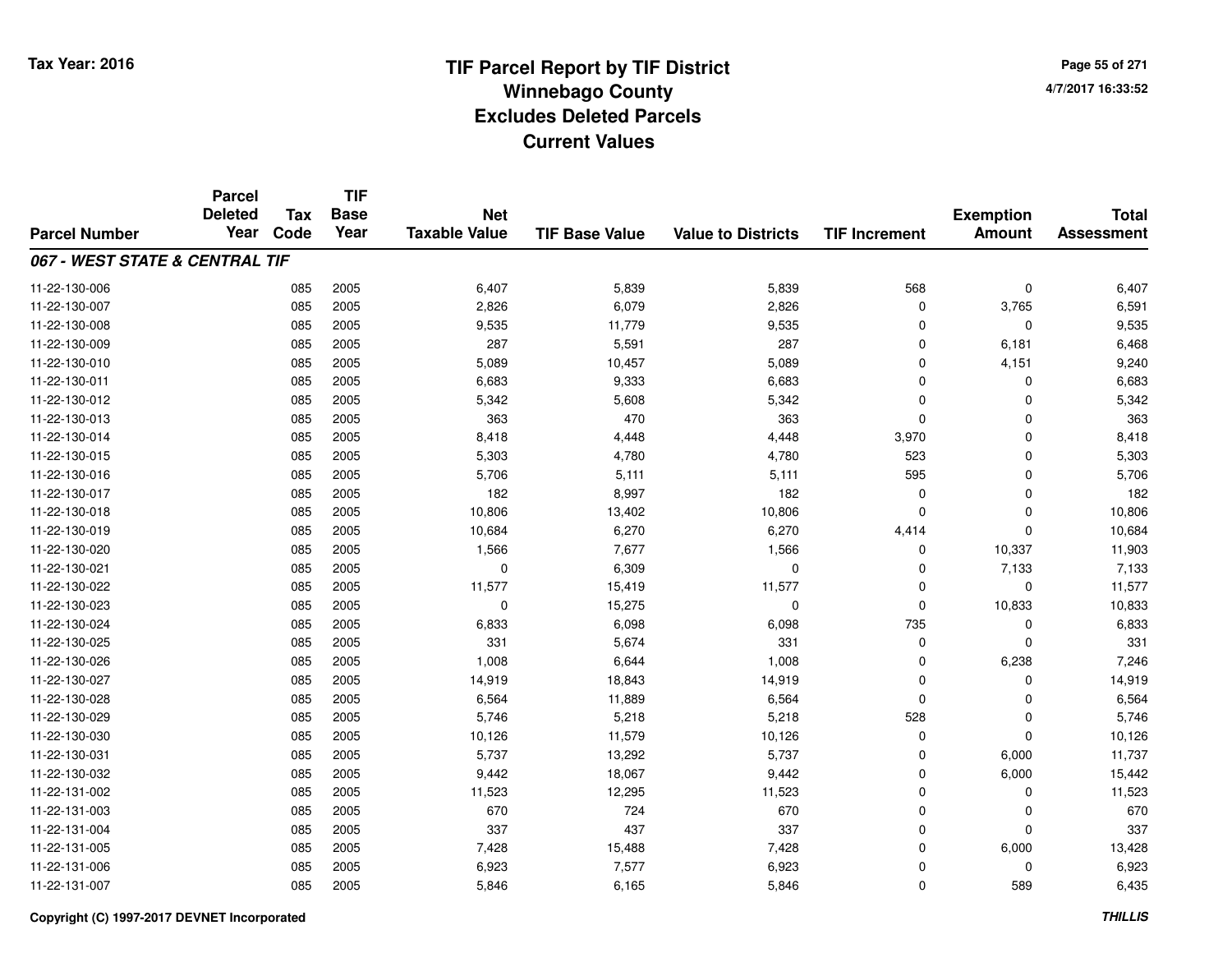**TIF**

**Parcel**

**Page 56 of 2714/7/2017 16:33:52**

| <b>Parcel Number</b>           | <b>Deleted</b><br>Year | Tax<br>Code | <b>Base</b><br>Year | <b>Net</b><br><b>Taxable Value</b> | <b>TIF Base Value</b> | <b>Value to Districts</b> | <b>TIF Increment</b> | <b>Exemption</b><br><b>Amount</b> | <b>Total</b><br><b>Assessment</b> |
|--------------------------------|------------------------|-------------|---------------------|------------------------------------|-----------------------|---------------------------|----------------------|-----------------------------------|-----------------------------------|
| 067 - WEST STATE & CENTRAL TIF |                        |             |                     |                                    |                       |                           |                      |                                   |                                   |
| 11-22-131-009                  |                        | 085         | 2005                | 420                                | 13,263                | 420                       | 0                    | $\mathbf 0$                       | 420                               |
| 11-22-131-010                  |                        | 085         | 2005                | $\mathbf 0$                        | 5,969                 | $\mathbf 0$               | 0                    | $\mathbf 0$                       | 0                                 |
| 11-22-131-011                  |                        | 085         | 2005                | 14,901                             | 16,602                | 14,901                    | $\mathbf 0$          | $\Omega$                          | 14,901                            |
| 11-22-131-012                  |                        | 085         | 2005                | 444                                | 574                   | 444                       | $\Omega$             | $\Omega$                          | 444                               |
| 11-22-131-013                  |                        | 085         | 2005                | $\Omega$                           | 148                   | $\Omega$                  | $\mathbf 0$          | $\Omega$                          | $\Omega$                          |
| 11-22-131-014                  |                        | 085         | 2005                | 5,160                              | 13,387                | 5,160                     | $\mathbf 0$          | 5,188                             | 10,348                            |
| 11-22-131-015                  |                        | 085         | 2005                | 5,113                              | 4,935                 | 4,935                     | 178                  | 395                               | 5,508                             |
| 11-22-131-016                  |                        | 085         | 2005                | 11,575                             | 15,840                | 11,575                    | 0                    | 0                                 | 11,575                            |
| 11-22-131-017                  |                        | 085         | 2005                | 14,315                             | 18,473                | 14,315                    | 0                    | $\Omega$                          | 14,315                            |
| 11-22-131-018                  |                        | 085         | 2005                | 333                                | 432                   | 333                       | 0                    | $\Omega$                          | 333                               |
| 11-22-131-019                  |                        | 085         | 2005                | 160                                | 6,994                 | 160                       | $\mathbf 0$          | 7,131                             | 7,291                             |
| 11-22-131-020                  |                        | 085         | 2005                | $\mathbf 0$                        | 19,372                | $\mathbf 0$               | $\mathbf 0$          | 14,522                            | 14,522                            |
| 11-22-131-021                  |                        | 085         | 2005                | 7,101                              | 12,456                | 7,101                     | $\mathbf 0$          | 3,854                             | 10,955                            |
| 11-22-131-022                  |                        | 085         | 2005                | 385                                | 4,716                 | 385                       | 0                    | $\mathbf 0$                       | 385                               |
| 11-22-131-023                  |                        | 085         | 2005                | 846                                | 6,730                 | 846                       | 0                    | 6,428                             | 7,274                             |
| 11-22-131-024                  |                        | 085         | 2005                | $\mathbf 0$                        | 4,173                 | $\mathbf 0$               | 0                    | $\Omega$                          | 0                                 |
| 11-22-131-025                  |                        | 085         | 2005                | 7,883                              | 11,754                | 7,883                     | 0                    | $\Omega$                          | 7,883                             |
| 11-22-131-028                  |                        | 085         | 2005                | 7,974                              | 11,828                | 7,974                     | 0                    | $\Omega$                          | 7,974                             |
| 11-22-131-029                  |                        | 085         | 2005                | 4,048                              | 8,275                 | 4,048                     | $\mathbf 0$          | $\mathbf 0$                       | 4,048                             |
| 11-22-132-001                  |                        | 085         | 2005                | 235                                | 303                   | 235                       | $\mathbf 0$          | $\Omega$                          | 235                               |
| 11-22-132-002                  |                        | 085         | 2005                | 8,185                              | 9,735                 | 8,185                     | $\mathbf 0$          | $\Omega$                          | 8,185                             |
| 11-22-132-003                  |                        | 085         | 2005                | 3,824                              | 6,210                 | 3,824                     | $\mathbf 0$          | 2,234                             | 6,058                             |
| 11-22-132-004                  |                        | 085         | 2005                | 7,813                              | 10,959                | 7,813                     | 0                    | 0                                 | 7,813                             |
| 11-22-132-005                  |                        | 085         | 2005                | 1,289                              | 6,457                 | 1,289                     | 0                    | 6,000                             | 7,289                             |
| 11-22-132-006                  |                        | 085         | 2005                | 357                                | 462                   | 357                       | 0                    | 0                                 | 357                               |
| 11-22-132-007                  |                        | 085         | 2005                | 357                                | 462                   | 357                       | 0                    | $\mathbf 0$                       | 357                               |
| 11-22-132-008                  |                        | 085         | 2005                | 532                                | 5,766                 | 532                       | $\mathbf 0$          | 6,022                             | 6,554                             |
| 11-22-132-009                  |                        | 085         | 2005                | 3,028                              | 12,645                | 3,028                     | $\mathbf 0$          | 5,000                             | 8,028                             |
| 11-22-132-010                  |                        | 085         | 2005                | 12,003                             | 15,560                | 12,003                    | 0                    | 0                                 | 12,003                            |
| 11-22-132-011                  |                        | 085         | 2005                | 9,181                              | 14,584                | 9,181                     | 0                    | 40                                | 9,221                             |
| 11-22-132-012                  |                        | 085         | 2005                | 337                                | 436                   | 337                       | 0                    | 0                                 | 337                               |
| 11-22-132-013                  |                        | 085         | 2005                | 10,756                             | 12,301                | 10,756                    | 0                    | 0                                 | 10,756                            |
| 11-22-132-014                  |                        | 085         | 2005                | 7,007                              | 14,101                | 7,007                     | 0                    | 1,880                             | 8,887                             |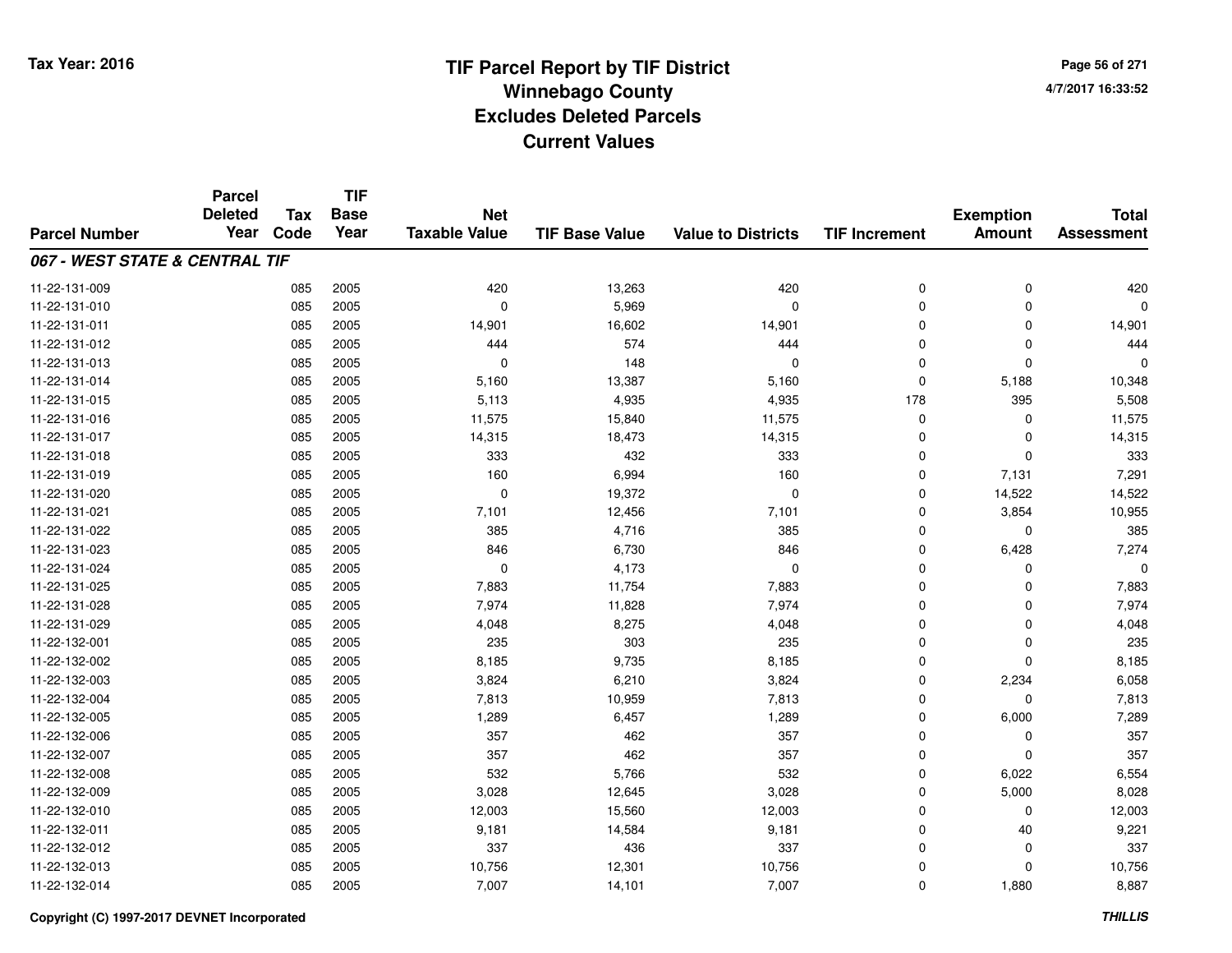**Page 57 of 2714/7/2017 16:33:52**

|                                | <b>Parcel</b><br><b>Deleted</b> | <b>Tax</b> | <b>TIF</b><br><b>Base</b> | <b>Net</b>           |                       |                           |                      |                                   | <b>Total</b>      |
|--------------------------------|---------------------------------|------------|---------------------------|----------------------|-----------------------|---------------------------|----------------------|-----------------------------------|-------------------|
| <b>Parcel Number</b>           | Year                            | Code       | Year                      | <b>Taxable Value</b> | <b>TIF Base Value</b> | <b>Value to Districts</b> | <b>TIF Increment</b> | <b>Exemption</b><br><b>Amount</b> | <b>Assessment</b> |
| 067 - WEST STATE & CENTRAL TIF |                                 |            |                           |                      |                       |                           |                      |                                   |                   |
| 11-22-132-015                  |                                 | 085        | 2005                      | 9,099                | 14,501                | 9,099                     | 0                    | 0                                 | 9,099             |
| 11-22-132-016                  |                                 | 085        | 2005                      | 6,245                | 6,418                 | 6,245                     | 0                    | $\mathbf 0$                       | 6,245             |
| 11-22-132-017                  |                                 | 085        | 2005                      | 5,322                | 5,212                 | 5,212                     | 110                  | $\Omega$                          | 5,322             |
| 11-22-132-020                  |                                 | 085        | 2005                      | 207                  | 269                   | 207                       | 0                    | $\Omega$                          | 207               |
| 11-22-132-021                  |                                 | 085        | 2005                      | 4,876                | 9,682                 | 4,876                     | 0                    | $\Omega$                          | 4,876             |
| 11-22-132-022                  |                                 | 085        | 2005                      | 5,000                | 10,485                | 5,000                     | 0                    | $\Omega$                          | 5,000             |
| 11-22-132-023                  |                                 | 085        | 2005                      | $\mathbf 0$          | 176                   | $\mathbf 0$               | 0                    | $\Omega$                          | $\Omega$          |
| 11-22-132-024                  |                                 | 085        | 2005                      | 271                  | 351                   | 271                       | $\mathbf 0$          | $\Omega$                          | 271               |
| 11-22-132-025                  |                                 | 085        | 2005                      | $\mathbf 0$          | 141                   | $\mathbf 0$               | 0                    | $\mathbf 0$                       | $\Omega$          |
| 11-22-132-026                  |                                 | 085        | 2005                      | 242                  | 313                   | 242                       | $\mathbf 0$          | $\Omega$                          | 242               |
| 11-22-132-027                  |                                 | 085        | 2005                      | 5,531                | 6,002                 | 5,531                     | 0                    | 6,000                             | 11,531            |
| 11-22-132-028                  |                                 | 085        | 2005                      | 585                  | 758                   | 585                       | 0                    | $\mathbf 0$                       | 585               |
| 11-22-132-029                  |                                 | 085        | 2005                      | 1,266                | 14,777                | 1,266                     | 0                    | 11,000                            | 12,266            |
| 11-22-132-030                  |                                 | 085        | 2005                      | 394                  | 5,196                 | 394                       | 0                    | 0                                 | 394               |
| 11-22-132-031                  |                                 | 085        | 2005                      | 258                  | 333                   | 258                       | 0                    | $\Omega$                          | 258               |
| 11-22-132-032                  |                                 | 085        | 2005                      | $\mathbf 0$          | 103                   | $\mathbf 0$               | 0                    | 0                                 | $\Omega$          |
| 11-22-132-035                  |                                 | 085        | 2005                      | 6,601                | 9,635                 | 6,601                     | 0                    | 0                                 | 6,601             |
| 11-22-132-036                  |                                 | 085        | 2005                      | 16,269               | 19,679                | 16,269                    | 0                    | $\mathbf 0$                       | 16,269            |
| 11-22-151-001                  |                                 | 085        | 2005                      | 1,461                | 11,294                | 1,461                     | 0                    | 7,539                             | 9,000             |
| 11-22-151-002                  |                                 | 085        | 2005                      | 2,832                | 9,438                 | 2,832                     | 0                    | $\mathbf 0$                       | 2,832             |
| 11-22-151-003                  |                                 | 085        | 2005                      | 1,879                | 11,316                | 1,879                     | 0                    | 7,125                             | 9,004             |
| 11-22-151-004                  |                                 | 085        | 2005                      | 8,142                | 10,071                | 8,142                     | 0                    | $\mathbf 0$                       | 8,142             |
| 11-22-151-005                  |                                 | 085        | 2005                      | 6,887                | 7,091                 | 6,887                     | 0                    | 0                                 | 6,887             |
| 11-22-151-006                  |                                 | 085        | 2005                      | 8,306                | 10,059                | 8,306                     | 0                    | $\Omega$                          | 8,306             |
| 11-22-151-007                  |                                 | 085        | 2005                      | 7,504                | 10,734                | 7,504                     | 0                    | $\mathbf 0$                       | 7,504             |
| 11-22-151-008                  |                                 | 085        | 2005                      | 389                  | 12,429                | 389                       | 0                    | $\Omega$                          | 389               |
| 11-22-151-009                  |                                 | 085        | 2005                      | 0                    | $\mathbf 0$           | $\mathbf 0$               | 0                    | $\mathbf 0$                       | $\Omega$          |
| 11-22-151-010                  |                                 | 085        | 2005                      | 0                    | 17,991                | $\Omega$                  | 0                    | $\Omega$                          |                   |
| 11-22-151-011                  |                                 | 085        | 2005                      | 0                    | 2,400                 | $\Omega$                  | 0                    | 0                                 |                   |
| 11-22-151-012                  |                                 | 085        | 2005                      | 0                    | 2,400                 | $\Omega$                  | 0                    | $\Omega$                          |                   |
| 11-22-151-013                  |                                 | 085        | 2005                      | $\mathbf 0$          | 2,452                 | $\Omega$                  | $\mathbf 0$          | $\Omega$                          |                   |
| 11-22-151-014                  |                                 | 085        | 2005                      | 0                    | 11,703                | $\Omega$                  | 0                    | $\Omega$                          | O                 |
| 11-22-152-001                  |                                 | 085        | 2005                      | 7,028                | 6,265                 | 6,265                     | 763                  | $\Omega$                          | 7,028             |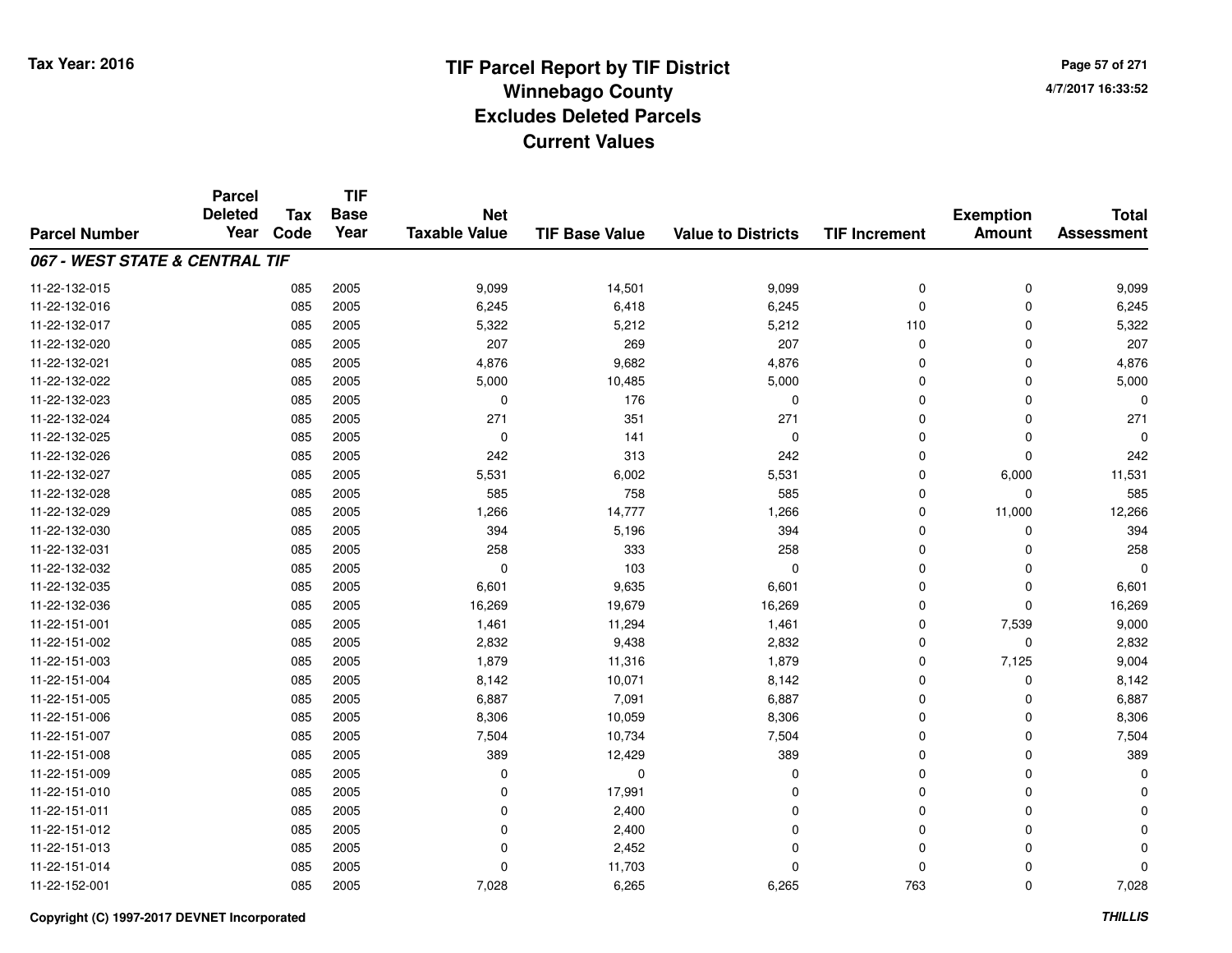# **TIF Parcel Report by TIF District Tax Year: 2016 Winnebago Countyy** and the contract of the contract of the contract of the contract of the contract of the contract of the contract of the contract of the contract of the contract of the contract of the contract of the contract of the co **Excludes Deleted ParcelsCurrent Values**

**Page 58 of 2714/7/2017 16:33:52**

|                                | <b>Parcel</b><br><b>Deleted</b> | <b>Tax</b> | <b>TIF</b><br><b>Base</b> | <b>Net</b>           |                       |                           |                      | <b>Exemption</b> | <b>Total</b>      |
|--------------------------------|---------------------------------|------------|---------------------------|----------------------|-----------------------|---------------------------|----------------------|------------------|-------------------|
| <b>Parcel Number</b>           | Year                            | Code       | Year                      | <b>Taxable Value</b> | <b>TIF Base Value</b> | <b>Value to Districts</b> | <b>TIF Increment</b> | <b>Amount</b>    | <b>Assessment</b> |
| 067 - WEST STATE & CENTRAL TIF |                                 |            |                           |                      |                       |                           |                      |                  |                   |
| 11-22-152-002                  |                                 | 085        | 2005                      | 5,992                | 4,965                 | 4,965                     | 1,027                | $\mathbf 0$      | 5,992             |
| 11-22-152-003                  |                                 | 085        | 2005                      | 7,469                | 10,445                | 7,469                     | 0                    | $\mathbf 0$      | 7,469             |
| 11-22-152-004                  |                                 | 085        | 2005                      | 0                    | 817                   | $\mathbf 0$               | $\mathbf 0$          | $\Omega$         | $\Omega$          |
| 11-22-152-005                  |                                 | 085        | 2005                      | 0                    | 424                   | 0                         | 0                    | $\Omega$         | $\Omega$          |
| 11-22-152-006                  |                                 | 085        | 2005                      | $\Omega$             | $\Omega$              | $\Omega$                  | $\mathbf 0$          | $\Omega$         | $\Omega$          |
| 11-22-152-007                  |                                 | 085        | 2005                      | 4,684                | 9,821                 | 4,684                     | 0                    | 4,245            | 8,929             |
| 11-22-152-008                  |                                 | 085        | 2005                      | $\mathbf 0$          | $\Omega$              | $\mathbf 0$               | $\mathbf 0$          | $\mathbf 0$      | $\Omega$          |
| 11-22-152-009                  |                                 | 085        | 2005                      | 4,520                | 13,137                | 4,520                     | $\mathbf 0$          | 4,354            | 8,874             |
| 11-22-152-010                  |                                 | 085        | 2005                      | 8,879                | 10,043                | 8,879                     | $\mathbf 0$          | $\Omega$         | 8,879             |
| 11-22-152-011                  |                                 | 085        | 2005                      | 0                    | 18,296                | $\mathbf 0$               | $\mathbf 0$          | $\Omega$         | $\Omega$          |
| 11-22-152-012                  |                                 | 085        | 2005                      | $\Omega$             | 0                     | $\Omega$                  | $\Omega$             | $\Omega$         |                   |
| 11-22-152-013                  |                                 | 085        | 2005                      | 0                    | $\Omega$              | 0                         | 0                    | $\Omega$         |                   |
| 11-22-152-014                  |                                 | 085        | 2005                      | $\Omega$             | $\Omega$              | $\Omega$                  | $\mathbf 0$          | $\Omega$         |                   |
| 11-22-153-001                  |                                 | 085        | 2005                      | $\Omega$             | 809                   | 0                         | 0                    | $\Omega$         |                   |
| 11-22-153-002                  |                                 | 085        | 2005                      | 0                    | 12,098                | $\Omega$                  | $\mathbf 0$          | $\Omega$         | $\Omega$          |
| 11-22-153-003                  |                                 | 085        | 2005                      | 5,261                | 13,126                | 5,261                     | 0                    | $\Omega$         | 5,261             |
| 11-22-153-004                  |                                 | 085        | 2005                      | 670                  | 483                   | 483                       | 187                  | $\Omega$         | 670               |
| 11-22-153-005                  |                                 | 085        | 2005                      | 0                    | 14,439                | $\mathbf 0$               | 0                    | 0                | 0                 |
| 11-22-153-006                  |                                 | 085        | 2005                      | 5,828                | 12,845                | 5,828                     | 0                    | 0                | 5,828             |
| 11-22-153-007                  |                                 | 085        | 2005                      | 0                    | 51                    | $\mathbf 0$               | 0                    | 0                | $\Omega$          |
| 11-22-153-008                  |                                 | 085        | 2005                      | 4,809                | 5,289                 | 4,809                     | 0                    | 0                | 4,809             |
| 11-22-153-009                  |                                 | 085        | 2005                      | 467                  | 605                   | 467                       | 0                    | $\mathbf 0$      | 467               |
| 11-22-153-010                  |                                 | 085        | 2005                      | 6,449                | 10,708                | 6,449                     | $\mathbf 0$          | 1,048            | 7,497             |
| 11-22-153-011                  |                                 | 085        | 2005                      | 5,949                | 5,373                 | 5,373                     | 576                  | $\mathbf 0$      | 5,949             |
| 11-22-153-012                  |                                 | 085        | 2005                      | 4,475                | 4,771                 | 4,475                     | 0                    | 1,094            | 5,569             |
| 11-22-153-013                  |                                 | 085        | 2005                      | 288                  | 372                   | 288                       | 0                    | $\mathbf 0$      | 288               |
| 11-22-153-014                  |                                 | 085        | 2005                      | 168                  | 4,567                 | 168                       | 0                    | $\Omega$         | 168               |
| 11-22-153-015                  |                                 | 085        | 2005                      | 297                  | 10,515                | 297                       | 0                    | 6,903            | 7,200             |
| 11-22-153-017                  |                                 | 085        | 2005                      | 0                    | 0                     | 0                         | $\mathbf 0$          | $\Omega$         | $\Omega$          |
| 11-22-153-018                  |                                 | 085        | 2005                      | 0                    | 0                     | $\mathbf 0$               | 0                    | $\Omega$         |                   |
| 11-22-153-019                  |                                 | 085        | 2005                      | $\Omega$             | $\Omega$              | $\Omega$                  | $\mathbf 0$          | $\Omega$         | $\Omega$          |
| 11-22-153-021                  |                                 | 085        | 2005                      | 24,355               | 27,929                | 24,355                    | 0                    | $\Omega$         | 24,355            |
| 11-22-153-022                  |                                 | 085        | 2005                      | $\Omega$             | $\mathbf 0$           | $\mathbf 0$               | $\mathbf 0$          | $\Omega$         | 0                 |

#### **Copyright (C) 1997-2017 DEVNET Incorporated**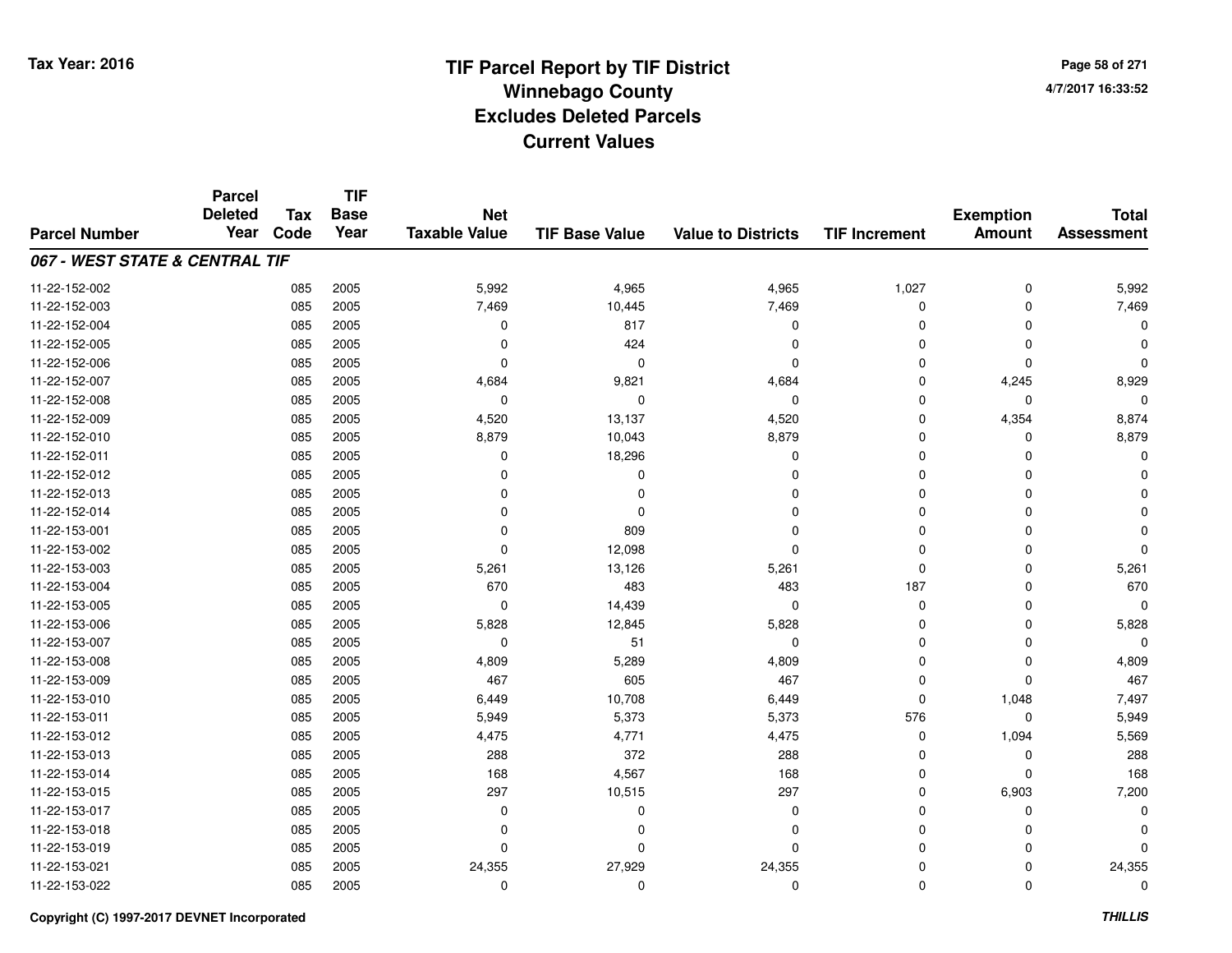**Page 59 of 2714/7/2017 16:33:52**

#### **TIF Base ValueParcel NumberTotal AssessmentExemption Amount Value to Districts TIF IncrementTIF Base YearTax CodeParcel Deleted YearNet Taxable Value067 - WEST STATE & CENTRAL TIF**11-22-153-023 <sup>085</sup> <sup>0</sup> <sup>0</sup> <sup>0</sup> <sup>0</sup> <sup>0</sup> <sup>0</sup> <sup>0</sup> 11-22-154-011 <sup>085</sup> <sup>0</sup> <sup>2005</sup> <sup>0</sup> <sup>0</sup> <sup>0</sup> <sup>0</sup> <sup>0</sup> 11-22-154-012 <sup>085</sup> <sup>0</sup> <sup>2005</sup> <sup>0</sup> <sup>0</sup> <sup>0</sup> <sup>0</sup> <sup>0</sup> 11-22-154-013 <sup>085</sup> <sup>0</sup> <sup>2005</sup> <sup>0</sup> <sup>0</sup> <sup>0</sup> <sup>0</sup> <sup>0</sup> 11-22-154-014 <sup>085</sup> <sup>0</sup> <sup>2005</sup> <sup>0</sup> <sup>0</sup> <sup>0</sup> <sup>0</sup> <sup>0</sup> 11-22-154-023 <sup>085</sup> <sup>0</sup> <sup>0</sup> <sup>0</sup> <sup>0</sup> <sup>0</sup> <sup>0</sup> <sup>0</sup> 11-22-154-024 <sup>085</sup> <sup>0</sup> <sup>0</sup> <sup>0</sup> <sup>0</sup> <sup>0</sup> <sup>0</sup> <sup>0</sup> 11-22-154-025 <sup>085</sup> <sup>0</sup> <sup>0</sup> <sup>0</sup> <sup>0</sup> <sup>0</sup> <sup>0</sup> <sup>0</sup> 11-22-154-026 <sup>085</sup> <sup>0</sup> <sup>0</sup> <sup>0</sup> <sup>0</sup> <sup>0</sup> <sup>0</sup> <sup>0</sup> 11-22-154-027 <sup>085</sup> <sup>0</sup> <sup>0</sup> <sup>0</sup> <sup>0</sup> <sup>0</sup> <sup>0</sup> <sup>0</sup> 11-22-154-028 <sup>085</sup> <sup>0</sup> <sup>0</sup> <sup>0</sup> <sup>0</sup> <sup>0</sup> <sup>0</sup> <sup>0</sup> 11-22-154-029 <sup>085</sup> <sup>0</sup> <sup>0</sup> <sup>0</sup> <sup>0</sup> <sup>0</sup> <sup>0</sup> <sup>0</sup> 11-22-154-030 <sup>085</sup> <sup>0</sup> <sup>0</sup> <sup>0</sup> <sup>0</sup> <sup>0</sup> <sup>0</sup> <sup>0</sup> 11-22-154-031 <sup>085</sup> <sup>0</sup> <sup>0</sup> <sup>0</sup> <sup>0</sup> <sup>0</sup> <sup>0</sup> <sup>0</sup> 11-22-154-032 <sup>085</sup> <sup>0</sup> <sup>0</sup> <sup>0</sup> <sup>0</sup> <sup>0</sup> <sup>0</sup> <sup>0</sup> 11-22-156-001 <sup>085</sup> <sup>0</sup> <sup>2005</sup> <sup>0</sup> <sup>0</sup> <sup>0</sup> <sup>0</sup> <sup>0</sup> 11-22-156-0022 085 2005 0 11,236 0 0 0 0 11-22-156-0033 085 2005 0 369 0 0 0 0 11-22-156-004 $\frac{4}{10}$  085 2005 0 0 5,248 0 0 0 0 0 0 0 11-22-156-005 <sup>085</sup> <sup>0</sup> <sup>2005</sup> <sup>0</sup> <sup>0</sup> <sup>0</sup> <sup>0</sup> <sup>0</sup> 11-22-156-006 <sup>085</sup> <sup>0</sup> <sup>2005</sup> <sup>0</sup> <sup>0</sup> <sup>0</sup> <sup>0</sup> <sup>0</sup> 11-22-156-009 <sup>085</sup> 9,738 <sup>2005</sup> 13,323 9,738 <sup>0</sup> <sup>0</sup> 9,738 11-22-156-0100 085 2005 0 12,788 0 0 10,531 10,531 11-22-156-0111 085 2005 5,994 15,895 5,994 0 6,000 11,994 11-22-156-0122 085 2005 6,052 15,814 6,052 0 6,000 12,052 11-22-156-0133 085 2005 13,877 15,646 13,877 0 3,685 17,562 11-22-156-014 <sup>085</sup> 15,918 <sup>2005</sup> <sup>369</sup> <sup>369</sup> 15,549 <sup>0</sup> 15,918 11-22-156-015 <sup>085</sup> 6,508 <sup>2005</sup> 11,547 6,508 <sup>0</sup> 3,052 9,560 11-22-156-016 <sup>085</sup> 10,590 <sup>2005</sup> 14,828 10,590 <sup>0</sup> <sup>0</sup> 10,590 11-22-156-017 <sup>085</sup> 2,684 <sup>2005</sup> 12,021 2,684 <sup>0</sup> 6,344 9,028 11-22-156-0188 085 2005 0 14,418 0 11,097 11-22-157-009 <sup>085</sup> <sup>0</sup> <sup>2005</sup> <sup>0</sup> <sup>0</sup> <sup>0</sup> <sup>0</sup> <sup>0</sup> 11-22-157-010<sup>085</sup> <sup>0</sup> <sup>2005</sup> <sup>0</sup> <sup>0</sup> <sup>0</sup> <sup>0</sup> <sup>0</sup>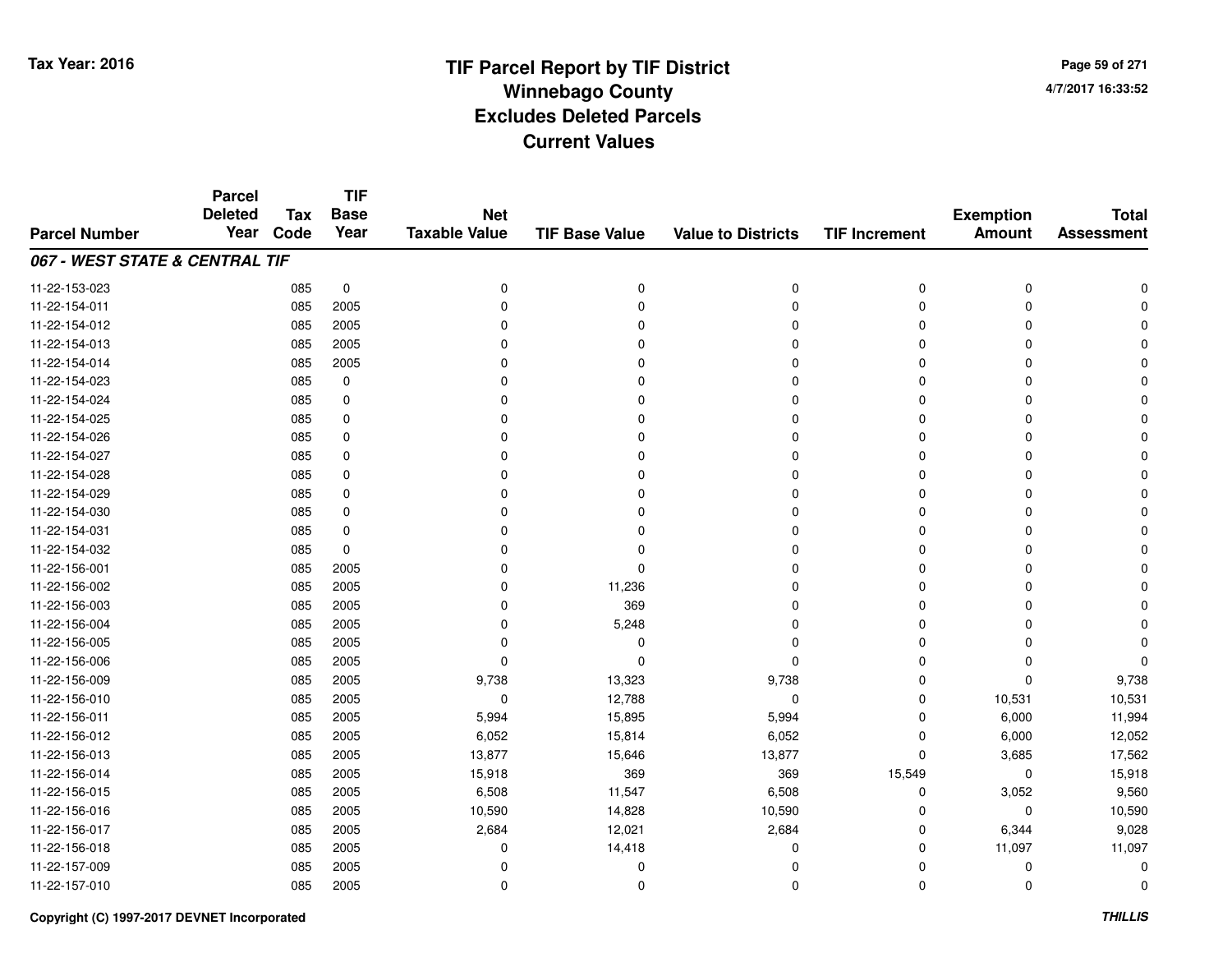**Page 60 of 2714/7/2017 16:33:52**

#### **TIF Base ValueParcel NumberTotal AssessmentExemption Amount Value to Districts TIF IncrementTIF Base YearTax CodeParcel Deleted YearNet Taxable Value067 - WEST STATE & CENTRAL TIF**11-22-158-004 <sup>085</sup> <sup>0</sup> <sup>2005</sup> <sup>0</sup> <sup>0</sup> <sup>0</sup> <sup>0</sup> <sup>0</sup> 11-22-158-005 <sup>085</sup> <sup>0</sup> <sup>2005</sup> <sup>0</sup> <sup>0</sup> <sup>0</sup> <sup>0</sup> <sup>0</sup> 11-22-159-001 <sup>085</sup> 8,187 <sup>2005</sup> 17,678 8,187 <sup>0</sup> 10,790 18,977 11-22-159-002 <sup>085</sup> <sup>0</sup> <sup>2005</sup> 13,200 <sup>0</sup> <sup>0</sup> 10,092 10,092 11-22-159-0033 085 2005 5,534 11,371 5,534 0 0 5,534 11-22-159-004 <sup>085</sup> 2,942 <sup>2005</sup> 17,506 2,942 <sup>0</sup> 11,000 13,942 11-22-159-005 <sup>085</sup> <sup>309</sup> <sup>2005</sup> <sup>400</sup> <sup>309</sup> <sup>0</sup> <sup>0</sup> <sup>309</sup> 11-22-159-006 <sup>085</sup> 4,176 <sup>2005</sup> 15,588 4,176 <sup>0</sup> 11,000 15,176 11-22-159-0077 085 2005 316 17,658 316 0 0 316 11-22-159-0088 085 2005 6,307 16,299 6,307 0 6,000 12,307 11-22-159-0099 085 2005 5,008 8,237 5,008 0 1,842 6,850 11-22-159-0100 085 2005 0 14,327 0 0 5,831 5,831 11-22-159-011 <sup>085</sup> <sup>203</sup> <sup>2005</sup> <sup>263</sup> <sup>203</sup> <sup>0</sup> <sup>0</sup> <sup>203</sup> 11-22-159-012 <sup>085</sup> 9,999 <sup>2005</sup> 11,437 9,999 <sup>0</sup> <sup>0</sup> 9,999 11-22-159-013 <sup>085</sup> 5,352 <sup>2005</sup> 11,719 5,352 <sup>0</sup> <sup>0</sup> 5,352 11-22-159-014 <sup>085</sup> 5,253 <sup>2005</sup> 6,829 5,253 <sup>0</sup> 1,095 6,348 11-22-159-015 <sup>085</sup> 6,352 <sup>2005</sup> 4,841 4,841 1,511 <sup>0</sup> 6,352 11-22-159-0166 085 2005 4,345 6,379 4,345 0 1,219 5,564 11-22-159-0177 085 2005 4,181 13,857 4,181 0 0 4,181 11-22-159-018 <sup>085</sup> 12,824 <sup>2005</sup> 13,347 12,824 <sup>0</sup> <sup>0</sup> 12,824 11-22-159-0199 085 2005 173 224 173 0 0 173 11-22-159-0200 085 2005 4,033 10,031 4,033 0 3,633 7,666 11-22-159-0211 085 2005 253 12,532 253 0 9,044 9,297 11-22-159-0222 085 2005 4,329 12,408 4,329 0 0 4,329 11-22-176-0011 085 2005 388 502 388 0 0 388 11-22-176-0022 085 2005 0 475 0 0 0 11-22-176-003 <sup>085</sup> <sup>0</sup> <sup>2005</sup> <sup>0</sup> <sup>0</sup> <sup>0</sup> <sup>0</sup> <sup>0</sup> 11-22-176-004 <sup>085</sup> 6,050 <sup>2005</sup> 8,608 6,050 <sup>0</sup> <sup>0</sup> 6,050 11-22-176-007 <sup>085</sup> <sup>0</sup> <sup>2005</sup> <sup>352</sup> <sup>0</sup> <sup>0</sup> <sup>0</sup> <sup>0</sup> 11-22-176-008 <sup>085</sup> <sup>0</sup> <sup>2005</sup> <sup>0</sup> <sup>0</sup> <sup>0</sup> <sup>0</sup> <sup>0</sup> 11-22-176-009 <sup>085</sup> <sup>0</sup> <sup>2005</sup> <sup>0</sup> <sup>0</sup> <sup>0</sup> <sup>0</sup> <sup>0</sup> 11-22-176-0100 085 2005 0 10,915 0 0 9,153 9,153 11-22-176-0111 085 2005 5,602 4,933 4,933 669 0 5,602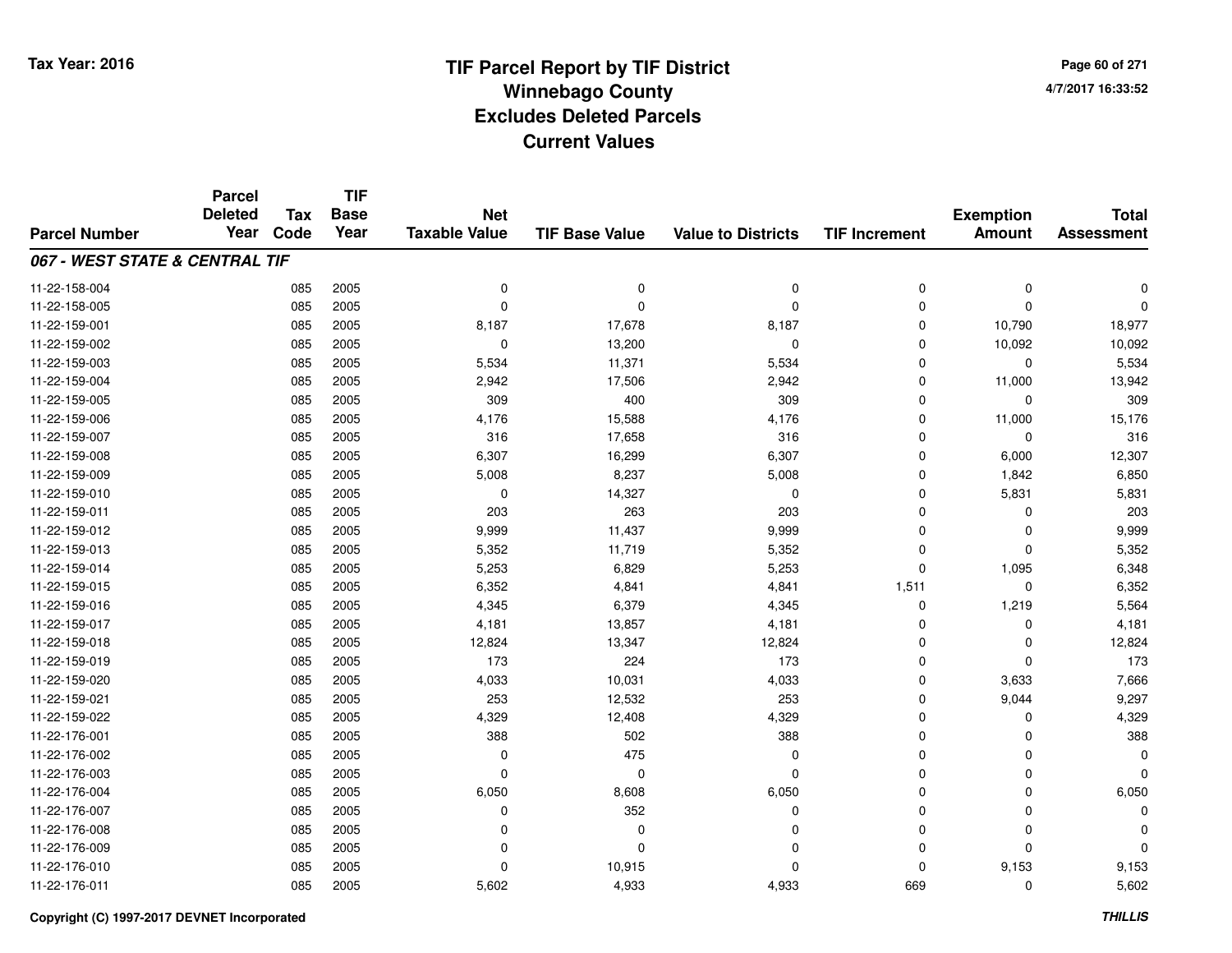**TIF**

**Parcel**

**Page 61 of 2714/7/2017 16:33:52**

| <b>Parcel Number</b>           | <b>Deleted</b><br>Year | <b>Tax</b><br>Code | <b>Base</b><br>Year | <b>Net</b><br><b>Taxable Value</b> | <b>TIF Base Value</b> | <b>Value to Districts</b> | <b>TIF Increment</b> | <b>Exemption</b><br><b>Amount</b> | <b>Total</b><br><b>Assessment</b> |
|--------------------------------|------------------------|--------------------|---------------------|------------------------------------|-----------------------|---------------------------|----------------------|-----------------------------------|-----------------------------------|
| 067 - WEST STATE & CENTRAL TIF |                        |                    |                     |                                    |                       |                           |                      |                                   |                                   |
| 11-22-176-012                  |                        | 085                | 2005                | 399                                | 516                   | 399                       | $\mathbf 0$          | $\mathbf 0$                       | 399                               |
| 11-22-176-013                  |                        | 085                | 2005                | 4,839                              | 4,308                 | 4,308                     | 531                  | $\mathbf 0$                       | 4,839                             |
| 11-22-176-014                  |                        | 085                | 2005                | 0                                  | 253                   | $\mathbf 0$               | 0                    | $\Omega$                          |                                   |
| 11-22-176-015                  |                        | 085                | 2005                | 0                                  | 15,611                | $\mathbf 0$               | $\Omega$             | 0                                 | 0                                 |
| 11-22-177-001                  |                        | 085                | 2005                | 363                                | 470                   | 363                       | $\Omega$             | 0                                 | 363                               |
| 11-22-177-002                  |                        | 085                | 2005                | $\mathbf 0$                        | $\mathbf 0$           | $\mathbf 0$               | $\Omega$             | $\Omega$                          | $\Omega$                          |
| 11-22-177-003                  |                        | 085                | 2005                | 363                                | 470                   | 363                       | $\Omega$             | $\Omega$                          | 363                               |
| 11-22-177-004                  |                        | 085                | 2005                | 0                                  | 0                     | $\mathbf 0$               | $\Omega$             | $\Omega$                          | $\Omega$                          |
| 11-22-177-005                  |                        | 085                | 2005                | $\Omega$                           | $\Omega$              | $\mathbf 0$               | $\Omega$             | $\Omega$                          | $\Omega$                          |
| 11-22-177-006                  |                        | 085                | 2005                | 6,685                              | 8,481                 | 6,685                     | 0                    | $\Omega$                          | 6,685                             |
| 11-22-177-007                  |                        | 085                | 2005                | 324                                | 420                   | 324                       | 0                    | $\Omega$                          | 324                               |
| 11-22-177-008                  |                        | 085                | 2005                | 357                                | 11,950                | 357                       | 0                    | $\Omega$                          | 357                               |
| 11-22-177-009                  |                        | 085                | 2005                | 324                                | 420                   | 324                       | $\Omega$             | $\Omega$                          | 324                               |
| 11-22-177-011                  |                        | 085                | 2005                | 0                                  | 0                     | 0                         | $\Omega$             | $\Omega$                          | 0                                 |
| 11-22-177-012                  |                        | 085                | 2005                | $\Omega$                           | $\Omega$              | $\Omega$                  | $\Omega$             | $\Omega$                          | U                                 |
| 11-22-177-017                  |                        | 085                | 2005                | $\Omega$                           | 425                   | $\Omega$                  | $\Omega$             | $\Omega$                          | O                                 |
| 11-22-177-018                  |                        | 085                | 2005                | $\Omega$                           | 5,645                 | $\Omega$                  | $\Omega$             | $\Omega$                          | $\Omega$                          |
| 11-22-178-001                  |                        | 085                | 2005                | 6,824                              | 8,661                 | 6,824                     | $\Omega$             | $\Omega$                          | 6,824                             |
| 11-22-178-002                  |                        | 085                | 2005                | 324                                | 420                   | 324                       | $\Omega$             | $\Omega$                          | 324                               |
| 11-22-178-003                  |                        | 085                | 2005                | 3,065                              | 2,800                 | 2,800                     | 265                  | $\Omega$                          | 3,065                             |
| 11-22-178-004                  |                        | 085                | 2005                | 5,823                              | 17,838                | 5,823                     | $\mathbf 0$          | 2,414                             | 8,237                             |
| 11-22-178-006                  |                        | 085                | 2005                | 5,375                              | 4,730                 | 4,730                     | 645                  | 0                                 | 5,375                             |
| 11-22-178-007                  |                        | 085                | 2005                | 5,660                              | 5,412                 | 5,412                     | 248                  | $\Omega$                          | 5,660                             |
| 11-22-178-008                  |                        | 085                | 2005                | 0                                  | 8,828                 | $\mathbf 0$               | 0                    | 7,103                             | 7,103                             |
| 11-22-178-009                  |                        | 085                | 2005                | 501                                | 648                   | 501                       | $\Omega$             | $\mathbf{0}$                      | 501                               |
| 11-22-178-013                  |                        | 085                | 2005                | $\Omega$                           | $\Omega$              | $\mathbf{0}$              | $\mathbf 0$          | $\Omega$                          | $\Omega$                          |
| 11-22-179-001                  |                        | 085                | 2005                | 5,694                              | 5,537                 | 5,537                     | 157                  | 518                               | 6,212                             |
| 11-22-179-002                  |                        | 085                | 2005                | 2,531                              | 4,189                 | 2,531                     | 0                    | 2,161                             | 4,692                             |
| 11-22-179-003                  |                        | 085                | 2005                | 4,531                              | 11,686                | 4,531                     | $\Omega$             | 5,164                             | 9,695                             |
| 11-22-179-004                  |                        | 085                | 2005                | 7,169                              | 8,763                 | 7,169                     | 0                    | $\Omega$                          | 7,169                             |
| 11-22-179-005                  |                        | 085                | 2005                | 181                                | 235                   | 181                       | $\mathbf 0$          | $\Omega$                          | 181                               |
| 11-22-179-006                  |                        | 085                | 2005                | 348                                | 451                   | 348                       | $\mathbf 0$          | $\Omega$                          | 348                               |
| 11-22-179-007                  |                        | 085                | 2005                | 150                                | 8,989                 | 150                       | $\mathbf 0$          | $\mathbf{0}$                      | 150                               |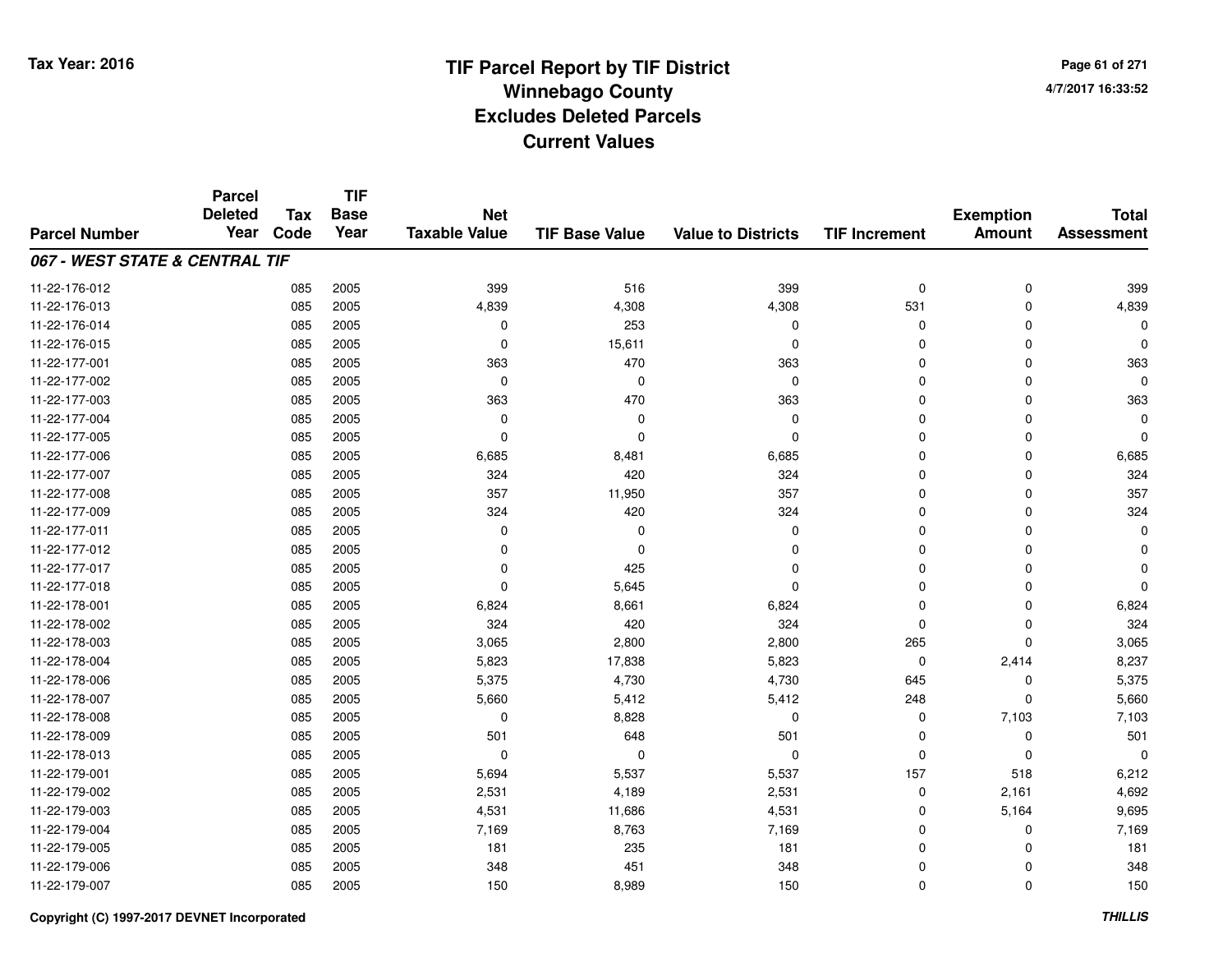**TIF**

**Parcel**

**Page 62 of 2714/7/2017 16:33:52**

| <b>Parcel Number</b>           | <b>Deleted</b><br>Year | <b>Tax</b><br>Code | .<br><b>Base</b><br>Year | <b>Net</b><br><b>Taxable Value</b> | <b>TIF Base Value</b> | <b>Value to Districts</b> | <b>TIF Increment</b> | <b>Exemption</b><br><b>Amount</b> | <b>Total</b><br><b>Assessment</b> |
|--------------------------------|------------------------|--------------------|--------------------------|------------------------------------|-----------------------|---------------------------|----------------------|-----------------------------------|-----------------------------------|
| 067 - WEST STATE & CENTRAL TIF |                        |                    |                          |                                    |                       |                           |                      |                                   |                                   |
| 11-22-179-008                  |                        | 085                | 2005                     | 485                                | 8,615                 | 485                       | 0                    | $\mathbf 0$                       | 485                               |
| 11-22-179-009                  |                        | 085                | 2005                     | $\Omega$                           | 10,373                | $\mathbf 0$               | 0                    | 0                                 | 0                                 |
| 11-22-179-010                  |                        | 085                | 2005                     | $\Omega$                           | 3,092                 | 0                         | 0                    | $\Omega$                          |                                   |
| 11-22-179-011                  |                        | 085                | 2005                     | 0                                  | 0                     | $\Omega$                  | $\Omega$             | O                                 |                                   |
| 11-22-180-001                  |                        | 085                | 2005                     | $\Omega$                           | 14,651                | $\Omega$                  | $\Omega$             | O                                 |                                   |
| 11-22-180-003                  |                        | 085                | 2005                     | $\Omega$                           | 0                     | $\Omega$                  | $\Omega$             | $\Omega$                          |                                   |
| 11-22-180-006                  |                        | 085                | 2005                     | $\Omega$                           | 10,125                | $\mathbf 0$               | $\Omega$             | $\Omega$                          |                                   |
| 11-22-180-007                  |                        | 085                | 2005                     | $\Omega$                           | 0                     | 0                         | $\Omega$             | O                                 |                                   |
| 11-22-180-008                  |                        | 085                | 2005                     | $\Omega$                           | $\Omega$              | $\Omega$                  | $\Omega$             | $\Omega$                          |                                   |
| 11-22-180-009                  |                        | 085                | 2005                     | 4,369                              | 9,551                 | 4,369                     | $\Omega$             | $\Omega$                          | 4,369                             |
| 11-22-180-010                  |                        | 085                | 2005                     | 13,780                             | 14,173                | 13,780                    | $\Omega$             | $\Omega$                          | 13,780                            |
| 11-22-180-011                  |                        | 085                | 2005                     | 9,505                              | 11,489                | 9,505                     | $\Omega$             | $\Omega$                          | 9,505                             |
| 11-22-180-012                  |                        | 085                | 2005                     | 3,736                              | 16,740                | 3,736                     | $\Omega$             | $\Omega$                          | 3,736                             |
| 11-22-180-013                  |                        | 085                | 2005                     | 5,985                              | 8,991                 | 5,985                     | $\Omega$             | 1,374                             | 7,359                             |
| 11-22-180-014                  |                        | 085                | 2005                     | 12,303                             | 14,876                | 12,303                    | $\Omega$             | 0                                 | 12,303                            |
| 11-22-180-015                  |                        | 085                | 2005                     | 1,100                              | 8,169                 | 1,100                     | 0                    | 11,000                            | 12,100                            |
| 11-22-180-016                  |                        | 085                | 2005                     | 0                                  | 5,691                 | $\pmb{0}$                 | 0                    | 6,006                             | 6,006                             |
| 11-22-180-017                  |                        | 085                | 2005                     | 8,037                              | 9,917                 | 8,037                     | $\Omega$             | $\Omega$                          | 8,037                             |
| 11-22-181-001                  |                        | 085                | 2005                     | $\Omega$                           | 0                     | 0                         | $\Omega$             | $\Omega$                          | U                                 |
| 11-22-181-002                  |                        | 085                | 2005                     | $\Omega$                           | 287                   | 0                         | $\Omega$             | O                                 |                                   |
| 11-22-181-003                  |                        | 085                | 2005                     | O                                  | $\Omega$              | $\Omega$                  | $\Omega$             | O                                 |                                   |
| 11-22-181-004                  |                        | 085                | 2005                     | $\Omega$                           | $\Omega$              | $\Omega$                  | $\Omega$             | $\Omega$                          |                                   |
| 11-22-181-005                  |                        | 085                | 2005                     | $\Omega$                           | $\Omega$              | $\Omega$                  | $\Omega$             | $\Omega$                          |                                   |
| 11-22-181-006                  |                        | 085                | 2005                     | $\Omega$                           | $\Omega$              | $\Omega$                  | $\Omega$             | O                                 |                                   |
| 11-22-181-007                  |                        | 085                | 2005                     | $\Omega$                           | $\Omega$              | $\Omega$                  | $\Omega$             | O                                 |                                   |
| 11-22-181-008                  |                        | 085                | 2005                     | $\Omega$                           | $\Omega$              | $\Omega$                  | $\Omega$             | O                                 |                                   |
| 11-22-181-009                  |                        | 085                | 2005                     | $\Omega$                           | $\Omega$              | $\mathbf 0$               | $\Omega$             | 0                                 |                                   |
| 11-22-181-010                  |                        | 085                | 2005                     | $\Omega$                           | $\Omega$              | $\mathbf 0$               | $\Omega$             | $\Omega$                          |                                   |
| 11-22-181-011                  |                        | 085                | 2005                     | $\Omega$                           | $\Omega$              | $\mathbf 0$               | $\Omega$             | $\Omega$                          | O                                 |
| 11-22-181-012                  |                        | 085                | 2005                     | 229                                | 14,841                | 229                       | 0                    | 9,889                             | 10,118                            |
| 11-22-181-013                  |                        | 085                | 2005                     | 3,319                              | 9,958                 | 3,319                     | $\Omega$             | 4,850                             | 8,169                             |
| 11-22-181-014                  |                        | 085                | 2005                     | $\Omega$                           | 0                     | 0                         | $\Omega$             | $\Omega$                          | U                                 |
| 11-22-181-015                  |                        | 085                | 2005                     | 0                                  | 0                     | $\mathbf 0$               | $\mathbf 0$          | $\mathbf 0$                       | 0                                 |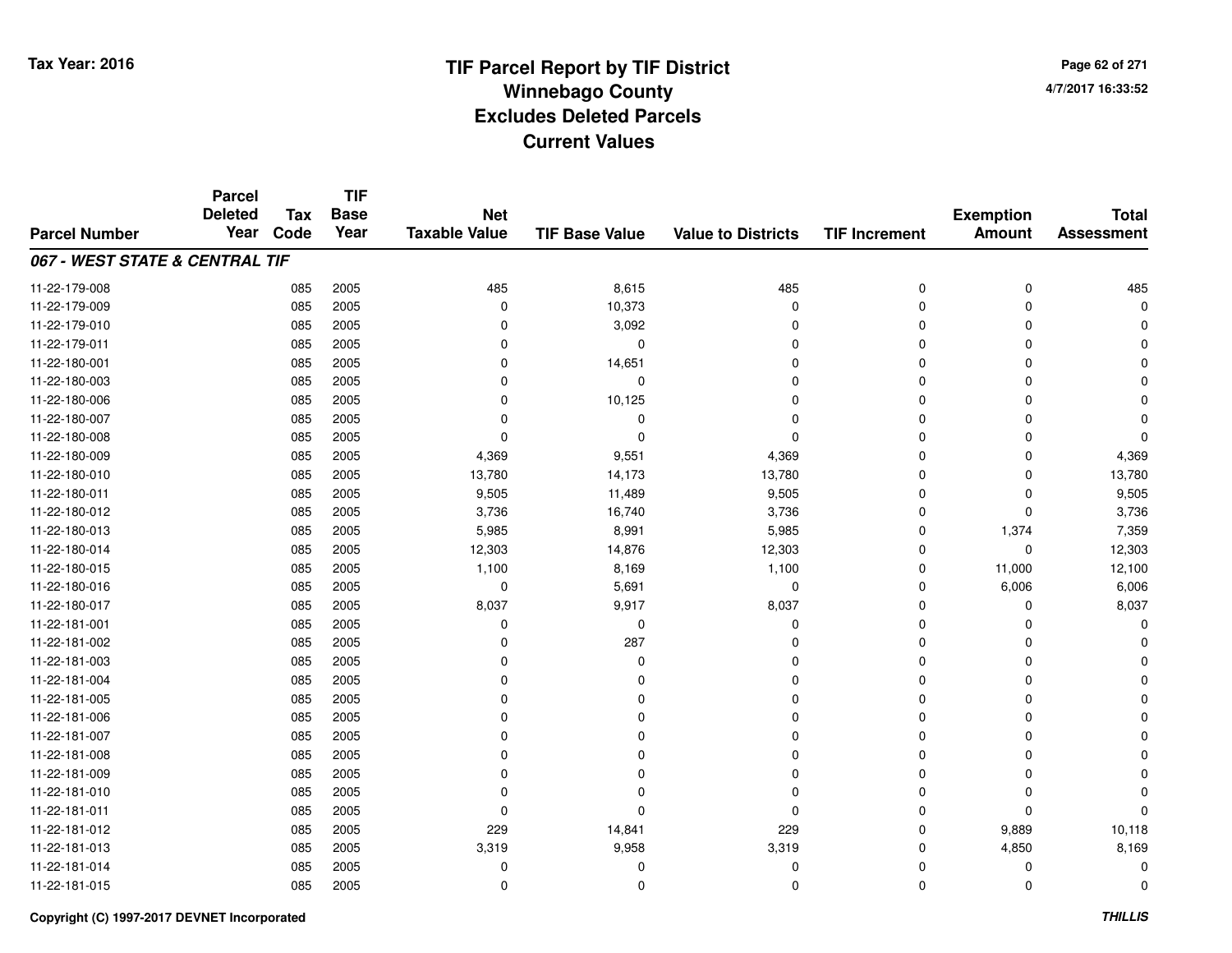**TIF**

**Parcel**

**Page 63 of 2714/7/2017 16:33:52**

| <b>Parcel Number</b>           | <b>Deleted</b><br>Year | Tax<br>Code | <b>Base</b><br>Year | <b>Net</b><br><b>Taxable Value</b> | <b>TIF Base Value</b> | <b>Value to Districts</b> | <b>TIF Increment</b> | <b>Exemption</b><br><b>Amount</b> | <b>Total</b><br><b>Assessment</b> |
|--------------------------------|------------------------|-------------|---------------------|------------------------------------|-----------------------|---------------------------|----------------------|-----------------------------------|-----------------------------------|
| 067 - WEST STATE & CENTRAL TIF |                        |             |                     |                                    |                       |                           |                      |                                   |                                   |
| 11-22-181-016                  |                        | 085         | 2005                | 11,100                             | 9,429                 | 9,429                     | 1,671                | $\mathbf 0$                       | 11,100                            |
| 11-22-181-017                  |                        | 085         | 2005                | 1,170                              | 16,803                | 1,170                     | 0                    | 0                                 | 1,170                             |
| 11-22-181-018                  |                        | 085         | 2005                | 186                                | 241                   | 186                       | 0                    | $\Omega$                          | 186                               |
| 11-22-182-001                  |                        | 085         | 2005                | 11,859                             | 6,616                 | 6,616                     | 5,243                | $\Omega$                          | 11,859                            |
| 11-22-182-002                  |                        | 085         | 2005                | $\mathbf 0$                        | 11,139                | $\mathbf 0$               | $\mathbf 0$          | $\Omega$                          | $\Omega$                          |
| 11-22-182-003                  |                        | 085         | 2005                | 8,270                              | 11,264                | 8,270                     | $\mathbf 0$          | $\Omega$                          | 8,270                             |
| 11-22-182-004                  |                        | 085         | 2005                | 299                                | 7,083                 | 299                       | $\mathbf 0$          | 7,000                             | 7,299                             |
| 11-22-182-005                  |                        | 085         | 2005                | 3,823                              | 13,522                | 3,823                     | $\mathbf 0$          | 7,372                             | 11,195                            |
| 11-22-182-006                  |                        | 085         | 2005                | 316                                | 409                   | 316                       | $\mathbf 0$          | 0                                 | 316                               |
| 11-22-182-009                  |                        | 085         | 2005                | $\mathbf 0$                        | 0                     | 0                         | 0                    | $\Omega$                          | $\Omega$                          |
| 11-22-182-010                  |                        | 085         | 2005                | $\Omega$                           | $\Omega$              | $\Omega$                  | $\mathbf 0$          | $\Omega$                          | $\Omega$                          |
| 11-22-182-011                  |                        | 085         | 2005                | 5,108                              | 5,247                 | 5,108                     | 0                    | $\Omega$                          | 5,108                             |
| 11-22-182-012                  |                        | 085         | 2005                | 7,686                              | 10,599                | 7,686                     | $\mathbf 0$          | $\Omega$                          | 7,686                             |
| 11-22-182-013                  |                        | 085         | 2005                | 15,669                             | 20,552                | 15,669                    | $\mathbf 0$          | 0                                 | 15,669                            |
| 11-22-182-014                  |                        | 085         | 2005                | 12,466                             | 15,166                | 12,466                    | $\mathbf 0$          | 0                                 | 12,466                            |
| 11-22-182-015                  |                        | 085         | 2005                | 6,798                              | 21,150                | 6,798                     | 0                    | 19                                | 6,817                             |
| 11-22-182-016                  |                        | 085         | 2005                | 753                                | 1,066                 | 753                       | 0                    | 0                                 | 753                               |
| 11-22-182-017                  |                        | 085         | 0                   | 15,692                             | 18,667                | 15,692                    | 0                    | 0                                 | 15,692                            |
| 11-22-183-001                  |                        | 085         | 2005                | 286                                | 370                   | 286                       | $\mathbf 0$          | 0                                 | 286                               |
| 11-22-183-002                  |                        | 085         | 2005                | $\mathbf 0$                        | 7,940                 | $\mathbf 0$               | $\mathbf 0$          | 0                                 | $\Omega$                          |
| 11-22-183-003                  |                        | 085         | 2005                | 713                                | 1,099                 | 713                       | $\mathbf 0$          | $\mathbf 0$                       | 713                               |
| 11-22-183-004                  |                        | 085         | 2005                | 416                                | 19,493                | 416                       | $\mathbf 0$          | $\Omega$                          | 416                               |
| 11-22-183-005                  |                        | 085         | 2005                | 13,669                             | 18,689                | 13,669                    | $\mathbf 0$          | $\Omega$                          | 13,669                            |
| 11-22-183-006                  |                        | 085         | 2005                | 4,585                              | 13,435                | 4,585                     | 0                    | 2,000                             | 6,585                             |
| 11-22-183-007                  |                        | 085         | 2005                | 3,417                              | 9,395                 | 3,417                     | 0                    | 4,658                             | 8,075                             |
| 11-22-183-008                  |                        | 085         | 2005                | 4,475                              | 10,807                | 4,475                     | 0                    | 525                               | 5,000                             |
| 11-22-183-009                  |                        | 085         | 2005                | $\mathbf 0$                        | 12,929                | $\mathbf 0$               | $\mathbf 0$          | 5,172                             | 5,172                             |
| 11-22-183-010                  |                        | 085         | 2005                | 6,538                              | 14,751                | 6,538                     | $\mathbf 0$          | 6,000                             | 12,538                            |
| 11-22-183-011                  |                        | 085         | 2005                | 12,754                             | 14,412                | 12,754                    | 0                    | 0                                 | 12,754                            |
| 11-22-183-012                  |                        | 085         | 2005                | 4,376                              | 4,163                 | 4,163                     | 213                  | $\Omega$                          | 4,376                             |
| 11-22-183-013                  |                        | 085         | 2005                | 3,138                              | 8,803                 | 3,138                     | 0                    | 4,044                             | 7,182                             |
| 11-22-183-014                  |                        | 085         | 2005                | 5,166                              | 4,816                 | 4,816                     | 350                  | $\Omega$                          | 5,166                             |
| 11-22-183-015                  |                        | 085         | 2005                | 6,892                              | 7,181                 | 6,892                     | 0                    | $\Omega$                          | 6,892                             |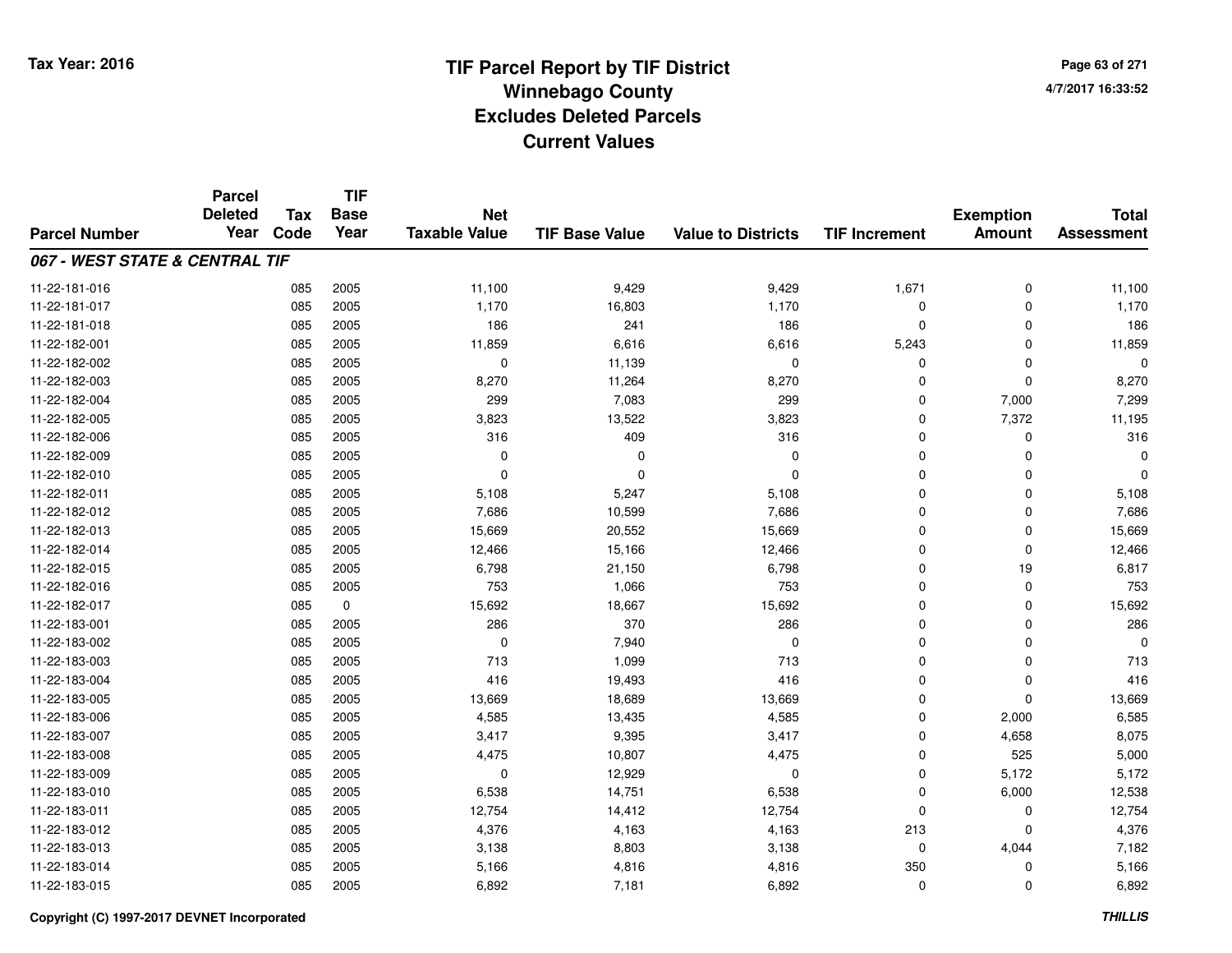**TIF**

**Parcel**

**Page 64 of 2714/7/2017 16:33:52**

| <b>Parcel Number</b>           | <b>Deleted</b><br>Year | <b>Tax</b><br>Code | .<br><b>Base</b><br>Year | <b>Net</b><br><b>Taxable Value</b> | <b>TIF Base Value</b> | <b>Value to Districts</b> | <b>TIF Increment</b> | <b>Exemption</b><br><b>Amount</b> | <b>Total</b><br><b>Assessment</b> |
|--------------------------------|------------------------|--------------------|--------------------------|------------------------------------|-----------------------|---------------------------|----------------------|-----------------------------------|-----------------------------------|
| 067 - WEST STATE & CENTRAL TIF |                        |                    |                          |                                    |                       |                           |                      |                                   |                                   |
| 11-22-184-001                  |                        | 085                | 2005                     | 290                                | 4,650                 | 290                       | 0                    | $\mathbf 0$                       | 290                               |
| 11-22-184-002                  |                        | 085                | 2005                     | 4,033                              | 4,190                 | 4,033                     | 0                    | 350                               | 4,383                             |
| 11-22-184-003                  |                        | 085                | 2005                     | 187                                | 242                   | 187                       | $\Omega$             | 0                                 | 187                               |
| 11-22-184-004                  |                        | 085                | 2005                     | 4,124                              | 12,443                | 4,124                     | 0                    | 6,000                             | 10,124                            |
| 11-22-184-005                  |                        | 085                | 2005                     | 249                                | 322                   | 249                       | 0                    | 0                                 | 249                               |
| 11-22-184-006                  |                        | 085                | 2005                     | 416                                | 539                   | 416                       | $\Omega$             | $\Omega$                          | 416                               |
| 11-22-184-007                  |                        | 085                | 2005                     | 11,833                             | 14,087                | 11,833                    | $\Omega$             | $\Omega$                          | 11,833                            |
| 11-22-184-008                  |                        | 085                | 2005                     | 416                                | 539                   | 416                       | $\Omega$             | $\Omega$                          | 416                               |
| 11-22-184-009                  |                        | 085                | 2005                     | 8,472                              | 6,756                 | 6,756                     | 1,716                | 0                                 | 8,472                             |
| 11-22-184-010                  |                        | 085                | 2005                     | 1,167                              | 12,350                | 1,167                     | 0                    | 0                                 | 1,167                             |
| 11-22-184-011                  |                        | 085                | 2005                     | 4,371                              | 4,783                 | 4,371                     | 0                    | 0                                 | 4,371                             |
| 11-22-184-012                  |                        | 085                | 2005                     | 4,167                              | 17,214                | 4,167                     | 0                    | 0                                 | 4,167                             |
| 11-22-184-013                  |                        | 085                | 2005                     | 4,267                              | 15,316                | 4,267                     | 0                    | 0                                 | 4,267                             |
| 11-22-184-014                  |                        | 085                | 2005                     | 2,955                              | 2,970                 | 2,955                     | 0                    | 0                                 | 2,955                             |
| 11-22-184-015                  |                        | 085                | 2005                     | 312                                | 403                   | 312                       | $\Omega$             | $\Omega$                          | 312                               |
| 11-22-184-016                  |                        | 085                | 2005                     | $\Omega$                           | 12,754                | $\mathbf 0$               | $\mathbf 0$          | 10,022                            | 10,022                            |
| 11-22-301-001                  |                        | 085                | 2005                     | 6,168                              | 7,557                 | 6,168                     | $\Omega$             | $\Omega$                          | 6,168                             |
| 11-22-301-002                  |                        | 085                | 2005                     | 169                                | 12,321                | 169                       | $\mathbf 0$          | $\Omega$                          | 169                               |
| 11-22-301-003                  |                        | 085                | 2005                     | $\Omega$                           | 11,140                | $\mathbf 0$               | $\Omega$             | $\Omega$                          | $\Omega$                          |
| 11-22-301-004                  |                        | 085                | 2005                     | 6,770                              | 12,408                | 6,770                     | $\mathbf 0$          | 0                                 | 6,770                             |
| 11-22-301-005                  |                        | 085                | 2005                     | 4,484                              | 5,177                 | 4,484                     | 0                    | $\Omega$                          | 4,484                             |
| 11-22-301-006                  |                        | 085                | 2005                     | 6,113                              | 8,450                 | 6,113                     | 0                    | 0                                 | 6,113                             |
| 11-22-301-007                  |                        | 085                | 2005                     | 6,768                              | 10,019                | 6,768                     | 0                    | 0                                 | 6,768                             |
| 11-22-301-008                  |                        | 085                | 2005                     | 309                                | 400                   | 309                       | 0                    | $\Omega$                          | 309                               |
| 11-22-301-009                  |                        | 085                | 2005                     | 1,624                              | 10,138                | 1,624                     | $\Omega$             | 9,722                             | 11,346                            |
| 11-22-301-010                  |                        | 085                | 2005                     | 309                                | 400                   | 309                       | $\Omega$             | $\Omega$                          | 309                               |
| 11-22-301-011                  |                        | 085                | 2005                     | 6,984                              | 13,026                | 6,984                     | $\mathbf 0$          | 2,738                             | 9,722                             |
| 11-22-301-012                  |                        | 085                | 2005                     | 2,565                              | 11,451                | 2,565                     | $\Omega$             | 6,004                             | 8,569                             |
| 11-22-301-013                  |                        | 085                | 2005                     | 810                                | 6,936                 | 810                       | $\mathbf 0$          | 5,228                             | 6,038                             |
| 11-22-301-014                  |                        | 085                | 2005                     | 589                                | 14,613                | 589                       | $\mathbf 0$          | 9,391                             | 9,980                             |
| 11-22-301-015                  |                        | 085                | 2005                     | 16,614                             | 20,185                | 16,614                    | $\mathbf 0$          | $\Omega$                          | 16,614                            |
| 11-22-301-016                  |                        | 085                | 2005                     | 5,380                              | 9,572                 | 5,380                     | $\mathbf 0$          | 4,514                             | 9,894                             |
| 11-22-301-017                  |                        | 085                | 2005                     | 8,319                              | 11,104                | 8,319                     | $\mathbf 0$          | 0                                 | 8,319                             |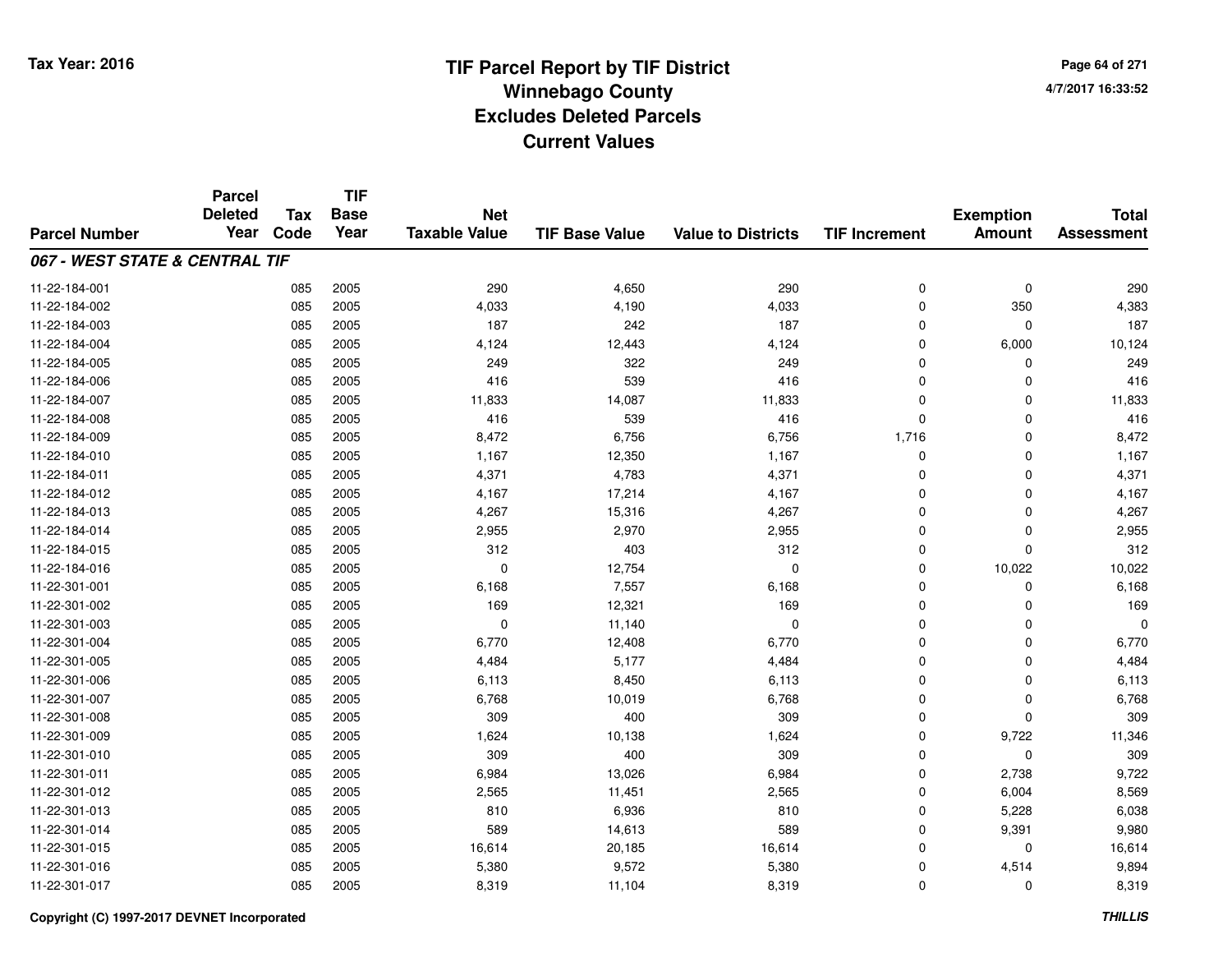# **TIF Parcel Report by TIF District Tax Year: 2016 Winnebago Countyy** and the contract of the contract of the contract of the contract of the contract of the contract of the contract of the contract of the contract of the contract of the contract of the contract of the contract of the co **Excludes Deleted ParcelsCurrent Values**

**Page 65 of 2714/7/2017 16:33:52**

|                                | <b>Parcel</b><br><b>Deleted</b> | <b>Tax</b> | <b>TIF</b><br><b>Base</b> | <b>Net</b>           |                       |                           |                      | <b>Exemption</b> | <b>Total</b>      |
|--------------------------------|---------------------------------|------------|---------------------------|----------------------|-----------------------|---------------------------|----------------------|------------------|-------------------|
| <b>Parcel Number</b>           | Year                            | Code       | Year                      | <b>Taxable Value</b> | <b>TIF Base Value</b> | <b>Value to Districts</b> | <b>TIF Increment</b> | <b>Amount</b>    | <b>Assessment</b> |
| 067 - WEST STATE & CENTRAL TIF |                                 |            |                           |                      |                       |                           |                      |                  |                   |
| 11-22-301-018                  |                                 | 085        | 2005                      | $\mathbf 0$          | 10,691                | $\mathbf 0$               | 0                    | 9,303            | 9,303             |
| 11-22-301-019                  |                                 | 085        | 2005                      | 4,985                | 9,942                 | 4,985                     | 0                    | 11               | 4,996             |
| 11-22-302-001                  |                                 | 085        | 2005                      | 12,078               | 16,474                | 12,078                    | $\mathbf 0$          | $\mathbf 0$      | 12,078            |
| 11-22-302-002                  |                                 | 085        | 2005                      | 10,697               | 14,187                | 10,697                    | 0                    | $\Omega$         | 10,697            |
| 11-22-302-003                  |                                 | 085        | 2005                      | 7,428                | 18,158                | 7,428                     | $\mathbf 0$          | 6,000            | 13,428            |
| 11-22-302-004                  |                                 | 085        | 2005                      | 0                    | 5,531                 | 0                         | 0                    | 4,890            | 4,890             |
| 11-22-302-005                  |                                 | 085        | 2005                      | 6,404                | 7,414                 | 6,404                     | 0                    | 206              | 6,610             |
| 11-22-302-006                  |                                 | 085        | 2005                      | 7,880                | 11,648                | 7,880                     | 0                    | 4,514            | 12,394            |
| 11-22-302-007                  |                                 | 085        | 2005                      | 8,831                | 19,344                | 8,831                     | 0                    | 6,000            | 14,831            |
| 11-22-302-008                  |                                 | 085        | 2005                      | 816                  | 8,918                 | 816                       | 0                    | 5,171            | 5,987             |
| 11-22-302-009                  |                                 | 085        | 2005                      | 3,660                | 14,661                | 3,660                     | $\mathbf 0$          | 1,068            | 4,728             |
| 11-22-302-010                  |                                 | 085        | 2005                      | 347                  | 2,942                 | 347                       | 0                    | 0                | 347               |
| 11-22-302-011                  |                                 | 085        | 2005                      | 3,544                | 10,154                | 3,544                     | $\mathbf 0$          | 3,523            | 7,067             |
| 11-22-302-012                  |                                 | 085        | 2005                      | 6,020                | 8,241                 | 6,020                     | 0                    | 57               | 6,077             |
| 11-22-302-013                  |                                 | 085        | 2005                      | 5,019                | 6,408                 | 5,019                     | $\mathbf 0$          | $\mathbf 0$      | 5,019             |
| 11-22-302-014                  |                                 | 085        | 2005                      | 5,320                | 7,928                 | 5,320                     | 0                    | 0                | 5,320             |
| 11-22-302-015                  |                                 | 085        | 2005                      | 316                  | 409                   | 316                       | 0                    | $\Omega$         | 316               |
| 11-22-302-016                  |                                 | 085        | 2005                      | 1,496                | 6,098                 | 1,496                     | 0                    | 6,538            | 8,034             |
| 11-22-302-017                  |                                 | 085        | 2005                      | 4,729                | 9,516                 | 4,729                     | 0                    | 2,293            | 7,022             |
| 11-22-302-018                  |                                 | 085        | 2005                      | 7,451                | 9,576                 | 7,451                     | 0                    | 0                | 7,451             |
| 11-22-302-019                  |                                 | 085        | 2005                      | 5,773                | 7,564                 | 5,773                     | 0                    | $\Omega$         | 5,773             |
| 11-22-303-001                  |                                 | 085        | 2005                      | 1,809                | 9,408                 | 1,809                     | 0                    | 11,474           | 13,283            |
| 11-22-303-002                  |                                 | 085        | 2005                      | 315                  | 19,166                | 315                       | 0                    | 0                | 315               |
| 11-22-303-003                  |                                 | 085        | 2005                      | 7,101                | 13,352                | 7,101                     | 0                    | 3,226            | 10,327            |
| 11-22-303-004                  |                                 | 085        | 2005                      | 316                  | 409                   | 316                       | 0                    | $\mathbf 0$      | 316               |
| 11-22-303-005                  |                                 | 085        | 2005                      | 6,368                | 13,552                | 6,368                     | 0                    | 2,931            | 9,299             |
| 11-22-303-006                  |                                 | 085        | 2005                      | 316                  | 12,719                | 316                       | 0                    | $\mathbf 0$      | 316               |
| 11-22-303-007                  |                                 | 085        | 2005                      | 316                  | 12,411                | 316                       | 0                    | $\mathbf 0$      | 316               |
| 11-22-303-008                  |                                 | 085        | 2005                      | 8,735                | 16,733                | 8,735                     | 0                    | 6,000            | 14,735            |
| 11-22-303-009                  |                                 | 085        | 2005                      | 1,813                | 9,316                 | 1,813                     | 0                    | 5,000            | 6,813             |
| 11-22-303-010                  |                                 | 085        | 2005                      | 6,461                | 8,964                 | 6,461                     | $\mathbf 0$          | $\Omega$         | 6,461             |
| 11-22-303-011                  |                                 | 085        | 2005                      | 8,631                | 4,940                 | 4,940                     | 3,691                | $\Omega$         | 8,631             |
| 11-22-303-012                  |                                 | 085        | 2005                      | 11,010               | 14,304                | 11,010                    | $\mathbf 0$          | $\Omega$         | 11,010            |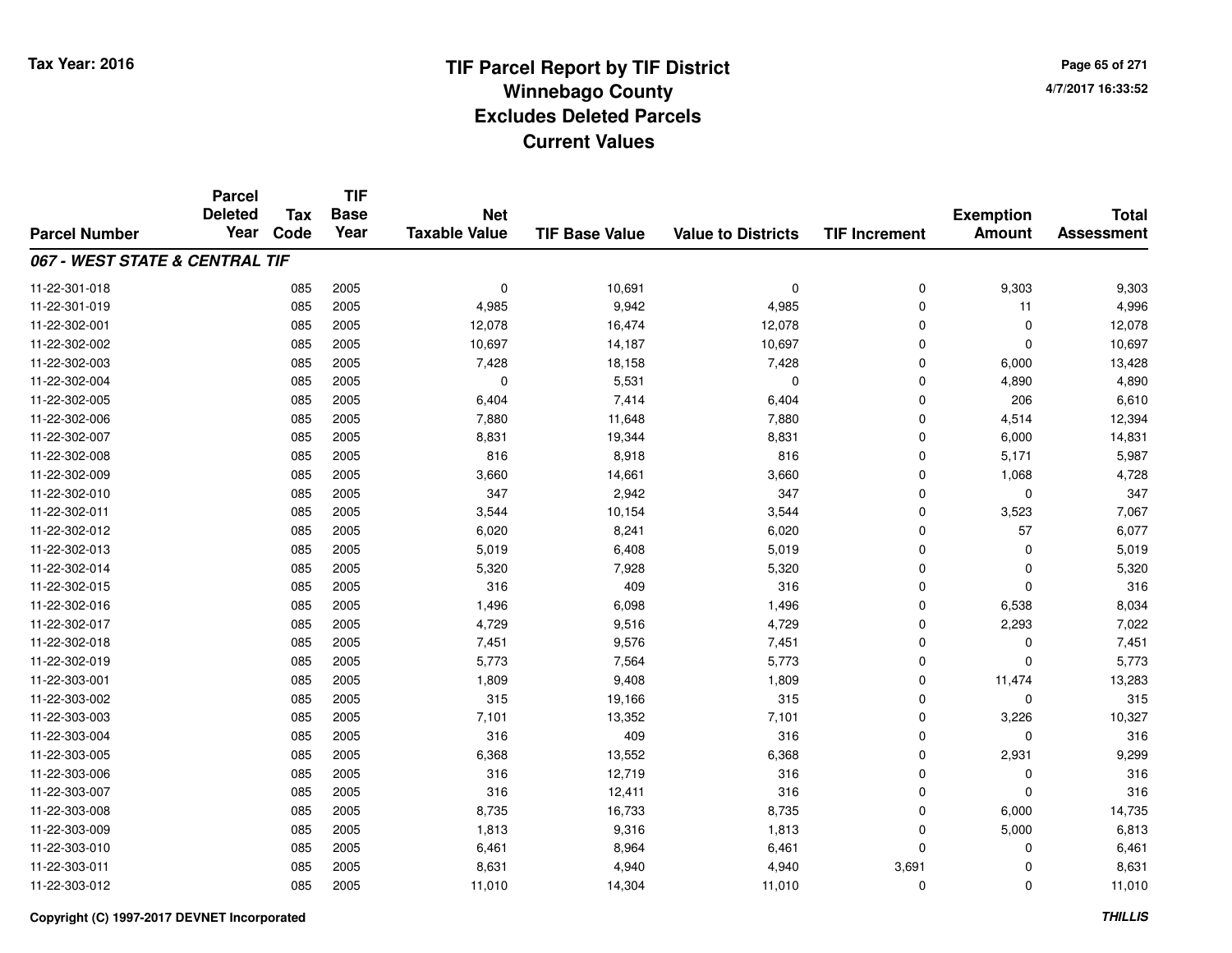**Page 66 of 2714/7/2017 16:33:52**

|                                | <b>Parcel</b>          |                    | <b>TIF</b>          |                      |                       |                           |                      |                  |                                   |
|--------------------------------|------------------------|--------------------|---------------------|----------------------|-----------------------|---------------------------|----------------------|------------------|-----------------------------------|
|                                | <b>Deleted</b><br>Year | <b>Tax</b><br>Code | <b>Base</b><br>Year | <b>Net</b>           |                       |                           |                      | <b>Exemption</b> | <b>Total</b><br><b>Assessment</b> |
| <b>Parcel Number</b>           |                        |                    |                     | <b>Taxable Value</b> | <b>TIF Base Value</b> | <b>Value to Districts</b> | <b>TIF Increment</b> | <b>Amount</b>    |                                   |
| 067 - WEST STATE & CENTRAL TIF |                        |                    |                     |                      |                       |                           |                      |                  |                                   |
| 11-22-303-013                  |                        | 085                | 2005                | 4,918                | 6,061                 | 4,918                     | 0                    | 0                | 4,918                             |
| 11-22-303-014                  |                        | 085                | 2005                | 17,185               | 14,206                | 14,206                    | 2,979                | $\Omega$         | 17,185                            |
| 11-22-303-015                  |                        | 085                | 2005                | 6,879                | 11,813                | 6,879                     | 0                    | 2,489            | 9,368                             |
| 11-22-303-016                  |                        | 085                | 2005                | 1,387                | 15,198                | 1,387                     | 0                    | 11,358           | 12,745                            |
| 11-22-303-017                  |                        | 085                | 2005                | 11,266               | 7,984                 | 7,984                     | 3,282                | 0                | 11,266                            |
| 11-22-326-001                  |                        | 085                | 2005                | 8,993                | 12,018                | 8,993                     | 0                    | $\Omega$         | 8,993                             |
| 11-22-326-002                  |                        | 085                | 2005                | 5,237                | 5,620                 | 5,237                     | 0                    | $\Omega$         | 5,237                             |
| 11-22-326-003                  |                        | 085                | 2005                | 5,959                | 11,316                | 5,959                     | $\mathbf 0$          | $\Omega$         | 5,959                             |
| 11-22-326-004                  |                        | 085                | 2005                | 0                    | 6,172                 | 0                         | 0                    | $\Omega$         | O                                 |
| 11-22-326-005                  |                        | 085                | 2005                | $\Omega$             | $\Omega$              | $\Omega$                  | $\mathbf 0$          | $\Omega$         |                                   |
| 11-22-326-006                  |                        | 085                | 2005                | $\Omega$             | $\Omega$              | $\Omega$                  | 0                    | $\Omega$         | $\Omega$                          |
| 11-22-326-007                  |                        | 085                | 2005                | 0                    | $\Omega$              | $\Omega$                  | 0                    | $\Omega$         | $\Omega$                          |
| 11-22-326-008                  |                        | 085                | 2005                | 2,770                | 13,039                | 2,770                     | $\mathbf 0$          | $\Omega$         | 2,770                             |
| 11-22-326-009                  |                        | 085                | 2005                | 1,568                | 11,207                | 1,568                     | 0                    | $\mathbf 0$      | 1,568                             |
| 11-22-326-010                  |                        | 085                | 2005                | 7,141                | 8,036                 | 7,141                     | 0                    | $\Omega$         | 7,141                             |
| 11-22-326-011                  |                        | 085                | 2005                | 751                  | 9,881                 | 751                       | 0                    | 6,591            | 7,342                             |
| 11-22-326-012                  |                        | 085                | 2005                | 7,995                | 9,006                 | 7,995                     | 0                    | 249              | 8,244                             |
| 11-22-326-013                  |                        | 085                | 2005                | 315                  | 15,552                | 315                       | 0                    | $\mathbf 0$      | 315                               |
| 11-22-326-014                  |                        | 085                | 2005                | 3,999                | 12,820                | 3,999                     | 0                    | 2,000            | 5,999                             |
| 11-22-326-015                  |                        | 085                | 2005                | 5,605                | 15,183                | 5,605                     | 0                    | 8,000            | 13,605                            |
| 11-22-326-016                  |                        | 085                | 2005                | 3,108                | 11,491                | 3,108                     | 0                    | 0                | 3,108                             |
| 11-22-326-017                  |                        | 085                | 2005                | 6,143                | 8,737                 | 6,143                     | 0                    | $\mathbf 0$      | 6,143                             |
| 11-22-326-018                  |                        | 085                | 2005                | 7,306                | 11,463                | 7,306                     | 0                    | $\mathbf 0$      | 7,306                             |
| 11-22-327-001                  |                        | 085                | 2005                | 11,454               | 24,102                | 11,454                    | 0                    | 6,000            | 17,454                            |
| 11-22-327-002                  |                        | 085                | 2005                | 416                  | 539                   | 416                       | 0                    | 0                | 416                               |
| 11-22-327-003                  |                        | 085                | 2005                | 12,503               | 10,861                | 10,861                    | 1,642                | $\Omega$         | 12,503                            |
| 11-22-327-004                  |                        | 085                | 2005                | 9,310                | 19,420                | 9,310                     | 0                    | 6,000            | 15,310                            |
| 11-22-327-005                  |                        | 085                | 2005                | 7,271                | 18,445                | 7,271                     | 0                    | 6,000            | 13,271                            |
| 11-22-327-006                  |                        | 085                | 2005                | 168                  | 10,230                | 168                       | 0                    | 0                | 168                               |
| 11-22-327-007                  |                        | 085                | 2005                | 6,671                | 7,867                 | 6,671                     | 0                    | 0                | 6,671                             |
| 11-22-327-008                  |                        | 085                | 2005                | 416                  | 539                   | 416                       | 0                    | $\Omega$         | 416                               |
| 11-22-327-009                  |                        | 085                | 2005                | 8,523                | 8,995                 | 8,523                     | 0                    | 0                | 8,523                             |
| 11-22-327-010                  |                        | 085                | 2005                | 458                  | 593                   | 458                       | 0                    | $\Omega$         | 458                               |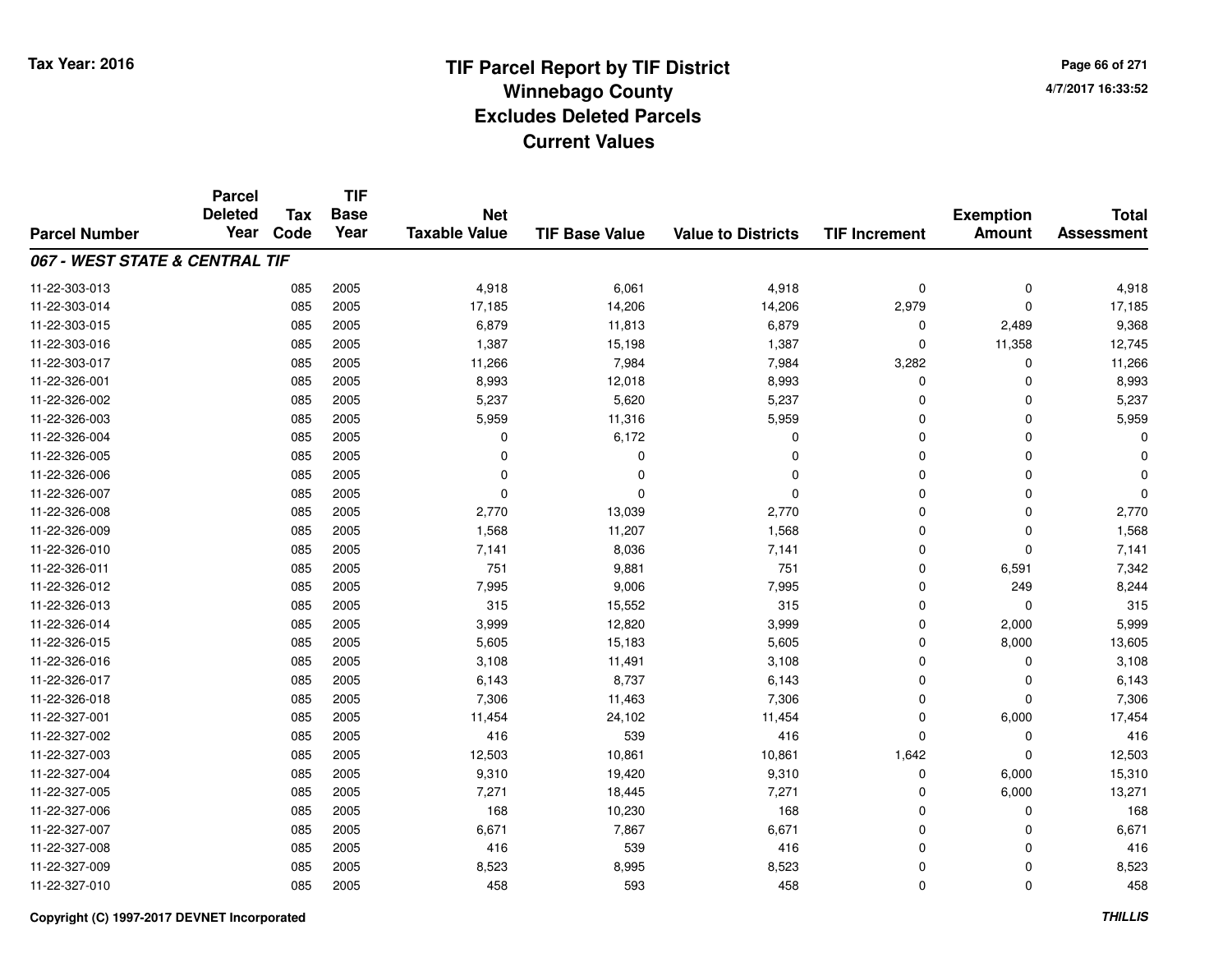# **TIF Parcel Report by TIF District Tax Year: 2016 Winnebago Countyy** and the contract of the contract of the contract of the contract of the contract of the contract of the contract of the contract of the contract of the contract of the contract of the contract of the contract of the co **Excludes Deleted ParcelsCurrent Values**

**Page 67 of 2714/7/2017 16:33:52**

|                                | <b>Parcel</b><br><b>Deleted</b> |                    | <b>TIF</b>          |                                    |                       |                           |                      |                                   |                                   |
|--------------------------------|---------------------------------|--------------------|---------------------|------------------------------------|-----------------------|---------------------------|----------------------|-----------------------------------|-----------------------------------|
| <b>Parcel Number</b>           | Year                            | <b>Tax</b><br>Code | <b>Base</b><br>Year | <b>Net</b><br><b>Taxable Value</b> | <b>TIF Base Value</b> | <b>Value to Districts</b> | <b>TIF Increment</b> | <b>Exemption</b><br><b>Amount</b> | <b>Total</b><br><b>Assessment</b> |
| 067 - WEST STATE & CENTRAL TIF |                                 |                    |                     |                                    |                       |                           |                      |                                   |                                   |
| 11-22-327-011                  |                                 | 085                | 2005                | 11,075                             | 13,598                | 11,075                    | $\mathbf 0$          | 0                                 | 11,075                            |
| 11-22-327-012                  |                                 | 085                | 2005                | 5,992                              | 5,731                 | 5,731                     | 261                  | $\mathbf 0$                       | 5,992                             |
| 11-22-328-001                  |                                 | 085                | 2005                | 309                                | 400                   | 309                       | $\mathbf 0$          | $\Omega$                          | 309                               |
| 11-22-328-002                  |                                 | 085                | 2005                | 404                                | 522                   | 404                       | 0                    | $\Omega$                          | 404                               |
| 11-22-328-003                  |                                 | 085                | 2005                | 0                                  | 11,998                | $\mathbf 0$               | 0                    | 11,479                            | 11,479                            |
| 11-22-328-004                  |                                 | 085                | 2005                | 253                                | 328                   | 253                       | $\Omega$             | $\Omega$                          | 253                               |
| 11-22-328-005                  |                                 | 085                | 2005                | 10,922                             | 5,374                 | 5,374                     | 5,548                | $\Omega$                          | 10,922                            |
| 11-22-328-006                  |                                 | 085                | 2005                | 5,377                              | 14,493                | 5,377                     | $\mathbf 0$          | 6,000                             | 11,377                            |
| 11-22-328-007                  |                                 | 085                | 2005                | 9,210                              | 10,893                | 9,210                     | $\mathbf 0$          | 0                                 | 9,210                             |
| 11-22-328-008                  |                                 | 085                | 2005                | 2,123                              | 2,749                 | 2,123                     | $\mathbf 0$          | $\mathbf 0$                       | 2,123                             |
| <b>Tax District Totals:</b>    | <b>Parcel Count:</b>            |                    | 2,004               | 10,348,106                         | 19,606,659            | 9,795,708                 | 552,398              | 3,297,549                         | 13,645,655                        |
| 068 - WEST STATE & KILBURN TIF |                                 |                    |                     |                                    |                       |                           |                      |                                   |                                   |
| 11-22-252-001                  |                                 | 226                | 2005                | $\mathbf 0$                        | 0                     | $\mathbf 0$               | $\pmb{0}$            | $\mathbf 0$                       |                                   |
| 11-22-252-002                  |                                 | 226                | 2005                | $\Omega$                           | $\Omega$              | 0                         | $\Omega$             | 0                                 |                                   |
| 11-22-252-003                  |                                 | 226                | 2005                | 0                                  | 0                     | 0                         | $\Omega$             | 0                                 |                                   |
| 11-22-252-004                  |                                 | 226                | 2005                | 0                                  | 0                     | $\Omega$                  | $\mathbf 0$          | O                                 |                                   |
| 11-22-252-005                  |                                 | 226                | 2005                | $\Omega$                           | $\Omega$              | $\Omega$                  | $\mathbf 0$          | 0                                 |                                   |
| 11-22-252-006                  |                                 | 226                | 2005                | $\Omega$                           | 4,433                 | $\Omega$                  | $\Omega$             | $\Omega$                          |                                   |
| 11-22-252-007                  |                                 | 226                | 2005                | $\Omega$                           | 515                   | $\Omega$                  | 0                    | $\Omega$                          |                                   |
| 11-22-252-015                  |                                 | 226                | 2005                | $\Omega$                           | 0                     | $\Omega$                  | $\mathbf 0$          | $\Omega$                          |                                   |
| 11-22-252-016                  |                                 | 226                | 2005                | $\Omega$                           | 7,183                 | $\Omega$                  | $\mathbf 0$          | $\Omega$                          |                                   |
| 11-22-252-018                  |                                 | 226                | 2005                | $\Omega$                           | 0                     | $\Omega$                  | $\mathbf 0$          | 0                                 |                                   |
| 11-22-252-019                  |                                 | 226                | 2005                | $\Omega$                           | 0                     | $\Omega$                  | $\mathbf 0$          | 0                                 |                                   |
| 11-22-252-020                  |                                 | 226                | 2005                | $\Omega$                           | 0                     | $\Omega$                  | $\mathbf 0$          | $\Omega$                          |                                   |
| 11-22-252-023                  |                                 | 226                | 2005                | $\Omega$                           | 0                     | $\mathbf 0$               | $\mathbf 0$          | $\Omega$                          |                                   |
| 11-22-252-025                  |                                 | 226                | 2005                | 1,141                              | 511                   | 511                       | 630                  | 0                                 | 1,141                             |
| 11-22-252-026                  |                                 | 226                | 2005                | $\Omega$                           | 9,066                 | 0                         | $\mathbf 0$          | $\Omega$                          |                                   |
| 11-22-252-029                  |                                 | 226                | 2005                | $\Omega$                           | 0                     | $\Omega$                  | $\Omega$             | 0                                 |                                   |
| 11-22-252-030                  |                                 | 226                | 2005                | $\Omega$                           | 0                     | $\mathbf 0$               | $\Omega$             | 0                                 |                                   |
| 11-22-253-002                  |                                 | 226                | 2005                | 0                                  | 0                     | $\Omega$                  | $\Omega$             | 0                                 | ŋ                                 |
| 11-22-253-005                  |                                 | 226                | 2005                | 324                                | 935                   | 324                       | $\Omega$             | 0                                 | 324                               |
| 11-22-253-006                  |                                 | 226                | 2005                | 1,657                              | 1,894                 | 1,657                     | $\mathbf 0$          | $\Omega$                          | 1,657                             |
| 11-22-253-007                  |                                 | 226                | 2005                | 12,666                             | 11,340                | 11,340                    | 1,326                | 0                                 | 12,666                            |

**Copyright (C) 1997-2017 DEVNET Incorporated**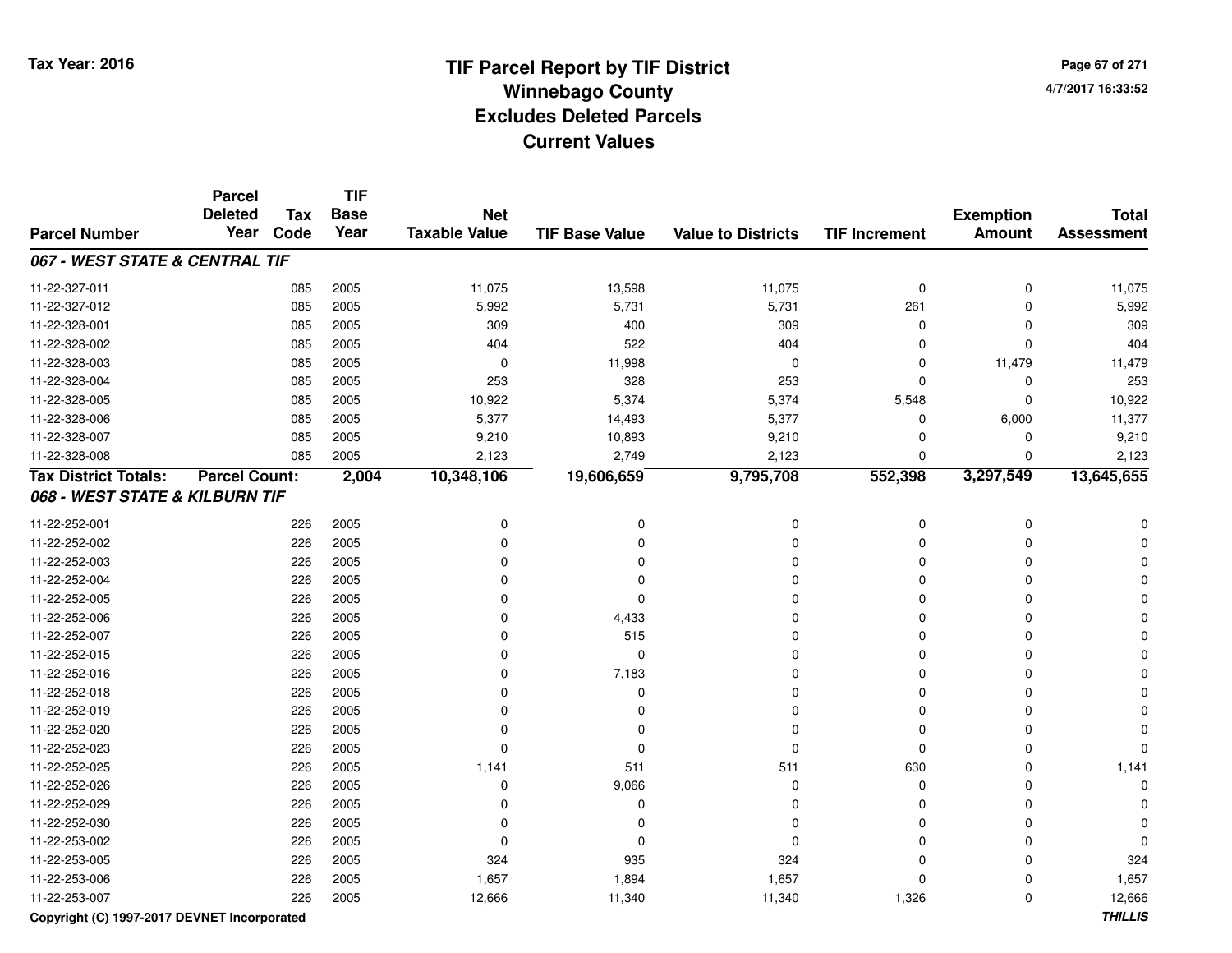# **TIF Parcel Report by TIF District Tax Year: 2016 Winnebago Countyy** and the contract of the contract of the contract of the contract of the contract of the contract of the contract of the contract of the contract of the contract of the contract of the contract of the contract of the co **Excludes Deleted ParcelsCurrent Values**

**Page 68 of 2714/7/2017 16:33:52**

|                                | <b>Parcel</b><br><b>Deleted</b> | <b>TIF</b><br><b>Tax</b><br><b>Base</b><br><b>Net</b> |             |                      |                       | <b>Exemption</b>          | <b>Total</b>         |               |                   |
|--------------------------------|---------------------------------|-------------------------------------------------------|-------------|----------------------|-----------------------|---------------------------|----------------------|---------------|-------------------|
| <b>Parcel Number</b>           | Year                            | Code                                                  | Year        | <b>Taxable Value</b> | <b>TIF Base Value</b> | <b>Value to Districts</b> | <b>TIF Increment</b> | <b>Amount</b> | <b>Assessment</b> |
| 068 - WEST STATE & KILBURN TIF |                                 |                                                       |             |                      |                       |                           |                      |               |                   |
| 11-22-253-013                  |                                 | 226                                                   | 2005        | 10,126               | 16,631                | 10,126                    | $\pmb{0}$            | $\mathbf 0$   | 10,126            |
| 11-22-253-014                  |                                 | 226                                                   | 2005        | 15,000               | 26,397                | 15,000                    | $\mathbf 0$          | $\Omega$      | 15,000            |
| 11-22-253-015                  |                                 | 226                                                   | 2005        | 16,665               | 11,250                | 11,250                    | 5,415                | $\Omega$      | 16,665            |
| 11-22-253-016                  |                                 | 226                                                   | 0           | 2,810                | 3,140                 | 2,810                     | 0                    | $\Omega$      | 2,810             |
| 11-22-254-001                  |                                 | 226                                                   | 2005        | 769                  | 862                   | 769                       | 0                    | $\Omega$      | 769               |
| 11-22-254-002                  |                                 | 226                                                   | 2005        | 6,486                | 15,499                | 6,486                     | 0                    | 6,000         | 12,486            |
| 11-22-254-012                  |                                 | 226                                                   | 2005        | 16,998               | 17,429                | 16,998                    | $\mathbf 0$          | 0             | 16,998            |
| 11-22-254-013                  |                                 | 226                                                   | 2005        | 16,712               | 18,721                | 16,712                    | $\mathbf 0$          | $\Omega$      | 16,712            |
| 11-22-255-002                  |                                 | 226                                                   | 2005        | $\Omega$             | $\mathbf 0$           | $\mathbf{0}$              | $\Omega$             |               | $\Omega$          |
| 11-22-255-003                  |                                 | 226                                                   | 2005        | O                    | $\Omega$              | $\Omega$                  | $\Omega$             | $\Omega$      |                   |
| 11-22-255-004                  |                                 | 226                                                   | 2005        |                      | $\Omega$              | $\Omega$                  | $\Omega$             | n             |                   |
| 11-22-256-002                  |                                 | 226                                                   | 2005        | 0                    | $\Omega$              | 0                         | 0                    | <sup>0</sup>  | 0                 |
| 11-22-256-004                  |                                 | 226                                                   | 2005        | 23,333               | 558                   | 558                       | 22,775               | $\Omega$      | 23,333            |
| 11-22-256-005                  |                                 | 226                                                   | 2005        | 3,071                | 0                     | $\mathbf 0$               | 3,071                | $\Omega$      | 3,071             |
| 11-22-256-008                  |                                 | 226                                                   | 2005        | 3,860                | 206                   | 206                       | 3,654                | $\Omega$      | 3,860             |
| 11-22-256-009                  |                                 | 226                                                   | 2005        | 1,785                | 95                    | 95                        | 1,690                | $\Omega$      | 1,785             |
| 11-22-257-001                  |                                 | 226                                                   | 2005        | $\Omega$             | $\Omega$              | 0                         | 0                    | $\Omega$      |                   |
| 11-22-257-002                  |                                 | 226                                                   | 2005        | 0                    | 0                     | $\Omega$                  | 0                    | $\Omega$      |                   |
| 11-22-258-001                  |                                 | 226                                                   | 2005        | $\Omega$             | 98                    | 0                         | 0                    | $\Omega$      |                   |
| 11-22-258-011                  |                                 | 226                                                   | 2005        | 0                    | 0                     | 0                         | 0                    | 0             |                   |
| 11-22-258-012                  |                                 | 226                                                   | 2005        | 0                    | 0                     | 0                         | 0                    | $\Omega$      |                   |
| 11-22-258-013                  |                                 | 226                                                   | 2005        | $\Omega$             | 0                     | 0                         | 0                    | $\Omega$      |                   |
| 11-22-258-014                  |                                 | 226                                                   | 2005        | 4,927                | 10,209                | 4,927                     | 0                    | 3,035         | 7,962             |
| 11-22-258-015                  |                                 | 226                                                   | 2005        | 0                    | 0                     | $\mathbf 0$               | 0                    | 0             |                   |
| 11-22-258-016                  |                                 | 226                                                   | 2005        | $\Omega$             | $\mathbf 0$           | $\Omega$                  | $\Omega$             | $\Omega$      |                   |
| 11-22-258-017                  |                                 | 226                                                   | 2005        | $\Omega$             | 9,683                 | $\Omega$                  | $\Omega$             | $\Omega$      |                   |
| 11-22-258-018                  |                                 | 226                                                   | $\mathbf 0$ | $\Omega$             | $\mathbf 0$           | $\Omega$                  | $\Omega$             | $\Omega$      |                   |
| 11-22-258-019                  |                                 | 226                                                   | 0           | 0                    | $\Omega$              | 0                         | 0                    | $\Omega$      |                   |
| 11-22-258-020                  |                                 | 226                                                   | 0           | $\Omega$             | 0                     | $\Omega$                  | $\Omega$             | $\Omega$      |                   |
| 11-22-258-021                  |                                 | 226                                                   | 0           | 0                    | 0                     | $\Omega$                  | 0                    | $\Omega$      |                   |
| 11-22-258-022                  |                                 | 226                                                   | $\mathbf 0$ | O                    | 0                     | $\Omega$                  | $\Omega$             | $\Omega$      |                   |
| 11-22-258-023                  |                                 | 226                                                   | 0           |                      | 0                     | $\Omega$                  | 0                    |               |                   |
| 11-22-258-024                  |                                 | 226                                                   | $\mathbf 0$ | 0                    | $\mathbf 0$           | $\Omega$                  | $\mathbf 0$          | $\Omega$      | $\Omega$          |

#### **Copyright (C) 1997-2017 DEVNET Incorporated**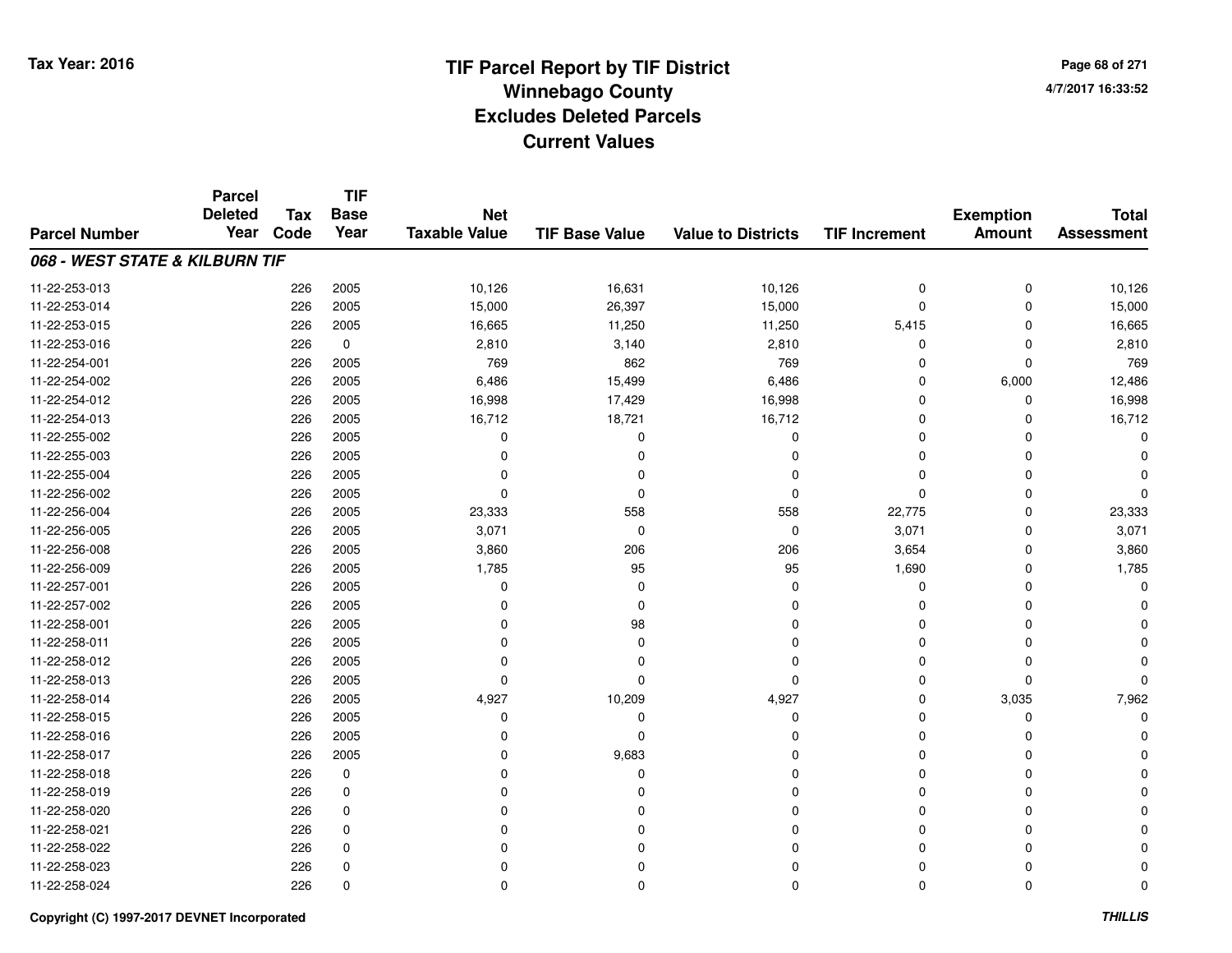**Page 69 of 2714/7/2017 16:33:52**

#### **TIF Base ValueParcel NumberTotal AssessmentExemption Amount Value to Districts TIF IncrementTIF Base YearTax CodeParcel Deleted YearNet Taxable Value068 - WEST STATE & KILBURN TIF**11-22-286-0011 and  $226$  2005 and  $226$  2005 between  $226$  2005 between  $226$  2005 between  $226$  2005 between  $226$  2005 between  $226$  2005 between  $226$  2005 between  $226$  2005 between  $226$  2012 between  $226$  2012 between  $226$  2012 11-22-286-0055 226 2005 0 9,591 0 0 0 0 11-22-286-006 <sup>226</sup> <sup>0</sup> <sup>2005</sup> 4,659 <sup>0</sup> <sup>0</sup> <sup>0</sup> <sup>0</sup> 11-22-286-0122 226 0 0 7,508 0 0 0 0 11-22-286-0133 226 0 0 7,555 0 0 0 0 11-22-286-0155 226 0 0 2,625 0 0 0 0 11-22-377-0011 226 2005 298 333 298 0 0 298 11-22-377-0022 226 2005 10,126 10,674 10,126 0 0 10,126 11-22-377-0033 226 2005 5,089 10,398 5,089 0 3,463 8,552 11-22-377-0044 226 2005 7,632 9,034 7,632 0 7,632 11-22-377-005 <sup>226</sup> 2,446 <sup>2005</sup> 3,530 2,446 <sup>0</sup> <sup>0</sup> 2,446 11-22-377-006 <sup>226</sup> 1,170 <sup>2005</sup> 1,308 1,170 <sup>0</sup> <sup>0</sup> 1,170 11-22-377-007 <sup>226</sup> <sup>961</sup> <sup>2005</sup> 1,074 <sup>961</sup> <sup>0</sup> <sup>0</sup> <sup>961</sup> 11-22-377-0088 226 2005 0 7,225 0 0 5,861 5,861 11-22-377-009 <sup>226</sup> 1,170 <sup>2005</sup> 1,308 1,170 <sup>0</sup> <sup>0</sup> 1,170 11-22-377-010 <sup>226</sup> <sup>993</sup> <sup>2005</sup> 1,138 <sup>993</sup> <sup>0</sup> <sup>0</sup> <sup>993</sup> 11-22-377-0111 226 2005 660 738 660 0 0 660 11-22-401-0011 226 2005 29,051 76,805 29,051 0 29,051 11-22-401-0022 226 2005 3,107 3,479 3,107 0 0 3,107 11-22-402-001 <sup>226</sup> <sup>0</sup> <sup>2005</sup> <sup>0</sup> <sup>0</sup> <sup>0</sup> <sup>0</sup> <sup>0</sup> 11-22-403-018 <sup>226</sup> <sup>0</sup> <sup>9999</sup> <sup>0</sup> <sup>0</sup> <sup>0</sup> <sup>0</sup> <sup>0</sup> 11-22-403-037 <sup>226</sup> <sup>361</sup> <sup>2005</sup> <sup>142</sup> <sup>142</sup> <sup>219</sup> <sup>0</sup> <sup>361</sup> 11-22-403-0388 226 2005 2,726 3,053 2,726 0 0 2,726 11-22-403-0399 226 2005 729 931 729 0 0 729 11-22-403-0400 226 2005 194 2,638 194 0 0 194 11-22-403-0411 226 2005 194 4,389 194 0 0 194 11-22-403-0422 226 2005 2,021 2,261 2,021 0 2,021 11-22-403-0433 226 2005 0 6,082 0 0 5,914 5,914 11-22-403-0444 226 2005 2,627 2,940 2,627 2,940 2,627 0 0 0 2,627 11-22-403-045 <sup>226</sup> <sup>450</sup> <sup>2005</sup> <sup>502</sup> <sup>450</sup> <sup>0</sup> <sup>0</sup> <sup>450</sup> 11-22-403-046 <sup>226</sup> <sup>899</sup> <sup>2005</sup> 1,007 <sup>899</sup> <sup>0</sup> <sup>0</sup> <sup>899</sup> 11-22-403-047 <sup>226</sup> 1,126 <sup>2005</sup> 1,259 1,126 <sup>0</sup> <sup>0</sup> 1,126 11-22-403-050<sup>226</sup> <sup>0</sup> <sup>2007</sup> <sup>0</sup> <sup>0</sup> <sup>0</sup> <sup>0</sup> <sup>0</sup>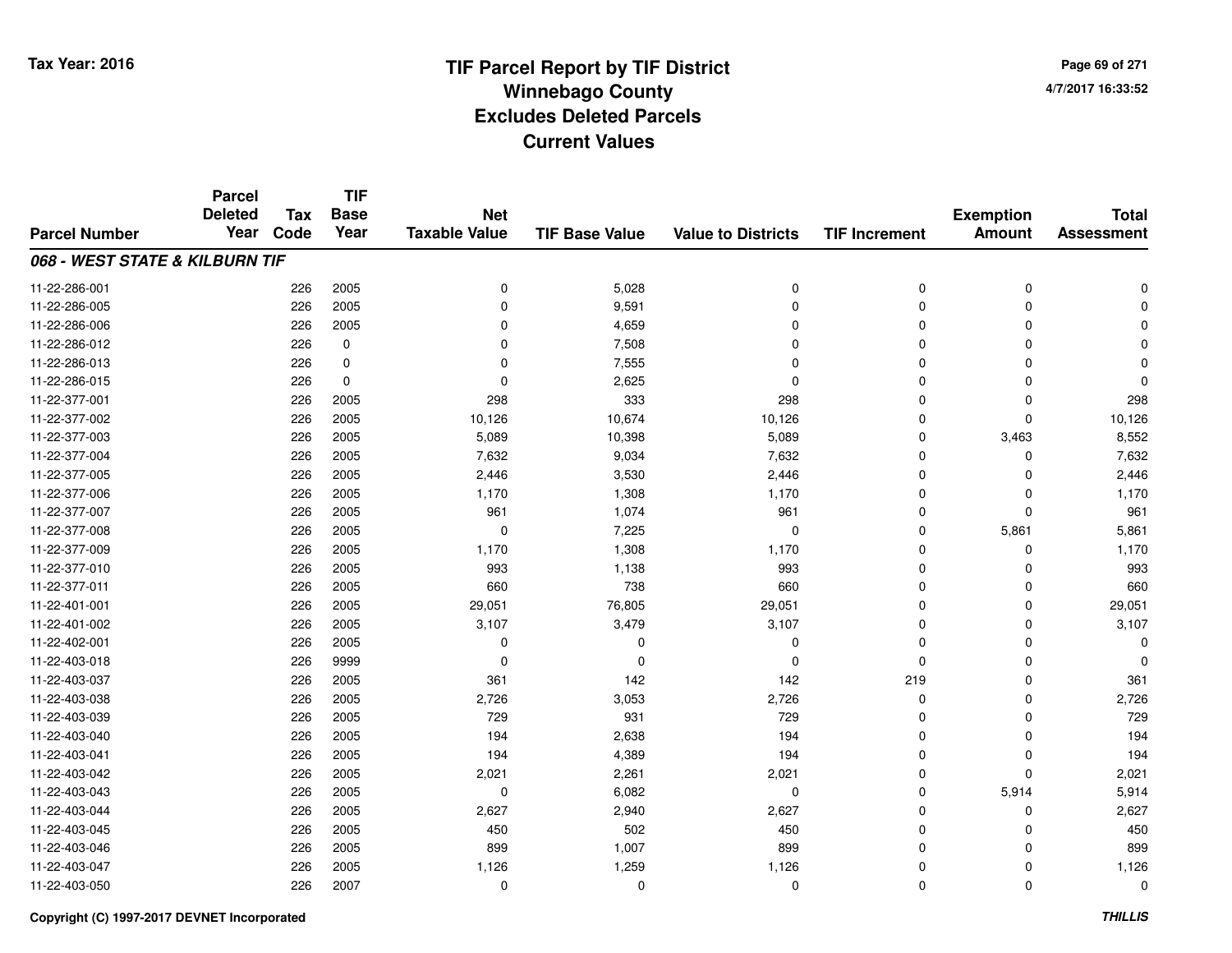**TIF**

**Parcel**

**Page 70 of 2714/7/2017 16:33:52**

#### **TIF Base ValueParcel NumberTotal AssessmentExemption Amount Value to Districts TIF Increment Base YearTax Code Deleted YearNet Taxable Value068 - WEST STATE & KILBURN TIF**11-22-403-0511 226 2005 0 272 0 0 0 0 0 0 11-22-403-057 <sup>226</sup> 172,982 <sup>2005</sup> 114,078 114,078 58,904 <sup>0</sup> 172,982 11-22-403-058 <sup>226</sup> <sup>896</sup> <sup>2005</sup> 1,043 <sup>896</sup> <sup>0</sup> <sup>0</sup> <sup>896</sup> 11-22-403-0599 226 2005 1,289 363 363 926 0 1,289 11-22-403-061 <sup>226</sup> <sup>0</sup> <sup>0</sup> <sup>0</sup> <sup>0</sup> <sup>0</sup> <sup>0</sup> <sup>0</sup> 11-22-403-062 <sup>226</sup> <sup>0</sup> <sup>0</sup> <sup>362</sup> <sup>0</sup> <sup>0</sup> <sup>0</sup> <sup>0</sup> 11-22-403-0633 226 2005 974 4,276 974 0 0 974 11-22-404-0011 226 2005 0 155,887 0 0 0 0 11-22-404-0033 226 2005 0 6,806 0 0 0 0 11-22-405-0011 226 2005 7,424 16,916 7,424 0 6,000 13,424 11-22-405-005 <sup>226</sup> <sup>113</sup> <sup>2005</sup> 5,500 <sup>113</sup> <sup>0</sup> 5,360 5,473 11-22-405-006 <sup>226</sup> <sup>270</sup> <sup>2005</sup> <sup>302</sup> <sup>270</sup> <sup>0</sup> <sup>0</sup> <sup>270</sup> 11-22-405-007 <sup>226</sup> <sup>208</sup> <sup>2005</sup> <sup>269</sup> <sup>208</sup> <sup>0</sup> <sup>0</sup> <sup>208</sup> 11-22-405-008 <sup>226</sup> 12,280 <sup>2005</sup> 2,213 2,213 10,067 <sup>0</sup> 12,280 11-22-405-0099 226 2005 321 361 321 0 0 321 11-22-405-0100 226 2005 321 361 321 0 321 11-22-405-0111 226 2005 0 654 0 0 0 0 11-22-405-0122 226 2005 0 16,428 0 0 0 0 11-22-405-0133 and the contract of the contract of the contract of the contract of the contract of  $\alpha$  of  $\alpha$  of  $\alpha$  of  $\alpha$  of  $\alpha$  of  $\alpha$  of  $\alpha$  of  $\alpha$  of  $\alpha$  of  $\alpha$  of  $\alpha$  of  $\alpha$  of  $\alpha$  of  $\alpha$  of  $\alpha$  of  $\alpha$  of  $\alpha$  of 11-22-405-014 <sup>226</sup> <sup>391</sup> <sup>2005</sup> 1,382 <sup>391</sup> <sup>0</sup> <sup>0</sup> <sup>391</sup> 11-22-405-0166 226 0 687 13,169 687 0 0 687 11-22-405-017 <sup>226</sup> <sup>378</sup> <sup>0</sup> 7,408 <sup>378</sup> <sup>0</sup> <sup>0</sup> <sup>378</sup> 11-22-405-018 <sup>226</sup> <sup>0</sup> <sup>0</sup> <sup>0</sup> <sup>0</sup> <sup>0</sup> <sup>0</sup> <sup>0</sup> 11-22-429-025 <sup>226</sup> <sup>0</sup> <sup>2005</sup> 10,328 <sup>0</sup> <sup>0</sup> <sup>0</sup> <sup>0</sup> 11-22-429-0266 226 2005 0 10,328 0 0 0 0 11-22-433-015 <sup>226</sup> <sup>0</sup> <sup>2005</sup> 33,091 <sup>0</sup> <sup>0</sup> <sup>0</sup> <sup>0</sup> 11-22-433-020 <sup>226</sup> <sup>0</sup> <sup>2005</sup> 35,454 <sup>0</sup> <sup>0</sup> <sup>0</sup> <sup>0</sup> 11-22-451-0011 226 2005 25,816 28,917 25,816 0 25,816 11-22-451-0033 226 2005 38,506 58,816 38,506 0 0 38,506 11-22-452-001 <sup>226</sup> <sup>0</sup> <sup>2005</sup> <sup>0</sup> <sup>0</sup> <sup>0</sup> <sup>0</sup> <sup>0</sup> 11-22-453-0022 226 2005 32,668 37,517 32,668 0 32,668 11-22-453-004 <sup>226</sup> 40,351 <sup>2005</sup> 45,199 40,351 <sup>0</sup> <sup>0</sup> 40,351 11-22-453-005<sup>226</sup> 12,332 <sup>2005</sup> 12,125 12,125 <sup>207</sup> <sup>0</sup> 12,332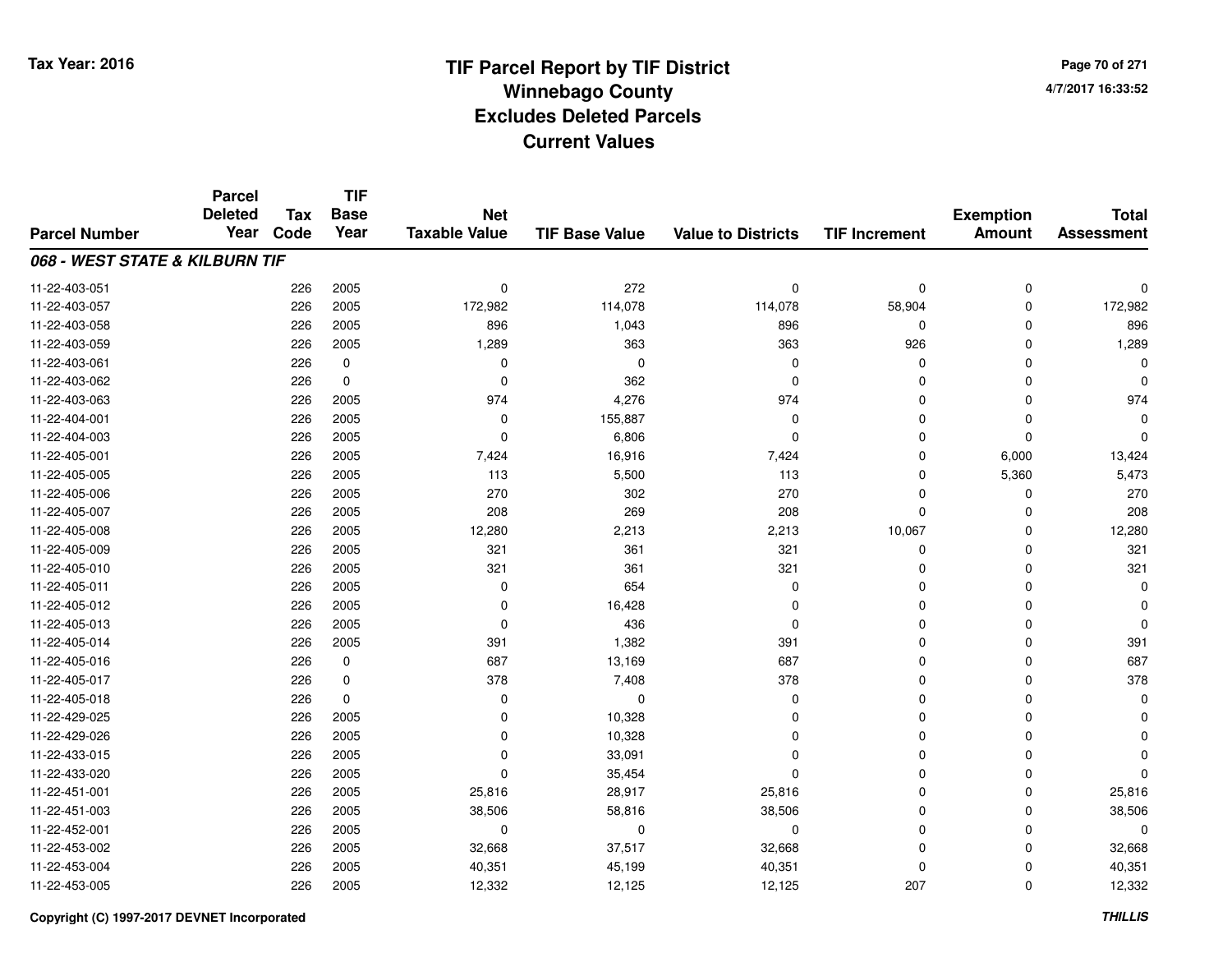**Page 71 of 2714/7/2017 16:33:52**

#### **TIF Base ValueParcel NumberTotal AssessmentExemption Amount Value to Districts TIF IncrementTIF Base YearTax CodeParcel Deleted YearNet Taxable Value068 - WEST STATE & KILBURN TIF**11-22-453-006 <sup>226</sup> 6,666 <sup>2005</sup> 4,944 4,944 1,722 <sup>0</sup> 6,666 11-22-453-007 <sup>226</sup> 1,050 <sup>2005</sup> 1,173 1,050 <sup>0</sup> <sup>0</sup> 1,050 11-22-453-008 <sup>226</sup> <sup>524</sup> <sup>2005</sup> <sup>588</sup> <sup>524</sup> <sup>0</sup> <sup>0</sup> <sup>524</sup> 11-22-453-010 <sup>226</sup> <sup>0</sup> <sup>9999</sup> <sup>0</sup> <sup>0</sup> <sup>0</sup> <sup>0</sup> <sup>0</sup> 11-22-453-012 <sup>226</sup> 9,117 <sup>2005</sup> 10,229 9,117 <sup>0</sup> <sup>0</sup> 9,117 11-22-453-015 <sup>226</sup> <sup>0</sup> <sup>0</sup> <sup>0</sup> <sup>0</sup> <sup>0</sup> <sup>0</sup> <sup>0</sup> 11-22-454-0011 226 2005 585 654 585 0 0 585 11-22-454-002 <sup>226</sup> <sup>290</sup> <sup>2005</sup> <sup>375</sup> <sup>290</sup> <sup>0</sup> <sup>0</sup> <sup>290</sup> 11-22-454-0033 226 2005 4,301 5,862 4,301 0 4,301 11-22-454-005 <sup>226</sup> 116,355 <sup>2005</sup> 158,871 116,355 <sup>0</sup> <sup>0</sup> 116,355 11-22-454-0066 226 2005 30,626 37,387 30,626 0 0 30,626 11-22-457-0011 226 2005 19,446 43,559 19,446 0 0 19,446 11-22-457-002 <sup>226</sup> 27,375 <sup>2005</sup> 37,554 27,375 <sup>0</sup> <sup>0</sup> 27,375 11-22-458-001 <sup>226</sup> <sup>0</sup> <sup>2005</sup> <sup>0</sup> <sup>0</sup> <sup>0</sup> <sup>0</sup> <sup>0</sup> 11-22-476-0011 226 2005 0 2,906 0 0 0 0 11-22-476-002 <sup>226</sup> <sup>0</sup> <sup>2005</sup> <sup>0</sup> <sup>0</sup> <sup>0</sup> <sup>0</sup> <sup>0</sup> 11-22-476-0033 226 2005 975 2,393 975 0 0 975 11-22-476-005 <sup>226</sup> <sup>0</sup> <sup>2005</sup> 1,308 <sup>0</sup> <sup>0</sup> <sup>0</sup> <sup>0</sup> 11-22-476-006 <sup>226</sup> <sup>0</sup> <sup>2005</sup> 5,854 <sup>0</sup> <sup>0</sup> <sup>0</sup> <sup>0</sup> 11-22-476-0077 226 2005 0 654 0 0 0 0 11-22-476-008 <sup>226</sup> 1,170 <sup>2005</sup> 1,308 1,170 <sup>0</sup> <sup>0</sup> 1,170 11-22-476-009 <sup>226</sup> 1,170 <sup>2005</sup> 1,308 1,170 <sup>0</sup> <sup>0</sup> 1,170 11-22-480-0011 226 2005 3,239 1,811 1,811 1,428 0 3,239 11-22-480-0022 226 2005 1,227 1,371 1,227 0 0 1,227 11-22-480-0099 226 2005 15,659 9,524 9,524 6,135 0 15,659 11-22-480-0133 226 2005 11,984 17,217 11,984 0 0 11,984 **Tax District Totals: Parcel Count: <sup>146</sup> 812,326 1,322,980 694,157 118,169 35,633 847,959 088 - NORTH MAIN & AUBURN TIF**11-14-280-0088 086 2005 7,892 24,227 7,892 0 6,000 13,892 11-14-280-0099 086 2005 9,494 26,483 9,494 0 4,790 14,284 11-14-280-0100 086 2005 7,669 23,297 7,669 0 4,932 12,601 11-14-280-015 <sup>086</sup> 9,784 <sup>2005</sup> 25,078 9,784 <sup>0</sup> 5,287 15,071 11-14-280-0177 086 0 28,277 0 0 28,277 0 28,277 **Copyright (C) 1997-2017 DEVNET IncorporatedTHILLIS**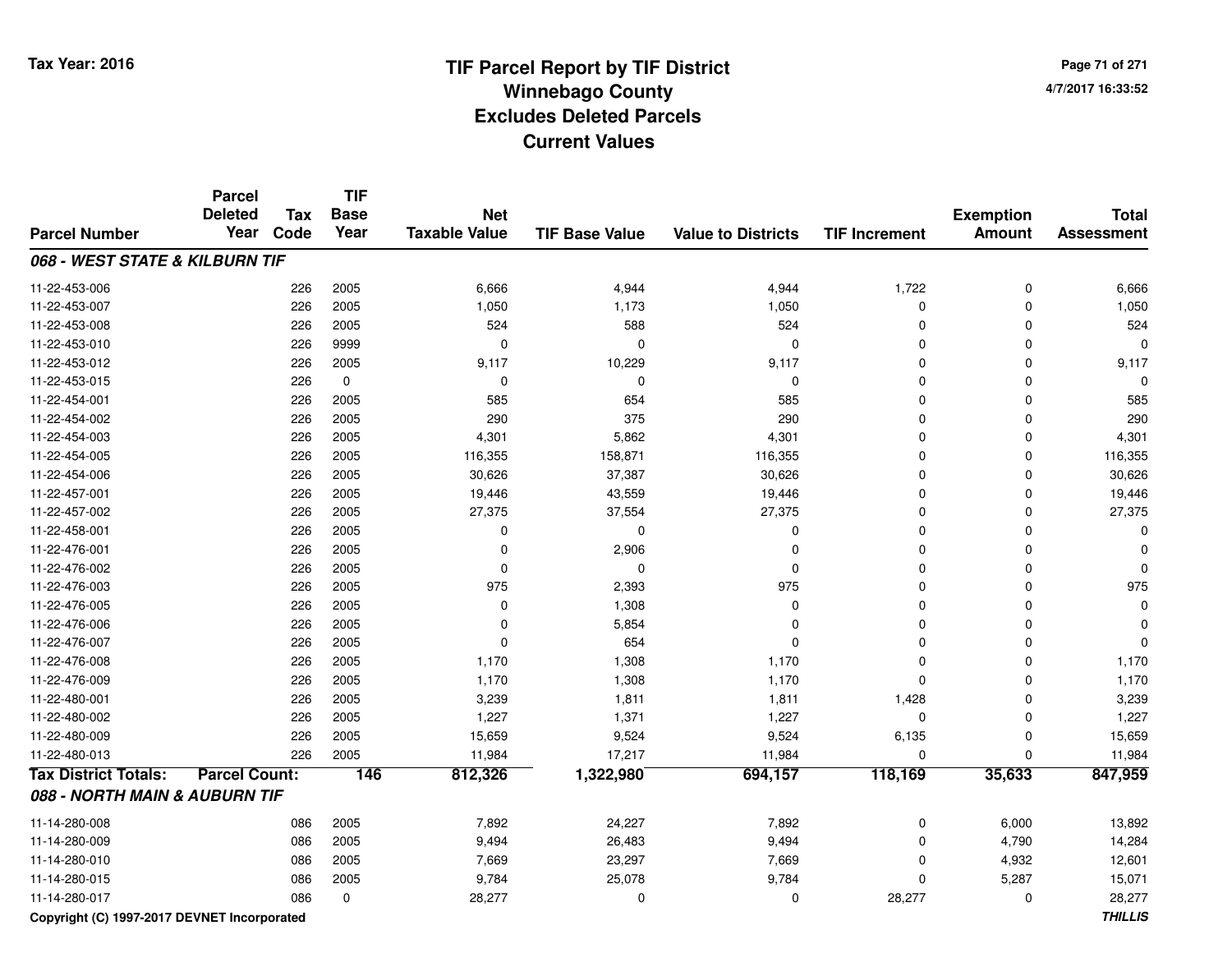# **TIF Parcel Report by TIF District Tax Year: 2016 Winnebago Countyy** and the contract of the contract of the contract of the contract of the contract of the contract of the contract of the contract of the contract of the contract of the contract of the contract of the contract of the co **Excludes Deleted ParcelsCurrent Values**

**Page 72 of 2714/7/2017 16:33:52**

| <b>Parcel Number</b> | <b>Parcel</b><br><b>Deleted</b><br>Year | <b>Tax</b><br>Code | <b>TIF</b><br><b>Base</b><br>Year | <b>Net</b><br><b>Taxable Value</b> | <b>TIF Base Value</b> | <b>Value to Districts</b> | <b>TIF Increment</b> | <b>Exemption</b><br><b>Amount</b> | <b>Total</b><br><b>Assessment</b> |
|----------------------|-----------------------------------------|--------------------|-----------------------------------|------------------------------------|-----------------------|---------------------------|----------------------|-----------------------------------|-----------------------------------|
|                      |                                         |                    |                                   |                                    |                       |                           |                      |                                   |                                   |
| 11-14-281-006        |                                         | 086                | 2005                              | 10,650                             | 18,361                | 10,650                    | 0                    | 0                                 | 10,650                            |
| 11-14-281-007        |                                         | 086                | 2005                              | 15,392                             | 26,444                | 15,392                    | 0                    | $\mathbf 0$                       | 15,392                            |
| 11-14-281-008        |                                         | 086                | 2005                              | 2,130                              | 2,389                 | 2,130                     | $\mathbf 0$          | $\Omega$                          | 2,130                             |
| 11-14-281-009        |                                         | 086                | 2005                              | 4,474                              | 6,321                 | 4,474                     | 0                    | $\Omega$                          | 4,474                             |
| 11-14-281-010        |                                         | 086                | 2005                              | 1,985                              | 2,580                 | 1,985                     | $\mathbf 0$          | $\Omega$                          | 1,985                             |
| 11-14-281-014        |                                         | 086                | 2005                              | 2,421                              | 3,147                 | 2,421                     | 0                    | 0                                 | 2,421                             |
| 11-14-281-015        |                                         | 086                | 2005                              | 1,985                              | 2,580                 | 1,985                     | $\mathbf 0$          | $\Omega$                          | 1,985                             |
| 11-14-281-016        |                                         | 086                | 2005                              | 3,550                              | 10,548                | 3,550                     | 0                    | $\Omega$                          | 3,550                             |
| 11-14-282-001        |                                         | 086                | 2005                              | 1,864                              | 25,530                | 1,864                     | 0                    | $\Omega$                          | 1,864                             |
| 11-14-282-002        |                                         | 086                | 2005                              | 1,627                              | 20,327                | 1,627                     | $\mathbf 0$          | $\Omega$                          | 1,627                             |
| 11-14-282-003        |                                         | 086                | 2005                              | 2,421                              | 21,861                | 2,421                     | $\mathbf 0$          | $\Omega$                          | 2,421                             |
| 11-14-282-004        |                                         | 086                | 2005                              | 2,421                              | 24,667                | 2,421                     | 0                    | $\Omega$                          | 2,421                             |
| 11-14-282-005        |                                         | 086                | 2005                              | 2,130                              | 6,990                 | 2,130                     | $\mathbf 0$          | $\Omega$                          | 2,130                             |
| 11-14-282-014        |                                         | 086                | 0                                 | 2,890                              | 0                     | 0                         | 2,890                | 0                                 | 2,890                             |
| 11-14-282-015        |                                         | 086                | 0                                 | 9,229                              | 77,611                | 9,229                     | 0                    | $\mathbf 0$                       | 9,229                             |
| 11-14-282-016        |                                         | 086                | 0                                 | 11,924                             | 78,632                | 11,924                    | 0                    | 0                                 | 11,924                            |
| 11-14-404-010        |                                         | 086                | 2005                              | 34,856                             | 122,416               | 34,856                    | 0                    | $\mathbf 0$                       | 34,856                            |
| 11-14-404-011        |                                         | 086                | 2005                              | 6,100                              | 23,796                | 6,100                     | 0                    | 7,023                             | 13,123                            |
| 11-14-404-012        |                                         | 086                | 2005                              | 8,300                              | 22,740                | 8,300                     | 0                    | $\mathbf 0$                       | 8,300                             |
| 11-14-404-013        |                                         | 086                | 2005                              | 7,867                              | 20,547                | 7,867                     | 0                    | 4,088                             | 11,955                            |
| 11-14-404-014        |                                         | 086                | 2005                              | 8,134                              | 21,737                | 8,134                     | 0                    | 4,456                             | 12,590                            |
| 11-14-404-015        |                                         | 086                | 2005                              | 8,436                              | 24,812                | 8,436                     | 0                    | 5,838                             | 14,274                            |
| 11-14-404-016        |                                         | 086                | 2005                              | 4,494                              | 22,538                | 4,494                     | 0                    | 7,648                             | 12,142                            |
| 11-14-404-017        |                                         | 086                | 2005                              | 8,646                              | 17,350                | 8,646                     | 0                    | 1,272                             | 9,918                             |
| 11-14-426-001        |                                         | 086                | 2005                              | 16,022                             | 21,667                | 16,022                    | 0                    | $\mathbf 0$                       | 16,022                            |
| 11-14-426-002        |                                         | 086                | 2005                              | 11,101                             | 19,489                | 11,101                    | 0                    | 0                                 | 11,101                            |
| 11-14-426-003        |                                         | 086                | 2005                              | 0                                  | $\mathbf 0$           | $\mathbf 0$               | 0                    | $\Omega$                          | 0                                 |
| 11-14-426-004        |                                         | 086                | 2005                              | 20,793                             | 26,238                | 20,793                    | 0                    | 0                                 | 20,793                            |
| 11-14-426-006        |                                         | 086                | 2005                              | 33,347                             | 38,702                | 33,347                    | 0                    | $\Omega$                          | 33,347                            |
| 11-14-426-007        |                                         | 086                | 2005                              | 22,713                             | 26,061                | 22,713                    | 0                    | 0                                 | 22,713                            |
| 11-14-426-008        |                                         | 086                | 2005                              | 25,959                             | 29,724                | 25,959                    | 0                    | $\Omega$                          | 25,959                            |
| 11-14-426-009        |                                         | 086                | 2005                              | 30,435                             | 32,736                | 30,435                    | 0                    | $\Omega$                          | 30,435                            |
| 11-14-426-010        |                                         | 086                | 2005                              | 19,029                             | 22,467                | 19,029                    | 0                    | $\Omega$                          | 19,029                            |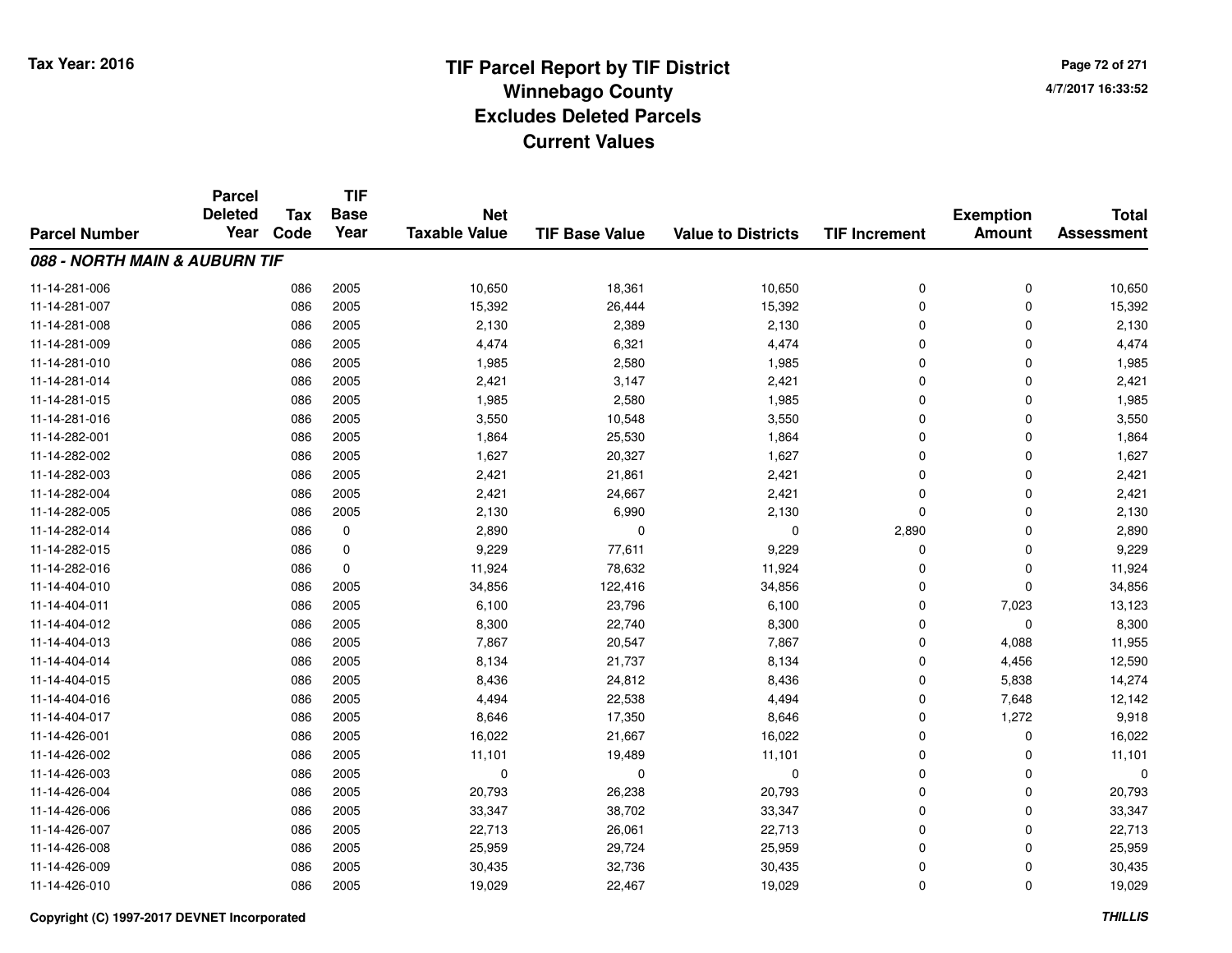# **TIF Parcel Report by TIF District Tax Year: 2016 Winnebago Countyy** and the contract of the contract of the contract of the contract of the contract of the contract of the contract of the contract of the contract of the contract of the contract of the contract of the contract of the co **Excludes Deleted ParcelsCurrent Values**

**Page 73 of 2714/7/2017 16:33:52**

|                               | <b>Parcel</b><br><b>Deleted</b> |      | <b>Tax</b>  | <b>TIF</b><br><b>Base</b> | <b>Net</b>            |                           |                      |               | <b>Exemption</b>  | <b>Total</b> |
|-------------------------------|---------------------------------|------|-------------|---------------------------|-----------------------|---------------------------|----------------------|---------------|-------------------|--------------|
| <b>Parcel Number</b>          | Year                            | Code | Year        | <b>Taxable Value</b>      | <b>TIF Base Value</b> | <b>Value to Districts</b> | <b>TIF Increment</b> | <b>Amount</b> | <b>Assessment</b> |              |
| 088 - NORTH MAIN & AUBURN TIF |                                 |      |             |                           |                       |                           |                      |               |                   |              |
| 11-14-426-011                 |                                 | 086  | 2005        | 22,599                    | 32,722                | 22,599                    | 0                    | 0             | 22,599            |              |
| 11-14-426-012                 |                                 | 086  | 2005        | 26,446                    | 28,256                | 26,446                    | $\Omega$             | $\mathbf 0$   | 26,446            |              |
| 11-14-426-013                 |                                 | 086  | 2005        | 19,110                    | 27,793                | 19,110                    | $\Omega$             | $\Omega$      | 19,110            |              |
| 11-14-426-014                 |                                 | 086  | 2005        | 25,913                    | 29,912                | 25,913                    | 0                    | $\Omega$      | 25,913            |              |
| 11-14-426-015                 |                                 | 086  | 2005        | 56,515                    | 64,302                | 56,515                    | $\mathbf 0$          | $\mathbf 0$   | 56,515            |              |
| 11-14-427-012                 |                                 | 086  | 0           | 17,703                    | 0                     | $\mathbf 0$               | 17,703               | 0             | 17,703            |              |
| 11-14-427-013                 |                                 | 086  | $\mathbf 0$ | 41,761                    | $\Omega$              | $\mathbf{0}$              | 41,761               | $\Omega$      | 41,761            |              |
| 11-14-428-002                 |                                 | 086  | 2005        | 30,249                    | 52,308                | 30,249                    | 0                    | $\Omega$      | 30,249            |              |
| 11-14-428-003                 |                                 | 086  | 2005        | 23,997                    | 31,827                | 23,997                    | $\mathbf 0$          | $\Omega$      | 23,997            |              |
| 11-14-428-004                 |                                 | 086  | 2005        | 20,664                    | 36,496                | 20,664                    | $\mathbf 0$          | $\Omega$      | 20,664            |              |
| 11-14-428-005                 |                                 | 086  | 2005        | 3,124                     | 6,151                 | 3,124                     | $\Omega$             | $\Omega$      | 3,124             |              |
| 11-14-428-006                 |                                 | 086  | 2005        | 24,489                    | 34,457                | 24,489                    | $\Omega$             | $\Omega$      | 24,489            |              |
| 11-14-428-008                 |                                 | 086  | 2005        | 35,589                    | 45,032                | 35,589                    | $\Omega$             | $\Omega$      | 35,589            |              |
| 11-14-428-009                 |                                 | 086  | 2005        | 35,330                    | 24,022                | 24,022                    | 11,308               | 0             | 35,330            |              |
| 11-14-428-010                 |                                 | 086  | 2005        | 35,499                    | 37,554                | 35,499                    | 0                    | $\mathbf 0$   | 35,499            |              |
| 11-14-428-011                 |                                 | 086  | 2005        | 12,520                    | 30,951                | 12,520                    | 0                    | 6,000         | 18,520            |              |
| 11-14-428-012                 |                                 | 086  | 2005        | 25,725                    | 24,217                | 24,217                    | 1,508                | $\Omega$      | 25,725            |              |
| 11-14-428-013                 |                                 | 086  | 2005        | 14,152                    | 20,778                | 14,152                    | 0                    | 0             | 14,152            |              |
| 11-14-428-015                 |                                 | 086  | 2005        | 15,991                    | 22,709                | 15,991                    | 0                    | $\mathbf 0$   | 15,991            |              |
| 11-14-428-016                 |                                 | 086  | 2005        | 10,449                    | 23,413                | 10,449                    | 0                    | 6,000         | 16,449            |              |
| 11-14-428-017                 |                                 | 086  | 2005        | 18,458                    | 20,876                | 18,458                    | 0                    | 0             | 18,458            |              |
| 11-14-428-018                 |                                 | 086  | 2005        | 15,798                    | 22,179                | 15,798                    | 0                    | 0             | 15,798            |              |
| 11-14-428-019                 |                                 | 086  | 2005        | 192                       | 204                   | 192                       | 0                    | $\Omega$      | 192               |              |
| 11-14-428-020                 |                                 | 086  | 2005        | 13,656                    | 20,292                | 13,656                    | 0                    | 6,000         | 19,656            |              |
| 11-14-428-021                 |                                 | 086  | 2005        | 23,064                    | 26,737                | 23,064                    | $\mathbf 0$          | $\mathbf 0$   | 23,064            |              |
| 11-14-428-022                 |                                 | 086  | 2005        | 18,123                    | 28,310                | 18,123                    | 0                    | 6,000         | 24,123            |              |
| 11-14-428-024                 |                                 | 086  | 2005        | 13,753                    | 22,632                | 13,753                    | $\mathbf{0}$         | $\mathbf 0$   | 13,753            |              |
| 11-14-428-026                 |                                 | 086  | $\pmb{0}$   | 43,979                    | 38,482                | 38,482                    | 5,497                | 0             | 43,979            |              |
| 11-14-430-003                 |                                 | 086  | 2005        | $\mathbf 0$               | 14,405                | $\mathbf 0$               | 0                    | $\Omega$      | 0                 |              |
| 11-14-430-004                 |                                 | 086  | 2005        | 38,251                    | 45,645                | 38,251                    | 0                    | 0             | 38,251            |              |
| 11-14-430-005                 |                                 | 086  | 2005        | 17,113                    | 25,431                | 17,113                    | $\Omega$             | $\Omega$      | 17,113            |              |
| 11-14-430-033                 |                                 | 086  | 2005        | $\Omega$                  | 66,791                | $\mathbf 0$               | 0                    | $\Omega$      | 0                 |              |
| 11-14-430-034                 |                                 | 086  | 2005        | 66,546                    | 88,641                | 66,546                    | $\mathbf 0$          | $\Omega$      | 66,546            |              |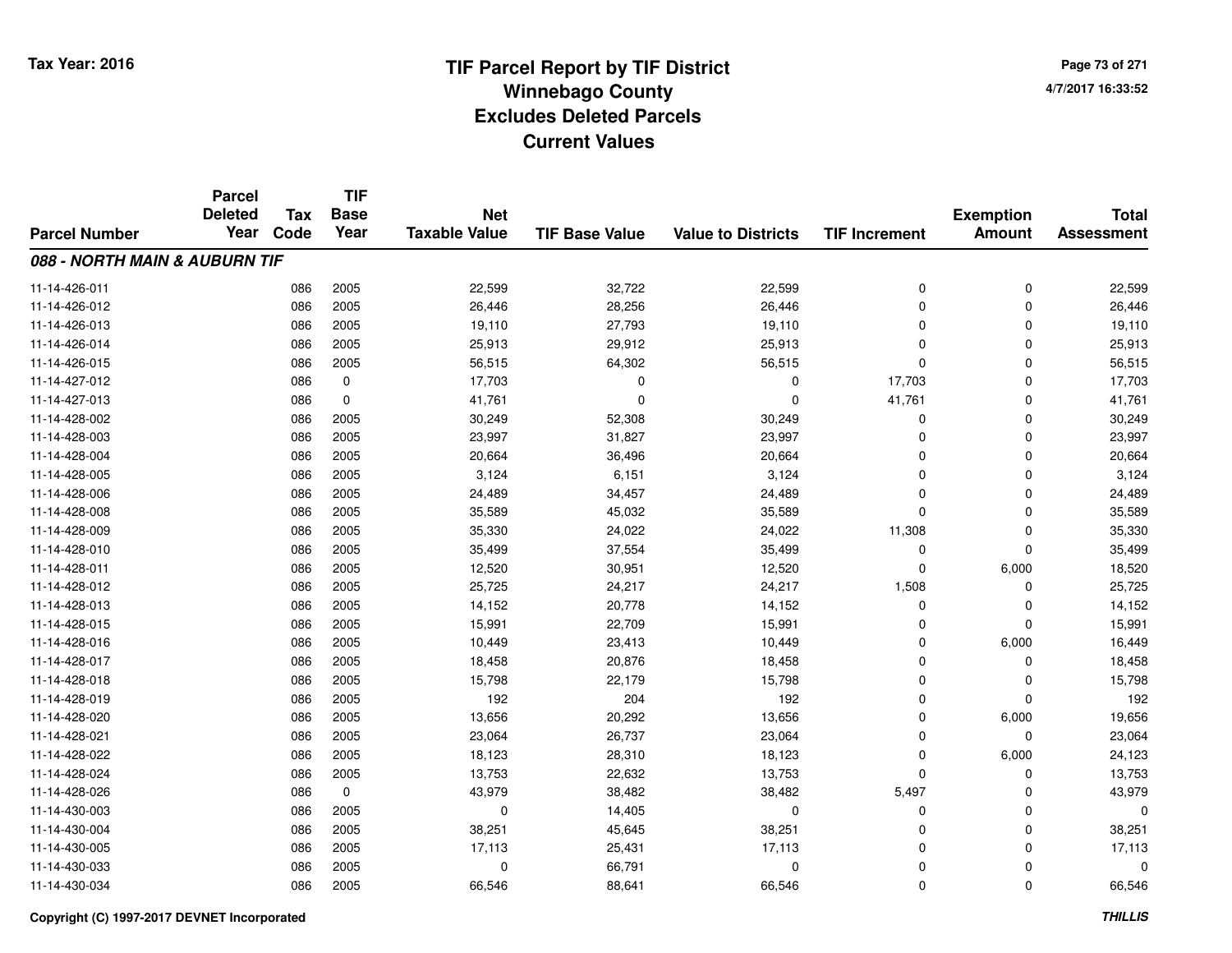**TIF**

**Parcel**

| Page 74 of 271    |
|-------------------|
| 4/7/2017 16:33:52 |

#### **TIF Base ValueParcel NumberTotal AssessmentExemption Amount Value to Districts TIF Increment Base YearTax Code Deleted YearNet Taxable Value088 - NORTH MAIN & AUBURN TIF**11-14-430-035 <sup>086</sup> 62,875 <sup>2005</sup> 88,882 62,875 <sup>0</sup> <sup>0</sup> 62,875 **Tax District Totals: Parcel Count: <sup>72</sup> 1,236,074 2,002,500 1,127,130 108,944 75,334 1,311,408 089 - JACKSON SCHOOL TIF**11-23-429-004 <sup>223</sup> 20,393 <sup>2005</sup> 31,896 20,393 <sup>0</sup> <sup>0</sup> 20,393 11-23-429-0066 223 2005 1,755 34,403 1,755 0 0 1,755 11-23-429-020 <sup>223</sup> <sup>0</sup> <sup>2005</sup> <sup>159</sup> <sup>0</sup> <sup>0</sup> <sup>0</sup> <sup>0</sup> 11-23-429-0211 223 2005 5,965 21,212 5,965 0 0 5,965 11-23-429-0222 223 2005 8,832 22,781 8,832 0 0 8,832 11-23-429-0233 223 2005 11,388 21,627 11,388 0 0 11,388 11-23-429-024 <sup>223</sup> 2,496 <sup>2005</sup> 22,767 2,496 <sup>0</sup> 8,881 11,377 11-23-429-025 <sup>223</sup> 6,892 <sup>2005</sup> 23,546 6,892 <sup>0</sup> <sup>775</sup> 7,667 11-23-429-0266 223 2005 6,996 15,020 6,996 0 2,418 9,414 11-23-429-029 <sup>223</sup> 8,369 <sup>2005</sup> 32,317 8,369 <sup>0</sup> 11,000 19,369 11-23-429-0300 223 2005 5,787 20,877 5,787 0 5,949 11,736 11-23-429-0311 223 2005 7,785 16,607 7,785 0 7,785 11-23-429-0322 223 2005 4,619 30,143 4,619 0 11,000 15,619 11-23-429-0333 223 2005 9,994 25,682 9,994 0 3,218 13,212 11-23-429-034 <sup>223</sup> 13,212 <sup>2005</sup> 25,682 13,212 <sup>0</sup> <sup>0</sup> 13,212 11-23-429-035 <sup>223</sup> 7,667 <sup>2005</sup> 11,732 7,667 <sup>0</sup> <sup>0</sup> 7,667 11-23-430-0011 223 2005 3,981 27,776 3,981 0 9,822 13,803 11-23-430-0022 223 2005 496 20,194 496 0 9,326 9,822 11-23-430-003 <sup>223</sup> 4,997 <sup>2005</sup> 19,245 4,997 <sup>0</sup> 4,039 9,036 11-23-430-004 <sup>223</sup> 18,889 <sup>2005</sup> 31,662 18,889 <sup>0</sup> <sup>0</sup> 18,889 11-23-430-005 <sup>223</sup> 18,889 <sup>2005</sup> 30,887 18,889 <sup>0</sup> <sup>0</sup> 18,889 11-23-430-006 <sup>223</sup> 18,889 <sup>2005</sup> 31,097 18,889 <sup>0</sup> <sup>0</sup> 18,889 11-23-430-007 <sup>223</sup> 6,658 <sup>2005</sup> 22,989 6,658 <sup>0</sup> 5,220 11,878 11-23-430-0088 223 2005 6,845 34,507 6,845 0 5,561 12,406 11-23-430-0099 223 2005 14,681 26,471 14,681 0 0 14,681 11-23-430-0100 223 2005 7,059 21,817 7,059 0 7,059 11-23-430-0111 223 2005 6,159 23,641 6,159 0 900 7,059 11-23-430-012 <sup>223</sup> 6,345 <sup>2005</sup> 22,227 6,345 <sup>0</sup> 5,178 11,523 11-23-430-015 <sup>223</sup> 6,915 <sup>2005</sup> 30,857 6,915 <sup>0</sup> <sup>752</sup> 7,667 11-23-430-016<sup>223</sup> 10,980 <sup>2005</sup> 28,221 10,980 <sup>0</sup> <sup>0</sup> 10,980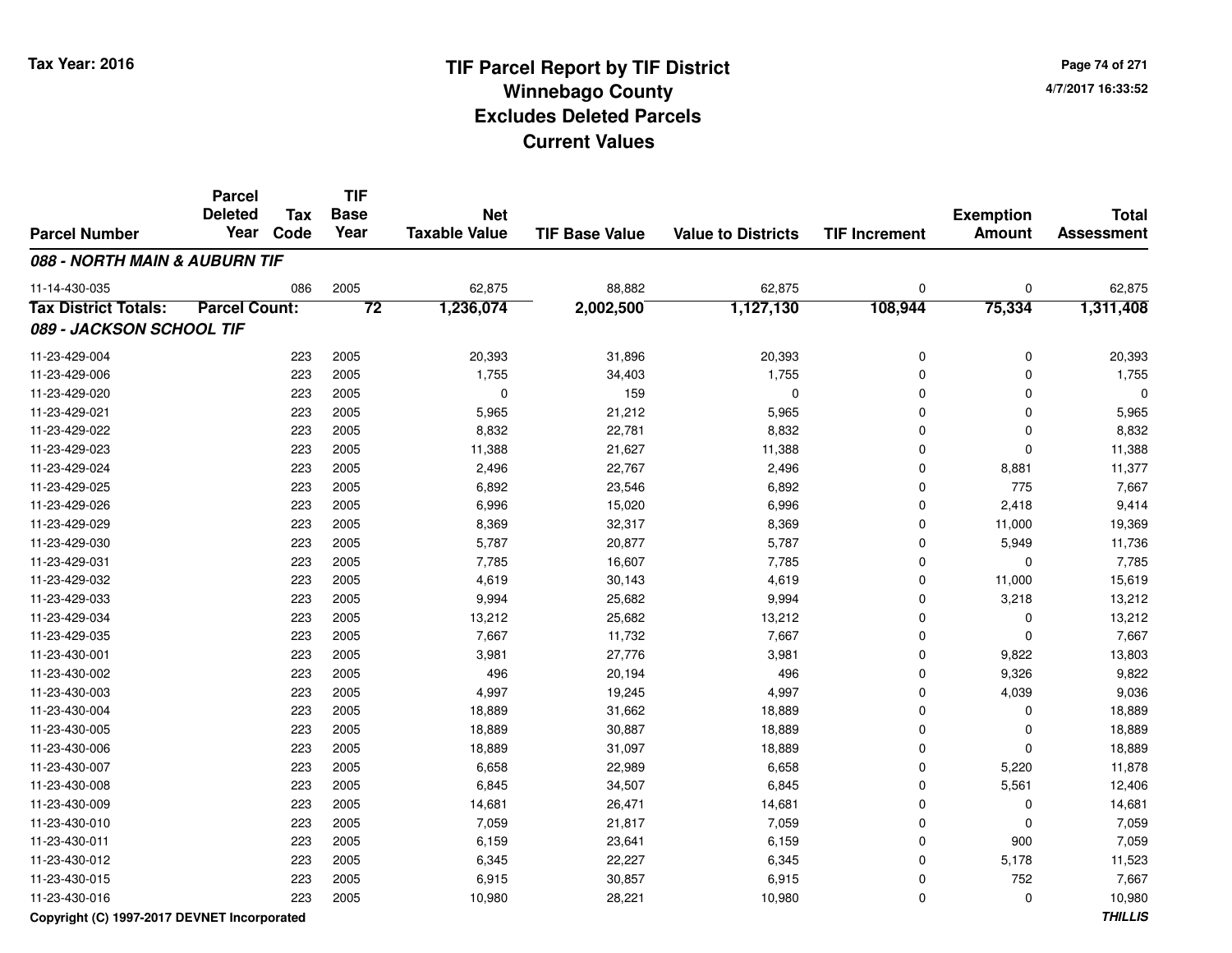**TIF**

**Parcel**

**Page 75 of 2714/7/2017 16:33:52**

#### **TIF Base ValueParcel NumberTotal AssessmentExemption Amount Value to Districts TIF Increment Base YearTax Code Deleted YearNet Taxable Value089 - JACKSON SCHOOL TIF**11-23-430-017 <sup>223</sup> 18,309 <sup>2005</sup> 21,219 18,309 <sup>0</sup> <sup>0</sup> 18,309 11-23-430-018 <sup>223</sup> 10,928 <sup>2005</sup> 19,840 10,928 <sup>0</sup> <sup>0</sup> 10,928 11-23-430-019 <sup>223</sup> 9,066 <sup>2005</sup> 27,242 9,066 <sup>0</sup> <sup>0</sup> 9,066 11-23-430-0200 223 2005 10,021 11,561 10,021 0 0 10,021 11-23-430-0211 223 2005 4,863 16,861 4,863 0 4,863 11-23-430-0222 223 2005 11,428 18,395 11,428 0 0 11,428 11-23-430-023 <sup>223</sup> 9,171 <sup>2005</sup> 16,097 9,171 <sup>0</sup> 6,000 15,171 11-23-430-026 <sup>223</sup> 11,811 <sup>2005</sup> 13,038 11,811 <sup>0</sup> <sup>0</sup> 11,811 11-23-430-027 <sup>223</sup> 3,300 <sup>2005</sup> 10,244 3,300 <sup>0</sup> 4,738 8,038 11-23-430-0288 223 2005 4,667 13,407 4,667 0 0 4,667 11-23-430-0299 223 2005 4,218 15,072 4,218 0 903 5,121 11-23-430-030 $\overline{0}$  223 2005 9,402 22,831 9,402 0 0 0 9,402 11-23-430-0311 223 2005 6,602 13,526 6,602 0 4,577 11,179 11-23-480-0011 223 2005 15,687 25,324 15,687 0 0 15,687 11-23-480-002 <sup>223</sup> 17,778 <sup>2005</sup> 18,493 17,778 <sup>0</sup> <sup>0</sup> 17,778 11-23-480-0033 223 2005 17,615 18,317 17,615 0 0 17,615 11-23-480-0044 223 2005 22,559 36,337 22,559 22,559 0 0 0 22,559 11-23-480-005 <sup>223</sup> 3,673 <sup>2005</sup> 5,759 3,673 <sup>0</sup> <sup>0</sup> 3,673 11-23-480-006 <sup>223</sup> 24,333 <sup>2005</sup> 35,026 24,333 <sup>0</sup> <sup>0</sup> 24,333 11-23-480-007 <sup>223</sup> 21,334 <sup>2005</sup> 35,462 21,334 <sup>0</sup> <sup>0</sup> 21,334 11-23-480-008 <sup>223</sup> 11,363 <sup>2005</sup> 14,897 11,363 <sup>0</sup> <sup>0</sup> 11,363 11-23-480-0099 223 2005 21,961 28,636 21,961 0 0 21,961 11-23-480-0100 223 2005 7,496 20,188 7,496 0 478 7,974 11-23-480-0111 223 2005 1,391 24,572 1,391 0 10,633 12,024 11-23-480-012 <sup>223</sup> <sup>0</sup> <sup>2005</sup> <sup>0</sup> <sup>0</sup> <sup>0</sup> <sup>0</sup> <sup>0</sup> 11-23-480-0133 223 2005 7,496 12,529 7,496 0 5,148 12,644 11-23-480-014 <sup>223</sup> 7,332 <sup>2005</sup> 21,954 7,332 <sup>0</sup> <sup>0</sup> 7,332 11-23-480-015 <sup>223</sup> 5,868 <sup>2005</sup> 19,768 5,868 <sup>0</sup> 3,804 9,672 11-23-480-0166 223 2005 6,981 16,603 6,981 0 0 6,981 11-23-480-017 <sup>223</sup> 10,153 <sup>2005</sup> 11,905 10,153 <sup>0</sup> <sup>0</sup> 10,153 11-23-480-018 <sup>223</sup> 25,331 <sup>2005</sup> 39,001 25,331 <sup>0</sup> <sup>0</sup> 25,331 11-23-480-0199 223 2005 1,147 17,105 1,147 0 8,969 10,116 11-23-480-0200 223 2005 9,019 17,363 9,019 0 0 9,019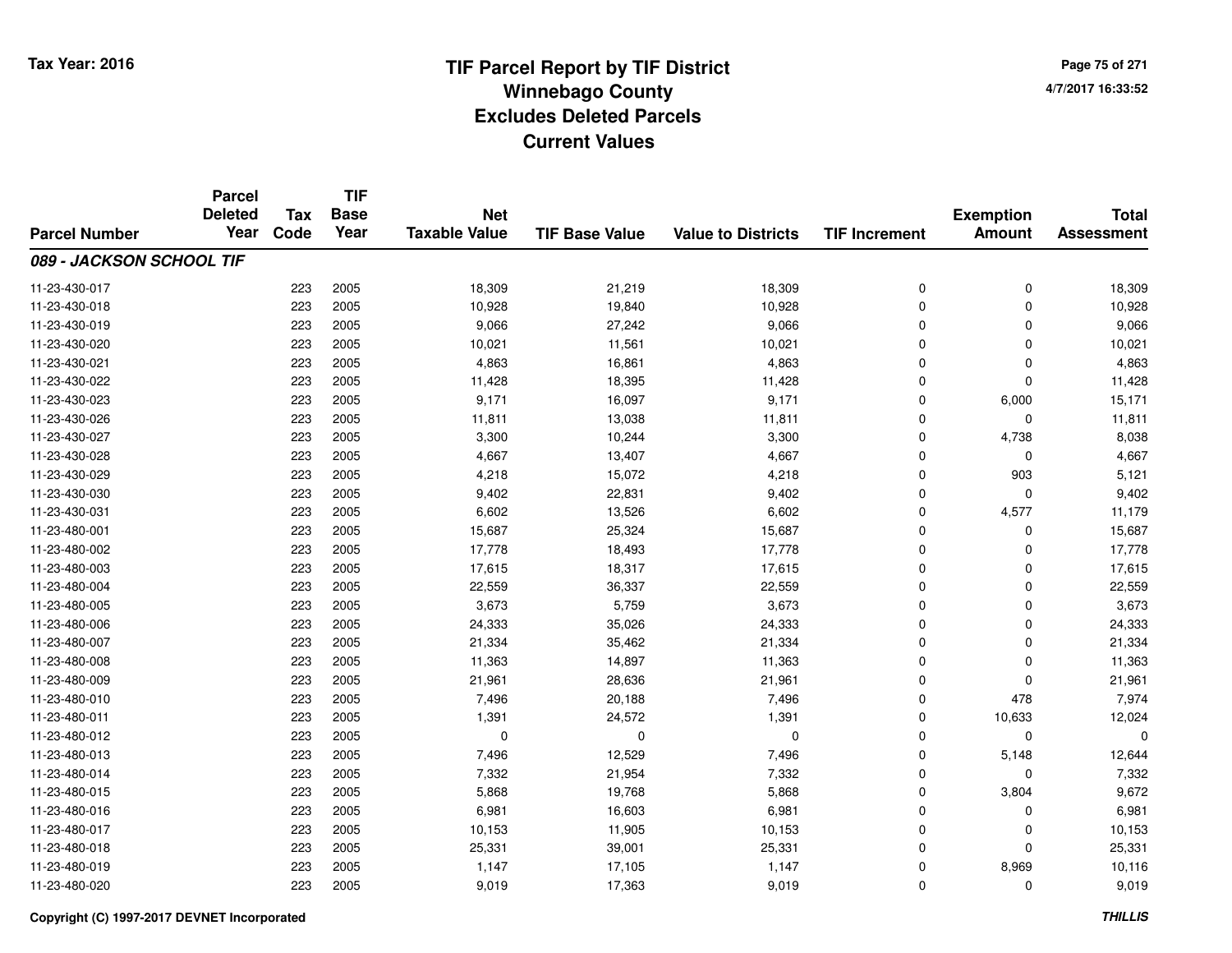**TIF**

**Parcel**

**Page 76 of 2714/7/2017 16:33:52**

| <b>Parcel Number</b>     | <b>Deleted</b><br>Year | Tax<br>Code | <b>Base</b><br>Year | <b>Net</b><br><b>Taxable Value</b> | <b>TIF Base Value</b> | <b>Value to Districts</b> | <b>TIF Increment</b> | <b>Exemption</b><br><b>Amount</b> | <b>Total</b><br><b>Assessment</b> |
|--------------------------|------------------------|-------------|---------------------|------------------------------------|-----------------------|---------------------------|----------------------|-----------------------------------|-----------------------------------|
| 089 - JACKSON SCHOOL TIF |                        |             |                     |                                    |                       |                           |                      |                                   |                                   |
| 11-23-480-021            |                        | 223         | 2005                | 11,965                             | 26,810                | 11,965                    | 0                    | 6,000                             | 17,965                            |
| 11-23-480-022            |                        | 223         | 2005                | 20,000                             | 36,439                | 20,000                    | 0                    | 0                                 | 20,000                            |
| 11-23-480-023            |                        | 223         | 2005                | 7,215                              | 16,347                | 7,215                     | 0                    | $\mathbf 0$                       | 7,215                             |
| 11-23-480-024            |                        | 223         | 2005                | 6,473                              | 18,003                | 6,473                     | $\Omega$             | 3,854                             | 10,327                            |
| 11-23-480-025            |                        | 223         | 2005                | 5,798                              | 20,313                | 5,798                     | 0                    | 4,589                             | 10,387                            |
| 11-23-480-026            |                        | 223         | 2005                | 10,000                             | 18,947                | 10,000                    | $\mathbf 0$          | $\Omega$                          | 10,000                            |
| 11-23-480-027            |                        | 223         | 2005                | 4,519                              | 19,602                | 4,519                     | $\mathbf 0$          | $\Omega$                          | 4,519                             |
| 11-23-480-028            |                        | 223         | 2005                | 16,720                             | 25,162                | 16,720                    | 0                    | $\Omega$                          | 16,720                            |
| 11-23-481-001            |                        | 223         | 2005                | 52,661                             | 40,863                | 40,863                    | 11,798               | $\Omega$                          | 52,661                            |
| 11-23-481-002            |                        | 223         | 2005                | 3,201                              | 1,649                 | 1,649                     | 1,552                | $\Omega$                          | 3,201                             |
| 11-23-481-003            |                        | 223         | 2005                | 4,333                              | 17,871                | 4,333                     | $\mathbf 0$          | 0                                 | 4,333                             |
| 11-23-481-004            |                        | 223         | 2005                | 200                                | 1,767                 | 200                       | $\mathbf 0$          | $\mathbf 0$                       | 200                               |
| 11-23-481-005            |                        | 223         | 2005                | $\mathbf 0$                        | 87                    | $\mathbf 0$               | $\Omega$             | $\Omega$                          | $\Omega$                          |
| 11-23-481-006            |                        | 223         | 2005                | 267                                | 399                   | 267                       | $\mathbf 0$          | $\Omega$                          | 267                               |
| 11-23-481-007            |                        | 223         | 2005                | 3,998                              | 11,399                | 3,998                     | $\mathbf 0$          | 1,586                             | 5,584                             |
| 11-23-481-008            |                        | 223         | 2005                | 10,697                             | 19,876                | 10,697                    | 0                    | 0                                 | 10,697                            |
| 11-23-481-009            |                        | 223         | 2005                | 7,463                              | 10,572                | 7,463                     | 0                    | 0                                 | 7,463                             |
| 11-23-481-010            |                        | 223         | 2005                | 6,275                              | 14,605                | 6,275                     | 0                    | 2,202                             | 8,477                             |
| 11-23-481-011            |                        | 223         | 2005                | 996                                | 14,988                | 996                       | $\mathbf 0$          | 10,353                            | 11,349                            |
| 11-23-481-012            |                        | 223         | 2005                | 7,991                              | 14,754                | 7,991                     | $\mathbf 0$          | $\Omega$                          | 7,991                             |
| 11-23-481-013            |                        | 223         | 2005                | 11,331                             | 21,646                | 11,331                    | $\mathbf 0$          | $\Omega$                          | 11,331                            |
| 11-23-481-014            |                        | 223         | 2005                | 4,927                              | 20,489                | 4,927                     | $\mathbf 0$          | 406                               | 5,333                             |
| 11-23-481-015            |                        | 223         | 2005                | 9,404                              | 20,025                | 9,404                     | 0                    | 0                                 | 9,404                             |
| 11-23-481-016            |                        | 223         | 2005                | 0                                  | 12,917                | $\mathbf 0$               | 0                    | 10,765                            | 10,765                            |
| 11-23-481-017            |                        | 223         | 2005                | 9,296                              | 27,332                | 9,296                     | 0                    | 5,142                             | 14,438                            |
| 11-23-481-018            |                        | 223         | 2005                | 6,496                              | 20,619                | 6,496                     | 0                    | 3,632                             | 10,128                            |
| 11-23-481-019            |                        | 223         | 2005                | 10,465                             | 19,765                | 10,465                    | $\mathbf 0$          | $\Omega$                          | 10,465                            |
| 11-23-481-020            |                        | 223         | 2005                | 13,868                             | 22,400                | 13,868                    | $\mathbf 0$          | $\Omega$                          | 13,868                            |
| 11-23-481-021            |                        | 223         | 2005                | 5,367                              | 19,951                | 5,367                     | $\mathbf 0$          | $\Omega$                          | 5,367                             |
| 11-23-481-022            |                        | 223         | 2005                | 857                                | 12,486                | 857                       | $\mathbf 0$          | 9,245                             | 10,102                            |
| 11-23-481-023            |                        | 223         | 2005                | 718                                | 16,237                | 718                       | 0                    | 8,777                             | 9,495                             |
| 11-23-481-024            |                        | 223         | 2005                | 11,644                             | 20,340                | 11,644                    | 0                    | 0                                 | 11,644                            |
| 11-23-481-025            |                        | 223         | 2005                | 7,437                              | 20,885                | 7,437                     | 0                    | 5,395                             | 12,832                            |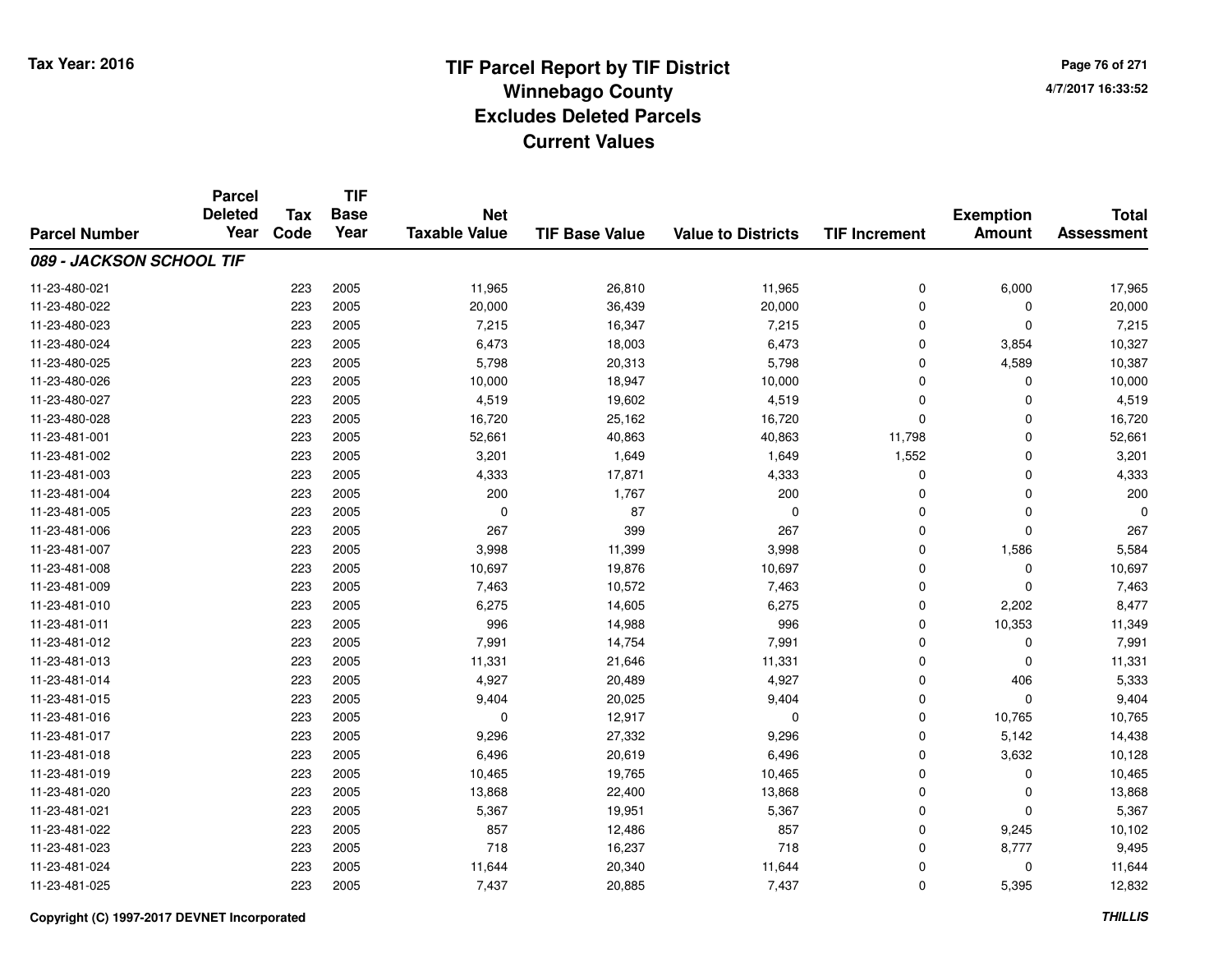**Page 77 of 2714/7/2017 16:33:52**

|                          | <b>Parcel</b><br><b>Deleted</b> | <b>Tax</b> | <b>TIF</b><br><b>Base</b> | <b>Net</b>           |                       |                           |                      | <b>Exemption</b> | <b>Total</b>      |
|--------------------------|---------------------------------|------------|---------------------------|----------------------|-----------------------|---------------------------|----------------------|------------------|-------------------|
| <b>Parcel Number</b>     | Year                            | Code       | Year                      | <b>Taxable Value</b> | <b>TIF Base Value</b> | <b>Value to Districts</b> | <b>TIF Increment</b> | <b>Amount</b>    | <b>Assessment</b> |
| 089 - JACKSON SCHOOL TIF |                                 |            |                           |                      |                       |                           |                      |                  |                   |
| 11-23-481-026            |                                 | 223        | 2005                      | 23,333               | 49,125                | 23,333                    | 0                    | 0                | 23,333            |
| 11-23-481-027            |                                 | 223        | 2005                      | 12,388               | 16,672                | 12,388                    | 0                    | $\mathbf 0$      | 12,388            |
| 11-23-481-028            |                                 | 223        | 2005                      | 9,349                | 16,152                | 9,349                     | 0                    | $\Omega$         | 9,349             |
| 11-23-481-029            |                                 | 223        | 2005                      | 13,524               | 23,865                | 13,524                    | 0                    | $\Omega$         | 13,524            |
| 11-23-481-030            |                                 | 223        | 2005                      | 7,944                | 22,506                | 7,944                     | 0                    | $\Omega$         | 7,944             |
| 11-23-481-031            |                                 | 223        | 2005                      | 10,136               | 17,026                | 10,136                    | 0                    | $\Omega$         | 10,136            |
| 11-23-481-032            |                                 | 223        | 2005                      | 7,007                | 17,472                | 7,007                     | 0                    | 3,172            | 10,179            |
| 11-23-482-001            |                                 | 223        | 2005                      | 2,659                | 3,605                 | 2,659                     | $\mathbf 0$          | $\Omega$         | 2,659             |
| 11-23-482-002            |                                 | 223        | 2005                      | 14,119               | 23,393                | 14,119                    | 0                    | $\mathbf 0$      | 14,119            |
| 11-23-482-003            |                                 | 223        | 2005                      | 8,367                | 21,768                | 8,367                     | 0                    | 810              | 9,177             |
| 11-23-482-004            |                                 | 223        | 2005                      | 6,508                | 20,292                | 6,508                     | 0                    | 3,093            | 9,601             |
| 11-23-482-005            |                                 | 223        | 2005                      | 10,238               | 25,578                | 10,238                    | 0                    | 0                | 10,238            |
| 11-23-482-006            |                                 | 223        | 2005                      | 7,852                | 20,282                | 7,852                     | $\mathbf 0$          | $\Omega$         | 7,852             |
| 11-23-482-007            |                                 | 223        | 2005                      | 152,761              | 188,117               | 152,761                   | 0                    | $\mathbf 0$      | 152,761           |
| 11-23-482-008            |                                 | 223        | 2005                      | 6,856                | 22,652                | 6,856                     | 0                    | 2,448            | 9,304             |
| 11-23-482-009            |                                 | 223        | 2005                      | 766                  | 2,565                 | 766                       | 0                    | 0                | 766               |
| 11-23-482-010            |                                 | 223        | 2005                      | $\mathbf 0$          | 407                   | $\mathbf 0$               | 0                    | 0                | $\Omega$          |
| 11-23-482-011            |                                 | 223        | 2005                      | 2,431                | 2,978                 | 2,431                     | 0                    | 0                | 2,431             |
| 11-23-482-012            |                                 | 223        | 2005                      | 21,336               | 50,619                | 21,336                    | 0                    | 0                | 21,336            |
| 11-23-482-013            |                                 | 223        | 2005                      | 42,238               | 51,870                | 42,238                    | 0                    | $\mathbf 0$      | 42,238            |
| 11-23-482-014            |                                 | 223        | 2005                      | 346,749              | 391,298               | 346,749                   | 0                    | 0                | 346,749           |
| 11-23-482-015            |                                 | 223        | 2005                      | 6,179                | 6,783                 | 6,179                     | 0                    | $\Omega$         | 6,179             |
| 11-23-482-016            |                                 | 223        | 2005                      | 138,244              | 170,838               | 138,244                   | 0                    | $\mathbf 0$      | 138,244           |
| 11-23-483-001            |                                 | 223        | 2005                      | 1,453                | 1,604                 | 1,453                     | 0                    | $\Omega$         | 1,453             |
| 11-23-483-002            |                                 | 223        | 2005                      | 23,845               | 24,750                | 23,845                    | 0                    | $\mathbf 0$      | 23,845            |
| 11-23-484-001            |                                 | 223        | 2005                      | 28,203               | 35,430                | 28,203                    | 0                    | $\Omega$         | 28,203            |
| 11-23-485-001            |                                 | 223        | 2005                      | 10,103               | 16,626                | 10,103                    | 0                    | $\mathbf 0$      | 10,103            |
| 11-23-485-002            |                                 | 223        | 2005                      | 9,381                | 21,974                | 9,381                     | 0                    | $\Omega$         | 9,381             |
| 11-23-485-003            |                                 | 223        | 2005                      | 11,830               | 21,115                | 11,830                    | 0                    | $\mathbf 0$      | 11,830            |
| 11-23-485-004            |                                 | 223        | 2005                      | 7,786                | 13,154                | 7,786                     | 0                    | 0                | 7,786             |
| 11-23-485-005            |                                 | 223        | 2005                      | 1,795                | 2,313                 | 1,795                     | $\Omega$             | $\Omega$         | 1,795             |
| 11-23-485-006            |                                 | 223        | 2005                      | 0                    | 96,177                | 0                         | 0                    | $\Omega$         | 0                 |
| 11-24-305-009            |                                 | 223        | 2005                      | 7,210                | 19,461                | 7,210                     | 0                    | 6,000            | 13,210            |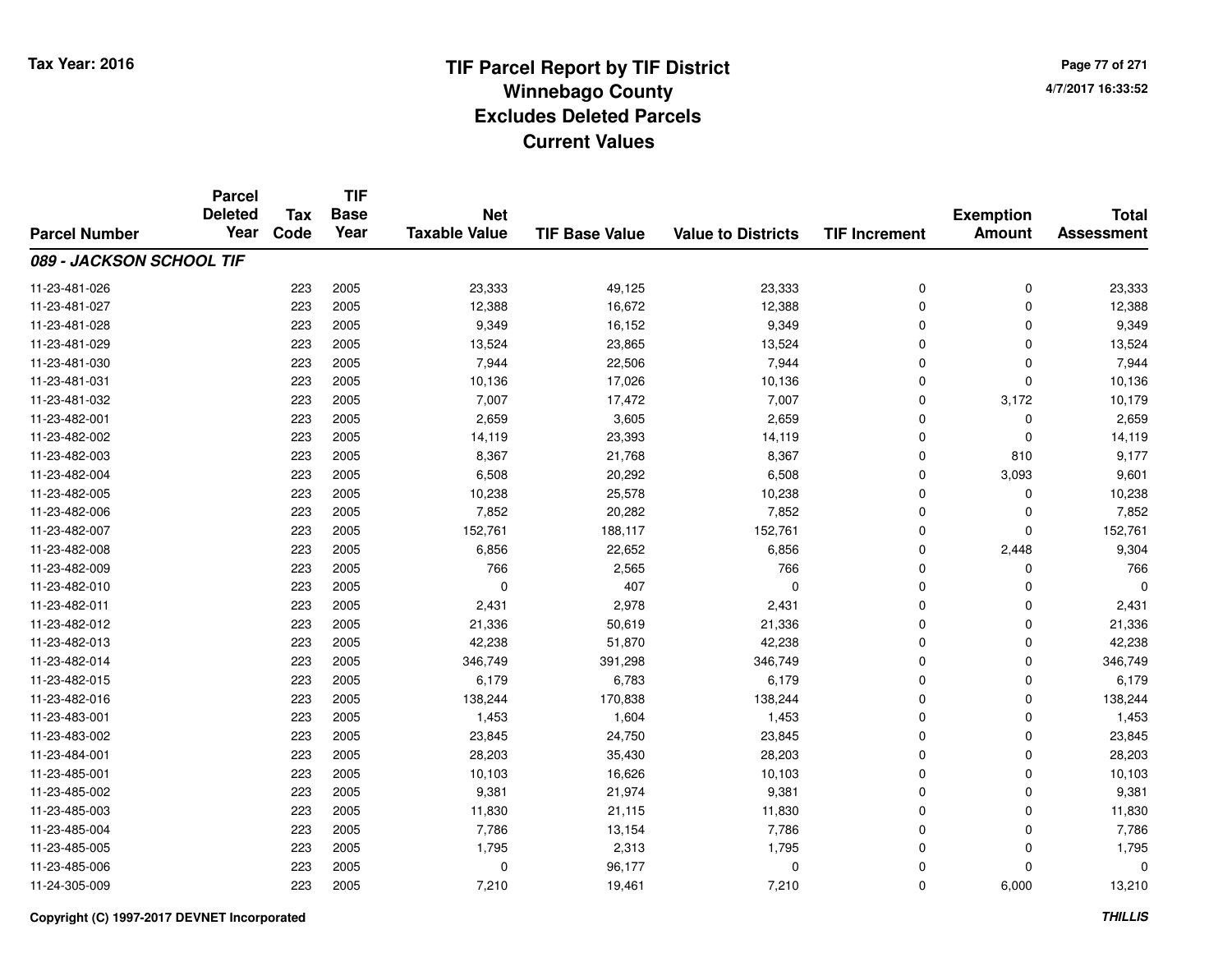# **TIF Parcel Report by TIF District Tax Year: 2016 Winnebago Countyy** and the contract of the contract of the contract of the contract of the contract of the contract of the contract of the contract of the contract of the contract of the contract of the contract of the contract of the co **Excludes Deleted ParcelsCurrent Values**

**Page 78 of 2714/7/2017 16:33:52**

|                          | <b>Parcel</b><br><b>Deleted</b> | <b>Tax</b> | <b>TIF</b><br><b>Base</b> | <b>Net</b>           |                       |                           |                      | <b>Exemption</b> | <b>Total</b>      |
|--------------------------|---------------------------------|------------|---------------------------|----------------------|-----------------------|---------------------------|----------------------|------------------|-------------------|
| <b>Parcel Number</b>     | Year                            | Code       | Year                      | <b>Taxable Value</b> | <b>TIF Base Value</b> | <b>Value to Districts</b> | <b>TIF Increment</b> | <b>Amount</b>    | <b>Assessment</b> |
| 089 - JACKSON SCHOOL TIF |                                 |            |                           |                      |                       |                           |                      |                  |                   |
| 11-24-305-010            |                                 | 223        | 2005                      | 8,663                | 25,947                | 8,663                     | 0                    | 6,000            | 14,663            |
| 11-24-305-011            |                                 | 223        | 2005                      | 14,420               | 24,679                | 14,420                    | 0                    | $\mathbf 0$      | 14,420            |
| 11-24-305-012            |                                 | 223        | 2005                      | 7,496                | 22,476                | 7,496                     | 0                    | 1,768            | 9,264             |
| 11-24-305-013            |                                 | 223        | 2005                      | 18,003               | 32,575                | 18,003                    | 0                    | 6,000            | 24,003            |
| 11-24-305-014            |                                 | 223        | 2005                      | 4,333                | 26,054                | 4,333                     | 0                    | $\Omega$         | 4,333             |
| 11-24-305-015            |                                 | 223        | 2005                      | 12,383               | 27,388                | 12,383                    | 0                    | 6,000            | 18,383            |
| 11-24-306-003            |                                 | 223        | 2005                      | 5,740                | 24,964                | 5,740                     | 0                    | 3,672            | 9,412             |
| 11-24-306-004            |                                 | 223        | 2005                      | 10,948               | 23,592                | 10,948                    | 0                    | 0                | 10,948            |
| 11-24-306-016            |                                 | 223        | 2005                      | 9,048                | 23,728                | 9,048                     | 0                    | 6,000            | 15,048            |
| 11-24-306-017            |                                 | 223        | 2005                      | 8,193                | 24,285                | 8,193                     | 0                    | 4,941            | 13,134            |
| 11-24-306-018            |                                 | 223        | 2005                      | 10,097               | 16,897                | 10,097                    | 0                    | $\Omega$         | 10,097            |
| 11-24-306-019            |                                 | 223        | 2005                      | 8,495                | 24,614                | 8,495                     | 0                    | 1,172            | 9,667             |
| 11-24-306-020            |                                 | 223        | 2005                      | 7,496                | 21,789                | 7,496                     | 0                    | 3,730            | 11,226            |
| 11-24-306-021            |                                 | 223        | 2005                      | 8,890                | 17,559                | 8,890                     | 0                    | 2,568            | 11,458            |
| 11-24-306-022            |                                 | 223        | 2005                      | 8,532                | 23,962                | 8,532                     | 0                    | 6,000            | 14,532            |
| 11-24-306-023            |                                 | 223        | 2005                      | 7,448                | 17,420                | 7,448                     | 0                    | 5,863            | 13,311            |
| 11-24-306-024            |                                 | 223        | 2005                      | 8,222                | 21,227                | 8,222                     | 0                    | 6,000            | 14,222            |
| 11-24-306-025            |                                 | 223        | 2005                      | 5,020                | 19,948                | 5,020                     | 0                    | 0                | 5,020             |
| 11-24-306-026            |                                 | 223        | 2005                      | 8,857                | 30,670                | 8,857                     | 0                    | 6,000            | 14,857            |
| 11-24-307-005            |                                 | 223        | 2005                      | 5,791                | 22,727                | 5,791                     | 0                    | 11,000           | 16,791            |
| 11-24-307-006            |                                 | 223        | 2005                      | 1,577                | 13,604                | 1,577                     | 0                    | 10,547           | 12,124            |
| 11-24-307-014            |                                 | 223        | 2005                      | 15,146               | 26,952                | 15,146                    | 0                    | 0                | 15,146            |
| 11-24-307-015            |                                 | 223        | 2005                      | 10,188               | 22,061                | 10,188                    | 0                    | 6,000            | 16,188            |
| 11-24-307-016            |                                 | 223        | 2005                      | 16,319               | 22,442                | 16,319                    | 0                    | 0                | 16,319            |
| 11-24-307-017            |                                 | 223        | 2005                      | 9,239                | 19,916                | 9,239                     | 0                    | 6,000            | 15,239            |
| 11-24-307-018            |                                 | 223        | 2005                      | 8,937                | 26,214                | 8,937                     | 0                    | 11,000           | 19,937            |
| 11-24-307-019            |                                 | 223        | 2005                      | 11,205               | 24,732                | 11,205                    | 0                    | 11,000           | 22,205            |
| 11-24-307-020            |                                 | 223        | 2005                      | 7,241                | 24,145                | 7,241                     | 0                    | 11,000           | 18,241            |
| 11-24-307-021            |                                 | 223        | 2005                      | 25,612               | 31,177                | 25,612                    | 0                    | $\mathbf 0$      | 25,612            |
| 11-24-307-024            |                                 | 223        | 2005                      | 1,425                | 18,166                | 1,425                     | 0                    | 11,000           | 12,425            |
| 11-24-307-025            |                                 | 223        | 2005                      | 10,575               | 17,667                | 10,575                    | 0                    | 6,000            | 16,575            |
| 11-24-308-001            |                                 | 223        | 2005                      | 21,049               | 28,541                | 21,049                    | 0                    | 0                | 21,049            |
| 11-24-308-002            |                                 | 223        | 2005                      | 21,049               | 28,541                | 21,049                    | 0                    | $\Omega$         | 21,049            |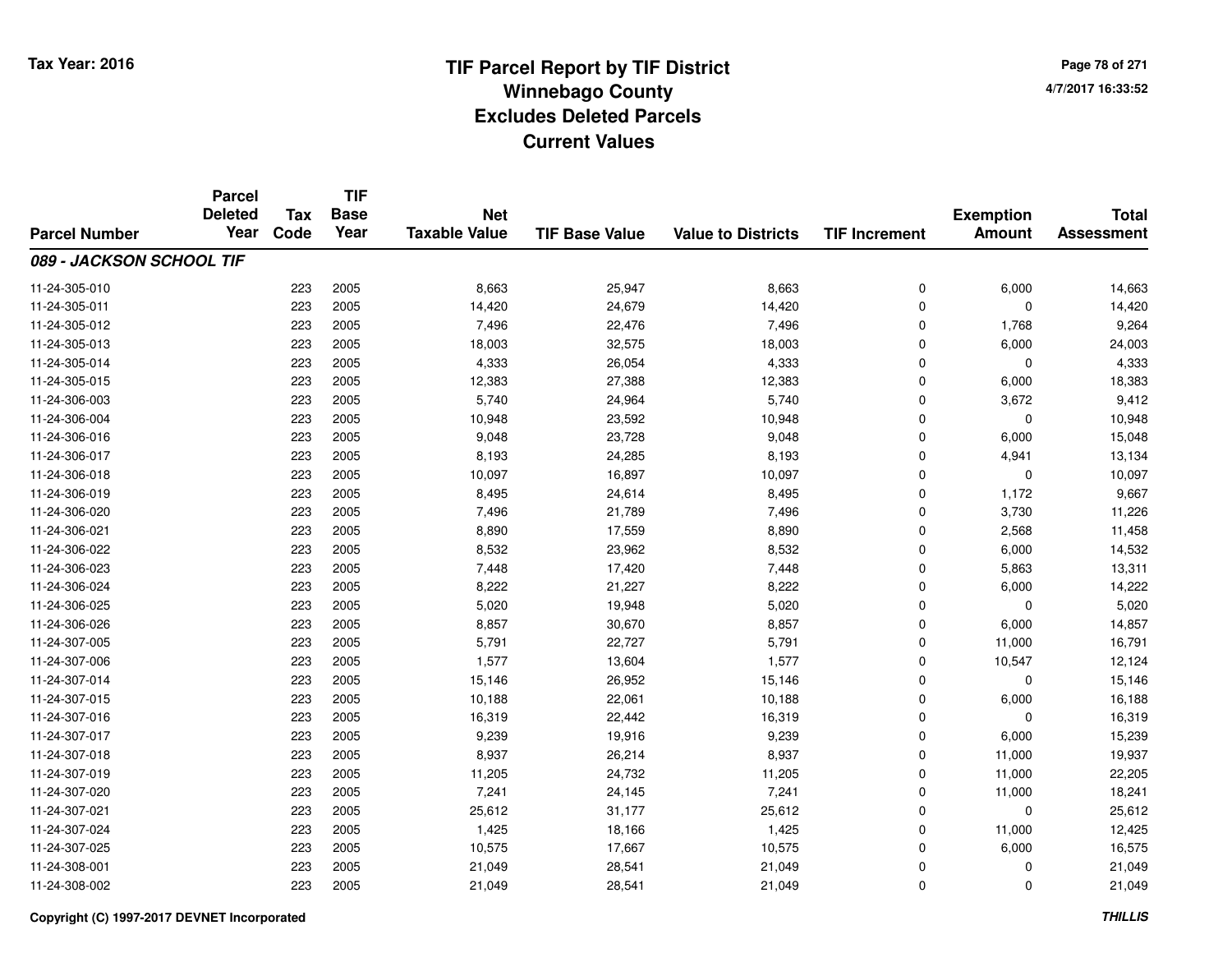# **TIF Parcel Report by TIF District Tax Year: 2016 Winnebago Countyy** and the contract of the contract of the contract of the contract of the contract of the contract of the contract of the contract of the contract of the contract of the contract of the contract of the contract of the co **Excludes Deleted ParcelsCurrent Values**

**Page 79 of 2714/7/2017 16:33:52**

|                          | <b>Parcel</b><br><b>Deleted</b> | <b>Tax</b> | <b>TIF</b><br><b>Base</b> | <b>Net</b>           |                       |                           |                      | <b>Exemption</b> | <b>Total</b>      |
|--------------------------|---------------------------------|------------|---------------------------|----------------------|-----------------------|---------------------------|----------------------|------------------|-------------------|
| <b>Parcel Number</b>     | Year                            | Code       | Year                      | <b>Taxable Value</b> | <b>TIF Base Value</b> | <b>Value to Districts</b> | <b>TIF Increment</b> | <b>Amount</b>    | <b>Assessment</b> |
| 089 - JACKSON SCHOOL TIF |                                 |            |                           |                      |                       |                           |                      |                  |                   |
| 11-24-308-003            |                                 | 223        | 2005                      | 13,167               | 24,656                | 13,167                    | 0                    | 1,133            | 14,300            |
| 11-24-308-004            |                                 | 223        | 2005                      | 8,666                | 28,295                | 8,666                     | 0                    | 6,000            | 14,666            |
| 11-24-308-005            |                                 | 223        | 2005                      | 12,788               | 24,220                | 12,788                    | 0                    | $\mathbf 0$      | 12,788            |
| 11-24-308-006            |                                 | 223        | 2005                      | 11,417               | 22,823                | 11,417                    | 0                    | 6,000            | 17,417            |
| 11-24-308-007            |                                 | 223        | 2005                      | 1,448                | 1,865                 | 1,448                     | 0                    | $\Omega$         | 1,448             |
| 11-24-308-008            |                                 | 223        | 2005                      | 7,400                | 20,507                | 7,400                     | 0                    | 6,000            | 13,400            |
| 11-24-308-009            |                                 | 223        | 2005                      | 8,343                | 22,994                | 8,343                     | 0                    | 3,280            | 11,623            |
| 11-24-308-010            |                                 | 223        | 2005                      | 2,252                | 24,422                | 2,252                     | 0                    | 9,791            | 12,043            |
| 11-24-308-011            |                                 | 223        | 2000                      | 6,461                | 19,803                | 6,461                     | 0                    | 5,370            | 11,831            |
| 11-24-308-012            |                                 | 223        | 2005                      | 5,996                | 22,923                | 5,996                     | 0                    | 5,624            | 11,620            |
| 11-24-308-013            |                                 | 223        | 2005                      | 11,128               | 22,837                | 11,128                    | 0                    | $\Omega$         | 11,128            |
| 11-24-309-001            |                                 | 223        | 2005                      | 9,251                | 25,505                | 9,251                     | 0                    | 4,003            | 13,254            |
| 11-24-309-002            |                                 | 223        | 2005                      | 12,253               | 22,425                | 12,253                    | $\mathbf 0$          | $\Omega$         | 12,253            |
| 11-24-309-003            |                                 | 223        | 2005                      | 10,594               | 21,139                | 10,594                    | 0                    | 0                | 10,594            |
| 11-24-309-004            |                                 | 223        | 2005                      | 10,773               | 17,068                | 10,773                    | $\mathbf 0$          | $\mathbf 0$      | 10,773            |
| 11-24-309-005            |                                 | 223        | 2005                      | 7,496                | 18,209                | 7,496                     | 0                    | 4,730            | 12,226            |
| 11-24-309-006            |                                 | 223        | 2005                      | 4,772                | 20,617                | 4,772                     | 0                    | $\mathbf 0$      | 4,772             |
| 11-24-309-007            |                                 | 223        | 2005                      | 6,147                | 17,427                | 6,147                     | 0                    | 2,451            | 8,598             |
| 11-24-309-008            |                                 | 223        | 2005                      | 8,948                | 21,140                | 8,948                     | 0                    | 2,237            | 11,185            |
| 11-24-309-009            |                                 | 223        | 2005                      | 1,685                | 23,921                | 1,685                     | 0                    | 11,000           | 12,685            |
| 11-24-309-012            |                                 | 223        | 2005                      | 6,602                | 25,341                | 6,602                     | 0                    | 5,004            | 11,606            |
| 11-24-309-013            |                                 | 223        | 2005                      | 6,586                | 26,350                | 6,586                     | 0                    | 8,984            | 15,570            |
| 11-24-309-014            |                                 | 223        | 2005                      | 24,517               | 34,225                | 24,517                    | 0                    | 0                | 24,517            |
| 11-24-309-015            |                                 | 223        | 2005                      | 4,997                | 18,276                | 4,997                     | 0                    | 4,744            | 9,741             |
| 11-24-309-016            |                                 | 223        | 2005                      | 6,282                | 16,335                | 6,282                     | 0                    | 6,000            | 12,282            |
| 11-24-309-017            |                                 | 223        | 2005                      | 9,275                | 23,259                | 9,275                     | 0                    | 6,000            | 15,275            |
| 11-24-309-018            |                                 | 223        | 2005                      | 3,693                | 19,309                | 3,693                     | 0                    | 5,643            | 9,336             |
| 11-24-309-019            |                                 | 223        | 2005                      | 4,754                | 20,173                | 4,754                     | 0                    | 3,746            | 8,500             |
| 11-24-309-020            |                                 | 223        | 2005                      | 7,895                | 16,971                | 7,895                     | 0                    | 0                | 7,895             |
| 11-24-309-021            |                                 | 223        | 2005                      | 11,285               | 13,340                | 11,285                    | 0                    | $\Omega$         | 11,285            |
| 11-24-309-022            |                                 | 223        | 2005                      | 7,263                | 19,402                | 7,263                     | 0                    | 4,845            | 12,108            |
| 11-24-309-023            |                                 | 223        | 2005                      | 13,651               | 20,003                | 13,651                    | 0                    | 0                | 13,651            |
| 11-24-309-024            |                                 | 223        | 2005                      | 10,182               | 25,821                | 10,182                    | 0                    | 6,000            | 16,182            |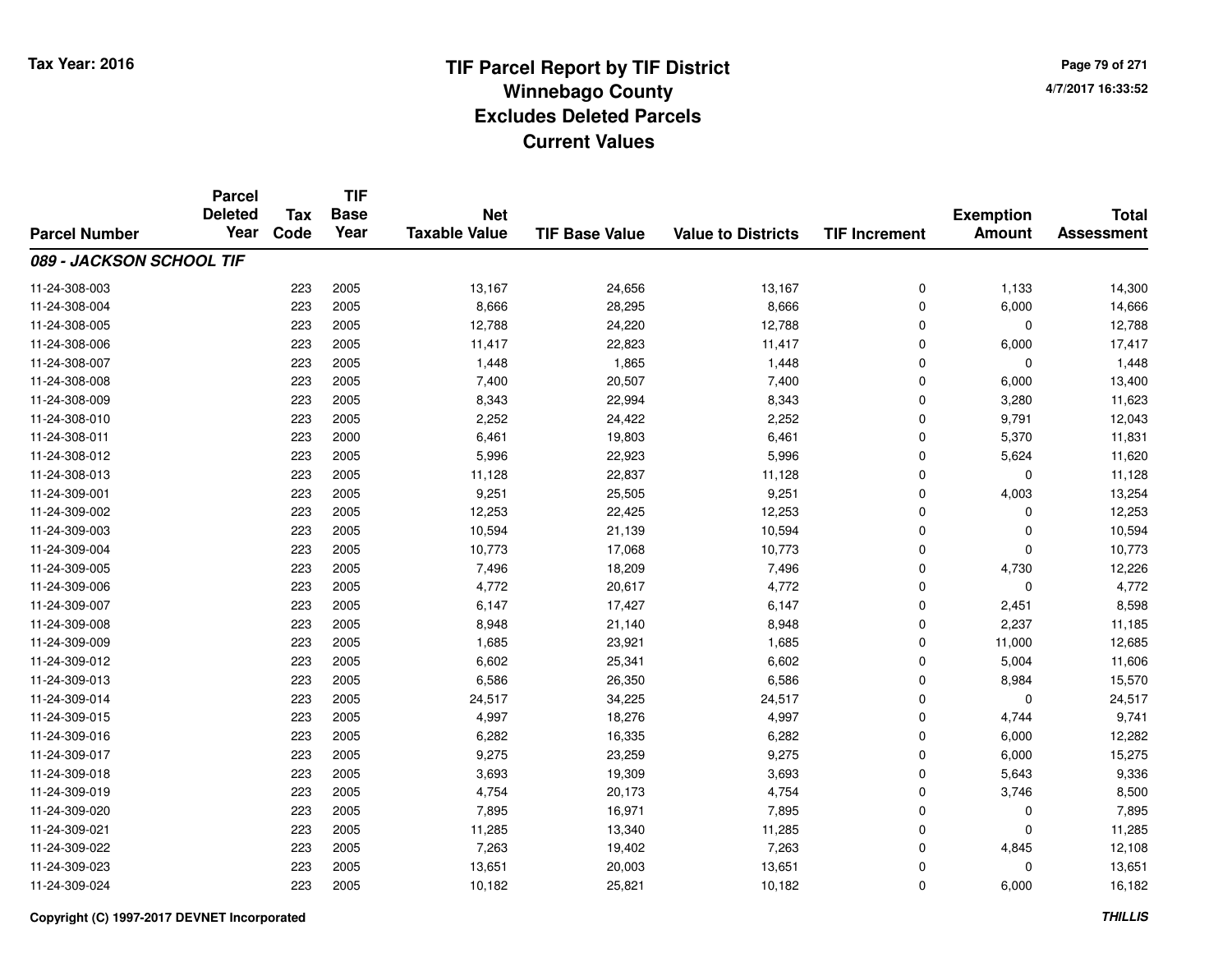**TIF**

**Parcel**

**Page 80 of 2714/7/2017 16:33:52**

| <b>Parcel Number</b>     | <b>urvo</b><br><b>Deleted</b><br>Year | <b>Tax</b><br>Code | <b>Base</b><br>Year | <b>Net</b><br><b>Taxable Value</b> | <b>TIF Base Value</b> | <b>Value to Districts</b> | <b>TIF Increment</b> | <b>Exemption</b><br><b>Amount</b> | <b>Total</b><br><b>Assessment</b> |
|--------------------------|---------------------------------------|--------------------|---------------------|------------------------------------|-----------------------|---------------------------|----------------------|-----------------------------------|-----------------------------------|
| 089 - JACKSON SCHOOL TIF |                                       |                    |                     |                                    |                       |                           |                      |                                   |                                   |
| 11-24-309-025            |                                       | 223                | 2005                | 7,496                              | 22,000                | 7,496                     | 0                    | 2,561                             | 10,057                            |
| 11-24-309-026            |                                       | 223                | 2005                | 5,868                              | 16,710                | 5,868                     | 0                    | 2,427                             | 8,295                             |
| 11-24-309-027            |                                       | 223                | 2005                | 8,853                              | 18,348                | 8,853                     | 0                    | 0                                 | 8,853                             |
| 11-24-309-028            |                                       | 223                | 2005                | 8,198                              | 27,838                | 8,198                     | 0                    | 6,000                             | 14,198                            |
| 11-24-310-001            |                                       | 223                | 2005                | 13,641                             | 23,666                | 13,641                    | 0                    | 6,000                             | 19,641                            |
| 11-24-310-004            |                                       | 223                | 2005                | 19,809                             | 27,385                | 19,809                    | $\overline{0}$       | $\Omega$                          | 19,809                            |
| 11-24-310-005            |                                       | 223                | 2005                | 13,167                             | 34,053                | 13,167                    | 0                    | $\Omega$                          | 13,167                            |
| 11-24-310-006            |                                       | 223                | 2005                | 14,840                             | 27,855                | 14,840                    | 0                    | 6,000                             | 20,840                            |
| 11-24-310-007            |                                       | 223                | 2005                | 20,234                             | 35,250                | 20,234                    | 0                    | $\Omega$                          | 20,234                            |
| 11-24-310-008            |                                       | 223                | 2005                | 13,397                             | 24,051                | 13,397                    | 0                    | 6,000                             | 19,397                            |
| 11-24-310-009            |                                       | 223                | 2005                | 12,143                             | 22,104                | 12,143                    | 0                    | 6,000                             | 18,143                            |
| 11-24-310-010            |                                       | 223                | 2005                | 11,319                             | 21,293                | 11,319                    | 0                    | 3,888                             | 15,207                            |
| 11-24-310-011            |                                       | 223                | 2005                | 9,778                              | 27,434                | 9,778                     | 0                    | 11,000                            | 20,778                            |
| 11-24-310-012            |                                       | 223                | 2005                | 20,229                             | 34,274                | 20,229                    | 0                    | $\mathbf 0$                       | 20,229                            |
| 11-24-310-013            |                                       | 223                | 2005                | 9,801                              | 19,416                | 9,801                     | 0                    | 6,000                             | 15,801                            |
| 11-24-310-014            |                                       | 223                | 2005                | 10,444                             | 21,444                | 10,444                    | $\mathbf 0$          | 6,000                             | 16,444                            |
| 11-24-310-015            |                                       | 223                | 2005                | 13,270                             | 19,002                | 13,270                    | $\mathbf 0$          | 6,000                             | 19,270                            |
| 11-24-310-016            |                                       | 223                | 2005                | 932                                | 19,583                | 932                       | $\mathbf 0$          | 13,936                            | 14,868                            |
| 11-24-310-017            |                                       | 223                | 2005                | 13,248                             | 30,420                | 13,248                    | $\mathbf 0$          | 5,745                             | 18,993                            |
| 11-24-310-018            |                                       | 223                | 2005                | 12,750                             | 21,615                | 12,750                    | $\mathbf 0$          | 6,000                             | 18,750                            |
| 11-24-310-019            |                                       | 223                | 2005                | 8,160                              | 16,694                | 8,160                     | $\mathbf 0$          | 6,000                             | 14,160                            |
| 11-24-310-020            |                                       | 223                | 2005                | 10,274                             | 22,162                | 10,274                    | 0                    | 6,000                             | 16,274                            |
| 11-24-310-021            |                                       | 223                | 2005                | 8,096                              | 16,161                | 8,096                     | 0                    | 6,000                             | 14,096                            |
| 11-24-310-022            |                                       | 223                | 2005                | 7,379                              | 16,668                | 7,379                     | 0                    | 4,210                             | 11,589                            |
| 11-24-310-024            |                                       | 223                | 2005                | 18,401                             | 6,434                 | 6,434                     | 11,967               | $\mathbf 0$                       | 18,401                            |
| 11-24-310-025            |                                       | 223                | 2005                | 8,594                              | 19,501                | 8,594                     | $\mathbf 0$          | 6,000                             | 14,594                            |
| 11-24-310-026            |                                       | 223                | 2005                | 11,210                             | 21,214                | 11,210                    | 0                    | 6,000                             | 17,210                            |
| 11-24-310-027            |                                       | 223                | 2005                | 18,614                             | 21,688                | 18,614                    | 0                    | 0                                 | 18,614                            |
| 11-24-351-001            |                                       | 223                | 2005                | 5,846                              | 16,717                | 5,846                     | 0                    | 5,937                             | 11,783                            |
| 11-24-351-002            |                                       | 223                | 2005                | 9,436                              | 20,358                | 9,436                     | 0                    | 0                                 | 9,436                             |
| 11-24-351-003            |                                       | 223                | 2005                | 6,966                              | 16,349                | 6,966                     | 0                    | $\Omega$                          | 6,966                             |
| 11-24-351-004            |                                       | 223                | 2005                | 11,599                             | 17,770                | 11,599                    | 0                    | 0                                 | 11,599                            |
| 11-24-351-005            |                                       | 223                | 2005                | 4,832                              | 21,891                | 4,832                     | 0                    | $\mathbf 0$                       | 4,832                             |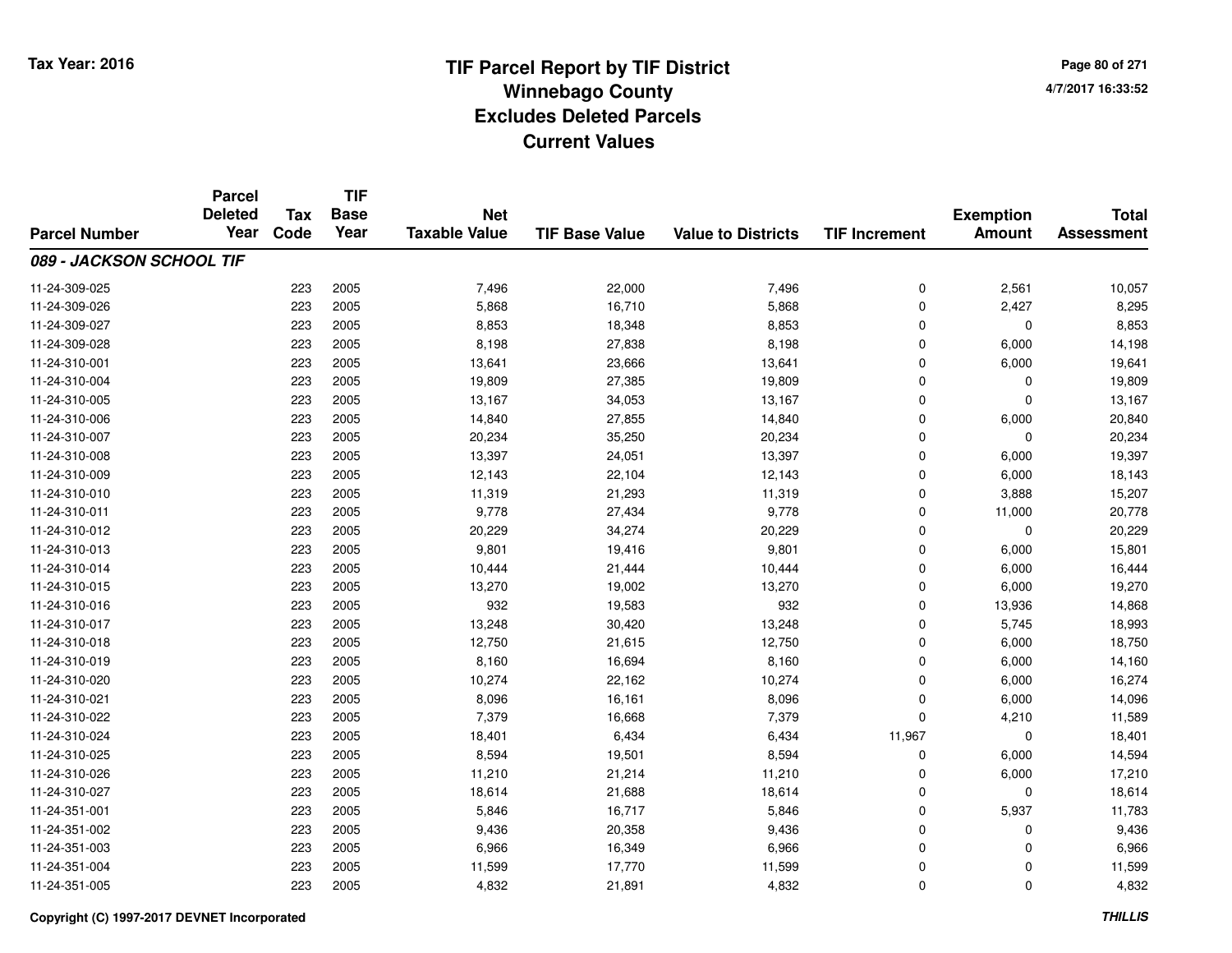**TIF**

**Parcel**

**Page 81 of 2714/7/2017 16:33:52**

| <b>Parcel Number</b>     | <b>Deleted</b><br>Year | <b>Tax</b><br>Code | <b>Base</b><br>Year | <b>Net</b><br><b>Taxable Value</b> | <b>TIF Base Value</b> | <b>Value to Districts</b> | <b>TIF Increment</b> | <b>Exemption</b><br><b>Amount</b> | <b>Total</b><br><b>Assessment</b> |
|--------------------------|------------------------|--------------------|---------------------|------------------------------------|-----------------------|---------------------------|----------------------|-----------------------------------|-----------------------------------|
| 089 - JACKSON SCHOOL TIF |                        |                    |                     |                                    |                       |                           |                      |                                   |                                   |
| 11-24-351-006            |                        | 223                | 2005                | 14,103                             | 26,034                | 14,103                    | 0                    | $\mathbf 0$                       | 14,103                            |
| 11-24-351-007            |                        | 223                | 2005                | 10,114                             | 29,569                | 10,114                    | 0                    | 6,000                             | 16,114                            |
| 11-24-351-008            |                        | 223                | 2005                | 5,474                              | 25,654                | 5,474                     | 0                    | 0                                 | 5,474                             |
| 11-24-351-009            |                        | 223                | 2005                | 1,892                              | 14,112                | 1,892                     | 0                    | 6,120                             | 8,012                             |
| 11-24-351-010            |                        | 223                | 2005                | 8,355                              | 21,077                | 8,355                     | 0                    | 6,000                             | 14,355                            |
| 11-24-351-011            |                        | 223                | 2005                | 11,703                             | 22,117                | 11,703                    | 0                    | $\Omega$                          | 11,703                            |
| 11-24-351-012            |                        | 223                | 2005                | 11,263                             | 20,281                | 11,263                    | $\mathbf 0$          | $\Omega$                          | 11,263                            |
| 11-24-351-013            |                        | 223                | 2005                | 6,602                              | 20,714                | 6,602                     | $\mathbf 0$          | 3,708                             | 10,310                            |
| 11-24-352-003            |                        | 223                | 2005                | 9,918                              | 16,389                | 9,918                     | $\mathbf 0$          | $\Omega$                          | 9,918                             |
| 11-24-352-004            |                        | 223                | 2005                | 10,062                             | 20,033                | 10,062                    | $\mathbf 0$          | $\Omega$                          | 10,062                            |
| 11-24-352-005            |                        | 223                | 2005                | 5,606                              | 19,679                | 5,606                     | 0                    | $\Omega$                          | 5,606                             |
| 11-24-352-006            |                        | 223                | 2005                | 14,128                             | 26,635                | 14,128                    | 0                    | 0                                 | 14,128                            |
| 11-24-352-007            |                        | 223                | 2005                | 4,893                              | 13,247                | 4,893                     | $\mathbf 0$          | 4,872                             | 9,765                             |
| 11-24-352-008            |                        | 223                | 2005                | 6,315                              | 20,215                | 6,315                     | 0                    | 0                                 | 6,315                             |
| 11-24-352-009            |                        | 223                | 2005                | 3,251                              | 19,350                | 3,251                     | 0                    | 6,109                             | 9,360                             |
| 11-24-352-010            |                        | 223                | 2005                | 6,194                              | 19,671                | 6,194                     | $\mathbf 0$          | 4,058                             | 10,252                            |
| 11-24-352-011            |                        | 223                | 2005                | 1,338                              | 1,673                 | 1,338                     | $\mathbf 0$          | 0                                 | 1,338                             |
| 11-24-352-012            |                        | 223                | 2005                | 7,568                              | 11,244                | 7,568                     | $\mathbf 0$          | $\Omega$                          | 7,568                             |
| 11-24-352-013            |                        | 223                | 2005                | 8,646                              | 24,333                | 8,646                     | $\mathbf 0$          | 3,256                             | 11,902                            |
| 11-24-352-014            |                        | 223                | 2005                | 13,198                             | 26,305                | 13,198                    | $\mathbf 0$          | 0                                 | 13,198                            |
| 11-24-352-015            |                        | 223                | 2005                | 4,199                              | 18,171                | 4,199                     | 0                    | $\Omega$                          | 4,199                             |
| 11-24-352-016            |                        | 223                | 2005                | 10,720                             | 27,284                | 10,720                    | $\mathbf 0$          | 6,000                             | 16,720                            |
| 11-24-352-017            |                        | 223                | 2005                | 6,867                              | 21,768                | 6,867                     | 0                    | 0                                 | 6,867                             |
| 11-24-352-018            |                        | 223                | 2005                | 16,376                             | 30,673                | 16,376                    | 0                    | 0                                 | 16,376                            |
| 11-24-352-019            |                        | 223                | 2005                | 4,167                              | 16,814                | 4,167                     | $\mathbf 0$          | $\Omega$                          | 4,167                             |
| 11-24-352-020            |                        | 223                | 2005                | 5,496                              | 16,895                | 5,496                     | $\mathbf 0$          | 5,496                             | 10,992                            |
| 11-24-352-021            |                        | 223                | 2005                | 8,797                              | 22,193                | 8,797                     | $\mathbf 0$          | 5,912                             | 14,709                            |
| 11-24-352-022            |                        | 223                | 2005                | 7,203                              | 25,163                | 7,203                     | $\mathbf 0$          | 6,000                             | 13,203                            |
| 11-24-352-023            |                        | 223                | 2005                | 5,616                              | 23,909                | 5,616                     | $\mathbf 0$          | 6,000                             | 11,616                            |
| 11-24-352-024            |                        | 223                | 2005                | 14,017                             | 26,448                | 14,017                    | 0                    | 0                                 | 14,017                            |
| 11-24-352-025            |                        | 223                | 2005                | 1,496                              | 22,077                | 1,496                     | 0                    | 9,482                             | 10,978                            |
| 11-24-352-026            |                        | 223                | 2005                | 9,740                              | 17,957                | 9,740                     | 0                    | 0                                 | 9,740                             |
| 11-24-352-027            |                        | 223                | 2005                | 5,496                              | 15,817                | 5,496                     | 0                    | 3,784                             | 9,280                             |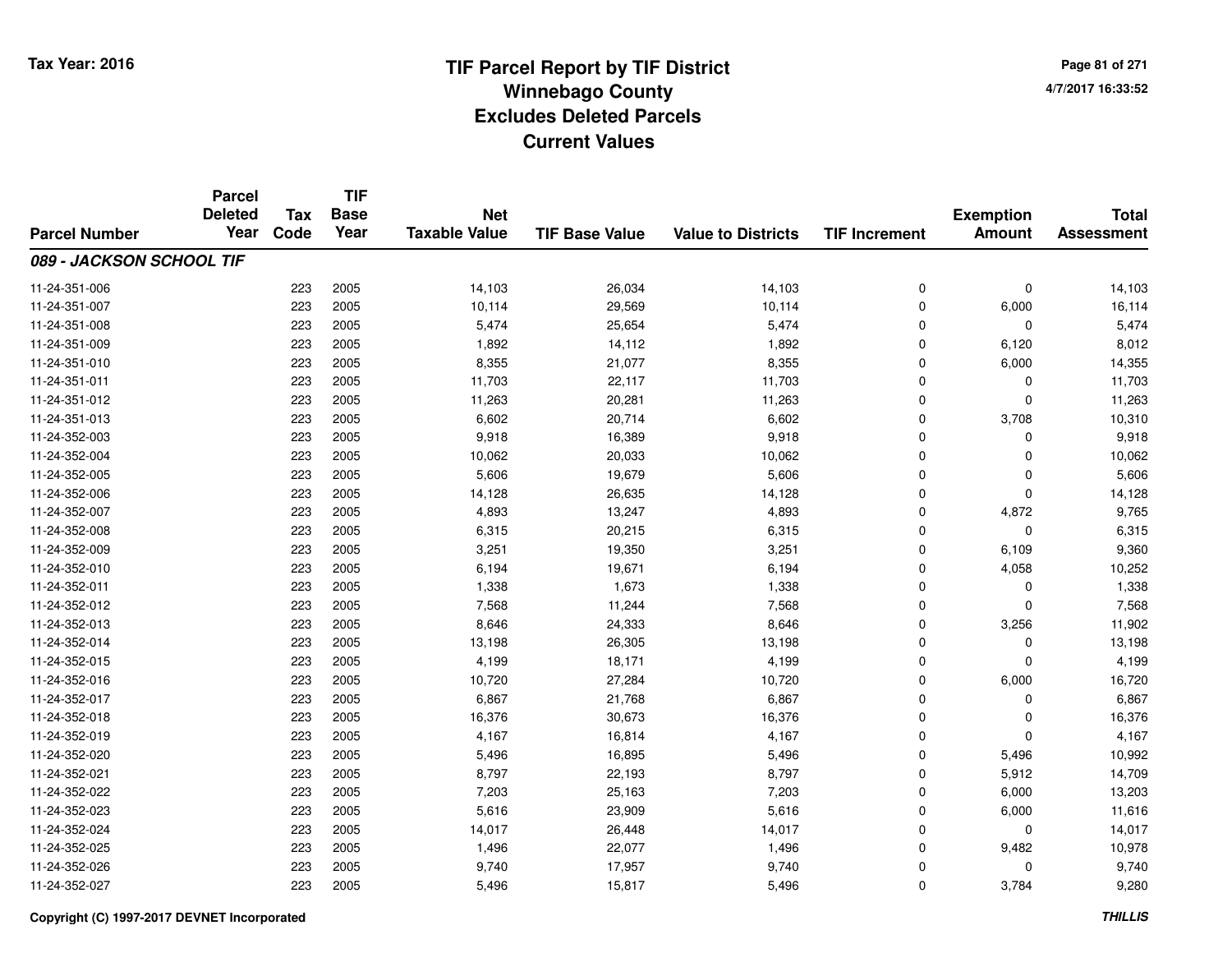# **TIF Parcel Report by TIF District Tax Year: 2016 Winnebago Countyy** and the contract of the contract of the contract of the contract of the contract of the contract of the contract of the contract of the contract of the contract of the contract of the contract of the contract of the co **Excludes Deleted ParcelsCurrent Values**

**Page 82 of 2714/7/2017 16:33:52**

|                          | <b>Parcel</b><br><b>Deleted</b> | <b>Tax</b> | <b>TIF</b><br><b>Base</b> | <b>Net</b>           |                       |                           |                      | <b>Exemption</b> | <b>Total</b>      |
|--------------------------|---------------------------------|------------|---------------------------|----------------------|-----------------------|---------------------------|----------------------|------------------|-------------------|
| <b>Parcel Number</b>     | Year                            | Code       | Year                      | <b>Taxable Value</b> | <b>TIF Base Value</b> | <b>Value to Districts</b> | <b>TIF Increment</b> | <b>Amount</b>    | <b>Assessment</b> |
| 089 - JACKSON SCHOOL TIF |                                 |            |                           |                      |                       |                           |                      |                  |                   |
| 11-24-352-028            |                                 | 223        | $\pmb{0}$                 | 17,580               | 25,674                | 17,580                    | 0                    | 6,000            | 23,580            |
| 11-24-353-001            |                                 | 223        | 2005                      | $\mathbf 0$          | $\mathbf 0$           | $\mathbf 0$               | 0                    | 0                | 0                 |
| 11-24-353-002            |                                 | 223        | 2005                      | 19,585               | 31,050                | 19,585                    | $\mathbf 0$          | $\Omega$         | 19,585            |
| 11-24-353-003            |                                 | 223        | 2005                      | 11,707               | 12,302                | 11,707                    | 0                    | $\Omega$         | 11,707            |
| 11-24-353-006            |                                 | 223        | 2005                      | 17,772               | 30,133                | 17,772                    | $\mathbf 0$          | $\Omega$         | 17,772            |
| 11-24-353-007            |                                 | 223        | 2005                      | 9,167                | 22,088                | 9,167                     | 0                    | $\Omega$         | 9,167             |
| 11-24-353-008            |                                 | 223        | 2005                      | 19,176               | 32,734                | 19,176                    | $\mathbf 0$          | $\Omega$         | 19,176            |
| 11-24-353-009            |                                 | 223        | 2005                      | 17,262               | 25,583                | 17,262                    | $\mathbf 0$          | $\Omega$         | 17,262            |
| 11-24-353-010            |                                 | 223        | 2005                      | 14,531               | 24,377                | 14,531                    | $\mathbf 0$          | $\Omega$         | 14,531            |
| 11-24-353-011            |                                 | 223        | 2005                      | 17,362               | 27,984                | 17,362                    | 0                    | 6,000            | 23,362            |
| 11-24-353-012            |                                 | 223        | 2005                      | 17,309               | 29,697                | 17,309                    | $\mathbf 0$          | $\Omega$         | 17,309            |
| 11-24-354-001            |                                 | 223        | 2005                      | 12,999               | 26,453                | 12,999                    | 0                    | 0                | 12,999            |
| 11-24-354-002            |                                 | 223        | 2005                      | 7,751                | 22,690                | 7,751                     | $\mathbf 0$          | 4,229            | 11,980            |
| 11-24-354-003            |                                 | 223        | 2005                      | 13,362               | 25,966                | 13,362                    | 0                    | $\mathbf 0$      | 13,362            |
| 11-24-354-004            |                                 | 223        | 2005                      | 15,961               | 38,374                | 15,961                    | 0                    | 6,000            | 21,961            |
| 11-24-354-005            |                                 | 223        | 2005                      | 16,237               | 25,393                | 16,237                    | 0                    | 0                | 16,237            |
| 11-24-354-006            |                                 | 223        | 2005                      | 9,939                | 16,721                | 9,939                     | $\mathbf 0$          | $\Omega$         | 9,939             |
| 11-24-354-007            |                                 | 223        | 2005                      | 7,437                | 18,777                | 7,437                     | 0                    | 3,547            | 10,984            |
| 11-24-354-008            |                                 | 223        | 2005                      | 9,858                | 17,230                | 9,858                     | 0                    | 0                | 9,858             |
| 11-24-354-009            |                                 | 223        | 2005                      | 5,029                | 22,051                | 5,029                     | 0                    | 0                | 5,029             |
| 11-24-354-010            |                                 | 223        | 2005                      | 3,750                | 25,596                | 3,750                     | 0                    | 0                | 3,750             |
| 11-24-354-011            |                                 | 223        | 2005                      | 11,980               | 12,662                | 11,980                    | 0                    | 0                | 11,980            |
| 11-24-354-012            |                                 | 223        | 2005                      | 6,496                | 17,673                | 6,496                     | $\mathbf 0$          | 4,400            | 10,896            |
| 11-24-354-013            |                                 | 223        | 2005                      | 6,996                | 19,095                | 6,996                     | $\pmb{0}$            | 4,564            | 11,560            |
| 11-24-354-014            |                                 | 223        | 2005                      | 13,564               | 19,521                | 13,564                    | $\mathbf 0$          | $\mathbf 0$      | 13,564            |
| 11-24-354-015            |                                 | 223        | 2005                      | 4,846                | 13,726                | 4,846                     | 0                    | 1,886            | 6,732             |
| 11-24-354-016            |                                 | 223        | 2005                      | 4,649                | 16,343                | 4,649                     | $\mathbf 0$          | 3,365            | 8,014             |
| 11-24-354-017            |                                 | 223        | 2005                      | 7,999                | 15,232                | 7,999                     | 0                    | 0                | 7,999             |
| 11-24-355-001            |                                 | 223        | 2005                      | 5,438                | 22,092                | 5,438                     | 0                    | 6,000            | 11,438            |
| 11-24-355-002            |                                 | 223        | 2005                      | 8,658                | 18,102                | 8,658                     | 0                    | 0                | 8,658             |
| 11-24-355-003            |                                 | 223        | 2005                      | 7,995                | 20,535                | 7,995                     | 0                    | 4,024            | 12,019            |
| 11-24-355-004            |                                 | 223        | 2005                      | 5,496                | 13,979                | 5,496                     | 0                    | 3,014            | 8,510             |
| 11-24-355-005            |                                 | 223        | 2005                      | 7,995                | 15,579                | 7,995                     | $\mathbf 0$          | 1,561            | 9,556             |

#### **Copyright (C) 1997-2017 DEVNET Incorporated**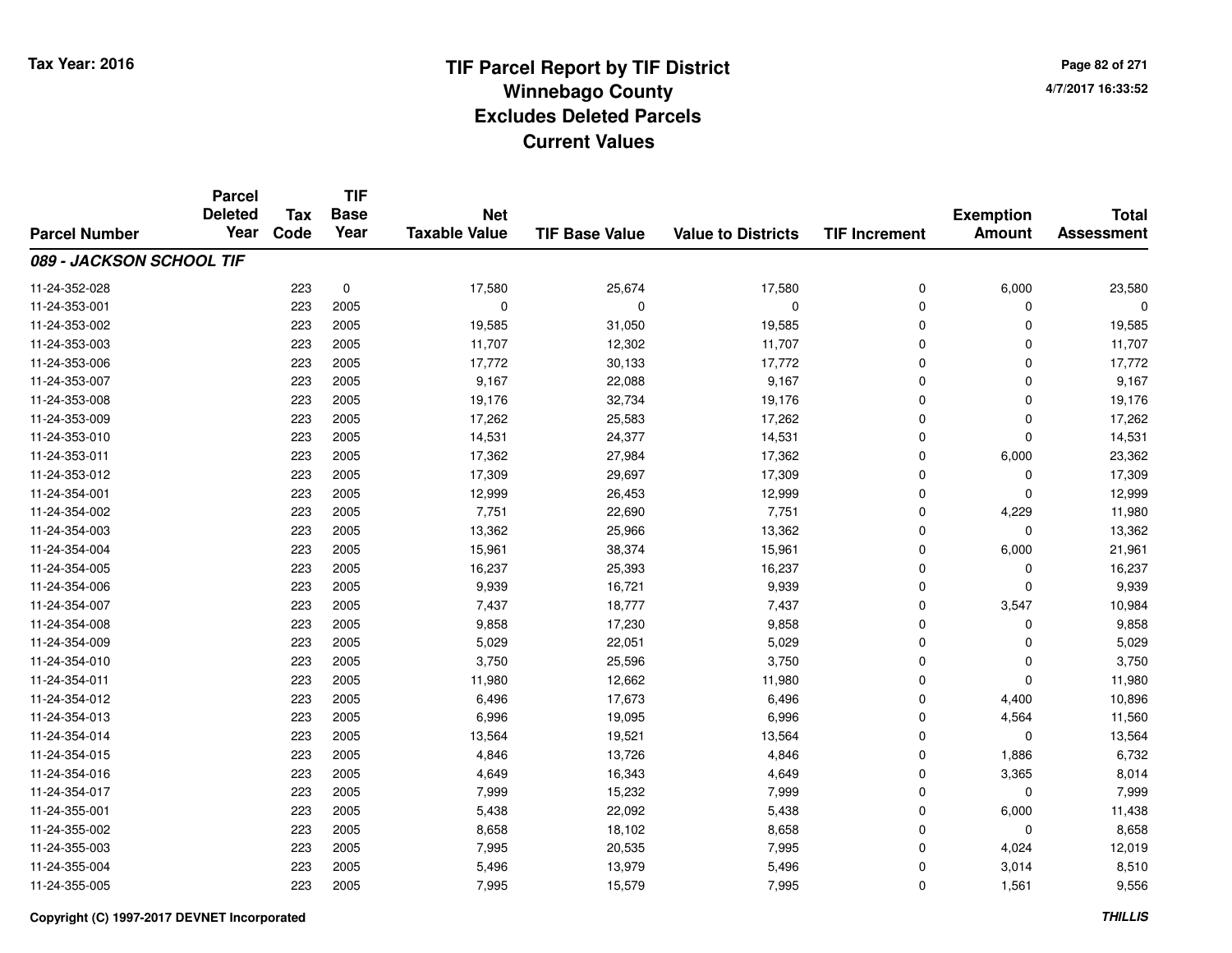**Page 83 of 2714/7/2017 16:33:52**

|                          | <b>Parcel</b><br><b>Deleted</b> | <b>Tax</b> | <b>TIF</b><br><b>Base</b> | <b>Net</b>           |                       |                           |                      |                                   | <b>Total</b>      |
|--------------------------|---------------------------------|------------|---------------------------|----------------------|-----------------------|---------------------------|----------------------|-----------------------------------|-------------------|
| <b>Parcel Number</b>     | Year                            | Code       | Year                      | <b>Taxable Value</b> | <b>TIF Base Value</b> | <b>Value to Districts</b> | <b>TIF Increment</b> | <b>Exemption</b><br><b>Amount</b> | <b>Assessment</b> |
| 089 - JACKSON SCHOOL TIF |                                 |            |                           |                      |                       |                           |                      |                                   |                   |
| 11-24-355-006            |                                 | 223        | 2005                      | 10,062               | 21,509                | 10,062                    | 0                    | 0                                 | 10,062            |
| 11-24-355-007            |                                 | 223        | 2005                      | 7,762                | 25,874                | 7,762                     | 0                    | 6,000                             | 13,762            |
| 11-24-355-008            |                                 | 223        | 2005                      | 6,314                | 11,073                | 6,314                     | 0                    | $\Omega$                          | 6,314             |
| 11-24-355-009            |                                 | 223        | 2005                      | 6,996                | 23,619                | 6,996                     | 0                    | 4,414                             | 11,410            |
| 11-24-355-010            |                                 | 223        | 2005                      | 8,267                | 18,518                | 8,267                     | 0                    | 0                                 | 8,267             |
| 11-24-355-011            |                                 | 223        | 2005                      | 14,206               | 29,647                | 14,206                    | 0                    | $\Omega$                          | 14,206            |
| 11-24-355-012            |                                 | 223        | 2005                      | 5,253                | 16,908                | 5,253                     | 0                    | 3,107                             | 8,360             |
| 11-24-355-013            |                                 | 223        | 2005                      | 6,860                | 11,833                | 6,860                     | $\mathbf 0$          | $\Omega$                          | 6,860             |
| 11-24-355-014            |                                 | 223        | 2005                      | 4,063                | 14,559                | 4,063                     | 0                    | $\mathbf 0$                       | 4,063             |
| 11-24-355-015            |                                 | 223        | 2005                      | 6,665                | 11,926                | 6,665                     | 0                    | $\Omega$                          | 6,665             |
| 11-24-355-016            |                                 | 223        | 2005                      | 6,496                | 15,540                | 6,496                     | 0                    | 2,070                             | 8,566             |
| 11-24-355-017            |                                 | 223        | 2005                      | 9,378                | 13,509                | 9,378                     | 0                    | $\Omega$                          | 9,378             |
| 11-24-355-018            |                                 | 223        | 2005                      | 4,000                | 14,196                | 4,000                     | 0                    | $\Omega$                          | 4,000             |
| 11-24-355-021            |                                 | 223        | 2005                      | 8,216                | 10,931                | 8,216                     | 0                    | $\Omega$                          | 8,216             |
| 11-24-355-022            |                                 | 223        | 2005                      | 4,601                | 20,819                | 4,601                     | 0                    | 1,565                             | 6,166             |
| 11-24-355-023            |                                 | 223        | 2005                      | 10,158               | 18,930                | 10,158                    | 0                    | $\mathbf 0$                       | 10,158            |
| 11-24-355-024            |                                 | 223        | 2005                      | 9,252                | 21,625                | 9,252                     | 0                    | 6,000                             | 15,252            |
| 11-24-355-026            |                                 | 223        | 2005                      | 6,737                | 23,766                | 6,737                     | 0                    | $\mathbf 0$                       | 6,737             |
| 11-24-355-027            |                                 | 223        | 2005                      | 996                  | 18,471                | 996                       | 0                    | 8,474                             | 9,470             |
| 11-24-355-028            |                                 | 223        | 2005                      | 10,061               | 17,071                | 10,061                    | 0                    | $\mathbf 0$                       | 10,061            |
| 11-24-355-029            |                                 | 223        | 2005                      | 1,108                | 1,427                 | 1,108                     | 0                    | $\mathbf 0$                       | 1,108             |
| 11-24-355-030            |                                 | 223        | 2005                      | 8,855                | 20,539                | 8,855                     | 0                    | 2,312                             | 11,167            |
| 11-24-355-031            |                                 | 223        | 2005                      | 8,378                | 26,943                | 8,378                     | 0                    | 5,702                             | 14,080            |
| 11-24-355-032            |                                 | 223        | 2005                      | 12,560               | 19,095                | 12,560                    | 0                    | $\mathbf 0$                       | 12,560            |
| 11-24-355-033            |                                 | 223        | 2005                      | 11,701               | 26,889                | 11,701                    | 0                    | 2,621                             | 14,322            |
| 11-24-355-036            |                                 | 223        | 2005                      | 17,953               | 33,980                | 17,953                    | 0                    | $\mathbf 0$                       | 17,953            |
| 11-24-356-001            |                                 | 223        | 2005                      | 1,075                | 1,704                 | 1,075                     | 0                    | $\mathbf 0$                       | 1,075             |
| 11-24-356-002            |                                 | 223        | 2005                      | 8,695                | 21,986                | 8,695                     | 0                    | $\Omega$                          | 8,695             |
| 11-24-356-003            |                                 | 223        | 2005                      | 5,846                | 12,861                | 5,846                     | 0                    | 5,398                             | 11,244            |
| 11-24-356-004            |                                 | 223        | 2005                      | 9,526                | 12,201                | 9,526                     | 0                    | 0                                 | 9,526             |
| 11-24-356-005            |                                 | 223        | 2005                      | 9,572                | 14,703                | 9,572                     | 0                    | $\Omega$                          | 9,572             |
| 11-24-356-006            |                                 | 223        | 2005                      | 7,785                | 17,363                | 7,785                     | 0                    | $\Omega$                          | 7,785             |
| 11-24-356-007            |                                 | 223        | 2005                      | 5,544                | 18,773                | 5,544                     | 0                    | 3,167                             | 8,711             |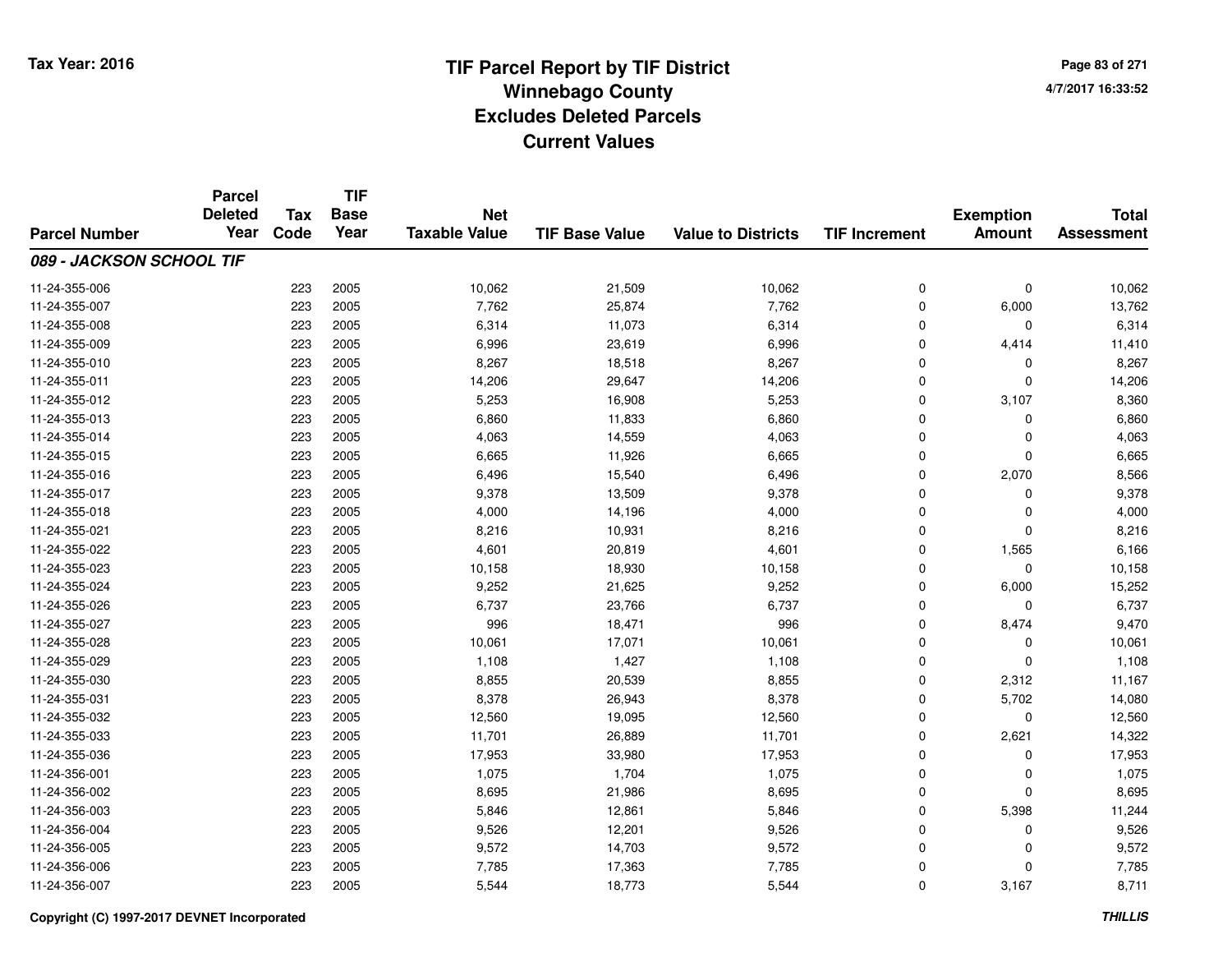# **TIF Parcel Report by TIF District Tax Year: 2016 Winnebago Countyy** and the contract of the contract of the contract of the contract of the contract of the contract of the contract of the contract of the contract of the contract of the contract of the contract of the contract of the co **Excludes Deleted ParcelsCurrent Values**

**Page 84 of 2714/7/2017 16:33:52**

|                          | <b>Parcel</b><br><b>Deleted</b> | <b>Tax</b> | <b>TIF</b><br><b>Base</b> | <b>Net</b>           |                       |                           |                      | <b>Exemption</b> | <b>Total</b>      |
|--------------------------|---------------------------------|------------|---------------------------|----------------------|-----------------------|---------------------------|----------------------|------------------|-------------------|
| <b>Parcel Number</b>     | Year                            | Code       | Year                      | <b>Taxable Value</b> | <b>TIF Base Value</b> | <b>Value to Districts</b> | <b>TIF Increment</b> | <b>Amount</b>    | <b>Assessment</b> |
| 089 - JACKSON SCHOOL TIF |                                 |            |                           |                      |                       |                           |                      |                  |                   |
| 11-24-356-008            |                                 | 223        | 2005                      | 5,544                | 11,678                | 5,544                     | $\mathbf 0$          | 3,601            | 9,145             |
| 11-24-356-009            |                                 | 223        | 2005                      | 15,998               | 35,059                | 15,998                    | $\mathbf 0$          | $\mathbf 0$      | 15,998            |
| 11-24-356-010            |                                 | 223        | 2005                      | 8,611                | 24,714                | 8,611                     | $\Omega$             | 2,585            | 11,196            |
| 11-24-356-011            |                                 | 223        | 2005                      | 5,753                | 17,966                | 5,753                     | 0                    | 2,595            | 8,348             |
| 11-24-356-012            |                                 | 223        | 2005                      | 9,332                | 34,800                | 9,332                     | $\Omega$             | $\mathbf 0$      | 9,332             |
| 11-24-356-013            |                                 | 223        | 2005                      | 76,914               | 107,557               | 76,914                    | $\Omega$             | $\mathbf 0$      | 76,914            |
| 11-24-356-014            |                                 | 223        | 2005                      | 24,532               | 133,854               | 24,532                    | $\Omega$             | $\mathbf 0$      | 24,532            |
| 11-24-356-015            |                                 | 223        | 2005                      | 3,961                | 2,519                 | 2,519                     | 1,442                | $\mathbf 0$      | 3,961             |
| 11-24-356-018            |                                 | 223        | 2005                      | 13,414               | 20,366                | 13,414                    | $\Omega$             | $\mathbf 0$      | 13,414            |
| 11-24-356-019            |                                 | 223        | 2005                      | 0                    | 83                    | 0                         | $\Omega$             | $\mathbf 0$      | $\Omega$          |
| 11-24-356-020            |                                 | 223        | 2005                      | 11,754               | 17,507                | 11,754                    | $\Omega$             | $\Omega$         | 11,754            |
| 11-24-356-021            |                                 | 223        | 2005                      | 0                    | 83                    | $\mathbf 0$               | $\Omega$             | $\mathbf 0$      | O                 |
| 11-24-356-022            |                                 | 223        | 2005                      | 54,492               | 51,686                | 51,686                    | 2,806                | $\mathbf 0$      | 54,492            |
| 11-24-356-024            |                                 | 223        | 2005                      | 14,594               | 22,787                | 14,594                    | 0                    | 1,602            | 16,196            |
| 11-24-356-025            |                                 | 223        | 2005                      | 24,213               | 26,980                | 24,213                    | $\Omega$             | $\mathbf 0$      | 24,213            |
| 11-24-356-026            |                                 | 223        | 2005                      | 7,456                | 22,828                | 7,456                     | $\Omega$             | 0                | 7,456             |
| 11-24-356-030            |                                 | 223        | 2005                      | 36,250               | 39,195                | 36,250                    | $\Omega$             | $\mathbf 0$      | 36,250            |
| 11-24-356-033            |                                 | 223        | 2005                      | 42,355               | 74,288                | 42,355                    | $\Omega$             | 0                | 42,355            |
| 11-24-356-034            |                                 | 223        | 2005                      | 22,744               | 21,552                | 21,552                    | 1,192                | $\mathbf 0$      | 22,744            |
| 11-24-356-035            |                                 | 223        | 2005                      | 58,269               | 69,313                | 58,269                    | $\mathbf 0$          | $\mathbf 0$      | 58,269            |
| 11-24-356-036            |                                 | 223        | 2005                      | 163,730              | 213,419               | 163,730                   | $\Omega$             | $\mathbf 0$      | 163,730           |
| 11-24-356-037            |                                 | 223        | 0                         | 210,785              | 41,925                | 41,925                    | 168,860              | 0                | 210,785           |
| 11-24-356-038            |                                 | 223        | $\mathbf 0$               | 26,990               | 32,519                | 26,990                    | 0                    | $\mathbf 0$      | 26,990            |
| 11-24-357-001            |                                 | 223        | 2005                      | 0                    | 14,423                | 0                         | 0                    | 10,445           | 10,445            |
| 11-24-357-002            |                                 | 223        | 2005                      | 3,165                | 14,086                | 3,165                     | $\mathbf 0$          | 6,000            | 9,165             |
| 11-24-357-003            |                                 | 223        | 2005                      | 0                    | 13,746                | $\mathbf 0$               | $\mathbf 0$          | 9,963            | 9,963             |
| 11-24-357-004            |                                 | 223        | 2005                      | 4,406                | 14,371                | 4,406                     | $\mathbf 0$          | 6,000            | 10,406            |
| 11-24-357-005            |                                 | 223        | 2005                      | 2,716                | 12,003                | 2,716                     | $\mathbf 0$          | 6,000            | 8,716             |
| 11-24-357-006            |                                 | 223        | 2005                      | 2,838                | 12,171                | 2,838                     | $\mathbf 0$          | 6,000            | 8,838             |
| 11-24-357-007            |                                 | 223        | 2005                      | 0                    | 13,770                | 0                         | 0                    | 5,833            | 5,833             |
| 11-24-357-008            |                                 | 223        | 2005                      | 9,981                | 13,770                | 9,981                     | $\Omega$             | $\mathbf 0$      | 9,981             |
| 11-24-357-009            |                                 | 223        | 2005                      | 10,070               | 13,895                | 10,070                    | $\Omega$             | 0                | 10,070            |
| 11-24-357-010            |                                 | 223        | 2005                      | 8,774                | 12,095                | 8,774                     | $\Omega$             | $\mathbf 0$      | 8,774             |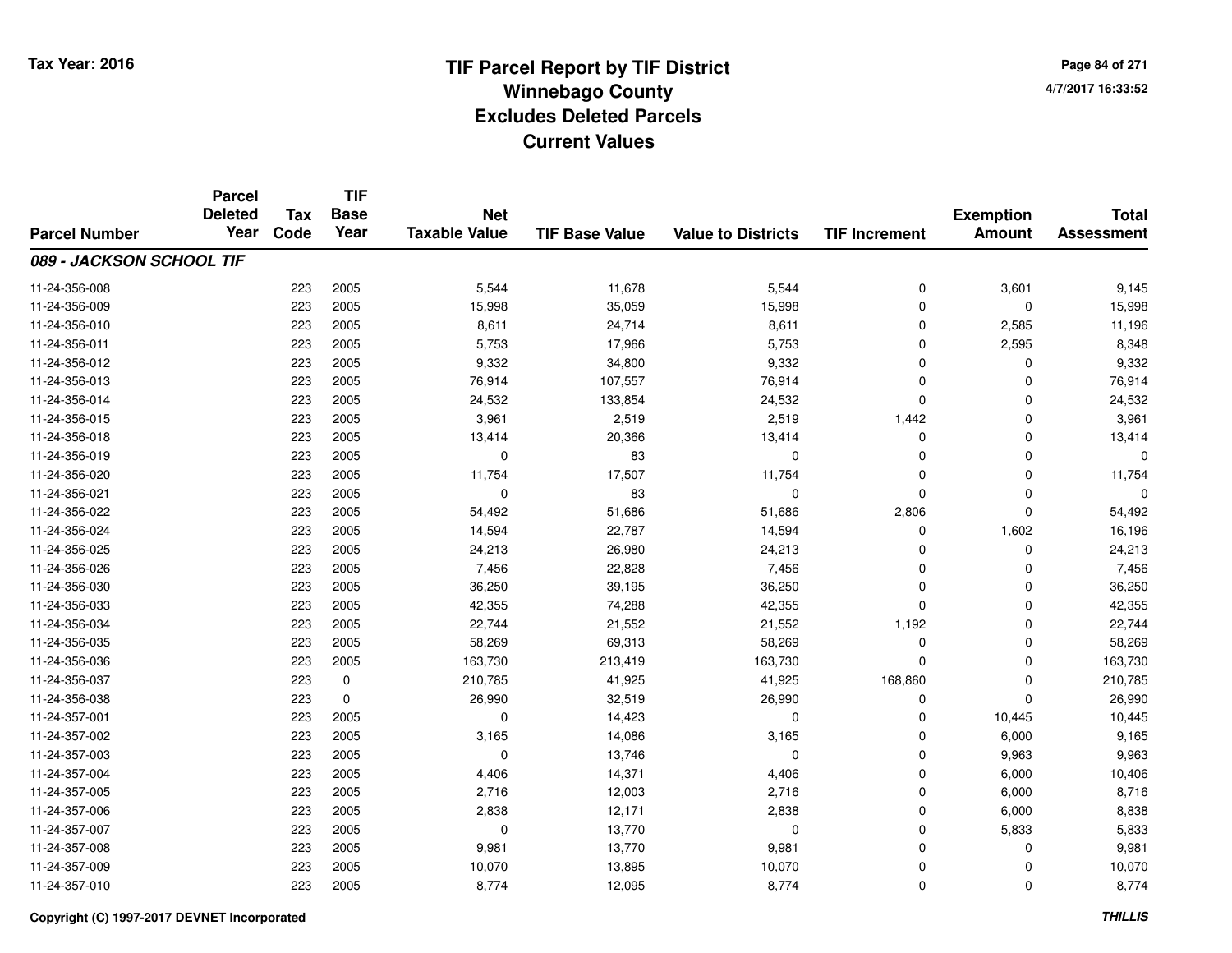# **TIF Parcel Report by TIF District Tax Year: 2016 Winnebago Countyy** and the contract of the contract of the contract of the contract of the contract of the contract of the contract of the contract of the contract of the contract of the contract of the contract of the contract of the co **Excludes Deleted ParcelsCurrent Values**

**Page 85 of 2714/7/2017 16:33:52**

|                          | <b>Parcel</b><br><b>Deleted</b> | <b>Tax</b> | <b>TIF</b><br><b>Base</b> | <b>Net</b>           |                       |                           |                      | <b>Exemption</b> | <b>Total</b>      |
|--------------------------|---------------------------------|------------|---------------------------|----------------------|-----------------------|---------------------------|----------------------|------------------|-------------------|
| <b>Parcel Number</b>     | Year                            | Code       | Year                      | <b>Taxable Value</b> | <b>TIF Base Value</b> | <b>Value to Districts</b> | <b>TIF Increment</b> | <b>Amount</b>    | <b>Assessment</b> |
| 089 - JACKSON SCHOOL TIF |                                 |            |                           |                      |                       |                           |                      |                  |                   |
| 11-24-357-011            |                                 | 223        | 2005                      | 4,766                | 14,489                | 4,766                     | $\mathbf 0$          | 6,000            | 10,766            |
| 11-24-357-012            |                                 | 223        | 2005                      | 4,556                | 14,204                | 4,556                     | $\mathbf 0$          | 6,000            | 10,556            |
| 11-24-357-013            |                                 | 223        | 2005                      | 10,309               | 13,864                | 10,309                    | $\Omega$             | $\Omega$         | 10,309            |
| 11-24-357-014            |                                 | 223        | 2005                      | 10,766               | 14,489                | 10,766                    | $\mathbf 0$          | 0                | 10,766            |
| 11-24-357-015            |                                 | 223        | 2005                      | 9,023                | 12,121                | 9,023                     | $\Omega$             | $\Omega$         | 9,023             |
| 11-24-357-016            |                                 | 223        | 2005                      | $\mathbf 0$          | 12,399                | $\mathbf 0$               | $\mathbf 0$          | 9,224            | 9,224             |
| 11-24-357-017            |                                 | 223        | 2005                      | 4,267                | 13,805                | 4,267                     | $\mathbf 0$          | 6,000            | 10,267            |
| 11-24-357-018            |                                 | 223        | 2005                      | 2,250                | 13,805                | 2,250                     | $\mathbf 0$          | 6,000            | 8,250             |
| 11-24-357-019            |                                 | 223        | 2005                      | 4,333                | 13,895                | 4,333                     | $\Omega$             | 6,000            | 10,333            |
| 11-24-357-020            |                                 | 223        | 2005                      | 8,997                | 12,085                | 8,997                     | $\Omega$             | 0                | 8,997             |
| 11-24-358-001            |                                 | 223        | 2005                      | 16,220               | 25,785                | 16,220                    | $\Omega$             | $\Omega$         | 16,220            |
| 11-24-358-002            |                                 | 223        | 2005                      | 8,644                | 21,042                | 8,644                     | $\mathbf 0$          | 6,000            | 14,644            |
| 11-24-358-003            |                                 | 223        | 2005                      | 13,513               | 25,971                | 13,513                    | $\Omega$             | 6,000            | 19,513            |
| 11-24-358-004            |                                 | 223        | 2005                      | 14,083               | 27,225                | 14,083                    | $\mathbf 0$          | 0                | 14,083            |
| 11-24-358-005            |                                 | 223        | 2005                      | 3,640                | 13,586                | 3,640                     | $\Omega$             | 8,398            | 12,038            |
| 11-24-358-006            |                                 | 223        | 2005                      | 10,343               | 25,156                | 10,343                    | $\mathbf 0$          | 6,000            | 16,343            |
| 11-24-358-008            |                                 | 223        | 2005                      | 15,083               | 24,061                | 15,083                    | $\mathbf 0$          | 0                | 15,083            |
| 11-24-358-010            |                                 | 223        | 2005                      | 6,438                | 13,879                | 6,438                     | $\mathbf 0$          | 5,455            | 11,893            |
| 11-24-358-011            |                                 | 223        | 2005                      | 17,297               | 23,628                | 17,297                    | $\mathbf 0$          | $\mathbf{0}$     | 17,297            |
| 11-24-358-012            |                                 | 223        | 2005                      | 10,645               | 22,220                | 10,645                    | $\mathbf 0$          | 6,000            | 16,645            |
| 11-24-358-013            |                                 | 223        | 2005                      | 12,530               | 20,188                | 12,530                    | $\mathbf 0$          | $\mathbf{0}$     | 12,530            |
| 11-24-358-014            |                                 | 223        | 2005                      | 14,129               | 20,069                | 14,129                    | 0                    | 6,000            | 20,129            |
| 11-24-358-015            |                                 | 223        | 2005                      | 13,332               | 25,078                | 13,332                    | $\mathbf 0$          | $\mathbf 0$      | 13,332            |
| 11-24-358-016            |                                 | 223        | 2005                      | 20,934               | 28,769                | 20,934                    | 0                    | $\mathbf 0$      | 20,934            |
| 11-24-358-017            |                                 | 223        | 2005                      | 13,473               | 26,107                | 13,473                    | $\mathbf 0$          | 6,000            | 19,473            |
| 11-24-358-018            |                                 | 223        | 2005                      | 22,071               | 30,536                | 22,071                    | $\mathbf 0$          | $\mathbf 0$      | 22,071            |
| 11-24-358-019            |                                 | 223        | 2005                      | 2,011                | 2,236                 | 2,011                     | $\mathbf 0$          | $\Omega$         | 2,011             |
| 11-24-358-020            |                                 | 223        | 2005                      | 10,691               | 28,598                | 10,691                    | $\mathbf 0$          | 4,942            | 15,633            |
| 11-24-358-021            |                                 | 223        | 2005                      | 8,333                | 24,108                | 8,333                     | $\mathbf 0$          | $\mathbf 0$      | 8,333             |
| 11-24-358-022            |                                 | 223        | 2005                      | 18,669               | 29,461                | 18,669                    | $\mathbf 0$          | 0                | 18,669            |
| 11-24-358-023            |                                 | 223        | 2005                      | 17,061               | 41,594                | 17,061                    | $\Omega$             | 6,000            | 23,061            |
| 11-24-358-024            |                                 | 223        | 2005                      | 5,506                | 18,310                | 5,506                     | $\mathbf 0$          | 8,000            | 13,506            |
| 11-24-358-025            |                                 | 223        | 2005                      | 12,045               | 21,406                | 12,045                    | $\Omega$             | 6,000            | 18,045            |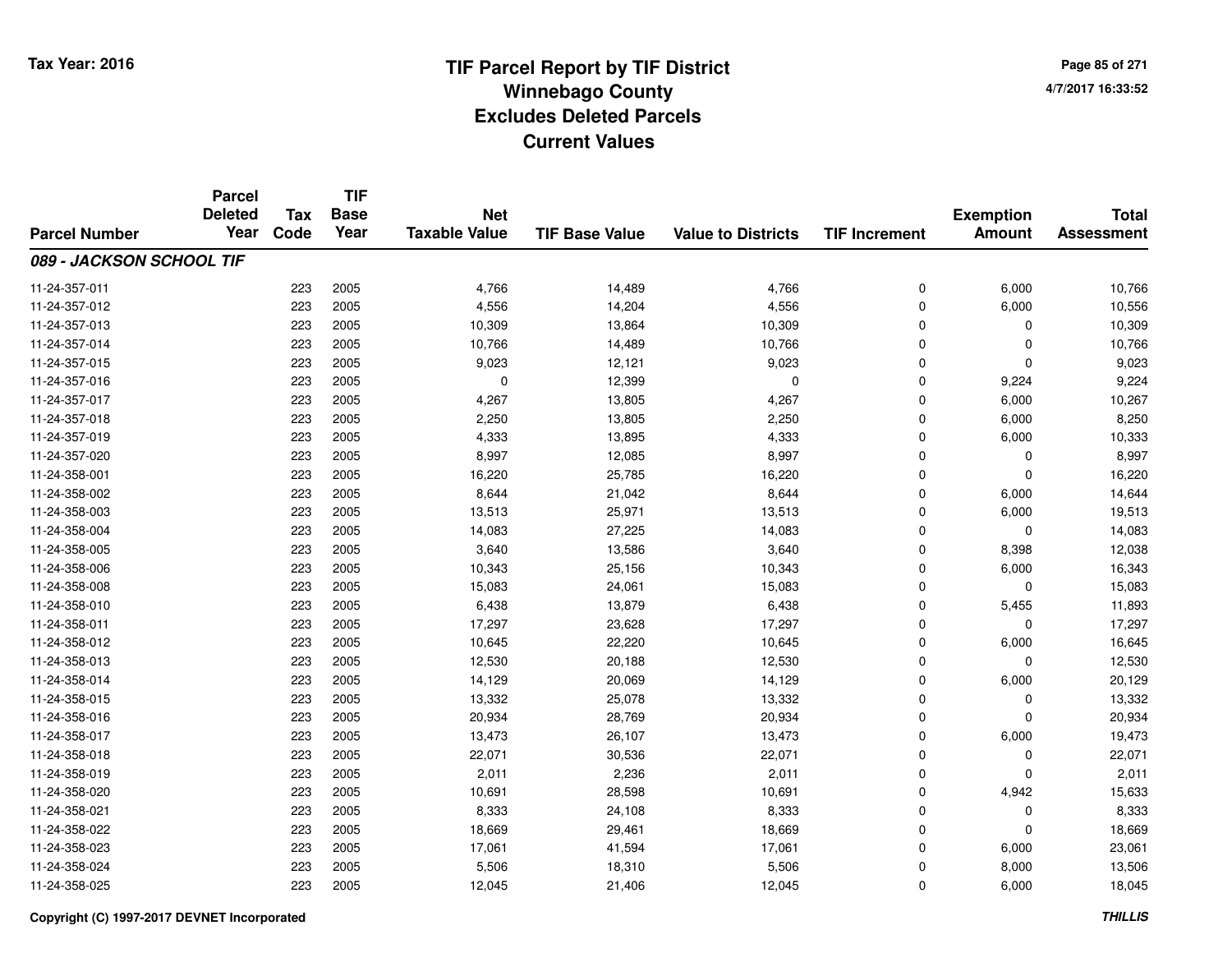# **TIF Parcel Report by TIF District Tax Year: 2016 Winnebago Countyy** and the contract of the contract of the contract of the contract of the contract of the contract of the contract of the contract of the contract of the contract of the contract of the contract of the contract of the co **Excludes Deleted ParcelsCurrent Values**

**Page 86 of 2714/7/2017 16:33:52**

|                          | <b>Parcel</b><br><b>Deleted</b> | <b>Tax</b> | <b>TIF</b><br><b>Base</b> | <b>Net</b>           |                       |                           |                      | <b>Exemption</b> | <b>Total</b>      |
|--------------------------|---------------------------------|------------|---------------------------|----------------------|-----------------------|---------------------------|----------------------|------------------|-------------------|
| <b>Parcel Number</b>     | Year                            | Code       | Year                      | <b>Taxable Value</b> | <b>TIF Base Value</b> | <b>Value to Districts</b> | <b>TIF Increment</b> | <b>Amount</b>    | <b>Assessment</b> |
| 089 - JACKSON SCHOOL TIF |                                 |            |                           |                      |                       |                           |                      |                  |                   |
| 11-24-358-026            |                                 | 223        | 2005                      | 13,736               | 25,816                | 13,736                    | 0                    | 6,000            | 19,736            |
| 11-24-358-027            |                                 | 223        | 2005                      | 14,046               | 24,028                | 14,046                    | 0                    | 6,000            | 20,046            |
| 11-24-358-028            |                                 | 223        | 2005                      | 21,636               | 35,761                | 21,636                    | 0                    | 0                | 21,636            |
| 11-24-358-029            |                                 | 223        | 2005                      | 11,166               | 27,307                | 11,166                    | 0                    | $\Omega$         | 11,166            |
| 11-24-358-030            |                                 | 223        | 2005                      | 19,336               | 42,234                | 19,336                    | $\mathbf 0$          | $\Omega$         | 19,336            |
| 11-24-358-031            |                                 | 223        | 2005                      | 1,834                | 3,921                 | 1,834                     | 0                    | 0                | 1,834             |
| 11-24-358-032            |                                 | 223        | 2005                      | 20,377               | 35,256                | 20,377                    | 0                    | $\mathbf 0$      | 20,377            |
| 11-24-358-033            |                                 | 223        | 2005                      | 17,679               | 31,180                | 17,679                    | 0                    | $\Omega$         | 17,679            |
| 11-24-358-034            |                                 | 223        | 2005                      | 86,592               | 135,349               | 86,592                    | 0                    | $\Omega$         | 86,592            |
| 11-24-358-035            |                                 | 223        | 2005                      | 59,609               | 96,353                | 59,609                    | 0                    | $\mathbf 0$      | 59,609            |
| 11-24-358-036            |                                 | 223        | 2005                      | 135,889              | 131,340               | 131,340                   | 4,549                | $\mathbf 0$      | 135,889           |
| 11-24-358-037            |                                 | 223        | 2005                      | 1,200                | 34,933                | 1,200                     | 0                    | $\mathbf 0$      | 1,200             |
| 11-24-358-038            |                                 | 223        | 2005                      | 10,583               | 22,284                | 10,583                    | $\mathbf 0$          | 6,000            | 16,583            |
| 11-24-378-001            |                                 | 223        | 2005                      | 15,808               | 37,605                | 15,808                    | 0                    | 6,000            | 21,808            |
| 11-24-378-002            |                                 | 223        | 2005                      | 11,476               | 23,309                | 11,476                    | 0                    | 6,000            | 17,476            |
| 11-24-378-003            |                                 | 223        | 2005                      | 14,994               | 34,541                | 14,994                    | 0                    | 6,000            | 20,994            |
| 11-24-378-004            |                                 | 223        | 2005                      | 20,966               | 32,612                | 20,966                    | 0                    | 0                | 20,966            |
| 11-24-378-005            |                                 | 223        | 2005                      | 16,101               | 28,586                | 16,101                    | 0                    | 0                | 16,101            |
| 11-24-378-006            |                                 | 223        | 2005                      | 4,722                | 20,900                | 4,722                     | 0                    | $\mathbf 0$      | 4,722             |
| 11-24-378-007            |                                 | 223        | 2005                      | 2,880                | 21,258                | 2,880                     | 0                    | 10,505           | 13,385            |
| 11-24-378-008            |                                 | 223        | 2005                      | 7,273                | 6,678                 | 6,678                     | 595                  | $\mathbf 0$      | 7,273             |
| 11-24-378-009            |                                 | 223        | 2005                      | 14,705               | 28,608                | 14,705                    | 0                    | 11,000           | 25,705            |
| 11-24-378-010            |                                 | 223        | 2005                      | 13,752               | 26,038                | 13,752                    | 0                    | 6,000            | 19,752            |
| 11-24-378-011            |                                 | 223        | 2005                      | 6,647                | 25,360                | 6,647                     | 0                    | 2,686            | 9,333             |
| 11-24-378-012            |                                 | 223        | 2005                      | 10,528               | 24,924                | 10,528                    | 0                    | 6,000            | 16,528            |
| 11-24-378-013            |                                 | 223        | 2005                      | 19,715               | 37,581                | 19,715                    | 0                    | 0                | 19,715            |
| 11-24-378-014            |                                 | 223        | 2005                      | 21,101               | 24,256                | 21,101                    | 0                    | $\Omega$         | 21,101            |
| 11-24-378-015            |                                 | 223        | 2005                      | 880                  | 20,426                | 880                       | 0                    | 11,968           | 12,848            |
| 11-24-378-016            |                                 | 223        | 2005                      | 3,891                | 22,533                | 3,891                     | 0                    | 13,000           | 16,891            |
| 11-24-378-017            |                                 | 223        | 2005                      | 11,894               | 21,527                | 11,894                    | 0                    | 6,000            | 17,894            |
| 11-24-378-018            |                                 | 223        | 2005                      | 15,978               | 26,659                | 15,978                    | 0                    | 6,000            | 21,978            |
| 11-24-378-019            |                                 | 223        | 2005                      | 9,410                | 22,257                | 9,410                     | 0                    | 6,000            | 15,410            |
| 11-24-378-020            |                                 | 223        | 2005                      | 12,715               | 27,654                | 12,715                    | 0                    | 8,000            | 20,715            |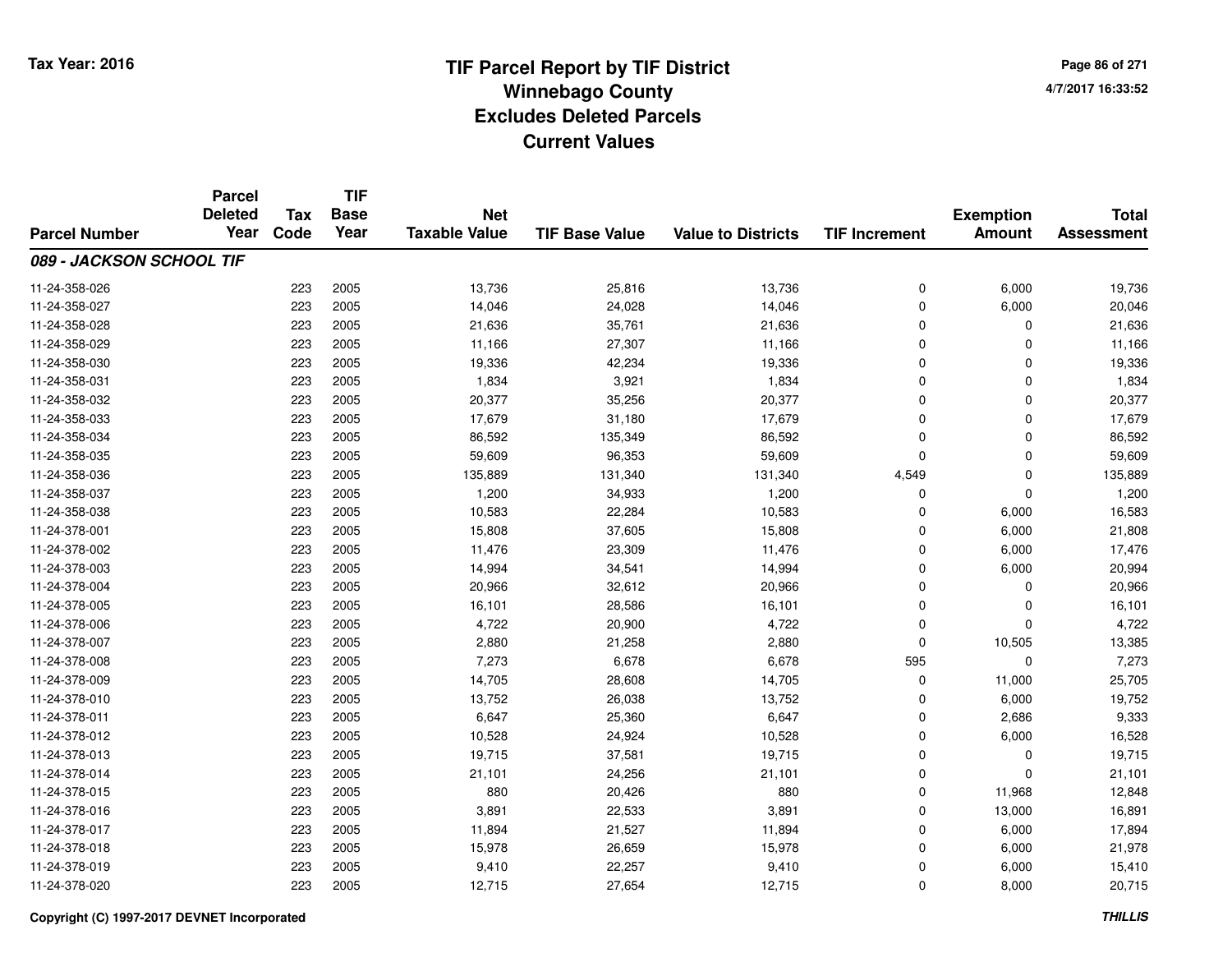**Page 87 of 2714/7/2017 16:33:52**

|                          | <b>Parcel</b><br><b>Deleted</b> | <b>Tax</b> | <b>TIF</b><br><b>Base</b> | <b>Net</b>           |                       |                           |                      |                                   | <b>Total</b>      |
|--------------------------|---------------------------------|------------|---------------------------|----------------------|-----------------------|---------------------------|----------------------|-----------------------------------|-------------------|
| <b>Parcel Number</b>     | Year                            | Code       | Year                      | <b>Taxable Value</b> | <b>TIF Base Value</b> | <b>Value to Districts</b> | <b>TIF Increment</b> | <b>Exemption</b><br><b>Amount</b> | <b>Assessment</b> |
| 089 - JACKSON SCHOOL TIF |                                 |            |                           |                      |                       |                           |                      |                                   |                   |
| 11-24-378-021            |                                 | 223        | 2005                      | 14,019               | 26,966                | 14,019                    | 0                    | 6,000                             | 20,019            |
| 11-24-378-022            |                                 | 223        | 2005                      | 16,734               | 26,070                | 16,734                    | 0                    | $\Omega$                          | 16,734            |
| 11-24-378-023            |                                 | 223        | 2005                      | 7,706                | 18,444                | 7,706                     | 0                    | $\mathbf 0$                       | 7,706             |
| 11-24-378-024            |                                 | 223        | 2005                      | 13,996               | 24,608                | 13,996                    | 0                    | $\Omega$                          | 13,996            |
| 11-24-378-025            |                                 | 223        | 2005                      | 8,822                | 18,950                | 8,822                     | 0                    | 6,000                             | 14,822            |
| 11-24-378-026            |                                 | 223        | 2005                      | 1,615                | 12,780                | 1,615                     | 0                    | $\Omega$                          | 1,615             |
| 11-24-378-027            |                                 | 223        | 2005                      | 4,915                | 15,100                | 4,915                     | 0                    | 4,424                             | 9,339             |
| 11-24-378-028            |                                 | 223        | 2005                      | 4,554                | 21,910                | 4,554                     | 0                    | 11,000                            | 15,554            |
| 11-24-379-001            |                                 | 223        | 2005                      | 58,465               | 83,859                | 58,465                    | 0                    | $\mathbf 0$                       | 58,465            |
| 11-24-379-002            |                                 | 223        | 2005                      | 14,187               | 21,955                | 14,187                    | 0                    | 0                                 | 14,187            |
| 11-24-379-003            |                                 | 223        | 2005                      | 17,904               | 28,412                | 17,904                    | 0                    | $\Omega$                          | 17,904            |
| 11-24-379-004            |                                 | 223        | 2005                      | 15,267               | 26,196                | 15,267                    | 0                    | $\mathbf{0}$                      | 15,267            |
| 11-24-379-005            |                                 | 223        | 2005                      | 10,602               | 22,332                | 10,602                    | 0                    | 6,000                             | 16,602            |
| 11-24-380-001            |                                 | 223        | 2005                      | 16,107               | 35,339                | 16,107                    | 0                    | 4,373                             | 20,480            |
| 11-24-380-002            |                                 | 223        | 2005                      | 10,531               | 22,724                | 10,531                    | 0                    | 6,000                             | 16,531            |
| 11-24-380-003            |                                 | 223        | 2005                      | 21,625               | 37,809                | 21,625                    | 0                    | $\mathbf 0$                       | 21,625            |
| 11-24-380-004            |                                 | 223        | 2005                      | 13,216               | 23,079                | 13,216                    | 0                    | 6,000                             | 19,216            |
| 11-24-380-005            |                                 | 223        | 2005                      | 0                    | $\mathbf 0$           | 0                         | 0                    | 0                                 | $\mathbf 0$       |
| 11-24-380-006            |                                 | 223        | 2005                      | 29,492               | 43,897                | 29,492                    | 0                    | 0                                 | 29,492            |
| 11-24-380-007            |                                 | 223        | 2005                      | 12,125               | 23,831                | 12,125                    | 0                    | $\mathbf 0$                       | 12,125            |
| 11-24-380-008            |                                 | 223        | 2005                      | 8,069                | 25,731                | 8,069                     | 0                    | 11,186                            | 19,255            |
| 11-24-380-009            |                                 | 223        | 2005                      | 14,747               | 22,536                | 14,747                    | 0                    | $\mathbf 0$                       | 14,747            |
| 11-24-380-010            |                                 | 223        | 2005                      | 12,975               | 24,735                | 12,975                    | 0                    | 6,000                             | 18,975            |
| 11-24-380-011            |                                 | 223        | 2005                      | 14,357               | 28,283                | 14,357                    | 0                    | 6,000                             | 20,357            |
| 11-24-380-012            |                                 | 223        | 2005                      | 14,249               | 26,924                | 14,249                    | 0                    | 6,000                             | 20,249            |
| 11-24-380-013            |                                 | 223        | 2005                      | 10,679               | 23,935                | 10,679                    | 0                    | 6,000                             | 16,679            |
| 11-24-380-014            |                                 | 223        | 2005                      | 17,757               | 23,053                | 17,757                    | 0                    | $\mathbf 0$                       | 17,757            |
| 11-24-380-015            |                                 | 223        | 2005                      | 20,179               | 35,334                | 20,179                    | 0                    | 0                                 | 20,179            |
| 11-24-380-016            |                                 | 223        | 2005                      | 29,177               | 38,969                | 29,177                    | 0                    | $\mathbf 0$                       | 29,177            |
| 11-24-380-017            |                                 | 223        | 2005                      | 5,943                | 26,304                | 5,943                     | 0                    | 11,000                            | 16,943            |
| 11-24-380-018            |                                 | 223        | 2005                      | 21,311               | 37,338                | 21,311                    | 0                    | $\Omega$                          | 21,311            |
| 11-24-380-019            |                                 | 223        | 2005                      | 22,971               | 30,696                | 22,971                    | 0                    | 6,000                             | 28,971            |
| 11-24-380-020            |                                 | 223        | 2005                      | 11,298               | 34,269                | 11,298                    | 0                    | $\Omega$                          | 11,298            |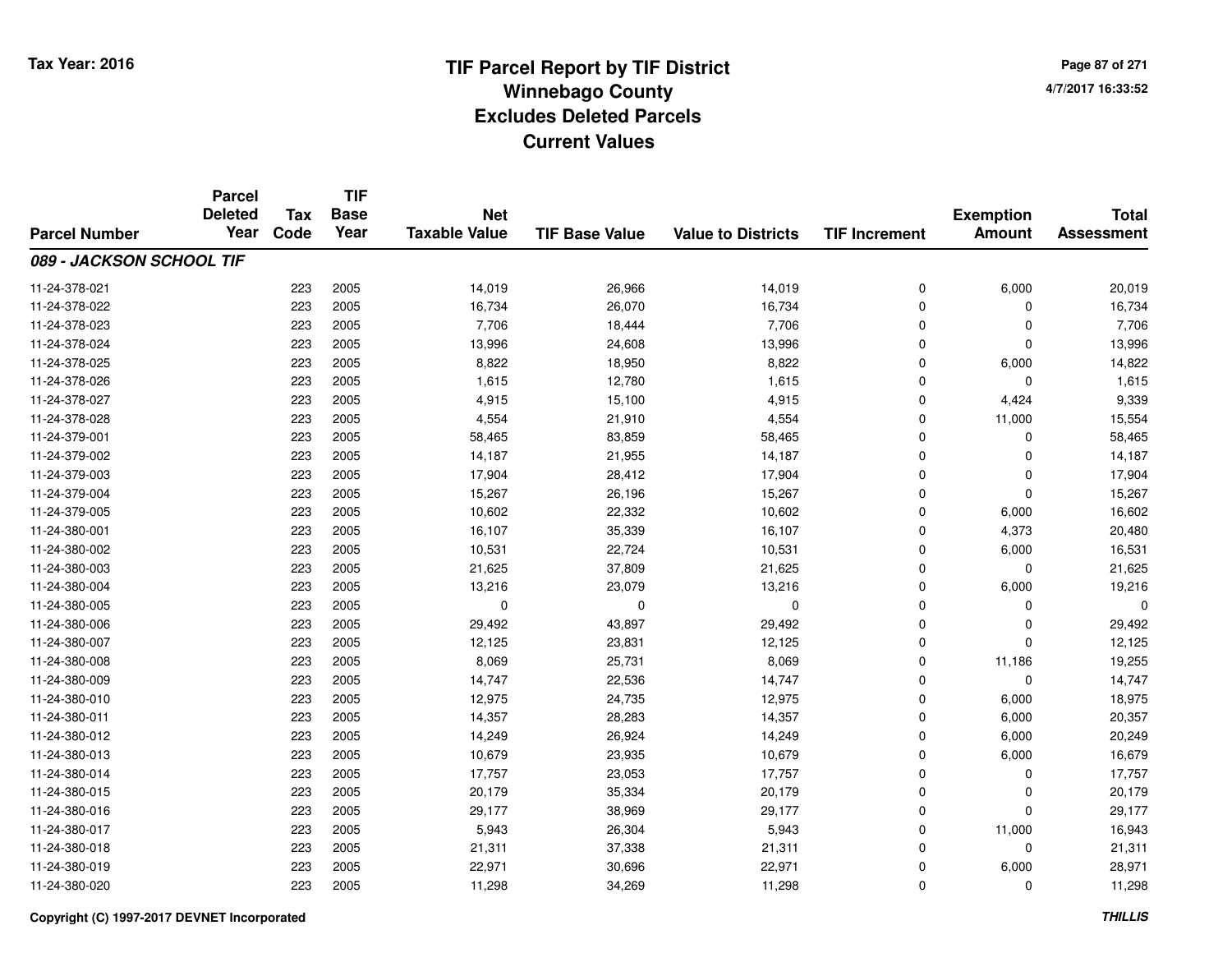**Page 88 of 2714/7/2017 16:33:52**

|                             | <b>Parcel</b><br><b>Deleted</b> | <b>Tax</b> | <b>TIF</b><br><b>Base</b> | <b>Net</b>           |                       |                           |                      | <b>Exemption</b> | <b>Total</b>      |
|-----------------------------|---------------------------------|------------|---------------------------|----------------------|-----------------------|---------------------------|----------------------|------------------|-------------------|
| <b>Parcel Number</b>        | Year                            | Code       | Year                      | <b>Taxable Value</b> | <b>TIF Base Value</b> | <b>Value to Districts</b> | <b>TIF Increment</b> | <b>Amount</b>    | <b>Assessment</b> |
| 089 - JACKSON SCHOOL TIF    |                                 |            |                           |                      |                       |                           |                      |                  |                   |
| 11-24-380-021               |                                 | 223        | 2005                      | 14,204               | 23,241                | 14,204                    | $\mathbf 0$          | $\mathbf 0$      | 14,204            |
| 11-24-380-022               |                                 | 223        | 2005                      | 0                    | $\Omega$              | $\mathbf 0$               | $\mathbf 0$          | $\mathbf 0$      | 0                 |
| 11-24-380-023               |                                 | 223        | 2005                      | 0                    | $\mathbf 0$           | $\mathbf 0$               | $\Omega$             | $\Omega$         | $\Omega$          |
| 11-24-380-024               |                                 | 223        | 2005                      | 4,386                | 4,795                 | 4,386                     | $\Omega$             | $\Omega$         | 4,386             |
| 11-24-380-025               |                                 | 223        | 2005                      | 4,386                | 4,795                 | 4,386                     | $\Omega$             | 0                | 4,386             |
| 11-24-380-026               |                                 | 223        | 2005                      | 4,386                | 4,795                 | 4,386                     | $\Omega$             | 0                | 4,386             |
| 11-24-380-027               |                                 | 223        | 2005                      | 4,386                | 4,795                 | 4,386                     | $\Omega$             | $\mathbf 0$      | 4,386             |
| 11-24-380-028               |                                 | 223        | 2005                      | 9,435                | 21,434                | 9,435                     | 0                    | 6,000            | 15,435            |
| 11-24-380-029               |                                 | 223        | 2005                      | 3,948                | 27,415                | 3,948                     | $\mathbf 0$          | 5,452            | 9,400             |
| 11-24-380-030               |                                 | 223        | 2005                      | 18,421               | 24,162                | 18,421                    | $\Omega$             | 0                | 18,421            |
| 11-24-382-001               |                                 | 223        | 2005                      | 16,214               | 25,680                | 16,214                    | $\mathbf 0$          | $\mathbf 0$      | 16,214            |
| 11-24-382-002               |                                 | 223        | 2005                      | 3,872                | 19,870                | 3,872                     | $\mathbf 0$          | 11,000           | 14,872            |
| 11-24-382-003               |                                 | 223        | 2005                      | 17,761               | 28,056                | 17,761                    | $\mathbf 0$          | 0                | 17,761            |
| 11-24-382-004               |                                 | 223        | 2005                      | 15,180               | 25,312                | 15,180                    | $\Omega$             | $\Omega$         | 15,180            |
| 11-24-382-005               |                                 | 223        | 2005                      | 18,931               | 25,291                | 18,931                    | $\Omega$             | $\Omega$         | 18,931            |
| 11-24-382-006               |                                 | 223        | 2005                      | 6,667                | 28,221                | 6,667                     | $\Omega$             | $\mathbf 0$      | 6,667             |
| 11-24-382-016               |                                 | 223        | 2005                      | 74,981               | 94,469                | 74,981                    | $\Omega$             | $\Omega$         | 74,981            |
| <b>Tax District Totals:</b> | <b>Parcel Count:</b>            |            | 476                       | 6,274,946            | 11,818,885            | 6,070,185                 | 204,761              | 1,228,762        | 7,503,708         |
| 093 - NORTH MAIN TIF        |                                 |            |                           |                      |                       |                           |                      |                  |                   |
| 11-11-427-002               |                                 | 391        | 9999                      | 30,669               | 54,941                | 30,669                    | $\mathbf 0$          | $\mathbf 0$      | 30,669            |
| 11-11-427-010               |                                 | 391        | 0                         | 122,952              | 121,117               | 121,117                   | 1,835                | $\mathbf 0$      | 122,952           |
| 11-11-427-011               |                                 | 391        | $\mathbf 0$               | 124,586              | 117,646               | 117,646                   | 6,940                | $\mathbf 0$      | 124,586           |
| 11-11-479-011               |                                 | 391        | 9999                      | 31,939               | 28,125                | 28,125                    | 3,814                | $\mathbf 0$      | 31,939            |
| 11-11-479-016               |                                 | 391        | 0                         | 50,769               | 57,496                | 50,769                    | $\Omega$             | $\mathbf 0$      | 50,769            |
| 11-11-479-017               |                                 | 391        | 0                         | 7,516                | 23,405                | 7,516                     | $\Omega$             | 6,000            | 13,516            |
| 11-12-301-031               |                                 | 391        | 2003                      | 412                  | 8,000                 | 412                       | 0                    | 0                | 412               |
| 11-12-301-036               |                                 | 391        | 2003                      | 1,844                | 46                    | 46                        | 1,798                | 0                | 1,844             |
| 11-12-301-037               |                                 | 391        | 0                         | 130,815              | 164,036               | 130,815                   | $\mathbf 0$          | 0                | 130,815           |
| 11-12-301-042               |                                 | 391        | 0                         | 100,251              | 151,291               | 100,251                   | $\mathbf 0$          | $\mathbf 0$      | 100,251           |
| 11-12-303-005               |                                 | 391        | 0                         | 208,974              | 66,666                | 66,666                    | 142,308              | $\mathbf 0$      | 208,974           |
| 11-12-303-006               |                                 | 391        | $\mathbf 0$               | 19,345               | 133,333               | 19,345                    | $\mathbf 0$          | $\mathbf 0$      | 19,345            |
| 11-12-303-007               |                                 | 391        | $\mathbf 0$               | 10,636               | 66,667                | 10,636                    | $\Omega$             | $\Omega$         | 10,636            |
| 11-12-304-001               |                                 | 391        | 2003                      | 15,232               | 14,666                | 14,666                    | 566                  | 6,000            | 21,232            |

**Copyright (C) 1997-2017 DEVNET Incorporated**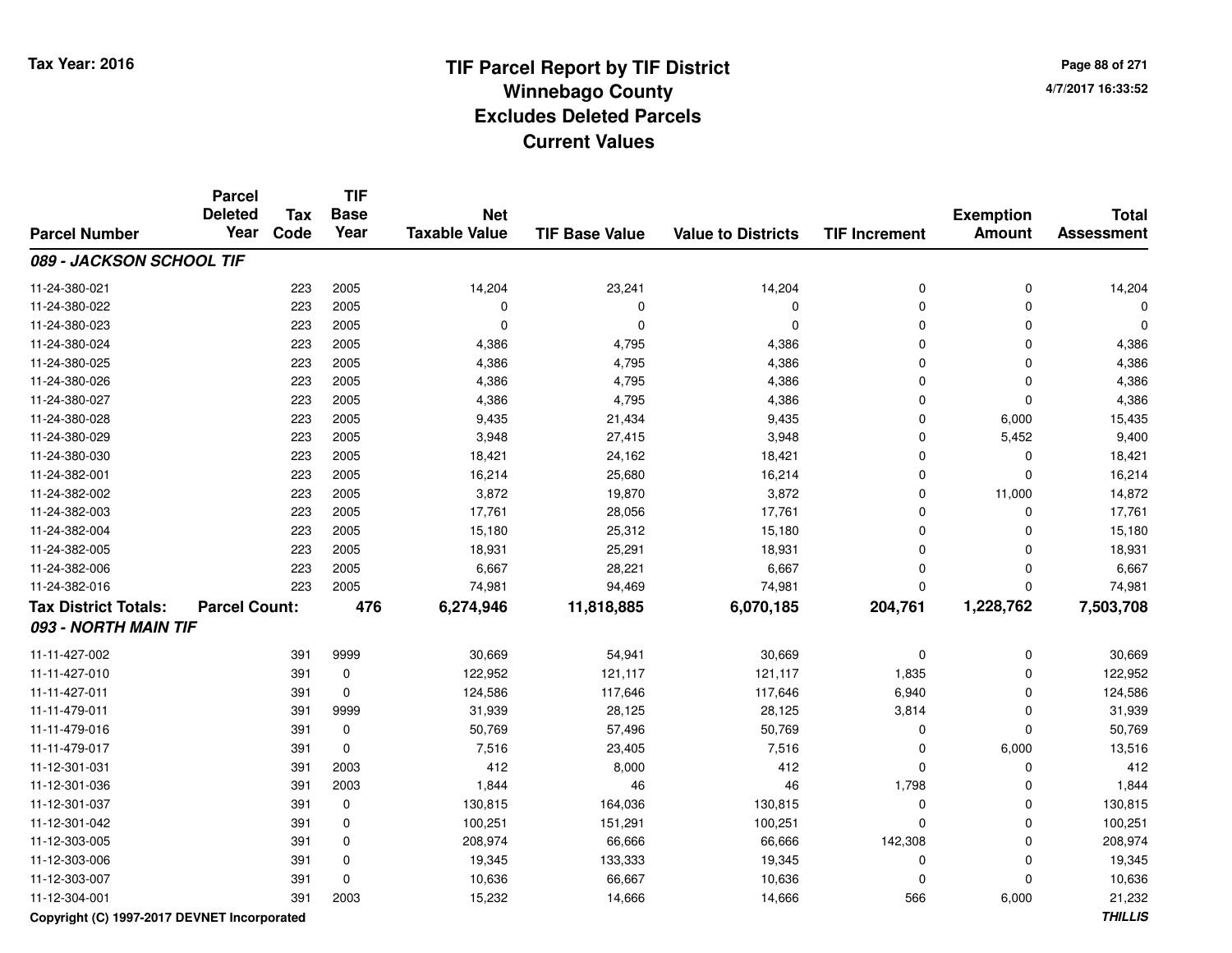# **TIF Parcel Report by TIF District Tax Year: 2016 Winnebago Countyy** and the contract of the contract of the contract of the contract of the contract of the contract of the contract of the contract of the contract of the contract of the contract of the contract of the contract of the co **Excludes Deleted ParcelsCurrent Values**

**Page 89 of 2714/7/2017 16:33:52**

|                             | <b>Parcel</b><br><b>Deleted</b> | <b>Tax</b> | <b>TIF</b><br><b>Base</b> | <b>Net</b>           |                       |                           |                      | <b>Exemption</b> | <b>Total</b>      |
|-----------------------------|---------------------------------|------------|---------------------------|----------------------|-----------------------|---------------------------|----------------------|------------------|-------------------|
| <b>Parcel Number</b>        | Year                            | Code       | Year                      | <b>Taxable Value</b> | <b>TIF Base Value</b> | <b>Value to Districts</b> | <b>TIF Increment</b> | <b>Amount</b>    | <b>Assessment</b> |
| 093 - NORTH MAIN TIF        |                                 |            |                           |                      |                       |                           |                      |                  |                   |
| 11-12-304-002               |                                 | 391        | 2003                      | 10,696               | 14,666                | 10,696                    | 0                    | 11,000           | 21,696            |
| 11-12-304-003               |                                 | 391        | 2003                      | 15,232               | 14,666                | 14,666                    | 566                  | 6,000            | 21,232            |
| 11-12-304-004               |                                 | 391        | 2003                      | 15,232               | 14,666                | 14,666                    | 566                  | 6,000            | 21,232            |
| 11-12-304-005               |                                 | 391        | 2003                      | 20,401               | 14,666                | 14,666                    | 5,735                | 0                | 20,401            |
| 11-12-304-006               |                                 | 391        | 2003                      | 20,401               | 14,666                | 14,666                    | 5,735                | $\mathbf 0$      | 20,401            |
| 11-12-304-007               |                                 | 391        | 2003                      | 22,144               | 28,374                | 22,144                    | 0                    | $\mathbf 0$      | 22,144            |
| 11-12-304-008               |                                 | 391        | 2003                      | 16,144               | 2,240                 | 2,240                     | 13,904               | 6,000            | 22,144            |
| 11-12-304-009               |                                 | 391        | 2003                      | 10,945               | 1,075                 | 1,075                     | 9,870                | 6,000            | 16,945            |
| 11-12-304-010               |                                 | 391        | 2003                      | 10,886               | 1,075                 | 1,075                     | 9,811                | 6,000            | 16,886            |
| 11-12-304-011               |                                 | 391        | 2003                      | 10,945               | 868                   | 868                       | 10,077               | 6,000            | 16,945            |
| 11-12-304-012               |                                 | 391        | 2003                      | 10,886               | 868                   | 868                       | 10,018               | 6,000            | 16,886            |
| 11-12-304-013               |                                 | 391        | 0                         | 10,886               | 808                   | 808                       | 10,078               | 6,000            | 16,886            |
| 11-12-304-014               |                                 | 391        | 0                         | 10,945               | 809                   | 809                       | 10,136               | 6,000            | 16,945            |
| 11-12-304-015               |                                 | 391        | $\mathbf 0$               | 11,112               | 530                   | 530                       | 10,582               | 6,000            | 17,112            |
| 11-12-304-016               |                                 | 391        | $\mathbf 0$               | 10,886               | 641                   | 641                       | 10,245               | 6,000            | 16,886            |
| 11-12-351-011               |                                 | 391        | 9999                      | 0                    | 18,148                | $\mathbf 0$               | $\mathbf 0$          | $\mathbf 0$      | $\Omega$          |
| 11-12-351-019               |                                 | 391        | 0                         | 2,041                | 7,148                 | 2,041                     | $\Omega$             | $\mathbf 0$      | 2,041             |
| 11-12-351-020               |                                 | 391        | 0                         | 2,104                | 7,148                 | 2,104                     | $\Omega$             | 0                | 2,104             |
| 11-12-351-021               |                                 | 391        | 0                         | 1,417                | 5,130                 | 1,417                     | $\Omega$             | 0                | 1,417             |
| 11-12-351-022               |                                 | 391        | $\mathbf 0$               | 397                  | 1,710                 | 397                       | $\Omega$             | $\mathbf 0$      | 397               |
| 11-12-351-023               |                                 | 391        | $\mathbf 0$               | 1,232                | 2,736                 | 1,232                     | $\Omega$             | $\mathbf 0$      | 1,232             |
| 11-12-351-024               |                                 | 391        | $\mathbf 0$               | 1,977                | 7,572                 | 1,977                     | $\mathbf 0$          | $\mathbf 0$      | 1,977             |
| 11-12-351-025               |                                 | 391        | $\Omega$                  | 11,093               | 45,570                | 11,093                    | $\Omega$             | $\Omega$         | 11,093            |
| <b>Tax District Totals:</b> | <b>Parcel Count:</b>            |            | $\overline{37}$           | 1,083,942            | 1,213,215             | 819,358                   | 264,584              | 89,000           | 1,172,942         |
| 094 - GLOBAL TRADE TIF #1   |                                 |            |                           |                      |                       |                           |                      |                  |                   |
| 15-11-277-001               |                                 | 392        | 2003                      | 15,469               | 15,388                | 15,388                    | 81                   | $\pmb{0}$        | 15,469            |
| 15-11-277-002               |                                 | 392        | 2003                      | 227,370              | 386,911               | 227,370                   | $\mathbf 0$          | $\pmb{0}$        | 227,370           |
| 15-11-277-003               |                                 | 392        | 9999                      | 23,672               | 27,748                | 23,672                    | $\mathbf 0$          | $\mathbf 0$      | 23,672            |
| 15-11-277-004               |                                 | 392        | 2003                      | 350,194              | 440,441               | 350,194                   | $\mathbf 0$          | $\mathbf 0$      | 350,194           |
| 15-11-278-004               |                                 | 392        | 2003                      | 416,215              | 600,000               | 416,215                   | $\mathbf 0$          | $\mathbf 0$      | 416,215           |
| 15-11-301-009               |                                 | 392        | 2003                      | 0                    | $\mathbf 0$           | $\mathbf 0$               | $\mathbf 0$          | $\mathbf 0$      | $\mathbf 0$       |
| 15-11-376-001               |                                 | 392        | 2003                      | 41,096               | 41,793                | 41,096                    | $\mathbf 0$          | $\mathbf 0$      | 41,096            |
| 15-11-376-002               |                                 | 392        | 2003                      | 339,129              | 393,641               | 339,129                   | $\Omega$             | $\mathbf 0$      | 339,129           |

**Copyright (C) 1997-2017 DEVNET Incorporated**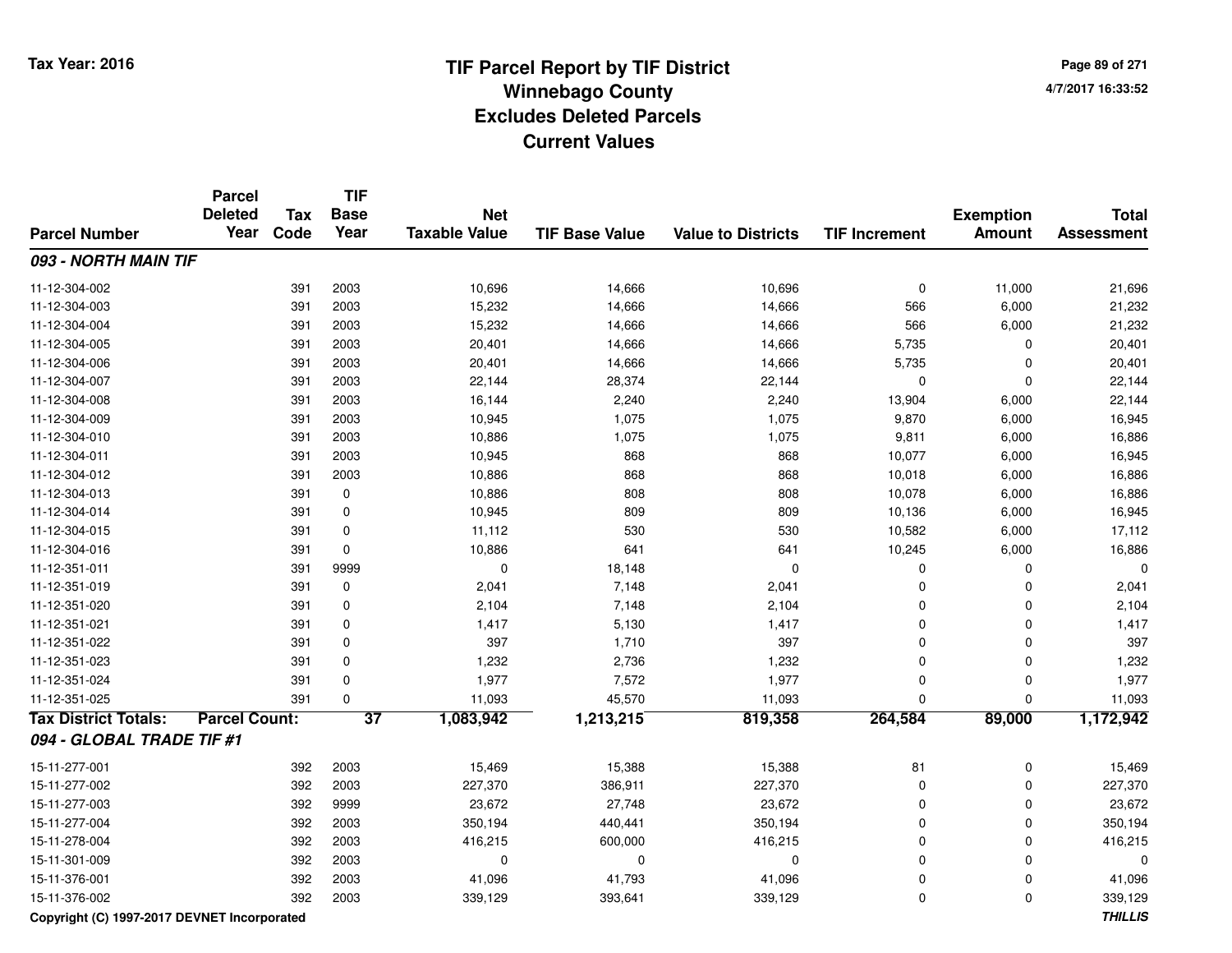# **TIF Parcel Report by TIF District Tax Year: 2016 Winnebago Countyy** and the contract of the contract of the contract of the contract of the contract of the contract of the contract of the contract of the contract of the contract of the contract of the contract of the contract of the co **Excludes Deleted ParcelsCurrent Values**

**Page 90 of 2714/7/2017 16:33:52**

|                           | <b>Parcel</b><br><b>Deleted</b> | <b>Tax</b> | <b>TIF</b><br><b>Base</b> | <b>Net</b>           |                       |                           |                      | <b>Exemption</b> | <b>Total</b>      |
|---------------------------|---------------------------------|------------|---------------------------|----------------------|-----------------------|---------------------------|----------------------|------------------|-------------------|
| <b>Parcel Number</b>      | Year                            | Code       | Year                      | <b>Taxable Value</b> | <b>TIF Base Value</b> | <b>Value to Districts</b> | <b>TIF Increment</b> | <b>Amount</b>    | <b>Assessment</b> |
| 094 - GLOBAL TRADE TIF #1 |                                 |            |                           |                      |                       |                           |                      |                  |                   |
| 15-11-376-003             |                                 | 392        | 2003                      | 53,248               | 89,374                | 53,248                    | $\mathbf 0$          | $\mathbf 0$      | 53,248            |
| 15-11-376-004             |                                 | 392        | 2003                      | 89,543               | 84,995                | 84,995                    | 4,548                | $\mathbf 0$      | 89,543            |
| 15-11-376-005             |                                 | 392        | 2003                      | 154,628              | 180,680               | 154,628                   | $\Omega$             | $\Omega$         | 154,628           |
| 15-11-426-006             |                                 | 392        | 2003                      | 1,442,705            | 1,856,650             | 1,442,705                 | $\Omega$             | $\mathbf 0$      | 1,442,705         |
| 15-11-426-007             |                                 | 392        | 2003                      | 23,585               | 22,510                | 22,510                    | 1,075                | $\Omega$         | 23,585            |
| 15-11-426-008             |                                 | 392        | 2003                      | 23,701               | 22,650                | 22,650                    | 1,051                | $\mathbf 0$      | 23,701            |
| 15-11-426-009             |                                 | 392        | 2003                      | 507,884              | 547,019               | 507,884                   | $\Omega$             | $\mathbf 0$      | 507,884           |
| 15-11-426-010             |                                 | 392        | 2003                      | 20,695               | 17,668                | 17,668                    | 3,027                | 0                | 20,695            |
| 15-11-426-011             |                                 | 392        | 2003                      | 14,229               | 10,012                | 10,012                    | 4,217                | $\mathbf 0$      | 14,229            |
| 15-11-427-003             |                                 | 392        | 2003                      | 1,279,113            | 68,497                | 68,497                    | 1,210,616            | $\mathbf 0$      | 1,279,113         |
| 15-11-427-004             |                                 | 392        | 2003                      | 11,610               | 19,071                | 11,610                    | $\mathbf 0$          | $\Omega$         | 11,610            |
| 15-11-428-006             |                                 | 392        | 2003                      | 1,568,928            | 518,101               | 518,101                   | 1,050,827            | $\mathbf 0$      | 1,568,928         |
| 15-11-451-005             |                                 | 392        | 2003                      | 133,241              | 140,000               | 133,241                   | $\Omega$             | $\Omega$         | 133,241           |
| 15-11-451-007             |                                 | 392        | 2003                      | 131,678              | 171,599               | 131,678                   | $\Omega$             | 0                | 131,678           |
| 15-11-451-008             |                                 | 392        | 2003                      | 0                    | 0                     | $\mathbf 0$               | $\Omega$             | $\Omega$         |                   |
| 15-11-451-010             |                                 | 392        | 0                         | 0                    | $\Omega$              | 0                         | $\Omega$             | 0                |                   |
| 15-11-451-011             |                                 | 392        | 0                         | 14,054               | $\Omega$              | 0                         | 14,054               | $\mathbf 0$      | 14,054            |
| 15-11-451-012             |                                 | 392        | 0                         | 17,198               | $\Omega$              | $\mathbf 0$               | 17,198               | 0                | 17,198            |
| 15-11-451-013             |                                 | 392        | $\mathbf 0$               | 20,127               | $\Omega$              | $\mathbf 0$               | 20,127               | $\mathbf 0$      | 20,127            |
| 15-11-452-001             |                                 | 392        | 2003                      | 0                    | $\Omega$              | 0                         | 0                    | 0                |                   |
| 15-11-476-002             |                                 | 392        | 2003                      | 116,667              | 164,781               | 116,667                   | $\Omega$             | $\mathbf 0$      | 116,667           |
| 15-11-476-005             |                                 | 392        | 2003                      | 93,622               | 73,094                | 73,094                    | 20,528               | 0                | 93,622            |
| 15-11-476-006             |                                 | 392        | 2003                      | 14,040               | 11,096                | 11,096                    | 2,944                | $\mathbf 0$      | 14,040            |
| 15-11-477-001             |                                 | 392        | 2003                      | 0                    | 14,985                | 0                         | 0                    | $\mathbf 0$      |                   |
| 15-11-490-001             |                                 | 392        | 2003                      | 0                    | 347                   | $\mathbf 0$               | $\Omega$             | $\mathbf 0$      |                   |
| 15-12-151-002             |                                 | 392        | 2003                      | 368,500              | 498,306               | 368,500                   | $\Omega$             | $\mathbf 0$      | 368,500           |
| 15-12-303-001             |                                 | 392        | 2003                      | 229,105              | 280,000               | 229,105                   | $\Omega$             | $\mathbf 0$      | 229,105           |
| 15-12-303-006             |                                 | 392        | 0                         | 25,043               | 25,867                | 25,043                    | $\Omega$             | $\mathbf 0$      | 25,043            |
| 15-12-303-007             |                                 | 392        | 0                         | 23,561               | 0                     | $\mathbf 0$               | 23,561               | $\Omega$         | 23,561            |
| 15-12-303-008             |                                 | 392        | 0                         | 0                    | 0                     | 0                         | 0                    | $\mathbf 0$      | $\Omega$          |
| 15-12-352-005             |                                 | 392        | 2003                      | 51,612               | 61,841                | 51,612                    | $\Omega$             | $\Omega$         | 51,612            |
| 15-12-352-006             |                                 | 392        | 2003                      | 123,046              | 189,332               | 123,046                   | 0                    | $\mathbf 0$      | 123,046           |
| 15-12-352-007             |                                 | 392        | 2003                      | 209,560              | 253,341               | 209,560                   | $\Omega$             | $\mathbf 0$      | 209,560           |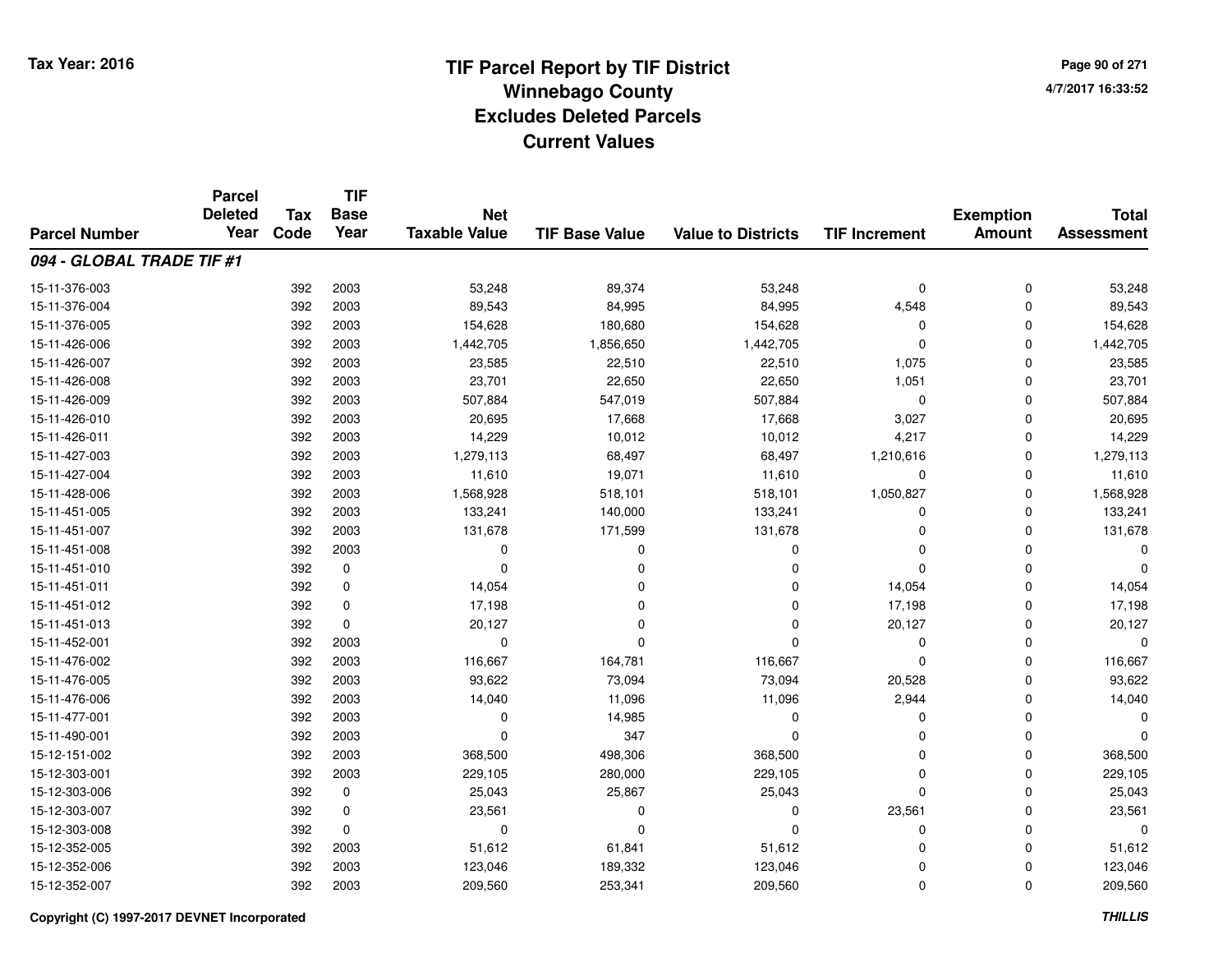**TIF**

**Parcel**

**Page 91 of 2714/7/2017 16:33:52**

| <b>Parcel Number</b>      | <b>Deleted</b><br>Year | <b>Tax</b><br>Code | <b>Base</b><br>Year | <b>Net</b><br><b>Taxable Value</b> | <b>TIF Base Value</b> | <b>Value to Districts</b> | <b>TIF Increment</b> | <b>Exemption</b><br><b>Amount</b> | <b>Total</b><br><b>Assessment</b> |
|---------------------------|------------------------|--------------------|---------------------|------------------------------------|-----------------------|---------------------------|----------------------|-----------------------------------|-----------------------------------|
| 094 - GLOBAL TRADE TIF #1 |                        |                    |                     |                                    |                       |                           |                      |                                   |                                   |
| 15-12-352-008             |                        | 392                | 2003                | 9,653                              | 22,050                | 9,653                     | $\mathbf 0$          | $\mathbf 0$                       | 9,653                             |
| 15-12-352-009             |                        | 392                | 2003                | 170,678                            | 169,382               | 169,382                   | 1,296                | $\mathbf 0$                       | 170,678                           |
| 15-12-352-014             |                        | 392                | 2003                | 37,660                             | 12,111                | 12,111                    | 25,549               | $\mathbf 0$                       | 37,660                            |
| 15-12-352-015             |                        | 392                | 2003                | 56,485                             | 73,419                | 56,485                    | 0                    | $\mathbf 0$                       | 56,485                            |
| 15-12-352-016             |                        | 392                | 2003                | 98,996                             | 188,821               | 98,996                    | $\Omega$             | $\mathbf 0$                       | 98,996                            |
| 15-12-352-017             |                        | 392                | 2003                | 120,633                            | 155,266               | 120,633                   | $\Omega$             | $\Omega$                          | 120,633                           |
| 15-12-352-018             |                        | 392                | 2003                | 86,277                             | 200,000               | 86,277                    | $\Omega$             | $\Omega$                          | 86,277                            |
| 15-12-352-019             |                        | 392                | 2003                | 545,699                            | 794,142               | 545,699                   | $\Omega$             | $\Omega$                          | 545,699                           |
| 15-12-352-020             |                        | 392                | $\mathbf 0$         | $\mathbf 0$                        | 273,331               | $\mathbf 0$               | $\Omega$             | $\Omega$                          |                                   |
| 15-13-101-001             |                        | 392                | 2003                | 10,046                             | 7,946                 | 7,946                     | 2,100                | $\mathbf 0$                       | 10,046                            |
| 15-13-101-002             |                        | 392                | 2003                | 18,030                             | 25,337                | 18,030                    | $\Omega$             | $\mathbf 0$                       | 18,030                            |
| 15-13-101-003             |                        | 392                | 2003                | 206,646                            | 346,373               | 206,646                   | $\Omega$             | $\mathbf 0$                       | 206,646                           |
| 15-13-101-004             |                        | 392                | 2003                | 9,293                              | 5,562                 | 5,562                     | 3,731                | $\mathbf 0$                       | 9,293                             |
| 15-13-101-005             |                        | 392                | 2003                | 683,448                            | 608,373               | 608,373                   | 75,075               | $\mathbf 0$                       | 683,448                           |
| 15-13-151-002             |                        | 392                | 2003                | 153,826                            | 196,075               | 153,826                   | $\Omega$             | $\Omega$                          | 153,826                           |
| 15-13-151-004             |                        | 392                | 2003                | 743,553                            | 300,000               | 300,000                   | 443,553              | $\Omega$                          | 743,553                           |
| 15-13-151-005             |                        | 392                | 2003                | 581,681                            | 600,866               | 581,681                   | $\Omega$             | $\Omega$                          | 581,681                           |
| 15-13-151-006             |                        | 392                | 2003                | 495,795                            | 600,866               | 495,795                   | $\Omega$             | $\Omega$                          | 495,795                           |
| 15-13-301-001             |                        | 392                | 2003                | 39,919                             | 33,076                | 33,076                    | 6,843                | $\mathbf 0$                       | 39,919                            |
| 15-13-301-002             |                        | 392                | 2003                | 103,746                            | 100,536               | 100,536                   | 3,210                | $\mathbf 0$                       | 103,746                           |
| 15-13-301-003             |                        | 392                | 2003                | 0                                  | 0                     | $\mathbf 0$               | 0                    | $\mathbf 0$                       |                                   |
| 15-13-302-001             |                        | 392                | 2003                | 126,466                            | 121,098               | 121,098                   | 5,368                | $\mathbf 0$                       | 126,466                           |
| 15-13-302-002             |                        | 392                | 2003                | 35,411                             | 25,206                | 25,206                    | 10,205               | $\mathbf 0$                       | 35,411                            |
| 15-13-302-003             |                        | 392                | 2003                | 349,833                            | 506,298               | 349,833                   | 0                    | $\mathbf 0$                       | 349,833                           |
| 15-13-302-004             |                        | 392                | 2003                | 11,851                             | 10,358                | 10,358                    | 1,493                | $\Omega$                          | 11,851                            |
| 15-13-302-005             |                        | 392                | 2003                | 26,766                             | 47,304                | 26,766                    | $\Omega$             | $\Omega$                          | 26,766                            |
| 15-13-302-006             |                        | 392                | 2003                | 64,458                             | 92,330                | 64,458                    | $\Omega$             | $\Omega$                          | 64,458                            |
| 15-13-351-004             |                        | 392                | 2003                | 41,441                             | 23,838                | 23,838                    | 17,603               | $\mathbf 0$                       | 41,441                            |
| 15-13-351-006             |                        | 392                | 2003                | 729,787                            | 908,828               | 729,787                   | $\Omega$             | $\mathbf 0$                       | 729,787                           |
| 15-13-351-007             |                        | 392                | $\mathbf 0$         | 0                                  | 498                   | $\mathbf 0$               | $\Omega$             | $\mathbf 0$                       |                                   |
| 15-14-151-001             |                        | 392                | 2003                | $\Omega$                           | $\Omega$              | $\mathbf 0$               | $\Omega$             | $\mathbf 0$                       |                                   |
| 15-14-151-002             |                        | 392                | 2003                | 61,657                             | 62,461                | 61,657                    | $\Omega$             | $\mathbf 0$                       | 61,657                            |
| 15-14-151-003             |                        | 392                | 2003                | 0                                  | 2,246                 | $\mathbf 0$               | $\mathbf 0$          | 0                                 | $\Omega$                          |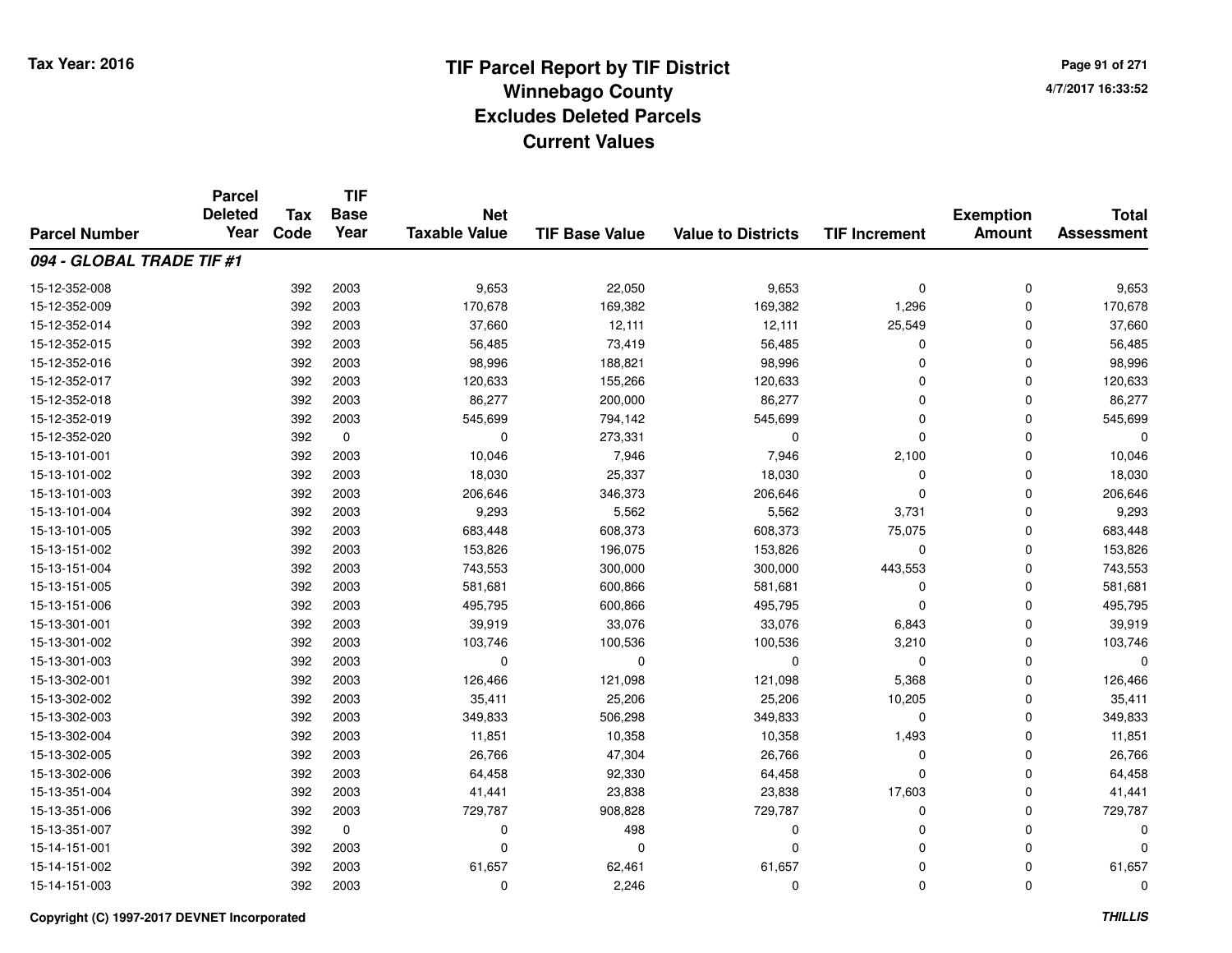**Page 92 of 2714/7/2017 16:33:52**

|                           | <b>Parcel</b>          |            | <b>TIF</b>  |                      |                       |                           |                      | <b>Total</b>     |                   |
|---------------------------|------------------------|------------|-------------|----------------------|-----------------------|---------------------------|----------------------|------------------|-------------------|
|                           | <b>Deleted</b><br>Year | <b>Tax</b> | <b>Base</b> | <b>Net</b>           |                       |                           |                      | <b>Exemption</b> |                   |
| <b>Parcel Number</b>      |                        | Code       | Year        | <b>Taxable Value</b> | <b>TIF Base Value</b> | <b>Value to Districts</b> | <b>TIF Increment</b> | <b>Amount</b>    | <b>Assessment</b> |
| 094 - GLOBAL TRADE TIF #1 |                        |            |             |                      |                       |                           |                      |                  |                   |
| 15-14-151-004             |                        | 392        | 2003        | 70,000               | 65,758                | 65,758                    | 4,242                | 0                | 70,000            |
| 15-14-151-005             |                        | 392        | 2003        | 36,758               | 37,091                | 36,758                    | 0                    | $\mathbf 0$      | 36,758            |
| 15-14-151-006             |                        | 392        | 2003        | 39,305               | 68,683                | 39,305                    | 0                    | 0                | 39,305            |
| 15-14-152-001             |                        | 392        | 2003        | $\mathbf 0$          | 44,035                | 0                         | 0                    | $\Omega$         | $\Omega$          |
| 15-14-152-002             |                        | 392        | 2003        | 37,428               | 33,400                | 33,400                    | 4,028                | 0                | 37,428            |
| 15-14-152-003             |                        | 392        | 2003        | 31,697               | 38,668                | 31,697                    | 0                    | $\mathbf 0$      | 31,697            |
| 15-14-152-004             |                        | 392        | 2003        | 262,440              | 314,764               | 262,440                   | 0                    | $\mathbf 0$      | 262,440           |
| 15-14-152-006             |                        | 392        | 2003        | 230,988              | 288,933               | 230,988                   | 0                    | $\Omega$         | 230,988           |
| 15-14-152-008             |                        | 392        | 2003        | 1,081                | 3,434                 | 1,081                     | 0                    | $\Omega$         | 1,081             |
| 15-14-152-009             |                        | 392        | 2003        | 0                    | 3,434                 | $\Omega$                  | 0                    | $\Omega$         | $\Omega$          |
| 15-14-152-010             |                        | 392        | 2003        | 1,081                | 3,434                 | 1,081                     | 0                    | 0                | 1,081             |
| 15-14-152-014             |                        | 392        | 2003        | 28,829               | 34,568                | 28,829                    | 0                    | 0                | 28,829            |
| 15-14-152-015             |                        | 392        | 2003        | 0                    | 26,966                | $\Omega$                  | 0                    | $\Omega$         |                   |
| 15-14-176-001             |                        | 392        | 2003        | $\Omega$             | $\Omega$              | $\Omega$                  | 0                    | 0                | O                 |
| 15-14-201-002             |                        | 392        | 2003        | 37,691               | 186,698               | 37,691                    | 0                    | $\Omega$         | 37,691            |
| 15-14-201-003             |                        | 392        | 2003        | 58,345               | 6,001                 | 6,001                     | 52,344               | 0                | 58,345            |
| 15-14-201-005             |                        | 392        | 2003        | 253,515              | 138,066               | 138,066                   | 115,449              | 0                | 253,515           |
| 15-14-201-006             |                        | 392        | 2003        | 28,694               | 15,633                | 15,633                    | 13,061               | $\mathbf 0$      | 28,694            |
| 15-14-201-007             |                        | 392        | 2003        | 20,428               | 18,602                | 18,602                    | 1,826                | 0                | 20,428            |
| 15-14-201-008             |                        | 392        | 2003        | 48,772               | 47,501                | 47,501                    | 1,271                | $\mathbf 0$      | 48,772            |
| 15-14-201-009             |                        | 392        | 2003        | 35,220               | 42,831                | 35,220                    | 0                    | 0                | 35,220            |
| 15-14-201-010             |                        | 392        | 2003        | 30,852               | 36,634                | 30,852                    | 0                    | $\mathbf 0$      | 30,852            |
| 15-14-201-012             |                        | 392        | 2003        | 29,569               | 88,568                | 29,569                    | 0                    | $\mathbf 0$      | 29,569            |
| 15-14-201-014             |                        | 392        | 2003        | $\mathbf 0$          | 4,350                 | 0                         | 0                    | $\Omega$         | $\Omega$          |
| 15-14-201-015             |                        | 392        | 2003        | 0                    | 4,350                 | 0                         | 0                    | $\mathbf 0$      |                   |
| 15-14-202-002             |                        | 392        | 2003        | $\Omega$             | 13,118                | $\Omega$                  | 0                    | $\Omega$         |                   |
| 15-14-202-004             |                        | 392        | 2003        | 248,216              | 293,484               | 248,216                   | 0                    | $\mathbf 0$      | 248,216           |
| 15-14-202-005             |                        | 392        | 2003        | 42,640               | 59,615                | 42,640                    | 0                    | $\Omega$         | 42,640            |
| 15-14-202-006             |                        | 392        | 2003        | 0                    | 0                     | 0                         | 0                    | $\mathbf 0$      | O                 |
| 15-14-226-001             |                        | 392        | 2003        | $\Omega$             | 16,846                | $\Omega$                  | 0                    | 0                |                   |
| 15-14-226-006             |                        | 392        | 2003        | 840,768              | 1,219,908             | 840,768                   | 0                    | $\Omega$         | 840,768           |
| 15-14-226-007             |                        | 392        | 2003        | $\Omega$             | 64,206                | $\Omega$                  | $\Omega$             | $\Omega$         |                   |
| 15-14-276-005             |                        | 392        | 0           | 93,469               | 49,028                | 49,028                    | 44,441               | $\Omega$         | 93,469            |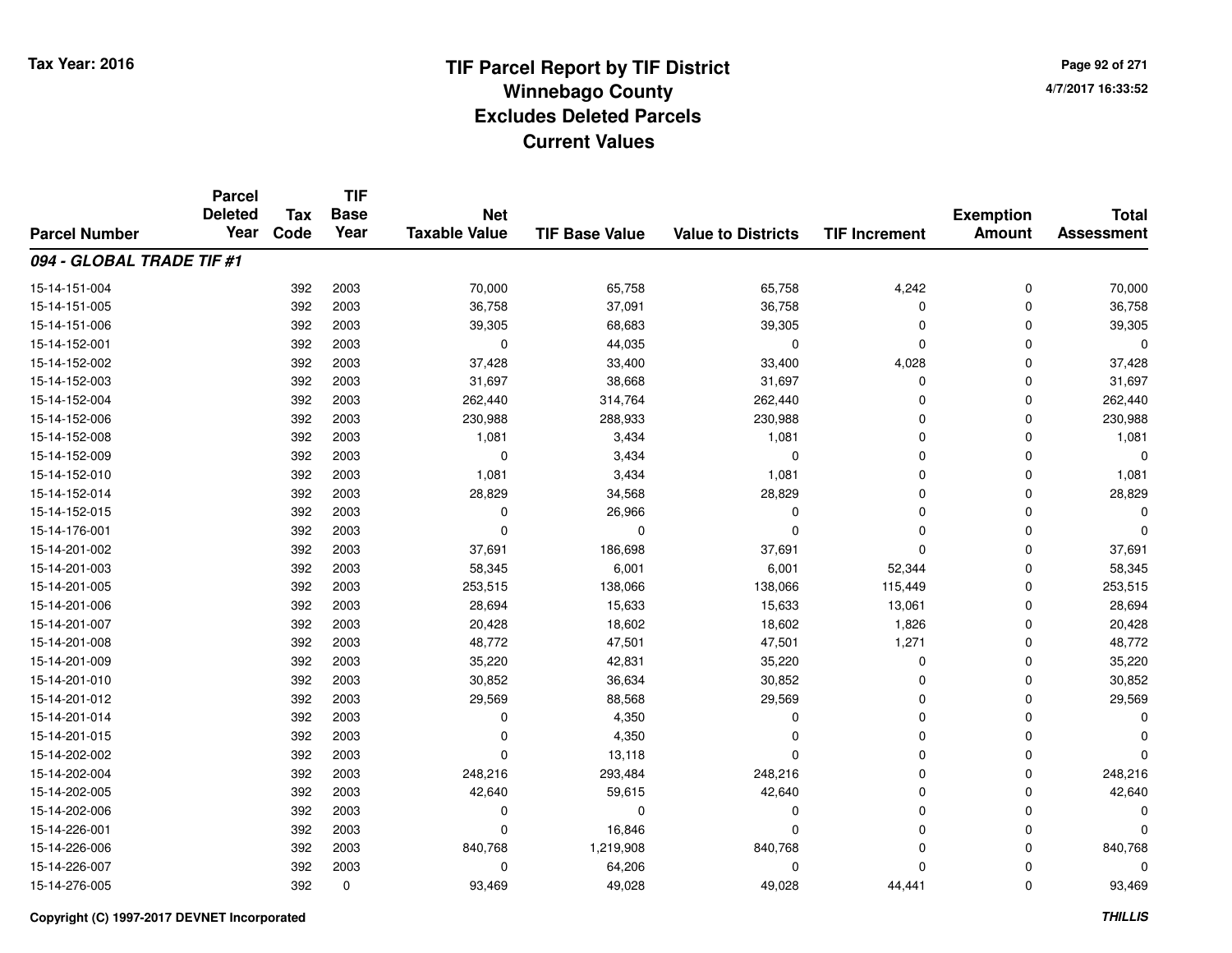**Page 93 of 2714/7/2017 16:33:52**

|                           | <b>Parcel</b><br><b>Deleted</b> | <b>Tax</b> | <b>TIF</b><br><b>Base</b> | <b>Net</b>           |                       |                           |                      | <b>Exemption</b> | <b>Total</b>      |
|---------------------------|---------------------------------|------------|---------------------------|----------------------|-----------------------|---------------------------|----------------------|------------------|-------------------|
| <b>Parcel Number</b>      | Year                            | Code       | Year                      | <b>Taxable Value</b> | <b>TIF Base Value</b> | <b>Value to Districts</b> | <b>TIF Increment</b> | <b>Amount</b>    | <b>Assessment</b> |
| 094 - GLOBAL TRADE TIF #1 |                                 |            |                           |                      |                       |                           |                      |                  |                   |
| 15-14-276-006             |                                 | 392        | $\pmb{0}$                 | 0                    | 6,686                 | 0                         | 0                    | $\mathbf 0$      | O                 |
| 15-14-301-001             |                                 | 392        | 2003                      | $\Omega$             | 0                     | $\Omega$                  | $\mathbf 0$          | $\Omega$         | U                 |
| 15-14-351-001             |                                 | 392        | 2003                      | 14,468               | 10,735                | 10,735                    | 3,733                | $\Omega$         | 14,468            |
| 15-14-401-001             |                                 | 392        | 2003                      | 0                    | $\Omega$              | $\Omega$                  | 0                    | $\Omega$         | $\Omega$          |
| 15-14-401-002             |                                 | 392        | 2003                      | $\Omega$             | $\Omega$              | $\Omega$                  | 0                    | $\Omega$         | O                 |
| 15-14-401-003             |                                 | 392        | 2003                      | $\Omega$             | 1,851                 | $\Omega$                  | $\mathbf 0$          | $\Omega$         | $\Omega$          |
| 15-14-402-002             |                                 | 392        | 2003                      | 56,688               | 87,957                | 56,688                    | $\mathbf 0$          | $\Omega$         | 56,688            |
| 15-14-402-003             |                                 | 392        | 2003                      | 0                    | 120,259               | 0                         | $\mathbf 0$          | $\Omega$         | $\Omega$          |
| 15-14-402-004             |                                 | 392        | 2003                      | 256,145              | 344,465               | 256,145                   | 0                    | 0                | 256,145           |
| 15-14-402-005             |                                 | 392        | 2003                      | 247,655              | 327,771               | 247,655                   | 0                    | $\Omega$         | 247,655           |
| 15-14-402-006             |                                 | 392        | 2003                      | 601,265              | 1,048,353             | 601,265                   | 0                    | $\Omega$         | 601,265           |
| 15-14-402-007             |                                 | 392        | 2003                      | 860,652              | 1,313,430             | 860,652                   | 0                    | $\Omega$         | 860,652           |
| 15-14-402-008             |                                 | 392        | 2003                      | 21,455               | 14,885                | 14,885                    | 6,570                | $\Omega$         | 21,455            |
| 15-14-402-010             |                                 | 392        | 2003                      | 0                    | 0                     | 0                         | 0                    | $\Omega$         | 0                 |
| 15-14-426-001             |                                 | 392        | 2003                      | 952,962              | 1,592,889             | 952,962                   | $\Omega$             | $\Omega$         | 952,962           |
| 15-14-426-002             |                                 | 392        | 2003                      | 41,041               | 41,191                | 41,041                    | 0                    | $\Omega$         | 41,041            |
| 15-14-426-003             |                                 | 392        | 2003                      | 36,912               | 32,440                | 32,440                    | 4,472                | $\Omega$         | 36,912            |
| 15-14-426-004             |                                 | 392        | 2003                      | 60,309               | 53,005                | 53,005                    | 7,304                | $\Omega$         | 60,309            |
| 15-14-426-005             |                                 | 392        | 2003                      | 33,403               | 27,725                | 27,725                    | 5,678                | $\mathbf 0$      | 33,403            |
| 15-14-426-007             |                                 | 392        | 9999                      | $\mathbf 0$          | 0                     | 0                         | 0                    | $\Omega$         | $\Omega$          |
| 15-14-426-008             |                                 | 392        | $\pmb{0}$                 | 1,100                | 1,661                 | 1,100                     | 0                    | $\mathbf 0$      | 1,100             |
| 15-14-426-009             |                                 | 392        | 0                         | $\mathbf 0$          | 4,982                 | $\mathbf 0$               | $\mathbf 0$          | 0                | $\Omega$          |
| 15-14-427-001             |                                 | 392        | 2003                      | 80,247               | 85,848                | 80,247                    | 0                    | 0                | 80,247            |
| 15-14-427-002             |                                 | 392        | 2003                      | 115,993              | 112,437               | 112,437                   | 3,556                | 0                | 115,993           |
| 15-14-428-002             |                                 | 392        | 2003                      | 23,166               | 56,658                | 23,166                    | 0                    | 0                | 23,166            |
| 15-14-428-003             |                                 | 392        | 2003                      | 6,926                | 7,347                 | 6,926                     | 0                    | $\Omega$         | 6,926             |
| 15-14-428-007             |                                 | 392        | 0                         | 38,926               | 98,265                | 38,926                    | $\mathbf 0$          | $\Omega$         | 38,926            |
| 15-14-428-008             |                                 | 392        | 0                         | 15,599               | 7,680                 | 7,680                     | 7,919                | $\mathbf 0$      | 15,599            |
| 15-14-428-009             |                                 | 392        | 0                         | 22,770               | 41,003                | 22,770                    | 0                    | $\Omega$         | 22,770            |
| 15-14-476-006             |                                 | 392        | 2003                      | 7,812                | 15                    | 15                        | 7,797                | $\mathbf 0$      | 7,812             |
| 15-14-477-003             |                                 | 392        | 0                         | $\mathbf 0$          | 0                     | $\Omega$                  | 0                    | $\Omega$         | $\Omega$          |
| 15-14-477-004             |                                 | 392        | 0                         | 461,473              | $\Omega$              | $\Omega$                  | 461,473              | $\Omega$         | 461,473           |
| 15-14-477-006             |                                 | 392        | $\mathbf 0$               | 348,003              | $\Omega$              | $\Omega$                  | 348,003              | $\Omega$         | 348,003           |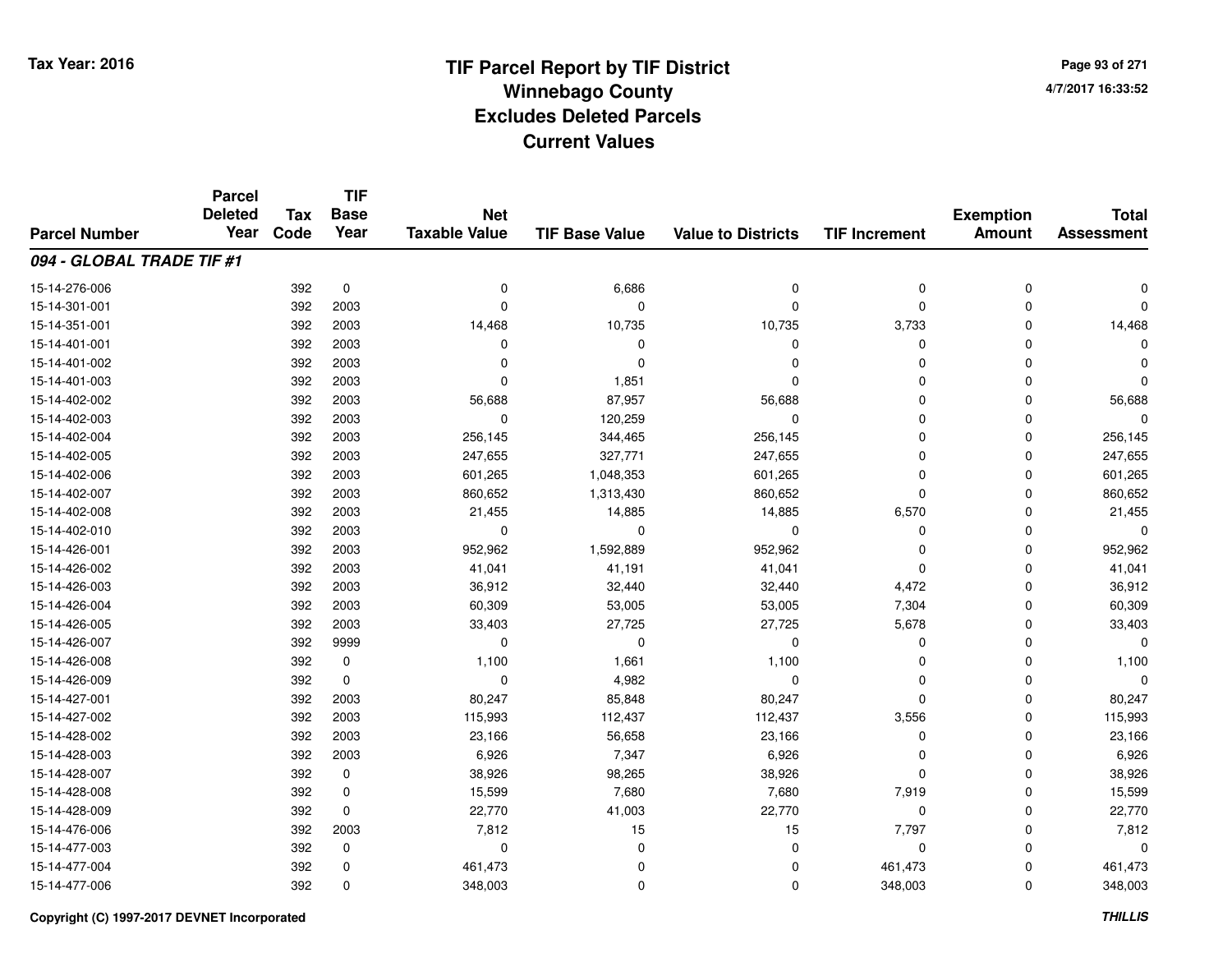**Page 94 of 2714/7/2017 16:33:52**

#### **TIF Base ValueParcel NumberTotal AssessmentExemption Amount Value to Districts TIF IncrementTIF Base YearTax CodeParcel Deleted YearNet Taxable Value094 - GLOBAL TRADE TIF #1**15-14-477-007 <sup>392</sup> 741,484 <sup>0</sup> <sup>0</sup> <sup>0</sup> 741,484 <sup>0</sup> 741,484 15-15-176-003 <sup>392</sup> 9,077 <sup>2003</sup> 10,234 9,077 <sup>0</sup> <sup>0</sup> 9,077 15-15-176-004 $\frac{4}{10}$  392 2003 0 0 7,798 0 0 0 0 0 0 0 15-15-176-007 <sup>392</sup> 1,038 <sup>2003</sup> <sup>853</sup> <sup>853</sup> <sup>185</sup> <sup>0</sup> 1,038 15-15-177-001 <sup>392</sup> <sup>0</sup> <sup>2003</sup> <sup>0</sup> <sup>0</sup> <sup>0</sup> <sup>0</sup> <sup>0</sup> 15-15-178-001 <sup>392</sup> <sup>0</sup> <sup>2003</sup> <sup>0</sup> <sup>0</sup> <sup>0</sup> <sup>0</sup> <sup>0</sup> 15-15-179-001 <sup>392</sup> <sup>0</sup> <sup>2003</sup> <sup>0</sup> <sup>0</sup> <sup>0</sup> <sup>0</sup> <sup>0</sup> 15-15-277-001 <sup>392</sup> <sup>0</sup> <sup>2003</sup> <sup>0</sup> <sup>0</sup> <sup>0</sup> <sup>0</sup> <sup>0</sup> 15-15-278-001 <sup>392</sup> <sup>0</sup> <sup>2003</sup> <sup>0</sup> <sup>0</sup> <sup>0</sup> <sup>0</sup> <sup>0</sup> 15-15-301-003 <sup>392</sup> <sup>345</sup> <sup>2003</sup> <sup>796</sup> <sup>345</sup> <sup>0</sup> <sup>0</sup> <sup>345</sup> 15-15-301-0044 2003 392 3003 3,608 3,510 3,510 3,510 3,510 3,510 3,510 3,510 3 3,608 15-15-301-005 <sup>392</sup> 589,257 <sup>2003</sup> 12,600 12,600 576,657 <sup>0</sup> 589,257 15-15-351-0033 392 2003 0 1,006 0 0 0 0 15-15-376-007 <sup>392</sup> <sup>0</sup> <sup>2003</sup> <sup>0</sup> <sup>0</sup> <sup>0</sup> <sup>0</sup> <sup>0</sup> 15-15-401-001 <sup>392</sup> <sup>0</sup> <sup>2003</sup> <sup>0</sup> <sup>0</sup> <sup>0</sup> <sup>0</sup> <sup>0</sup> 15-15-401-002 <sup>392</sup> 4,460,796 <sup>2003</sup> 5,075,100 4,460,796 <sup>0</sup> <sup>0</sup> 4,460,796 15-15-426-007 <sup>392</sup> <sup>0</sup> <sup>2003</sup> <sup>0</sup> <sup>0</sup> <sup>0</sup> <sup>0</sup> <sup>0</sup> 15-16-400-006 <sup>392</sup> 1,204 <sup>2003</sup> 2,012 1,204 <sup>0</sup> <sup>0</sup> 1,204 15-16-400-0088 392 2003 0 222 0 0 0 0 15-16-400-009 <sup>392</sup> 83,086 <sup>2003</sup> <sup>223</sup> <sup>223</sup> 82,863 <sup>0</sup> 83,086 15-21-100-004 <sup>392</sup> <sup>966</sup> <sup>2003</sup> 1,061 <sup>966</sup> <sup>0</sup> <sup>0</sup> <sup>966</sup> 15-21-204-001 <sup>392</sup> <sup>0</sup> <sup>2003</sup> <sup>0</sup> <sup>0</sup> <sup>0</sup> <sup>0</sup> <sup>0</sup> 15-21-204-002 <sup>392</sup> <sup>0</sup> <sup>2003</sup> <sup>0</sup> <sup>0</sup> <sup>0</sup> <sup>0</sup> <sup>0</sup> 15-21-204-003 <sup>392</sup> <sup>0</sup> <sup>2003</sup> <sup>0</sup> <sup>0</sup> <sup>0</sup> <sup>0</sup> <sup>0</sup> 15-21-226-004 <sup>392</sup> <sup>0</sup> <sup>2003</sup> <sup>0</sup> <sup>0</sup> <sup>0</sup> <sup>0</sup> <sup>0</sup> 15-21-226-007 <sup>392</sup> <sup>0</sup> <sup>2003</sup> <sup>0</sup> <sup>0</sup> <sup>0</sup> <sup>0</sup> <sup>0</sup> 15-21-226-008 <sup>392</sup> <sup>0</sup> <sup>2003</sup> <sup>0</sup> <sup>0</sup> <sup>0</sup> <sup>0</sup> <sup>0</sup> 15-21-227-001 <sup>392</sup> <sup>0</sup> <sup>2003</sup> <sup>0</sup> <sup>0</sup> <sup>0</sup> <sup>0</sup> <sup>0</sup> 15-21-251-010 <sup>392</sup> <sup>0</sup> <sup>2003</sup> <sup>0</sup> <sup>0</sup> <sup>0</sup> <sup>0</sup> <sup>0</sup> 15-21-251-013 <sup>392</sup> <sup>0</sup> <sup>2003</sup> <sup>0</sup> <sup>0</sup> <sup>0</sup> <sup>0</sup> <sup>0</sup> 15-21-276-004 <sup>392</sup> <sup>0</sup> <sup>2003</sup> <sup>0</sup> <sup>0</sup> <sup>0</sup> <sup>0</sup> <sup>0</sup> 15-21-276-0055 392 0 0 93,751 0 0 15-21-400-004<sup>392</sup> 157,529 <sup>0</sup> 93,750 93,750 63,779 <sup>0</sup> 157,529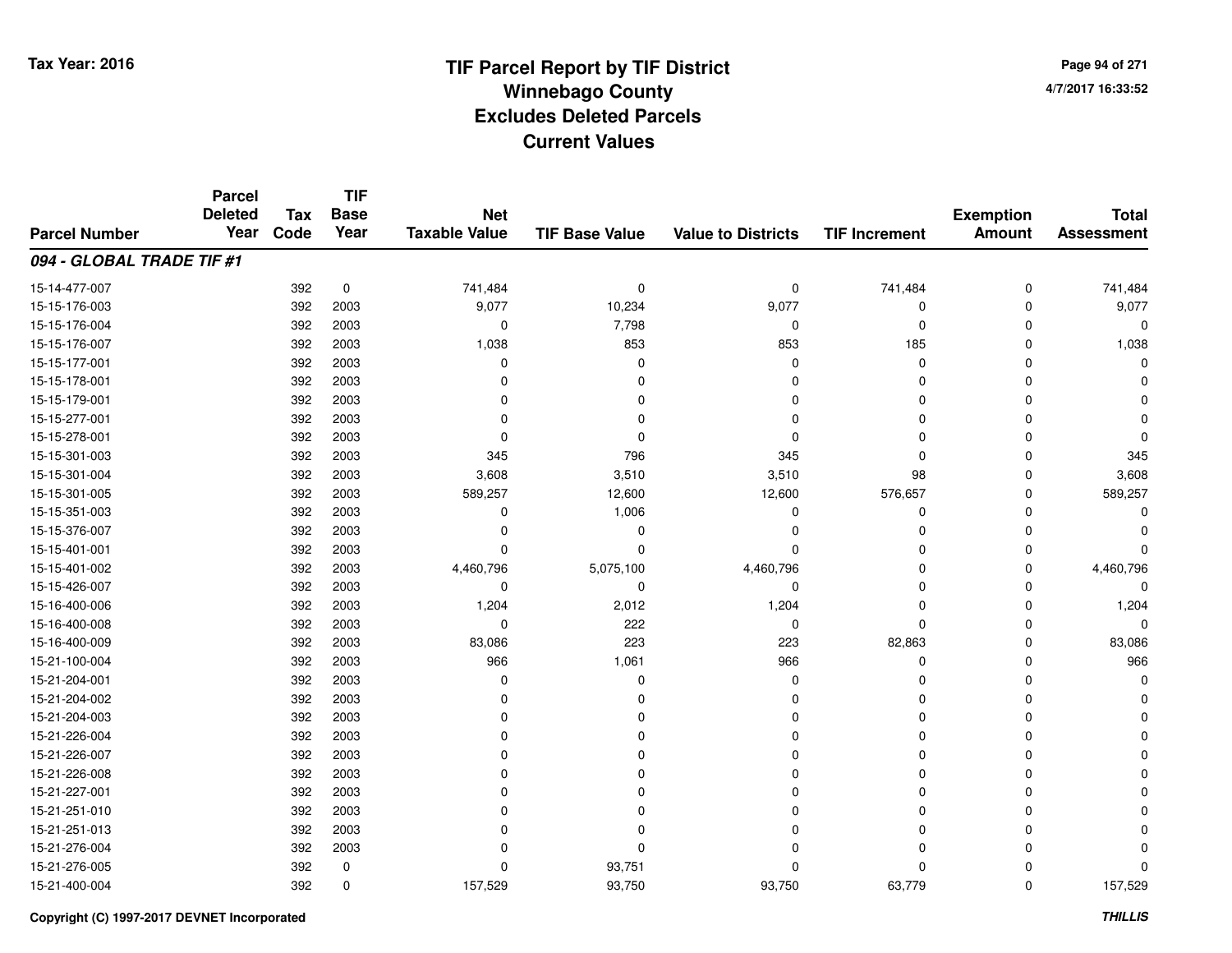**Page 95 of 2714/7/2017 16:33:52**

|                           | <b>Parcel</b><br><b>Deleted</b> |                    | <b>TIF</b>          |                                    |                       |                           |                      |                                   |                                   |
|---------------------------|---------------------------------|--------------------|---------------------|------------------------------------|-----------------------|---------------------------|----------------------|-----------------------------------|-----------------------------------|
| <b>Parcel Number</b>      | Year                            | <b>Tax</b><br>Code | <b>Base</b><br>Year | <b>Net</b><br><b>Taxable Value</b> | <b>TIF Base Value</b> | <b>Value to Districts</b> | <b>TIF Increment</b> | <b>Exemption</b><br><b>Amount</b> | <b>Total</b><br><b>Assessment</b> |
|                           |                                 |                    |                     |                                    |                       |                           |                      |                                   |                                   |
| 094 - GLOBAL TRADE TIF #1 |                                 |                    |                     |                                    |                       |                           |                      |                                   |                                   |
| 15-22-100-010             |                                 | 392                | 2003                | 0                                  | 0                     | $\mathbf 0$               | 0                    | 0                                 |                                   |
| 15-22-100-020             |                                 | 392                | 2003                | 170                                | 424                   | 170                       | $\Omega$             | $\Omega$                          | 170                               |
| 15-22-100-021             |                                 | 392                | 2003                | 0                                  | $\Omega$              | $\mathbf 0$               | $\Omega$             | $\Omega$                          | $\Omega$                          |
| 15-22-100-023             |                                 | 392                | 2003                | 8,672                              | 15,892                | 8,672                     | $\Omega$             | $\Omega$                          | 8,672                             |
| 15-22-100-024             |                                 | 392                | 2003                | 0                                  | $\mathbf 0$           | $\mathbf 0$               | $\Omega$             | $\mathbf 0$                       |                                   |
| 15-22-100-025             |                                 | 392                | $\mathbf 0$         | 751                                | 612                   | 612                       | 139                  | $\mathbf 0$                       | 751                               |
| 15-22-100-026             |                                 | 392                | 2003                | 0                                  | $\mathbf 0$           | $\mathbf 0$               | $\mathbf 0$          | $\Omega$                          |                                   |
| 15-22-203-001             |                                 | 392                | 2003                | 6,105                              | 2,609                 | 2,609                     | 3,496                | $\Omega$                          | 6,105                             |
| 15-22-203-002             |                                 | 392                | 2003                | $\mathbf 0$                        | $\Omega$              | $\mathbf 0$               | 0                    | $\Omega$                          |                                   |
| 15-22-203-003             |                                 | 392                | 2003                | $\Omega$                           | $\Omega$              | $\Omega$                  | $\Omega$             | $\Omega$                          |                                   |
| 15-22-226-004             |                                 | 392                | 2003                | 27,955                             | 2,946                 | 2,946                     | 25,009               | $\Omega$                          | 27,955                            |
| 15-22-226-005             |                                 | 392                | 2003                | 0                                  | 0                     | 0                         | $\Omega$             | $\Omega$                          |                                   |
| 15-22-251-004             |                                 | 392                | 2003                | $\Omega$                           | $\Omega$              | $\Omega$                  | $\Omega$             | $\Omega$                          |                                   |
| 15-22-251-005             |                                 | 392                | 2003                | 0                                  | 0                     | 0                         | 0                    | 0                                 |                                   |
| 15-22-251-006             |                                 | 392                | 0                   | 0                                  | $\Omega$              | 0                         | $\Omega$             | $\mathbf 0$                       |                                   |
| 15-22-300-004             |                                 | 392                | 2003                | 245                                | 0                     | $\mathbf 0$               | 245                  | $\mathbf 0$                       | 245                               |
| 15-22-300-005             |                                 | 392                | 0                   | 4,173                              | 5,597                 | 4,173                     | $\mathbf 0$          | $\mathbf 0$                       | 4,173                             |
| 15-22-300-006             |                                 | 392                | 0                   | 7,307                              | 13,813                | 7,307                     | $\mathbf 0$          | $\mathbf 0$                       | 7,307                             |
| 15-22-401-003             |                                 | 392                | 0                   | 16,778                             | 7,106                 | 7,106                     | 9,672                | $\mathbf 0$                       | 16,778                            |
| 15-22-402-001             |                                 | 392                | $\mathbf 0$         | 504                                | 7,106                 | 504                       | $\mathbf 0$          | $\mathbf 0$                       | 504                               |
| 15-22-426-003             |                                 | 392                | 9999                | 1,477                              | 363                   | 363                       | 1,114                | 0                                 | 1,477                             |
| 15-23-101-003             |                                 | 392                | 2003                | 2,924                              | 7,666                 | 2,924                     | $\mathbf 0$          | $\mathbf 0$                       | 2,924                             |
| 15-23-101-004             |                                 | 392                | 2003                | 62,723                             | 75,698                | 62,723                    | 0                    | $\mathbf 0$                       | 62,723                            |
| 15-23-101-005             |                                 | 392                | 2003                | 116,213                            | 121,735               | 116,213                   | $\Omega$             | $\mathbf 0$                       | 116,213                           |
| 15-23-101-006             |                                 | 392                | 2003                | 0                                  | 176,533               | 0                         | $\mathbf 0$          | $\Omega$                          |                                   |
| 15-23-101-007             |                                 | 392                | 2003                | $\mathbf 0$                        | $\mathbf 0$           | $\mathbf 0$               | $\Omega$             | $\Omega$                          |                                   |
| 15-23-101-008             |                                 | 392                | 2003                | 224,570                            | 223,565               | 223,565                   | 1,005                | $\mathbf 0$                       | 224,570                           |
| 15-23-176-001             |                                 | 392                | 2003                | $\mathbf 0$                        | $\mathbf 0$           | $\mathbf 0$               | 0                    | $\Omega$                          | ŋ                                 |
| 15-23-176-003             |                                 | 392                | 2003                | 153,855                            | 304,993               | 153,855                   | 0                    | $\Omega$                          | 153,855                           |
| 15-23-176-004             |                                 | 392                | 2003                | 233,333                            | 452,085               | 233,333                   | $\Omega$             | 0                                 | 233,333                           |
| 15-23-301-001             |                                 | 392                | 2003                | $\mathbf 0$                        | $\mathbf 0$           | $\mathbf 0$               | $\Omega$             | $\Omega$                          |                                   |
| 15-23-326-001             |                                 | 392                | 2003                | 67,078                             | 90,879                | 67,078                    | $\Omega$             | $\Omega$                          | 67,078                            |
| 15-23-351-001             |                                 | 392                | 2003                | 719                                | 885                   | 719                       | $\Omega$             | $\mathbf 0$                       | 719                               |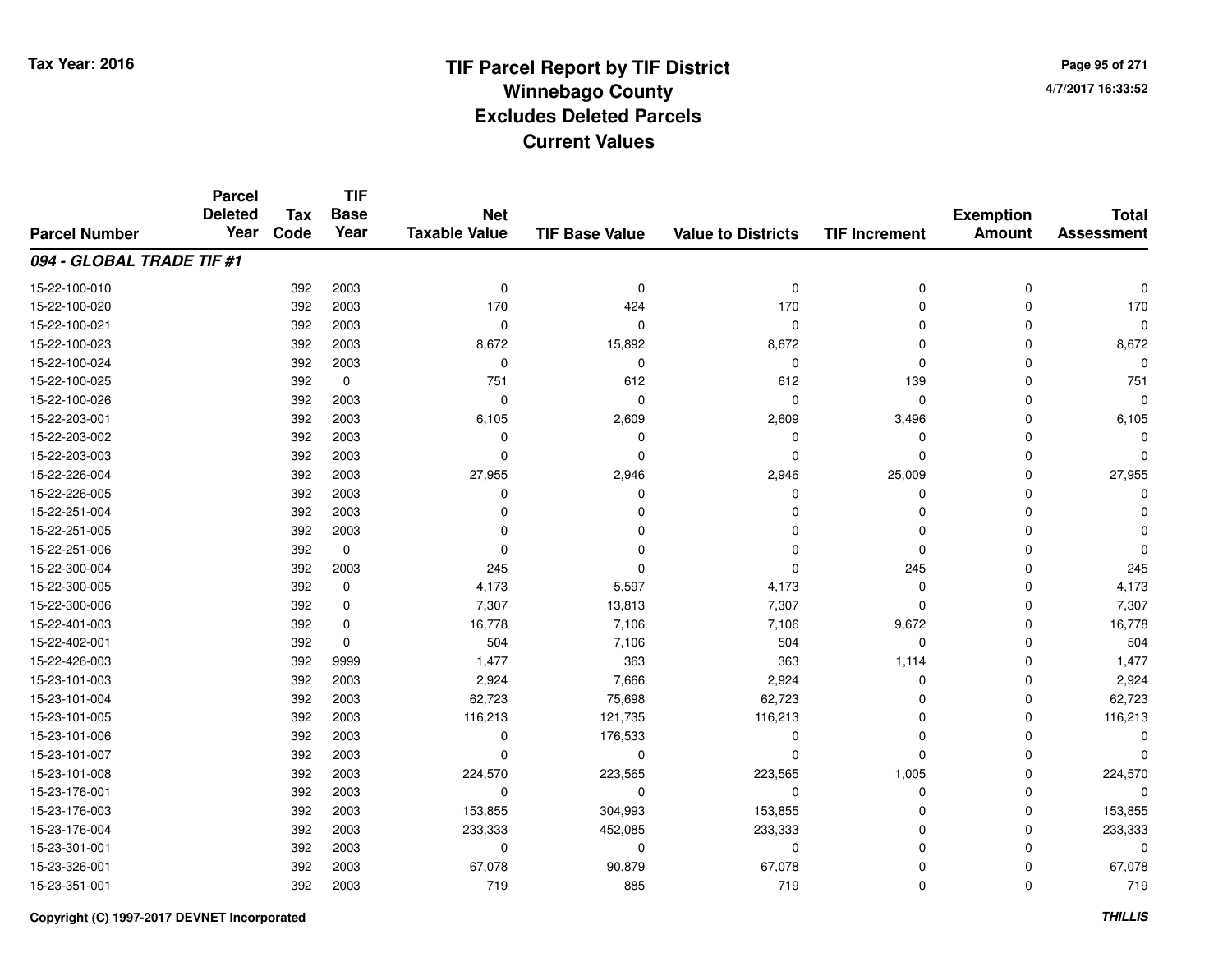**Page 96 of 2714/7/2017 16:33:52**

|                                             | <b>Parcel</b><br><b>Deleted</b> | <b>Tax</b> | <b>TIF</b><br><b>Base</b> | <b>Net</b>           |                       |                           |                      | <b>Exemption</b>        | <b>Total</b>      |
|---------------------------------------------|---------------------------------|------------|---------------------------|----------------------|-----------------------|---------------------------|----------------------|-------------------------|-------------------|
| <b>Parcel Number</b>                        | Year                            | Code       | Year                      | <b>Taxable Value</b> | <b>TIF Base Value</b> | <b>Value to Districts</b> | <b>TIF Increment</b> | <b>Amount</b>           | <b>Assessment</b> |
| 094 - GLOBAL TRADE TIF #1                   |                                 |            |                           |                      |                       |                           |                      |                         |                   |
| 15-23-351-002                               |                                 | 392        | 2003                      | 0                    | 164                   | $\mathbf 0$               | $\mathbf 0$          | $\mathbf 0$             | $\Omega$          |
| 15-23-376-002                               |                                 | 392        | 2003                      | 36,552               | 39,878                | 36,552                    | $\mathbf 0$          | $\Omega$                | 36,552            |
| 15-23-376-004                               |                                 | 392        | 2003                      | $\mathbf 0$          | 0                     | $\mathbf 0$               | $\mathbf 0$          | 0                       | $\Omega$          |
| 15-26-101-001                               |                                 | 392        | 2003                      | 202                  | 381                   | 202                       | $\mathbf 0$          | 0                       | 202               |
| 15-26-101-002                               |                                 | 392        | 2003                      | $\mathbf 0$          | 9                     | $\mathbf 0$               | $\mathbf 0$          | $\mathbf 0$             | $\Omega$          |
| 15-27-100-004                               |                                 | 392        | 2003                      | 3,186                | 4,293                 | 3,186                     | $\mathbf 0$          | $\mathbf 0$             | 3,186             |
| 15-27-201-002                               |                                 | 392        | 2003                      | 2,567                | 1,916                 | 1,916                     | 651                  | 0                       | 2,567             |
| 15-27-226-001                               |                                 | 392        | 2003                      | 1,138                | 247                   | 247                       | 891                  | 0                       | 1,138             |
| <b>Tax District Totals:</b>                 | <b>Parcel Count:</b>            |            | 214                       | 27,634,145           | 29,310,191            | 22,063,810                | 5,570,335            | $\overline{\mathbf{0}}$ | 27,634,145        |
| 098 - MACHESNEY PARK TIF                    |                                 |            |                           |                      |                       |                           |                      |                         |                   |
| 08-20-101-001                               |                                 | 141        | 9999                      | 3,577                | 2,619                 | 2,619                     | 958                  | $\mathbf 0$             | 3,577             |
| 08-20-101-002                               |                                 | 141        | 9999                      | 2,460                | 6,160                 | 2,460                     | $\Omega$             | $\Omega$                | 2,460             |
| 08-20-101-003                               |                                 | 141        | 9999                      | 73,804               | 49,922                | 49,922                    | 23,882               | $\mathbf 0$             | 73,804            |
| 08-20-101-005                               |                                 | 141        | 9999                      | 2,714                | 1,989                 | 1,989                     | 725                  | 0                       | 2,714             |
| 08-20-101-011                               |                                 | 141        | 9999                      | 50,282               | 14,977                | 14,977                    | 35,305               | 0                       | 50,282            |
| 08-20-101-012                               |                                 | 141        | 9999                      | 10,847               | 4,004                 | 4,004                     | 6,843                | $\mathbf 0$             | 10,847            |
| 08-20-101-014                               |                                 | 141        | 0                         | 79,598               | 62,793                | 62,793                    | 16,805               | 0                       | 79,598            |
| 08-20-101-015                               |                                 | 141        | 0                         | 2,330                | 10,099                | 2,330                     | $\mathbf 0$          | 0                       | 2,330             |
| 08-20-101-016                               |                                 | 141        | 0                         | 470,881              | 10,960                | 10,960                    | 459,921              | $\Omega$                | 470,881           |
| 08-20-101-017                               |                                 | 141        | $\mathbf 0$               | 7,417                | 8,722                 | 7,417                     | $\mathbf 0$          | $\mathbf 0$             | 7,417             |
| 08-20-101-018                               |                                 | 141        | $\mathbf 0$               | 64,450               | 61,322                | 61,322                    | 3,128                | $\mathbf 0$             | 64,450            |
| 08-20-104-001                               |                                 | 141        | $\mathbf 0$               | $\Omega$             | 117                   | $\mathbf 0$               | $\Omega$             | 0                       | $\mathbf 0$       |
| 08-20-126-004                               |                                 | 118        | 9999                      | 1,756,387            | 52,443                | 52,443                    | 1,703,944            | $\mathbf 0$             | 1,756,387         |
| 08-20-132-035                               |                                 | 118        | 9999                      | 186,585              | 438                   | 438                       | 186,147              | $\mathbf 0$             | 186,585           |
| 08-20-132-036                               |                                 | 118        | 9999                      | 137,037              | 9,212                 | 9,212                     | 127,825              | 0                       | 137,037           |
| 08-20-132-037                               |                                 | 118        | 9999                      | 246,094              | 15,352                | 15,352                    | 230,742              | 0                       | 246,094           |
| 08-20-132-041                               |                                 | 118        | $\mathbf 0$               | 137,129              | 8,331                 | 8,331                     | 128,798              | $\mathbf 0$             | 137,129           |
| 08-20-132-042                               |                                 | 118        | 0                         | 1,625                | 438                   | 438                       | 1,187                | 0                       | 1,625             |
| 08-20-133-043                               |                                 | 118        | $\mathbf 0$               | 1,572,026            | 55,794                | 55,794                    | 1,516,232            | $\mathbf 0$             | 1,572,026         |
| 08-20-176-023                               |                                 | 118        | 9999                      | 396,376              | 4,640                 | 4,640                     | 391,736              | $\mathbf 0$             | 396,376           |
| 08-20-176-027                               |                                 | 118        | $\pmb{0}$                 | 128,431              | 12,938                | 12,938                    | 115,493              | $\mathbf 0$             | 128,431           |
| 08-20-176-028                               |                                 | 118        | 0                         | 103,131              | 3,299                 | 3,299                     | 99,832               | 0                       | 103,131           |
| 08-20-176-029                               |                                 | 118        | $\Omega$                  | 100,961              | 3,299                 | 3,299                     | 97,662               | $\Omega$                | 100,961           |
| Copyright (C) 1997-2017 DEVNET Incorporated |                                 |            |                           |                      |                       |                           |                      |                         | <b>THILLIS</b>    |

**THILLIS**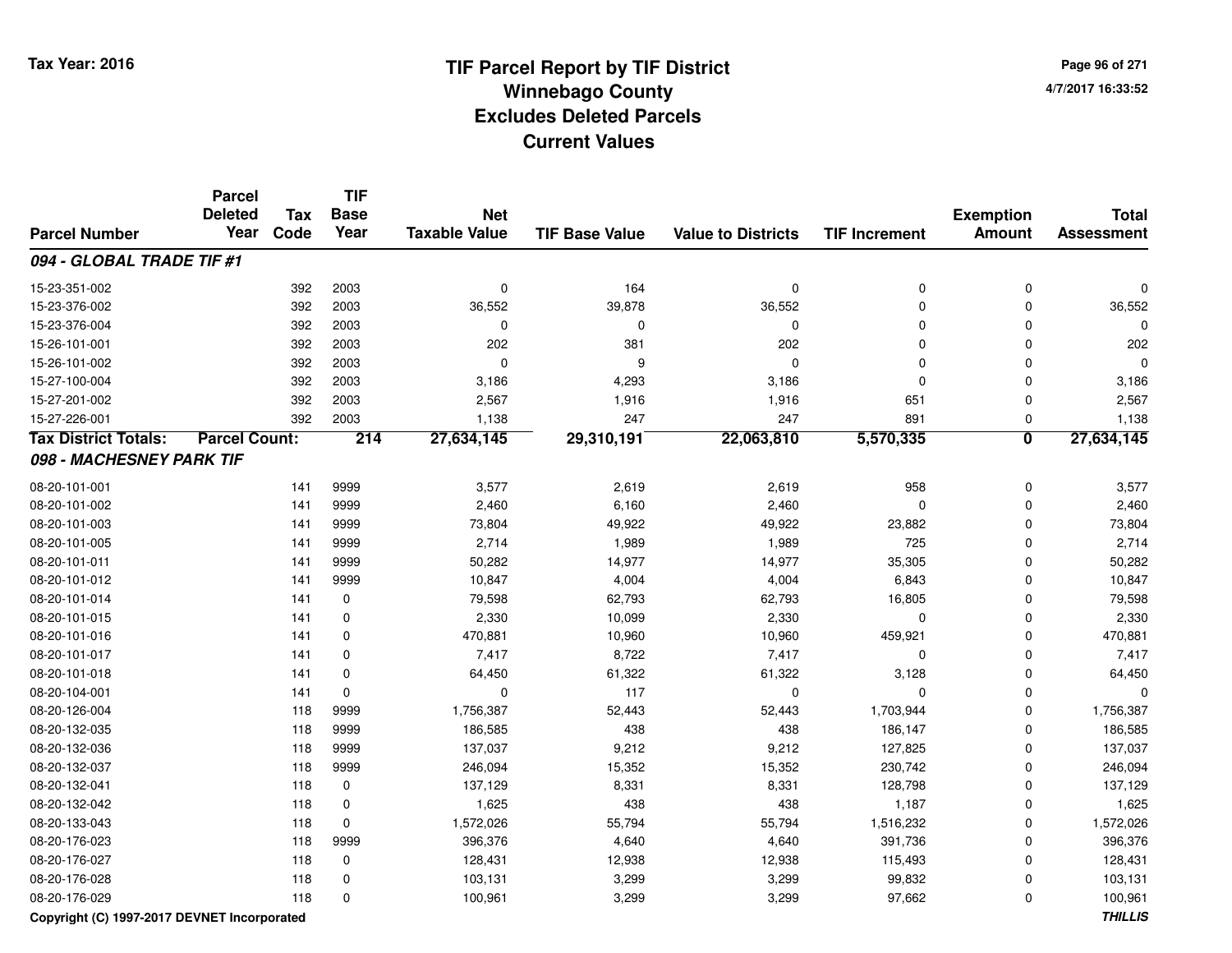**Page 97 of 2714/7/2017 16:33:52**

|                                 | <b>Parcel</b><br><b>Deleted</b> | <b>Tax</b> | <b>TIF</b><br><b>Base</b> | <b>Net</b>           |                       |                           |                      | <b>Exemption</b>        | <b>Total</b>      |
|---------------------------------|---------------------------------|------------|---------------------------|----------------------|-----------------------|---------------------------|----------------------|-------------------------|-------------------|
| <b>Parcel Number</b>            | Year                            | Code       | Year                      | <b>Taxable Value</b> | <b>TIF Base Value</b> | <b>Value to Districts</b> | <b>TIF Increment</b> | <b>Amount</b>           | <b>Assessment</b> |
| 098 - MACHESNEY PARK TIF        |                                 |            |                           |                      |                       |                           |                      |                         |                   |
| 08-20-176-030                   |                                 | 118        | 0                         | 403,818              | 12,809                | 12,809                    | 391,009              | $\mathbf 0$             | 403,818           |
| 08-20-180-023                   |                                 | 118        | 0                         | 156,432              | 10,538                | 10,538                    | 145,894              | $\mathbf 0$             | 156,432           |
| 08-20-180-024                   |                                 | 118        | 0                         | 131,890              | 4,768                 | 4,768                     | 127,122              | $\mathbf 0$             | 131,890           |
| 08-20-180-029                   |                                 | 118        | 0                         | 440,038              | 6,754                 | 6,754                     | 433,284              | $\mathbf 0$             | 440,038           |
| 08-20-180-030                   |                                 | 118        | 0                         | 207,299              | 13,231                | 13,231                    | 194,068              | $\mathbf 0$             | 207,299           |
| 08-20-181-026                   |                                 | 118        | $\mathbf 0$               | 94,044               | 26,420                | 26,420                    | 67,624               | $\mathbf 0$             | 94,044            |
| 08-20-181-027                   |                                 | 118        | $\mathbf 0$               | 2,181,923            | 126,294               | 126,294                   | 2,055,629            | 0                       | 2,181,923         |
| <b>Tax District Totals:</b>     | <b>Parcel Count:</b>            |            | 30                        | 9,149,586            | 600,682               | 587,791                   | 8,561,795            | $\overline{\mathbf{0}}$ | 9,149,586         |
| <b>104 - SOUTH ROCKFORD TIF</b> |                                 |            |                           |                      |                       |                           |                      |                         |                   |
| 11-22-484-003                   |                                 | 014        | 1998                      | 3,512                | 3,639                 | 3,512                     | $\mathbf 0$          | $\mathbf 0$             | 3,512             |
| 11-22-484-004                   |                                 | 014        | 1991                      | 0                    | 166                   | 0                         | 0                    | $\mathbf 0$             |                   |
| 11-22-488-001                   |                                 | 014        | 9999                      | 30,012               | 27,385                | 27,385                    | 2,627                | $\mathbf 0$             | 30,012            |
| 11-22-489-001                   |                                 | 014        | 9999                      | $\mathbf 0$          | $\mathbf 0$           | 0                         | $\Omega$             | $\mathbf 0$             |                   |
| 11-22-489-002                   |                                 | 014        | 1991                      | $\mathbf 0$          | 2,999                 | $\mathbf 0$               | 0                    | $\mathbf 0$             |                   |
| 11-26-151-001                   |                                 | 014        | 9999                      | 8,672                | 10,549                | 8,672                     | $\mathbf 0$          | $\mathbf 0$             | 8,672             |
| 11-26-152-001                   |                                 | 014        | 9999                      | $\mathbf 0$          | 19,358                | $\mathbf 0$               | $\mathbf 0$          | $\mathbf 0$             |                   |
| 11-26-153-001                   |                                 | 014        | 9999                      | $\mathbf 0$          | 4,073                 | $\mathbf 0$               | $\Omega$             | $\mathbf 0$             |                   |
| 11-26-153-002                   |                                 | 014        | 9999                      | 474                  | 1,164                 | 474                       | $\Omega$             | $\mathbf 0$             | 474               |
| 11-26-153-004                   |                                 | 014        | 9999                      | 31,887               | 31,647                | 31,647                    | 240                  | $\mathbf 0$             | 31,887            |
| 11-26-154-001                   |                                 | 014        | 9999                      | $\mathbf 0$          | 67,972                | $\mathbf 0$               | $\mathbf 0$          | $\mathbf 0$             | $\Omega$          |
| 11-26-155-003                   |                                 | 014        | 1998                      | 1,261                | 1,377                 | 1,261                     | $\Omega$             | $\mathbf 0$             | 1,261             |
| 11-26-155-004                   |                                 | 014        | 1998                      | 27,131               | 31,504                | 27,131                    | $\Omega$             | $\mathbf 0$             | 27,131            |
| 11-26-156-001                   |                                 | 014        | 9999                      | 7,000                | 21,597                | 7,000                     | $\Omega$             | $\mathbf 0$             | 7,000             |
| 11-26-156-002                   |                                 | 014        | 9999                      | 21,665               | 11,229                | 11,229                    | 10,436               | $\mathbf 0$             | 21,665            |
| 11-26-156-003                   |                                 | 014        | 9999                      | $\mathbf 0$          | 11,688                | $\mathbf 0$               | $\mathbf 0$          | $\mathbf 0$             | $\Omega$          |
| 11-26-156-004                   |                                 | 014        | 9999                      | 46,460               | 45,155                | 45,155                    | 1,305                | $\mathbf 0$             | 46,460            |
| 11-26-156-005                   |                                 | 014        | 9999                      | 162                  | 713                   | 162                       | $\mathbf 0$          | $\mathbf 0$             | 162               |
| 11-26-156-006                   |                                 | 014        | 9999                      | 3,799                | 5,606                 | 3,799                     | 0                    | $\mathbf 0$             | 3,799             |
| 11-26-156-007                   |                                 | 014        | 0                         | 0                    | 0                     | $\pmb{0}$                 | $\mathbf 0$          | $\mathbf 0$             | $\Omega$          |
| 11-26-301-001                   |                                 | 014        | 1991                      | 29,837               | 35,300                | 29,837                    | $\mathbf 0$          | $\mathbf 0$             | 29,837            |
| 11-27-206-003                   |                                 | 014        | 9999                      | 459                  | 2,789                 | 459                       | $\mathbf 0$          | $\mathbf 0$             | 459               |
| 11-27-211-002                   |                                 | 014        | 9999                      | 0                    | 0                     | $\mathbf 0$               | $\Omega$             | $\mathbf 0$             |                   |
| 11-27-211-003                   |                                 | 014        | 9999                      | 0                    | 0                     | $\mathbf 0$               | $\Omega$             | $\mathbf 0$             | $\Omega$          |

#### **Copyright (C) 1997-2017 DEVNET Incorporated**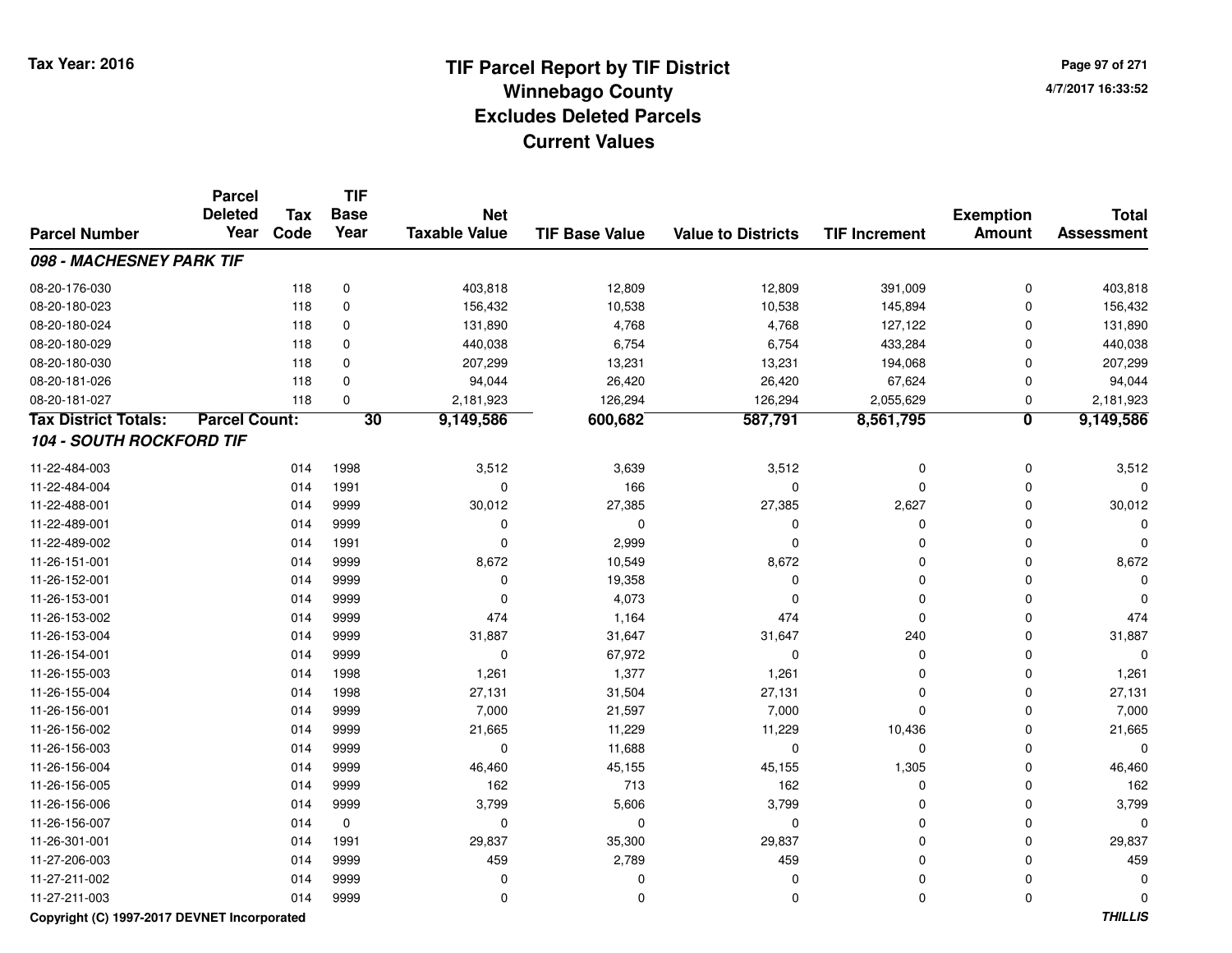**Page 98 of 2714/7/2017 16:33:52**

|                                 | <b>Parcel</b><br><b>Deleted</b> | <b>Tax</b> | <b>TIF</b><br><b>Base</b> | <b>Net</b>           |                       |                           |                      | <b>Exemption</b> | <b>Total</b>      |
|---------------------------------|---------------------------------|------------|---------------------------|----------------------|-----------------------|---------------------------|----------------------|------------------|-------------------|
| <b>Parcel Number</b>            | Year                            | Code       | Year                      | <b>Taxable Value</b> | <b>TIF Base Value</b> | <b>Value to Districts</b> | <b>TIF Increment</b> | <b>Amount</b>    | <b>Assessment</b> |
| <b>104 - SOUTH ROCKFORD TIF</b> |                                 |            |                           |                      |                       |                           |                      |                  |                   |
| 11-27-211-004                   |                                 | 014        | 9999                      | 0                    | $\pmb{0}$             | 0                         | 0                    | 0                | $\Omega$          |
| 11-27-211-006                   |                                 | 014        | 9999                      | 0                    | 0                     | $\mathbf 0$               | 0                    | 0                |                   |
| 11-27-211-008                   |                                 | 014        | 9999                      | 0                    | 6,742                 | 0                         | 0                    | 0                | n                 |
| 11-27-211-009                   |                                 | 014        | 9999                      | 12,911               | 6,606                 | 6,606                     | 6,305                | 0                | 12,911            |
| 11-27-211-010                   |                                 | 014        | 9999                      | 563                  | 613                   | 563                       | 0                    | 0                | 563               |
| 11-27-211-012                   |                                 | 014        | 9999                      | $\Omega$             | $\Omega$              | $\mathbf 0$               | 0                    | 0                | $\Omega$          |
| 11-27-211-013                   |                                 | 014        | 9999                      | $\Omega$             | $\Omega$              | 0                         | 0                    | 0                | ∩                 |
| 11-27-211-014                   |                                 | 014        | 9999                      | 0                    | $\Omega$              | 0                         | 0                    | 0                | ∩                 |
| 11-27-211-015                   |                                 | 014        | 9999                      | $\Omega$             | $\Omega$              | 0                         | 0                    | $\Omega$         |                   |
| 11-27-211-016                   |                                 | 014        | 9999                      | $\Omega$             | $\Omega$              | $\Omega$                  | 0                    | 0                | $\Omega$          |
| 11-27-211-017                   |                                 | 014        | 9999                      | 17,114               | 28,006                | 17,114                    | 0                    | 0                | 17,114            |
| 11-27-211-019                   |                                 | 014        | 9999                      | 0                    | 1,395                 | 0                         | 0                    | 0                | $\Omega$          |
| 11-27-211-020                   |                                 | 014        | 9999                      | $\Omega$             | 71,525                | $\Omega$                  | 0                    | $\Omega$         |                   |
| 11-27-211-021                   |                                 | 014        | 9999                      | $\Omega$             | $\Omega$              | $\Omega$                  | 0                    | $\Omega$         |                   |
| 11-27-211-022                   |                                 | 014        | 9999                      | $\Omega$             | $\Omega$              | $\Omega$                  | 0                    | $\Omega$         | $\Omega$          |
| 11-27-211-023                   |                                 | 014        | 9999                      | 1,383                | 49,434                | 1,383                     | 0                    | 0                | 1,383             |
| 11-27-211-024                   |                                 | 014        | 0                         | $\Omega$             | $\Omega$              | 0                         | 0                    | $\Omega$         | $\Omega$          |
| 11-27-226-001                   |                                 | 014        | 9999                      | $\Omega$             | <sup>0</sup>          | 0                         | 0                    | 0                |                   |
| 11-27-226-010                   |                                 | 014        | 9999                      | 0                    | $\Omega$              | 0                         | 0                    | 0                | $\Omega$          |
| 11-27-226-011                   |                                 | 014        | 9999                      | 8,999                | 3,555                 | 3,555                     | 5,444                | 0                | 8,999             |
| 11-27-226-012                   |                                 | 014        | 9999                      | 4,959                | 3,556                 | 3,556                     | 1,403                | 0                | 4,959             |
| 11-27-229-001                   |                                 | 014        | 9999                      | 0                    | 395                   | 0                         | 0                    | 0                | $\Omega$          |
| 11-27-229-013                   |                                 | 014        | 0                         | 0                    | $\Omega$              | 0                         | 0                    | 0                | O                 |
| 11-27-229-014                   |                                 | 014        | $\mathbf 0$               | $\Omega$             | $\Omega$              | $\mathbf 0$               | 0                    | 0                | $\Omega$          |
| 11-27-230-010                   |                                 | 014        | 1998                      | 48,300               | 45,252                | 45,252                    | 3,048                | 0                | 48,300            |
| 11-27-230-016                   |                                 | 014        | 9999                      | 372                  | 911                   | 372                       | 0                    | 0                | 372               |
| 11-27-230-017                   |                                 | 014        | 9999                      | $\mathbf 0$          | 4,247                 | 0                         | 0                    | 0                | $\Omega$          |
| 11-27-230-019                   |                                 | 014        | $\mathbf 0$               | 589,146              | 750,728               | 589,146                   | 0                    | 0                | 589,146           |
| 11-27-231-002                   |                                 | 014        | 9999                      | 0                    | 924                   | 0                         | 0                    | 0                | $\Omega$          |
| 11-27-232-002                   |                                 | 014        | 9999                      | 3,360                | 7,342                 | 3,360                     | 0                    | 0                | 3,360             |
| 11-27-232-003                   |                                 | 014        | 9999                      | 11,666               | 13,512                | 11,666                    | 0                    | 0                | 11,666            |
| 11-27-232-004                   |                                 | 014        | 9999                      | 16,725               | 20,412                | 16,725                    | 0                    | 0                | 16,725            |
| 11-27-232-005                   |                                 | 014        | 9999                      | 26,994               | 30,533                | 26,994                    | 0                    | 0                | 26,994            |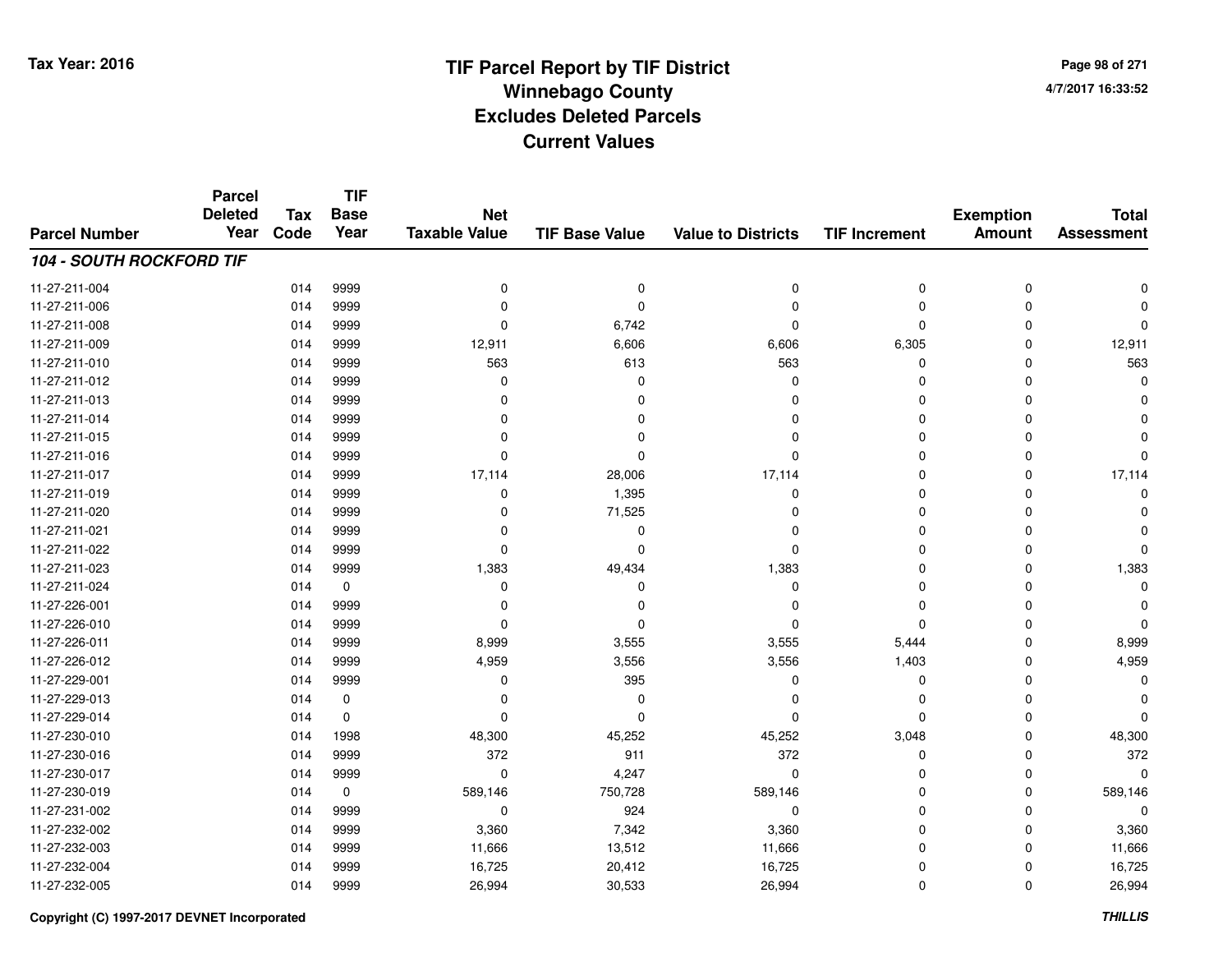**Page 99 of 2714/7/2017 16:33:52**

| <b>Parcel Number</b> | <b>Parcel</b><br><b>Deleted</b><br>Year | <b>Tax</b><br>Code | <b>TIF</b><br><b>Base</b><br>Year | <b>Net</b><br><b>Taxable Value</b> | <b>TIF Base Value</b> | <b>Value to Districts</b> | <b>TIF Increment</b> | <b>Exemption</b><br><b>Amount</b> | <b>Total</b><br><b>Assessment</b> |
|----------------------|-----------------------------------------|--------------------|-----------------------------------|------------------------------------|-----------------------|---------------------------|----------------------|-----------------------------------|-----------------------------------|
|                      |                                         |                    |                                   |                                    |                       |                           |                      |                                   |                                   |
| 11-27-232-006        |                                         | 014                | 9999                              | $\mathbf 0$                        | 344                   | $\mathbf 0$               | $\mathbf 0$          | 0                                 | 0                                 |
| 11-27-232-007        |                                         | 014                | 9999                              | 18,632                             | 22,191                | 18,632                    | $\mathbf 0$          | $\Omega$                          | 18,632                            |
| 11-27-232-008        |                                         | 014                | 9999                              | 69,281                             | 72,205                | 69,281                    | $\mathbf 0$          | $\Omega$                          | 69,281                            |
| 11-27-232-009        |                                         | 014                | 9999                              | 6,408                              | 7,065                 | 6,408                     | $\mathbf 0$          | $\Omega$                          | 6,408                             |
| 11-27-232-010        |                                         | 014                | 9999                              | 3,724                              | 3,971                 | 3,724                     | $\mathbf 0$          | 0                                 | 3,724                             |
| 11-27-232-011        |                                         | 014                | 0                                 | 16,606                             | 17,192                | 16,606                    | $\mathbf 0$          | 0                                 | 16,606                            |
| 11-27-233-003        |                                         | 014                | $\mathbf 0$                       | $\mathbf 0$                        | 441                   | $\mathbf 0$               | $\mathbf 0$          | $\mathbf 0$                       | 0                                 |
| 11-27-257-001        |                                         | 014                | 9999                              | 7,527                              | 11,599                | 7,527                     | $\mathbf 0$          | 6,000                             | 13,527                            |
| 11-27-257-002        |                                         | 014                | 9999                              | 8,119                              | 7,367                 | 7,367                     | 752                  | 6,000                             | 14,119                            |
| 11-27-257-003        |                                         | 014                | 9999                              | 4,670                              | 10,834                | 4,670                     | $\mathbf 0$          | 6,000                             | 10,670                            |
| 11-27-257-004        |                                         | 014                | 9999                              | 1,911                              | 2,080                 | 1,911                     | $\mathbf 0$          | $\Omega$                          | 1,911                             |
| 11-27-257-005        |                                         | 014                | 9999                              | 55                                 | 6,765                 | 55                        | $\mathbf 0$          | 9,293                             | 9,348                             |
| 11-27-257-007        |                                         | 014                | 9999                              | 10,487                             | 3,297                 | 3,297                     | 7,190                | $\mathbf 0$                       | 10,487                            |
| 11-27-257-008        |                                         | 014                | 9999                              | 3,126                              | 7,266                 | 3,126                     | 0                    | 5,030                             | 8,156                             |
| 11-27-257-009        |                                         | 014                | 9999                              | 8,602                              | 12,942                | 8,602                     | $\mathbf 0$          | 6,000                             | 14,602                            |
| 11-27-257-010        |                                         | 014                | 9999                              | 8,432                              | 11,582                | 8,432                     | $\mathbf 0$          | 6,000                             | 14,432                            |
| 11-27-257-011        |                                         | 014                | 9999                              | 5,217                              | 7,221                 | 5,217                     | $\mathbf 0$          | 4,735                             | 9,952                             |
| 11-27-257-012        |                                         | 014                | 9999                              | 9,993                              | 100                   | 100                       | 9,893                | 6,000                             | 15,993                            |
| 11-27-257-013        |                                         | 014                | 9999                              | 10,443                             | 3,035                 | 3,035                     | 7,408                | 0                                 | 10,443                            |
| 11-27-276-001        |                                         | 014                | 9999                              | 5,662                              | 9,807                 | 5,662                     | 0                    | 8,000                             | 13,662                            |
| 11-27-276-002        |                                         | 014                | 9999                              | 29,514                             | 21,076                | 21,076                    | 8,438                | 0                                 | 29,514                            |
| 11-27-276-003        |                                         | 014                | 9999                              | 0                                  | 0                     | $\mathbf 0$               | 0                    | 0                                 | 0                                 |
| 11-27-276-006        |                                         | 014                | 9999                              | 5,333                              | 5,001                 | 5,001                     | 332                  | $\mathbf 0$                       | 5,333                             |
| 11-27-276-007        |                                         | 014                | 9999                              | 823                                | 100                   | 100                       | 723                  | $\mathbf 0$                       | 823                               |
| 11-27-276-008        |                                         | 014                | 9999                              | 6,902                              | 6,636                 | 6,636                     | 266                  | $\mathbf 0$                       | 6,902                             |
| 11-27-276-009        |                                         | 014                | 9999                              | 6,635                              | 5,589                 | 5,589                     | 1,046                | $\mathbf 0$                       | 6,635                             |
| 11-27-276-011        |                                         | 014                | 9999                              | 12,647                             | 11,713                | 11,713                    | 934                  | $\Omega$                          | 12,647                            |
| 11-27-276-018        |                                         | 014                | 9999                              | 677                                | 626                   | 626                       | 51                   | 0                                 | 677                               |
| 11-27-276-019        |                                         | 014                | 9999                              | 14,725                             | 15,902                | 14,725                    | $\mathbf 0$          | $\Omega$                          | 14,725                            |
| 11-27-276-020        |                                         | 014                | 9999                              | 14,725                             | 17,711                | 14,725                    | $\mathbf 0$          | $\Omega$                          | 14,725                            |
| 11-27-276-022        |                                         | 014                | 0                                 | 32,952                             | 32,009                | 32,009                    | 943                  | $\Omega$                          | 32,952                            |
| 11-27-276-023        |                                         | 014                | 0                                 | $\Omega$                           | 0                     | $\mathbf 0$               | $\mathbf 0$          | $\Omega$                          | 0                                 |
| 11-27-276-024        |                                         | 014                | $\mathbf 0$                       | 10,999                             | 22,090                | 10,999                    | $\mathbf 0$          | $\mathbf 0$                       | 10,999                            |

#### **Copyright (C) 1997-2017 DEVNET Incorporated**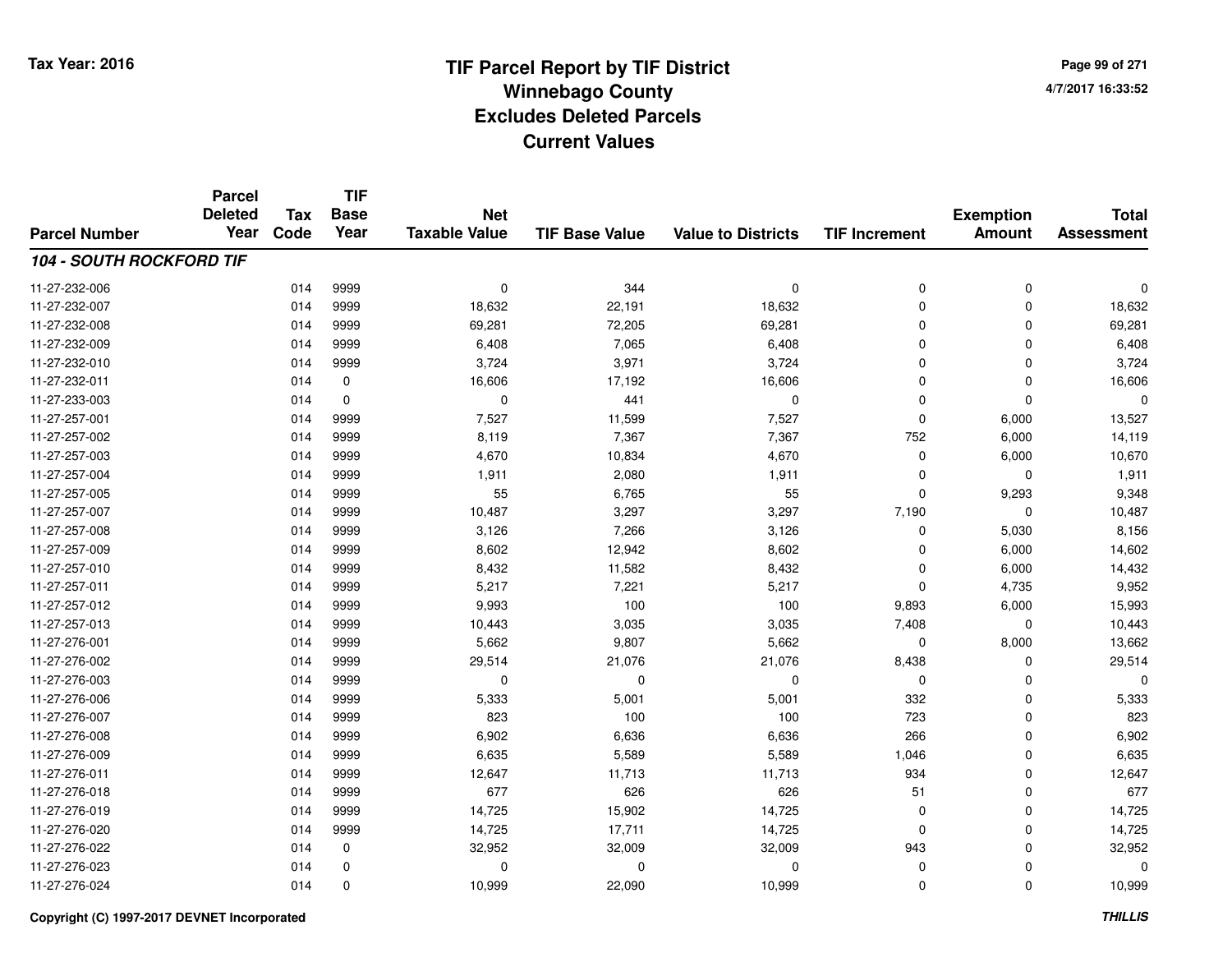**Page 100 of 2714/7/2017 16:33:52**

#### **TIF Base ValueParcel NumberTotal AssessmentExemption Amount Value to Districts TIF IncrementTIF Base YearTax CodeParcel Deleted YearNet Taxable Value104 - SOUTH ROCKFORD TIF**11-27-276-0255 014 0 8,827 8,266 8,266 561 0 8,827 11-27-277-005 <sup>014</sup> 15,001 <sup>9999</sup> <sup>814</sup> <sup>814</sup> 14,187 6,000 21,001 11-27-277-0066 014 9999 15,019 814 814 14,205 6,000 21,019 11-27-277-007 <sup>014</sup> 9,659 <sup>9999</sup> 8,650 8,650 1,009 <sup>0</sup> 9,659 11-27-277-0111 014 1998 19,653 0 0 19,653 0 19,653 11-27-277-012 <sup>014</sup> 2,339 <sup>9999</sup> <sup>0</sup> <sup>0</sup> 2,339 <sup>0</sup> 2,339 11-27-277-014 <sup>014</sup> 15,377 <sup>0</sup> 5,537 5,537 9,840 6,000 21,377 11-27-277-015 <sup>014</sup> <sup>0</sup> <sup>0</sup> 2,690 <sup>0</sup> <sup>0</sup> <sup>0</sup> <sup>0</sup> 11-27-277-0166 014 0 7,132 12,757 7,132 0 6,000 13,132 11-27-278-0011 014 9999 6,388 3,925 3,925 2,463 0 6,388 11-27-278-002 <sup>014</sup> <sup>702</sup> <sup>9999</sup> <sup>421</sup> <sup>421</sup> <sup>281</sup> <sup>0</sup> <sup>702</sup> 11-27-278-003 <sup>014</sup> 4,904 <sup>9999</sup> 4,904 4,904 <sup>0</sup> 3,341 8,245 11-27-278-0044 014 9999 748 6,685 748 0 0 748 11-27-278-005 <sup>014</sup> 7,573 <sup>9999</sup> 9,191 7,573 <sup>0</sup> 6,000 13,573 11-27-278-006 <sup>014</sup> 4,474 <sup>9999</sup> 12,474 4,474 <sup>0</sup> 11,000 15,474 11-27-278-0077 014 9999 440 8,151 440 0 0 440 11-27-278-0122 014 9999 7,019 4,932 4,932 2,087 0 7,019 11-27-278-0177 014 0 1,463 5,283 1,463 0 6,000 7,463 11-27-278-0188 014 0 3,934 6,689 3,934 0 6,000 9,934 11-27-278-0199 014 0 13,142 11,052 11,052 2,090 0 13,142 11-27-278-0200 014 0 28,133 28,193 28,133 0 6,000 34,133 11-27-278-0211 014 0 61,667 1,628 1,628 60,039 0 61,667 11-27-278-0222 014 0 8,705 2,358 2,358 6,347 0 8,705 11-27-279-0111 1 014 9999 1,319 1,218 1,218 101 0 1,319 11-27-279-0122 014 9999 16,788 22,602 16,788 0 0 16,788 11-27-279-0133 014 9999 18,331 15,726 15,726 2,605 0 18,331 11-27-279-018 <sup>014</sup> <sup>0</sup> <sup>0</sup> 17,749 <sup>0</sup> <sup>0</sup> <sup>0</sup> <sup>0</sup> 11-27-279-0199 014 0 11,089 18,643 11,089 0 11,089 11-27-279-020 <sup>014</sup> <sup>0</sup> <sup>0</sup> <sup>0</sup> <sup>0</sup> <sup>0</sup> <sup>0</sup> <sup>0</sup> 11-27-279-021 <sup>014</sup> <sup>0</sup> <sup>0</sup> <sup>0</sup> <sup>0</sup> <sup>0</sup> <sup>0</sup> <sup>0</sup> 11-27-279-0222 014 0 14,665 8,266 8,266 6,399 0 14,665 11-27-279-0233 014 0 1,358 9,052 1,358 0 10,565 11,923 11-27-279-024<sup>014</sup> <sup>0</sup> <sup>0</sup> <sup>0</sup> <sup>0</sup> <sup>0</sup> <sup>0</sup> <sup>0</sup>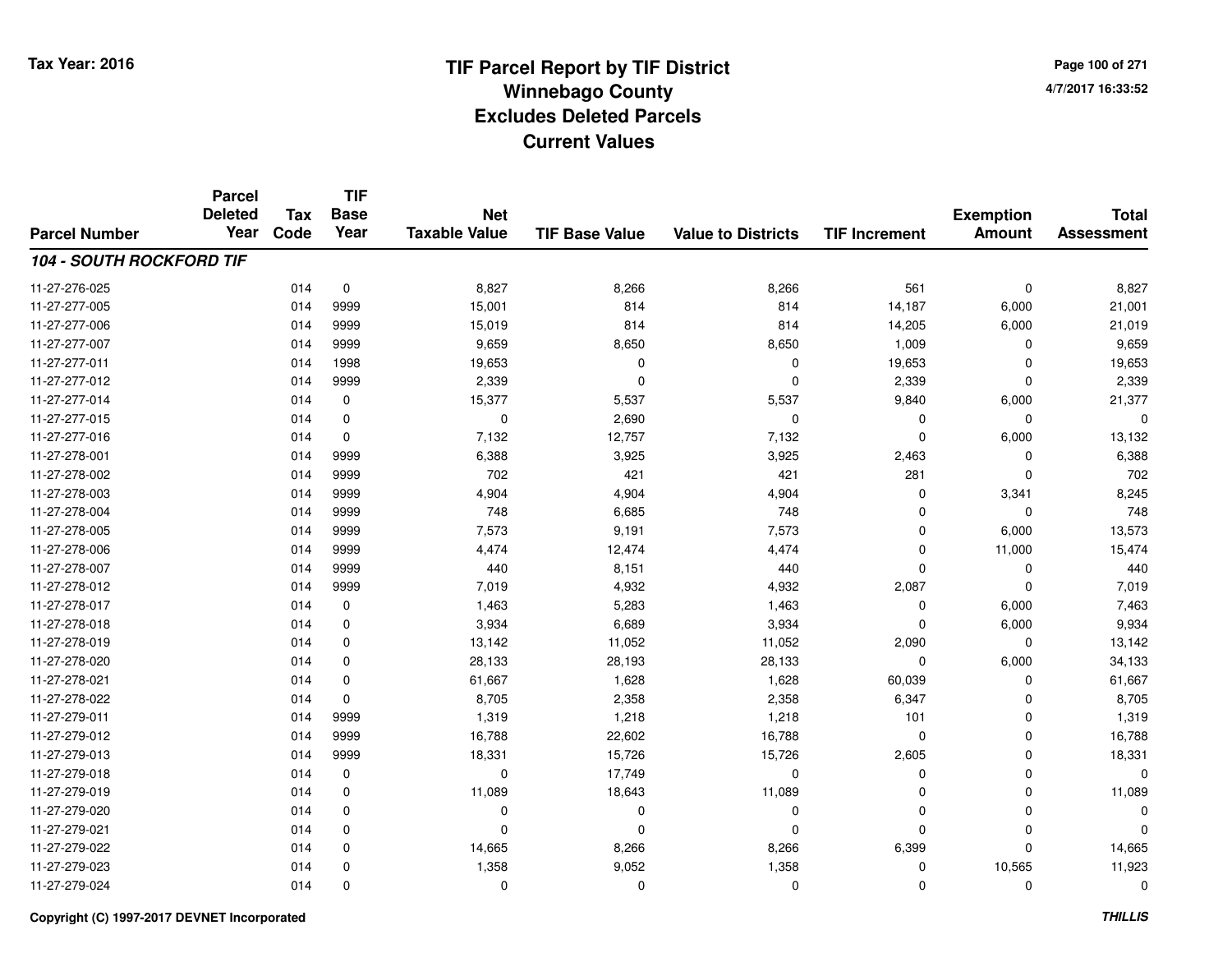**Page 101 of 2714/7/2017 16:33:52**

#### **TIF Base ValueParcel NumberTotal AssessmentExemption Amount Value to Districts TIF IncrementTIF Base YearTax CodeParcel Deleted YearNet Taxable Value104 - SOUTH ROCKFORD TIF**11-27-279-025 <sup>014</sup> <sup>0</sup> <sup>0</sup> <sup>0</sup> <sup>0</sup> <sup>0</sup> <sup>0</sup> <sup>0</sup> 11-27-279-0266 014 0 16,189 15,000 15,000 1,189 0 16,189 11-27-279-027 <sup>014</sup> <sup>0</sup> <sup>0</sup> 10,605 <sup>0</sup> <sup>0</sup> <sup>0</sup> <sup>0</sup> 11-27-279-0288 014 0 11,889 10,606 17,889 11-27-280-0022 014 9999 8,916 8,258 8,258 658 0 8,916 11-27-280-0033 014 9999 26,463 24,510 24,510 1,953 0 26,463 11-27-280-0044 14,364 18,053 18,053 18,053 14,364 14,364 14,364 3,689 0 18,053 11-27-280-005 <sup>014</sup> 42,052 <sup>9999</sup> 21,539 21,539 20,513 <sup>0</sup> 42,052 11-27-280-006 <sup>014</sup> 12,610 <sup>9999</sup> 6,338 6,338 6,272 <sup>0</sup> 12,610 11-27-280-007 <sup>014</sup> <sup>0</sup> <sup>9999</sup> <sup>0</sup> <sup>0</sup> <sup>0</sup> <sup>0</sup> <sup>0</sup> 11-27-280-008 <sup>014</sup> <sup>0</sup> <sup>9999</sup> <sup>609</sup> <sup>0</sup> <sup>0</sup> <sup>0</sup> <sup>0</sup> 11-27-280-0099 014 9999 0 7,233 0 0 0 0 11-27-280-0100 014 9999 0 3,517 0 0 0 0 11-27-280-0111 and the contract of the contract of the contract of the contract of the contract of  $\sim$  0 contract of  $\sim$  0 contract of  $\sim$  0 contract of  $\sim$  0 contract of  $\sim$  0 contract of  $\sim$  0 contract of  $\sim$  0 contract of  $\$ 11-27-280-0122 014 9999 13,155 14,902 13,155 0 0 13,155 11-27-280-0133 014 9999 1,168 386 386 782 0 1,168 11-27-280-0144 014 9999 1,318 664 664 654 0 1,318 11-27-280-0155 014 9999 2,488 1,862 1,862 626 0 2,488 11-27-280-0166 014 9999 16,867 20,711 16,867 0 0 16,867 11-27-280-017 <sup>014</sup> 2,713 <sup>9999</sup> 2,273 2,273 <sup>440</sup> <sup>0</sup> 2,713 11-27-280-018 <sup>014</sup> <sup>0</sup> <sup>0</sup> <sup>0</sup> <sup>0</sup> <sup>0</sup> <sup>0</sup> <sup>0</sup> 11-27-281-008 <sup>014</sup> <sup>0</sup> <sup>9999</sup> <sup>500</sup> <sup>0</sup> <sup>0</sup> <sup>0</sup> <sup>0</sup> 11-27-281-009 <sup>014</sup> <sup>0</sup> <sup>9999</sup> 18,555 <sup>0</sup> <sup>0</sup> <sup>0</sup> <sup>0</sup> 11-27-281-010 <sup>014</sup> <sup>0</sup> <sup>0</sup> <sup>0</sup> <sup>0</sup> <sup>0</sup> <sup>0</sup> <sup>0</sup> 11-27-281-011 <sup>014</sup> <sup>0</sup> <sup>0</sup> 19,240 <sup>0</sup> <sup>0</sup> <sup>0</sup> <sup>0</sup> 11-27-281-012 $2$  014 0 0 0 3,244 0 0 0 0 0 0 11-27-281-0133 014 0 0 0  $1,525$  0 0 0 0 0 11-27-281-014 <sup>014</sup> <sup>0</sup> <sup>0</sup> 1,723 <sup>0</sup> <sup>0</sup> <sup>0</sup> <sup>0</sup> 11-27-281-015 <sup>014</sup> <sup>0</sup> <sup>0</sup> 3,244 <sup>0</sup> <sup>0</sup> <sup>0</sup> <sup>0</sup> 11-27-281-0166 014 0 0 16,168 0 0 0 0 11-27-282-002 <sup>014</sup> <sup>0</sup> <sup>9999</sup> <sup>0</sup> <sup>0</sup> <sup>0</sup> <sup>0</sup> <sup>0</sup> 11-27-282-003 <sup>014</sup> <sup>0</sup> <sup>9999</sup> <sup>0</sup> <sup>0</sup> <sup>0</sup> <sup>0</sup> <sup>0</sup> 11-27-282-0055 014 9999 0 7,463 0 0 0 0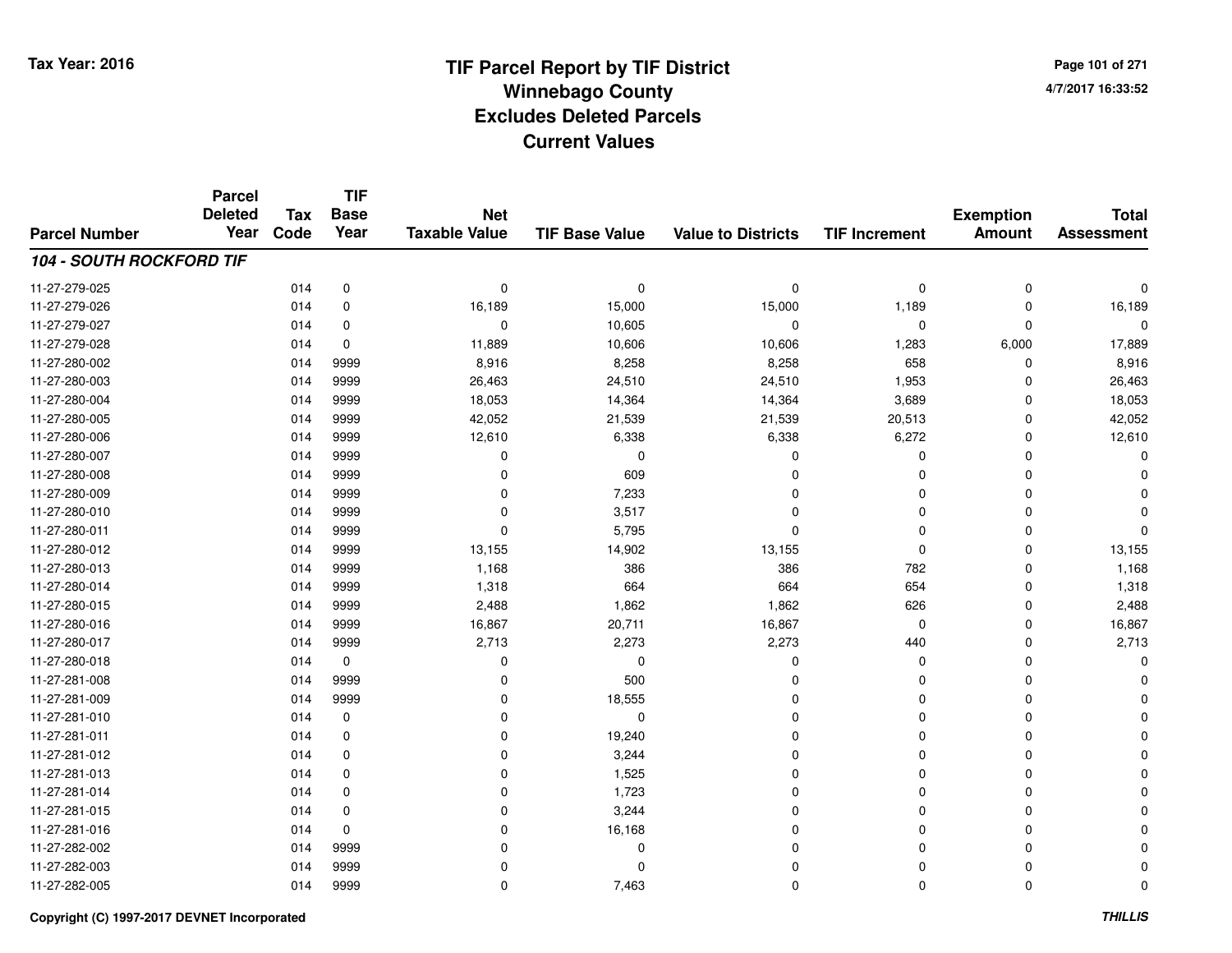**Page 102 of 2714/7/2017 16:33:52**

| <b>Parcel Number</b> | <b>Parcel</b><br><b>Deleted</b><br>Year | Tax<br>Code | <b>TIF</b><br><b>Base</b><br>Year | <b>Net</b><br><b>Taxable Value</b> | <b>TIF Base Value</b> | <b>Value to Districts</b> | <b>TIF Increment</b> | <b>Exemption</b><br><b>Amount</b> | <b>Total</b><br><b>Assessment</b> |
|----------------------|-----------------------------------------|-------------|-----------------------------------|------------------------------------|-----------------------|---------------------------|----------------------|-----------------------------------|-----------------------------------|
|                      |                                         |             |                                   |                                    |                       |                           |                      |                                   |                                   |
| 11-27-282-006        |                                         | 014         | 9999                              | 0                                  | 14,491                | 0                         | 0                    | $\mathbf 0$                       | 0                                 |
| 11-27-282-007        |                                         | 014         | $\pmb{0}$                         | 1,837                              | 1,988                 | 1,837                     | 0                    | $\mathbf 0$                       | 1,837                             |
| 11-27-283-001        |                                         | 014         | 9999                              | 0                                  | 2,929                 | $\Omega$                  | $\mathbf 0$          | $\Omega$                          | $\Omega$                          |
| 11-27-283-002        |                                         | 014         | 9999                              | 0                                  | 7,333                 | $\Omega$                  | $\mathbf 0$          | $\Omega$                          | $\Omega$                          |
| 11-27-284-001        |                                         | 014         | 9999                              | $\Omega$                           | 8,125                 | $\Omega$                  | $\mathbf 0$          | $\mathbf 0$                       | $\Omega$                          |
| 11-27-284-002        |                                         | 014         | 9999                              | 10,198                             | 11,211                | 10,198                    | 0                    | 0                                 | 10,198                            |
| 11-27-284-003        |                                         | 014         | 9999                              | 9,244                              | 8,096                 | 8,096                     | 1,148                | $\mathbf 0$                       | 9,244                             |
| 11-27-284-004        |                                         | 014         | 9999                              | 1,172                              | 814                   | 814                       | 358                  | $\Omega$                          | 1,172                             |
| 11-27-284-005        |                                         | 014         | 9999                              | 10,016                             | 24,553                | 10,016                    | 0                    | $\Omega$                          | 10,016                            |
| 11-27-284-006        |                                         | 014         | 9999                              | 585                                | 1,429                 | 585                       | $\mathbf 0$          | $\Omega$                          | 585                               |
| 11-27-284-007        |                                         | 014         | 9999                              | 585                                | 626                   | 585                       | $\mathbf 0$          | $\Omega$                          | 585                               |
| 11-27-284-010        |                                         | 014         | 0                                 | 5,742                              | 24,505                | 5,742                     | 0                    | $\Omega$                          | 5,742                             |
| 11-27-285-002        |                                         | 014         | 9999                              | 0                                  | 3,521                 | $\Omega$                  | $\mathbf 0$          | $\Omega$                          | 0                                 |
| 11-27-285-003        |                                         | 014         | 0                                 | 0                                  | $\mathbf 0$           | 0                         | 0                    | $\Omega$                          | 0                                 |
| 11-27-286-002        |                                         | 014         | 9999                              | 1,043                              | 2,378                 | 1,043                     | $\mathbf 0$          | $\Omega$                          | 1,043                             |
| 11-27-286-003        |                                         | 014         | 9999                              | 0                                  | 1,980                 | 0                         | 0                    | 0                                 | $\Omega$                          |
| 11-27-287-001        |                                         | 014         | 9999                              | $\mathbf 0$                        | 294                   | $\Omega$                  | 0                    | $\mathbf 0$                       |                                   |
| 11-27-403-001        |                                         | 014         | 9999                              | 394                                | 326                   | 326                       | 68                   | $\mathbf 0$                       | 394                               |
| 11-27-403-002        |                                         | 014         | 9999                              | 0                                  | 2,789                 | $\mathbf 0$               | 0                    | 7,107                             | 7,107                             |
| 11-27-403-003        |                                         | 014         | 9999                              | 7,073                              | 5,204                 | 5,204                     | 1,869                | 6,000                             | 13,073                            |
| 11-27-403-004        |                                         | 014         | 9999                              | 9,967                              | 5,481                 | 5,481                     | 4,486                | $\mathbf 0$                       | 9,967                             |
| 11-27-403-005        |                                         | 014         | 9999                              | 3,045                              | 3,045                 | 3,045                     | 0                    | 5,582                             | 8,627                             |
| 11-27-403-006        |                                         | 014         | 9999                              | 12,276                             | 11,011                | 11,011                    | 1,265                | 0                                 | 12,276                            |
| 11-27-403-007        |                                         | 014         | 9999                              | 3,438                              | 1,252                 | 1,252                     | 2,186                | 0                                 | 3,438                             |
| 11-27-403-008        |                                         | 014         | 9999                              | 1,980                              | 794                   | 794                       | 1,186                | $\mathbf 0$                       | 1,980                             |
| 11-27-403-009        |                                         | 014         | 9999                              | 1,980                              | 794                   | 794                       | 1,186                | $\mathbf 0$                       | 1,980                             |
| 11-27-403-012        |                                         | 014         | 9999                              | 7,623                              | 3,432                 | 3,432                     | 4,191                | $\mathbf 0$                       | 7,623                             |
| 11-27-403-014        |                                         | 014         | 0                                 | 9,077                              | 4,698                 | 4,698                     | 4,379                | 0                                 | 9,077                             |
| 11-27-403-015        |                                         | 014         | 0                                 | 17,794                             | 14,986                | 14,986                    | 2,808                | $\mathbf 0$                       | 17,794                            |
| 11-27-403-016        |                                         | 014         | 0                                 | 32,496                             | 28,218                | 28,218                    | 4,278                | 0                                 | 32,496                            |
| 11-27-426-003        |                                         | 014         | 9999                              | 0                                  | 7,467                 | $\Omega$                  | 0                    | $\Omega$                          | $\Omega$                          |
| 11-27-426-009        |                                         | 014         | 9999                              | 0                                  | 8,120                 | $\Omega$                  | 0                    | 0                                 | $\Omega$                          |
| 11-27-426-010        |                                         | 014         | 9999                              | $\mathbf 0$                        | 5,942                 | $\Omega$                  | 0                    | $\Omega$                          | 0                                 |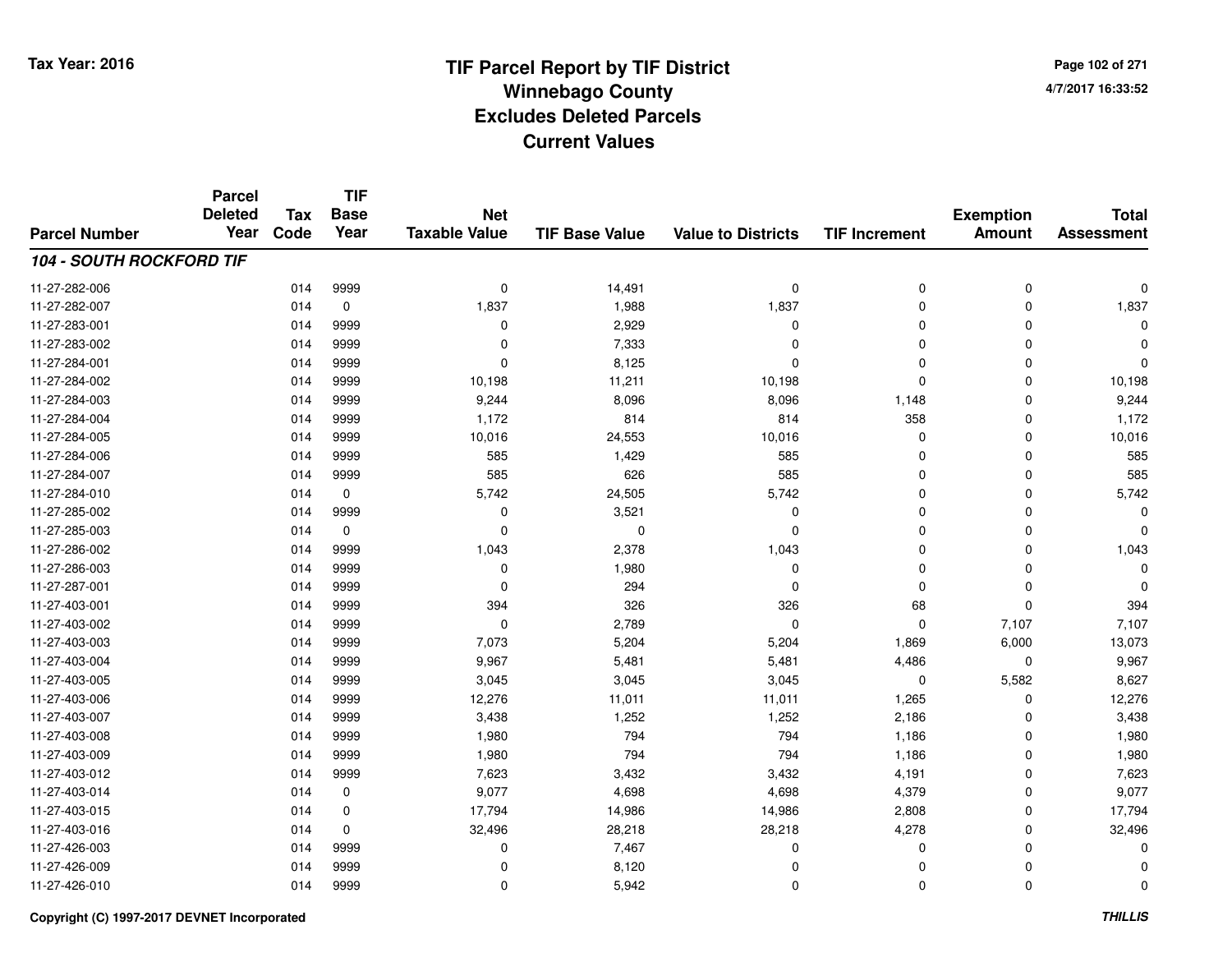**Page 103 of 2714/7/2017 16:33:52**

#### **TIF Base ValueParcel NumberTotal AssessmentExemption Amount Value to Districts TIF IncrementTIF Base YearTax CodeParcel Deleted YearNet Taxable Value104 - SOUTH ROCKFORD TIF**11-27-426-0111 and the contract of the contract of the contract of the contract of the contract of  $\alpha$  of  $\alpha$  of  $\alpha$  of  $\alpha$  of  $\alpha$  of  $\alpha$  of  $\alpha$  of  $\alpha$  of  $\alpha$  of  $\alpha$  of  $\alpha$  of  $\alpha$  of  $\alpha$  of  $\alpha$  of  $\alpha$  of  $\alpha$  of  $\alpha$  of 11-27-426-0122 014 0 0 19,240 0 0 11-27-426-0133 014 0 0 0 546 0 0 0 0 0 0 11-27-426-014 <sup>014</sup> <sup>0</sup> <sup>0</sup> 2,845 <sup>0</sup> <sup>0</sup> <sup>0</sup> <sup>0</sup> 11-27-426-015 <sup>014</sup> <sup>0</sup> <sup>0</sup> 28,793 <sup>0</sup> <sup>0</sup> <sup>0</sup> <sup>0</sup> 11-27-426-0166 014 0 0 11,965 0 0 0 11-27-426-0177 014 0 0 7,751 0 0 11-27-426-018 <sup>014</sup> <sup>0</sup> <sup>0</sup> 9,936 <sup>0</sup> <sup>0</sup> <sup>0</sup> <sup>0</sup> 11-27-427-004 <sup>014</sup> <sup>0</sup> <sup>0</sup> <sup>0</sup> <sup>0</sup> <sup>0</sup> <sup>0</sup> <sup>0</sup> 11-27-427-005 <sup>014</sup> <sup>0</sup> <sup>0</sup> <sup>0</sup> <sup>0</sup> <sup>0</sup> <sup>0</sup> <sup>0</sup> 11-27-427-006 <sup>014</sup> <sup>0</sup> <sup>0</sup> <sup>0</sup> <sup>0</sup> <sup>0</sup> <sup>0</sup> <sup>0</sup> 11-27-428-020 <sup>014</sup> <sup>0</sup> <sup>0</sup> <sup>0</sup> <sup>0</sup> <sup>0</sup> <sup>0</sup> <sup>0</sup> 11-27-428-0211 014 0 283,333 16,205 16,205 267,128 0 283,333 11-27-428-024 <sup>014</sup> 50,786 <sup>0</sup> <sup>280</sup> <sup>280</sup> 50,506 <sup>0</sup> 50,786 11-27-428-0255 014 0 181,880 5,713 5,713 176,167 0 181,880 11-27-428-0266 014 0 6,292 22,197 6,292 0 0 6,292 11-27-429-0055 014 9999 6,639 2,491 2,491 4,148 0 6,639 11-27-429-006 <sup>014</sup> <sup>0</sup> <sup>9999</sup> 3,825 <sup>0</sup> <sup>0</sup> <sup>0</sup> <sup>0</sup> 11-27-429-007 $7$  014 9999 0 0 5,496 0 0 0 0 0 0 11-27-429-0088 014 9999 0 9,534 0 0 0 0 11-27-429-0099 014 9999 1,016 842 842 174 0 1,016 11-27-429-0133 014 0 7,251 2,487 2,487 4,764 6,000 13,251 11-27-429-016 <sup>014</sup> <sup>0</sup> <sup>0</sup> <sup>0</sup> <sup>0</sup> <sup>0</sup> <sup>0</sup> <sup>0</sup> 11-27-429-017 <sup>014</sup> <sup>0</sup> <sup>0</sup> <sup>0</sup> <sup>0</sup> <sup>0</sup> <sup>0</sup> <sup>0</sup> **Tax District Totals: Parcel Count: <sup>213</sup> 2,454,142 2,588,485 1,670,798 783,344 166,653 2,620,795 105 - LINCOLNWOOD TIF**11-21-301-0022 047 9999 22,400 148 148 22,252 0 22,400 11-21-301-0033 047 9999 16,402 148 148 16,254 6,000 22,402 11-21-301-004 <sup>047</sup> 8,677 <sup>9999</sup> <sup>148</sup> <sup>148</sup> 8,529 11,000 19,677 11-21-301-0055 047 9999 15,244 148 148 15,096 6,000 21,244 11-21-301-006 <sup>047</sup> 15,200 <sup>9999</sup> <sup>148</sup> <sup>148</sup> 15,052 6,000 21,200 11-21-301-007 <sup>047</sup> 16,271 <sup>9999</sup> <sup>148</sup> <sup>148</sup> 16,123 6,000 22,271 11-21-301-008<sup>047</sup> 8,911 <sup>9999</sup> <sup>148</sup> <sup>148</sup> 8,763 8,000 16,911

**Copyright (C) 1997-2017 DEVNET Incorporated**

**THILLIS**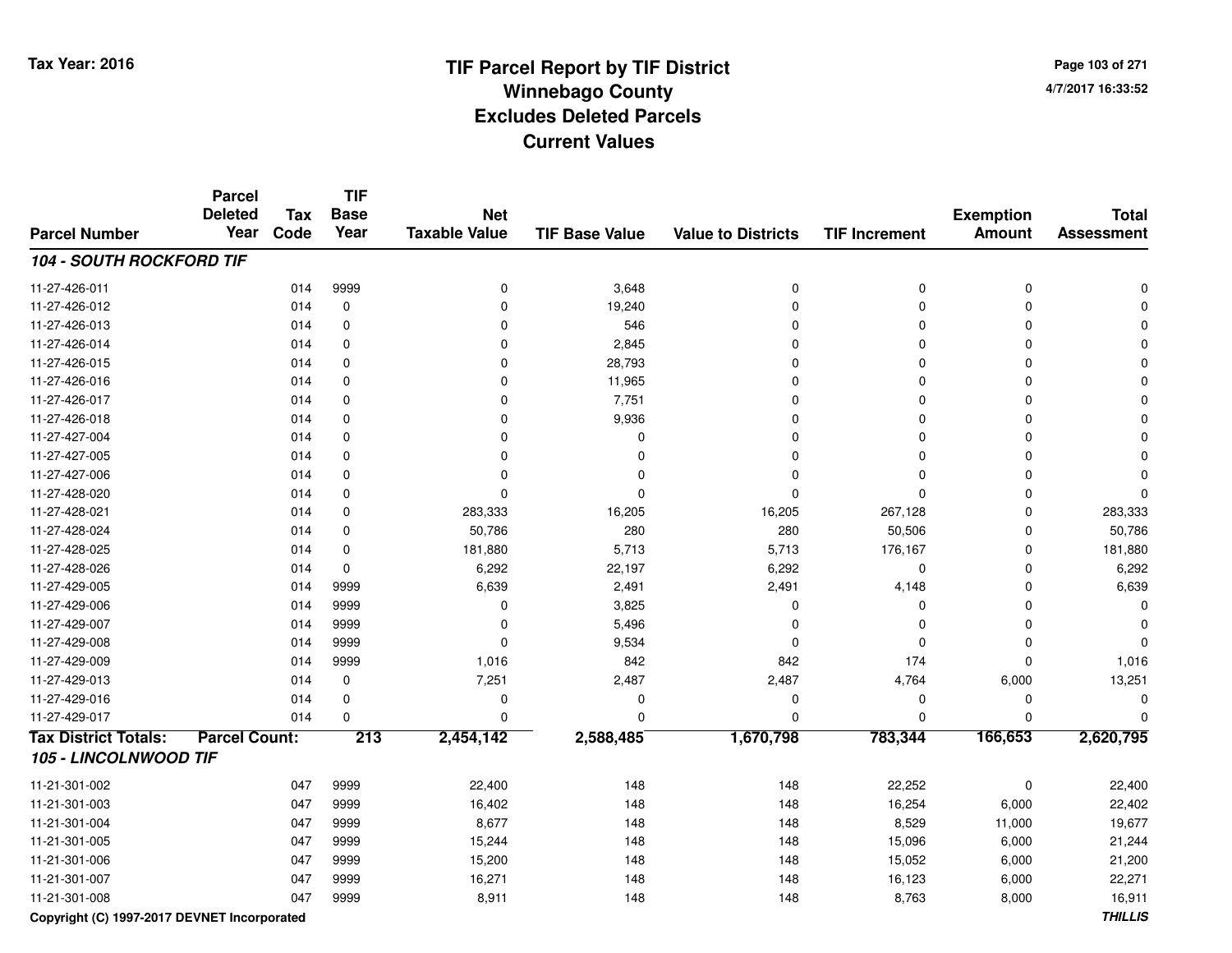**Page 104 of 2714/7/2017 16:33:52**

|                             | <b>Parcel</b><br><b>Deleted</b> | <b>Tax</b> | <b>TIF</b><br><b>Base</b> | <b>Net</b>           |                       |                           |                      | <b>Exemption</b> | <b>Total</b>      |
|-----------------------------|---------------------------------|------------|---------------------------|----------------------|-----------------------|---------------------------|----------------------|------------------|-------------------|
| <b>Parcel Number</b>        | Year                            | Code       | Year                      | <b>Taxable Value</b> | <b>TIF Base Value</b> | <b>Value to Districts</b> | <b>TIF Increment</b> | <b>Amount</b>    | <b>Assessment</b> |
| 105 - LINCOLNWOOD TIF       |                                 |            |                           |                      |                       |                           |                      |                  |                   |
| 11-21-301-009               |                                 | 047        | 9999                      | 16,574               | 148                   | 148                       | 16,426               | 6,000            | 22,574            |
| 11-21-301-010               |                                 | 047        | 9999                      | 14,040               | 148                   | 148                       | 13,892               | 6,000            | 20,040            |
| 11-21-301-011               |                                 | 047        | 9999                      | 15,334               | 148                   | 148                       | 15,186               | 6,000            | 21,334            |
| 11-21-302-023               |                                 | 047        | 9999                      | 15,920               | 148                   | 148                       | 15,772               | 6,000            | 21,920            |
| 11-21-302-024               |                                 | 047        | 9999                      | 15,292               | 148                   | 148                       | 15,144               | 6,000            | 21,292            |
| 11-21-302-025               |                                 | 047        | 9999                      | 12,354               | 148                   | 148                       | 12,206               | 6,000            | 18,354            |
| 11-21-302-026               |                                 | 047        | 9999                      | 10,485               | 149                   | 149                       | 10,336               | 11,000           | 21,485            |
| 11-21-302-027               |                                 | 047        | 9999                      | 15,901               | 149                   | 149                       | 15,752               | 6,000            | 21,901            |
| 11-21-302-028               |                                 | 047        | 9999                      | 15,336               | 149                   | 149                       | 15,187               | 6,000            | 21,336            |
| 11-21-302-029               |                                 | 047        | 9999                      | 7,822                | 149                   | 149                       | 7,673                | 11,000           | 18,822            |
| 11-21-303-022               |                                 | 047        | 9999                      | 14,048               | 149                   | 149                       | 13,899               | 6,000            | 20,048            |
| 11-21-303-023               |                                 | 047        | 9999                      | 12,732               | 149                   | 149                       | 12,583               | 6,000            | 18,732            |
| 11-21-303-024               |                                 | 047        | 9999                      | 14,818               | 149                   | 149                       | 14,669               | 6,000            | 20,818            |
| 11-21-303-025               |                                 | 047        | 9999                      | 12,145               | 149                   | 149                       | 11,996               | 6,000            | 18,145            |
| 11-21-303-026               |                                 | 047        | 9999                      | 14,887               | 149                   | 149                       | 14,738               | 6,000            | 20,887            |
| 11-21-303-027               |                                 | 047        | 9999                      | 15,313               | 149                   | 149                       | 15,164               | 6,000            | 21,313            |
| 11-21-303-028               |                                 | 047        | 9999                      | 13,238               | 149                   | 149                       | 13,089               | 6,000            | 19,238            |
| 11-21-303-029               |                                 | 047        | 9999                      | 12,193               | 149                   | 149                       | 12,044               | 6,000            | 18,193            |
| 11-21-303-030               |                                 | 047        | 9999                      | 13,844               | 149                   | 149                       | 13,695               | 6,000            | 19,844            |
| <b>Tax District Totals:</b> | <b>Parcel Count:</b>            |            | $\overline{26}$           | 365,381              | 3,861                 | 3,861                     | 361,520              | 167,000          | 532,381           |
| 106 - DURAND VILLAGE TIF    |                                 |            |                           |                      |                       |                           |                      |                  |                   |
| 05-10-332-004               |                                 | 228        | 9999                      | 5,689                | 4,834                 | 4,834                     | 855                  | $\mathbf 0$      | 5,689             |
| 05-10-332-008               |                                 | 228        | 9999                      | 51,176               | 43,477                | 43,477                    | 7,699                | $\mathbf{0}$     | 51,176            |
| 05-10-378-002               |                                 | 228        | 9999                      | 10,044               | 8,534                 | 8,534                     | 1,510                | $\mathbf{0}$     | 10,044            |
| 05-10-378-003               |                                 | 228        | 9999                      | 48,322               | 41,053                | 41,053                    | 7,269                | $\mathbf{0}$     | 48,322            |
| 05-10-378-004               |                                 | 228        | 9999                      | 24,679               | 21,666                | 21,666                    | 3,013                | $\mathbf 0$      | 24,679            |
| 05-10-378-005               |                                 | 228        | 9999                      | $\mathbf 0$          | 0                     | 0                         | $\mathbf 0$          | $\mathbf 0$      |                   |
| 05-10-378-006               |                                 | 228        | 9999                      | 0                    | 0                     | 0                         | $\mathbf 0$          | $\mathbf{0}$     |                   |
| 05-10-378-007               |                                 | 228        | 9999                      | 3,640                | 24,266                | 3,640                     | $\mathbf 0$          | 24,922           | 28,562            |
| 05-10-378-008               |                                 | 228        | 9999                      | 9,970                | 8,469                 | 8,469                     | 1,501                | $\mathbf 0$      | 9,970             |
| 05-10-378-009               |                                 | 228        | 9999                      | 12,353               | 10,496                | 10,496                    | 1,857                | $\mathbf 0$      | 12,353            |
| 05-10-378-010               |                                 | 228        | 9999                      | 11,695               | 9,936                 | 9,936                     | 1,759                | $\mathbf 0$      | 11,695            |
| 05-10-378-011               |                                 | 228        | 9999                      | 22,351               | 18,990                | 18,990                    | 3,361                | $\mathbf 0$      | 22,351            |

**Copyright (C) 1997-2017 DEVNET Incorporated**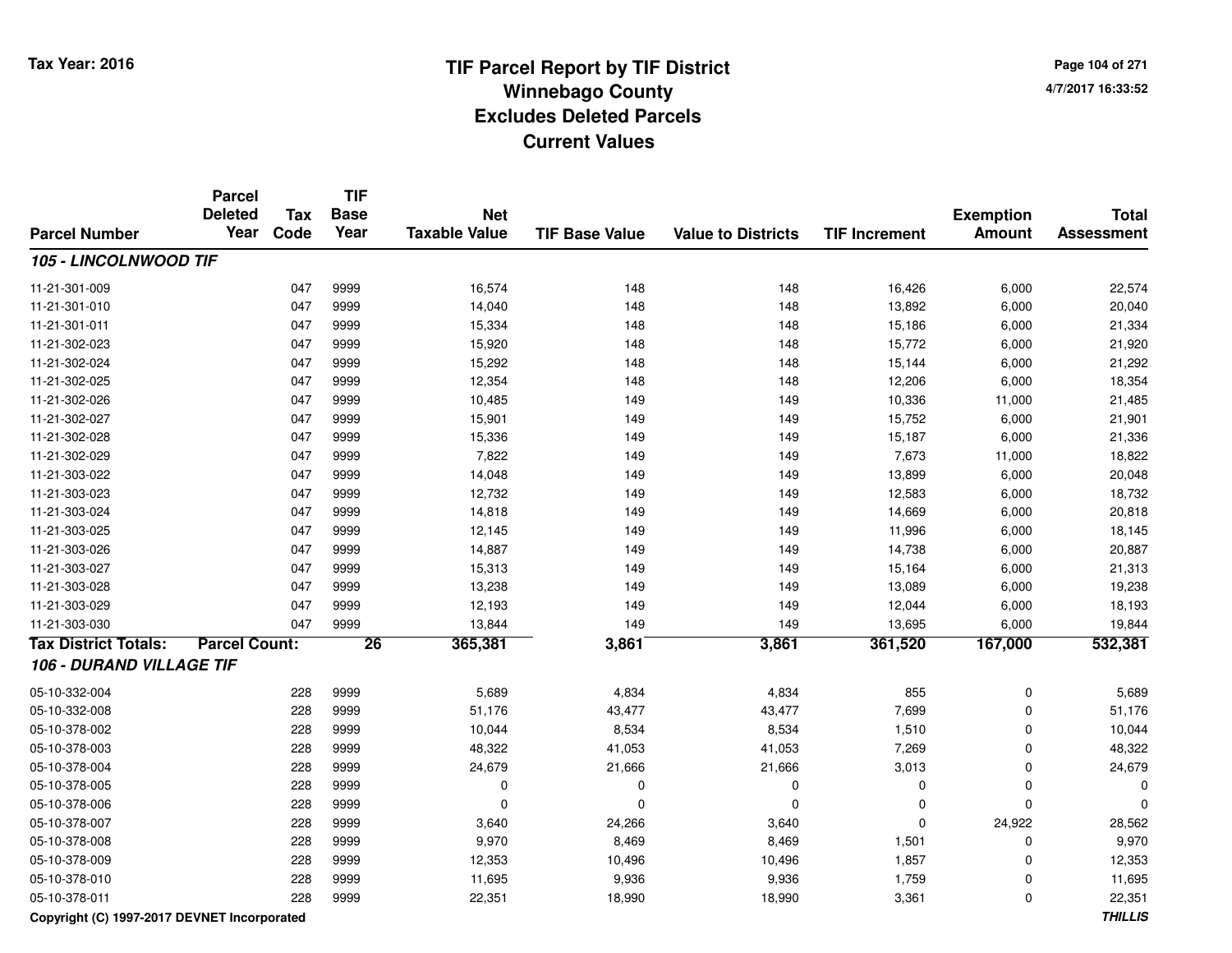**TIF**

**Parcel**

**Page 105 of 2714/7/2017 16:33:52**

#### **TIF Base ValueParcel NumberTotal AssessmentExemption Amount Value to Districts TIF Increment Base YearTax Code Deleted YearNet Taxable Value106 - DURAND VILLAGE TIF**05-10-378-0122 228 9999 21,553 27,654 21,553 0 11,000 32,553 05-10-378-0133 228  $9999$  2,334 25,113 2,334 2,334 0 0 0 2,334 05-10-378-0144 228 9999 2,334 18,632 2,334 2,334 2,334 0 0 0 2,334 05-10-382-0011 228 9999 31,263 27,845 27,845 3,418 7,023 38,286 05-10-382-0022 228 9999 18,488 20,805 18,488 0 6,000 24,488 05-10-382-0033 228 9999 11,879 15,189 11,879 0 6,000 17,879 05-10-382-004 <sup>228</sup> 11,797 <sup>9999</sup> 15,119 11,797 <sup>0</sup> 6,000 17,797 05-10-382-0055 228 9999 47,265 51,860 47,265 0 0 47,265 05-10-382-0066 228 9999 2,729 2,317 2,317 412 0 2,729 05-10-382-008 <sup>228</sup> 4,217 <sup>9999</sup> 3,583 3,583 <sup>634</sup> <sup>0</sup> 4,217 05-10-382-0100 228 9999 465 394 394 71 0 465 05-10-382-0111 228 9999 733 622 622 111 0 733 05-10-382-0122 23 9999 1,463 1,244 1,244 219 219 0 1,463 05-10-382-0133 228 9999 1,623 1,379 1,379 244 0 1,623 05-10-382-0144 228 9999 1,622 14,248 1,622 0 0 1,622 05-10-382-017 <sup>228</sup> 24,634 <sup>9999</sup> 4,508 4,508 20,126 6,000 30,634 05-10-382-0199 228 0 34,031 57,162 34,031 0 0 34,031 05-10-384-0011 228 9999 7,444 6,324 6,324 1,120 0 7,444 05-10-384-0022 228 9999 3,094 2,628 2,628 466 0 3,094 05-10-384-0044 10,260 12,078 12,078 10,260 10,260 1,818 0 1,818 0 12,078 05-10-384-006 <sup>228</sup> 45,461 <sup>9999</sup> 20,847 20,847 24,614 <sup>0</sup> 45,461 05-10-385-0022 228 9999 27,745 21,318 21,318 6,427 6,000 33,745 05-10-385-0033 228 9999 10,291 8,742 8,742 1,549 0 10,291 05-10-385-0044 228 9999 48,268 41,007 41,007 7,261 0 48,268 05-10-385-0055 228 9999 1,840 1,564 1,564 276 0 1,840 05-10-385-0066 228 9999 33,943 26,595 26,595 7,348 0 33,943 05-10-405-005 <sup>228</sup> <sup>0</sup> <sup>9999</sup> <sup>0</sup> <sup>0</sup> <sup>0</sup> <sup>0</sup> <sup>0</sup> 05-10-405-006 <sup>228</sup> <sup>0</sup> <sup>9999</sup> 16,466 <sup>0</sup> <sup>0</sup> <sup>0</sup> <sup>0</sup> 05-10-451-0011 228 9999 27,386 23,265 23,265 4,121 0 27,386 05-10-451-0022 23 9999 5,602 10,439 5,602 5,602 5,602 0 0 5,602 05-10-451-0033 228 9999 29,882 25,386 25,386 4,496 0 29,882 05-10-451-004 <sup>228</sup> 1,178 <sup>9999</sup> 1,001 1,001 <sup>177</sup> <sup>0</sup> 1,178 05-10-451-0055 228 9999 7,243 9,792 7,243 0 7,243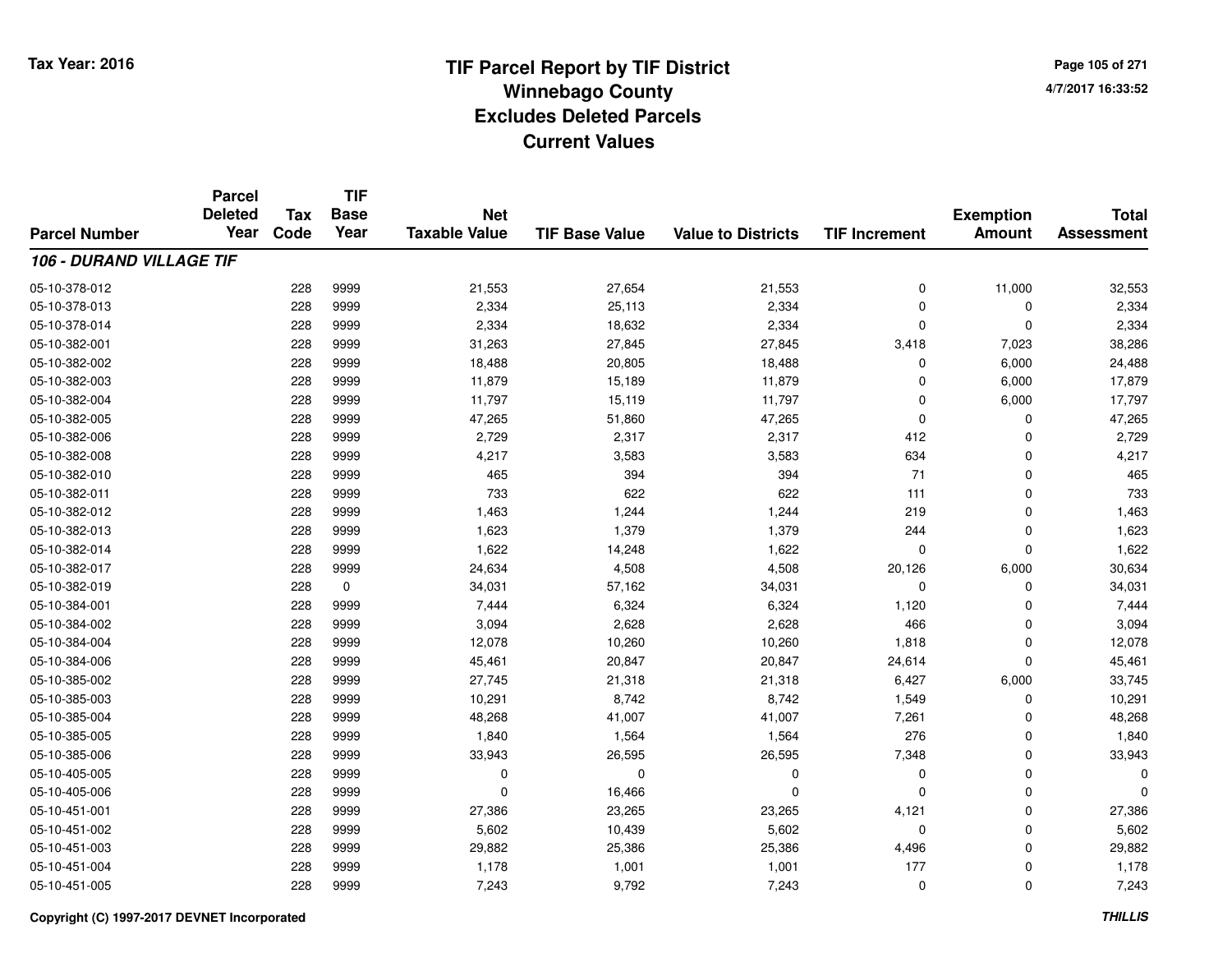**TIF**

**Parcel**

**Page 106 of 2714/7/2017 16:33:52**

#### **TIF Base ValueParcel NumberTotal AssessmentExemption Amount Value to Districts TIF Increment Base YearTax Code Deleted YearNet Taxable Value106 - DURAND VILLAGE TIF**05-10-451-008 <sup>228</sup> 11,831 <sup>9999</sup> 13,744 11,831 <sup>0</sup> <sup>0</sup> 11,831 05-10-451-0099 228 9999 12,883 10,945 10,945 1,938 0 12,883 05-10-451-010 <sup>228</sup> 15,509 <sup>9999</sup> 13,175 13,175 2,334 <sup>0</sup> 15,509 05-10-451-0111 228 9999 16,674 12,352 12,352 4,322 0 16,674 05-10-451-0122 228 9999 27,965 30,378 27,965 0 0 27,965 05-10-451-0133 228 9999 26,196 22,254 22,254 3,942 0 26,196 05-10-451-0144 228 9999 4,616 5,533 4,616 0 4,616 05-10-451-0155 228 9999 15,941 16,104 15,941 0 15,941 05-10-451-0166 228 9999 1,394 1,185 1,185 209 0 1,394 05-10-451-017 <sup>228</sup> <sup>598</sup> <sup>9999</sup> <sup>508</sup> <sup>508</sup> <sup>90</sup> <sup>0</sup> <sup>598</sup> 05-10-451-018 <sup>228</sup> 1,035 <sup>9999</sup> <sup>880</sup> <sup>880</sup> <sup>155</sup> <sup>0</sup> 1,035 05-10-451-019 <sup>228</sup> 3,452 <sup>9999</sup> 2,932 2,932 <sup>520</sup> <sup>0</sup> 3,452 05-10-451-020 <sup>228</sup> 10,253 <sup>9999</sup> 8,710 8,710 1,543 <sup>0</sup> 10,253 05-10-451-0211 228 9999 18,197 14,821 14,821 3,376 0 18,197 05-10-454-004 <sup>228</sup> 13,109 <sup>9999</sup> 11,137 11,137 1,972 <sup>0</sup> 13,109 05-10-454-005 <sup>228</sup> 17,480 <sup>9999</sup> 14,849 14,849 2,631 <sup>0</sup> 17,480 05-10-454-0066 228 9999 3,833 3,257 3,257 576 0 3,833 05-10-454-008 <sup>228</sup> 18,680 <sup>9999</sup> 20,967 18,680 <sup>0</sup> 6,000 24,680 05-10-454-0099 228 9999 16,389 19,021 16,389 0 6,000 22,389 05-10-454-011 <sup>228</sup> 3,452 <sup>9999</sup> 2,932 2,932 <sup>520</sup> <sup>0</sup> 3,452 05-10-454-014 <sup>228</sup> 214,561 <sup>0</sup> 171,243 171,243 43,318 <sup>0</sup> 214,561 05-10-455-001 <sup>228</sup> <sup>0</sup> <sup>9999</sup> <sup>0</sup> <sup>0</sup> <sup>0</sup> <sup>0</sup> <sup>0</sup> 05-10-455-0022 228 9999 1,918 1,629 1,629 289 0 1,918 05-10-455-004 <sup>228</sup> <sup>961</sup> <sup>9999</sup> <sup>818</sup> <sup>818</sup> <sup>143</sup> <sup>0</sup> <sup>961</sup> 05-10-455-007 <sup>228</sup> 1,532 <sup>9999</sup> 1,303 1,303 <sup>229</sup> <sup>0</sup> 1,532 05-10-455-008 <sup>228</sup> 1,337 <sup>9999</sup> 1,137 1,137 <sup>200</sup> <sup>0</sup> 1,337 05-10-455-0099 228 9999 2,875 2,443 2,443 432 0 2,875 05-10-455-013 <sup>228</sup> 17,682 <sup>9999</sup> 11,770 11,770 5,912 <sup>0</sup> 17,682 05-10-455-015 <sup>228</sup> 4,570 <sup>9999</sup> 3,882 3,882 <sup>688</sup> <sup>0</sup> 4,570 05-10-455-016 <sup>228</sup> 2,327 <sup>9999</sup> 1,977 1,977 <sup>350</sup> <sup>0</sup> 2,327 05-10-455-017 <sup>228</sup> 25,769 <sup>9999</sup> 21,893 21,893 3,876 <sup>0</sup> 25,769 05-10-456-0011 228 9999 6,656 5,655 5,655 1,001 0 6,656 05-10-456-002<sup>228</sup> 4,175 <sup>9999</sup> 3,547 3,547 <sup>628</sup> <sup>0</sup> 4,175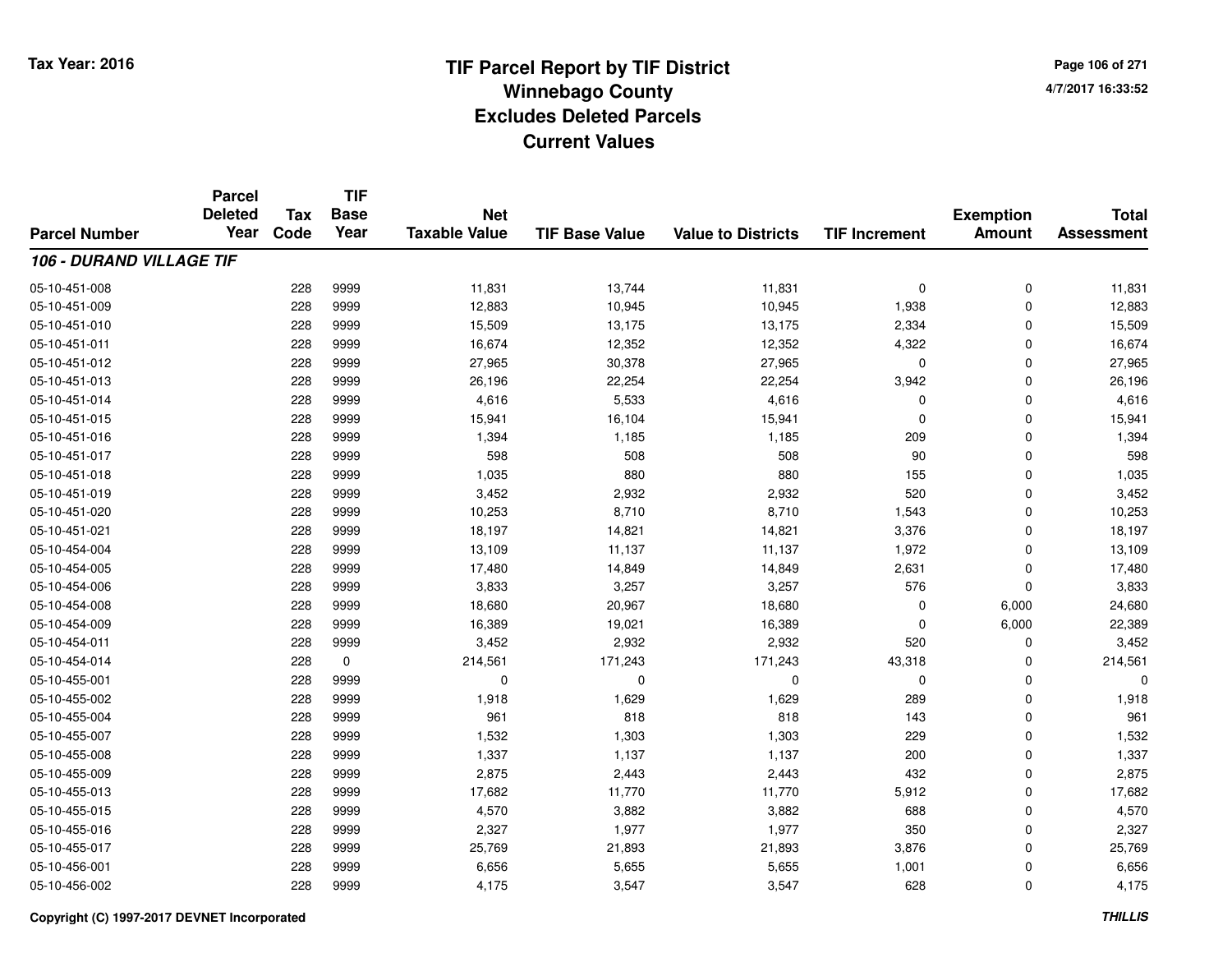**Page 107 of 2714/7/2017 16:33:52**

#### **TIF Base ValueParcel NumberTotal AssessmentExemption Amount Value to Districts TIF IncrementTIF Base YearTax CodeParcel Deleted YearNet Taxable Value106 - DURAND VILLAGE TIF**05-10-456-0033 228 9999 1,475 1,254 1,254 221 0 1,475 05-10-456-0044 228 9999 1,455 1,236 1,236 219 0 1,455 05-10-456-0055 228 9999 2,267 2,567 2,267 0 0 2,267 05-10-457-001 <sup>228</sup> 25,356 <sup>9999</sup> 21,543 21,543 3,813 <sup>0</sup> 25,356 05-10-457-0022 228 9999 35,729 32,457 3,457 3,272 0 35,729 05-10-457-003 <sup>228</sup> 25,156 <sup>9999</sup> 21,373 21,373 3,783 <sup>0</sup> 25,156 05-10-457-004 <sup>228</sup> 6,706 <sup>9999</sup> 15,043 6,706 <sup>0</sup> 11,000 17,706 05-10-457-005 <sup>228</sup> <sup>0</sup> <sup>9999</sup> <sup>0</sup> <sup>0</sup> <sup>0</sup> <sup>0</sup> <sup>0</sup> 05-10-459-004 <sup>228</sup> 1,688 <sup>9999</sup> 1,434 1,434 <sup>254</sup> <sup>0</sup> 1,688 05-10-459-005 <sup>228</sup> 15,949 <sup>9999</sup> 9,770 9,770 6,179 <sup>0</sup> 15,949 05-10-461-002 <sup>228</sup> 19,067 <sup>9999</sup> 16,199 16,199 2,868 <sup>0</sup> 19,067 05-10-461-0122 228 9999 35,355 35,831 35,355 0 35,355 05-10-461-0155 228 9999 0 16,922 0 0 21,048 21,048 05-10-461-0166 228 0 37,679 72,319 37,679 0 0 37,679 05-15-201-004 <sup>228</sup> 1,770 <sup>9999</sup> 1,504 1,504 <sup>266</sup> <sup>0</sup> 1,770 05-15-201-007 <sup>228</sup> 52,361 <sup>2002</sup> 38,360 38,360 14,001 <sup>0</sup> 52,361 05-15-201-0088 228 2002 42,105 38,361 38,361 3,744 6,000 48,105 05-15-204-001 <sup>228</sup> <sup>0</sup> <sup>9999</sup> <sup>0</sup> <sup>0</sup> <sup>0</sup> <sup>0</sup> <sup>0</sup> **Tax District Totals: Parcel Count: <sup>96</sup> 1,507,772 1,484,183 1,274,226 233,546 122,993 1,630,765 107 - SPRINGFIELD CORNERS TIF**11-17-402-0011 048 0 13,276 193 193 13,083 11,000 24,276 11-17-402-002 <sup>048</sup> 10,567 <sup>0</sup> <sup>193</sup> <sup>193</sup> 10,374 11,000 21,567 11-17-402-003 <sup>048</sup> <sup>305</sup> <sup>0</sup> <sup>5</sup> <sup>5</sup> <sup>300</sup> <sup>0</sup> <sup>305</sup> 11-17-402-004 <sup>048</sup> <sup>305</sup> <sup>0</sup> <sup>5</sup> <sup>5</sup> <sup>300</sup> <sup>0</sup> <sup>305</sup> 11-17-402-005 <sup>048</sup> 17,420 <sup>0</sup> <sup>5</sup> <sup>5</sup> 17,415 6,452 23,872 11-17-402-006 <sup>048</sup> <sup>305</sup> <sup>0</sup> <sup>5</sup> <sup>5</sup> <sup>300</sup> <sup>0</sup> <sup>305</sup> 11-17-402-007 <sup>048</sup> <sup>305</sup> <sup>0</sup> <sup>5</sup> <sup>5</sup> <sup>300</sup> <sup>0</sup> <sup>305</sup> 11-17-402-008 <sup>048</sup> <sup>305</sup> <sup>0</sup> <sup>5</sup> <sup>5</sup> <sup>300</sup> <sup>0</sup> <sup>305</sup> 11-17-402-009 <sup>048</sup> <sup>305</sup> <sup>0</sup> <sup>5</sup> <sup>5</sup> <sup>300</sup> <sup>0</sup> <sup>305</sup> 11-17-402-010 <sup>048</sup> <sup>305</sup> <sup>0</sup> <sup>5</sup> <sup>5</sup> <sup>300</sup> <sup>0</sup> <sup>305</sup> 11-17-403-001 <sup>048</sup> <sup>305</sup> <sup>0</sup> <sup>5</sup> <sup>5</sup> <sup>300</sup> <sup>0</sup> <sup>305</sup> 11-17-403-002 <sup>048</sup> <sup>305</sup> <sup>0</sup> <sup>5</sup> <sup>5</sup> <sup>300</sup> <sup>0</sup> <sup>305</sup> 11-17-403-003<sup>048</sup> <sup>305</sup> <sup>0</sup> <sup>5</sup> <sup>5</sup> <sup>300</sup> <sup>0</sup> <sup>305</sup>

#### **Copyright (C) 1997-2017 DEVNET Incorporated**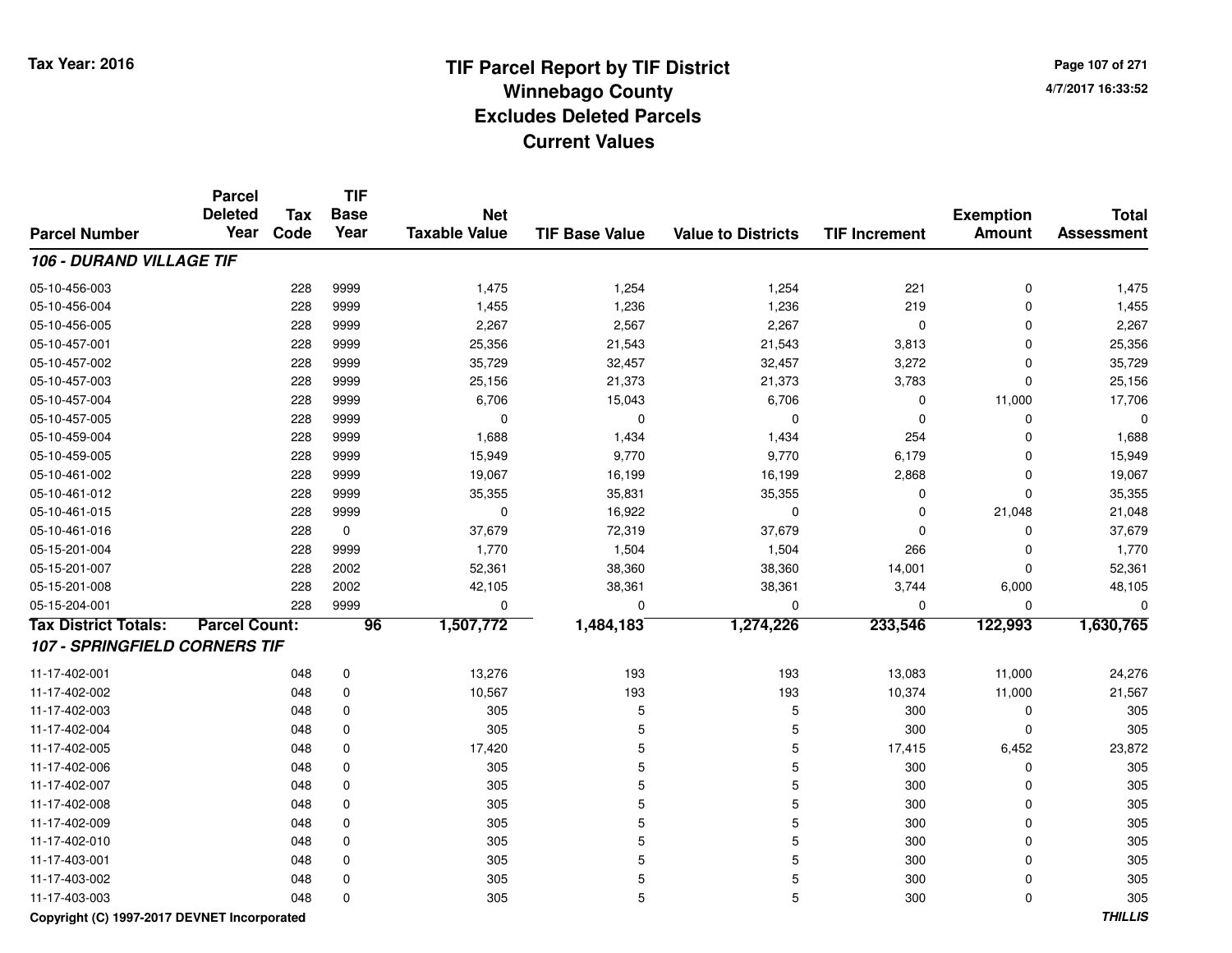**Page 108 of 2714/7/2017 16:33:52**

#### **TIF Base ValueParcel NumberTotal AssessmentExemption Amount Value to Districts TIF IncrementTIF Base YearTax CodeParcel Deleted YearNet Taxable Value107 - SPRINGFIELD CORNERS TIF**11-17-403-004 <sup>048</sup> <sup>305</sup> <sup>0</sup> <sup>5</sup> <sup>5</sup> <sup>300</sup> <sup>0</sup> <sup>305</sup> 11-17-403-005 <sup>048</sup> <sup>305</sup> <sup>0</sup> <sup>5</sup> <sup>5</sup> <sup>300</sup> <sup>0</sup> <sup>305</sup> 11-17-403-006 <sup>048</sup> <sup>305</sup> <sup>0</sup> <sup>5</sup> <sup>5</sup> <sup>300</sup> <sup>0</sup> <sup>305</sup> 11-17-403-007 <sup>048</sup> <sup>305</sup> <sup>0</sup> <sup>5</sup> <sup>5</sup> <sup>300</sup> <sup>0</sup> <sup>305</sup> 11-17-403-008 <sup>048</sup> <sup>305</sup> <sup>0</sup> <sup>5</sup> <sup>5</sup> <sup>300</sup> <sup>0</sup> <sup>305</sup> 11-17-404-0011 048 0 18,666 5 5 18,661 6,000 24,666 11-17-404-002 <sup>048</sup> <sup>305</sup> <sup>0</sup> <sup>5</sup> <sup>5</sup> <sup>300</sup> <sup>0</sup> <sup>305</sup> 11-17-404-003 <sup>048</sup> <sup>305</sup> <sup>0</sup> <sup>5</sup> <sup>5</sup> <sup>300</sup> <sup>0</sup> <sup>305</sup> 11-17-404-004 <sup>048</sup> 18,278 <sup>0</sup> <sup>5</sup> <sup>5</sup> 18,273 6,000 24,278 11-17-404-005 <sup>048</sup> <sup>305</sup> <sup>0</sup> <sup>5</sup> <sup>5</sup> <sup>300</sup> <sup>0</sup> <sup>305</sup> 11-17-404-006 <sup>048</sup> 10,796 <sup>0</sup> <sup>5</sup> <sup>5</sup> 10,791 13,000 23,796 11-17-404-0077 048 0 10,796 5 5 10,791 13,000 23,796 11-17-404-008 <sup>048</sup> <sup>305</sup> <sup>0</sup> <sup>5</sup> <sup>5</sup> <sup>300</sup> <sup>0</sup> <sup>305</sup> 11-17-404-0099 048 0 16,640 5 5 16,635 6,000 22,640 11-17-404-010 <sup>048</sup> <sup>305</sup> <sup>0</sup> <sup>5</sup> <sup>5</sup> <sup>300</sup> <sup>0</sup> <sup>305</sup> 11-17-404-0111 5 300 0 305 5 5 300 0 305 305 11-17-404-012 <sup>048</sup> <sup>305</sup> <sup>0</sup> <sup>5</sup> <sup>5</sup> <sup>300</sup> <sup>0</sup> <sup>305</sup> 11-17-404-0133 048 0 21,936 5 5 21,931 6,000 27,936 11-17-404-0144 20,702 048 0 20,707 5 5 20,702 0 20,707 11-17-404-015 <sup>048</sup> <sup>305</sup> <sup>0</sup> <sup>5</sup> <sup>5</sup> <sup>300</sup> <sup>0</sup> <sup>305</sup> 11-17-404-016 <sup>048</sup> <sup>305</sup> <sup>0</sup> <sup>5</sup> <sup>5</sup> <sup>300</sup> <sup>0</sup> <sup>305</sup> 11-17-404-017 <sup>048</sup> <sup>305</sup> <sup>0</sup> <sup>5</sup> <sup>5</sup> <sup>300</sup> <sup>0</sup> <sup>305</sup> 11-17-451-014 <sup>048</sup> 3,683 <sup>0</sup> <sup>193</sup> <sup>193</sup> 3,490 <sup>0</sup> 3,683 11-17-451-0155 048 0 19,025 193 193 18,832 6,000 25,025 11-17-453-0122 048 0 16,534 193 193 16,341 6,000 22,534 11-17-453-0133 048 0 17,919 193 193 17,726 6,000 23,919 11-17-453-0144 048 0 19,642 193 193 19,449 0 19,642 11-17-454-0011 048 0 21,230 193 193 21,037 6,000 27,230 11-17-454-002 <sup>048</sup> 18,349 <sup>0</sup> <sup>5</sup> <sup>5</sup> 18,344 6,000 24,349 11-17-454-0033 048 0 24,063 5 5 24,058 0 24,063 11-17-455-0011 048 0 17,927 193 193 17,734 6,000 23,927 11-17-455-0022 048 0 18,242 193 193 18,049 6,000 24,242 11-17-455-0033 048 0 19,678 193 193 19,485 6,000 25,678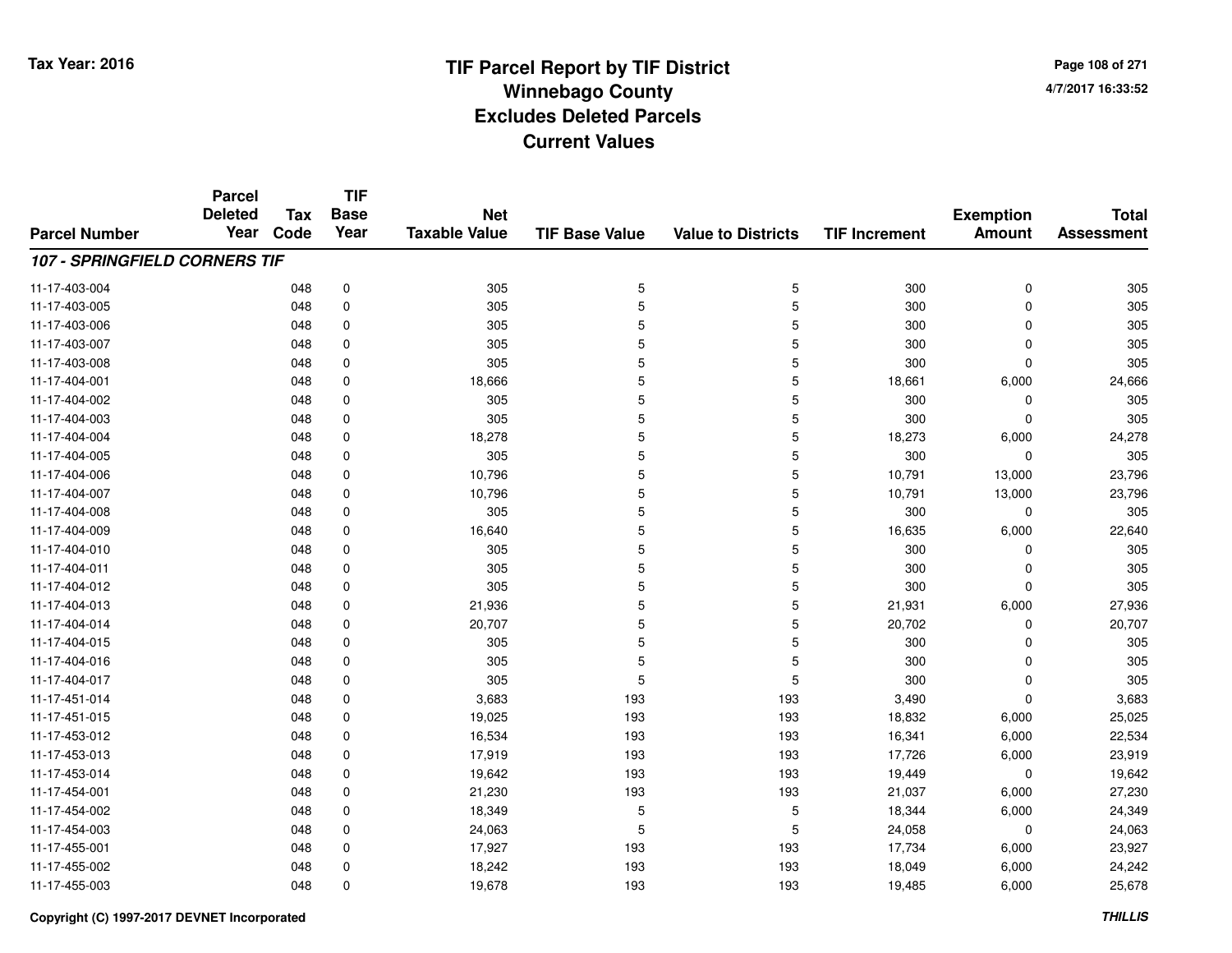**Page 109 of 2714/7/2017 16:33:52**

#### **TIF Base ValueParcel NumberTotal AssessmentExemption Amount Value to Districts TIF IncrementTIF Base YearTax CodeParcel Deleted YearNet Taxable Value107 - SPRINGFIELD CORNERS TIF**11-17-455-0044 18,621 18,814 18,814 193 193 18,621 18,621 6,000 24,814 11-17-455-005 <sup>048</sup> 20,104 <sup>0</sup> <sup>193</sup> <sup>193</sup> 19,911 6,000 26,104 11-17-455-006 <sup>048</sup> <sup>305</sup> <sup>0</sup> <sup>5</sup> <sup>5</sup> <sup>300</sup> <sup>0</sup> <sup>305</sup> 11-17-455-007 <sup>048</sup> <sup>305</sup> <sup>0</sup> <sup>5</sup> <sup>5</sup> <sup>300</sup> <sup>0</sup> <sup>305</sup> 11-17-455-008 <sup>048</sup> <sup>305</sup> <sup>0</sup> <sup>5</sup> <sup>5</sup> <sup>300</sup> <sup>0</sup> <sup>305</sup> 11-17-455-009 <sup>048</sup> <sup>305</sup> <sup>0</sup> <sup>5</sup> <sup>5</sup> <sup>300</sup> <sup>0</sup> <sup>305</sup> 11-17-455-010 <sup>048</sup> <sup>305</sup> <sup>0</sup> <sup>5</sup> <sup>5</sup> <sup>300</sup> <sup>0</sup> <sup>305</sup> 11-17-455-0111 048 0 24,510 5 5 24,505 0 24,510 11-17-456-0011 048 0 18,559 193 193 18,366 6,000 24,559 11-17-456-0022 048 0 6,550 193 193 6,357 6,000 12,550 11-17-456-0033 048 0 15,341 193 193 15,148 8,519 23,860 11-17-456-0044 10,806 6,000 11,000 11,000 194 194 194 10,806 6,000 17,000 11-17-456-0055 048 0 20,159 194 194 19,965 6,000 26,159 11-17-456-0066 048 0 14,052 194 194 13,858 11,000 25,052 11-17-456-007 <sup>048</sup> 18,046 <sup>0</sup> <sup>194</sup> <sup>194</sup> 17,852 6,000 24,046 11-17-456-0088 048 0 18,505 194 194 18,311 6,000 24,505 11-17-456-0099 048 0 13,344 194 194 13,150 11,000 24,344 11-17-456-0100 048 0 25,150 194 194 24,956 0 25,150 11-17-456-0111 048 0 13,738 194 194 13,544 14,348 28,086 11-17-456-012 <sup>048</sup> 14,180 <sup>0</sup> <sup>194</sup> <sup>194</sup> 13,986 11,000 25,180 11-17-456-0133 048 0 10,854 194 194 10,660 11,000 21,854 11-17-456-0144 048 0 17,596 194 194 17,402 6,000 23,596 11-17-456-0155 048 0 21,340 194 194 21,146 6,000 27,340 11-17-456-017 <sup>048</sup> 5,276 <sup>0</sup> <sup>65</sup> <sup>65</sup> 5,211 <sup>0</sup> 5,276 11-17-456-0188 048 0 1,850 65 65 1,785 0 1,850 11-17-456-0199 048 0 187,860 65 65 187,795 0 187,860 11-17-457-0011 048 0 218,095 194 194 217,901 0 218,095 11-20-131-0011 048 9999 4,867 5,538 4,867 0 0 4,867 11-20-131-0022 0 048 0999 0 0 10,803 0 0 0 11,355 11,355 11,355 p 11-20-131-004 <sup>048</sup> 8,771 <sup>9999</sup> 10,476 8,771 <sup>0</sup> <sup>0</sup> 8,771 11-20-131-0111 048 0 0 8,211 0 0 11,695 11,695 11-20-131-0122 048 0 13,638 9,483 9,483 4,155 0 13,638 11-20-201-0088 048 0 17,657 3,369 3,369 14,288 0 17,657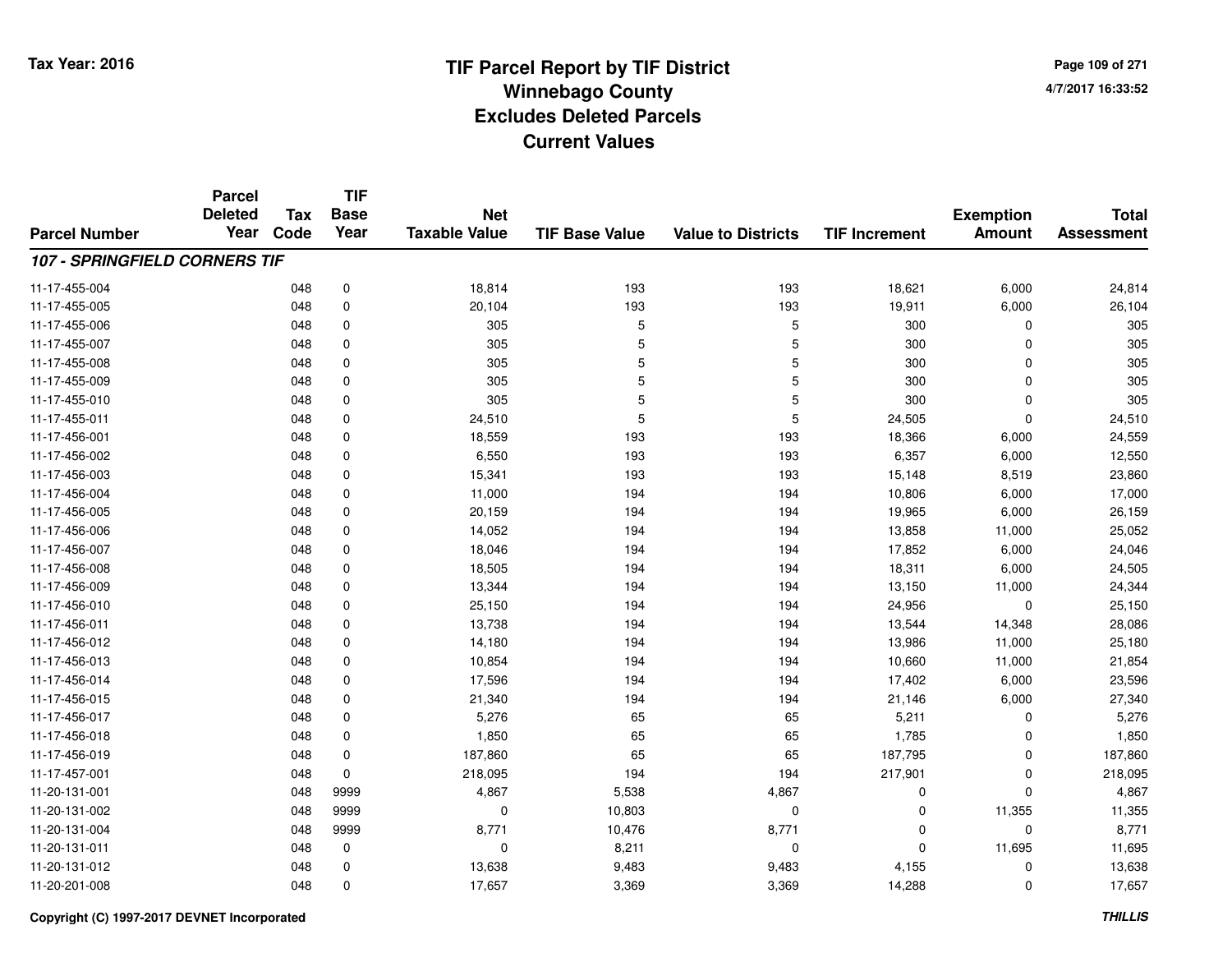**Page 110 of 2714/7/2017 16:33:52**

#### **TIF Base ValueParcel NumberTotal AssessmentExemption Amount Value to Districts TIF IncrementTIF Base YearTax CodeParcel Deleted YearNet Taxable Value107 - SPRINGFIELD CORNERS TIF**11-20-202-0011 048 0 24,122 819 819 23,303 0 24,122 11-20-202-0022 048 0 23,851 819 819 23,032 0 23,851 11-20-203-0011 048 0 78,564 98,759 78,564 0 0 78,564 11-20-204-001 <sup>048</sup> 17,718 <sup>0</sup> <sup>596</sup> <sup>596</sup> 17,122 <sup>0</sup> 17,718 11-20-226-0033 and the contract of the contract of the contract of the contract of the contract of  $\alpha$  of  $\alpha$  of  $\alpha$  of  $\alpha$  of  $\alpha$  of  $\alpha$  of  $\alpha$  of  $\alpha$  of  $\alpha$  of  $\alpha$  of  $\alpha$  of  $\alpha$  of  $\alpha$  of  $\alpha$  of  $\alpha$  of  $\alpha$  of  $\alpha$  of 11-20-226-004 <sup>048</sup> <sup>0</sup> <sup>9999</sup> 2,612 <sup>0</sup> <sup>0</sup> <sup>0</sup> <sup>0</sup> 11-20-226-005 <sup>048</sup> <sup>0</sup> <sup>9999</sup> <sup>0</sup> <sup>0</sup> <sup>0</sup> <sup>0</sup> <sup>0</sup> 11-20-226-0066 048 9999 1,561 604 604 957 0 1,561 11-20-226-008 <sup>048</sup> <sup>0</sup> <sup>9999</sup> <sup>798</sup> <sup>0</sup> <sup>0</sup> <sup>0</sup> <sup>0</sup> 11-20-226-009 <sup>048</sup> <sup>0</sup> <sup>9999</sup> <sup>423</sup> <sup>0</sup> <sup>0</sup> <sup>0</sup> <sup>0</sup> 11-20-226-0100 048 9999 0 29,725 0 0 0 0 11-20-226-0111 048 9999 0 1,588 0 0 0 0 11-20-226-012 <sup>048</sup> 8,692 <sup>9999</sup> 7,254 7,254 1,438 <sup>0</sup> 8,692 11-20-226-0133 048 0 12,014 373 373 11,641 0 12,014 11-20-226-0144 048 0 177,046 373 373 176,673 0 177,046 11-20-226-015 <sup>048</sup> 1,018 <sup>0</sup> <sup>74</sup> <sup>74</sup> <sup>944</sup> <sup>0</sup> 1,018 11-20-226-0166 048 0 676 42 42 634 0 676 11-20-227-0011 048 0 36,197 283,340 36,197 0 0 36,197 11-20-227-0022 048 0 20,476 1,389 1,389 19,087 0 20,476 11-20-277-0011 048 9999 3,076 1,196 1,196 1,880 0 3,076 11-20-277-0022 048 9999 0 485 0 0 0 0 11-20-277-0033 and the contract of the contract of the contract of the contract of the contract of  $\sim$  0 contract of  $\sim$  0 contract of  $\sim$  0 contract of  $\sim$  0 contract of  $\sim$  0 contract of  $\sim$  0 contract of  $\sim$  0 contract of  $\$ 11-20-277-004 <sup>048</sup> <sup>0</sup> <sup>9999</sup> <sup>509</sup> <sup>0</sup> <sup>0</sup> <sup>0</sup> <sup>0</sup> 11-20-277-005 $5$  048 9999 0 0 3,587 0 0 0 0 0 0 11-20-277-006 <sup>048</sup> 3,469 <sup>9999</sup> 6,906 3,469 <sup>0</sup> <sup>0</sup> 3,469 11-20-278-0011 and the contract of the contract of the contract of the contract of the contract of  $6,274$  and  $0$  and  $0$  and  $0$  and  $0$  and  $0$  and  $0$  and  $0$  and  $0$  and  $0$  and  $0$  and  $0$  and  $0$  and  $0$  and  $0$  and  $0$  and  $0$ 11-20-278-002 <sup>048</sup> <sup>0</sup> <sup>9999</sup> 6,495 <sup>0</sup> <sup>0</sup> <sup>0</sup> <sup>0</sup> 11-20-278-0033 048 9999 0 728 0 0 0 0 11-20-278-006 <sup>048</sup> 7,524 <sup>9999</sup> 7,007 7,007 <sup>517</sup> <sup>0</sup> 7,524 11-20-278-007 <sup>048</sup> 7,987 <sup>9999</sup> 6,756 6,756 1,231 <sup>0</sup> 7,987 **Tax District Totals: Parcel Count: <sup>109</sup> 1,548,371 542,963 178,032 1,370,339 276,369 1,824,740 125 - WAGON WHEEL TIF**03-23-476-004<sup>2017</sup> <sup>402</sup> <sup>2004</sup> 19,536 13,798 13,798 5,738 <sup>0</sup> 19,536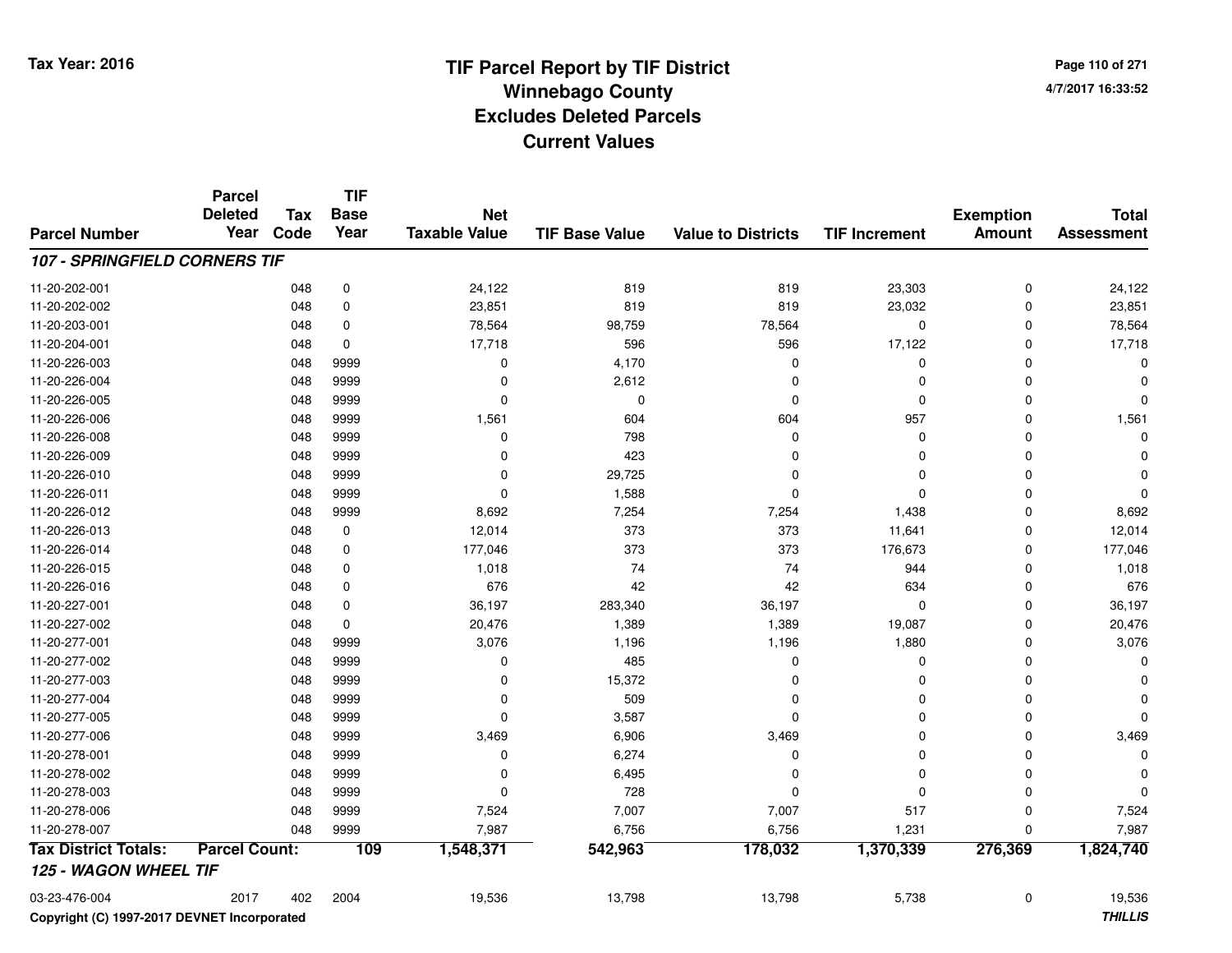**Page 111 of 2714/7/2017 16:33:52**

|                                             | <b>Parcel</b><br><b>Deleted</b> | <b>Tax</b> | <b>TIF</b><br><b>Base</b> | <b>Net</b>           |                       |                           |                      | <b>Exemption</b>        | <b>Total</b>   |
|---------------------------------------------|---------------------------------|------------|---------------------------|----------------------|-----------------------|---------------------------|----------------------|-------------------------|----------------|
| <b>Parcel Number</b>                        | Year                            | Code       | Year                      | <b>Taxable Value</b> | <b>TIF Base Value</b> | <b>Value to Districts</b> | <b>TIF Increment</b> | <b>Amount</b>           | Assessment     |
| 125 - WAGON WHEEL TIF                       |                                 |            |                           |                      |                       |                           |                      |                         |                |
| 03-23-476-008                               |                                 | 402        | 2004                      | 20,528               | 61,633                | 20,528                    | 0                    | $\mathbf 0$             | 20,528         |
| 03-23-476-011                               |                                 | 402        | 2004                      | 31,113               | 45,347                | 31,113                    | 0                    | $\mathbf 0$             | 31,113         |
| 03-24-302-013                               |                                 | 402        | 2004                      | 55,930               | 50,370                | 50,370                    | 5,560                | $\mathbf 0$             | 55,930         |
| 03-24-302-014                               |                                 | 402        | 2004                      | 75,884               | 73,189                | 73,189                    | 2,695                | $\mathbf 0$             | 75,884         |
| 03-24-302-015                               |                                 | 402        | 2004                      | 47,136               | 45,460                | 45,460                    | 1,676                | $\mathbf 0$             | 47,136         |
| 03-24-302-016                               |                                 | 402        | 2004                      | 43,420               | 41,879                | 41,879                    | 1,541                | $\mathbf 0$             | 43,420         |
| 03-24-302-017                               |                                 | 402        | 2004                      | 27,326               | 26,357                | 26,357                    | 969                  | $\mathbf 0$             | 27,326         |
| 03-24-302-018                               |                                 | 402        | 2004                      | 1,633                | 1,575                 | 1,575                     | 58                   | $\Omega$                | 1,633          |
| 03-24-302-019                               |                                 | 402        | 2004                      | 26,688               | 25,740                | 25,740                    | 948                  | 0                       | 26,688         |
| 03-24-302-020                               |                                 | 402        | 2004                      | 679                  | 654                   | 654                       | 25                   | $\mathbf 0$             | 679            |
| 03-24-303-021                               |                                 | 402        | 2004                      | $\Omega$             | $\mathbf 0$           | $\mathbf 0$               | $\mathbf 0$          | $\Omega$                | $\Omega$       |
| 03-24-305-006                               |                                 | 402        | 2004                      | 180,813              | 438                   | 438                       | 180,375              | $\mathbf 0$             | 180,813        |
| 03-24-305-007                               |                                 | 402        | 2004                      | 10,379               | 175                   | 175                       | 10,204               | 0                       | 10,379         |
| 03-24-305-008                               |                                 | 402        | 2004                      | 15,084               | 263                   | 263                       | 14,821               | $\mathbf 0$             | 15,084         |
| 03-24-351-004                               |                                 | 402        | 2004                      | 68,435               | 68,931                | 68,435                    | $\mathbf 0$          | $\mathbf 0$             | 68,435         |
| 03-24-351-008                               |                                 | 402        | $\pmb{0}$                 | 260,709              | 29,072                | 29,072                    | 231,637              | $\mathbf 0$             | 260,709        |
| 03-24-351-009                               |                                 | 402        | 0                         | 41,246               | 209                   | 209                       | 41,037               | $\mathbf 0$             | 41,246         |
| 03-24-351-010                               |                                 | 402        | $\mathbf 0$               | 634,508              | 86,707                | 86,707                    | 547,801              | $\mathbf 0$             | 634,508        |
| <b>Tax District Totals:</b>                 | <b>Parcel Count:</b>            |            | $\overline{19}$           | 1,561,047            | 571,797               | 515,962                   | 1,045,085            | $\overline{\mathbf{0}}$ | 1,561,047      |
| <b>126 - RIVER OAKS TIF</b>                 |                                 |            |                           |                      |                       |                           |                      |                         |                |
| 11-34-179-003                               |                                 | 403        | 2004                      | 1,432                | 2,897                 | 1,432                     | 0                    | $\pmb{0}$               | 1,432          |
| 11-34-204-001                               |                                 | 403        | 2004                      | $\mathbf 0$          | 0                     | 0                         | 0                    | $\pmb{0}$               | $\Omega$       |
| 11-34-204-006                               |                                 | 403        | 2004                      | 342                  | 724                   | 342                       | 0                    | $\mathbf 0$             | 342            |
| 11-34-205-002                               |                                 | 403        | 2004                      | 986                  | 2,173                 | 986                       | 0                    | $\mathbf 0$             | 986            |
| 11-34-206-001                               |                                 | 403        | 2004                      | 13,138               | 5,069                 | 5,069                     | 8,069                | 6,000                   | 19,138         |
| 11-34-206-002                               |                                 | 403        | 2004                      | 11,255               | 5,794                 | 5,794                     | 5,461                | 6,000                   | 17,255         |
| 11-34-206-003                               |                                 | 403        | 2004                      | 11,255               | 5,794                 | 5,794                     | 5,461                | 6,000                   | 17,255         |
| 11-34-206-004                               |                                 | 403        | 2004                      | 11,255               | 5,794                 | 5,794                     | 5,461                | 6,000                   | 17,255         |
| 11-34-206-005                               |                                 | 403        | 2004                      | 9,686                | 5,069                 | 5,069                     | 4,617                | 6,000                   | 15,686         |
| 11-34-206-006                               |                                 | 403        | 2004                      | 14,393               | 3,621                 | 3,621                     | 10,772               | 6,000                   | 20,393         |
| 11-34-206-007                               |                                 | 403        | 2004                      | 9,686                | 4,345                 | 4,345                     | 5,341                | 6,000                   | 15,686         |
| 11-34-206-008                               |                                 | 403        | 2004                      | 11,255               | 4,345                 | 4,345                     | 6,910                | 6,000                   | 17,255         |
| 11-34-206-009                               |                                 | 403        | 2004                      | 12,860               | 4,345                 | 4,345                     | 8,515                | 11,000                  | 23,860         |
| Convright (C) 1997-2017 DEVNET Incorporated |                                 |            |                           |                      |                       |                           |                      |                         | <b>THILLIS</b> |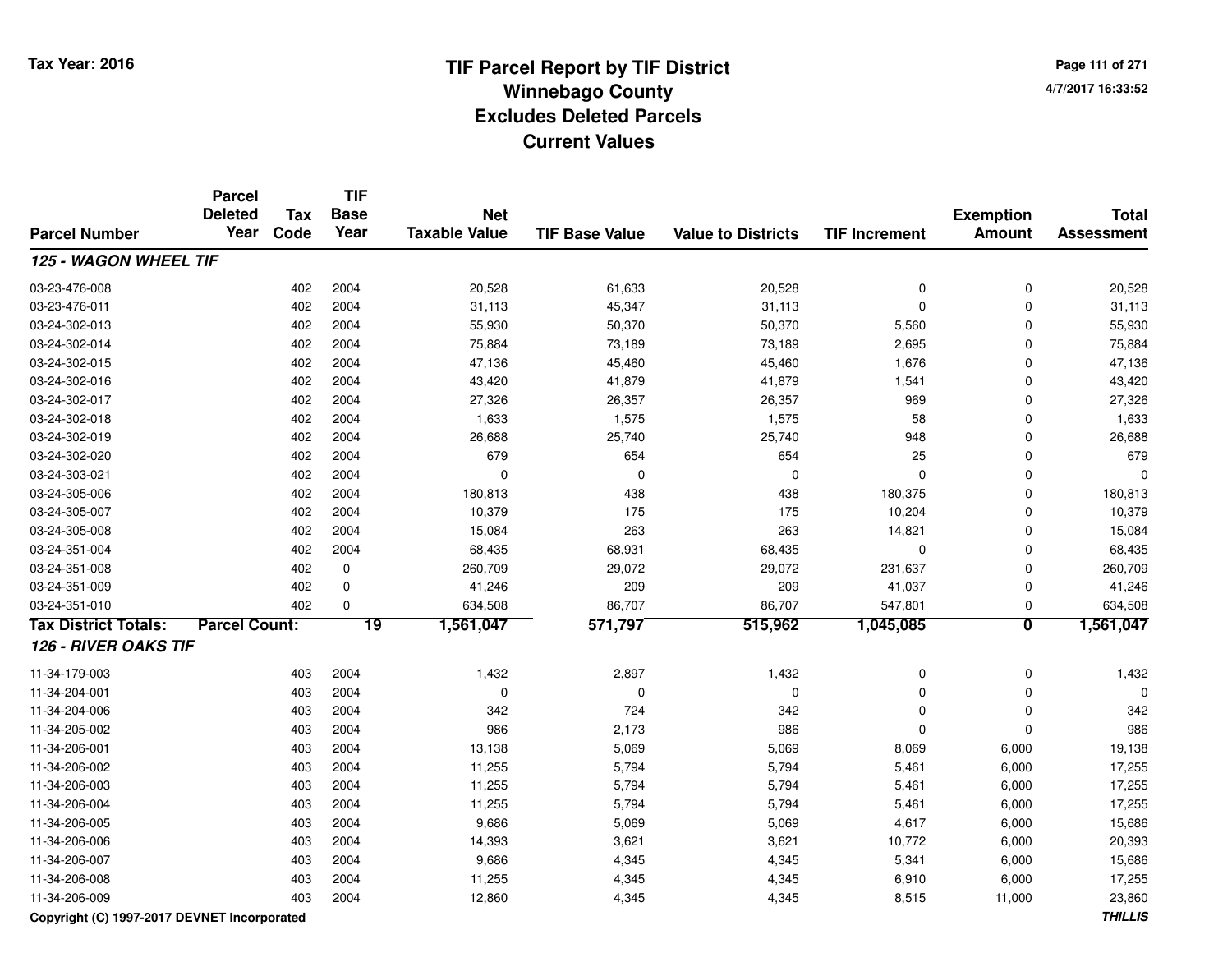**Page 112 of 2714/7/2017 16:33:52**

|                             | <b>Parcel</b><br><b>Deleted</b> | Tax  | <b>TIF</b><br><b>Base</b> | <b>Net</b><br><b>Taxable Value</b> |                       | <b>Value to Districts</b> | <b>TIF Increment</b> | <b>Exemption</b><br><b>Amount</b> | <b>Total</b><br><b>Assessment</b> |
|-----------------------------|---------------------------------|------|---------------------------|------------------------------------|-----------------------|---------------------------|----------------------|-----------------------------------|-----------------------------------|
| <b>Parcel Number</b>        | Year                            | Code | Year                      |                                    | <b>TIF Base Value</b> |                           |                      |                                   |                                   |
| 126 - RIVER OAKS TIF        |                                 |      |                           |                                    |                       |                           |                      |                                   |                                   |
| 11-34-206-010               |                                 | 403  | 2004                      | 17,860                             | 3,621                 | 3,621                     | 14,239               | 6,000                             | 23,860                            |
| 11-34-206-011               |                                 | 403  | 2004                      | 17,860                             | 4,345                 | 4,345                     | 13,515               | 6,000                             | 23,860                            |
| 11-34-206-012               |                                 | 403  | 2004                      | 23,860                             | 2,897                 | 2,897                     | 20,963               | $\mathbf 0$                       | 23,860                            |
| 11-34-206-013               |                                 | 403  | 2004                      | 11,255                             | 2,897                 | 2,897                     | 8,358                | 6,000                             | 17,255                            |
| 11-34-206-014               |                                 | 403  | 2004                      | 11,255                             | 2,897                 | 2,897                     | 8,358                | 6,000                             | 17,255                            |
| 11-34-206-015               |                                 | 403  | 2004                      | 17,255                             | 2,897                 | 2,897                     | 14,358               | 0                                 | 17,255                            |
| 11-34-206-016               |                                 | 403  | 2004                      | 17,860                             | 2,897                 | 2,897                     | 14,963               | 6,000                             | 23,860                            |
| <b>Tax District Totals:</b> | <b>Parcel Count:</b>            |      | $\overline{20}$           | 224,748                            | 72,421                | 69,387                    | 155,361              | 89,000                            | 313,748                           |
| 127 - GARRISON SCHOOL TIF   |                                 |      |                           |                                    |                       |                           |                      |                                   |                                   |
| 11-14-380-010               |                                 | 404  | 2004                      | 7,866                              | 19,462                | 7,866                     | 0                    | 6,000                             | 13,866                            |
| 11-14-380-011               |                                 | 404  | 2004                      | 16,628                             | 33,990                | 16,628                    | $\mathbf 0$          | $\mathbf 0$                       | 16,628                            |
| 11-14-380-012               |                                 | 404  | 2004                      | 12,098                             | 17,062                | 12,098                    | $\mathbf 0$          | $\mathbf 0$                       | 12,098                            |
| 11-14-380-013               |                                 | 404  | 2004                      | 14,408                             | 22,636                | 14,408                    | $\Omega$             | 0                                 | 14,408                            |
| 11-14-380-014               |                                 | 404  | 2004                      | 10,310                             | 10,526                | 10,310                    | 0                    | $\mathbf 0$                       | 10,310                            |
| 11-14-380-015               |                                 | 404  | 2004                      | 10,249                             | 19,978                | 10,249                    | $\mathbf 0$          | 6,000                             | 16,249                            |
| 11-14-452-014               |                                 | 404  | 2004                      | 11,708                             | 17,253                | 11,708                    | $\mathbf 0$          | $\mathbf 0$                       | 11,708                            |
| 11-14-452-015               |                                 | 404  | 2004                      | 14,599                             | 22,387                | 14,599                    | $\mathbf 0$          | $\mathbf{0}$                      | 14,599                            |
| 11-14-452-016               |                                 | 404  | 2004                      | 10,458                             | 27,776                | 10,458                    | $\mathbf 0$          | 6,000                             | 16,458                            |
| 11-14-452-017               |                                 | 404  | 2004                      | 5,123                              | 31,258                | 5,123                     | $\mathbf 0$          | 13,000                            | 18,123                            |
| 11-14-452-018               |                                 | 404  | 2004                      | 9,861                              | 25,295                | 9,861                     | $\mathbf 0$          | 6,000                             | 15,861                            |
| 11-14-452-019               |                                 | 404  | 2004                      | 10,719                             | 21,851                | 10,719                    | $\Omega$             | 6,000                             | 16,719                            |
| 11-14-452-020               |                                 | 404  | 2004                      | 10,240                             | 15,844                | 10,240                    | $\Omega$             | 6,000                             | 16,240                            |
| 11-14-452-021               |                                 | 404  | 2004                      | 4,766                              | 13,465                | 4,766                     | $\Omega$             | $\mathbf{0}$                      | 4,766                             |
| 11-14-452-022               |                                 | 404  | 2004                      | 10,944                             | 22,221                | 10,944                    | $\Omega$             | 6,000                             | 16,944                            |
| 11-14-452-023               |                                 | 404  | 2004                      | 9,020                              | 4,567                 | 4,567                     | 4,453                | 0                                 | 9,020                             |
| 11-14-452-024               |                                 | 404  | 2004                      | 13,332                             | 18,617                | 13,332                    | 0                    | $\mathbf 0$                       | 13,332                            |
| 11-14-452-025               |                                 | 404  | 2004                      | 11,645                             | 22,071                | 11,645                    | 0                    | 6,000                             | 17,645                            |
| 11-14-452-026               |                                 | 404  | 2004                      | 5,867                              | 11,772                | 5,867                     | $\mathbf 0$          | $\mathbf 0$                       | 5,867                             |
| 11-14-452-027               |                                 | 404  | 2004                      | 13,495                             | 13,813                | 13,495                    | 0                    | 0                                 | 13,495                            |
| 11-14-452-028               |                                 | 404  | 2004                      | 9,999                              | 21,800                | 9,999                     | $\mathbf 0$          | $\mathbf 0$                       | 9,999                             |
| 11-14-452-029               |                                 | 404  | 2004                      | 11,106                             | 15,932                | 11,106                    | $\mathbf 0$          | $\mathbf 0$                       | 11,106                            |
| 11-14-452-030               |                                 | 404  | 2004                      | 381                                | 468                   | 381                       | $\mathbf 0$          | $\mathbf{0}$                      | 381                               |
| 11-14-452-031               |                                 | 404  | 2004                      | 6,313                              | 12,483                | 6,313                     | $\Omega$             | 6,000                             | 12,313                            |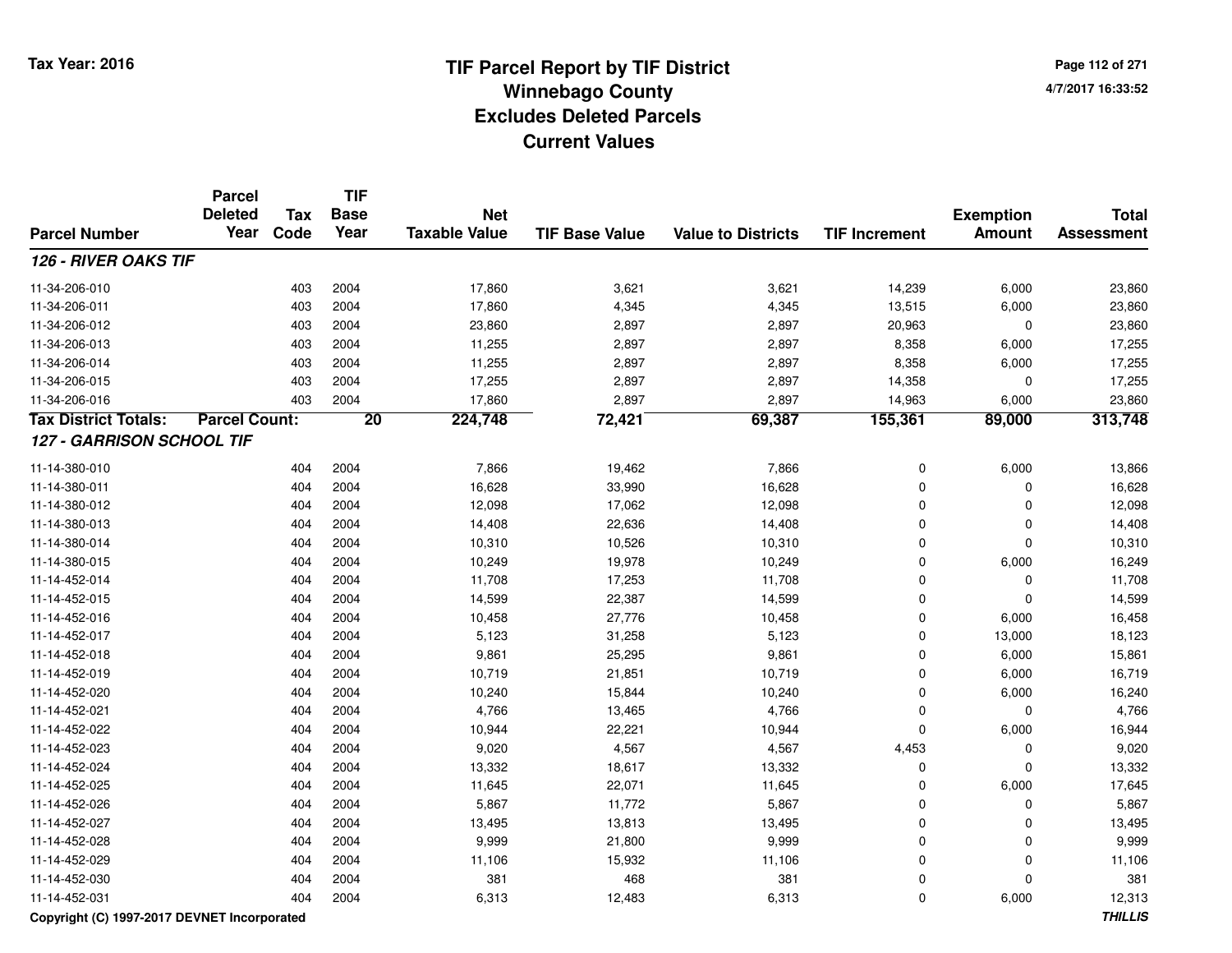**Page 113 of 2714/7/2017 16:33:52**

#### **TIF Base ValueParcel NumberTotal AssessmentExemption Amount Value to Districts TIF IncrementTIF Base YearTax CodeParcel Deleted YearNet Taxable Value127 - GARRISON SCHOOL TIF**11-14-452-0322 2 404 2004 6,892 16,339 6,892 0 4,900 11,792 11-14-452-0333 404 2004 12,671 16,741 12,671 0 0 12,671 11-14-452-034 <sup>404</sup> 10,949 <sup>2004</sup> 13,712 10,949 <sup>0</sup> <sup>0</sup> 10,949 11-14-452-035 <sup>404</sup> 10,309 <sup>2004</sup> 17,741 10,309 <sup>0</sup> <sup>0</sup> 10,309 11-14-453-001 <sup>404</sup> <sup>0</sup> <sup>2004</sup> <sup>0</sup> <sup>0</sup> <sup>0</sup> <sup>0</sup> <sup>0</sup> 11-14-453-019 <sup>404</sup> <sup>0</sup> <sup>0</sup> <sup>0</sup> <sup>0</sup> <sup>0</sup> <sup>0</sup> <sup>0</sup> 11-14-453-020 <sup>404</sup> <sup>0</sup> <sup>0</sup> <sup>0</sup> <sup>0</sup> <sup>0</sup> <sup>0</sup> <sup>0</sup> 11-14-453-021 <sup>404</sup> <sup>0</sup> <sup>0</sup> <sup>0</sup> <sup>0</sup> <sup>0</sup> <sup>0</sup> <sup>0</sup> 11-14-453-022 <sup>404</sup> <sup>0</sup> <sup>0</sup> <sup>0</sup> <sup>0</sup> <sup>0</sup> <sup>0</sup> <sup>0</sup> 11-14-453-023 <sup>404</sup> <sup>0</sup> <sup>0</sup> <sup>0</sup> <sup>0</sup> <sup>0</sup> <sup>0</sup> <sup>0</sup> 11-14-454-0100 404 2004 20,454 34,135 20,454 0 0 20,454 11-14-454-0111 and the contract of the contract of the contract of the contract of the contract of  $26.720$  and  $2004$  of  $2004$  of  $25.720$  and  $25.720$  and  $25.720$  and  $25.720$  and  $25.720$  and  $25.720$  and  $25.720$  and  $25.720$  an 11-14-454-041 <sup>404</sup> <sup>0</sup> <sup>2004</sup> <sup>0</sup> <sup>0</sup> <sup>0</sup> <sup>0</sup> <sup>0</sup> 11-14-454-0422 404 2004 23,174 24,210 23,174 0 0 23,174 11-14-454-0444 404 2004 2,667 20,587 2,667 0 2,667 11-14-454-0455 404 2004 4,783 18,366 4,783 0 0 4,783 11-14-454-046 <sup>404</sup> 17,332 <sup>2004</sup> 27,713 17,332 <sup>0</sup> <sup>0</sup> 17,332 11-14-455-0055 404 2004 16,314 26,634 16,314 0 0 16,314 11-14-455-0177 404 0 17,242 28,265 17,242 0 6,000 23,242 11-14-455-0211 404 0 22,984 1,319 1,319 21,665 0 22,984 11-14-455-022 <sup>404</sup> 31,101 <sup>0</sup> 1,319 1,319 29,782 <sup>0</sup> 31,101 11-14-455-0255 404 0 30,747 660 660 30,087 0 30,747 11-14-455-026 <sup>404</sup> 25,323 <sup>0</sup> 1,979 1,979 23,344 11,000 36,323 11-14-455-027 <sup>404</sup> 13,333 <sup>0</sup> 1,979 1,979 11,354 <sup>0</sup> 13,333 11-14-455-028 <sup>404</sup> 14,781 <sup>0</sup> 1,319 1,319 13,462 <sup>0</sup> 14,781 11-14-455-0299 404 0 25,039 659 659 24,380 6,000 31,039 11-14-455-0300 404 0 31,039 659 659 30,380 0 31,039 11-14-455-0311 404 0 32,093 1,979 1,979 30,114 0 32,093 11-14-455-032 <sup>404</sup> 19,861 <sup>0</sup> 5,276 5,276 14,585 <sup>0</sup> 19,861 11-14-455-034 <sup>404</sup> 18,023 <sup>0</sup> 1,702 1,702 16,321 6,000 24,023 11-14-455-035 <sup>404</sup> <sup>0</sup> <sup>0</sup> <sup>1</sup> <sup>0</sup> <sup>0</sup> <sup>0</sup> <sup>0</sup> 11-14-455-0366 404 0 12,638 17,866 12,638 0 0 12,638 11-14-455-0377 404 0 8,133 21,083 8,133 0 6,000 14,133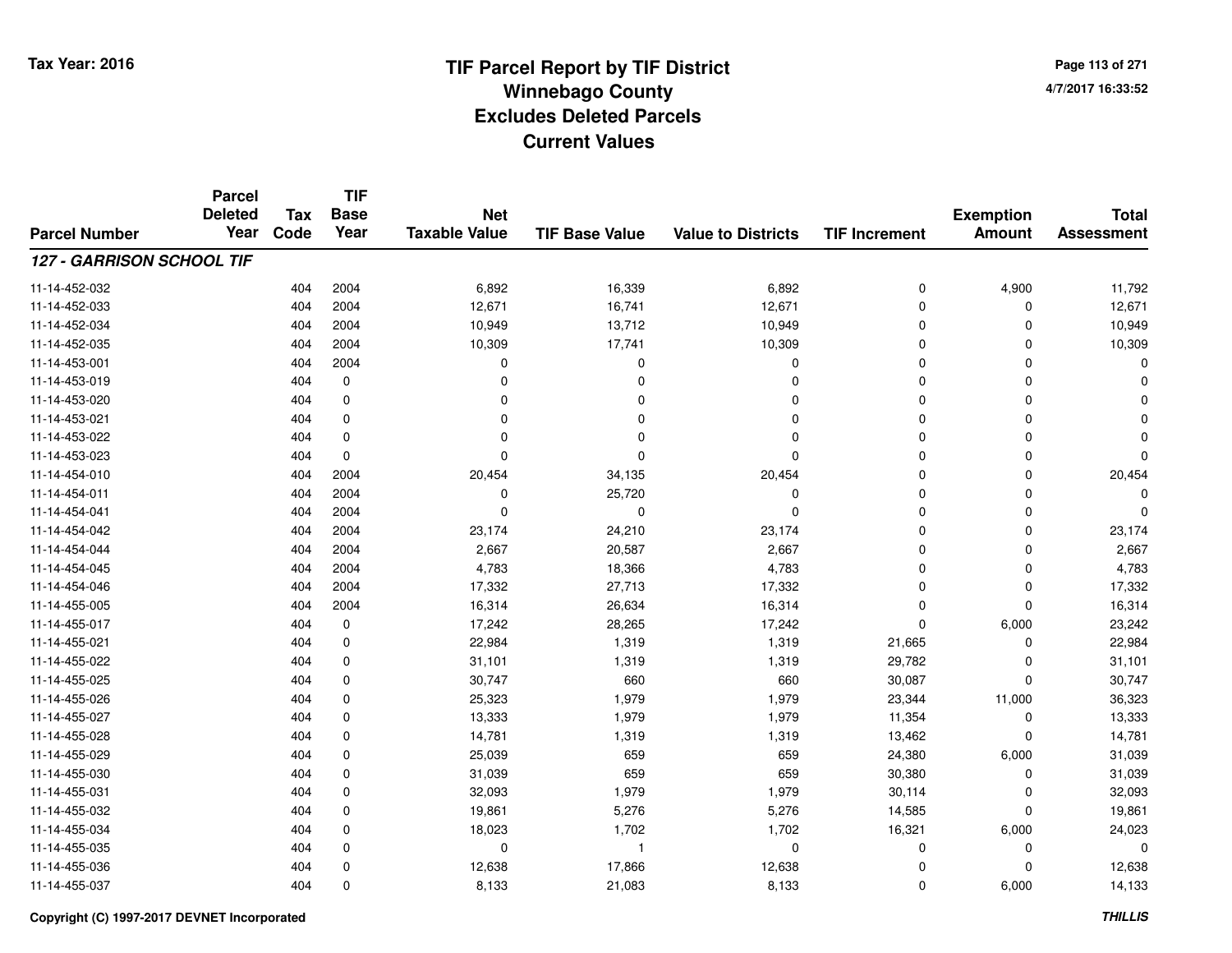**TIF**

**Parcel**

**Page 114 of 2714/7/2017 16:33:52**

#### **TIF Base ValueParcel NumberTotal AssessmentExemption Amount Value to Districts TIF Increment Base YearTax Code Deleted YearNet Taxable Value127 - GARRISON SCHOOL TIF**11-14-455-038 <sup>404</sup> 1,700 <sup>0</sup> 12,116 1,700 <sup>0</sup> <sup>0</sup> 1,700 11-14-455-0399 404 0 15,000 17,532 15,000 0 0 15,000 11-14-455-0400 404 0 20,000 16,633 16,633 3,367 0 20,000 11-14-456-0011 404 2004 374 461 374 0 0 374 11-14-456-0022 404 2004 16,319 19,411 16,319 0 16,319 11-14-456-0033 404 2004 10,649 19,898 10,649 0 0 10,649 11-14-456-004 <sup>404</sup> 12,209 <sup>2004</sup> 13,218 12,209 <sup>0</sup> <sup>0</sup> 12,209 11-14-456-0055 404 2004 16,883 20,640 16,883 0 0 16,883 11-14-456-0066 404 2004 14,785 14,968 14,785 0 0 14,785 11-14-456-007 <sup>404</sup> 10,666 <sup>2004</sup> 18,863 10,666 <sup>0</sup> <sup>0</sup> 10,666 11-14-456-0088 404 2004 9,866 16,412 9,866 0 4,377 14,243 11-14-456-0099 404 2004 16,802 34,100 16,802 0 0 16,802 11-14-456-0100 404 2004 13,312 22,204 13,312 0 0 13,312 11-14-456-0111 404 2004 14,666 17,273 14,666 0 14,666 11-14-456-0133 404 2004 8,580 14,993 8,580 0 6,000 14,580 11-14-456-0144 3,579 1,245 2004 3,579 10,564 3,579 3,579 0 1,245 4,824 11-14-456-026 <sup>404</sup> 23,159 <sup>2004</sup> 25,492 23,159 <sup>0</sup> <sup>0</sup> 23,159 11-14-456-0322 404 2004 2,742 11,689 2,742 0 6,000 8,742 11-14-456-034 <sup>404</sup> 10,788 <sup>2004</sup> 12,503 10,788 <sup>0</sup> <sup>0</sup> 10,788 11-14-456-035 <sup>404</sup> 10,430 <sup>2004</sup> 12,106 10,430 <sup>0</sup> <sup>0</sup> 10,430 11-14-456-037 <sup>404</sup> <sup>0</sup> <sup>2004</sup> <sup>0</sup> <sup>0</sup> <sup>0</sup> <sup>0</sup> <sup>0</sup> 11-14-458-0011 404 2004 12,239 18,328 12,239 0 12,239 11-14-458-002 <sup>404</sup> 7,670 <sup>2004</sup> 12,151 7,670 <sup>0</sup> 4,268 11,938 11-14-459-0011 404 2004 16,581 20,229 16,581 0 16,581 11-14-459-0022 404 2004 15,044 23,221 15,044 0 0 15,044 11-14-459-003 <sup>404</sup> 16,175 <sup>2004</sup> 14,064 14,064 2,111 <sup>0</sup> 16,175 11-14-459-004 <sup>404</sup> 10,649 <sup>2004</sup> 21,770 10,649 <sup>0</sup> <sup>0</sup> 10,649 11-14-459-005 <sup>404</sup> 7,112 <sup>2004</sup> 24,598 7,112 <sup>0</sup> 1,585 8,697 11-14-459-0066 404 2004 9,652 15,404 9,652 0 0 9,652 11-14-459-0077 404 2004 6,585 12,590 6,585 0 0 6,585 11-14-459-008 <sup>404</sup> 7,074 <sup>2004</sup> 17,079 7,074 <sup>0</sup> <sup>0</sup> 7,074 11-14-459-0099 404 2004 12,443 12,847 12,443 0 0 12,443 11-14-459-0100 404 2004 9,501 18,343 9,501 0 6,000 15,501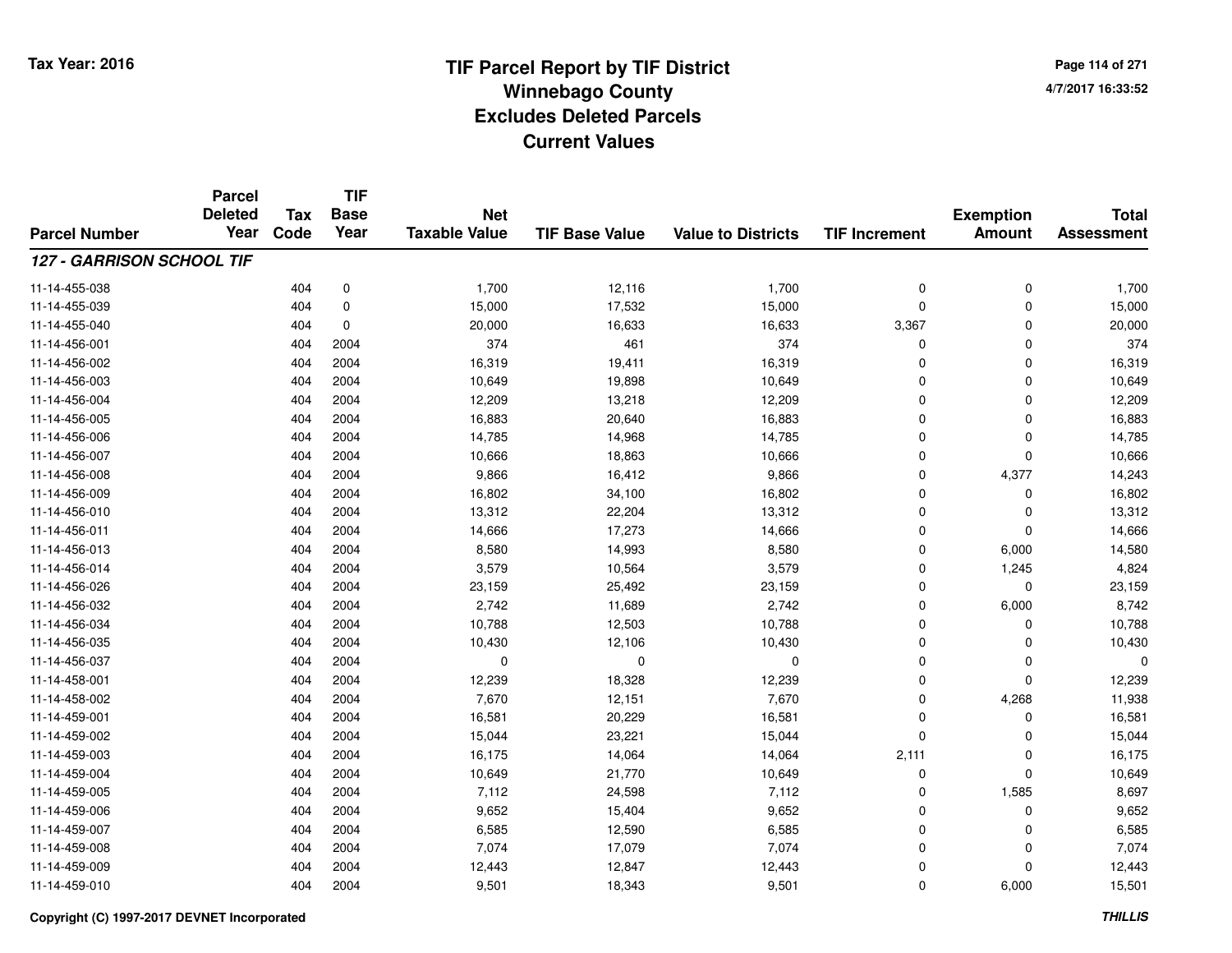**Page 115 of 2714/7/2017 16:33:52**

#### **TIF Base ValueParcel NumberTotal AssessmentExemption Amount Value to Districts TIF IncrementTIF Base YearTax CodeParcel Deleted YearNet Taxable Value127 - GARRISON SCHOOL TIF**11-14-459-0111 404 2004 8,315 19,496 8,315 0 8,315 11-14-459-0122 404 2004 6,260 17,778 6,260 0 0 6,260 11-14-459-0133 404 2004 479 1,009 479 0 0 479 11-14-459-0144 404 2004 22,589 50,231 22,589 0 22,589 11-14-459-015 <sup>404</sup> <sup>479</sup> <sup>2004</sup> <sup>589</sup> <sup>479</sup> <sup>0</sup> <sup>0</sup> <sup>479</sup> 11-14-459-0166 404 2004 14,591 20,550 14,591 0 14,591 11-14-460-0022 404 2004 8,209 22,140 8,209 0 6,000 14,209 11-14-460-0033 404 2004 8,019 17,049 8,019 0 0 8,019 11-14-460-0044 14,042 14,042 14,042 19,945 14,042 14,042 0 0 0 14,042 11-14-460-005 <sup>404</sup> 16,116 <sup>2004</sup> 12,637 12,637 3,479 <sup>0</sup> 16,116 11-14-460-0066 404 2004 9,564 18,184 9,564 0 4,143 13,707 11-14-460-007 <sup>404</sup> 24,772 <sup>2004</sup> 29,777 24,772 <sup>0</sup> 6,000 30,772 11-14-460-008 <sup>404</sup> 9,098 <sup>2004</sup> 18,032 9,098 <sup>0</sup> <sup>0</sup> 9,098 11-14-460-0099 404 2004 8,865 19,830 8,865 0 6,000 14,865 11-14-460-0100 404 2004 6,373 19,490 6,373 0 6,000 12,373 11-14-460-0166 404 2004 15,289 17,776 15,289 0 0 15,289 11-14-460-017 <sup>404</sup> 7,186 <sup>2004</sup> 19,296 7,186 <sup>0</sup> 6,000 13,186 11-14-464-0011 404 0 20,924 2,986 2,986 17,938 11,000 31,924 11-14-464-002 <sup>404</sup> 30,328 <sup>0</sup> 2,834 2,834 27,494 <sup>0</sup> 30,328 11-14-464-0033 404 0 31,452 2,944 2,944 28,508 0 31,452 11-14-464-0044 31,727 2,960 2,960 2,960 2,967 2,977 0 31,727 11-14-464-0055 404 0 31,668 2,966 2,966 28,702 0 31,668 11-14-464-006 <sup>404</sup> 32,437 <sup>0</sup> 3,035 3,035 29,402 <sup>0</sup> 32,437 11-14-464-0077 404 0 34,585 3,236 3,236 31,349 0 34,585 11-14-464-008 <sup>404</sup> 31,759 <sup>0</sup> 3,532 3,532 28,227 6,000 37,759 11-14-464-0099 404 0 27,785 2,600 2,600 25,185 0 27,785 11-14-464-0100 404 0 27,785 2,600 2,600 25,185 0 27,785 11-14-464-0111 404 0 29,322 2,741 2,741 26,581 0 29,322 11-14-464-0122 404 0 29,658 2,774 2,774 26,884 0 29,658 11-14-464-0133 404 0 29,322 2,741 2,741 26,581 0 29,322 11-14-464-0144 33,494 5 404 0 35,847 3,353 3,353 32,494 32,494 32,494 3 11-14-464-0155 404 0 31,717 2,967 2,967 28,750 0 31,717 11-14-464-0166 404 0 1,342 127 127 1,215 0 1,342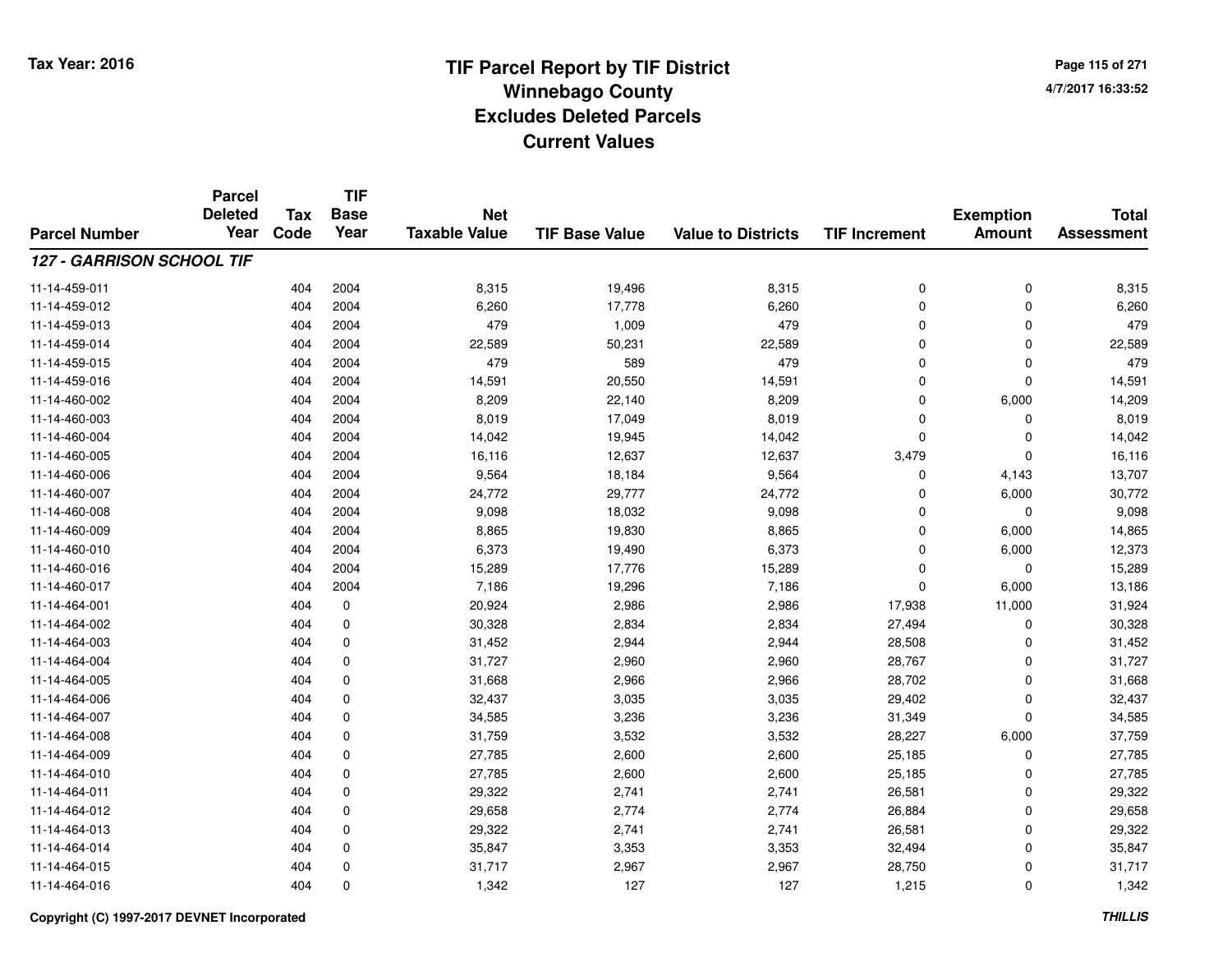**Page 116 of 2714/7/2017 16:33:52**

#### **TIF Base ValueParcel NumberTotal AssessmentExemption Amount Value to Districts TIF IncrementTIF Base YearTax CodeParcel Deleted YearNet Taxable Value127 - GARRISON SCHOOL TIF**11-14-464-017 <sup>404</sup> 1,342 <sup>0</sup> <sup>127</sup> <sup>127</sup> 1,215 <sup>0</sup> 1,342 11-14-464-0188 404 0 1,342 127 1,215 1,342 11-14-464-0199 404 0 1,342 127 127 1,215 0 1,342 11-14-464-0200 404 0 1,564 146 146 1,418 0 1,564 11-14-464-0211 404 0 1,564 146 1,418 0 1,564 11-14-464-0222 404 0 1,564 146 1,418 0 1,564 11-14-464-0233 404 0 1,564 135 1,429 0 1,564 11-14-464-0244 130 1,212 0 1,342 130 130 130 1,212 0 1,342 11-14-464-025 <sup>404</sup> 1,342 <sup>0</sup> <sup>123</sup> <sup>123</sup> 1,219 <sup>0</sup> 1,342 11-14-464-0266 404 0 1,342 123 123 1,219 0 1,342 11-14-464-0277 404 0 1,342 142 142 1,200 0 1,342 11-14-464-0288 404 0 1,388 120 120 1,268 0 1,388 11-14-464-0299 404 0 1,176 116 116 1,060 0 1,176 11-14-464-0300 404 0 1,176 108 108 1,068 0 1,176 11-14-464-0311 404 0 1,282 110 110 1,172 0 1,282 11-14-464-032 <sup>404</sup> 1,282 <sup>0</sup> <sup>125</sup> <sup>125</sup> 1,157 <sup>0</sup> 1,282 11-14-464-0333 404 0 1,568 132 1,432 1,436 0 1,568 11-14-464-0344 404 0 1,328 126 126 1,202 0 1,328 11-14-464-0355 404 0 1,328 126 126 1,202 0 1,328 11-14-464-0366 404 0 1,388 129 129 1,259 0 1,388 11-14-464-037 <sup>404</sup> 1,388 <sup>0</sup> <sup>144</sup> <sup>144</sup> 1,244 <sup>0</sup> 1,388 **Tax District Totals: Parcel Count: <sup>144</sup> 1,699,109 1,683,103 1,000,717 698,392 187,518 1,886,627 128 - KISHWAUKEE & HARRISON TIF**11-35-376-0011 405 2004 5,542 5,875 5,542 0 0 5,542 11-35-376-004 <sup>405</sup> 17,428 <sup>2004</sup> 22,488 17,428 <sup>0</sup> <sup>0</sup> 17,428 11-35-376-005 <sup>405</sup> 17,415 <sup>2004</sup> 18,479 17,415 <sup>0</sup> <sup>0</sup> 17,415 11-35-377-0044 405 0 100,892 129,644 100,892 0 0 100,892 11-35-377-0055 405 0 1,993 3,862 1,993 0 0 1,993 11-35-377-0066 405 0 16,086 26,955 16,086 0 0 16,086 11-35-451-0022 405 2004 24,872 26,301 24,872 0 0 24,872 11-35-451-0033 405 2004 987 1,048 987 0 0 987 11-35-451-004 <sup>405</sup> 217,899 <sup>2004</sup> 231,254 217,899 <sup>0</sup> <sup>0</sup> 217,899 11-35-451-008<sup>405</sup> 308,394 <sup>2004</sup> 328,370 308,394 <sup>0</sup> <sup>0</sup> 308,394

**Copyright (C) 1997-2017 DEVNET Incorporated**

**THILLIS**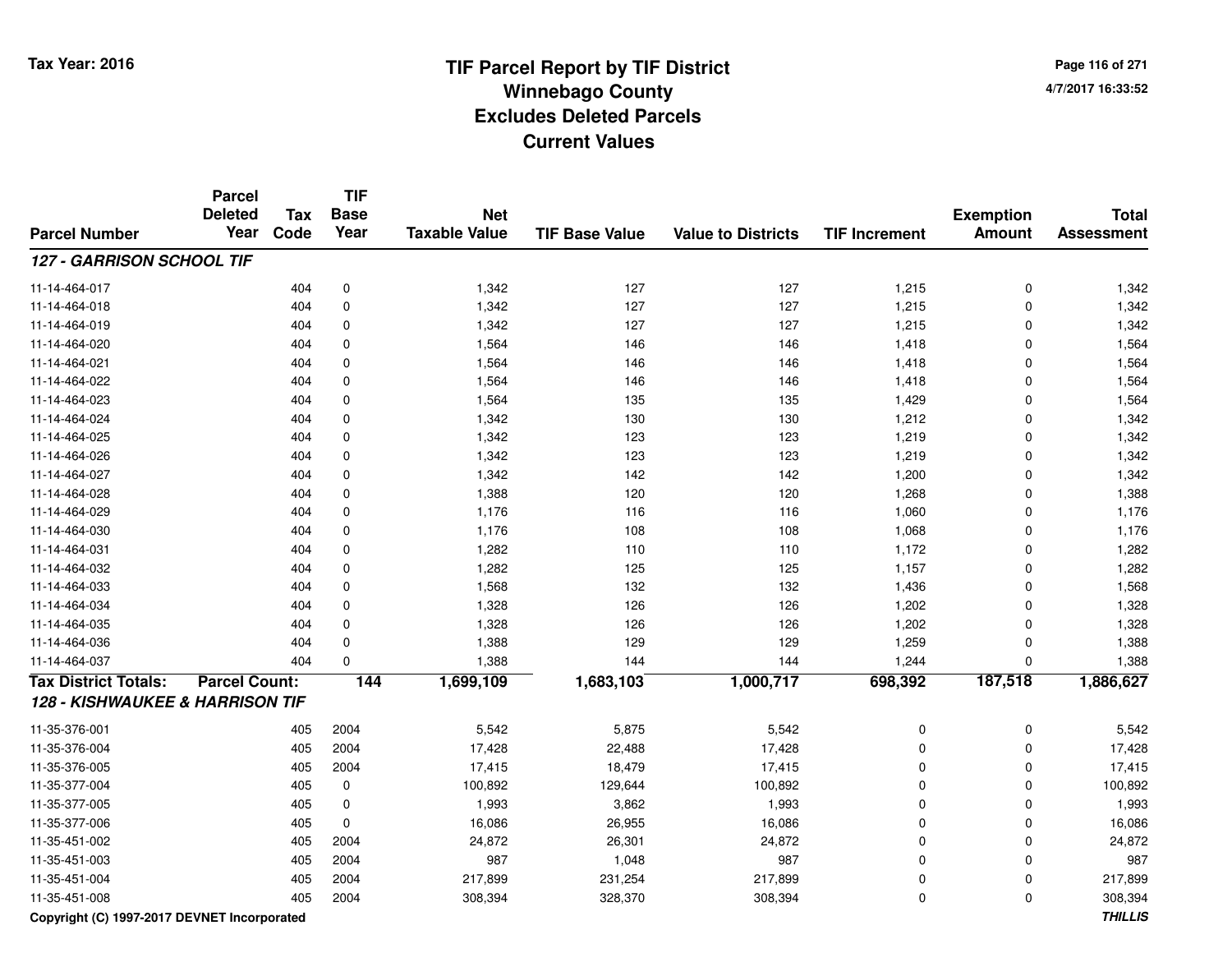**Page 117 of 2714/7/2017 16:33:52**

|                                            | <b>Parcel</b><br><b>Deleted</b><br>Year | <b>Tax</b> | <b>TIF</b><br><b>Base</b> | <b>Net</b>           |                       |                           |                      | <b>Exemption</b>        | <b>Total</b>      |
|--------------------------------------------|-----------------------------------------|------------|---------------------------|----------------------|-----------------------|---------------------------|----------------------|-------------------------|-------------------|
| <b>Parcel Number</b>                       |                                         | Code       | Year                      | <b>Taxable Value</b> | <b>TIF Base Value</b> | <b>Value to Districts</b> | <b>TIF Increment</b> | <b>Amount</b>           | <b>Assessment</b> |
| <b>128 - KISHWAUKEE &amp; HARRISON TIF</b> |                                         |            |                           |                      |                       |                           |                      |                         |                   |
| 11-35-451-010                              |                                         | 405        | 2006                      | 2,794                | 7,867                 | 2,794                     | 0                    | $\pmb{0}$               | 2,794             |
| 11-35-451-011                              |                                         | 405        | $\mathbf 0$               | 35,568               | 34,780                | 34,780                    | 788                  | 0                       | 35,568            |
| 11-35-451-012                              |                                         | 405        | $\mathbf 0$               | 394,148              | 132,981               | 132,981                   | 261,167              | 0                       | 394,148           |
| 11-35-453-011                              |                                         | 405        | 2004                      | 4,027                | 3,827                 | 3,827                     | 200                  | 0                       | 4,027             |
| 11-35-476-001                              |                                         | 405        | 2004                      | 77,446               | 136,795               | 77,446                    | 0                    | 0                       | 77,446            |
| 11-35-476-002                              |                                         | 405        | 2004                      | 7,969                | 10,626                | 7,969                     | 0                    | 0                       | 7,969             |
| 11-35-476-003                              |                                         | 405        | 2004                      | 239,995              | 333,747               | 239,995                   | 0                    | 0                       | 239,995           |
| 11-35-476-004                              |                                         | 405        | 2004                      | 58,225               | 72,614                | 58,225                    | 0                    | $\mathbf 0$             | 58,225            |
| 11-35-476-005                              |                                         | 405        | 2004                      | 55,509               | 67,031                | 55,509                    | 0                    | $\mathbf 0$             | 55,509            |
| 11-35-476-006                              |                                         | 405        | $\mathbf 0$               | 2,102                | 0                     | 0                         | 2,102                | 0                       | 2,102             |
| 11-35-477-001                              |                                         | 405        | 2004                      | 3,195                | 3,358                 | 3,195                     | 0                    | $\mathbf 0$             | 3,195             |
| 11-35-477-006                              |                                         | 405        | 2004                      | 21,920               | 216,668               | 21,920                    | 0                    | 0                       | 21,920            |
| 11-35-477-007                              |                                         | 405        | 2004                      | 2,772                | 2,938                 | 2,772                     | 0                    | $\mathbf 0$             | 2,772             |
| 11-35-477-008                              |                                         | 405        | 2004                      | 23,936               | 24,256                | 23,936                    | 0                    | $\mathbf 0$             | 23,936            |
| 11-35-477-009                              |                                         | 405        | 2004                      | 13,072               | 22,367                | 13,072                    | 0                    | 0                       | 13,072            |
| <b>Tax District Totals:</b>                | <b>Parcel Count:</b>                    |            | $\overline{25}$           | 1,654,186            | 1,864,131             | 1,389,929                 | 264,257              | $\overline{\mathbf{0}}$ | 1,654,186         |
| 129 - LINCOLNWOOD TIF #2                   |                                         |            |                           |                      |                       |                           |                      |                         |                   |
| 11-21-154-020                              |                                         | 406        | $\pmb{0}$                 | 20,791               | 586                   | 586                       | 20,205               | $\pmb{0}$               | 20,791            |
| 11-21-154-021                              |                                         | 406        | $\mathbf 0$               | 14,195               | 586                   | 586                       | 13,609               | 6,000                   | 20,195            |
| 11-21-154-022                              |                                         | 406        | $\mathbf 0$               | 14,319               | 586                   | 586                       | 13,733               | 6,000                   | 20,319            |
| 11-21-154-023                              |                                         | 406        | $\mathbf 0$               | 23,191               | 586                   | 586                       | 22,605               | $\mathbf 0$             | 23,191            |
| 11-21-154-024                              |                                         | 406        | $\mathbf 0$               | 14,107               | 586                   | 586                       | 13,521               | 6,000                   | 20,107            |
| 11-21-154-025                              |                                         | 406        | $\mathbf 0$               | 17,147               | 586                   | 586                       | 16,561               | 6,000                   | 23,147            |
| 11-21-154-026                              |                                         | 406        | $\mathbf 0$               | 14,107               | 586                   | 586                       | 13,521               | 6,000                   | 20,107            |
| 11-21-154-027                              |                                         | 406        | $\mathbf 0$               | 10,741               | 586                   | 586                       | 10,155               | 6,000                   | 16,741            |
| 11-21-154-028                              |                                         | 406        | $\mathbf 0$               | 23,314               | 586                   | 586                       | 22,728               | $\mathbf 0$             | 23,314            |
| 11-21-158-003                              |                                         | 406        | 0                         | 14,085               | 586                   | 586                       | 13,499               | 6,000                   | 20,085            |
| 11-21-158-004                              |                                         | 406        | 0                         | 17,278               | 586                   | 586                       | 16,692               | 6,000                   | 23,278            |
| 11-21-158-005                              |                                         | 406        | $\mathbf 0$               | 14,107               | 586                   | 586                       | 13,521               | 6,000                   | 20,107            |
| 11-21-158-006                              |                                         | 406        | $\mathbf 0$               | 17,549               | 586                   | 586                       | 16,963               | 6,000                   | 23,549            |
| 11-21-158-007                              |                                         | 406        | $\mathbf 0$               | 14,210               | 586                   | 586                       | 13,624               | 6,000                   | 20,210            |
| 11-21-158-008                              |                                         | 406        | $\Omega$                  | 15,961               | 586                   | 586                       | 15,375               | 6,000                   | 21,961            |
| 11-21-158-009                              |                                         | 406        | $\mathbf 0$               | 17,263               | 586                   | 586                       | 16,677               | 6,000                   | 23,263            |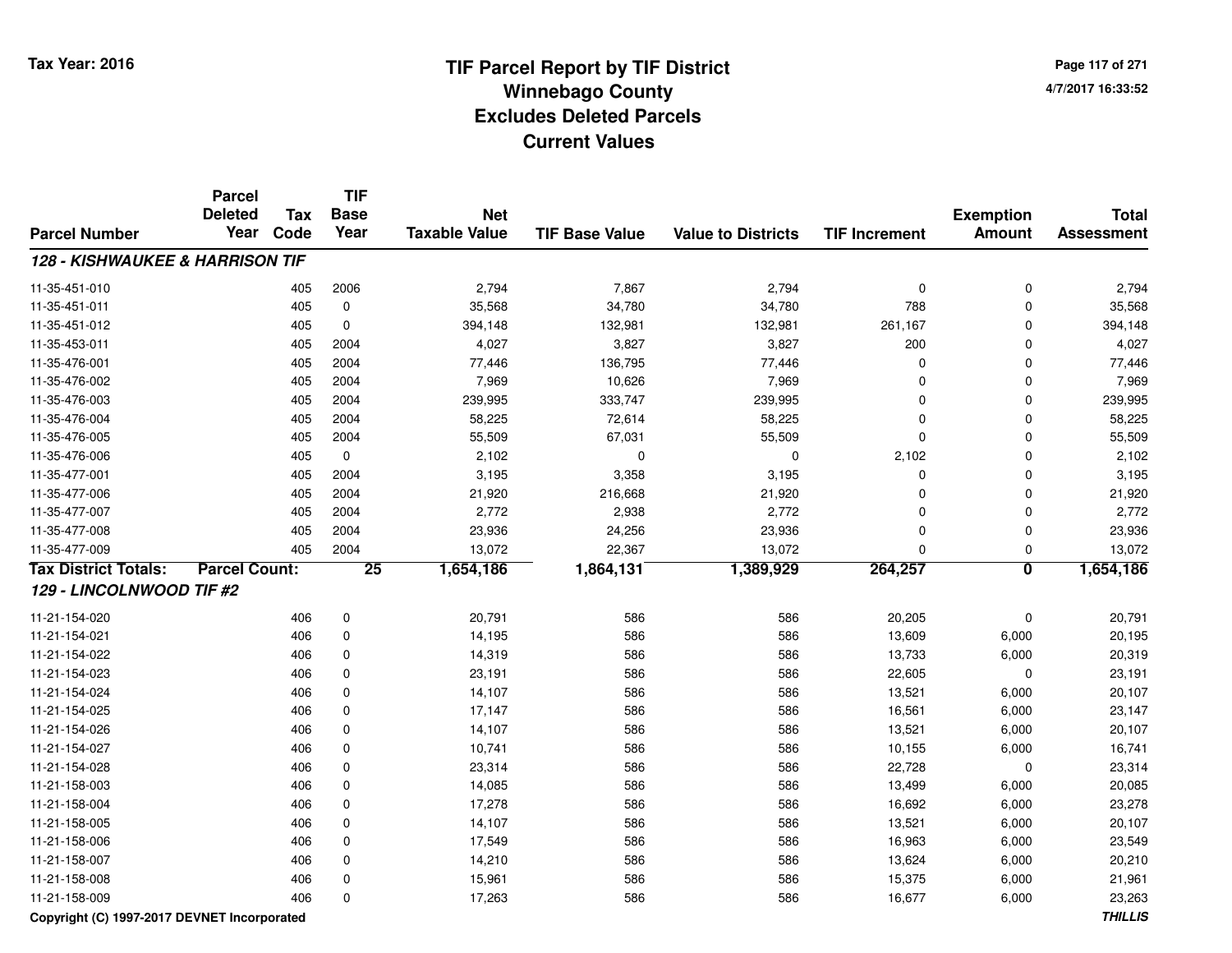**Page 118 of 2714/7/2017 16:33:52**

#### **TIF Base ValueParcel NumberTotal AssessmentExemption Amount Value to Districts TIF IncrementTIF Base YearTax CodeParcel Deleted YearNet Taxable Value129 - LINCOLNWOOD TIF #2**11-21-158-010 <sup>406</sup> 16,882 <sup>0</sup> 1,172 1,172 15,710 6,000 22,882 **Tax District Totals: Parcel Count: <sup>17</sup> 279,247 10,548 10,548 268,699 84,000 363,247 130 - HOPE VI TIF**11-20-255-0011 407 2004 7,187 7,736 7,187 0 0 7,187 11-20-255-0022 407 2004 0 8,043 0 0 5,659 5,659 11-20-255-0033 407 2004 238 13,631 238 0 238 11-20-255-004 <sup>407</sup> <sup>238</sup> <sup>2004</sup> <sup>293</sup> <sup>238</sup> <sup>0</sup> <sup>0</sup> <sup>238</sup> 11-20-255-007 <sup>407</sup> <sup>217</sup> <sup>2004</sup> <sup>266</sup> <sup>217</sup> <sup>0</sup> <sup>0</sup> <sup>217</sup> 11-20-255-0088 407 2004 217 266 217 0 0 217 11-20-255-009 <sup>407</sup> <sup>162</sup> <sup>2004</sup> <sup>266</sup> <sup>162</sup> <sup>0</sup> <sup>0</sup> <sup>162</sup> 11-20-255-010 <sup>407</sup> <sup>162</sup> <sup>2004</sup> <sup>266</sup> <sup>162</sup> <sup>0</sup> <sup>0</sup> <sup>162</sup> 11-20-255-0111 407 2004 6,085 439 439 5,646 0 6,085 11-20-402-0022 407 2004 3,300 7,758 3,300 0 0 3,300 11-20-402-0088 407 2004 7,765 4,497 4,497 3,268 0 7,765 11-20-402-0099 407 2004 4,891 5,543 4,891 0 4,891 11-20-402-010 $\frac{1}{400}$  2004 2004 3,494 3,569 3,494 3,494 0 3,494 0 3,494 0 11-20-402-0133 407 2004 209 222 209 0 0 209 11-20-402-014 <sup>407</sup> <sup>0</sup> <sup>2004</sup> 6,534 <sup>0</sup> <sup>0</sup> <sup>0</sup> <sup>0</sup> 11-20-402-015 <sup>407</sup> <sup>162</sup> <sup>2004</sup> <sup>266</sup> <sup>162</sup> <sup>0</sup> <sup>0</sup> <sup>162</sup> 11-20-402-016 <sup>407</sup> <sup>162</sup> <sup>2004</sup> <sup>266</sup> <sup>162</sup> <sup>0</sup> <sup>0</sup> <sup>162</sup> 11-20-402-0177 407 2004 162 266 162 0 0 162 11-20-402-0188 407 2004 162 266 162 0 0 162 11-20-402-019 <sup>407</sup> <sup>162</sup> <sup>2004</sup> <sup>266</sup> <sup>162</sup> <sup>0</sup> <sup>0</sup> <sup>162</sup> 11-20-402-020 <sup>407</sup> <sup>162</sup> <sup>2004</sup> <sup>266</sup> <sup>162</sup> <sup>0</sup> <sup>0</sup> <sup>162</sup> 11-20-402-0211 407 2004 0 5,278 0 0 4,685 4,685 11-20-402-0222 407 2004 6,485 8,021 6,485 0 0 6,485 11-20-402-0233 407 2004 151 186 151 0 0 151 11-20-402-024 <sup>407</sup> <sup>0</sup> <sup>2004</sup> 6,125 <sup>0</sup> <sup>0</sup> 5,717 5,717 11-20-402-025 <sup>407</sup> <sup>0</sup> <sup>2004</sup> 3,317 <sup>0</sup> <sup>0</sup> 3,553 3,553 11-20-402-026 <sup>407</sup> <sup>357</sup> <sup>2004</sup> 5,342 <sup>357</sup> <sup>0</sup> <sup>0</sup> <sup>357</sup> 11-20-402-027 <sup>407</sup> 7,493 <sup>2004</sup> 4,438 4,438 3,055 <sup>0</sup> 7,493 11-20-403-004 <sup>407</sup> <sup>0</sup> <sup>0</sup> <sup>0</sup> <sup>0</sup> <sup>0</sup> <sup>0</sup> <sup>0</sup> 11-20-404-0077 407 2004 294 361 294 0 0 294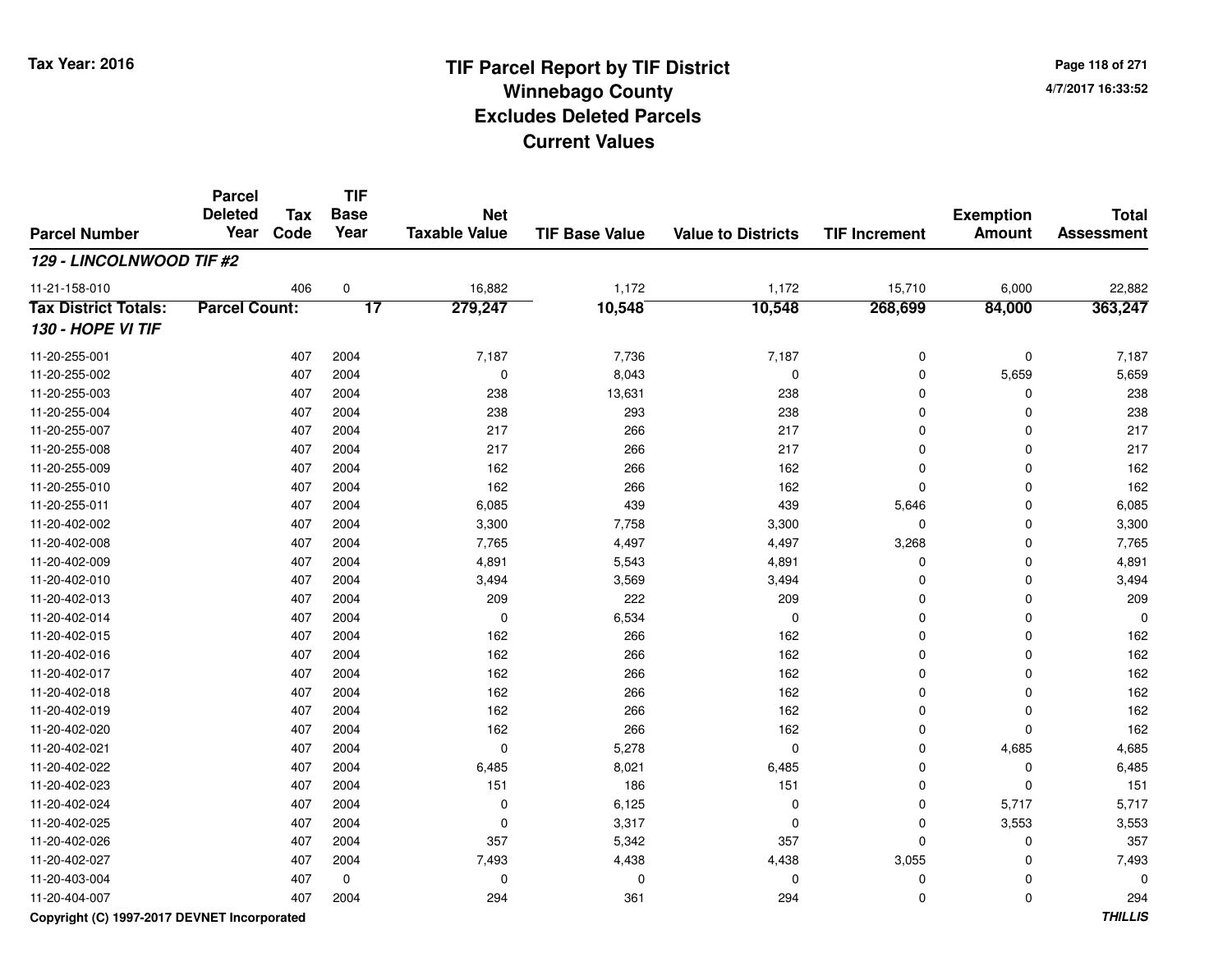**TIF**

**Parcel**

**Page 119 of 2714/7/2017 16:33:52**

#### **TIF Base ValueParcel NumberTotal AssessmentExemption Amount Value to Districts TIF Increment Base YearTax Code Deleted YearNet Taxable Value130 - HOPE VI TIF**11-20-404-0088 407 2004 0 5,640 0 0 5,515 5,515 11-20-404-0111 407 2004 6,168 569 569 5,599 0 6,168 11-20-404-017 <sup>407</sup> <sup>294</sup> <sup>2004</sup> <sup>810</sup> <sup>294</sup> <sup>0</sup> <sup>0</sup> <sup>294</sup> 11-20-404-0188 407 2004 294 361 294 0 0 294 11-20-404-0199 407 2004 294 361 294 0 0 294 11-20-404-0200 407 2004 3,730 6,329 3,730 0 1,329 5,059 11-20-404-0211 407 2004 196 6,334 196 0 0 196 11-20-404-0222 2 407 2004 3,802 6,204 3,802 0 0 3,802 11-20-404-025 <sup>407</sup> 4,045 <sup>2004</sup> <sup>546</sup> <sup>546</sup> 3,499 <sup>0</sup> 4,045 11-20-405-0011 407 2004 160 198 160 0 0 160 11-20-405-0022 2 2 3,471 3,471 3,471 2,614 0 6,085 3,471 3,471 3,471 3,471 2,614 0 6,085 11-20-405-0033 407 2004 9,037 6,915 6,915 2,122 0 9,037 11-20-405-004 <sup>407</sup> <sup>0</sup> <sup>2004</sup> 4,656 <sup>0</sup> <sup>0</sup> 6,789 6,789 11-20-405-005 <sup>407</sup> <sup>157</sup> <sup>2004</sup> <sup>193</sup> <sup>157</sup> <sup>0</sup> <sup>0</sup> <sup>157</sup> 11-20-405-0066 407 2004 157 193 157 0 0 157 11-20-405-007 <sup>407</sup> <sup>157</sup> <sup>2004</sup> <sup>193</sup> <sup>157</sup> <sup>0</sup> <sup>0</sup> <sup>157</sup> 11-20-405-008 <sup>407</sup> <sup>157</sup> <sup>2004</sup> <sup>193</sup> <sup>157</sup> <sup>0</sup> <sup>0</sup> <sup>157</sup> 11-20-405-0099 407 2004 3,475 3,190 285 2,609 6,084 11-20-405-0100 407 2004 6,309 8,919 6,309 0 0 6,309 11-20-405-0111 407 2004 157 193 157 0 0 157 11-20-405-0122 2 3,126 2 4,236 2 5,126 3,126 3,126 3,126 3,126 3,126 3,126 2 5 5 5 6 7,362 4,236 3,126 3,126 2 7,362 4 7,362 11-20-405-0155 407 2004 160 198 160 0 0 160 11-20-405-0166 407 2004 160 198 160 0 0 160 11-20-405-0177 407 2004 160 3,982 160 0 0 160 11-20-405-0188 407 2004 160 198 160 0 0 160 11-20-405-0211 407 2004 322 395 322 0 0 322 11-20-405-0222 407 2004 4,045 387 387 3,658 0 4,045 11-20-406-0022 407 2004 160 198 160 0 0 160 11-20-406-0033 407 2004 5,925 7,745 5,925 0 0 5,925 11-20-406-007 <sup>407</sup> <sup>157</sup> <sup>2004</sup> <sup>193</sup> <sup>157</sup> <sup>0</sup> <sup>0</sup> <sup>157</sup> 11-20-406-008 <sup>407</sup> <sup>157</sup> <sup>2004</sup> <sup>193</sup> <sup>157</sup> <sup>0</sup> <sup>0</sup> <sup>157</sup> 11-20-406-0144 407 2004 160 3,205 160 0 0 160 11-20-406-0155 407 2004 0 10,212 0 0 8,685 8,685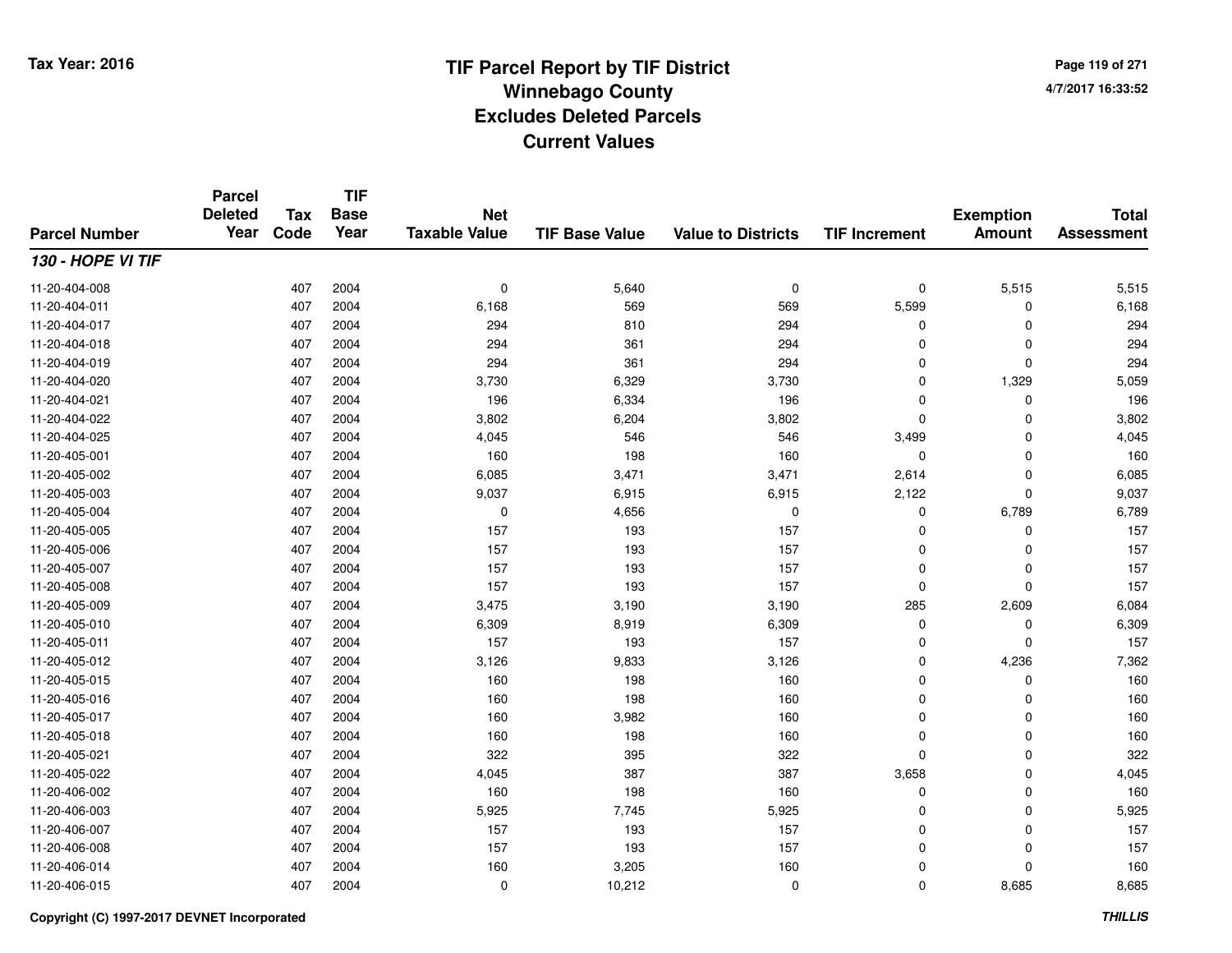**Page 120 of 2714/7/2017 16:33:52**

#### **TIF Base ValueParcel NumberTotal AssessmentExemption Amount Value to Districts TIF IncrementTIF Base YearTax CodeParcel Deleted YearNet Taxable Value130 - HOPE VI TIF**11-20-406-0166 407 2004 160 5,354 160 0 0 160 11-20-406-017 <sup>407</sup> 1,611 <sup>2004</sup> 4,515 1,611 <sup>0</sup> <sup>0</sup> 1,611 11-20-406-018 <sup>407</sup> 13,625 <sup>2004</sup> 11,723 11,723 1,902 <sup>0</sup> 13,625 11-20-406-0199 407 2004 0 9,243 0 0 9,323 9,323 11-20-406-0200 407 2004 0 8,242 0 0 10,550 10,550 11-20-406-0211 407 2004 6,085 290 290 5,795 0 6,085 11-20-406-0222 407 2004 4,045 290 290 3,755 0 4,045 11-20-428-0011 407 2004 157 192 157 0 0 157 11-20-428-0022 407 2004 160 198 160 0 0 160 11-20-428-0033 407 2004 7,695 9,090 7,695 0 7,695 11-20-428-0044 407 2004 2,919 3,024 2,919 0 0 2,919 11-20-428-005 <sup>407</sup> <sup>157</sup> <sup>2004</sup> <sup>192</sup> <sup>157</sup> <sup>0</sup> <sup>0</sup> <sup>157</sup> 11-20-428-006 <sup>407</sup> 8,008 <sup>2004</sup> 10,646 8,008 <sup>0</sup> <sup>0</sup> 8,008 11-20-428-0100 407 2004 212 7,852 212 0 0 212 11-20-428-0111 407 2004 178 219 178 0 0 178 11-20-428-012 <sup>407</sup> <sup>178</sup> <sup>2004</sup> <sup>219</sup> <sup>178</sup> <sup>0</sup> <sup>0</sup> <sup>178</sup> 11-20-428-0133 407 2004 178 219 178 0 0 178 11-20-428-014 <sup>407</sup> <sup>178</sup> <sup>2004</sup> <sup>219</sup> <sup>178</sup> <sup>0</sup> <sup>0</sup> <sup>178</sup> 11-20-428-015 <sup>407</sup> <sup>178</sup> <sup>2004</sup> 1,353 <sup>178</sup> <sup>0</sup> <sup>0</sup> <sup>178</sup> 11-20-428-0166 407 2004 169 5,351 169 0 0 169 11-20-428-017 <sup>407</sup> 5,450 <sup>2004</sup> 6,660 5,450 <sup>0</sup> <sup>0</sup> 5,450 11-20-428-018 <sup>407</sup> <sup>784</sup> <sup>2004</sup> <sup>843</sup> <sup>784</sup> <sup>0</sup> <sup>0</sup> <sup>784</sup> 11-20-428-0199 407 2004 1,734 5,415 1,734 0 0 1,734 11-20-428-0200 407 2004 3,010 5,117 3,010 0 6,041 9,051 11-20-428-0211 407 2004 7,366 14,589 7,366 0 6,000 13,366 11-20-428-0222 407 2004 169 207 169 0 0 169 11-20-428-0233 407 2004 280 344 280 0 0 280 11-20-428-024 <sup>407</sup> 6,085 <sup>2004</sup> <sup>299</sup> <sup>299</sup> 5,786 <sup>0</sup> 6,085 11-20-429-0055 407 2004 169 0 0 169 0 169 11-20-429-0066 407 2004 169 0 0 169 0 169 11-20-429-007 <sup>407</sup> <sup>169</sup> <sup>2004</sup> <sup>0</sup> <sup>0</sup> <sup>169</sup> <sup>0</sup> <sup>169</sup> 11-20-429-012 $2$  2004 0  $\frac{4}{317}$  0  $\frac{4}{317}$  0 0 0 0 0 0 11-20-429-015<sup>407</sup> 7,833 <sup>2004</sup> <sup>319</sup> <sup>319</sup> 7,514 <sup>0</sup> 7,833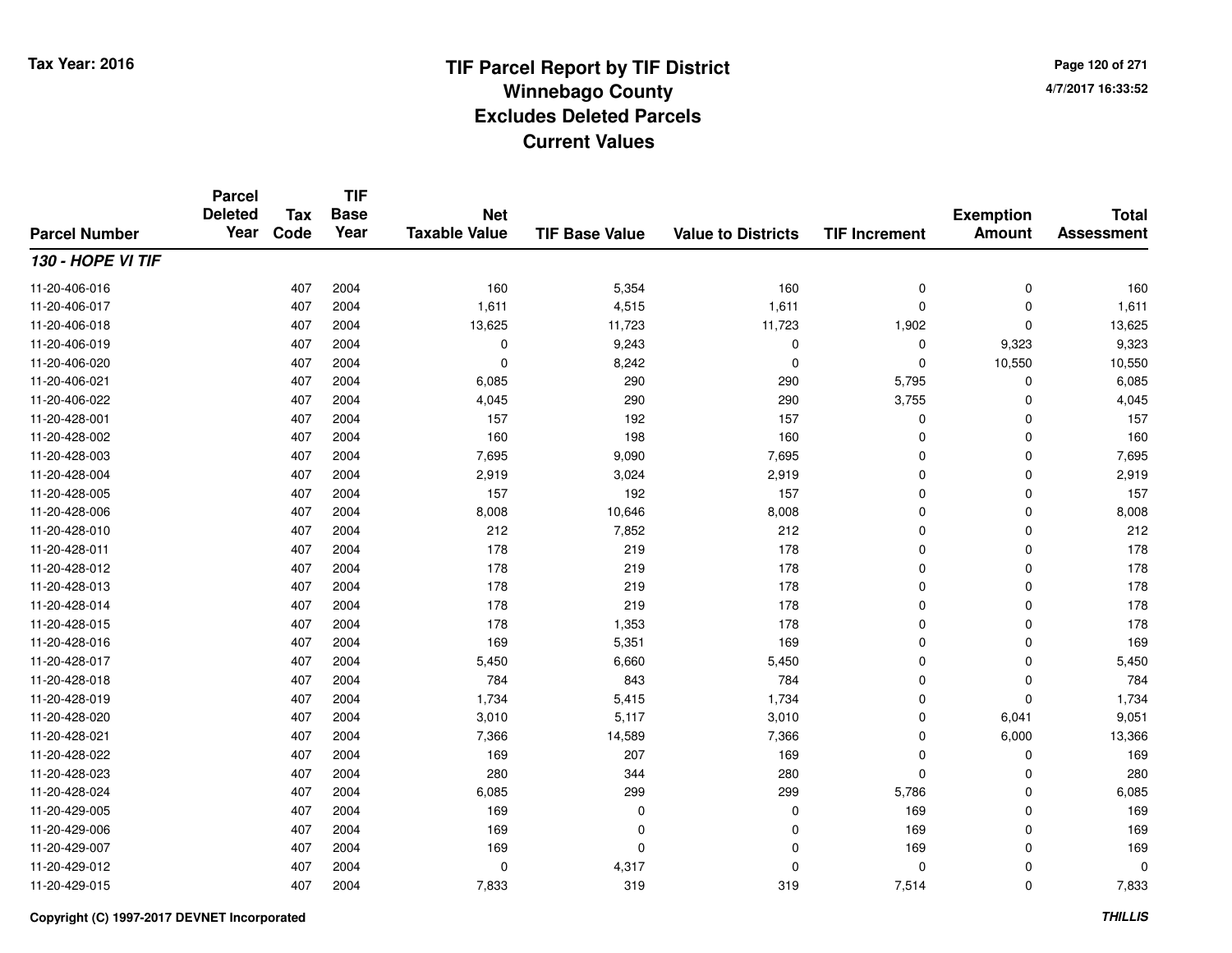**Page 121 of 2714/7/2017 16:33:52**

#### **TIF Base ValueParcel NumberTotal AssessmentExemption Amount Value to Districts TIF IncrementTIF Base YearTax CodeParcel Deleted YearNet Taxable Value130 - HOPE VI TIF**11-20-429-0188 407 2004 0 3,726 0 0 5,955 5,955 11-20-429-019 <sup>407</sup> 7,344 <sup>2004</sup> 4,170 4,170 3,174 <sup>0</sup> 7,344 11-20-429-0200 407 2004 8,662 10,566 8,662 0 0 8,662 11-20-429-0211 407 2004 253 1,994 253 0 0 253 11-20-429-022 <sup>407</sup> 7,310 <sup>2004</sup> 5,539 5,539 1,771 <sup>0</sup> 7,310 11-20-429-0233 407 2004 169 5,972 169 0 0 169 11-20-429-025 <sup>407</sup> 6,085 <sup>2004</sup> <sup>414</sup> <sup>414</sup> 5,671 <sup>0</sup> 6,085 11-20-429-0266 407 2004 6,085 319 319 5,766 0 6,085 11-20-429-027 <sup>407</sup> 6,085 <sup>2004</sup> <sup>319</sup> <sup>319</sup> 5,766 <sup>0</sup> 6,085 11-20-429-0288 407 2004 6,085 426 426 5,659 0 6,085 11-20-429-0299 407 2004 6,085 319 319 5,766 0 6,085 11-20-429-0300 407 0 342 1,308 342 0 0 342 11-20-429-0311 407 0 2,659 1,308 1,308 1,351 0 2,659 11-20-430-0011 407 2004 5,999 3,967 3,967 2,032 0 5,999 11-20-430-0022 2 407 2004 3,928 4,650 3,928 0 70 3,998 11-20-430-0033 407 2004 4,143 5,162 4,143 0 0 4,143 11-20-430-004 <sup>407</sup> <sup>0</sup> <sup>2004</sup> <sup>158</sup> <sup>0</sup> <sup>0</sup> <sup>0</sup> <sup>0</sup> 11-20-430-007 <sup>407</sup> 6,085 <sup>2004</sup> <sup>453</sup> <sup>453</sup> 5,632 <sup>0</sup> 6,085 11-20-430-008 <sup>407</sup> 6,085 <sup>2004</sup> 1,106 1,106 4,979 <sup>0</sup> 6,085 11-20-430-0099 407 2004 184 226 184 0 0 184 11-20-430-0122 1,777 2004 1,777 4,187 1,777 3 4,187 0 5,195 6,972 11-20-430-0155 407 2004 184 226 184 0 0 184 11-20-430-0166 407 2004 184 226 184 0 0 184 11-20-430-017 <sup>407</sup> <sup>0</sup> <sup>2004</sup> <sup>111</sup> <sup>0</sup> <sup>0</sup> <sup>0</sup> <sup>0</sup> 11-20-430-0188 407 2004 4,160 4,265 4,160 0 0 4,160 11-20-430-0199 407 2004 4,027 3,195 832 0 4,027 11-20-430-0211 407 2004 6,085 453 453 5,632 0 6,085 11-20-430-0222 407 2004 369 478 369 0 0 369 11-20-430-0233 407 2004 22,746 453 453 22,293 6,000 28,746 11-20-431-0011 407 2004 2,116 3,700 2,116 0 984 3,100 11-20-431-0044 407 2004 4,608 6,686 4,608 0 4,608 11-20-431-005 <sup>407</sup> <sup>203</sup> <sup>2004</sup> <sup>248</sup> <sup>203</sup> <sup>0</sup> <sup>0</sup> <sup>203</sup> 11-20-431-006<sup>407</sup> 3,115 <sup>2004</sup> 3,524 3,115 <sup>0</sup> <sup>282</sup> 3,397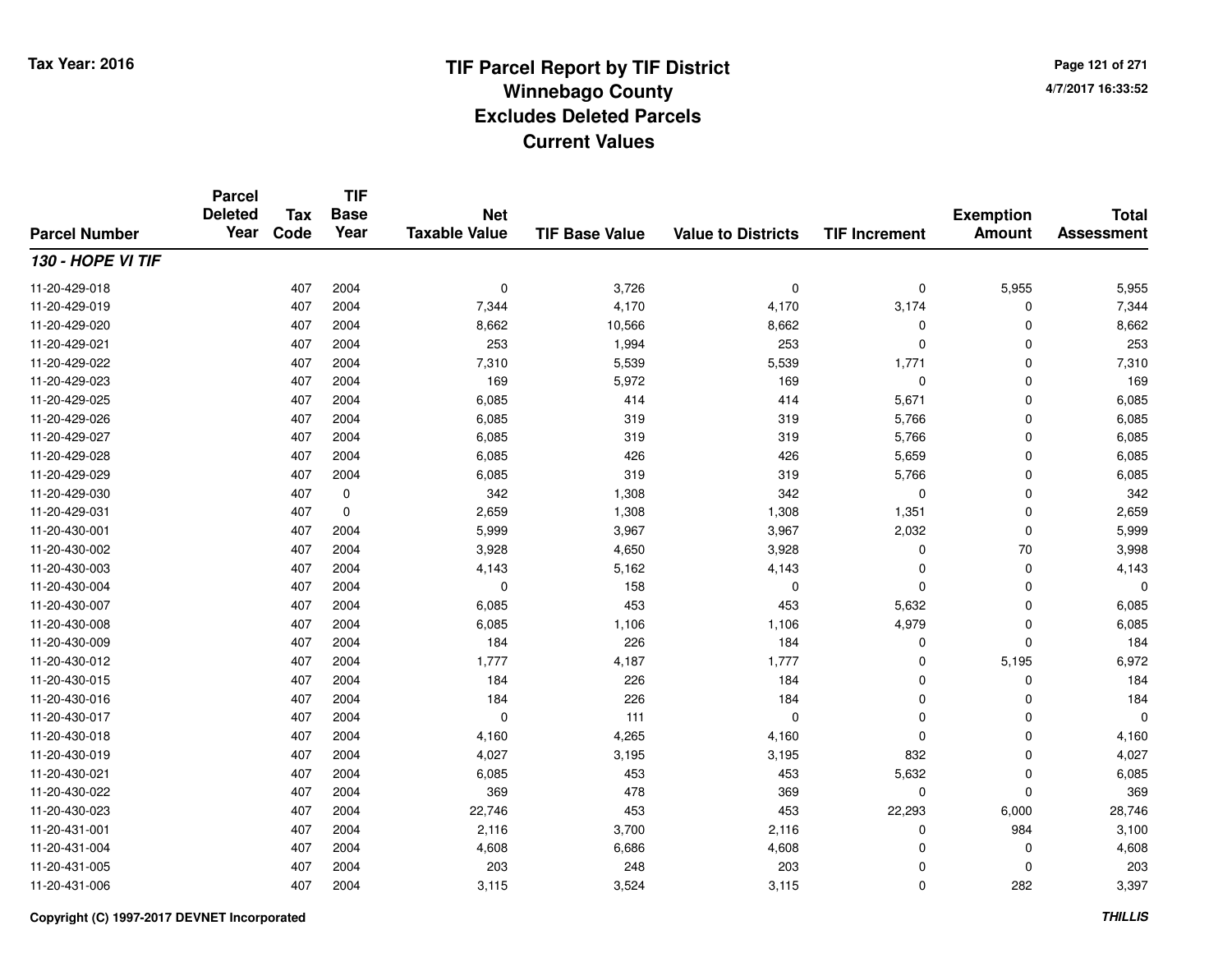**TIF**

**Parcel**

**Page 122 of 2714/7/2017 16:33:52**

#### **TIF Base ValueParcel NumberTotal AssessmentExemption Amount Value to Districts TIF Increment Base YearTax Code Deleted YearNet Taxable Value130 - HOPE VI TIF**11-20-431-007 <sup>407</sup> 2,160 <sup>2004</sup> 11,441 2,160 <sup>0</sup> 6,098 8,258 11-20-431-0088 407 2004 342 1,337 342 0 0 342 11-20-431-0099 407 2004 7,124 9,357 7,124 0 1,020 8,144 11-20-431-0100 407 2004 270 332 270 0 0 270 11-20-431-0111 407 2004 7,984 11,954 7,984 0 5,040 13,024 11-20-431-0122 407 2004 180 221 180 0 0 180 11-20-431-015 <sup>407</sup> 6,085 <sup>2004</sup> <sup>650</sup> <sup>650</sup> 5,435 <sup>0</sup> 6,085 11-20-431-016 <sup>407</sup> <sup>0</sup> <sup>2004</sup> <sup>584</sup> <sup>0</sup> <sup>0</sup> <sup>0</sup> <sup>0</sup> 11-20-431-017 <sup>407</sup> 9,984 <sup>2004</sup> 11,426 9,984 <sup>0</sup> <sup>0</sup> 9,984 11-20-431-0188 407 2004 0 6,600 0 0 5,931 5,931 11-20-452-0011 407 2004 8,245 428 428 7,817 0 8,245 11-20-452-0022 2 407 2004 1,929 4,514 1,929 0 0 1,929 11-20-452-0033 407 2004 4,046 361 361 3,685 0 4,046 11-20-452-004 <sup>407</sup> <sup>180</sup> <sup>2004</sup> <sup>221</sup> <sup>180</sup> <sup>0</sup> <sup>0</sup> <sup>180</sup> 11-20-452-016 <sup>407</sup> 5,608 <sup>2004</sup> 4,660 4,660 <sup>948</sup> <sup>0</sup> 5,608 11-20-452-017 <sup>407</sup> 4,707 <sup>2004</sup> 4,660 4,660 <sup>47</sup> <sup>0</sup> 4,707 11-20-452-028 <sup>407</sup> 6,085 <sup>2004</sup> <sup>294</sup> <sup>294</sup> 5,791 <sup>0</sup> 6,085 11-20-452-0299 407 2004 4,046 294 294 3,752 0 4,046 11-20-452-0311 407 2004 6,085 293 293 5,792 0 6,085 11-20-452-0322 407 2004 4,046 293 293 3,753 0 4,046 11-20-452-0333 407 2004 6,085 293 293 5,792 0 6,085 11-20-452-034 <sup>407</sup> 4,046 <sup>2004</sup> <sup>293</sup> <sup>293</sup> 3,753 <sup>0</sup> 4,046 11-20-452-035 <sup>407</sup> 8,245 <sup>2004</sup> <sup>391</sup> <sup>391</sup> 7,854 <sup>0</sup> 8,245 11-20-452-0366 407 2004 6,085 391 391 5,694 0 6,085 11-20-452-037 <sup>407</sup> <sup>318</sup> <sup>2004</sup> <sup>412</sup> <sup>318</sup> <sup>0</sup> <sup>0</sup> <sup>318</sup> 11-20-453-0011 407 2004 168 206 168 0 0 168 11-20-453-002 <sup>407</sup> <sup>0</sup> <sup>2004</sup> 4,004 <sup>0</sup> <sup>0</sup> 5,280 5,280 11-20-453-0033 407 2004 3,310 3,064 3,064 246 0 3,310 11-20-453-0099 407 2004 6,302 7,639 6,302 0 0 6,302 11-20-453-0100 407 2004 1,104 2,364 1,104 0 0 1,104 11-20-453-0133 407 2004 157 193 157 0 0 157 11-20-453-014 <sup>407</sup> <sup>157</sup> <sup>2004</sup> <sup>193</sup> <sup>157</sup> <sup>0</sup> <sup>0</sup> <sup>157</sup> 11-20-453-0155 407 2004 7,536 10,215 7,536 0 7,536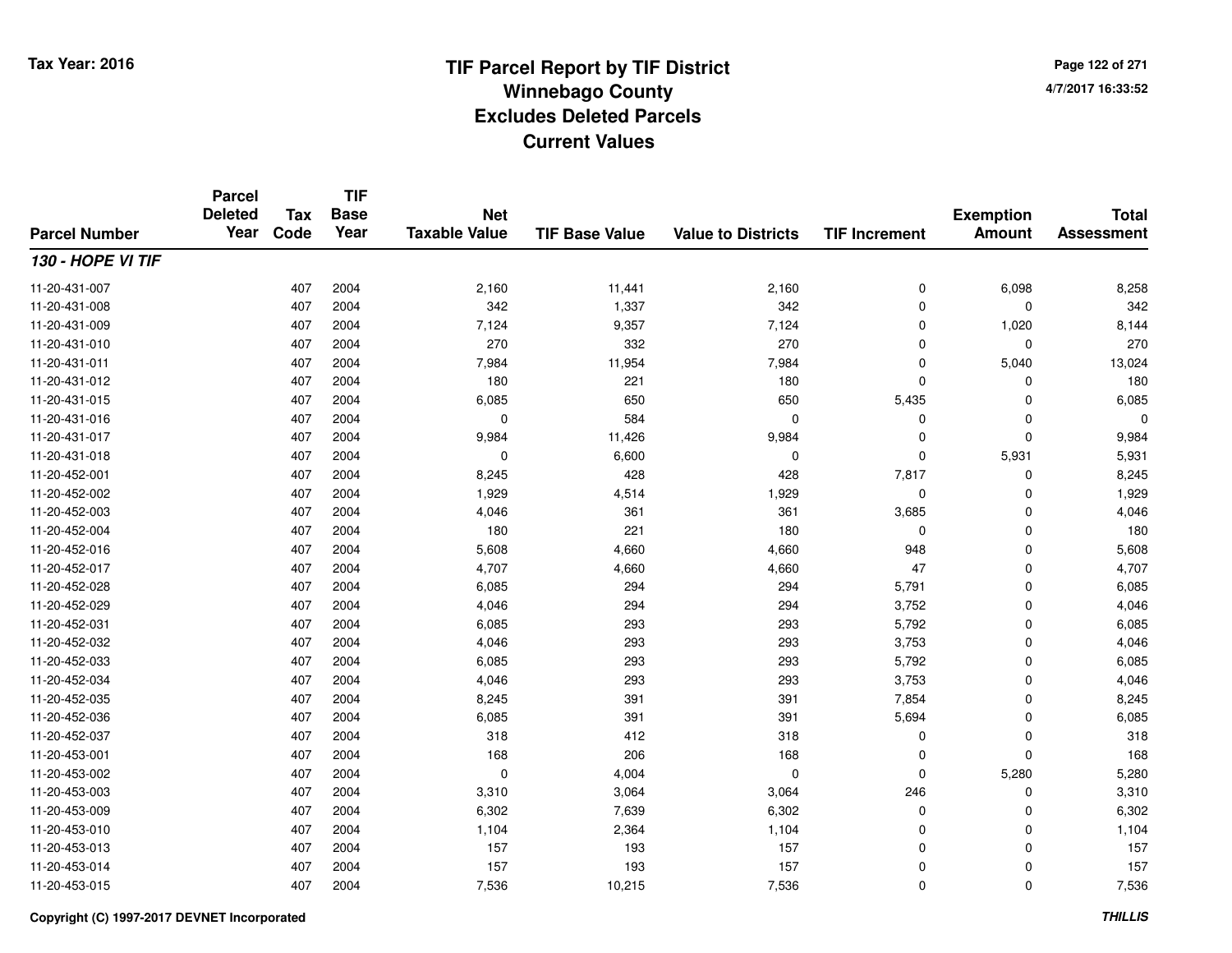**Page 123 of 2714/7/2017 16:33:52**

#### **TIF Base ValueParcel NumberTotal AssessmentExemption Amount Value to Districts TIF IncrementTIF Base YearTax CodeParcel Deleted YearNet Taxable Value130 - HOPE VI TIF**11-20-453-0166 407 2004 157 193 157 0 0 157 11-20-453-017 <sup>407</sup> <sup>157</sup> <sup>2004</sup> <sup>193</sup> <sup>157</sup> <sup>0</sup> <sup>0</sup> <sup>157</sup> 11-20-453-0188 407 2004 3,185 5,441 3,185 0 1,045 4,230 11-20-453-0211 407 2004 315 5,452 315 0 0 315 11-20-453-0222 407 2004 0 3,690 0 0 6,014 6,014 11-20-453-025 <sup>407</sup> <sup>157</sup> <sup>2004</sup> <sup>193</sup> <sup>157</sup> <sup>0</sup> <sup>0</sup> <sup>157</sup> 11-20-453-0266 407 2004 157 193 157 0 0 157 11-20-453-027 <sup>407</sup> <sup>193</sup> <sup>2004</sup> <sup>237</sup> <sup>193</sup> <sup>0</sup> <sup>0</sup> <sup>193</sup> 11-20-453-0299 407 2004 6,085 387 387 5,698 0 6,085 11-20-453-0300 407 2004 6,085 377 377 5,708 0 6,085 11-20-453-0311 407 2004 6,085 309 309 5,776 0 6,085 11-20-453-0322 407 2004 4,045 309 309 3,736 0 4,045 11-20-453-0333 407 2004 8,245 387 387 7,858 0 8,245 11-20-453-034 <sup>407</sup> 6,085 <sup>2004</sup> 1,173 1,173 4,912 <sup>0</sup> 6,085 11-20-454-0033 407 2004 2,033 4,096 2,033 0 5,163 7,196 11-20-454-004 <sup>407</sup> 4,741 <sup>2004</sup> 13,362 4,741 <sup>0</sup> 5,996 10,737 11-20-454-005 <sup>407</sup> 8,005 <sup>2004</sup> 5,154 5,154 2,851 <sup>0</sup> 8,005 11-20-454-006 <sup>407</sup> <sup>0</sup> <sup>2004</sup> 7,056 <sup>0</sup> <sup>0</sup> <sup>0</sup> <sup>0</sup> 11-20-454-0111 407 2004 157 193 157 0 0 157 11-20-454-014 <sup>407</sup> <sup>157</sup> <sup>2004</sup> <sup>193</sup> <sup>157</sup> <sup>0</sup> <sup>0</sup> <sup>157</sup> 11-20-454-015 <sup>407</sup> 5,384 <sup>2004</sup> 3,813 3,813 1,571 <sup>0</sup> 5,384 11-20-454-0166 407 2004 157 193 157 0 0 157 11-20-454-017 <sup>407</sup> <sup>157</sup> <sup>2004</sup> <sup>193</sup> <sup>157</sup> <sup>0</sup> <sup>0</sup> <sup>157</sup> 11-20-454-018 <sup>407</sup> <sup>157</sup> <sup>2004</sup> <sup>193</sup> <sup>157</sup> <sup>0</sup> <sup>0</sup> <sup>157</sup> 11-20-454-0199 407 2004 157 193 157 0 0 157 11-20-454-0200 407 2004 157 193 157 0 0 157 11-20-454-0211 407 2004 157 1,763 157 0 0 157 11-20-454-0222 407 2004 157 193 157 0 0 157 11-20-454-0233 407 2004 157 193 157 0 0 157 11-20-454-024 <sup>407</sup> <sup>157</sup> <sup>2004</sup> <sup>193</sup> <sup>157</sup> <sup>0</sup> <sup>0</sup> <sup>157</sup> 11-20-454-025 <sup>407</sup> <sup>157</sup> <sup>2004</sup> 1,531 <sup>157</sup> <sup>0</sup> <sup>0</sup> <sup>157</sup> 11-20-454-0266 407 2004 157 3,990 157 0 0 157 11-20-454-027<sup>407</sup> <sup>0</sup> <sup>2004</sup> 5,811 <sup>0</sup> <sup>0</sup> 7,732 7,732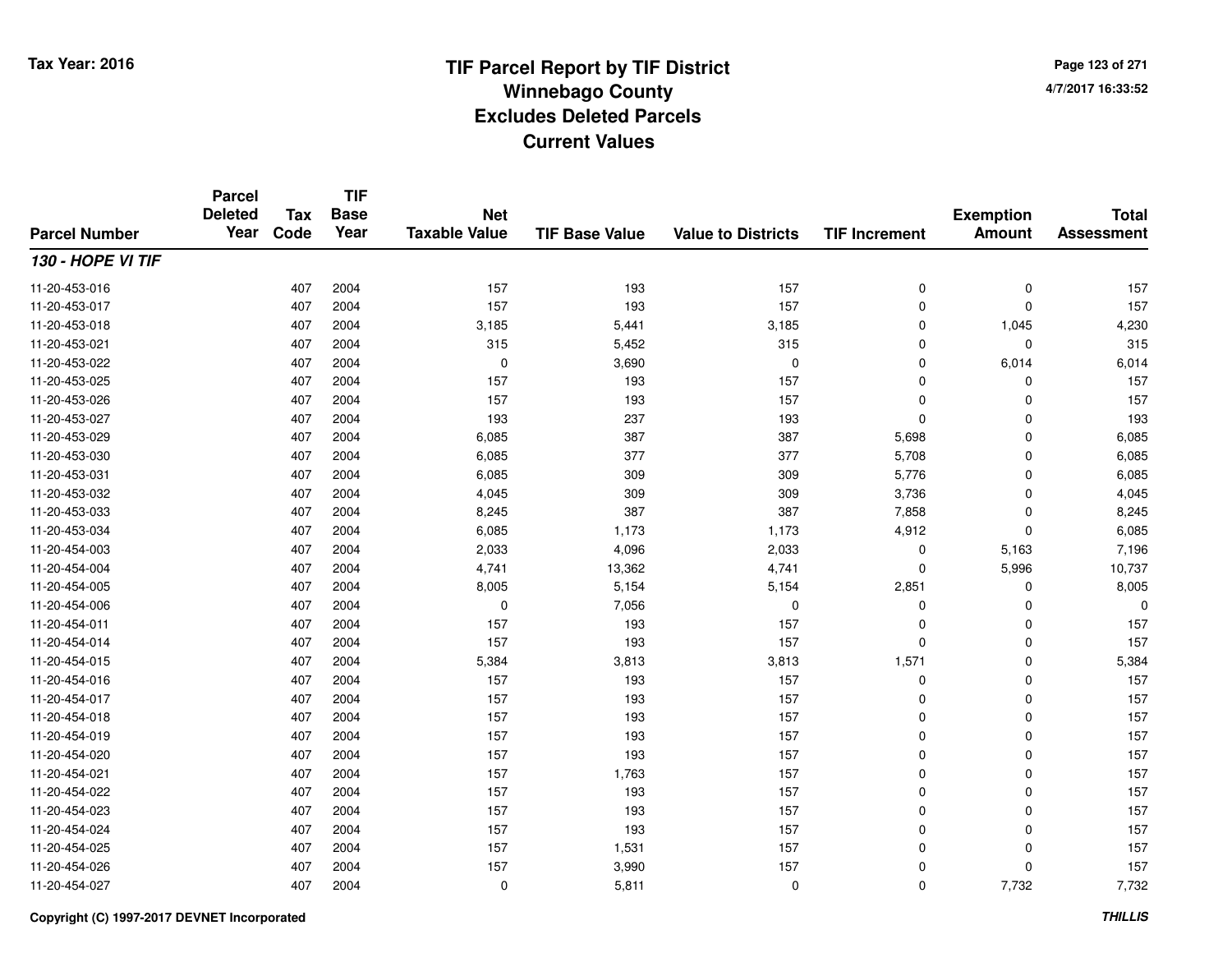**Page 124 of 2714/7/2017 16:33:52**

#### **TIF Base ValueParcel NumberTotal AssessmentExemption Amount Value to Districts TIF IncrementTIF Base YearTax CodeParcel Deleted YearNet Taxable Value130 - HOPE VI TIF**11-20-454-0288 407 2004 6,085 387 387 5,698 0 6,085 11-20-454-0299 407 2004 4,045 309 309 3,736 0 4,045 11-20-454-0300 407 2004 6,085 8,463 6,085 0 0 6,085 11-20-454-0311 407 2004 8,245 387 387 7,858 0 8,245 11-20-455-0033 407 2004 195 287 195 0 0 195 11-20-455-004 <sup>407</sup> 8,750 <sup>2004</sup> 13,477 8,750 <sup>0</sup> 3,113 11,863 11-20-455-005 <sup>407</sup> 12,005 <sup>2004</sup> 13,506 12,005 <sup>0</sup> <sup>0</sup> 12,005 11-20-455-0066 407 2004 9,610 10,336 9,610 0 672 10,282 11-20-455-0100 407 2004 9,483 9,126 9,126 357 1,638 11,121 11-20-455-0111 1 2004 14,654 14,654 15,030 13,030 7,470 15,184 14,654 11-20-455-017 <sup>407</sup> 5,192 <sup>2004</sup> <sup>343</sup> <sup>343</sup> 4,849 13,000 18,192 11-20-455-018 <sup>407</sup> 11,919 <sup>2004</sup> <sup>343</sup> <sup>343</sup> 11,576 6,000 17,919 11-20-455-019 <sup>407</sup> 12,192 <sup>2004</sup> <sup>343</sup> <sup>343</sup> 11,849 6,000 18,192 11-20-455-020 <sup>407</sup> <sup>0</sup> <sup>0</sup> <sup>0</sup> <sup>0</sup> <sup>0</sup> <sup>0</sup> <sup>0</sup> 11-20-455-021 <sup>407</sup> <sup>0</sup> <sup>0</sup> <sup>0</sup> <sup>0</sup> <sup>0</sup> <sup>0</sup> <sup>0</sup> 11-20-455-0222 407 0 10,726 362 362 10,364 8,000 18,726 11-20-456-0011 407 2004 157 193 157 0 0 157 11-20-456-0022 407 2004 157 193 157 0 0 157 11-20-456-0033 407 2004 157 193 157 0 0 157 11-20-456-004 <sup>407</sup> <sup>157</sup> <sup>2004</sup> 3,474 <sup>157</sup> <sup>0</sup> <sup>0</sup> <sup>157</sup> 11-20-456-0099 407 2004 157 3,615 157 0 0 157 11-20-456-0100 407 2004 157 193 157 0 0 157 11-20-456-0111 407 2004 0 5,616 0 0 9,140 9,140 11-20-456-020 <sup>407</sup> <sup>0</sup> <sup>2004</sup> <sup>101</sup> <sup>0</sup> <sup>0</sup> <sup>0</sup> <sup>0</sup> 11-20-456-025 <sup>407</sup> <sup>157</sup> <sup>2004</sup> <sup>193</sup> <sup>157</sup> <sup>0</sup> <sup>0</sup> <sup>157</sup> 11-20-456-0266 407 2004 3,045 3,710 3,045 0 0 3,045 11-20-456-027 <sup>407</sup> 2,370 <sup>2004</sup> 3,500 2,370 <sup>0</sup> 3,953 6,323 11-20-456-028 <sup>407</sup> 3,358 <sup>2004</sup> 4,438 3,358 <sup>0</sup> <sup>980</sup> 4,338 11-20-456-0299 407 2004 157 1,541 157 0 0 157 11-20-456-0333 407 2004 157 193 157 0 0 157 11-20-456-037 <sup>407</sup> 9,895 <sup>2004</sup> <sup>290</sup> <sup>290</sup> 9,605 8,000 17,895 11-20-456-038 <sup>407</sup> <sup>0</sup> <sup>2004</sup> <sup>97</sup> <sup>0</sup> <sup>0</sup> <sup>0</sup> <sup>0</sup> 11-20-456-039<sup>407</sup> 12,734 <sup>2004</sup> <sup>464</sup> <sup>464</sup> 12,270 6,000 18,734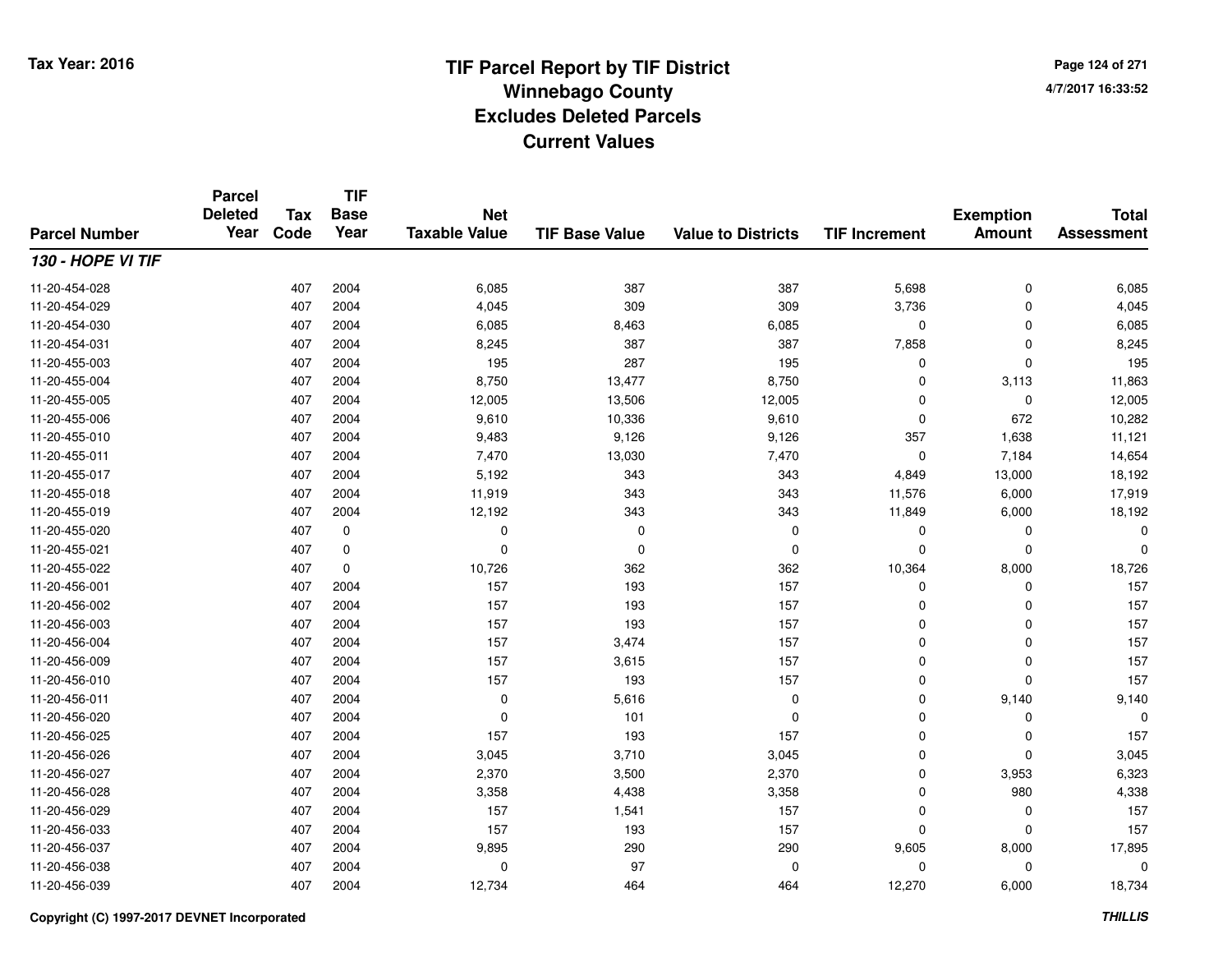**Page 125 of 2714/7/2017 16:33:52**

#### **TIF Base ValueParcel NumberTotal AssessmentExemption Amount Value to Districts TIF IncrementTIF Base YearTax CodeParcel Deleted YearNet Taxable Value130 - HOPE VI TIF**11-20-456-0400 407 2004 4,144 10,296 4,144 0 5,000 9,144 11-20-456-0422 407 2004 315 387 315 0 0 315 11-20-456-0433 407 2004 11,545 290 290 11,255 6,000 17,545 11-20-456-045 <sup>407</sup> 11,626 <sup>2004</sup> <sup>290</sup> <sup>290</sup> 11,336 6,000 17,626 11-20-456-046 <sup>407</sup> 11,626 <sup>2004</sup> <sup>290</sup> <sup>290</sup> 11,336 6,000 17,626 11-20-456-047 <sup>407</sup> 11,624 <sup>2004</sup> <sup>387</sup> <sup>387</sup> 11,237 6,000 17,624 11-20-456-0488 407 2004 9,895 290 290 9,605 8,000 17,895 11-20-456-0499 407 2004 11,626 290 290 11,336 6,000 17,626 11-20-456-0500 407 2004 472 580 472 0 0 472 11-20-456-0522 407 2004 11,876 3,354 3,354 8,522 6,000 17,876 11-20-456-053 <sup>407</sup> 12,149 <sup>2004</sup> <sup>290</sup> <sup>290</sup> 11,859 6,000 18,149 11-20-456-054 <sup>407</sup> <sup>0</sup> <sup>2004</sup> <sup>145</sup> <sup>0</sup> <sup>0</sup> <sup>0</sup> <sup>0</sup> 11-20-456-055 <sup>407</sup> 6,803 <sup>2004</sup> 4,586 4,586 2,217 <sup>0</sup> 6,803 11-20-457-004 <sup>407</sup> <sup>157</sup> <sup>2004</sup> <sup>193</sup> <sup>157</sup> <sup>0</sup> <sup>0</sup> <sup>157</sup> 11-20-457-0100 407 2004 157 193 157 0 0 157 11-20-457-0111 407 2004 157 4,676 157 0 0 157 11-20-457-018 <sup>407</sup> <sup>157</sup> <sup>2004</sup> 1,249 <sup>157</sup> <sup>0</sup> <sup>0</sup> <sup>157</sup> 11-20-457-028 <sup>407</sup> <sup>157</sup> <sup>2004</sup> <sup>193</sup> <sup>157</sup> <sup>0</sup> <sup>0</sup> <sup>157</sup> 11-20-457-0299 407 2004 9,396 10,558 9,396 0 0 9,396 11-20-457-0300 407 2004 157 193 157 0 0 157 11-20-457-034 <sup>407</sup> <sup>157</sup> <sup>2004</sup> 1,308 <sup>157</sup> <sup>0</sup> <sup>0</sup> <sup>157</sup> 11-20-457-0422 407 2004 0 11,138 0 0 9,869 9,869 11-20-457-0433 407 2004 11,545 290 290 11,255 6,000 17,545 11-20-457-044 <sup>407</sup> 11,545 <sup>2004</sup> <sup>290</sup> <sup>290</sup> 11,255 6,000 17,545 11-20-457-0455 407 2004 11,545 290 290 11,255 6,000 17,545 11-20-457-046 <sup>407</sup> <sup>0</sup> <sup>2004</sup> <sup>290</sup> <sup>0</sup> <sup>0</sup> <sup>0</sup> <sup>0</sup> 11-20-457-047 <sup>407</sup> 11,545 <sup>2004</sup> <sup>290</sup> <sup>290</sup> 11,255 6,000 17,545 11-20-457-048 <sup>407</sup> 11,905 <sup>2004</sup> <sup>338</sup> <sup>338</sup> 11,567 6,000 17,905 11-20-457-049 <sup>407</sup> 13,376 <sup>2004</sup> <sup>193</sup> <sup>193</sup> 13,183 6,000 19,376 11-20-457-0500 407 2004 11,876 306 306 11,570 6,000 17,876 11-20-457-0511 407 2004 11,876 306 306 11,570 6,000 17,876 11-20-457-052 <sup>407</sup> 11,955 <sup>0</sup> <sup>386</sup> <sup>386</sup> 11,569 6,000 17,955 11-20-457-0533 407 0 12,228 386 386 11,842 6,000 18,228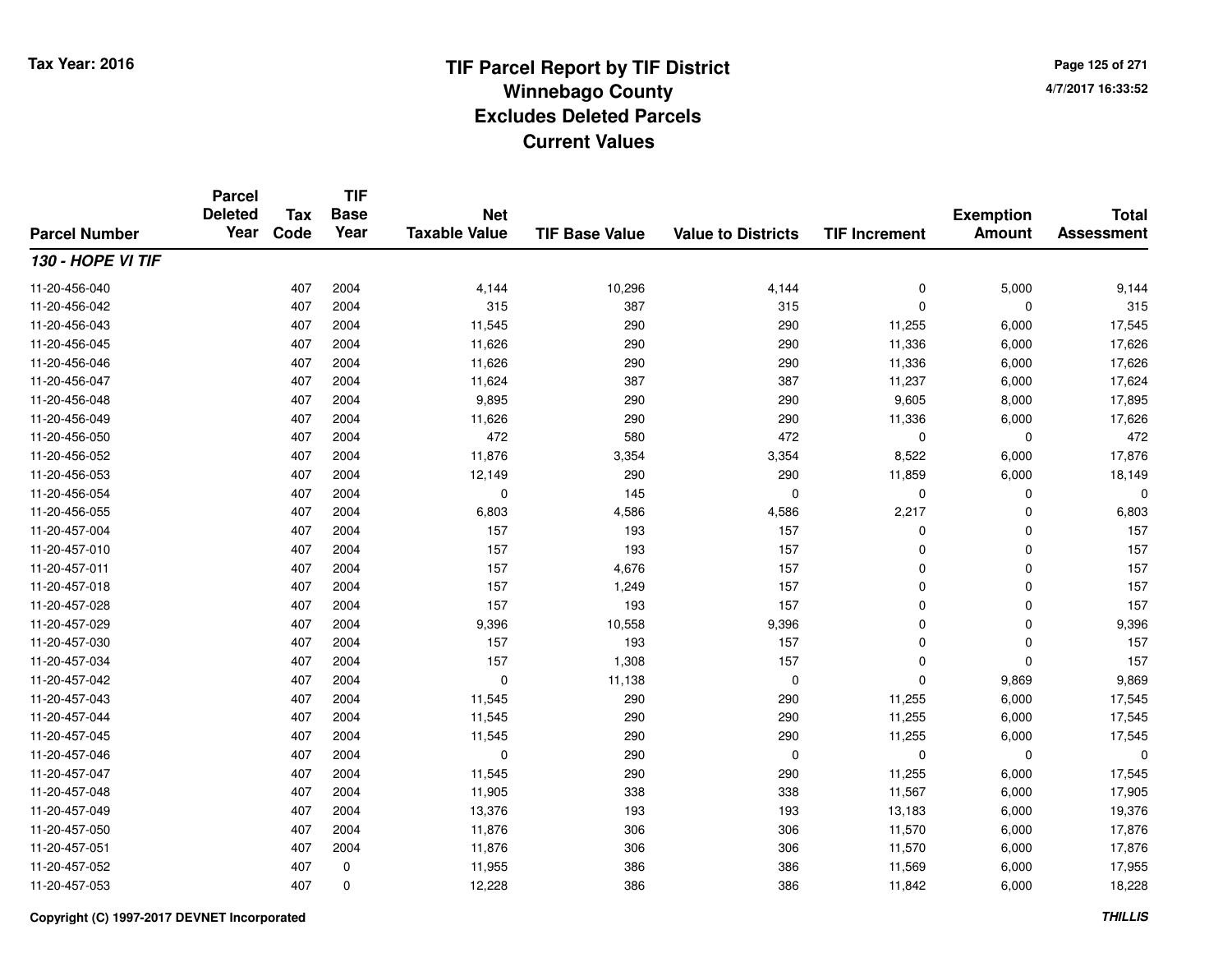**Page 126 of 2714/7/2017 16:33:52**

#### **TIF Base ValueParcel NumberTotal AssessmentExemption Amount Value to Districts TIF IncrementTIF Base YearTax CodeParcel Deleted YearNet Taxable Value130 - HOPE VI TIF**11-20-457-0544 407 0 11,955 386 386 11,569 6,000 17,955 11-20-457-0555 407 0 12,228 386 386 11,842 6,000 18,228 11-20-457-0566 407 0 11,903 386 386 11,517 6,000 17,903 11-20-457-0577 407 0 11,955 386 386 11,569 6,000 17,955 11-20-457-0588 407 2004 0 7,318 0 0 5,891 5,891 11-20-476-0022 407 2004 6,085 361 361 5,724 0 6,085 11-20-476-0033 407 2004 294 5,828 294 0 0 294 11-20-476-004 <sup>407</sup> 4,277 <sup>2004</sup> 6,894 4,277 <sup>0</sup> 1,604 5,881 11-20-476-005 <sup>407</sup> <sup>171</sup> <sup>2004</sup> <sup>210</sup> <sup>171</sup> <sup>0</sup> <sup>0</sup> <sup>171</sup> 11-20-476-0066 407 2004 194 227 194 0 0 194 11-20-476-007 <sup>407</sup> <sup>173</sup> <sup>2004</sup> <sup>212</sup> <sup>173</sup> <sup>0</sup> <sup>0</sup> <sup>173</sup> 11-20-476-008 <sup>407</sup> <sup>173</sup> <sup>2004</sup> <sup>212</sup> <sup>173</sup> <sup>0</sup> <sup>0</sup> <sup>173</sup> 11-20-476-009 <sup>407</sup> <sup>173</sup> <sup>2004</sup> <sup>212</sup> <sup>173</sup> <sup>0</sup> <sup>0</sup> <sup>173</sup> 11-20-476-013 <sup>407</sup> <sup>0</sup> <sup>2004</sup> <sup>0</sup> <sup>0</sup> <sup>0</sup> <sup>0</sup> <sup>0</sup> 11-20-476-014 <sup>407</sup> <sup>0</sup> <sup>2004</sup> <sup>0</sup> <sup>0</sup> <sup>0</sup> <sup>0</sup> <sup>0</sup> 11-20-476-015 <sup>407</sup> <sup>489</sup> <sup>2004</sup> 3,970 <sup>489</sup> <sup>0</sup> <sup>0</sup> <sup>489</sup> 11-20-476-016 <sup>407</sup> <sup>173</sup> <sup>2004</sup> <sup>212</sup> <sup>173</sup> <sup>0</sup> <sup>0</sup> <sup>173</sup> 11-20-476-017 <sup>407</sup> <sup>173</sup> <sup>2004</sup> 1,242 <sup>173</sup> <sup>0</sup> <sup>0</sup> <sup>173</sup> 11-20-476-0200 407 2004 6,223 6,191 6,191 32 0 6,223 11-20-476-0211 407 2004 342 6,932 342 0 0 342 11-20-476-0222 407 2004 7,749 10,125 7,749 0 0 7,749 11-20-476-0233 407 2004 4,045 319 3,726 0 4,045 11-20-476-024 <sup>407</sup> 6,085 <sup>2004</sup> <sup>319</sup> <sup>319</sup> 5,766 <sup>0</sup> 6,085 11-20-476-025 <sup>407</sup> 8,245 <sup>2004</sup> <sup>425</sup> <sup>425</sup> 7,820 <sup>0</sup> 8,245 11-20-477-0011 407 2004 0 5,664 0 0 5,061 5,061 11-20-477-0077 407 2004 0 5,108 0 0 6,931 6,931 11-20-477-0100 407 2004 7,199 6,849 6,849 350 0 7,199 11-20-477-013 $3$  3  $0$   $0$   $0$   $3,603$   $0$   $0$   $0$   $0$ 11-20-477-0166 407 2004 2,812 4,678 2,812 0 1,233 4,045 11-20-477-0199 407 2004 4,045 319 3,726 0 4,045 11-20-477-020 <sup>407</sup> <sup>0</sup> <sup>2004</sup> <sup>106</sup> <sup>0</sup> <sup>0</sup> <sup>0</sup> <sup>0</sup> 11-20-477-0211 407 2004 173 212 173 0 0 173 11-20-477-0222 407 2004 6,824 10,863 6,824 0 6,824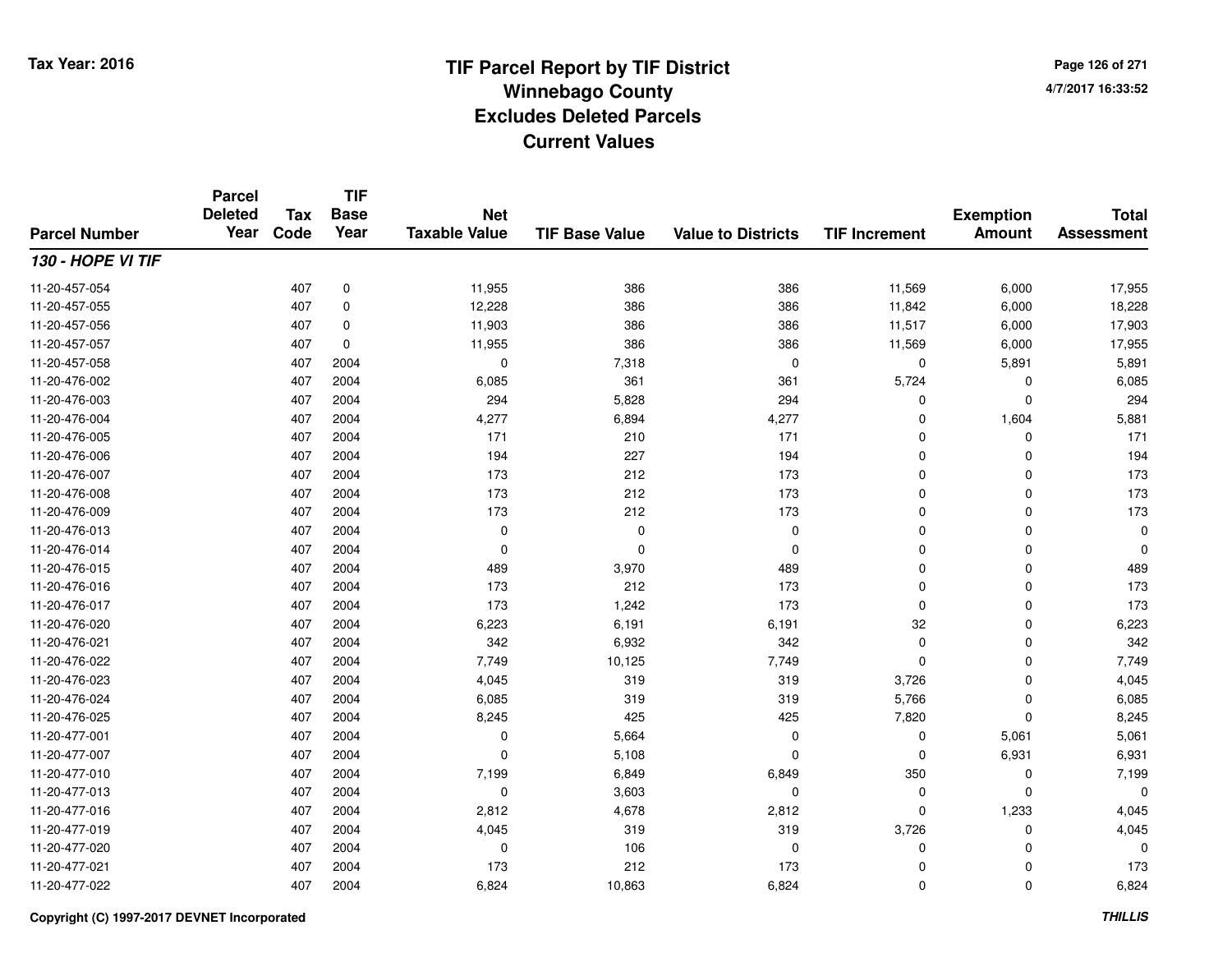**TIF**

**Parcel**

**Page 127 of 2714/7/2017 16:33:52**

#### **TIF Base ValueParcel NumberTotal AssessmentExemption Amount Value to Districts TIF Increment Base YearTax Code Deleted YearNet Taxable Value130 - HOPE VI TIF**11-20-477-023 <sup>407</sup> 9,730 <sup>2004</sup> 9,700 9,700 <sup>30</sup> <sup>0</sup> 9,730 11-20-477-024 <sup>407</sup> 9,806 <sup>2004</sup> <sup>426</sup> <sup>426</sup> 9,380 <sup>0</sup> 9,806 11-20-477-025 <sup>407</sup> 9,806 <sup>2004</sup> <sup>426</sup> <sup>426</sup> 9,380 <sup>0</sup> 9,806 11-20-477-026 <sup>407</sup> 8,245 <sup>2004</sup> <sup>426</sup> <sup>426</sup> 7,819 <sup>0</sup> 8,245 11-20-477-027 <sup>407</sup> 6,085 <sup>2004</sup> <sup>388</sup> <sup>388</sup> 5,697 <sup>0</sup> 6,085 11-20-477-0288 407 0 0 722 0 0 0 0 0 11-20-478-0011 407 2004 233 286 233 0 0 233 11-20-478-0022 407 2004 4,526 5,343 4,526 0 0 4,526 11-20-478-0111 407 2004 4,978 5,601 4,978 0 0 4,978 11-20-478-012 <sup>407</sup> <sup>0</sup> <sup>2004</sup> <sup>166</sup> <sup>0</sup> <sup>0</sup> <sup>0</sup> <sup>0</sup> 11-20-478-0133 407 2004 8,059 8,107 8,059 0 0 8,059 11-20-478-0144 2005 12004 2004 0 2004 0 2005 166 201 0 202 0 202 0 202 0 202 0 202 0 202 0 20 11-20-478-0155 407 2004 8,831 10,626 8,831 0 0 8,831 11-20-478-016 <sup>407</sup> 10,824 <sup>2004</sup> 12,719 10,824 <sup>0</sup> <sup>0</sup> 10,824 11-20-478-017 <sup>407</sup> 17,634 <sup>2004</sup> 9,928 9,928 7,706 <sup>0</sup> 17,634 11-20-478-018 <sup>407</sup> <sup>270</sup> <sup>2004</sup> <sup>332</sup> <sup>270</sup> <sup>0</sup> <sup>0</sup> <sup>270</sup> 11-20-478-0199 407 2004 5,299 6,587 5,299 0 1,542 6,841 11-20-478-020 <sup>407</sup> 3,487 <sup>2004</sup> 5,183 3,487 <sup>0</sup> 3,713 7,200 11-20-478-0211 407 2004 810 873 810 0 0 810 11-20-478-0222 407 2004 180 221 180 0 0 180 11-20-478-0233 407 2004 180 221 180 0 0 180 11-20-478-0244 2,649 2004 2,649 2,649 4,191 2,649 2,649 0 1,403 4,052 11-20-478-0255 407 2004 2,638 4,185 2,638 0 1,410 4,048 11-20-478-0266 407 2004 12,475 18,358 12,475 0 0 12,475 11-20-478-0288 407 2004 4,038 370 370 3,668 0 4,038 11-20-478-0300 407 2004 6,085 382 382 5,703 0 6,085 11-20-478-0311 407 2004 6,085 312 312 5,773 0 6,085 11-20-479-0011 407 2004 229 6,180 229 0 0 229 11-20-479-0022 407 2004 224 276 224 0 0 224 11-20-479-0033 407 2004 10,379 14,519 10,379 0 0 10,379 11-20-479-0088 407 2004 360 6,295 360 0 0 360 11-20-479-0099 407 2004 176 215 176 0 0 176 11-20-479-0100 407 2004 7,132 10,756 7,132 0 6,000 13,132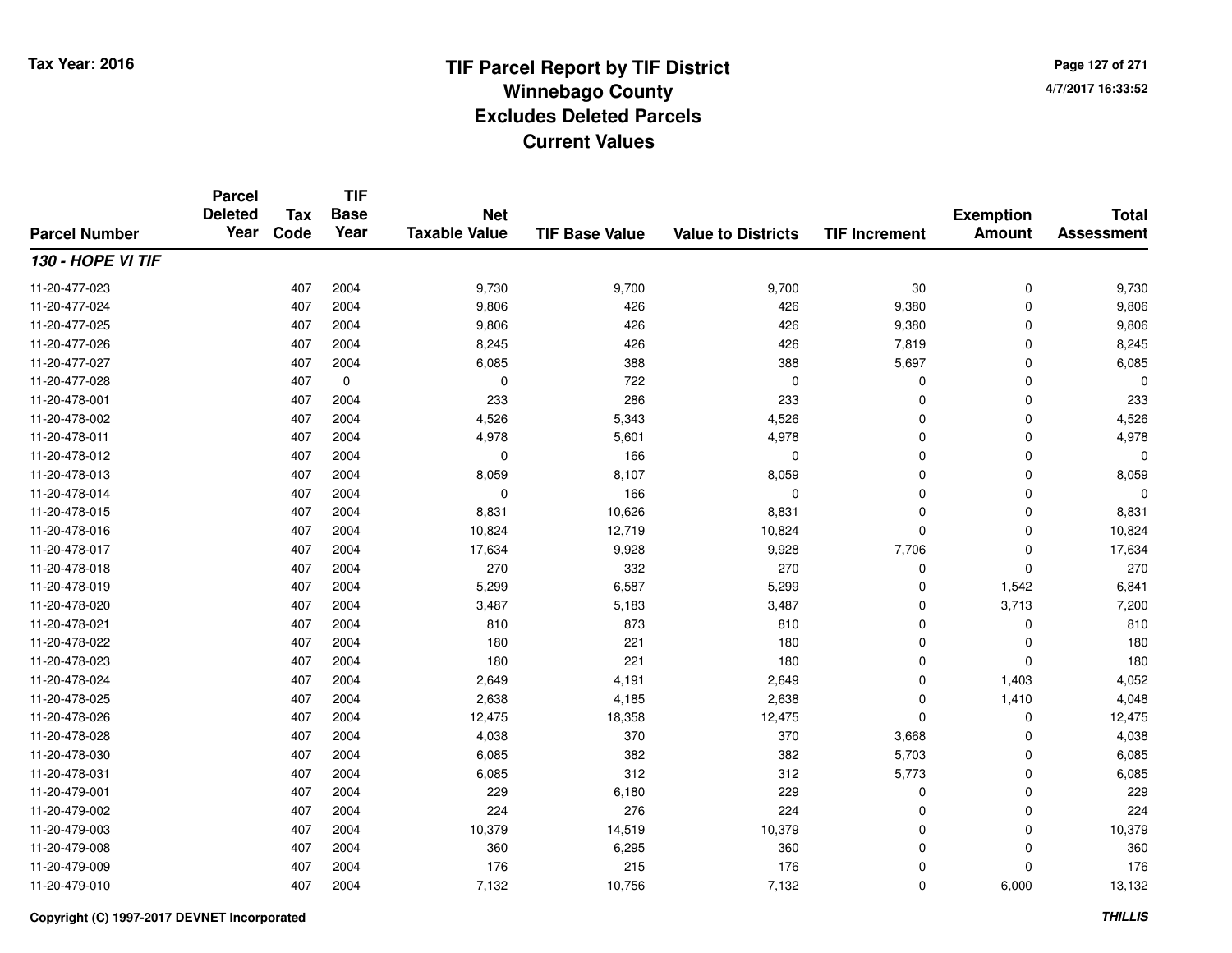**Page 128 of 2714/7/2017 16:33:52**

#### **TIF Base ValueParcel NumberTotal AssessmentExemption Amount Value to Districts TIF IncrementTIF Base YearTax CodeParcel Deleted YearNet Taxable Value130 - HOPE VI TIF**11-20-479-0111 407 2004 315 387 315 0 0 315 11-20-479-0122 407 2004 180 221 180 0 0 180 11-20-479-0133 407 2004 2,487 3,512 2,487 0 865 3,352 11-20-479-0144 407 2004 6,519 9,399 6,519 0 0 6,519 11-20-479-015 <sup>407</sup> <sup>0</sup> <sup>2004</sup> 11,612 <sup>0</sup> <sup>0</sup> 9,189 9,189 11-20-479-016 <sup>407</sup> 5,232 <sup>2004</sup> 7,896 5,232 <sup>0</sup> <sup>0</sup> 5,232 11-20-479-017 <sup>407</sup> 6,408 <sup>2004</sup> 7,772 6,408 <sup>0</sup> <sup>0</sup> 6,408 11-20-479-0200 407 2004 2,501 7,797 2,501 0 4,234 6,735 11-20-479-0211 407 2004 0 11,399 0 0 9,039 9,039 11-20-479-0222 407 2004 176 215 176 0 0 176 11-20-479-0233 407 2004 541 664 541 0 0 541 11-20-479-0255 407 2004 0 10,874 0 0 7,539 7,539 11-20-479-0266 407 2004 6,085 442 442 5,643 0 6,085 11-20-479-0288 407 2004 4,045 332 332 3,713 0 4,045 11-20-479-0299 407 2004 6,085 332 332 5,753 0 6,085 11-20-480-001 <sup>407</sup> <sup>0</sup> <sup>2004</sup> <sup>0</sup> <sup>0</sup> <sup>0</sup> <sup>0</sup> <sup>0</sup> 11-20-480-002 <sup>407</sup> <sup>0</sup> <sup>2004</sup> <sup>0</sup> <sup>0</sup> <sup>0</sup> <sup>0</sup> <sup>0</sup> 11-20-480-003 <sup>407</sup> 16,296 <sup>2004</sup> 13,175 13,175 3,121 <sup>0</sup> 16,296 11-20-480-004 <sup>407</sup> <sup>173</sup> <sup>2004</sup> <sup>212</sup> <sup>173</sup> <sup>0</sup> <sup>0</sup> <sup>173</sup> 11-20-480-005 <sup>407</sup> <sup>173</sup> <sup>2004</sup> <sup>212</sup> <sup>173</sup> <sup>0</sup> <sup>0</sup> <sup>173</sup> 11-20-480-006 <sup>407</sup> <sup>173</sup> <sup>2004</sup> <sup>212</sup> <sup>173</sup> <sup>0</sup> <sup>0</sup> <sup>173</sup> 11-20-480-007 <sup>407</sup> <sup>173</sup> <sup>2004</sup> <sup>212</sup> <sup>173</sup> <sup>0</sup> <sup>0</sup> <sup>173</sup> 11-20-480-0088 407 2004 3,122 3,139 3,122 0 0 3,122 11-20-480-0099 407 2004 6,141 4,655 4,655 1,486 0 6,141 11-20-480-010 <sup>407</sup> <sup>173</sup> <sup>2004</sup> <sup>212</sup> <sup>173</sup> <sup>0</sup> <sup>0</sup> <sup>173</sup> 11-20-480-0111 407 2004 173 212 173 0 0 173 11-20-480-012 <sup>407</sup> <sup>173</sup> <sup>2004</sup> <sup>212</sup> <sup>173</sup> <sup>0</sup> <sup>0</sup> <sup>173</sup> 11-20-480-0133 407 2004 346 426 346 0 0 346 11-20-480-017 <sup>407</sup> 9,930 <sup>2004</sup> <sup>356</sup> <sup>356</sup> 9,574 8,000 17,930 11-20-480-0188 407 2004 4,873 5,271 4,873 0 0 4,873 11-20-480-019 <sup>407</sup> <sup>231</sup> <sup>2004</sup> <sup>284</sup> <sup>231</sup> <sup>0</sup> <sup>0</sup> <sup>231</sup> 11-20-480-0200 2004 0 2004 0 2004 0 2005 0 201 0 202 0 202 0 202 0 202 0 202 0 202 0 202 0 20<br>0 202 0 202 0 202 0 202 0 202 0 202 0 202 0 202 0 202 0 202 0 202 0 202 0 202 0 202 0 202 0 202 0 202 0 202 0 11-20-480-021<sup>407</sup> 11,847 <sup>2004</sup> <sup>319</sup> <sup>319</sup> 11,528 6,000 17,847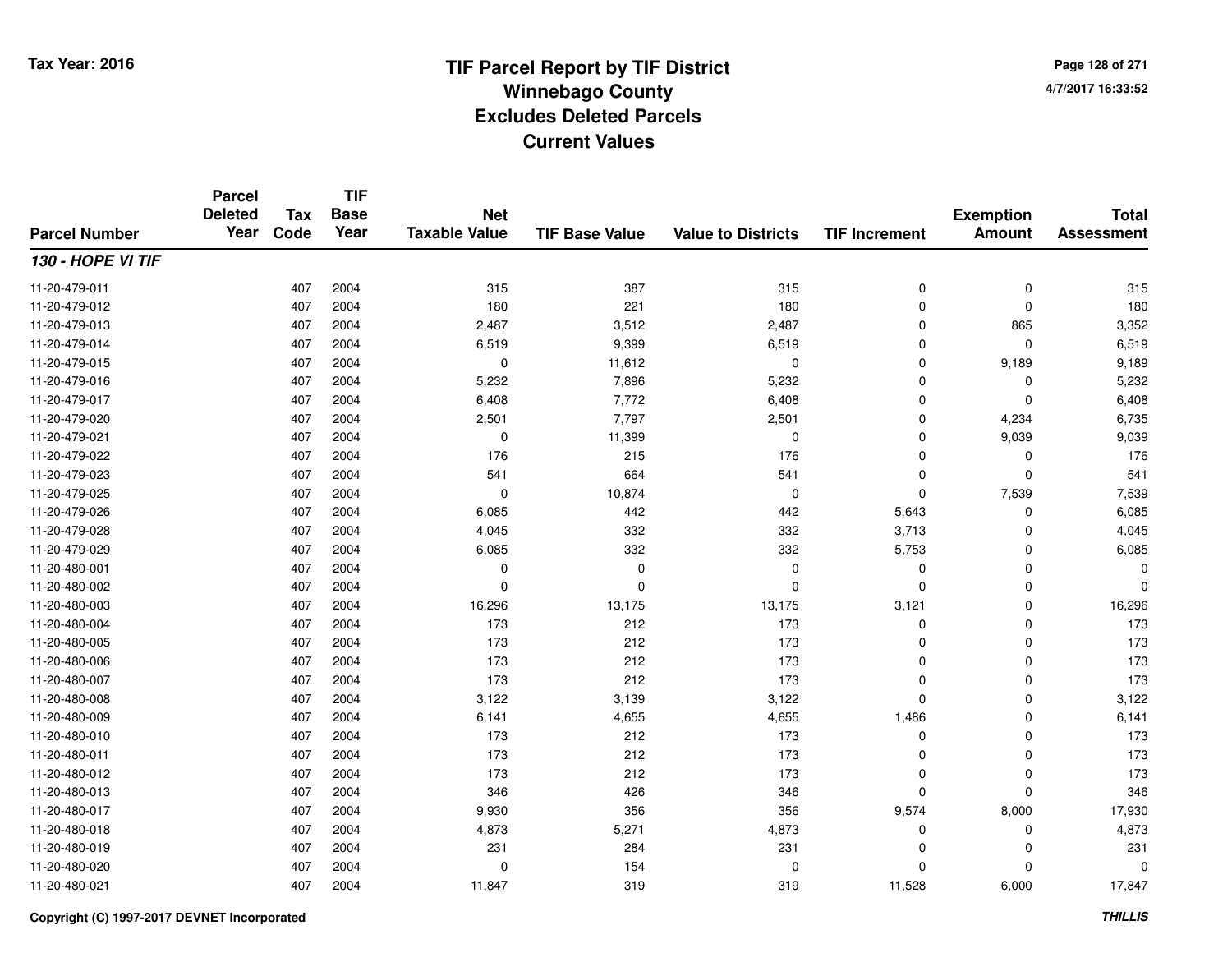**Page 129 of 2714/7/2017 16:33:52**

#### **TIF Base ValueParcel NumberTotal AssessmentExemption Amount Value to Districts TIF IncrementTIF Base YearTax CodeParcel Deleted YearNet Taxable Value130 - HOPE VI TIF**11-20-480-027 <sup>407</sup> <sup>173</sup> <sup>2004</sup> <sup>212</sup> <sup>173</sup> <sup>0</sup> <sup>0</sup> <sup>173</sup> 11-20-480-0288 407 2004 3,792 3,828 3,792 0 0 3,792 11-20-480-038 <sup>407</sup> <sup>0</sup> <sup>2004</sup> <sup>319</sup> <sup>0</sup> <sup>0</sup> <sup>0</sup> <sup>0</sup> 11-20-480-0399 407 2004 17,568 319 319 17,249 0 17,568 11-20-480-0400 407 2004 11,568 319 319 11,249 6,000 17,568 11-20-480-0411 407 2004 11,568 319 319 11,249 6,000 17,568 11-20-480-042 <sup>407</sup> 6,568 <sup>2004</sup> <sup>319</sup> <sup>319</sup> 6,249 11,000 17,568 11-20-480-0433 407 2004 12,707 436 436 12,271 6,000 18,707 11-20-480-044 <sup>407</sup> 11,986 <sup>2004</sup> <sup>426</sup> <sup>426</sup> 11,560 6,000 17,986 11-20-480-0455 3 3 3 3 407 2004 13,352 5,826 5,826 5,826 5,826 5,826 5,526 6,000 19,352 11-20-480-0488 407 2004 19,220 638 638 18,582 0 19,220 11-20-481-0011 407 2004 475 4,831 475 0 4,610 5,085 11-20-481-002 <sup>407</sup> <sup>299</sup> <sup>2004</sup> <sup>367</sup> <sup>299</sup> <sup>0</sup> <sup>0</sup> <sup>299</sup> 11-20-481-0033 407 2004 259 319 259 0 0 259 11-20-481-019 <sup>407</sup> <sup>0</sup> <sup>2004</sup> <sup>0</sup> <sup>0</sup> <sup>0</sup> <sup>0</sup> <sup>0</sup> 11-20-481-0200 407 2004 259 319 259 0 0 259 11-20-481-023 <sup>407</sup> <sup>173</sup> <sup>2004</sup> <sup>212</sup> <sup>173</sup> <sup>0</sup> <sup>0</sup> <sup>173</sup> 11-20-481-036 <sup>407</sup> <sup>0</sup> <sup>2004</sup> <sup>0</sup> <sup>0</sup> <sup>0</sup> <sup>0</sup> <sup>0</sup> 11-20-481-038 <sup>407</sup> <sup>0</sup> <sup>2004</sup> <sup>0</sup> <sup>0</sup> <sup>0</sup> <sup>0</sup> <sup>0</sup> 11-20-481-0399 407 2004 433 532 433 0 0 433 11-20-481-0400 407 0 13,134 531 531 12,603 6,000 19,134 11-20-481-0411 407 0 4,143 424 424 3,719 13,000 17,143 11-20-481-0422 6,534 11,000 6,958 6,958 424 424 424 6,534 11,000 17,958 11-20-481-0433 407 0 11,091 424 424 10,667 6,000 17,091 11-20-482-0033 407 2004 5,007 5,629 5,007 0 5,007 11-20-482-004 <sup>407</sup> 11,531 <sup>2004</sup> 11,230 11,230 <sup>301</sup> <sup>0</sup> 11,531 11-20-482-005 <sup>407</sup> <sup>180</sup> <sup>2004</sup> 3,737 <sup>180</sup> <sup>0</sup> <sup>0</sup> <sup>180</sup> 11-20-482-0099 407 2004 180 221 180 0 0 180 11-20-482-0100 407 2004 11,717 11,504 213 0 11,717 11-20-482-0199 407 2004 194 238 194 0 0 194 11-20-482-0200 407 2004 3,696 4,568 3,696 0 3,160 6,856 11-20-482-0211 407 2004 10,599 8,640 8,640 1,959 1,769 12,368 11-20-482-0222 407 2004 180 221 180 0 0 180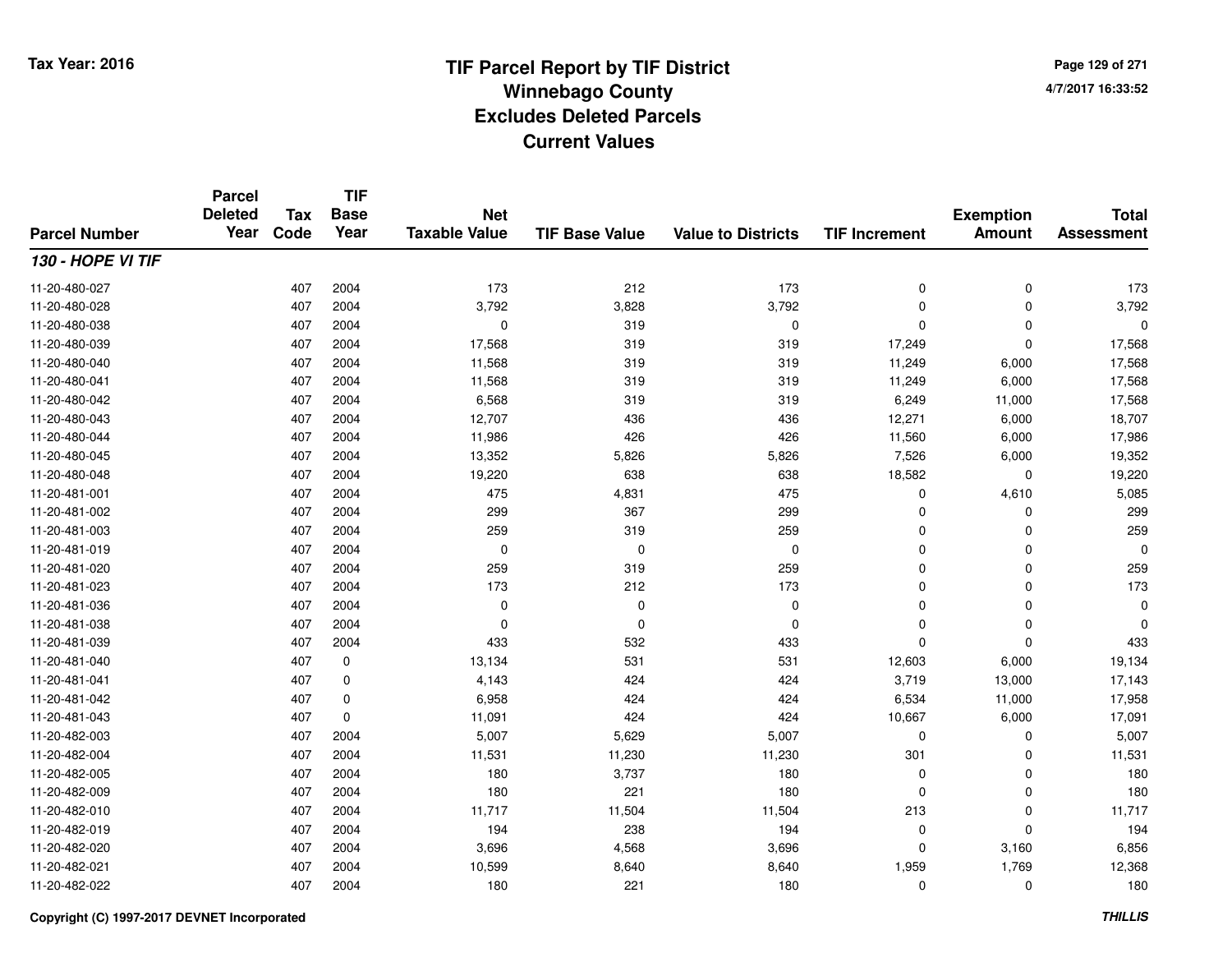**TIF**

**Parcel**

**Page 130 of 2714/7/2017 16:33:52**

#### **TIF Base ValueParcel NumberTotal AssessmentExemption Amount Value to Districts TIF Increment Base YearTax Code Deleted YearNet Taxable Value130 - HOPE VI TIF**11-20-482-0233 407 2004 360 443 360 0 0 360 11-20-482-024 <sup>407</sup> 3,917 <sup>2004</sup> 9,412 3,917 <sup>0</sup> 7,302 11,219 11-20-482-0255 407 2004 180 3,597 180 0 0 180 11-20-482-026 <sup>407</sup> <sup>180</sup> <sup>2004</sup> <sup>221</sup> <sup>180</sup> <sup>0</sup> <sup>0</sup> <sup>180</sup> 11-20-482-0277 407 2004 7,619 7,840 7,619 0 0 7,619 11-20-482-028 <sup>407</sup> <sup>0</sup> <sup>2004</sup> <sup>111</sup> <sup>0</sup> <sup>0</sup> <sup>0</sup> <sup>0</sup> 11-20-482-0299 407 2004 6,106 8,605 6,106 0 2,000 8,106 11-20-482-0300 407 2004 180 221 180 0 0 180 11-20-482-037 <sup>407</sup> 16,749 <sup>2004</sup> <sup>332</sup> <sup>332</sup> 16,417 <sup>0</sup> 16,749 11-20-482-038 <sup>407</sup> 9,277 <sup>2004</sup> <sup>332</sup> <sup>332</sup> 8,945 6,000 15,277 11-20-482-042 <sup>407</sup> 12,287 <sup>2004</sup> <sup>238</sup> <sup>238</sup> 12,049 6,000 18,287 11-20-482-0433 407 2004 12,971 608 608 12,363 6,000 18,971 11-20-482-0455 407 0 17,286 5,599 5,599 11,687 0 17,286 11-20-483-0011 407 2004 194 238 194 0 0 194 11-20-483-0022 2 407 2004 2,649 4,131 2,649 0 1,304 3,953 11-20-483-0033 407 2004 2,649 3,860 2,649 0 1,116 3,765 11-20-483-004 <sup>407</sup> <sup>180</sup> <sup>2004</sup> <sup>221</sup> <sup>180</sup> <sup>0</sup> <sup>0</sup> <sup>180</sup> 11-20-483-0055 407 2004 10,307 8,512 8,512 1,795 2,996 13,303 11-20-483-006 <sup>407</sup> <sup>200</sup> <sup>2004</sup> <sup>242</sup> <sup>200</sup> <sup>0</sup> <sup>0</sup> <sup>200</sup> 11-20-483-007 <sup>407</sup> <sup>180</sup> <sup>2004</sup> <sup>221</sup> <sup>180</sup> <sup>0</sup> <sup>0</sup> <sup>180</sup> 11-20-483-008 <sup>407</sup> <sup>0</sup> <sup>2004</sup> <sup>111</sup> <sup>0</sup> <sup>0</sup> <sup>0</sup> <sup>0</sup> 11-20-483-0099 407 2004 9,247 9,590 9,247 0 0 9,247 11-20-483-0122 407 2004 252 309 252 0 0 252 11-20-483-019 <sup>407</sup> 5,712 <sup>2004</sup> 5,738 5,712 <sup>0</sup> <sup>0</sup> 5,712 11-20-483-024 <sup>407</sup> 10,800 <sup>2004</sup> 1,433 1,433 9,367 6,000 16,800 11-20-483-0255 407 2004 2,937 8,663 2,937 0 6,286 9,223 11-20-483-026 <sup>407</sup> <sup>270</sup> <sup>2004</sup> <sup>332</sup> <sup>270</sup> <sup>0</sup> <sup>0</sup> <sup>270</sup> 11-20-483-027 <sup>407</sup> <sup>0</sup> <sup>2004</sup> <sup>111</sup> <sup>0</sup> <sup>0</sup> <sup>0</sup> <sup>0</sup> 11-20-483-028 <sup>407</sup> <sup>0</sup> <sup>2004</sup> <sup>111</sup> <sup>0</sup> <sup>0</sup> <sup>0</sup> <sup>0</sup> 11-20-483-0366 407 2004 11,669 443 443 11,226 6,000 17,669 11-20-483-0377 407 2004 360 443 360 0 0 360 11-20-483-0400 407 2004 16,775 221 221 16,554 6,000 22,775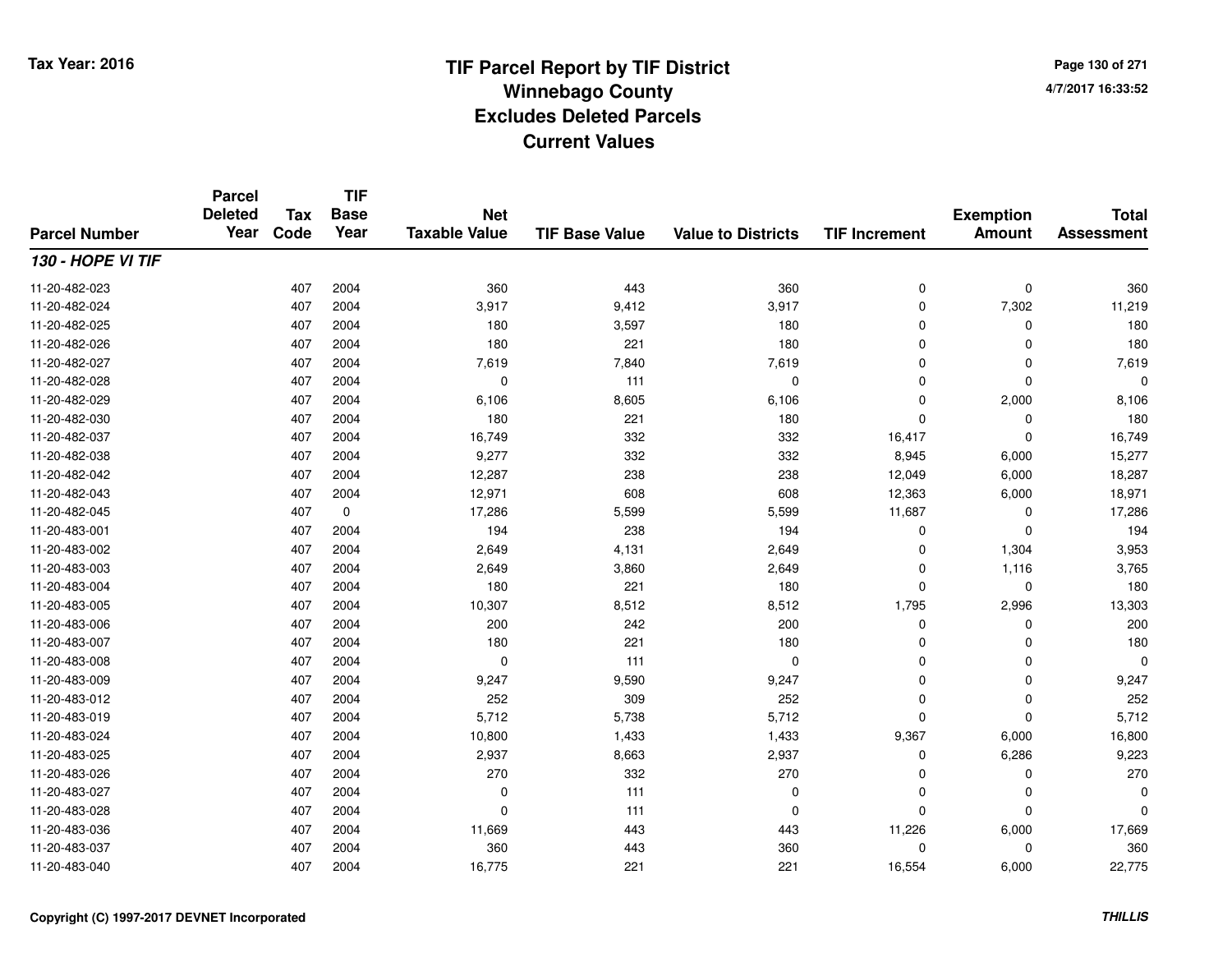**Page 131 of 2714/7/2017 16:33:52**

#### **TIF Base ValueParcel NumberTotal AssessmentExemption Amount Value to Districts TIF IncrementTIF Base YearTax CodeParcel Deleted YearNet Taxable Value130 - HOPE VI TIF**11-20-483-0411 407 0 12,618 586 586 12,032 6,397 19,015 **Tax District Totals: Parcel Count: <sup>426</sup> 1,619,042 1,189,820 692,077 926,965 600,639 2,219,681 132 - NORTH 2ND TIF LOVES PARK**11-01-230-009 <sup>409</sup> <sup>0</sup> <sup>9999</sup> <sup>0</sup> <sup>0</sup> <sup>0</sup> <sup>0</sup> <sup>0</sup> 11-01-230-025 <sup>409</sup> <sup>0</sup> <sup>2006</sup> <sup>0</sup> <sup>0</sup> <sup>0</sup> <sup>0</sup> <sup>0</sup> 11-01-277-027 <sup>409</sup> 33,198 <sup>2006</sup> 76,681 33,198 <sup>0</sup> <sup>0</sup> 33,198 11-01-277-028 <sup>409</sup> 26,689 <sup>2006</sup> 31,070 26,689 <sup>0</sup> <sup>0</sup> 26,689 11-01-277-0300 409 2006 16,086 18,496 16,086 0 0 16,086 11-01-277-0311 409 2006 11,966 8,747 8,747 3,219 0 11,966 11-01-277-0322 409 2006 228,436 166,196 166,196 62,240 0 228,436 11-01-280-0333 409 2006 47,060 46,703 46,703 357 0 47,060 11-01-429-0011 409 2006 24,006 37,991 24,006 0 24,006 11-01-429-0033 409 2006 77,245 91,178 77,245 0 0 77,245 11-01-429-004 <sup>409</sup> 63,065 <sup>2006</sup> 75,572 63,065 <sup>0</sup> <sup>0</sup> 63,065 11-01-429-011 <sup>409</sup> <sup>0</sup> <sup>2006</sup> <sup>0</sup> <sup>0</sup> <sup>0</sup> <sup>0</sup> <sup>0</sup> 11-01-429-012 <sup>409</sup> 91,667 <sup>2006</sup> 129,446 91,667 <sup>0</sup> <sup>0</sup> 91,667 11-01-429-013 $3$  0  $409$  0  $9,599$  10,238  $9,599$  9,599 0 0  $9,599$ 11-01-431-012 <sup>409</sup> 174,189 <sup>2006</sup> 218,385 174,189 <sup>0</sup> <sup>0</sup> 174,189 11-01-431-0144 409 2006 12,339 14,291 12,339 0 0 12,339 11-01-431-028 <sup>409</sup> 19,836 <sup>2006</sup> 23,037 19,836 <sup>0</sup> <sup>0</sup> 19,836 11-01-452-046 <sup>409</sup> <sup>0</sup> <sup>2006</sup> <sup>0</sup> <sup>0</sup> <sup>0</sup> <sup>0</sup> <sup>0</sup> 11-01-476-011 <sup>409</sup> <sup>0</sup> <sup>2006</sup> <sup>0</sup> <sup>0</sup> <sup>0</sup> <sup>0</sup> <sup>0</sup> 11-01-476-012 <sup>409</sup> <sup>0</sup> <sup>2006</sup> <sup>0</sup> <sup>0</sup> <sup>0</sup> <sup>0</sup> <sup>0</sup> 11-01-476-0133 409 2006 9,868 12,173 9,868 0 6,000 15,868 11-01-476-014 <sup>409</sup> 21,739 <sup>2006</sup> 27,982 21,739 <sup>0</sup> <sup>0</sup> 21,739 11-01-476-0155 409 2006 1,988 2,695 1,988 0 0 1,988 11-01-476-016 <sup>409</sup> 2,784 <sup>2006</sup> 3,604 2,784 <sup>0</sup> <sup>0</sup> 2,784 11-01-476-017 <sup>409</sup> 4,896 <sup>2006</sup> 11,458 4,896 <sup>0</sup> 11,000 15,896 11-01-476-018 <sup>409</sup> 117,651 <sup>2006</sup> 99,852 99,852 17,799 <sup>0</sup> 117,651 11-01-476-0199 409 2006 39,449 46,074 39,449 0 0 39,449 11-01-476-0211 409 2006 32,121 37,474 32,121 0 0 32,121 11-01-477-001 <sup>409</sup> <sup>0</sup> <sup>2006</sup> <sup>0</sup> <sup>0</sup> <sup>0</sup> <sup>0</sup> <sup>0</sup> 11-01-477-0022 409 2006 15,026 13,751 1,3,751 1,275 0 15,026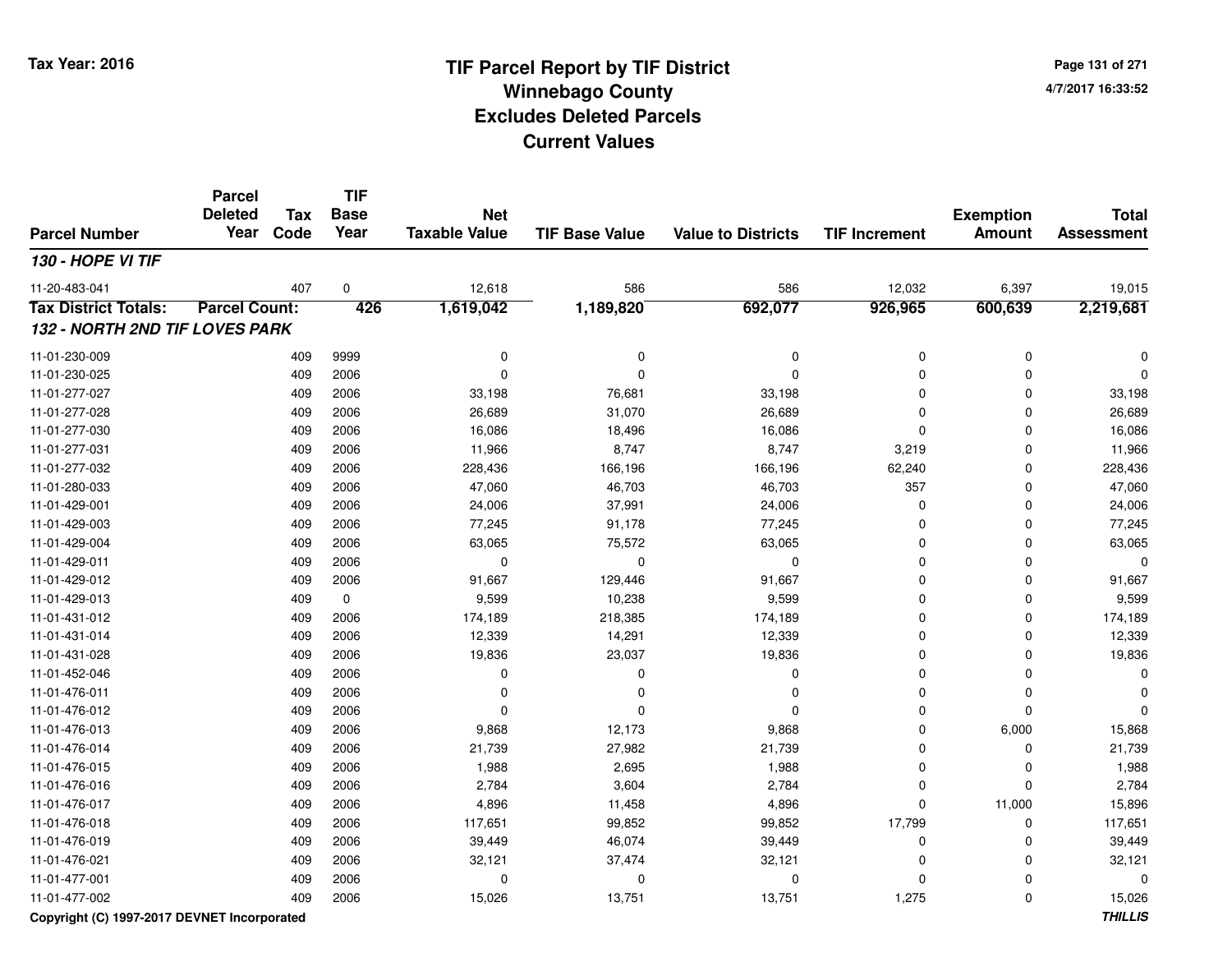**TIF**

**Parcel**

**Page 132 of 2714/7/2017 16:33:52**

#### **TIF Base ValueParcel NumberTotal AssessmentExemption Amount Value to Districts TIF Increment Base YearTax Code Deleted YearNet Taxable Value132 - NORTH 2ND TIF LOVES PARK**11-01-477-0033 409 2006 9,136 13,859 9,136 0 6,000 15,136 11-01-477-004 <sup>409</sup> 7,492 <sup>2006</sup> 12,384 7,492 <sup>0</sup> 6,000 13,492 11-01-477-005 <sup>409</sup> 13,903 <sup>2006</sup> 3,700 3,700 10,203 <sup>0</sup> 13,903 11-01-477-0066 409 2006 14,481 5,769 5,769 8,712 0 14,481 11-01-477-007 <sup>409</sup> 10,275 <sup>2006</sup> 12,045 10,275 <sup>0</sup> <sup>0</sup> 10,275 11-01-477-0088 409 2006 3,243 3,982 3,243 0 0 3,243 11-01-477-009 <sup>409</sup> 33,664 <sup>2006</sup> 25,957 25,957 7,707 <sup>0</sup> 33,664 11-01-477-0100 409 2006 9,336 21,796 9,336 0 11,000 20,336 11-01-477-011 <sup>409</sup> <sup>0</sup> <sup>2006</sup> <sup>0</sup> <sup>0</sup> <sup>0</sup> <sup>0</sup> <sup>0</sup> 11-01-477-012 <sup>409</sup> <sup>0</sup> <sup>2006</sup> <sup>0</sup> <sup>0</sup> <sup>0</sup> <sup>0</sup> <sup>0</sup> 11-01-477-013 <sup>409</sup> <sup>0</sup> <sup>2006</sup> <sup>0</sup> <sup>0</sup> <sup>0</sup> <sup>0</sup> <sup>0</sup> 11-01-477-0144 409 2006 4,068 6,107 4,068 0 4,068 11-01-477-015 <sup>409</sup> 15,035 <sup>2006</sup> 20,272 15,035 <sup>0</sup> 6,000 21,035 11-01-477-0211 409 0 75,000 87,642 75,000 0 75,000 11-01-478-007 <sup>409</sup> <sup>0</sup> <sup>2006</sup> <sup>0</sup> <sup>0</sup> <sup>0</sup> <sup>0</sup> <sup>0</sup> 11-01-478-0166 409 2006 5,061 5,821 5,061 0 5,061 11-01-478-017 <sup>409</sup> 44,199 <sup>2006</sup> 51,630 44,199 <sup>0</sup> <sup>0</sup> 44,199 11-01-479-014 <sup>409</sup> 89,645 <sup>2006</sup> 130,774 89,645 <sup>0</sup> <sup>0</sup> 89,645 11-01-479-025 <sup>409</sup> 20,080 <sup>2006</sup> 22,579 20,080 <sup>0</sup> <sup>0</sup> 20,080 11-01-479-0266 409 2006 18,832 23,616 18,832 0 0 18,832 11-01-479-027 $7$  0 2006 0 0 60,444 0 0 0 0 0 0 0 0 11-12-226-017 <sup>409</sup> <sup>0</sup> <sup>2006</sup> <sup>0</sup> <sup>0</sup> <sup>0</sup> <sup>0</sup> <sup>0</sup> 11-12-226-0199 409 2006 9,632 11,235 9,632 0 0 9,632 11-12-226-0211 409 2006 27,111 31,770 27,111 0 0 27,111 11-12-226-022 <sup>409</sup> <sup>0</sup> <sup>2006</sup> <sup>0</sup> <sup>0</sup> <sup>0</sup> <sup>0</sup> <sup>0</sup> 11-12-226-023 <sup>409</sup> <sup>0</sup> <sup>2006</sup> <sup>0</sup> <sup>0</sup> <sup>0</sup> <sup>0</sup> <sup>0</sup> 11-12-226-024 <sup>409</sup> 42,996 <sup>2006</sup> 41,467 41,467 1,529 <sup>0</sup> 42,996 11-12-226-0544 2006 45,329 40,295 46,295 45,329 40,295 40,295 40,295 5,034 5,034 5,034 40,405,329 11-12-226-0644 409 2006 14,554 16,991 14,554 0 14,554 11-12-226-0655 409 2006 16,906 19,774 16,906 0 0 16,906 11-12-226-0666 409 2006 16,933 18,908 16,933 0 0 16,933 11-12-226-0677 409 2006 3,626 4,285 3,626 0 0 3,626 11-12-226-0688 409 2006 3,264 3,760 3,264 0 0 3,264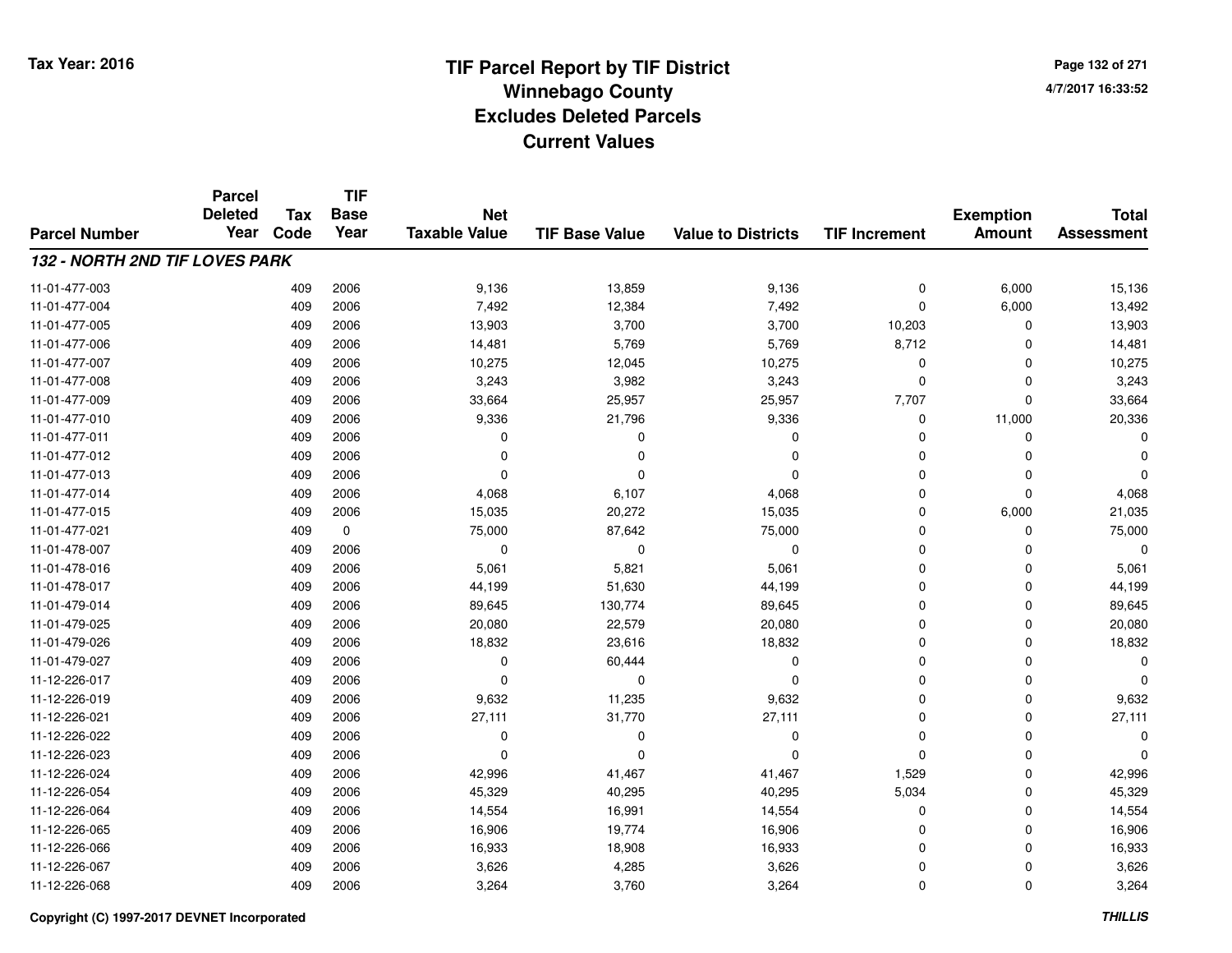**Page 133 of 2714/7/2017 16:33:52**

|                                | <b>Parcel</b><br><b>Deleted</b> | <b>Tax</b> | <b>TIF</b><br><b>Base</b> | <b>Net</b>           |                       |                           |                      | <b>Exemption</b> | <b>Total</b>      |
|--------------------------------|---------------------------------|------------|---------------------------|----------------------|-----------------------|---------------------------|----------------------|------------------|-------------------|
| <b>Parcel Number</b>           | Year                            | Code       | Year                      | <b>Taxable Value</b> | <b>TIF Base Value</b> | <b>Value to Districts</b> | <b>TIF Increment</b> | <b>Amount</b>    | <b>Assessment</b> |
| 132 - NORTH 2ND TIF LOVES PARK |                                 |            |                           |                      |                       |                           |                      |                  |                   |
| 11-12-226-069                  |                                 | 409        | 2006                      | 4,442                | 5,119                 | 4,442                     | 0                    | $\mathbf 0$      | 4,442             |
| 11-12-226-070                  |                                 | 409        | 2006                      | 43,308               | 93,711                | 43,308                    | 0                    | $\mathbf 0$      | 43,308            |
| 11-12-226-072                  |                                 | 409        | 2006                      | 59,185               | 24,530                | 24,530                    | 34,655               | $\Omega$         | 59,185            |
| 11-12-226-083                  |                                 | 409        | 2006                      | 90,152               | 114,705               | 90,152                    | 0                    | 0                | 90,152            |
| 11-12-226-084                  |                                 | 409        | 2006                      | 4,244                | 8,121                 | 4,244                     | 0                    | $\Omega$         | 4,244             |
| 11-12-226-085                  |                                 | 409        | 2006                      | 5,781                | 9,673                 | 5,781                     | 0                    | $\Omega$         | 5,781             |
| 11-12-226-086                  |                                 | 409        | 2006                      | 0                    | 0                     | 0                         | 0                    | $\Omega$         |                   |
| 11-12-226-089                  |                                 | 409        | 2006                      | $\Omega$             | $\Omega$              | $\Omega$                  | 0                    | $\mathbf 0$      | 0                 |
| 11-12-226-091                  |                                 | 409        | 2006                      | 235,234              | 289,190               | 235,234                   | 0                    | $\mathbf 0$      | 235,234           |
| 11-12-226-099                  |                                 | 409        | 0                         | 2,916                | 2,350                 | 2,350                     | 566                  | $\mathbf 0$      | 2,916             |
| 11-12-226-100                  |                                 | 409        | $\mathbf 0$               | 36,816               | 44,648                | 36,816                    | 0                    | $\mathbf 0$      | 36,816            |
| 11-12-278-014                  |                                 | 409        | 2006                      | 37,526               | 43,793                | 37,526                    | 0                    | $\mathbf 0$      | 37,526            |
| 11-12-278-015                  |                                 | 409        | 2006                      | 64,315               | 88,164                | 64,315                    | 0                    | $\mathbf 0$      | 64,315            |
| 11-12-278-016                  |                                 | 409        | 2006                      | 29,000               | 45,572                | 29,000                    | 0                    | $\mathbf 0$      | 29,000            |
| 11-12-278-017                  |                                 | 409        | 2006                      | 29,805               | 73,114                | 29,805                    | 0                    | $\mathbf 0$      | 29,805            |
| 11-12-278-018                  |                                 | 409        | 2006                      | 22,508               | 26,223                | 22,508                    | 0                    | 0                | 22,508            |
| 11-12-278-019                  |                                 | 409        | 2006                      | 32,226               | 42,603                | 32,226                    | 0                    | $\Omega$         | 32,226            |
| 11-12-278-020                  |                                 | 409        | 2006                      | 9,375                | 11,113                | 9,375                     | 0                    | 0                | 9,375             |
| 11-12-278-021                  |                                 | 409        | 2006                      | 9,375                | 11,113                | 9,375                     | 0                    | $\mathbf 0$      | 9,375             |
| 11-12-278-022                  |                                 | 409        | 2006                      | 13,470               | 15,617                | 13,470                    | 0                    | 0                | 13,470            |
| 11-12-281-013                  |                                 | 409        | 2006                      | 61,924               | 112,085               | 61,924                    | 0                    | $\Omega$         | 61,924            |
| 11-12-281-014                  |                                 | 409        | 2006                      | 31,800               | 38,801                | 31,800                    | 0                    | 0                | 31,800            |
| 11-12-281-015                  |                                 | 409        | 2006                      | 8,129                | 10,587                | 8,129                     | 0                    | $\mathbf 0$      | 8,129             |
| 11-12-281-016                  |                                 | 409        | 2006                      | 29,291               | 34,183                | 29,291                    | 0                    | $\mathbf 0$      | 29,291            |
| 11-12-281-017                  |                                 | 409        | 2006                      | 22,331               | 42,309                | 22,331                    | 0                    | $\Omega$         | 22,331            |
| 11-12-281-018                  |                                 | 409        | 2006                      | 27,869               | 35,670                | 27,869                    | 0                    | $\mathbf 0$      | 27,869            |
| 11-12-281-019                  |                                 | 409        | 2006                      | 33,368               | 38,970                | 33,368                    | 0                    | $\mathbf 0$      | 33,368            |
| 11-12-281-020                  |                                 | 409        | 2006                      | 8,746                | 10,666                | 8,746                     | 0                    | 5,000            | 13,746            |
| 11-12-281-021                  |                                 | 409        | 2006                      | 25,587               | 26,463                | 25,587                    | 0                    | $\mathbf 0$      | 25,587            |
| 11-12-281-022                  |                                 | 409        | 2006                      | 9,106                | 11,606                | 9,106                     | 0                    | 17,168           | 26,274            |
| 11-12-428-013                  |                                 | 409        | 2006                      | 20,723               | 24,132                | 20,723                    | 0                    | 0                | 20,723            |
| 11-12-428-018                  |                                 | 409        | 2006                      | 16,743               | 19,439                | 16,743                    | 0                    | 0                | 16,743            |
| 11-12-428-019                  |                                 | 409        | 2006                      | 8,033                | 9,239                 | 8,033                     | 0                    | $\Omega$         | 8,033             |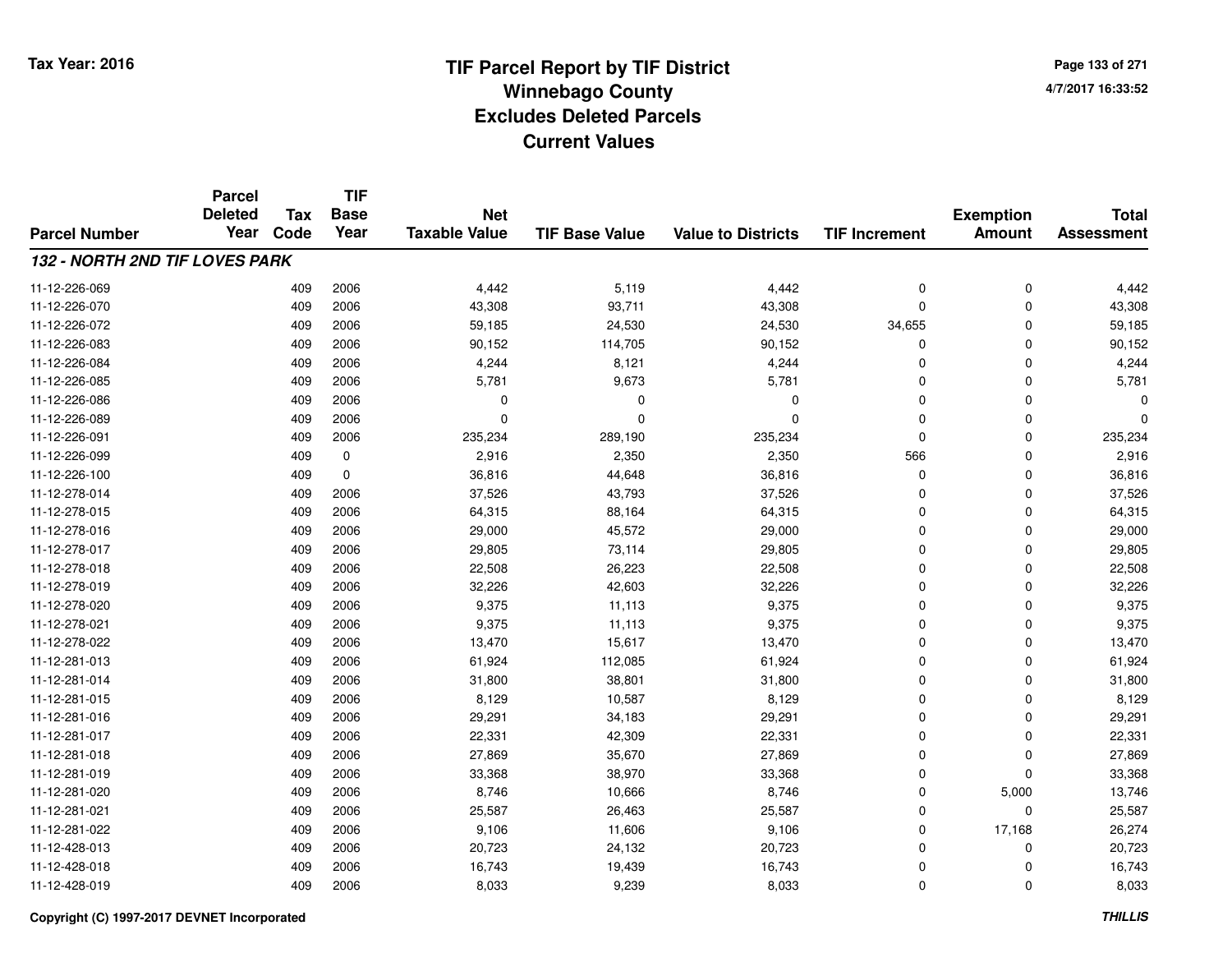**TIF**

**Parcel**

**Page 134 of 2714/7/2017 16:33:52**

#### **TIF Base ValueParcel NumberTotal AssessmentExemption Amount Value to Districts TIF Increment Base YearTax Code Deleted YearNet Taxable Value132 - NORTH 2ND TIF LOVES PARK**11-12-428-0200 409 2006 18,424 21,432 18,424 0 0 18,424 11-12-428-0211 409 2006 29,850 34,651 29,850 0 29,850 11-12-428-0222 409 2006 46,549 54,442 46,549 0 0 46,549 11-12-428-0233 409 2006 30,674 35,807 30,674 0 0 30,674 11-12-428-0244 20,454 2006 2006 20,454 27,059 20,454 20,454 0 0 0 20,454 11-12-428-025 <sup>409</sup> 49,662 <sup>0</sup> 93,809 49,662 <sup>0</sup> <sup>0</sup> 49,662 11-12-431-015 <sup>409</sup> 29,971 <sup>2006</sup> 38,705 29,971 <sup>0</sup> <sup>0</sup> 29,971 11-12-431-0166 409 2006 21,225 27,820 21,225 0 0 21,225 11-12-431-017 <sup>409</sup> 75,759 <sup>2006</sup> 93,502 75,759 <sup>0</sup> <sup>0</sup> 75,759 11-12-431-0188 409 2006 116,667 159,202 116,667 0 116,667 11-12-431-0199 409 2006 8,033 9,239 8,033 0 8,033 11-12-480-0111 409 2006 53,987 67,201 53,987 0 0 53,987 11-12-480-0122 409 2006 12,646 14,653 12,646 0 0 12,646 11-12-480-0133 409 2006 19,788 25,611 19,788 0 0 19,788 11-12-480-014 <sup>409</sup> 65,882 <sup>2006</sup> 76,845 65,882 <sup>0</sup> <sup>0</sup> 65,882 11-12-480-0155 409 2006 36,482 42,469 36,482 0 0 36,482 11-12-480-016 <sup>409</sup> 73,428 <sup>2006</sup> 86,279 73,428 <sup>0</sup> <sup>0</sup> 73,428 11-12-484-0099 409 2006 1,084 6,071 1,084 0 11,000 12,084 11-12-484-0100 409 2006 19,454 28,960 19,454 0 0 19,454 11-12-484-012 <sup>409</sup> 131,097 <sup>2006</sup> 182,978 131,097 <sup>0</sup> <sup>0</sup> 131,097 12-06-101-0199 409 2006 102,241 179,352 102,241 0 102,241 12-06-101-0200 409 2006 1,202,978 1,826,805 1,202,978 0 1,202,978 12-06-104-001 <sup>409</sup> <sup>0</sup> <sup>2006</sup> <sup>0</sup> <sup>0</sup> <sup>0</sup> <sup>0</sup> <sup>0</sup> 12-06-151-001 $1$  and  $409$  2006 and  $200$  contracts and  $2,762$  contracts and  $200$  contracts and  $200$  contracts and  $200$ 12-06-151-002 <sup>409</sup> 110,229 <sup>2006</sup> 125,000 110,229 <sup>0</sup> <sup>0</sup> 110,229 12-06-151-0033 409 2006 157,415 196,004 157,415 0 0 157,415 12-06-151-004 <sup>409</sup> 27,762 <sup>2006</sup> 32,781 27,762 <sup>0</sup> <sup>0</sup> 27,762 12-06-152-0011 409 2006 60,068 47,381 47,381 12,687 0 60,068 12-06-152-0022 409 2006 6,835 10,786 6,835 0 6,835 12-06-152-0033 409 2006 121,836 150,413 121,836 0 0 121,836 12-06-153-0011 409 2006 99,981 146,722 99,981 0 0 99,981 12-06-153-0022 409 2006 61,480 78,878 61,480 0 0 61,480 12-06-153-0055 409 2006 6,644 10,449 6,644 0 6,644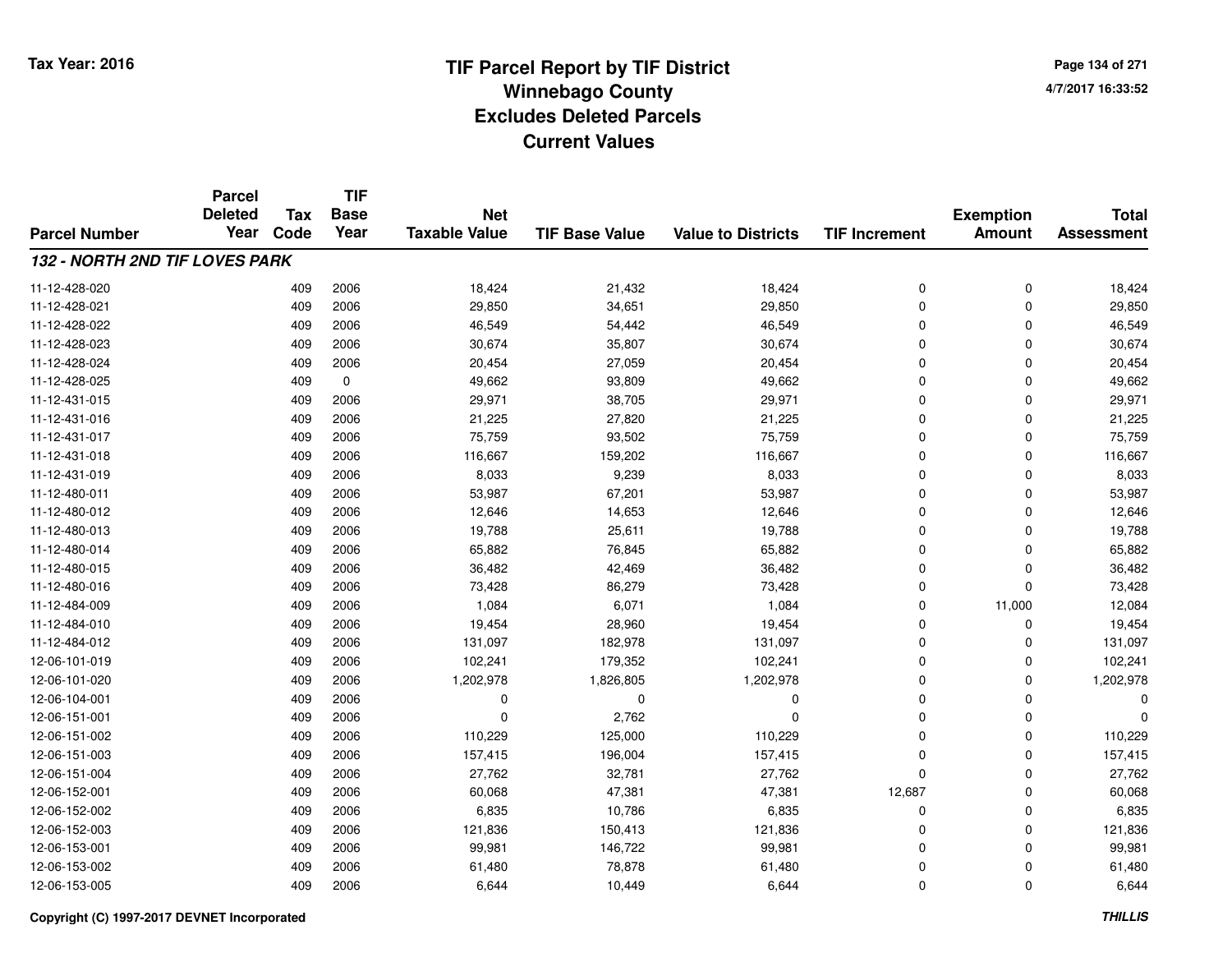**TIF**

**Parcel**

**Page 135 of 2714/7/2017 16:33:52**

#### **TIF Base ValueParcel NumberTotal AssessmentExemption Amount Value to Districts TIF Increment Base YearTax Code Deleted YearNet Taxable Value132 - NORTH 2ND TIF LOVES PARK**12-06-153-0311 409 2006 165,578 15,239 15,239 150,339 0 165,578 12-06-153-0344 409 0 0 142,763 0 12-06-301-0011 409 2006 159,863 188,190 159,863 0 159,863 12-06-301-0022 409 2006 11,799 13,569 11,799 0 0 11,799 12-06-301-0033 409 2006 17,355 9,491 9,491 7,864 6,000 23,355 12-06-302-0011 409 2006 28,496 33,166 28,496 0 28,496 12-06-302-009 <sup>409</sup> 113,152 <sup>2006</sup> 170,032 113,152 <sup>0</sup> <sup>0</sup> 113,152 12-06-304-0011 409 2006 193,196 216,388 193,196 0 0 193,196 12-06-304-0022 409 2006 78,219 85,937 78,219 0 0 78,219 12-06-304-0033 409 2006 15,070 17,598 15,070 0 0 15,070 12-06-304-0044 409 2006 26,649 31,175 26,649 0 26,649 12-06-304-005 <sup>409</sup> 20,977 <sup>2006</sup> 24,540 20,977 <sup>0</sup> <sup>0</sup> 20,977 12-06-304-006 <sup>409</sup> 30,031 <sup>2006</sup> 35,177 30,031 <sup>0</sup> <sup>0</sup> 30,031 12-06-304-007 <sup>409</sup> 5,762 <sup>2006</sup> 6,671 5,762 <sup>0</sup> <sup>0</sup> 5,762 12-06-304-008 <sup>409</sup> 4,474 <sup>2006</sup> 6,671 4,474 <sup>0</sup> <sup>0</sup> 4,474 12-06-304-009 <sup>409</sup> 4,474 <sup>2006</sup> 6,740 4,474 <sup>0</sup> <sup>0</sup> 4,474 12-06-304-0100 409 2006 4,474 6,671 4,474 0 0 4,474 12-06-304-0111 1 2 3 409 2006 4,474 5,900 4,474 5,900 4,474 0 0 4,474 12-06-304-0122 2 409 2006 107,223 108,029 107,223 0 107,223 12-06-304-017 <sup>409</sup> 117,672 <sup>2006</sup> 138,396 117,672 <sup>0</sup> <sup>0</sup> 117,672 12-06-304-019 <sup>409</sup> 22,073 <sup>2006</sup> 13,340 13,340 8,733 <sup>0</sup> 22,073 12-06-304-0200 409 2006 41,987 49,059 41,987 0 0 41,987 12-06-305-0033 409 2006 36,938 43,734 36,938 0 0 36,938 12-06-305-004 <sup>409</sup> 8,181 <sup>2006</sup> 11,041 8,181 <sup>0</sup> <sup>0</sup> 8,181 12-06-305-0122 2 409 2006 138,295 166,501 138,295 0 138,295 12-06-351-0011 409 2006 5,406 8,061 5,406 0 5,406 12-06-351-0022 409 2006 21,685 22,805 21,685 0 21,685 12-06-351-0088 409 2006 13,058 15,448 13,058 0 13,058 12-06-351-010 <sup>409</sup> 47,056 <sup>2006</sup> 59,979 47,056 <sup>0</sup> <sup>0</sup> 47,056 12-06-351-017 <sup>409</sup> 38,490 <sup>2006</sup> 31,686 31,686 6,804 <sup>0</sup> 38,490 12-06-351-018 <sup>409</sup> 23,460 <sup>2006</sup> 22,894 22,894 <sup>566</sup> <sup>0</sup> 23,460 12-06-351-019 <sup>409</sup> 105,902 <sup>2006</sup> 128,992 105,902 <sup>0</sup> <sup>0</sup> 105,902 12-06-351-020<sup>409</sup> <sup>0</sup> <sup>2006</sup> <sup>0</sup> <sup>0</sup> <sup>0</sup> <sup>0</sup> <sup>0</sup>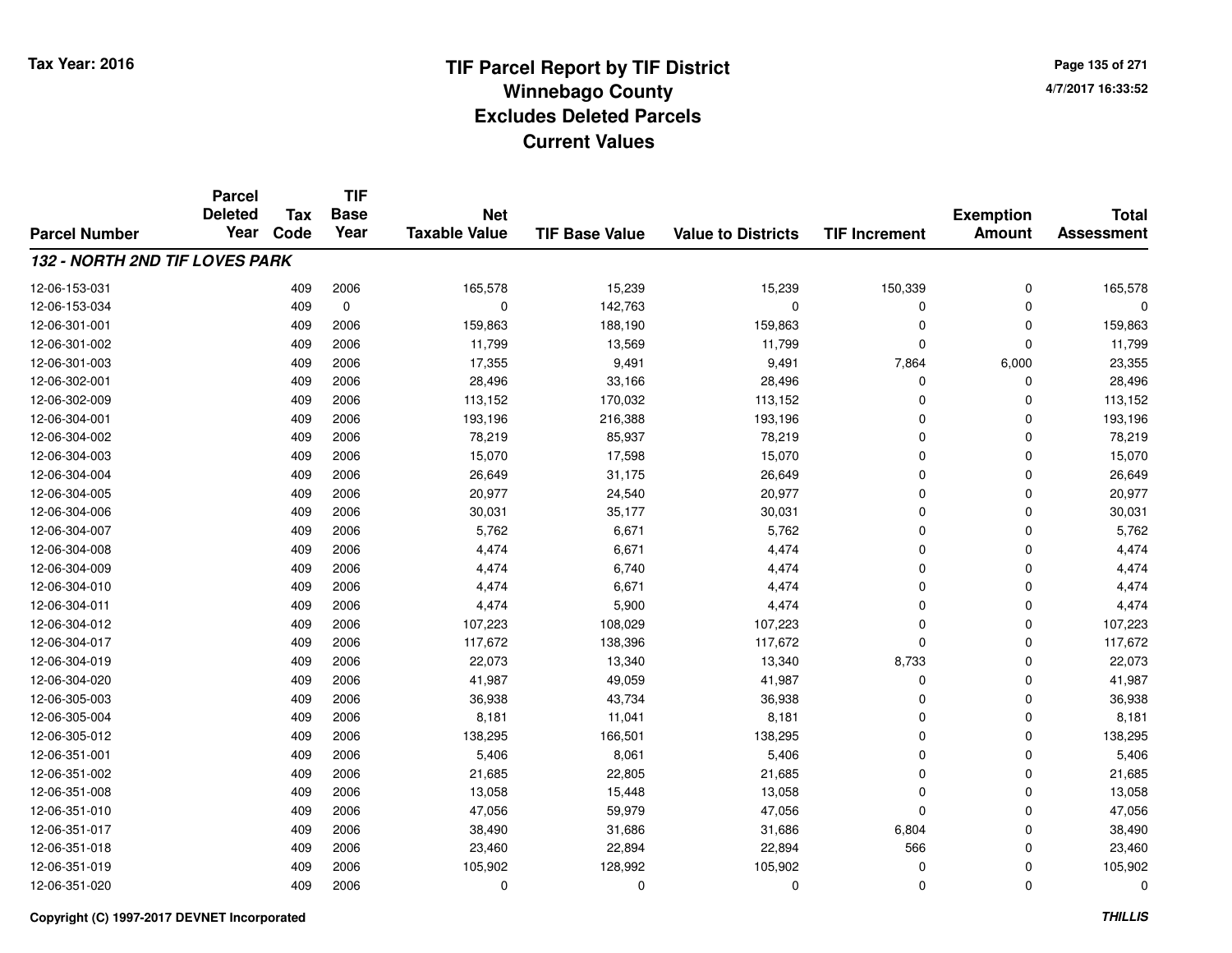**TIF**

**Parcel**

**Page 136 of 2714/7/2017 16:33:52**

#### **TIF Base ValueParcel NumberTotal AssessmentExemption Amount Value to Districts TIF Increment Base YearTax Code Deleted YearNet Taxable Value132 - NORTH 2ND TIF LOVES PARK**12-06-351-0222 409 2006 47,270 55,002 47,270 0 0 47,270 12-06-351-0233 409 2006 21,013 25,539 21,013 0 0 21,013 12-06-352-0011 409 2006 47,327 61,328 47,327 0 0 47,327 12-06-352-0022 409 2006 14,246 16,652 14,246 0 0 14,246 12-06-352-0033 409 2006 3,616 4,164 3,616 0 0 3,616 12-06-352-0044 2006 43,291 53,902 43,291 53,902 43,291 0 0 0 43,291 12-06-352-0055 409 2006 19,628 24,263 19,628 0 0 19,628 12-06-352-006 <sup>409</sup> 51,609 <sup>2006</sup> 62,039 51,609 <sup>0</sup> <sup>0</sup> 51,609 12-06-352-0122 409 2006 30,048 38,703 30,048 0 30,048 12-06-352-0133 409 2006 17,581 20,824 17,581 0 0 17,581 12-06-352-014 <sup>409</sup> 19,015 <sup>2006</sup> 26,764 19,015 <sup>0</sup> 6,000 25,015 12-06-352-015 <sup>409</sup> 12,301 <sup>2006</sup> 8,464 8,464 3,837 6,000 18,301 12-06-352-016 <sup>409</sup> 18,068 <sup>2006</sup> 7,057 7,057 11,011 <sup>0</sup> 18,068 12-06-352-018 <sup>409</sup> <sup>0</sup> <sup>2006</sup> <sup>0</sup> <sup>0</sup> <sup>0</sup> <sup>0</sup> <sup>0</sup> 12-06-352-0255 409 2006 0 23,161 0 0 20,218 20,218 12-06-353-0011 409 2006 36,240 42,265 36,240 0 0 36,240 12-06-353-0022 409 2006 29,363 34,303 29,363 0 29,363 12-06-353-0033 409 2006 14,202 14,909 14,202 0 14,202 12-06-353-0044 409 2006 13,293 15,576 13,293 0 0 13,293 12-06-353-0055 409 2006 36,229 42,176 36,229 0 0 36,229 12-06-353-006 <sup>409</sup> 17,401 <sup>2006</sup> 23,773 17,401 <sup>0</sup> <sup>0</sup> 17,401 12-06-353-030 <sup>409</sup> <sup>0</sup> <sup>2006</sup> <sup>0</sup> <sup>0</sup> <sup>0</sup> <sup>0</sup> <sup>0</sup> 12-06-353-0311 409 2006 10,351 2,518 2,518 7,833 6,000 16,351 12-06-353-0322 409 2006 38,454 55,139 38,454 0 0 38,454 12-06-354-0011 409 2006 28,879 30,721 28,879 0 28,879 12-06-354-004 <sup>409</sup> 14,148 <sup>2006</sup> 16,267 14,148 <sup>0</sup> <sup>0</sup> 14,148 12-06-354-0055 409 2006 31,688 42,607 31,688 0 0 31,688 12-06-354-006 <sup>409</sup> <sup>0</sup> <sup>2006</sup> <sup>0</sup> <sup>0</sup> <sup>0</sup> <sup>0</sup> <sup>0</sup> 12-06-354-0199 409 2006 3,445 4,634 3,445 0 0 3,445 12-06-354-0200 409 2006 4,624 6,240 4,624 0 0 4,624 12-06-354-0211 409 2006 4,624 6,240 4,624 0 4,624 12-06-354-0311 409 2006 16,725 26,286 16,725 0 0 16,725 12-07-101-0011 409 2006 5,142 18,161 5,142 0 0 5,142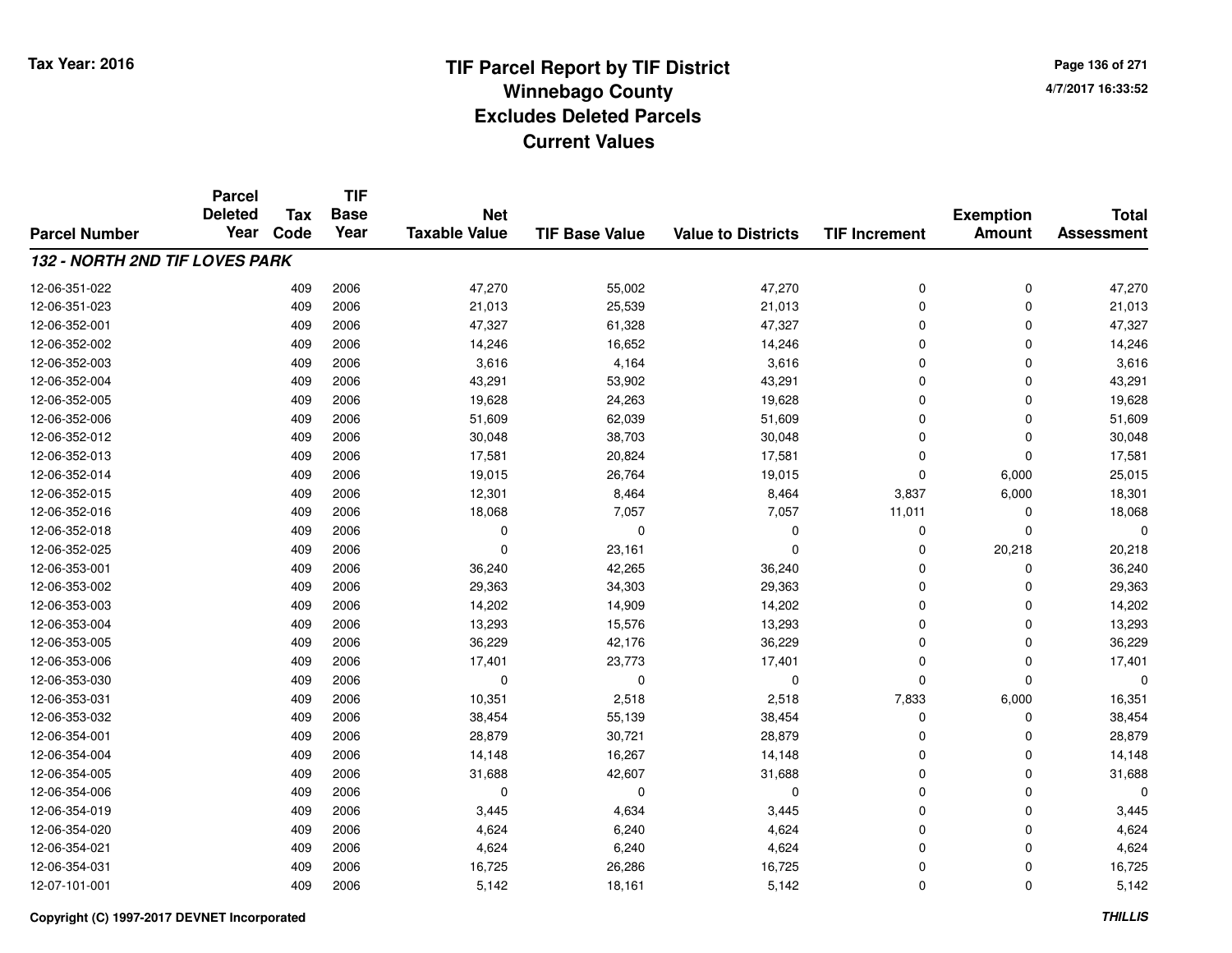**Page 137 of 2714/7/2017 16:33:52**

#### **TIF Base ValueParcel NumberTotal AssessmentExemption Amount Value to Districts TIF IncrementTIF Base YearTax CodeParcel Deleted YearNet Taxable Value132 - NORTH 2ND TIF LOVES PARK**12-07-101-0022 409 2006 5,706 22,073 5,706 0 0 5,706 12-07-101-003 <sup>409</sup> <sup>0</sup> <sup>2006</sup> <sup>0</sup> <sup>0</sup> <sup>0</sup> <sup>0</sup> <sup>0</sup> 12-07-101-004 <sup>409</sup> <sup>0</sup> <sup>2006</sup> <sup>0</sup> <sup>0</sup> <sup>0</sup> <sup>0</sup> <sup>0</sup> 12-07-101-006 <sup>409</sup> 57,804 <sup>2006</sup> 68,487 57,804 <sup>0</sup> <sup>0</sup> 57,804 12-07-101-007 <sup>409</sup> <sup>0</sup> <sup>2006</sup> <sup>439</sup> <sup>0</sup> <sup>0</sup> <sup>0</sup> <sup>0</sup> 12-07-101-008 <sup>409</sup> <sup>691</sup> <sup>2006</sup> <sup>173</sup> <sup>173</sup> <sup>518</sup> <sup>0</sup> <sup>691</sup> 12-07-102-0033 409 2006 34,729 40,065 34,729 0 0 34,729 12-07-102-004 <sup>409</sup> 14,120 <sup>2006</sup> 22,276 14,120 <sup>0</sup> <sup>0</sup> 14,120 12-07-102-006 <sup>409</sup> <sup>0</sup> <sup>2006</sup> <sup>0</sup> <sup>0</sup> <sup>0</sup> <sup>0</sup> <sup>0</sup> 12-07-102-007 <sup>409</sup> <sup>0</sup> <sup>2006</sup> <sup>0</sup> <sup>0</sup> <sup>0</sup> <sup>0</sup> <sup>0</sup> 12-07-102-0088 409 2006 24,394 28,268 24,394 0 0 24,394 12-07-102-0099 409 2006 3,517 3,774 3,517 0 0 3,517 12-07-102-0133 409 2006 13,666 24,680 13,666 0 0 13,666 12-07-102-039 <sup>409</sup> 24,143 <sup>2006</sup> 28,067 24,143 <sup>0</sup> <sup>0</sup> 24,143 12-07-102-0400 409 2006 14,498 22,356 14,498 0 6,000 20,498 12-07-102-0411 409 2006 24,664 28,133 24,664 0 24,664 12-07-104-047 <sup>409</sup> 21,571 <sup>0</sup> 21,749 21,571 <sup>0</sup> <sup>0</sup> 21,571 12-07-104-0499 409 0 256,714 167,011 167,011 89,703 0 256,714 12-07-105-001 <sup>409</sup> 96,968 <sup>2006</sup> 120,654 96,968 <sup>0</sup> <sup>0</sup> 96,968 12-07-105-0022 409 2006 66,457 102,582 66,457 0 0 66,457 12-07-154-0011 1 1 1 1,334,117 1 966,666 966,666 966,666 367,451 0 1,334,117 12-07-177-0033 409 2006 32,448 41,692 32,448 0 32,448 12-07-301-0011 409 2006 14,062 17,144 14,062 0 14,062 12-07-301-0022 2 2 2006 26,052 31,652 26,052 26,052 30 26,052 3 26,052 3 26,052 26,052 26,052 12-07-302-0011 409 2006 103,579 196,689 103,579 0 103,579 12-07-303-0011 409 2006 34,475 53,808 34,475 0 0 34,475 12-07-303-0022 409 2006 16,565 19,046 16,565 0 0 16,565 12-07-303-003 <sup>409</sup> 19,574 <sup>2006</sup> 21,216 19,574 <sup>0</sup> <sup>0</sup> 19,574 12-07-303-004 <sup>409</sup> 5,119 <sup>2006</sup> 6,165 5,119 <sup>0</sup> <sup>0</sup> 5,119 12-07-303-005 <sup>409</sup> 3,532 <sup>2006</sup> 6,165 3,532 <sup>0</sup> <sup>0</sup> 3,532 12-07-303-006 <sup>409</sup> 5,119 <sup>2006</sup> 6,165 5,119 <sup>0</sup> <sup>0</sup> 5,119 12-07-303-007 <sup>409</sup> 14,791 <sup>2006</sup> 17,961 14,791 <sup>0</sup> <sup>0</sup> 14,791 12-07-303-0088 409 2006 33,861 64,312 33,861 0 0 33,861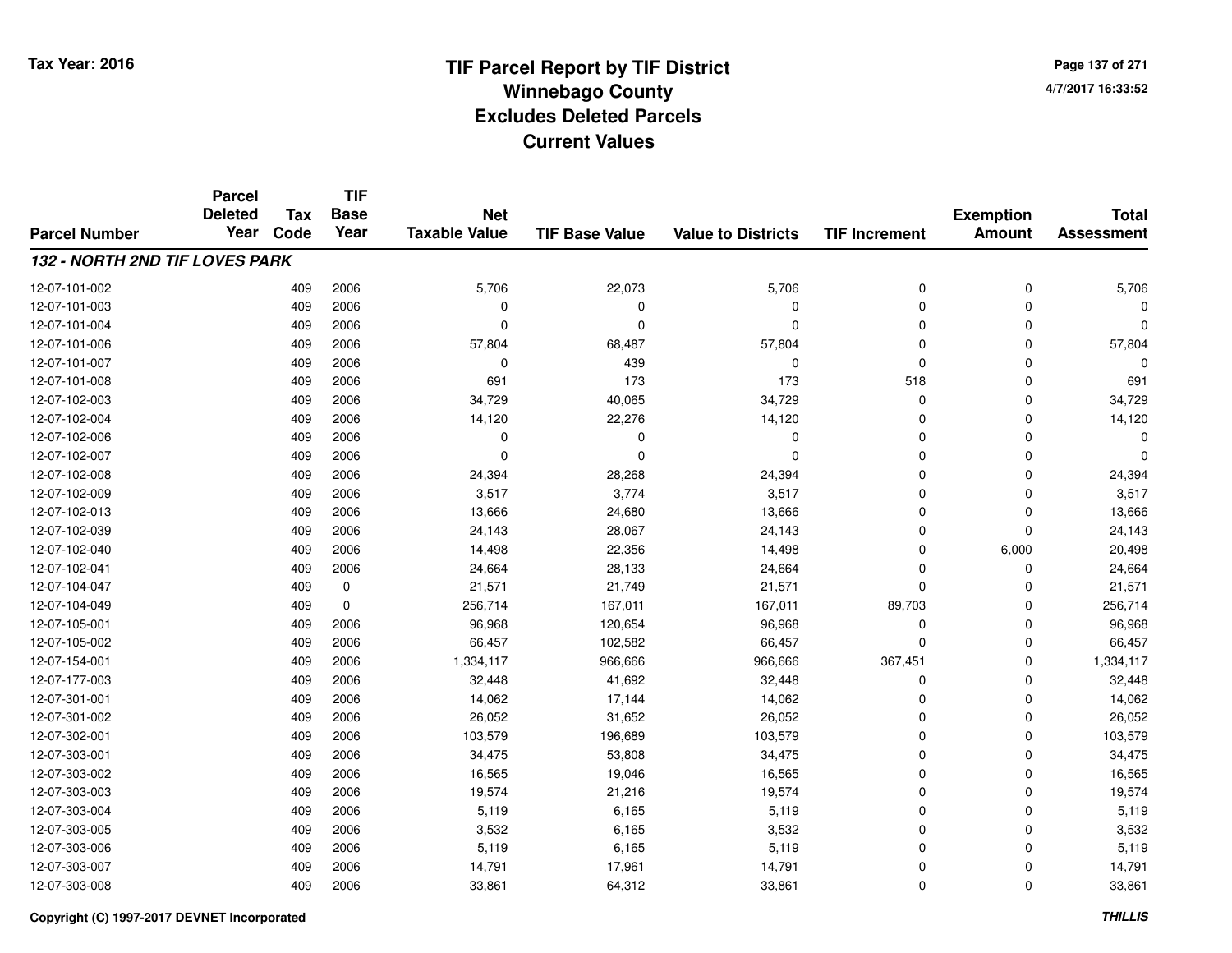**TIF**

**Parcel**

**Page 138 of 2714/7/2017 16:33:52**

#### **TIF Base ValueParcel NumberTotal AssessmentExemption Amount Value to Districts TIF Increment Base YearTax Code Deleted YearNet Taxable Value132 - NORTH 2ND TIF LOVES PARK**12-07-303-0099 409 2006 8,462 13,628 8,462 0 11,000 19,462 12-07-303-0100 409 2006 8,686 12,915 8,686 0 6,000 14,686 12-07-303-0111 409 2006 19,998 26,590 19,998 0 19,998 12-07-303-0122 409 2006 3,532 5,436 3,532 0 0 3,532 12-07-303-013 $3$  3 2006 2006 3,532 5,436 3,532 3,532 0 0 0  $3,532$ 12-07-303-0144 409 2006 3,532 5,436 3,532 0 0 3,532 12-07-303-0155 409 2006 48,949 56,968 48,949 0 0 48,949 12-07-304-0011 409 2006 4,145 4,766 4,145 0 0 4,145 12-07-304-0022 409 2006 31,140 38,378 31,140 0 0 31,140 12-07-304-0100 409 2006 20,029 23,780 20,029 0 0 20,029 12-07-304-0111 409 2006 42,248 55,854 42,248 0 42,248 12-07-305-001 <sup>409</sup> 17,183 <sup>2006</sup> 20,000 17,183 <sup>0</sup> <sup>0</sup> 17,183 12-07-305-0022 409 2006 19,857 6,309 6,309 13,548 0 19,857 12-07-305-006 <sup>409</sup> 7,767 <sup>2006</sup> 8,951 7,767 <sup>0</sup> <sup>0</sup> 7,767 12-07-305-007 <sup>409</sup> 20,535 <sup>2006</sup> 23,934 20,535 <sup>0</sup> <sup>0</sup> 20,535 12-07-307-0011 409 2006 45,953 53,437 45,953 0 45,953 12-07-307-006 <sup>409</sup> 6,790 <sup>2006</sup> 7,828 6,790 <sup>0</sup> <sup>0</sup> 6,790 12-07-307-007 <sup>409</sup> 4,074 <sup>2006</sup> 4,453 4,074 <sup>0</sup> <sup>0</sup> 4,074 12-07-307-0088 409 2006 3,231 3,461 3,231 0 3,231 12-07-308-0011 409 2006 5,351 6,489 5,351 0 0 5,351 12-07-308-0022 409 2006 4,366 6,047 4,366 0 0 4,366 12-07-308-0033 409 2006 98,722 116,586 98,722 0 0 98,722 12-07-308-004 <sup>409</sup> 76,922 <sup>2006</sup> 99,418 76,922 <sup>0</sup> <sup>0</sup> 76,922 12-07-308-005 <sup>409</sup> 3,087 <sup>2006</sup> 3,858 3,087 <sup>0</sup> <sup>0</sup> 3,087 12-07-308-006 <sup>409</sup> 84,650 <sup>2006</sup> 100,389 84,650 <sup>0</sup> <sup>0</sup> 84,650 12-07-326-0011 409 2006 12,498 15,461 12,498 0 12,498 12-07-326-0022 409 2006 6,586 8,229 6,586 0 0 6,586 12-07-326-0033 409 2006 6,974 8,713 6,974 0 0 6,974 12-07-326-004 <sup>409</sup> 19,260 <sup>2006</sup> 23,395 19,260 <sup>0</sup> <sup>0</sup> 19,260 12-07-326-0055 409 2006 5,118 6,395 5,118 0 0 5,118 12-07-326-006 <sup>409</sup> 5,758 <sup>2006</sup> 28,474 5,758 <sup>0</sup> <sup>0</sup> 5,758 12-07-326-007 <sup>409</sup> 44,234 <sup>2006</sup> 52,203 44,234 <sup>0</sup> <sup>0</sup> 44,234 12-07-326-0100 409 2006 11,286 13,497 11,286 0 0 11,286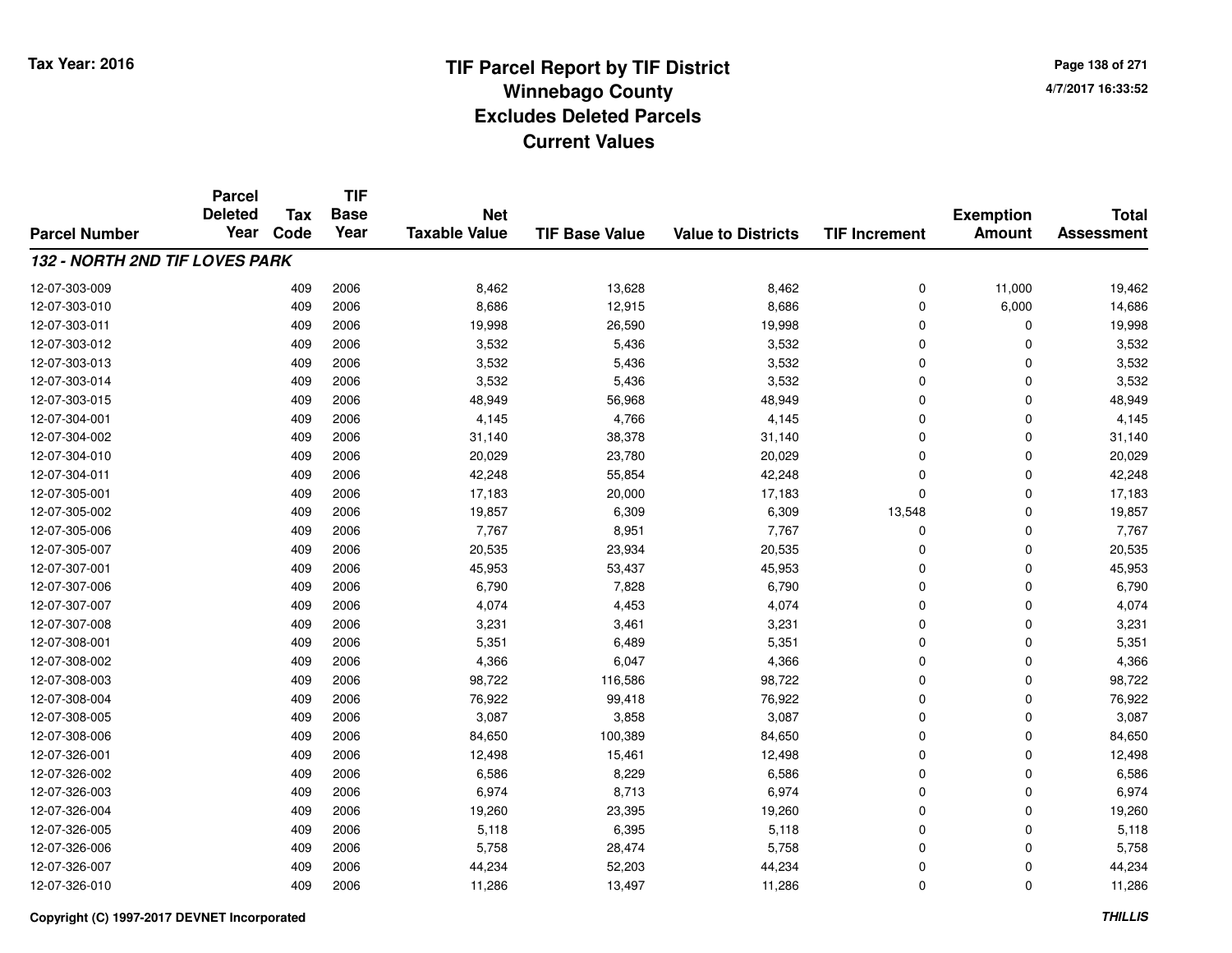**Page 139 of 2714/7/2017 16:33:52**

|                                       | <b>Parcel</b>        |      | <b>TIF</b>  |                      |                       |                           |                      |                  |                   |
|---------------------------------------|----------------------|------|-------------|----------------------|-----------------------|---------------------------|----------------------|------------------|-------------------|
|                                       | <b>Deleted</b>       | Tax  | <b>Base</b> | <b>Net</b>           |                       |                           |                      | <b>Exemption</b> | <b>Total</b>      |
| <b>Parcel Number</b>                  | Year                 | Code | Year        | <b>Taxable Value</b> | <b>TIF Base Value</b> | <b>Value to Districts</b> | <b>TIF Increment</b> | <b>Amount</b>    | <b>Assessment</b> |
| <b>132 - NORTH 2ND TIF LOVES PARK</b> |                      |      |             |                      |                       |                           |                      |                  |                   |
| 12-07-326-011                         |                      | 409  | 2006        | 11,216               | 13,392                | 11,216                    | 0                    | $\mathbf 0$      | 11,216            |
| 12-07-326-012                         |                      | 409  | 2006        | 10,604               | 33,914                | 10,604                    | 0                    | 0                | 10,604            |
| 12-07-326-013                         |                      | 409  | 2006        | 10,552               | 12,600                | 10,552                    | 0                    | $\Omega$         | 10,552            |
| 12-07-326-014                         |                      | 409  | 2006        | 51,941               | 75,000                | 51,941                    | 0                    | $\Omega$         | 51,941            |
| 12-07-351-005                         |                      | 409  | 2006        | 8,824                | 18,944                | 8,824                     | $\mathbf 0$          | $\Omega$         | 8,824             |
| 12-07-351-006                         |                      | 409  | 2006        | 4,099                | 4,713                 | 4,099                     | 0                    | $\Omega$         | 4,099             |
| 12-07-351-007                         |                      | 409  | 2006        | 126,901              | 162,576               | 126,901                   | $\mathbf 0$          | $\Omega$         | 126,901           |
| <b>Tax District Totals:</b>           | <b>Parcel Count:</b> |      | 268         | 10,979,435           | 13,180,414            | 10,145,245                | 834,190              | 146,386          | 11,125,821        |
| 133 - GLOBAL TRADE TIF #2             |                      |      |             |                      |                       |                           |                      |                  |                   |
| 15-03-351-011                         |                      | 410  | 2006        | 512,285              | 831,325               | 512,285                   | 0                    | 0                | 512,285           |
| 15-03-351-012                         |                      | 410  | 2006        | 842,113              | 1,356,782             | 842,113                   | 0                    | 0                | 842,113           |
| 15-03-351-013                         |                      | 410  | 2006        | 97,596               | 169,690               | 97,596                    | $\mathbf 0$          | $\Omega$         | 97,596            |
| 15-03-351-014                         |                      | 410  | 2006        | 112,770              | 143,390               | 112,770                   | 0                    | $\Omega$         | 112,770           |
| 15-03-352-030                         |                      | 410  | 2006        | 242,959              | 312,820               | 242,959                   | 0                    | 0                | 242,959           |
| 15-03-352-032                         |                      | 410  | 2006        | 143,376              | 240,881               | 143,376                   | 0                    | $\mathbf 0$      | 143,376           |
| 15-03-352-033                         |                      | 410  | 2006        | 107,405              | 165,692               | 107,405                   | 0                    | $\mathbf 0$      | 107,405           |
| 15-03-352-041                         |                      | 410  | $\mathbf 0$ | $\mathbf 0$          | $\mathbf 0$           | 0                         | 0                    | $\mathbf 0$      | 0                 |
| 15-03-352-042                         |                      | 410  | 2006        | 502,857              | 651,981               | 502,857                   | $\overline{0}$       | $\Omega$         | 502,857           |
| 15-03-353-009                         |                      | 410  | 2006        | 12,599               | 17,275                | 12,599                    | 0                    | 6,000            | 18,599            |
| 15-03-353-017                         |                      | 410  | 2006        | 1,600                | 2,175                 | 1,600                     | 0                    | $\Omega$         | 1,600             |
| 15-03-353-018                         |                      | 410  | 2006        | 33,035               | 19,306                | 19,306                    | 13,729               | $\Omega$         | 33,035            |
| 15-03-353-019                         |                      | 410  | 2006        | 1,068                | 1,450                 | 1,068                     | 0                    | $\Omega$         | 1,068             |
| 15-03-353-020                         |                      | 410  | 2006        | 1,344                | 13,712                | 1,344                     | $\mathbf 0$          | $\Omega$         | 1,344             |
| 15-03-353-021                         |                      | 410  | 2006        | 178,189              | 276,732               | 178,189                   | $\Omega$             | $\Omega$         | 178,189           |
| 15-03-354-001                         |                      | 410  | 2006        | 11,289               | 23,681                | 11,289                    | $\mathbf 0$          | $\Omega$         | 11,289            |
| 15-03-354-002                         |                      | 410  | 2006        | 13,194               | 29,712                | 13,194                    | 0                    | $\mathbf 0$      | 13,194            |
| 15-03-377-001                         |                      | 410  | 2006        | 87,114               | 102,202               | 87,114                    | 0                    | $\mathbf 0$      | 87,114            |
| 15-03-451-009                         |                      | 410  | 2006        | 75,670               | 190,460               | 75,670                    | 0                    | 0                | 75,670            |
| 15-04-428-008                         |                      | 410  | 2006        | 657,618              | 492,511               | 492,511                   | 165,107              | 0                | 657,618           |
| 15-04-453-005                         |                      | 410  | 2006        | 3,921                | 5,317                 | 3,921                     | 0                    | $\mathbf 0$      | 3,921             |
| 15-04-453-006                         |                      | 410  | 2006        | 61,231               | 73,862                | 61,231                    | 0                    | $\mathbf 0$      | 61,231            |
| 15-04-453-007                         |                      | 410  | 2006        | 1,513,356            | 2,128,626             | 1,513,356                 | 0                    | $\mathbf 0$      | 1,513,356         |
| 15-04-476-002                         |                      | 410  | 2006        | 576,293              | 916,667               | 576,293                   | $\mathbf 0$          | $\Omega$         | 576,293           |

**Copyright (C) 1997-2017 DEVNET Incorporated**

**THILLIS**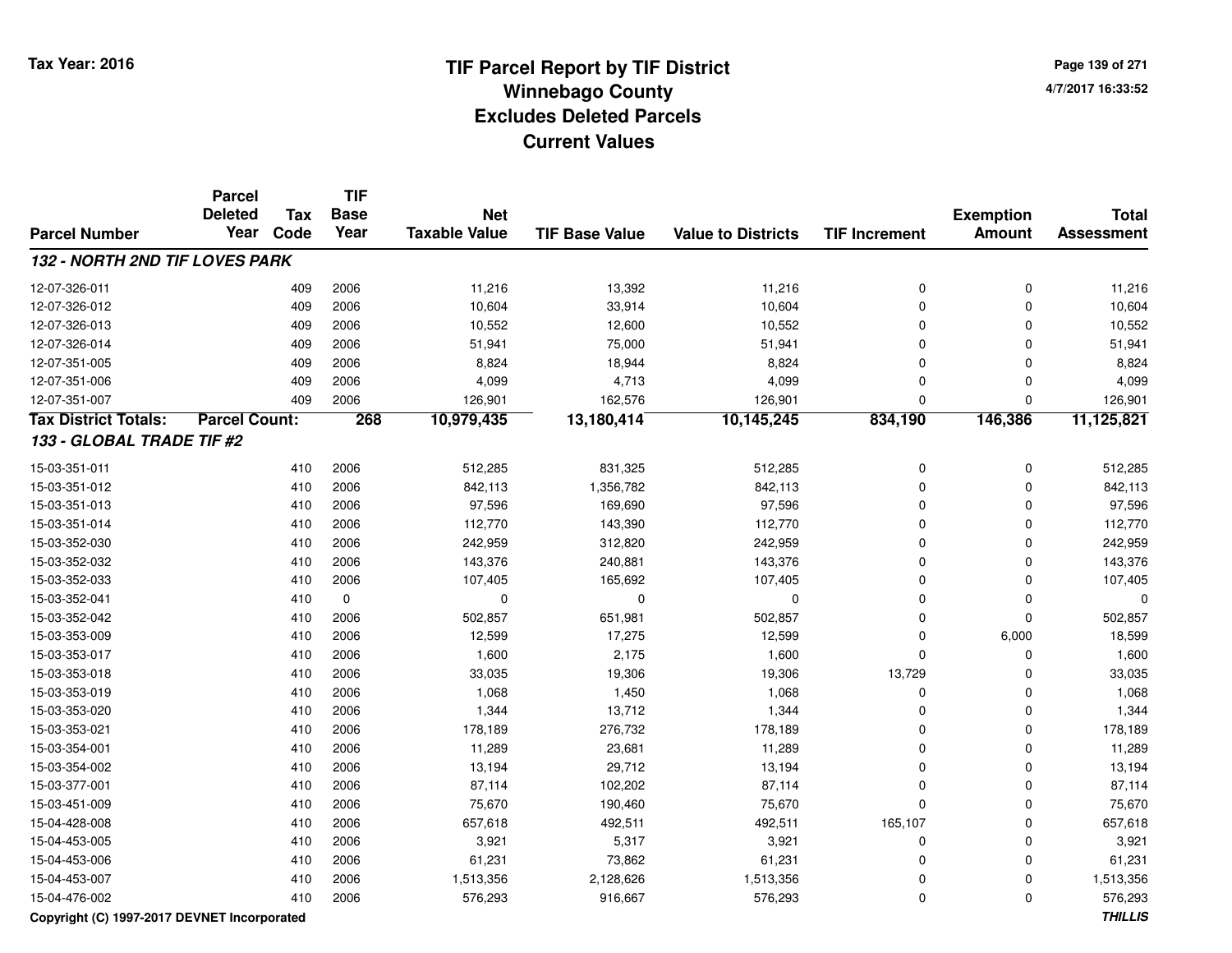**Page 140 of 2714/7/2017 16:33:52**

#### **TIF Base ValueParcel NumberTotal AssessmentExemption Amount Value to Districts TIF IncrementTIF Base YearTax CodeParcel Deleted YearNet Taxable Value133 - GLOBAL TRADE TIF #2**15-04-477-0088 410 2006 161,363 169,955 161,363 0 161,363 15-04-477-0099 410 2006 23,968 28,265 23,968 0 23,968 15-04-477-010 <sup>410</sup> 376,703 <sup>2006</sup> 440,752 376,703 <sup>0</sup> <sup>0</sup> 376,703 15-04-477-0111 410 2006 233,419 341,711 233,419 0 233,419 15-09-226-004410 2006 1,027,839 23,537 73,537 73,537 954,302 0 1,027,839 15-09-226-005 <sup>410</sup> <sup>0</sup> <sup>2006</sup> <sup>66</sup> <sup>0</sup> <sup>0</sup> <sup>0</sup> <sup>0</sup> 15-09-226-0066 410 0 1,069 148 148 921 0 1,069 15-09-426-0011 411 2006 391 32,921 391 0 391 15-10-101-0044 410 2006 4,657 6,315 4,657 0 4,657 15-10-101-0133 410 2006 48,083 1,690,349 48,083 0 48,083 15-10-101-015 <sup>410</sup> 16,735 <sup>2006</sup> 31,009 16,735 <sup>0</sup> <sup>0</sup> 16,735 15-10-101-016 <sup>410</sup> 7,787 <sup>2006</sup> 5,208 5,208 2,579 <sup>0</sup> 7,787 15-10-101-0188 410 0 438,127 17,146 17,146 420,981 0 438,127 15-10-251-0011 1 2006 3,120 1,379 1,379 1,379 1,379 1,374 0 3,120 15-10-301-0033 410 2006 3,515 1,406 1,406 2,109 0 3,515 15-10-301-004 <sup>410</sup> 13,036 <sup>2006</sup> 5,920 5,920 7,116 <sup>0</sup> 13,036 15-10-326-0011 410 2006 4,953 31,263 4,953 0 4,953 15-10-326-0022 410 2006 1,944 19,525 1,944 0 1,944 15-10-326-0033 410 2006 5,219 7,094 5,219 0 0 5,219 15-10-326-011 <sup>410</sup> <sup>0</sup> <sup>0</sup> <sup>0</sup> <sup>0</sup> <sup>0</sup> <sup>0</sup> <sup>0</sup> 15-10-401-0099 410 0 24,929 14,937 14,937 9,992 0 24,929 15-10-476-002 <sup>410</sup> 13,892 <sup>2006</sup> 6,076 6,076 7,816 <sup>0</sup> 13,892 15-15-226-0011 410 2006 1,551 187 1,364 1,551 **Tax District Totals: Parcel Count: <sup>47</sup> 8,201,182 11,091,418 6,613,425 1,587,757 6,000 8,207,182 134 - ASSISTED LIVING/ RIVER HOUSING TIF**15-03-126-0177 412 2007 6,286 7,383 6,286 0 0 6,286 15-03-126-0211 412 0 25,460 40,802 25,460 0 25,460 15-03-126-0222 412 0 26,718 36,096 26,718 0 0 26,718 15-03-126-026 <sup>412</sup> 5,997 <sup>0</sup> 8,133 5,997 <sup>0</sup> <sup>0</sup> 5,997 15-03-126-027 <sup>412</sup> 5,477 <sup>0</sup> 7,116 5,477 <sup>0</sup> <sup>0</sup> 5,477 15-03-127-0011 412 2007 6,388 14,034 6,388 0 0 6,388 15-03-127-0022 412 2007 6,109 13,522 6,109 0 0 6,109 **Tax District Totals: Parcel Count: <sup>7</sup>82,435 127,086 82,435 <sup>0</sup> <sup>0</sup> 82,435**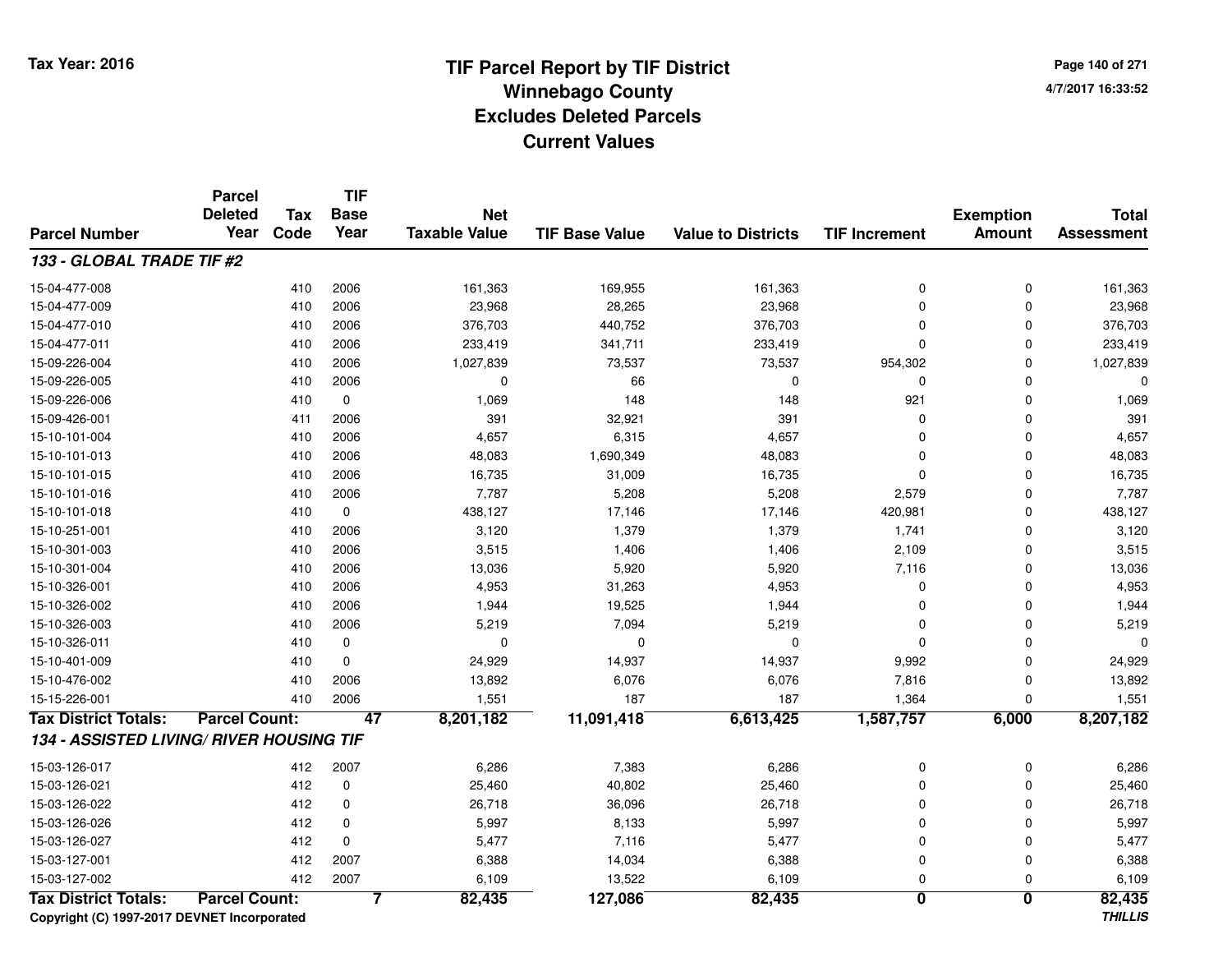**Page 141 of 2714/7/2017 16:33:52**

#### **TIF Base ValueParcel NumberTotal AssessmentExemption Amount Value to Districts TIF IncrementTIF Base YearTax CodeParcel Deleted YearNet Taxable Value135 - NORTH 2ND TIF MACHESNEY PARK**08-19-228-017 <sup>413</sup> 30,507 <sup>2006</sup> 35,898 30,507 <sup>0</sup> 6,000 36,507 08-19-228-018 <sup>413</sup> 11,512 <sup>2006</sup> 20,670 11,512 <sup>0</sup> 11,401 22,913 08-19-228-019 <sup>413</sup> 12,569 <sup>2006</sup> 20,802 12,569 <sup>0</sup> 6,000 18,569 08-19-228-0200 413 2006 37,229 36,707 36,707 522 0 37,229 08-19-228-0222 413 0 126,274 5,801 5,801 120,473 0 126,274 08-19-228-0233 413 0 93,937 110,697 93,937 0 0 93,937 08-19-277-0122 413 2006 50,200 56,238 50,200 0 50,200 08-19-277-0133 413 2006 4,794 14,066 4,794 0 0 4,794 08-19-277-014 <sup>413</sup> 17,892 <sup>2006</sup> 20,044 17,892 <sup>0</sup> <sup>0</sup> 17,892 08-19-277-015 <sup>413</sup> 56,605 <sup>2006</sup> 33,868 33,868 22,737 <sup>0</sup> 56,605 08-19-277-016 <sup>413</sup> 70,673 <sup>2006</sup> 78,706 70,673 <sup>0</sup> <sup>0</sup> 70,673 08-19-326-0011 2017 414 2006 39,140 45,329 39,140 0 39,140 08-19-426-0011 414 2006 1,167 1,308 1,167 0 0 1,167 08-19-426-0022 414 2006 1,167 1,308 1,167 0 0 1,167 08-19-426-003 $3 \hspace{1.5mm} 3 \hspace{1.5mm} 414 \hspace{1.5mm} 2006 \hspace{1.5mm} 3,547 \hspace{1.5mm} 3,547 \hspace{1.5mm} 3,547 \hspace{1.5mm} 0 \hspace{1.5mm} 0 \hspace{1.5mm} 3,547$ 08-19-426-0044 1 2006 13,372 18,803 13,372 0 11,000 24,372 08-19-426-005 <sup>414</sup> 16,100 <sup>2006</sup> 19,757 16,100 <sup>0</sup> 6,000 22,100 08-19-426-006 <sup>414</sup> 3,547 <sup>2006</sup> 3,972 3,547 <sup>0</sup> <sup>0</sup> 3,547 08-19-426-007 <sup>414</sup> 15,596 <sup>2006</sup> 24,192 15,596 <sup>0</sup> 6,000 21,596 08-19-426-0100 414 2006 10,964 20,631 10,964 0 6,000 16,964 08-19-426-0111 414 2006 5,502 16,628 5,502 0 5,841 11,343 08-19-426-0133 414 2006 10,165 19,839 10,165 0 6,000 16,165 08-19-426-014 <sup>414</sup> 12,939 <sup>2006</sup> 30,104 12,939 <sup>0</sup> 6,000 18,939 08-19-426-0166 414 2006 14,087 17,564 14,087 0 9,938 24,025 08-19-426-0199 414 2006 1,198 3,972 1,198 0 0 1,198 08-19-427-0011 413 2006 765 857 765 0 0 765 08-19-428-007 <sup>414</sup> 27,376 <sup>2006</sup> 30,668 27,376 <sup>0</sup> <sup>0</sup> 27,376 08-19-428-008 <sup>414</sup> 67,752 <sup>2006</sup> 75,900 67,752 <sup>0</sup> <sup>0</sup> 67,752 08-19-428-009 <sup>414</sup> 21,575 <sup>2006</sup> 17,260 17,260 4,315 6,000 27,575 08-19-428-0100 414 2006 12,671 21,531 12,671 0 11,422 24,093 08-19-452-015 <sup>414</sup> 23,231 <sup>2006</sup> 27,749 23,231 <sup>0</sup> 6,000 29,231 08-19-453-0133 414 2006 8,596 17,345 8,596 0 11,349 19,945 08-19-453-014<sup>414</sup> 60,699 <sup>2006</sup> 67,998 60,699 <sup>0</sup> <sup>0</sup> 60,699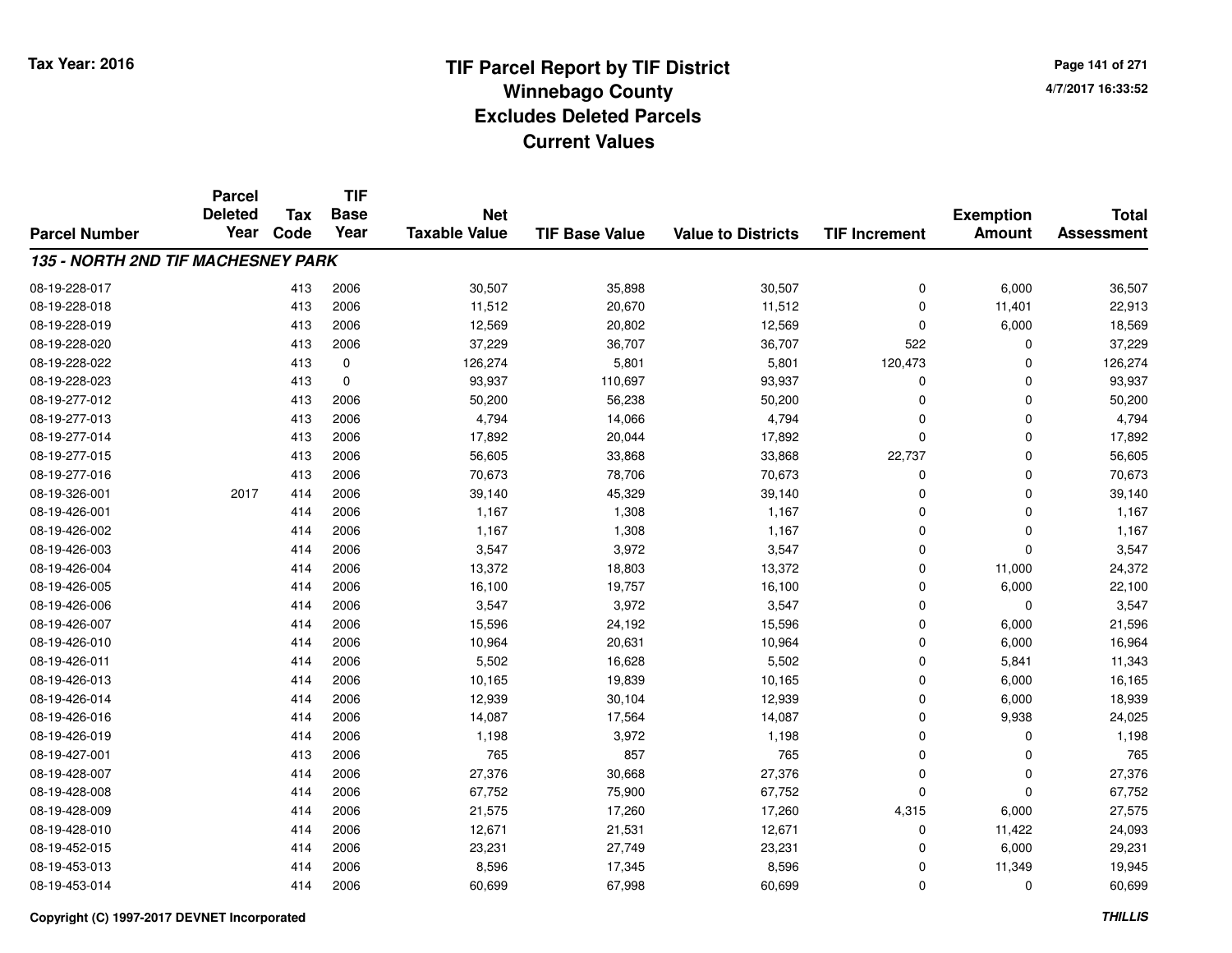**TIF**

**Parcel**

**Page 142 of 2714/7/2017 16:33:52**

#### **TIF Base ValueParcel NumberTotal AssessmentExemption Amount Value to Districts TIF Increment Base YearTax**Year Code **DeletedNet Taxable Value135 - NORTH 2ND TIF MACHESNEY PARK**08-19-454-0011 414 2006 3,547 3,972 3,547 0 0 3,547 08-19-454-0022 2 414 2006 21,273 10,971 10,971 10,302 6,000 27,273 08-19-454-0033 414 2006 16,001 27,009 16,001 0 6,000 22,001 08-19-454-004 <sup>414</sup> 35,644 <sup>2006</sup> 38,004 35,644 <sup>0</sup> 6,000 41,644 08-19-454-005 <sup>414</sup> 3,496 <sup>2006</sup> 5,543 3,496 <sup>0</sup> 14,936 18,432 08-19-454-0066 414 2006 16,857 18,450 16,857 0 12,645 29,502 08-19-454-007 <sup>414</sup> 16,370 <sup>2006</sup> 14,243 14,243 2,127 6,000 22,370 08-19-454-008 <sup>414</sup> 29,375 <sup>2006</sup> 39,123 29,375 <sup>0</sup> <sup>0</sup> 29,375 08-19-454-0099 414 2006 65,834 73,754 65,834 0 0 65,834 08-19-454-0100 414 2006 23,673 26,522 23,673 0 0 23,673 08-19-454-0111 1 2006 1,071 2,494 2,494 2,494 1,577 0 4,071 08-19-454-012 <sup>414</sup> 2,749 <sup>2006</sup> 1,702 1,702 1,047 <sup>0</sup> 2,749 08-19-454-0133 414 2006 17,829 19,974 17,829 0 0 17,829 08-19-454-0144 2006 71,963 56,204 56,204 56,204 56,204 56,759 0 71,963 08-19-478-0011 413 2006 7,984 8,943 7,984 0 0 7,984 08-20-102-0077 414 0 51,548 60,710 51,548 0 0 51,548 08-20-102-0088 413 0 7,280 8,150 7,280 0 0 7,280 08-20-102-0099 413 0 14,378 11,126 1,126 3,252 0 14,378 08-20-103-003 <sup>414</sup> <sup>0</sup> <sup>2008</sup> <sup>0</sup> <sup>0</sup> <sup>0</sup> <sup>0</sup> <sup>0</sup> 08-20-103-004 <sup>414</sup> <sup>0</sup> <sup>2008</sup> <sup>0</sup> <sup>0</sup> <sup>0</sup> <sup>0</sup> <sup>0</sup> 08-20-103-005 <sup>414</sup> <sup>0</sup> <sup>0</sup> <sup>0</sup> <sup>0</sup> <sup>0</sup> <sup>0</sup> <sup>0</sup> 08-20-103-006 <sup>414</sup> <sup>0</sup> <sup>0</sup> <sup>0</sup> <sup>0</sup> <sup>0</sup> <sup>0</sup> <sup>0</sup> 08-20-151-0011 414 2007 19,896 11,851 1,851 8,045 0 19,896 08-20-151-0022 414 2007 141,718 158,762 141,718 0 0 141,718 08-20-151-003 <sup>414</sup> 125,152 <sup>2007</sup> 140,204 125,152 <sup>0</sup> <sup>0</sup> 125,152 08-20-151-004 <sup>413</sup> <sup>629</sup> <sup>2006</sup> <sup>703</sup> <sup>629</sup> <sup>0</sup> <sup>0</sup> <sup>629</sup> 08-20-151-005 <sup>413</sup> 58,611 <sup>2006</sup> 36,333 36,333 22,278 <sup>0</sup> 58,611 08-20-151-006 <sup>413</sup> 30,561 <sup>2006</sup> 34,237 30,561 <sup>0</sup> <sup>0</sup> 30,561 08-30-129-0199 416 0 83,354 32,828 32,828 50,526 0 83,354 08-30-130-006 <sup>416</sup> 66,060 <sup>2006</sup> 28,818 28,818 37,242 <sup>0</sup> 66,060 08-30-131-0011 416 2006 36,085 5,850 5,850 30,235 0 36,085 08-30-131-0022 416 2006 53,333 184,192 53,333 0 0 53,333 08-30-152-005<sup>416</sup> 92,989 <sup>2006</sup> 80,534 80,534 12,455 <sup>0</sup> 92,989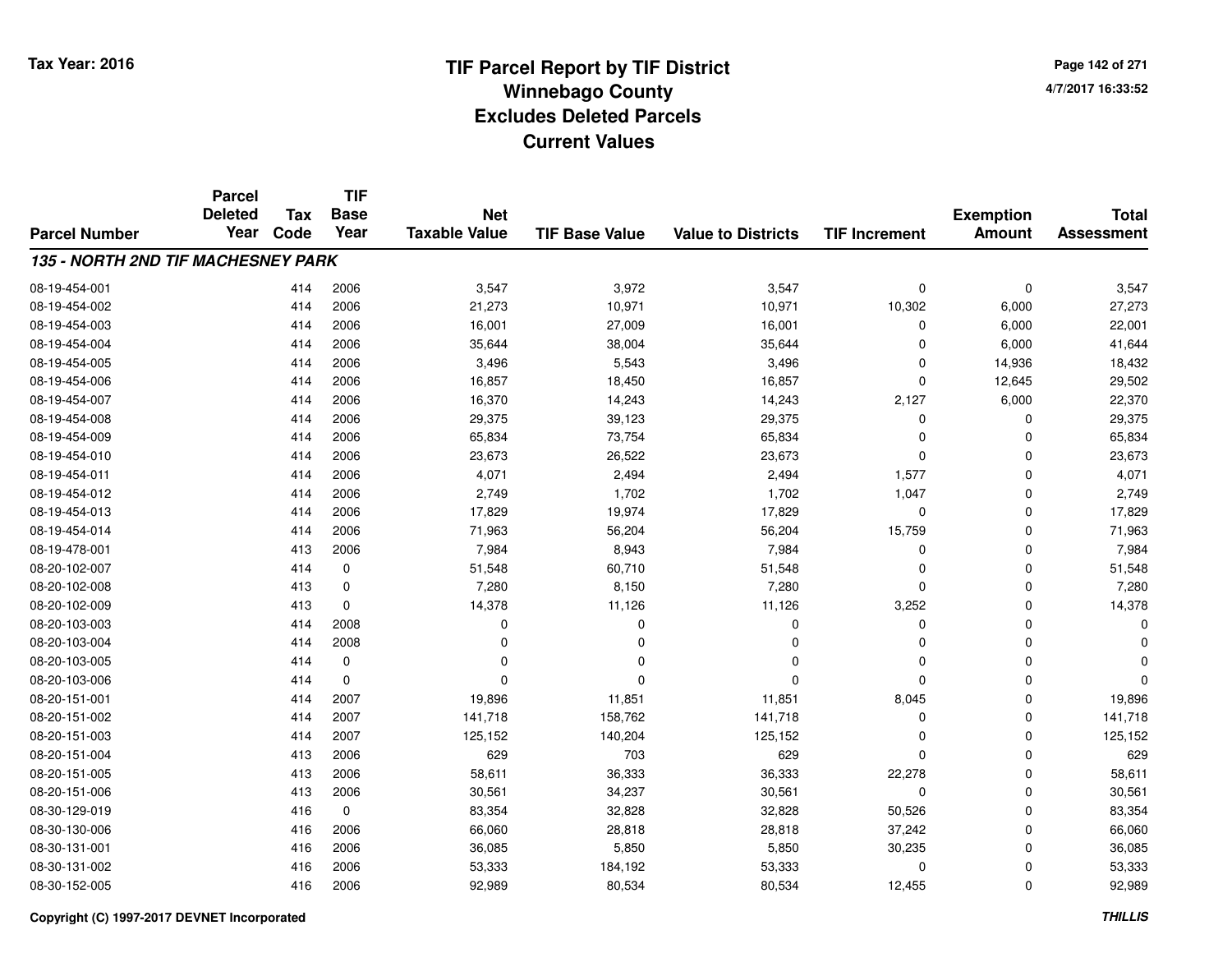**TIF**

**Parcel**

**Page 143 of 2714/7/2017 16:33:52**

| <b>Parcel Number</b>               | <b>Deleted</b><br>Year | <b>Tax</b><br>Code | <b>Base</b><br>Year | <b>Net</b><br><b>Taxable Value</b> | <b>TIF Base Value</b> | <b>Value to Districts</b> | <b>TIF Increment</b> | <b>Exemption</b><br><b>Amount</b> | <b>Total</b><br><b>Assessment</b> |
|------------------------------------|------------------------|--------------------|---------------------|------------------------------------|-----------------------|---------------------------|----------------------|-----------------------------------|-----------------------------------|
| 135 - NORTH 2ND TIF MACHESNEY PARK |                        |                    |                     |                                    |                       |                           |                      |                                   |                                   |
| 08-30-152-006                      |                        | 416                | 2006                | 551,829                            | 601,172               | 551,829                   | 0                    | 0                                 | 551,829                           |
| 08-30-152-010                      |                        | 416                | $\mathbf 0$         | $\Omega$                           | 470,446               | $\Omega$                  | 0                    | $\Omega$                          | 0                                 |
| 08-30-152-011                      |                        | 416                | 0                   | 1,719,311                          | 98,190                | 98,190                    | 1,621,121            | $\Omega$                          | 1,719,311                         |
| 08-30-152-012                      |                        | 416                | 0                   | 861,324                            | 418,602               | 418,602                   | 442,722              | $\Omega$                          | 861,324                           |
| 08-30-153-002                      |                        | 416                | 0                   | 2,478                              | 15,806                | 2,478                     | 0                    | $\Omega$                          | 2,478                             |
| 08-30-153-003                      |                        | 416                | $\Omega$            | 426                                | 470,446               | 426                       | 0                    | $\Omega$                          | 426                               |
| 08-30-176-002                      |                        | 416                | 2006                | 117,418                            | 135,843               | 117,418                   | 0                    | $\mathbf 0$                       | 117,418                           |
| 08-30-176-005                      |                        | 416                | $\mathbf 0$         | 1,106                              | 32,775                | 1,106                     | $\Omega$             | $\Omega$                          | 1,106                             |
| 08-30-176-006                      |                        | 416                | 0                   | 119,394                            | 112,891               | 112,891                   | 6,503                | $\mathbf 0$                       | 119,394                           |
| 08-30-176-007                      |                        | 416                | 0                   | 39,934                             | 18,208                | 18,208                    | 21,726               | $\Omega$                          | 39,934                            |
| 08-30-176-008                      |                        | 416                | 0                   | 38,576                             | 18,208                | 18,208                    | 20,368               | 0                                 | 38,576                            |
| 08-30-176-009                      |                        | 416                | 0                   | 37,679                             | 18,208                | 18,208                    | 19,471               | 0                                 | 37,679                            |
| 08-30-177-001                      |                        | 416                | 0                   | 803                                | 25,492                | 803                       | 0                    | 0                                 | 803                               |
| 08-30-177-002                      |                        | 416                | 0                   | 40,211                             | 18,208                | 18,208                    | 22,003               | 0                                 | 40,211                            |
| 08-30-177-003                      |                        | 416                | $\Omega$            | 40,075                             | 18,208                | 18,208                    | 21,867               | $\Omega$                          | 40,075                            |
| 08-30-177-004                      |                        | 416                | $\Omega$            | 41,994                             | 21,850                | 21,850                    | 20,144               | $\Omega$                          | 41,994                            |
| 08-30-177-005                      |                        | 416                | $\Omega$            | 84,394                             | 80,116                | 80,116                    | 4,278                | $\Omega$                          | 84,394                            |
| 08-30-201-005                      |                        | 416                | 2006                | 32,617                             | 38,262                | 32,617                    | $\mathbf 0$          | 6,000                             | 38,617                            |
| 08-30-201-006                      |                        | 416                | 2006                | 62,177                             | 10,741                | 10,741                    | 51,436               | $\Omega$                          | 62,177                            |
| 08-30-202-013                      |                        | 416                | 2006                | 64,662                             | 42,946                | 42,946                    | 21,716               | $\Omega$                          | 64,662                            |
| 08-30-206-003                      |                        | 416                | 2006                | 263,754                            | 295,478               | 263,754                   | 0                    | $\Omega$                          | 263,754                           |
| 08-30-251-001                      |                        | 416                | 2006                | 0                                  | O                     | 0                         | 0                    | $\Omega$                          | 0                                 |
| 08-30-251-002                      |                        | 416                | 2006                | O                                  |                       | $\Omega$                  | 0                    | $\Omega$                          | ŋ                                 |
| 08-30-251-003                      |                        | 416                | 2008                | O                                  |                       | $\Omega$                  | 0                    | $\Omega$                          | ŋ                                 |
| 08-30-251-004                      |                        | 416                | 2006                | $\Omega$                           | n                     | $\Omega$                  | 0                    | $\Omega$                          | $\Omega$                          |
| 08-30-251-005                      |                        | 416                | 2006                | $\Omega$                           | $\Omega$              | $\Omega$                  | $\Omega$             | $\Omega$                          | $\Omega$                          |
| 08-30-326-001                      |                        | 416                | 2006                | 19,410                             | 14,717                | 14,717                    | 4,693                | $\Omega$                          | 19,410                            |
| 08-30-326-002                      |                        | 416                | 2006                | 15,295                             | 21,877                | 15,295                    | 0                    | 11,468                            | 26,763                            |
| 08-30-326-003                      |                        | 416                | 2006                | 2,323                              | 2,134                 | 2,134                     | 189                  | 0                                 | 2,323                             |
| 08-30-326-004                      |                        | 416                | 2006                | 2,323                              | 2,134                 | 2,134                     | 189                  | $\Omega$                          | 2,323                             |
| 08-30-326-005                      |                        | 416                | 2006                | 2,323                              | 7,241                 | 2,323                     | 0                    | $\Omega$                          | 2,323                             |
| 08-30-326-006                      |                        | 416                | 2006                | 12,391                             | 18,671                | 12,391                    | 0                    | 6,000                             | 18,391                            |
| 08-30-326-007                      |                        | 416                | 2006                | 15,394                             | 17,894                | 15,394                    | 0                    | 12,559                            | 27,953                            |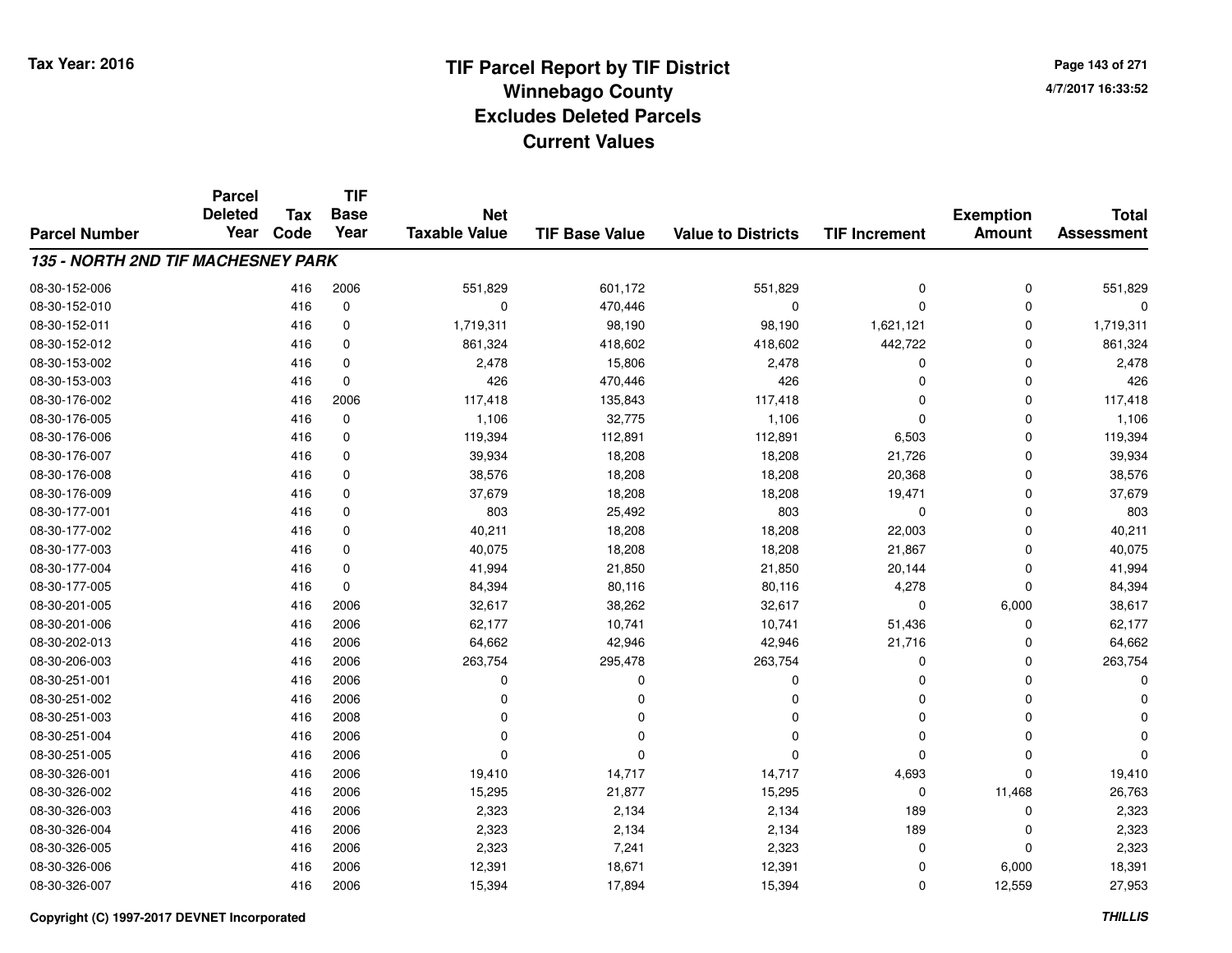**Page 144 of 2714/7/2017 16:33:52**

|                                    | <b>Parcel</b>          |             | <b>TIF</b>          |                                    |                       |                           |                      |                                   |                                   |
|------------------------------------|------------------------|-------------|---------------------|------------------------------------|-----------------------|---------------------------|----------------------|-----------------------------------|-----------------------------------|
|                                    | <b>Deleted</b><br>Year | Tax<br>Code | <b>Base</b><br>Year | <b>Net</b><br><b>Taxable Value</b> |                       |                           |                      | <b>Exemption</b><br><b>Amount</b> | <b>Total</b><br><b>Assessment</b> |
| <b>Parcel Number</b>               |                        |             |                     |                                    | <b>TIF Base Value</b> | <b>Value to Districts</b> | <b>TIF Increment</b> |                                   |                                   |
| 135 - NORTH 2ND TIF MACHESNEY PARK |                        |             |                     |                                    |                       |                           |                      |                                   |                                   |
| 08-30-326-008                      |                        | 416         | 2006                | 2,471                              | 2,325                 | 2,325                     | 146                  | 0                                 | 2,471                             |
| 08-30-326-009                      |                        | 416         | 2006                | 11,820                             | 11,848                | 11,820                    | $\mathbf 0$          | $\Omega$                          | 11,820                            |
| 08-30-326-010                      |                        | 416         | 2006                | 15,955                             | 16,967                | 15,955                    | $\mathbf 0$          | 6,000                             | 21,955                            |
| 08-30-326-011                      |                        | 416         | 2006                | 15,763                             | 15,964                | 15,763                    | 0                    | $\Omega$                          | 15,763                            |
| 08-30-326-012                      |                        | 416         | 2006                | 7,341                              | 6,747                 | 6,747                     | 594                  | $\Omega$                          | 7,341                             |
| 08-30-326-013                      |                        | 416         | 2006                | 6,341                              | 3,172                 | 3,172                     | 3,169                | $\Omega$                          | 6,341                             |
| 08-30-326-014                      |                        | 416         | 2006                | 6,840                              | 5,249                 | 5,249                     | 1,591                | $\mathbf 0$                       | 6,840                             |
| 08-30-326-015                      |                        | 416         | 2006                | 64,536                             | 72,299                | 64,536                    | 0                    | $\Omega$                          | 64,536                            |
| 08-30-327-001                      |                        | 416         | 2006                | 11,503                             | 14,143                | 11,503                    | 0                    | 11,000                            | 22,503                            |
| 08-30-327-002                      |                        | 416         | 2006                | 11,976                             | 18,243                | 11,976                    | 0                    | 6,000                             | 17,976                            |
| 08-30-327-003                      |                        | 416         | 2006                | 7,641                              | 6,988                 | 6,988                     | 653                  | $\Omega$                          | 7,641                             |
| 08-30-327-004                      |                        | 416         | 2006                | 7,910                              | 10,840                | 7,910                     | 0                    | 6,000                             | 13,910                            |
| 08-30-327-005                      |                        | 416         | 2006                | 13,507                             | 10,707                | 10,707                    | 2,800                | 6,000                             | 19,507                            |
| 08-30-327-006                      |                        | 416         | 2006                | 8,929                              | 14,517                | 8,929                     | 0                    | 6,000                             | 14,929                            |
| 08-30-327-007                      |                        | 416         | 2006                | 20,607                             | 10,214                | 10,214                    | 10,393               | $\mathbf 0$                       | 20,607                            |
| 08-30-327-008                      |                        | 416         | 2006                | 4,938                              | 8,658                 | 4,938                     | 0                    | 13,320                            | 18,258                            |
| 08-30-327-009                      |                        | 416         | 2006                | 14,427                             | 20,764                | 14,427                    | 0                    | 6,000                             | 20,427                            |
| 08-30-327-010                      |                        | 416         | 2006                | 13,018                             | 19,317                | 13,018                    | 0                    | 6,000                             | 19,018                            |
| 08-30-327-011                      |                        | 416         | 2006                | 14,248                             | 9,407                 | 9,407                     | 4,841                | $\mathbf 0$                       | 14,248                            |
| 08-30-327-012                      |                        | 416         | 2006                | 18,438                             | 24,893                | 18,438                    | 0                    | 6,000                             | 24,438                            |
| 08-30-327-013                      |                        | 416         | 2006                | 2,323                              | 2,134                 | 2,134                     | 189                  | 0                                 | 2,323                             |
| 08-30-327-014                      |                        | 416         | 2006                | 7,867                              | 10,267                | 7,867                     | 0                    | 11,000                            | 18,867                            |
| 08-30-327-015                      |                        | 416         | 2006                | 18,102                             | 18,297                | 18,102                    | 0                    | 0                                 | 18,102                            |
| 08-30-327-018                      |                        | 416         | 2006                | 18,983                             | 15,274                | 15,274                    | 3,709                | $\Omega$                          | 18,983                            |
| 08-30-327-019                      |                        | 416         | 2006                | 5,240                              | 16,826                | 5,240                     | 0                    | 6,000                             | 11,240                            |
| 08-30-327-020                      |                        | 416         | 2006                | 12,378                             | 13,658                | 12,378                    | 0                    | 6,089                             | 18,467                            |
| 08-30-327-021                      |                        | 416         | 2006                | 11,778                             | 12,565                | 11,778                    | 0                    | 6,000                             | 17,778                            |
| 08-30-327-022                      |                        | 416         | 2006                | 17,503                             | 18,932                | 17,503                    | 0                    | 6,000                             | 23,503                            |
| 08-30-327-023                      |                        | 416         | 2006                | 16,538                             | 17,938                | 16,538                    | 0                    | 6,000                             | 22,538                            |
| 08-30-327-024                      |                        | 416         | 2006                | 18,649                             | 20,112                | 18,649                    | 0                    | 6,000                             | 24,649                            |
| 08-30-327-025                      |                        | 416         | 2006                | 19,015                             | 20,635                | 19,015                    | $\mathbf 0$          | 6,000                             | 25,015                            |
| 08-30-327-026                      |                        | 416         | 2006                | 23,224                             | 24,819                | 23,224                    | 0                    | 6,000                             | 29,224                            |
| 08-30-327-027                      |                        | 416         | 2006                | 5,490                              | 12,017                | 5,490                     | 0                    | 11,294                            | 16,784                            |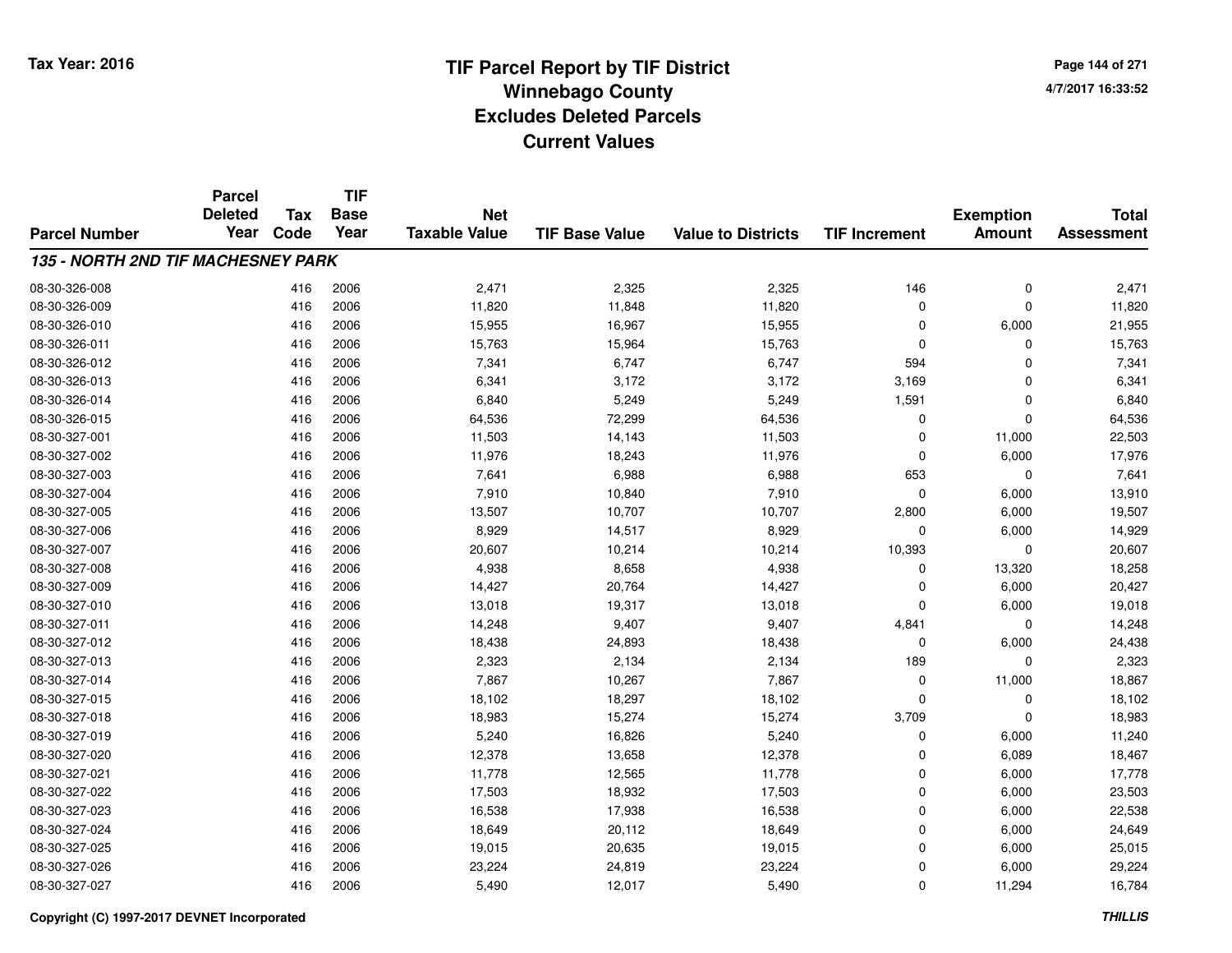**Page 145 of 2714/7/2017 16:33:52**

#### **TIF Base ValueParcel NumberTotal AssessmentExemption Amount Value to Districts TIF IncrementTIF Base YearTax CodeParcel Deleted YearNet Taxable Value135 - NORTH 2ND TIF MACHESNEY PARK**08-30-327-028 <sup>416</sup> 20,985 <sup>2006</sup> 27,669 20,985 <sup>0</sup> 11,570 32,555 08-30-327-0311 416 2006 4,998 4,594 4,594 404 0 4,998 08-30-327-0322 416 2006 19,064 19,070 19,064 0 19,064 08-30-327-033 <sup>416</sup> <sup>0</sup> <sup>2006</sup> <sup>0</sup> <sup>0</sup> <sup>0</sup> <sup>0</sup> <sup>0</sup> 08-30-327-034 <sup>416</sup> 12,990 <sup>2006</sup> 14,552 12,990 <sup>0</sup> <sup>0</sup> 12,990 08-30-327-035 <sup>416</sup> 24,769 <sup>2006</sup> 25,388 24,769 <sup>0</sup> 6,000 30,769 08-30-328-0011 416 2006 10,338 16,761 10,338 0 6,000 16,338 08-30-328-0022 416 2006 22,059 24,654 22,059 0 6,000 28,059 08-30-328-003 <sup>416</sup> 20,297 <sup>2006</sup> 27,526 20,297 <sup>0</sup> 11,557 31,854 08-30-328-0044 2,134 2006 2,323 2,134 2,134 2,134 2,134 2,134 2,134 2,134 2,134 2,134 2,134 2,323 08-30-328-0055 416 2006 2,323 2,134 2,134 189 0 2,323 08-30-328-006 <sup>416</sup> 11,291 <sup>2006</sup> 20,188 11,291 <sup>0</sup> 13,433 24,724 08-30-328-007 <sup>416</sup> 2,323 <sup>2006</sup> 2,134 2,134 <sup>189</sup> <sup>0</sup> 2,323 08-30-328-0088 416 2006 16,746 23,336 16,746 0 6,000 22,746 08-30-328-0099 416 2006 18,091 24,534 18,091 0 6,000 24,091 08-30-328-0100 416 2006 16,948 20,157 16,948 0 6,000 22,948 08-30-328-0111 416 2006 21,340 23,003 21,340 0 6,000 27,340 08-30-328-0133 416 2006 25,825 34,511 25,825 0 0 25,825 08-30-328-0144 2006 5,333 4,409 4,409 4,409 924 0 5,333 08-30-328-0155 416 2006 11,591 14,091 11,591 0 14,105 25,696 08-30-328-016 <sup>416</sup> 13,972 <sup>2006</sup> 14,121 13,972 <sup>0</sup> <sup>0</sup> 13,972 08-30-328-017 <sup>416</sup> 20,851 <sup>2006</sup> 3,340 3,340 17,511 <sup>0</sup> 20,851 08-30-328-0188 416 2006 10,285 18,423 10,285 0 6,000 16,285 08-30-328-019 <sup>416</sup> 21,981 <sup>2006</sup> 17,365 17,365 4,616 <sup>0</sup> 21,981 08-30-328-0200 416 2006 2,323 2,134 2,134 189 0 2,323 08-30-328-0211 416 2006 20,206 21,189 20,206 0 6,000 26,206 08-30-328-0222 2 3 397 19,982 1,585 1,585 11,229 1,585 1,585 0 18,397 19,982 08-30-328-0233 416 2006 12,023 13,195 12,023 0 6,000 18,023 08-30-328-0255 416 2006 16,505 18,489 16,505 0 0 16,505 08-30-328-026 <sup>416</sup> 5,864 <sup>2006</sup> 5,468 5,468 <sup>396</sup> <sup>0</sup> 5,864 08-30-328-0277 416 2006 13,927 15,604 13,927 0 13,927 08-30-328-028 <sup>416</sup> 24,719 <sup>2006</sup> 24,754 24,719 <sup>0</sup> <sup>0</sup> 24,719 08-30-328-0299 416 2006 19,027 19,065 19,027 0 0 19,027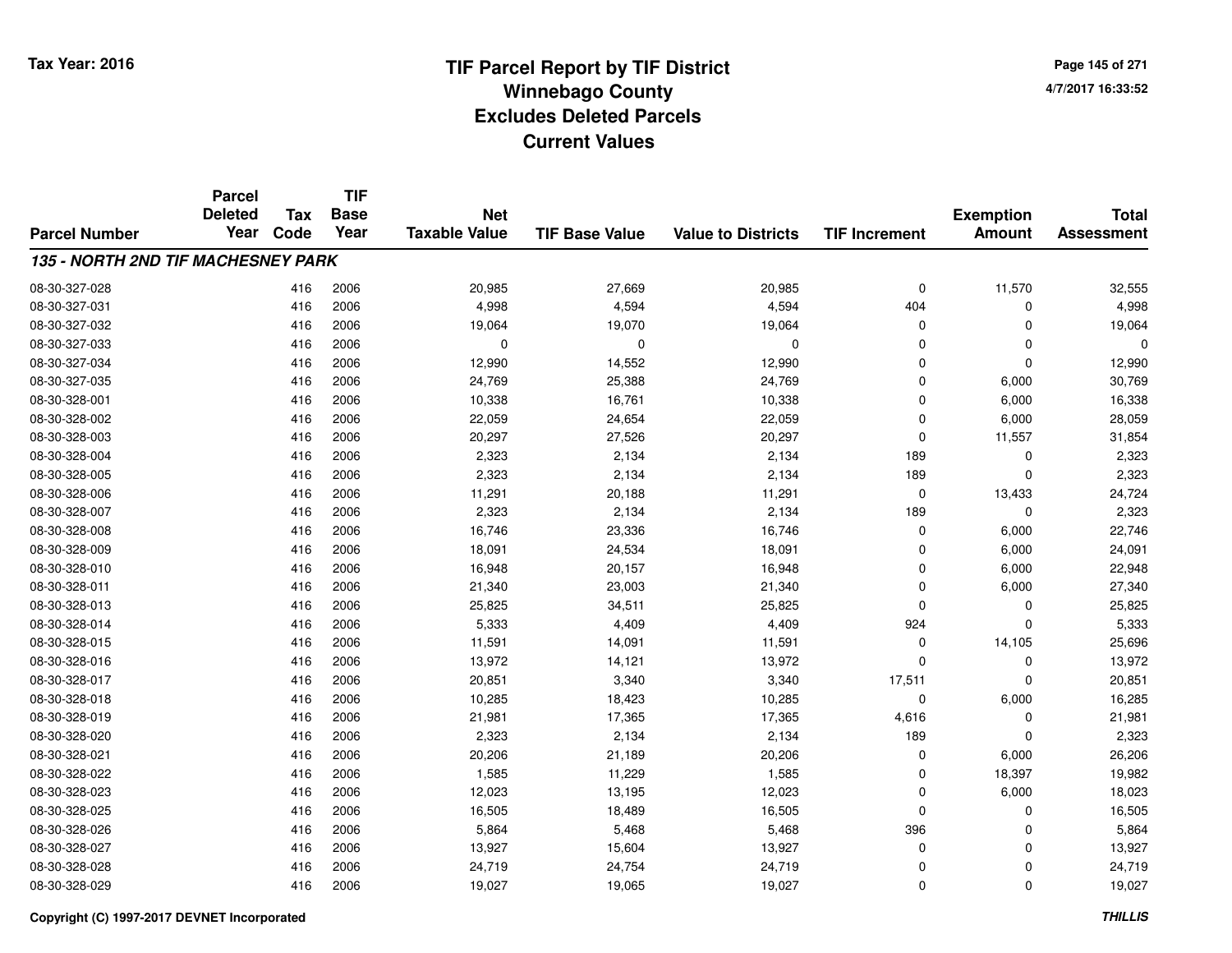**TIF**

**Parcel**

**Page 146 of 2714/7/2017 16:33:52**

#### **TIF Base ValueParcel NumberTotal AssessmentExemption Amount Value to Districts TIF Increment Base YearTax Code Deleted YearNet Taxable Value135 - NORTH 2ND TIF MACHESNEY PARK**08-30-328-0300 416 2006 28,263 26,666 26,666 1,597 0 28,263 08-30-328-0311 416 2006 25,517 36,291 25,517 0 6,000 31,517 08-30-328-0322 416 2006 14,731 21,277 14,731 0 6,000 20,731 08-30-329-0011 416 2006 21,745 22,122 21,745 0 0 21,745 08-30-329-0022 416 2006 22,429 17,825 17,825 4,604 0 22,429 08-30-329-0033 416 2006 12,410 12,541 12,410 0 11,000 23,410 08-30-329-004 <sup>416</sup> 19,747 <sup>2006</sup> 14,758 14,758 4,989 <sup>0</sup> 19,747 08-30-329-005 <sup>416</sup> 14,000 <sup>2006</sup> 14,779 14,000 <sup>0</sup> 6,000 20,000 08-30-329-0066 416 2006 15,500 16,148 15,500 0 6,000 21,500 08-30-329-007 <sup>416</sup> 19,958 <sup>2006</sup> 20,284 19,958 <sup>0</sup> <sup>0</sup> 19,958 08-30-329-008 <sup>416</sup> 14,831 <sup>2006</sup> 21,798 14,831 <sup>0</sup> 11,460 26,291 08-30-329-0099 416 2006 2,323 2,134 2,134 189 0 2,323 08-30-329-0100 416 2006 28,243 28,810 28,243 0 0 28,243 08-30-329-0122 416 2006 18,952 22,056 18,952 0 11,000 29,952 08-30-329-0133 416 2006 2,323 2,134 2,134 189 0 2,323 08-30-329-016 <sup>416</sup> 19,914 <sup>2006</sup> 15,238 15,238 4,676 <sup>0</sup> 19,914 08-30-329-017 <sup>416</sup> 19,147 <sup>2006</sup> 14,449 14,449 4,698 <sup>0</sup> 19,147 08-30-329-0199 416 2006 26,862 27,524 26,862 0 0 26,862 08-30-329-0222 416 2006 54,007 64,843 54,007 0 0 54,007 08-30-329-0288 416 2006 14,263 22,570 14,263 0 6,000 20,263 08-30-329-0299 416 2006 39,476 44,225 39,476 0 0 39,476 08-30-329-0300 416 2006 20,940 8,628 8,628 12,312 0 20,940 08-30-329-0311 416 2006 36,126 40,472 36,126 0 0 36,126 08-30-329-0322 416 2006 46,400 51,981 46,400 0 46,400 08-30-329-0333 416 2006 7,248 5,561 5,561 1,687 0 7,248 08-30-329-034 <sup>416</sup> 1,161 <sup>0</sup> 1,067 1,067 <sup>94</sup> <sup>0</sup> 1,161 08-30-329-0366 416 0 16,927 22,660 16,927 0 11,497 28,424 08-30-357-0011 416 2006 24,697 30,706 24,697 0 11,000 35,697 08-30-357-0022 2 3 416 2006 17,332 12,589 12,589 12,589 4,743 0 17,332 08-30-357-003 $3$  2006 2006 2,277 2,069 2,069 2,069 2,069 208 0 2,277 08-30-357-0044 23,702 23,281 39,281 39,281 39,281 39,281 39,281 39,281 39,281 39,281 4 30,579 39,281 4 39,281 4 4 4 4 4 4 5 08-30-357-007 <sup>416</sup> 33,898 <sup>2006</sup> 31,839 31,839 2,059 6,000 39,898 08-30-357-0088 416 2006 6,253 19,372 6,253 0 3,201 9,454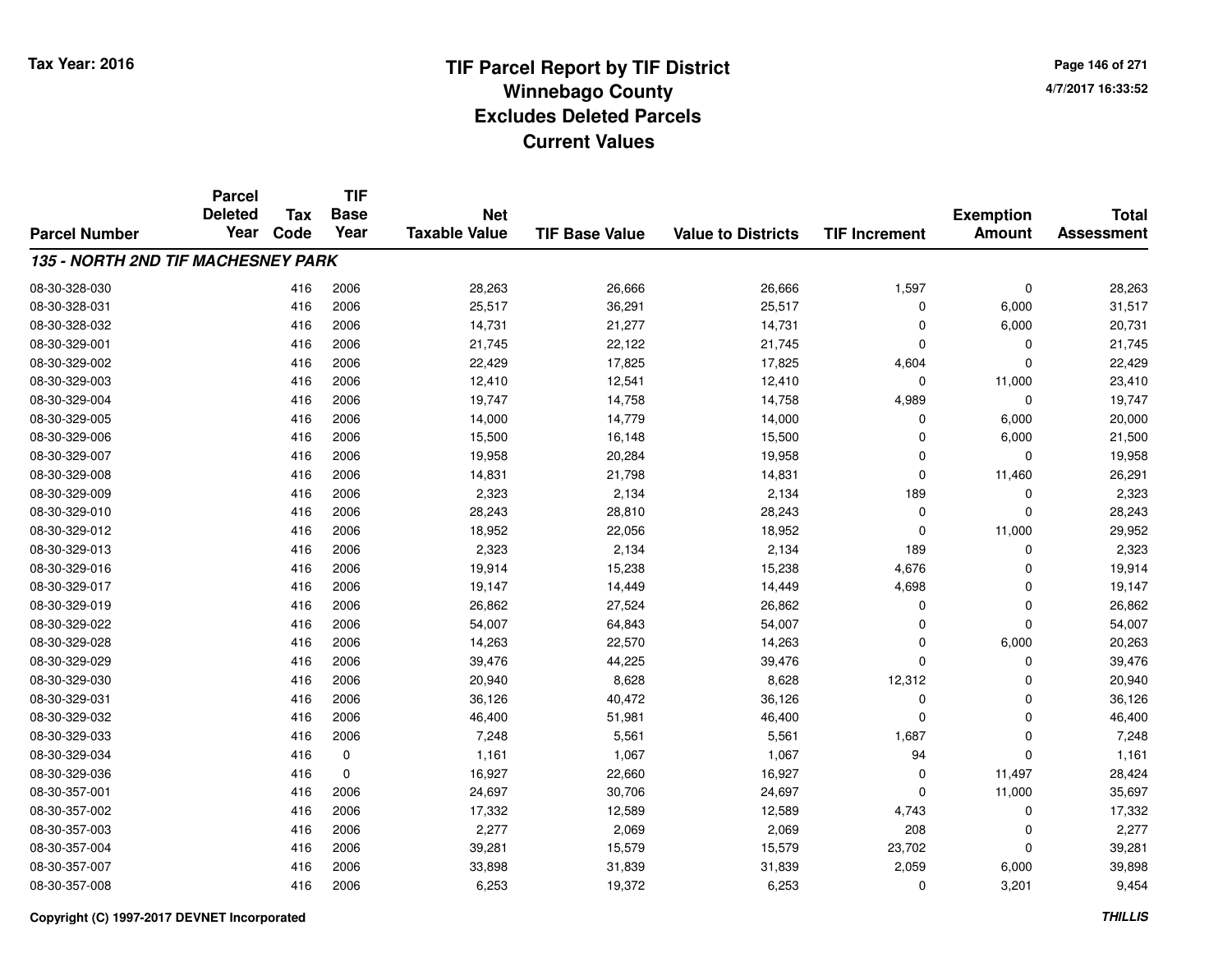**TIF**

**Parcel**

**Page 147 of 2714/7/2017 16:33:52**

#### **TIF Base ValueParcel NumberTotal AssessmentExemption Amount Value to Districts TIF Increment Base YearTax Code Deleted YearNet Taxable Value135 - NORTH 2ND TIF MACHESNEY PARK**08-30-357-0099 416 2006 2,250 2,069 2,069 181 0 2,250 08-30-357-0100 416 2006 7,000 15,516 7,000 0 7,000 08-30-357-0133 416 2006 2,250 2,069 2,069 181 0 2,250 08-30-357-014 <sup>416</sup> 19,681 <sup>2006</sup> 20,712 19,681 <sup>0</sup> 6,000 25,681 08-30-357-015 <sup>416</sup> 26,490 <sup>2006</sup> 28,188 26,490 <sup>0</sup> 6,000 32,490 08-30-357-0166 416 0 14,305 13,597 13,597 708 6,000 20,305 08-30-357-0177 416 0 22,936 24,036 22,936 0 6,000 28,936 08-30-358-0011 416 2006 21,968 17,361 17,361 4,607 0 21,968 08-30-358-0022 416 2006 18,373 13,102 13,102 5,271 0 18,373 08-30-358-0033 416 2006 2,250 2,069 2,069 181 0 2,250 08-30-358-004 <sup>416</sup> 13,166 <sup>2006</sup> 14,480 13,166 <sup>0</sup> 6,000 19,166 08-30-358-005 <sup>416</sup> 7,570 <sup>2006</sup> 15,746 7,570 <sup>0</sup> 6,000 13,570 08-30-358-006 <sup>416</sup> 19,284 <sup>2006</sup> 20,775 19,284 <sup>0</sup> 6,000 25,284 08-30-358-007 <sup>416</sup> 13,000 <sup>2006</sup> 17,474 13,000 <sup>0</sup> <sup>0</sup> 13,000 08-30-358-0088 416 2006 13,424 14,745 13,424 0 6,000 19,424 08-30-358-0111 416 2006 11,953 15,974 11,953 0 6,000 17,953 08-30-358-012 <sup>416</sup> 10,442 <sup>2006</sup> 8,297 8,297 2,145 11,000 21,442 08-30-358-0133 416 2006 13,566 14,259 13,566 0 6,000 19,566 08-30-358-0144 416 2006 16,322 16,552 16,322 0 0 16,322 08-30-358-0155 416 2006 23,026 27,932 23,026 0 0 23,026 08-30-358-016 <sup>416</sup> 16,393 <sup>2006</sup> 17,120 16,393 <sup>0</sup> 6,000 22,393 08-30-358-017 <sup>416</sup> 11,089 <sup>2006</sup> 13,677 11,089 <sup>0</sup> 6,000 17,089 08-30-358-0188 21,072 21,072 21,072 21,079 18,966 2,106 2,106 18,966 2,106 27,072 3 2,106 27,072 08-30-358-019 <sup>416</sup> 14,080 <sup>2006</sup> 4,971 4,971 9,109 11,000 25,080 08-30-358-0200 416 2006 18,160 18,348 18,160 0 6,000 24,160 08-30-359-0011 416 2006 19,041 19,348 19,041 0 19,041 08-30-359-002 <sup>416</sup> 17,247 <sup>2006</sup> 11,897 11,897 5,350 <sup>0</sup> 17,247 08-30-359-0033 416 2006 8,508 19,267 8,508 0 4,825 13,333 08-30-359-004 <sup>416</sup> 13,626 <sup>2006</sup> 19,950 13,626 <sup>0</sup> 6,000 19,626 08-30-359-005 <sup>416</sup> 11,415 <sup>2006</sup> 12,676 11,415 <sup>0</sup> 6,000 17,415 08-30-359-006 <sup>416</sup> 15,118 <sup>2006</sup> 16,487 15,118 <sup>0</sup> 6,000 21,118 08-30-359-007 <sup>416</sup> 2,250 <sup>2006</sup> 2,069 2,069 <sup>181</sup> <sup>0</sup> 2,250 08-30-359-008<sup>416</sup> 25,084 <sup>2006</sup> 15,953 15,953 9,131 6,000 31,084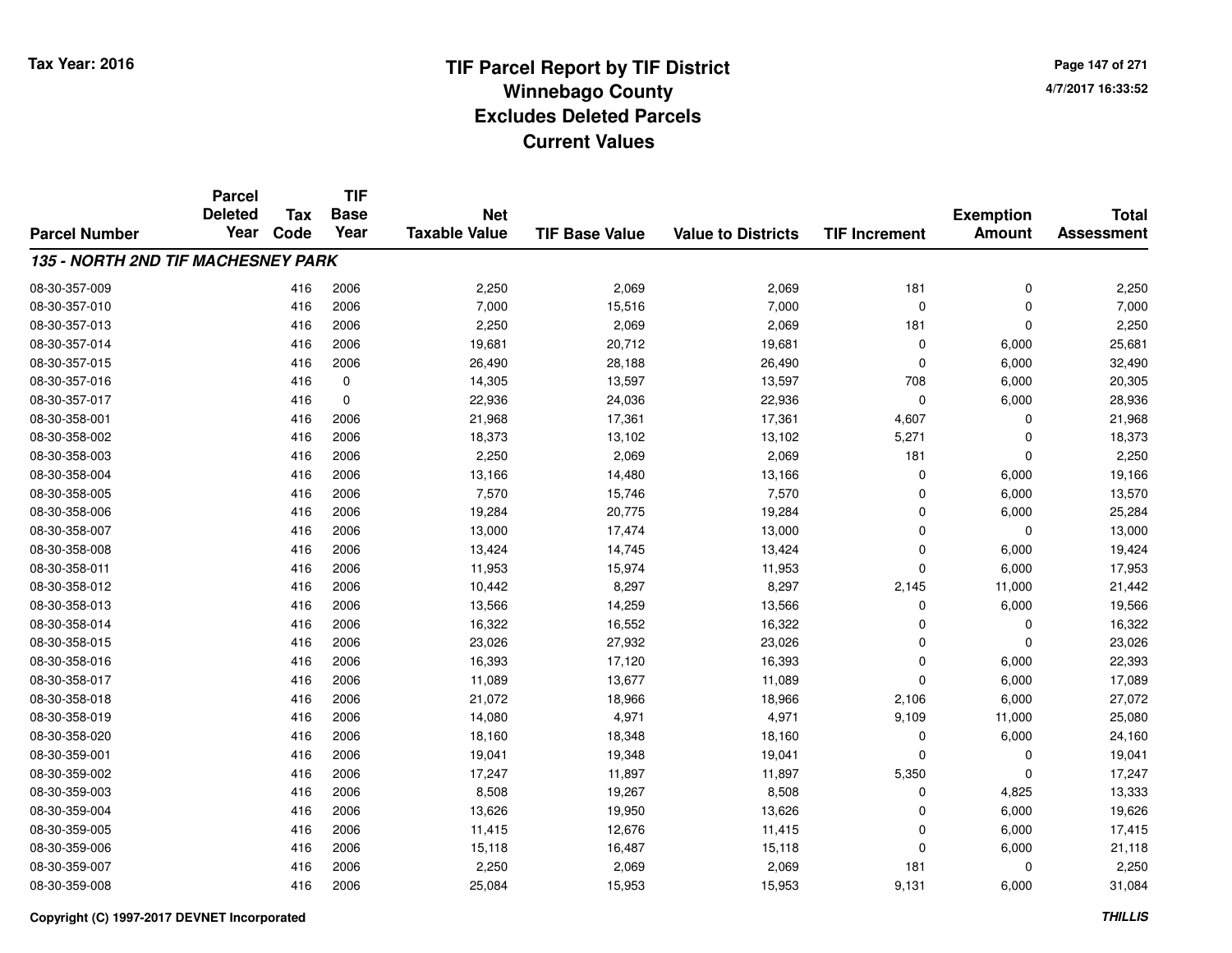**TIF**

**Parcel**

**Page 148 of 2714/7/2017 16:33:52**

#### **TIF Base ValueParcel NumberTotal AssessmentExemption Amount Value to Districts TIF Increment Base YearTax Code Deleted YearNet Taxable Value135 - NORTH 2ND TIF MACHESNEY PARK**08-30-359-009 <sup>416</sup> 18,679 <sup>2006</sup> 18,299 18,299 <sup>380</sup> <sup>0</sup> 18,679 08-30-359-0100 416 2006 22,595 23,006 22,595 0 22,595 08-30-359-0111 416 2006 17,919 17,902 17,919 08-30-359-0122 416 2006 15,780 20,830 15,780 0 0 15,780 08-30-359-0133 416 2006 9,000 12,172 9,000 0 6,000 15,000 08-30-359-014 <sup>416</sup> 17,929 <sup>2006</sup> 13,105 13,105 4,824 <sup>0</sup> 17,929 08-30-359-015 <sup>416</sup> 16,303 <sup>2006</sup> 16,533 16,303 <sup>0</sup> <sup>0</sup> 16,303 08-30-359-016 <sup>416</sup> 23,881 <sup>2006</sup> 24,329 23,881 <sup>0</sup> <sup>0</sup> 23,881 08-30-360-0011 416 2006 2,542 15,889 2,542 0 21,489 24,031 08-30-360-002 <sup>416</sup> 24,282 <sup>2006</sup> 19,743 19,743 4,539 <sup>0</sup> 24,282 08-30-360-0033 416 2006 14,557 18,336 14,557 0 6,000 20,557 08-30-360-0044 2006 15,939 14,096 15,939 14,096 14,096 14,096 14,843 0 1,843 14,096 15,939 08-30-360-005 <sup>416</sup> 16,902 <sup>2006</sup> 17,241 16,902 <sup>0</sup> 6,000 22,902 08-30-360-006 <sup>416</sup> 11,999 <sup>2006</sup> 13,279 11,999 <sup>0</sup> 6,000 17,999 08-30-360-007 <sup>416</sup> 14,573 <sup>2006</sup> 15,453 14,573 <sup>0</sup> 6,000 20,573 08-30-360-0088 416 2006 13,443 14,761 13,443 0 6,000 19,443 08-30-376-0011 416 2006 27,297 27,821 27,297 0 0 27,297 08-30-376-0022 2 2 2 3 416 2006 12,998 12,998 19,153 12,998 12,998 0 6,000 18,998 08-30-376-0033 416 2006 15,810 17,174 15,810 0 6,000 21,810 08-30-376-0044 23,343 2006 23,343 23,753 23,343 23,753 23,343 0 23,343 23,343 08-30-376-005 <sup>416</sup> 19,339 <sup>2006</sup> 18,510 18,510 <sup>829</sup> 6,000 25,339 08-30-376-006 <sup>416</sup> 18,234 <sup>2006</sup> 20,757 18,234 <sup>0</sup> 6,000 24,234 08-30-376-007 <sup>416</sup> 23,776 <sup>2006</sup> 29,845 23,776 <sup>0</sup> 6,000 29,776 08-30-376-0088 416 2006 24,075 25,583 24,075 0 6,000 30,075 08-30-376-009 <sup>416</sup> 17,318 <sup>2006</sup> 18,725 17,318 <sup>0</sup> 6,000 23,318 08-30-376-0100 416 2006 17,847 27,861 17,847 0 11,000 28,847 08-30-376-0111 416 2006 13,149 21,158 13,149 0 6,000 19,149 08-30-376-0122 416 2006 17,494 18,091 17,494 0 6,000 23,494 08-30-376-0133 416 2006 18,555 19,423 18,555 0 6,000 24,555 08-30-376-0144 416 2006 12,252 18,497 12,252 0 11,414 23,666 08-30-376-0155 416 2006 26,995 21,529 21,529 5,466 0 26,995 08-30-376-016 <sup>416</sup> 7,913 <sup>2006</sup> 6,874 6,874 1,039 <sup>0</sup> 7,913 08-30-376-017<sup>416</sup> 54,125 <sup>2006</sup> 60,636 54,125 <sup>0</sup> <sup>0</sup> 54,125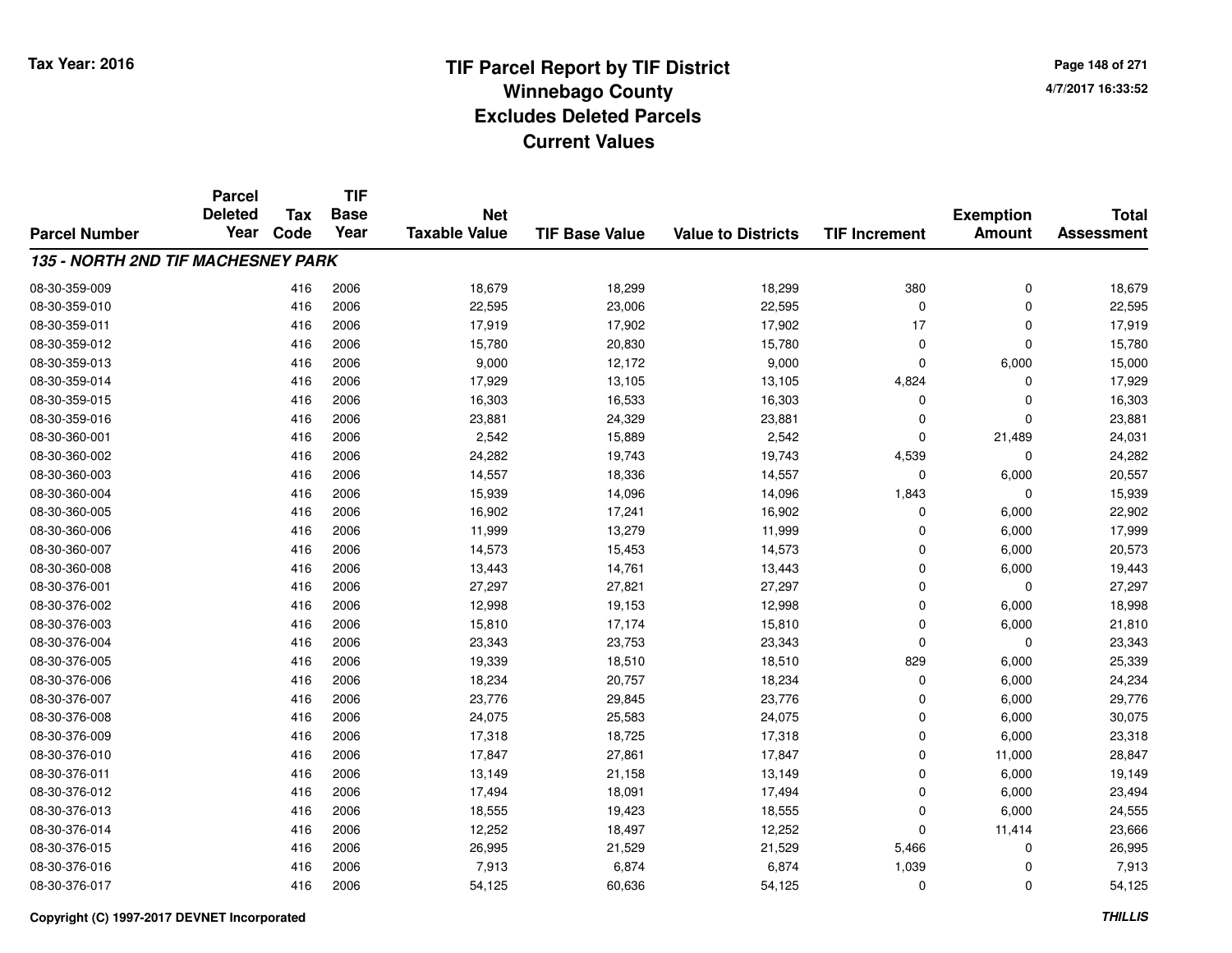**Page 149 of 2714/7/2017 16:33:52**

|                                    | <b>Parcel</b><br><b>Deleted</b> | <b>Tax</b> | <b>TIF</b><br><b>Base</b> | <b>Net</b>           |                       |                           |                      | <b>Exemption</b>        | <b>Total</b>      |
|------------------------------------|---------------------------------|------------|---------------------------|----------------------|-----------------------|---------------------------|----------------------|-------------------------|-------------------|
| <b>Parcel Number</b>               | Year                            | Code       | Year                      | <b>Taxable Value</b> | <b>TIF Base Value</b> | <b>Value to Districts</b> | <b>TIF Increment</b> | <b>Amount</b>           | <b>Assessment</b> |
| 135 - NORTH 2ND TIF MACHESNEY PARK |                                 |            |                           |                      |                       |                           |                      |                         |                   |
| 08-30-376-018                      |                                 | 416        | 2006                      | 27,038               | 30,290                | 27,038                    | 0                    | 0                       | 27,038            |
| 08-30-376-019                      |                                 | 416        | 2006                      | 12,778               | 13,230                | 12,778                    | 0                    | $\mathbf 0$             | 12,778            |
| 08-30-376-020                      |                                 | 416        | 2006                      | 156,037              | 162,112               | 156,037                   | 0                    | $\Omega$                | 156,037           |
| 08-30-377-001                      |                                 | 416        | 2006                      | 4,309                | 5,077                 | 4,309                     | 0                    | $\Omega$                | 4,309             |
| 08-30-377-002                      |                                 | 416        | 2006                      | 4,422                | 5,077                 | 4,422                     | 0                    | $\Omega$                | 4,422             |
| 08-30-377-003                      |                                 | 416        | 2006                      | 4,440                | 5,077                 | 4,440                     | 0                    | $\mathbf 0$             | 4,440             |
| 08-30-377-014                      |                                 | 416        | 2006                      | 21,717               | 25,285                | 21,717                    | 0                    | $\mathbf 0$             | 21,717            |
| 08-30-377-016                      |                                 | 416        | 0                         | 201,956              | 235,823               | 201,956                   | 0                    | 0                       | 201,956           |
| 08-30-378-005                      |                                 | 416        | 2006                      | 284,443              | 318,657               | 284,443                   | 0                    | $\mathbf 0$             | 284,443           |
| 08-30-378-006                      |                                 | 416        | 2006                      | 43,589               | 36,634                | 36,634                    | 6,955                | $\mathbf 0$             | 43,589            |
| 08-30-378-009                      |                                 | 416        | 2006                      | 36,709               | 41,124                | 36,709                    | 0                    | 0                       | 36,709            |
| 08-30-378-012                      |                                 | 416        | 2006                      | 214,724              | 195,538               | 195,538                   | 19,186               | $\Omega$                | 214,724           |
| <b>Tax District Totals:</b>        | <b>Parcel Count:</b>            |            | 276                       | 9,877,955            | 9,081,076             | 7,053,969                 | 2,823,986            | 844,210                 | 10,722,165        |
| 137 - MAIN & WHITMAN TIF           |                                 |            |                           |                      |                       |                           |                      |                         |                   |
| 11-23-179-001                      |                                 | 417        | 2007                      | 45,000               | 88,351                | 45,000                    | 0                    | 0                       | 45,000            |
| 11-23-206-011                      |                                 | 417        | 2007                      | 1,756,491            | 845,661               | 845,661                   | 910,830              | 0                       | 1,756,491         |
| <b>Tax District Totals:</b>        | <b>Parcel Count:</b>            |            | $\overline{2}$            | 1,801,491            | 934,012               | 890,661                   | 910,830              | $\overline{\mathbf{0}}$ | 1,801,491         |
| 138 - MIDTOWN TIF                  |                                 |            |                           |                      |                       |                           |                      |                         |                   |
| 11-25-155-001                      |                                 | 418        | 2007                      | 5,687                | 11,285                | 5,687                     | 0                    | 956                     | 6,643             |
| 11-25-155-002                      |                                 | 418        | 2007                      | 2,109                | 20,604                | 2,109                     | 0                    | 0                       | 2,109             |
| 11-25-155-003                      |                                 | 418        | 2007                      | 4,475                | 1,639                 | 1,639                     | 2,836                | 3,934                   | 8,409             |
| 11-25-155-004                      |                                 | 418        | 2007                      | 3,334                | 16,559                | 3,334                     | 0                    | $\mathbf 0$             | 3,334             |
| 11-25-155-005                      |                                 | 418        | 2007                      | 3,603                | 11,102                | 3,603                     | 0                    | 5,919                   | 9,522             |
| 11-25-155-006                      |                                 | 418        | 2007                      | 6,845                | 15,312                | 6,845                     | 0                    | 3,386                   | 10,231            |
| 11-25-155-007                      |                                 | 418        | 2007                      | 7,670                | 14,333                | 7,670                     | 0                    | 5,253                   | 12,923            |
| 11-25-155-008                      |                                 | 418        | 2007                      | 2,844                | 12,801                | 2,844                     | 0                    | 8,421                   | 11,265            |
| 11-25-155-009                      |                                 | 418        | 2007                      | 8,676                | 17,607                | 8,676                     | 0                    | $\mathbf 0$             | 8,676             |
| 11-25-155-010                      |                                 | 418        | 2007                      | 7,670                | 10,188                | 7,670                     | 0                    | 2,715                   | 10,385            |
| 11-25-155-011                      |                                 | 418        | 2007                      | 1,424                | 1,927                 | 1,424                     | 0                    | $\mathbf 0$             | 1,424             |
| 11-25-155-012                      |                                 | 418        | 2007                      | 2,948                | 7,066                 | 2,948                     | 0                    | 5,322                   | 8,270             |
| 11-25-155-013                      |                                 | 418        | 2007                      | 1,391                | 19,947                | 1,391                     | 0                    | 0                       | 1,391             |
| 11-25-155-014                      |                                 | 418        | 2007                      | 11,701               | 11,535                | 11,535                    | 166                  | $\Omega$                | 11,701            |

### **Copyright (C) 1997-2017 DEVNET Incorporated**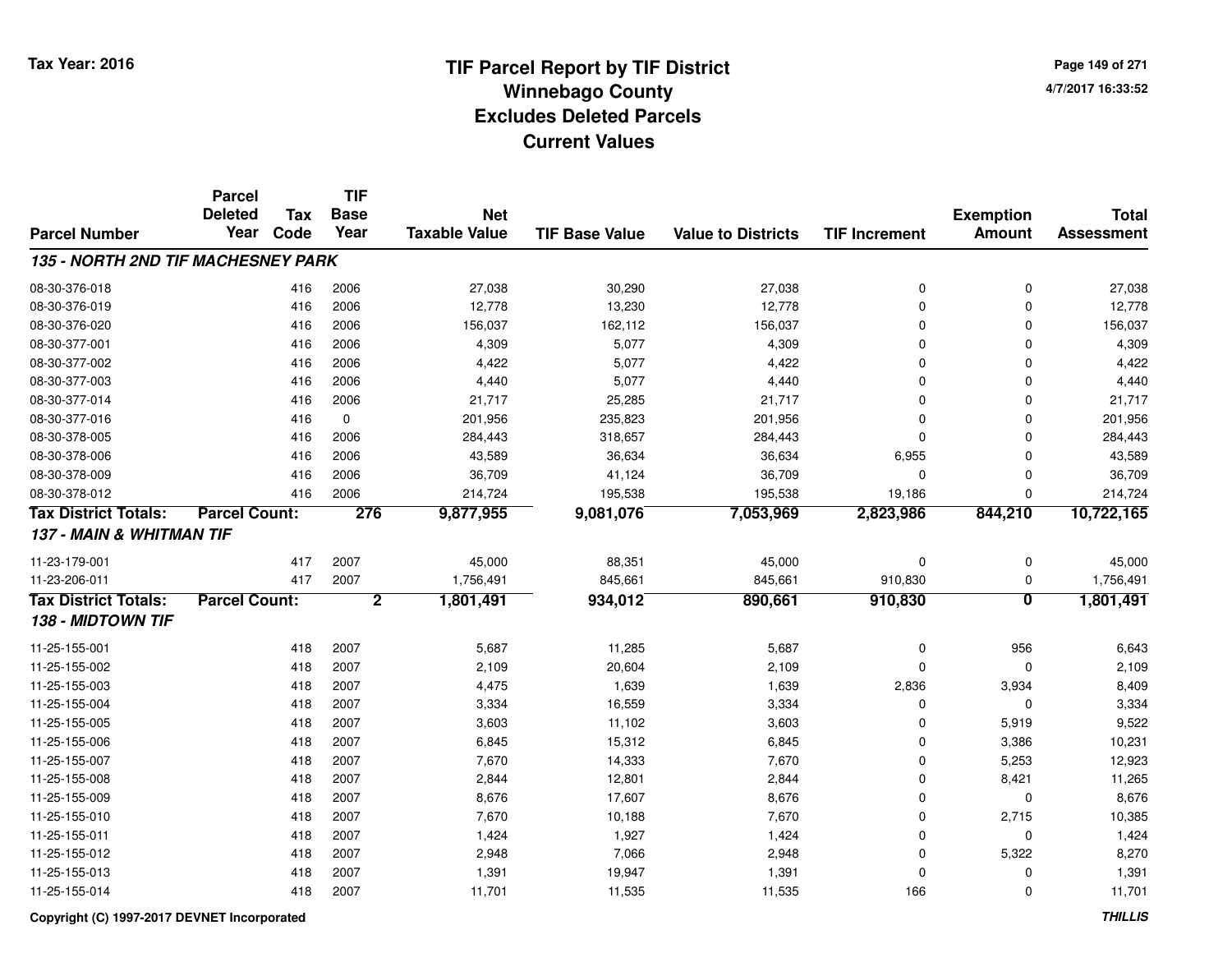**TIF**

**Parcel**

**Page 150 of 2714/7/2017 16:33:52**

#### **TIF Base ValueParcel NumberTotal AssessmentExemption Amount Value to Districts TIF Increment Base YearTax Code Deleted YearNet Taxable Value138 - MIDTOWN TIF**11-25-155-015 <sup>418</sup> 9,192 <sup>2007</sup> 16,158 9,192 <sup>0</sup> <sup>0</sup> 9,192 11-25-155-0166 418 2007 8,158 15,356 8,158 0 3,056 11,214 11-25-155-017 <sup>418</sup> 9,321 <sup>2007</sup> 21,147 9,321 <sup>0</sup> 6,000 15,321 11-25-155-018 <sup>418</sup> 10,028 <sup>2007</sup> 20,523 10,028 <sup>0</sup> <sup>0</sup> 10,028 11-25-155-0199 418 2007 6,798 13,041 6,798 0 4,209 11,007 11-25-155-0200 418 2007 8,826 14,875 8,826 0 0 8,826 11-25-155-0211 418 2007 35,497 71,980 35,497 0 0 35,497 11-25-155-022 <sup>418</sup> 8,425 <sup>2007</sup> 18,333 8,425 <sup>0</sup> 3,897 12,322 11-25-155-0233 418 2007 11,850 19,557 11,850 0 11,850 11-25-155-024 <sup>418</sup> 7,437 <sup>2007</sup> 18,368 7,437 <sup>0</sup> 2,212 9,649 11-25-155-025 <sup>418</sup> 1,129 <sup>2007</sup> 1,654 1,129 <sup>0</sup> <sup>0</sup> 1,129 11-25-155-026 <sup>418</sup> 5,172 <sup>2007</sup> 11,703 5,172 <sup>0</sup> 4,740 9,912 11-25-155-027 <sup>418</sup> 10,926 <sup>2007</sup> 21,597 10,926 <sup>0</sup> <sup>0</sup> 10,926 11-25-155-0288 418 2007 14,630 23,184 14,630 0 0 14,630 11-25-155-0299 418 2007 3,902 12,227 3,902 0 6,808 10,710 11-25-155-0300 418 2007 10,169 17,876 10,169 0 4,627 14,796 11-25-155-0311 418 2007 14,905 26,500 14,905 0 0 14,905 11-25-155-032 <sup>418</sup> 10,933 <sup>2007</sup> 12,347 10,933 <sup>0</sup> <sup>0</sup> 10,933 11-25-155-0333 418 2007 8,715 15,130 8,715 0 5,860 14,575 11-25-156-0011 418 2007 11,629 13,890 11,629 0 0 11,629 11-25-156-0022 418 2007 7,740 19,360 7,740 0 5,384 13,124 11-25-156-0033 418 2007 11,691 19,158 11,691 0 11,691 11-25-156-004 <sup>418</sup> 24,296 <sup>2007</sup> 34,310 24,296 <sup>0</sup> 6,000 30,296 11-25-156-0055 418 2007 9,556 18,821 9,556 0 0 9,556 11-25-156-006 <sup>418</sup> 10,956 <sup>2007</sup> 21,037 10,956 <sup>0</sup> <sup>0</sup> 10,956 11-25-156-007 <sup>418</sup> 1,334 <sup>2007</sup> 4,790 1,334 <sup>0</sup> 10,801 12,135 11-25-156-008 <sup>418</sup> 5,253 <sup>2007</sup> 8,333 5,253 <sup>0</sup> 2,878 8,131 11-25-156-0099 418 2007 17,998 26,228 17,998 0 0 17,998 11-25-156-0100 418 2007 10,720 18,875 10,720 0 6,000 16,720 11-25-156-0111 418 2007 8,916 15,221 8,916 0 1,021 9,937 11-25-156-012 <sup>418</sup> 13,946 <sup>2007</sup> 25,543 13,946 <sup>0</sup> 1,146 15,092 11-25-156-0133 418 2007 3,931 22,094 3,931 0 0 3,931 11-25-156-0144 2007 2007 2007 2,332 3 2008 2009 2,332 3 2009 2,332 3 2009 2,332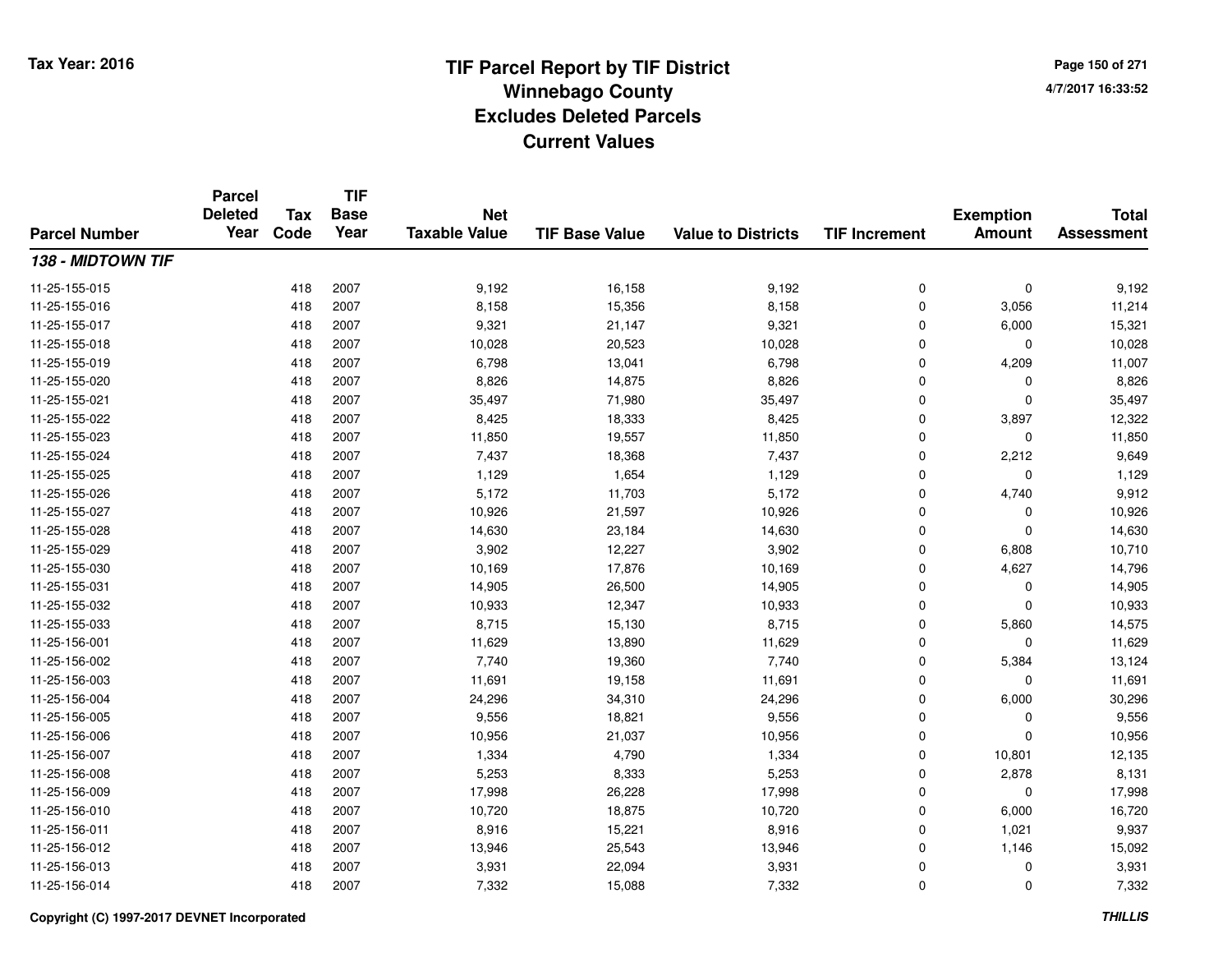**Page 151 of 2714/7/2017 16:33:52**

#### **TIF Base ValueParcel NumberTotal AssessmentExemption Amount Value to Districts TIF IncrementTIF Base YearTax CodeParcel Deleted YearNet Taxable Value138 - MIDTOWN TIF**11-25-156-015 <sup>418</sup> 11,583 <sup>2007</sup> 23,048 11,583 <sup>0</sup> <sup>0</sup> 11,583 11-25-156-016 <sup>418</sup> <sup>0</sup> <sup>2007</sup> 17,814 <sup>0</sup> <sup>0</sup> <sup>0</sup> <sup>0</sup> 11-25-156-017 <sup>418</sup> 7,844 <sup>2007</sup> 12,863 7,844 <sup>0</sup> 4,288 12,132 11-25-156-0188 418 2007 4,939 9,686 4,939 0 5,167 10,106 11-25-156-0199 418 2007 4,614 9,104 4,614 0 4,112 8,726 11-25-156-0200 418 2007 6,484 24,102 6,484 0 5,952 12,436 11-25-156-0211 418 2007 9,258 10,407 9,258 0 0 9,258 11-25-156-0222 2 418 2007 1,903 3,225 1,903 0 8,199 10,102 11-25-156-023 $3$  3  $418$  2007 0  $34,147$  0 0 0 0 0 0 0 11-25-157-0011 418 2007 0 11,801 0 0 0 0 11-25-157-002 <sup>418</sup> <sup>0</sup> <sup>2007</sup> 8,175 <sup>0</sup> <sup>0</sup> <sup>0</sup> <sup>0</sup> 11-25-157-0033 and the set of the contract of the contract of the contract of the contract of  $\sim$  0 cm  $\sim$  0 cm  $\sim$  0 cm  $\sim$  0 cm  $\sim$  0 cm  $\sim$  0 cm  $\sim$  0 cm  $\sim$  0 cm  $\sim$  0 cm  $\sim$  0 cm  $\sim$  0 cm  $\sim$  0 cm  $\sim$  0 cm  $\sim$  0 cm 11-25-157-004 <sup>418</sup> <sup>0</sup> <sup>2007</sup> 19,525 <sup>0</sup> <sup>0</sup> <sup>0</sup> <sup>0</sup> 11-25-157-005 <sup>418</sup> <sup>0</sup> <sup>2007</sup> 16,865 <sup>0</sup> <sup>0</sup> <sup>0</sup> <sup>0</sup> 11-25-157-006 <sup>418</sup> <sup>0</sup> <sup>2007</sup> 13,756 <sup>0</sup> <sup>0</sup> <sup>0</sup> <sup>0</sup> 11-25-157-007 $7$  and  $418$  2007 in the contract of the contract of the contract of the contract of  $12,382$  in the contract of  $0$  in the contract of  $0$  in the contract of  $0$  in the contract of  $0$  in the contract of  $0$  in the cont 11-25-157-0088 418 2007 0 4,081 0 0 0 0 11-25-157-009 <sup>418</sup> <sup>0</sup> <sup>2007</sup> 20,822 <sup>0</sup> <sup>0</sup> <sup>0</sup> <sup>0</sup> 11-25-157-010 <sup>418</sup> <sup>0</sup> <sup>2007</sup> 11,272 <sup>0</sup> <sup>0</sup> <sup>0</sup> <sup>0</sup> 11-25-157-0111 418 2007 0 13,683 0 0 0 0 11-25-157-012 <sup>418</sup> <sup>0</sup> <sup>2007</sup> 16,307 <sup>0</sup> <sup>0</sup> <sup>0</sup> <sup>0</sup> 11-25-157-013 <sup>418</sup> <sup>0</sup> <sup>2007</sup> 11,946 <sup>0</sup> <sup>0</sup> <sup>0</sup> <sup>0</sup> 11-25-158-0011 and the contract of the contract of the contract of the contract of the contract of  $13,303$  contract of  $0$  contract of  $0$  contract of  $0$  contract of  $0$  contract of  $0$  contract of  $0$  contract of  $0$  contract of  $0$ 11-25-158-0022 418 2007 0 13,119 0 0 0 0 11-25-158-003 <sup>418</sup> <sup>0</sup> <sup>2007</sup> 19,246 <sup>0</sup> <sup>0</sup> <sup>0</sup> <sup>0</sup> 11-25-158-004 <sup>418</sup> <sup>0</sup> <sup>2007</sup> 19,992 <sup>0</sup> <sup>0</sup> <sup>0</sup> <sup>0</sup> 11-25-158-0055 418 2007 2,641 3,648 2,641 0 2,641 11-25-158-006 <sup>418</sup> <sup>0</sup> <sup>2007</sup> 16,250 <sup>0</sup> <sup>0</sup> <sup>0</sup> <sup>0</sup> 11-25-158-007 $7$  and  $418$  2007 and the contract of the contract of the contract of the contract of  $17,834$  and  $0$  and  $0$  and  $0$  and  $0$  and  $0$  and  $0$  and  $0$  and  $0$  and  $0$  and  $0$  and  $0$  and  $0$  and  $0$  and  $0$  and  $0$  and 11-25-158-0088 418 2007 0 12,442 0 0 0 0 11-25-158-009 $9$  and  $418$  2007 and the contract of the contract of the contract of  $7,350$  and  $0$  and  $0$  and  $0$  and  $0$  and  $0$  and  $0$  and  $0$  and  $0$  and  $0$  and  $0$  and  $0$  and  $0$  and  $0$  and  $0$  and  $0$  and  $0$  and  $0$  and  $0$ 11-25-158-010 <sup>418</sup> <sup>0</sup> <sup>2007</sup> 11,282 <sup>0</sup> <sup>0</sup> <sup>0</sup> <sup>0</sup> 11-25-158-011<sup>418</sup> <sup>0</sup> <sup>2007</sup> 10,760 <sup>0</sup> <sup>0</sup> <sup>0</sup> <sup>0</sup>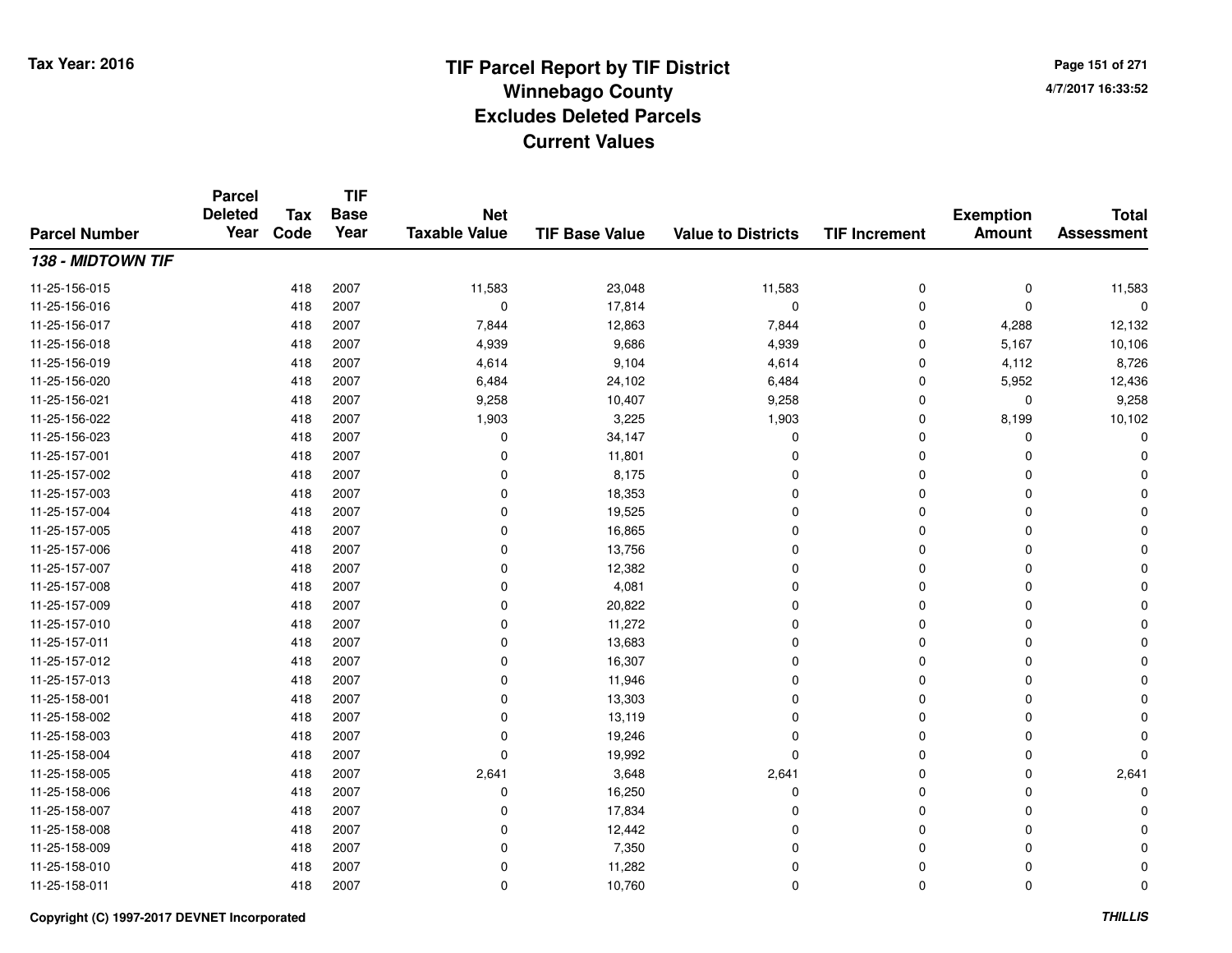**TIF**

**Parcel**

**Page 152 of 2714/7/2017 16:33:52**

#### **TIF Base ValueParcel NumberTotal AssessmentExemption Amount Value to Districts TIF Increment Base YearTax Code Deleted YearNet Taxable Value138 - MIDTOWN TIF**11-25-158-012 <sup>418</sup> <sup>0</sup> <sup>2007</sup> 2,370 <sup>0</sup> <sup>0</sup> <sup>0</sup> <sup>0</sup> 11-25-159-0011 and the contract of the contract of the contract of the contract of the contract of  $1,720$  and  $0$  and  $0$  and  $0$  and  $0$  and  $0$  and  $0$  and  $0$  and  $0$  and  $0$  and  $0$  and  $0$  and  $0$  and  $0$  and  $0$  and  $0$  and  $0$ 11-25-159-002 $2$  2 2  $418$  2007 0  $15,447$  0 0 0 0 0 0 0 11-25-159-003 <sup>418</sup> <sup>0</sup> <sup>2007</sup> 6,060 <sup>0</sup> <sup>0</sup> <sup>0</sup> <sup>0</sup> 11-25-159-004 <sup>418</sup> <sup>0</sup> <sup>2007</sup> 27,610 <sup>0</sup> <sup>0</sup> <sup>0</sup> <sup>0</sup> 11-25-159-005 <sup>418</sup> <sup>0</sup> <sup>2007</sup> 27,962 <sup>0</sup> <sup>0</sup> <sup>0</sup> <sup>0</sup> 11-25-159-006 <sup>418</sup> <sup>0</sup> <sup>2007</sup> 15,017 <sup>0</sup> <sup>0</sup> <sup>0</sup> <sup>0</sup> 11-25-159-007 $7$  and  $418$  2007 in the contract of the contract of the contract of the contract of the contract of the contract of  $0$  of  $0$  of  $0$  of  $0$  of  $0$  of  $0$  of  $0$  of  $0$  of  $0$  of  $0$  of  $0$  of  $0$  of  $0$  of  $0$  of  $0$  o 11-25-159-0088 418 2007 0 4,753 0 0 0 0 11-25-159-0099 418 2007 0 14,486 0 0 0 0 11-25-159-010 <sup>418</sup> <sup>0</sup> <sup>2007</sup> 16,003 <sup>0</sup> <sup>0</sup> <sup>0</sup> <sup>0</sup> 11-25-159-011 <sup>418</sup> <sup>0</sup> <sup>2007</sup> 15,417 <sup>0</sup> <sup>0</sup> <sup>0</sup> <sup>0</sup> 11-25-159-0122 and the contract of the contract of the contract of the contract of the contract of  $\sim$  0 contract of  $\sim$  0 contract of  $\sim$  0 contract of  $\sim$  0 contract of  $\sim$  0 contract of  $\sim$  0 contract of  $\sim$  0 contract of  $\$ 11-25-159-013 <sup>418</sup> <sup>0</sup> <sup>2007</sup> 21,715 <sup>0</sup> <sup>0</sup> <sup>0</sup> <sup>0</sup> 11-25-159-014 <sup>418</sup> <sup>0</sup> <sup>2007</sup> 16,213 <sup>0</sup> <sup>0</sup> <sup>0</sup> <sup>0</sup> 11-25-160-0011 418 2007 12,867 30,144 12,867 0 0 12,867 11-25-160-002 <sup>418</sup> <sup>0</sup> <sup>2007</sup> 14,907 <sup>0</sup> <sup>0</sup> <sup>0</sup> <sup>0</sup> 11-25-160-003 <sup>418</sup> <sup>0</sup> <sup>2007</sup> 13,559 <sup>0</sup> <sup>0</sup> <sup>0</sup> <sup>0</sup> 11-25-160-004 <sup>418</sup> <sup>0</sup> <sup>2007</sup> 16,851 <sup>0</sup> <sup>0</sup> <sup>0</sup> <sup>0</sup> 11-25-160-005 <sup>418</sup> 8,948 <sup>2007</sup> 15,009 8,948 <sup>0</sup> 1,376 10,324 11-25-160-006 <sup>418</sup> <sup>0</sup> <sup>2007</sup> 7,007 <sup>0</sup> <sup>0</sup> <sup>0</sup> <sup>0</sup> 11-25-160-007 <sup>418</sup> 4,106 <sup>2007</sup> 19,426 4,106 <sup>0</sup> 11,000 15,106 11-25-160-0088 418 2007 0 17,598 0 0 0 0 11-25-160-009 <sup>418</sup> <sup>0</sup> <sup>2007</sup> <sup>0</sup> <sup>0</sup> <sup>0</sup> <sup>0</sup> <sup>0</sup> 11-25-160-010 <sup>418</sup> <sup>0</sup> <sup>2007</sup> 40,835 <sup>0</sup> <sup>0</sup> <sup>0</sup> <sup>0</sup> 11-25-301-001 <sup>418</sup> 9,457 <sup>2007</sup> 1,632 1,632 7,825 <sup>0</sup> 9,457 11-25-301-0022 418 2007 4,684 12,766 4,684 0 3,935 8,619 11-25-301-003 $3$  3 2007 8,224 8.224 16,593 8,224 8,224 0 0 0 8,224 11-25-301-0044 2007 10,384 16,888 10,384 16,888 0 0 0 10,384 11-25-301-005 <sup>418</sup> 7,786 <sup>2007</sup> 12,966 7,786 <sup>0</sup> 3,332 11,118 11-25-301-0066 418 2007 11,641 11,907 11,641 0 11,641 11-25-301-007 <sup>418</sup> 9,220 <sup>2007</sup> 18,705 9,220 <sup>0</sup> <sup>0</sup> 9,220 11-25-301-0088 418 2007 8,332 19,532 8,332 0 0 8,332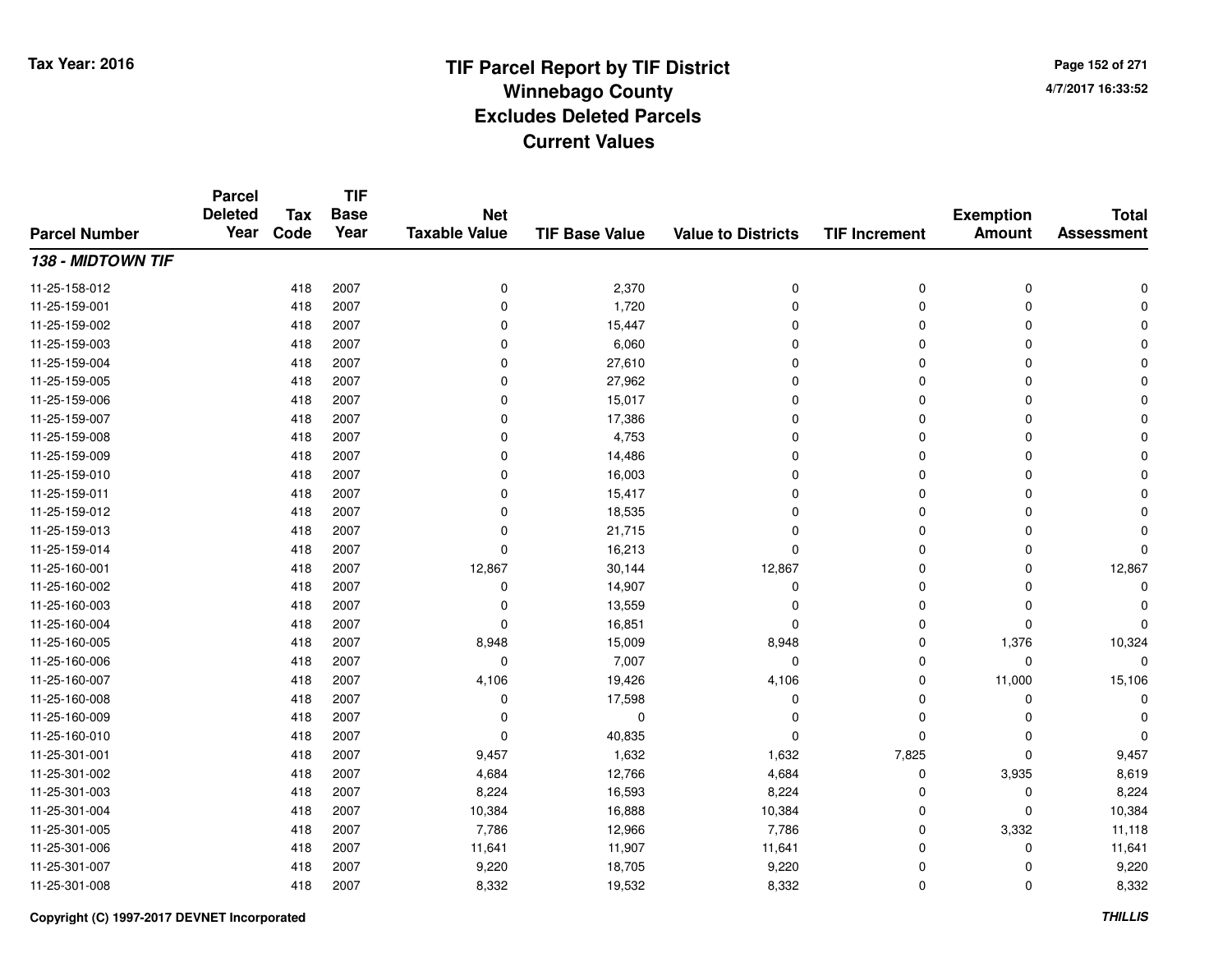**TIF**

**Parcel**

**Page 153 of 2714/7/2017 16:33:52**

#### **TIF Base ValueParcel NumberTotal AssessmentExemption Amount Value to Districts TIF Increment Base YearTax Code Deleted YearNet Taxable Value138 - MIDTOWN TIF**11-25-301-0099 418 2007 8,557 16,911 8,557 0 0 8,557 11-25-301-0100 418 2007 13,194 21,243 13,194 0 0 13,194 11-25-301-0111 418 2007 9,670 14,884 9,670 0 0 9,670 11-25-301-0122 418 2007 6,550 22,831 6,550 0 6,000 12,550 11-25-301-0133 418 2007 13,362 21,731 13,362 0 0 13,362 11-25-301-0144 418 2007 1,080 1,582 1,080 0 0 1,080 11-25-301-015 <sup>418</sup> 18,250 <sup>2007</sup> 23,041 18,250 <sup>0</sup> <sup>0</sup> 18,250 11-25-301-0200 418 2007 14,035 23,049 14,035 0 0 14,035 11-25-301-0211 418 2007 7,494 15,173 7,494 0 0 7,494 11-25-301-0222 418 2007 9,858 20,839 9,858 0 0 9,858 11-25-301-0233 418 2007 7,667 14,305 7,667 0 7,667 11-25-301-024 <sup>418</sup> 7,135 <sup>2007</sup> 7,802 7,135 <sup>0</sup> 2,872 10,007 11-25-301-0255 418 2007 8,664 19,297 8,664 0 0 8,664 11-25-301-0266 418 2007 898 1,316 898 0 0 898 11-25-301-027 <sup>418</sup> 9,023 <sup>2007</sup> 17,872 9,023 <sup>0</sup> <sup>0</sup> 9,023 11-25-301-0288 418 2007 113 16,864 113 0 8,348 8,461 11-25-301-0299 418 2007 17,382 20,528 17,382 0 0 17,382 11-25-301-0300 418 2007 4,409 5,172 4,409 0 0 4,409 11-25-301-0311 1 418 2007 5,104 6,694 5,104 0 0 5,104 11-25-301-033 <sup>418</sup> 10,862 <sup>2007</sup> 21,896 10,862 <sup>0</sup> <sup>0</sup> 10,862 11-25-301-035 <sup>418</sup> 11,244 <sup>2007</sup> 18,139 11,244 <sup>0</sup> <sup>0</sup> 11,244 11-25-301-036 <sup>418</sup> 3,487 <sup>2007</sup> 8,767 3,487 <sup>0</sup> 4,875 8,362 11-25-301-037 <sup>418</sup> 2,906 <sup>2007</sup> 14,047 2,906 <sup>0</sup> 5,194 8,100 11-25-301-0388 418 2007 8,162 18,119 8,162 0 0 8,162 11-25-301-0399 418 2007 8,827 17,446 8,827 0 0 8,827 11-25-301-0400 418 2007 1,517 18,079 1,517 0 0 1,517 11-25-301-0411 418 2007 781 11,275 781 0 0 781 11-25-302-0011 418 2007 8,715 17,197 8,715 0 1,946 10,661 11-25-302-002 <sup>418</sup> 9,181 <sup>2007</sup> 20,056 9,181 <sup>0</sup> 1,992 11,173 11-25-302-0033 418 2007 6,666 14,008 6,666 0 0 6,666 11-25-302-0044 2007 8,051 16,093 8,051 8,051 8,051 8,061 8,061 8,051 0 0 8,051 11-25-302-005 <sup>418</sup> 10,537 <sup>2007</sup> 21,252 10,537 <sup>0</sup> <sup>0</sup> 10,537 11-25-302-0066 418 2007 7,391 19,967 7,391 0 7,391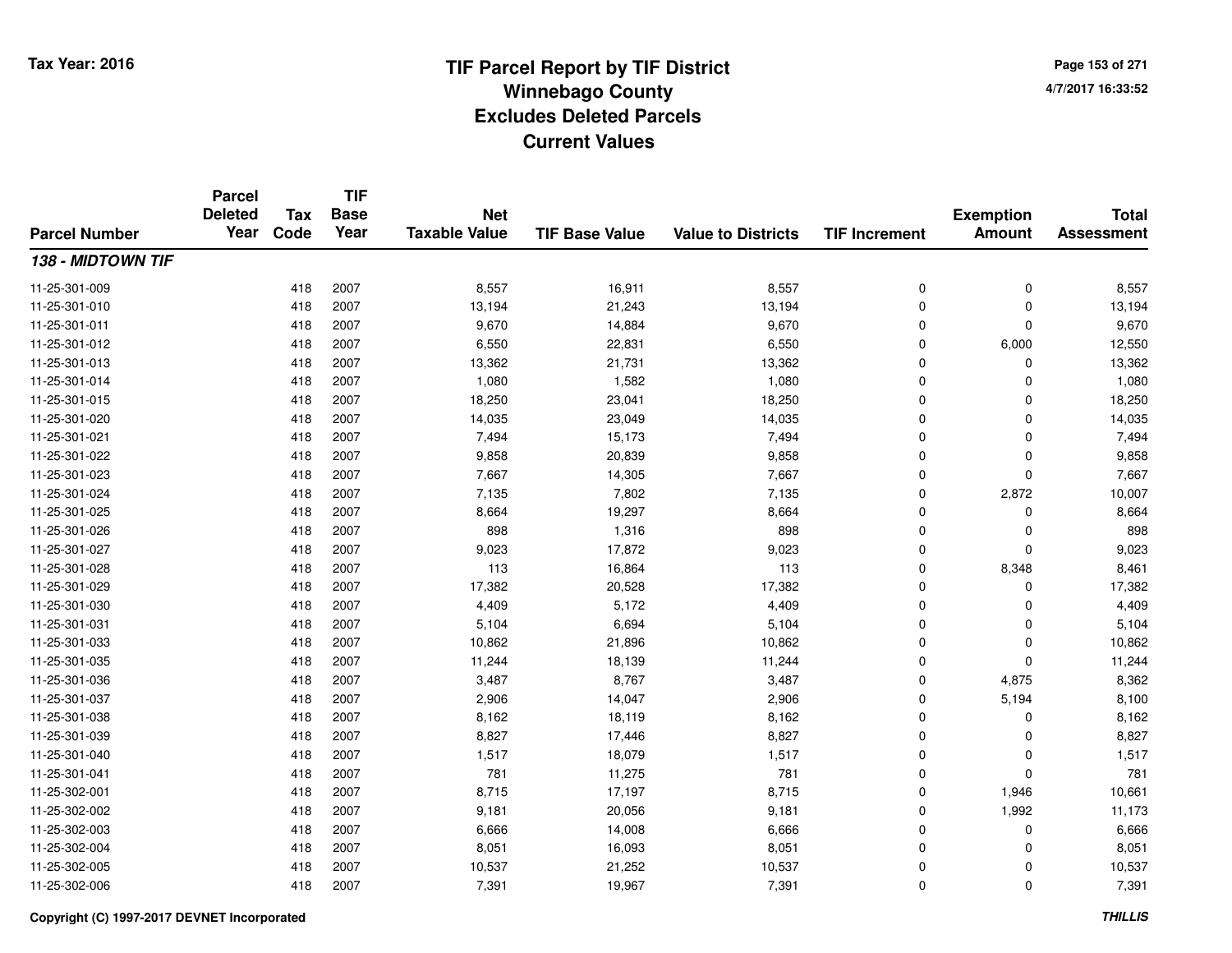**TIF**

**Parcel**

**Page 154 of 2714/7/2017 16:33:52**

#### **TIF Base ValueParcel NumberTotal AssessmentExemption Amount Value to Districts TIF Increment Base YearTax Code Deleted YearNet Taxable Value138 - MIDTOWN TIF**11-25-302-007 <sup>418</sup> 11,831 <sup>2007</sup> 23,719 11,831 <sup>0</sup> <sup>0</sup> 11,831 11-25-302-0088 418 2007 8,367 16,533 8,367 0 4,877 13,244 11-25-302-0099 418 2007 10,576 25,476 10,576 0 0 10,576 11-25-302-0100 418 2007 6,420 19,791 6,420 0 0 6,420 11-25-302-011 <sup>418</sup> 6,752 <sup>2007</sup> 16,511 6,752 <sup>0</sup> 5,977 12,729 11-25-302-0122 418 2007 32,520 41,555 32,520 0 0 32,520 11-25-302-0133 418 2007 10,104 14,028 10,104 0 0 10,104 11-25-302-0144 2007 8,832 17,285 8,832 8,832 8,832 8,832 8,832 8,832 8,832 8 0 11-25-302-015 <sup>418</sup> 8,077 <sup>2007</sup> 16,651 8,077 <sup>0</sup> 5,274 13,351 11-25-302-016 <sup>418</sup> 11,134 <sup>2007</sup> 21,820 11,134 <sup>0</sup> <sup>0</sup> 11,134 11-25-302-017 <sup>418</sup> 8,995 <sup>2007</sup> 18,985 8,995 <sup>0</sup> <sup>0</sup> 8,995 11-25-302-0188 418 2007 16,995 18,592 16,995 0 0 16,995 11-25-302-0199 418 2007 11,521 2,165 2,165 9,356 0 11,521 11-25-302-0200 418 2007 4,276 15,750 4,276 0 6,000 10,276 11-25-302-0211 418 2007 13,832 31,572 13,832 0 6,000 19,832 11-25-302-0222 418 2007 8,632 17,243 8,632 0 0 8,632 11-25-303-0011 418 2007 8,865 12,384 8,865 0 0 8,865 11-25-303-0022 418 2007 8,333 10,561 8,333 0 8,333 11-25-303-0033 418 2007 5,701 10,358 5,701 0 6,000 11,701 11-25-303-004 <sup>418</sup> 10,073 <sup>2007</sup> 19,274 10,073 <sup>0</sup> <sup>0</sup> 10,073 11-25-303-0055 21, 2007 118 2007 1,483 2007 15,208 2010 4,483 2010 5,349 5,349 5,832 5 4,483 1 5,484 5,832 5,832 5,549 5,832 11-25-303-0066 418 2007 10,226 16,205 10,226 0 0 10,226 11-25-303-007 <sup>418</sup> 8,053 <sup>2007</sup> 18,676 8,053 <sup>0</sup> 3,996 12,049 11-25-303-008 <sup>418</sup> 9,379 <sup>2007</sup> 19,965 9,379 <sup>0</sup> <sup>0</sup> 9,379 11-25-303-0099 418 2007 13,333 28,000 13,333 0 0 13,333 11-25-303-0100 418 2007 6,833 19,897 6,833 0 0 6,833 11-25-303-0111 418 2007 10,297 20,951 10,297 0 0 10,297 11-25-303-0122 2 2 2 2 3 418 2007 10,324 21,005 10,324 10,324 0 0 0 10,324 11-25-303-0133 418 2007 11,341 23,815 11,341 0 0 11,341 11-25-303-0144 28,625 2007 28,625 8,333 28,625 8,333 28,333 28,333 28,333 28,333 28,333 28,333 11-25-303-015 <sup>418</sup> 8,284 <sup>2007</sup> 17,697 8,284 <sup>0</sup> <sup>0</sup> 8,284 11-25-303-016 <sup>418</sup> 8,924 <sup>2007</sup> 18,083 8,924 <sup>0</sup> <sup>0</sup> 8,924 11-25-303-017<sup>418</sup> 5,694 <sup>2007</sup> 20,113 5,694 <sup>0</sup> 4,235 9,929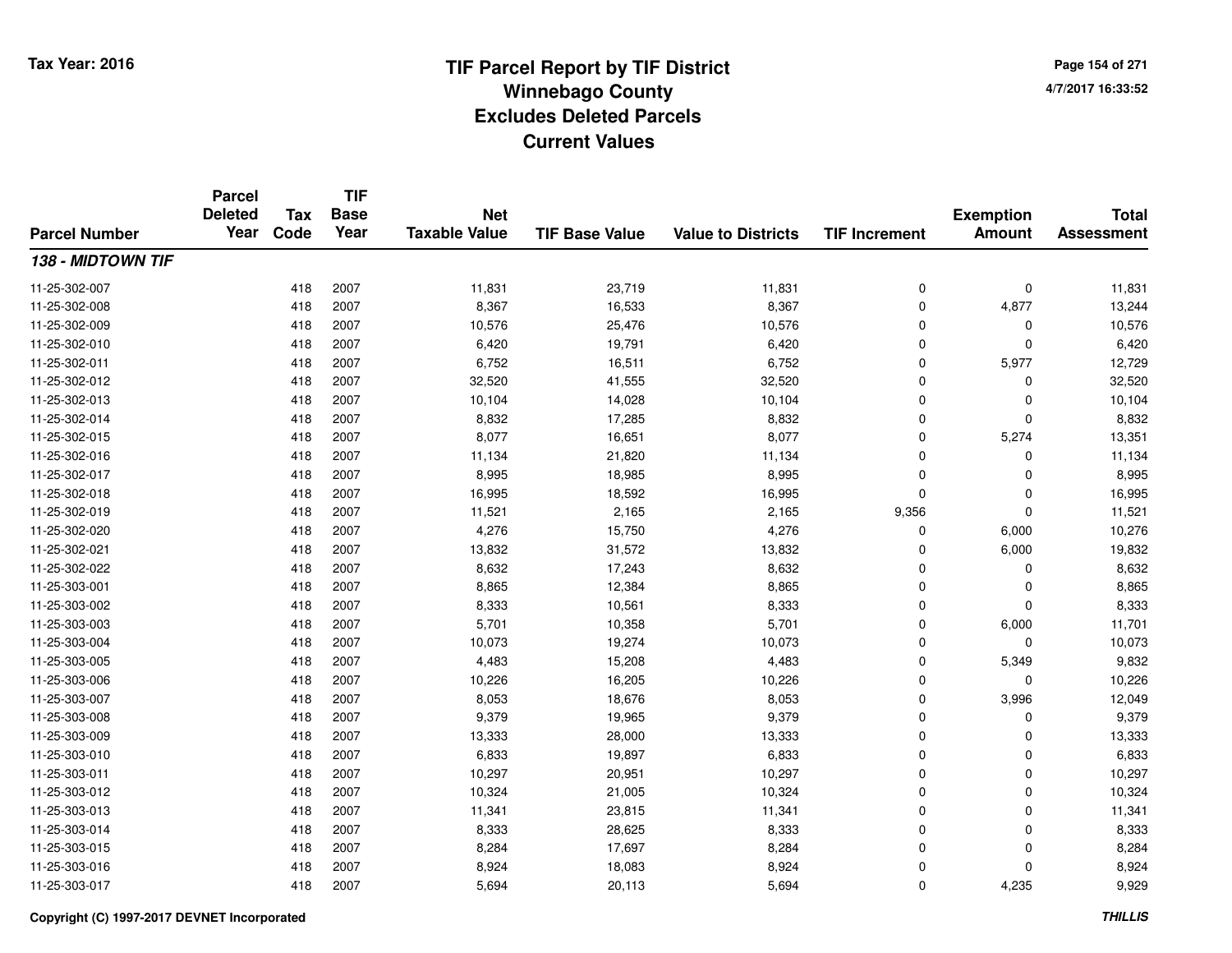**TIF**

**Parcel**

**Page 155 of 2714/7/2017 16:33:52**

#### **TIF Base ValueParcel NumberTotal AssessmentExemption Amount Value to Districts TIF Increment Base YearTax Code Deleted YearNet Taxable Value138 - MIDTOWN TIF**11-25-303-018 <sup>418</sup> 5,427 <sup>2007</sup> 12,811 5,427 <sup>0</sup> 4,025 9,452 11-25-303-0211 418 2007 4,649 10,845 4,649 0 5,318 9,967 11-25-303-0222 418 2007 1,971 20,225 1,971 0 11,000 12,971 11-25-303-0233 418 2007 3,109 12,953 3,109 0 6,000 9,109 11-25-303-024 <sup>418</sup> 1,217 <sup>2007</sup> 1,783 1,217 <sup>0</sup> <sup>0</sup> 1,217 11-25-303-0255 418 2007 7,814 17,252 7,814 0 6,000 13,814 11-25-303-026 <sup>418</sup> 8,897 <sup>2007</sup> 18,024 8,897 <sup>0</sup> <sup>0</sup> 8,897 11-25-303-0277 418 2007 8,948 18,117 8,948 0 0 8,948 11-25-303-0299 418 2007 6,885 15,664 6,885 0 6,000 12,885 11-25-303-0300 418 2007 16,147 18,089 16,147 0 0 16,147 11-25-304-0011 418 2007 1,491 1,750 1,491 0 0 1,491 11-25-305-0011 418 2007 1,579 1,854 1,579 0 0 1,579 11-25-305-0033 418 2007 168 1,963 168 0 0 168 11-25-306-0011 418 2007 1,290 1,516 1,290 0 0 1,290 11-25-307-0011 418 2007 1,398 1,641 1,398 0 0 1,398 11-25-308-0011 418 2007 1,019 1,197 1,019 0 0 1,019 11-25-309-0011 418 2007 19,156 22,480 19,156 0 0 19,156 11-25-309-007 <sup>418</sup> 54,943 <sup>2007</sup> 64,483 54,943 <sup>0</sup> <sup>0</sup> 54,943 11-25-309-0088 418 2007 1,367 1,605 1,367 0 0 1,367 11-25-309-009 <sup>418</sup> 33,434 <sup>2007</sup> 39,239 33,434 <sup>0</sup> <sup>0</sup> 33,434 11-25-309-0111 418 2007 45,518 53,420 45,518 0 0 45,518 11-25-309-0122 418 2007 34,410 49,335 34,410 0 0 34,410 11-25-310-004 <sup>418</sup> 12,426 <sup>2007</sup> 23,715 12,426 <sup>0</sup> <sup>0</sup> 12,426 11-25-310-006 <sup>418</sup> 8,334 <sup>2007</sup> 34,163 8,334 <sup>0</sup> <sup>0</sup> 8,334 11-25-310-0077 418 2007 35,941 56,682 35,941 0 0 35,941 11-25-310-008 <sup>418</sup> 99,291 <sup>2007</sup> 116,531 99,291 <sup>0</sup> <sup>0</sup> 99,291 11-25-351-0011 418 2007 1,930 2,293 1,930 0 0 1,930 11-25-351-002 <sup>418</sup> <sup>757</sup> <sup>2007</sup> <sup>893</sup> <sup>757</sup> <sup>0</sup> <sup>0</sup> <sup>757</sup> 11-25-351-0044 2007 2,680 2007 2,680 3,145 2,680 2,680 0 0 2,680 11-25-351-006 <sup>418</sup> <sup>757</sup> <sup>2007</sup> 1,056 <sup>757</sup> <sup>0</sup> <sup>0</sup> <sup>757</sup> 11-25-351-007 <sup>418</sup> 117,451 <sup>2007</sup> 164,246 117,451 <sup>0</sup> <sup>0</sup> 117,451 11-25-352-0011 418 2007 23,517 44,487 23,517 0 0 23,517 11-25-352-0033 418 2007 4,528 5,313 4,528 0 0 4,528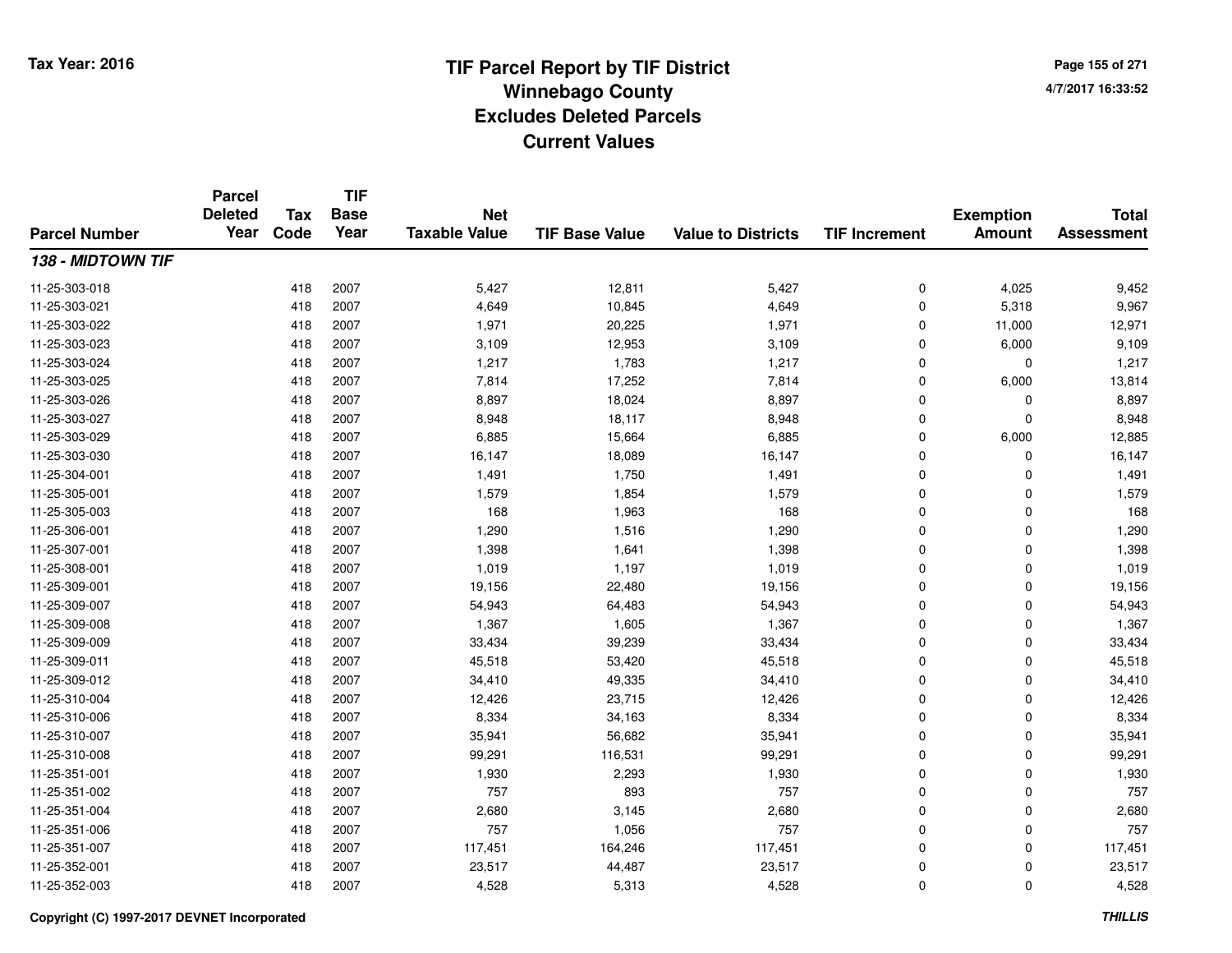**TIF**

**Parcel**

**Page 156 of 2714/7/2017 16:33:52**

#### **TIF Base ValueParcel NumberTotal AssessmentExemption Amount Value to Districts TIF Increment Base YearTax Code Deleted YearNet Taxable Value138 - MIDTOWN TIF**11-25-352-004 <sup>418</sup> 1,168 <sup>2007</sup> 1,372 1,168 <sup>0</sup> <sup>0</sup> 1,168 11-25-352-0055 418 2007 9,825 11,531 9,825 0 0 9,825 11-25-353-0011 418 2007 136,475 163,913 136,475 0 136,475 11-25-354-0011 418 2007 2,285 2,682 2,285 0 0 2,285 11-25-354-003 $3$  3 2007 2007 2009 2009 3,486 2009 3,486 3,480 3,480 3,480 3,920 3,920 3,920 3,920 3,920 3,920 3,920 3,920 3,920 3,920 3,920 3,920 3,920 3,920 3,920 3,920 3,920 3,920 3,920 3,920 3,920 3,920 3,920 3,920 3,920 3,920 3,92 11-25-354-004 <sup>418</sup> 1,923 <sup>2007</sup> 2,257 1,923 <sup>0</sup> <sup>0</sup> 1,923 11-25-354-005 <sup>418</sup> 1,996 <sup>2007</sup> 3,924 1,996 <sup>0</sup> <sup>0</sup> 1,996 11-25-354-0066 418 2007 1,884 3,373 1,884 0 0 1,884 11-25-355-0011 418 2007 21,398 22,836 21,398 0 0 21,398 11-25-355-0022 418 2007 7,696 9,033 7,696 0 7,696 11-25-355-0033 418 2007 6,217 24,522 6,217 0 2,494 8,711 11-25-355-004 <sup>418</sup> 1,313 <sup>2007</sup> 1,540 1,313 <sup>0</sup> <sup>0</sup> 1,313 11-25-356-0011 418 2007 75,515 93,041 75,515 0 75,515 11-25-356-0022 418 2007 4,323 5,074 4,323 0 0 4,323 11-25-356-0033 418 2007 28,994 34,266 28,994 0 0 28,994 11-25-356-004 <sup>418</sup> <sup>367</sup> <sup>2007</sup> <sup>627</sup> <sup>367</sup> <sup>0</sup> <sup>0</sup> <sup>367</sup> 11-25-356-005 <sup>418</sup> 2,127 <sup>2007</sup> 2,495 2,127 <sup>0</sup> <sup>0</sup> 2,127 11-26-230-0100 418 2007 6,682 9,634 6,682 0 0 6,682 11-26-231-0100 418 2007 10,622 12,586 10,622 0 0 10,622 11-26-231-0111 418 2007 20,263 48,688 20,263 0 0 20,263 11-26-231-013 <sup>418</sup> 24,256 <sup>2007</sup> 22,533 22,533 1,723 <sup>0</sup> 24,256 11-26-231-015 <sup>418</sup> 18,056 <sup>2007</sup> 21,351 18,056 <sup>0</sup> <sup>0</sup> 18,056 11-26-231-0166 418 2007 18,335 29,933 18,335 0 0 18,335 11-26-231-0199 418 2007 36,269 56,794 36,269 0 0 36,269 11-26-232-0011 418 2007 10,266 16,151 10,266 0 0 10,266 11-26-232-002 <sup>418</sup> 10,931 <sup>2007</sup> 7,111 7,111 3,820 <sup>0</sup> 10,931 11-26-232-0033 418 2007 13,806 16,372 13,806 0 0 13,806 11-26-232-0044 418 2007 4,896 6,013 4,896 0 0 4,896 11-26-232-005 <sup>418</sup> 11,905 <sup>2007</sup> 19,323 11,905 <sup>0</sup> <sup>0</sup> 11,905 11-26-233-0011 418 2007 3,912 4,896 3,912 0 0 3,912 11-26-233-0022 418 2007 13,621 16,272 13,621 0 0 13,621 11-26-233-0033 418 2007 33,596 41,157 33,596 0 0 33,596 11-26-233-004<sup>418</sup> 22,979 <sup>2007</sup> 27,544 22,979 <sup>0</sup> <sup>0</sup> 22,979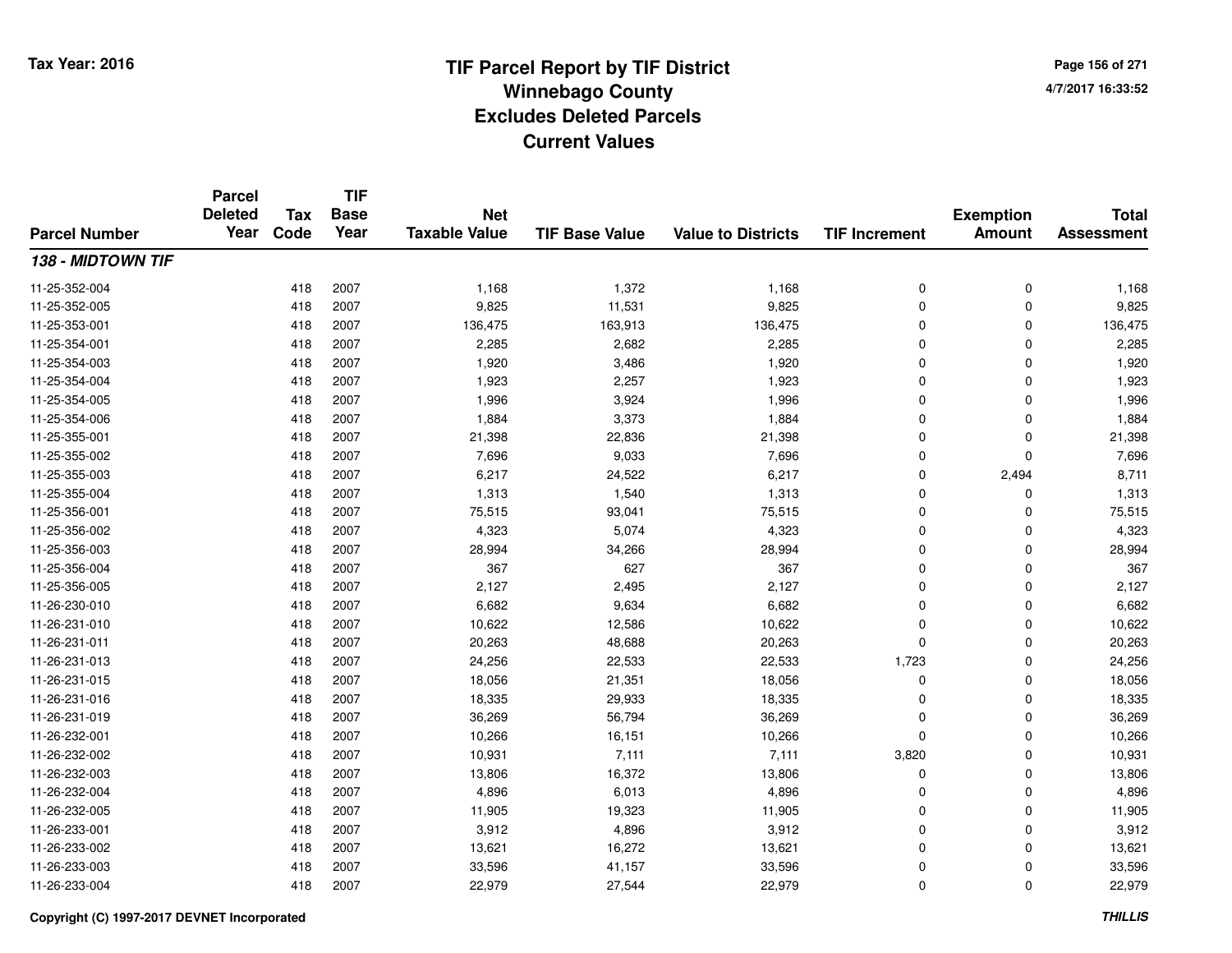**TIF**

**Parcel**

**Page 157 of 2714/7/2017 16:33:52**

#### **TIF Base ValueParcel NumberTotal AssessmentExemption Amount Value to Districts TIF Increment Base YearTax Code Deleted YearNet Taxable Value138 - MIDTOWN TIF**11-26-233-005 <sup>418</sup> 8,999 <sup>2007</sup> 34,152 8,999 <sup>0</sup> <sup>0</sup> 8,999 11-26-233-006 <sup>418</sup> <sup>0</sup> <sup>2007</sup> 30,644 <sup>0</sup> <sup>0</sup> <sup>0</sup> <sup>0</sup> 11-26-233-0088 418 2007 35,994 42,837 35,994 0 0 35,994 11-26-233-0288 418 2007 3,687 4,595 3,687 0 0 3,687 11-26-233-029 <sup>418</sup> 66,660 <sup>2007</sup> 30,448 30,448 36,212 <sup>0</sup> 66,660 11-26-235-0044 26,544 2007 26,544 31,453 26,544 26,544 0 0 0 26,544 11-26-235-005 <sup>418</sup> 9,406 <sup>2007</sup> 15,644 9,406 <sup>0</sup> <sup>0</sup> 9,406 11-26-235-0066 418 2007 41,515 60,450 41,515 0 0 41,515 11-26-235-009 <sup>418</sup> 19,490 <sup>2007</sup> 23,077 19,490 <sup>0</sup> <sup>0</sup> 19,490 11-26-235-0100 418 2007 13,664 16,237 13,664 0 0 13,664 11-26-235-0111 418 2007 11,524 13,727 11,524 0 0 11,524 11-26-235-017 <sup>418</sup> 50,067 <sup>2007</sup> 60,163 50,067 <sup>0</sup> <sup>0</sup> 50,067 11-26-235-0188 418 2007 2,028 2,378 2,028 0 0 2,028 11-26-235-019 <sup>418</sup> <sup>0</sup> <sup>2007</sup> <sup>0</sup> <sup>0</sup> <sup>0</sup> <sup>0</sup> <sup>0</sup> 11-26-236-0022 418 2007 25,768 30,605 25,768 0 25,768 11-26-236-0033 418 2007 18,943 24,581 18,943 0 6,000 24,943 11-26-236-004 <sup>418</sup> 9,139 <sup>2007</sup> 11,440 9,139 <sup>0</sup> <sup>0</sup> 9,139 11-26-236-007 <sup>418</sup> 12,212 <sup>2007</sup> 13,842 12,212 <sup>0</sup> <sup>0</sup> 12,212 11-26-236-0088 418 2007 3,889 7,871 3,889 0 0 3,889 11-26-236-0099 418 2007 5,025 6,448 5,025 0 0 5,025 11-26-236-0100 418 2007 5,025 6,448 5,025 0 0 5,025 11-26-236-0111 418 2007 9,052 18,096 9,052 0 0 9,052 11-26-236-0122 418 2007 2,840 3,333 2,840 0 0 2,840 11-26-236-0133 418 2007 12,917 15,160 12,917 0 0 12,917 11-26-236-014 <sup>418</sup> 13,755 <sup>2007</sup> 19,545 13,755 <sup>0</sup> <sup>0</sup> 13,755 11-26-276-005 <sup>418</sup> 22,304 <sup>2007</sup> 26,477 22,304 <sup>0</sup> <sup>0</sup> 22,304 11-26-276-006 <sup>418</sup> 14,702 <sup>2007</sup> 17,405 14,702 <sup>0</sup> <sup>0</sup> 14,702 11-26-276-007 <sup>418</sup> 14,134 <sup>2007</sup> 16,702 14,134 <sup>0</sup> <sup>0</sup> 14,134 11-26-276-008 <sup>418</sup> 14,134 <sup>2007</sup> 16,702 14,134 <sup>0</sup> <sup>0</sup> 14,134 11-26-276-0122 418 0 20,521 24,084 20,521 0 20,521 11-26-276-013 $3$  3 23,200 23,200 23,200 27,228 23,200 23,200 0 0 23,200 11-26-276-014 <sup>418</sup> 14,753 <sup>0</sup> 17,314 14,753 <sup>0</sup> <sup>0</sup> 14,753 11-26-276-015<sup>418</sup> 40,157 <sup>0</sup> 47,153 40,157 <sup>0</sup> <sup>0</sup> 40,157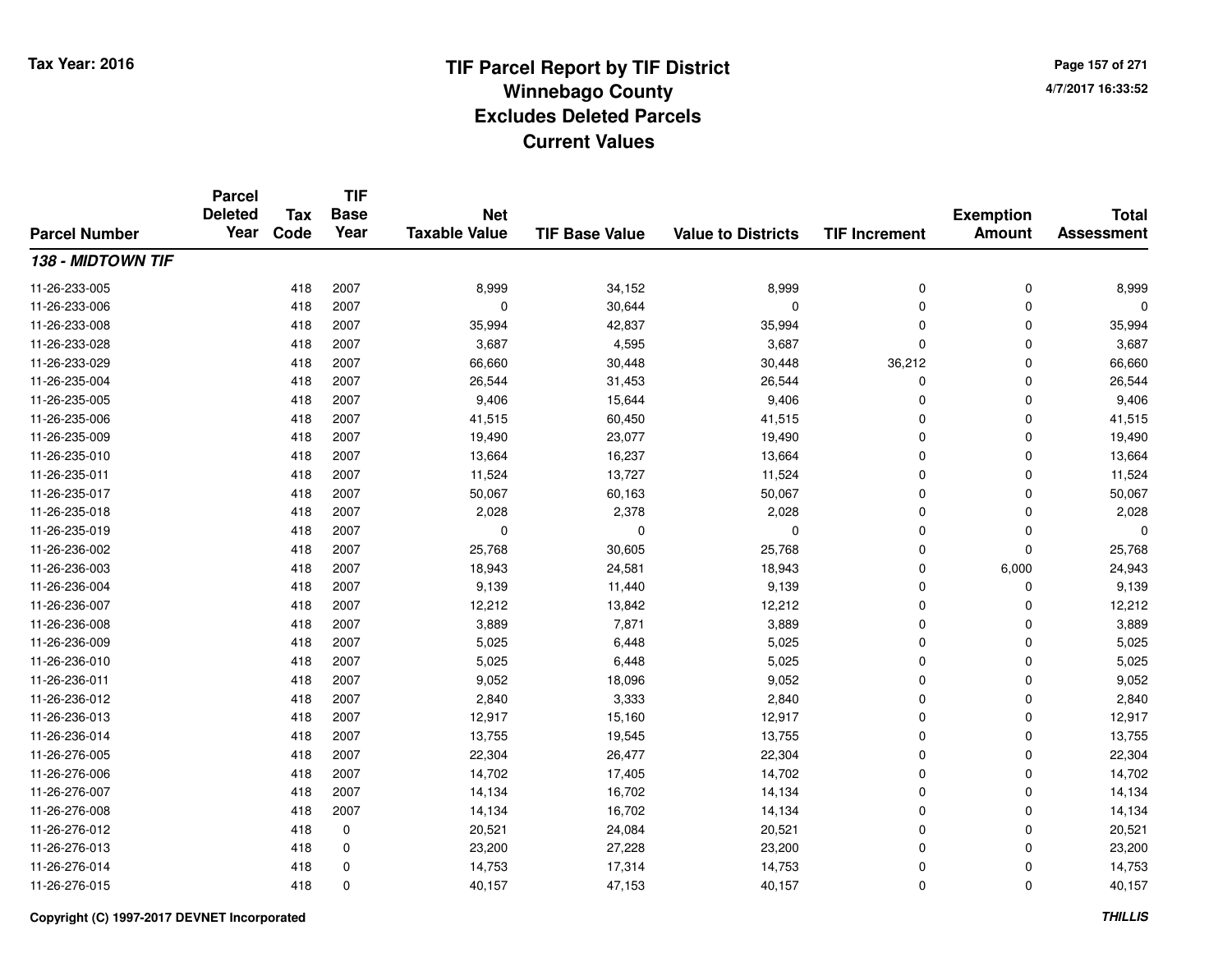**Page 158 of 2714/7/2017 16:33:52**

#### **TIF Base ValueParcel NumberTotal AssessmentExemption Amount Value to Districts TIF IncrementTIF Base YearTax CodeParcel Deleted YearNet Taxable Value138 - MIDTOWN TIF**11-26-276-0166 418 0 32,507 48,967 32,507 0 32,507 11-26-277-0011 418 2007 14,349 19,049 14,349 0 6,000 20,349 11-26-277-0022 418 2007 20,000 33,268 20,000 0 0 20,000 11-26-277-0033 418 2007 12,908 15,269 12,908 0 0 12,908 11-26-277-004 <sup>418</sup> 1,752 <sup>2007</sup> 2,559 1,752 <sup>0</sup> <sup>0</sup> 1,752 11-26-277-005 <sup>418</sup> 1,752 <sup>2007</sup> 2,213 1,752 <sup>0</sup> <sup>0</sup> 1,752 11-26-277-006 <sup>418</sup> 16,667 <sup>2007</sup> 20,573 16,667 <sup>0</sup> <sup>0</sup> 16,667 11-26-277-007 <sup>418</sup> 31,965 <sup>2007</sup> 38,239 31,965 <sup>0</sup> <sup>0</sup> 31,965 11-26-277-009 <sup>418</sup> 6,080 <sup>2007</sup> 23,608 6,080 <sup>0</sup> <sup>0</sup> 6,080 11-26-277-0100 418 2007 6,296 12,948 6,296 0 0 6,296 11-26-277-0111 418 2007 6,294 10,745 6,294 0 0 6,294 11-26-277-0122 418 2007 9,574 18,233 9,574 0 6,000 15,574 11-26-277-0133 418 2007 5,166 7,578 5,166 0 0 5,166 11-26-277-015 <sup>418</sup> 3,333 <sup>2007</sup> 15,188 3,333 <sup>0</sup> <sup>0</sup> 3,333 11-26-277-017 <sup>418</sup> 6,296 <sup>2007</sup> 12,948 6,296 <sup>0</sup> <sup>0</sup> 6,296 11-26-277-0188 418 2007 47,060 105,035 47,060 0 0 47,060 11-26-277-0199 418 2007 9,489 14,578 9,489 0 0 9,489 11-26-277-0200 418 2007 39,706 46,442 39,706 0 0 39,706 11-26-277-0211 418 2007 6,032 14,081 6,032 0 3,812 9,844 11-26-277-0222 418 2007 4,419 16,381 4,419 0 6,000 10,419 11-26-280-0022 418 2007 12,211 15,296 12,211 0 0 12,211 11-26-280-003 <sup>418</sup> 34,176 <sup>2007</sup> 40,037 34,176 <sup>0</sup> <sup>0</sup> 34,176 11-26-280-004 <sup>418</sup> 8,797 <sup>2007</sup> 14,667 8,797 <sup>0</sup> 3,544 12,341 11-26-280-006 <sup>418</sup> 23,646 <sup>2007</sup> 19,600 19,600 4,046 <sup>0</sup> 23,646 11-26-280-009 <sup>418</sup> 28,577 <sup>2007</sup> 33,539 28,577 <sup>0</sup> <sup>0</sup> 28,577 11-26-280-0100 418 2007 18,659 23,801 18,659 0 0 18,659 11-26-280-0111 418 2007 7,216 8,468 7,216 0 0 7,216 11-26-280-014 <sup>418</sup> <sup>0</sup> <sup>2007</sup> 23,474 <sup>0</sup> <sup>0</sup> 12,055 12,055 11-26-280-015 <sup>418</sup> 44,905 <sup>2007</sup> 52,131 44,905 <sup>0</sup> <sup>0</sup> 44,905 11-26-280-016 <sup>418</sup> 8,005 <sup>2007</sup> 9,394 8,005 <sup>0</sup> <sup>0</sup> 8,005 11-26-280-017 <sup>418</sup> <sup>787</sup> <sup>2007</sup> 1,150 <sup>787</sup> <sup>0</sup> <sup>0</sup> <sup>787</sup> 11-26-280-018 <sup>418</sup> 17,960 <sup>2007</sup> 24,973 17,960 <sup>0</sup> <sup>0</sup> 17,960 11-26-280-0199 418 2007 684 999 684 0 0 684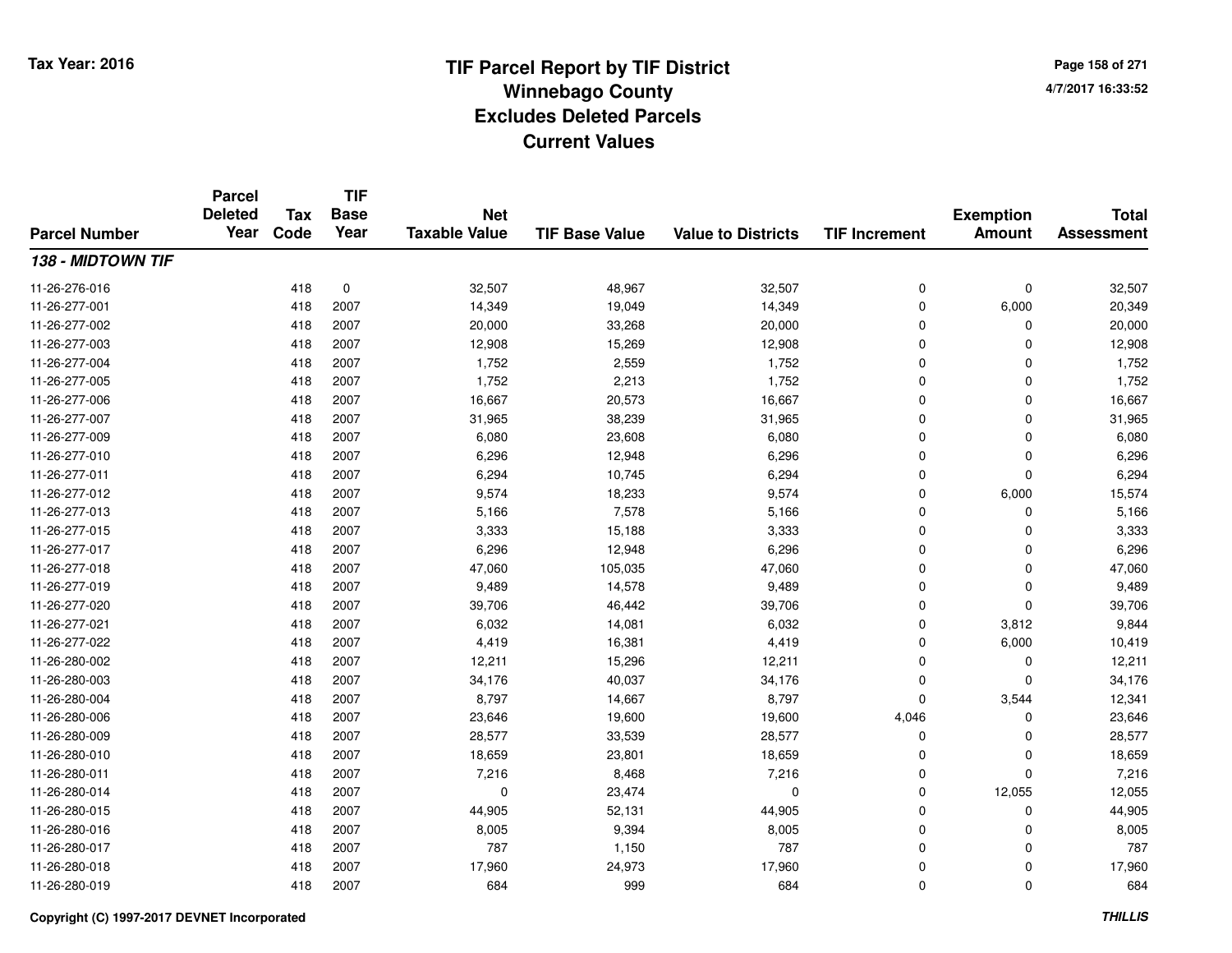**Page 159 of 2714/7/2017 16:33:52**

#### **TIF Base ValueParcel NumberTotal AssessmentExemption Amount Value to Districts TIF IncrementTIF Base YearTax CodeParcel Deleted YearNet Taxable Value138 - MIDTOWN TIF**11-26-280-0200 418 2007 684 999 684 0 0 684 11-26-280-021 <sup>418</sup> 9,177 <sup>2007</sup> 18,345 9,177 <sup>0</sup> <sup>0</sup> 9,177 11-26-280-0222 418 2007 13,847 20,846 13,847 0 0 13,847 11-26-280-0233 418 2007 3,774 14,802 3,774 0 5,827 9,601 11-26-280-0244 2007 4,874 5,720 4,874 0 0 0 4,874 11-26-282-005 <sup>418</sup> 15,001 <sup>2007</sup> 35,135 15,001 <sup>0</sup> <sup>0</sup> 15,001 11-26-282-008 <sup>418</sup> 7,131 <sup>2007</sup> 8,861 7,131 <sup>0</sup> <sup>0</sup> 7,131 11-26-282-0099 418 2007 1,547 2,072 1,547 0 0 1,547 11-26-282-0100 418 2007 18,047 41,549 18,047 0 0 18,047 11-26-282-0111 418 2007 5,256 20,885 5,256 0 0 5,256 11-26-282-0122 418 2007 28,333 82,028 28,333 0 0 28,333 11-26-283-0011 418 2007 11,811 14,165 11,811 0 0 11,811 11-26-283-0022 418 2007 13,145 15,743 13,145 0 0 13,145 11-26-283-0033 418 2007 15,588 18,715 15,588 0 0 15,588 11-26-283-0044 418 2007 11,245 15,038 11,245 0 0 11,245 11-26-283-0055 418 2007 14,142 93,183 14,142 0 65,256 79,398 11-26-283-006 <sup>418</sup> 30,039 <sup>2007</sup> 35,254 30,039 <sup>0</sup> <sup>0</sup> 30,039 11-26-283-007 <sup>418</sup> 6,903 <sup>2007</sup> 16,516 6,903 <sup>0</sup> 3,991 10,894 11-26-283-008 <sup>418</sup> 7,216 <sup>2007</sup> 8,468 7,216 <sup>0</sup> <sup>0</sup> 7,216 11-26-283-0099 418 2007 6,833 15,024 6,833 0 3,131 9,964 11-26-283-0111 418 2007 49,645 50,050 49,645 0 0 49,645 11-26-283-0122 418 2007 7,841 9,201 7,841 0 7,841 11-26-283-0133 418 2007 7,851 9,214 7,851 0 7,851 11-26-283-0144 2007 26,029 9,927 25,029 9,927 9,927 9,927 0 0 0 9,927 11-26-283-015 <sup>418</sup> 13,312 <sup>2007</sup> 25,573 13,312 <sup>0</sup> <sup>0</sup> 13,312 11-26-283-017 <sup>418</sup> 6,357 <sup>2007</sup> 18,387 6,357 <sup>0</sup> 6,000 12,357 11-26-285-0011 418 2007 50,154 58,863 50,154 0 0 50,154 11-26-285-0022 418 2007 6,122 7,523 6,122 0 0 6,122 11-26-285-0033 418 2007 7,527 8,833 7,527 0 0 7,527 11-26-285-0044 1 2007 13,484 26,616 13,484 25,616 13,484 0 0 0 13,484 11-26-286-0011 418 2007 11,915 13,983 11,915 0 0 11,915 11-26-287-001 <sup>418</sup> <sup>0</sup> <sup>2007</sup> <sup>0</sup> <sup>0</sup> <sup>0</sup> <sup>0</sup> <sup>0</sup> 11-26-287-002<sup>418</sup> <sup>0</sup> <sup>2007</sup> <sup>0</sup> <sup>0</sup> <sup>0</sup> <sup>0</sup> <sup>0</sup>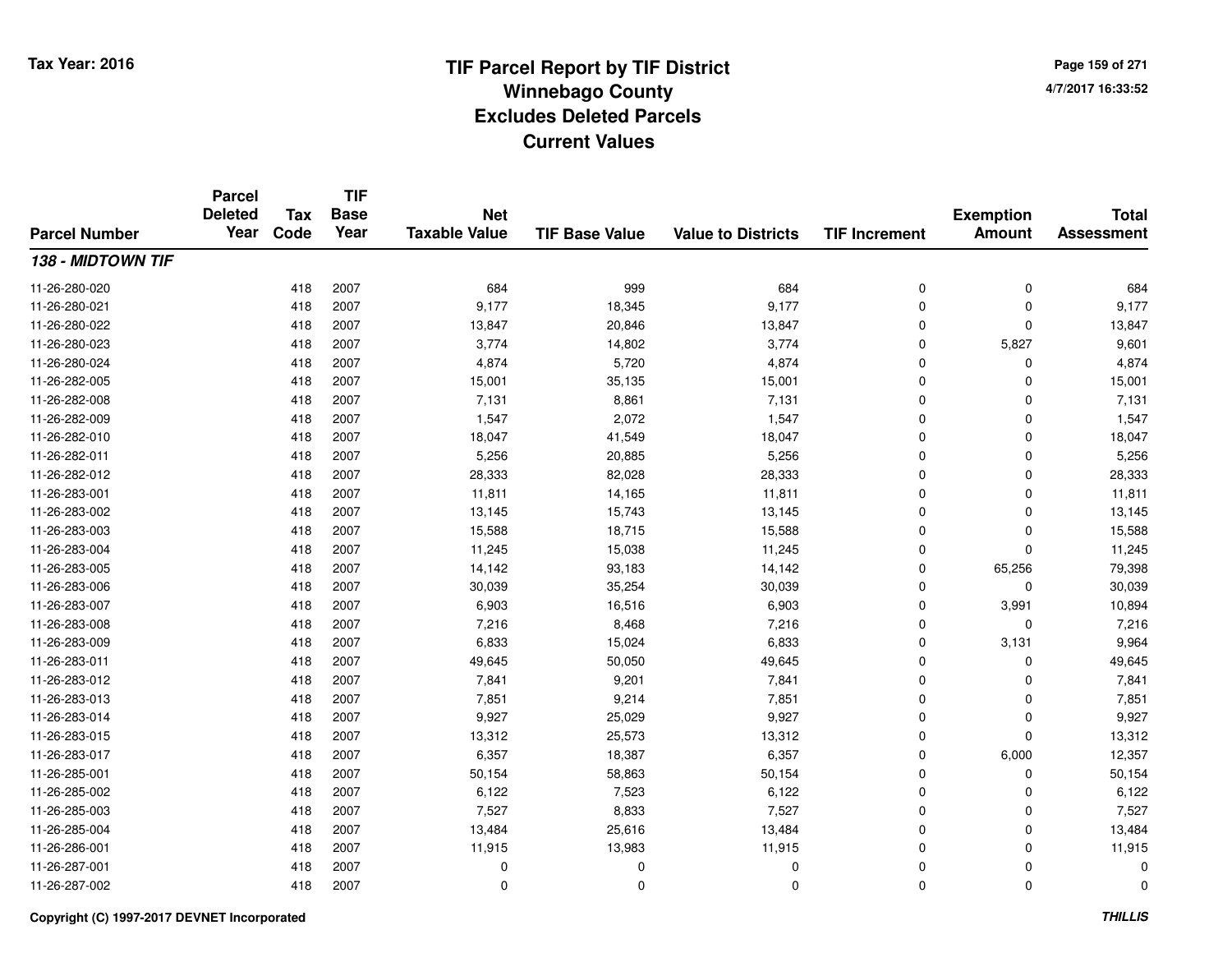**TIF**

**Parcel**

**Page 160 of 2714/7/2017 16:33:52**

#### **TIF Base ValueParcel NumberTotal AssessmentExemption Amount Value to Districts TIF Increment Base YearTax Code Deleted YearNet Taxable Value138 - MIDTOWN TIF**11-26-288-0011 418 2007 23,998 23,046 23,046 952 0 23,998 11-26-288-0022 418 2007 2,823 0 0 2,823 0 2,823 11-26-288-003 <sup>418</sup> <sup>0</sup> <sup>2007</sup> <sup>0</sup> <sup>0</sup> <sup>0</sup> <sup>0</sup> <sup>0</sup> 11-26-288-004 <sup>418</sup> 15,446 <sup>2007</sup> 22,849 15,446 <sup>0</sup> <sup>0</sup> 15,446 11-26-288-005 <sup>418</sup> 24,825 <sup>2007</sup> 31,876 24,825 <sup>0</sup> <sup>0</sup> 24,825 11-26-288-006 <sup>418</sup> 9,048 <sup>2007</sup> 17,777 9,048 <sup>0</sup> <sup>0</sup> 9,048 11-26-288-007 <sup>418</sup> 20,005 <sup>2007</sup> 39,399 20,005 <sup>0</sup> <sup>0</sup> 20,005 11-26-288-008 <sup>418</sup> 7,493 <sup>2007</sup> 8,792 7,493 <sup>0</sup> <sup>0</sup> 7,493 11-26-288-0099 418 2007 14,035 27,559 14,035 0 0 14,035 11-26-288-0100 418 2007 1,275 1,963 1,275 0 0 1,275 11-26-288-0111 418 2007 8,499 16,925 8,499 0 0 8,499 11-26-288-0122 418 2007 9,482 16,148 9,482 0 12,469 21,951 11-26-404-0011 418 2007 25,779 30,255 25,779 0 0 25,779 11-26-404-002 <sup>418</sup> 7,670 <sup>2007</sup> 14,494 7,670 <sup>0</sup> 1,780 9,450 11-26-404-0033 418 2007 12,880 15,116 12,880 0 0 12,880 11-26-404-004 <sup>418</sup> 4,406 <sup>2007</sup> 5,170 4,406 <sup>0</sup> <sup>0</sup> 4,406 11-26-404-0055 418 2007 1,648 2,437 1,648 0 0 1,648 11-26-404-006 <sup>418</sup> <sup>0</sup> <sup>2007</sup> <sup>0</sup> <sup>0</sup> <sup>0</sup> <sup>0</sup> <sup>0</sup> 11-26-404-007 <sup>418</sup> 16,035 <sup>2007</sup> 23,807 16,035 <sup>0</sup> <sup>0</sup> 16,035 11-26-404-0088 418 2007 0 17,001 0 0 8,289 8,289 11-26-404-0099 418 2007 6,438 14,460 6,438 0 2,885 9,323 11-26-404-010 <sup>418</sup> <sup>933</sup> <sup>2007</sup> 1,362 <sup>933</sup> <sup>0</sup> <sup>0</sup> <sup>933</sup> 11-26-404-0111 418 2007 3,905 4,796 3,905 0 1,161 5,066 11-26-404-0122 418 2007 2,928 8,326 2,928 0 2,938 5,866 11-26-404-0133 418 2007 8,217 4,967 4,967 3,250 0 8,217 11-26-404-014 <sup>418</sup> <sup>965</sup> <sup>2007</sup> 1,410 <sup>965</sup> <sup>0</sup> <sup>0</sup> <sup>965</sup> 11-26-404-0155 418 2007 5,415 16,389 5,415 0 5,441 10,856 11-26-405-001 <sup>418</sup> <sup>0</sup> <sup>2007</sup> <sup>0</sup> <sup>0</sup> <sup>0</sup> <sup>0</sup> <sup>0</sup> 11-26-405-0022 418 2007 0 159 0 0 0 0 11-26-406-0011 418 2007 2,505 26,101 2,505 0 0 2,505 11-26-406-002 <sup>418</sup> <sup>0</sup> <sup>2007</sup> 1,095 <sup>0</sup> <sup>0</sup> <sup>0</sup> <sup>0</sup> 11-26-406-0033 418 2007 3,172 13,194 3,172 0 3,124 6,296 11-26-406-004<sup>418</sup> <sup>0</sup> <sup>2007</sup> 1,342 <sup>0</sup> <sup>0</sup> <sup>0</sup> <sup>0</sup>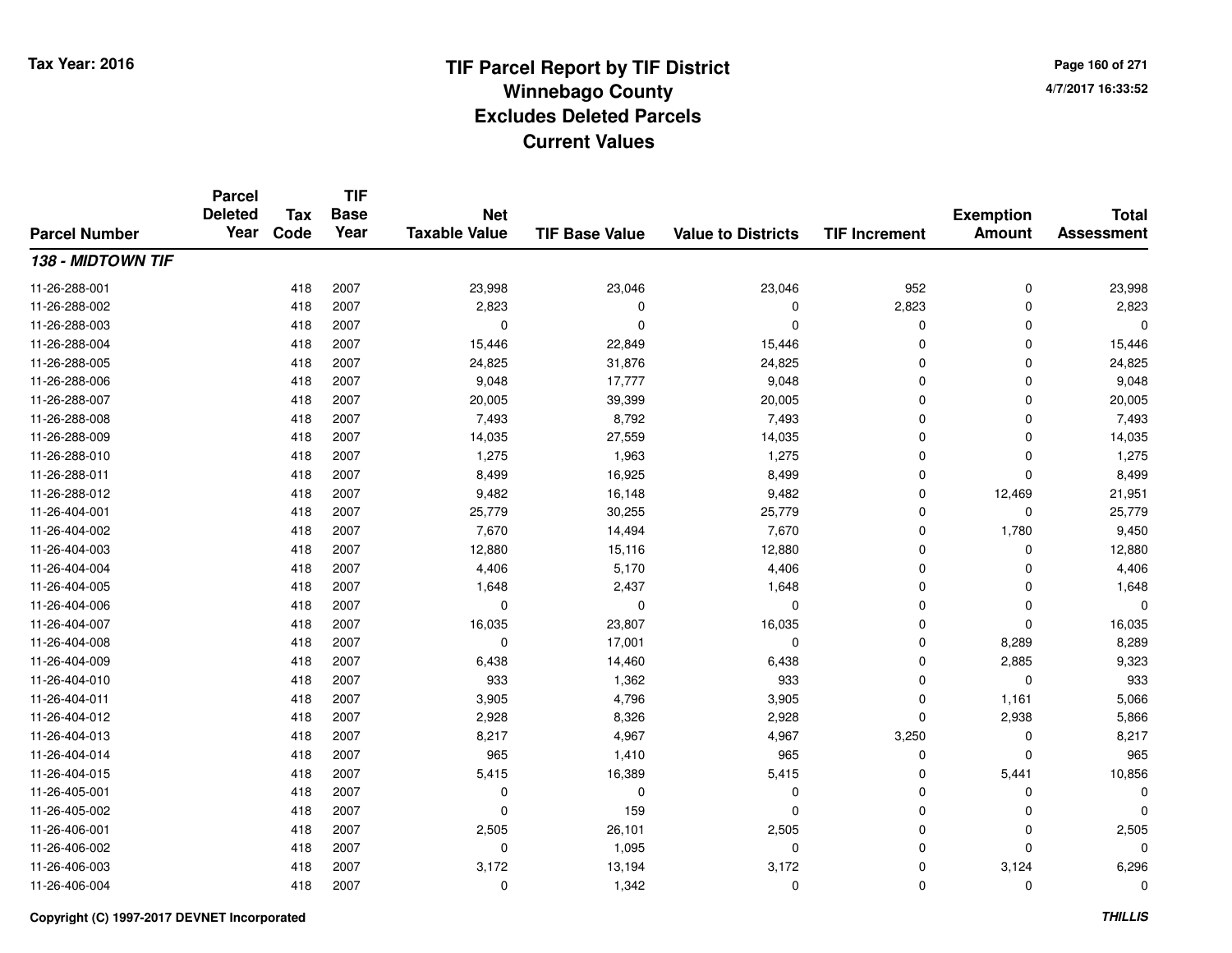**TIF**

**Parcel**

**Page 161 of 2714/7/2017 16:33:52**

#### **TIF Base ValueParcel NumberTotal AssessmentExemption Amount Value to Districts TIF Increment Base YearTax Code Deleted YearNet Taxable Value138 - MIDTOWN TIF**11-26-406-005 <sup>418</sup> 8,526 <sup>2007</sup> 16,984 8,526 <sup>0</sup> <sup>0</sup> 8,526 11-26-406-006 <sup>418</sup> 9,714 <sup>2007</sup> 21,336 9,714 <sup>0</sup> <sup>0</sup> 9,714 11-26-406-0077 418 2007 8,843 28,750 8,843 0 0 8,843 11-26-406-008 <sup>418</sup> 9,332 <sup>2007</sup> 40,704 9,332 <sup>0</sup> <sup>0</sup> 9,332 11-26-406-009 <sup>418</sup> <sup>880</sup> <sup>2007</sup> 17,574 <sup>880</sup> <sup>0</sup> <sup>0</sup> <sup>880</sup> 11-26-407-002 <sup>418</sup> <sup>0</sup> <sup>2007</sup> 8,843 <sup>0</sup> <sup>0</sup> <sup>0</sup> <sup>0</sup> 11-26-407-003 <sup>418</sup> <sup>0</sup> <sup>2007</sup> 1,960 <sup>0</sup> <sup>0</sup> <sup>0</sup> <sup>0</sup> 11-26-407-005 <sup>418</sup> <sup>0</sup> <sup>2007</sup> 1,453 <sup>0</sup> <sup>0</sup> <sup>0</sup> <sup>0</sup> 11-26-407-006 <sup>418</sup> 11,329 <sup>2007</sup> 20,778 11,329 <sup>0</sup> <sup>0</sup> 11,329 11-26-407-007 $7$  and  $418$  2007 it control to the control of the control of the control of the control of the control of the control of the control of the control of the control of the control of the control of the control of the cont 11-26-407-008 <sup>418</sup> 7,448 <sup>2007</sup> 14,378 7,448 <sup>0</sup> 1,341 8,789 11-26-407-009 <sup>418</sup> 7,356 <sup>2007</sup> 11,179 7,356 <sup>0</sup> 1,001 8,357 11-26-407-0100 418 2007 9,585 18,626 9,585 0 0 9,585 11-26-407-0111 418 2007 611 5,265 611 0 611 11-26-407-0122 418 2007 7,909 18,591 7,909 0 7,909 11-26-407-013 <sup>418</sup> <sup>0</sup> <sup>2007</sup> 4,693 <sup>0</sup> <sup>0</sup> <sup>0</sup> <sup>0</sup> 11-26-408-0011 418 2007 13,905 16,321 13,905 0 0 13,905 11-26-408-0022 2 418 2007 4,369 16,625 4,369 0 3,434 7,803 11-26-408-003 $3$  20,104  $\frac{1}{1,180}$  2007  $\frac{1}{1,180}$  20,104  $\frac{1}{1,180}$   $\frac{1}{1,180}$  0 0  $\frac{1}{1,180}$ 11-26-408-0044 418 2007 6,463 7,585 6,463 0 0 6,463 11-26-408-0055 418 2007 1,926 20,394 1,926 0 0 1,926 11-26-408-006 <sup>418</sup> 5,396 <sup>2007</sup> 6,333 5,396 <sup>0</sup> <sup>0</sup> 5,396 11-26-408-007 <sup>418</sup> 3,506 <sup>2007</sup> 21,380 3,506 <sup>0</sup> 9,813 13,319 11-26-408-0088 418 2007 9,401 18,294 9,401 0 0 9,401 11-26-408-009 <sup>418</sup> <sup>0</sup> <sup>2007</sup> <sup>0</sup> <sup>0</sup> <sup>0</sup> <sup>0</sup> <sup>0</sup> 11-26-408-0100 418 2007 10,138 20,098 10,138 0 0 10,138 11-26-408-011 <sup>418</sup> <sup>320</sup> <sup>2007</sup> 14,775 <sup>320</sup> <sup>0</sup> 7,177 7,497 11-26-408-0122 418 2007 1,016 14,107 1,016 0 0 1,016 11-26-408-013 $3$  2007 2007 2009 8,294 2009 3,294 3,294 8,294 3 200 0 8,294 11-26-408-017 <sup>418</sup> 8,089 <sup>2007</sup> 17,151 8,089 <sup>0</sup> <sup>0</sup> 8,089 11-26-408-0188 418 2007 0 1,197 0 0 0 0 11-26-409-0011 and the contract of the contract of the contract of the contract of the contract of  $1,396$  and  $0$  of  $0$  of  $0$  of  $0$  of  $0$  of  $0$  of  $0$  of  $0$  of  $0$  of  $0$  of  $0$  of  $0$  of  $0$  of  $0$  of  $0$  of  $0$  of  $0$  of  $0$  11-26-409-0022 418 2007 4,761 9,777 4,761 0 4,761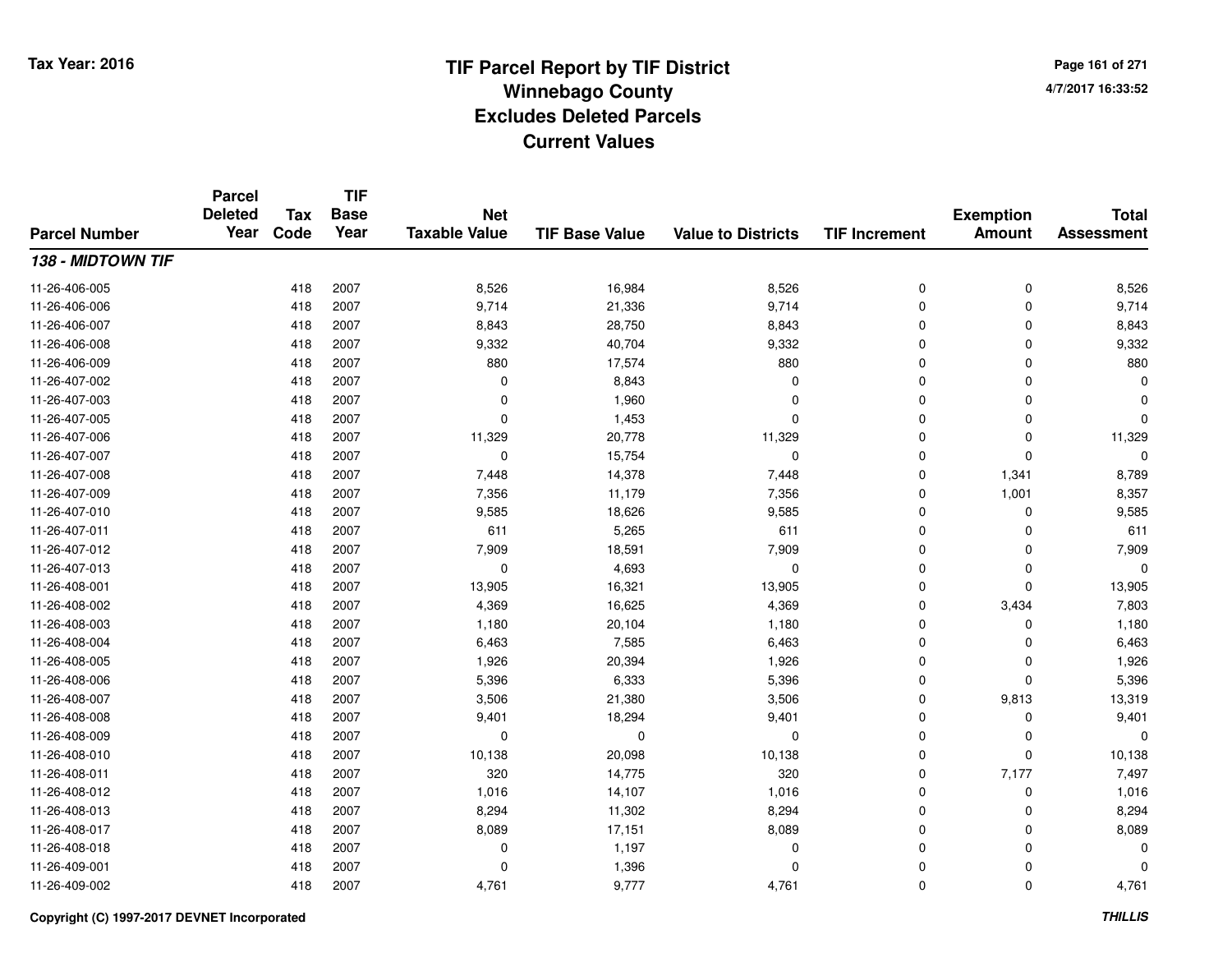**TIF**

**Parcel**

**Page 162 of 2714/7/2017 16:33:52**

#### **TIF Base ValueParcel NumberTotal AssessmentExemption Amount Value to Districts TIF Increment Base YearTax Code Deleted YearNet Taxable Value138 - MIDTOWN TIF**11-26-409-003 <sup>418</sup> 8,060 <sup>2007</sup> 5,000 5,000 3,060 <sup>0</sup> 8,060 11-26-409-004 <sup>418</sup> 2,301 <sup>2007</sup> 12,250 2,301 <sup>0</sup> 3,277 5,578 11-26-409-005 <sup>418</sup> <sup>836</sup> <sup>2007</sup> 13,532 <sup>836</sup> <sup>0</sup> <sup>0</sup> <sup>836</sup> 11-26-409-007 <sup>418</sup> 5,419 <sup>2007</sup> 10,800 5,419 <sup>0</sup> <sup>0</sup> 5,419 11-26-409-0088 418 2007 0 891 0 0 0 0 11-26-409-0099 418 2007 8,124 12,212 8,124 0 0 8,124 11-26-409-0122 418 2007 7,671 16,595 7,671 0 0 7,671 11-26-409-015 <sup>418</sup> 9,635 <sup>2007</sup> 1,877 1,877 7,758 <sup>0</sup> 9,635 11-26-409-016 <sup>418</sup> 1,001 <sup>2007</sup> 1,463 1,001 <sup>0</sup> <sup>0</sup> 1,001 11-26-409-017 <sup>418</sup> 7,374 <sup>2007</sup> 14,441 7,374 <sup>0</sup> <sup>0</sup> 7,374 11-26-409-0188 418 2007 8,680 13,986 8,680 0 0 8,680 11-26-409-0199 418 2007 6,588 14,014 6,588 0 2,291 8,879 11-26-409-0200 418 2007 6,833 15,431 6,833 0 2,999 9,832 11-26-409-0211 418 2007 1,138 28,851 1,138 0 0 1,138 11-26-409-022 <sup>418</sup> 9,181 <sup>2007</sup> 18,062 9,181 <sup>0</sup> 2,427 11,608 11-26-409-023 $3$  2007 2007 29,999 22,272 9,999 9 9,999 0 0 0 9,999 11-26-409-0244 418 2007 8,918 19,508 8,918 0 0 8,918 11-26-409-027 <sup>418</sup> <sup>0</sup> <sup>2007</sup> 13,327 <sup>0</sup> <sup>0</sup> 6,000 6,000 11-26-409-0288 1,717 1,717 10,176 1,717 1,717 1,717 1,717 1,717 0 6,000 7,717 11-26-409-029 <sup>418</sup> <sup>366</sup> <sup>2007</sup> <sup>535</sup> <sup>366</sup> <sup>0</sup> <sup>0</sup> <sup>366</sup> 11-26-409-0300 418 2007 1,288 9,403 1,288 0 6,000 7,288 11-26-410-0011 418 2007 7,118 2,095 2,095 5,023 0 7,118 11-26-410-0022 418 2007 6,387 12,680 6,387 0 0 6,387 11-26-410-0033 418 2007 7,898 15,742 7,898 0 7,898 11-26-410-004 <sup>418</sup> <sup>974</sup> <sup>2007</sup> 1,423 <sup>974</sup> <sup>0</sup> <sup>0</sup> <sup>974</sup> 11-26-410-005 <sup>418</sup> 10,363 <sup>2007</sup> 20,681 10,363 <sup>0</sup> <sup>0</sup> 10,363 11-26-410-006 <sup>418</sup> 9,108 <sup>2007</sup> 12,859 9,108 <sup>0</sup> <sup>0</sup> 9,108 11-26-410-0077 418 2007 9,548 19,035 9,548 0 0 9,548 11-26-410-0088 418 2007 1,682 13,908 1,682 0 6,807 8,489 11-26-410-0099 418 2007 0 18,598 0 0 0 0 11-26-410-0100 418 2007 6,939 13,802 6,939 0 0 6,939 11-26-410-0111 418 2007 6,830 14,358 6,830 0 0 6,830 11-26-410-0122 418 2007 5,471 6,651 5,471 0 0 5,471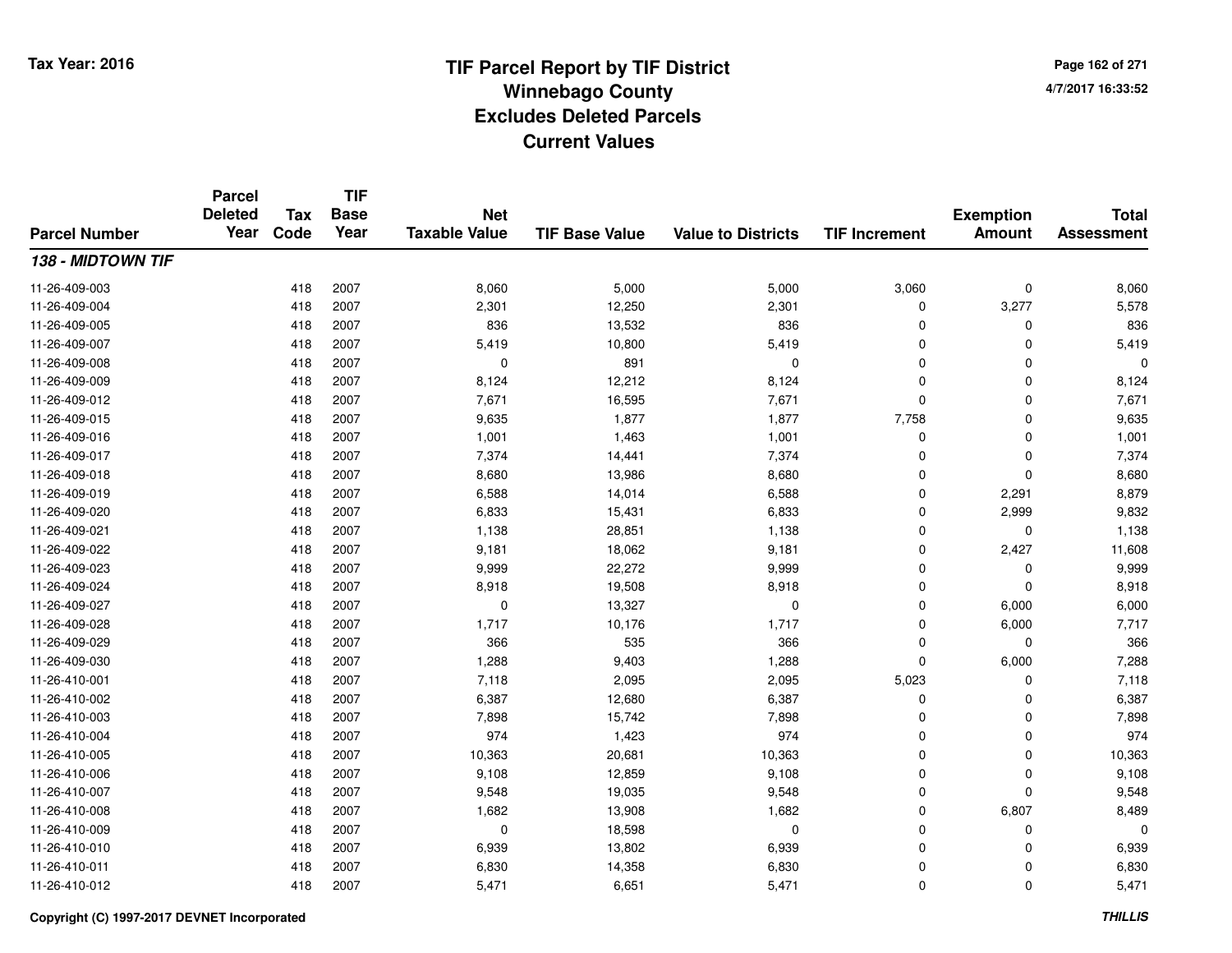**TIF**

**Parcel**

**Page 163 of 2714/7/2017 16:33:52**

#### **TIF Base ValueParcel NumberTotal AssessmentExemption Amount Value to Districts TIF Increment Base YearTax Code Deleted YearNet Taxable Value138 - MIDTOWN TIF**11-26-410-013 <sup>418</sup> <sup>502</sup> <sup>2007</sup> <sup>733</sup> <sup>502</sup> <sup>0</sup> <sup>0</sup> <sup>502</sup> 11-26-410-014 <sup>418</sup> 6,089 <sup>2007</sup> 13,174 6,089 <sup>0</sup> <sup>562</sup> 6,651 11-26-410-015 <sup>418</sup> 7,577 <sup>2007</sup> 14,674 7,577 <sup>0</sup> 2,500 10,077 11-26-410-0166 418 2007 4,688 8,889 4,688 0 0 4,688 11-26-410-017 <sup>418</sup> 5,700 <sup>2007</sup> 11,661 5,700 <sup>0</sup> <sup>0</sup> 5,700 11-26-410-018 <sup>418</sup> <sup>858</sup> <sup>2007</sup> 20,164 <sup>858</sup> <sup>0</sup> <sup>0</sup> <sup>858</sup> 11-26-410-019 <sup>418</sup> 9,779 <sup>2007</sup> 15,725 9,779 <sup>0</sup> <sup>0</sup> 9,779 11-26-411-004 <sup>418</sup> <sup>827</sup> <sup>2007</sup> 1,208 <sup>827</sup> <sup>0</sup> <sup>0</sup> <sup>827</sup> 11-26-411-005 <sup>418</sup> 8,109 <sup>2007</sup> 17,670 8,109 <sup>0</sup> <sup>0</sup> 8,109 11-26-411-006 <sup>418</sup> 3,905 <sup>2007</sup> 12,670 3,905 <sup>0</sup> 3,100 7,005 11-26-411-0077 418 2007 8,512 19,156 8,512 0 0 8,512 11-26-411-0088 418 2007 8,269 11,195 8,269 0 0 8,269 11-26-411-0099 418 2007 6,132 12,854 6,132 0 0 6,132 11-26-411-0100 418 2007 7,629 20,502 7,629 0 6,000 13,629 11-26-411-0111 418 2007 7,743 27,026 7,743 0 0 7,743 11-26-411-013 <sup>418</sup> <sup>0</sup> <sup>2007</sup> <sup>0</sup> <sup>0</sup> <sup>0</sup> <sup>0</sup> <sup>0</sup> 11-26-411-0144 2007 9,963 14,175 9,963 9,963 9,963 9,963 9,963 9,963 9,963 9,963 0 0 9,963 11-26-411-0155 418 2007 18,648 23,912 18,648 0 0 18,648 11-26-411-016 <sup>418</sup> 3,467 <sup>2007</sup> 18,381 3,467 <sup>0</sup> <sup>0</sup> 3,467 11-26-412-0011 and the contract of the contract of the contract of the contract of the contract of  $1,360$  and  $0$  of  $0$  of  $0$  of  $0$  of  $0$  of  $0$  of  $0$  of  $0$  of  $0$  of  $0$  of  $0$  of  $0$  of  $0$  of  $0$  of  $0$  of  $0$  of  $0$  of  $0$  11-26-412-0022 418 2007 7,512 8,300 7,512 0 0 7,512 11-26-412-0033 418 2007 7,961 15,904 7,961 0 2,669 10,630 11-26-412-004 <sup>418</sup> <sup>0</sup> <sup>2007</sup> 1,482 <sup>0</sup> <sup>0</sup> <sup>0</sup> <sup>0</sup> 11-26-412-005 <sup>418</sup> <sup>0</sup> <sup>2007</sup> 2,273 <sup>0</sup> <sup>0</sup> <sup>0</sup> <sup>0</sup> 11-26-413-0011 418 2007 6,108 16,534 6,108 0 4,440 10,548 11-26-413-002 <sup>418</sup> 1,368 <sup>2007</sup> <sup>0</sup> <sup>0</sup> 1,368 <sup>0</sup> 1,368 11-26-413-003 <sup>418</sup> <sup>0</sup> <sup>2007</sup> 24,060 <sup>0</sup> <sup>0</sup> <sup>0</sup> <sup>0</sup> 11-26-413-004 <sup>418</sup> 6,833 <sup>2007</sup> 3,948 3,948 2,885 1,168 8,001 11-26-413-005 <sup>418</sup> 4,166 <sup>2007</sup> 19,410 4,166 <sup>0</sup> <sup>0</sup> 4,166 11-26-413-006 <sup>418</sup> 10,316 <sup>2007</sup> 18,333 10,316 <sup>0</sup> <sup>0</sup> 10,316 11-26-413-007 <sup>418</sup> <sup>0</sup> <sup>2007</sup> <sup>0</sup> <sup>0</sup> <sup>0</sup> <sup>0</sup> <sup>0</sup> 11-26-413-008 <sup>418</sup> 5,903 <sup>2007</sup> 12,490 5,903 <sup>0</sup> 2,451 8,354 11-26-413-009<sup>418</sup> 9,750 <sup>2007</sup> 15,088 9,750 <sup>0</sup> <sup>0</sup> 9,750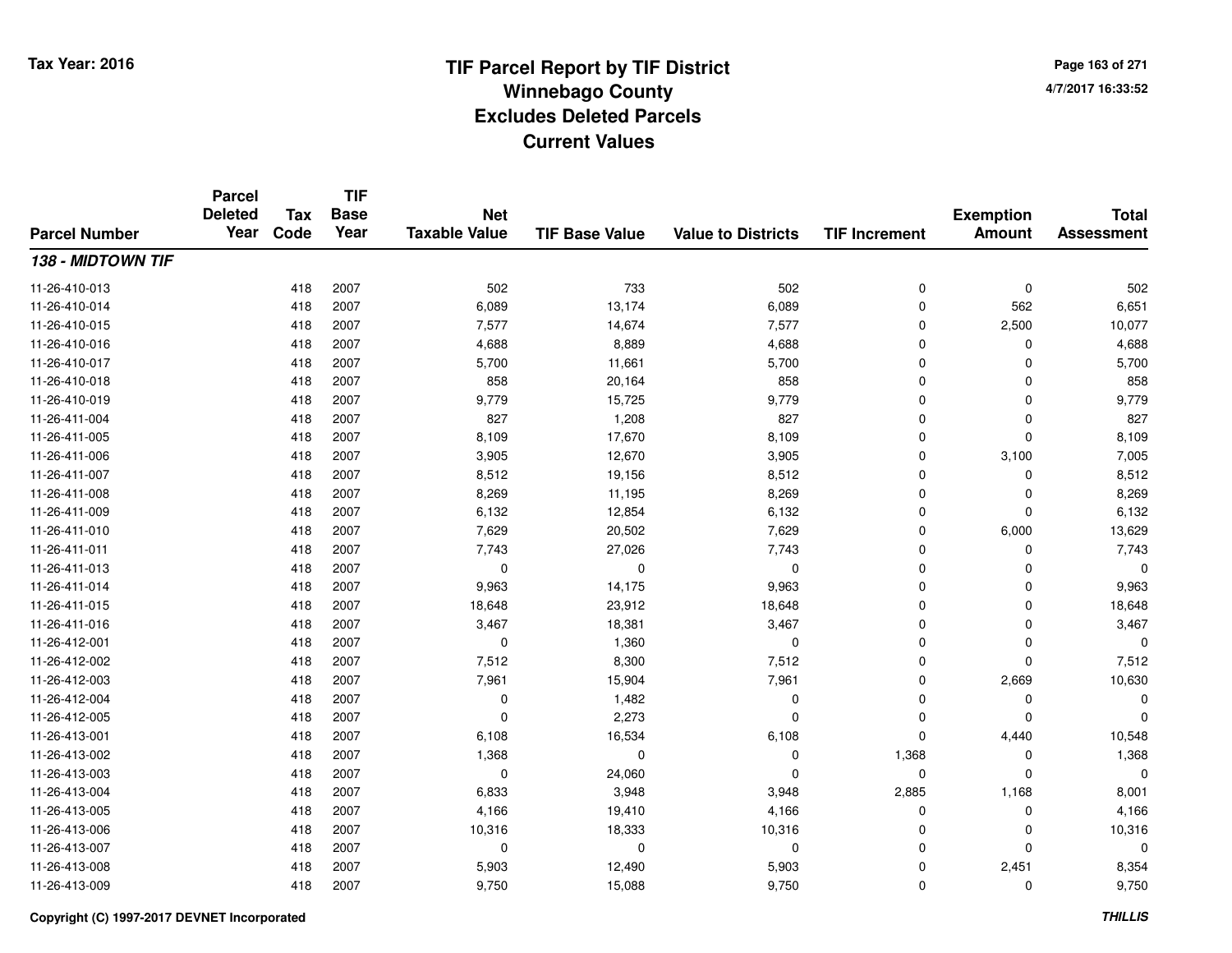**TIF**

**Parcel**

**Page 164 of 2714/7/2017 16:33:52**

#### **TIF Base ValueParcel NumberTotal AssessmentExemption Amount Value to Districts TIF Increment Base YearTax Code Deleted YearNet Taxable Value138 - MIDTOWN TIF**11-26-413-0100 418 2007 6,100 14,934 6,100 0 3,597 9,697 11-26-413-0111 418 2007 11,694 22,757 11,694 0 0 11,694 11-26-413-0122 418 2007 10,058 23,454 10,058 0 0 10,058 11-26-413-0133 418 2007 6,624 11,174 6,624 0 2,497 9,121 11-26-413-014 <sup>418</sup> 10,074 <sup>2007</sup> 15,277 10,074 <sup>0</sup> <sup>0</sup> 10,074 11-26-413-015 <sup>418</sup> 10,314 <sup>2007</sup> 20,361 10,314 <sup>0</sup> <sup>0</sup> 10,314 11-26-413-016 <sup>418</sup> 3,067 <sup>2007</sup> 18,100 3,067 <sup>0</sup> 11,000 14,067 11-26-413-017 <sup>418</sup> 8,863 <sup>2007</sup> 5,916 5,916 2,947 <sup>0</sup> 8,863 11-26-413-0188 418 2007 10,691 16,000 10,691 0 0 10,691 11-26-426-0022 418 2007 38,140 79,966 38,140 0 0 38,140 11-26-426-0066 418 2007 14,575 17,105 14,575 0 0 14,575 11-26-426-0088 418 2007 3,366 3,949 3,366 0 0 3,366 11-26-426-0099 418 2007 6,680 7,840 6,680 0 0 6,680 11-26-426-0100 418 0 11,307 11,858 11,307 0 0 11,307 11-26-426-0111 418 0 1,935 2,093 1,935 0 0 1,935 11-26-427-0011 418 2007 11,631 19,410 11,631 0 0 11,631 11-26-428-0011 418 2007 9,187 22,899 9,187 0 0 9,187 11-26-428-0022 418 2007 6,694 13,287 6,694 0 0 6,694 11-26-428-0055 418 2007 14,809 17,894 14,809 0 0 14,809 11-26-428-0066 418 2007 6,972 11,815 6,972 0 1,747 8,719 11-26-428-0077 418 2007 1,368 1,998 1,368 0 1,368 11-26-428-008 <sup>418</sup> 1,368 <sup>2007</sup> 1,998 1,368 <sup>0</sup> <sup>0</sup> 1,368 11-26-428-0099 418 2007 1,368 1,998 1,368 0 1,368 11-26-428-011 <sup>418</sup> 9,157 <sup>2007</sup> 26,381 9,157 <sup>0</sup> 3,709 12,866 11-26-428-013 <sup>418</sup> 9,718 <sup>2007</sup> 17,439 9,718 <sup>0</sup> <sup>0</sup> 9,718 11-26-428-014 <sup>418</sup> 3,269 <sup>2007</sup> 9,663 3,269 <sup>0</sup> 6,000 9,269 11-26-428-015 <sup>418</sup> 4,967 <sup>2007</sup> 22,425 4,967 <sup>0</sup> <sup>0</sup> 4,967 11-26-429-0011 418 2007 5,950 16,130 5,950 0 4,350 10,300 11-26-429-0022 418 2007 4,333 16,720 4,333 0 0 4,333 11-26-429-0033 418 2007 0 9,868 0 0 7,557 7,557 11-26-429-0044 2007 2007 2007 9,328 18,393 9,328 9,328 0 0 0 9,328 11-26-429-0055 418 2007 625 15,658 625 0 8,761 9,386 11-26-429-006<sup>418</sup> 4,215 <sup>2007</sup> 10,488 4,215 <sup>0</sup> 5,037 9,252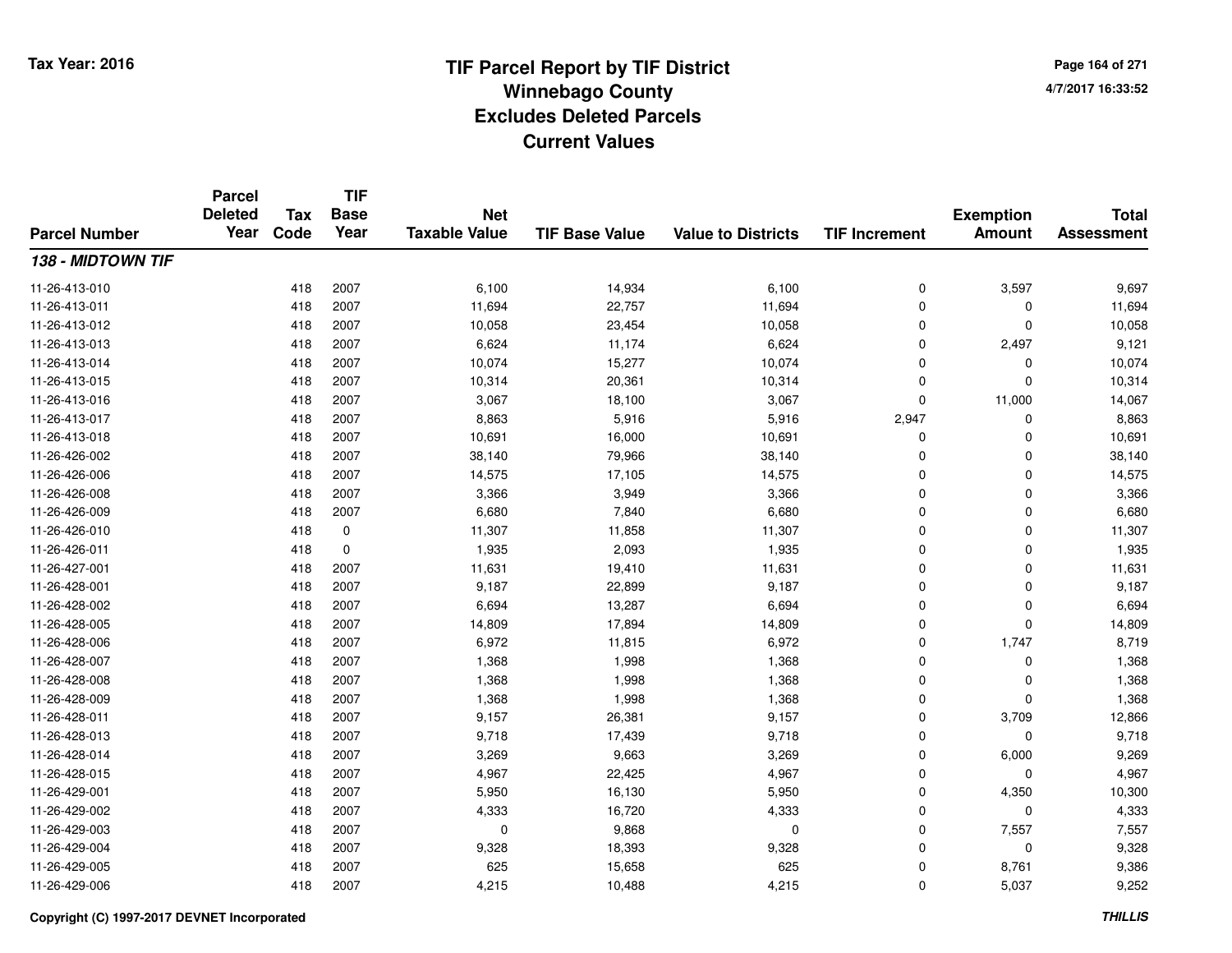**TIF**

**Parcel**

**Page 165 of 2714/7/2017 16:33:52**

#### **TIF Base ValueParcel NumberTotal AssessmentExemption Amount Value to Districts TIF Increment Base YearTax Code Deleted YearNet Taxable Value138 - MIDTOWN TIF**11-26-429-007 <sup>418</sup> 5,520 <sup>2007</sup> 14,635 5,520 <sup>0</sup> 3,912 9,432 11-26-429-008 <sup>418</sup> 7,687 <sup>2007</sup> 17,274 7,687 <sup>0</sup> <sup>0</sup> 7,687 11-26-429-0099 418 2007 832 1,216 832 0 0 832 11-26-429-0100 418 2007 5,406 10,388 5,406 0 0 5,406 11-26-429-0111 418 2007 7,402 24,936 7,402 0 0 7,402 11-26-429-0122 2 418 2007 7,334 22,403 7,334 0 0 7,334 11-26-429-0133 418 2007 3,251 15,778 3,251 0 8,398 11,649 11-26-429-014 <sup>418</sup> 4,999 <sup>2007</sup> 23,972 4,999 <sup>0</sup> <sup>0</sup> 4,999 11-26-429-015 <sup>418</sup> 8,142 <sup>2007</sup> 14,437 8,142 <sup>0</sup> <sup>0</sup> 8,142 11-26-430-0011 418 2007 16,424 19,275 16,424 0 0 16,424 11-26-430-0022 418 2007 28,736 33,726 28,736 0 0 28,736 11-26-430-0033 418 2007 1,341 1,574 1,341 0 0 1,341 11-26-430-004 <sup>418</sup> 14,820 <sup>2007</sup> 17,342 14,820 <sup>0</sup> <sup>0</sup> 14,820 11-26-430-007 <sup>418</sup> 26,425 <sup>2007</sup> 39,920 26,425 <sup>0</sup> <sup>0</sup> 26,425 11-26-430-012 <sup>418</sup> 32,953 <sup>2007</sup> 38,675 32,953 <sup>0</sup> <sup>0</sup> 32,953 11-26-432-0033 418 2007 10,276 19,532 10,276 0 0 10,276 11-26-432-004 <sup>418</sup> 16,106 <sup>2007</sup> 18,903 16,106 <sup>0</sup> <sup>0</sup> 16,106 11-26-432-005 <sup>418</sup> 6,066 <sup>2007</sup> <sup>0</sup> <sup>0</sup> 6,066 <sup>0</sup> 6,066 11-26-432-006 <sup>418</sup> 5,793 <sup>2007</sup> 6,798 5,793 <sup>0</sup> <sup>0</sup> 5,793 11-26-432-007 <sup>418</sup> 7,043 <sup>2007</sup> 11,053 7,043 <sup>0</sup> <sup>0</sup> 7,043 11-26-432-0088 418 2007 18,824 36,380 18,824 0 0 18,824 11-26-432-0099 418 2007 4,799 13,127 4,799 0 4,542 9,341 11-26-432-0100 418 2007 6,322 14,732 6,322 0 1,355 7,677 11-26-432-0111 418 2007 6,752 14,773 6,752 0 3,413 10,165 11-26-432-0122 418 2007 7,670 18,786 7,670 0 4,965 12,635 11-26-432-0133 418 2007 6,717 13,045 6,717 0 2,106 8,823 11-26-432-014 <sup>418</sup> <sup>939</sup> <sup>2007</sup> 1,371 <sup>939</sup> <sup>0</sup> <sup>0</sup> <sup>939</sup> 11-26-432-015 <sup>418</sup> 14,693 <sup>2007</sup> 17,244 14,693 <sup>0</sup> <sup>0</sup> 14,693 11-26-432-016 <sup>418</sup> 9,254 <sup>2007</sup> 18,860 9,254 <sup>0</sup> <sup>0</sup> 9,254 11-26-432-017 <sup>418</sup> <sup>0</sup> <sup>2007</sup> <sup>0</sup> <sup>0</sup> <sup>0</sup> <sup>0</sup> <sup>0</sup> 11-26-435-0066 418 2007 1,222 1,433 1,222 0 0 1,222 11-26-438-0011 418 2007 1,368 18,599 1,368 0 10,473 11,841 11-26-438-002<sup>418</sup> <sup>833</sup> <sup>2007</sup> 27,417 <sup>833</sup> <sup>0</sup> <sup>0</sup> <sup>833</sup>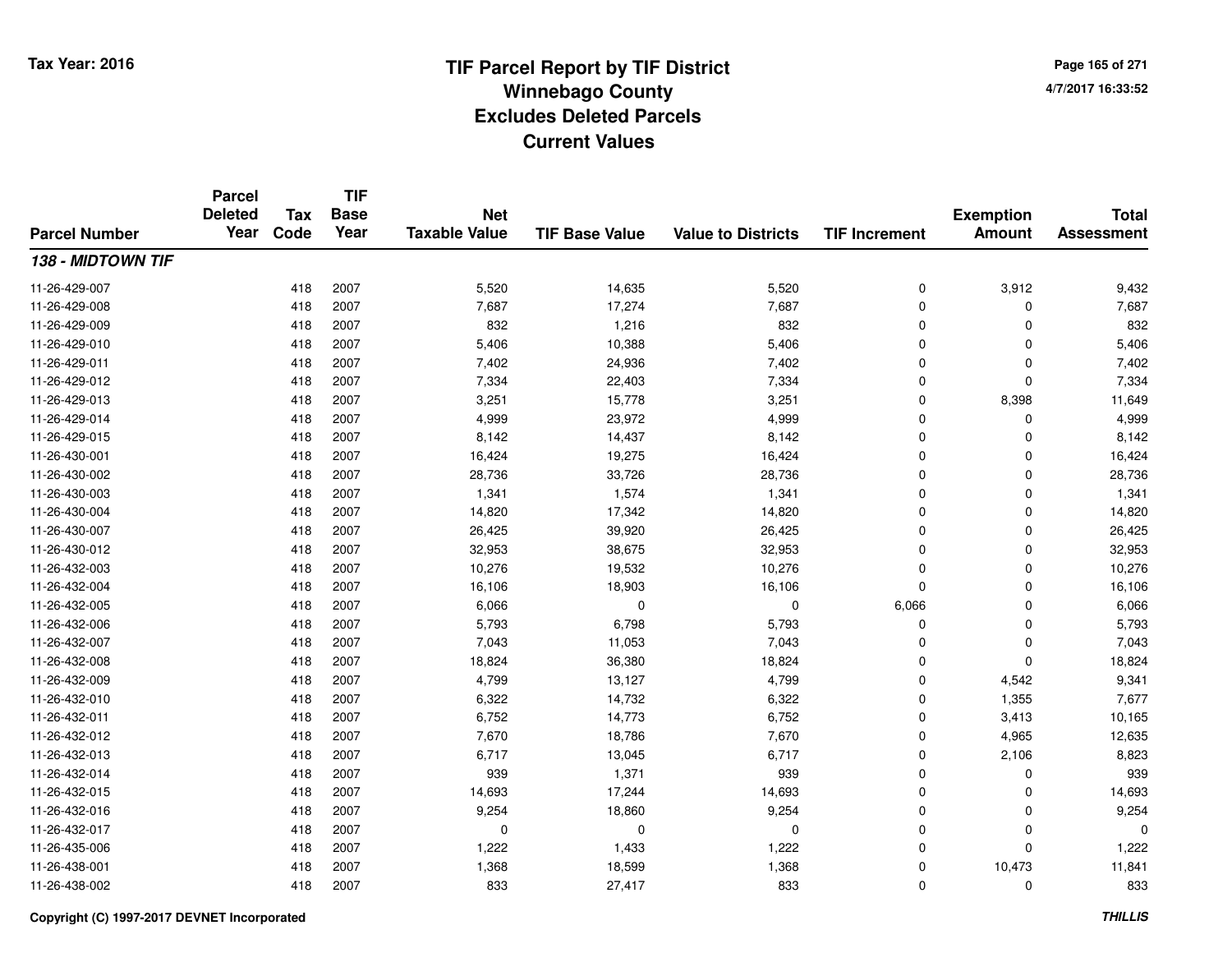**TIF**

**Parcel**

**Page 166 of 2714/7/2017 16:33:52**

#### **TIF Base ValueParcel NumberTotal AssessmentExemption Amount Value to Districts TIF Increment Base YearTax Code Deleted YearNet Taxable Value138 - MIDTOWN TIF**11-26-438-0033 418 2007 10,273 22,486 10,273 0 0 10,273 11-26-438-0044 418 2007 8,691 12,783 8,691 0 0 8,691 11-26-438-0055 418 2007 7,829 16,117 7,829 0 7,829 11-26-438-0066 418 2007 6,100 13,396 6,100 0 3,123 9,223 11-26-438-007 <sup>418</sup> 7,385 <sup>2007</sup> 17,469 7,385 <sup>0</sup> 6,000 13,385 11-26-438-008 <sup>418</sup> 5,357 <sup>2007</sup> 10,666 5,357 <sup>0</sup> 2,069 7,426 11-26-438-0099 418 2007 5,578 9,350 5,578 0 1,519 7,097 11-26-438-0122 418 2007 3,772 10,061 3,772 0 3,566 7,338 11-26-438-0133 418 2007 7,703 4,695 4,695 3,008 0 7,703 11-26-438-014 <sup>418</sup> 6,466 <sup>2007</sup> 13,830 6,466 <sup>0</sup> <sup>0</sup> 6,466 11-26-438-015 <sup>418</sup> 7,873 <sup>2007</sup> 19,324 7,873 <sup>0</sup> <sup>0</sup> 7,873 11-26-438-0166 418 2007 7,843 20,044 7,843 0 7,843 11-26-438-017 <sup>418</sup> 8,435 <sup>2007</sup> 12,722 8,435 <sup>0</sup> <sup>0</sup> 8,435 11-26-438-0188 418 2007 5,520 8,291 5,520 0 0 5,520 11-26-438-0211 418 2007 10,520 20,638 10,520 0 0 10,520 11-26-438-022 <sup>418</sup> 11,495 <sup>2007</sup> 8,158 8,158 3,337 <sup>0</sup> 11,495 11-26-438-0233 418 2007 3,977 14,034 3,977 0 6,000 9,977 11-26-438-0244 418 0 5,018 17,159 5,018 0 0 5,018 11-26-451-009 <sup>418</sup> 10,494 <sup>2007</sup> 20,607 10,494 <sup>0</sup> <sup>0</sup> 10,494 11-26-451-0100 418 2007 7,575 5,392 5,392 2,183 0 7,575 11-26-451-0111 and  $\frac{1}{418}$  2007 and  $\frac{1}{80}$  0 and  $\frac{1}{1753}$  control  $\frac{1}{80}$  0 control 0 control 0 control 0 control 0 control 0 control 0 control 0 control 0 control 0 control 0 control 0 control 0 control 0 control 0 con 11-26-451-012 <sup>418</sup> <sup>0</sup> <sup>2007</sup> <sup>0</sup> <sup>0</sup> <sup>0</sup> <sup>0</sup> <sup>0</sup> 11-26-451-014 <sup>418</sup> <sup>0</sup> <sup>2007</sup> <sup>0</sup> <sup>0</sup> <sup>0</sup> <sup>0</sup> <sup>0</sup> 11-26-451-015 <sup>418</sup> <sup>0</sup> <sup>2007</sup> <sup>0</sup> <sup>0</sup> <sup>0</sup> <sup>0</sup> <sup>0</sup> 11-26-451-016 <sup>418</sup> <sup>0</sup> <sup>2007</sup> <sup>0</sup> <sup>0</sup> <sup>0</sup> <sup>0</sup> <sup>0</sup> 11-26-451-017 <sup>418</sup> <sup>0</sup> <sup>2007</sup> <sup>0</sup> <sup>0</sup> <sup>0</sup> <sup>0</sup> <sup>0</sup> 11-26-451-018 <sup>418</sup> <sup>0</sup> <sup>2007</sup> <sup>0</sup> <sup>0</sup> <sup>0</sup> <sup>0</sup> <sup>0</sup> 11-26-451-019 <sup>418</sup> <sup>0</sup> <sup>2007</sup> <sup>0</sup> <sup>0</sup> <sup>0</sup> <sup>0</sup> <sup>0</sup> 11-26-451-020 <sup>418</sup> <sup>0</sup> <sup>2007</sup> 2,783 <sup>0</sup> <sup>0</sup> <sup>0</sup> <sup>0</sup> 11-26-452-001 <sup>418</sup> <sup>0</sup> <sup>2007</sup> <sup>0</sup> <sup>0</sup> <sup>0</sup> <sup>0</sup> <sup>0</sup> 11-26-452-002 <sup>418</sup> <sup>0</sup> <sup>2007</sup> <sup>0</sup> <sup>0</sup> <sup>0</sup> <sup>0</sup> <sup>0</sup> 11-26-452-003 <sup>418</sup> <sup>0</sup> <sup>2007</sup> <sup>0</sup> <sup>0</sup> <sup>0</sup> <sup>0</sup> <sup>0</sup> 11-26-452-004<sup>418</sup> <sup>0</sup> <sup>2007</sup> <sup>0</sup> <sup>0</sup> <sup>0</sup> <sup>0</sup> <sup>0</sup>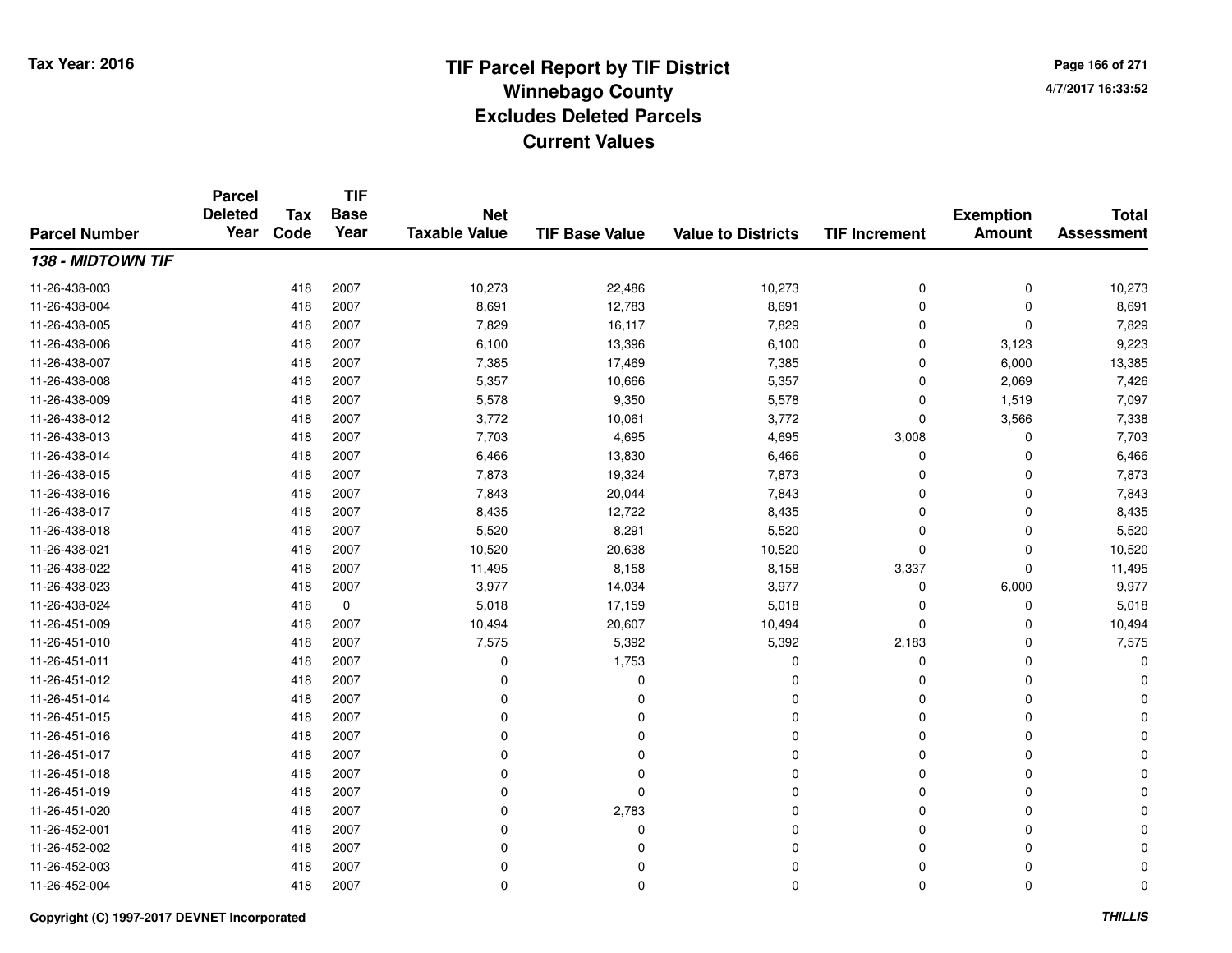**Page 167 of 2714/7/2017 16:33:52**

#### **TIF Base ValueParcel NumberTotal AssessmentExemption Amount Value to Districts TIF IncrementTIF Base YearTax CodeParcel Deleted YearNet Taxable Value138 - MIDTOWN TIF**11-26-452-005 <sup>418</sup> <sup>0</sup> <sup>2007</sup> <sup>0</sup> <sup>0</sup> <sup>0</sup> <sup>0</sup> <sup>0</sup> 11-26-452-006 <sup>418</sup> <sup>0</sup> <sup>2007</sup> <sup>0</sup> <sup>0</sup> <sup>0</sup> <sup>0</sup> <sup>0</sup> 11-26-453-001 <sup>418</sup> <sup>0</sup> <sup>2007</sup> <sup>0</sup> <sup>0</sup> <sup>0</sup> <sup>0</sup> <sup>0</sup> 11-26-453-0033 418 2007 345 810 345 0 0 345 11-26-453-006 <sup>418</sup> 2,980 <sup>2007</sup> 18,156 2,980 <sup>0</sup> <sup>0</sup> 2,980 11-26-453-007 <sup>418</sup> 7,803 <sup>2007</sup> 10,476 7,803 <sup>0</sup> <sup>0</sup> 7,803 11-26-453-0088 418 2007 7,286 15,380 7,286 0 0 7,286 11-26-453-0099 418 2007 1,623 19,388 1,623 0 1,623 11-26-453-0100 418 2007 26,873 31,539 26,873 0 0 26,873 11-26-453-0111 418 2007 4,224 4,957 4,224 0 4,224 11-26-453-013 <sup>418</sup> 9,034 <sup>2007</sup> 17,974 9,034 <sup>0</sup> <sup>0</sup> 9,034 11-26-453-014 <sup>418</sup> 4,178 <sup>2007</sup> 15,632 4,178 <sup>0</sup> 6,000 10,178 11-26-476-0011 418 2007 11,401 17,050 11,401 0 0 11,401 11-26-476-0022 418 2007 8,616 16,753 8,616 0 0 8,616 11-26-476-0033 418 2007 13,059 24,972 13,059 0 0 13,059 11-26-476-004 <sup>418</sup> 5,166 <sup>2007</sup> 6,002 5,166 <sup>0</sup> <sup>0</sup> 5,166 11-26-476-0066 418 2007 22,661 35,183 22,661 0 22,661 11-26-476-0077 418 2007 0 163 0 0 0 0 11-26-476-008 <sup>418</sup> 5,971 <sup>2007</sup> 7,008 5,971 <sup>0</sup> <sup>0</sup> 5,971 11-26-476-0099 418 2007 3,831 4,496 3,831 0 0 3,831 11-26-476-0100 418 0 5,661 12,088 5,661 0 0 5,661 11-26-476-011 <sup>418</sup> <sup>0</sup> <sup>0</sup> <sup>247</sup> <sup>0</sup> <sup>0</sup> <sup>0</sup> <sup>0</sup> 11-26-480-0011 418 2007 13,053 15,319 13,053 0 13,053 11-26-480-0022 418 2007 7,408 13,397 7,408 0 0 7,408 11-26-480-0033 418 2007 4,974 11,965 4,974 0 3,202 8,176 11-26-480-004 <sup>418</sup> <sup>0</sup> <sup>2007</sup> 1,847 <sup>0</sup> <sup>0</sup> 6,281 6,281 11-26-480-005 <sup>418</sup> 5,206 <sup>2007</sup> 9,967 5,206 <sup>0</sup> 3,868 9,074 11-26-480-006 <sup>418</sup> 10,056 <sup>2007</sup> 23,059 10,056 <sup>0</sup> <sup>0</sup> 10,056 11-26-480-0077 418 2007 6,814 14,002 6,814 0 0 6,814 11-26-485-0011 418 2007 7,588 14,434 7,588 0 2,327 9,915 11-26-485-002 <sup>418</sup> 1,323 <sup>2007</sup> 14,036 1,323 <sup>0</sup> <sup>0</sup> 1,323 11-26-485-003 <sup>418</sup> <sup>0</sup> <sup>2007</sup> <sup>0</sup> <sup>0</sup> <sup>0</sup> <sup>0</sup> <sup>0</sup> 11-26-485-004<sup>418</sup> 5,950 <sup>2007</sup> 6,849 5,950 <sup>0</sup> 4,812 10,762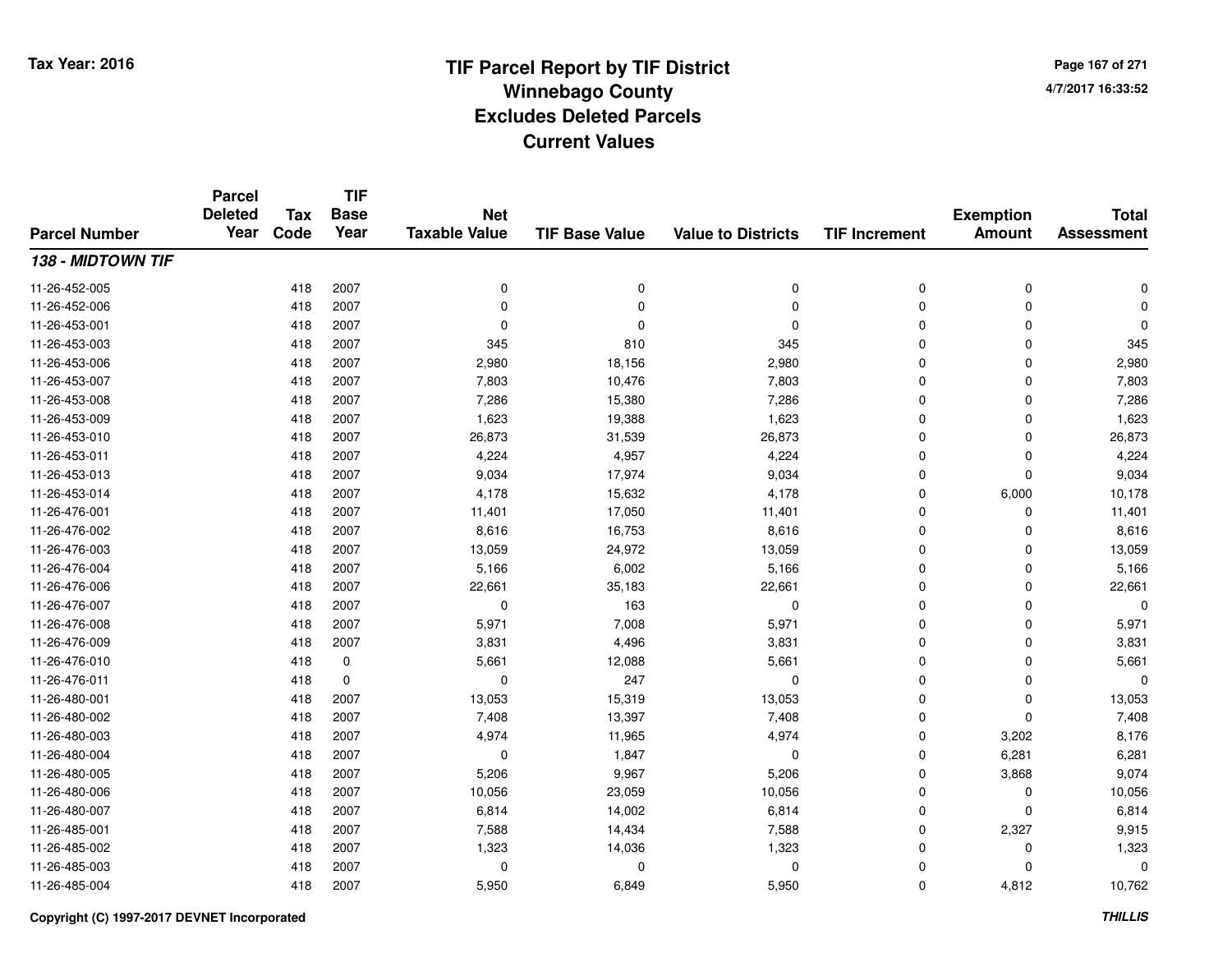**Page 168 of 2714/7/2017 16:33:52**

|                                    | <b>Parcel</b><br><b>Deleted</b> | <b>Tax</b> | <b>TIF</b><br><b>Base</b> | <b>Net</b>           |                       |                           |                         | <b>Exemption</b>        | <b>Total</b>      |
|------------------------------------|---------------------------------|------------|---------------------------|----------------------|-----------------------|---------------------------|-------------------------|-------------------------|-------------------|
| <b>Parcel Number</b>               | Year                            | Code       | Year                      | <b>Taxable Value</b> | <b>TIF Base Value</b> | <b>Value to Districts</b> | <b>TIF Increment</b>    | <b>Amount</b>           | <b>Assessment</b> |
| 138 - MIDTOWN TIF                  |                                 |            |                           |                      |                       |                           |                         |                         |                   |
| 11-26-485-005                      |                                 | 418        | 2007                      | 6,543                | 14,796                | 6,543                     | 0                       | 3,885                   | 10,428            |
| 11-26-485-006                      |                                 | 418        | 2007                      | 13,847               | 20,649                | 13,847                    | 0                       | $\mathbf 0$             | 13,847            |
| 11-26-485-007                      |                                 | 418        | 2007                      | 8,022                | 10,249                | 8,022                     | 0                       | $\mathbf 0$             | 8,022             |
| 11-26-486-001                      |                                 | 418        | 2007                      | 9,154                | 19,128                | 9,154                     | 0                       | $\mathbf 0$             | 9,154             |
| 11-26-486-002                      |                                 | 418        | 2007                      | 6,229                | 18,893                | 6,229                     | 0                       | 3,098                   | 9,327             |
| 11-26-486-003                      |                                 | 418        | 2007                      | 7,550                | 11,222                | 7,550                     | 0                       | $\mathbf 0$             | 7,550             |
| 11-26-486-004                      |                                 | 418        | 2007                      | 1,717                | 9,355                 | 1,717                     | 0                       | 6,880                   | 8,597             |
| 11-26-486-005                      |                                 | 418        | 2007                      | 10,337               | 20,445                | 10,337                    | 0                       | $\mathbf 0$             | 10,337            |
| 11-26-486-006                      |                                 | 418        | 2007                      | 6,077                | 7,313                 | 6,077                     | 0                       | $\mathbf 0$             | 6,077             |
| 11-26-486-007                      |                                 | 418        | 2007                      | 9,171                | 13,127                | 9,171                     | 0                       | $\mathbf 0$             | 9,171             |
| 11-26-486-008                      |                                 | 418        | 2007                      | 11,897               | 17,870                | 11,897                    | 0                       | $\mathbf 0$             | 11,897            |
| 11-26-486-009                      |                                 | 418        | 2007                      | 11,667               | 21,457                | 11,667                    | $\mathbf 0$             | 0                       | 11,667            |
| <b>Tax District Totals:</b>        | <b>Parcel Count:</b>            |            | 620                       | 5,510,507            | 10,329,770            | 5,399,863                 | 110,644                 | 680,887                 | 6,191,394         |
| 139 - KISHWAUKEE & HARRISON TIF #2 |                                 |            |                           |                      |                       |                           |                         |                         |                   |
| 11-36-451-001                      |                                 | 419        | 2007                      | 24,892               | 29,214                | 24,892                    | 0                       | 0                       | 24,892            |
| 11-36-451-010                      |                                 | 419        | $\mathbf 0$               | 361,325              | 462,515               | 361,325                   | 0                       | 0                       | 361,325           |
| <b>Tax District Totals:</b>        | <b>Parcel Count:</b>            |            | $\overline{2}$            | 386,217              | 491,729               | 386,217                   | $\overline{\mathbf{0}}$ | $\overline{\mathbf{0}}$ | 386,217           |
| 140 - FORMER BELOIT CORP TIF       |                                 |            |                           |                      |                       |                           |                         |                         |                   |
| 03-12-376-001                      |                                 | 420        | 2007                      | 54,497               | 56,148                | 54,497                    | 0                       | $\mathbf 0$             | 54,497            |
| 03-12-452-002                      |                                 | 420        | 2007                      | 130,179              | 73,384                | 73,384                    | 56,795                  | 0                       | 130,179           |
| 03-12-452-003                      |                                 | 420        | 2007                      | 862,637              | 284,859               | 284,859                   | 577,778                 | 0                       | 862,637           |
| 03-12-476-001                      |                                 | 420        | 2007                      | 55,197               | 56,871                | 55,197                    | 0                       | $\mathbf 0$             | 55,197            |
| 03-13-126-001                      |                                 | 420        | 2007                      | 236,289              | 243,447               | 236,289                   | 0                       | $\mathbf 0$             | 236,289           |
| 03-13-176-004                      |                                 | 420        | 2007                      | 25,226               | 25,990                | 25,226                    | $\mathbf 0$             | 0                       | 25,226            |
| 03-13-201-002                      |                                 | 420        | 2007                      | 3,556,688            | 907,988               | 907,988                   | 2,648,700               | 0                       | 3,556,688         |
| 03-13-226-027                      |                                 | 420        | 2007                      | 20,511               | 21,134                | 20,511                    | 0                       | $\mathbf 0$             | 20,511            |
| 03-13-226-029                      |                                 | 420        | 2007                      | 25,098               | 25,858                | 25,098                    | 0                       | $\Omega$                | 25,098            |
| 03-13-226-035                      |                                 | 420        | 2007                      | 3,574                | 3,723                 | 3,574                     | $\Omega$                | $\Omega$                | 3,574             |
| 03-13-226-036                      |                                 | 420        | $\mathbf 0$               | 19,426               | 19,899                | 19,426                    | 0                       | 0                       | 19,426            |
| 03-13-226-037                      |                                 | 420        | $\mathbf 0$               | 22,775               | 23,360                | 22,775                    | 0                       | $\mathbf 0$             | 22,775            |
| 03-13-231-001                      |                                 | 420        | 2007                      | 19,010               | 19,548                | 19,010                    | 0                       | $\Omega$                | 19,010            |
| 03-13-252-001                      |                                 | 420        | 2007                      | 10,140               | 5,360                 | 5,360                     | 4,780                   | $\Omega$                | 10,140            |

**Copyright (C) 1997-2017 DEVNET Incorporated**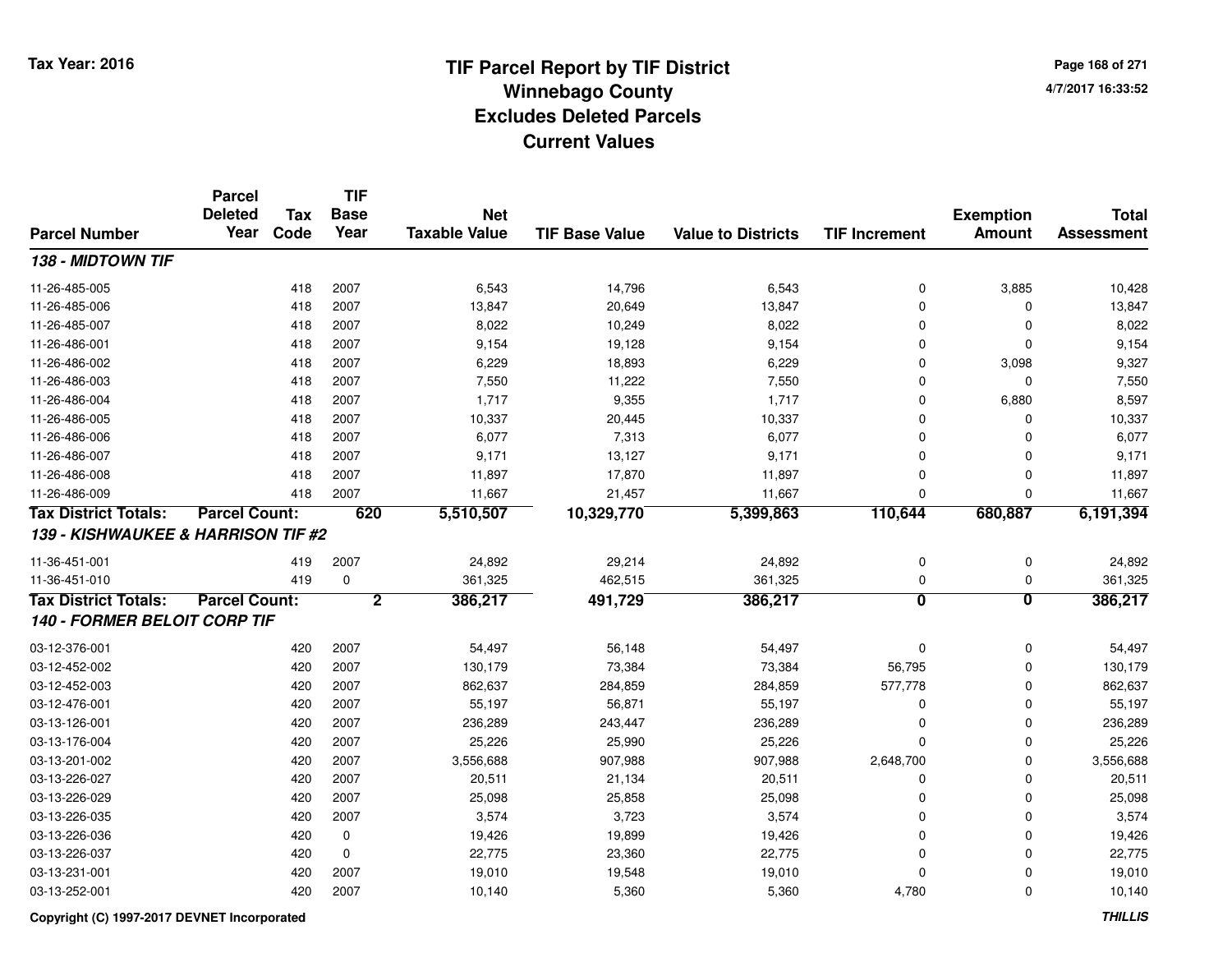**TIF**

**Parcel**

**Page 169 of 2714/7/2017 16:33:52**

#### **TIF Base ValueParcel NumberTotal AssessmentExemption Amount Value to Districts TIF Increment Base YearTax Code Deleted YearNet Taxable Value140 - FORMER BELOIT CORP TIF**03-13-252-0022 2017 420 2007 9,645 8,229 8,229 1,416 0 9,645 04-07-351-0011 420 2007 1,364 1,406 1,364 0 0 1,364 **Tax District Totals: Parcel Count: <sup>16</sup> 5,052,256 1,777,204 1,762,787 3,289,469 <sup>0</sup> 5,052,256 141 - GLOBAL TRADE TIF #3**15-11-102-003 <sup>421</sup> <sup>0</sup> <sup>0</sup> <sup>0</sup> <sup>0</sup> <sup>0</sup> <sup>0</sup> <sup>0</sup> 15-11-126-0044 221 2007 2,434 5,750 2,434 2007 2,434 0 0 0 2,434 15-11-126-0055 421 2007 68,600 49,017 49,017 19,583 0 68,600 15-11-126-0066 421 2007 7,253 8,512 7,253 0 7,253 15-11-126-007 <sup>421</sup> 88,150 <sup>2007</sup> 103,455 88,150 <sup>0</sup> <sup>0</sup> 88,150 15-11-126-0088 421 2007 0 86,823 0 0 0 0 15-11-127-0033 421 2007 232,827 409,479 232,827 0 0 232,827 15-11-127-004421 2007 144,005 57,574 244,005 9 44,005 0 0 44,005 15-11-127-0055 421 2007 23,289 30,667 23,289 0 0 23,289 15-11-127-0066 421 2007 6,248 7,333 6,248 0 0 6,248 15-11-127-007 <sup>421</sup> 79,346 <sup>2007</sup> 93,123 79,346 <sup>0</sup> <sup>0</sup> 79,346 15-11-127-0100 421 2007 55,197 81,880 55,197 0 0 55,197 15-11-127-0111 421 2007 71,545 83,967 71,545 0 0 71,545 15-11-127-0122 421 2007 94,223 128,947 94,223 0 0 94,223 15-11-128-001 <sup>421</sup> 99,777 <sup>2007</sup> 140,343 99,777 <sup>0</sup> <sup>0</sup> 99,777 15-11-128-0022 421 2007 40,106 47,069 40,106 0 0 40,106 15-11-128-0033 421 2007 43,188 50,687 43,188 0 0 43,188 15-11-128-004 <sup>421</sup> 54,846 <sup>2007</sup> 64,370 54,846 <sup>0</sup> <sup>0</sup> 54,846 15-11-128-0055 421 2007 28,506 33,457 28,506 0 0 28,506 15-11-128-0066 421 2007 51,719 60,700 51,719 0 0 51,719 15-11-128-007 <sup>421</sup> 47,505 <sup>2007</sup> 55,753 47,505 <sup>0</sup> <sup>0</sup> 47,505 15-11-128-008 <sup>421</sup> 21,099 <sup>2007</sup> 28,260 21,099 <sup>0</sup> <sup>0</sup> 21,099 15-11-128-0099 421 2007 36,264 42,560 36,264 0 0 36,264 15-11-151-0011 421 2007 864,868 1,160,469 864,868 0 864,868 15-11-151-0022 421 2007 319,634 822,466 319,634 0 319,634 15-11-151-004 <sup>421</sup> 38,847 <sup>2007</sup> 45,592 38,847 <sup>0</sup> <sup>0</sup> 38,847 15-11-151-005 <sup>421</sup> 257,370 <sup>2007</sup> 398,551 257,370 <sup>0</sup> <sup>0</sup> 257,370 15-11-176-002 <sup>421</sup> 88,333 <sup>2007</sup> 223,494 88,333 <sup>0</sup> <sup>0</sup> 88,333 15-11-176-003<sup>421</sup> 190,417 <sup>2007</sup> 223,494 190,417 <sup>0</sup> <sup>0</sup> 190,417

### **Copyright (C) 1997-2017 DEVNET Incorporated**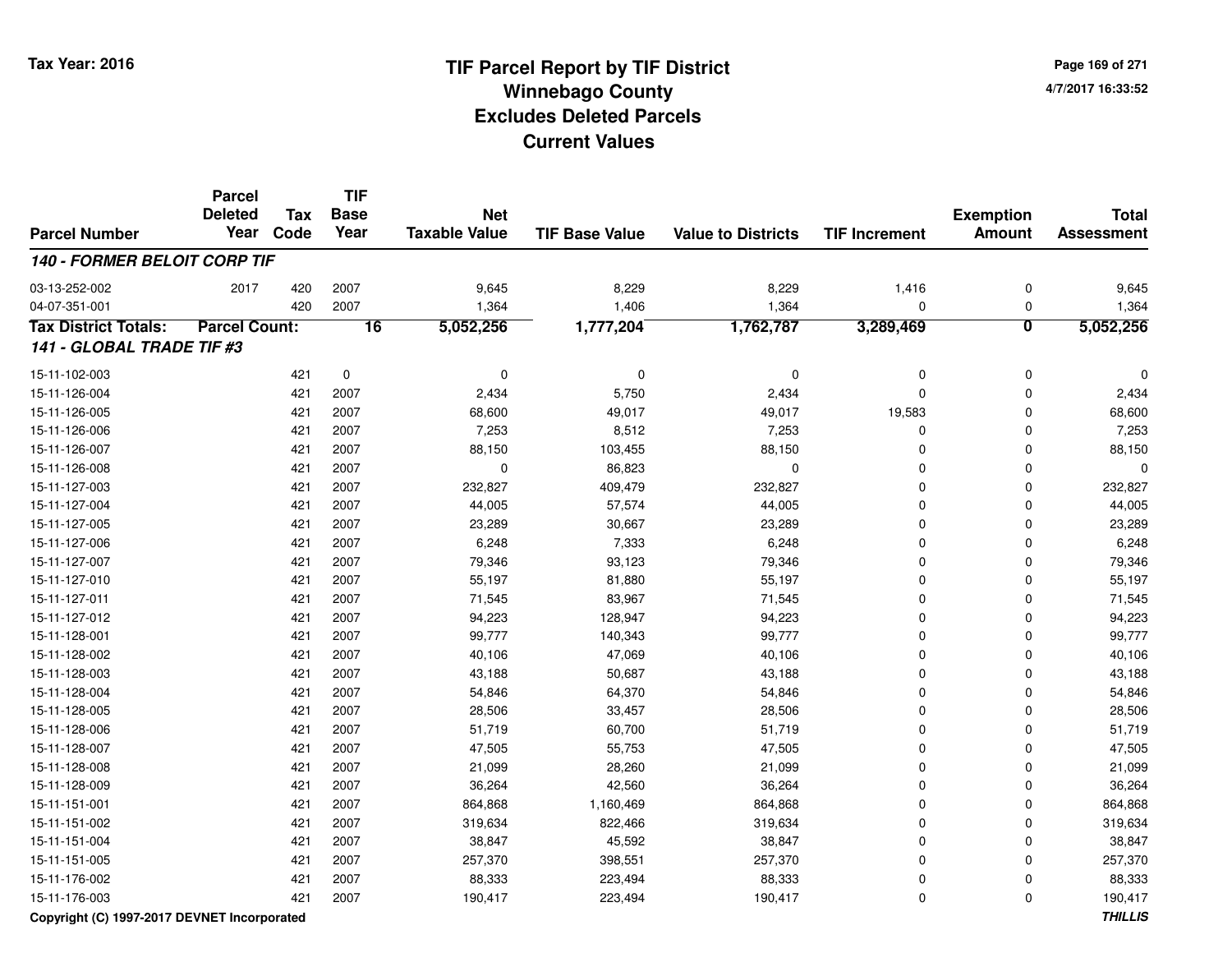**Page 170 of 2714/7/2017 16:33:52**

#### **TIF Base ValueParcel NumberTotal AssessmentExemption Amount Value to Districts TIF IncrementTIF Base YearTax CodeParcel Deleted YearNet Taxable Value141 - GLOBAL TRADE TIF #3**15-11-176-0100 421 2007 18,865 23,017 18,865 0 0 18,865 15-11-176-0111 421 2007 7,308 8,574 7,308 0 0 7,308 15-11-176-013 <sup>421</sup> <sup>0</sup> <sup>2007</sup> <sup>0</sup> <sup>0</sup> <sup>0</sup> <sup>0</sup> <sup>0</sup> 15-11-176-014 <sup>421</sup> <sup>0</sup> <sup>2007</sup> <sup>0</sup> <sup>0</sup> <sup>0</sup> <sup>0</sup> <sup>0</sup> 15-11-176-0155 421 2007 352,262 413,425 352,262 0 352,262 15-11-176-016 <sup>421</sup> 143,871 <sup>2007</sup> 231,831 143,871 <sup>0</sup> <sup>0</sup> 143,871 15-11-201-001 <sup>421</sup> <sup>0</sup> <sup>2007</sup> <sup>0</sup> <sup>0</sup> <sup>0</sup> <sup>0</sup> <sup>0</sup> 15-11-201-002 <sup>421</sup> <sup>0</sup> <sup>2007</sup> <sup>0</sup> <sup>0</sup> <sup>0</sup> <sup>0</sup> <sup>0</sup> 15-11-226-0033 421 2007 157,339 180,818 157,339 0 0 157,339 15-11-226-004 <sup>421</sup> 195,170 <sup>2007</sup> 204,408 195,170 <sup>0</sup> <sup>0</sup> 195,170 15-11-226-0066 421 2007 167,568 378,470 167,568 0 0 167,568 15-11-227-0011 421 2007 427,518 1,007,571 427,518 0 427,518 15-11-227-0022 421 2007 195,771 425,569 195,771 0 0 195,771 15-11-227-0044 221 2007 18,831 22,099 18,831 23,099 18,831 0 0 0 18,831 15-11-227-005 <sup>421</sup> 17,443 <sup>2007</sup> 20,470 17,443 <sup>0</sup> <sup>0</sup> 17,443 15-11-251-003 <sup>421</sup> 313,734 <sup>2007</sup> 488,439 313,734 <sup>0</sup> <sup>0</sup> 313,734 15-11-251-004 <sup>421</sup> 403,071 <sup>2007</sup> 473,057 403,071 <sup>0</sup> <sup>0</sup> 403,071 15-11-251-005 <sup>421</sup> 470,602 <sup>2007</sup> 837,186 470,602 <sup>0</sup> <sup>0</sup> 470,602 15-11-252-0022 421 2007 26,171 30,715 26,171 0 0 26,171 15-11-252-0033 421 2007 28,782 33,779 28,782 0 0 28,782 15-11-252-0044 421 2007 197,565 294,185 197,565 0 0 197,565 15-11-276-001 <sup>421</sup> <sup>0</sup> <sup>2007</sup> <sup>0</sup> <sup>0</sup> <sup>0</sup> <sup>0</sup> <sup>0</sup> 15-11-276-002 <sup>421</sup> <sup>0</sup> <sup>2007</sup> 7,167 <sup>0</sup> <sup>0</sup> <sup>0</sup> <sup>0</sup> 15-11-276-003 $3.941$   $421$   $2007$   $0$   $3.941$   $0$   $0$   $0$   $0$ 15-11-276-004 <sup>421</sup> 31,262 <sup>2007</sup> 36,690 31,262 <sup>0</sup> <sup>0</sup> 31,262 15-11-276-005 <sup>421</sup> 458,250 <sup>2007</sup> 650,837 458,250 <sup>0</sup> <sup>0</sup> 458,250 15-11-301-0022 421 2007 28,078 32,954 28,078 0 28,078 15-11-301-0033 421 2007 61,882 72,626 61,882 0 0 61,882 15-11-301-004 <sup>421</sup> 254,361 <sup>2007</sup> 186,113 186,113 68,248 <sup>0</sup> 254,361 15-11-301-0055 421 2007 268,828 334,237 268,828 0 268,828 15-11-326-0077 421 2007 163,645 192,059 163,645 0 0 163,645 15-11-326-0111 421 2007 661,485 862,598 661,485 0 0 661,485 15-11-326-012<sup>421</sup> <sup>0</sup> <sup>2007</sup> <sup>0</sup> <sup>0</sup> <sup>0</sup> <sup>0</sup> <sup>0</sup>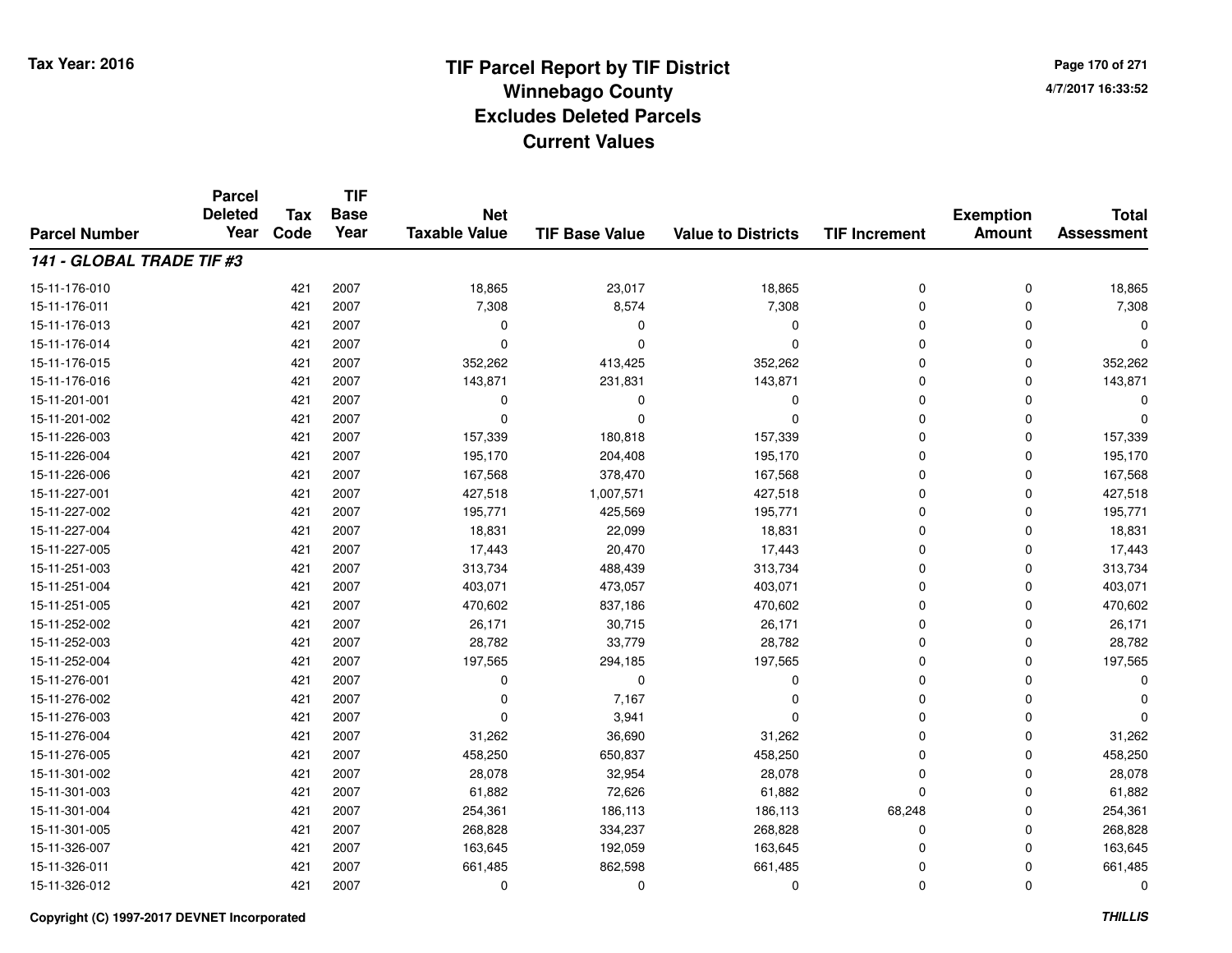**Page 171 of 2714/7/2017 16:33:52**

#### **TIF Base ValueParcel NumberTotal AssessmentExemption Amount Value to Districts TIF IncrementTIF Base YearTax CodeParcel Deleted YearNet Taxable Value141 - GLOBAL TRADE TIF #3**15-11-326-013 <sup>421</sup> <sup>0</sup> <sup>2007</sup> <sup>0</sup> <sup>0</sup> <sup>0</sup> <sup>0</sup> <sup>0</sup> 15-11-401-0022 421 0 1,249,680 1,466,864 1,249,680 0 1,249,680 15-12-101-0011 421 2007 62,994 70,523 62,994 0 0 62,994 15-12-101-002 <sup>421</sup> 666,600 <sup>2007</sup> 1,280,505 666,600 <sup>0</sup> <sup>0</sup> 666,600 15-12-101-0033 421 2007 82,228 126,708 82,228 0 0 82,228 15-12-101-004 <sup>421</sup> 20,740 <sup>2007</sup> 134,341 20,740 <sup>0</sup> <sup>0</sup> 20,740 15-12-101-005 <sup>421</sup> 72,453 <sup>2007</sup> 85,033 72,453 <sup>0</sup> <sup>0</sup> 72,453 15-12-126-0011 421 2007 131,609 147,105 131,609 0 131,609 15-12-126-0022 421 2007 287,798 364,825 287,798 0 0 287,798 15-12-126-0033 421 2007 4,877 5,723 4,877 0 0 4,877 15-12-126-004 <sup>421</sup> 9,448 <sup>2007</sup> 10,905 9,448 <sup>0</sup> 6,000 15,448 15-12-126-005 <sup>421</sup> 14,347 <sup>2007</sup> 22,389 14,347 <sup>0</sup> 6,000 20,347 15-12-126-007 <sup>421</sup> <sup>0</sup> <sup>2007</sup> <sup>0</sup> <sup>0</sup> <sup>0</sup> <sup>0</sup> <sup>0</sup> 15-12-126-008 <sup>421</sup> 114,722 <sup>2007</sup> 134,641 114,722 <sup>0</sup> <sup>0</sup> 114,722 15-12-126-0099 421 2007 15,924 18,467 15,924 0 0 15,924 15-12-126-0100 421 2007 7,024 19,431 7,024 0 11,273 18,297 15-12-126-0111 421 2007 14,522 19,011 14,522 0 0 14,522 15-12-126-0122 11,872 11,872 11,872 16,429 11,872 11,872 0 6,000 17,872 15-12-126-013 <sup>421</sup> 10,714 <sup>2007</sup> 17,840 10,714 <sup>0</sup> 6,355 17,069 15-12-126-014 <sup>421</sup> 9,725 <sup>2007</sup> 18,762 9,725 <sup>0</sup> <sup>0</sup> 9,725 15-12-126-015 <sup>421</sup> 4,744 <sup>2007</sup> 14,718 4,744 <sup>0</sup> 11,000 15,744 15-12-126-016 <sup>421</sup> 2,874 <sup>2007</sup> 11,818 2,874 <sup>0</sup> 6,000 8,874 15-12-126-017 <sup>421</sup> 3,011 <sup>2007</sup> 5,511 3,011 <sup>0</sup> 13,099 16,110 15-12-127-0011 421 2007 14,517 18,377 14,517 0 8,808 23,325 15-12-127-0022 421 2007 2,367 9,877 2,367 0 6,033 8,400 15-12-127-0033 421 2007 1,513 9,969 1,513 0 11,000 12,513 15-12-127-004421 2007 16,173 27,776 16,173 16,173 27,776 16,173 0 6,000 22,173 15-12-127-0055 421 2007 1,822 5,022 1,822 0 13,000 14,822 15-12-127-006 <sup>421</sup> 8,474 <sup>2007</sup> 8,414 8,414 <sup>60</sup> 11,000 19,474 15-12-127-007 <sup>421</sup> 14,675 <sup>2007</sup> 23,262 14,675 <sup>0</sup> 6,000 20,675 15-12-127-0088 421 2007 14,040 21,587 14,040 0 6,000 20,040 15-12-127-0099 421 2007 6,275 23,621 6,275 0 0 6,275 15-12-127-0100 421 2007 5,365 5,130 5,130 235 11,000 16,365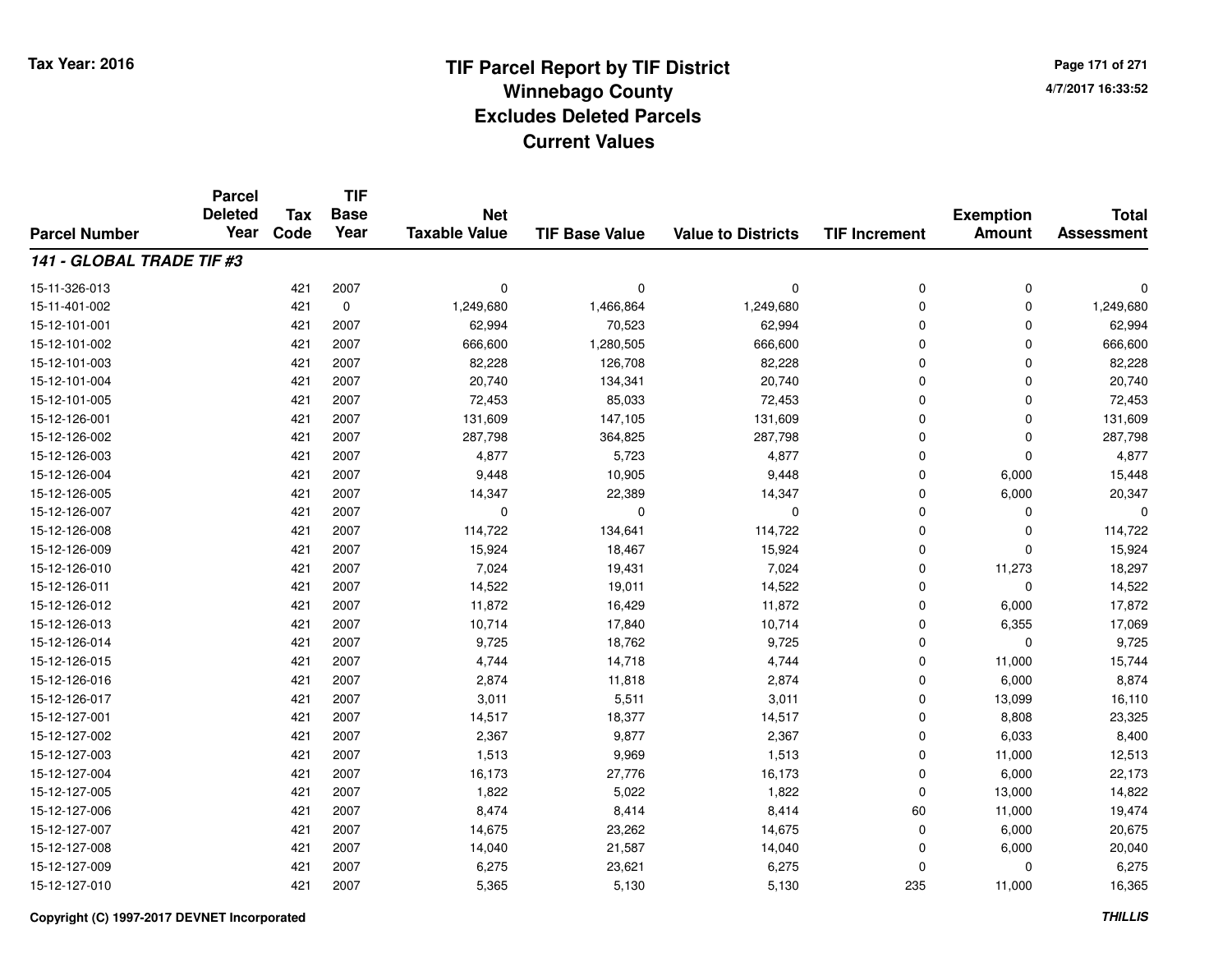**TIF**

**Parcel**

**Page 172 of 2714/7/2017 16:33:52**

#### **TIF Base ValueParcel NumberTotal AssessmentExemption Amount Value to Districts TIF Increment Base YearTax Code Deleted YearNet Taxable Value141 - GLOBAL TRADE TIF #3**15-12-127-011 <sup>421</sup> 38,703 <sup>2007</sup> 62,713 38,703 <sup>0</sup> 11,000 49,703 15-12-127-0122 421 2007 12,191 19,191 12,191 6,000 18,191 15-12-127-013 <sup>421</sup> 7,019 <sup>2007</sup> 10,043 7,019 <sup>0</sup> 4,444 11,463 15-12-127-014 <sup>421</sup> 7,670 <sup>2007</sup> 12,034 7,670 <sup>0</sup> 5,323 12,993 15-12-127-015 <sup>421</sup> 1,874 <sup>2007</sup> 2,749 1,874 <sup>0</sup> <sup>0</sup> 1,874 15-12-127-016 <sup>421</sup> 2,000 <sup>2007</sup> 3,123 2,000 <sup>0</sup> <sup>0</sup> 2,000 15-12-127-017 <sup>421</sup> 21,961 <sup>2007</sup> 30,418 21,961 <sup>0</sup> <sup>0</sup> 21,961 15-12-127-018 <sup>421</sup> 14,234 <sup>2007</sup> 16,077 14,234 <sup>0</sup> <sup>0</sup> 14,234 15-12-127-0199 421 2007 29,164 31,454 29,164 0 0 29,164 15-12-128-0011 421 2007 8,927 15,492 8,927 0 6,000 14,927 15-12-128-0022 421 2007 1,766 21,096 1,766 0 0 1,766 15-12-128-005 <sup>421</sup> 12,824 <sup>2007</sup> 22,054 12,824 <sup>0</sup> 6,000 18,824 15-12-128-006 <sup>421</sup> 13,254 <sup>2007</sup> 21,195 13,254 <sup>0</sup> 6,000 19,254 15-12-128-007 <sup>421</sup> 8,281 <sup>2007</sup> 4,261 4,261 4,020 6,000 14,281 15-12-128-008 <sup>421</sup> 10,733 <sup>2007</sup> 17,464 10,733 <sup>0</sup> 6,000 16,733 15-12-128-0099 421 2007 13,202 10,081 10,081 3,121 6,000 19,202 15-12-128-0100 12,268 19,810 13,810 13,810 12,268 12,268 12,268 1,542 6,000 19,810 15-12-128-0111 421 2007 1,409 2,067 1,409 0 0 1,409 15-12-128-0122 421 2007 14,489 18,749 14,489 0 0 14,489 15-12-152-001 <sup>421</sup> 53,663 <sup>2007</sup> 62,980 53,663 <sup>0</sup> <sup>0</sup> 53,663 15-12-152-004 <sup>421</sup> 147,655 <sup>2007</sup> 173,293 147,655 <sup>0</sup> <sup>0</sup> 147,655 15-12-152-005 <sup>421</sup> <sup>0</sup> <sup>2007</sup> <sup>0</sup> <sup>0</sup> <sup>0</sup> <sup>0</sup> <sup>0</sup> 15-12-152-006 <sup>421</sup> 24,097 <sup>2007</sup> 28,281 24,097 <sup>0</sup> <sup>0</sup> 24,097 15-12-152-007 <sup>421</sup> 477,290 <sup>2007</sup> 394,653 394,653 82,637 <sup>0</sup> 477,290 15-12-176-0011 1 421 2007 10,706 65,480 10,706 0 0 10,706 15-12-176-005 <sup>421</sup> 10,348 <sup>2007</sup> 54,793 10,348 <sup>0</sup> <sup>0</sup> 10,348 15-12-176-006 <sup>421</sup> 94,831 <sup>2007</sup> 172,106 94,831 <sup>0</sup> <sup>0</sup> 94,831 15-12-176-007 <sup>421</sup> 120,873 <sup>2007</sup> 141,860 120,873 <sup>0</sup> <sup>0</sup> 120,873 15-12-302-0011 421 2007 28,200 33,097 28,200 0 0 28,200 15-12-302-0044 421 2007 6,081 7,136 6,081 0 0 6,081 15-12-302-005 <sup>421</sup> 131,986 <sup>2007</sup> 114,627 114,627 17,359 <sup>0</sup> 131,986 15-12-302-006 <sup>421</sup> 14,333 <sup>2007</sup> 14,333 14,333 <sup>0</sup> 91,839 106,172 15-12-303-002<sup>421</sup> 112,147 <sup>2007</sup> 146,243 112,147 <sup>0</sup> <sup>0</sup> 112,147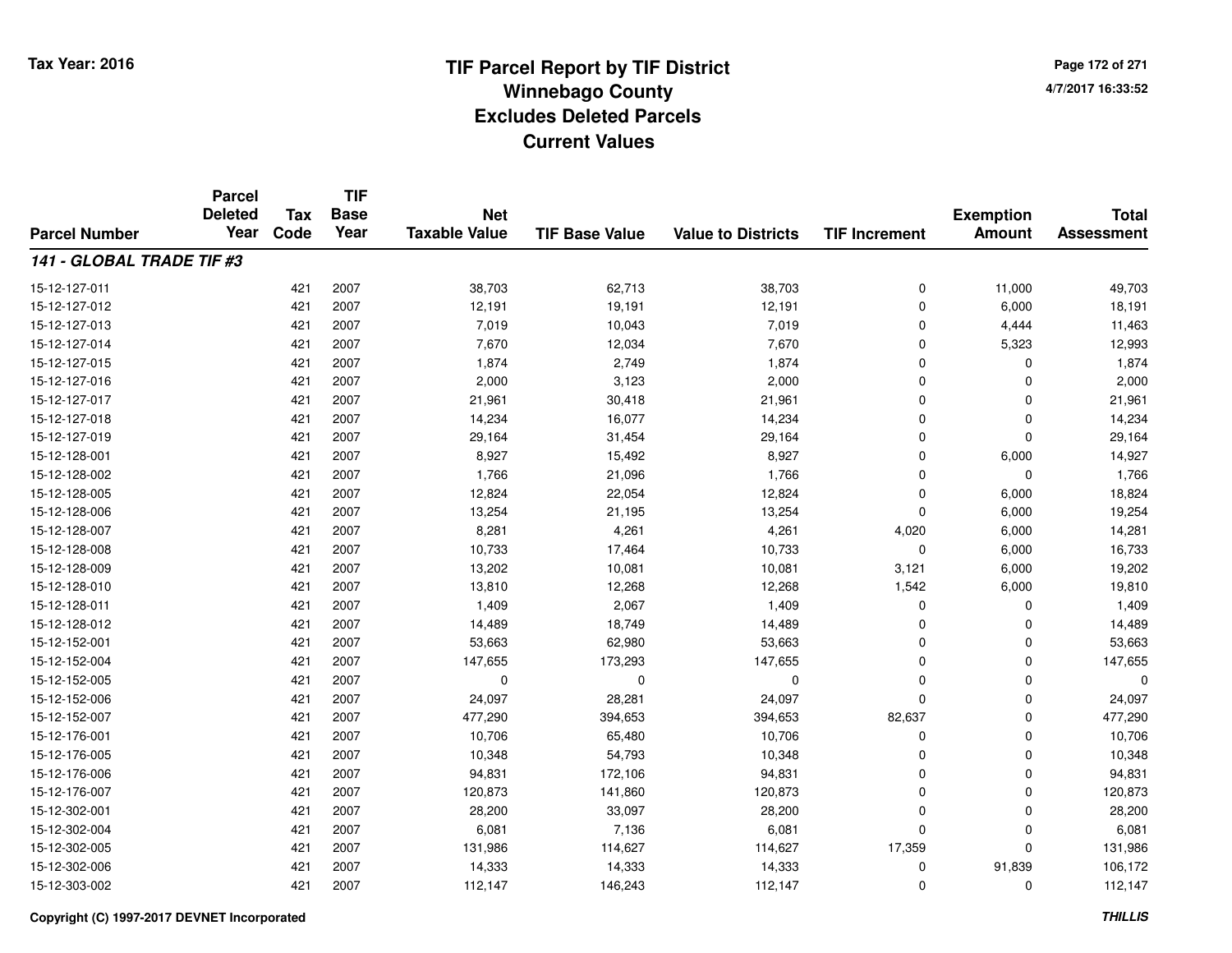# **TIF Parcel Report by TIF District Tax Year: 2016 Winnebago Countyy** and the contract of the contract of the contract of the contract of the contract of the contract of the contract of the contract of the contract of the contract of the contract of the contract of the contract of the co **Excludes Deleted ParcelsCurrent Values**

**Page 173 of 2714/7/2017 16:33:52**

|                                       | <b>Parcel</b><br><b>Deleted</b> | Tax  | <b>TIF</b><br><b>Base</b> | <b>Net</b>           |                       |                           |                      |                                   | <b>Total</b>      |
|---------------------------------------|---------------------------------|------|---------------------------|----------------------|-----------------------|---------------------------|----------------------|-----------------------------------|-------------------|
| <b>Parcel Number</b>                  | Year                            | Code | Year                      | <b>Taxable Value</b> | <b>TIF Base Value</b> | <b>Value to Districts</b> | <b>TIF Increment</b> | <b>Exemption</b><br><b>Amount</b> | <b>Assessment</b> |
| 141 - GLOBAL TRADE TIF #3             |                                 |      |                           |                      |                       |                           |                      |                                   |                   |
| 15-12-303-003                         |                                 | 421  | 2007                      | 371,153              | 568,335               | 371,153                   | $\mathbf 0$          | $\mathbf 0$                       | 371,153           |
| 15-12-326-001                         |                                 | 421  | 2007                      | 116,655              | 188,097               | 116,655                   | $\mathbf 0$          | $\mathbf 0$                       | 116,655           |
| 15-12-326-002                         |                                 | 421  | 2007                      | 123,785              | 161,420               | 123,785                   | $\mathbf 0$          | $\mathbf 0$                       | 123,785           |
| 15-12-326-003                         |                                 | 421  | 2007                      | 4,473                | 6,550                 | 4,473                     | 0                    | $\mathbf 0$                       | 4,473             |
| 15-12-327-004                         |                                 | 421  | 2007                      | 42,145               | 49,368                | 42,145                    | 0                    | $\mathbf{0}$                      | 42,145            |
| 15-12-327-020                         |                                 | 421  | 2007                      | 67,163               | 67,545                | 67,163                    | 0                    | 0                                 | 67,163            |
| 15-12-327-021                         |                                 | 421  | 2007                      | 69,356               | 81,399                | 69,356                    | $\mathbf 0$          | $\mathbf 0$                       | 69,356            |
| 15-12-328-017                         |                                 | 421  | 2007                      | 2,290                | 3,145                 | 2,290                     | $\mathbf 0$          | $\mathbf 0$                       | 2,290             |
| 15-12-328-018                         |                                 | 421  | 2007                      | 1,091                | $\Omega$              | $\mathbf 0$               | 1,091                | $\mathbf{0}$                      | 1,091             |
| 15-12-328-019                         |                                 | 421  | 2007                      | 102,679              | 202,984               | 102,679                   | $\mathbf 0$          | $\mathbf{0}$                      | 102,679           |
| <b>Tax District Totals:</b>           | <b>Parcel Count:</b>            |      | 138                       | 13,274,896           | 19,211,465            | 13,077,000                | 197,896              | 305,174                           | 13,580,070        |
| <b>142 - RIVER DISTRICT NORTH TIF</b> |                                 |      |                           |                      |                       |                           |                      |                                   |                   |
| 11-14-359-001                         |                                 | 422  | 2007                      | 4,887                | 12,009                | 4,887                     | $\pmb{0}$            | $\mathbf 0$                       | 4,887             |
| 11-14-359-002                         |                                 | 422  | 2007                      | 8,204                | 6,555                 | 6,555                     | 1,649                | $\mathbf 0$                       | 8,204             |
| 11-14-359-003                         |                                 | 422  | 2007                      | 4,218                | 4,218                 | 4,218                     | $\mathbf 0$          | 1,249                             | 5,467             |
| 11-14-360-004                         |                                 | 422  | 2007                      | 4,068                | 11,575                | 4,068                     | $\Omega$             | 1,533                             | 5,601             |
| 11-14-360-005                         |                                 | 422  | 2007                      | 6,945                | 13,059                | 6,945                     | 0                    | 6,000                             | 12,945            |
| 11-14-360-006                         |                                 | 422  | 2007                      | 10,587               | 17,675                | 10,587                    | $\Omega$             | 6,000                             | 16,587            |
| 11-14-360-007                         |                                 | 422  | 2007                      | 7,602                | 15,049                | 7,602                     | $\Omega$             | $\mathbf 0$                       | 7,602             |
| 11-14-360-008                         |                                 | 422  | 2007                      | 10,693               | 20,017                | 10,693                    | $\mathbf 0$          | 6,000                             | 16,693            |
| 11-14-360-009                         |                                 | 422  | 2007                      | 8,514                | 14,878                | 8,514                     | $\mathbf 0$          | 6,000                             | 14,514            |
| 11-14-360-010                         |                                 | 422  | 2007                      | 15,744               | 18,617                | 15,744                    | $\Omega$             | 0                                 | 15,744            |
| 11-14-361-001                         |                                 | 422  | 2007                      | 2,666                | 14,405                | 2,666                     | $\Omega$             | 0                                 | 2,666             |
| 11-14-361-002                         |                                 | 422  | 2007                      | 12,617               | 17,796                | 12,617                    | $\Omega$             | $\mathbf 0$                       | 12,617            |
| 11-14-361-003                         |                                 | 422  | 2007                      | 8,251                | 18,846                | 8,251                     | $\mathbf 0$          | 5,435                             | 13,686            |
| 11-14-361-004                         |                                 | 422  | 2007                      | 12,910               | 16,401                | 12,910                    | 0                    | $\mathbf 0$                       | 12,910            |
| 11-14-361-005                         |                                 | 422  | 2007                      | 3,542                | 9,234                 | 3,542                     | $\mathbf 0$          | $\mathbf 0$                       | 3,542             |
| 11-22-281-011                         |                                 | 422  | 2007                      | 59,610               | 84,545                | 59,610                    | 0                    | $\mathbf 0$                       | 59,610            |
| 11-22-281-013                         |                                 | 422  | 2007                      | 16,060               | 18,847                | 16,060                    | 0                    | $\mathbf 0$                       | 16,060            |
| 11-22-281-014                         |                                 | 422  | 2007                      | 45,662               | 99,855                | 45,662                    | $\mathbf 0$          | $\mathbf 0$                       | 45,662            |
| 11-22-281-016                         |                                 | 422  | 2007                      | 19,098               | 22,046                | 19,098                    | $\mathbf 0$          | $\mathbf 0$                       | 19,098            |
| 11-22-284-004                         |                                 | 422  | 2007                      | 24,093               | 28,275                | 24,093                    | 0                    | $\mathbf 0$                       | 24,093            |
| 11-22-284-005                         |                                 | 422  | 2007                      | 15,088               | 22,035                | 15,088                    | $\mathbf 0$          | $\mathbf 0$                       | 15,088            |

### **Copyright (C) 1997-2017 DEVNET Incorporated**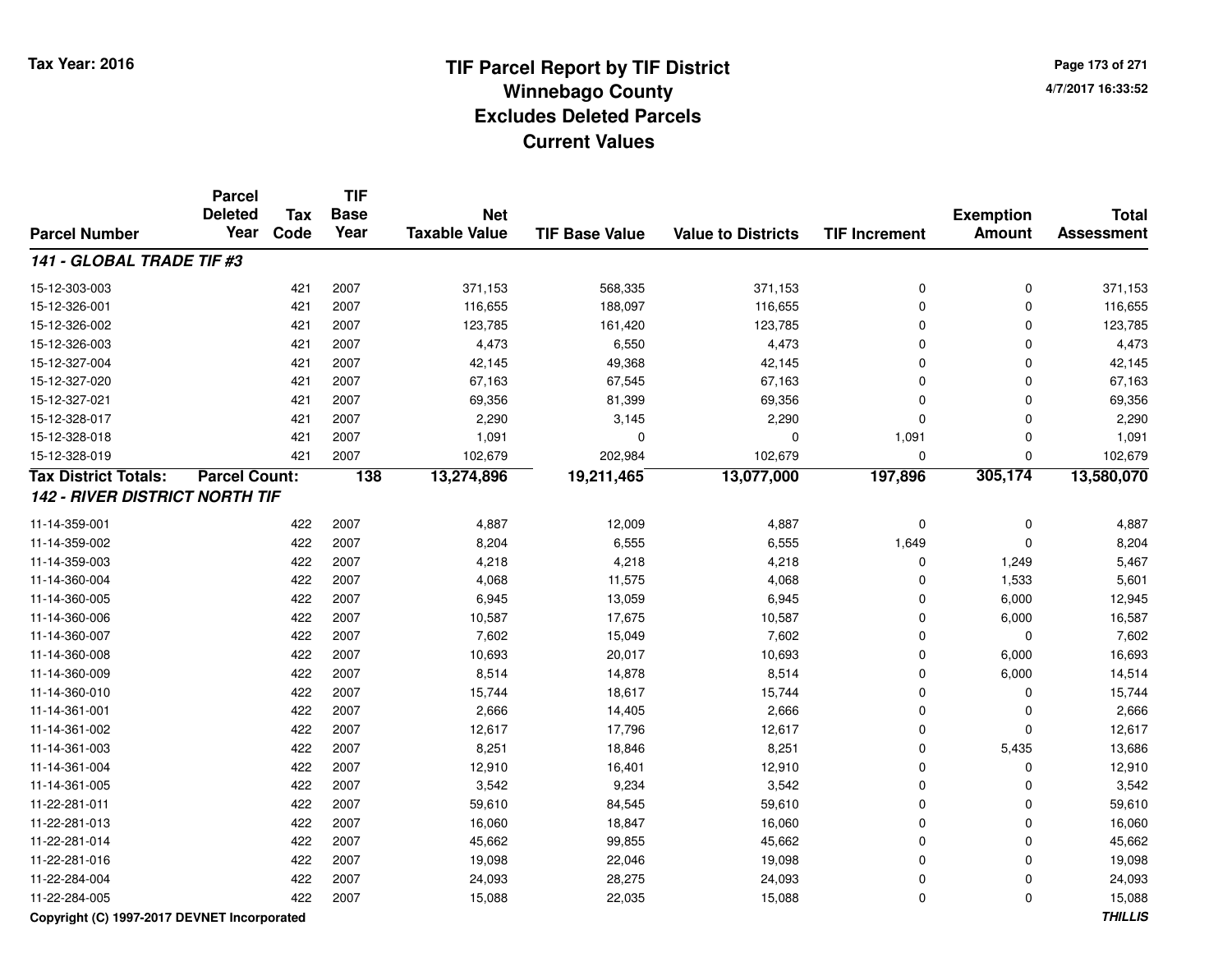**TIF**

**Parcel**

**Page 174 of 2714/7/2017 16:33:52**

#### **TIF Base ValueParcel NumberTotal AssessmentExemption Amount Value to Districts TIF Increment Base YearTax Code Deleted YearNet Taxable Value142 - RIVER DISTRICT NORTH TIF**11-22-284-006 <sup>422</sup> 4,000 <sup>2007</sup> <sup>0</sup> <sup>0</sup> 4,000 <sup>0</sup> 4,000 11-22-284-0077 422 2007 4,482 5,260 4,482 0 0 4,482 11-22-284-0088 422 2007 0 4,636 0 0 0 0 11-22-284-0111 422 2007 0 126,703 0 0 0 0 11-22-284-012 <sup>422</sup> <sup>0</sup> <sup>2007</sup> <sup>0</sup> <sup>0</sup> <sup>0</sup> <sup>0</sup> <sup>0</sup> 11-22-285-0011 422 2007 75,469 88,572 75,469 0 0 75,469 11-22-285-002 <sup>422</sup> <sup>0</sup> <sup>2007</sup> <sup>0</sup> <sup>0</sup> <sup>0</sup> <sup>0</sup> <sup>0</sup> 11-22-285-003 <sup>422</sup> <sup>0</sup> <sup>2007</sup> <sup>0</sup> <sup>0</sup> <sup>0</sup> <sup>0</sup> <sup>0</sup> 11-22-426-001 <sup>422</sup> <sup>0</sup> <sup>2007</sup> <sup>0</sup> <sup>0</sup> <sup>0</sup> <sup>0</sup> <sup>0</sup> 11-22-426-002 <sup>422</sup> <sup>0</sup> <sup>2007</sup> <sup>0</sup> <sup>0</sup> <sup>0</sup> <sup>0</sup> <sup>0</sup> 11-22-426-003 <sup>422</sup> <sup>0</sup> <sup>2007</sup> <sup>0</sup> <sup>0</sup> <sup>0</sup> <sup>0</sup> <sup>0</sup> 11-22-426-004 <sup>422</sup> <sup>0</sup> <sup>2007</sup> <sup>0</sup> <sup>0</sup> <sup>0</sup> <sup>0</sup> <sup>0</sup> 11-22-427-002 <sup>422</sup> <sup>499</sup> <sup>2007</sup> <sup>732</sup> <sup>499</sup> <sup>0</sup> <sup>0</sup> <sup>499</sup> 11-22-427-003 <sup>422</sup> <sup>0</sup> <sup>2007</sup> <sup>0</sup> <sup>0</sup> <sup>0</sup> <sup>0</sup> <sup>0</sup> 11-22-427-004 <sup>422</sup> <sup>0</sup> <sup>2007</sup> <sup>0</sup> <sup>0</sup> <sup>0</sup> <sup>0</sup> <sup>0</sup> 11-22-427-0066 422 2007 986 1,158 986 0 0 986 11-22-427-0077 422 2007 1,142 1,339 1,142 0 0 1,142 11-22-427-0088 422 2007 9,214 10,813 9,214 0 0 9,214 11-22-427-0100 422 2007 36,663 28,616 28,616 8,047 0 36,663 11-22-427-0111 422 2007 7,094 8,325 7,094 0 0 7,094 11-22-427-014 <sup>422</sup> <sup>0</sup> <sup>2007</sup> <sup>0</sup> <sup>0</sup> <sup>0</sup> <sup>0</sup> <sup>0</sup> 11-22-427-015 <sup>422</sup> 14,558 <sup>2007</sup> 15,533 14,558 <sup>0</sup> <sup>0</sup> 14,558 11-22-427-016 <sup>422</sup> 11,191 <sup>2007</sup> 14,517 11,191 <sup>0</sup> <sup>0</sup> 11,191 11-22-427-0188 422 2007 30,292 47,073 30,292 0 0 30,292 11-22-431-004 <sup>422</sup> <sup>0</sup> <sup>2007</sup> <sup>0</sup> <sup>0</sup> <sup>0</sup> <sup>0</sup> <sup>0</sup> 11-22-431-005 <sup>422</sup> <sup>0</sup> <sup>2007</sup> <sup>0</sup> <sup>0</sup> <sup>0</sup> <sup>0</sup> <sup>0</sup> 11-22-433-017 <sup>422</sup> <sup>0</sup> <sup>0</sup> <sup>0</sup> <sup>0</sup> <sup>0</sup> <sup>0</sup> <sup>0</sup> 11-23-101-003 $3$  6,650  $422$  2007  $4,000$  6,650  $4,000$   $6,650$   $4,000$   $0$  0  $4,000$ 11-23-101-0044 422 2007 266 4,299 266 0 0 266 11-23-101-005 <sup>422</sup> <sup>299</sup> <sup>2007</sup> 6,691 <sup>299</sup> <sup>0</sup> <sup>0</sup> <sup>299</sup> 11-23-101-006 <sup>422</sup> 4,834 <sup>2007</sup> 15,409 4,834 <sup>0</sup> 1,166 6,000 11-23-102-002 <sup>422</sup> 8,522 <sup>2007</sup> 14,352 8,522 <sup>0</sup> 6,000 14,522 11-23-102-0033 422 2007 3,667 16,860 3,667 0 0 3,667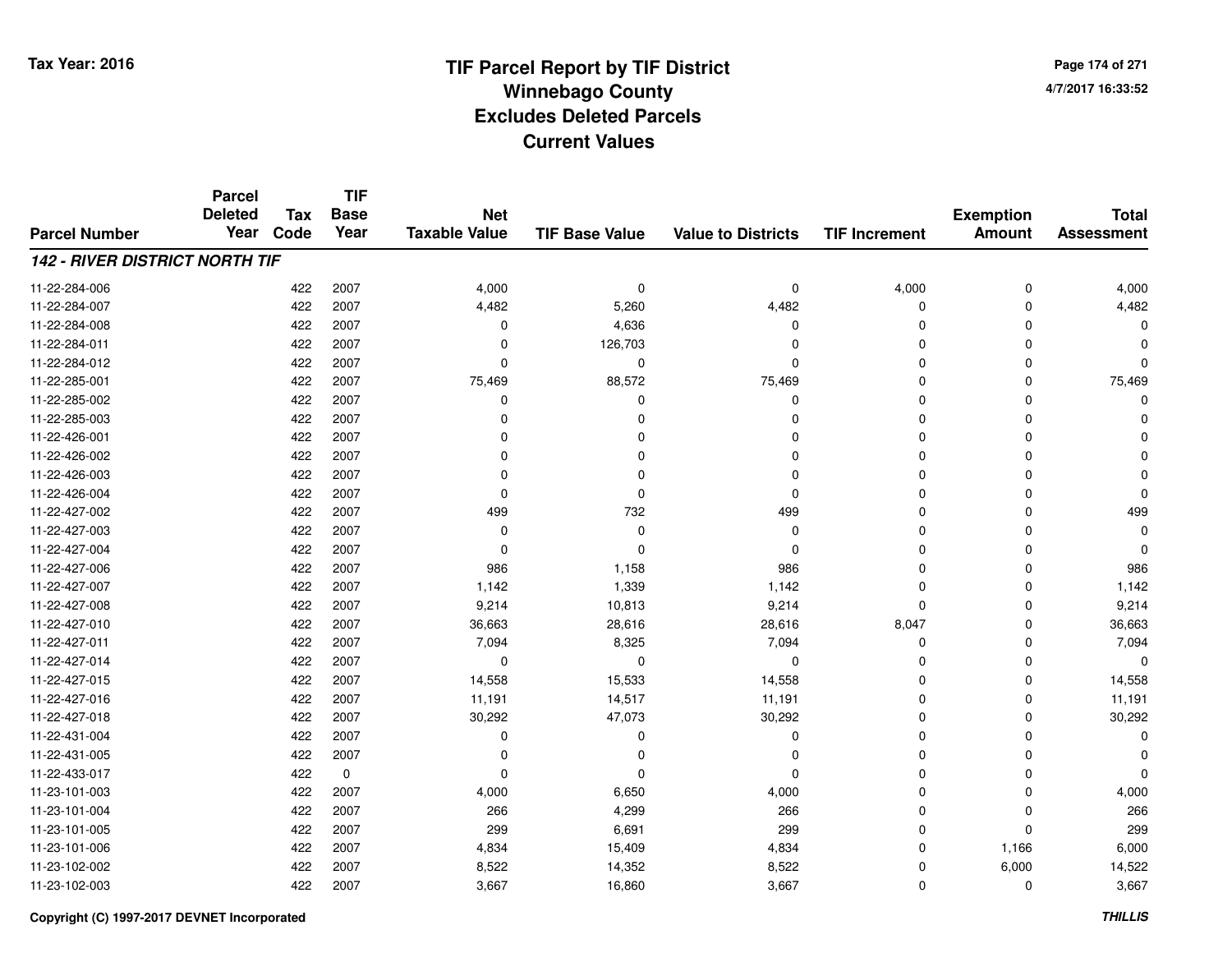**TIF**

**Parcel**

**Page 175 of 2714/7/2017 16:33:52**

#### **TIF Base ValueParcel NumberTotal AssessmentExemption Amount Value to Districts TIF Increment Base YearTax Code Deleted YearNet Taxable Value142 - RIVER DISTRICT NORTH TIF**11-23-102-004 <sup>422</sup> 5,544 <sup>2007</sup> 11,146 5,544 <sup>0</sup> 4,352 9,896 11-23-102-005 <sup>422</sup> 1,298 <sup>2007</sup> 17,644 1,298 <sup>0</sup> 10,830 12,128 11-23-102-0066 422 2007 6,910 18,529 6,910 0 0 6,910 11-23-102-007 <sup>422</sup> <sup>534</sup> <sup>2007</sup> <sup>784</sup> <sup>534</sup> <sup>0</sup> <sup>0</sup> <sup>534</sup> 11-23-102-008 <sup>422</sup> 11,428 <sup>2007</sup> 16,629 11,428 <sup>0</sup> <sup>0</sup> 11,428 11-23-102-0099 422 2007 11,776 17,215 11,776 0 0 11,776 11-23-102-0100 422 2007 239 13,418 239 0 0 239 11-23-102-0111 422 2007 7,354 10,153 7,354 0 0 7,354 11-23-102-012 <sup>422</sup> 7,271 <sup>2007</sup> 20,017 7,271 <sup>0</sup> <sup>0</sup> 7,271 11-23-102-0133 422 2007 7,432 13,834 7,432 0 6,000 13,432 11-23-102-014 <sup>422</sup> 6,415 <sup>2007</sup> 15,363 6,415 <sup>0</sup> <sup>0</sup> 6,415 11-23-102-015 <sup>422</sup> 14,390 <sup>2007</sup> 20,935 14,390 <sup>0</sup> <sup>0</sup> 14,390 11-23-102-0166 422 2007 10,094 15,385 10,094 0 6,000 16,094 11-23-102-017 <sup>422</sup> 8,170 <sup>2007</sup> 18,412 8,170 <sup>0</sup> 5,800 13,970 11-23-102-018 <sup>422</sup> 14,403 <sup>2007</sup> 21,153 14,403 <sup>0</sup> <sup>0</sup> 14,403 11-23-102-0199 422 2007 15,308 22,359 15,308 0 0 15,308 11-23-102-0200 422 2007 539 792 539 0 0 539 11-23-102-0211 422 2007 2,848 5,598 2,848 0 5,000 7,848 11-23-102-022 <sup>422</sup> <sup>0</sup> <sup>2007</sup> 21,865 <sup>0</sup> <sup>0</sup> <sup>0</sup> <sup>0</sup> 11-23-102-023 $3$  6,000  $422$  2007 8,177 14,416 8,177 8 8,177 0 6,000 14,177 11-23-104-006 <sup>422</sup> 5,353 <sup>2007</sup> 8,375 5,353 <sup>0</sup> <sup>0</sup> 5,353 11-23-104-014422 2007 2,867 11,827 2,867 2,867 2,867 3 2,867 0 0 0 2,867 11-23-104-017 <sup>422</sup> 5,856 <sup>2007</sup> 5,427 5,427 <sup>429</sup> <sup>0</sup> 5,856 11-23-104-0188 422 2007 545 10,895 545 0 0 545 11-23-104-0199 422 2007 11,599 16,810 11,599 0 0 11,599 11-23-104-0200 422 2007 11,123 14,045 11,123 0 0 11,123 11-23-104-022 <sup>422</sup> 9,937 <sup>2007</sup> 20,499 9,937 <sup>0</sup> 6,000 15,937 11-23-104-0233 422 2007 9,981 10,325 9,981 0 0 9,981 11-23-106-0133 422 2007 152 223 152 0 0 152 11-23-106-0144 422 2007 7,253 10,211 7,253 0 7,253 11-23-106-015 <sup>422</sup> <sup>0</sup> <sup>2007</sup> 17,580 <sup>0</sup> <sup>0</sup> 8,471 8,471 11-23-106-0166 422 2007 2,411 500 1,911 2,411 11-23-106-017<sup>422</sup> 6,406 <sup>2007</sup> 10,155 6,406 <sup>0</sup> <sup>0</sup> 6,406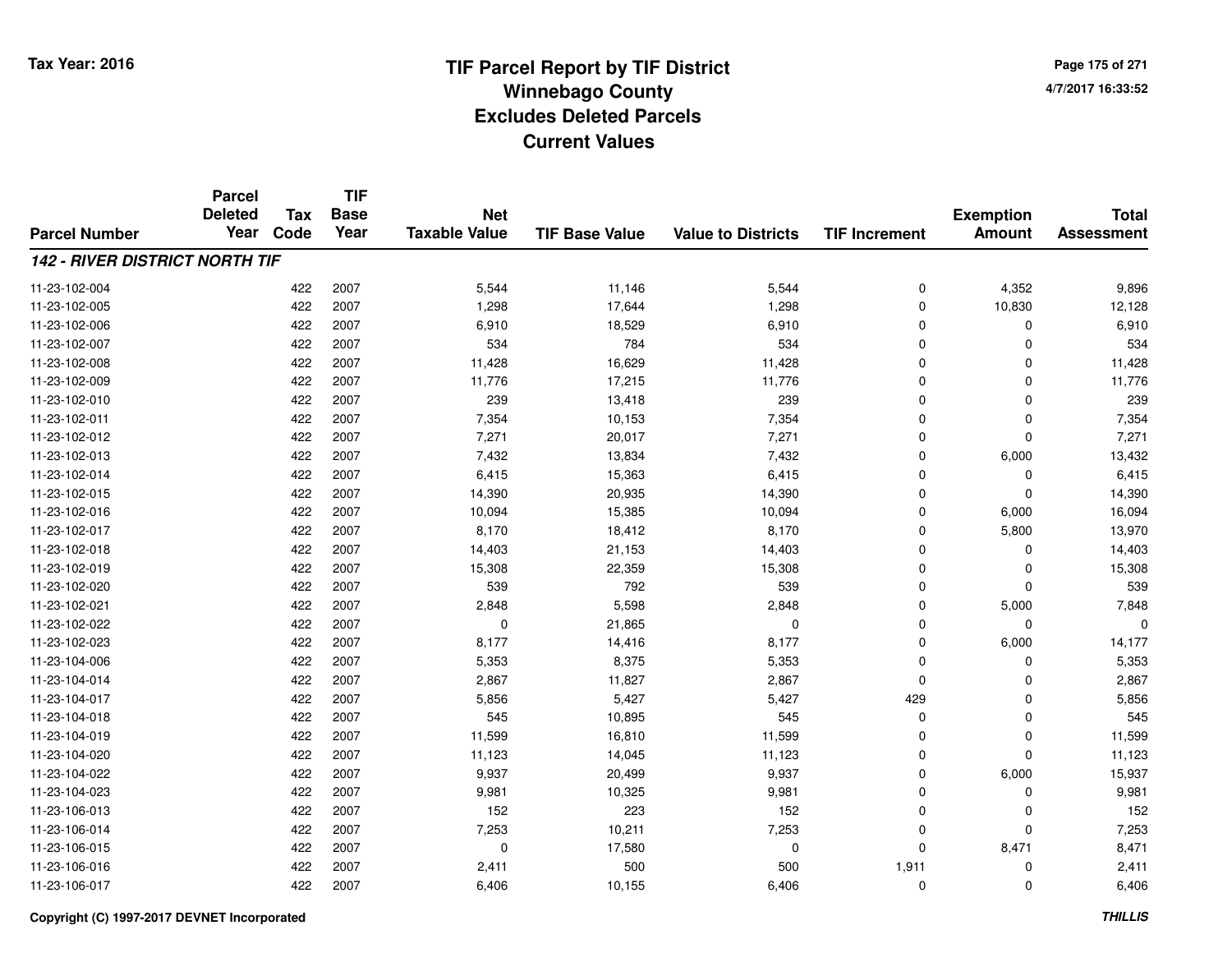**Page 176 of 2714/7/2017 16:33:52**

#### **TIF Base ValueParcel NumberTotal AssessmentExemption Amount Value to Districts TIF IncrementTIF Base YearTax CodeParcel Deleted YearNet Taxable Value142 - RIVER DISTRICT NORTH TIF**11-23-106-0188 422 2007 352 516 352 0 0 352 11-23-106-0199 422 2007 3,994 9,825 3,994 0 0 3,994 11-23-106-0200 422 2007 5,380 5,673 5,380 0 2,198 7,578 11-23-106-0211 422 2007 285 418 285 0 0 285 11-23-106-022 <sup>422</sup> <sup>507</sup> <sup>2007</sup> <sup>745</sup> <sup>507</sup> <sup>0</sup> <sup>0</sup> <sup>507</sup> 11-23-106-023 $3$  2007 9,634  $13,482$  9,634  $9,634$   $13,482$  9,634  $0$  0 0  $9,634$ 11-23-106-024 <sup>422</sup> <sup>307</sup> <sup>2007</sup> <sup>451</sup> <sup>307</sup> <sup>0</sup> <sup>0</sup> <sup>307</sup> 11-23-106-025 <sup>422</sup> 4,718 <sup>2007</sup> 8,189 4,718 <sup>0</sup> 4,225 8,943 11-23-107-0011 422 2007 5,842 7,377 5,842 0 0 5,842 11-23-107-002 <sup>422</sup> <sup>256</sup> <sup>2007</sup> <sup>376</sup> <sup>256</sup> <sup>0</sup> <sup>0</sup> <sup>256</sup> 11-23-107-0033 422 2007 11,103 6,761 6,761 4,342 0 11,103 11-23-107-0044 422 2007 7,345 9,790 7,345 0 0 7,345 11-23-107-0055 422 2007 15,219 22,240 15,219 0 0 15,219 11-23-107-006 <sup>422</sup> <sup>341</sup> <sup>2007</sup> <sup>529</sup> <sup>341</sup> <sup>0</sup> <sup>0</sup> <sup>341</sup> 11-23-107-007 $7$  and  $422$  2007 cm  $10$  20,705 cm  $10$  0 cm  $10$  0 cm  $10$  0 0 cm  $10$ 11-23-107-0088 422 2007 1,213 1,423 1,213 0 0 1,213 11-23-107-0099 422 2007 6,717 4,649 4,649 2,068 0 6,717 11-23-107-0100 422 2007 10,606 10,392 10,392 214 0 10,606 11-23-107-0111 422 2007 6,845 9,753 6,845 0 3,610 10,455 11-23-107-012 <sup>422</sup> 5,718 <sup>2007</sup> 11,231 5,718 <sup>0</sup> <sup>977</sup> 6,695 11-23-107-0133 422 2007 0 7,152 0 0 8,629 8,629 11-23-107-014422 2007 12,289 4,342 4,342 4,342 7,947 0 12,289 11-23-107-015 <sup>422</sup> 10,264 <sup>2007</sup> 9,211 9,211 1,053 <sup>0</sup> 10,264 11-23-107-016 <sup>422</sup> 5,303 <sup>2007</sup> 4,729 4,729 <sup>574</sup> <sup>0</sup> 5,303 11-23-107-0177 422 2007 328 482 328 0 0 328 11-23-107-0188 422 2007 2,568 4,146 2,568 0 3,916 6,484 11-23-107-0211 422 2007 7,881 19,206 7,881 0 6,000 13,881 11-23-107-022 <sup>422</sup> 8,933 <sup>2007</sup> 13,972 8,933 <sup>0</sup> <sup>0</sup> 8,933 11-23-107-0233 422 2007 6,519 17,593 6,519 0 6,000 12,519 11-23-107-0244 422 2007 77,122 173,360 77,122 0 0 77,122 11-23-107-025 <sup>422</sup> 28,543 <sup>2007</sup> 38,443 28,543 <sup>0</sup> <sup>0</sup> 28,543 11-23-107-026 <sup>422</sup> 145,740 <sup>2007</sup> 171,379 145,740 <sup>0</sup> <sup>0</sup> 145,740 11-23-107-027<sup>422</sup> 12,243 <sup>2007</sup> 20,681 12,243 <sup>0</sup> 6,000 18,243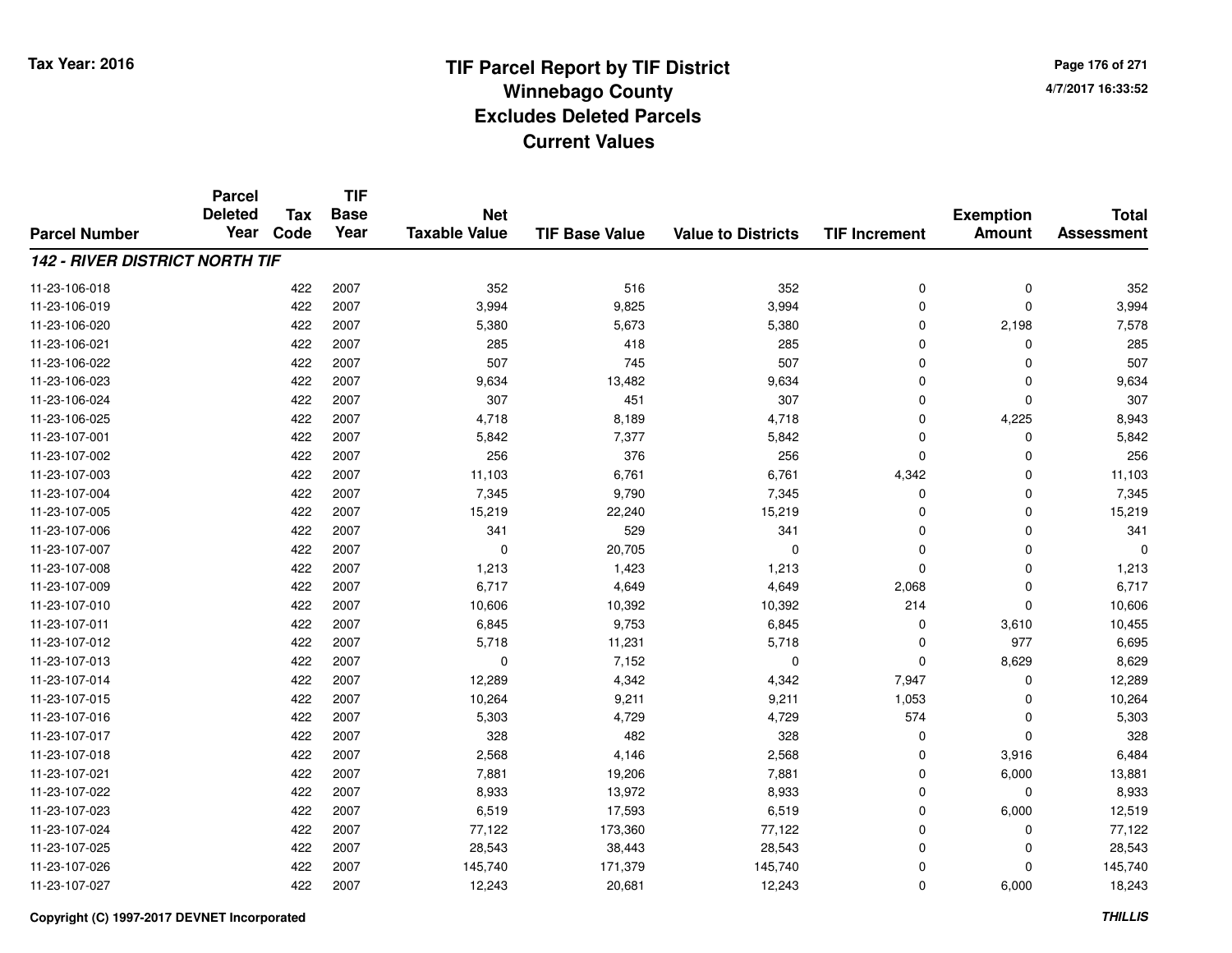**TIF**

**Parcel**

**Page 177 of 2714/7/2017 16:33:52**

#### **TIF Base ValueParcel NumberTotal AssessmentExemption Amount Value to Districts TIF Increment Base YearTax Code Deleted YearNet Taxable Value142 - RIVER DISTRICT NORTH TIF**11-23-107-0288 422 2007 16,948 25,084 16,948 0 0 16,948 11-23-107-0300 422 2007 421 16,410 421 0 0 421 11-23-107-0311 422 2007 387 15,495 387 0 0 387 11-23-107-0322 11,412 2008 11,412 17,634 11,412 0 0 0 11,412 11-23-107-0333 422 2007 7,517 18,367 7,517 0 4,700 12,217 11-23-107-035 <sup>422</sup> <sup>267</sup> <sup>2007</sup> <sup>392</sup> <sup>267</sup> <sup>0</sup> <sup>0</sup> <sup>267</sup> 11-23-107-036 <sup>422</sup> 12,667 <sup>2007</sup> 31,693 12,667 <sup>0</sup> <sup>0</sup> 12,667 11-23-107-037 <sup>422</sup> 13,830 <sup>2007</sup> 16,734 13,830 <sup>0</sup> <sup>0</sup> 13,830 11-23-107-0388 422 2007 14,889 21,530 14,889 0 0 14,889 11-23-107-039 <sup>422</sup> 11,175 <sup>2007</sup> 19,151 11,175 <sup>0</sup> 6,000 17,175 11-23-107-0400 422 2007 16,154 18,508 16,154 0 0 16,154 11-23-107-0411 422 2007 13,006 18,335 13,006 0 0 13,006 11-23-107-042 <sup>422</sup> 13,415 <sup>2007</sup> 28,011 13,415 <sup>0</sup> 6,000 19,415 11-23-107-0433 422 2007 5,389 9,335 5,389 0 11,000 16,389 11-23-126-0011 422 2007 10,105 20,772 10,105 0 0 10,105 11-23-126-004 <sup>422</sup> <sup>534</sup> <sup>2007</sup> 5,385 <sup>534</sup> <sup>0</sup> <sup>0</sup> <sup>534</sup> 11-23-126-005 <sup>422</sup> <sup>0</sup> <sup>2007</sup> <sup>0</sup> <sup>0</sup> <sup>0</sup> <sup>0</sup> <sup>0</sup> 11-23-126-0066 422 2007 7,064 19,728 7,064 0 6,000 13,064 11-23-126-007 <sup>422</sup> 1,411 <sup>2007</sup> 6,553 1,411 <sup>0</sup> <sup>0</sup> 1,411 11-23-126-008 <sup>422</sup> <sup>267</sup> <sup>2007</sup> <sup>392</sup> <sup>267</sup> <sup>0</sup> <sup>0</sup> <sup>267</sup> 11-23-126-0099 422 2007 525 771 525 0 0 525 11-23-126-0100 422 2007 7,964 14,254 7,964 0 6,000 13,964 11-23-126-011 <sup>422</sup> <sup>0</sup> <sup>2007</sup> <sup>0</sup> <sup>0</sup> <sup>0</sup> 11,361 11,361 11-23-126-012 <sup>422</sup> 8,313 <sup>2007</sup> 21,789 8,313 <sup>0</sup> <sup>0</sup> 8,313 11-23-126-0133 422 2007 459 674 459 0 0 459 11-23-126-014422 2007 13,038 7,603 7,603 0 0 0 7,603 11-23-126-015 <sup>422</sup> 5,585 <sup>2007</sup> 8,730 5,585 <sup>0</sup> <sup>0</sup> 5,585 11-23-126-0166 422 2007 9,576 11,743 9,576 0 0 9,576 11-23-126-0177 2007 2007 2007 3,888 2007 3,444 3 3,888 3,888 3 3,888 3,888 3,888 3,888 3,888 3,888 3,888 3,888 3,888 3,888 3,888 3,888 3,888 3,888 3,888 3,888 3,888 3,888 3,888 3,888 3,888 3,888 3,888 3,888 3,888 3,888 3,888 3,888 3,888 11-23-126-018 <sup>422</sup> <sup>520</sup> <sup>2007</sup> 5,810 <sup>520</sup> <sup>0</sup> <sup>0</sup> <sup>520</sup> 11-23-126-0199 422 2007 2,732 7,498 2,732 0 0 2,732 11-23-126-0200 422 2007 5,659 10,835 5,659 0 5,468 11,127 11-23-126-0211 422 2007 5,600 10,416 5,600 0 1,940 7,540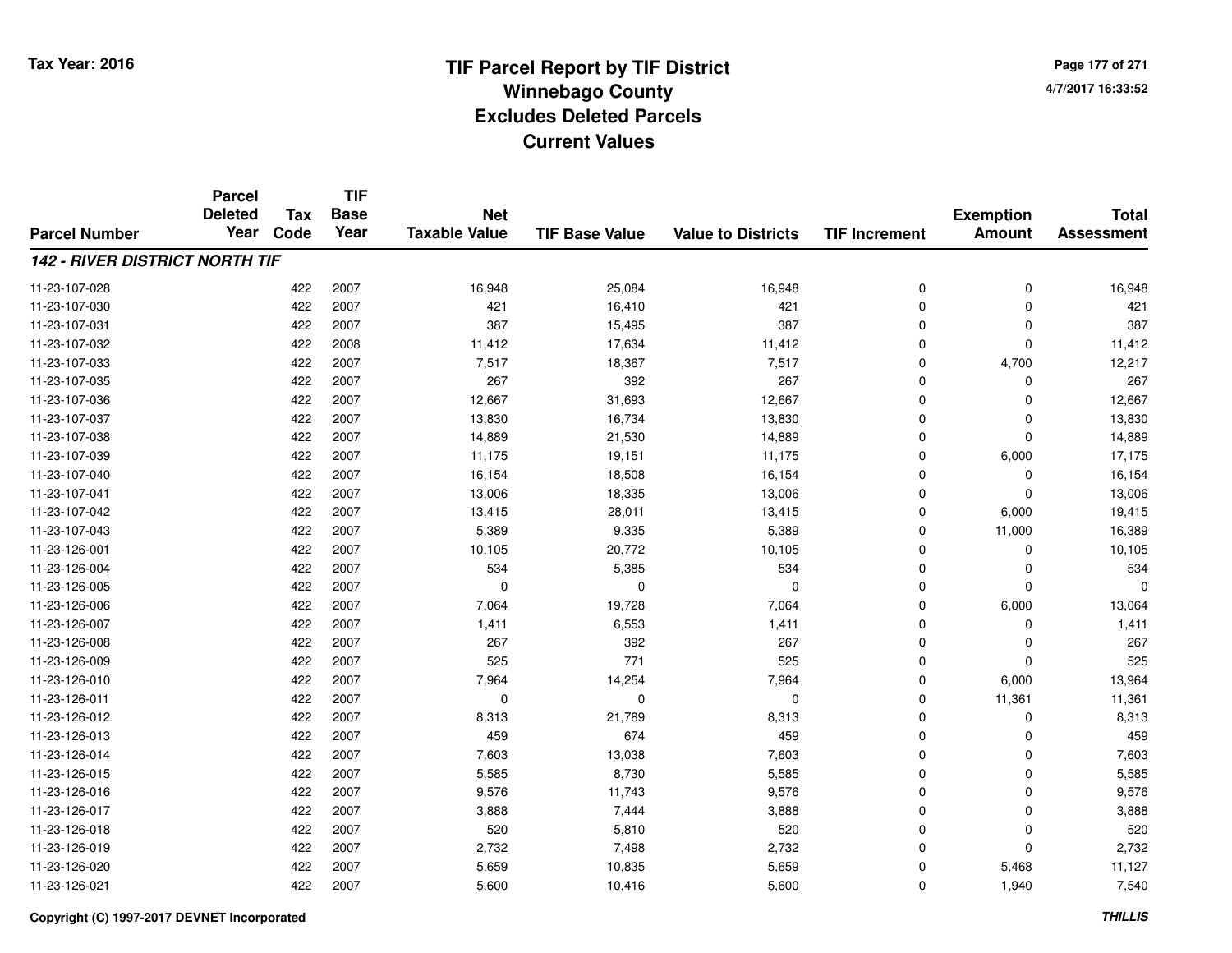**Page 178 of 2714/7/2017 16:33:52**

#### **TIF Base ValueParcel NumberTotal AssessmentExemption Amount Value to Districts TIF IncrementTIF Base YearTax CodeParcel Deleted YearNet Taxable Value142 - RIVER DISTRICT NORTH TIF**11-23-126-022 <sup>422</sup> 5,532 <sup>2007</sup> 5,532 5,532 <sup>0</sup> <sup>881</sup> 6,413 11-23-126-0233 422 2007 578 2,568 578 0 5,623 6,201 11-23-126-024 <sup>422</sup> 1,903 <sup>2007</sup> 14,772 1,903 <sup>0</sup> 6,280 8,183 11-23-126-0255 422 2007 3,722 12,728 3,722 0 0 3,722 11-23-126-026 <sup>422</sup> 7,150 <sup>2007</sup> 10,512 7,150 <sup>0</sup> <sup>0</sup> 7,150 11-23-126-027 <sup>422</sup> <sup>292</sup> <sup>2007</sup> 4,771 <sup>292</sup> <sup>0</sup> <sup>0</sup> <sup>292</sup> 11-23-126-0288 422 2007 7,650 17,468 7,650 0 0 7,650 11-23-126-0299 422 2007 395 4,700 395 0 0 395 11-23-126-0300 422 2007 14,666 27,584 14,666 0 0 14,666 11-23-126-0311 422 2007 18,016 23,476 18,016 0 0 18,016 11-23-126-0322 422 2007 6,001 19,253 6,001 0 6,001 11-23-126-0333 422 2007 15,041 21,291 15,041 0 0 15,041 11-23-126-034 <sup>422</sup> <sup>555</sup> <sup>2007</sup> <sup>815</sup> <sup>555</sup> <sup>0</sup> <sup>0</sup> <sup>555</sup> 11-23-126-035 <sup>422</sup> 8,993 <sup>2007</sup> 21,523 8,993 <sup>0</sup> 6,000 14,993 11-23-126-036 <sup>422</sup> 14,074 <sup>2007</sup> <sup>0</sup> <sup>0</sup> 14,074 <sup>0</sup> 14,074 11-23-126-037 <sup>422</sup> 8,840 <sup>2007</sup> 16,537 8,840 <sup>0</sup> 6,000 14,840 11-23-126-038 <sup>422</sup> 32,759 <sup>2007</sup> 37,929 32,759 <sup>0</sup> <sup>0</sup> 32,759 11-23-126-0399 422 2007 1,531 102,964 1,531 0 0 1,531 11-23-126-0400 422 2007 23,216 34,124 23,216 0 0 23,216 11-23-126-0411 422 2007 21,608 34,403 21,608 0 6,000 27,608 11-23-126-042 <sup>422</sup> 172,623 <sup>2007</sup> 202,578 172,623 <sup>0</sup> <sup>0</sup> 172,623 11-23-126-0433 422 2007 7,836 14,565 7,836 0 6,000 13,836 11-23-129-0011 422 2007 76,306 343,607 76,306 0 76,306 11-23-129-002 <sup>422</sup> 84,309 <sup>2007</sup> 109,302 84,309 <sup>0</sup> <sup>0</sup> 84,309 11-23-129-0033 422 2007 5,765 822 822 4,943 0 5,765 11-23-129-0044 422 2007 7,688 10,451 7,688 0 7,688 11-23-129-005 <sup>422</sup> 12,675 <sup>2007</sup> 16,004 12,675 <sup>0</sup> <sup>0</sup> 12,675 11-23-129-007 <sup>422</sup> <sup>903</sup> <sup>2007</sup> 1,325 <sup>903</sup> <sup>0</sup> <sup>0</sup> <sup>903</sup> 11-23-129-008 <sup>422</sup> 129,124 <sup>2007</sup> 202,170 129,124 <sup>0</sup> <sup>0</sup> 129,124 11-23-129-0099 422 2007 1,204 1,767 1,204 0 0 1,204 11-23-129-0100 422 2007 115,385 135,423 115,385 0 0 115,385 11-23-129-0111 422 2007 16,270 29,793 16,270 0 0 16,270 11-23-129-012<sup>422</sup> 14,479 <sup>2007</sup> 23,082 14,479 <sup>0</sup> <sup>0</sup> 14,479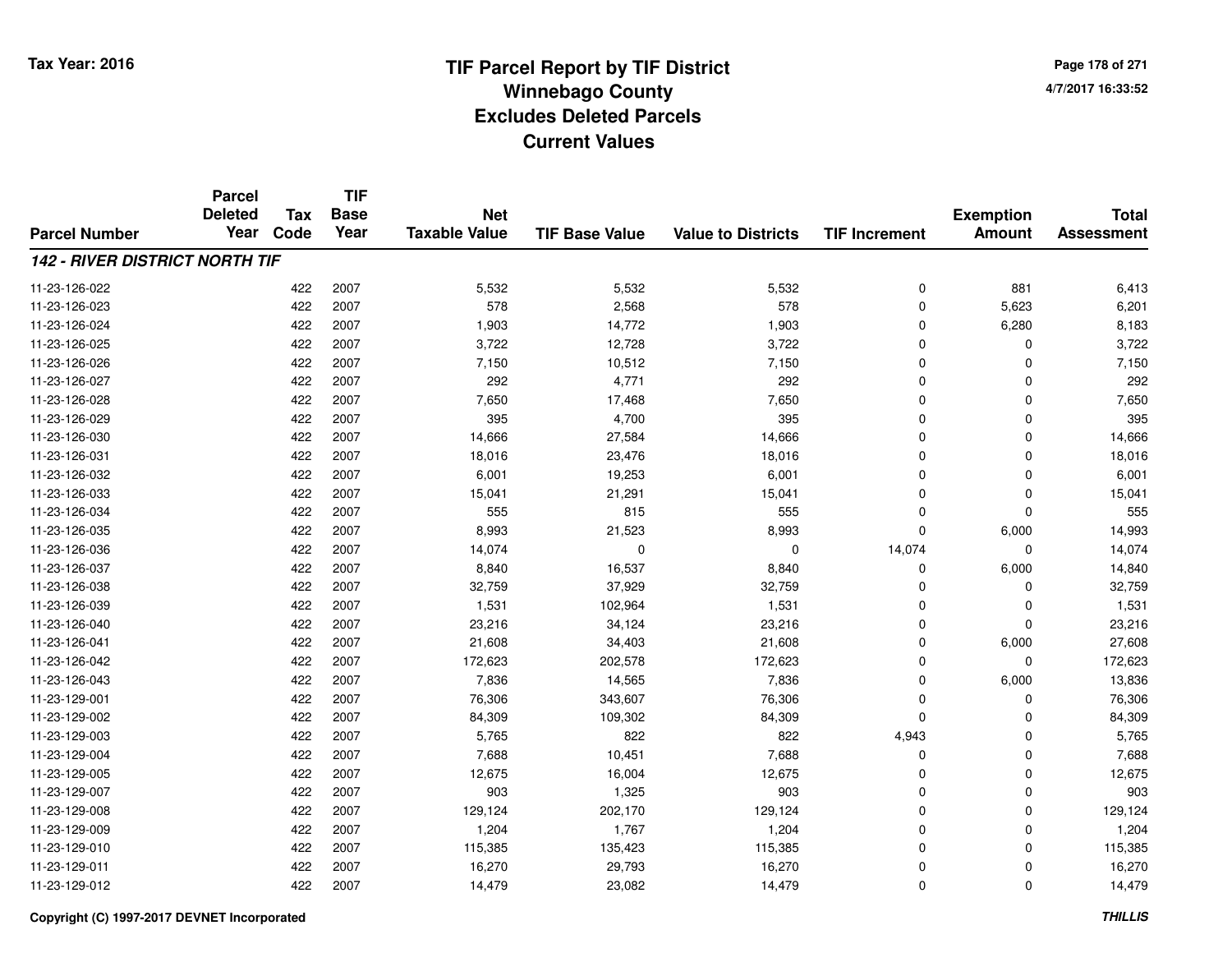**Page 179 of 2714/7/2017 16:33:52**

#### **TIF Base ValueParcel NumberTotal AssessmentExemption Amount Value to Districts TIF IncrementTIF Base YearTax CodeParcel Deleted YearNet Taxable Value142 - RIVER DISTRICT NORTH TIF**11-23-129-0133 422 2007 85,516 100,364 85,516 0 0 85,516 11-23-130-0011 422 2007 15,373 24,259 15,373 0 0 15,373 11-23-130-002 <sup>422</sup> 9,513 <sup>2007</sup> 8,476 8,476 1,037 <sup>0</sup> 9,513 11-23-130-0033 422 2007 246,406 289,083 246,406 0 0 246,406 11-23-130-004422 2007 5,000 22,036 5,000 5,000 5,000 5,000 6,000 5,000 5,000 65,000 65,000 6 11-23-130-005 <sup>422</sup> 118,786 <sup>2007</sup> 83,694 83,694 35,092 <sup>0</sup> 118,786 11-23-130-0066 422 2007 4,254 7,614 4,254 0 0 4,254 11-23-130-007 <sup>422</sup> 6,833 <sup>2007</sup> 8,815 6,833 <sup>0</sup> 3,077 9,910 11-23-130-008 <sup>422</sup> 12,401 <sup>2007</sup> 21,676 12,401 <sup>0</sup> <sup>0</sup> 12,401 11-23-130-0099 422 2007 7,542 13,073 7,542 0 5,686 13,228 11-23-130-0100 422 2007 9,377 7,868 7,868 1,509 11,376 20,753 11-23-130-0111 422 2007 545 800 545 0 0 545 11-23-130-012 <sup>422</sup> 133,320 <sup>2007</sup> 158,257 133,320 <sup>0</sup> <sup>0</sup> 133,320 11-23-130-0133 422 2007 4,499 0 0 4,499 0 4,499 11-23-130-014 <sup>422</sup> 6,412 <sup>2007</sup> <sup>0</sup> <sup>0</sup> 6,412 <sup>0</sup> 6,412 11-23-130-015 <sup>422</sup> 27,344 <sup>2007</sup> <sup>0</sup> <sup>0</sup> 27,344 <sup>0</sup> 27,344 11-23-130-0166 422 2007 17,999 24,229 17,999 0 0 17,999 11-23-130-017 <sup>422</sup> 11,079 <sup>2007</sup> 13,687 11,079 <sup>0</sup> <sup>0</sup> 11,079 11-23-130-0188 422 2007 79,855 81,681 79,855 0 0 79,855 11-23-130-0199 422 2007 25,264 40,213 25,264 0 0 25,264 11-23-130-0200 422 2007 6,591 7,735 6,591 0 0 6,591 11-23-130-0211 422 2007 14,714 17,269 14,714 0 0 14,714 11-23-130-022 <sup>422</sup> <sup>0</sup> <sup>2007</sup> <sup>0</sup> <sup>0</sup> <sup>0</sup> <sup>0</sup> <sup>0</sup> 11-23-132-0011 422 2007 25,879 30,373 25,879 0 0 25,879 11-23-132-0022 422 2007 27,609 38,196 27,609 0 0 27,609 11-23-132-0033 422 2007 16,741 21,687 16,741 0 6,000 22,741 11-23-132-004 <sup>422</sup> <sup>0</sup> <sup>2007</sup> <sup>0</sup> <sup>0</sup> <sup>0</sup> <sup>0</sup> <sup>0</sup> 11-23-132-005 <sup>422</sup> <sup>0</sup> <sup>2007</sup> 31,107 <sup>0</sup> <sup>0</sup> <sup>0</sup> <sup>0</sup> 11-23-132-006 <sup>422</sup> <sup>0</sup> <sup>2007</sup> 9,450 <sup>0</sup> <sup>0</sup> <sup>0</sup> <sup>0</sup> 11-23-132-007 <sup>422</sup> 71,772 <sup>2007</sup> 96,001 71,772 <sup>0</sup> <sup>0</sup> 71,772 11-23-132-0088 422 2007 0 53,214 0 0 0 0 11-23-132-0099 422 2007 9,383 11,014 9,383 0 0 9,383 11-23-132-0100 422 2007 4,894 5,744 4,894 0 0 4,894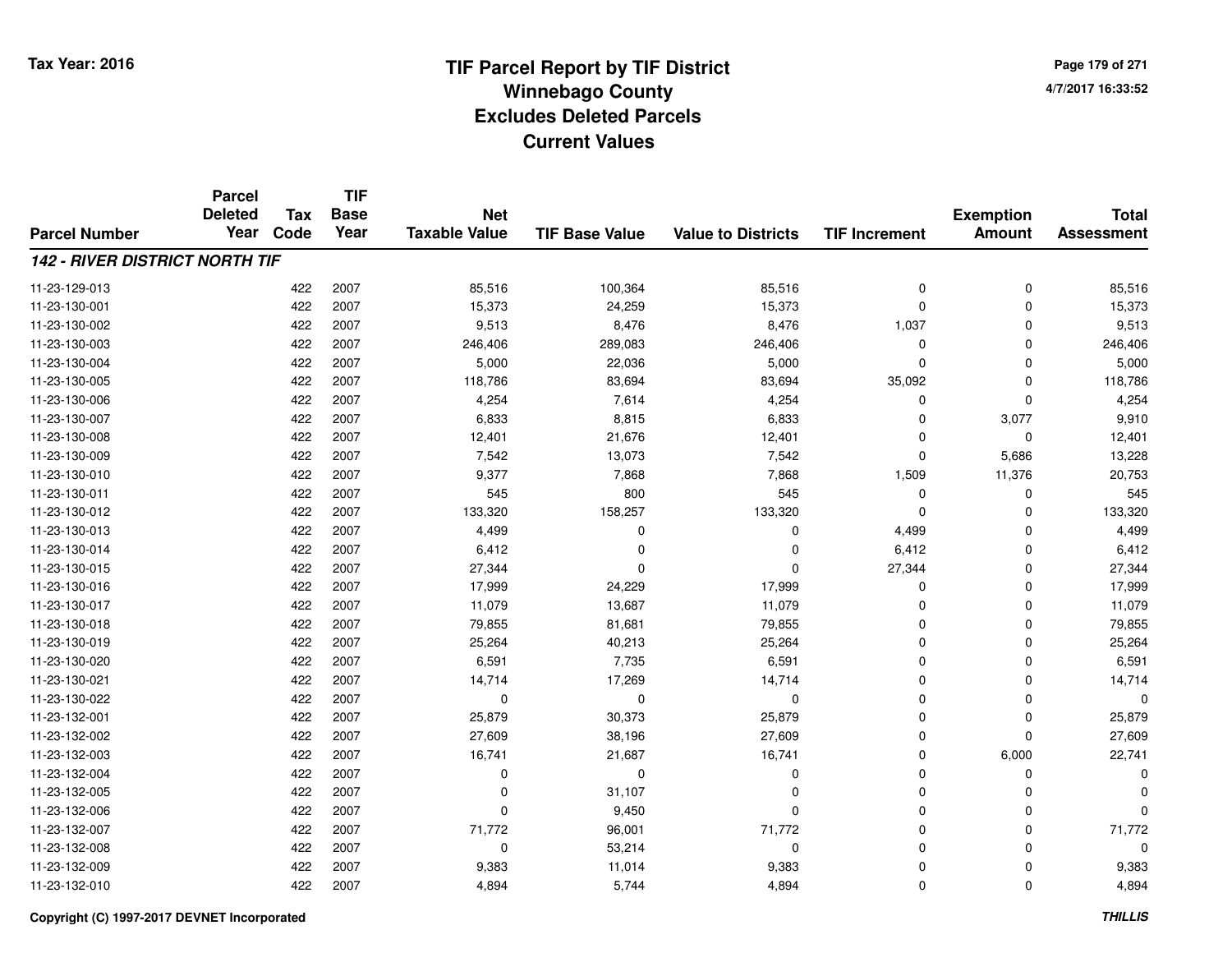**TIF**

**Parcel**

**Page 180 of 2714/7/2017 16:33:52**

#### **TIF Base ValueParcel NumberTotal AssessmentExemption Amount Value to Districts TIF Increment Base YearTax Code Deleted YearNet Taxable Value142 - RIVER DISTRICT NORTH TIF**11-23-132-0111 422 2007 22,374 30,813 22,374 0 0 22,374 11-23-132-0122 422 2007 24,083 28,265 24,083 0 0 24,083 11-23-132-0133 422 2007 16,881 16,750 16,750 131 0 16,881 11-23-132-014 <sup>422</sup> <sup>0</sup> <sup>2007</sup> <sup>0</sup> <sup>0</sup> <sup>0</sup> <sup>0</sup> <sup>0</sup> 11-23-132-015 <sup>422</sup> <sup>0</sup> <sup>2007</sup> <sup>0</sup> <sup>0</sup> <sup>0</sup> <sup>0</sup> <sup>0</sup> 11-23-132-016 <sup>422</sup> <sup>0</sup> <sup>2007</sup> <sup>0</sup> <sup>0</sup> <sup>0</sup> <sup>0</sup> <sup>0</sup> 11-23-132-017 <sup>422</sup> <sup>0</sup> <sup>2007</sup> <sup>0</sup> <sup>0</sup> <sup>0</sup> <sup>0</sup> <sup>0</sup> 11-23-132-018 <sup>422</sup> <sup>0</sup> <sup>2007</sup> <sup>0</sup> <sup>0</sup> <sup>0</sup> <sup>0</sup> <sup>0</sup> 11-23-151-004 <sup>422</sup> 7,759 <sup>2007</sup> 10,094 7,759 <sup>0</sup> <sup>0</sup> 7,759 11-23-151-005 <sup>422</sup> 9,188 <sup>2007</sup> 13,938 9,188 <sup>0</sup> <sup>0</sup> 9,188 11-23-151-0066 422 2007 3,824 14,663 3,824 0 4,614 8,438 11-23-151-007 <sup>422</sup> 7,818 <sup>2007</sup> 6,867 6,867 <sup>951</sup> 6,000 13,818 11-23-151-011 <sup>422</sup> <sup>0</sup> <sup>2007</sup> <sup>0</sup> <sup>0</sup> <sup>0</sup> <sup>0</sup> <sup>0</sup> 11-23-152-001 <sup>422</sup> <sup>585</sup> <sup>2007</sup> <sup>858</sup> <sup>585</sup> <sup>0</sup> <sup>0</sup> <sup>585</sup> 11-23-152-002 <sup>422</sup> 7,068 <sup>2007</sup> 3,491 3,491 3,577 <sup>0</sup> 7,068 11-23-152-0033 422 2007 6,665 24,249 6,665 0 0 6,665 11-23-153-0011 422 2007 650 955 650 0 0 650 11-23-153-002 <sup>422</sup> <sup>371</sup> <sup>2007</sup> <sup>545</sup> <sup>371</sup> <sup>0</sup> <sup>0</sup> <sup>371</sup> 11-23-153-003 <sup>422</sup> <sup>454</sup> <sup>2007</sup> <sup>666</sup> <sup>454</sup> <sup>0</sup> <sup>0</sup> <sup>454</sup> 11-23-153-004422 2007 - 1407 598 1407 - 1407 10 0 0 0 1407 11-23-153-005 <sup>422</sup> 4,649 <sup>2007</sup> 12,552 4,649 <sup>0</sup> <sup>834</sup> 5,483 11-23-153-0066 422 2007 284 417 284 0 0 284 11-23-153-0077 422 2007 6,683 16,750 6,683 0 0 6,683 11-23-154-001 <sup>422</sup> 59,397 <sup>2007</sup> 36,543 36,543 22,854 <sup>0</sup> 59,397 11-23-154-002 <sup>422</sup> <sup>427</sup> <sup>2007</sup> <sup>627</sup> <sup>427</sup> <sup>0</sup> <sup>0</sup> <sup>427</sup> 11-23-154-0033 422 2007 488 0 0 488 0 488 11-23-154-0044 422 2007 2,361 3,215 2,361 0 0 2,361 11-23-154-0055 422 2007 0 5,314 0 0 7,035 7,035 11-23-154-006 <sup>422</sup> 9,453 <sup>2007</sup> 12,190 9,453 <sup>0</sup> <sup>0</sup> 9,453 11-23-154-0077 422 2007 610 895 610 0 0 610 11-23-154-008 <sup>422</sup> 57,995 <sup>2007</sup> 48,938 48,938 9,057 <sup>0</sup> 57,995 11-23-154-0099 422 2007 10,981 23,449 10,981 0 10,981 11-23-154-0100 422 2007 318 4,230 318 0 0 318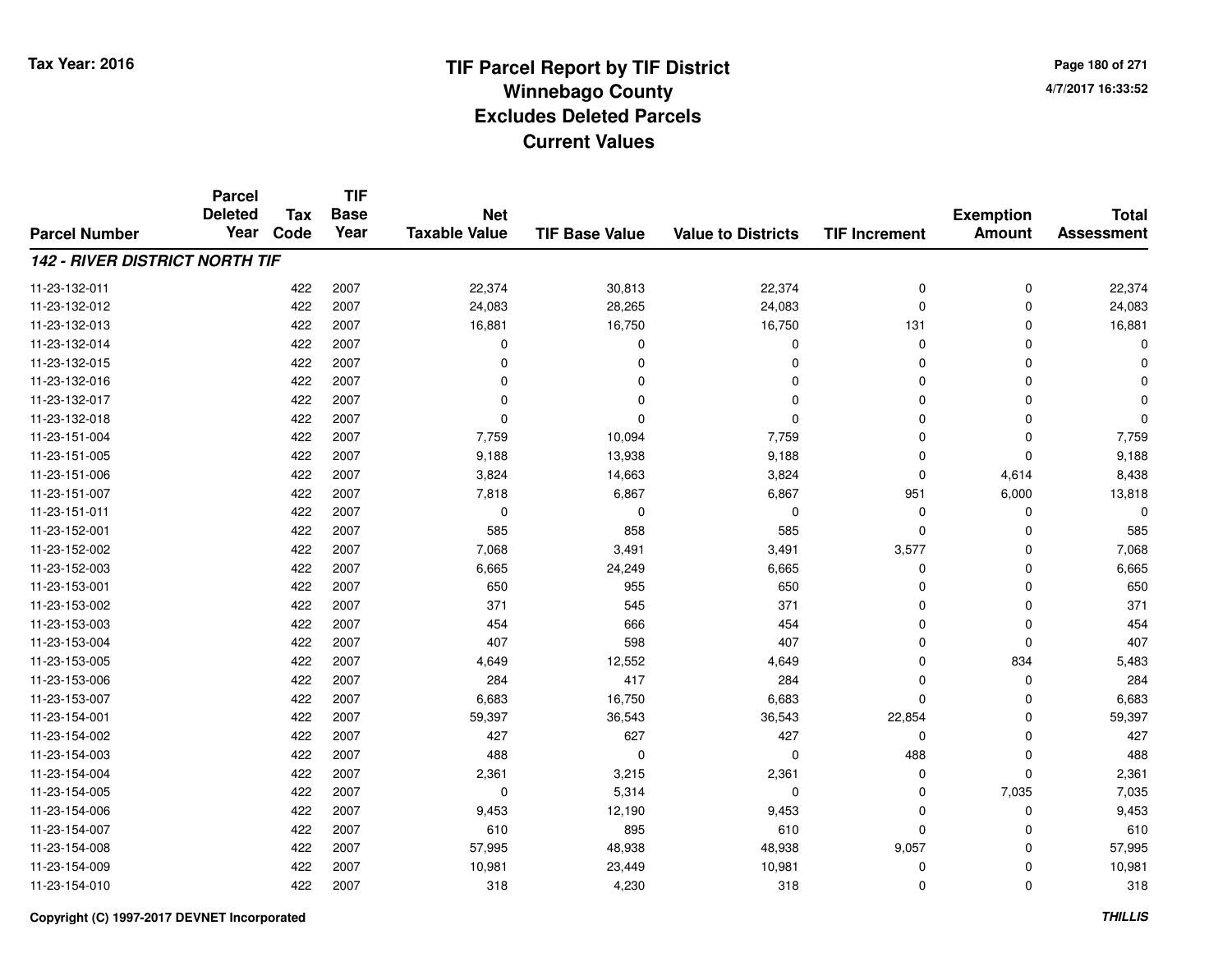**TIF**

**Parcel**

**Page 181 of 2714/7/2017 16:33:52**

#### **TIF Base ValueParcel NumberTotal AssessmentExemption Amount Value to Districts TIF Increment Base YearTax Code Deleted YearNet Taxable Value142 - RIVER DISTRICT NORTH TIF**11-23-154-0111 422 2007 4,428 6,030 4,428 0 0 4,428 11-23-154-012 <sup>422</sup> 7,608 <sup>2007</sup> 16,495 7,608 <sup>0</sup> 6,000 13,608 11-23-154-0133 422 2007 7,309 9,012 7,309 0 2,287 9,596 11-23-154-014422 2007 148,167 27,260 27,260 27,260 20,907 0 48,167 11-23-154-015 <sup>422</sup> 9,029 <sup>2007</sup> 9,029 9,029 <sup>0</sup> 1,505 10,534 11-23-155-001 <sup>422</sup> <sup>0</sup> <sup>2007</sup> <sup>0</sup> <sup>0</sup> <sup>0</sup> <sup>0</sup> <sup>0</sup> 11-23-155-0022 422 2007 20,635 23,776 20,635 0 0 20,635 11-23-155-0033 422 2007 10,650 12,964 10,650 0 0 10,650 11-23-155-0044 422 2007 14,752 17,850 14,752 0 0 14,752 11-23-156-0011 422 2007 12,836 15,530 12,836 0 0 12,836 11-23-156-0022 2 2007 11,865 3,576 3,576 3,576 8,289 0 11,865 3,576 3,576 3,576 3,576 3,576 3,289 11,865 11-23-156-0033 422 2007 6,021 11,134 6,021 0 0 6,021 11-23-156-004 <sup>422</sup> <sup>979</sup> <sup>2007</sup> 1,319 <sup>979</sup> <sup>0</sup> <sup>0</sup> <sup>979</sup> 11-23-156-0055 422 2007 10,918 13,785 10,918 0 0 10,918 11-23-156-006 <sup>422</sup> 4,160 <sup>2007</sup> 11,680 4,160 <sup>0</sup> 4,156 8,316 11-23-156-007 <sup>422</sup> <sup>561</sup> <sup>2007</sup> <sup>761</sup> <sup>561</sup> <sup>0</sup> <sup>0</sup> <sup>561</sup> 11-23-156-0088 422 2007 11,216 20,123 11,216 0 6,000 17,216 11-23-156-0099 422 2007 11,468 16,088 11,468 0 0 11,468 11-23-156-0100 422 2007 9,064 12,732 9,064 0 0 9,064 11-23-156-0111 422 2007 402 590 402 0 0 402 11-23-156-012 <sup>422</sup> 36,663 <sup>2007</sup> 49,238 36,663 <sup>0</sup> <sup>0</sup> 36,663 11-23-156-0133 422 2007 18,094 22,122 18,094 0 4,547 22,641 11-23-156-014422 2007 55,328 71,669 55,328 55,328 55,328 0 0 0 55,328 11-23-156-015 <sup>422</sup> 12,387 <sup>2007</sup> 14,988 12,387 <sup>0</sup> <sup>0</sup> 12,387 11-23-157-0011 422 2007 2,482 5,366 2,482 0 0 2,482 11-23-157-0022 2 2007 11,667 20,844 11,667 11,667 0 0 0 11,667 11-23-157-0033 422 2007 11,667 21,181 11,667 0 0 11,667 11-23-157-0066 422 2007 3,210 3,934 3,210 0 0 3,210 11-23-157-0077 422 2007 15,689 20,486 15,689 0 0 15,689 11-23-157-0088 422 2007 14,217 16,952 14,217 0 0 14,217 11-23-157-010 <sup>422</sup> <sup>0</sup> <sup>2007</sup> <sup>0</sup> <sup>0</sup> <sup>0</sup> <sup>0</sup> <sup>0</sup> 11-23-157-0111 and  $422$  2007 and  $200$  contracts to  $15,578$  contracts to  $0$  contracts to  $0$  contracts to  $0$  contracts to  $0$ 11-23-157-012 $2$  2007 0 4.130 0 0 0 0 0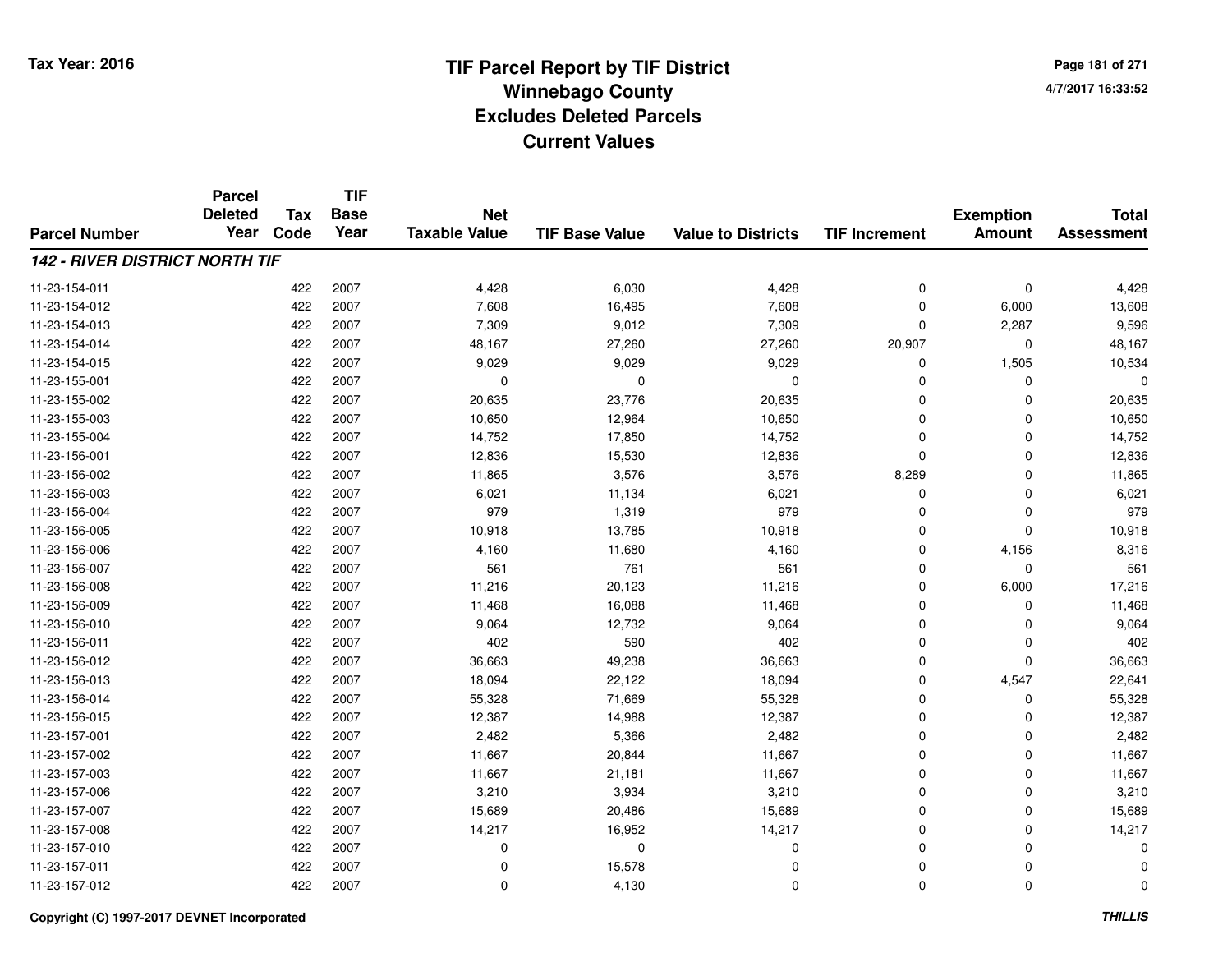**TIF**

**Parcel**

**Page 182 of 2714/7/2017 16:33:52**

#### **TIF Base ValueParcel NumberTotal AssessmentExemption Amount Value to Districts TIF Increment Base YearTax Code Deleted YearNet Taxable Value142 - RIVER DISTRICT NORTH TIF**11-23-157-013 <sup>422</sup> 5,117 <sup>2007</sup> 7,088 5,117 <sup>0</sup> <sup>0</sup> 5,117 11-23-157-014 <sup>422</sup> 40,996 <sup>2007</sup> 37,273 37,273 3,723 <sup>0</sup> 40,996 11-23-157-015 <sup>422</sup> <sup>0</sup> <sup>2007</sup> <sup>346</sup> <sup>0</sup> <sup>0</sup> <sup>0</sup> <sup>0</sup> 11-23-157-016 <sup>422</sup> <sup>0</sup> <sup>2007</sup> <sup>0</sup> <sup>0</sup> <sup>0</sup> <sup>0</sup> <sup>0</sup> 11-23-157-0177 422 2007 7,572 22,704 7,572 0 0 7,572 11-23-158-001 <sup>422</sup> <sup>0</sup> <sup>2007</sup> <sup>0</sup> <sup>0</sup> <sup>0</sup> <sup>0</sup> <sup>0</sup> 11-23-158-0022 2 2007 16,002 8,888 8,888 8,888 7,114 0 16,002 11-23-159-0011 422 2007 33,997 424,135 33,997 0 0 33,997 11-23-159-002 <sup>422</sup> 105,110 <sup>2007</sup> 123,360 105,110 <sup>0</sup> <sup>0</sup> 105,110 11-23-159-003 <sup>422</sup> <sup>0</sup> <sup>2007</sup> <sup>0</sup> <sup>0</sup> <sup>0</sup> <sup>0</sup> <sup>0</sup> 11-23-159-0044 422 2007 24,114 28,301 24,114 0 0 24,114 11-23-159-005 <sup>422</sup> 3,308 <sup>2007</sup> 4,538 3,308 <sup>0</sup> <sup>0</sup> 3,308 11-23-160-003 <sup>422</sup> <sup>0</sup> <sup>2007</sup> <sup>0</sup> <sup>0</sup> <sup>0</sup> <sup>0</sup> <sup>0</sup> 11-23-160-004 <sup>422</sup> <sup>0</sup> <sup>2007</sup> <sup>0</sup> <sup>0</sup> <sup>0</sup> <sup>0</sup> <sup>0</sup> 11-23-176-001 <sup>422</sup> <sup>0</sup> <sup>2007</sup> <sup>0</sup> <sup>0</sup> <sup>0</sup> <sup>0</sup> <sup>0</sup> 11-23-176-0033 422 2007 14,326 17,334 14,326 0 0 14,326 11-23-176-004 <sup>422</sup> 53,679 <sup>2007</sup> 63,000 53,679 <sup>0</sup> <sup>0</sup> 53,679 11-23-176-005 <sup>422</sup> <sup>0</sup> <sup>2007</sup> <sup>0</sup> <sup>0</sup> <sup>0</sup> <sup>0</sup> <sup>0</sup> 11-23-176-006 <sup>422</sup> <sup>0</sup> <sup>2007</sup> <sup>0</sup> <sup>0</sup> <sup>0</sup> <sup>0</sup> <sup>0</sup> 11-23-176-007 <sup>422</sup> <sup>0</sup> <sup>2007</sup> <sup>0</sup> <sup>0</sup> <sup>0</sup> <sup>0</sup> <sup>0</sup> 11-23-176-008 <sup>422</sup> 47,293 <sup>2007</sup> 53,837 47,293 <sup>0</sup> <sup>0</sup> 47,293 11-23-176-0099 422 2007 33,810 39,914 33,810 0 0 33,810 11-23-176-010 <sup>422</sup> <sup>0</sup> <sup>2007</sup> <sup>0</sup> <sup>0</sup> <sup>0</sup> <sup>0</sup> <sup>0</sup> 11-23-176-0111 422 2007 14,357 17,372 14,357 0 0 14,357 11-23-176-012 <sup>422</sup> 446,604 <sup>2007</sup> 501,057 446,604 <sup>0</sup> <sup>0</sup> 446,604 11-23-177-0011 422 2007 9,917 15,256 9,917 0 0 9,917 11-23-177-0022 422 2007 23,628 27,731 23,628 0 0 23,628 11-23-177-003 <sup>422</sup> 11,179 <sup>2007</sup> 15,321 11,179 <sup>0</sup> <sup>0</sup> 11,179 11-23-177-004 <sup>422</sup> <sup>0</sup> <sup>2007</sup> <sup>0</sup> <sup>0</sup> <sup>0</sup> <sup>0</sup> <sup>0</sup> 11-23-177-0055 422 2007 18,521 0 0 18,521 0 18,521 11-23-177-006 <sup>422</sup> <sup>0</sup> <sup>2007</sup> <sup>0</sup> <sup>0</sup> <sup>0</sup> <sup>0</sup> <sup>0</sup> 11-23-177-007 <sup>422</sup> <sup>0</sup> <sup>2007</sup> <sup>0</sup> <sup>0</sup> <sup>0</sup> <sup>0</sup> <sup>0</sup> 11-23-177-0088 422 2007 87,601 102,811 87,601 0 0 87,601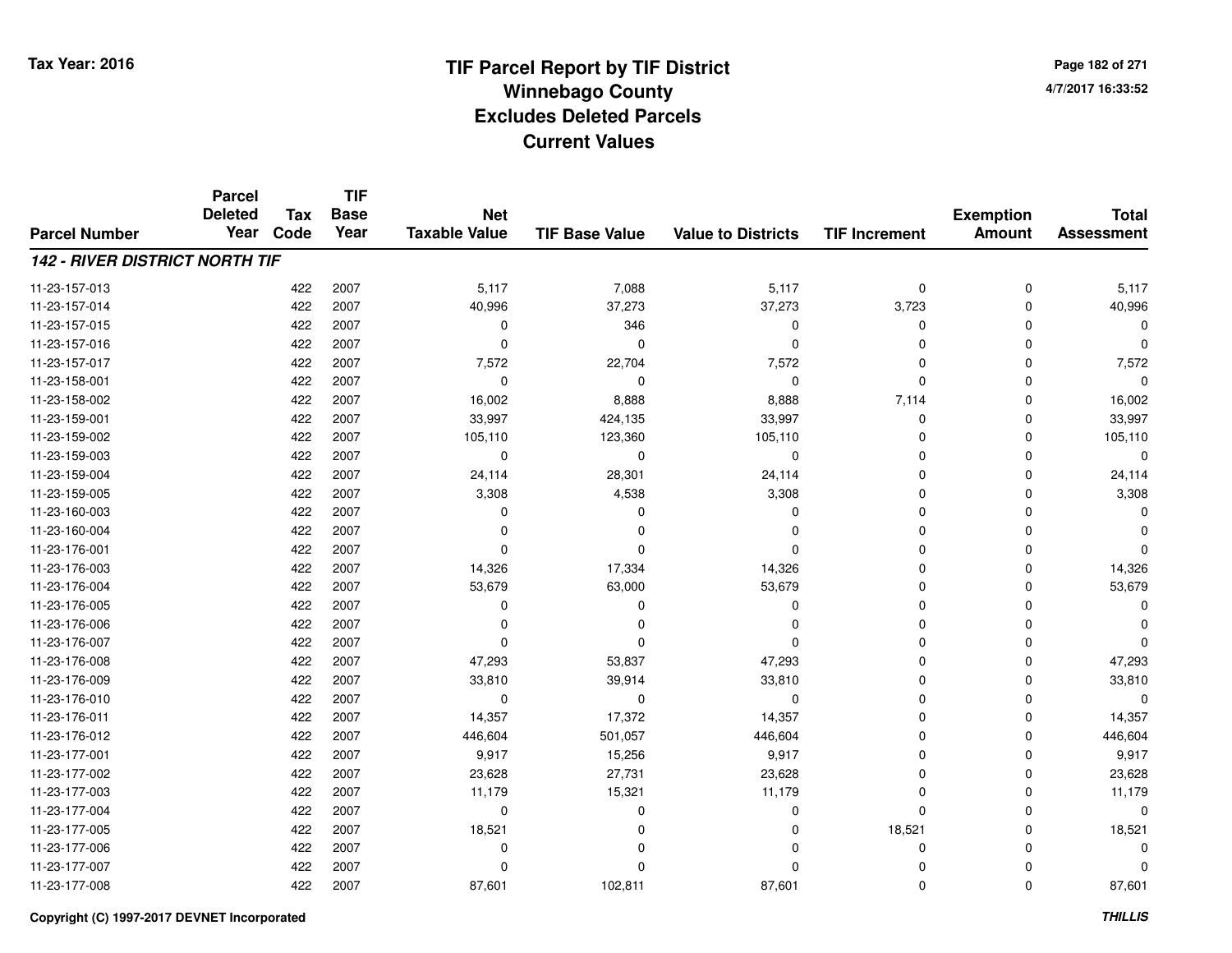**Page 183 of 2714/7/2017 16:33:52**

#### **TIF Base ValueParcel NumberTotal AssessmentExemption Amount Value to Districts TIF IncrementTIF Base YearTax CodeParcel Deleted YearNet Taxable Value142 - RIVER DISTRICT NORTH TIF**11-23-177-0099 422 2007 11,626 0 0 11,626 0 11,626 11-23-177-0100 1,716 1,716 1,716 0 0 1,716 0 0 1,716 0 1,716 0 1,716 11-23-177-0111 422 2007 3,639 0 3,639 0 3,639 11-23-178-004 <sup>422</sup> <sup>0</sup> <sup>2007</sup> <sup>0</sup> <sup>0</sup> <sup>0</sup> <sup>0</sup> <sup>0</sup> 11-23-179-002 <sup>422</sup> 513,282 <sup>2007</sup> 518,813 513,282 <sup>0</sup> <sup>0</sup> 513,282 11-23-179-0033 and  $422$  2007 cm  $10$  2007 cm  $10^{344}$  cm  $10^{10}$  cm  $10^{10}$  cm  $10^{10}$  cm  $10^{10}$  cm  $10^{10}$  cm  $10^{10}$  cm  $10^{10}$  cm  $10^{10}$  cm  $10^{10}$  cm  $10^{10}$  cm  $10^{10}$  cm  $10^{10}$  cm  $10^{10}$  cm  $10^{10}$  cm  $10^{10}$ 11-23-179-004 <sup>422</sup> 63,339 <sup>2007</sup> 75,443 63,339 <sup>0</sup> 6,000 69,339 11-23-179-005 <sup>422</sup> <sup>0</sup> <sup>2007</sup> <sup>0</sup> <sup>0</sup> <sup>0</sup> <sup>0</sup> <sup>0</sup> 11-23-179-006 <sup>422</sup> <sup>0</sup> <sup>2007</sup> <sup>0</sup> <sup>0</sup> <sup>0</sup> <sup>0</sup> <sup>0</sup> 11-23-179-015 <sup>422</sup> <sup>0</sup> <sup>2007</sup> <sup>0</sup> <sup>0</sup> <sup>0</sup> <sup>0</sup> <sup>0</sup> 11-23-179-021 <sup>422</sup> <sup>0</sup> <sup>2007</sup> <sup>0</sup> <sup>0</sup> <sup>0</sup> <sup>0</sup> <sup>0</sup> 11-23-180-0011 422 2007 71,342 83,467 71,342 0 0 71,342 11-23-180-002 <sup>422</sup> 1,669 <sup>2007</sup> 1,958 1,669 <sup>0</sup> <sup>0</sup> 1,669 11-23-181-013 <sup>422</sup> <sup>0</sup> <sup>2007</sup> <sup>0</sup> <sup>0</sup> <sup>0</sup> <sup>0</sup> <sup>0</sup> 11-23-182-0011 422 2007 1,938 21,547 1,938 0 0 1,938 11-23-182-002 <sup>422</sup> 13,405 <sup>2007</sup> 24,841 13,405 <sup>0</sup> <sup>0</sup> 13,405 11-23-182-0033 422 2007 13,405 24,841 13,405 0 0 13,405 11-23-182-004422 2007 13,405 24,841 13,405 13,405 0 0 0 13,405 11-23-182-005 <sup>422</sup> 8,954 <sup>2007</sup> 16,478 8,954 <sup>0</sup> <sup>0</sup> 8,954 11-23-182-0066 422 2007 13,405 24,841 13,405 0 0 13,405 11-23-182-007 <sup>422</sup> 13,405 <sup>2007</sup> 24,841 13,405 <sup>0</sup> <sup>0</sup> 13,405 11-23-182-0088 422 2007 13,405 24,841 13,405 0 0 13,405 11-23-182-0099 422 2007 268 332 268 0 0 268 11-23-182-0100 422 2007 268 332 268 0 0 268 11-23-182-0111 422 2007 268 332 268 0 0 268 11-23-182-012 <sup>422</sup> <sup>268</sup> <sup>2007</sup> <sup>332</sup> <sup>268</sup> <sup>0</sup> <sup>0</sup> <sup>268</sup> 11-23-182-0133 422 2007 268 332 268 0 0 268 11-23-301-0011 422 2007 16,002 33,953 16,002 0 0 16,002 11-23-301-005 <sup>422</sup> <sup>0</sup> <sup>2007</sup> <sup>0</sup> <sup>0</sup> <sup>0</sup> <sup>0</sup> <sup>0</sup> 11-23-302-003 <sup>422</sup> <sup>0</sup> <sup>2014</sup> <sup>0</sup> <sup>0</sup> <sup>0</sup> <sup>0</sup> <sup>0</sup> 11-23-302-004 <sup>422</sup> <sup>0</sup> <sup>2014</sup> <sup>0</sup> <sup>0</sup> <sup>0</sup> <sup>0</sup> <sup>0</sup> 11-23-303-004422 2014 75,457 75,464 75,457 75,457 75,457 0 0 75,457 11-23-303-007<sup>422</sup> 257,263 <sup>2014</sup> 257,289 257,263 <sup>0</sup> <sup>0</sup> 257,263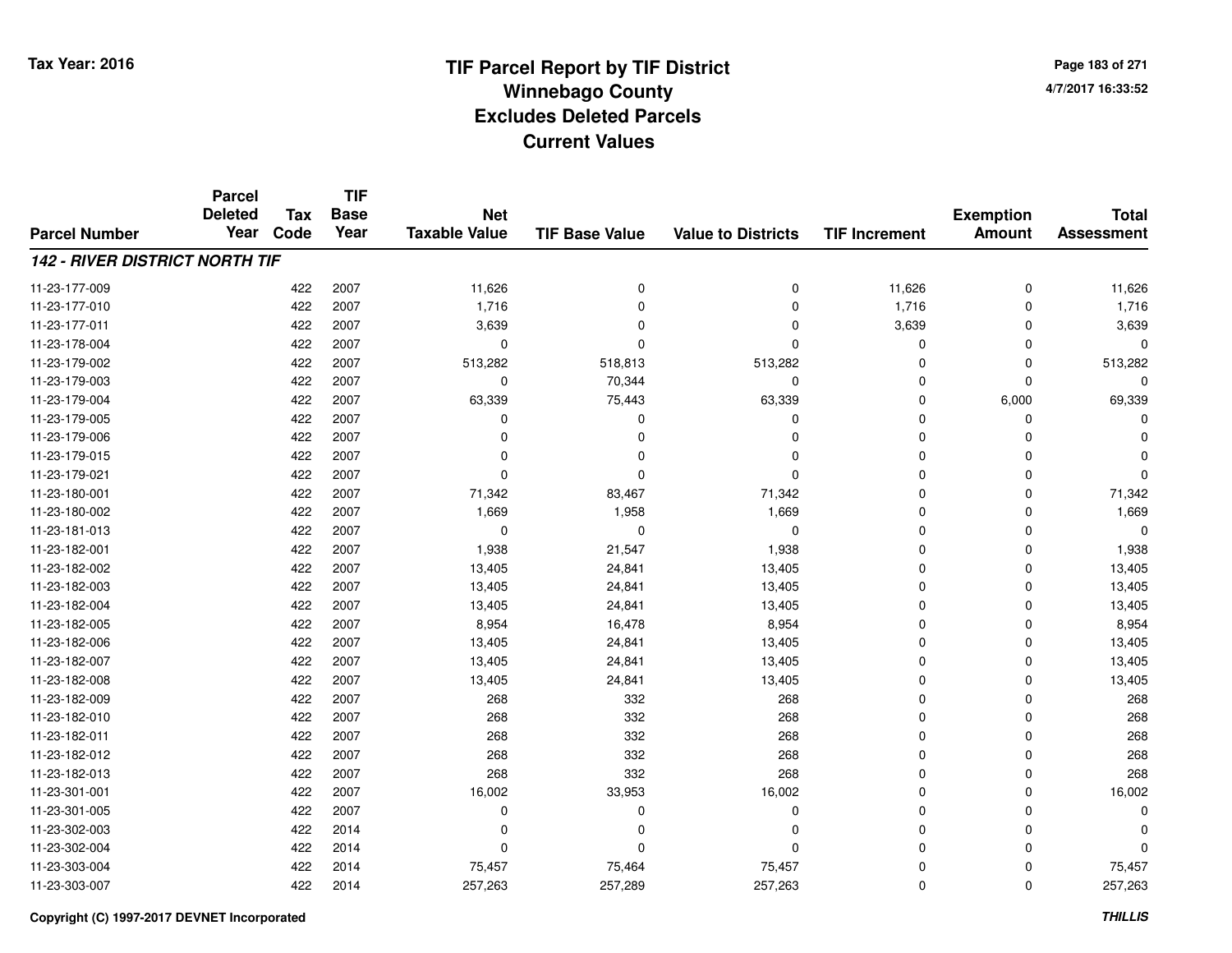**TIF**

**Parcel**

**Page 184 of 2714/7/2017 16:33:52**

#### **TIF Base ValueParcel NumberTotal AssessmentExemption Amount Value to Districts TIF Increment Base YearTax Code Deleted YearNet Taxable Value142 - RIVER DISTRICT NORTH TIF**11-23-305-0011 422 2007 55,528 42,627 42,627 12,901 0 55,528 11-23-305-0022 2007 149,025 37,781 37,781 37,781 37,781 37,781 37,181 37,181 37,181 37,181 37,181 37,181 37,781 37,781 37,18 11-23-305-004 <sup>422</sup> 80,306 <sup>2007</sup> 117,265 80,306 <sup>0</sup> <sup>0</sup> 80,306 11-23-306-0011 422 2014 39,460 32,945 32,945 6,515 0 39,460 11-23-306-005 <sup>422</sup> 24,002 <sup>2007</sup> 66,500 24,002 <sup>0</sup> <sup>0</sup> 24,002 11-23-306-0133 422 2007 25,663 23,660 23,660 2,003 6,000 31,663 11-23-306-014422 2007 54,903 102,587 54,903 54,903 0 0 0 54,903 11-23-306-016 <sup>422</sup> 17,306 <sup>2007</sup> 23,175 17,306 <sup>0</sup> <sup>0</sup> 17,306 11-23-306-017 <sup>422</sup> 12,665 <sup>2007</sup> 10,125 10,125 2,540 <sup>0</sup> 12,665 11-23-306-0188 422 0 10,486 17,950 10,486 0 0 10,486 11-23-307-0011 422 2007 15,011 18,648 15,011 0 0 15,011 11-23-307-0022 2 2007 15,393 20,778 15,393 20,778 15,393 0 0 0 15,393 11-23-307-0033 422 2007 84,991 121,075 84,991 0 0 84,991 11-23-307-004 <sup>422</sup> 62,993 <sup>2007</sup> 59,578 59,578 3,415 <sup>0</sup> 62,993 11-23-307-0055 422 2007 17,257 18,951 17,257 0 0 17,257 11-23-307-0066 422 2007 15,922 18,951 15,922 0 0 15,922 11-23-307-0077 422 2014 923,241 684,012 684,012 239,229 0 923,241 11-23-307-008 <sup>422</sup> <sup>0</sup> <sup>2014</sup> <sup>0</sup> <sup>0</sup> <sup>0</sup> <sup>0</sup> <sup>0</sup> 11-23-308-001 <sup>422</sup> <sup>0</sup> <sup>2007</sup> <sup>0</sup> <sup>0</sup> <sup>0</sup> <sup>0</sup> <sup>0</sup> 11-23-308-002 <sup>422</sup> <sup>0</sup> <sup>2007</sup> <sup>0</sup> <sup>0</sup> <sup>0</sup> <sup>0</sup> <sup>0</sup> 11-23-308-003 <sup>422</sup> <sup>0</sup> <sup>2007</sup> <sup>0</sup> <sup>0</sup> <sup>0</sup> <sup>0</sup> <sup>0</sup> 11-23-308-004 <sup>422</sup> <sup>0</sup> <sup>2007</sup> <sup>0</sup> <sup>0</sup> <sup>0</sup> <sup>0</sup> <sup>0</sup> 11-23-308-005 <sup>422</sup> <sup>0</sup> <sup>2007</sup> <sup>0</sup> <sup>0</sup> <sup>0</sup> <sup>0</sup> <sup>0</sup> 11-23-308-006 <sup>422</sup> 20,832 <sup>2007</sup> 24,656 20,832 <sup>0</sup> <sup>0</sup> 20,832 11-23-308-008 <sup>422</sup> <sup>0</sup> <sup>2007</sup> <sup>0</sup> <sup>0</sup> <sup>0</sup> <sup>0</sup> <sup>0</sup> 11-23-308-009 <sup>422</sup> <sup>0</sup> <sup>2007</sup> <sup>0</sup> <sup>0</sup> <sup>0</sup> <sup>0</sup> <sup>0</sup> 11-23-308-010 <sup>422</sup> <sup>0</sup> <sup>2007</sup> <sup>0</sup> <sup>0</sup> <sup>0</sup> <sup>0</sup> <sup>0</sup> 11-23-308-011 <sup>422</sup> <sup>0</sup> <sup>2007</sup> <sup>0</sup> <sup>0</sup> <sup>0</sup> <sup>0</sup> <sup>0</sup> 11-23-308-014422 2007 16,972 20,261 16,972 16,972 20,261 16,972 0 0 0 16,972 11-23-308-015 <sup>422</sup> <sup>0</sup> <sup>2007</sup> <sup>0</sup> <sup>0</sup> <sup>0</sup> <sup>0</sup> <sup>0</sup> 11-23-310-0011 422 2007 10,107 33,160 10,107 0 0 10,107 11-23-310-0022 422 2007 14,636 17,369 14,636 0 0 14,636 11-23-310-0033 2007 2,527 6,012 2,527 6,012 2,527 0 0 0 2,527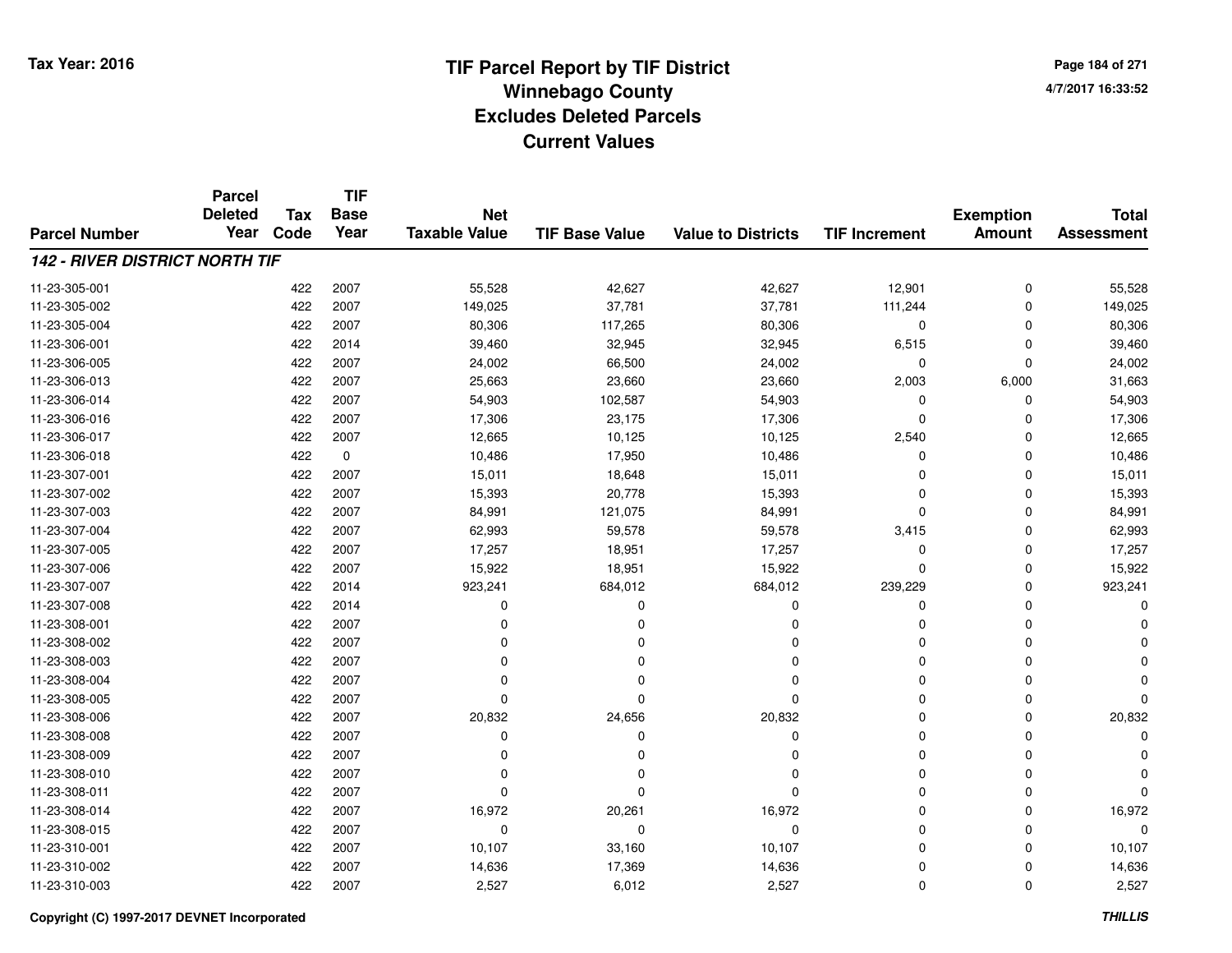**Page 185 of 2714/7/2017 16:33:52**

#### **TIF Base ValueParcel NumberTotal AssessmentExemption Amount Value to Districts TIF IncrementTIF Base YearTax CodeParcel Deleted YearNet Taxable Value142 - RIVER DISTRICT NORTH TIF**11-23-310-004 <sup>422</sup> <sup>0</sup> <sup>2007</sup> <sup>0</sup> <sup>0</sup> <sup>0</sup> <sup>0</sup> <sup>0</sup> 11-23-310-005 <sup>422</sup> <sup>0</sup> <sup>2007</sup> <sup>0</sup> <sup>0</sup> <sup>0</sup> <sup>0</sup> <sup>0</sup> 11-23-311-0033 422 2007 21,811 31,149 21,811 0 6,000 27,811 11-23-311-004422 2007 18,920 22,313 18,920 19 20,313 18,920 18,920 0 0 18,920 11-23-311-005 <sup>422</sup> 42,506 <sup>2007</sup> 134,827 42,506 <sup>0</sup> <sup>0</sup> 42,506 11-23-311-009 <sup>422</sup> <sup>0</sup> <sup>2007</sup> <sup>0</sup> <sup>0</sup> <sup>0</sup> <sup>0</sup> <sup>0</sup> 11-23-312-005 <sup>422</sup> <sup>0</sup> <sup>2007</sup> <sup>0</sup> <sup>0</sup> <sup>0</sup> <sup>0</sup> <sup>0</sup> 11-23-312-0066 422 2014 616,605 492,614 492,614 123,991 0 616,605 11-23-312-0088 422 2007 24,088 32,764 24,088 0 0 24,088 11-23-312-009 <sup>422</sup> 8,959 <sup>2007</sup> <sup>0</sup> <sup>0</sup> 8,959 <sup>0</sup> 8,959 11-23-312-010 <sup>422</sup> <sup>0</sup> <sup>2007</sup> <sup>0</sup> <sup>0</sup> <sup>0</sup> <sup>0</sup> <sup>0</sup> 11-23-312-0111 422 2007 12,879 29,228 12,879 0 0 12,879 11-23-313-005 <sup>422</sup> <sup>0</sup> <sup>2007</sup> <sup>0</sup> <sup>0</sup> <sup>0</sup> <sup>0</sup> <sup>0</sup> 11-23-313-008 <sup>422</sup> <sup>0</sup> <sup>2014</sup> <sup>0</sup> <sup>0</sup> <sup>0</sup> <sup>0</sup> <sup>0</sup> 11-23-314-0011 422 2014 45,853 45,857 45,853 0 0 45,853 11-23-314-0022 2 2007 1,012 1,267 1,012 1,012 0 0 0 1,012 11-23-314-003 <sup>422</sup> <sup>0</sup> <sup>2007</sup> <sup>0</sup> <sup>0</sup> <sup>0</sup> <sup>0</sup> <sup>0</sup> 11-23-314-004 <sup>422</sup> <sup>0</sup> <sup>2007</sup> <sup>0</sup> <sup>0</sup> <sup>0</sup> <sup>0</sup> <sup>0</sup> 11-23-315-004 <sup>422</sup> <sup>0</sup> <sup>2007</sup> <sup>0</sup> <sup>0</sup> <sup>0</sup> <sup>0</sup> <sup>0</sup> 11-23-356-002 <sup>422</sup> <sup>0</sup> <sup>2007</sup> <sup>0</sup> <sup>0</sup> <sup>0</sup> <sup>0</sup> <sup>0</sup> 11-23-356-004 <sup>422</sup> 633,270 <sup>2007</sup> 955,404 633,270 <sup>0</sup> <sup>0</sup> 633,270 **Tax District Totals: Parcel Count: <sup>405</sup> 9,048,739 12,012,491 8,298,205 750,534 321,761 9,370,500 143 - BROADWAY TIF**11-25-357-0011 423 2008 1,951 23,810 1,951 0 0 1,951 11-25-357-002 <sup>423</sup> 11,100 <sup>2008</sup> 18,918 11,100 <sup>0</sup> <sup>0</sup> 11,100 11-25-357-003 <sup>423</sup> 13,747 <sup>2008</sup> 22,801 13,747 <sup>0</sup> <sup>0</sup> 13,747 11-25-357-0044 423 2008 2,975 3,659 2,975 0 0 2,975 11-25-357-005 <sup>423</sup> 5,183 <sup>2008</sup> 23,835 5,183 <sup>0</sup> <sup>0</sup> 5,183 11-25-357-006 <sup>423</sup> 7,418 <sup>2008</sup> 10,017 7,418 <sup>0</sup> <sup>0</sup> 7,418 11-25-357-0077 423 2008 1,603 5,293 1,603 0 3,410 5,013 11-25-357-008 <sup>423</sup> 6,298 <sup>2008</sup> 14,718 6,298 <sup>0</sup> 5,572 11,870 11-25-357-0099 423 2008 6,220 14,844 6,220 0 6,000 12,220 11-25-357-0100 423 2008 386 13,068 386 0 0 386

**Copyright (C) 1997-2017 DEVNET Incorporated**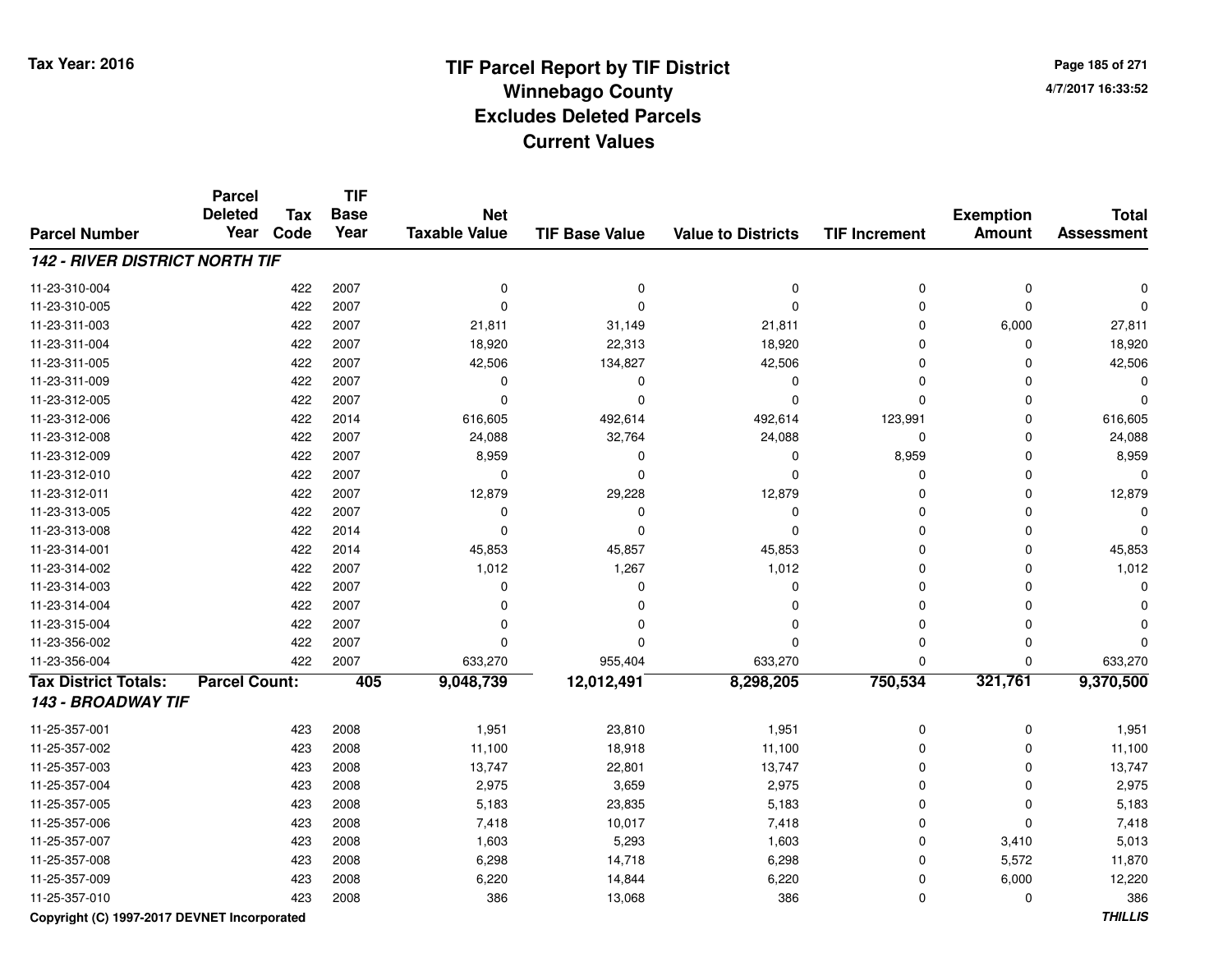**TIF**

**Parcel**

**Page 186 of 2714/7/2017 16:33:52**

#### **TIF Base ValueParcel NumberTotal AssessmentExemption Amount Value to Districts TIF Increment Base YearTax Code Deleted YearNet Taxable Value143 - BROADWAY TIF**11-25-357-0111 423 2008 2,519 22,484 2,519 0 0 2,519 11-25-357-0122 2 423 2008 10,289 23,758 10,289 0 6,000 16,289 11-25-357-013 $3$  2008 2,519 2,519 3,866 2,519 2,519 2,519 2,519 2,519 2,519 0 2,519 11-25-357-014423 5,886 22,684 5,886 5,886 5,886 5,886 5,886 5,886 5,886 5 6,886 5,886 5,886 5,886 5,886 5,886 5,886 5,886 5,886 5,886 5,886 5,886 5,886 5,886 5,886 5,886 5,886 5,886 5,886 5,886 5,886 5,886 5,886 5,886 5,886 5,886 5,886 11-25-357-015 <sup>423</sup> 9,413 <sup>2008</sup> 23,696 9,413 <sup>0</sup> 5,778 15,191 11-25-358-0011 423 2008 11,071 12,813 11,071 0 0 11,071 11-25-358-002 <sup>423</sup> 6,717 <sup>2008</sup> 18,807 6,717 <sup>0</sup> 5,120 11,837 11-25-358-0033 423 2008 6,554 15,473 6,554 0 5,294 11,848 11-25-358-004 <sup>423</sup> 7,620 <sup>2008</sup> 19,374 7,620 <sup>0</sup> <sup>0</sup> 7,620 11-25-358-005 <sup>423</sup> 3,623 <sup>2008</sup> 13,951 3,623 <sup>0</sup> 8,394 12,017 11-25-358-0066 423 2008 11,925 26,530 11,925 0 0 11,925 11-25-358-007 <sup>423</sup> 8,425 <sup>2008</sup> 18,097 8,425 <sup>0</sup> 2,855 11,280 11-25-358-008 <sup>423</sup> 10,981 <sup>2008</sup> 17,976 10,981 <sup>0</sup> <sup>340</sup> 11,321 11-25-358-0099 423 2008 6,184 14,986 6,184 0 5,000 11,184 11-25-358-0100 423 2008 15,664 33,893 15,664 0 0 15,664 11-25-358-0111 423 2008 11,970 17,429 11,970 0 0 11,970 11-25-358-012 <sup>423</sup> 8,333 <sup>2008</sup> 15,913 8,333 <sup>0</sup> <sup>0</sup> 8,333 11-25-358-0133 423 2008 14,808 30,183 14,808 0 0 14,808 11-25-358-014 <sup>423</sup> 7,221 <sup>2008</sup> 15,494 7,221 <sup>0</sup> <sup>0</sup> 7,221 11-25-358-015 <sup>423</sup> 1,972 <sup>2008</sup> 13,982 1,972 <sup>0</sup> 7,229 9,201 11-25-358-0166 423 2008 15,383 25,124 15,383 0 0 15,383 11-25-359-0011 423 2008 2,032 3,118 2,032 0 0 2,032 11-25-359-002 <sup>423</sup> 7,902 <sup>2008</sup> 19,335 7,902 <sup>0</sup> 6,000 13,902 11-25-359-0033 423 2008 8,330 18,385 8,330 0 6,000 14,330 11-25-359-004 <sup>423</sup> 10,254 <sup>2008</sup> 14,103 10,254 <sup>0</sup> <sup>0</sup> 10,254 11-25-359-005 <sup>423</sup> 22,455 <sup>2008</sup> 53,826 22,455 <sup>0</sup> <sup>0</sup> 22,455 11-25-359-006 <sup>423</sup> 34,193 <sup>2008</sup> 42,045 34,193 <sup>0</sup> <sup>0</sup> 34,193 11-25-359-0077 423 2008 1,592 2,443 1,592 0 0 1,592 11-25-359-0088 423 2008 3,053 16,469 3,053 0 9,699 12,752 11-25-359-009 <sup>423</sup> 8,576 <sup>2008</sup> 21,626 8,576 <sup>0</sup> 4,757 13,333 11-25-359-0100 423 2008 12,846 27,445 12,846 0 0 12,846 11-25-359-0111 423 2008 5,753 13,714 5,753 0 5,429 11,182 11-25-359-0122 423 2008 10,586 19,601 10,586 0 1,004 11,590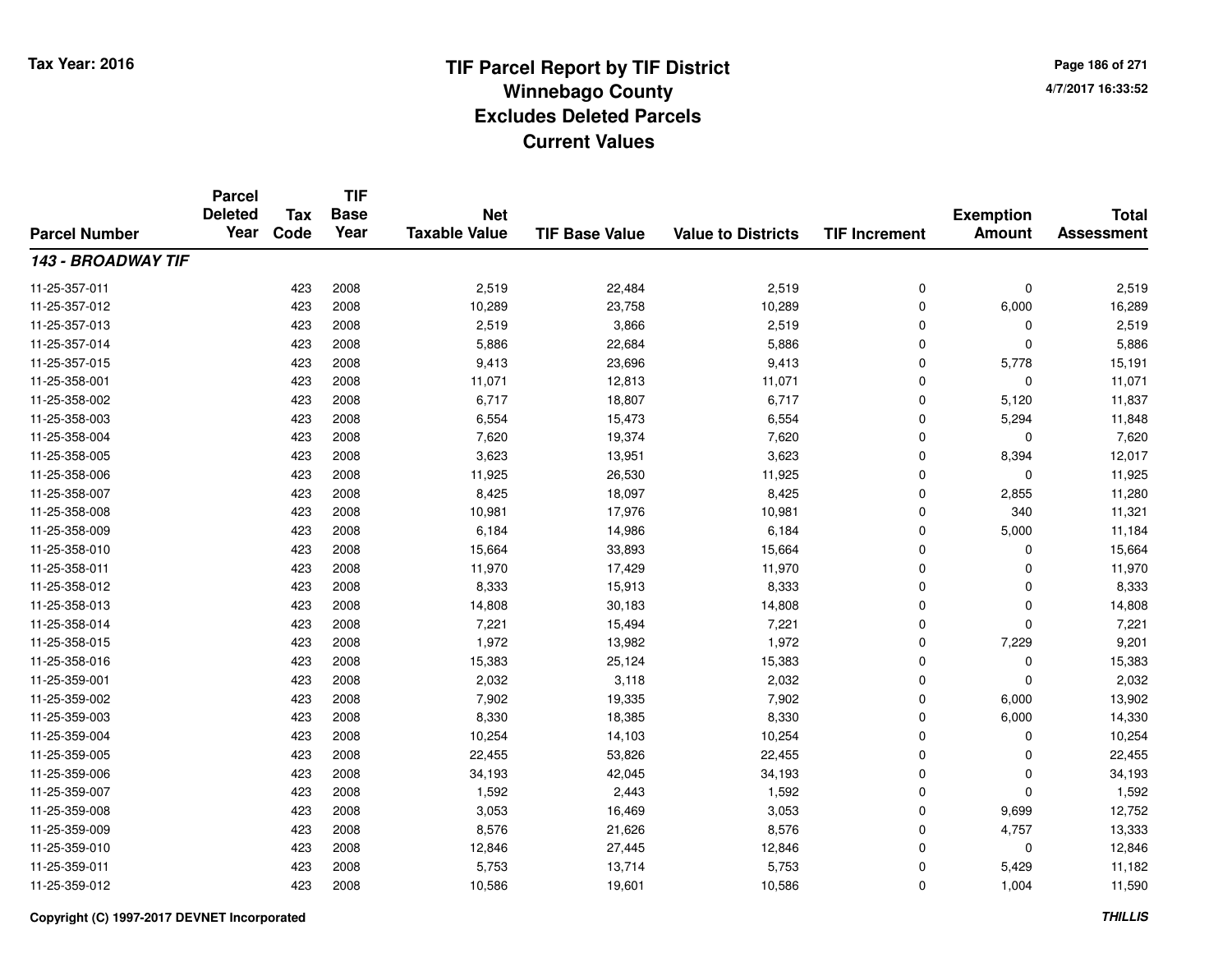**Page 187 of 2714/7/2017 16:33:52**

| <b>Parcel Number</b> | <b>Parcel</b><br><b>Deleted</b><br>Year | <b>Tax</b> | <b>TIF</b><br><b>Base</b> | <b>Net</b>           |                       | <b>Value to Districts</b> |                      | <b>Exemption</b><br><b>Amount</b> | <b>Total</b><br><b>Assessment</b> |
|----------------------|-----------------------------------------|------------|---------------------------|----------------------|-----------------------|---------------------------|----------------------|-----------------------------------|-----------------------------------|
|                      |                                         | Code       | Year                      | <b>Taxable Value</b> | <b>TIF Base Value</b> |                           | <b>TIF Increment</b> |                                   |                                   |
| 143 - BROADWAY TIF   |                                         |            |                           |                      |                       |                           |                      |                                   |                                   |
| 11-25-359-013        |                                         | 423        | 2008                      | 9,927                | 21,027                | 9,927                     | 0                    | $\mathbf 0$                       | 9,927                             |
| 11-25-359-014        |                                         | 423        | 2008                      | 14,558               | 29,491                | 14,558                    | 0                    | $\mathbf 0$                       | 14,558                            |
| 11-25-360-001        |                                         | 423        | 2008                      | 9,315                | 20,430                | 9,315                     | 0                    | 6,000                             | 15,315                            |
| 11-25-360-002        |                                         | 423        | 2008                      | 7,638                | 17,344                | 7,638                     | 0                    | 6,000                             | 13,638                            |
| 11-25-360-003        |                                         | 423        | 2008                      | 16,417               | 26,351                | 16,417                    | $\mathbf 0$          | 0                                 | 16,417                            |
| 11-25-360-004        |                                         | 423        | 2008                      | 1,788                | 2,744                 | 1,788                     | 0                    | 0                                 | 1,788                             |
| 11-25-360-005        |                                         | 423        | 2008                      | 12,550               | 16,959                | 12,550                    | 0                    | 307                               | 12,857                            |
| 11-25-360-006        |                                         | 423        | 2008                      | 2,682                | 4,116                 | 2,682                     | 0                    | 0                                 | 2,682                             |
| 11-25-360-007        |                                         | 423        | 2008                      | 5,985                | 13,900                | 5,985                     | 0                    | $\Omega$                          | 5,985                             |
| 11-25-360-008        |                                         | 423        | 2008                      | 2,993                | 4,456                 | 2,993                     | 0                    | $\Omega$                          | 2,993                             |
| 11-25-360-009        |                                         | 423        | 2008                      | 21,307               | 26,200                | 21,307                    | $\mathbf 0$          | $\Omega$                          | 21,307                            |
| 11-25-360-010        |                                         | 423        | 2008                      | 11,725               | 25,762                | 11,725                    | 0                    | $\mathbf 0$                       | 11,725                            |
| 11-25-360-011        |                                         | 423        | 2008                      | 8,198                | 9,332                 | 8,198                     | 0                    | 2,503                             | 10,701                            |
| 11-25-360-012        |                                         | 423        | 2008                      | 9,251                | 11,588                | 9,251                     | 0                    | 0                                 | 9,251                             |
| 11-25-360-013        |                                         | 423        | 2008                      | 33,687               | 58,365                | 33,687                    | $\mathbf 0$          | $\Omega$                          | 33,687                            |
| 11-25-360-014        |                                         | 423        | 2008                      | 1,333                | 15,354                | 1,333                     | 0                    | 0                                 | 1,333                             |
| 11-25-360-015        |                                         | 423        | 2008                      | 12,322               | 22,719                | 12,322                    | $\mathbf 0$          | $\Omega$                          | 12,322                            |
| 11-25-360-016        |                                         | 423        | 2008                      | 11,319               | 14,195                | 11,319                    | 0                    | $\mathbf 0$                       | 11,319                            |
| 11-25-360-017        |                                         | 423        | 2008                      | 10,341               | 21,358                | 10,341                    | 0                    | $\mathbf 0$                       | 10,341                            |
| 11-25-360-018        |                                         | 423        | 2008                      | 8,808                | 27,372                | 8,808                     | 0                    | 2,634                             | 11,442                            |
| 11-25-360-019        |                                         | 423        | 2008                      | 5,985                | 11,678                | 5,985                     | 0                    | 4,598                             | 10,583                            |
| 11-25-360-020        |                                         | 423        | 2008                      | 2,032                | 23,345                | 2,032                     | 0                    | 0                                 | 2,032                             |
| 11-25-360-021        |                                         | 423        | 2008                      | 2,333                | 16,961                | 2,333                     | 0                    | $\mathbf 0$                       | 2,333                             |
| 11-25-360-022        |                                         | 423        | 2008                      | 3,832                | 13,760                | 3,832                     | 0                    | 5,835                             | 9,667                             |
| 11-25-360-023        |                                         | 423        | 2008                      | 9,181                | 26,083                | 9,181                     | 0                    | 4,851                             | 14,032                            |
| 11-25-360-025        |                                         | 423        | 2008                      | 0                    | 33,008                | 0                         | 0                    | 0                                 | 0                                 |
| 11-25-360-027        |                                         | 423        | 2008                      | $\mathbf 0$          | 9,144                 | $\Omega$                  | 0                    | $\mathbf 0$                       | $\Omega$                          |
| 11-25-360-028        |                                         | 423        | 2008                      | 24,220               | 34,311                | 24,220                    | 0                    | 0                                 | 24,220                            |
| 11-25-361-001        |                                         | 423        | 2008                      | 19,138               | 32,592                | 19,138                    | 0                    | 0                                 | 19,138                            |
| 11-25-361-002        |                                         | 423        | 2008                      | 9,427                | 16,123                | 9,427                     | 0                    | $\Omega$                          | 9,427                             |
| 11-25-361-003        |                                         | 423        | 2008                      | 7,205                | 13,187                | 7,205                     | $\mathbf 0$          | 3,666                             | 10,871                            |
| 11-25-361-004        |                                         | 423        | 2008                      | 9,203                | 18,690                | 9,203                     | 0                    | 2,603                             | 11,806                            |
| 11-25-361-005        |                                         | 423        | 2008                      | 2,441                | 18,062                | 2,441                     | 0                    | 11,000                            | 13,441                            |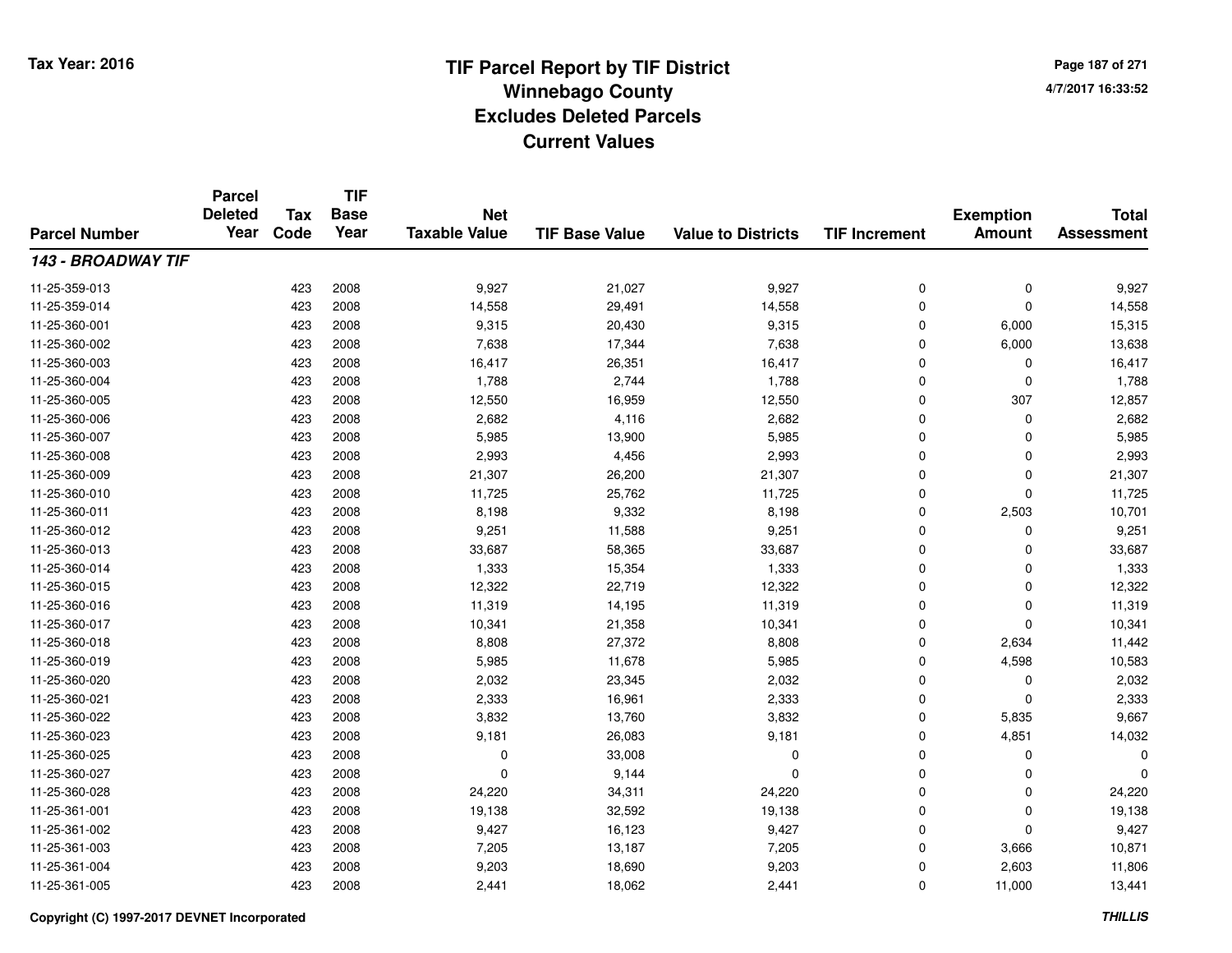**TIF**

**Parcel**

**Page 188 of 2714/7/2017 16:33:52**

#### **TIF Base ValueParcel NumberTotal AssessmentExemption Amount Value to Districts TIF Increment Base YearTax Code Deleted YearNet Taxable Value143 - BROADWAY TIF**11-25-361-006 <sup>423</sup> <sup>0</sup> <sup>2008</sup> 21,279 <sup>0</sup> <sup>0</sup> <sup>0</sup> <sup>0</sup> 11-25-361-007 <sup>423</sup> 7,472 <sup>2008</sup> 17,972 7,472 <sup>0</sup> 5,903 13,375 11-25-361-0088 423 2008 6,856 14,065 6,856 0 2,463 9,319 11-25-361-0099 423 2008 10,667 40,823 10,667 0 0 10,667 11-25-361-0100 423 2008 22,589 40,884 22,589 0 0 22,589 11-25-361-0111 423 2008 23,074 33,574 23,074 0 0 23,074 11-25-361-0122 2 423 2008 2,832 30,230 2,832 0 0 2,832 11-25-361-0133 423 2008 31,059 41,700 31,059 0 0 31,059 11-25-361-0144 423 2008 7,392 16,012 7,392 0 2,791 10,183 11-25-361-015 <sup>423</sup> 7,379 <sup>2008</sup> 15,531 7,379 <sup>0</sup> 5,157 12,536 11-25-361-0166 423 2008 4,320 19,507 4,320 0 10,618 14,938 11-25-361-017 <sup>423</sup> 44,314 <sup>2008</sup> 55,711 44,314 <sup>0</sup> <sup>0</sup> 44,314 11-25-361-018 <sup>423</sup> 26,983 <sup>2008</sup> 33,179 26,983 <sup>0</sup> <sup>0</sup> 26,983 11-25-361-0199 423 2008 6,250 8,618 6,250 0 6,250 11-25-361-0200 423 2008 14,010 20,137 14,010 0 0 14,010 11-25-362-0011 423 2008 12,379 15,504 12,379 0 0 12,379 11-25-362-0022 423 2008 11,426 14,937 11,426 0 0 11,426 11-25-362-0033 423 2008 6,892 20,662 6,892 0 5,631 12,523 11-25-362-004423 2008 12,789 22,821 12,789 22,821 12,789 0 0 0 12,789 11-25-362-005 <sup>423</sup> 8,321 <sup>2008</sup> 17,142 8,321 <sup>0</sup> 5,024 13,345 11-25-362-0066 423 2008 7,518 21,665 7,518 0 5,744 13,262 11-25-362-007 <sup>423</sup> 9,879 <sup>2008</sup> 11,551 9,879 <sup>0</sup> <sup>0</sup> 9,879 11-25-362-0088 423 2008 7,924 18,812 7,924 0 6,000 13,924 11-25-362-0099 423 2008 7,379 13,981 7,379 0 4,249 11,628 11-25-362-0100 423 2008 9,415 19,919 9,415 0 0 9,415 11-25-362-0111 423 2008 6,999 16,543 6,999 0 0 6,999 11-25-362-012 <sup>423</sup> <sup>782</sup> <sup>2008</sup> 1,220 <sup>782</sup> <sup>0</sup> <sup>0</sup> <sup>782</sup> 11-25-362-0133 423 2008 26,527 43,214 26,527 0 0 26,527 11-25-362-014 <sup>423</sup> <sup>0</sup> <sup>2008</sup> <sup>213</sup> <sup>0</sup> <sup>0</sup> <sup>0</sup> <sup>0</sup> 11-25-362-015 <sup>423</sup> 26,041 <sup>2008</sup> 35,842 26,041 <sup>0</sup> <sup>0</sup> 26,041 11-25-362-016 <sup>423</sup> 9,600 <sup>2008</sup> 14,645 9,600 <sup>0</sup> <sup>0</sup> 9,600 11-25-362-017 <sup>423</sup> 9,028 <sup>2008</sup> 13,564 9,028 <sup>0</sup> <sup>0</sup> 9,028 11-25-362-018<sup>423</sup> 13,783 <sup>2008</sup> 22,864 13,783 <sup>0</sup> <sup>0</sup> 13,783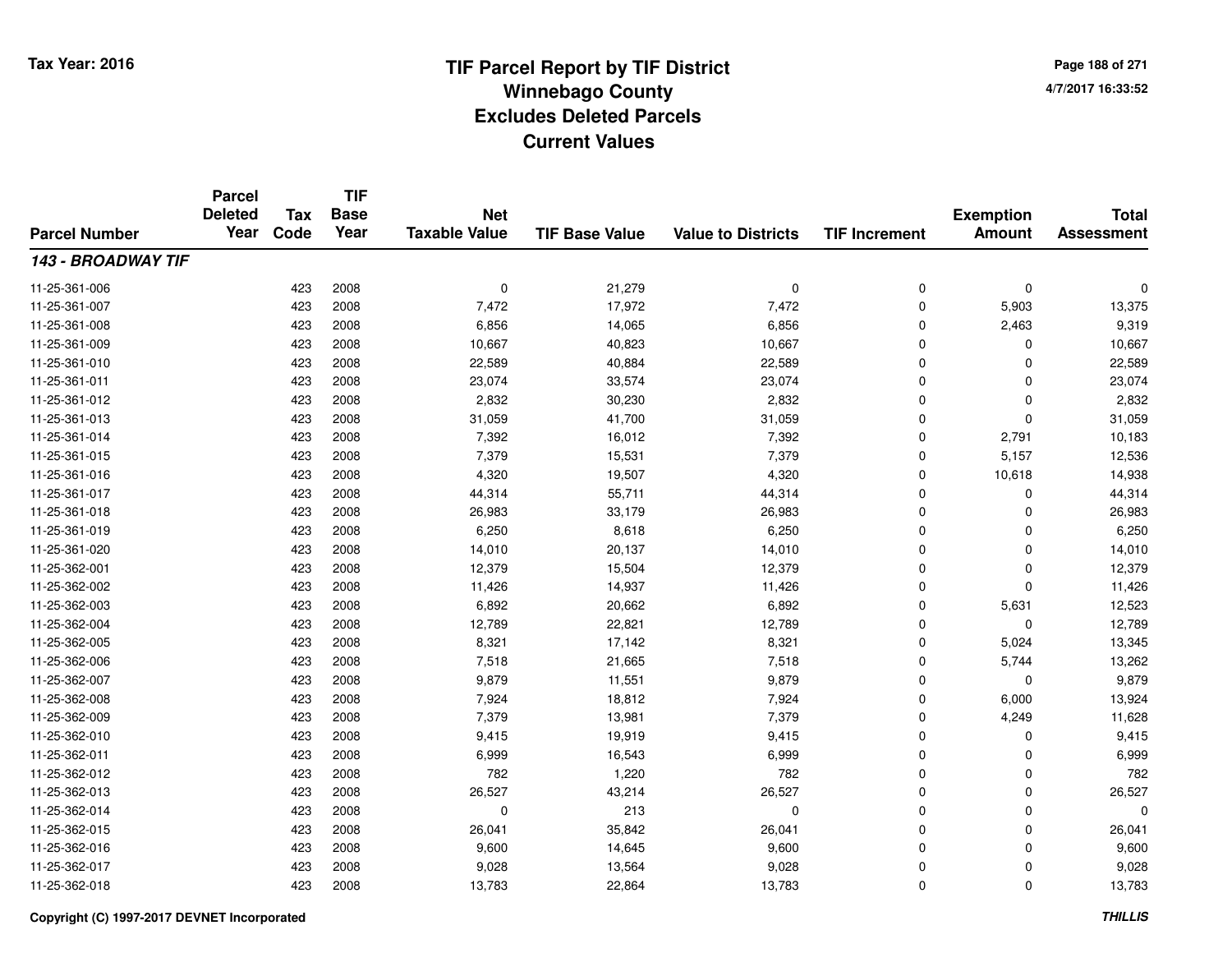**TIF**

**Parcel**

**Page 189 of 2714/7/2017 16:33:52**

#### **TIF Base ValueParcel NumberTotal AssessmentExemption Amount Value to Districts TIF Increment Base YearTax Code Deleted YearNet Taxable Value143 - BROADWAY TIF**11-25-362-0199 423 2008 7,967 23,358 7,967 0 0 7,967 11-25-362-0200 28,300 2008 28,300 28,306 3,300 3,300 0 0 3,300 0 3,300 0 3,300 0 3,300 0 3,300 0  $\sigma$ 11-25-362-0211 423 2008 9,992 23,251 9,992 0 0 9,992 11-25-362-0222 423 2008 12,707 21,666 12,707 0 0 12,707 11-25-362-023 $3$  2008 9,757 20,115 9,757 9,757 9,757 9,757 9,757 9,767 9,767 0 0 9,757 11-25-362-024423 2008 47,995 41,561 41,561 41,561 6,434 0 41,995 11-25-362-025 <sup>423</sup> 25,834 <sup>2008</sup> 36,101 25,834 <sup>0</sup> <sup>0</sup> 25,834 11-25-362-0266 423 2008 12,485 17,326 12,485 0 0 12,485 11-25-362-027 <sup>423</sup> 30,895 <sup>2008</sup> 52,823 30,895 <sup>0</sup> <sup>0</sup> 30,895 11-25-362-0288 423 2008 23,679 41,246 23,679 0 0 23,679 11-25-362-029 <sup>423</sup> 29,076 <sup>2008</sup> 36,241 29,076 <sup>0</sup> <sup>0</sup> 29,076 11-25-362-0300 423 2008 5,818 42,361 5,818 0 0 5,818 11-25-378-0022 2 423 2008 27,822 34,208 27,822 0 0 27,822 11-25-378-006 <sup>423</sup> 7,205 <sup>2008</sup> 13,224 7,205 <sup>0</sup> 3,772 10,977 11-25-378-007 <sup>423</sup> 16,304 <sup>2008</sup> 20,709 16,304 <sup>0</sup> <sup>0</sup> 16,304 11-25-378-0088 423 2008 8,623 17,127 8,623 0 4,737 13,360 11-25-378-009 <sup>423</sup> <sup>0</sup> <sup>2008</sup> <sup>0</sup> <sup>0</sup> <sup>0</sup> <sup>0</sup> <sup>0</sup> 11-25-378-0100 423 2008 32,820 68,468 32,820 0 0 32,820 11-25-378-0111 423 2008 19,939 27,939 19,939 0 0 19,939 11-25-379-0011 423 2008 254 312 254 0 0 254 11-25-379-0022 1,377 1,695 1,377 1,377 1,423 2008 1,377 1,595 1,377 1,377 1,377 1,377 1,377 1,377 1,377 1,377 1,377 1,377 1, 11-25-379-0033 423 2008 8,066 18,856 8,066 0 0 8,066 11-25-379-004 <sup>423</sup> 5,810 <sup>2008</sup> 16,373 5,810 <sup>0</sup> 5,432 11,242 11-25-379-005 <sup>423</sup> 10,742 <sup>2008</sup> 21,442 10,742 <sup>0</sup> <sup>0</sup> 10,742 11-25-379-0066 423 2008 9,915 18,018 9,915 0 0 9,915 11-25-379-007 <sup>423</sup> 48,333 <sup>2008</sup> 67,773 48,333 <sup>0</sup> <sup>0</sup> 48,333 11-25-380-0011 423 2008 6,430 7,907 6,430 0 0 6,430 11-25-380-0022 423 2008 9,227 15,840 9,227 0 0 9,227 11-25-380-0033 423 2008 10,667 16,625 10,667 0 0 10,667 11-25-380-004 <sup>423</sup> 9,725 <sup>2008</sup> 24,174 9,725 <sup>0</sup> <sup>0</sup> 9,725 11-25-380-005 <sup>423</sup> 10,667 <sup>2008</sup> 25,147 10,667 <sup>0</sup> <sup>0</sup> 10,667 11-25-380-006 <sup>423</sup> 7,940 <sup>2008</sup> 22,561 7,940 <sup>0</sup> 6,000 13,940 11-25-380-007<sup>423</sup> 10,938 <sup>2008</sup> 17,105 10,938 <sup>0</sup> <sup>0</sup> 10,938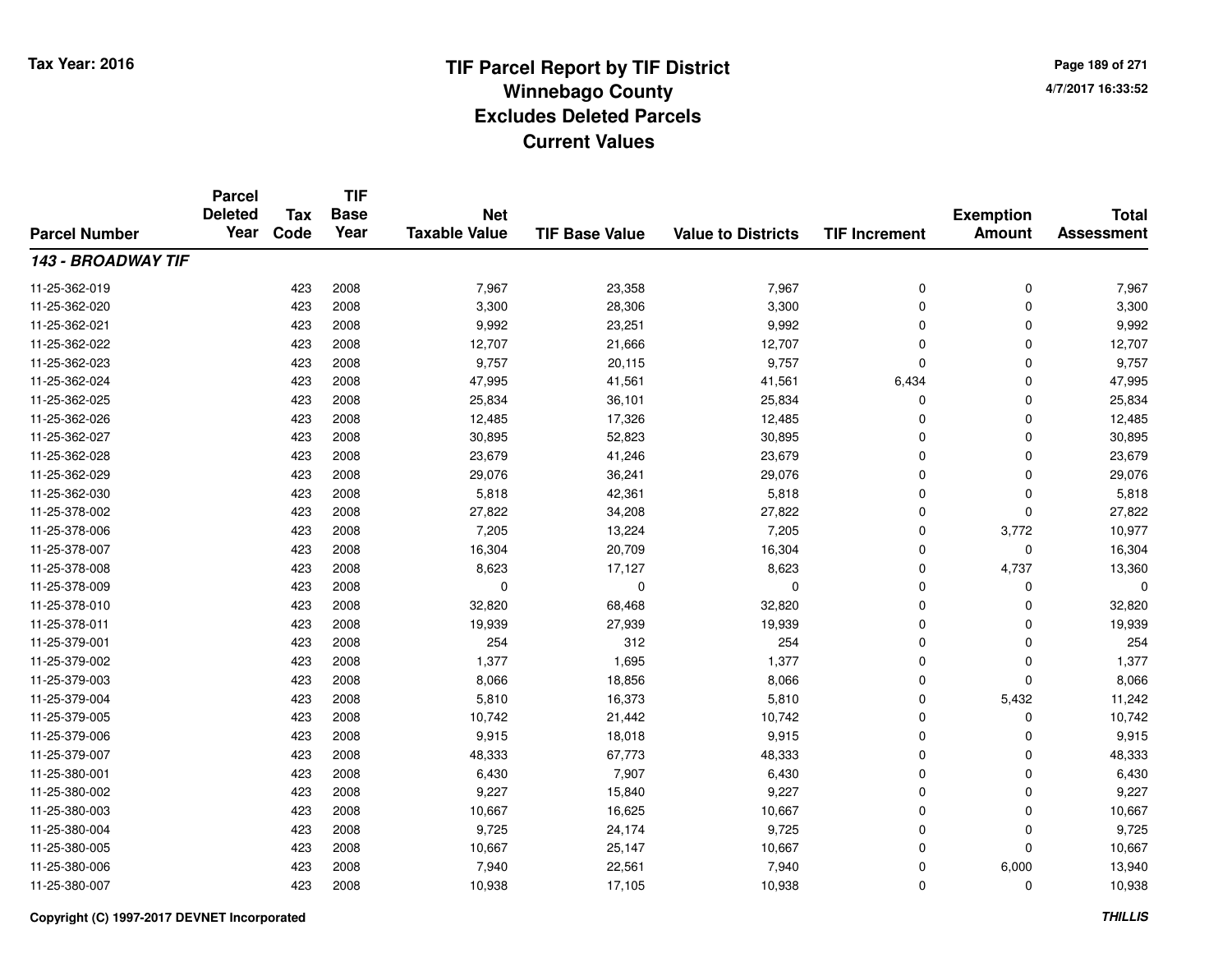**TIF**

**Parcel**

**Page 190 of 2714/7/2017 16:33:52**

#### **TIF Base ValueParcel NumberTotal AssessmentExemption Amount Value to Districts TIF Increment Base YearTax Code Deleted YearNet Taxable Value143 - BROADWAY TIF**11-25-380-008 <sup>423</sup> 9,369 <sup>2008</sup> 18,882 9,369 <sup>0</sup> <sup>0</sup> 9,369 11-25-380-0099 423 2008 8,600 17,628 8,600 0 5,068 13,668 11-25-380-0100 423 2008 1,066 9,654 1,066 0 10,597 11,663 11-25-380-0111 423 2008 10,645 13,088 10,645 0 0 10,645 11-25-380-0122 423 2008 8,384 12,478 8,384 0 0 8,384 11-25-380-0133 423 2008 12,426 19,184 12,426 0 0 12,426 11-25-380-014 <sup>423</sup> 9,212 <sup>2008</sup> 19,018 9,212 <sup>0</sup> <sup>0</sup> 9,212 11-25-380-0155 423 2008 7,679 18,013 7,679 0 7,679 11-25-380-016 <sup>423</sup> 1,460 <sup>2008</sup> 13,170 1,460 <sup>0</sup> <sup>0</sup> 1,460 11-25-380-017 <sup>423</sup> 10,000 <sup>2008</sup> 20,696 10,000 <sup>0</sup> <sup>0</sup> 10,000 11-25-380-0188 423 2008 7,485 16,371 7,485 0 0 7,485 11-25-380-0199 423 2008 6,842 16,446 6,842 0 6,000 12,842 11-25-380-0200 423 2008 7,031 14,228 7,031 0 4,627 11,658 11-25-380-0211 423 2008 7,309 16,989 7,309 0 6,000 13,309 11-25-380-0222 423 2008 24,871 38,792 24,871 0 0 24,871 11-25-381-0011 423 2008 22,664 41,560 22,664 0 0 22,664 11-25-381-0022 423 2008 682 1,100 682 0 0 682 11-25-381-003 $3$  6,944  $423$  2008 5,944 5,944 5,944 5,944 5,944 0 0 0 5,944 11-25-381-004 <sup>423</sup> 2,657 <sup>2008</sup> 13,684 2,657 <sup>0</sup> 11,000 13,657 11-25-381-005 <sup>423</sup> 6,588 <sup>2008</sup> 8,224 6,588 <sup>0</sup> 3,160 9,748 11-25-381-006 <sup>423</sup> 13,190 <sup>2008</sup> 16,218 13,190 <sup>0</sup> <sup>0</sup> 13,190 11-25-381-007 <sup>423</sup> 20,393 <sup>2008</sup> 39,662 20,393 <sup>0</sup> <sup>0</sup> 20,393 11-25-381-008 <sup>423</sup> 12,139 <sup>2008</sup> 20,486 12,139 <sup>0</sup> <sup>0</sup> 12,139 11-25-381-0099 423 2008 9,035 19,004 9,035 0 0 9,035 11-25-381-010 <sup>423</sup> 10,989 <sup>2008</sup> 19,440 10,989 <sup>0</sup> <sup>0</sup> 10,989 11-25-381-0111 423 2008 10,972 18,233 10,972 0 3,000 13,972 11-25-381-0122 423 2008 16,586 31,235 16,586 0 0 16,586 11-25-381-0133 423 2008 6,451 15,893 6,451 0 6,000 12,451 11-25-381-014 <sup>423</sup> 8,376 <sup>2008</sup> 8,821 8,376 <sup>0</sup> <sup>0</sup> 8,376 11-25-382-0011 423 2008 7,671 17,947 7,671 0 7,568 15,239 11-25-382-0022 423 2008 2,136 3,094 2,136 0 0 2,136 11-25-382-0033 423 2008 7,065 12,669 7,065 0 3,715 10,780 11-25-382-004<sup>423</sup> 9,435 <sup>2008</sup> 13,472 9,435 <sup>0</sup> <sup>0</sup> 9,435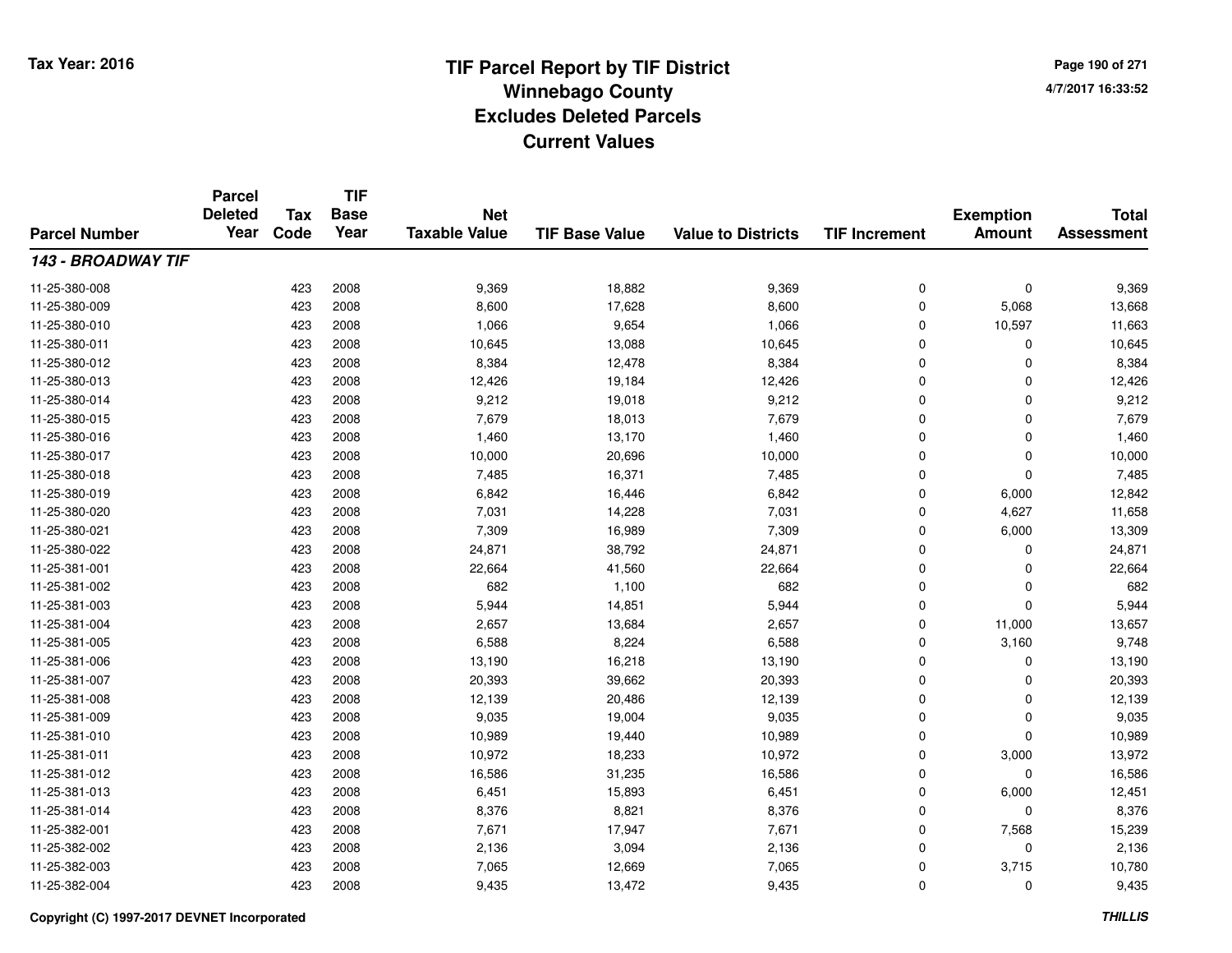**TIF**

**Parcel**

**Page 191 of 2714/7/2017 16:33:52**

#### **TIF Base ValueParcel NumberTotal AssessmentExemption Amount Value to Districts TIF Increment Base YearTax Code Deleted YearNet Taxable Value143 - BROADWAY TIF**11-25-382-006 <sup>423</sup> 5,753 <sup>2008</sup> 14,141 5,753 <sup>0</sup> 4,469 10,222 11-25-382-007 <sup>423</sup> 12,275 <sup>2008</sup> 16,666 12,275 <sup>0</sup> <sup>0</sup> 12,275 11-25-382-008 <sup>423</sup> 12,005 <sup>2008</sup> 24,464 12,005 <sup>0</sup> <sup>0</sup> 12,005 11-25-382-0099 423 2008 2,714 17,657 2,714 0 11,000 13,714 11-25-382-0100 423 2008 7,019 14,732 7,019 0 4,662 11,681 11-25-382-0111 423 2008 12,665 12,111 12,111 554 0 12,665 11-25-382-0122 423 2008 7,501 9,835 7,501 0 7,501 11-25-382-0133 423 2008 7,501 9,835 7,501 0 7,501 11-25-382-0144 423 2008 11,993 15,356 11,993 0 11,993 11-25-382-015 <sup>423</sup> 7,597 <sup>2008</sup> 9,953 7,597 <sup>0</sup> <sup>0</sup> 7,597 11-25-382-016 <sup>423</sup> 13,444 <sup>2008</sup> 28,826 13,444 <sup>0</sup> <sup>0</sup> 13,444 11-25-382-017 <sup>423</sup> 27,129 <sup>2008</sup> 28,172 27,129 <sup>0</sup> <sup>0</sup> 27,129 11-25-382-018 <sup>423</sup> 13,998 <sup>2008</sup> 40,734 13,998 <sup>0</sup> <sup>0</sup> 13,998 11-25-382-0199 423 2008 22,509 28,288 22,509 0 22,509 11-25-382-020 <sup>423</sup> <sup>730</sup> <sup>2008</sup> 1,120 <sup>730</sup> <sup>0</sup> <sup>0</sup> <sup>730</sup> 11-25-382-0211 423 2008 730 1,120 730 0 730 11-25-383-0011 423 2008 9,658 22,553 9,658 0 0 9,658 11-25-383-0022 423 2008 2,854 17,683 2,854 0 9,864 12,718 11-25-383-003 <sup>423</sup> 7,089 <sup>2008</sup> 20,430 7,089 <sup>0</sup> 5,835 12,924 11-25-383-004 <sup>423</sup> 6,333 <sup>2008</sup> 24,408 6,333 <sup>0</sup> 6,000 12,333 11-25-383-005 <sup>423</sup> 7,553 <sup>2008</sup> 19,010 7,553 <sup>0</sup> 4,773 12,326 11-25-383-006 <sup>423</sup> 12,630 <sup>2008</sup> 17,691 12,630 <sup>0</sup> <sup>0</sup> 12,630 11-25-383-007 <sup>423</sup> 13,696 <sup>2008</sup> 15,559 13,696 <sup>0</sup> <sup>0</sup> 13,696 11-25-383-0088 423 2008 8,890 17,262 8,890 0 4,117 13,007 11-25-383-0099 423 2008 5,608 14,643 5,608 0 6,000 11,608 11-25-383-0100 423 2008 7,333 12,189 7,333 0 0 7,333 11-25-383-0111 423 2008 8,017 11,451 8,017 0 0 8,017 11-25-383-0122 423 2008 27,066 42,083 27,066 0 0 27,066 11-25-383-0133 423 2008 8,148 11,731 8,148 0 0 8,148 11-25-383-016 <sup>423</sup> 2,748 <sup>2008</sup> 22,100 2,748 <sup>0</sup> <sup>0</sup> 2,748 11-25-383-0177 423 2008 813 5,624 813 0 2,000 2,813 11-25-383-018 <sup>423</sup> 10,260 <sup>2008</sup> 22,607 10,260 <sup>0</sup> <sup>0</sup> 10,260 11-25-383-019<sup>423</sup> 4,730 <sup>2008</sup> 23,571 4,730 <sup>0</sup> 11,000 15,730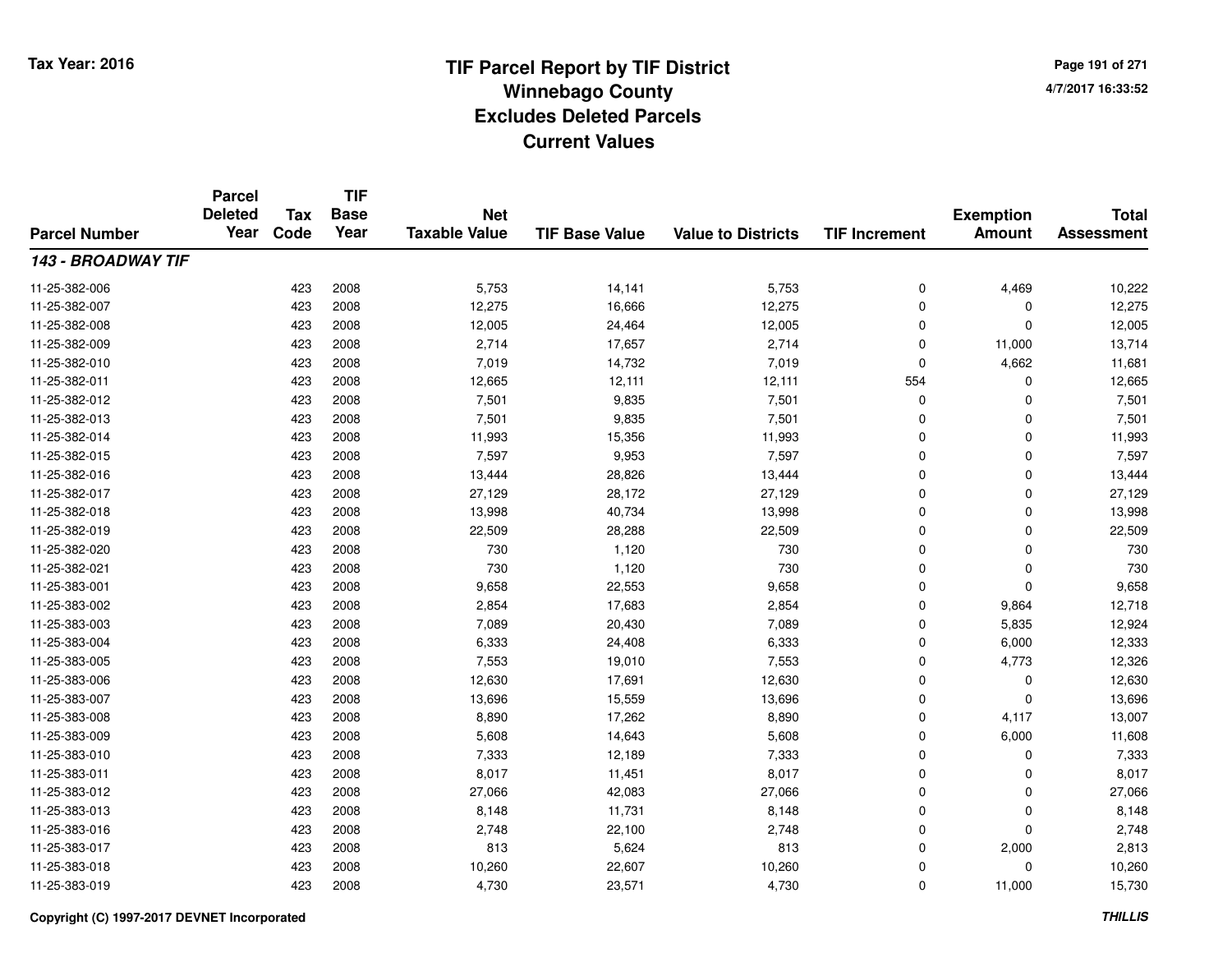**Page 192 of 2714/7/2017 16:33:52**

| <b>Parcel Number</b> | <b>Parcel</b><br><b>Deleted</b><br>Year | <b>Tax</b> | <b>TIF</b><br><b>Base</b> | <b>Net</b>           |                       |                           |                      | <b>Exemption</b> | <b>Total</b>      |
|----------------------|-----------------------------------------|------------|---------------------------|----------------------|-----------------------|---------------------------|----------------------|------------------|-------------------|
|                      |                                         | Code       | Year                      | <b>Taxable Value</b> | <b>TIF Base Value</b> | <b>Value to Districts</b> | <b>TIF Increment</b> | <b>Amount</b>    | <b>Assessment</b> |
| 143 - BROADWAY TIF   |                                         |            |                           |                      |                       |                           |                      |                  |                   |
| 11-25-384-004        |                                         | 423        | 2008                      | 55,673               | 68,458                | 55,673                    | 0                    | 0                | 55,673            |
| 11-25-460-001        |                                         | 423        | 2008                      | 167,263              | 205,669               | 167,263                   | 0                    | 0                | 167,263           |
| 11-25-460-002        |                                         | 423        | 2008                      | 4,816                | 10,937                | 4,816                     | 0                    | $\mathbf 0$      | 4,816             |
| 11-26-351-001        |                                         | 423        | 2008                      | 252,634              | 363,061               | 252,634                   | 0                    | 0                | 252,634           |
| 11-26-351-002        |                                         | 423        | 2008                      | 267,523              | 438,856               | 267,523                   | 0                    | $\mathbf 0$      | 267,523           |
| 11-26-352-001        |                                         | 423        | 2008                      | 18,981               | 53,541                | 18,981                    | 0                    | 0                | 18,981            |
| 11-26-352-002        |                                         | 423        | 2008                      | 2,212                | 3,396                 | 2,212                     | 0                    | $\mathbf 0$      | 2,212             |
| 11-26-352-003        |                                         | 423        | 2008                      | 1,810                | 2,777                 | 1,810                     | 0                    | 0                | 1,810             |
| 11-26-352-004        |                                         | 423        | 2008                      | 162                  | 3,835                 | 162                       | 0                    | $\mathbf 0$      | 162               |
| 11-26-352-005        |                                         | 423        | 2008                      | 1,840                | 2,825                 | 1,840                     | 0                    | 0                | 1,840             |
| 11-26-352-006        |                                         | 423        | 2008                      | 9,944                | 17,024                | 9,944                     | 0                    | $\mathbf 0$      | 9,944             |
| 11-26-352-007        |                                         | 423        | 2008                      | 2,049                | 3,145                 | 2,049                     | 0                    | 0                | 2,049             |
| 11-26-352-008        |                                         | 423        | 2008                      | 1,608                | 2,467                 | 1,608                     | 0                    | $\mathbf 0$      | 1,608             |
| 11-26-352-009        |                                         | 423        | 2008                      | 1,640                | 2,516                 | 1,640                     | 0                    | 0                | 1,640             |
| 11-26-352-010        |                                         | 423        | 2008                      | 5,369                | 10,780                | 5,369                     | 0                    | 1,997            | 7,366             |
| 11-26-352-012        |                                         | 423        | 2008                      | 8,851                | 16,908                | 8,851                     | 0                    | 0                | 8,851             |
| 11-26-352-013        |                                         | 423        | 2008                      | 1,429                | 2,194                 | 1,429                     | 0                    | 0                | 1,429             |
| 11-26-354-001        |                                         | 423        | 2008                      | 9,976                | 19,664                | 9,976                     | 0                    | 0                | 9,976             |
| 11-26-354-002        |                                         | 423        | 2008                      | 7,687                | 27,470                | 7,687                     | 0                    | 0                | 7,687             |
| 11-26-354-003        |                                         | 423        | 2008                      | 7,261                | 15,781                | 7,261                     | 0                    | 0                | 7,261             |
| 11-26-354-004        |                                         | 423        | 2008                      | 5,113                | 5,113                 | 5,113                     | 0                    | 139              | 5,252             |
| 11-26-354-005        |                                         | 423        | 2008                      | 1,988                | 3,052                 | 1,988                     | 0                    | 0                | 1,988             |
| 11-26-355-001        |                                         | 423        | 2008                      | 0                    | 0                     | 0                         | 0                    | $\mathbf 0$      | $\Omega$          |
| 11-26-355-002        |                                         | 423        | 2008                      | 7,855                | 17,892                | 7,855                     | 0                    | 830              | 8,685             |
| 11-26-355-003        |                                         | 423        | 2008                      | 13,497               | 25,901                | 13,497                    | 0                    | 0                | 13,497            |
| 11-26-355-004        |                                         | 423        | 2008                      | 1,563                | 17,357                | 1,563                     | 0                    | 0                | 1,563             |
| 11-26-355-005        |                                         | 423        | 2008                      | 9,878                | 19,679                | 9,878                     | 0                    | $\mathbf 0$      | 9,878             |
| 11-26-355-006        |                                         | 423        | 2008                      | 10,482               | 22,519                | 10,482                    | 0                    | 4,547            | 15,029            |
| 11-26-355-007        |                                         | 423        | 2008                      | 3,741                | 10,291                | 3,741                     | 0                    | 4,440            | 8,181             |
| 11-26-355-008        |                                         | 423        | 2008                      | 2,287                | 13,603                | 2,287                     | 0                    | 6,467            | 8,754             |
| 11-26-355-009        |                                         | 423        | 2008                      | 7,714                | 9,096                 | 7,714                     | 0                    | 0                | 7,714             |
| 11-26-355-010        |                                         | 423        | 2008                      | 11,509               | 27,951                | 11,509                    | 0                    | 0                | 11,509            |
| 11-26-355-011        |                                         | 423        | 2008                      | 5,281                | 17,272                | 5,281                     | 0                    | 6,000            | 11,281            |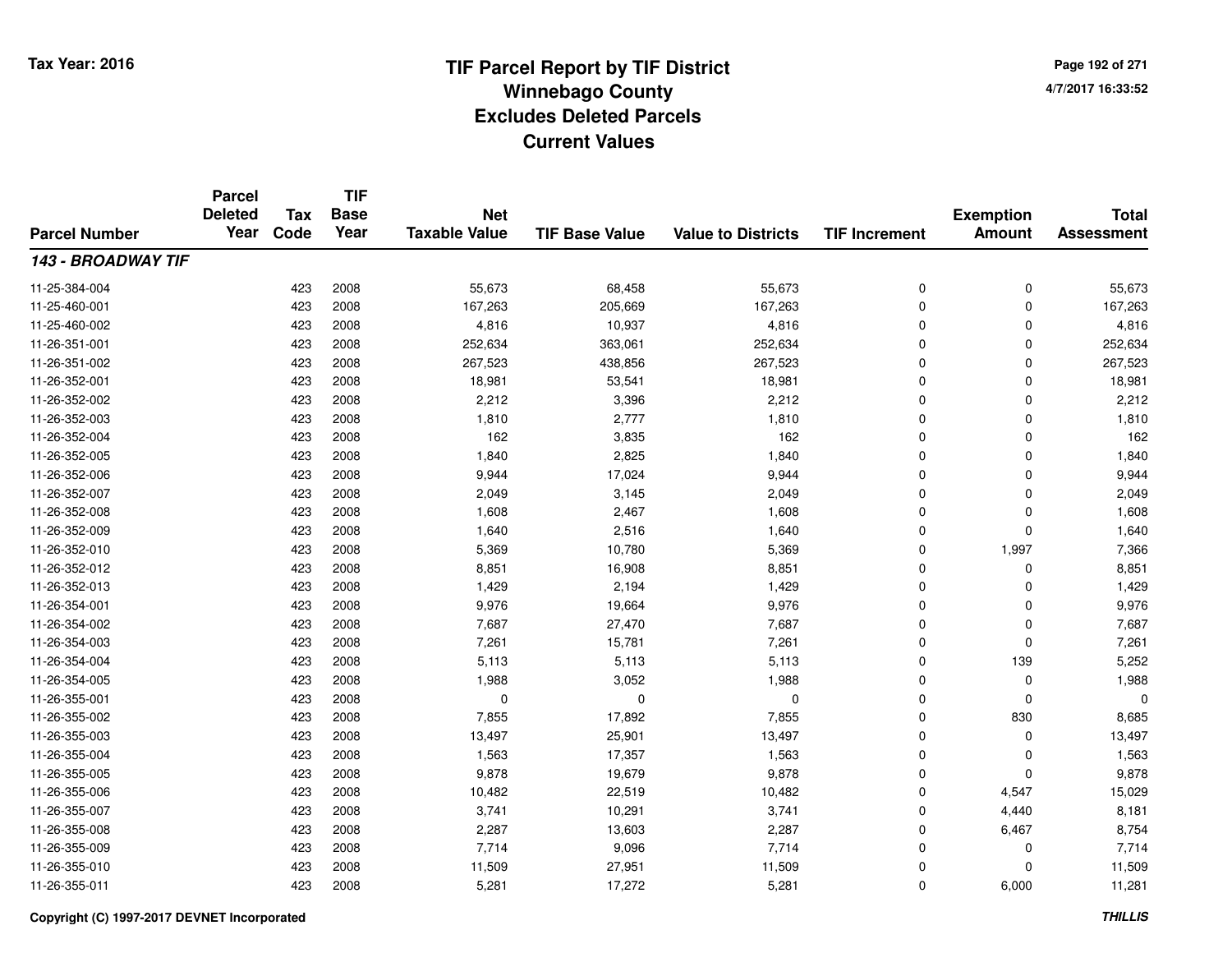**Page 193 of 2714/7/2017 16:33:52**

#### **TIF Base ValueParcel NumberTotal AssessmentExemption Amount Value to Districts TIF IncrementTIF Base YearTax CodeParcel Deleted YearNet Taxable Value143 - BROADWAY TIF**11-26-355-0122 423 2008 4,499 8,944 4,499 0 2,000 6,499 11-26-355-0133 423 2008 5,346 13,025 5,346 0 4,369 9,715 11-26-355-014 <sup>423</sup> 7,507 <sup>2008</sup> 14,790 7,507 <sup>0</sup> 2,396 9,903 11-26-355-0155 423 2008 4,486 14,282 4,486 0 5,549 10,035 11-26-356-0011 423 2008 6,647 15,053 6,647 0 3,631 10,278 11-26-356-0022 423 2008 7,810 9,093 7,810 0 7,810 11-26-356-0033 423 2008 1,159 9,967 1,159 0 8,546 9,705 11-26-356-004423 2008 26,499 26,499 33,754 26,499 26,499 0 0 0 26,499 11-26-356-005 <sup>423</sup> 5,578 <sup>2008</sup> 8,834 5,578 <sup>0</sup> 1,439 7,017 11-26-356-006 <sup>423</sup> 8,757 <sup>2008</sup> 7,106 7,106 1,651 <sup>0</sup> 8,757 11-26-356-007 <sup>423</sup> 1,508 <sup>2008</sup> 7,514 1,508 <sup>0</sup> 7,073 8,581 11-26-357-0011 423 2008 6,166 8,896 6,166 0 0 6,166 11-26-357-002 <sup>423</sup> 6,647 <sup>2008</sup> 11,830 6,647 <sup>0</sup> 1,196 7,843 11-26-357-0033 423 2008 8,481 10,767 8,481 0 0 8,481 11-26-357-004 <sup>423</sup> 8,278 <sup>2008</sup> 15,863 8,278 <sup>0</sup> <sup>0</sup> 8,278 11-26-357-0055 423 2008 7,896 17,049 7,896 0 7,896 11-26-357-006 <sup>423</sup> 2,117 <sup>2008</sup> 14,286 2,117 <sup>0</sup> <sup>0</sup> 2,117 11-26-357-007 <sup>423</sup> 2,437 <sup>2008</sup> 9,151 2,437 <sup>0</sup> <sup>0</sup> 2,437 11-26-357-0088 423 2008 6,811 8,488 6,811 0 6,811 11-26-357-0099 423 2008 6,136 11,969 6,136 0 2,188 8,324 11-26-357-0100 423 2008 5,369 13,724 5,369 0 4,531 9,900 11-26-357-0111 423 2008 1,912 9,027 1,912 0 0 1,912 11-26-357-012 <sup>423</sup> 6,391 <sup>2008</sup> 8,752 6,391 <sup>0</sup> 1,128 7,519 11-26-357-0133 423 2008 6,450 12,424 6,450 0 0 6,450 11-26-357-014423 2008 5,975 6,844 5,975 6,849 5,975 0 0 0 5,975 11-26-358-001 <sup>423</sup> <sup>0</sup> <sup>2008</sup> <sup>0</sup> <sup>0</sup> <sup>0</sup> <sup>0</sup> <sup>0</sup> 11-26-358-0022 423 2008 7,001 20,814 7,001 0 6,000 13,001 11-26-358-003 $3$  2008 9,314 12,614 9,314 9,314 0 0 0 9,314 11-26-358-0044 23 2008 5,134 20,255 5,134 5,134 20,255 5,134 0 0 0 5,134 11-26-358-005 <sup>423</sup> 7,481 <sup>2008</sup> 10,421 7,481 <sup>0</sup> <sup>0</sup> 7,481 11-26-358-0066 423 2008 11,032 12,302 11,032 0 11,032 11-26-358-007 <sup>423</sup> 8,333 <sup>2008</sup> 6,343 6,343 1,990 <sup>0</sup> 8,333 11-26-379-0011 423 2008 15,979 23,243 15,979 0 2,923 18,902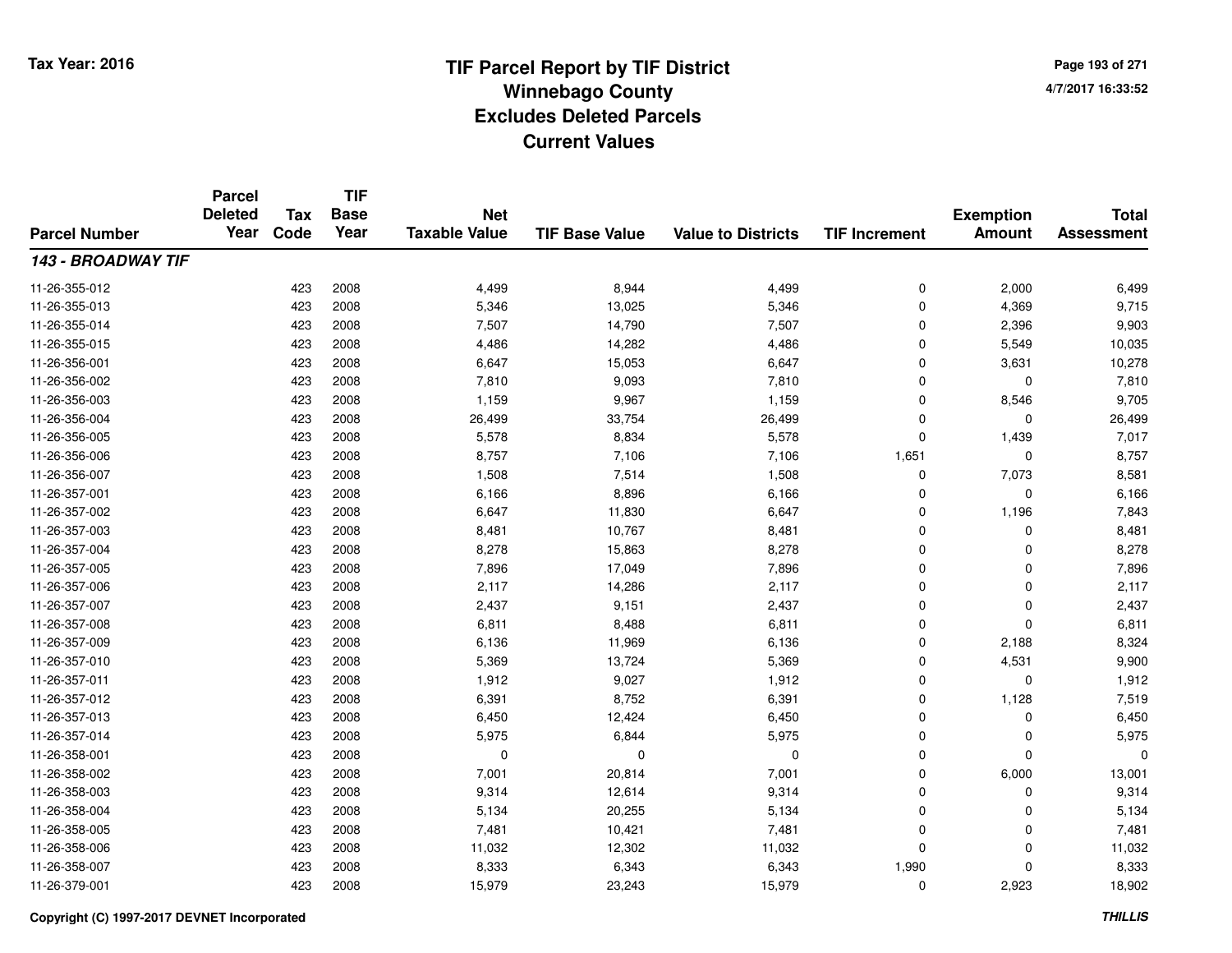**Page 194 of 2714/7/2017 16:33:52**

#### **TIF Base ValueParcel NumberTotal AssessmentExemption Amount Value to Districts TIF IncrementTIF Base YearTax CodeParcel Deleted YearNet Taxable Value143 - BROADWAY TIF**11-26-379-003 <sup>423</sup> <sup>0</sup> <sup>2008</sup> 2,041 <sup>0</sup> <sup>0</sup> <sup>0</sup> <sup>0</sup> 11-26-379-004 <sup>423</sup> 4,093 <sup>2008</sup> 25,985 4,093 <sup>0</sup> <sup>0</sup> 4,093 11-26-379-005 <sup>423</sup> 11,980 <sup>2008</sup> 14,729 11,980 <sup>0</sup> <sup>0</sup> 11,980 11-26-379-006 <sup>423</sup> 72,397 <sup>2008</sup> 89,020 72,397 <sup>0</sup> <sup>0</sup> 72,397 11-26-379-007 $7$  0  $423$  2008 0 0  $70,370$  0 0 0 0 0 0 0 11-26-379-0088 423 2008 6,091 7,490 6,091 0 6,091 11-26-379-009 <sup>423</sup> <sup>0</sup> <sup>2008</sup> 1,388 <sup>0</sup> <sup>0</sup> <sup>0</sup> <sup>0</sup> 11-26-380-0011 423 2008 18,757 23,062 18,757 0 0 18,757 11-26-380-0022 423 2008 21,506 26,443 21,506 0 0 21,506 11-26-381-0011 423 2008 44,873 55,176 44,873 0 0 44,873 11-26-381-0044 423 0 10,806 14,426 10,806 0 0 10,806 11-26-382-0033 423 2008 17,925 27,751 17,925 0 0 17,925 11-26-383-0011 423 2008 124,441 153,014 124,441 0 124,441 11-26-383-0022 423 2008 1,550 1,907 1,550 0 0 1,550 11-26-383-0033 423 2008 3,266 4,016 3,266 0 0 3,266 11-26-383-006 <sup>423</sup> 217,154 <sup>2008</sup> <sup>0</sup> <sup>0</sup> 217,154 <sup>0</sup> 217,154 11-26-383-007 <sup>423</sup> 172,535 <sup>2008</sup> 202,049 172,535 <sup>0</sup> <sup>0</sup> 172,535 11-26-454-004 <sup>423</sup> 14,398 <sup>2008</sup> 27,802 14,398 <sup>0</sup> 2,423 16,821 11-26-454-006 <sup>423</sup> 47,350 <sup>2008</sup> 63,511 47,350 <sup>0</sup> <sup>0</sup> 47,350 11-26-454-007 $7$  0  $423$  2008 0 0  $3,680$  0 0 0 0 0 0 0 0 11-26-456-002 <sup>423</sup> <sup>0</sup> <sup>2008</sup> <sup>0</sup> <sup>0</sup> <sup>0</sup> <sup>0</sup> <sup>0</sup> 11-26-456-003 $3$  6,000  $423$  2008 5,000  $24,452$  5,000 5,000 0 0 5,000 11-26-456-0044 23 2008 27,054 41,095 27,054 27,054 5 27,054 0 0 0 27,054 11-26-456-0055 423 2008 1,558 2,326 1,558 0 0 1,558 11-26-456-0077 423 0 30,000 52,589 30,000 0 0 30,000 11-26-457-0011 423 2008 11,040 22,512 11,040 0 0 11,040 11-26-457-0022 423 2008 10,678 24,840 10,678 0 0 10,678 11-26-457-0033 423 2008 8,053 18,559 8,053 0 2,975 11,028 11-26-457-004 <sup>423</sup> 13,419 <sup>2008</sup> 16,892 13,419 <sup>0</sup> <sup>0</sup> 13,419 11-26-457-005 <sup>423</sup> 15,602 <sup>2008</sup> 25,102 15,602 <sup>0</sup> <sup>0</sup> 15,602 11-26-457-006 <sup>423</sup> 7,716 <sup>2008</sup> 14,249 7,716 <sup>0</sup> <sup>711</sup> 8,427 11-26-457-007 <sup>423</sup> 2,518 <sup>2008</sup> 7,883 2,518 <sup>0</sup> 6,315 8,833 11-26-457-0088 423 2008 8,161 11,342 8,161 0 0 8,161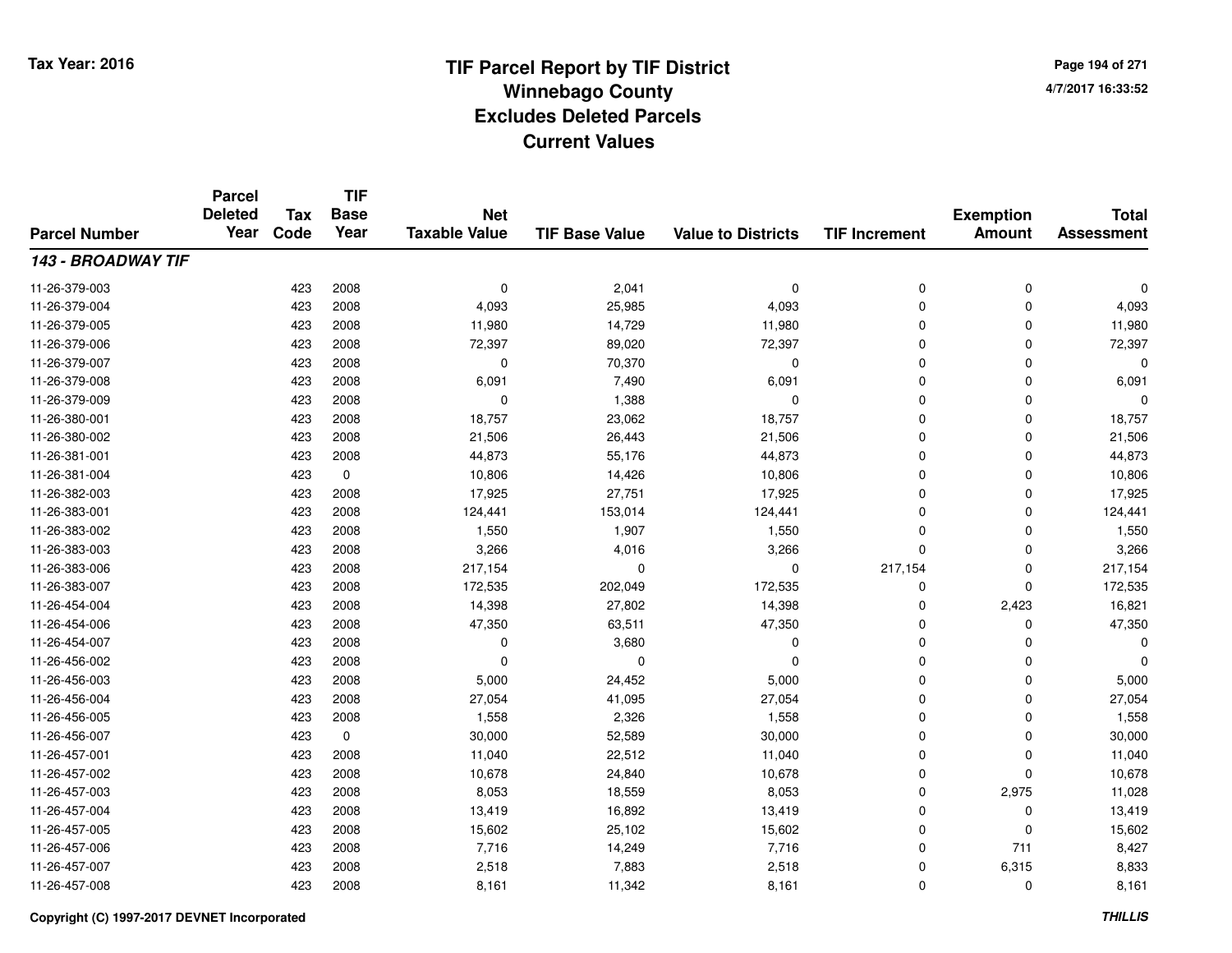**Page 195 of 2714/7/2017 16:33:52**

#### **TIF Base ValueParcel NumberTotal AssessmentExemption Amount Value to Districts TIF IncrementTIF Base YearTax CodeParcel Deleted YearNet Taxable Value143 - BROADWAY TIF**11-26-457-0099 423 2008 766 1,173 766 0 0 766 11-26-457-010 <sup>423</sup> 11,074 <sup>2008</sup> 20,600 11,074 <sup>0</sup> 5,276 16,350 11-26-457-0111 423 2008 9,561 22,379 9,561 0 0 9,561 11-26-457-0122 2 423 2008 4,393 17,778 4,393 0 3,490 7,883 11-26-457-0133 423 2008 9,029 18,828 9,029 0 2,627 11,656 11-26-458-0122 423 2008 5,659 11,333 5,659 0 1,281 6,940 11-26-458-0133 423 2008 723 1,107 723 0 0 723 11-26-458-014 <sup>423</sup> 11,666 <sup>2008</sup> 25,933 11,666 <sup>0</sup> <sup>0</sup> 11,666 11-26-458-015 <sup>423</sup> <sup>0</sup> <sup>2008</sup> <sup>89</sup> <sup>0</sup> <sup>0</sup> <sup>0</sup> <sup>0</sup> 11-26-458-018 <sup>423</sup> 81,571 <sup>2008</sup> 73,340 73,340 8,231 <sup>0</sup> 81,571 11-26-458-0277 423 2008 2,066 2,766 2,066 0 2,066 11-26-458-0288 423 2008 1,933 2,459 1,933 0 0 1,933 11-26-458-0299 423 2008 1,589 14,308 1,589 0 0 1,589 11-26-458-0300 423 2008 15,843 26,657 15,843 0 0 15,843 11-26-458-0311 423 0 0 18,510 0 0 6,992 6,992 11-26-459-003 <sup>423</sup> 18,151 <sup>2008</sup> 22,419 18,151 <sup>0</sup> <sup>0</sup> 18,151 11-26-459-004423 2008 29,805 49,014 29,805 29,805 0 0 0 29,805 11-26-459-005 <sup>423</sup> 8,471 <sup>2008</sup> 24,128 8,471 <sup>0</sup> <sup>0</sup> 8,471 11-26-459-006 <sup>423</sup> 13,337 <sup>2008</sup> 22,965 13,337 <sup>0</sup> <sup>0</sup> 13,337 11-26-459-007 <sup>423</sup> 12,740 <sup>2008</sup> 18,079 12,740 <sup>0</sup> 8,503 21,243 11-26-459-0122 423 2008 3,095 4,379 3,095 0 0 3,095 11-26-459-0133 423 2008 3,095 4,418 3,095 0 0 3,095 11-26-459-014 <sup>423</sup> 12,450 <sup>2008</sup> 17,221 12,450 <sup>0</sup> <sup>0</sup> 12,450 11-26-459-015 <sup>423</sup> 12,546 <sup>2008</sup> 17,353 12,546 <sup>0</sup> <sup>0</sup> 12,546 11-26-459-016 <sup>423</sup> 54,994 <sup>2008</sup> 58,200 54,994 <sup>0</sup> <sup>0</sup> 54,994 11-26-459-017 <sup>423</sup> 16,542 <sup>2008</sup> 20,764 16,542 <sup>0</sup> <sup>0</sup> 16,542 11-26-459-018 <sup>423</sup> 22,343 <sup>2008</sup> 32,329 22,343 <sup>0</sup> <sup>0</sup> 22,343 11-26-460-0011 423 2008 8,303 7,159 7,159 1,144 0 8,303 11-26-460-0022 423 2008 1,449 8,632 1,449 0 7,448 8,897 11-26-460-003 <sup>423</sup> <sup>0</sup> <sup>2008</sup> 16,759 <sup>0</sup> <sup>0</sup> <sup>0</sup> <sup>0</sup> 11-26-460-004 <sup>423</sup> <sup>583</sup> <sup>2008</sup> <sup>893</sup> <sup>583</sup> <sup>0</sup> <sup>0</sup> <sup>583</sup> 11-26-460-0055 423 2008 7,098 14,826 7,098 0 7,098 11-26-460-006<sup>423</sup> 7,767 <sup>2008</sup> 20,238 7,767 <sup>0</sup> <sup>0</sup> 7,767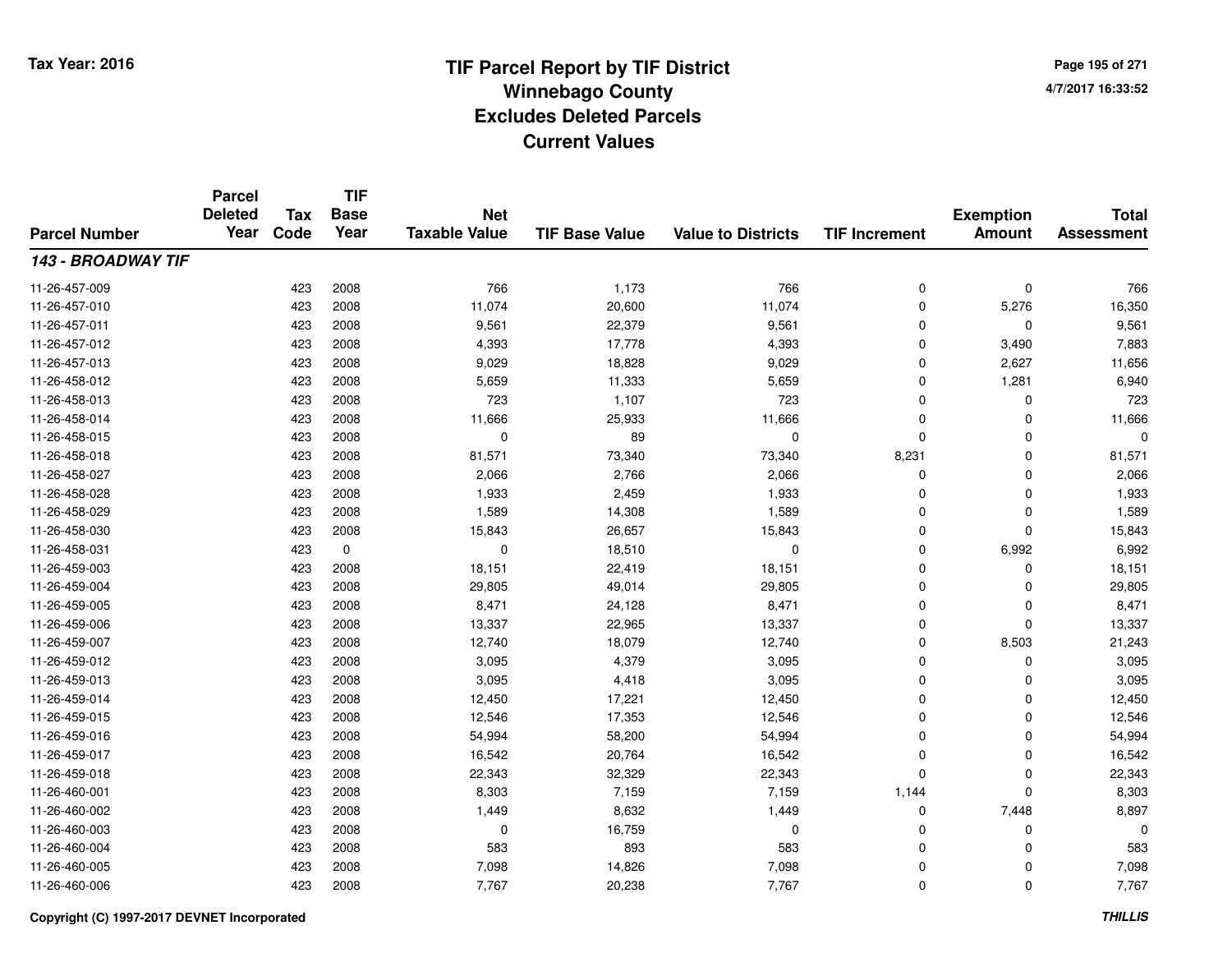**TIF**

**Parcel**

**Page 196 of 2714/7/2017 16:33:52**

#### **TIF Base ValueParcel NumberTotal AssessmentExemption Amount Value to Districts TIF Increment Base YearTax Code Deleted YearNet Taxable Value143 - BROADWAY TIF**11-26-460-007 <sup>423</sup> 8,430 <sup>2008</sup> 12,475 8,430 <sup>0</sup> <sup>0</sup> 8,430 11-26-460-008 <sup>423</sup> 5,810 <sup>2008</sup> 14,797 5,810 <sup>0</sup> 4,102 9,912 11-26-460-0099 423 2008 6,286 12,683 6,286 0 2,450 8,736 11-26-460-0100 423 2008 8,344 13,136 8,344 0 0 8,344 11-26-460-0111 423 2008 7,518 18,443 7,518 0 3,408 10,926 11-26-460-0122 423 2008 8,274 16,228 8,274 0 2,327 10,601 11-26-460-0133 423 2008 4,486 10,888 4,486 0 2,893 7,379 11-26-460-0144 423 2008 8,801 14,092 8,801 0 8,801 11-26-460-015 <sup>423</sup> 1,500 <sup>2008</sup> 12,651 1,500 <sup>0</sup> <sup>0</sup> 1,500 11-26-461-0011 423 2008 8,984 8,970 8,970 14 0 8,984 11-26-461-0022 423 2008 9,672 19,590 9,672 0 0 9,672 11-26-461-0033 423 2008 7,657 14,224 7,657 0 2,221 9,878 11-26-461-0044 23 2008 7,518 15,460 7,518 7,518 3,060 3,060 10,578 11-26-461-005 <sup>423</sup> 7,076 <sup>2008</sup> 16,184 7,076 <sup>0</sup> 3,278 10,354 11-26-461-006 <sup>423</sup> 7,518 <sup>2008</sup> 12,478 7,518 <sup>0</sup> <sup>596</sup> 8,114 11-26-461-007 <sup>423</sup> 7,322 <sup>2008</sup> 13,447 7,322 <sup>0</sup> 1,772 9,094 11-26-461-0088 423 2008 1,036 17,394 1,036 0 0 1,036 11-26-461-0099 423 2008 7,333 23,050 7,333 0 7,333 11-26-461-0100 423 2008 10,252 21,283 10,252 0 0 10,252 11-26-461-0111 423 2008 7,747 10,021 7,747 0 0 7,747 11-26-461-0122 423 2008 20,743 29,461 20,743 0 0 20,743 11-26-461-0133 423 2008 9,226 17,530 9,226 0 2,597 11,823 11-26-461-014 <sup>423</sup> 8,343 <sup>2008</sup> 20,646 8,343 <sup>0</sup> 2,410 10,753 11-26-461-015 <sup>423</sup> 8,350 <sup>2008</sup> 17,047 8,350 <sup>0</sup> <sup>0</sup> 8,350 11-26-461-016 <sup>423</sup> 10,356 <sup>2008</sup> 23,820 10,356 <sup>0</sup> <sup>0</sup> 10,356 11-26-461-017 <sup>423</sup> 22,018 <sup>2008</sup> 34,328 22,018 <sup>0</sup> <sup>0</sup> 22,018 11-26-461-018 <sup>423</sup> 8,397 <sup>2008</sup> 18,429 8,397 <sup>0</sup> <sup>0</sup> 8,397 11-26-461-0199 423 2008 9,291 14,026 9,291 0 9,291 11-26-461-0200 423 2008 10,587 13,294 10,587 0 0 10,587 11-26-461-0211 423 2008 8,134 16,294 8,134 0 0 8,134 11-26-461-0222 423 2008 7,429 9,134 7,429 0 0 7,429 11-26-461-0233 423 2008 22,236 37,359 22,236 0 0 22,236 11-26-477-0011 423 2008 5,919 18,768 5,919 0 6,000 11,919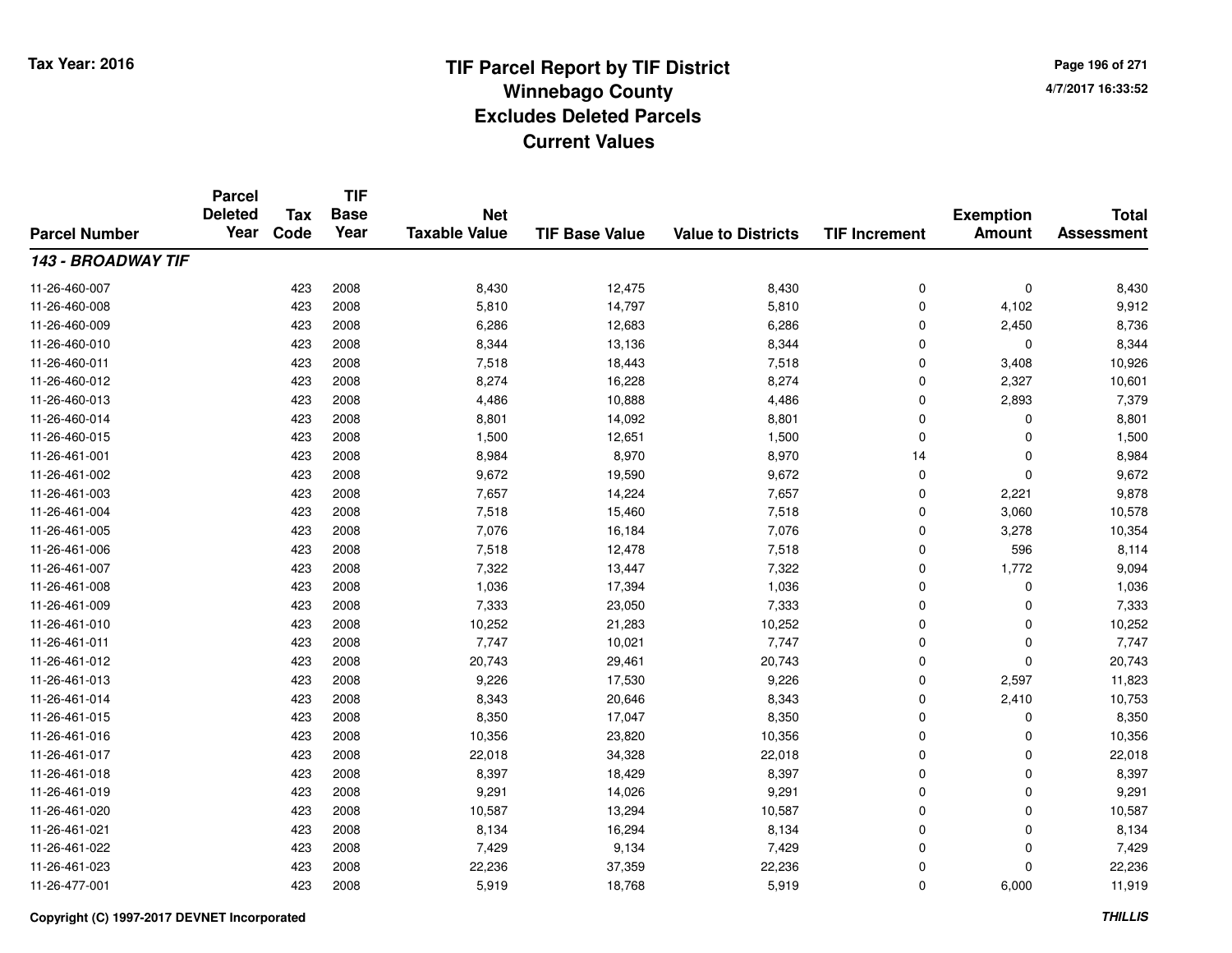**Page 197 of 2714/7/2017 16:33:52**

#### **TIF Base ValueParcel NumberTotal AssessmentExemption Amount Value to Districts TIF IncrementTIF Base YearTax CodeParcel Deleted YearNet Taxable Value143 - BROADWAY TIF**11-26-477-002 <sup>423</sup> 3,953 <sup>2008</sup> 23,294 3,953 <sup>0</sup> 11,000 14,953 11-26-477-0033 423 2008 9,956 25,502 9,956 0 6,000 15,956 11-26-478-0011 423 2008 9,228 18,986 9,228 0 0 9,228 11-26-478-002 <sup>423</sup> 8,730 <sup>2008</sup> 18,345 8,730 <sup>0</sup> <sup>0</sup> 8,730 11-26-478-0033 423 2008 4,680 16,020 4,680 0 6,182 10,862 11-26-478-004 <sup>423</sup> 9,255 <sup>2008</sup> 21,281 9,255 <sup>0</sup> <sup>0</sup> 9,255 11-26-478-0055 423 2008 11,449 10,761 10,761 688 0 11,449 11-26-478-0066 423 2008 2,964 7,185 2,964 0 0 2,964 11-26-478-007 <sup>423</sup> 81,598 <sup>2008</sup> 102,731 81,598 <sup>0</sup> <sup>0</sup> 81,598 11-26-478-008 <sup>423</sup> 11,958 <sup>2008</sup> 20,285 11,958 <sup>0</sup> <sup>896</sup> 12,854 11-26-478-009 <sup>423</sup> 21,331 <sup>2008</sup> 41,871 21,331 <sup>0</sup> <sup>0</sup> 21,331 11-26-479-0011 423 2008 8,470 17,064 8,470 0 0 8,470 11-26-479-002 <sup>423</sup> 5,369 <sup>2008</sup> 13,918 5,369 <sup>0</sup> 3,616 8,985 11-26-479-003 <sup>423</sup> 8,168 <sup>2008</sup> 12,118 8,168 <sup>0</sup> <sup>0</sup> 8,168 11-26-479-004 <sup>423</sup> 6,298 <sup>2008</sup> 15,392 6,298 <sup>0</sup> 3,863 10,161 11-26-479-005 <sup>423</sup> 6,543 <sup>2008</sup> 23,920 6,543 <sup>0</sup> 4,451 10,994 11-26-479-0066 423 2008 6,984 15,194 6,984 0 3,001 9,985 11-26-479-007 <sup>423</sup> 6,496 <sup>2008</sup> 16,548 6,496 <sup>0</sup> 4,816 11,312 11-26-479-0088 423 2008 4,685 26,597 4,685 0 4,685 11-26-479-0099 423 2008 1,969 12,758 1,969 0 0 1,969 11-26-479-0100 423 2008 813 20,043 813 0 0 813 11-26-479-0111 423 2008 8,472 23,173 8,472 0 0 8,472 11-26-479-0122 423 2008 9,109 19,715 9,109 0 0 9,109 11-26-479-0133 423 2008 1,654 8,854 1,654 0 5,000 6,654 11-26-479-014 <sup>423</sup> 18,141 <sup>2008</sup> 22,307 18,141 <sup>0</sup> <sup>0</sup> 18,141 11-26-479-015 <sup>423</sup> <sup>0</sup> <sup>2008</sup> <sup>0</sup> <sup>0</sup> <sup>0</sup> <sup>0</sup> <sup>0</sup> 11-26-479-016 <sup>423</sup> 25,323 <sup>2008</sup> 31,138 25,323 <sup>0</sup> <sup>0</sup> 25,323 11-26-479-0177 423 2008 3,256 5,819 3,256 0 3,256 11-26-479-018 <sup>423</sup> 5,678 <sup>2008</sup> 7,446 5,678 <sup>0</sup> <sup>0</sup> 5,678 11-26-479-019 <sup>423</sup> 19,409 <sup>2008</sup> 26,982 19,409 <sup>0</sup> <sup>0</sup> 19,409 11-26-479-0200 423 2008 23,051 31,177 23,051 0 0 23,051 11-26-479-0211 423 2008 7,860 54,231 7,860 0 7,860 11-26-479-022<sup>423</sup> 1,212 <sup>2008</sup> 23,775 1,212 <sup>0</sup> <sup>0</sup> 1,212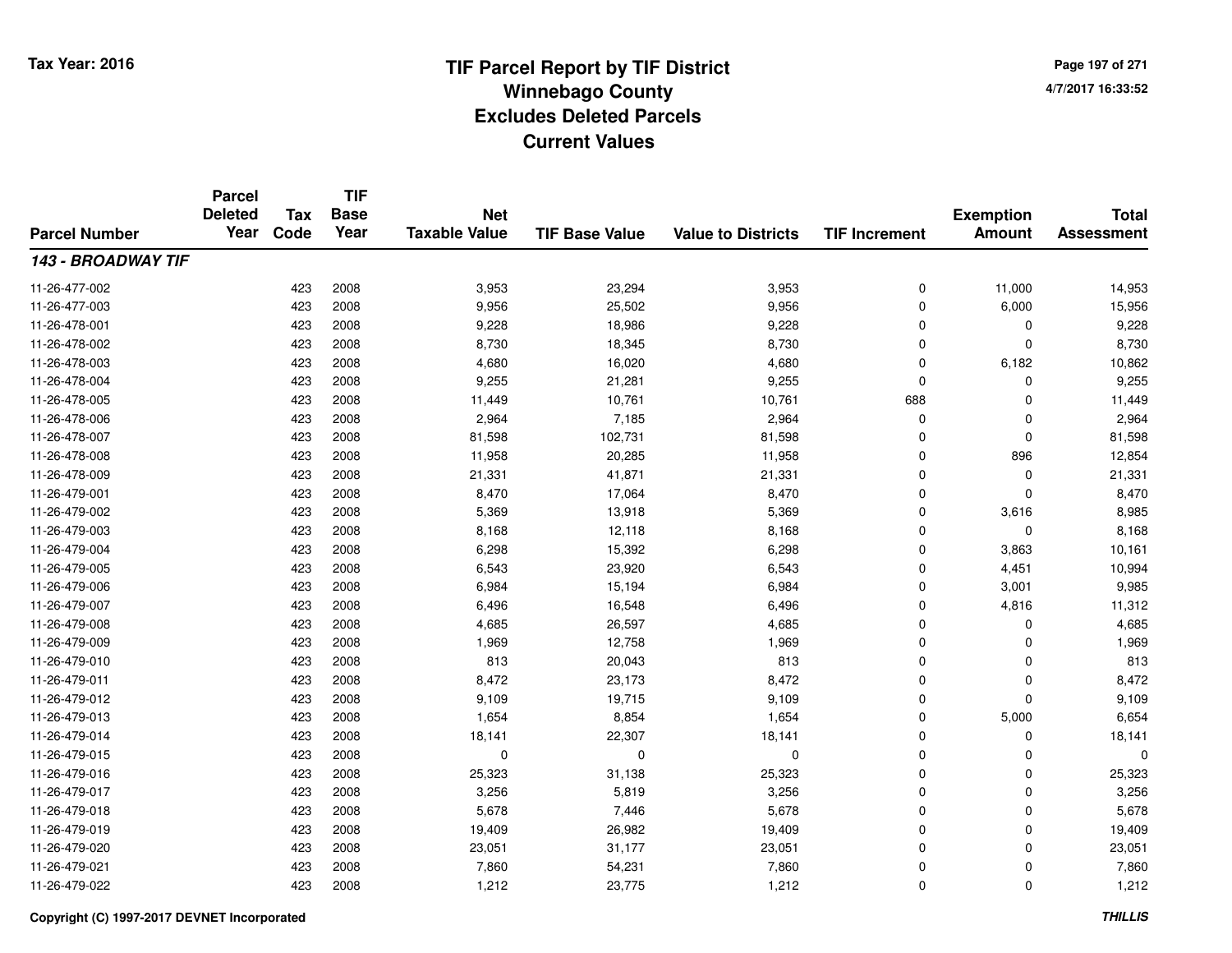**Page 198 of 2714/7/2017 16:33:52**

| <b>Parcel Number</b> | <b>Parcel</b><br><b>Deleted</b><br>Year | <b>Tax</b> | <b>TIF</b><br><b>Base</b> | <b>Net</b>           |                       |                           |                      | <b>Exemption</b> | <b>Total</b>      |
|----------------------|-----------------------------------------|------------|---------------------------|----------------------|-----------------------|---------------------------|----------------------|------------------|-------------------|
|                      |                                         | Code       | Year                      | <b>Taxable Value</b> | <b>TIF Base Value</b> | <b>Value to Districts</b> | <b>TIF Increment</b> | <b>Amount</b>    | <b>Assessment</b> |
| 143 - BROADWAY TIF   |                                         |            |                           |                      |                       |                           |                      |                  |                   |
| 11-26-479-023        |                                         | 423        | 2008                      | 2,479                | 45,694                | 2,479                     | 0                    | 0                | 2,479             |
| 11-26-479-024        |                                         | 423        | 2008                      | 16,152               | 20,680                | 16,152                    | 0                    | 0                | 16,152            |
| 11-26-479-025        |                                         | 423        | 2008                      | 11,412               | 11,412                | 11,412                    | 0                    | 772              | 12,184            |
| 11-26-479-026        |                                         | 423        | 2008                      | 11,691               | 11,691                | 11,691                    | 0                    | 612              | 12,303            |
| 11-26-479-027        |                                         | 423        | 2008                      | 26,072               | 32,567                | 26,072                    | 0                    | 0                | 26,072            |
| 11-26-479-028        |                                         | 423        | 2008                      | 982                  | 12,486                | 982                       | 0                    | 0                | 982               |
| 11-26-481-001        |                                         | 423        | 2008                      | 15,030               | 18,481                | 15,030                    | 0                    | 0                | 15,030            |
| 11-26-481-002        |                                         | 423        | 2008                      | 15,998               | 24,603                | 15,998                    | 0                    | 0                | 15,998            |
| 11-26-481-003        |                                         | 423        | 2008                      | 7,952                | 17,312                | 7,952                     | $\overline{0}$       | 0                | 7,952             |
| 11-26-481-004        |                                         | 423        | 2008                      | 11,669               | 18,954                | 11,669                    | 0                    | 0                | 11,669            |
| 11-26-481-005        |                                         | 423        | 2008                      | 1,323                | 14,458                | 1,323                     | 0                    | 0                | 1,323             |
| 11-26-481-006        |                                         | 423        | 2008                      | 4,880                | 11,045                | 4,880                     | 0                    | 2,527            | 7,407             |
| 11-26-481-007        |                                         | 423        | 2008                      | 8,290                | 18,695                | 8,290                     | 0                    | 0                | 8,290             |
| 11-26-481-008        |                                         | 423        | 2008                      | 5,282                | 13,621                | 5,282                     | 0                    | 0                | 5,282             |
| 11-26-482-001        |                                         | 423        | 2008                      | 1,499                | 2,170                 | 1,499                     | 0                    | 0                | 1,499             |
| 11-26-482-002        |                                         | 423        | 2008                      | 9,391                | 15,288                | 9,391                     | 0                    | 0                | 9,391             |
| 11-26-482-003        |                                         | 423        | 2008                      | 10,922               | 16,794                | 10,922                    | 0                    | 0                | 10,922            |
| 11-26-482-004        |                                         | 423        | 2008                      | 14,205               | 22,199                | 14,205                    | 0                    | 0                | 14,205            |
| 11-26-482-005        |                                         | 423        | 2008                      | 8,014                | 16,133                | 8,014                     | 0                    | 0                | 8,014             |
| 11-26-482-006        |                                         | 423        | 2008                      | 8,793                | 11,271                | 8,793                     | 0                    | 0                | 8,793             |
| 11-26-482-007        |                                         | 423        | 2008                      | 768                  | 15,679                | 768                       | 0                    | 0                | 768               |
| 11-26-482-008        |                                         | 423        | 2008                      | 9,841                | 11,470                | 9,841                     | 0                    | 0                | 9,841             |
| 11-26-482-009        |                                         | 423        | 2008                      | 8,072                | 18,566                | 8,072                     | 0                    | 0                | 8,072             |
| 11-26-482-010        |                                         | 423        | 2008                      | 16,455               | 21,266                | 16,455                    | 0                    | 0                | 16,455            |
| 11-26-482-011        |                                         | 423        | 2008                      | 5,044                | 18,078                | 5,044                     | 0                    | 2,550            | 7,594             |
| 11-26-482-012        |                                         | 423        | 2008                      | 1,244                | 17,156                | 1,244                     | 0                    | 0                | 1,244             |
| 11-26-482-013        |                                         | 423        | 2008                      | 3,718                | 15,418                | 3,718                     | 0                    | 3,856            | 7,574             |
| 11-26-482-014        |                                         | 423        | 2008                      | 10,545               | 25,520                | 10,545                    | 0                    | 0                | 10,545            |
| 11-26-482-015        |                                         | 423        | 2008                      | 8,543                | 17,649                | 8,543                     | 0                    | 0                | 8,543             |
| 11-26-482-016        |                                         | 423        | 2008                      | 6,033                | 23,079                | 6,033                     | 0                    | 0                | 6,033             |
| 11-26-482-017        |                                         | 423        | 2008                      | 5,670                | 18,623                | 5,670                     | 0                    | 5,743            | 11,413            |
| 11-26-482-018        |                                         | 423        | 2008                      | 32,004               | 69,589                | 32,004                    | 0                    | 0                | 32,004            |
| 11-26-482-019        |                                         | 423        | 2008                      | 10,939               | 22,489                | 10,939                    | $\overline{0}$       | 0                | 10,939            |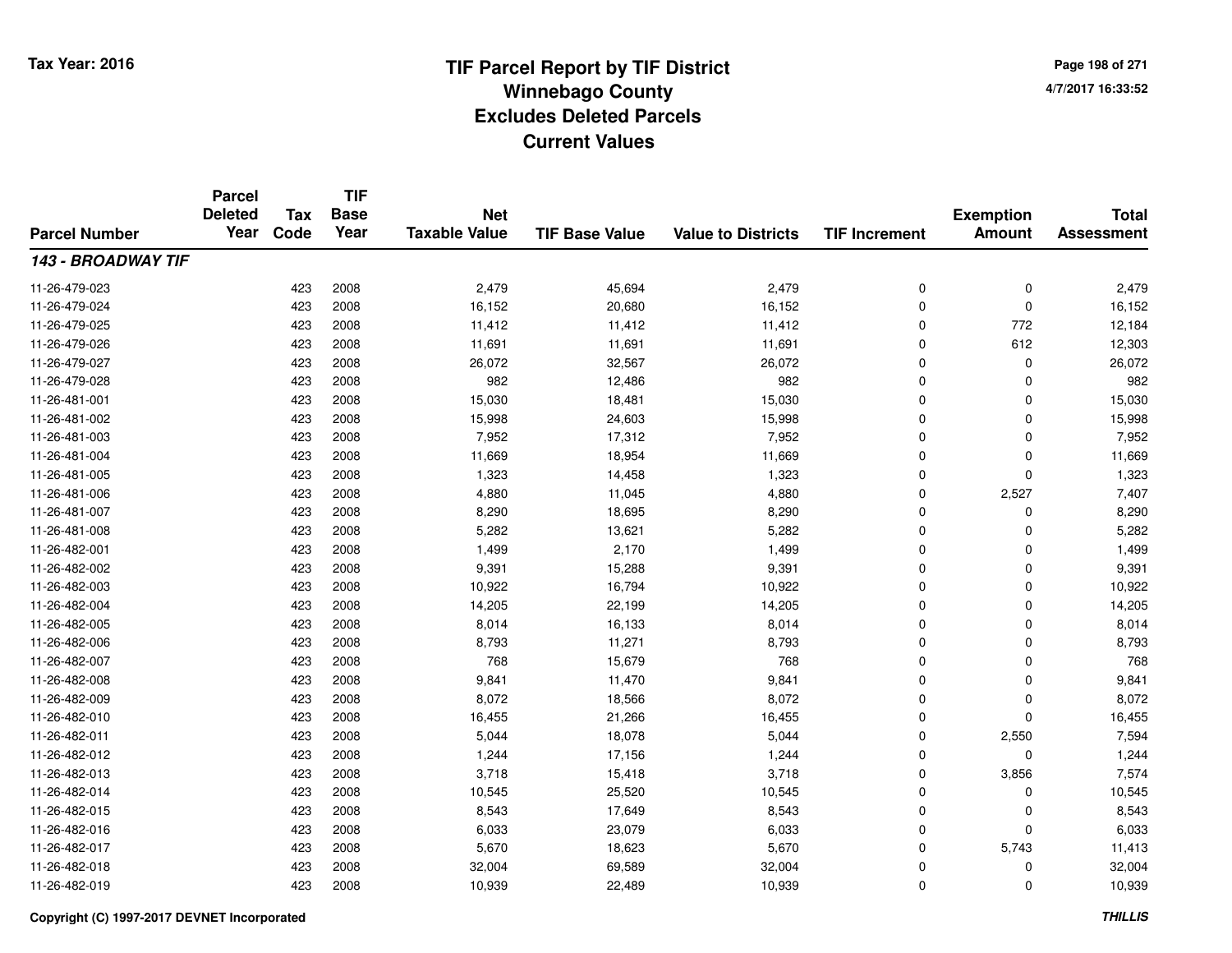**TIF**

**Parcel**

**Page 199 of 2714/7/2017 16:33:52**

#### **TIF Base ValueParcel NumberTotal AssessmentExemption Amount Value to Districts TIF Increment Base YearTax Code Deleted YearNet Taxable Value143 - BROADWAY TIF**11-26-483-0011 423 2008 22,444 47,174 22,444 0 0 22,444 11-26-483-0022 423 2008 6,994 18,285 6,994 0 0 6,994 11-26-483-0033 423 2008 7,021 0 7,021 0 7,021 11-26-483-004 <sup>423</sup> 15,432 <sup>2008</sup> 31,152 15,432 <sup>0</sup> 6,000 21,432 11-26-483-005 <sup>423</sup> 8,132 <sup>2008</sup> 12,842 8,132 <sup>0</sup> <sup>0</sup> 8,132 11-26-483-006 <sup>423</sup> 1,404 <sup>2008</sup> 8,995 1,404 <sup>0</sup> 6,717 8,121 11-26-483-007 <sup>423</sup> 7,666 <sup>2008</sup> 33,927 7,666 <sup>0</sup> <sup>0</sup> 7,666 11-26-483-008 <sup>423</sup> <sup>0</sup> <sup>2008</sup> <sup>0</sup> <sup>0</sup> <sup>0</sup> <sup>0</sup> <sup>0</sup> 11-26-483-0099 423 2008 8,881 7<sub>,</sub>067 7,067 1,814 0 8,881 11-26-483-010 <sup>423</sup> <sup>0</sup> <sup>2008</sup> <sup>0</sup> <sup>0</sup> <sup>0</sup> <sup>0</sup> <sup>0</sup> 11-26-483-011 <sup>423</sup> <sup>0</sup> <sup>2008</sup> <sup>0</sup> <sup>0</sup> <sup>0</sup> <sup>0</sup> <sup>0</sup> 11-26-483-012 <sup>423</sup> <sup>0</sup> <sup>2008</sup> <sup>0</sup> <sup>0</sup> <sup>0</sup> <sup>0</sup> <sup>0</sup> 11-26-483-013 <sup>423</sup> <sup>0</sup> <sup>2008</sup> <sup>0</sup> <sup>0</sup> <sup>0</sup> <sup>0</sup> <sup>0</sup> 11-26-483-014 <sup>423</sup> <sup>0</sup> <sup>2008</sup> <sup>0</sup> <sup>0</sup> <sup>0</sup> <sup>0</sup> <sup>0</sup> 11-26-483-015 <sup>423</sup> 13,447 <sup>2008</sup> 21,179 13,447 <sup>0</sup> <sup>0</sup> 13,447 11-26-483-016 <sup>423</sup> <sup>281</sup> <sup>2008</sup> 6,990 <sup>281</sup> <sup>0</sup> <sup>0</sup> <sup>281</sup> 11-26-483-017 <sup>423</sup> <sup>819</sup> <sup>2008</sup> 1,765 <sup>819</sup> <sup>0</sup> <sup>0</sup> <sup>819</sup> 11-26-483-0188 423 2008 7,322 19,601 7,322 0 3,535 10,857 11-26-483-019 <sup>423</sup> <sup>0</sup> <sup>2008</sup> <sup>0</sup> <sup>0</sup> <sup>0</sup> <sup>0</sup> <sup>0</sup> 11-26-484-002 <sup>423</sup> <sup>0</sup> <sup>2008</sup> 121,150 <sup>0</sup> <sup>0</sup> <sup>0</sup> <sup>0</sup> 11-26-484-003 <sup>423</sup> <sup>0</sup> <sup>2008</sup> <sup>0</sup> <sup>0</sup> <sup>0</sup> <sup>0</sup> <sup>0</sup> 11-26-484-005 <sup>423</sup> 33,462 <sup>2008</sup> 41,843 33,462 <sup>0</sup> <sup>0</sup> 33,462 11-26-484-006 <sup>423</sup> 25,772 <sup>2008</sup> 32,306 25,772 <sup>0</sup> <sup>0</sup> 25,772 11-26-484-007 <sup>423</sup> 11,067 <sup>2008</sup> 15,393 11,067 <sup>0</sup> <sup>0</sup> 11,067 11-26-484-0088 423 2008 26,668 33,295 26,668 0 0 26,668 11-26-484-009 <sup>423</sup> 19,167 <sup>2008</sup> 25,237 19,167 <sup>0</sup> <sup>0</sup> 19,167 11-26-484-0100 423 2008 28,878 36,206 28,878 0 28,878 11-26-484-0111 423 2008 79,167 97,346 79,167 0 0 79,167 11-26-484-012 <sup>423</sup> <sup>0</sup> <sup>2008</sup> 20,293 <sup>0</sup> <sup>0</sup> <sup>0</sup> <sup>0</sup> 11-26-484-013 <sup>423</sup> <sup>0</sup> <sup>2008</sup> <sup>0</sup> <sup>0</sup> <sup>0</sup> <sup>0</sup> <sup>0</sup> 11-26-487-0011 and  $423$  2008 cm  $1,620$  cm  $1,620$  cm  $0$  cm  $0$  cm  $0$  cm  $0$  cm  $0$ 11-26-487-002 <sup>423</sup> <sup>0</sup> <sup>2008</sup> 48,337 <sup>0</sup> <sup>0</sup> <sup>0</sup> <sup>0</sup> 11-26-487-003<sup>2017</sup> <sup>423</sup> <sup>2008</sup> 5,450 16,822 5,450 <sup>0</sup> 4,404 9,854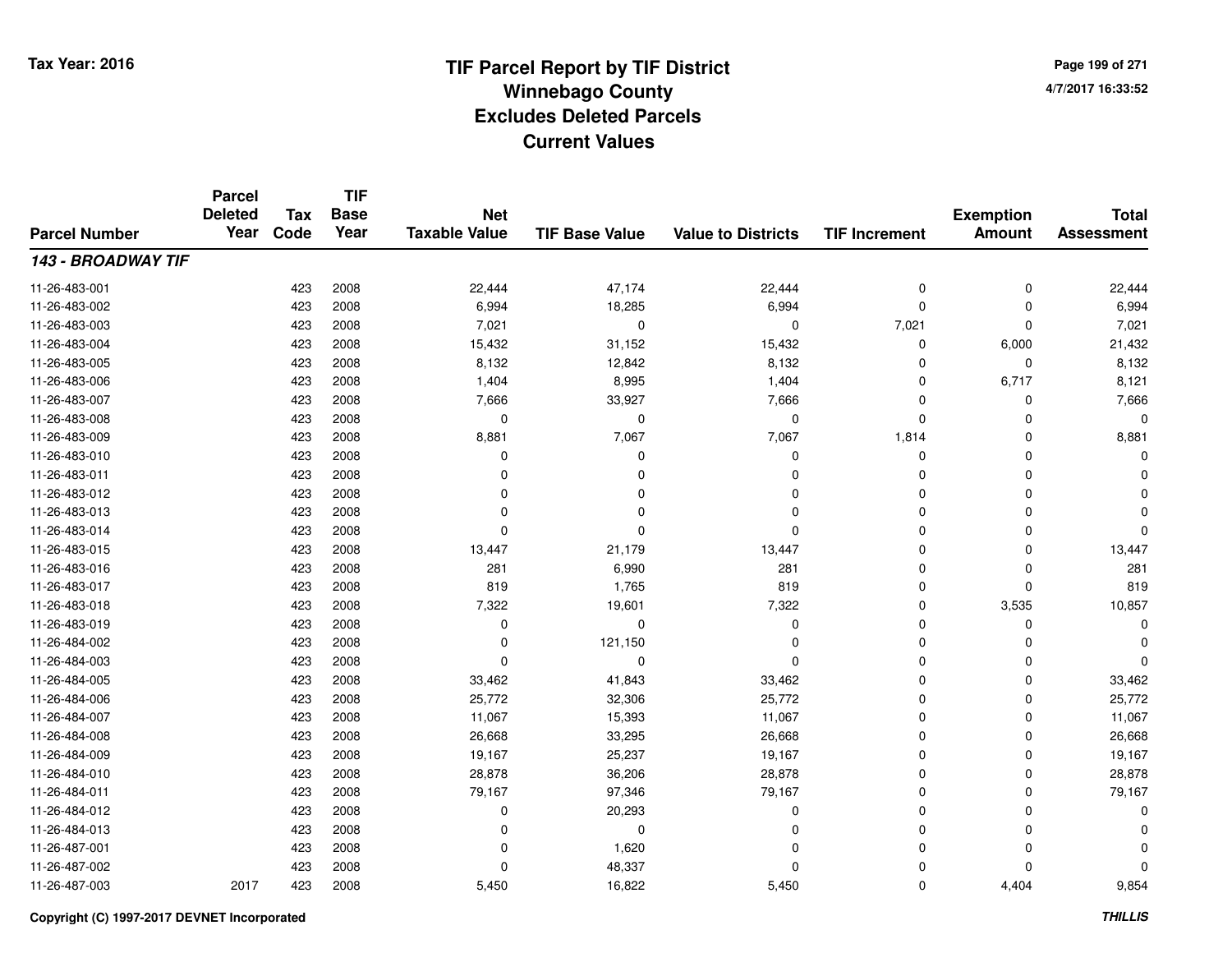**TIF**

**Parcel**

**Page 200 of 2714/7/2017 16:33:52**

#### **TIF Base ValueParcel NumberTotal AssessmentExemption Amount Value to Districts TIF Increment Base YearTax Code Deleted YearNet Taxable Value143 - BROADWAY TIF**11-26-487-004 <sup>423</sup> 10,537 <sup>2008</sup> 15,886 10,537 <sup>0</sup> <sup>0</sup> 10,537 11-26-487-005 <sup>423</sup> 1,516 <sup>2008</sup> 15,368 1,516 <sup>0</sup> 11,000 12,516 11-26-487-0066 423 2008 6,305 2,918 2,918 3,387 0 6,305 11-26-487-0077 423 2008 1,341 7,360 1,341 0 0 1,341 11-26-487-008 <sup>423</sup> 9,344 <sup>2008</sup> 19,126 9,344 <sup>0</sup> <sup>0</sup> 9,344 11-26-487-0099 423 2008 9,124 14,366 9,124 0 0 9,124 11-26-487-0100 423 2008 6,577 9,211 6,577 0 0 6,577 11-26-487-0111 423 2008 4,834 18,229 4,834 0 3,364 8,198 11-26-487-0122 2 2 2008 10,288 2008 23,980 10,288 2008 23,980 10,288 0 0 0 10,288 11-26-487-013 $3$  2008 8,840  $14,397$  8,840  $2008$  8,840 0 0 0 8,840 11-26-487-014 <sup>423</sup> 6,717 <sup>2008</sup> 22,630 6,717 <sup>0</sup> 3,239 9,956 11-26-487-015 <sup>423</sup> 5,055 <sup>2008</sup> 11,550 5,055 <sup>0</sup> 2,612 7,667 11-26-487-016 <sup>423</sup> 12,902 <sup>2008</sup> 20,839 12,902 <sup>0</sup> <sup>0</sup> 12,902 11-26-487-017 <sup>423</sup> 8,146 <sup>2008</sup> 19,305 8,146 <sup>0</sup> 3,781 11,927 11-26-487-018 <sup>423</sup> 1,496 <sup>2008</sup> 20,335 1,496 <sup>0</sup> 10,660 12,156 11-26-487-0199 423 2008 11,275 22,451 11,275 0 0 11,275 11-26-487-0200 423 2008 7,000 22,036 7,000 0 7,000 11-26-488-0011 423 2008 8,897 18,531 8,897 0 0 8,897 11-26-488-002 <sup>423</sup> 5,392 <sup>2008</sup> 10,778 5,392 <sup>0</sup> 2,293 7,685 11-26-488-0033 423 2008 1,298 6,437 1,298 0 6,572 7,870 11-26-488-004423 2008 10,089 10,089 19,324 10,089 0 0 0 10,089 11-26-488-005 <sup>423</sup> 6,500 <sup>2008</sup> 21,403 6,500 <sup>0</sup> <sup>0</sup> 6,500 11-26-488-0066 423 2008 6,752 12,538 6,752 0 2,112 8,864 11-26-488-007 <sup>423</sup> 2,581 <sup>2008</sup> 3,174 2,581 <sup>0</sup> <sup>0</sup> 2,581 11-26-488-0088 423 2008 61,384 75,478 61,384 0 0 61,384 11-26-488-0099 423 2008 8,586 14,051 8,586 0 0 8,586 11-26-488-0100 423 2008 6,671 11,146 6,671 0 3,205 9,876 11-26-488-0111 423 2008 891 1,363 891 0 0 891 11-26-488-012 <sup>423</sup> 7,623 <sup>2008</sup> 23,974 7,623 <sup>0</sup> 3,734 11,357 11-26-488-013 <sup>423</sup> 30,307 <sup>2008</sup> 42,936 30,307 <sup>0</sup> <sup>0</sup> 30,307 11-26-488-014 <sup>423</sup> 9,499 <sup>2008</sup> 11,736 9,499 <sup>0</sup> <sup>0</sup> 9,499 11-26-488-015 <sup>423</sup> 19,160 <sup>2008</sup> 24,347 19,160 <sup>0</sup> <sup>0</sup> 19,160 11-26-488-0166 423 2008 6,051 13,470 6,051 0 6,000 12,051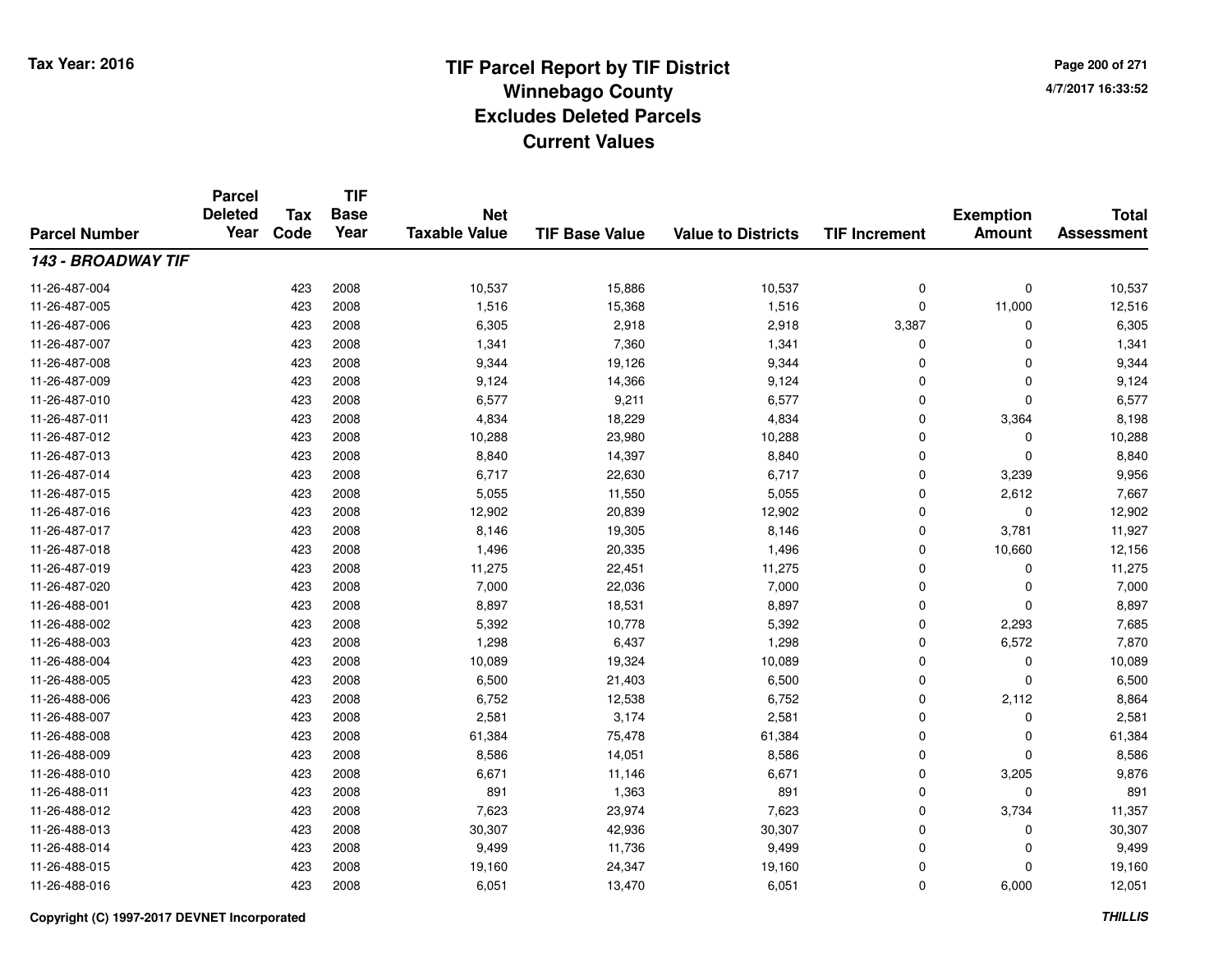**TIF**

**Parcel**

**Page 201 of 2714/7/2017 16:33:52**

#### **TIF Base ValueParcel NumberTotal AssessmentExemption Amount Value to Districts TIF Increment Base YearTax Code Deleted YearNet Taxable Value143 - BROADWAY TIF**11-26-488-017 <sup>423</sup> 2,065 <sup>2008</sup> 12,686 2,065 <sup>0</sup> 8,841 10,906 11-26-488-018 <sup>423</sup> 8,739 <sup>2008</sup> 13,223 8,739 <sup>0</sup> <sup>0</sup> 8,739 11-26-488-019 <sup>423</sup> 4,974 <sup>2008</sup> 20,744 4,974 <sup>0</sup> 4,549 9,523 11-26-488-0200 423 2008 5,810 13,973 5,810 0 763 6,573 11-26-488-0211 423 2008 3,089 6,004 3,089 0 0 3,089 11-26-488-0222 423 2008 7,699 10,417 7,699 0 0 7,699 11-26-488-023 <sup>423</sup> 6,737 <sup>2008</sup> 17,717 6,737 <sup>0</sup> <sup>0</sup> 6,737 11-26-488-025 <sup>423</sup> 4,852 <sup>2008</sup> 6,325 4,852 <sup>0</sup> <sup>0</sup> 4,852 11-26-488-026 <sup>423</sup> 37,831 <sup>2008</sup> 49,048 37,831 <sup>0</sup> <sup>0</sup> 37,831 11-26-488-027 <sup>423</sup> 14,151 <sup>2008</sup> 18,491 14,151 <sup>0</sup> <sup>0</sup> 14,151 11-26-488-028 <sup>423</sup> 21,198 <sup>2008</sup> 26,430 21,198 <sup>0</sup> <sup>0</sup> 21,198 11-26-488-0299 423 2008 26,512 36,405 26,512 0 0 26,512 11-26-488-0300 423 2008 14,131 23,985 14,131 0 0 14,131 11-26-488-0311 423 2008 14,783 21,196 14,783 0 0 14,783 11-26-488-032 <sup>423</sup> <sup>0</sup> <sup>2008</sup> <sup>0</sup> <sup>0</sup> <sup>0</sup> <sup>0</sup> <sup>0</sup> 11-26-488-0333 423 2008 5,659 9,856 5,659 0 0 5,659 11-27-477-0011 423 2008 21,273 26,158 21,273 0 0 21,273 11-27-477-002 <sup>423</sup> <sup>0</sup> <sup>2008</sup> <sup>0</sup> <sup>0</sup> <sup>0</sup> <sup>0</sup> <sup>0</sup> 11-27-478-0011 423 2008 4,157 12,554 4,157 0 4,512 8,669 11-27-478-0022 423 2008 1,250 1,918 1,250 0 0 1,250 11-27-478-0033 423 2008 1,278 1,961 1,278 0 0 1,278 11-27-478-004 <sup>423</sup> 2,821 <sup>2008</sup> 19,970 2,821 <sup>0</sup> 9,870 12,691 11-27-478-005 <sup>423</sup> 6,298 <sup>2008</sup> 12,276 6,298 <sup>0</sup> 1,655 7,953 11-27-478-006 <sup>423</sup> 8,274 <sup>2008</sup> 17,512 8,274 <sup>0</sup> 3,113 11,387 11-27-478-0077 423 2008 4,492 11,689 4,492 0 0 4,492 11-27-478-0088 423 2008 8,286 13,826 8,286 0 530 8,816 11-27-479-0011 423 2008 11,523 22,448 11,523 0 0 11,523 11-27-479-0022 2 423 2008 7,297 15,595 7,297 0 0 7,297 11-27-479-0033 423 2008 8,693 17,565 8,693 0 2,504 11,197 11-27-479-0044 423 2008 7,065 13,455 7,065 0 2,206 9,271 11-27-479-005 <sup>423</sup> 7,507 <sup>2008</sup> 12,187 7,507 <sup>0</sup> <sup>595</sup> 8,102 11-27-479-006 <sup>423</sup> 12,779 <sup>2008</sup> 15,595 12,779 <sup>0</sup> <sup>0</sup> 12,779 11-27-479-007<sup>423</sup> 12,900 <sup>2008</sup> 20,425 12,900 <sup>0</sup> <sup>0</sup> 12,900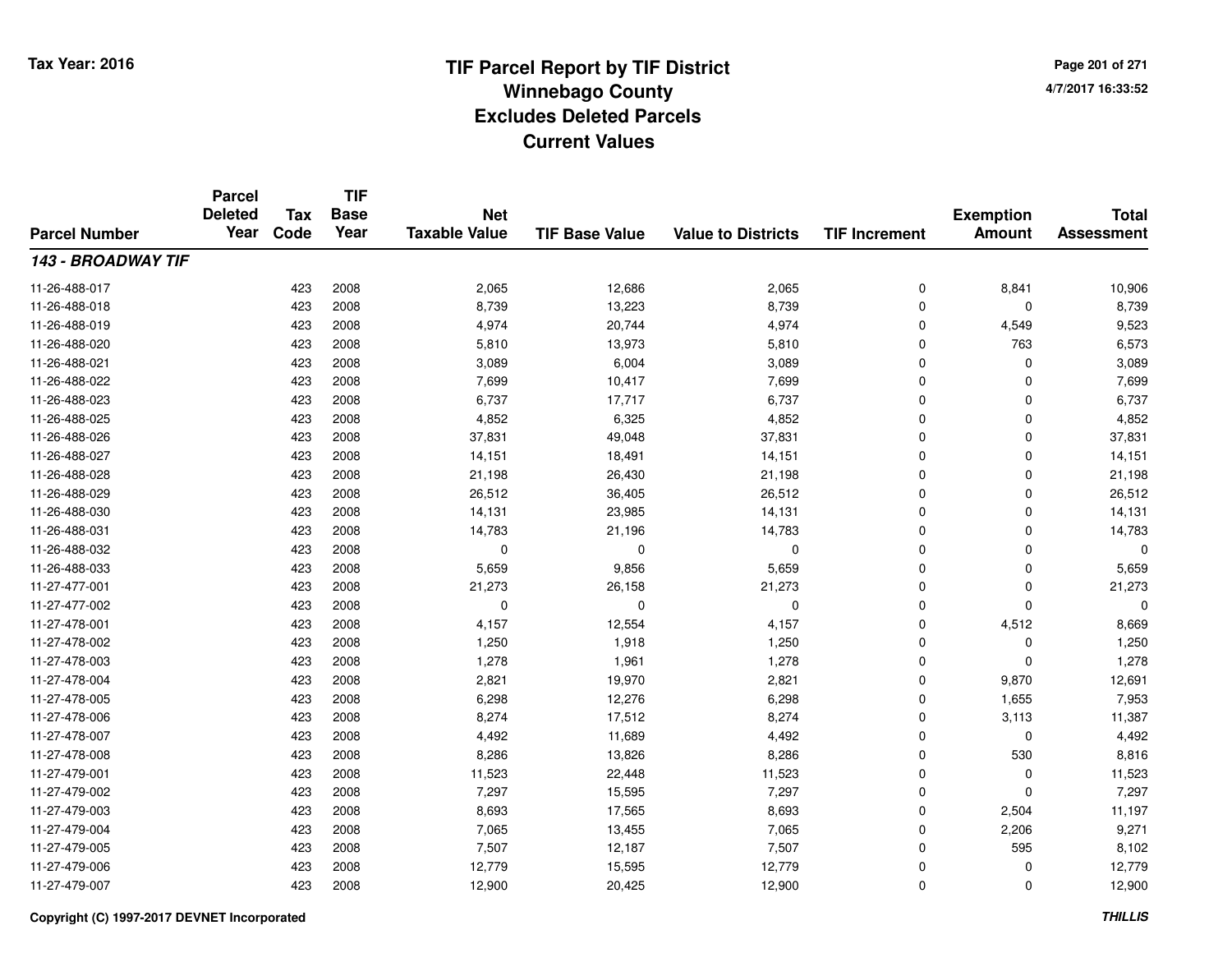**TIF**

**Parcel**

**Page 202 of 2714/7/2017 16:33:52**

#### **TIF Base ValueParcel NumberTotal AssessmentExemption Amount Value to Districts TIF Increment Base YearTax Code Deleted YearNet Taxable Value143 - BROADWAY TIF**11-27-479-0088 423 2008 8,845 18,708 8,845 0 0 8,845 11-27-479-0099 423 2008 7,607 10,046 7,607 0 7,607 11-27-479-0100 423 2008 9,192 14,025 9,192 0 459 9,651 11-27-479-0111 423 2008 6,519 12,821 6,519 0 2,777 9,296 11-27-479-0122 423 2008 8,199 15,955 8,199 0 0 8,199 11-27-479-0133 423 2008 11,295 16,239 11,295 0 0 11,295 11-27-479-014 <sup>423</sup> 14,000 <sup>2008</sup> 23,525 14,000 <sup>0</sup> <sup>0</sup> 14,000 11-27-479-015 <sup>423</sup> 9,240 <sup>2008</sup> 20,207 9,240 <sup>0</sup> 3,460 12,700 11-27-480-0011 423 2008 8,121 8,202 8,121 0 0 8,121 11-27-480-0022 2 2 2008 10,354 23,588 10,354 23,588 10,354 0 0 0 10,354 11-27-480-0033 423 2008 3,100 11,285 3,100 0 7,554 10,654 11-27-480-004 <sup>423</sup> 9,201 <sup>2008</sup> 8,842 8,842 <sup>359</sup> <sup>0</sup> 9,201 11-27-480-005 <sup>423</sup> 9,000 <sup>2008</sup> 24,614 9,000 <sup>0</sup> <sup>0</sup> 9,000 11-27-480-006 <sup>423</sup> 8,337 <sup>2008</sup> 11,630 8,337 <sup>0</sup> <sup>0</sup> 8,337 11-27-480-0077 423 2008 6,421 13,584 6,421 0 0 6,421 11-27-480-008 <sup>423</sup> 7,708 <sup>2008</sup> 16,476 7,708 <sup>0</sup> <sup>0</sup> 7,708 11-27-480-009 <sup>423</sup> 15,178 <sup>2008</sup> 24,102 15,178 <sup>0</sup> <sup>0</sup> 15,178 11-27-480-0100 423 2008 8,402 14,669 8,402 0 1,784 10,186 11-27-480-0111 423 2008 8,100 19,637 8,100 0 1,626 9,726 11-27-480-012 <sup>423</sup> 7,612 <sup>2008</sup> 20,874 7,612 <sup>0</sup> 4,911 12,523 11-27-480-0133 423 2008 4,784 13,890 4,784 0 9,621 14,405 11-27-480-014 <sup>423</sup> 7,166 <sup>2008</sup> 6,401 6,401 <sup>765</sup> <sup>0</sup> 7,166 11-27-480-015 <sup>423</sup> 11,475 <sup>2008</sup> 17,278 11,475 <sup>0</sup> <sup>0</sup> 11,475 11-27-481-0011 423 2008 7,402 10,787 7,402 0 0 7,402 11-27-481-0022 2 423 2008 0 7,694 0 0 6,202 6,202 11-27-481-0033 423 2008 5,648 19,778 5,648 0 0 5,648 11-27-481-004 <sup>423</sup> 8,018 <sup>2008</sup> 12,251 8,018 <sup>0</sup> <sup>56</sup> 8,074 11-27-481-005 <sup>423</sup> 19,530 <sup>2008</sup> 21,129 19,530 <sup>0</sup> <sup>0</sup> 19,530 11-27-481-006 <sup>423</sup> 5,000 <sup>2008</sup> 7,353 5,000 <sup>0</sup> <sup>0</sup> 5,000 11-27-481-007 <sup>423</sup> 13,333 <sup>2008</sup> 26,810 13,333 <sup>0</sup> <sup>0</sup> 13,333 11-27-481-008 <sup>423</sup> 12,620 <sup>2008</sup> 20,354 12,620 <sup>0</sup> <sup>0</sup> 12,620 11-34-226-0011 423 2008 10,634 17,097 10,634 0 0 10,634 11-34-226-0022 423 2008 7,798 16,188 7,798 0 0 7,798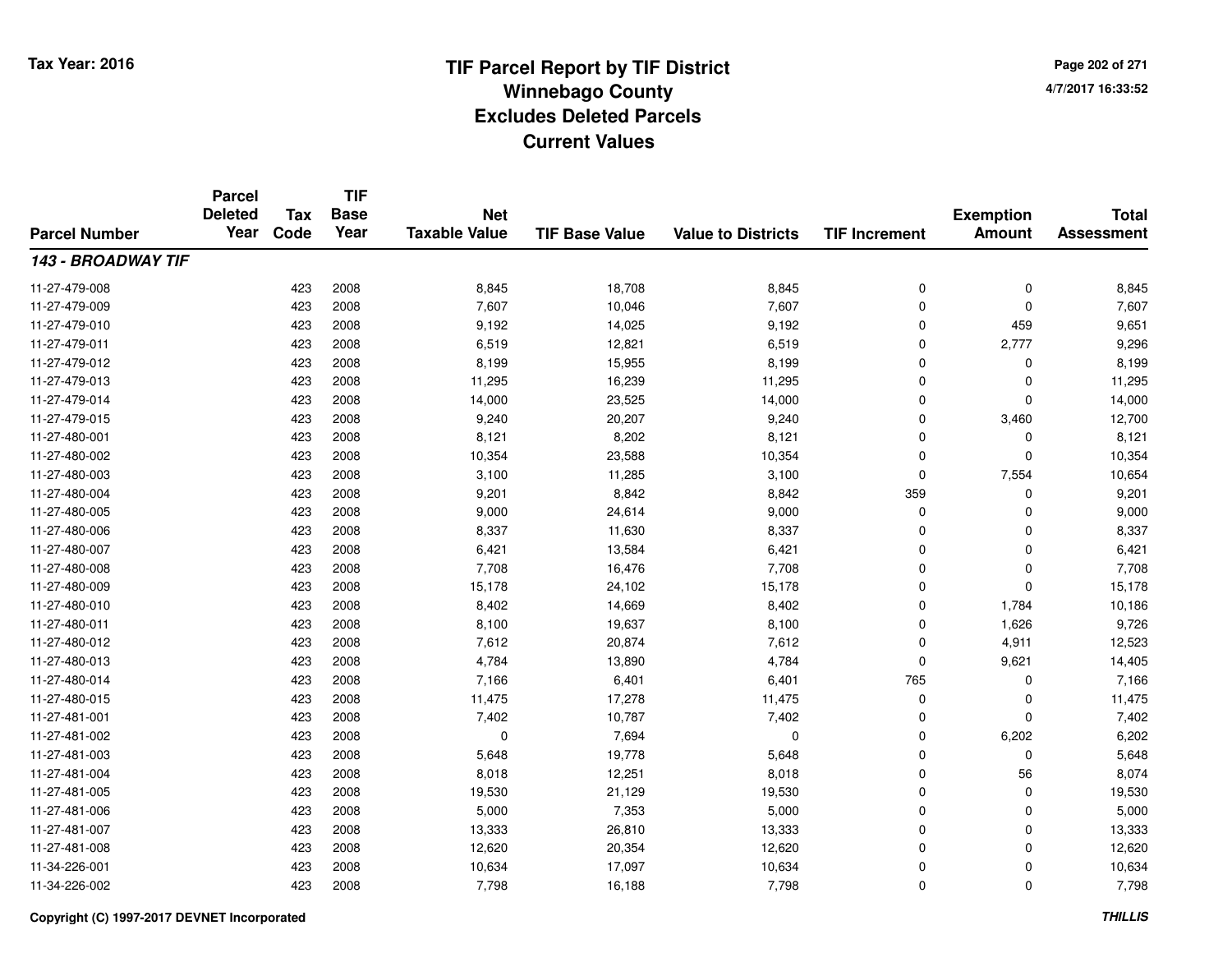**TIF**

**Parcel**

**Page 203 of 2714/7/2017 16:33:52**

#### **TIF Base ValueParcel NumberTotal AssessmentExemption Amount Value to Districts TIF Increment Base YearTax Code Deleted YearNet Taxable Value143 - BROADWAY TIF**11-34-226-0033 423 2008 0 4,196 0 0 6,481 6,481 11-34-226-0044 423 2008 9,669 13,824 9,669 0 2,269 11,938 11-34-226-005 <sup>423</sup> 9,262 <sup>2008</sup> 21,341 9,262 <sup>0</sup> 3,701 12,963 11-34-226-006 <sup>423</sup> 7,809 <sup>2008</sup> 17,063 7,809 <sup>0</sup> <sup>0</sup> 7,809 11-34-226-007 <sup>423</sup> 3,986 <sup>2008</sup> 6,079 3,986 <sup>0</sup> 1,638 5,624 11-34-226-0088 423 2008 4,427 6,224 4,427 0 1,215 5,642 11-34-226-0099 423 2008 10,267 9,691 9,691 576 0 10,267 11-34-226-0100 423 2008 5,501 5,958 5,501 0 5,501 11-34-226-0111 423 2008 10,761 16,508 10,761 0 2,551 13,312 11-34-226-012 <sup>423</sup> 5,717 <sup>2008</sup> 17,283 5,717 <sup>0</sup> 11,000 16,717 11-34-227-0011 423 2008 7,870 10,197 7,870 0 0 7,870 11-34-227-0022 1,364 1,364 1,364 1,364 1,358 1,364 1,364 0 0 0 1,364 11-34-227-003 <sup>423</sup> 9,332 <sup>2008</sup> 23,103 9,332 <sup>0</sup> 4,597 13,929 11-34-227-004 <sup>423</sup> 1,843 <sup>2008</sup> 8,919 1,843 <sup>0</sup> 8,015 9,858 11-34-227-005 <sup>423</sup> 1,322 <sup>2008</sup> 6,001 1,322 <sup>0</sup> 5,728 7,050 11-34-227-006 <sup>423</sup> 9,824 <sup>2008</sup> 21,772 9,824 <sup>0</sup> <sup>0</sup> 9,824 11-34-227-007 <sup>423</sup> 10,340 <sup>2008</sup> 21,250 10,340 <sup>0</sup> <sup>0</sup> 10,340 11-34-228-0011 423 2008 5,380 8,072 5,380 0 2,489 7,869 11-34-228-002 <sup>423</sup> 6,426 <sup>2008</sup> 14,251 6,426 <sup>0</sup> 3,126 9,552 11-34-228-003 <sup>423</sup> 9,332 <sup>2008</sup> 18,476 9,332 <sup>0</sup> 5,917 15,249 11-34-228-0044 423 2008 17,068 28,222 17,068 0 0 17,068 11-34-228-0055 423 2008 2,452 4,165 2,452 0 2,925 5,377 11-34-228-006 <sup>423</sup> 12,078 <sup>2008</sup> 24,207 12,078 <sup>0</sup> 6,000 18,078 11-34-229-0011 423 2008 4,864 5,980 4,864 0 0 4,864 11-34-229-0022 423 2008 4,864 5,980 4,864 0 0 4,864 11-34-229-0033 423 2008 4,919 6,048 4,919 0 0 4,919 11-34-229-006 <sup>423</sup> 3,475 <sup>2008</sup> 8,806 3,475 <sup>0</sup> 4,949 8,424 11-34-229-007 <sup>423</sup> <sup>973</sup> <sup>2008</sup> 1,493 <sup>973</sup> <sup>0</sup> <sup>0</sup> <sup>973</sup> 11-34-229-008 <sup>423</sup> <sup>0</sup> <sup>2008</sup> <sup>0</sup> <sup>0</sup> <sup>0</sup> <sup>0</sup> <sup>0</sup> 11-34-229-0099 423 2008 7,844 14,918 7,844 0 1,349 9,193 11-34-229-0100 423 2008 4,068 5,174 4,068 0 1,519 5,587 11-34-229-0111 423 2008 10,002 22,393 10,002 0 6,000 16,002 11-34-229-0122 6,000 16,382 10,382 2008 10,382 26,935 10,382 10,382 0 6,000 16,382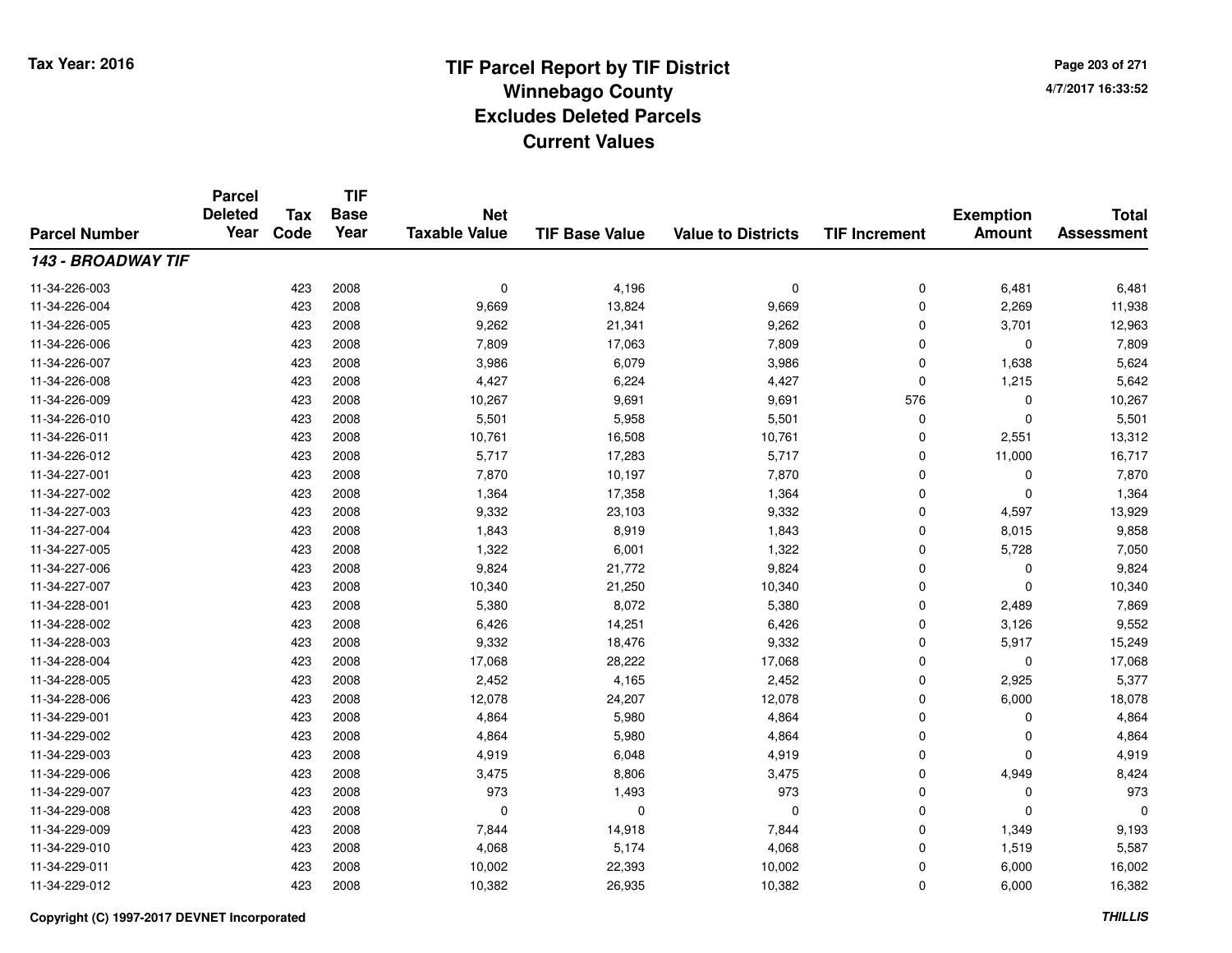**Page 204 of 2714/7/2017 16:33:52**

| <b>Parcel Number</b> | <b>Parcel</b><br><b>Deleted</b><br>Year | <b>Tax</b> | <b>TIF</b><br><b>Base</b> | <b>Net</b>           |                       |                           |                      | <b>Exemption</b> | <b>Total</b>      |
|----------------------|-----------------------------------------|------------|---------------------------|----------------------|-----------------------|---------------------------|----------------------|------------------|-------------------|
|                      |                                         | Code       | Year                      | <b>Taxable Value</b> | <b>TIF Base Value</b> | <b>Value to Districts</b> | <b>TIF Increment</b> | <b>Amount</b>    | <b>Assessment</b> |
| 143 - BROADWAY TIF   |                                         |            |                           |                      |                       |                           |                      |                  |                   |
| 11-34-229-013        |                                         | 423        | 2008                      | 16,338               | 26,889                | 16,338                    | 0                    | $\mathbf 0$      | 16,338            |
| 11-34-229-015        |                                         | 423        | 2008                      | 15,690               | 16,160                | 15,690                    | 0                    | 0                | 15,690            |
| 11-34-229-016        |                                         | 423        | 2008                      | 10,500               | 32,667                | 10,500                    | 0                    | $\mathbf 0$      | 10,500            |
| 11-34-229-017        |                                         | 423        | 2008                      | 4,517                | 5,879                 | 4,517                     | 0                    | 0                | 4,517             |
| 11-34-229-018        |                                         | 423        | 2008                      | 7,465                | 11,169                | 7,465                     | 0                    | $\mathbf 0$      | 7,465             |
| 11-34-229-023        |                                         | 423        | 2008                      | 41,021               | 50,440                | 41,021                    | 0                    | 0                | 41,021            |
| 11-34-229-024        |                                         | 423        | 2008                      | $\mathbf 0$          | 6,555                 | $\mathbf 0$               | 0                    | 7,703            | 7,703             |
| 11-34-229-025        |                                         | 423        | 2008                      | 6,484                | 25,582                | 6,484                     | 0                    | 11,000           | 17,484            |
| 11-34-229-026        |                                         | 423        | $\mathbf 0$               | 31,376               | 70,514                | 31,376                    | 0                    | 0                | 31,376            |
| 11-34-230-001        |                                         | 423        | 2008                      | 12,245               | 24,524                | 12,245                    | 0                    | 6,000            | 18,245            |
| 11-34-230-002        |                                         | 423        | 2008                      | 5,063                | 17,107                | 5,063                     | 0                    | 11,000           | 16,063            |
| 11-34-230-005        |                                         | 423        | 2008                      | 1,763                | 14,179                | 1,763                     | 0                    | 7,802            | 9,565             |
| 11-34-230-006        |                                         | 423        | 2008                      | 6,961                | 8,206                 | 6,961                     | 0                    | 1,161            | 8,122             |
| 11-34-230-007        |                                         | 423        | 2008                      | 6,159                | 11,134                | 6,159                     | 0                    | 2,033            | 8,192             |
| 11-34-230-008        |                                         | 423        | 2008                      | 1,884                | 3,165                 | 1,884                     | 0                    | 0                | 1,884             |
| 11-34-230-009        |                                         | 423        | 2008                      | 1,884                | 3,165                 | 1,884                     | 0                    | 0                | 1,884             |
| 11-34-230-010        |                                         | 423        | 2008                      | 1,885                | 3,165                 | 1,885                     | 0                    | 0                | 1,885             |
| 11-34-230-011        |                                         | 423        | 2008                      | 1,883                | 3,165                 | 1,883                     | 0                    | 0                | 1,883             |
| 11-34-230-012        |                                         | 423        | 2008                      | 10,418               | 20,853                | 10,418                    | 0                    | 6,000            | 16,418            |
| 11-34-230-013        |                                         | 423        | 2008                      | 10,215               | 20,450                | 10,215                    | 0                    | 6,000            | 16,215            |
| 11-34-230-014        |                                         | 423        | 2008                      | 5,393                | 6,253                 | 5,393                     | 0                    | 0                | 5,393             |
| 11-34-230-015        |                                         | 423        | $\mathbf 0$               | 1,227                | 10,185                | 1,227                     | 0                    | 6,000            | 7,227             |
| 11-34-231-001        |                                         | 423        | 2008                      | 8,693                | 18,559                | 8,693                     | 0                    | 4,324            | 13,017            |
| 11-34-231-002        |                                         | 423        | 2008                      | 7,098                | 15,830                | 7,098                     | 0                    | 5,630            | 12,728            |
| 11-34-231-003        |                                         | 423        | 2008                      | 12,034               | 18,869                | 12,034                    | 0                    | 0                | 12,034            |
| 11-34-231-004        |                                         | 423        | 2008                      | 6,786                | 10,915                | 6,786                     | 0                    | 1,431            | 8,217             |
| 11-34-231-005        |                                         | 423        | 2008                      | 11,702               | 12,932                | 11,702                    | 0                    | 3,289            | 14,991            |
| 11-34-231-006        |                                         | 423        | 2008                      | 14,746               | 22,198                | 14,746                    | 0                    | 0                | 14,746            |
| 11-34-231-007        |                                         | 423        | 2008                      | 18,692               | 24,016                | 18,692                    | 0                    | 0                | 18,692            |
| 11-34-231-008        |                                         | 423        | 2008                      | 6,031                | 8,003                 | 6,031                     | 0                    | 0                | 6,031             |
| 11-34-231-009        |                                         | 423        | 2008                      | 12,324               | 24,575                | 12,324                    | 0                    | 6,000            | 18,324            |
| 11-34-231-010        |                                         | 423        | 2008                      | 19,775               | 32,840                | 19,775                    | 0                    | 0                | 19,775            |
| 11-34-232-001        |                                         | 423        | 2008                      | 6,498                | 10,251                | 6,498                     | 0                    | $\mathbf 0$      | 6,498             |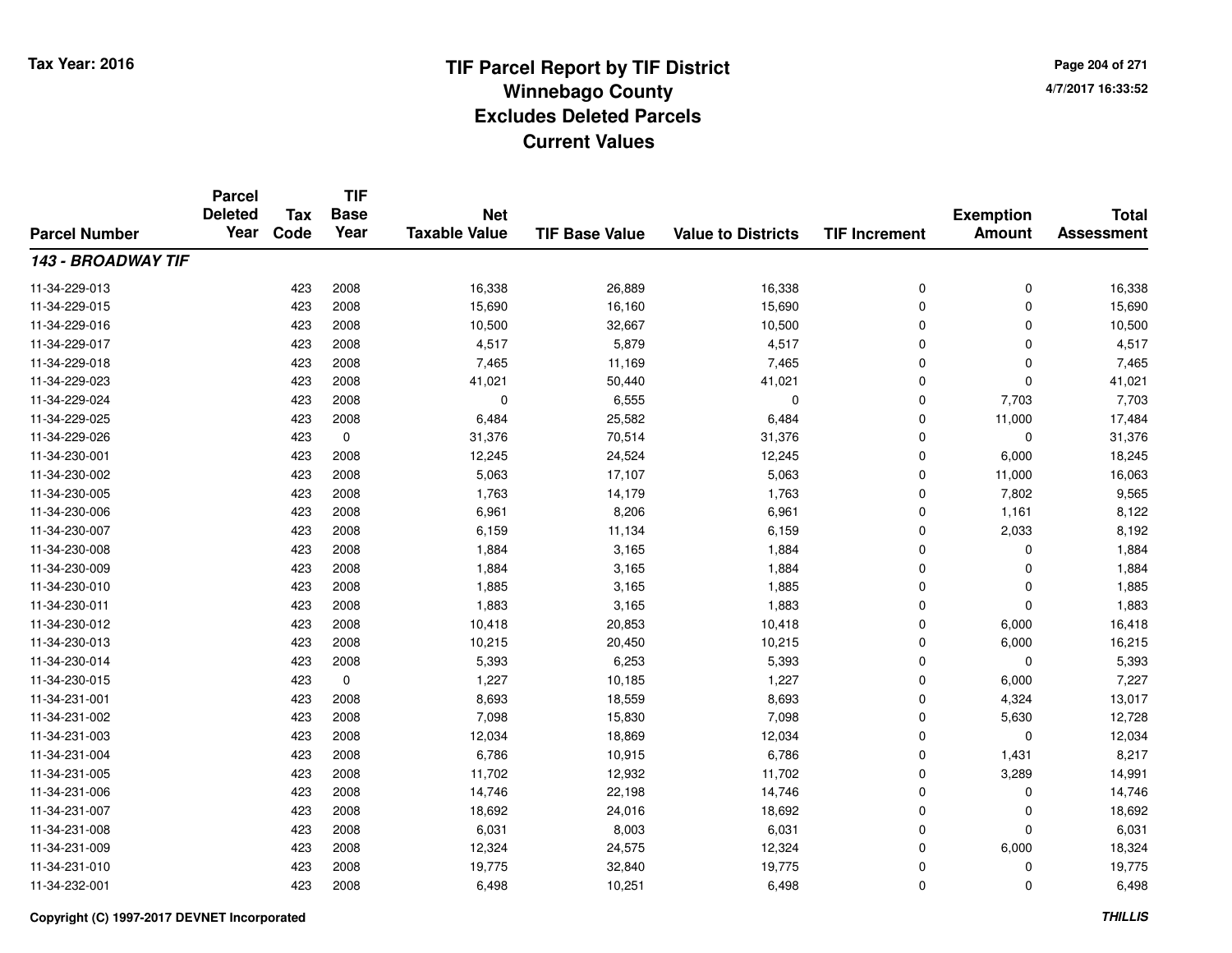**TIF**

**Parcel**

**Page 205 of 2714/7/2017 16:33:52**

#### **TIF Base ValueParcel NumberTotal AssessmentExemption Amount Value to Districts TIF Increment Base YearTax Code Deleted YearNet Taxable Value143 - BROADWAY TIF**11-34-232-0022 423 2008 44,473 54,684 44,473 0 0 44,473 11-34-232-0100 423 2008 13,665 14,053 13,665 0 0 13,665 11-34-232-0111 423 2008 1,154 1,419 1,154 0 0 1,154 11-34-276-003 <sup>423</sup> 60,010 <sup>2008</sup> <sup>0</sup> <sup>0</sup> 60,010 <sup>0</sup> 60,010 11-35-101-0011 423 2008 3,146 14,414 3,146 0 8,760 11,906 11-35-101-0022 423 2008 8,541 13,261 8,541 0 28 8,569 11-35-101-003 <sup>423</sup> 1,519 <sup>2008</sup> 8,113 1,519 <sup>0</sup> 7,841 9,360 11-35-101-004 <sup>423</sup> 16,384 <sup>2008</sup> 15,932 15,932 <sup>452</sup> <sup>0</sup> 16,384 11-35-101-005 <sup>423</sup> 7,903 <sup>2008</sup> 15,038 7,903 <sup>0</sup> 2,711 10,614 11-35-101-006 <sup>423</sup> 5,865 <sup>2008</sup> 20,706 5,865 <sup>0</sup> 10,044 15,909 11-35-101-007 <sup>423</sup> 15,742 <sup>2008</sup> 20,789 15,742 <sup>0</sup> <sup>0</sup> 15,742 11-35-102-001 <sup>423</sup> <sup>0</sup> <sup>2008</sup> <sup>0</sup> <sup>0</sup> <sup>0</sup> <sup>0</sup> <sup>0</sup> 11-35-102-002 <sup>423</sup> <sup>0</sup> <sup>2008</sup> <sup>0</sup> <sup>0</sup> <sup>0</sup> <sup>0</sup> <sup>0</sup> 11-35-102-0033 423 2008 6,627 8,154 6,627 0 0 6,627 11-35-102-004 <sup>423</sup> 7,553 <sup>2008</sup> 14,214 7,553 <sup>0</sup> 2,081 9,634 11-35-102-005 <sup>423</sup> <sup>0</sup> <sup>2008</sup> <sup>0</sup> <sup>0</sup> <sup>0</sup> <sup>0</sup> <sup>0</sup> 11-35-102-0066 423 2008 5,616 19,774 5,616 0 6,000 11,616 11-35-102-007 <sup>423</sup> 9,256 <sup>2008</sup> 18,916 9,256 <sup>0</sup> <sup>0</sup> 9,256 11-35-102-008 <sup>423</sup> <sup>0</sup> <sup>2008</sup> <sup>0</sup> <sup>0</sup> <sup>0</sup> <sup>0</sup> <sup>0</sup> 11-35-103-001 <sup>423</sup> <sup>0</sup> <sup>2008</sup> <sup>0</sup> <sup>0</sup> <sup>0</sup> <sup>0</sup> <sup>0</sup> 11-35-103-0022 423 2008 7,234 8,893 7,234 0 0 7,234 11-35-103-003 <sup>423</sup> <sup>0</sup> <sup>2008</sup> <sup>0</sup> <sup>0</sup> <sup>0</sup> <sup>0</sup> <sup>0</sup> 11-35-104-0011 423 2008 10,709 14,623 10,709 0 0 10,709 11-35-104-002 <sup>423</sup> 32,195 <sup>2008</sup> 39,587 32,195 <sup>0</sup> <sup>0</sup> 32,195 11-35-104-0033 423 2008 32,195 39,587 32,195 0 32,195 11-35-104-004 <sup>423</sup> 16,154 <sup>2008</sup> 19,862 16,154 <sup>0</sup> <sup>0</sup> 16,154 11-35-104-005 <sup>423</sup> 1,563 <sup>2008</sup> 1,920 1,563 <sup>0</sup> <sup>0</sup> 1,563 11-35-126-002 <sup>423</sup> 8,567 <sup>2008</sup> 21,773 8,567 <sup>0</sup> <sup>0</sup> 8,567 11-35-126-0033 423 2008 625 768 625 0 0 625 11-35-126-004 <sup>423</sup> 13,729 <sup>2008</sup> 25,397 13,729 <sup>0</sup> <sup>0</sup> 13,729 11-35-127-0011 423 2008 13,660 16,892 13,660 0 0 13,660 11-35-128-0011 423 2008 3,953 4,860 3,953 0 0 3,953 11-35-128-003<sup>423</sup> 11,415 <sup>2008</sup> 24,568 11,415 <sup>0</sup> <sup>0</sup> 11,415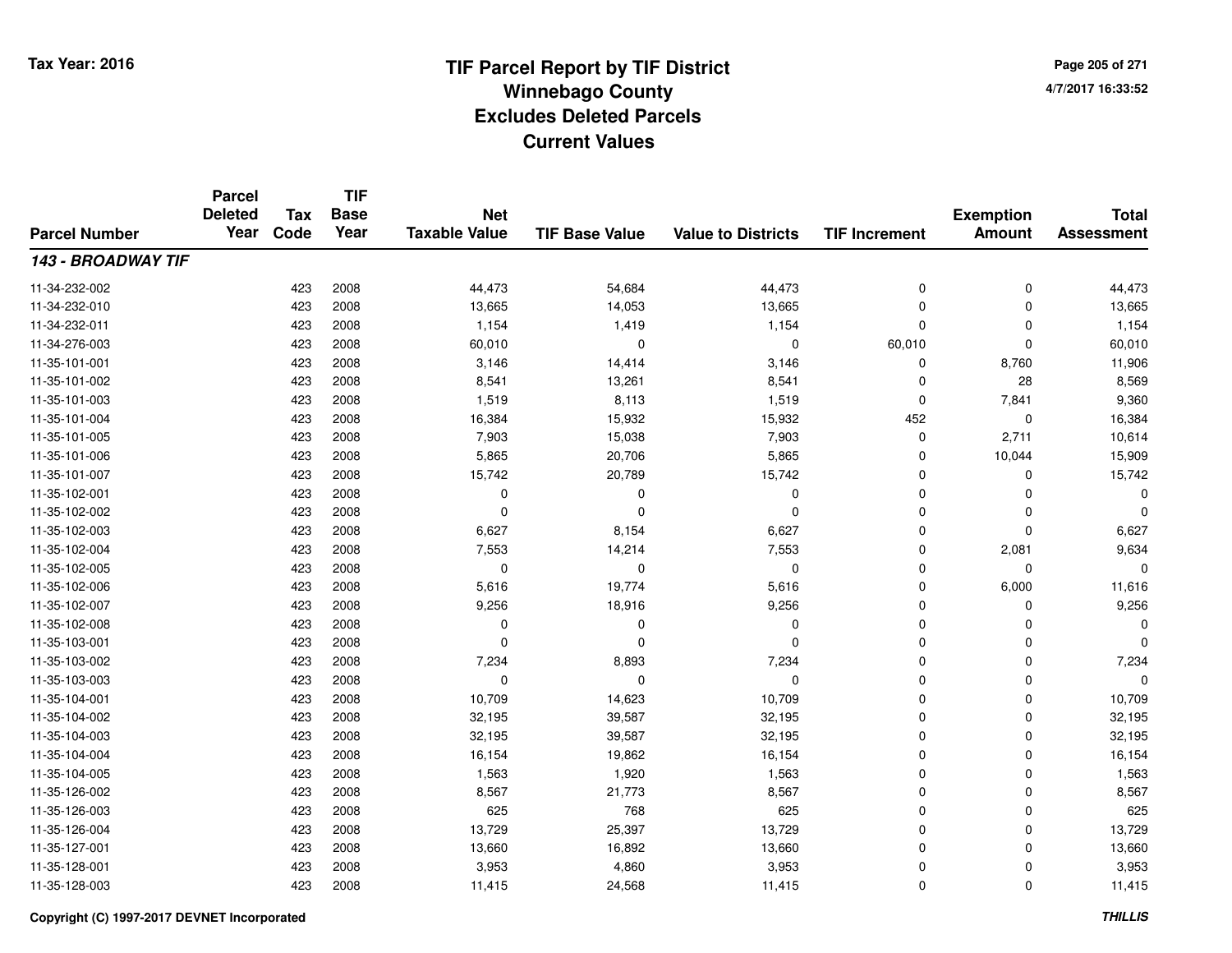**TIF**

**Parcel**

**Page 206 of 2714/7/2017 16:33:52**

#### **TIF Base ValueParcel NumberTotal AssessmentExemption Amount Value to Districts TIF Increment Base YearTax Code Deleted YearNet Taxable Value143 - BROADWAY TIF**11-35-128-0166 423 2008 9,369 19,188 9,369 0 0 9,369 11-35-128-017 <sup>423</sup> 187,784 <sup>2008</sup> 230,879 187,784 <sup>0</sup> <sup>0</sup> 187,784 11-35-128-0188 423 2008 2,281 10,869 2,281 0 6,000 8,281 11-35-128-0199 423 2008 41,169 53,130 41,169 0 0 41,169 11-35-128-0200 423 2008 1,712 16,247 1,712 0 0 1,712 11-35-128-0211 423 2008 27,534 34,954 27,534 0 0 27,534 11-35-128-0222 423 2008 16,258 27,426 16,258 0 0 16,258 11-35-128-0233 423 2008 13,614 25,519 13,614 0 0 13,614 11-35-201-005 <sup>423</sup> 115,578 <sup>2008</sup> 126,024 115,578 <sup>0</sup> <sup>0</sup> 115,578 11-35-201-006 <sup>423</sup> 20,393 <sup>2008</sup> 32,538 20,393 <sup>0</sup> <sup>0</sup> 20,393 11-35-201-007 <sup>423</sup> 20,393 <sup>2008</sup> 32,423 20,393 <sup>0</sup> <sup>0</sup> 20,393 11-35-201-008 <sup>423</sup> 17,146 <sup>2008</sup> 23,849 17,146 <sup>0</sup> <sup>0</sup> 17,146 11-35-201-009 <sup>423</sup> 15,193 <sup>2008</sup> 31,575 15,193 <sup>0</sup> <sup>0</sup> 15,193 11-35-201-0111 423 2008 38,091 52,985 38,091 0 0 38,091 11-35-201-0122 423 2008 7,377 9,673 7,377 0 0 7,377 11-35-201-0133 423 2008 69,660 90,908 69,660 0 0 69,660 11-35-201-014 <sup>423</sup> 16,519 <sup>2008</sup> 21,083 16,519 <sup>0</sup> <sup>0</sup> 16,519 11-35-201-015 <sup>423</sup> 12,391 <sup>2008</sup> 23,022 12,391 <sup>0</sup> <sup>0</sup> 12,391 11-35-202-0011 423 2008 43,393 54,834 43,393 0 0 43,393 11-35-202-002 <sup>423</sup> 32,392 <sup>2008</sup> 40,703 32,392 <sup>0</sup> <sup>0</sup> 32,392 11-35-202-0033 423 2008 3,279 12,622 3,279 0 5,000 8,279 11-35-202-0044 23 2008 700 965 700 700 960 700 0 0 0 700 11-35-202-005 <sup>423</sup> 9,610 <sup>2008</sup> 21,871 9,610 <sup>0</sup> <sup>326</sup> 9,936 11-35-202-006 <sup>423</sup> 8,100 <sup>2008</sup> 16,756 8,100 <sup>0</sup> 4,449 12,549 11-35-202-007 <sup>423</sup> 20,393 <sup>2008</sup> 31,853 20,393 <sup>0</sup> <sup>0</sup> 20,393 11-35-202-0088 423 2008 8,193 18,631 8,193 0 5,505 13,698 11-35-202-009 <sup>423</sup> 8,999 <sup>2008</sup> 5,969 5,969 3,030 <sup>0</sup> 8,999 11-35-202-0100 423 2008 13,357 16,889 13,357 0 0 13,357 11-35-202-0111 423 2008 1,541 2,372 1,541 0 0 1,541 11-35-202-012 <sup>423</sup> 9,999 <sup>2008</sup> 23,442 9,999 <sup>0</sup> <sup>0</sup> 9,999 11-35-202-0133 423 2008 10,929 14,763 10,929 0 0 10,929 11-35-202-014 <sup>423</sup> 11,644 <sup>2008</sup> 23,306 11,644 <sup>0</sup> 2,397 14,041 11-35-202-015<sup>423</sup> 6,391 <sup>2008</sup> 17,384 6,391 <sup>0</sup> 5,079 11,470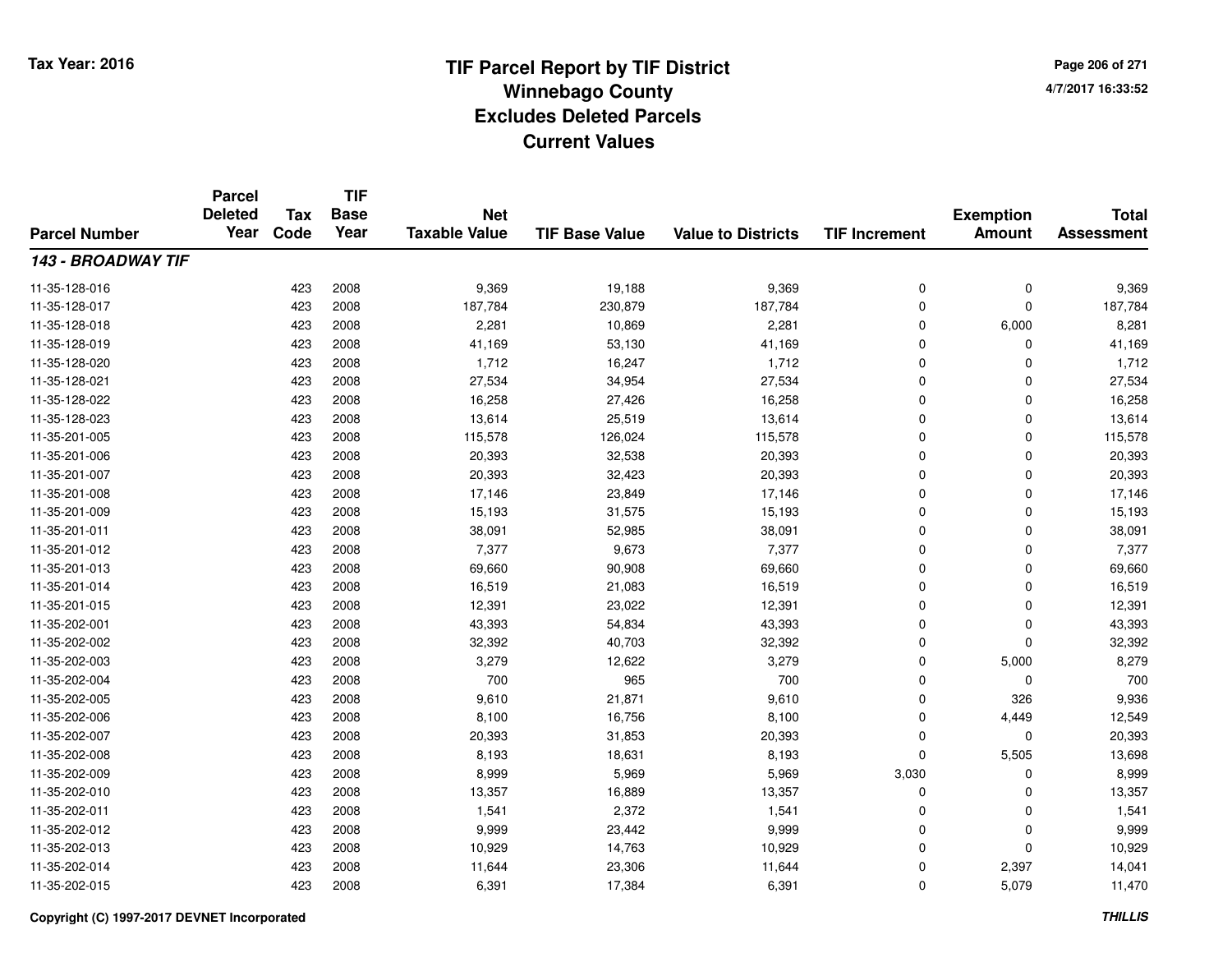**Page 207 of 2714/7/2017 16:33:52**

| <b>Parcel Number</b> | <b>Parcel</b><br><b>Deleted</b><br>Year | <b>Tax</b> | <b>TIF</b><br><b>Base</b> | <b>Net</b><br><b>Taxable Value</b> | <b>TIF Base Value</b> | <b>Value to Districts</b> |                      | <b>Exemption</b><br><b>Amount</b> | <b>Total</b><br><b>Assessment</b> |
|----------------------|-----------------------------------------|------------|---------------------------|------------------------------------|-----------------------|---------------------------|----------------------|-----------------------------------|-----------------------------------|
|                      |                                         | Code       | Year                      |                                    |                       |                           | <b>TIF Increment</b> |                                   |                                   |
| 143 - BROADWAY TIF   |                                         |            |                           |                                    |                       |                           |                      |                                   |                                   |
| 11-35-202-016        |                                         | 423        | 2008                      | 9,564                              | 22,858                | 9,564                     | 0                    | 3,163                             | 12,727                            |
| 11-35-202-017        |                                         | 423        | 2008                      | 12,470                             | 28,492                | 12,470                    | 0                    | 0                                 | 12,470                            |
| 11-35-203-001        |                                         | 423        | 2008                      | 17,863                             | 25,092                | 17,863                    | 0                    | $\Omega$                          | 17,863                            |
| 11-35-203-002        |                                         | 423        | 2008                      | 5,332                              | 20,746                | 5,332                     | 0                    | 0                                 | 5,332                             |
| 11-35-203-003        |                                         | 423        | 2008                      | 8,274                              | 18,202                | 8,274                     | $\mathbf 0$          | 2,283                             | 10,557                            |
| 11-35-203-004        |                                         | 423        | 2008                      | 8,123                              | 22,672                | 8,123                     | 0                    | 4,173                             | 12,296                            |
| 11-35-203-005        |                                         | 423        | 2008                      | 4,366                              | 11,286                | 4,366                     | 0                    | 6,047                             | 10,413                            |
| 11-35-203-006        |                                         | 423        | 2008                      | 2,309                              | 17,007                | 2,309                     | 0                    | 7,673                             | 9,982                             |
| 11-35-203-007        |                                         | 423        | 2008                      | 8,606                              | 17,064                | 8,606                     | 0                    | $\Omega$                          | 8,606                             |
| 11-35-203-010        |                                         | 423        | 2008                      | 10,000                             | 16,464                | 10,000                    | 0                    | $\Omega$                          | 10,000                            |
| 11-35-203-011        |                                         | 423        | 2008                      | 10,120                             | 25,105                | 10,120                    | 0                    | $\Omega$                          | 10,120                            |
| 11-35-203-012        |                                         | 423        | 2008                      | 10,333                             | 26,102                | 10,333                    | 0                    | $\Omega$                          | 10,333                            |
| 11-35-203-013        |                                         | 423        | 2008                      | 9,320                              | 17,036                | 9,320                     | 0                    | 1,945                             | 11,265                            |
| 11-35-203-014        |                                         | 423        | 2008                      | 8,100                              | 16,432                | 8,100                     | 0                    | 1,770                             | 9,870                             |
| 11-35-203-015        |                                         | 423        | 2008                      | 13,009                             | 21,055                | 13,009                    | 0                    | $\mathbf 0$                       | 13,009                            |
| 11-35-203-016        |                                         | 423        | 2008                      | 10,159                             | 28,220                | 10,159                    | 0                    | 6,000                             | 16,159                            |
| 11-35-203-017        |                                         | 423        | 2008                      | 9,509                              | 20,967                | 9,509                     | 0                    | 0                                 | 9,509                             |
| 11-35-203-018        |                                         | 423        | 2008                      | 3,500                              | 23,131                | 3,500                     | 0                    | $\mathbf 0$                       | 3,500                             |
| 11-35-203-019        |                                         | 423        | 2008                      | 1,265                              | 16,568                | 1,265                     | 0                    | 11,000                            | 12,265                            |
| 11-35-203-020        |                                         | 423        | 2008                      | 3,555                              | 19,798                | 3,555                     | 0                    | 6,000                             | 9,555                             |
| 11-35-226-001        |                                         | 423        | 2008                      | 41,297                             | 57,142                | 41,297                    | 0                    | 0                                 | 41,297                            |
| 11-35-226-002        |                                         | 423        | 2008                      | 10,791                             | 22,328                | 10,791                    | 0                    | 0                                 | 10,791                            |
| 11-35-226-003        |                                         | 423        | 2008                      | 8,779                              | 21,677                | 8,779                     | 0                    | $\mathbf 0$                       | 8,779                             |
| 11-35-226-004        |                                         | 423        | 2008                      | 7,960                              | 17,591                | 7,960                     | 0                    | $\mathbf 0$                       | 7,960                             |
| 11-35-226-005        |                                         | 423        | 2008                      | 1,880                              | 30,047                | 1,880                     | 0                    | $\mathbf 0$                       | 1,880                             |
| 11-35-226-006        |                                         | 423        | 2008                      | 3,147                              | 4,453                 | 3,147                     | 0                    | 0                                 | 3,147                             |
| 11-35-226-007        |                                         | 423        | 2008                      | 3,000                              | 19,352                | 3,000                     | 0                    | $\Omega$                          | 3,000                             |
| 11-35-226-008        |                                         | 423        | 2008                      | 2,424                              | 24,106                | 2,424                     | 0                    | 9,543                             | 11,967                            |
| 11-35-226-009        |                                         | 423        | 2008                      | 8,805                              | 16,728                | 8,805                     | 0                    | 0                                 | 8,805                             |
| 11-35-226-010        |                                         | 423        | 2008                      | 6,918                              | 11,182                | 6,918                     | 0                    | 0                                 | 6,918                             |
| 11-35-226-011        |                                         | 423        | 2008                      | 16,998                             | 33,487                | 16,998                    | 0                    | $\Omega$                          | 16,998                            |
| 11-35-226-012        |                                         | 423        | 2008                      | 20,044                             | 25,125                | 20,044                    | 0                    | 0                                 | 20,044                            |
| 11-35-226-013        |                                         | 423        | 2008                      | 28,565                             | 35,545                | 28,565                    | 0                    | $\Omega$                          | 28,565                            |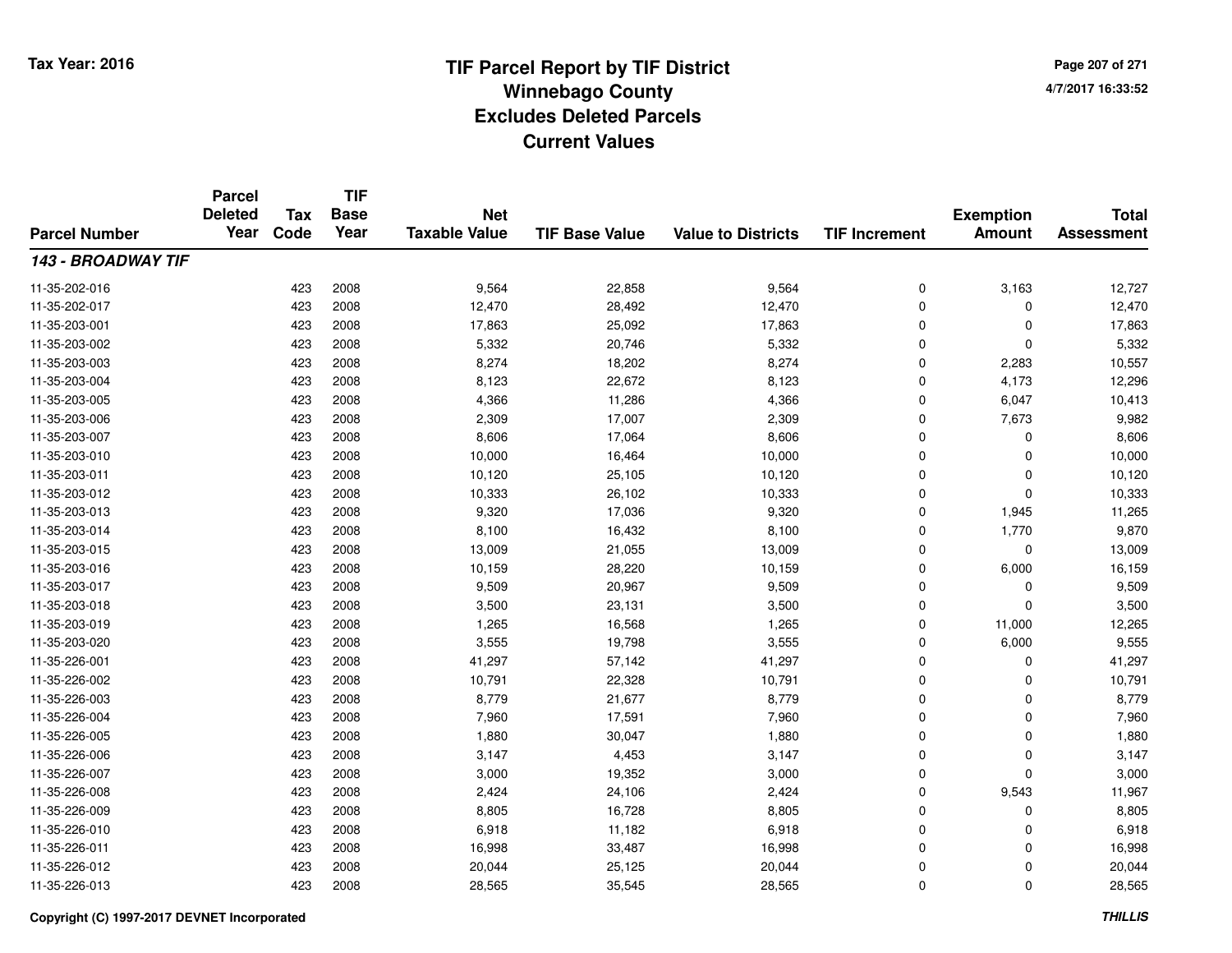**Page 208 of 2714/7/2017 16:33:52**

#### **TIF Base ValueParcel NumberTotal AssessmentExemption Amount Value to Districts TIF IncrementTIF Base YearTax CodeParcel Deleted YearNet Taxable Value143 - BROADWAY TIF**11-35-226-014 <sup>423</sup> <sup>0</sup> <sup>2008</sup> 14,901 <sup>0</sup> <sup>0</sup> <sup>0</sup> <sup>0</sup> 11-35-226-015 <sup>423</sup> <sup>0</sup> <sup>2008</sup> 13,951 <sup>0</sup> <sup>0</sup> <sup>0</sup> <sup>0</sup> 11-35-226-018 <sup>423</sup> 6,751 <sup>2008</sup> 15,890 6,751 <sup>0</sup> 3,553 10,304 11-35-226-019 <sup>423</sup> 7,448 <sup>2008</sup> 21,395 7,448 <sup>0</sup> 5,863 13,311 11-35-226-0200 423 2008 17,166 29,867 17,166 0 6,000 23,166 11-35-227-0011 423 2008 19,868 34,040 19,868 0 0 19,868 11-35-227-002 <sup>423</sup> <sup>0</sup> <sup>2008</sup> <sup>0</sup> <sup>0</sup> <sup>0</sup> <sup>0</sup> <sup>0</sup> 11-35-227-003 $3$  8,134  $423$  2008 8,134  $10,669$  8,134 8,134 0 0 0 8,134 11-35-227-004423 2008 25,599 34,282 25,599 36,599 36,298 25,599 35,599 35,599 35,599 35,599 35,599 35,599 35,599 423 36,599 11-35-227-005 <sup>423</sup> 13,333 <sup>2008</sup> 27,981 13,333 <sup>0</sup> <sup>0</sup> 13,333 11-35-227-0066 423 2008 77,422 96,367 77,422 0 0 77,422 11-35-227-007 <sup>423</sup> 9,898 <sup>2008</sup> 26,241 9,898 <sup>0</sup> <sup>0</sup> 9,898 11-35-227-0088 17,612 2008 17,612 21,366 17,612 2010 21,366 21,5612 21,512 0 0 17,612 11-35-227-0099 423 2008 35,756 49,339 35,756 0 0 35,756 11-35-227-0100 423 2008 22,818 28,531 22,818 0 22,818 11-35-227-0111 1 23 2008 1 20,700 51,419 1 40,700 0 0 0 40,700 11-35-227-0122 423 2008 39,849 48,998 39,849 0 0 39,849 11-35-227-0133 423 2008 112,922 138,850 112,922 0 0 112,922 11-35-227-014 <sup>423</sup> 6,769 <sup>2008</sup> 8,323 6,769 <sup>0</sup> <sup>0</sup> 6,769 11-35-227-015 <sup>423</sup> 11,797 <sup>2008</sup> 25,473 11,797 <sup>0</sup> <sup>0</sup> 11,797 11-35-227-016 <sup>423</sup> 3,224 <sup>2008</sup> 7,355 3,224 <sup>0</sup> <sup>0</sup> 3,224 11-35-227-017 <sup>423</sup> 8,274 <sup>2008</sup> 18,184 8,274 <sup>0</sup> 3,344 11,618 11-35-227-018 <sup>423</sup> 7,855 <sup>2008</sup> 17,241 7,855 <sup>0</sup> 3,166 11,021 11-35-228-0011 423 2008 23,933 29,760 23,933 0 0 23,933 11-35-228-007 <sup>423</sup> 7,168 <sup>2008</sup> 9,037 7,168 <sup>0</sup> <sup>0</sup> 7,168 11-35-228-0088 423 2008 10,825 13,471 10,825 0 0 10,825 11-35-228-0099 423 2008 5,196 7,566 5,196 0 0 5,196 11-35-228-0111 423 2008 9,385 12,862 9,385 0 0 9,385 11-35-228-015 <sup>423</sup> 9,106 <sup>2008</sup> 12,604 9,106 <sup>0</sup> <sup>0</sup> 9,106 11-35-228-016 <sup>423</sup> 9,106 <sup>2008</sup> 12,604 9,106 <sup>0</sup> <sup>0</sup> 9,106 11-35-228-019 <sup>423</sup> 5,567 <sup>2008</sup> 6,845 5,567 <sup>0</sup> <sup>0</sup> 5,567 11-35-228-0200 423 2008 0 22,514 0 0 12,558 12,558 11-35-228-0211 423 2008 10,401 16,562 10,401 0 94 10,495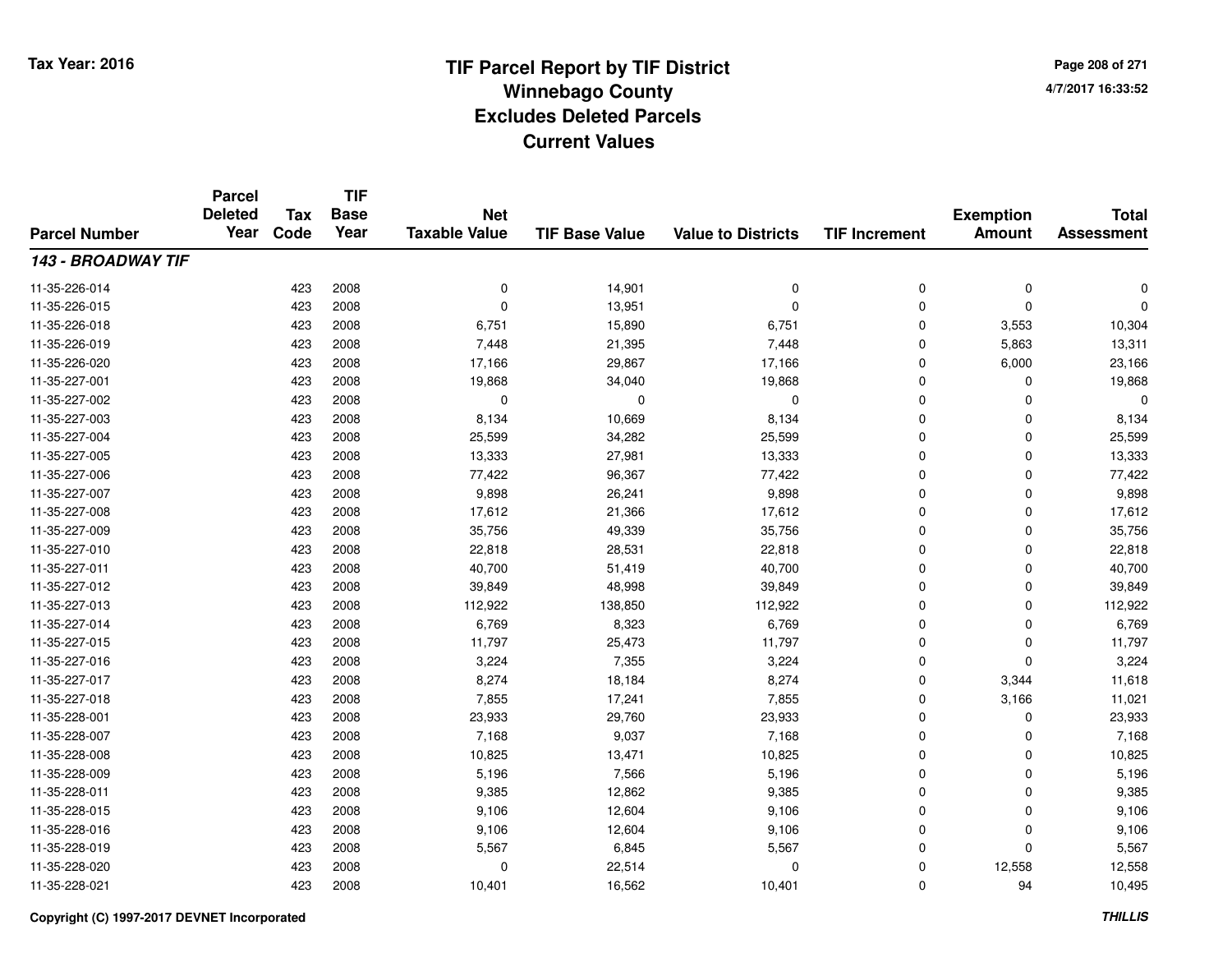**TIF**

**Parcel**

**Page 209 of 2714/7/2017 16:33:52**

#### **TIF Base ValueParcel NumberTotal AssessmentExemption Amount Value to Districts TIF Increment Base YearTax Code Deleted YearNet Taxable Value143 - BROADWAY TIF**11-35-228-0222 423 2008 7,810 12,814 7,810 0 2,311 10,121 11-35-228-023 <sup>423</sup> 9,262 <sup>2008</sup> 20,735 9,262 <sup>0</sup> 4,599 13,861 11-35-228-0244 423 2008 17,256 38,495 17,256 0 0 17,256 11-35-228-0400 423 2008 95,065 108,710 95,065 0 0 95,065 11-35-228-0422 423 2008 1,078 1,414 1,078 0 0 1,078 11-35-228-0433 423 2008 24,013 29,528 24,013 0 0 24,013 11-35-228-045 <sup>423</sup> <sup>0</sup> <sup>2008</sup> <sup>0</sup> <sup>0</sup> <sup>0</sup> <sup>0</sup> <sup>0</sup> 11-35-228-047 <sup>423</sup> 4,409 <sup>2008</sup> 21,000 4,409 <sup>0</sup> <sup>0</sup> 4,409 11-35-228-0488 423 0 48,760 105,764 48,760 0 48,760 11-36-101-0011 423 2008 2,128 2,780 2,128 0 0 2,128 11-36-101-0022 423 2008 2,355 3,059 2,355 0 2,355 11-36-101-0033 423 2008 4,889 6,339 4,889 0 0 4,889 11-36-101-0044 423 2008 4,652 7,746 4,652 0 0 4,652 11-36-101-005 <sup>423</sup> 20,227 <sup>2008</sup> 23,099 20,227 <sup>0</sup> <sup>0</sup> 20,227 11-36-101-006 <sup>423</sup> 16,167 <sup>2008</sup> 22,397 16,167 <sup>0</sup> <sup>0</sup> 16,167 11-36-101-007 <sup>423</sup> 10,209 <sup>2008</sup> 5,111 5,111 5,098 <sup>0</sup> 10,209 11-36-101-0088 12,114 12,114 15,074 12,114 15,074 12,114 0 0 0 12,114 11-36-101-0099 423 2008 35,515 44,842 35,515 0 0 35,515 11-36-101-0100 423 2008 21,064 45,521 21,064 0 0 21,064 11-36-101-0111 423 2008 21,053 43,393 21,053 0 0 21,053 11-36-101-0122 2 423 2008 23,362 68,426 23,362 0 0 23,362 11-36-101-017 <sup>423</sup> 13,340 <sup>2008</sup> 28,430 13,340 <sup>0</sup> <sup>0</sup> 13,340 11-36-101-0188 423 2008 13,200 33,058 13,200 0 0 13,200 11-36-101-019 <sup>423</sup> 11,155 <sup>2008</sup> 22,371 11,155 <sup>0</sup> 1,975 13,130 11-36-101-0200 423 2008 16,104 33,875 16,104 0 0 16,104 11-36-101-0211 423 2008 11,012 15,309 11,012 0 0 11,012 11-36-101-023 <sup>423</sup> 9,303 <sup>0</sup> 19,605 9,303 <sup>0</sup> <sup>0</sup> 9,303 11-36-102-0011 423 2008 19,770 25,043 19,770 0 0 19,770 11-36-102-0022 423 2008 6,133 7,892 6,133 0 0 6,133 11-36-102-0033 423 2008 7,479 9,510 7,479 0 0 7,479 11-36-102-004423 2008 10,680 13,914 10,680 13,914 10,680 0 0 0 10,680 11-36-102-0055 21.5 2008 2008 7,995 2008 2009 7,180 7,180 2015 11,942 3,947 5 3,947 5 3,947 11,942 11-36-102-008<sup>423</sup> 10,794 <sup>2008</sup> 13,660 10,794 <sup>0</sup> <sup>0</sup> 10,794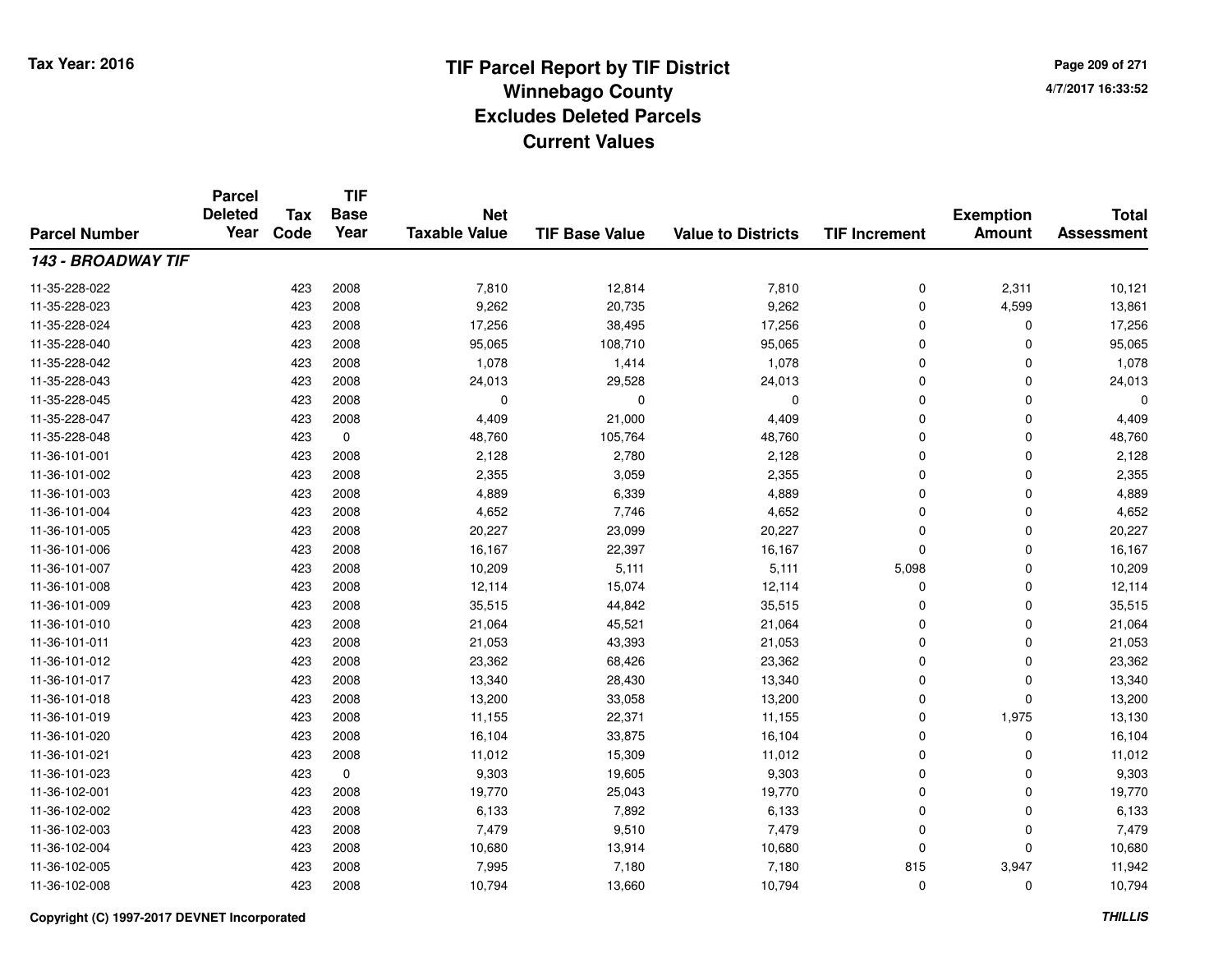**TIF**

**Parcel**

**Page 210 of 2714/7/2017 16:33:52**

#### **TIF Base ValueParcel NumberTotal AssessmentExemption Amount Value to Districts TIF Increment Base YearTax Code Deleted YearNet Taxable Value143 - BROADWAY TIF**11-36-102-0099 423 2008 14,836 21,032 14,836 0 0 14,836 11-36-102-0100 423 2008 19,998 32,029 19,998 0 0 19,998 11-36-102-0111 423 2008 5,540 23,166 5,540 0 7,826 13,366 11-36-102-012 <sup>423</sup> 7,344 <sup>2008</sup> 12,294 7,344 <sup>0</sup> 2,548 9,892 11-36-102-0133 423 2008 28,351 45,301 28,351 0 28,351 11-36-102-014 <sup>423</sup> 9,260 <sup>2008</sup> 18,610 9,260 <sup>0</sup> <sup>0</sup> 9,260 11-36-102-015 <sup>423</sup> <sup>0</sup> <sup>2008</sup> <sup>0</sup> <sup>0</sup> <sup>0</sup> <sup>0</sup> <sup>0</sup> 11-36-102-016 <sup>423</sup> 9,236 <sup>2008</sup> 21,232 9,236 <sup>0</sup> 6,000 15,236 11-36-102-017 <sup>423</sup> 7,134 <sup>2008</sup> 10,500 7,134 <sup>0</sup> <sup>0</sup> 7,134 11-36-102-018 <sup>423</sup> 11,374 <sup>2008</sup> 14,731 11,374 <sup>0</sup> <sup>0</sup> 11,374 11-36-102-0199 423 2008 11,319 31,931 11,319 0 4,239 15,558 11-36-102-0200 423 2008 8,832 20,753 8,832 0 3,980 12,812 11-36-102-0211 423 2008 10,658 14,611 10,658 0 0 10,658 11-36-102-0222 423 2008 10,007 24,680 10,007 0 6,000 16,007 11-36-102-023 <sup>423</sup> 19,670 <sup>2008</sup> 24,980 19,670 <sup>0</sup> <sup>0</sup> 19,670 11-36-103-001 <sup>423</sup> <sup>0</sup> <sup>2008</sup> <sup>0</sup> <sup>0</sup> <sup>0</sup> <sup>0</sup> <sup>0</sup> 11-36-103-0022 423 2008 1,278 1,676 1,278 0 0 1,278 11-36-103-003 <sup>423</sup> 11,418 <sup>2008</sup> 14,231 11,418 <sup>0</sup> <sup>0</sup> 11,418 11-36-103-004423 2008 2,839 2008 2,839 3,691 2,839 2,839 0 0 0 2,839 11-36-103-0055 423 2008 2,941 3,887 2,941 0 2,941 11-36-103-006 <sup>423</sup> 10,012 <sup>2008</sup> 20,917 10,012 <sup>0</sup> <sup>0</sup> 10,012 11-36-103-007 <sup>423</sup> 11,206 <sup>2008</sup> 20,225 11,206 <sup>0</sup> <sup>0</sup> 11,206 11-36-103-0088 423 2008 6,937 19,950 6,937 0 2,310 9,247 11-36-103-0099 423 2008 6,000 17,268 6,000 0 6,000 11-36-103-0100 423 2008 6,508 13,535 6,508 0 4,303 10,811 11-36-103-0111 423 2008 9,039 14,998 9,039 0 0 9,039 11-36-103-014 <sup>423</sup> <sup>0</sup> <sup>2008</sup> <sup>0</sup> <sup>0</sup> <sup>0</sup> <sup>0</sup> <sup>0</sup> 11-36-103-015 <sup>423</sup> 1,130 <sup>2008</sup> 12,032 1,130 <sup>0</sup> <sup>0</sup> 1,130 11-36-103-0166 423 2008 5,950 13,240 5,950 0 2,273 8,223 11-36-103-017 <sup>423</sup> 10,044 <sup>2008</sup> 13,486 10,044 <sup>0</sup> <sup>0</sup> 10,044 11-36-103-0188 423 2008 1,508 1,978 1,508 0 1,508 11-36-103-0199 423 2008 4,333 4,995 4,333 0 4,333 11-36-104-001<sup>423</sup> <sup>0</sup> <sup>2008</sup> <sup>0</sup> <sup>0</sup> <sup>0</sup> <sup>0</sup> <sup>0</sup>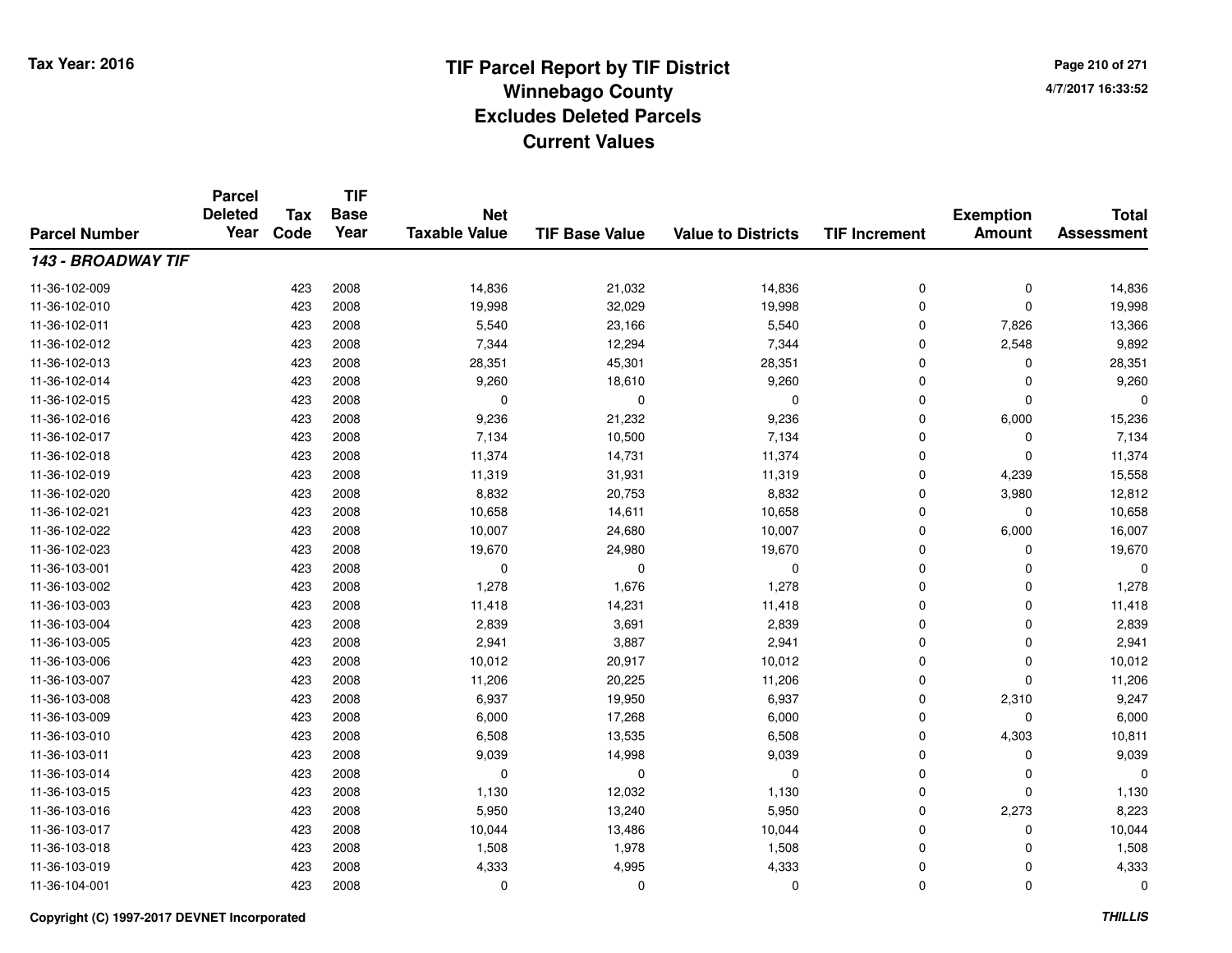**Page 211 of 2714/7/2017 16:33:52**

#### **TIF Base ValueParcel NumberTotal AssessmentExemption Amount Value to Districts TIF IncrementTIF Base YearTax CodeParcel Deleted YearNet Taxable Value143 - BROADWAY TIF**11-36-104-0022 423 2008 26,059 32,580 26,059 0 0 26,059 11-36-104-003 <sup>423</sup> <sup>0</sup> <sup>2008</sup> <sup>0</sup> <sup>0</sup> <sup>0</sup> <sup>0</sup> <sup>0</sup> 11-36-104-005 <sup>423</sup> 7,118 <sup>2008</sup> 9,336 7,118 <sup>0</sup> <sup>0</sup> 7,118 11-36-104-0066 423 2008 14,255 17,528 14,255 0 0 14,255 11-36-104-007 <sup>423</sup> 30,726 <sup>2008</sup> 29,854 29,854 <sup>872</sup> <sup>0</sup> 30,726 11-36-104-008 <sup>423</sup> <sup>170</sup> <sup>2008</sup> <sup>261</sup> <sup>170</sup> <sup>0</sup> <sup>0</sup> <sup>170</sup> 11-36-104-009 <sup>423</sup> 6,775 <sup>2008</sup> 15,908 6,775 <sup>0</sup> 4,687 11,462 11-36-104-0100 423 2008 23,531 42,909 23,531 0 0 23,531 11-36-104-011 <sup>423</sup> <sup>0</sup> <sup>2008</sup> <sup>0</sup> <sup>0</sup> <sup>0</sup> <sup>0</sup> <sup>0</sup> 11-36-104-0122 423 0 34,742 43,752 34,742 0 0 34,742 11-36-126-0022 423 2008 13,665 22,918 13,665 0 0 13,665 11-36-126-0033 423 2008 8,391 21,256 8,391 0 6,000 14,391 11-36-126-004 <sup>423</sup> 7,670 <sup>2008</sup> 17,184 7,670 <sup>0</sup> 3,023 10,693 11-36-126-005 <sup>423</sup> 12,927 <sup>2008</sup> 32,688 12,927 <sup>0</sup> <sup>0</sup> 12,927 11-36-126-0066 423 2008 13,368 33,313 13,368 0 0 13,368 11-36-126-007 <sup>423</sup> 8,167 <sup>2008</sup> 32,407 8,167 <sup>0</sup> <sup>0</sup> 8,167 11-36-126-0088 12,044 23 2008 12,044 25,771 26,044 25,771 26,044 0 0 0 12,044 11-36-126-0099 423 2008 17,556 31,208 17,556 0 0 17,556 11-36-126-010 <sup>423</sup> <sup>0</sup> <sup>2008</sup> <sup>0</sup> <sup>0</sup> <sup>0</sup> <sup>0</sup> <sup>0</sup> 11-36-126-0111 423 2008 8,878 21,103 8,878 0 6,000 14,878 11-36-126-0122 423 2008 14,453 15,684 14,453 0 0 14,453 11-36-126-013 <sup>423</sup> 20,393 <sup>2008</sup> 38,877 20,393 <sup>0</sup> <sup>0</sup> 20,393 11-36-126-0144 23 2008 29,384 43,330 29,384 29,384 29,384 0 0 29,384 11-36-126-015 <sup>423</sup> 10,924 <sup>2008</sup> 30,556 10,924 <sup>0</sup> 2,979 13,903 11-36-126-0166 423 0 34,062 43,435 34,062 0 0 34,062 11-36-127-0011 423 2008 11,026 14,049 11,026 0 11,026 11-36-127-0022 423 2008 9,686 12,106 9,686 0 0 9,686 11-36-127-0033 423 2008 23,383 29,444 23,383 0 0 23,383 11-36-127-0044 423 2008 11,288 23,261 11,288 0 11,288 11-36-127-005 <sup>423</sup> 20,351 <sup>2008</sup> 41,864 20,351 <sup>0</sup> <sup>0</sup> 20,351 11-36-127-006 <sup>423</sup> 13,324 <sup>2008</sup> 31,197 13,324 <sup>0</sup> <sup>0</sup> 13,324 11-36-127-007 <sup>423</sup> 11,956 <sup>2008</sup> 21,768 11,956 <sup>0</sup> <sup>0</sup> 11,956 11-36-127-0088 423 2008 13,004 28,136 13,004 0 0 13,004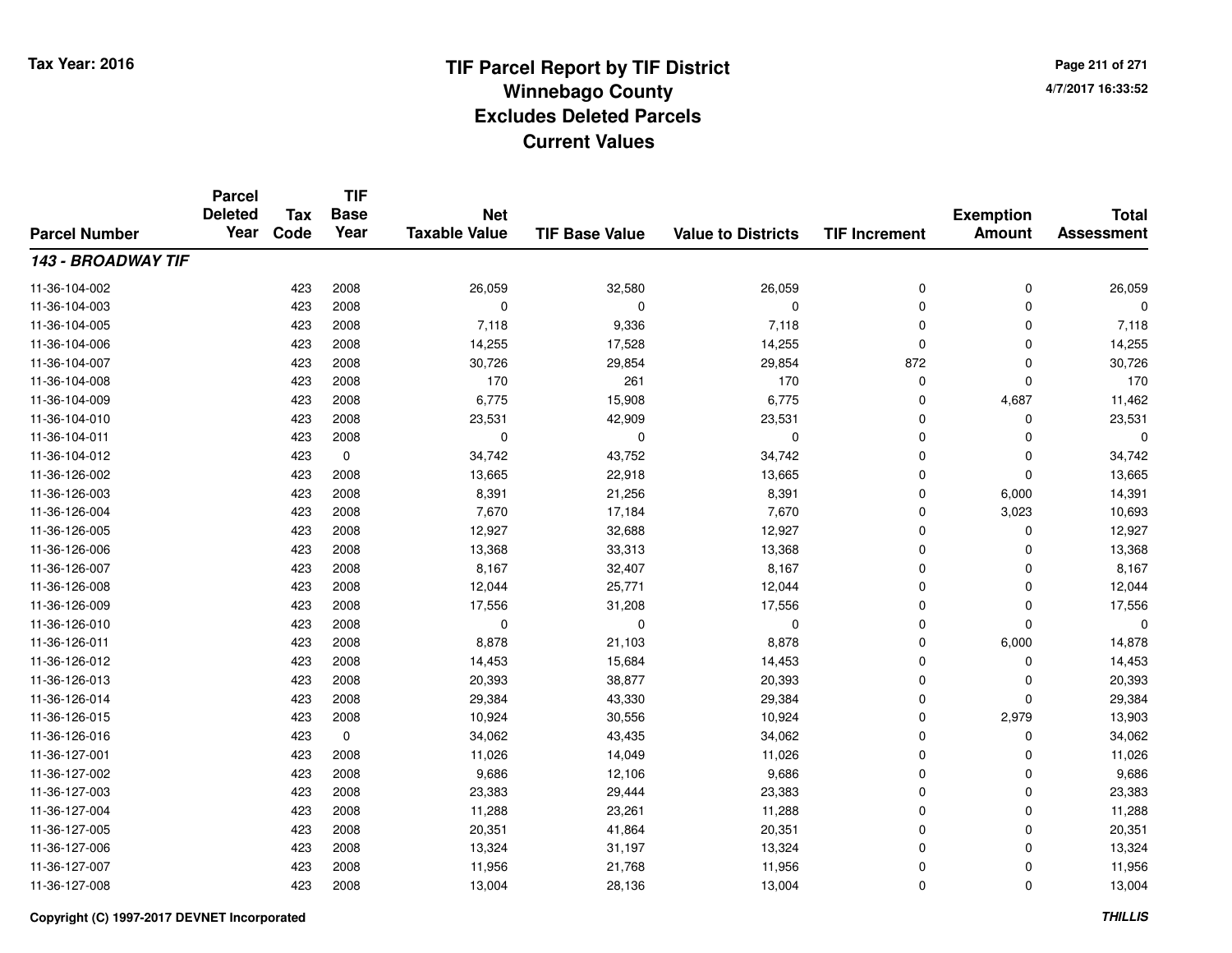**Page 212 of 2714/7/2017 16:33:52**

| <b>Parcel Number</b> | <b>Parcel</b><br><b>Deleted</b><br>Year | Tax  | <b>TIF</b><br><b>Base</b> | <b>Net</b>           |                       |                           |                      | <b>Exemption</b> | <b>Total</b>      |
|----------------------|-----------------------------------------|------|---------------------------|----------------------|-----------------------|---------------------------|----------------------|------------------|-------------------|
|                      |                                         | Code | Year                      | <b>Taxable Value</b> | <b>TIF Base Value</b> | <b>Value to Districts</b> | <b>TIF Increment</b> | <b>Amount</b>    | <b>Assessment</b> |
| 143 - BROADWAY TIF   |                                         |      |                           |                      |                       |                           |                      |                  |                   |
| 11-36-127-009        |                                         | 423  | 2008                      | 14,959               | 21,129                | 14,959                    | 0                    | 0                | 14,959            |
| 11-36-127-010        |                                         | 423  | 2008                      | 13,730               | 19,449                | 13,730                    | 0                    | 0                | 13,730            |
| 11-36-127-011        |                                         | 423  | 2008                      | 14,055               | 30,083                | 14,055                    | 0                    | $\mathbf 0$      | 14,055            |
| 11-36-127-012        |                                         | 423  | 2008                      | 23,530               | 47,003                | 23,530                    | 0                    | 0                | 23,530            |
| 11-36-127-013        |                                         | 423  | 2008                      | 18,333               | 46,305                | 18,333                    | 0                    | $\mathbf 0$      | 18,333            |
| 11-36-127-014        |                                         | 423  | 2008                      | 14,543               | 25,721                | 14,543                    | 0                    | 0                | 14,543            |
| 11-36-127-015        |                                         | 423  | 2008                      | 11,475               | 24,338                | 11,475                    | 0                    | 0                | 11,475            |
| 11-36-127-016        |                                         | 423  | 2008                      | 10,334               | 21,660                | 10,334                    | 0                    | 0                | 10,334            |
| 11-36-127-017        |                                         | 423  | 2008                      | 7,403                | 19,275                | 7,403                     | 0                    | 4,784            | 12,187            |
| 11-36-127-018        |                                         | 423  | 2008                      | 7,803                | 17,148                | 7,803                     | 0                    | 0                | 7,803             |
| 11-36-127-019        |                                         | 423  | 2008                      | 8,226                | 14,668                | 8,226                     | 0                    | $\mathbf 0$      | 8,226             |
| 11-36-128-002        |                                         | 423  | 2008                      | 1,788                | 2,200                 | 1,788                     | 0                    | 0                | 1,788             |
| 11-36-128-003        |                                         | 423  | 2008                      | 65,660               | 68,493                | 65,660                    | 0                    | $\mathbf 0$      | 65,660            |
| 11-36-128-006        |                                         | 423  | 2008                      | 12,978               | 17,395                | 12,978                    | 0                    | 0                | 12,978            |
| 11-36-128-008        |                                         | 423  | 2008                      | 51,381               | 63,178                | 51,381                    | 0                    | $\mathbf 0$      | 51,381            |
| 11-36-131-001        |                                         | 423  | 2008                      | 17,406               | 26,420                | 17,406                    | 0                    | 0                | 17,406            |
| 11-36-131-002        |                                         | 423  | 2008                      | 16,176               | 27,458                | 16,176                    | 0                    | 0                | 16,176            |
| 11-36-131-003        |                                         | 423  | 2008                      | 12,665               | 23,932                | 12,665                    | 0                    | 0                | 12,665            |
| 11-36-131-004        |                                         | 423  | 2008                      | 9,178                | 21,493                | 9,178                     | 0                    | 6,000            | 15,178            |
| 11-36-131-005        |                                         | 423  | 2008                      | 12,304               | 21,911                | 12,304                    | 0                    | 0                | 12,304            |
| 11-36-131-006        |                                         | 423  | 2008                      | 27,612               | 29,281                | 27,612                    | 0                    | 0                | 27,612            |
| 11-36-201-004        |                                         | 423  | 2008                      | 4,239                | 4,239                 | 4,239                     | 0                    | 23,842           | 28,081            |
| 11-36-201-005        |                                         | 423  | 2008                      | 16,234               | 19,961                | 16,234                    | 0                    | 0                | 16,234            |
| 11-36-202-001        |                                         | 423  | 2008                      | 3,761                | 4,624                 | 3,761                     | 0                    | 0                | 3,761             |
| 11-36-202-002        |                                         | 423  | 2008                      | 12,218               | 24,673                | 12,218                    | 0                    | $\mathbf 0$      | 12,218            |
| 11-36-202-003        |                                         | 423  | 2008                      | 9,332                | 17,719                | 9,332                     | 0                    | 3,799            | 13,131            |
| 11-36-202-004        |                                         | 423  | 2008                      | 28,236               | 47,228                | 28,236                    | 0                    | 0                | 28,236            |
| 11-36-202-005        |                                         | 423  | 2008                      | 28,236               | 51,589                | 28,236                    | 0                    | 0                | 28,236            |
| 11-36-202-006        |                                         | 423  | 2008                      | 12,275               | 20,341                | 12,275                    | 0                    | $\mathbf 0$      | 12,275            |
| 11-36-202-007        |                                         | 423  | 2008                      | 9,298                | 20,189                | 9,298                     | 0                    | 6,000            | 15,298            |
| 11-36-202-008        |                                         | 423  | 2008                      | 8,600                | 14,783                | 8,600                     | 0                    | 388              | 8,988             |
| 11-36-202-009        |                                         | 423  | 2008                      | 49,417               | 60,764                | 49,417                    | 0                    | 0                | 49,417            |
| 11-36-202-010        |                                         | 423  | 2008                      | 6,832                | 8,399                 | 6,832                     | 0                    | $\mathbf 0$      | 6,832             |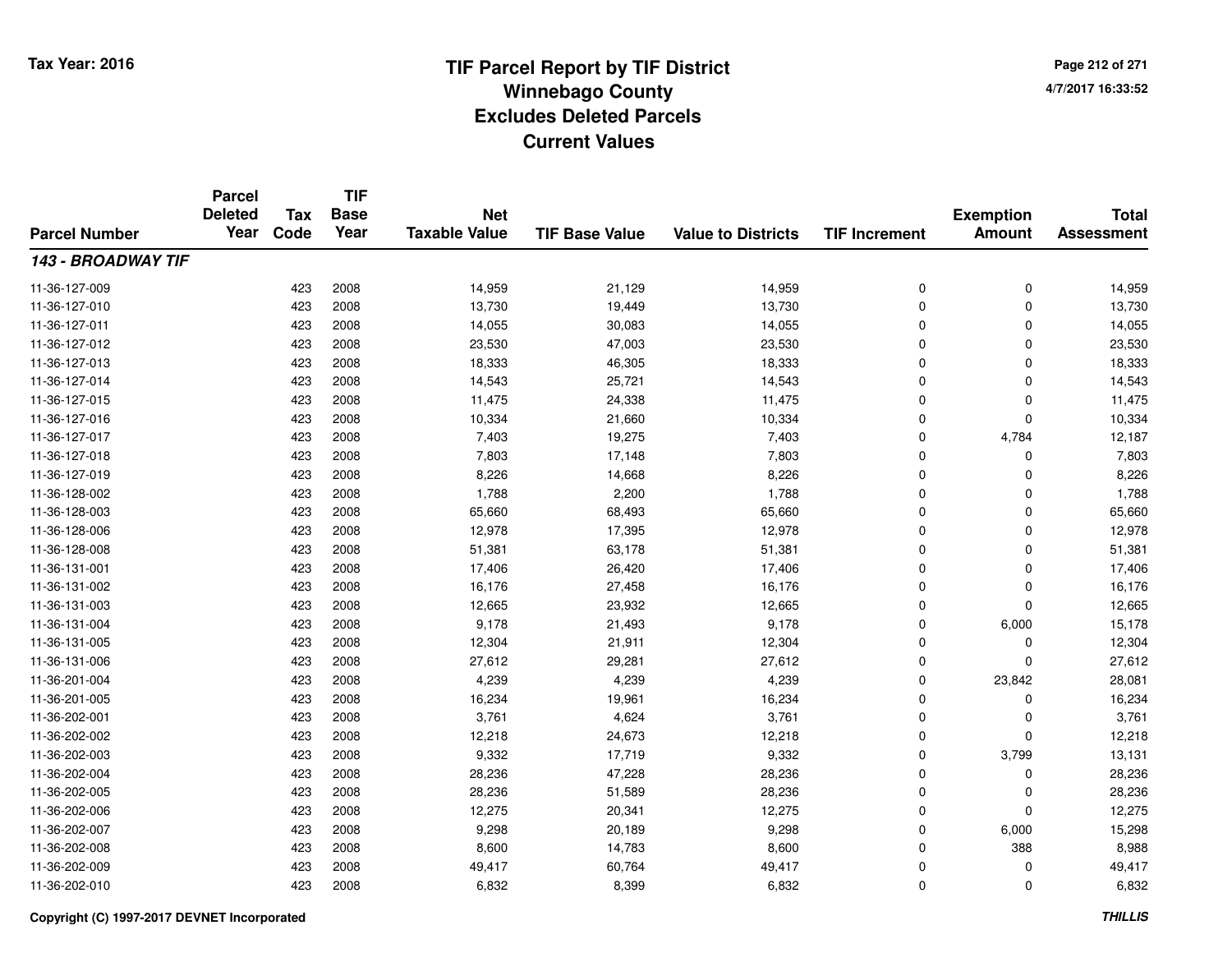**Page 213 of 2714/7/2017 16:33:52**

#### **TIF Base ValueParcel NumberTotal AssessmentExemption Amount Value to Districts TIF IncrementTIF Base YearTax CodeParcel Deleted YearNet Taxable Value143 - BROADWAY TIF**11-36-202-0111 423 2008 8,000 20,970 8,000 0 0 8,000 11-36-202-012 <sup>423</sup> 8,134 <sup>2008</sup> 9,500 8,134 <sup>0</sup> 3,441 11,575 11-36-202-0133 423 2008 8,843 20,840 8,843 0 6,000 14,843 11-36-202-0144 423 2008 5,667 8,580 5,667 0 0 5,667 11-36-203-004423 2008 12,894 18,291 18,294 18,295 18,294 0 0 0 12,894 11-36-203-0055 23 2008 12,065 14,318 7,065 25 7,065 14,318 7,065 25 1,857 8,922 11-36-203-006 <sup>423</sup> 12,147 <sup>2008</sup> 21,381 12,147 <sup>0</sup> <sup>0</sup> 12,147 11-36-203-007 <sup>423</sup> 6,566 <sup>2008</sup> 16,947 6,566 <sup>0</sup> 4,041 10,607 11-36-203-0088 423 2008 13,832 23,996 13,832 0 0 13,832 11-36-203-0099 423 2008 8,693 19,449 8,693 0 5,093 13,786 11-36-203-0100 423 2008 7,810 20,270 7,810 0 1,636 9,446 11-36-203-0111 423 2008 7,666 20,059 7,666 0 7,666 11-36-203-0122 423 2008 39,513 53,985 39,513 0 0 39,513 11-36-204-004 <sup>423</sup> 9,136 <sup>2008</sup> 13,571 9,136 <sup>0</sup> <sup>0</sup> 9,136 11-36-204-005 <sup>423</sup> 11,479 <sup>2008</sup> 14,115 11,479 <sup>0</sup> <sup>0</sup> 11,479 **Tax District Totals: Parcel Count: <sup>916</sup> 11,425,782 19,647,900 11,103,723 322,059 1,213,218 12,639,000 144 - EAST RIVER TIF**11-23-251-005 <sup>424</sup> 52,596 <sup>2008</sup> 64,673 52,596 <sup>0</sup> <sup>0</sup> 52,596 11-23-251-0088 424 2008 3,071 3,776 3,071 0 0 3,071 11-23-251-0099 424 2008 3,019 3,711 3,019 0 0 3,019 11-23-251-0100 424 2008 62,024 76,267 62,024 0 0 62,024 11-23-251-0111 424 2008 78,247 113,732 78,247 0 0 78,247 11-23-251-0122 424 2008 138,190 169,919 138,190 0 138,190 11-23-251-013 $3$  2008 8,915 18,432 8,915 8,915 0 0 8,915 11-23-252-0011 424 2008 95,603 117,554 95,603 0 0 95,603 11-23-252-0022 424 2008 1,744 2,145 1,744 0 0 1,744 11-23-252-0033 424 2008 1,638 2,015 1,638 0 0 1,638 11-23-252-0044 2008 1,744 2.145 1,744 2.145 1,744 0 0 0 1,744 11-23-252-005 <sup>424</sup> 10,474 <sup>2008</sup> 25,198 10,474 <sup>0</sup> <sup>0</sup> 10,474 11-23-253-0011 424 2008 6,636 17,599 6,636 0 2,790 9,426 11-23-253-0022 424 2008 69,883 85,929 69,883 0 0 69,883 11-23-253-0033 424 2008 41,391 50,895 41,391 0 0 41,391 11-23-253-004<sup>424</sup> 26,405 <sup>2008</sup> 52,707 26,405 <sup>0</sup> <sup>0</sup> 26,405

### **Copyright (C) 1997-2017 DEVNET Incorporated**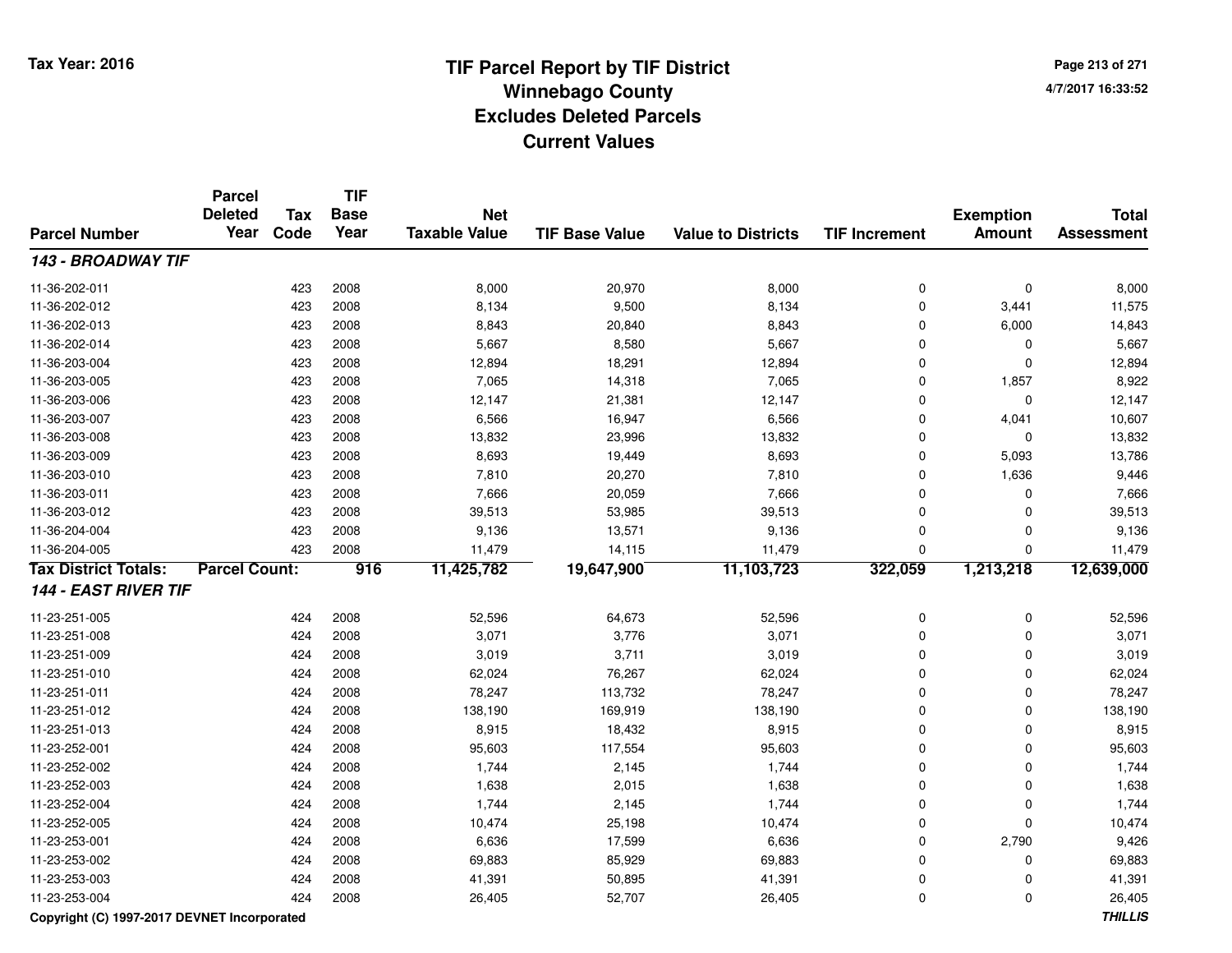**Page 214 of 2714/7/2017 16:33:52**

#### **TIF Base ValueParcel NumberTotal AssessmentExemption Amount Value to Districts TIF IncrementTIF Base YearTax CodeParcel Deleted YearNet Taxable Value144 - EAST RIVER TIF**11-23-253-0055 424 2008 2,035 2,501 2,035 0 2,035 11-23-253-006 <sup>424</sup> 9,394 <sup>2008</sup> 11,439 9,394 <sup>0</sup> <sup>0</sup> 9,394 11-23-253-007 <sup>424</sup> 134,490 <sup>2008</sup> 165,365 134,490 <sup>0</sup> <sup>0</sup> 134,490 11-23-253-0088 424 2008 31,818 62,380 31,818 0 0 31,818 11-23-253-0111 424 2008 13,945 18,012 13,945 0 0 13,945 11-23-253-0122 424 2008 13,088 20,612 13,088 0 0 13,088 11-23-253-013 <sup>424</sup> 11,172 <sup>2008</sup> 20,785 11,172 <sup>0</sup> <sup>0</sup> 11,172 11-23-253-037 <sup>424</sup> <sup>0</sup> <sup>2008</sup> 18,020 <sup>0</sup> <sup>0</sup> 10,966 10,966 11-23-276-0011 424 2008 54,154 66,589 54,154 0 0 54,154 11-23-276-002 <sup>424</sup> 59,573 <sup>2008</sup> 82,812 59,573 <sup>0</sup> <sup>0</sup> 59,573 11-23-276-0033 424 2008 36,610 45,017 36,610 0 0 36,610 11-23-276-0044 424 2008 12,829 27,253 12,829 0 0 12,829 11-23-276-0055 424 2008 6,322 10,204 6,322 0 1,258 7,580 11-23-276-0066 424 2008 57,425 70,610 57,425 0 0 57,425 11-23-276-0077 424 2008 2,035 2,501 2,035 0 2,035 11-23-326-001 <sup>424</sup> 1,283,205 <sup>2008</sup> 124,726 124,726 1,158,479 <sup>0</sup> 1,283,205 11-23-326-0022 424 2008 104,434 128,414 104,434 0 104,434 11-23-327-002 <sup>424</sup> <sup>0</sup> <sup>0</sup> <sup>0</sup> <sup>0</sup> <sup>0</sup> <sup>0</sup> <sup>0</sup> 11-23-330-001 <sup>424</sup> <sup>0</sup> <sup>2008</sup> <sup>0</sup> <sup>0</sup> <sup>0</sup> <sup>0</sup> <sup>0</sup> 11-23-331-0022 424 2008 1,027 1,262 1,027 0 0 1,027 11-23-331-006 <sup>424</sup> <sup>0</sup> <sup>0</sup> <sup>0</sup> <sup>0</sup> <sup>0</sup> <sup>0</sup> <sup>0</sup> 11-23-332-001 <sup>424</sup> <sup>0</sup> <sup>2008</sup> <sup>0</sup> <sup>0</sup> <sup>0</sup> <sup>0</sup> <sup>0</sup> 11-23-332-002 <sup>424</sup> <sup>0</sup> <sup>2008</sup> <sup>0</sup> <sup>0</sup> <sup>0</sup> <sup>0</sup> <sup>0</sup> 11-23-332-003 <sup>424</sup> <sup>0</sup> <sup>2008</sup> <sup>0</sup> <sup>0</sup> <sup>0</sup> <sup>0</sup> <sup>0</sup> 11-23-333-0011 424 2008 20,820 25,602 20,820 0 0 20,820 11-23-333-002 <sup>424</sup> <sup>0</sup> <sup>2008</sup> <sup>1</sup> <sup>0</sup> <sup>0</sup> <sup>0</sup> <sup>0</sup> 11-23-333-004 <sup>424</sup> 8,392 <sup>2008</sup> 24,009 8,392 <sup>0</sup> 6,000 14,392 11-23-334-0011 424 2008 31,453 43,917 31,453 0 0 31,453 11-23-334-0022 14,164 2008 14,164 16,810 14,164 16,810 14,164 0 0 0 14,164 11-23-334-0033 424 2008 4,781 5,878 4,781 0 0 4,781 11-23-334-004 <sup>424</sup> 13,617 <sup>2008</sup> 25,099 13,617 <sup>0</sup> <sup>0</sup> 13,617 11-23-335-0011 424 2008 2,940 15,658 2,940 0 0 2,940 11-23-335-002<sup>424</sup> 9,174 <sup>2008</sup> 10,878 9,174 <sup>0</sup> <sup>0</sup> 9,174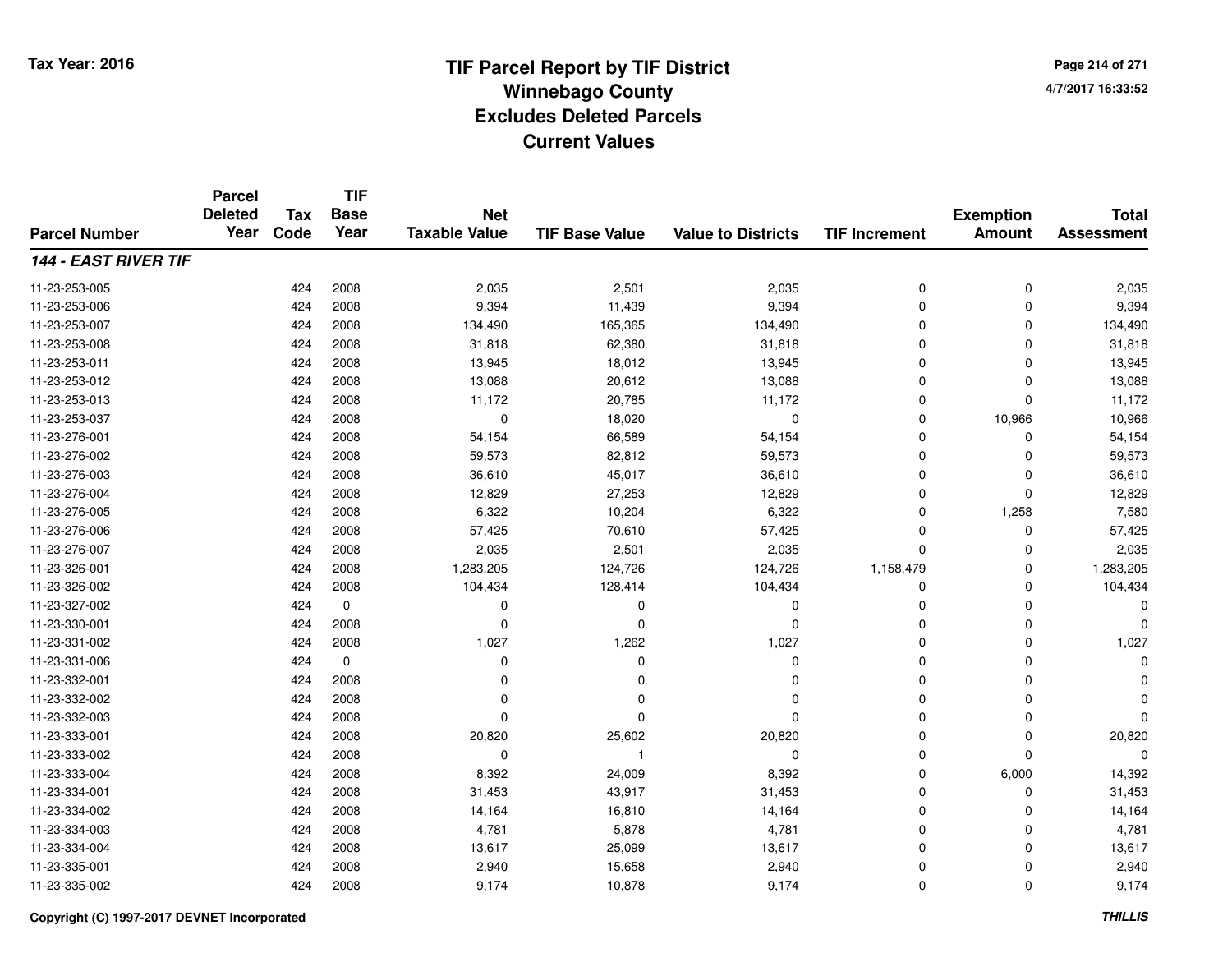**Page 215 of 2714/7/2017 16:33:52**

#### **TIF Base ValueParcel NumberTotal AssessmentExemption Amount Value to Districts TIF IncrementTIF Base YearTax CodeParcel Deleted YearNet Taxable Value144 - EAST RIVER TIF**11-23-335-0033 424 2008 35,215 30,676 30,676 4,539 0 35,215 11-23-335-004 <sup>424</sup> 87,701 <sup>2008</sup> 107,840 87,701 <sup>0</sup> <sup>0</sup> 87,701 11-23-335-0066 424 2008 65,885 86,892 65,885 0 0 65,885 11-23-335-0077 424 2008 72,414 89,042 72,414 0 0 72,414 11-23-335-008 <sup>424</sup> 11,229 <sup>2008</sup> 27,690 11,229 <sup>0</sup> <sup>0</sup> 11,229 11-23-335-0099 424 2008 6,667 40,808 6,667 0 0 6,667 11-23-335-0100 424 2008 8,667 19,042 8,667 0 0 8,667 11-23-335-0111 424 2008 26,668 43,606 26,668 0 0 26,668 11-23-337-0011 424 2008 866 190 190 676 0 866 11-23-337-002 <sup>424</sup> <sup>618</sup> <sup>2008</sup> <sup>243</sup> <sup>243</sup> <sup>375</sup> <sup>0</sup> <sup>618</sup> 11-23-337-003 <sup>424</sup> <sup>852</sup> <sup>2008</sup> <sup>225</sup> <sup>225</sup> <sup>627</sup> <sup>0</sup> <sup>852</sup> 11-23-337-004 <sup>424</sup> 1,202 <sup>2008</sup> <sup>190</sup> <sup>190</sup> 1,012 <sup>0</sup> 1,202 11-23-337-005 <sup>424</sup> <sup>444</sup> <sup>2008</sup> <sup>112</sup> <sup>112</sup> <sup>332</sup> <sup>0</sup> <sup>444</sup> 11-23-337-006 <sup>424</sup> <sup>929</sup> <sup>2008</sup> <sup>240</sup> <sup>240</sup> <sup>689</sup> <sup>0</sup> <sup>929</sup> 11-23-337-007 <sup>424</sup> 50,860 <sup>2008</sup> 9,315 9,315 41,545 <sup>0</sup> 50,860 11-23-337-008 <sup>424</sup> 30,000 <sup>2008</sup> 11,902 11,902 18,098 6,000 36,000 11-23-337-0099 424 2008 33,043 11,021 11,021 22,022 6,000 39,043 11-23-337-0100 424 2008 42,560 9,320 9,320 33,240 6,000 48,560 11-23-337-011 <sup>424</sup> 33,043 <sup>2008</sup> 11,771 11,771 21,272 6,000 39,043 11-23-337-012 <sup>424</sup> 33,199 <sup>2008</sup> 11,115 11,115 22,084 6,000 39,199 11-23-359-001 <sup>424</sup> <sup>0</sup> <sup>2008</sup> <sup>0</sup> <sup>0</sup> <sup>0</sup> <sup>0</sup> <sup>0</sup> 11-23-360-001 <sup>424</sup> <sup>0</sup> <sup>2008</sup> <sup>0</sup> <sup>0</sup> <sup>0</sup> <sup>0</sup> <sup>0</sup> 11-23-361-001 <sup>424</sup> <sup>0</sup> <sup>2008</sup> <sup>0</sup> <sup>0</sup> <sup>0</sup> <sup>0</sup> <sup>0</sup> 11-23-361-0022 424 2008 1,755 2,156 1,755 0 0 1,755 11-23-377-001 <sup>424</sup> <sup>0</sup> <sup>2008</sup> <sup>0</sup> <sup>0</sup> <sup>0</sup> <sup>0</sup> <sup>0</sup> 11-23-377-0022 424 2008 25,514 14,555 14,555 10,959 0 25,514 11-23-379-0011 424 2008 1,249 1,535 1,249 0 0 1,249 11-23-379-0022 2 2 2008 21,962 2 21,962 22,499 21,962 2 21,962 0 21,962 0 21,962 11-23-379-0033 424 2008 10,498 13,115 10,498 0 0 10,498 11-23-379-0044 2008 8,171 10,642 8,171 8,171 0 0 0 8,171 11-23-379-005 <sup>424</sup> 9,971 <sup>2008</sup> 11,486 9,971 <sup>0</sup> 3,602 13,573 11-23-379-0066 424 2008 18,826 23,174 18,826 0 0 18,826 11-23-379-007<sup>424</sup> 14,119 <sup>2008</sup> 16,183 14,119 <sup>0</sup> <sup>0</sup> 14,119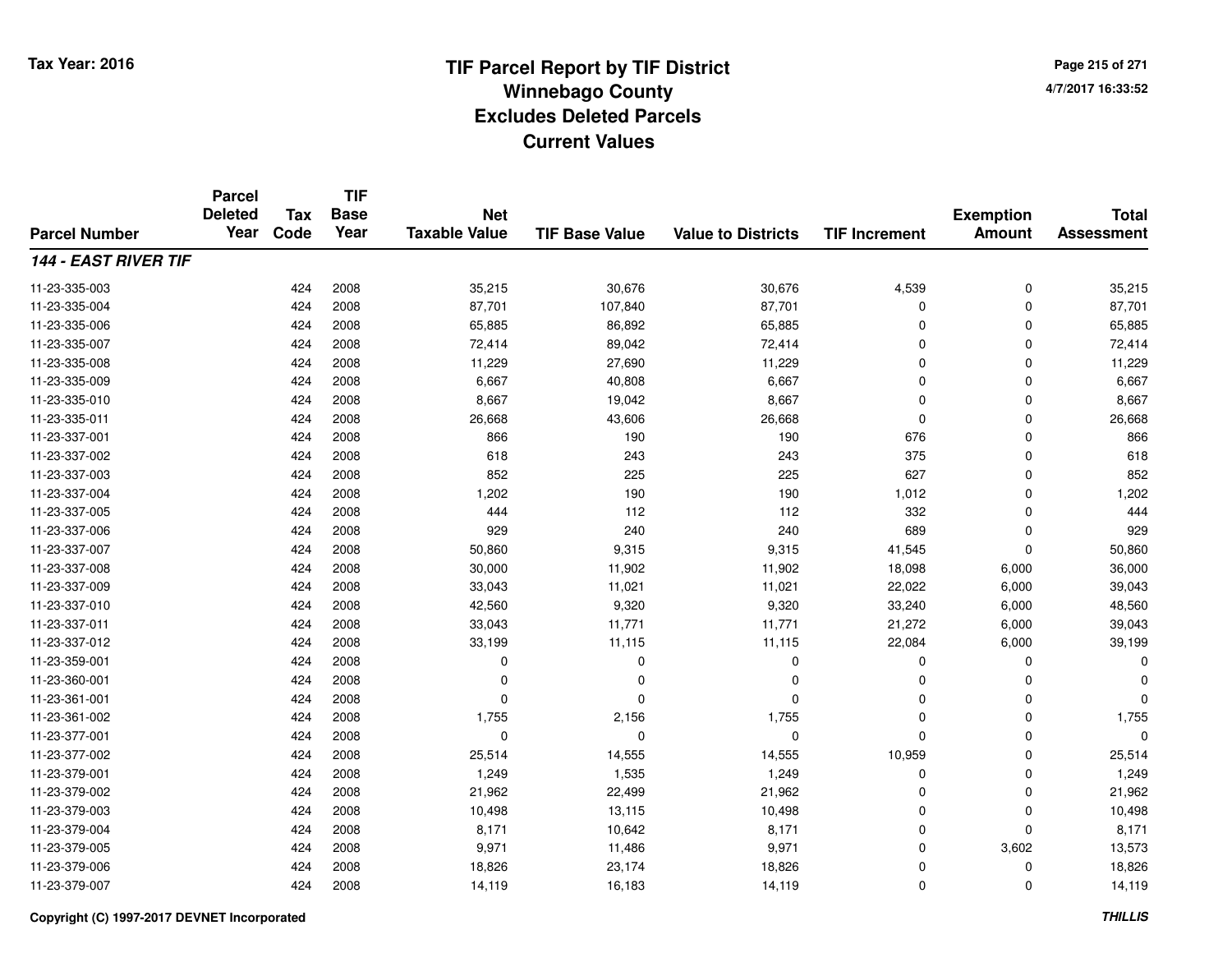**Page 216 of 2714/7/2017 16:33:52**

#### **TIF Base ValueParcel NumberTotal AssessmentExemption Amount Value to Districts TIF IncrementTIF Base YearTax CodeParcel Deleted YearNet Taxable Value144 - EAST RIVER TIF**11-23-379-008 <sup>424</sup> 14,120 <sup>2008</sup> 16,193 14,120 <sup>0</sup> <sup>0</sup> 14,120 11-23-379-009 <sup>424</sup> 17,332 <sup>2008</sup> 13,131 13,131 4,201 <sup>0</sup> 17,332 11-23-379-0100 424 2008 4,949 7,612 4,949 0 0 4,949 11-23-379-0111 424 2008 8,786 11,366 8,786 0 0 8,786 11-23-379-0122 424 2008 46,746 55,589 46,746 0 0 46,746 11-23-379-0133 424 2008 16,941 19,769 16,941 0 0 16,941 11-23-379-014 <sup>424</sup> 145,887 <sup>2008</sup> 144,827 144,827 1,060 <sup>0</sup> 145,887 11-23-380-006 <sup>424</sup> 23,997 <sup>2008</sup> 21,939 21,939 2,058 <sup>0</sup> 23,997 11-23-380-007 <sup>424</sup> 14,522 <sup>2008</sup> 18,154 14,522 <sup>0</sup> <sup>0</sup> 14,522 11-23-380-0088 424 2008 18,109 22,861 18,109 0 0 18,109 11-23-380-0099 424 2008 27,609 28,180 27,609 0 0 27,609 11-23-380-0100 424 2008 24,441 30,946 24,441 0 0 24,441 11-23-381-001 <sup>424</sup> <sup>0</sup> <sup>2008</sup> <sup>0</sup> <sup>0</sup> <sup>0</sup> <sup>0</sup> <sup>0</sup> 11-23-382-0011 424 2008 20,395 40,501 20,395 0 20,395 11-23-382-0033 424 2008 94,121 92,840 92,840 1,281 0 94,121 11-23-382-0044 2008 21,334 200,234 20,234 20,234 1,100 0 21,334 11-23-382-005 <sup>424</sup> 22,902 <sup>2008</sup> 22,442 22,442 <sup>460</sup> <sup>0</sup> 22,902 11-23-382-0111 424 2008 37,551 46,720 37,551 0 0 37,551 11-23-382-0122 424 2008 66,667 63,103 63,103 3,564 0 66,667 11-23-382-0133 424 2008 20,331 13,494 13,494 6,837 0 20,331 11-23-382-014 <sup>424</sup> 19,331 <sup>2008</sup> 16,512 16,512 2,819 <sup>0</sup> 19,331 11-23-382-015 <sup>424</sup> <sup>890</sup> <sup>2008</sup> 1,166 <sup>890</sup> <sup>0</sup> <sup>0</sup> <sup>890</sup> 11-23-382-0166 424 2008 60,461 26,889 26,889 33,572 0 60,461 11-23-382-017 <sup>424</sup> 51,769 <sup>2008</sup> 67,937 51,769 <sup>0</sup> <sup>0</sup> 51,769 11-23-382-0188 424 2008 19,228 24,316 19,228 0 0 19,228 11-23-382-019 <sup>424</sup> 29,258 <sup>2008</sup> 24,959 24,959 4,299 <sup>0</sup> 29,258 11-23-382-0211 424 2008 1,748 2,291 1,748 0 0 1,748 11-23-382-0222 424 2008 1,748 2,291 1,748 0 0 1,748 11-23-382-0233 23 23 23 23 24 2008 23 23 24 24 2008 5,342 23 24 35,342 23 24 35,342 23 24 35,342 23 23 24 35,342 23 23 23 24 35,342 23 23 23 23 23 23 23 23 24 35,342 23 23 23 23 24 35,342 23 23 24 35,342 23 23 24 35,342 23 23 24 35,34 11-23-382-024 <sup>424</sup> 216,645 <sup>2008</sup> 25,497 25,497 191,148 <sup>0</sup> 216,645 11-23-382-026 <sup>424</sup> <sup>0</sup> <sup>2008</sup> <sup>0</sup> <sup>0</sup> <sup>0</sup> <sup>0</sup> <sup>0</sup> 11-23-382-027 <sup>424</sup> <sup>0</sup> <sup>2008</sup> <sup>0</sup> <sup>0</sup> <sup>0</sup> <sup>0</sup> <sup>0</sup> 11-23-382-0299 424 2008 21,962 22,706 21,962 0 0 21,962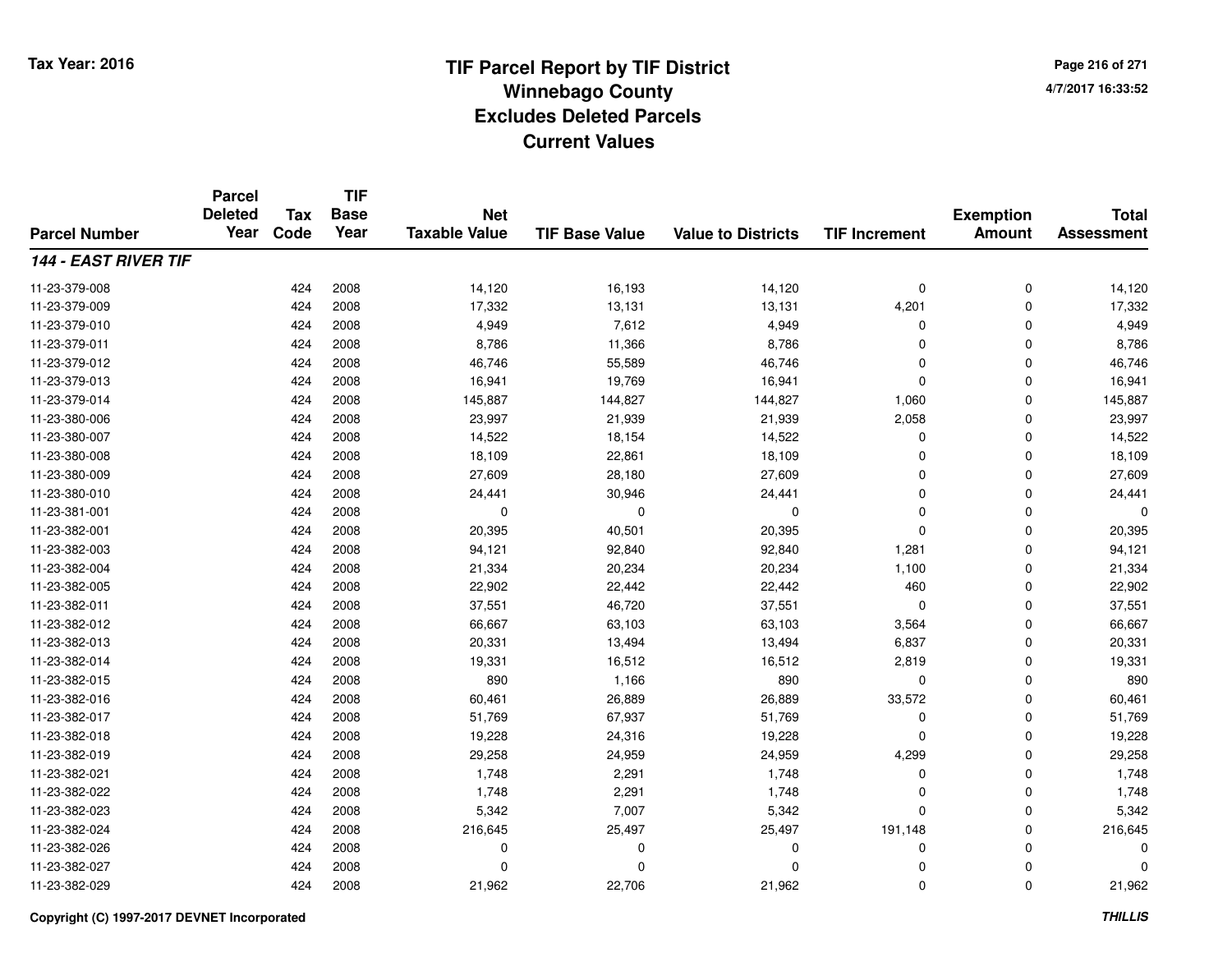**Page 217 of 2714/7/2017 16:33:52**

#### **TIF Base ValueParcel NumberTotal AssessmentExemption Amount Value to Districts TIF IncrementTIF Base YearTax CodeParcel Deleted YearNet Taxable Value144 - EAST RIVER TIF**11-23-382-0300 424 2008 17,255 18,139 17,255 0 0 17,255 11-23-383-008 <sup>424</sup> <sup>0</sup> <sup>2008</sup> <sup>0</sup> <sup>0</sup> <sup>0</sup> <sup>0</sup> <sup>0</sup> 11-23-384-001 <sup>2017</sup> <sup>424</sup> <sup>2008</sup> 7,232 <sup>0</sup> <sup>0</sup> 7,232 <sup>0</sup> 7,232 11-23-384-002 <sup>2017</sup> <sup>424</sup> <sup>2008</sup> 7,628 <sup>0</sup> <sup>0</sup> 7,628 <sup>0</sup> 7,628 11-23-384-0033 424 2008 20,696 25,449 20,696 0 0 20,696 11-23-384-0044 2008 1,883 2007 1,883 2,317 1,883 1,883 0 0 0 1,883 11-23-384-005 <sup>424</sup> 15,104 <sup>2008</sup> 24,457 15,104 <sup>0</sup> <sup>0</sup> 15,104 11-23-384-006 <sup>2017</sup> <sup>424</sup> <sup>2008</sup> 7,375 <sup>0</sup> <sup>0</sup> 7,375 <sup>0</sup> 7,375 11-23-384-007 <sup>2017</sup> <sup>424</sup> <sup>2008</sup> 132,987 <sup>0</sup> <sup>0</sup> 132,987 <sup>0</sup> 132,987 11-23-386-0011 424 2008 20,283 31,703 20,283 0 0 20,283 11-23-386-0022 424 2008 2,741 3,671 2,741 0 0 2,741 11-23-386-003 <sup>424</sup> 30,986 <sup>2008</sup> 27,108 27,108 3,878 6,000 36,986 11-23-386-004 <sup>424</sup> <sup>0</sup> <sup>2008</sup> <sup>0</sup> <sup>0</sup> <sup>0</sup> <sup>0</sup> <sup>0</sup> 11-23-386-010 <sup>424</sup> 33,883 <sup>2008</sup> 33,563 33,563 <sup>320</sup> <sup>0</sup> 33,883 11-23-386-0111 424 2008 13,376 16,674 13,376 0 0 13,376 11-23-386-012 <sup>424</sup> 149,766 <sup>2008</sup> 33,302 33,302 116,464 <sup>0</sup> 149,766 11-23-386-013 <sup>424</sup> 53,669 <sup>2008</sup> 12,176 12,176 41,493 <sup>0</sup> 53,669 11-23-386-014 <sup>424</sup> 62,818 <sup>2008</sup> 14,806 14,806 48,012 <sup>0</sup> 62,818 11-23-390-012 <sup>424</sup> <sup>0</sup> <sup>2008</sup> <sup>0</sup> <sup>0</sup> <sup>0</sup> <sup>0</sup> <sup>0</sup> 11-23-390-013 <sup>424</sup> <sup>0</sup> <sup>2008</sup> <sup>0</sup> <sup>0</sup> <sup>0</sup> <sup>0</sup> <sup>0</sup> 11-23-390-014 <sup>424</sup> <sup>0</sup> <sup>2008</sup> <sup>0</sup> <sup>0</sup> <sup>0</sup> <sup>0</sup> <sup>0</sup> 11-23-390-018 <sup>424</sup> <sup>788</sup> <sup>2008</sup> <sup>969</sup> <sup>788</sup> <sup>0</sup> <sup>0</sup> <sup>788</sup> 11-23-390-0199 424 2008 23,315 28,861 23,315 0 0 23,315 11-23-401-0011 424 2008 377 466 377 0 0 377 11-23-401-002 <sup>424</sup> 9,176 <sup>2008</sup> 11,282 9,176 <sup>0</sup> <sup>0</sup> 9,176 11-23-401-0033 424 2008 11,522 24,609 11,522 0 0 11,522 11-23-401-0044 23 2008 20,545 26,262 26,262 20,545 0 0 0 20,545 11-23-402-0011 424 2008 5,160 9,414 5,160 0 2,339 7,499 11-23-402-002 <sup>424</sup> <sup>995</sup> <sup>2008</sup> 1,529 <sup>995</sup> <sup>0</sup> <sup>0</sup> <sup>995</sup> 11-23-402-0033 1,117 1,117 1,117 1,117 1,117 1,117 1,117 1,117 0 0 0 1,117 11-23-402-004 <sup>424</sup> 24,045 <sup>2008</sup> 33,181 24,045 <sup>0</sup> <sup>0</sup> 24,045 11-23-402-0055 2008 2008 2005 40,595 40,917 49,917 40,595 5 40,595 0 0 0 40,595 11-23-402-0066 424 2008 7,216 8,872 7,216 0 0 7,216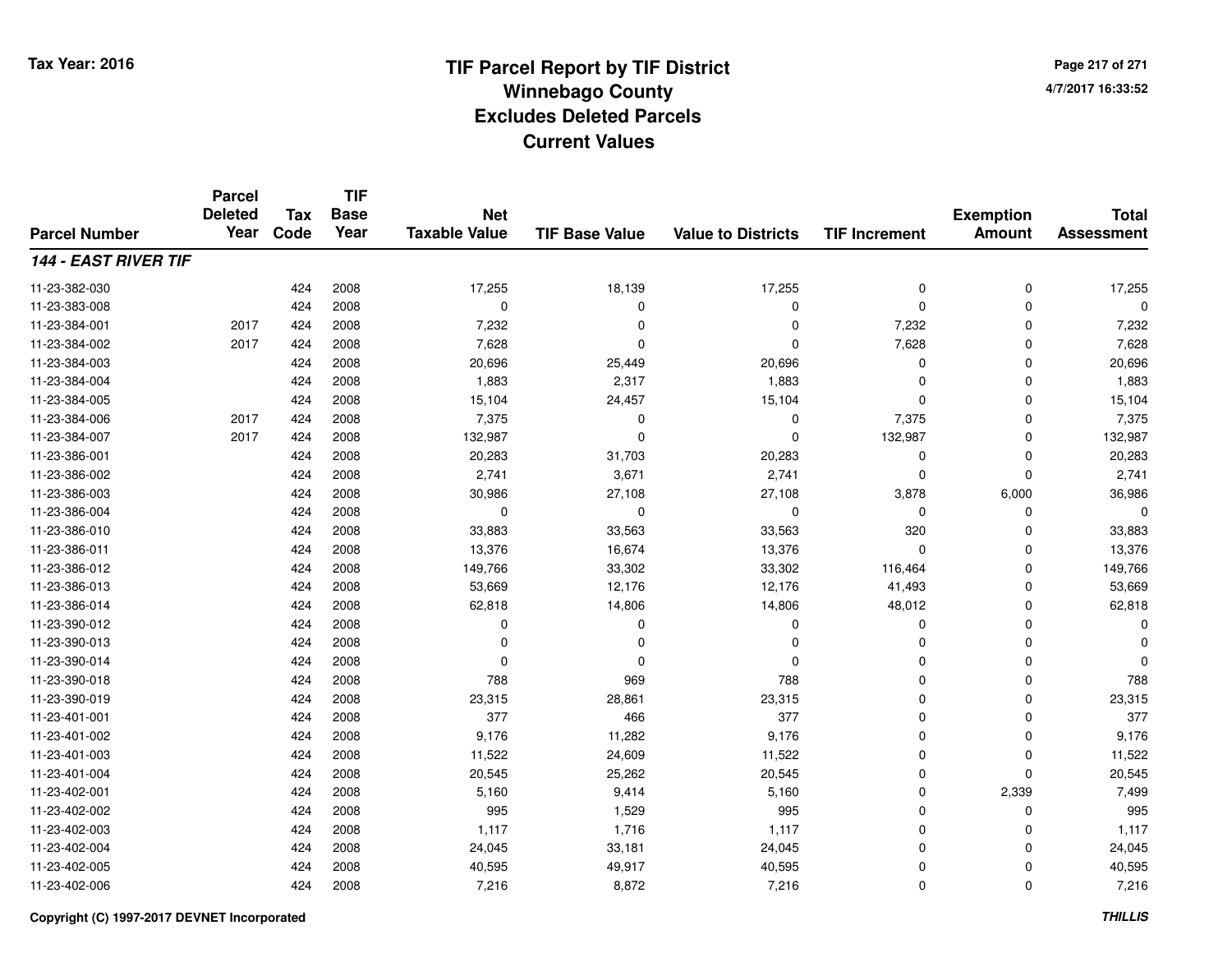**TIF**

**Parcel**

**Page 218 of 2714/7/2017 16:33:52**

#### **TIF Base ValueParcel NumberTotal AssessmentExemption Amount Value to Districts TIF Increment Base YearTax Code Deleted YearNet Taxable Value144 - EAST RIVER TIF**11-23-402-007 <sup>424</sup> 6,682 <sup>2008</sup> 16,278 6,682 <sup>0</sup> 3,519 10,201 11-23-403-0011 424 2008 140,516 172,781 140,516 0 0 140,516 11-23-404-0011 424 2008 9,758 11,997 9,758 0 0 9,758 11-23-404-0022 424 2008 603 741 603 0 0 603 11-23-404-003 <sup>424</sup> 11,830 <sup>2008</sup> 34,343 11,830 <sup>0</sup> 5,969 17,799 11-23-404-004 <sup>424</sup> 21,299 <sup>2008</sup> 34,123 21,299 <sup>0</sup> <sup>0</sup> 21,299 11-23-404-0055 424 2008 11,467 23,561 11,467 0 0 11,467 11-23-404-0066 424 2008 7,999 14,236 7,999 0 6,000 13,999 11-23-404-007 <sup>424</sup> 24,126 <sup>2008</sup> 16,375 16,375 7,751 6,000 30,126 11-23-404-0088 424 2008 3,905 18,015 3,905 0 7,721 11,626 11-23-404-0099 424 2008 32,996 45,133 32,996 0 0 32,996 11-23-408-001 <sup>424</sup> <sup>0</sup> <sup>2008</sup> <sup>0</sup> <sup>0</sup> <sup>0</sup> <sup>0</sup> <sup>0</sup> 11-23-411-0011 424 2008 3,038 36,717 3,038 0 11,000 14,038 11-23-411-002 <sup>424</sup> 5,718 <sup>2008</sup> 17,726 5,718 <sup>0</sup> 1,483 7,201 11-23-411-0033 424 2008 14,083 22,166 14,083 0 0 14,083 11-23-411-0044 424 2008 11,726 13,606 11,726 0 0 11,726 11-23-411-005 <sup>424</sup> 6,275 <sup>2008</sup> 12,695 6,275 <sup>0</sup> 3,798 10,073 11-23-411-0066 424 2008 8,911 19,860 8,911 0 0 8,911 11-23-411-007 <sup>424</sup> <sup>0</sup> <sup>2008</sup> <sup>0</sup> <sup>0</sup> <sup>0</sup> <sup>0</sup> <sup>0</sup> 11-23-411-008 <sup>424</sup> <sup>0</sup> <sup>2008</sup> <sup>0</sup> <sup>0</sup> <sup>0</sup> <sup>0</sup> <sup>0</sup> 11-23-411-0111 424 2008 11,887 14,615 11,887 0 11,887 11-23-451-001 <sup>424</sup> <sup>0</sup> <sup>2008</sup> <sup>0</sup> <sup>0</sup> <sup>0</sup> <sup>0</sup> <sup>0</sup> 11-23-456-0011 424 2008 3,659 21,941 3,659 0 11,000 14,659 11-23-456-007 <sup>424</sup> 9,682 <sup>2008</sup> 18,626 9,682 <sup>0</sup> <sup>0</sup> 9,682 11-23-456-0088 424 2008 4,945 22,381 4,945 0 6,000 10,945 11-23-456-009 <sup>424</sup> 9,732 <sup>2008</sup> 20,599 9,732 <sup>0</sup> <sup>0</sup> 9,732 11-23-456-0100 424 2008 4,078 19,641 4,078 0 0 4,078 11-23-456-0111 424 2008 5,647 19,968 5,647 0 0 5,647 11-23-456-012 <sup>424</sup> 13,802 <sup>2008</sup> 22,907 13,802 <sup>0</sup> <sup>0</sup> 13,802 11-23-456-0133 2008 2,231 2008 2,231 3,429 2,231 2,231 3,429 2,231 0 2,231 0 11-23-456-0144 424 2008 1,640 2,520 1,640 0 0 1,640 11-23-456-015 <sup>424</sup> 17,803 <sup>2008</sup> 22,712 17,803 <sup>0</sup> <sup>0</sup> 17,803 11-23-456-016<sup>424</sup> 4,729 <sup>2008</sup> 13,245 4,729 <sup>0</sup> 3,791 8,520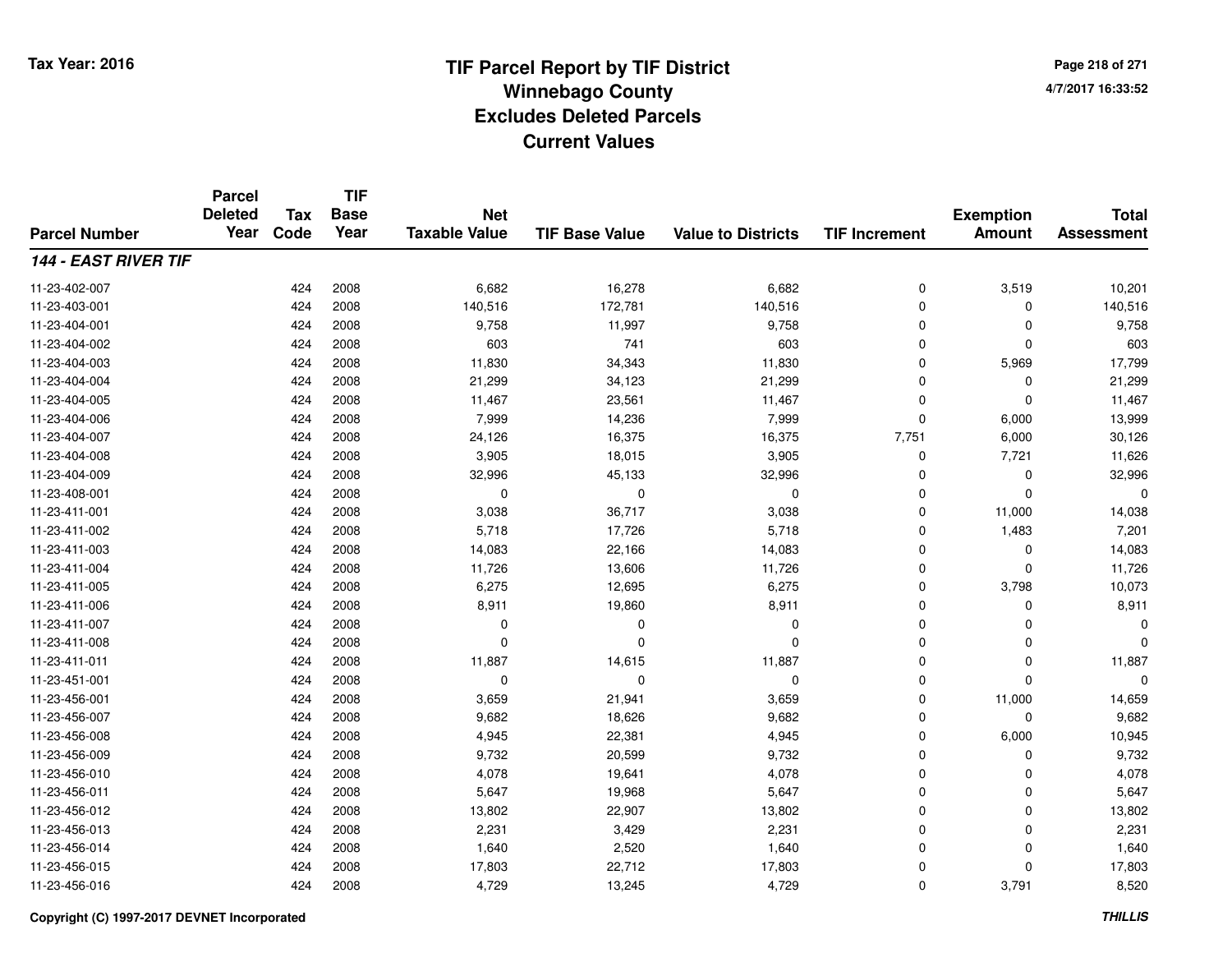**Page 219 of 2714/7/2017 16:33:52**

#### **TIF Base ValueParcel NumberTotal AssessmentExemption Amount Value to Districts TIF IncrementTIF Base YearTax CodeParcel Deleted YearNet Taxable Value144 - EAST RIVER TIF**11-23-456-017 <sup>424</sup> 9,190 <sup>2008</sup> 18,602 9,190 <sup>0</sup> <sup>0</sup> 9,190 11-23-457-0022 424 2008 106,815 126,580 106,815 0 106,815 11-23-457-0066 424 2008 66,390 112,662 66,390 0 0 66,390 11-23-458-0011 424 2008 18,620 25,436 18,620 0 0 18,620 11-23-458-0022 424 2008 15,779 46,850 15,779 0 0 15,779 11-23-458-0033 424 2008 1,063 1,307 1,063 0 0 1,063 11-23-458-004 <sup>424</sup> 6,195 <sup>2008</sup> 7,618 6,195 <sup>0</sup> <sup>0</sup> 6,195 11-23-458-005 <sup>424</sup> 24,471 <sup>2008</sup> 86,317 24,471 <sup>0</sup> <sup>0</sup> 24,471 11-23-458-006 <sup>424</sup> 23,164 <sup>2008</sup> 36,269 23,164 <sup>0</sup> <sup>0</sup> 23,164 11-23-458-007 <sup>424</sup> 1,561 <sup>2008</sup> <sup>0</sup> <sup>0</sup> 1,561 <sup>0</sup> 1,561 11-23-458-008 <sup>424</sup> 13,331 <sup>2008</sup> <sup>0</sup> <sup>0</sup> 13,331 <sup>0</sup> 13,331 11-23-458-0099 424 2008 11,368 20,919 11,368 0 0 11,368 11-23-458-0100 424 2008 48,287 58,959 48,287 0 0 48,287 11-23-458-0111 424 2008 9,394 19,255 9,394 0 0 9,394 11-23-458-0122 424 2008 4,576 5,627 4,576 0 0 4,576 11-23-458-0133 424 2008 27,839 34,045 27,839 0 0 27,839 11-23-458-0144 2008 38,422 52,050 38,422 53,422 54,422 0 0 0 38,422 11-23-458-015 <sup>424</sup> 3,568 <sup>2008</sup> 4,387 3,568 <sup>0</sup> <sup>0</sup> 3,568 11-23-462-0011 424 2008 8,365 10,286 8,365 0 0 8,365 11-23-462-0022 2 424 2008 3,632 4,466 3,632 0 0 3,632 11-23-462-0033 424 2008 62,617 76,304 62,617 0 0 62,617 11-23-462-0044 225 9,523 14,004 9,523 9,523 9,523 9,523 0 0 0 9,523 11-23-462-005 <sup>424</sup> 12,148 <sup>2008</sup> 14,937 12,148 <sup>0</sup> <sup>0</sup> 12,148 11-23-463-0011 424 2008 70,333 100,802 70,333 0 70,333 11-26-101-0011 424 2008 48,313 59,407 48,313 0 0 48,313 11-26-102-001 <sup>424</sup> <sup>0</sup> <sup>2008</sup> <sup>0</sup> <sup>0</sup> <sup>0</sup> <sup>0</sup> <sup>0</sup> 11-26-102-003 <sup>424</sup> 32,393 <sup>2008</sup> 39,832 32,393 <sup>0</sup> <sup>0</sup> 32,393 11-26-102-004 <sup>424</sup> <sup>0</sup> <sup>2008</sup> 56,639 <sup>0</sup> <sup>0</sup> <sup>0</sup> <sup>0</sup> 11-26-103-0011 424 2008 1,960 3,013 1,960 0 0 1,960 11-26-103-0022 424 2008 12,017 17,997 12,017 0 6,000 18,017 11-26-103-0033 424 2008 9,547 14,209 9,547 0 6,000 15,547 11-26-103-004 <sup>424</sup> <sup>0</sup> <sup>2008</sup> <sup>0</sup> <sup>0</sup> <sup>0</sup> <sup>0</sup> <sup>0</sup> 11-26-103-0055 424 2008 14,518 20,610 14,518 0 0 14,518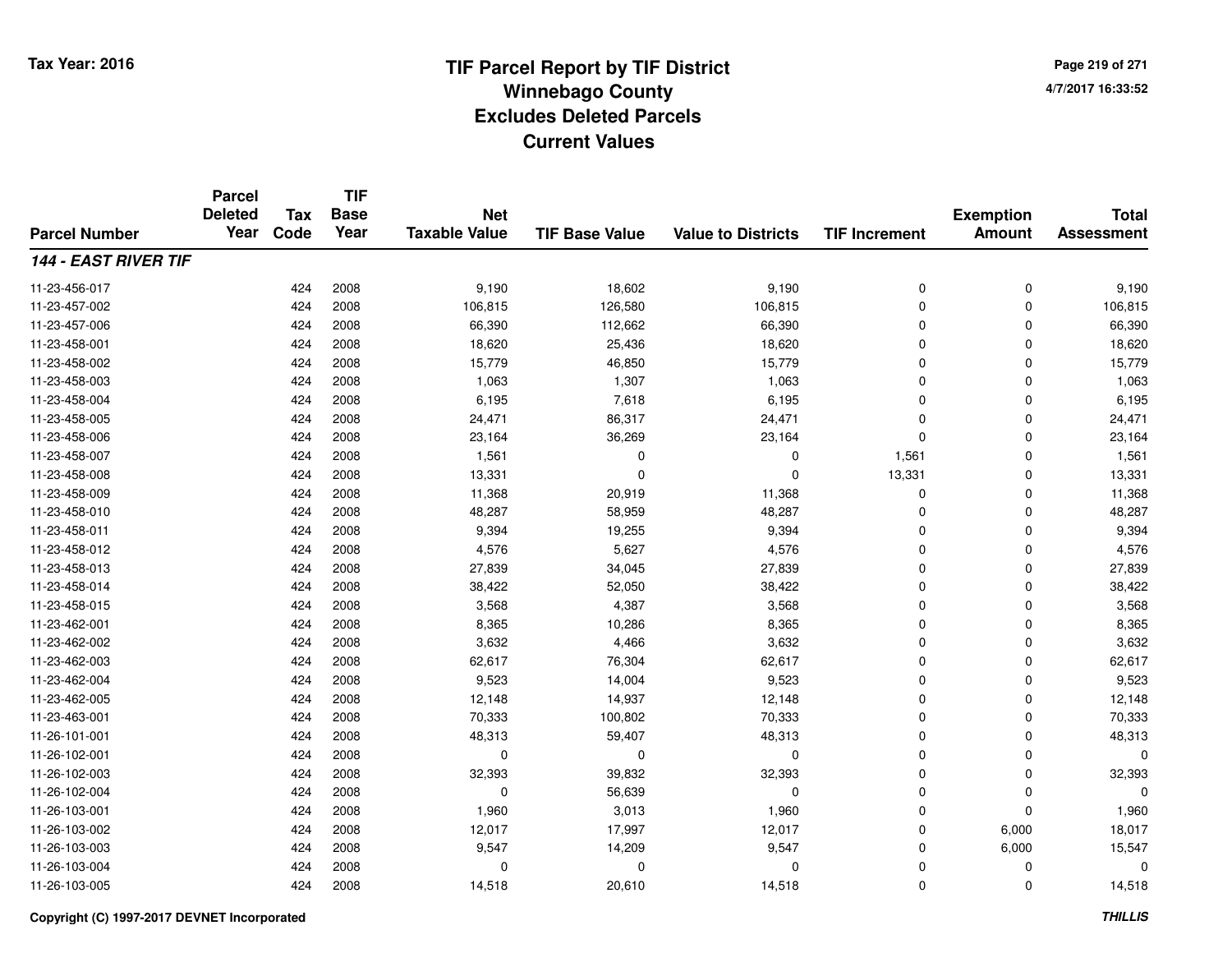**Page 220 of 2714/7/2017 16:33:52**

|                      | <b>Parcel</b><br><b>Deleted</b> | <b>Tax</b> | <b>TIF</b><br><b>Base</b><br>Year | <b>Net</b><br><b>Taxable Value</b> |                       |                           |                      | <b>Exemption</b> | <b>Total</b><br><b>Assessment</b> |
|----------------------|---------------------------------|------------|-----------------------------------|------------------------------------|-----------------------|---------------------------|----------------------|------------------|-----------------------------------|
| <b>Parcel Number</b> | Year                            | Code       |                                   |                                    | <b>TIF Base Value</b> | <b>Value to Districts</b> | <b>TIF Increment</b> | <b>Amount</b>    |                                   |
| 144 - EAST RIVER TIF |                                 |            |                                   |                                    |                       |                           |                      |                  |                                   |
| 11-26-103-006        |                                 | 424        | 2008                              | 54,448                             | 66,950                | 54,448                    | 0                    | 0                | 54,448                            |
| 11-26-103-007        |                                 | 424        | 2008                              | 9,087                              | 18,098                | 9,087                     | 0                    | 0                | 9,087                             |
| 11-26-103-008        |                                 | 424        | 2008                              | 7,289                              | 21,605                | 7,289                     | 0                    | 6,000            | 13,289                            |
| 11-26-103-009        |                                 | 424        | 2008                              | 19,111                             | 26,986                | 19,111                    | 0                    | 6,000            | 25,111                            |
| 11-26-103-010        |                                 | 424        | 2008                              | 15,700                             | 20,279                | 15,700                    | 0                    | $\mathbf 0$      | 15,700                            |
| 11-26-104-001        |                                 | 424        | 2008                              | 61,679                             | 86,677                | 61,679                    | 0                    | 0                | 61,679                            |
| 11-26-104-002        |                                 | 424        | 2008                              | 0                                  | 0                     | 0                         | 0                    | $\mathbf 0$      | O                                 |
| 11-26-126-001        |                                 | 424        | 2008                              | 0                                  | $\Omega$              | $\Omega$                  | 0                    | 0                | $\Omega$                          |
| 11-26-127-001        |                                 | 424        | 2008                              | 9,852                              | 40,554                | 9,852                     | 0                    | $\mathbf 0$      | 9,852                             |
| 11-26-127-002        |                                 | 424        | 2008                              | 24,971                             | 36,814                | 24,971                    | 0                    | 6,000            | 30,971                            |
| 11-26-127-003        |                                 | 424        | 2008                              | 33,889                             | 45,821                | 33,889                    | 0                    | 6,000            | 39,889                            |
| 11-26-127-005        |                                 | 424        | 2008                              | 0                                  | $\Omega$              | 0                         | 0                    | 0                |                                   |
| 11-26-127-006        |                                 | 424        | 2008                              | $\Omega$                           | $\Omega$              | $\Omega$                  | 0                    | 0                |                                   |
| 11-26-128-001        |                                 | 424        | 2008                              | 0                                  | $\Omega$              | $\Omega$                  | 0                    | 0                | $\Omega$                          |
| 11-26-128-002        |                                 | 424        | 2008                              | 18,493                             | 45,197                | 18,493                    | 0                    | $\mathbf 0$      | 18,493                            |
| 11-26-128-003        |                                 | 424        | 2008                              | $\mathbf 0$                        | $\Omega$              | 0                         | 0                    | 0                | $\Omega$                          |
| 11-26-128-004        |                                 | 424        | 2008                              | 17,135                             | 24,482                | 17,135                    | 0                    | 6,000            | 23,135                            |
| 11-26-128-005        |                                 | 424        | 2008                              | 18,749                             | 26,625                | 18,749                    | 0                    | 6,000            | 24,749                            |
| 11-26-128-006        |                                 | 424        | 2008                              | 11,954                             | 31,126                | 11,954                    | 0                    | 6,000            | 17,954                            |
| 11-26-128-007        |                                 | 424        | 2008                              | 12,500                             | 30,202                | 12,500                    | 0                    | 0                | 12,500                            |
| 11-26-128-008        |                                 | 424        | 2008                              | 14,039                             | 16,434                | 14,039                    | 0                    | 0                | 14,039                            |
| 11-26-128-009        |                                 | 424        | 2008                              | 14,410                             | 22,663                | 14,410                    | 0                    | 0                | 14,410                            |
| 11-26-128-010        |                                 | 424        | 2008                              | 11,313                             | 27,546                | 11,313                    | 0                    | 0                | 11,313                            |
| 11-26-128-011        |                                 | 424        | 2008                              | 14,843                             | 9,913                 | 9,913                     | 4,930                | $\mathbf 0$      | 14,843                            |
| 11-26-128-012        |                                 | 424        | 2008                              | 9,201                              | 23,914                | 9,201                     | 0                    | 6,000            | 15,201                            |
| 11-26-128-013        |                                 | 424        | 2008                              | 13,574                             | 23,052                | 13,574                    | 0                    | 0                | 13,574                            |
| 11-26-129-001        |                                 | 424        | 2008                              | 30,155                             | 21,416                | 21,416                    | 8,739                | 6,000            | 36,155                            |
| 11-26-129-002        |                                 | 424        | 2008                              | 10,889                             | 27,718                | 10,889                    | 0                    | 6,000            | 16,889                            |
| 11-26-129-003        |                                 | 424        | 2008                              | 15,913                             | 33,221                | 15,913                    | 0                    | 0                | 15,913                            |
| 11-26-129-004        |                                 | 424        | 2008                              | 17,100                             | 23,649                | 17,100                    | 0                    | 6,000            | 23,100                            |
| 11-26-129-005        |                                 | 424        | 2008                              | 6,368                              | 14,704                | 6,368                     | 0                    | 3,477            | 9,845                             |
| 11-26-129-006        |                                 | 424        | 2008                              | 12,743                             | 20,722                | 12,743                    | 0                    | 0                | 12,743                            |
| 11-26-129-007        |                                 | 424        | 2008                              | 12,550                             | 24,526                | 12,550                    | 0                    | $\mathbf 0$      | 12,550                            |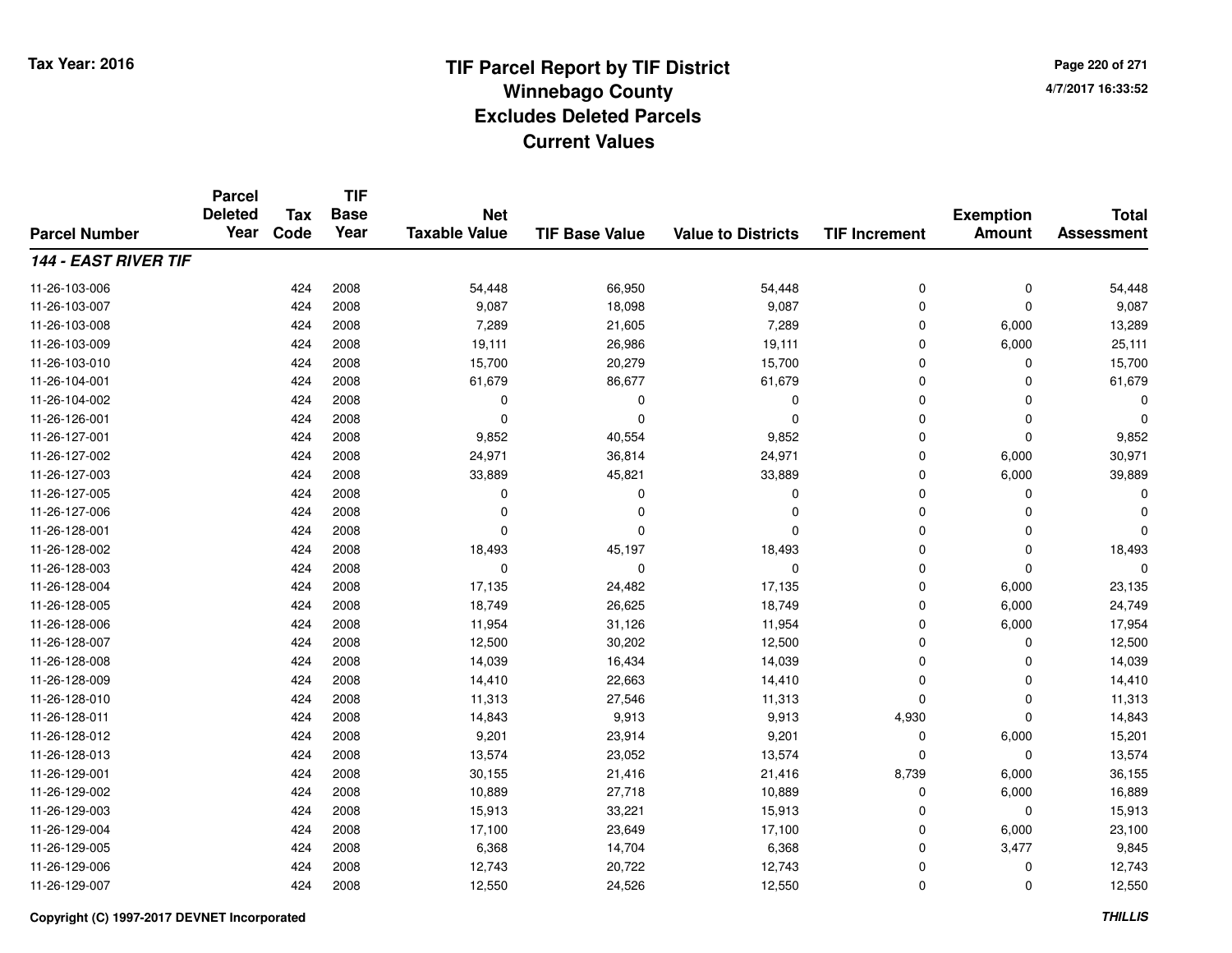**TIF**

**Parcel**

**Page 221 of 2714/7/2017 16:33:52**

#### **TIF Base ValueParcel NumberTotal AssessmentExemption Amount Value to Districts TIF Increment Base YearTax Code Deleted YearNet Taxable Value144 - EAST RIVER TIF**11-26-129-0088 424 2008 8,600 29,555 8,600 0 0 8,600 11-26-129-0099 424 2008 15,782 24,405 15,782 0 0 15,782 11-26-129-0100 424 2008 15,079 23,732 15,079 0 0 15,079 11-26-129-0111 424 2008 14,417 26,970 14,417 0 0 14,417 11-26-129-0122 424 2008 5,000 10,631 5,000 0 5,000 11-26-129-0133 424 2008 7,066 24,148 7,066 0 8,000 15,066 11-26-129-014 <sup>424</sup> 11,240 <sup>2008</sup> 22,804 11,240 <sup>0</sup> <sup>0</sup> 11,240 11-26-129-015 <sup>424</sup> 7,631 <sup>2008</sup> 21,244 7,631 <sup>0</sup> 6,000 13,631 11-26-129-0166 424 2008 11,665 26,243 11,665 0 0 11,665 11-26-130-003 <sup>424</sup> 1,322 <sup>2008</sup> 2,031 1,322 <sup>0</sup> <sup>0</sup> 1,322 11-26-130-004 <sup>424</sup> 4,068 <sup>2008</sup> 9,180 4,068 <sup>0</sup> <sup>768</sup> 4,836 11-26-130-005 <sup>424</sup> 4,768 <sup>2008</sup> 3,486 3,486 1,282 <sup>0</sup> 4,768 11-26-130-0066 424 2008 545 838 545 0 0 545 11-26-130-007 <sup>424</sup> 9,538 <sup>2008</sup> 21,336 9,538 <sup>0</sup> <sup>0</sup> 9,538 11-26-130-008 <sup>424</sup> 9,913 <sup>2008</sup> 26,217 9,913 <sup>0</sup> <sup>0</sup> 9,913 11-26-130-009 <sup>424</sup> <sup>0</sup> <sup>2008</sup> <sup>0</sup> <sup>0</sup> <sup>0</sup> <sup>0</sup> <sup>0</sup> 11-26-130-0100 424 2008 15,523 17,171 15,523 0 0 15,523 11-26-130-0111 424 2008 19,352 23,797 19,352 0 0 19,352 11-26-130-0122 424 2008 13,366 27,462 13,366 0 0 13,366 11-26-130-0133 424 2008 13,000 28,056 13,000 0 0 13,000 11-26-130-0144 5,648 2008 5,648 5,648 5,648 5,648 5,648 5,648 5,648 5,648 5,648 5,648 5,648 5,644 5 11-26-130-015 <sup>424</sup> <sup>0</sup> <sup>2008</sup> <sup>0</sup> <sup>0</sup> <sup>0</sup> <sup>0</sup> <sup>0</sup> 11-26-130-0166 424 2008 0 14,694 0 0 9,859 9,859 11-26-130-017 <sup>424</sup> <sup>0</sup> <sup>2008</sup> <sup>0</sup> <sup>0</sup> <sup>0</sup> 4,904 4,904 11-26-131-001 <sup>424</sup> <sup>0</sup> <sup>2008</sup> <sup>0</sup> <sup>0</sup> <sup>0</sup> <sup>0</sup> <sup>0</sup> 11-26-131-005 <sup>424</sup> 3,937 <sup>2008</sup> 4,840 3,937 <sup>0</sup> <sup>0</sup> 3,937 11-26-131-006 <sup>424</sup> 22,034 <sup>0</sup> 27,294 22,034 <sup>0</sup> <sup>0</sup> 22,034 11-26-132-002 <sup>424</sup> <sup>0</sup> <sup>2008</sup> <sup>0</sup> <sup>0</sup> <sup>0</sup> <sup>0</sup> <sup>0</sup> 11-26-132-003 <sup>424</sup> <sup>0</sup> <sup>2008</sup> <sup>0</sup> <sup>0</sup> <sup>0</sup> <sup>0</sup> <sup>0</sup> 11-26-132-005 <sup>424</sup> 2,877 <sup>2008</sup> 3,536 2,877 <sup>0</sup> <sup>0</sup> 2,877 11-26-132-006 <sup>424</sup> 5,920 <sup>2008</sup> 7,279 5,920 <sup>0</sup> <sup>0</sup> 5,920 11-26-132-007 <sup>424</sup> 5,461 <sup>2008</sup> 6,713 5,461 <sup>0</sup> <sup>0</sup> 5,461 11-26-132-0088 424 2008 9,554 19,360 9,554 0 6,000 15,554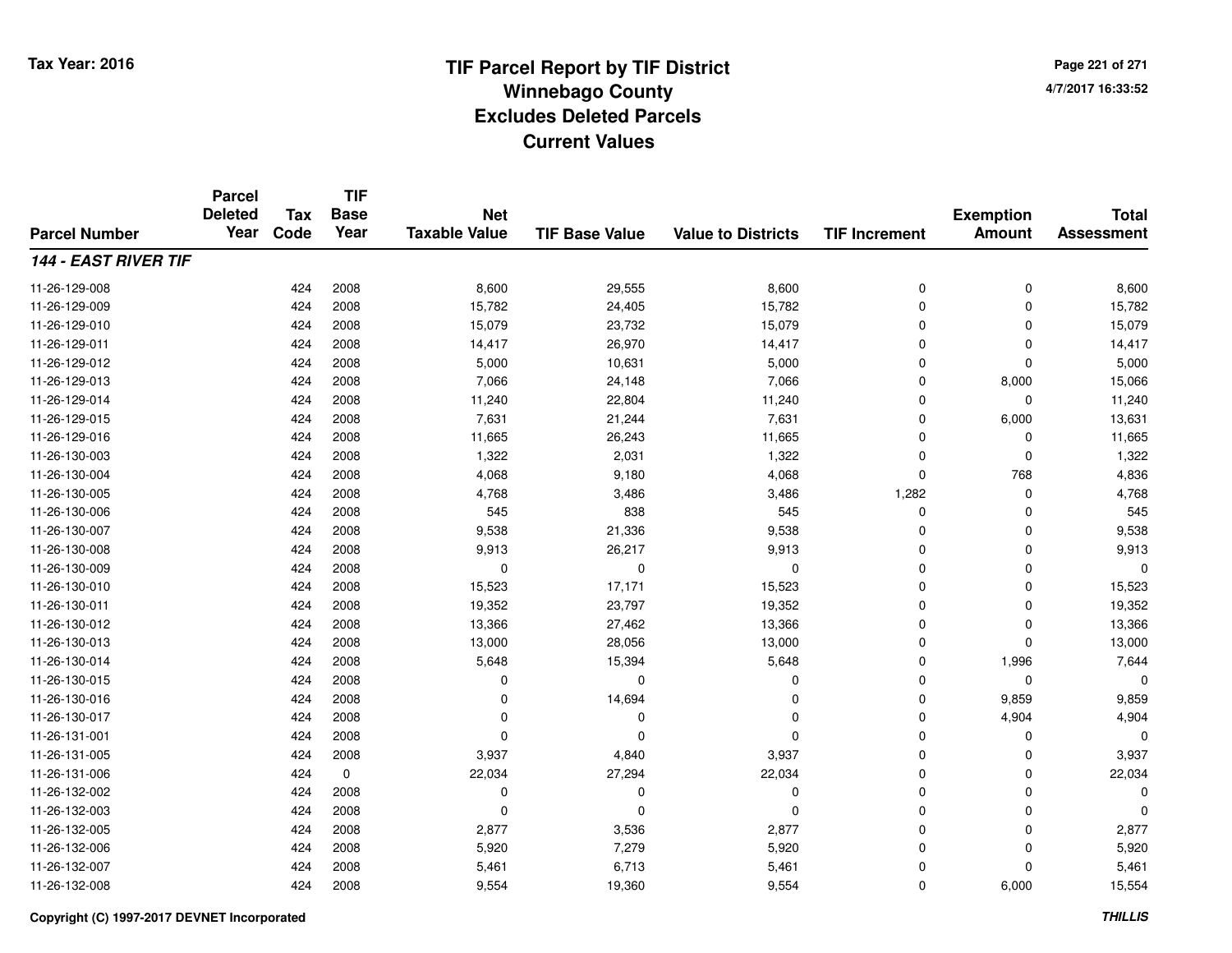**Page 222 of 2714/7/2017 16:33:52**

#### **TIF Base ValueParcel NumberTotal AssessmentExemption Amount Value to Districts TIF IncrementTIF Base YearTax CodeParcel Deleted YearNet Taxable Value144 - EAST RIVER TIF**11-26-132-0099 424 2008 21,228 19,813 19,813 1,415 0 21,228 11-26-132-0100 424 2008 11,665 32,889 11,665 0 0 11,665 11-26-132-0111 424 2008 16,839 33,722 16,839 0 0 16,839 11-26-132-0122 424 2008 1,501 1,846 1,501 0 0 1,501 11-26-132-013 <sup>424</sup> <sup>0</sup> <sup>2008</sup> <sup>0</sup> <sup>0</sup> <sup>0</sup> <sup>0</sup> <sup>0</sup> 11-26-132-014 <sup>424</sup> <sup>0</sup> <sup>2008</sup> <sup>0</sup> <sup>0</sup> <sup>0</sup> <sup>0</sup> <sup>0</sup> 11-26-132-015 <sup>424</sup> <sup>0</sup> <sup>2008</sup> <sup>0</sup> <sup>0</sup> <sup>0</sup> <sup>0</sup> <sup>0</sup> 11-26-133-0011 424 2008 19,864 33,812 19,864 0 0 19,864 11-26-133-0022 424 2008 16,548 27,708 16,548 0 0 16,548 11-26-133-0033 424 2008 1,020 9,408 1,020 0 10,154 11,174 11-26-133-004 <sup>424</sup> 10,828 <sup>2008</sup> 16,142 10,828 <sup>0</sup> 6,000 16,828 11-26-133-005 <sup>424</sup> 17,696 <sup>2008</sup> 24,810 17,696 <sup>0</sup> 6,000 23,696 11-26-133-006 <sup>424</sup> 18,774 <sup>2008</sup> 26,647 18,774 <sup>0</sup> 6,000 24,774 11-26-133-007 <sup>424</sup> 12,441 <sup>2008</sup> 32,412 12,441 <sup>0</sup> 6,000 18,441 11-26-133-0088 424 2008 20,558 40,418 20,558 0 11,000 31,558 11-26-133-0099 424 2008 15,306 31,271 15,306 0 0 15,306 11-26-133-0100 424 2008 25,388 35,176 25,388 0 6,000 31,388 11-26-133-0111 424 2008 30,034 46,512 30,034 0 11,000 41,034 11-26-133-0122 424 2008 36,489 54,771 36,489 0 6,000 42,489 11-26-133-0133 424 2008 26,899 31,433 26,899 0 0 26,899 11-26-134-0011 424 2008 10,332 45,328 10,332 0 0 10,332 11-26-134-0022 2 2 2 3 3 424 2008 2 3 40,332 45,328 5 45,328 5 45,328 5 46,328 5 47,332 5 424 5 424 5,332 5 424 5,332 5 424 11-26-134-0033 424 2008 0 10,840 0 0 10,055 10,055 11-26-134-004 <sup>424</sup> 5,160 <sup>2008</sup> 10,840 5,160 <sup>0</sup> 4,875 10,035 11-26-134-0055 424 2008 7,925 26,663 7,925 0 0 7,925 11-26-134-006 <sup>424</sup> 2,711 <sup>2008</sup> 3,333 2,711 <sup>0</sup> <sup>0</sup> 2,711 11-26-134-007 <sup>424</sup> <sup>0</sup> <sup>2008</sup> <sup>0</sup> <sup>0</sup> <sup>0</sup> <sup>0</sup> <sup>0</sup> 11-26-134-008 <sup>424</sup> 15,170 <sup>2008</sup> 22,005 15,170 <sup>0</sup> 6,000 21,170 11-26-134-0099 424 2008 2,635 4,050 2,635 0 0 2,635 11-26-134-0100 424 2008 19,718 34,013 19,718 0 11,000 30,718 11-26-135-0055 424 2008 1,908 3,080 1,908 0 0 1,908 11-26-135-0066 424 2008 5,589 14,252 5,589 0 1,746 7,335 11-26-137-001<sup>424</sup> <sup>0</sup> <sup>2008</sup> <sup>0</sup> <sup>0</sup> <sup>0</sup> <sup>0</sup> <sup>0</sup>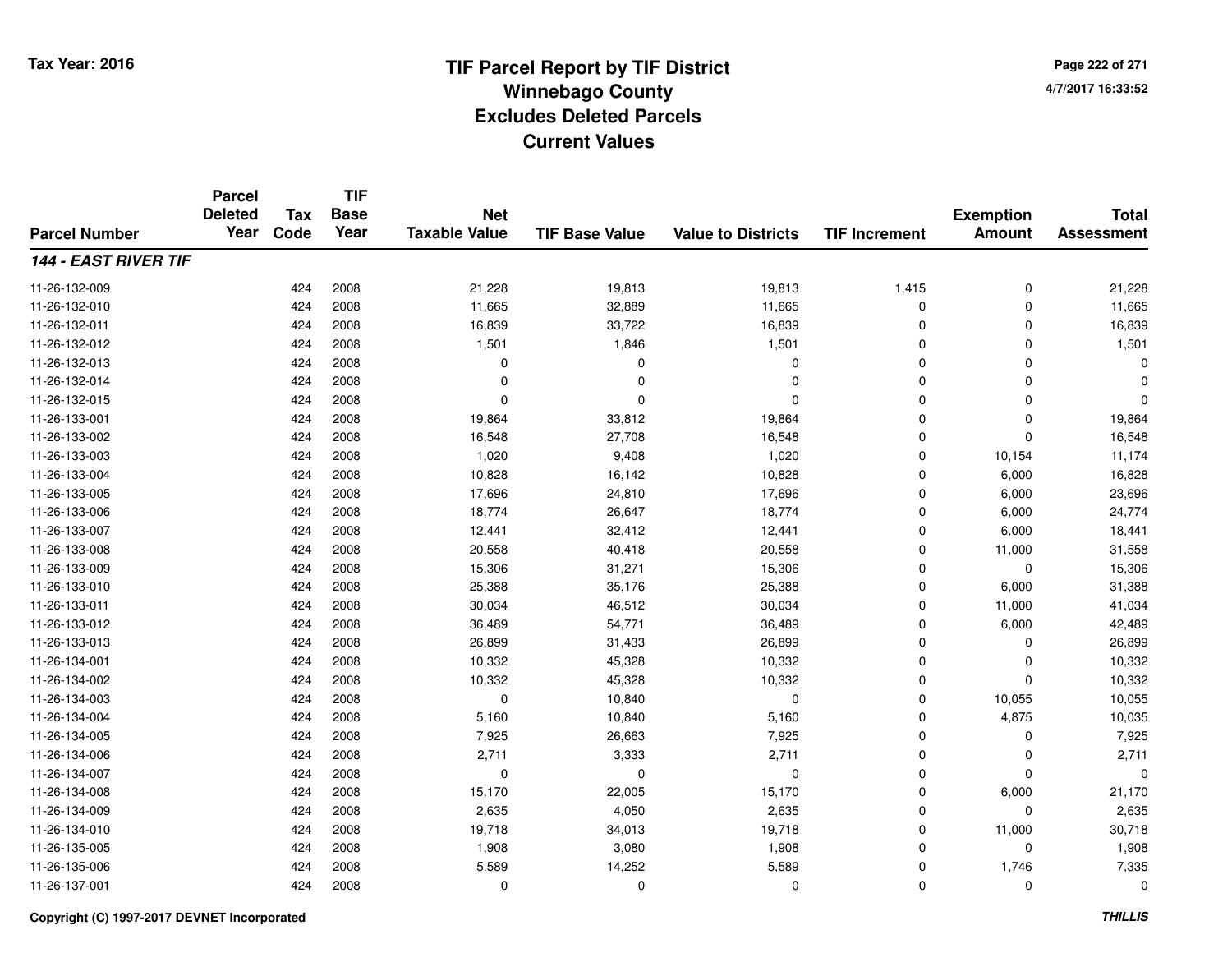**TIF**

**Parcel**

**Page 223 of 2714/7/2017 16:33:52**

#### **TIF Base ValueParcel NumberTotal AssessmentExemption Amount Value to Districts TIF Increment Base YearTax Code Deleted YearNet Taxable Value144 - EAST RIVER TIF**11-26-137-002 <sup>424</sup> 87,026 <sup>2008</sup> <sup>0</sup> <sup>0</sup> 87,026 <sup>0</sup> 87,026 11-26-137-0044 424 2008 14,246 18,162 14,246 0 0 14,246 11-26-137-005 <sup>424</sup> <sup>944</sup> <sup>2008</sup> 1,452 <sup>944</sup> <sup>0</sup> <sup>0</sup> <sup>944</sup> 11-26-137-006 <sup>424</sup> 12,267 <sup>2008</sup> 17,259 12,267 <sup>0</sup> 6,000 18,267 11-26-137-007 <sup>424</sup> 6,356 <sup>2008</sup> 10,441 6,356 <sup>0</sup> 6,000 12,356 11-26-137-008 <sup>424</sup> 6,718 <sup>2008</sup> 17,281 6,718 <sup>0</sup> 11,000 17,718 11-26-137-010 <sup>424</sup> <sup>0</sup> <sup>2008</sup> <sup>0</sup> <sup>0</sup> <sup>0</sup> <sup>0</sup> <sup>0</sup> 11-26-137-0111 424 2008 19,118 28,354 19,118 0 6,000 25,118 11-26-138-0011 424 2008 20,651 26,193 20,651 0 0 20,651 11-26-138-002 <sup>424</sup> 11,952 <sup>2008</sup> 24,476 11,952 <sup>0</sup> 11,000 22,952 11-26-138-0033 424 2008 48,889 45,761 45,761 3,128 6,000 54,889 11-26-138-004 <sup>424</sup> <sup>0</sup> <sup>2008</sup> <sup>0</sup> <sup>0</sup> <sup>0</sup> <sup>0</sup> <sup>0</sup> 11-26-138-005 <sup>424</sup> 25,453 <sup>2008</sup> 34,709 25,453 <sup>0</sup> 6,000 31,453 11-26-138-006 <sup>424</sup> <sup>0</sup> <sup>2008</sup> <sup>0</sup> <sup>0</sup> <sup>0</sup> <sup>0</sup> <sup>0</sup> 11-26-138-007 <sup>424</sup> 6,832 <sup>2008</sup> 23,555 6,832 <sup>0</sup> <sup>0</sup> 6,832 11-26-138-0088 424 2008 5,380 16,317 5,380 0 5,254 10,634 11-26-138-0099 424 2008 19,648 27,173 19,648 0 0 19,648 11-26-138-010 <sup>424</sup> <sup>0</sup> <sup>2008</sup> <sup>0</sup> <sup>0</sup> <sup>0</sup> <sup>0</sup> <sup>0</sup> 11-26-138-0111 424 2008 14,258 24,674 14,258 0 11,000 25,258 11-26-138-0122 2 2 2 3 424 2008 14,964 2 25,477 2 14,964 2 25,477 14,964 2 2 2 2 3 44,964 2 2 2 2 2 2 2 2 2 2 2 2 2 2 2 2 2 11-26-138-0133 424 2008 7,827 23,210 7,827 0 6,000 13,827 11-26-139-001 <sup>424</sup> <sup>0</sup> <sup>2008</sup> <sup>0</sup> <sup>0</sup> <sup>0</sup> <sup>0</sup> <sup>0</sup> 11-26-139-0022 424 2008 35,266 37,041 35,266 0 0 35,266 11-26-139-003 <sup>424</sup> <sup>0</sup> <sup>2008</sup> <sup>0</sup> <sup>0</sup> <sup>0</sup> <sup>0</sup> <sup>0</sup> 11-26-139-004 <sup>424</sup> 5,815 <sup>2008</sup> 18,296 5,815 <sup>0</sup> 6,000 11,815 11-26-139-0066 424 2008 6,636 20,355 6,636 0 5,794 12,430 11-26-139-0088 424 2008 7,465 21,090 7,465 0 6,000 13,465 11-26-139-0099 424 2008 12,913 30,709 12,913 0 6,000 18,913 11-26-140-001 <sup>424</sup> <sup>0</sup> <sup>2008</sup> <sup>0</sup> <sup>0</sup> <sup>0</sup> <sup>0</sup> <sup>0</sup> 11-26-140-004 <sup>424</sup> <sup>543</sup> <sup>2008</sup> 5,253 <sup>543</sup> <sup>0</sup> 11,000 11,543 11-26-140-0077 424 2008 2,621 4,029 2,621 0 2,621 11-26-141-0011 424 2008 16,778 20,630 16,778 0 0 16,778 11-26-141-0022 424 2008 27,766 44,809 27,766 0 0 27,766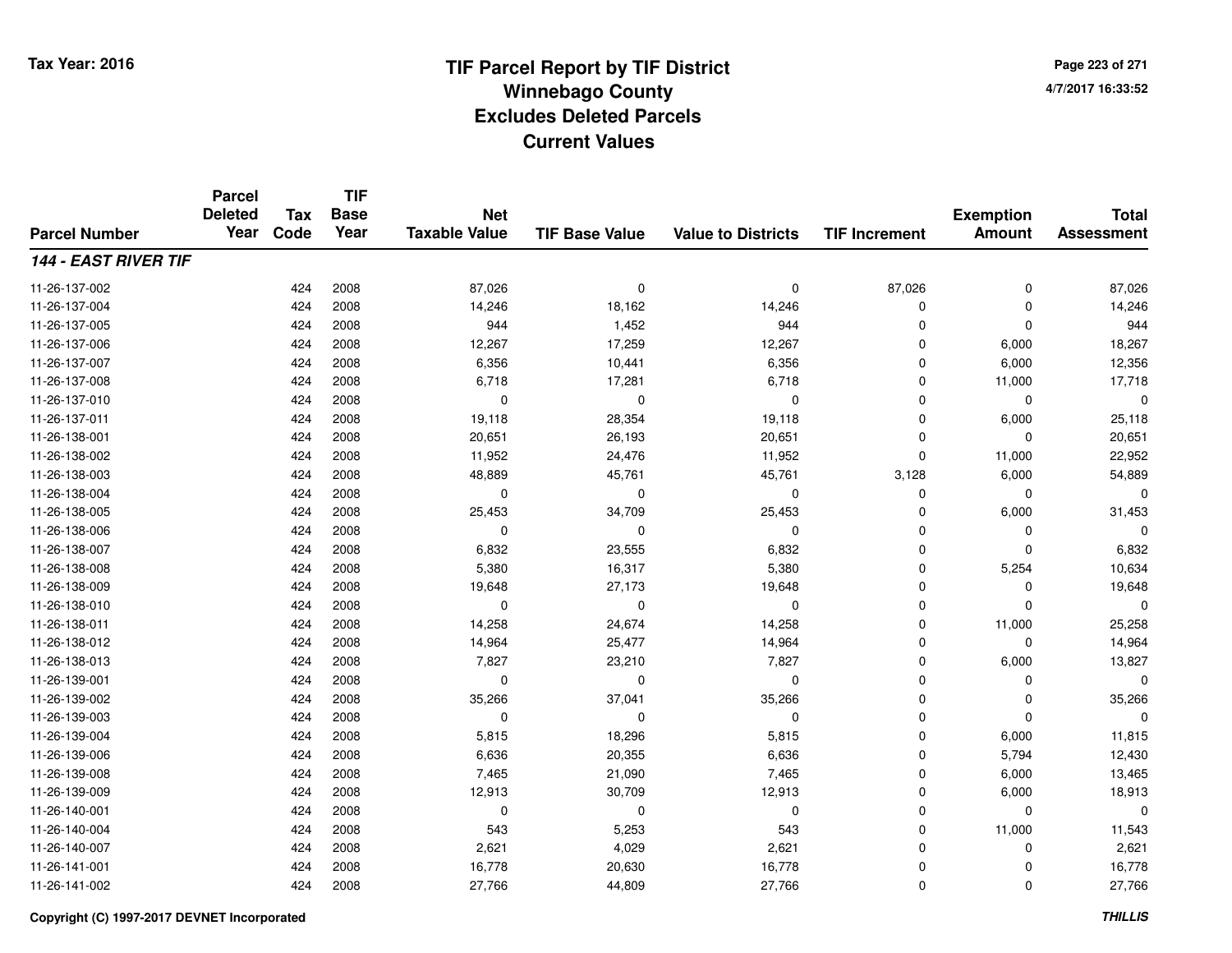**Page 224 of 2714/7/2017 16:33:52**

#### **TIF Base ValueParcel NumberTotal AssessmentExemption Amount Value to Districts TIF IncrementTIF Base YearTax CodeParcel Deleted YearNet Taxable Value144 - EAST RIVER TIF**11-26-141-0033 424 2008 12,686 29,051 12,686 0 0 12,686 11-26-141-0077 424 0 13,882 29,871 13,882 0 0 13,882 11-26-141-0088 424 0 8,847 27,827 8,847 0 0 8,847 11-26-141-0099 424 0 5,953 7,469 5,953 0 0 5,953 11-26-157-001 <sup>424</sup> <sup>0</sup> <sup>2008</sup> <sup>0</sup> <sup>0</sup> <sup>0</sup> <sup>0</sup> <sup>0</sup> 11-26-157-002 <sup>424</sup> <sup>0</sup> <sup>2008</sup> <sup>0</sup> <sup>0</sup> <sup>0</sup> <sup>0</sup> <sup>0</sup> 11-26-157-003 <sup>424</sup> <sup>0</sup> <sup>2008</sup> <sup>0</sup> <sup>0</sup> <sup>0</sup> <sup>0</sup> <sup>0</sup> 11-26-157-004 <sup>424</sup> <sup>0</sup> <sup>2008</sup> <sup>0</sup> <sup>0</sup> <sup>0</sup> <sup>0</sup> <sup>0</sup> 11-26-157-005 <sup>424</sup> <sup>0</sup> <sup>2008</sup> <sup>0</sup> <sup>0</sup> <sup>0</sup> <sup>0</sup> <sup>0</sup> 11-26-157-006 <sup>424</sup> 82,940 <sup>2008</sup> 113,054 82,940 <sup>0</sup> <sup>0</sup> 82,940 11-26-157-007 <sup>424</sup> 81,169 <sup>2008</sup> 102,899 81,169 <sup>0</sup> <sup>0</sup> 81,169 11-26-158-0011 and  $424$  2008 cm  $10$  being  $5,730$  cm  $0$  cm  $0$  cm  $0$  cm  $0$  cm  $0$  cm  $0$  cm  $0$  cm  $0$  cm  $0$  cm  $0$  cm  $0$  cm  $0$  cm  $0$  cm  $0$  cm  $0$  cm  $0$  cm  $0$  cm  $0$  cm  $0$  cm  $0$  cm  $0$  cm  $0$  cm  $0$  cm  $0$  cm  $0$  cm  $0$  11-26-158-002 <sup>424</sup> <sup>0</sup> <sup>2008</sup> 4,829 <sup>0</sup> <sup>0</sup> <sup>0</sup> <sup>0</sup> 11-26-158-003 <sup>424</sup> <sup>0</sup> <sup>2008</sup> <sup>0</sup> <sup>0</sup> <sup>0</sup> <sup>0</sup> <sup>0</sup> 11-26-158-0044 424 2008 766 4,207 766 0 0 766 11-26-158-005 <sup>424</sup> 7,657 <sup>2008</sup> 14,160 7,657 <sup>0</sup> 1,776 9,433 11-26-158-0066 424 2008 796 1,214 796 0 0 796 11-26-158-007 <sup>424</sup> 7,065 <sup>2008</sup> 16,506 7,065 <sup>0</sup> 4,237 11,302 11-26-158-008 <sup>424</sup> 5,095 <sup>2008</sup> 9,837 5,095 <sup>0</sup> <sup>0</sup> 5,095 11-26-158-009 <sup>424</sup> <sup>766</sup> <sup>2008</sup> <sup>0</sup> <sup>0</sup> <sup>766</sup> <sup>0</sup> <sup>766</sup> 11-26-158-0100 424 2008 1,447 6,206 1,447 0 0 1,447 11-26-158-0111 424 2008 4,558 7,042 4,558 0 0 4,558 11-26-158-0122 424 2008 3,646 7,158 3,646 0 0 3,646 11-26-158-013 <sup>424</sup> 9,192 <sup>2008</sup> 17,157 9,192 <sup>0</sup> 1,779 10,971 11-26-159-002 <sup>424</sup> 5,405 <sup>2008</sup> 4,147 4,147 1,258 <sup>0</sup> 5,405 11-26-159-005 <sup>424</sup> 8,581 <sup>2008</sup> 17,786 8,581 <sup>0</sup> <sup>0</sup> 8,581 11-26-159-008 <sup>424</sup> <sup>796</sup> <sup>2008</sup> 8,475 <sup>796</sup> <sup>0</sup> <sup>0</sup> <sup>796</sup> 11-26-159-0099 424 2008 3,941 5,747 3,941 0 0 3,941 11-26-159-0100 424 2008 3,734 11,412 3,734 0 2,000 5,734 11-26-159-0111 424 2008 8,146 12,356 8,146 0 262 8,408 11-26-159-012 <sup>424</sup> <sup>777</sup> <sup>2008</sup> 1,194 <sup>777</sup> <sup>0</sup> <sup>0</sup> <sup>777</sup> 11-26-159-013 $3$  0  $424$  2008 0 0  $210$  0 0 0 0 0 0 0 0 0 11-26-159-014<sup>424</sup> <sup>962</sup> <sup>2008</sup> 1,478 <sup>962</sup> <sup>0</sup> <sup>0</sup> <sup>962</sup>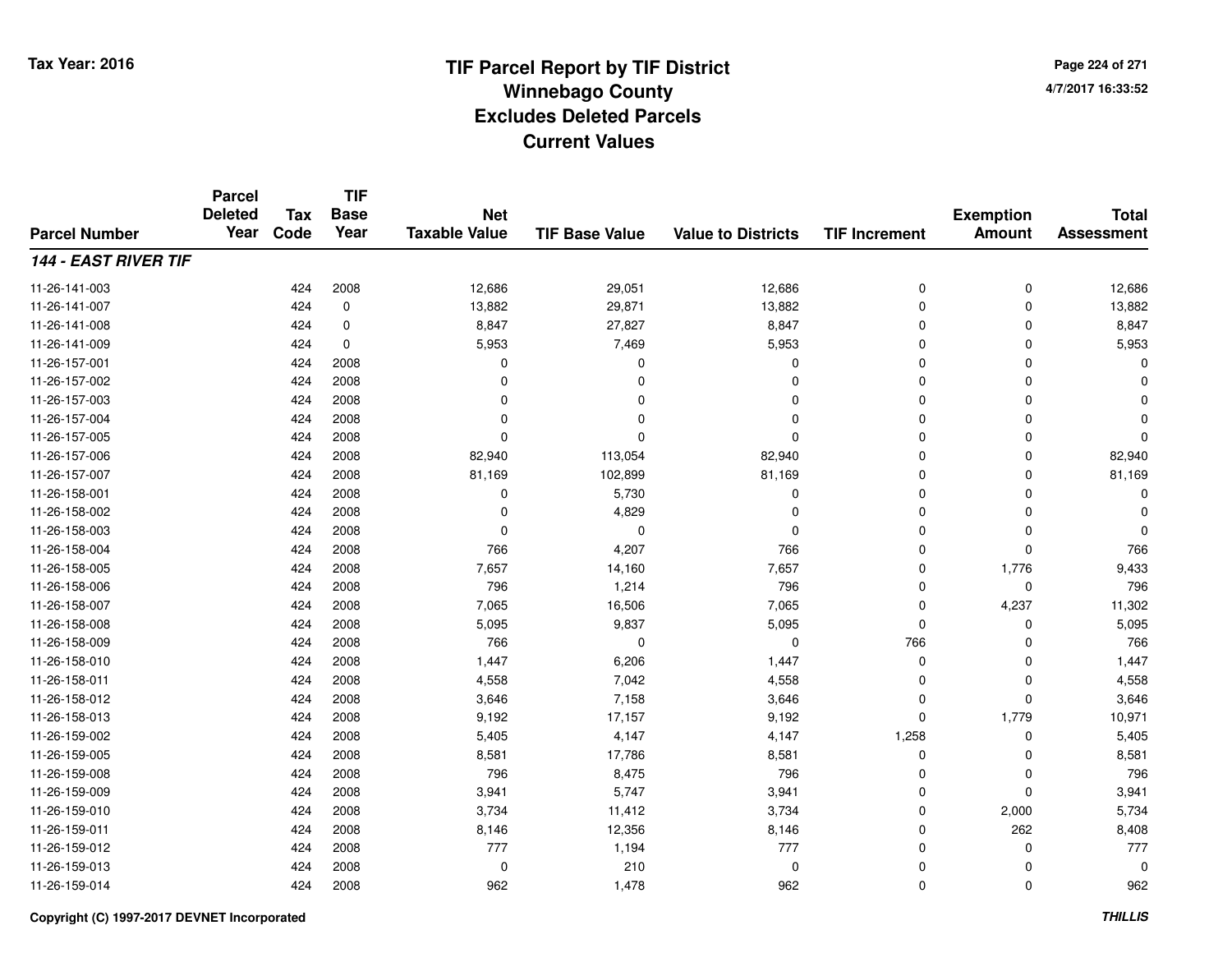**Page 225 of 2714/7/2017 16:33:52**

#### **TIF Base ValueParcel NumberTotal AssessmentExemption Amount Value to Districts TIF IncrementTIF Base YearTax CodeParcel Deleted YearNet Taxable Value144 - EAST RIVER TIF**11-26-159-015 <sup>424</sup> 5,319 <sup>2008</sup> 8,402 5,319 <sup>0</sup> <sup>0</sup> 5,319 11-26-159-0166 424 2008 962 0 0 962 0 962 11-26-159-017 <sup>424</sup> 10,727 <sup>2008</sup> 14,951 10,727 <sup>0</sup> <sup>0</sup> 10,727 11-26-159-0188 424 2008 6,170 13,432 6,170 0 3,425 9,595 11-26-159-019 <sup>424</sup> 9,170 <sup>2008</sup> 24,055 9,170 <sup>0</sup> <sup>0</sup> 9,170 11-26-159-0200 424 2008 6,546 7,547 6,546 0 0 6,546 11-26-159-0211 424 2008 1,002 1,539 1,002 0 0 1,002 11-26-159-0222 2 424 2008 7,842 16,498 7,842 0 6,000 13,842 11-26-159-023 $3$  2008 9,515  $13,788$  9,515  $9,515$   $2008$  9,515  $2008$  9,515  $2008$  9,515  $2008$  9,515  $2008$  9,515  $2008$  9,515  $2008$  9,515  $2008$  9,515  $2008$  9,515  $2008$  9,515  $2008$  9,515  $2008$  9,515  $2008$  9,515  $2008$  9,515 11-26-159-024 <sup>424</sup> <sup>0</sup> <sup>2008</sup> 7,029 <sup>0</sup> <sup>0</sup> 6,319 6,319 11-26-159-025 <sup>424</sup> <sup>0</sup> <sup>2008</sup> 4,598 <sup>0</sup> <sup>0</sup> 5,414 5,414 11-26-160-0011 424 2008 5,046 3,651 3,651 1,395 0 5,046 11-26-160-0022 424 2008 7,522 15,006 7,522 0 0 7,522 11-26-160-003 <sup>424</sup> 10,763 <sup>2008</sup> 22,434 10,763 <sup>0</sup> <sup>0</sup> 10,763 11-26-160-0044 424 2008 7,322 9,175 7,322 0 218 7,540 11-26-160-005 <sup>424</sup> <sup>962</sup> <sup>2008</sup> 10,451 <sup>962</sup> <sup>0</sup> <sup>0</sup> <sup>962</sup> 11-26-160-008 <sup>424</sup> 9,199 <sup>2008</sup> 8,971 8,971 <sup>228</sup> <sup>0</sup> 9,199 11-26-160-009 <sup>424</sup> 10,080 <sup>2008</sup> 14,695 10,080 <sup>0</sup> <sup>0</sup> 10,080 11-26-160-010 $\mathbf{Q}$  0  $\mathbf{Q}$   $\mathbf{Q}$   $\mathbf{Q}$   $\mathbf{Q}$   $\mathbf{Q}$   $\mathbf{Q}$   $\mathbf{Q}$   $\mathbf{Q}$   $\mathbf{Q}$   $\mathbf{Q}$   $\mathbf{Q}$   $\mathbf{Q}$   $\mathbf{Q}$   $\mathbf{Q}$   $\mathbf{Q}$   $\mathbf{Q}$   $\mathbf{Q}$   $\mathbf{Q}$   $\mathbf{Q}$   $\mathbf{Q}$   $\mathbf{Q}$   $\mathbf{Q}$   $\mathbf{Q}$   $\math$ 11-26-176-002 <sup>424</sup> <sup>0</sup> <sup>0</sup> <sup>0</sup> <sup>0</sup> <sup>0</sup> <sup>0</sup> <sup>0</sup> 11-26-176-0033 424 0 146,280 0 0 146,280 0 146,280 11-26-176-004 <sup>424</sup> <sup>0</sup> <sup>0</sup> <sup>0</sup> <sup>0</sup> <sup>0</sup> <sup>0</sup> <sup>0</sup> 11-26-177-0011 424 2008 10,564 6,984 6,984 3,580 0 10,564 11-26-177-0022 424 2008 10,551 6,984 6,984 3,567 0 10,551 11-26-177-0033 424 2008 4,967 10,784 4,967 0 0 4,967 11-26-177-004 <sup>424</sup> 6,588 <sup>2008</sup> 9,991 6,588 <sup>0</sup> <sup>0</sup> 6,588 11-26-177-0055 424 2008 16,526 24,695 16,526 0 0 16,526 11-26-177-0066 424 2008 6,755 13,899 6,755 0 0 6,755 11-26-177-007 <sup>424</sup> 1,109 <sup>2008</sup> 1,705 1,109 <sup>0</sup> <sup>0</sup> 1,109 11-26-177-0088 424 2008 1,341 2,062 1,341 0 0 1,341 11-26-177-0099 424 2008 10,258 15,367 10,258 0 0 10,258 11-26-177-0111 424 2008 7,357 15,333 7,357 0 0 7,357 11-26-177-012<sup>424</sup> 5,459 <sup>2008</sup> 18,852 5,459 <sup>0</sup> 6,810 12,269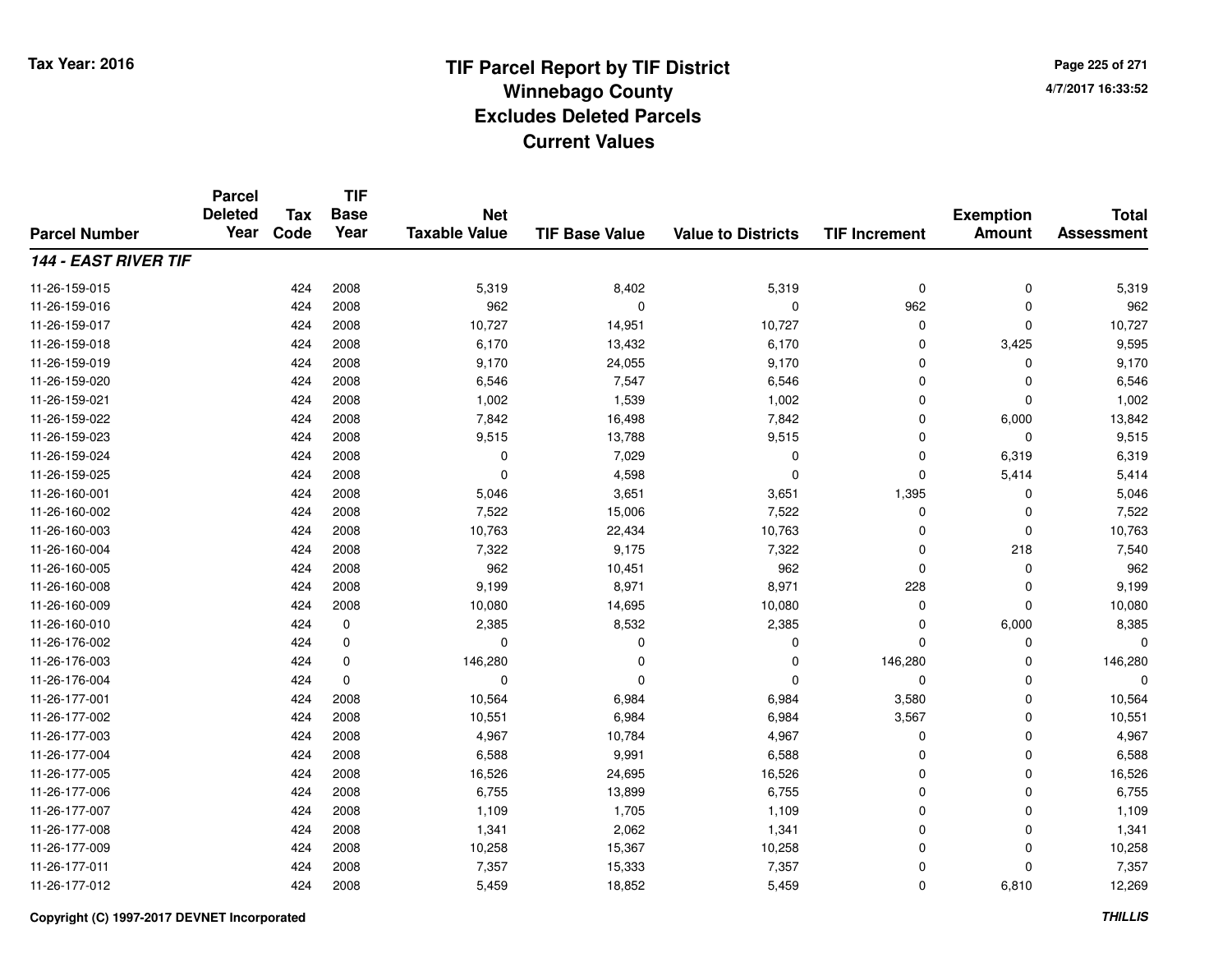**TIF**

**Parcel**

**Page 226 of 2714/7/2017 16:33:52**

#### **TIF Base ValueParcel NumberTotal AssessmentExemption Amount Value to Districts TIF Increment Base YearTax Code Deleted YearNet Taxable Value144 - EAST RIVER TIF**11-26-177-013 <sup>424</sup> 8,217 <sup>2008</sup> 11,667 8,217 <sup>0</sup> <sup>0</sup> 8,217 11-26-177-0144 424 2008 11,667 28,223 11,667 0 0 11,667 11-26-177-015 <sup>424</sup> 1,903 <sup>2008</sup> 13,271 1,903 <sup>0</sup> 7,638 9,541 11-26-177-016 <sup>424</sup> 7,903 <sup>2008</sup> 14,473 7,903 <sup>0</sup> 2,175 10,078 11-26-177-017 <sup>424</sup> 4,260 <sup>2008</sup> 8,227 4,260 <sup>0</sup> <sup>0</sup> 4,260 11-26-177-0188 424 2008 9,605 19,682 9,605 0 0 9,605 11-26-177-0199 424 2008 9,614 18,347 9,614 0 2,227 11,841 11-26-177-0200 424 2008 9,413 17,370 9,413 0 2,140 11,553 11-26-177-027 <sup>424</sup> 9,780 <sup>2008</sup> 19,792 9,780 <sup>0</sup> <sup>0</sup> 9,780 11-26-178-001 <sup>424</sup> <sup>0</sup> <sup>2008</sup> <sup>0</sup> <sup>0</sup> <sup>0</sup> <sup>0</sup> <sup>0</sup> 11-26-178-0022 2 2 2008 7,062 7,064 7,062 7,062 7,062 0 0 7,062 11-26-178-0055 424 2008 12,942 28,323 12,942 0 6,000 18,942 11-26-178-006 <sup>424</sup> 9,967 <sup>2008</sup> 23,431 9,967 <sup>0</sup> <sup>0</sup> 9,967 11-26-178-007 <sup>424</sup> 9,967 <sup>2008</sup> 22,911 9,967 <sup>0</sup> <sup>0</sup> 9,967 11-26-178-008 <sup>424</sup> 9,967 <sup>2008</sup> 23,373 9,967 <sup>0</sup> <sup>0</sup> 9,967 11-26-178-0111 424 2008 1,231 1,892 1,231 0 0 1,231 11-26-178-0122 424 2008 6,860 4,224 4,224 2,636 0 6,860 11-26-178-013 $3$  2008 9,572 19,844 9,572 9,572 9,572 9,572 9,572 9,572 9 0 9,572 11-26-178-014 <sup>424</sup> 12,800 <sup>2008</sup> 15,420 12,800 <sup>0</sup> <sup>0</sup> 12,800 11-26-178-0155 424 2008 7,892 10,176 7,892 0 7,892 11-26-178-0166 424 2008 6,190 7,356 6,190 0 0 6,190 11-26-178-0177 424 2008 7,358 9,445 7,358 0 7,358 11-26-178-018 <sup>424</sup> 9,564 <sup>2008</sup> 11,897 9,564 <sup>0</sup> 1,152 10,716 11-26-178-0199 424 2008 0 624 0 0 0 0 11-26-178-020 <sup>424</sup> <sup>0</sup> <sup>2008</sup> <sup>0</sup> <sup>0</sup> <sup>0</sup> <sup>0</sup> <sup>0</sup> 11-26-178-0211 424 2008 658 12,222 658 0 0 658 11-26-178-022 <sup>424</sup> <sup>976</sup> <sup>2008</sup> 15,366 <sup>976</sup> <sup>0</sup> <sup>0</sup> <sup>976</sup> 11-26-178-0233 424 2008 10,667 19,452 10,667 0 0 10,667 11-26-178-0244 424 2008 6,582 18,735 6,582 0 6,000 12,582 11-26-179-001 <sup>424</sup> <sup>0</sup> <sup>2008</sup> <sup>0</sup> <sup>0</sup> <sup>0</sup> <sup>0</sup> <sup>0</sup> 11-26-179-0022 424 2008 708 1,089 708 0 0 708 11-26-179-0033 424 2008 9,493 18,492 9,493 0 0 9,493 11-26-179-004<sup>424</sup> 9,089 <sup>2008</sup> 18,429 9,089 <sup>0</sup> <sup>0</sup> 9,089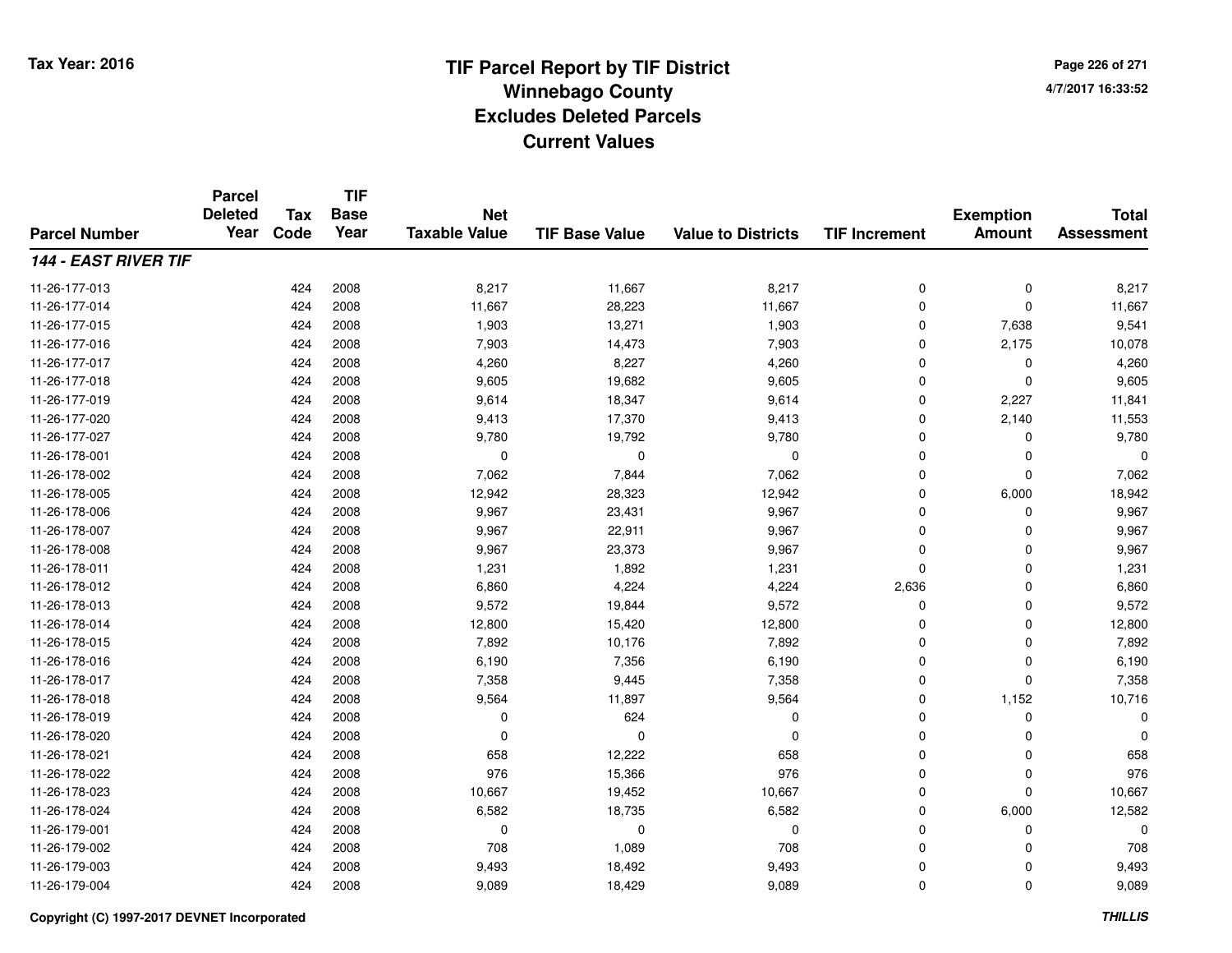**Page 227 of 2714/7/2017 16:33:52**

#### **TIF Base ValueParcel NumberTotal AssessmentExemption Amount Value to Districts TIF IncrementTIF Base YearTax CodeParcel Deleted YearNet Taxable Value144 - EAST RIVER TIF**11-26-179-005 <sup>424</sup> <sup>0</sup> <sup>2008</sup> <sup>0</sup> <sup>0</sup> <sup>0</sup> <sup>0</sup> <sup>0</sup> 11-26-179-006 <sup>424</sup> 6,000 <sup>2008</sup> 14,198 6,000 <sup>0</sup> <sup>0</sup> 6,000 11-26-179-007 <sup>424</sup> 4,556 <sup>2008</sup> 8,695 4,556 <sup>0</sup> <sup>0</sup> 4,556 11-26-179-0088 424 2008 8,134 12,545 8,134 0 1,364 9,498 11-26-179-0100 424 2008 11,505 16,259 11,505 0 1,857 13,362 11-26-179-0111 424 2008 8,875 23,328 8,875 0 0 8,875 11-26-179-012 <sup>424</sup> 7,167 <sup>2008</sup> 15,454 7,167 <sup>0</sup> <sup>0</sup> 7,167 11-26-179-0133 424 2008 6,661 13,511 6,661 0 0 6,661 11-26-179-014 <sup>424</sup> <sup>499</sup> <sup>2008</sup> <sup>767</sup> <sup>499</sup> <sup>0</sup> <sup>0</sup> <sup>499</sup> 11-26-179-015 <sup>424</sup> <sup>0</sup> <sup>2008</sup> 3,917 <sup>0</sup> <sup>0</sup> 6,772 6,772 11-26-179-0166 424 2008 8,295 9,562 8,295 0 0 8,295 11-26-179-0177 424 2008 1,667 12,460 1,667 0 0 1,667 11-26-179-0188 424 2008 0 4,259 0 0 5,599 5,599 11-26-179-0199 424 2008 7,515 17,985 7,515 0 7,515 11-26-179-0200 424 2008 0 126 0 0 0 0 11-26-179-0211 424 2008 0 178 0 0 0 0 11-26-179-0222 424 2008 760 1,341 760 0 0 760 11-26-179-0233 424 2008 693 14,371 693 0 0 693 11-26-179-024 <sup>424</sup> 3,556 <sup>2008</sup> 4,480 3,556 <sup>0</sup> 1,677 5,233 11-26-179-0333 424 2008 66,132 108,985 66,132 0 0 66,132 11-26-179-0355 424 2008 18,623 24,987 18,623 0 0 18,623 11-26-179-036 <sup>424</sup> 17,745 <sup>2008</sup> 21,817 17,745 <sup>0</sup> <sup>0</sup> 17,745 11-26-180-001 <sup>424</sup> <sup>0</sup> <sup>2008</sup> <sup>0</sup> <sup>0</sup> <sup>0</sup> <sup>0</sup> <sup>0</sup> 11-26-180-0022 424 2008 10,618 19,251 10,618 0 0 10,618 11-26-180-0033 424 2008 5,035 16,647 5,035 0 0 5,035 11-26-180-004 <sup>424</sup> 6,368 <sup>2008</sup> 12,626 6,368 <sup>0</sup> 2,536 8,904 11-26-180-006 <sup>424</sup> 5,927 <sup>2008</sup> 8,276 5,927 <sup>0</sup> 1,063 6,990 11-26-180-007 <sup>424</sup> 3,462 <sup>2008</sup> 4,500 3,462 <sup>0</sup> 1,565 5,027 11-26-180-008 <sup>424</sup> 15,730 <sup>2008</sup> 20,182 15,730 <sup>0</sup> <sup>0</sup> 15,730 11-26-180-0099 424 2008 9,845 20,421 9,845 0 0 9,845 11-26-180-0100 424 2008 20,998 26,824 20,998 0 0 20,998 11-26-180-0111 424 2008 5,216 13,381 5,216 0 0 5,216 11-26-180-0122 424 2008 4,289 33,932 4,289 0 0 4,289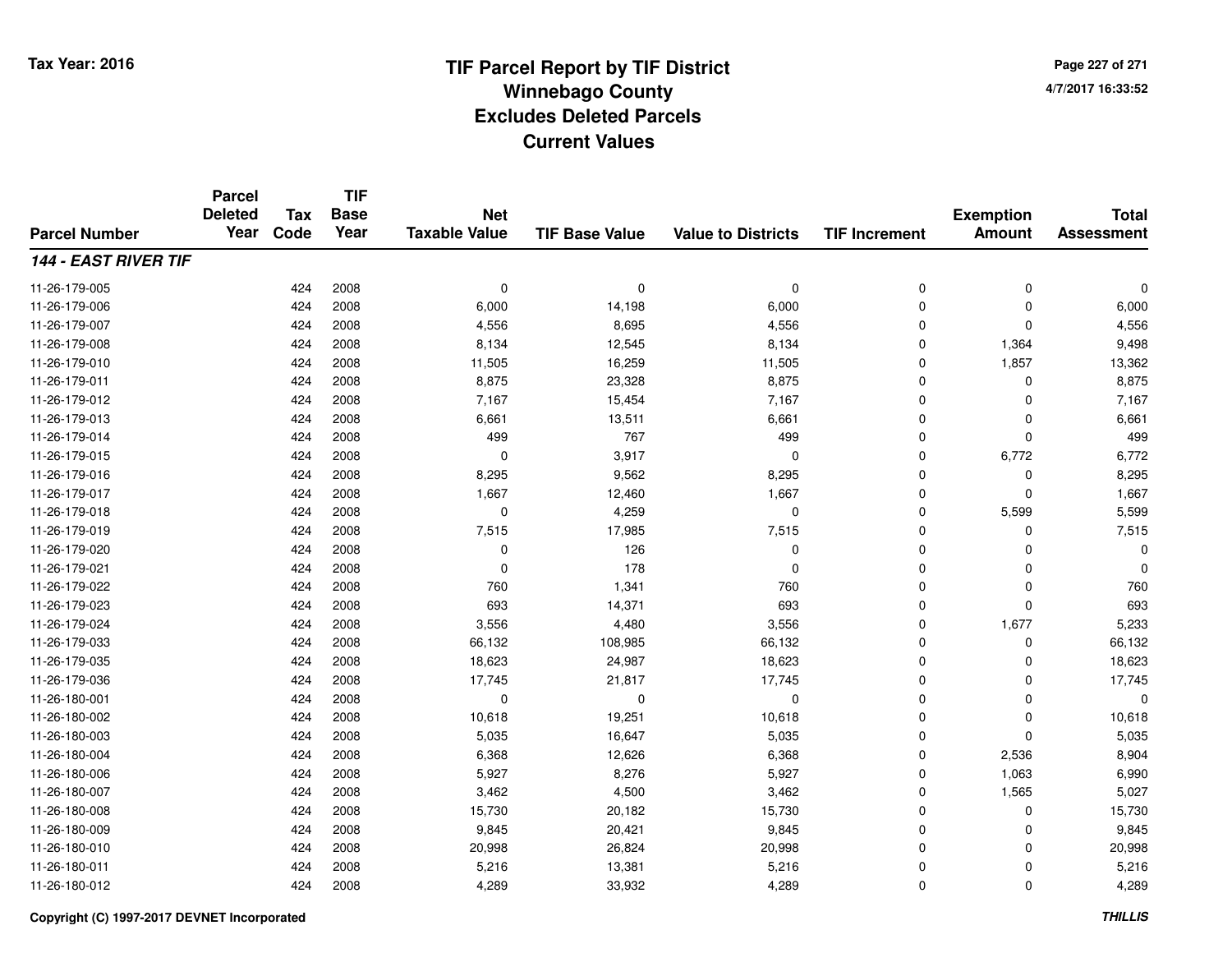**TIF**

**Parcel**

**Page 228 of 2714/7/2017 16:33:52**

#### **TIF Base ValueParcel NumberTotal AssessmentExemption Amount Value to Districts TIF Increment Base YearTax Code Deleted YearNet Taxable Value144 - EAST RIVER TIF**11-26-180-015 <sup>424</sup> 6,032 <sup>2008</sup> 18,620 6,032 <sup>0</sup> 3,155 9,187 11-26-180-016 <sup>424</sup> <sup>923</sup> <sup>2008</sup> 11,579 <sup>923</sup> <sup>0</sup> <sup>0</sup> <sup>923</sup> 11-26-180-017 <sup>424</sup> <sup>0</sup> <sup>2008</sup> <sup>0</sup> <sup>0</sup> <sup>0</sup> <sup>0</sup> <sup>0</sup> 11-26-180-0188 424 2008 2,865 10,298 2,865 0 5,000 7,865 11-26-180-0199 424 2008 7,019 17,092 7,019 0 1,247 8,266 11-26-180-020 <sup>424</sup> 1,130 <sup>2008</sup> 11,853 1,130 <sup>0</sup> <sup>0</sup> 1,130 11-26-180-0211 424 2008 2,967 22,422 2,967 0 11,000 13,967 11-26-201-001 <sup>424</sup> <sup>0</sup> <sup>2008</sup> <sup>0</sup> <sup>0</sup> <sup>0</sup> <sup>0</sup> <sup>0</sup> 11-26-201-003 <sup>424</sup> <sup>0</sup> <sup>2008</sup> <sup>0</sup> <sup>0</sup> <sup>0</sup> <sup>0</sup> <sup>0</sup> 11-26-201-004 <sup>424</sup> 17,257 <sup>2008</sup> 103,719 17,257 <sup>0</sup> <sup>0</sup> 17,257 11-26-201-005 <sup>424</sup> <sup>0</sup> <sup>2008</sup> 20,606 <sup>0</sup> <sup>0</sup> <sup>0</sup> <sup>0</sup> 11-26-201-006 <sup>424</sup> 34,983 <sup>2008</sup> 43,413 34,983 <sup>0</sup> <sup>0</sup> 34,983 11-26-201-0088 424 2008 19,243 25,242 19,243 0 0 19,243 11-26-201-0111 424 2008 124,987 136,072 124,987 0 124,987 11-26-201-0122 2 2 3,722 13,285 10,563 10,563 10,834 10,834 10,563 10,563 13,285 2,722 13,285 11-26-201-013 <sup>424</sup> 3,237 <sup>2008</sup> 3,980 3,237 <sup>0</sup> <sup>0</sup> 3,237 11-26-201-0144 5,258 6,465 5,258 6,465 5,258 6,465 5,258 6,465 5,258 6,465 6,465 6,258 6,258 6,258 6,258 6,258 6,258 6,258 6,258 6,258 6,258 6,258 6,258 6,258 6,258 6,258 6,258 6,258 6,258 6,258 6,258 6,258 6,258 6,258 6,258 6,258 6,258 11-26-201-015 <sup>424</sup> 2,231 <sup>2008</sup> 2,743 2,231 <sup>0</sup> <sup>0</sup> 2,231 11-26-201-0188 424 2008 3,155 4,588 3,155 0 0 3,155 11-26-201-0211 424 2008 62,219 78,833 62,219 0 0 62,219 11-26-201-023 <sup>424</sup> <sup>0</sup> <sup>2008</sup> <sup>0</sup> <sup>0</sup> <sup>0</sup> <sup>0</sup> <sup>0</sup> 11-26-201-024 <sup>424</sup> <sup>0</sup> <sup>2008</sup> <sup>0</sup> <sup>0</sup> <sup>0</sup> <sup>0</sup> <sup>0</sup> 11-26-203-008 <sup>424</sup> 80,658 <sup>2008</sup> 117,758 80,658 <sup>0</sup> <sup>0</sup> 80,658 11-26-203-0099 424 0 74,857 152,464 74,857 0 74,857 11-26-302-001 <sup>424</sup> <sup>0</sup> <sup>2008</sup> <sup>0</sup> <sup>0</sup> <sup>0</sup> <sup>0</sup> <sup>0</sup> 11-26-303-0011 424 2008 5,927 5,927 5,927 0 2,835 8,762 11-26-303-0022 424 2008 6,032 13,990 6,032 0 1,123 7,155 11-26-303-0033 424 2008 6,519 9,518 6,519 0 911 7,430 11-26-303-0044 10,444 2008 10,444 21,718 10,444 10 21,718 10,444 0 0 0 10,444 11-26-303-0055 424 2008 6,972 14,027 6,972 0 3,974 10,946 11-26-303-0066 424 2008 10,622 12,567 10,622 0 812<br> 424 2008 11-26-303-0077 424 2008 1,884 7,948 1,884 0 5,000 6,884 11-26-303-009<sup>424</sup> 5,719 <sup>2008</sup> 5,729 5,719 <sup>0</sup> <sup>0</sup> 5,719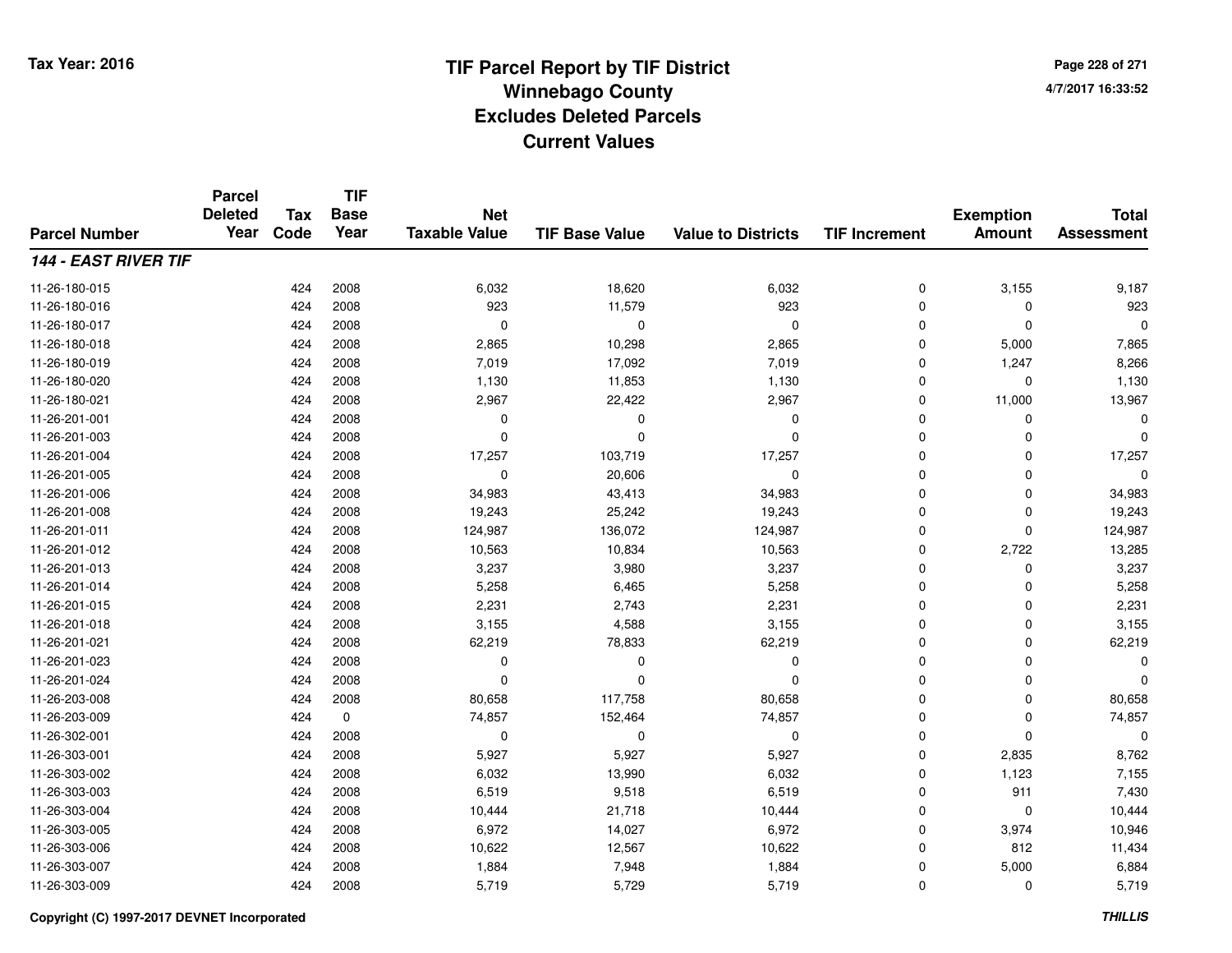**TIF**

**Parcel**

**Page 229 of 2714/7/2017 16:33:52**

#### **TIF Base ValueParcel NumberTotal AssessmentExemption Amount Value to Districts TIF Increment Base YearTax Code Deleted YearNet Taxable Value144 - EAST RIVER TIF**11-26-303-0111 424 2008 11,024 18,137 11,024 0 0 11,024 11-26-303-012 <sup>424</sup> <sup>231</sup> <sup>2008</sup> <sup>285</sup> <sup>231</sup> <sup>0</sup> <sup>0</sup> <sup>231</sup> 11-26-303-013 <sup>424</sup> <sup>0</sup> <sup>0</sup> <sup>0</sup> <sup>0</sup> <sup>0</sup> <sup>0</sup> <sup>0</sup> 11-26-303-015 <sup>424</sup> 1,194 <sup>0</sup> 7,705 1,194 <sup>0</sup> 6,000 7,194 11-26-304-0011 424 2008 4,939 14,615 4,939 0 2,590 7,529 11-26-304-002 <sup>424</sup> 8,402 <sup>2008</sup> 13,333 8,402 <sup>0</sup> 1,191 9,593 11-26-304-003 <sup>424</sup> 8,736 <sup>2008</sup> 7,858 7,858 <sup>878</sup> <sup>0</sup> 8,736 11-26-304-004 <sup>424</sup> 4,064 <sup>2008</sup> 14,764 4,064 <sup>0</sup> 5,787 9,851 11-26-304-005 <sup>424</sup> 6,276 <sup>2008</sup> 7,240 6,276 <sup>0</sup> <sup>0</sup> 6,276 11-26-304-008 <sup>424</sup> <sup>0</sup> <sup>2008</sup> <sup>0</sup> <sup>0</sup> <sup>0</sup> <sup>0</sup> <sup>0</sup> 11-26-304-0099 424 2008 19,244 23,660 19,244 0 0 19,244 11-26-304-0111 424 2008 37,432 46,026 37,432 0 0 37,432 11-26-305-007 <sup>424</sup> 171,382 <sup>2008</sup> 217,267 171,382 <sup>0</sup> <sup>0</sup> 171,382 11-26-326-0011 424 2008 7,414 20,495 7,414 0 5,161 12,575 11-26-326-0022 424 2008 9,459 25,614 9,459 0 6,000 15,459 11-26-326-0033 424 2008 1,641 2,523 1,641 0 0 1,641 11-26-326-0044 224 2008 2,360 8,758 2,360 2,360 8,758 2,360 0 0 2,360 11-26-326-0055 26 14,779 7,055 2008 7,055 7,055 7,055 7,055 9 14,779 7,055 150 161 161 161 17,055 17,055 17,055 1 11-26-326-006 <sup>424</sup> <sup>777</sup> <sup>2008</sup> 1,194 <sup>777</sup> <sup>0</sup> <sup>0</sup> <sup>777</sup> 11-26-326-0077 424 2008 1,538 27,560 1,538 0 0 1,538 11-26-326-008 <sup>424</sup> 9,729 <sup>2008</sup> 20,315 9,729 <sup>0</sup> <sup>0</sup> 9,729 11-26-326-0099 424 2008 4,189 12,886 4,189 0 0 4,189 11-26-326-0100 424 2008 7,975 10,755 7,975 0 0 7,975 11-26-326-0111 424 2008 11,717 19,629 11,717 0 0 11,717 11-26-326-0122 424 2008 0 5,732 0 0 6,132 6,132 11-26-326-0133 424 2008 8,530 15,425 8,530 0 1,688 10,218 11-26-327-0011 424 2008 10,099 16,979 10,099 0 1,025 11,124 11-26-327-0022 424 2008 5,615 7,670 5,615 0 0 5,615 11-26-327-0033 424 2008 12,041 18,777 12,041 0 0 12,041 11-26-327-004 <sup>424</sup> 4,299 <sup>2008</sup> 12,983 4,299 <sup>0</sup> 4,964 9,263 11-26-327-005 <sup>424</sup> 4,715 <sup>2008</sup> 10,105 4,715 <sup>0</sup> <sup>0</sup> 4,715 11-26-327-006 <sup>424</sup> 14,030 <sup>2008</sup> 20,755 14,030 <sup>0</sup> <sup>0</sup> 14,030 11-26-327-007<sup>424</sup> 8,182 <sup>2008</sup> 12,151 8,182 <sup>0</sup> <sup>399</sup> 8,581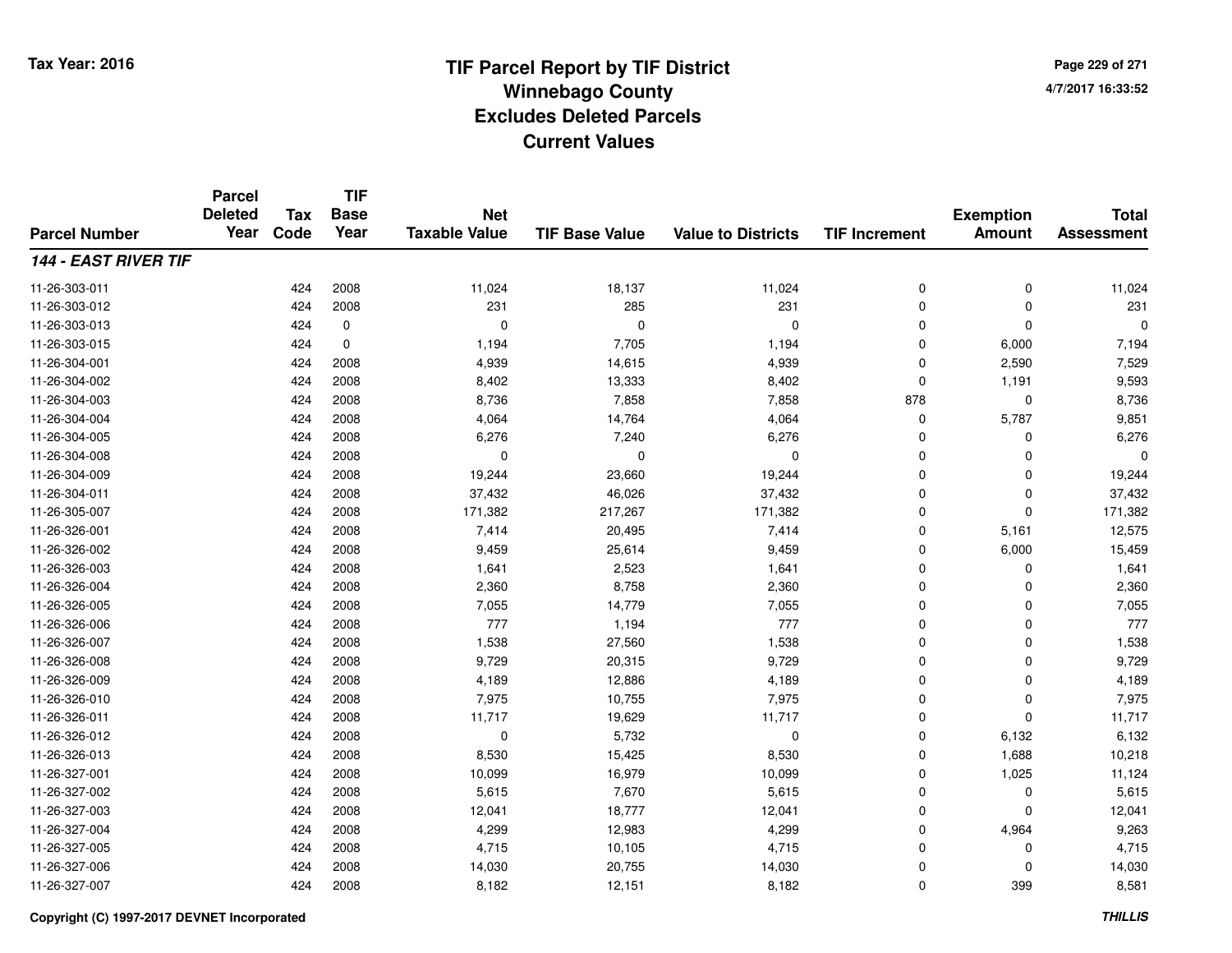**Page 230 of 2714/7/2017 16:33:52**

#### **TIF Base ValueParcel NumberTotal AssessmentExemption Amount Value to Districts TIF IncrementTIF Base YearTax CodeParcel Deleted YearNet Taxable Value144 - EAST RIVER TIF**11-26-327-008 <sup>424</sup> <sup>738</sup> <sup>2008</sup> 1,135 <sup>738</sup> <sup>0</sup> <sup>0</sup> <sup>738</sup> 11-26-327-0099 424 2008 9,412 9,296 9,296 116 0 9,412 11-26-327-0100 2009 1244 2008 29,572 2005 14,905 2010 9,572 2010 12 0 2010 9,572 0 0 0 9,572 0 0 0  $\frac{9}{3}$ 11-26-327-0111 424 2008 7,811 10,259 7,811 0 0 7,811 11-26-327-0122 424 2008 6,700 8,048 6,700 0 0 6,700 11-26-327-0133 424 2008 4,741 10,589 4,741 0 3,015 7,756 11-26-327-014 <sup>424</sup> 6,508 <sup>2008</sup> 21,057 6,508 <sup>0</sup> 1,825 8,333 11-26-327-015 <sup>424</sup> 8,404 <sup>2008</sup> 17,399 8,404 <sup>0</sup> <sup>0</sup> 8,404 11-26-327-016 <sup>424</sup> 4,483 <sup>2008</sup> 15,644 4,483 <sup>0</sup> 5,439 9,922 11-26-327-017 <sup>424</sup> 6,926 <sup>2008</sup> 16,170 6,926 <sup>0</sup> 3,483 10,409 11-26-327-018 <sup>424</sup> <sup>738</sup> <sup>2008</sup> 20,623 <sup>738</sup> <sup>0</sup> <sup>0</sup> <sup>738</sup> 11-26-327-0199 424 2008 1,399 17,737 1,399 0 0 1,399 11-26-327-0200 424 2008 14,327 23,934 14,327 0 0 14,327 11-26-327-0211 424 2008 6,411 10,024 6,411 0 6,411 11-26-327-0222 424 2008 13,814 21,740 13,814 0 0 13,814 11-26-327-0244 2008 1942 2008 8,194 18,422 8,194 8,194 0 0 0 8,194 11-26-327-0322 424 0 39,004 75,094 39,004 0 39,004 11-26-328-0211 and  $424$  2008 cm  $1,217$  cm  $0$  cm  $1,217$  cm  $0$  cm  $0$  cm  $0$  cm  $0$  cm  $0$ 11-26-328-022 <sup>424</sup> <sup>0</sup> <sup>2008</sup> 2,660 <sup>0</sup> <sup>0</sup> <sup>0</sup> <sup>0</sup> 11-26-328-0233 and  $424$  2008 cm  $2,310$  cm  $2,310$  cm  $2,310$  cm  $2,310$  cm  $2,310$  cm  $2,310$  cm  $2,310$  cm  $2,310$  cm  $2,310$  cm  $2,310$  cm  $2,310$  cm  $2,310$  cm  $2,310$  cm  $2,310$  cm  $2,310$  cm  $2,310$  cm  $2,310$  cm  $2,310$  cm  $2,$ 11-26-328-025 <sup>424</sup> <sup>0</sup> <sup>0</sup> <sup>0</sup> <sup>0</sup> <sup>0</sup> <sup>0</sup> <sup>0</sup> 11-26-329-0011 424 2008 9,265 18,193 9,265 0 0 9,265 11-26-329-002 <sup>424</sup> 11,293 <sup>2008</sup> 22,312 11,293 <sup>0</sup> <sup>0</sup> 11,293 11-26-329-0033 424 2008 879 1,350 879 0 0 879 11-26-329-004 <sup>424</sup> 7,437 <sup>2008</sup> 17,871 7,437 <sup>0</sup> 3,968 11,405 11-26-329-005 <sup>424</sup> 6,496 <sup>2008</sup> 7,847 6,496 <sup>0</sup> <sup>0</sup> 6,496 11-26-329-006 <sup>424</sup> 5,176 <sup>2008</sup> 5,578 5,176 <sup>0</sup> <sup>0</sup> 5,176 11-26-329-007 <sup>424</sup> 5,452 <sup>2008</sup> 10,522 5,452 <sup>0</sup> <sup>0</sup> 5,452 11-26-329-0088 424 2008 3,362 6,464 3,362 0 0 3,362 11-26-329-009 <sup>424</sup> 5,067 <sup>2008</sup> 5,967 5,067 <sup>0</sup> <sup>150</sup> 5,217 11-26-329-0100 424 2008 4,922 9,244 4,922 0 0 4,922 11-26-329-0111 424 2008 4,579 4,579 0 355 4,934 11-26-329-0122 424 2008 7,115 14,560 7,115 0 0 7,115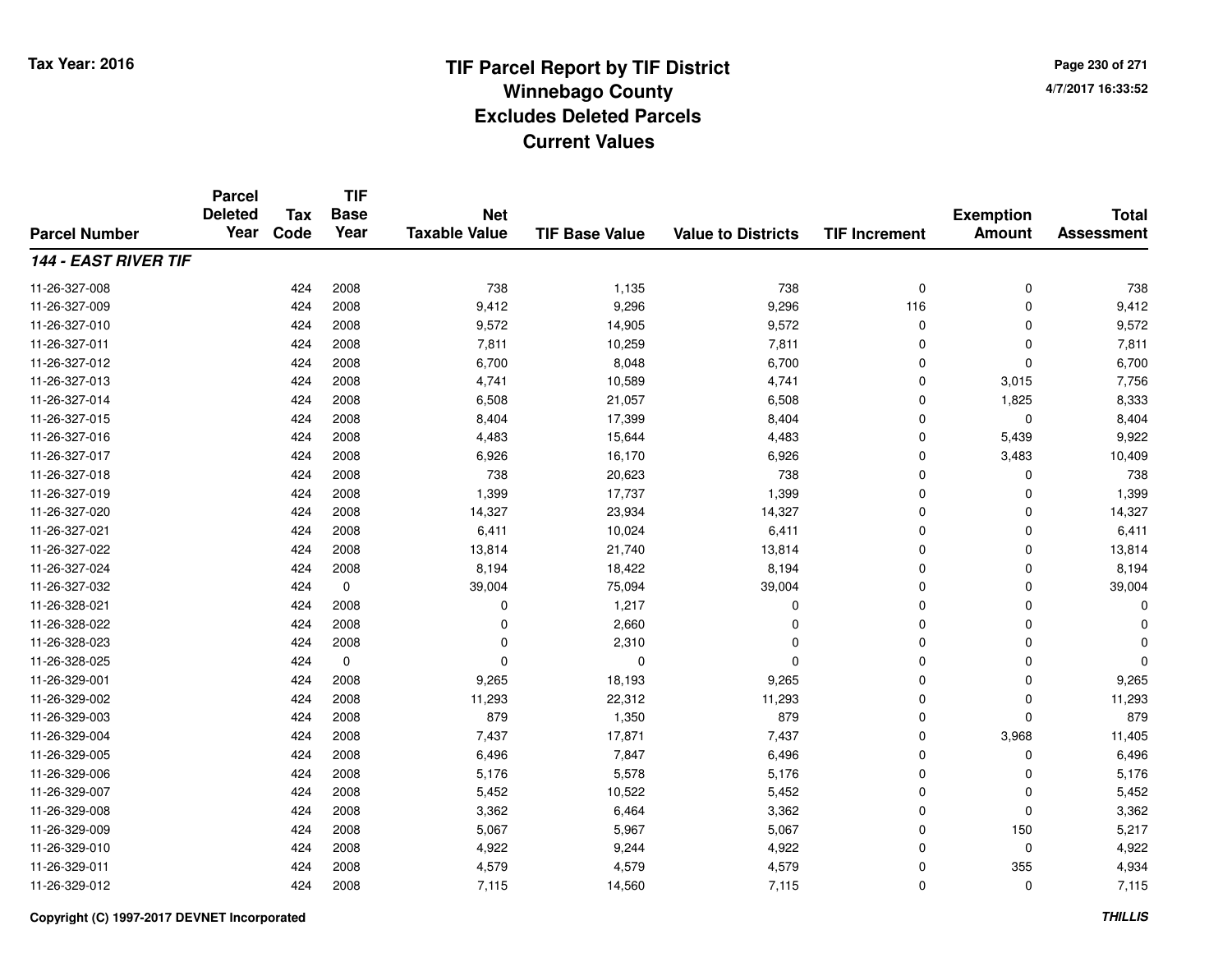**Page 231 of 2714/7/2017 16:33:52**

#### **TIF Base ValueParcel NumberTotal AssessmentExemption Amount Value to Districts TIF IncrementTIF Base YearTax CodeParcel Deleted YearNet Taxable Value144 - EAST RIVER TIF**11-26-329-0133 424 2008 835 1,282 835 0 0 835 11-26-329-014 <sup>424</sup> <sup>933</sup> <sup>2008</sup> 1,433 <sup>933</sup> <sup>0</sup> <sup>0</sup> <sup>933</sup> 11-26-329-015 <sup>424</sup> 4,883 <sup>2008</sup> 4,601 4,601 <sup>282</sup> <sup>0</sup> 4,883 11-26-329-0166 424 2008 4,649 4,981 4,649 0 495 5,144 11-26-329-017 <sup>424</sup> <sup>933</sup> <sup>2008</sup> 1,433 <sup>933</sup> <sup>0</sup> <sup>0</sup> <sup>933</sup> 11-26-329-018 <sup>424</sup> 9,048 <sup>2008</sup> 25,851 9,048 <sup>0</sup> <sup>0</sup> 9,048 11-26-329-0199 424 2008 4,665 13,235 4,665 0 0 4,665 11-26-329-0222 424 2008 3,826 20,492 3,826 0 0 3,826 11-26-329-0233 424 2008 12,095 19,785 12,095 0 0 12,095 11-26-329-024 <sup>424</sup> 5,346 <sup>2008</sup> 16,125 5,346 <sup>0</sup> 2,805 8,151 11-26-329-0255 424 2008 6,461 10,849 6,461 0 1 6,462 11-26-329-0266 424 2008 6,089 11,531 6,089 0 2,607 8,696 11-26-329-0277 424 2008 1,322 2,031 1,322 0 0 1,322 11-26-329-028 <sup>424</sup> <sup>136</sup> <sup>2008</sup> 7,696 <sup>136</sup> <sup>0</sup> 8,273 8,409 11-26-329-0299 424 2008 4,334 18,206 4,334 0 0 4,334 11-26-329-0300 424 2008 7,042 18,690 7,042 0 7,042 11-26-329-0311 424 2008 6,581 17,081 6,581 0 0 6,581 11-26-329-0322 2 2 2 3 424 2008 1,082 1,663 1,082 1,082 0 0 0 1,082 11-26-329-0333 1,710  $424$  2008 1,791 0 1,791 0 0 4,710 4,710  $4,710$ 11-26-329-034 <sup>424</sup> 1,119 <sup>2008</sup> 1,720 1,119 <sup>0</sup> <sup>0</sup> 1,119 11-26-329-038 <sup>424</sup> 7,393 <sup>0</sup> 25,992 7,393 <sup>0</sup> <sup>0</sup> 7,393 11-26-330-0011 424 2008 8,738 13,968 8,738 0 811 9,549 11-26-330-0022 424 2008 6,034 6,647 6,034 0 0 6,034 11-26-330-0033 424 2008 7,763 19,827 7,763 0 1,725 9,488 11-26-330-004 <sup>424</sup> 4,022 <sup>2008</sup> 17,319 4,022 <sup>0</sup> <sup>0</sup> 4,022 11-26-330-005 <sup>424</sup> 6,867 <sup>2008</sup> 9,382 6,867 <sup>0</sup> <sup>0</sup> 6,867 11-26-330-0088 424 2008 4,683 6,734 4,683 0 1,120 5,803 11-26-330-0099 424 2008 858 1,318 858 0 0 858 11-26-330-0100 424 2008 5,629 2,623 2,623 3,006 0 5,629 11-26-330-0111 424 2008 6,484 7,532 6,484 0 0 6,484 11-26-330-012 <sup>424</sup> 8,333 <sup>2008</sup> 17,273 8,333 <sup>0</sup> <sup>0</sup> 8,333 11-26-330-0133 424 2008 6,275 14,237 6,275 0 872 7,147 11-26-330-014<sup>424</sup> 6,733 <sup>2008</sup> 13,323 6,733 <sup>0</sup> <sup>0</sup> 6,733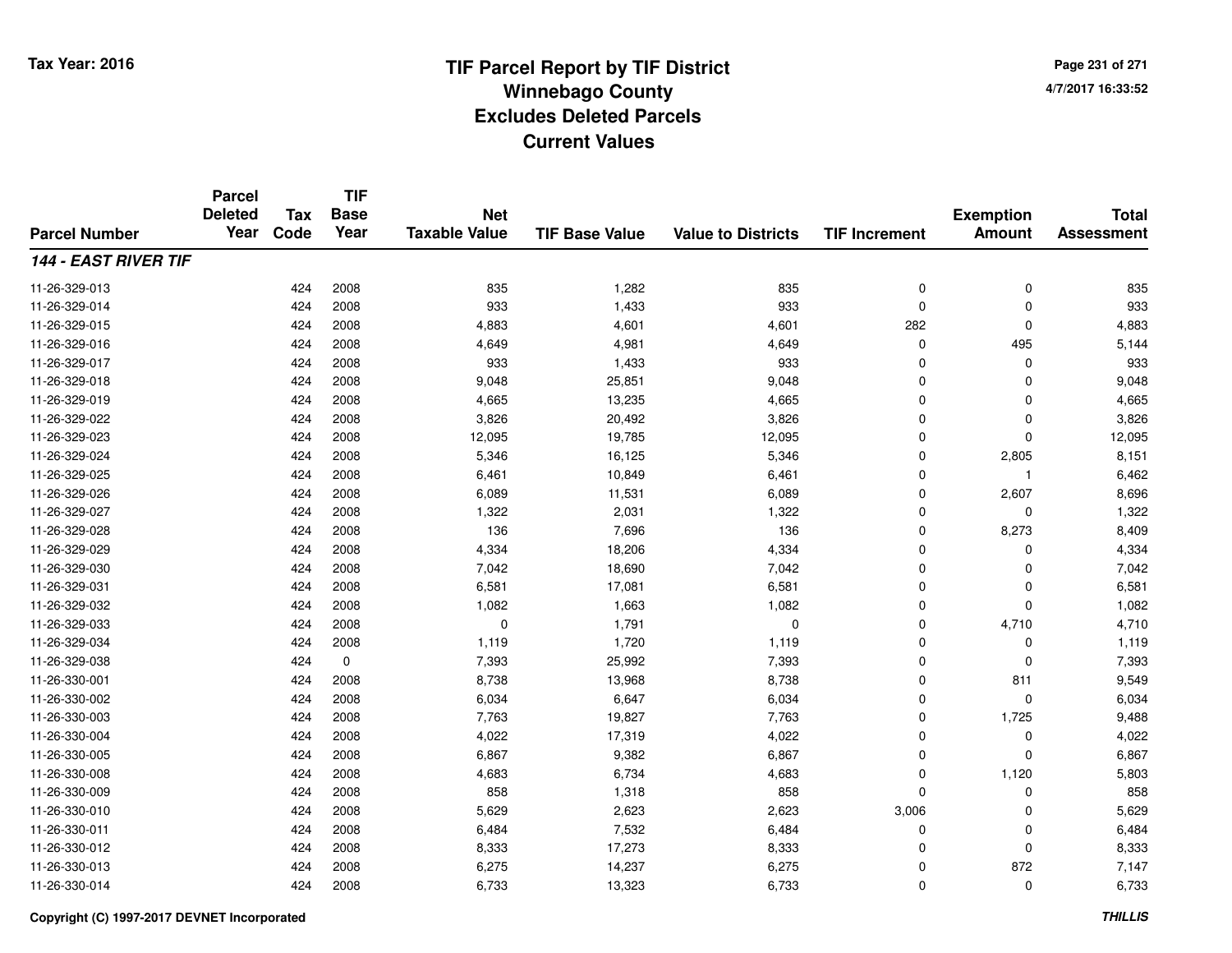**Page 232 of 2714/7/2017 16:33:52**

#### **TIF Base ValueParcel NumberTotal AssessmentExemption Amount Value to Districts TIF IncrementTIF Base YearTax CodeParcel Deleted YearNet Taxable Value144 - EAST RIVER TIF**11-26-330-015 <sup>424</sup> 7,518 <sup>2008</sup> 11,414 7,518 <sup>0</sup> 2,821 10,339 11-26-330-0166 424 2008 14,348 33,928 14,348 0 0 14,348 11-26-330-017 <sup>424</sup> 8,832 <sup>2008</sup> 10,871 8,832 <sup>0</sup> 1,642 10,474 11-26-330-0188 424 2008 4,532 5,578 4,532 0 0 4,532 11-26-330-019 <sup>424</sup> 8,112 <sup>2008</sup> 15,577 8,112 <sup>0</sup> <sup>0</sup> 8,112 11-26-330-0200 424 2008 4,641 8,739 4,641 0 0 4,641 11-26-330-0211 424 2008 6,088 10,494 6,088 0 0 6,088 11-26-330-0222 2 2 2008 1,532 22,270 1,532 0 0 0 1,532 11-26-330-024 <sup>424</sup> 1,060 <sup>2008</sup> 14,191 1,060 <sup>0</sup> <sup>0</sup> 1,060 11-26-330-025 <sup>424</sup> 6,302 <sup>2008</sup> 9,424 6,302 <sup>0</sup> <sup>0</sup> 6,302 11-26-330-026 <sup>424</sup> 9,741 <sup>2008</sup> 19,805 9,741 <sup>0</sup> <sup>0</sup> 9,741 11-26-330-027 <sup>424</sup> 3,137 <sup>2008</sup> 22,547 3,137 <sup>0</sup> <sup>0</sup> 3,137 11-26-330-028 <sup>424</sup> 7,089 <sup>2008</sup> 11,971 7,089 <sup>0</sup> 1,837 8,926 11-26-330-029 <sup>424</sup> 8,751 <sup>2008</sup> 27,486 8,751 <sup>0</sup> 4,497 13,248 11-26-330-0300 424 2008 10,161 21,801 10,161 0 0 10,161 11-26-331-0011 424 2008 578 1,578 578 0 5,030 5,608 11-26-331-0022 424 2008 5,261 10,847 5,261 0 5,261 11-26-331-003 <sup>424</sup> 3,233 <sup>2008</sup> 6,211 3,233 <sup>0</sup> <sup>0</sup> 3,233 11-26-331-0044 4 4.416 4.416 4.416 4.416 4.416 4.416 4.416 4.598 11-26-331-0088 424 2008 5,801 11,184 5,801 0 5,801 11-26-331-009 <sup>424</sup> 15,126 <sup>2008</sup> 20,230 15,126 <sup>0</sup> <sup>0</sup> 15,126 11-26-331-0100 424 2008 6,508 14,312 6,508 0 767 7,275 11-26-331-0233 424 2008 9,816 19,988 9,816 0 0 9,816 11-26-331-024 <sup>424</sup> <sup>961</sup> <sup>2008</sup> 20,174 <sup>961</sup> <sup>0</sup> <sup>0</sup> <sup>961</sup> 11-26-331-025 <sup>424</sup> 7,569 <sup>2008</sup> 20,114 7,569 <sup>0</sup> 6,000 13,569 11-26-331-026 <sup>424</sup> <sup>0</sup> <sup>2008</sup> <sup>0</sup> <sup>0</sup> <sup>0</sup> <sup>0</sup> <sup>0</sup> 11-26-331-027 <sup>424</sup> <sup>756</sup> <sup>2008</sup> 1,162 <sup>756</sup> <sup>0</sup> <sup>0</sup> <sup>756</sup> 11-26-331-0299 424 2008 952 1,494 952 0 0 952 11-26-331-030 <sup>424</sup> <sup>0</sup> <sup>2008</sup> 5,163 <sup>0</sup> <sup>0</sup> <sup>0</sup> <sup>0</sup> 11-26-331-0311 424 2008 658 1,494 658 0 0 658 11-26-331-0322 424 2008 5,668 9,551 5,668 0 0 5,668 11-26-353-006 <sup>424</sup> 121,136 <sup>2008</sup> 153,567 121,136 <sup>0</sup> <sup>0</sup> 121,136 11-26-353-007<sup>424</sup> 1,358 <sup>0</sup> <sup>0</sup> <sup>0</sup> 1,358 <sup>0</sup> 1,358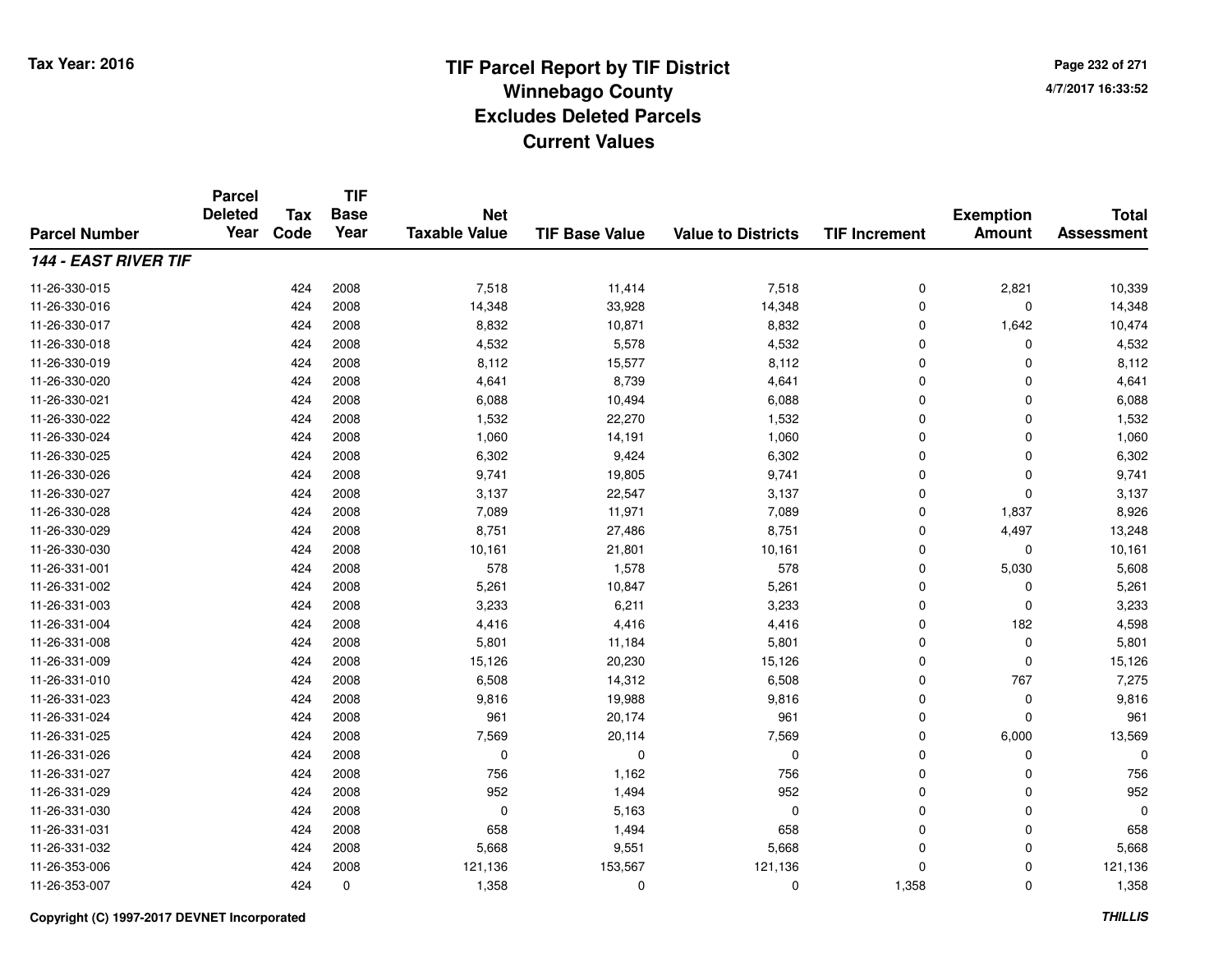**Page 233 of 2714/7/2017 16:33:52**

#### **TIF Base ValueParcel NumberTotal AssessmentExemption Amount Value to Districts TIF IncrementTIF Base YearTax CodeParcel Deleted YearNet Taxable Value144 - EAST RIVER TIF**11-26-376-0100 424 0 217,222 336,020 217,222 0 0 217,222 11-26-378-004 <sup>424</sup> 50,716 <sup>2008</sup> 70,048 50,716 <sup>0</sup> <sup>0</sup> 50,716 **Tax District Totals: Parcel Count: <sup>645</sup> 10,646,435 13,241,739 8,397,223 2,249,212 696,269 11,342,704 145 - SUMNER ROAD / GROVE ST TIF**09-29-327-0166 425 0 57,841 93,550 57,841 0 0 57,841 **Tax District Totals: Parcel Count: <sup>1</sup> 57,841 93,550 57,841 <sup>0</sup> <sup>0</sup> 57,841 146 - LOVES PARK CORP CENTER TIF**08-35-379-0022 428 2009 3,869 2,242 2,242 1,627 0 3,869 08-35-383-002 <sup>428</sup> <sup>0</sup> <sup>2010</sup> <sup>0</sup> <sup>0</sup> <sup>0</sup> <sup>0</sup> <sup>0</sup> 08-35-400-006 <sup>427</sup> 8,029 <sup>2009</sup> 9,804 8,029 <sup>0</sup> <sup>0</sup> 8,029 08-35-400-007 <sup>427</sup> 4,282 <sup>2009</sup> 1,899 1,899 2,383 <sup>0</sup> 4,282 08-35-400-0099 428 2009 1,581,790 1,931,441 1,581,790 0 1,581,790 08-35-400-0100 428 2009 280,424 147,394 147,394 133,030 0 280,424 08-35-400-013 <sup>428</sup> 1,440,059 <sup>2014</sup> <sup>327</sup> <sup>327</sup> 1,439,732 <sup>0</sup> 1,440,059 12-02-126-0111 426 2009 3,168 1,361 1,361 1,807 0 3,168 12-02-127-008 <sup>426</sup> <sup>273</sup> <sup>2009</sup> <sup>0</sup> <sup>0</sup> <sup>273</sup> <sup>0</sup> <sup>273</sup> 12-02-127-0100 426 2009 2,489 12,049 2,489 0 0 2,489 12-02-178-0022 426 2009 348,246 558,340 348,246 0 0 348,246 12-02-178-0033 426 2009 367 199 199 168 0 367 12-02-178-0044 426 2009 475 258 258 217 0 475 12-02-178-005 <sup>426</sup> <sup>714</sup> <sup>2009</sup> <sup>390</sup> <sup>390</sup> <sup>324</sup> <sup>0</sup> <sup>714</sup> 12-02-178-006 <sup>426</sup> 1,050 <sup>2009</sup> <sup>575</sup> <sup>575</sup> <sup>475</sup> <sup>0</sup> 1,050 12-02-178-0077 20 2009 182 182 182 182 182 182 151 0 333 12-02-178-008 <sup>426</sup> <sup>477</sup> <sup>2009</sup> <sup>267</sup> <sup>267</sup> <sup>210</sup> <sup>0</sup> <sup>477</sup> 12-02-178-009 <sup>426</sup> 27,150 <sup>2010</sup> 33,935 27,150 <sup>0</sup> <sup>0</sup> 27,150 12-02-179-0044 426 2010 366 228 228 138 0 366 12-02-179-005 <sup>426</sup> <sup>430</sup> <sup>2010</sup> <sup>273</sup> <sup>273</sup> <sup>157</sup> <sup>0</sup> <sup>430</sup> 12-02-179-0066 426 2010 37,655 47,297 37,655 0 37,655 12-02-179-007 <sup>426</sup> <sup>0</sup> <sup>2009</sup> <sup>0</sup> <sup>0</sup> <sup>0</sup> <sup>0</sup> <sup>0</sup> 12-02-179-008 <sup>426</sup> <sup>536</sup> <sup>2010</sup> <sup>672</sup> <sup>536</sup> <sup>0</sup> <sup>0</sup> <sup>536</sup> 12-02-201-0033 426 2009 1,851,039 1,835,109 1,835,109 15,930 0 1,851,039 **Tax District Totals: Parcel Count: <sup>24</sup>5,593,221 4,584,242 3,996,599 1,596,622 <sup>0</sup> 5,593,221**

**Copyright (C) 1997-2017 DEVNET Incorporated**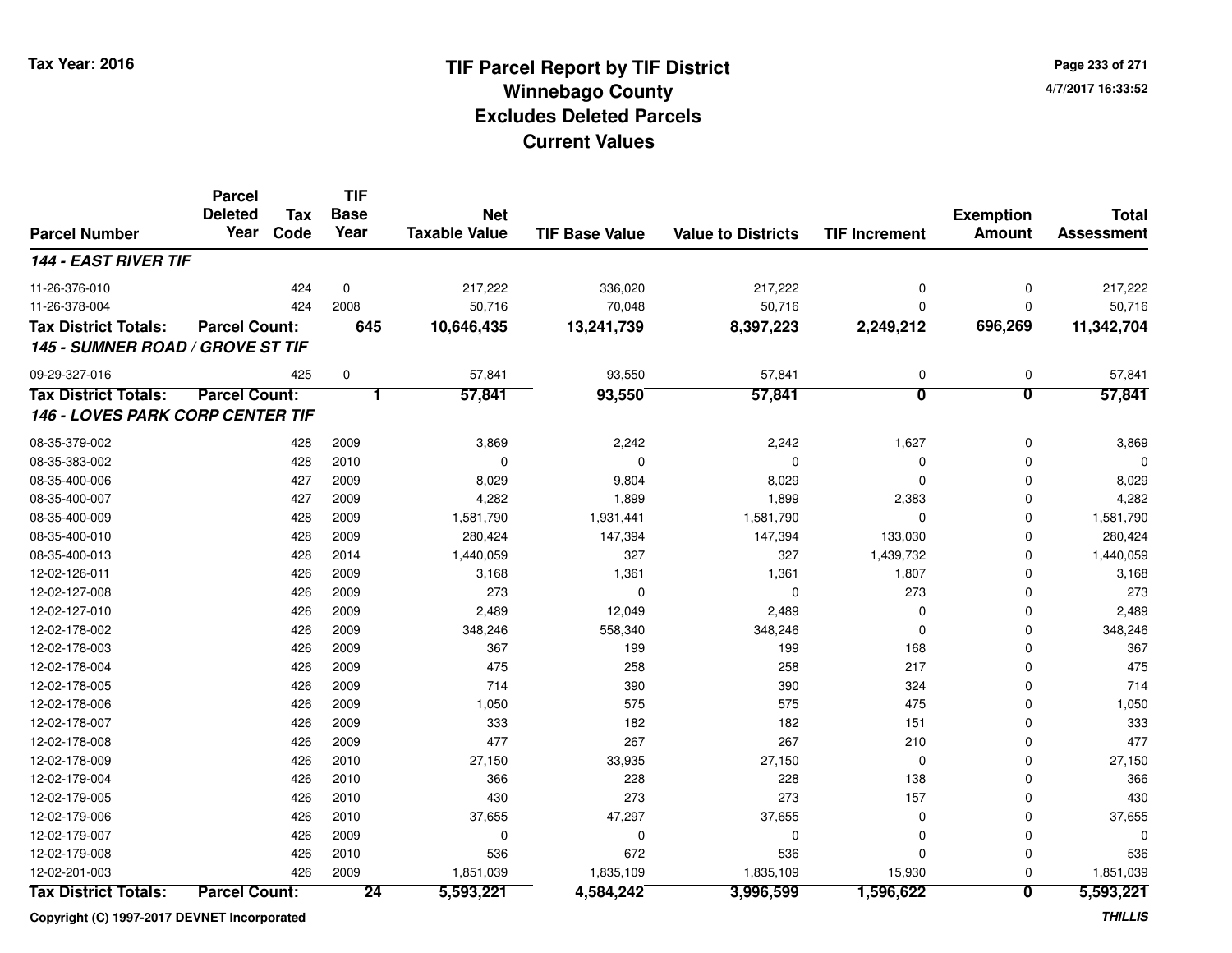**Page 234 of 2714/7/2017 16:33:52**

#### **TIF Base ValueParcel NumberTotal AssessmentExemption Amount Value to Districts TIF IncrementTIF Base YearTax CodeParcel Deleted YearNet Taxable Value147 - WESTSTONE TIF**08-13-100-003 <sup>429</sup> <sup>899</sup> <sup>2010</sup> <sup>342</sup> <sup>342</sup> <sup>557</sup> <sup>0</sup> <sup>899</sup> 08-13-300-009 <sup>431</sup> 2,523 <sup>2010</sup> 1,475 1,475 1,048 <sup>0</sup> 2,523 08-13-300-0100 431 2010 1,143 660 660 483 0 1,143 08-13-300-0111 430 0 47,475 49,409 47,475 0 0 47,475 08-14-100-005 <sup>429</sup> 2,368 <sup>2010</sup> <sup>906</sup> <sup>906</sup> 1,462 <sup>0</sup> 2,368 08-14-200-0033 429 2010 4,420 2,086 2,086 2,334 0 4,420 08-14-300-002 <sup>432</sup> 1,004 <sup>2010</sup> <sup>537</sup> <sup>537</sup> <sup>467</sup> <sup>0</sup> 1,004 08-14-300-014 <sup>430</sup> 11,972 <sup>2010</sup> 39,124 11,972 <sup>0</sup> <sup>0</sup> 11,972 08-14-300-016 <sup>430</sup> 15,640 <sup>2010</sup> 3,049 3,049 12,591 <sup>0</sup> 15,640 08-14-400-0011 432 2010 1,422 742 742 680 0 1,422 08-14-400-0077 430 0 6,307 21,164 6,307 0 0 6,307 08-14-400-0088 430 0 1,295 450 450 845 0 1,295 08-14-400-0099 430 0 1,801,131 35,123 35,123 1,766,008 0 1,801,131 08-14-400-0100 430 0 859,914 22,514 22,514 837,400 0 859,914 08-14-400-0111 430 0 19,668 6,304 6,304 13,364 0 19,668 08-14-400-012 <sup>430</sup> 9,793 <sup>0</sup> 2,702 2,702 7,091 <sup>0</sup> 9,793 08-14-400-014430 0 1,490,498 1,797 1,797 1,488,701 0 1,490,498 08-14-400-015 <sup>430</sup> 2,854 <sup>0</sup> <sup>4</sup> <sup>4</sup> 2,850 <sup>0</sup> 2,854 **Tax District Totals: Parcel Count: <sup>18</sup> 4,280,326 188,388 144,445 4,135,881 <sup>0</sup> 4,280,326 148 - NORTH WILLOW CREEK TIF**08-16-103-006 <sup>433</sup> 1,374 <sup>2010</sup> <sup>627</sup> <sup>627</sup> <sup>747</sup> <sup>0</sup> 1,374 08-16-151-0111 433 2010 480,597 411,014 411,014 69,583 0 480,597 08-17-276-002 <sup>433</sup> 88,583 <sup>2010</sup> 31,431 31,431 57,152 <sup>0</sup> 88,583 08-17-276-005 <sup>433</sup> 881,452 <sup>2010</sup> 1,043,576 881,452 <sup>0</sup> <sup>0</sup> 881,452 **Tax District Totals: Parcel Count: <sup>4</sup> 1,452,006 1,486,648 1,324,524 127,482 <sup>0</sup> 1,452,006 149 - SOUTH WILLOW CREEK TIF**08-17-277-005 <sup>434</sup> 190,578 <sup>2010</sup> 225,630 190,578 <sup>0</sup> <sup>0</sup> 190,578 08-17-277-0111 2017 435 2014 403,696 396,636 396,636 7,060 0 403,696 08-17-277-012 <sup>2017</sup> <sup>435</sup> <sup>2010</sup> 39,770 22,548 22,548 17,222 <sup>0</sup> 39,770 08-17-277-014435 0 1,236,976 22,720 22,720 1,214,256 0 1,236,976 1,236,976 22,720 1,214,256 0 1,236,976 08-17-378-0055 435 2010 143,252 169,600 143,252 0 0 143,252 08-17-402-006<sup>435</sup> 116,079 <sup>2010</sup> 137,430 116,079 <sup>0</sup> <sup>0</sup> 116,079

**Copyright (C) 1997-2017 DEVNET Incorporated**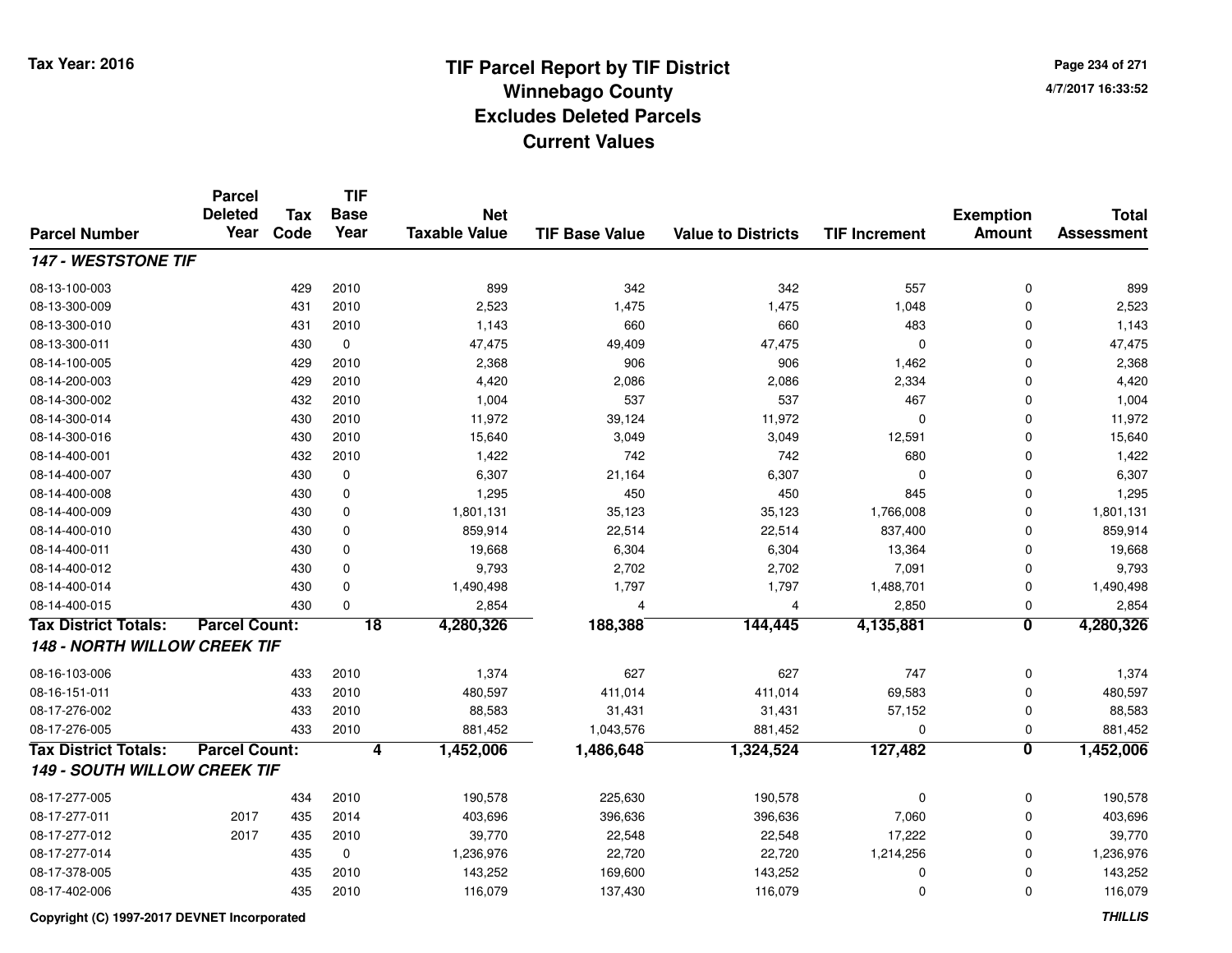**Page 235 of 2714/7/2017 16:33:52**

#### **TIF Base ValueParcel NumberTotal AssessmentExemption Amount Value to Districts TIF IncrementTIF Base YearTax CodeParcel Deleted YearNet Taxable Value149 - SOUTH WILLOW CREEK TIF**08-17-402-0155 435 2010 222,812 263,794 222,812 0 222,812 08-17-402-021 <sup>435</sup> 21,475 <sup>2010</sup> 12,275 12,275 9,200 <sup>0</sup> 21,475 08-17-402-024 <sup>435</sup> 244,119 <sup>2010</sup> 329,417 244,119 <sup>0</sup> <sup>0</sup> 244,119 08-17-402-025 <sup>435</sup> <sup>0</sup> <sup>2010</sup> <sup>97</sup> <sup>0</sup> <sup>0</sup> <sup>0</sup> <sup>0</sup> 08-17-402-027 <sup>435</sup> <sup>0</sup> <sup>2010</sup> <sup>97</sup> <sup>0</sup> <sup>0</sup> <sup>0</sup> <sup>0</sup> 08-17-402-028 <sup>435</sup> 265,758 <sup>2010</sup> 326,752 265,758 <sup>0</sup> <sup>0</sup> 265,758 08-17-402-0311 435 2010 435,476 200,377 200,377 235,099 0 435,476 08-17-402-0322 435 2010 8,588 4,855 4,855 3,733 0 8,588 08-17-402-033 <sup>435</sup> 12,721 <sup>2010</sup> 7,189 7,189 5,532 <sup>0</sup> 12,721 08-17-402-034 <sup>435</sup> 134,202 <sup>2010</sup> 158,885 134,202 <sup>0</sup> <sup>0</sup> 134,202 08-17-426-0011 435 2010 253,494 300,118 253,494 0 253,494 08-17-426-003 <sup>435</sup> 162,747 <sup>2010</sup> 251,328 162,747 <sup>0</sup> <sup>0</sup> 162,747 08-17-427-005 <sup>435</sup> 242,002 <sup>2010</sup> 238,949 238,949 3,053 <sup>0</sup> 242,002 08-17-427-006 <sup>435</sup> 108,232 <sup>2010</sup> 128,139 108,232 <sup>0</sup> <sup>0</sup> 108,232 08-17-427-008 <sup>435</sup> <sup>578</sup> <sup>2010</sup> 19,768 <sup>578</sup> <sup>0</sup> <sup>0</sup> <sup>578</sup> 08-17-427-0099 435 2010 76,831 90,963 76,831 0 76,831 08-17-427-0100 435 2010 230,716 273,150 230,716 0 230,716 08-17-427-0111 435 2010 154,946 183,445 154,946 0 154,946 08-17-427-017 <sup>435</sup> 94,133 <sup>2010</sup> 12,445 12,445 81,688 <sup>0</sup> 94,133 08-17-427-018 <sup>435</sup> 1,104,292 <sup>0</sup> 1,009,449 1,009,449 94,843 <sup>0</sup> 1,104,292 08-17-451-0155 435 2010 666,422 788,995 666,422 0 0 666,422 08-17-451-016 <sup>435</sup> <sup>0</sup> <sup>2010</sup> <sup>97</sup> <sup>0</sup> <sup>0</sup> <sup>0</sup> <sup>0</sup> 08-17-451-017 <sup>435</sup> <sup>0</sup> <sup>2010</sup> <sup>97</sup> <sup>0</sup> <sup>0</sup> <sup>0</sup> <sup>0</sup> 08-17-451-018 <sup>435</sup> <sup>0</sup> <sup>2010</sup> <sup>97</sup> <sup>0</sup> <sup>0</sup> <sup>0</sup> <sup>0</sup> 08-17-476-0011 435 2010 53,608 63,468 53,608 0 0 53,608 08-17-476-002 <sup>435</sup> 117,771 <sup>2010</sup> 102,645 102,645 15,126 <sup>0</sup> 117,771 08-17-476-0033 435 2010 86,218 102,076 86,218 0 0 86,218 08-17-476-004 <sup>435</sup> 117,194 <sup>2010</sup> 138,749 117,194 <sup>0</sup> <sup>0</sup> 117,194 08-17-476-009 <sup>435</sup> 124,697 <sup>0</sup> 1,110 1,110 123,587 <sup>0</sup> 124,697 08-17-476-010 <sup>435</sup> <sup>0</sup> <sup>0</sup> 2,605 <sup>0</sup> <sup>0</sup> <sup>0</sup> <sup>0</sup> 08-17-476-0111 435 0 0 115 0 0 0 0 0 08-17-476-012 <sup>435</sup> 161,399 <sup>0</sup> <sup>116</sup> <sup>116</sup> 161,283 <sup>0</sup> 161,399 08-17-477-002<sup>435</sup> 48,863 <sup>2010</sup> <sup>298</sup> <sup>298</sup> 48,565 <sup>0</sup> 48,863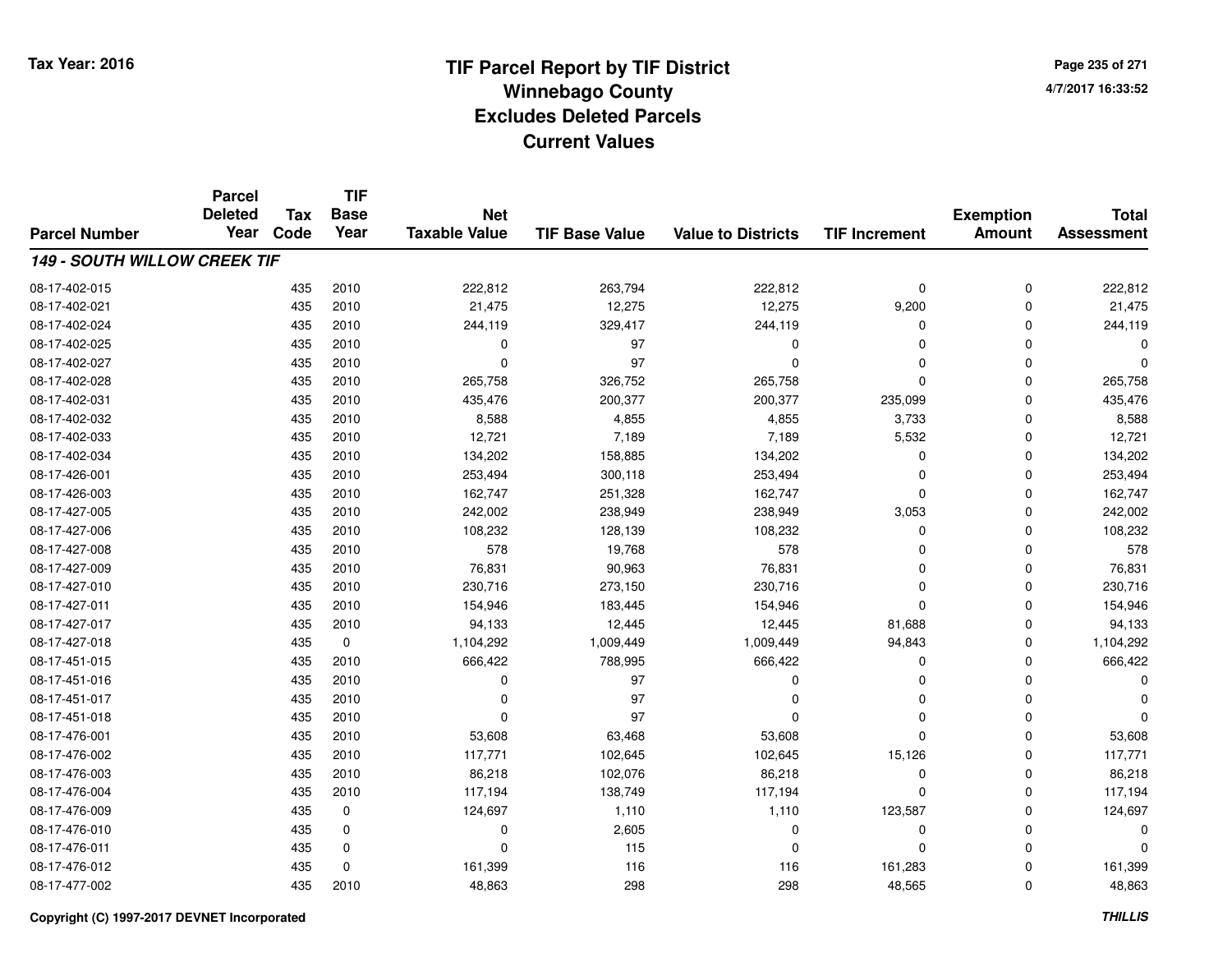**Page 236 of 2714/7/2017 16:33:52**

|                                     | <b>Parcel</b>          |                    | <b>TIF</b>          |                                    |                       |                           |                      |                                   |                                   |
|-------------------------------------|------------------------|--------------------|---------------------|------------------------------------|-----------------------|---------------------------|----------------------|-----------------------------------|-----------------------------------|
|                                     | <b>Deleted</b><br>Year | <b>Tax</b><br>Code | <b>Base</b><br>Year | <b>Net</b><br><b>Taxable Value</b> |                       |                           |                      | <b>Exemption</b><br><b>Amount</b> | <b>Total</b><br><b>Assessment</b> |
| <b>Parcel Number</b>                |                        |                    |                     |                                    | <b>TIF Base Value</b> | <b>Value to Districts</b> | <b>TIF Increment</b> |                                   |                                   |
| <b>149 - SOUTH WILLOW CREEK TIF</b> |                        |                    |                     |                                    |                       |                           |                      |                                   |                                   |
| 08-17-477-003                       |                        | 435                | 2010                | 76,824                             | 561                   | 561                       | 76,263               | $\mathbf 0$                       | 76,824                            |
| 08-17-478-005                       |                        | 435                | 2010                | 0                                  | 97                    | $\mathbf 0$               | 0                    | $\mathbf 0$                       | $\Omega$                          |
| 08-17-478-006                       |                        | 435                | 2010                | 81,838                             | 96,888                | 81,838                    | 0                    | $\Omega$                          | 81,838                            |
| 08-20-201-021                       |                        | 435                | 0                   | 0                                  | 97                    | 0                         | 0                    | $\Omega$                          | 0                                 |
| 08-20-225-013                       |                        | 435                | 2010                | 464,954                            | 628,086               | 464,954                   | $\mathbf 0$          | $\Omega$                          | 464,954                           |
| 08-20-225-014                       |                        | 435                | 2010                | 72,006                             | 89,591                | 72,006                    | 0                    | 0                                 | 72,006                            |
| 08-20-225-015                       |                        | 435                | 2010                | 87,013                             | 109,501               | 87,013                    | 0                    | 0                                 | 87,013                            |
| <b>Tax District Totals:</b>         | <b>Parcel Count:</b>   |                    | 46                  | 8,062,280                          | 6,911,345             | 5,965,770                 | 2,096,510            | $\overline{\mathbf{0}}$           | 8,062,280                         |
| 150 - GLOBAL TRADEPARK SOUTH TIF    |                        |                    |                     |                                    |                       |                           |                      |                                   |                                   |
| 15-28-452-002                       |                        | 453                | 2010                | 5,791                              | 3,584                 | 3,584                     | 2,207                | $\mathbf 0$                       | 5,791                             |
| 15-28-477-002                       |                        | 453                | 2010                | 7,240                              | 4,312                 | 4,312                     | 2,928                | $\mathbf 0$                       | 7,240                             |
| 15-33-100-006                       |                        | 453                | 2010                | 13,484                             | 8,337                 | 8,337                     | 5,147                | $\mathbf 0$                       | 13,484                            |
| 15-33-200-005                       |                        | 453                | 2010                | 17,146                             | 10,204                | 10,204                    | 6,942                | $\mathbf 0$                       | 17,146                            |
| 15-33-200-007                       |                        | 453                | 0                   | 23,279                             | 13,688                | 13,688                    | 9,591                | $\mathbf 0$                       | 23,279                            |
| 15-33-200-008                       |                        | 453                | $\mathbf 0$         | 6,267                              | 3,639                 | 3,639                     | 2,628                | $\mathbf 0$                       | 6,267                             |
| 15-33-300-002                       |                        | 453                | 2010                | 19,970                             | 10,022                | 10,022                    | 9,948                | $\Omega$                          | 19,970                            |
| 15-33-300-004                       |                        | 453                | 2010                | 4,483                              | 2,264                 | 2,264                     | 2,219                | $\mathbf 0$                       | 4,483                             |
| 15-33-400-002                       |                        | 453                | 2010                | 8,660                              | 3,711                 | 3,711                     | 4,949                | $\Omega$                          | 8,660                             |
| 15-33-400-003                       |                        | 453                | 2010                | 8,884                              | 4,167                 | 4,167                     | 4,717                | $\mathbf 0$                       | 8,884                             |
| 15-33-400-004                       |                        | 453                | 2010                | 10,649                             | 4,203                 | 4,203                     | 6,446                | $\Omega$                          | 10,649                            |
| 15-33-400-005                       |                        | 453                | 2010                | 8,735                              | 3,746                 | 3,746                     | 4,989                | $\mathbf 0$                       | 8,735                             |
| 15-33-400-006                       |                        | 453                | 2010                | 1,859                              | 1,096                 | 1,096                     | 763                  | $\Omega$                          | 1,859                             |
| 15-34-101-001                       |                        | 453                | 2010                | 14,471                             | 7,742                 | 7,742                     | 6,729                | $\mathbf 0$                       | 14,471                            |
| 15-34-101-003                       |                        | 453                | 2010                | 5,570                              | 3,006                 | 3,006                     | 2,564                | 0                                 | 5,570                             |
| 15-34-126-004                       |                        | 453                | 2010                | 28,176                             | 14,836                | 14,836                    | 13,340               | $\Omega$                          | 28,176                            |
| 15-34-200-005                       |                        | 453                | 2010                | 5,110                              | 3,068                 | 3,068                     | 2,042                | $\Omega$                          | 5,110                             |
| 15-34-300-001                       |                        | 453                | 2010                | 30,710                             | 13,657                | 13,657                    | 17,053               | $\Omega$                          | 30,710                            |
| 15-34-300-002                       |                        | 453                | 2010                | 17,256                             | 10,359                | 10,359                    | 6,897                | $\Omega$                          | 17,256                            |
| 15-34-400-001                       |                        | 453                | 2010                | 31,501                             | 36,356                | 31,501                    | 0                    | $\Omega$                          | 31,501                            |
| 15-34-400-003                       |                        | 453                | 2010                | 15,748                             | 9,355                 | 9,355                     | 6,393                | 0                                 | 15,748                            |
| 15-35-300-001                       |                        | 453                | 2010                | 24,615                             | 13,344                | 13,344                    | 11,271               | 0                                 | 24,615                            |
| <b>Tax District Totals:</b>         | <b>Parcel Count:</b>   |                    | $\overline{22}$     | 309,604                            | 184,696               | 179,841                   | 129,763              | $\overline{\mathbf{0}}$           | 309,604                           |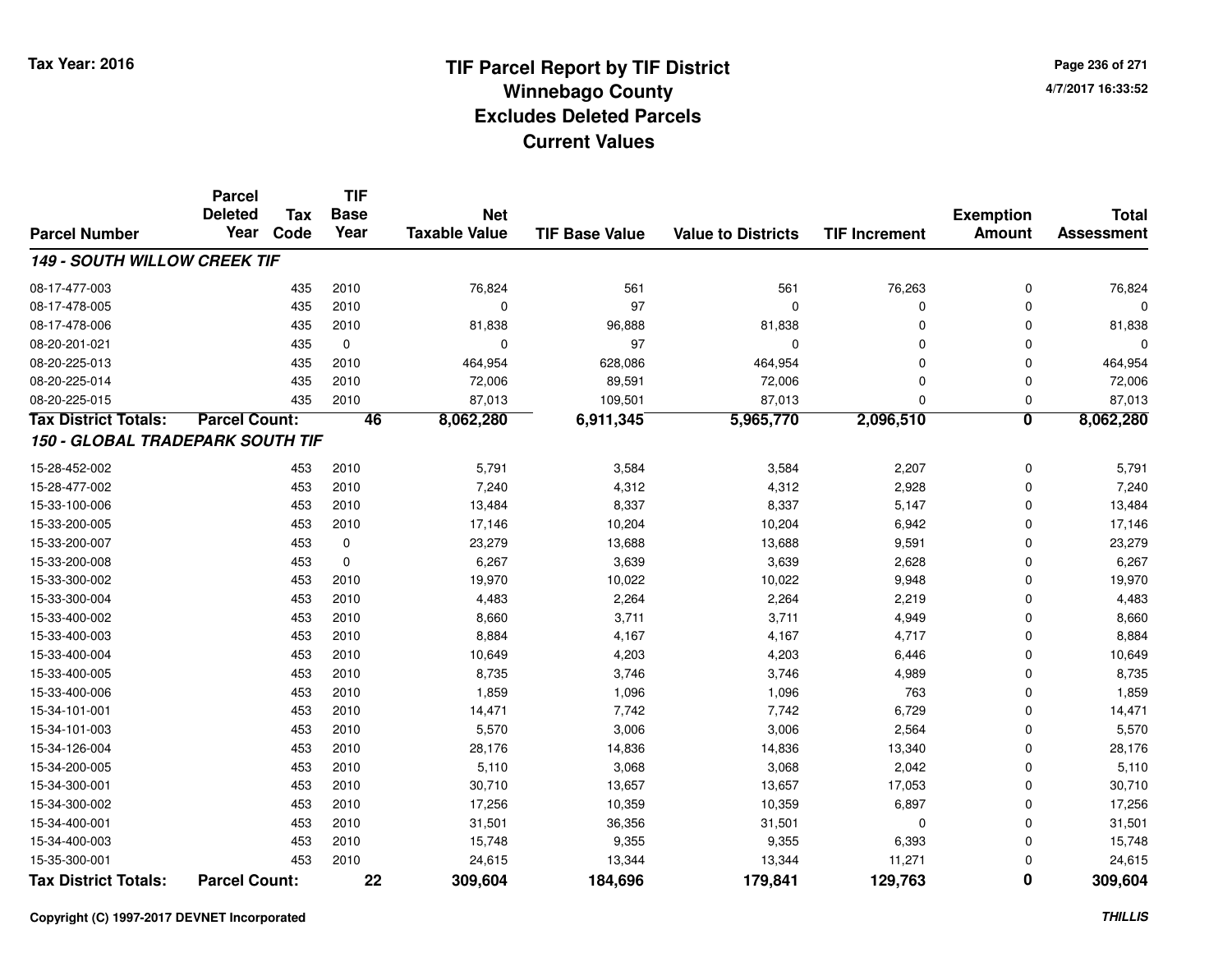**Page 237 of 2714/7/2017 16:33:52**

#### **TIF Base ValueParcel NumberTotal AssessmentExemption Amount Value to Districts TIF IncrementTIF Base YearTax CodeParcel Deleted YearNet Taxable Value151 - I-39 / BAXTER ROAD TIF**16-28-300-009 <sup>438</sup> 16,798 <sup>2010</sup> 10,775 10,775 6,023 <sup>0</sup> 16,798 16-28-300-0122 1,837 1,837 1,837 536 536 536 536 536 536 536 537 1,301 1,301 1,837 16-28-300-019 <sup>439</sup> 397,117 <sup>2010</sup> 468,044 397,117 <sup>0</sup> <sup>0</sup> 397,117 16-28-300-0211 439 0 13,574 3,346 3,346 10,228 0 13,574 16-28-300-0233 439 0 4,656 2,227 2,227 2,429 0 4,656 16-28-300-024 <sup>439</sup> 2,333 <sup>0</sup> 1,237 1,237 1,096 <sup>0</sup> 2,333 16-28-400-0133 440 2010 879 468 468 411 0 879 16-28-400-017 <sup>440</sup> <sup>0</sup> <sup>0</sup> 20,821 <sup>0</sup> <sup>0</sup> <sup>0</sup> <sup>0</sup> 16-28-400-0199 440 0 2,493,956 6,661 6,661 2,487,295 0 2,493,956 16-28-400-020 <sup>440</sup> 14,794 <sup>0</sup> 4,275 4,275 10,519 <sup>0</sup> 14,794 16-28-400-0211 440 0 1,901 2,340 1,901 0 0 1,901 16-29-100-0100 438 2010 12,523 6,404 6,404 6,119 0 12,523 16-29-200-002 <sup>438</sup> 10,986 <sup>2010</sup> 6,095 6,095 4,891 <sup>0</sup> 10,986 16-29-326-0022 441 2013 11,870 6,685 6,685 5,185 0 11,870 16-29-351-0011 441 2013 2,417 896 896 1,521 0 2,417 16-29-351-002 <sup>441</sup> <sup>693</sup> <sup>2013</sup> <sup>529</sup> <sup>529</sup> <sup>164</sup> <sup>0</sup> <sup>693</sup> 16-29-351-003 <sup>441</sup> 30,270 <sup>2013</sup> 39,333 30,270 <sup>0</sup> 6,000 36,270 16-29-351-00444 2013 440 2013 40,942 48,602 40,942 40,942 0 8,000 48,942 16-29-376-0011 441 2013 3,716 1,526 1,526 2,190 0 3,716 16-29-400-0022 439 2010 6,260 3,359 3,359 2,901 0 6,260 16-29-400-004 <sup>441</sup> 1,811 <sup>2013</sup> <sup>837</sup> <sup>837</sup> <sup>974</sup> <sup>0</sup> 1,811 16-29-400-005 <sup>441</sup> <sup>221</sup> <sup>2013</sup> <sup>63</sup> <sup>63</sup> <sup>158</sup> <sup>0</sup> <sup>221</sup> 16-29-400-008 <sup>438</sup> 169,842 <sup>2010</sup> 212,024 169,842 <sup>0</sup> <sup>0</sup> 169,842 16-29-400-0111 438 0 266,667 447,576 266,667 0 266,667 16-30-300-005 <sup>441</sup> <sup>0</sup> <sup>2010</sup> <sup>21</sup> <sup>0</sup> <sup>0</sup> <sup>0</sup> <sup>0</sup> 16-30-300-0099 441 0 7,355 33,579 7,355 0 0 7,355 16-30-400-007 <sup>441</sup> <sup>428</sup> <sup>2013</sup> <sup>93</sup> <sup>93</sup> <sup>335</sup> <sup>0</sup> <sup>428</sup> 16-30-400-008 <sup>441</sup> 13,229 <sup>2010</sup> 7,459 7,459 5,770 6,000 19,229 16-30-400-009 <sup>441</sup> <sup>767</sup> <sup>2011</sup> <sup>428</sup> <sup>428</sup> <sup>339</sup> <sup>0</sup> <sup>767</sup> 16-30-400-0100 441 2011 35,738 51,916 35,738 0 6,000 41,738 16-30-400-0111 441 2011 16,630 24,625 16,630 0 6,000 22,630 16-30-400-0133 441 2013 1,653 889 889 764 0 1,653 16-30-400-0144 25,473 26,000 31,473 37,256 25,473 37,256 37,256 31,473 3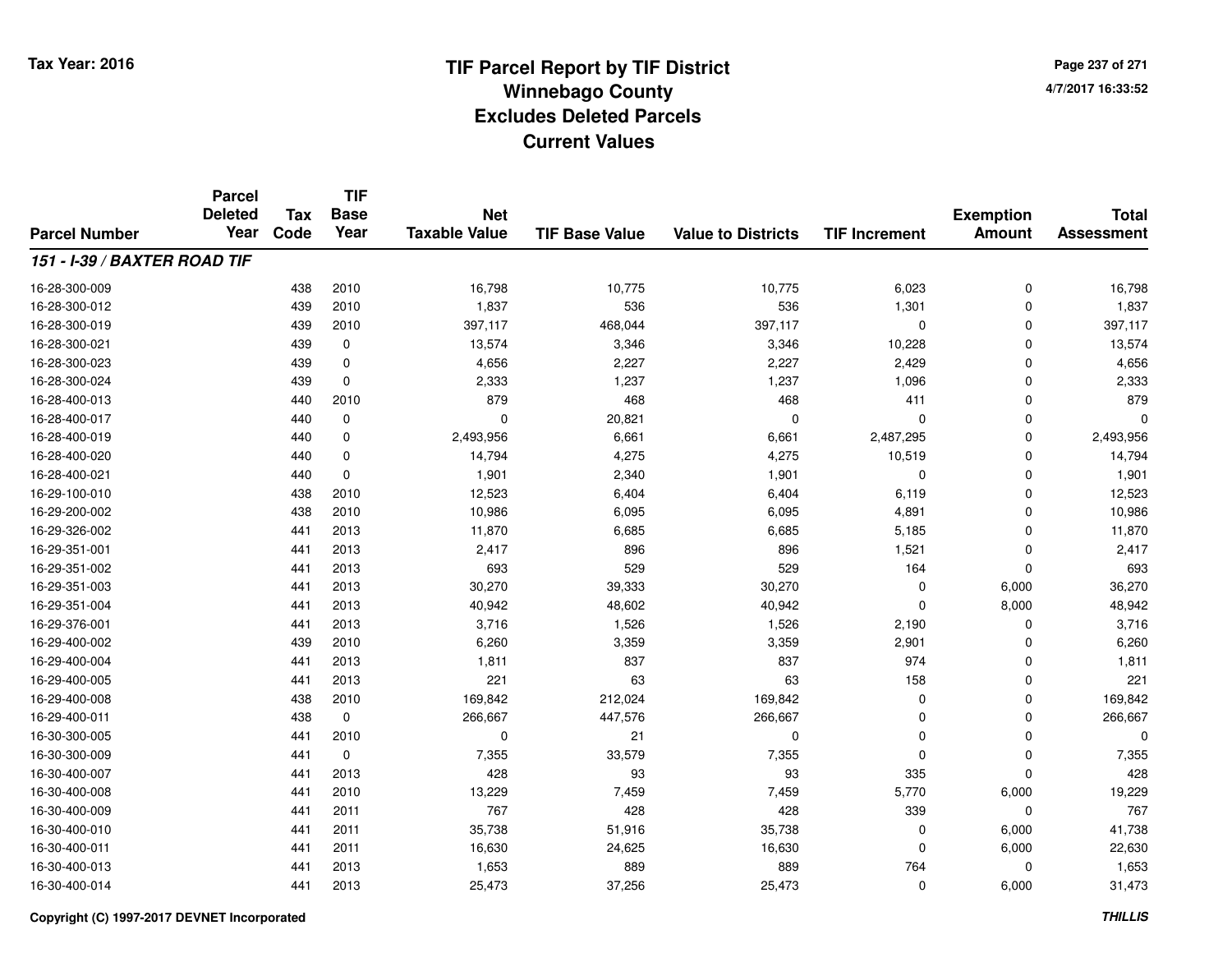**Page 238 of 2714/7/2017 16:33:52**

|                                     | <b>Parcel</b>        |            | <b>TIF</b>  |                      |                       |                           |                      |                  |                   |
|-------------------------------------|----------------------|------------|-------------|----------------------|-----------------------|---------------------------|----------------------|------------------|-------------------|
|                                     | <b>Deleted</b>       | <b>Tax</b> | <b>Base</b> | <b>Net</b>           |                       |                           |                      | <b>Exemption</b> | <b>Total</b>      |
| <b>Parcel Number</b>                | Year                 | Code       | Year        | <b>Taxable Value</b> | <b>TIF Base Value</b> | <b>Value to Districts</b> | <b>TIF Increment</b> | <b>Amount</b>    | <b>Assessment</b> |
| 151 - I-39 / BAXTER ROAD TIF        |                      |            |             |                      |                       |                           |                      |                  |                   |
| 16-30-400-019                       |                      | 441        | 2013        | 27,884               | 34,852                | 27,884                    | $\mathbf 0$          | $\mathbf 0$      | 27,884            |
| 16-30-400-020                       |                      | 441        | 2013        | 105,788              | 131,597               | 105,788                   | $\mathbf 0$          | $\mathbf 0$      | 105,788           |
| 16-30-400-021                       |                      | 441        | 2013        | 30,703               | 97,982                | 30,703                    | $\mathbf 0$          | 11,000           | 41,703            |
| 16-31-100-023                       |                      | 438        | $\mathbf 0$ | 35,459               | 15,219                | 15,219                    | 20,240               | 0                | 35,459            |
| 16-32-100-004                       |                      | 441        | 2013        | 31,541               | 40,447                | 31,541                    | $\mathbf 0$          | $\Omega$         | 31,541            |
| 16-32-200-001                       |                      | 441        | 2013        | 907                  | 226                   | 226                       | 681                  | 0                | 907               |
| 16-32-200-005                       |                      | 438        | 2010        | 4,680                | 1,604                 | 1,604                     | 3,076                | $\Omega$         | 4,680             |
| 16-33-100-009                       |                      | 439        | 2010        | 11,472               | 6,490                 | 6,490                     | 4,982                | 0                | 11,472            |
| 16-33-100-012                       |                      | 452        | 2011        | 21,741               | 28,510                | 21,741                    | $\mathbf 0$          | $\mathbf 0$      | 21,741            |
| 16-33-100-013                       |                      | 452        | 2011        | 5,051                | 2,158                 | 2,158                     | 2,893                | $\mathbf 0$      | 5,051             |
| 16-33-200-009                       |                      | 440        | $\mathbf 0$ | 20,016               | 12,741                | 12,741                    | 7,275                | $\mathbf 0$      | 20,016            |
| <b>Tax District Totals:</b>         | <b>Parcel Count:</b> |            | 44          | 3,902,578            | 1,822,751             | 1,312,818                 | 2,589,760            | 49,000           | 3,951,578         |
| <b>152 - ZENITH CUTTER TIF</b>      |                      |            |             |                      |                       |                           |                      |                  |                   |
| 08-28-325-002                       |                      | 442        | 0           | 54,156               | 23,880                | 23,880                    | 30,276               | $\mathbf 0$      | 54,156            |
| 08-28-325-003                       |                      | 442        | $\mathbf 0$ | 1,387                | 3,674                 | 1,387                     | 0                    | 0                | 1,387             |
| 08-28-325-004                       |                      | 442        | $\mathbf 0$ | 680,022              | 549,273               | 549,273                   | 130,749              | $\mathbf 0$      | 680,022           |
| 08-28-355-002                       |                      | 442        | 2010        | 365,254              | 432,432               | 365,254                   | $\mathbf 0$          | 0                | 365,254           |
| 08-28-376-008                       |                      | 442        | $\mathbf 0$ | 9,503,809            | 31,326                | 31,326                    | 9,472,483            | $\mathbf 0$      | 9,503,809         |
| <b>Tax District Totals:</b>         | <b>Parcel Count:</b> |            | 5           | 10,604,628           | 1,040,585             | 971,120                   | 9,633,508            | 0                | 10,604,628        |
| <b>153 - SPRING CREEK LAKES TIF</b> |                      |            |             |                      |                       |                           |                      |                  |                   |
| 08-25-300-006                       |                      | 443        | 2010        | 24,596               | 14,432                | 14,432                    | 10,164               | $\mathbf 0$      | 24,596            |
| 08-26-400-013                       |                      | 444        | 2010        | $\mathbf 0$          | $\Omega$              | 0                         | $\mathbf 0$          | $\mathbf 0$      | O                 |
| 08-35-276-001                       |                      | 444        | 2010        | 4,434                | 5,249                 | 4,434                     | $\mathbf 0$          | $\Omega$         | 4,434             |
| 08-35-400-014                       |                      | 454        | $\mathbf 0$ | 9,745                | 4,261                 | 4,261                     | 5,484                | 0                | 9,745             |
| 08-35-400-015                       |                      | 454        | 0           | 2,349                | 752                   | 752                       | 1,597                | $\mathbf 0$      | 2,349             |
| 08-35-400-016                       |                      | 454        | 0           | 5,135                | 3,386                 | 3,386                     | 1,749                | $\mathbf 0$      | 5,135             |
| 08-35-400-017                       |                      | 454        | $\Omega$    | 2,134,790            | 2,661                 | 2,661                     | 2,132,129            | $\mathbf 0$      | 2,134,790         |
| 08-36-100-001                       |                      | 443        | 2010        | 2,192                | 1,319                 | 1,319                     | 873                  | $\mathbf 0$      | 2,192             |
| 08-36-100-006                       |                      | 443        | 2010        | 21,758               | 13,624                | 13,624                    | 8,134                | 0                | 21,758            |
| 08-36-100-008                       |                      | 443        | 2010        | 5,556                | 3,382                 | 3,382                     | 2,174                | $\mathbf 0$      | 5,556             |
| 08-36-100-010                       |                      | 443        | 2010        | 2,850                | 1,762                 | 1,762                     | 1,088                | $\Omega$         | 2,850             |
| 08-36-100-011                       |                      | 443        | 2010        | 6,619                | 3,957                 | 3,957                     | 2,662                | $\mathbf 0$      | 6,619             |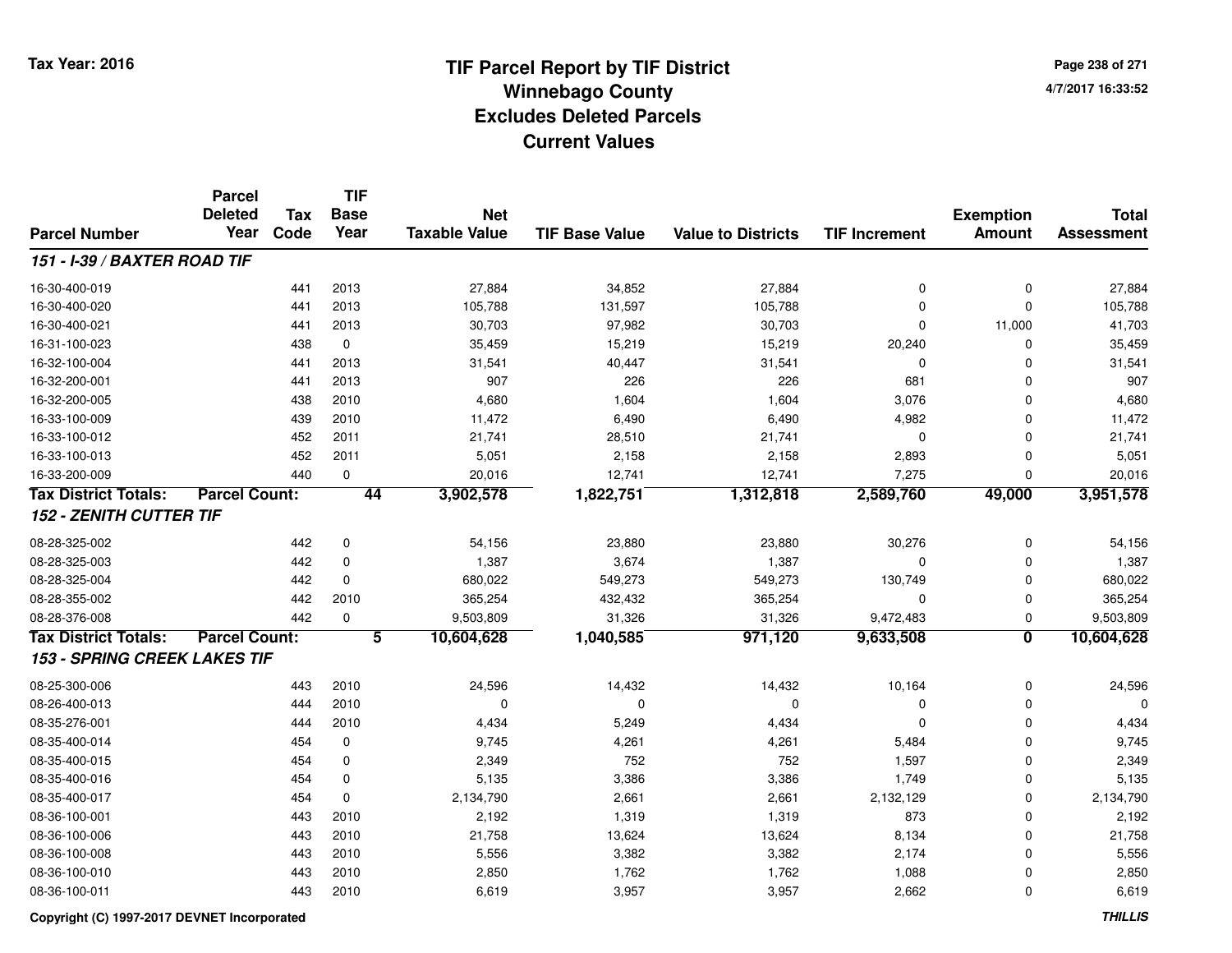**Page 239 of 2714/7/2017 16:33:52**

|                                         | <b>Parcel</b><br><b>Deleted</b> | <b>Tax</b> | <b>TIF</b><br><b>Base</b> | <b>Net</b>           |                       |                           |                      | <b>Exemption</b>        | <b>Total</b>      |
|-----------------------------------------|---------------------------------|------------|---------------------------|----------------------|-----------------------|---------------------------|----------------------|-------------------------|-------------------|
| <b>Parcel Number</b>                    | Year                            | Code       | Year                      | <b>Taxable Value</b> | <b>TIF Base Value</b> | <b>Value to Districts</b> | <b>TIF Increment</b> | <b>Amount</b>           | <b>Assessment</b> |
| 153 - SPRING CREEK LAKES TIF            |                                 |            |                           |                      |                       |                           |                      |                         |                   |
| 08-36-100-012                           |                                 | 443        | 2010                      | 25,326               | 15,372                | 15,372                    | 9,954                | $\mathbf 0$             | 25,326            |
| 08-36-300-015                           |                                 | 454        | 0                         | 3,351                | 2,322                 | 2,322                     | 1,029                | $\mathbf 0$             | 3,351             |
| 08-36-300-016                           |                                 | 454        | $\mathbf 0$               | 774                  | 540                   | 540                       | 234                  | $\Omega$                | 774               |
| 08-36-300-017                           |                                 | 444        | 0                         | 1,050                | 911                   | 911                       | 139                  | $\Omega$                | 1,050             |
| 08-36-300-018                           |                                 | 444        | $\mathbf 0$               | 2,910                | 2,459                 | 2,459                     | 451                  | $\Omega$                | 2,910             |
| 08-36-300-020                           |                                 | 444        | $\mathbf 0$               | $\mathbf 0$          | 91                    | $\mathbf 0$               | $\mathbf 0$          | $\Omega$                | 0                 |
| 08-36-300-021                           |                                 | 444        | $\mathbf 0$               | 2,377                | 2,003                 | 2,003                     | 374                  | $\Omega$                | 2,377             |
| 08-36-300-023                           |                                 | 454        | $\mathbf 0$               | 8,563                | 6,507                 | 6,507                     | 2,056                | $\Omega$                | 8,563             |
| 08-36-300-024                           |                                 | 444        | $\mathbf 0$               | 1,573                | 1,275                 | 1,275                     | 298                  | $\Omega$                | 1,573             |
| 08-36-300-025                           |                                 | 454        | $\mathbf 0$               | 3,686                | 2,539                 | 2,539                     | 1,147                | $\Omega$                | 3,686             |
| 08-36-300-026                           |                                 | 454        | $\mathbf 0$               | 9,590                | 7,338                 | 7,338                     | 2,252                | $\Omega$                | 9,590             |
| 08-36-300-028                           |                                 | 444        | $\mathbf 0$               | 1,821                | 1,639                 | 1,639                     | 182                  | $\mathbf 0$             | 1,821             |
| 08-36-300-029                           |                                 | 444        | $\mathbf 0$               | 52,942               | 728                   | 728                       | 52,214               | $\mathbf 0$             | 52,942            |
| 12-02-226-005                           |                                 | 448        | $\mathbf 0$               | 7,572                | 7,128                 | 7,128                     | 444                  | 0                       | 7,572             |
| 12-02-226-006                           |                                 | 448        | $\mathbf 0$               | 111,304              | 4,558                 | 4,558                     | 106,746              | 0                       | 111,304           |
| <b>Tax District Totals:</b>             | <b>Parcel Count:</b>            |            | $\overline{27}$           | 2,452,863            | 110, 195              | 109,289                   | 2,343,574            | $\overline{\mathbf{0}}$ | 2,452,863         |
| <b>154 - FORMER WARNER ELECTRIC TIF</b> |                                 |            |                           |                      |                       |                           |                      |                         |                   |
| 04-28-126-001                           |                                 | 447        | 2010                      | 460,341              | 390,181               | 390,181                   | 70,160               | 0                       | 460,341           |
| <b>Tax District Totals:</b>             | <b>Parcel Count:</b>            |            | 1                         | 460,341              | 390,181               | 390,181                   | 70,160               | $\overline{\mathbf{0}}$ | 460,341           |
| 157 - JEFFERSON / NORTH 3RD ST TIF      |                                 |            |                           |                      |                       |                           |                      |                         |                   |
| 11-23-411-009                           |                                 | 450        | 2011                      | 5,254                | 9,599                 | 5,254                     | 0                    | $\mathbf 0$             | 5,254             |
| 11-23-411-010                           |                                 | 450        | 2011                      | 9,019                | 6,699                 | 6,699                     | 2,320                | $\mathbf 0$             | 9,019             |
| 11-23-411-012                           |                                 | 450        | 2011                      | 7,500                | 17,319                | 7,500                     | 0                    | $\mathbf 0$             | 7,500             |
| 11-23-411-013                           |                                 | 450        | 2011                      | 7,667                | 13,388                | 7,667                     | 0                    | $\mathbf 0$             | 7,667             |
| 11-23-411-014                           |                                 | 450        | 2011                      | 7,288                | 13,279                | 7,288                     | 0                    | $\mathbf 0$             | 7,288             |
| 11-23-411-015                           |                                 | 450        | 2011                      | 954                  | 1,441                 | 954                       | 0                    | $\mathbf 0$             | 954               |
| 11-23-453-020                           |                                 | 450        | 2011                      | 3,172                | 3,829                 | 3,172                     | 0                    | $\mathbf 0$             | 3,172             |
| 11-23-453-021                           |                                 | 450        | 0                         | 141,985              | 39,488                | 39,488                    | 102,497              | $\mathbf 0$             | 141,985           |
| 11-23-454-001                           |                                 | 450        | 2011                      | 13,649               | 21,725                | 13,649                    | 0                    | $\mathbf 0$             | 13,649            |
| 11-23-454-004                           |                                 | 450        | 2011                      | 11,345               | 13,697                | 11,345                    | 0                    | $\mathbf 0$             | 11,345            |
| 11-23-454-005                           |                                 | 450        | 2011                      | 10,416               | 12,576                | 10,416                    | 0                    | $\Omega$                | 10,416            |
| 11-23-454-006                           |                                 | 450        | 2011                      | 5,204                | 6,284                 | 5,204                     | 0                    | $\Omega$                | 5,204             |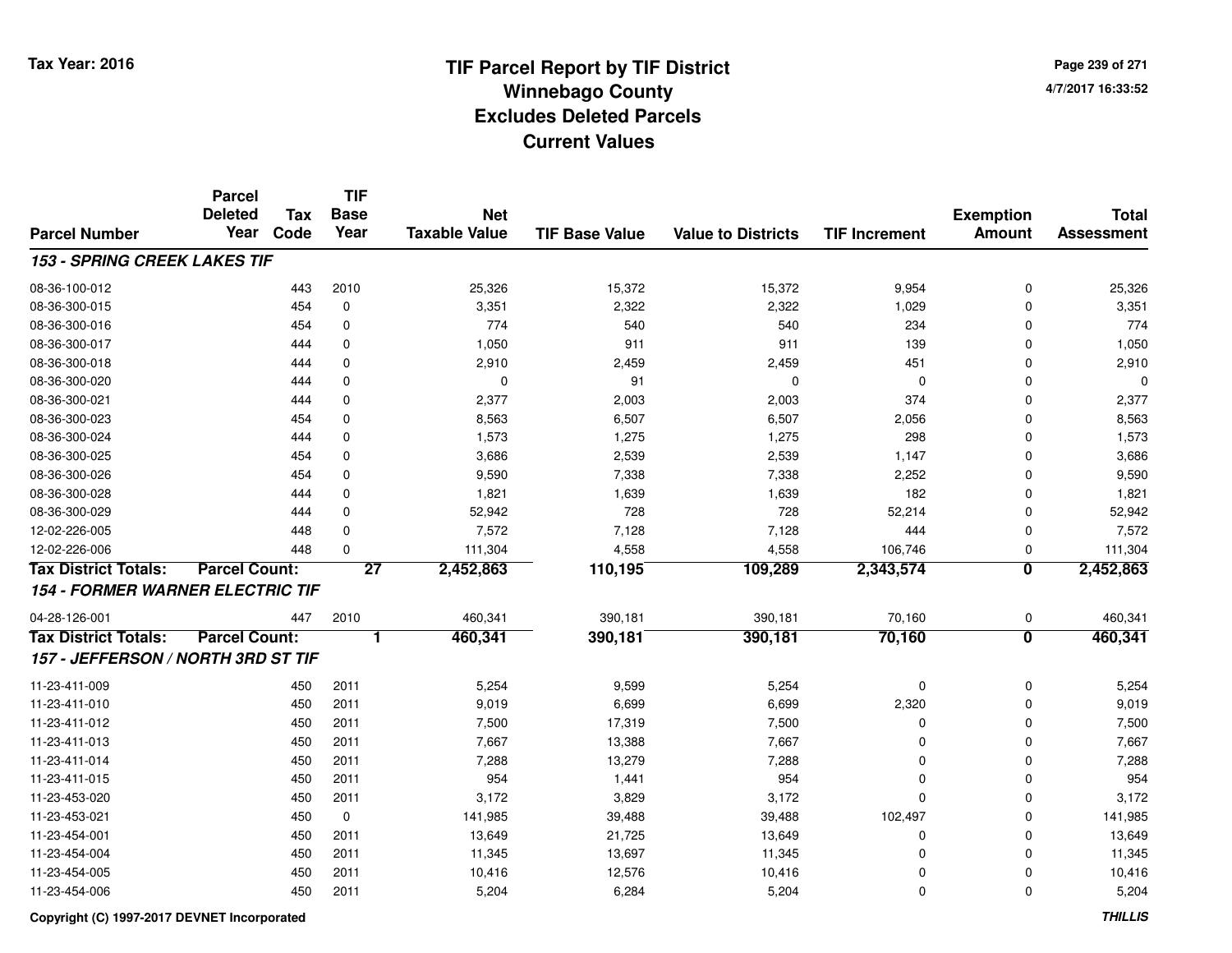**Page 240 of 2714/7/2017 16:33:52**

|                                       | <b>Parcel</b><br><b>Deleted</b> | <b>Tax</b> | <b>TIF</b><br><b>Base</b> | <b>Net</b>           |                       |                           |                      | <b>Exemption</b>        | <b>Total</b>      |
|---------------------------------------|---------------------------------|------------|---------------------------|----------------------|-----------------------|---------------------------|----------------------|-------------------------|-------------------|
| <b>Parcel Number</b>                  | Year                            | Code       | Year                      | <b>Taxable Value</b> | <b>TIF Base Value</b> | <b>Value to Districts</b> | <b>TIF Increment</b> | <b>Amount</b>           | <b>Assessment</b> |
| 157 - JEFFERSON / NORTH 3RD ST TIF    |                                 |            |                           |                      |                       |                           |                      |                         |                   |
| 11-23-454-007                         |                                 | 450        | 2011                      | 4,146                | 5,007                 | 4,146                     | 0                    | $\mathbf 0$             | 4,146             |
| 11-23-454-008                         |                                 | 450        | 2011                      | 10,165               | 12,275                | 10,165                    | $\mathbf 0$          | 0                       | 10,165            |
| 11-23-454-009                         |                                 | 450        | 2011                      | 12,711               | 17,054                | 12,711                    | 0                    | $\Omega$                | 12,711            |
| 11-23-456-002                         |                                 | 450        | 2011                      | 4,395                | 5,307                 | 4,395                     | $\mathbf 0$          | $\Omega$                | 4,395             |
| 11-23-456-003                         |                                 | 450        | 2011                      | 3,987                | 4,815                 | 3,987                     | 0                    | O                       | 3,987             |
| 11-23-456-004                         |                                 | 450        | 2011                      | 31,920               | 60,992                | 31,920                    | 0                    | 0                       | 31,920            |
| 11-23-456-005                         |                                 | 450        | 2011                      | 5,078                | 6,132                 | 5,078                     | 0                    | $\Omega$                | 5,078             |
| 11-23-456-006                         |                                 | 450        | 2011                      | 3,280                | 3,960                 | 3,280                     | $\mathbf 0$          | 0                       | 3,280             |
| <b>Tax District Totals:</b>           | <b>Parcel Count:</b>            |            | $\overline{20}$           | 299,135              | 274,866               | 194,318                   | 104,817              | $\overline{\mathbf{0}}$ | 299,135           |
| 159 - MULFORD & EAST STATE STREET TIF |                                 |            |                           |                      |                       |                           |                      |                         |                   |
| 12-20-426-004                         |                                 | 451        | 2011                      | O                    | 0                     | 0                         | 0                    | $\Omega$                |                   |
| 12-20-451-002                         |                                 | 451        | 2011                      | O                    | $\Omega$              | $\Omega$                  | $\mathbf 0$          | 0                       |                   |
| 12-20-451-003                         |                                 | 451        | 2011                      | 0                    | $\Omega$              | 0                         | 0                    | $\Omega$                |                   |
| 12-20-451-004                         |                                 | 451        | 2011                      | $\Omega$             | n                     | $\Omega$                  | 0                    | $\mathbf 0$             |                   |
| 12-20-451-008                         |                                 | 451        | 2011                      | 129,322              | 169,431               | 129,322                   | 0                    | 11,000                  | 140,322           |
| 12-20-451-009                         |                                 | 451        | 2011                      | 0                    | 0                     | 0                         | 0                    | 0                       | $\Omega$          |
| 12-20-451-010                         |                                 | 451        | 2011                      | $\Omega$             | $\Omega$              | $\Omega$                  | 0                    | $\Omega$                | $\Omega$          |
| 12-20-451-011                         |                                 | 451        | 0                         | 20,633               | 62,359                | 20,633                    | 0                    | $\Omega$                | 20,633            |
| 12-20-451-012                         |                                 | 451        | $\mathbf 0$               | 234,186              | 61,160                | 61,160                    | 173,026              | $\Omega$                | 234,186           |
| 12-20-476-001                         |                                 | 451        | 2011                      | $\mathbf 0$          | $\mathbf 0$           | 0                         | 0                    | $\Omega$                | $\Omega$          |
| 12-21-278-021                         |                                 | 451        | 2011                      | 23,652               | 33,191                | 23,652                    | 0                    | 13,937                  | 37,589            |
| 12-21-278-022                         |                                 | 451        | 2011                      | 5,173                | 7,807                 | 5,173                     | $\mathbf 0$          | 0                       | 5,173             |
| 12-21-278-023                         |                                 | 451        | 2011                      | 4,979                | 7,514                 | 4,979                     | $\mathbf 0$          | $\Omega$                | 4,979             |
| 12-21-278-024                         |                                 | 451        | 2011                      | 55,216               | 66,672                | 55,216                    | 0                    | 0                       | 55,216            |
| 12-21-278-025                         |                                 | 451        | 2011                      | 0                    | $\Omega$              | $\Omega$                  | 0                    | 0                       |                   |
| 12-21-329-006                         |                                 | 451        | 2011                      | $\Omega$             | n                     | $\Omega$                  | 0                    | 0                       | ŋ                 |
| 12-21-330-005                         |                                 | 451        | 2011                      | 320,191              | 361,372               | 320,191                   | 0                    | 0                       | 320,191           |
| 12-21-330-006                         |                                 | 451        | 2011                      | 296,000              | 413,499               | 296,000                   | 0                    | 0                       | 296,000           |
| 12-21-351-003                         |                                 | 451        | 0                         | 0                    | $\Omega$              | 0                         | 0                    | 0                       | U                 |
| 12-21-351-004                         |                                 | 451        | $\pmb{0}$                 | $\Omega$             | $\Omega$              | $\Omega$                  | $\overline{0}$       | $\Omega$                |                   |
| 12-21-376-004                         |                                 | 451        | 2011                      | $\Omega$             | $\Omega$              | $\Omega$                  | 0                    | $\Omega$                |                   |
| 12-21-376-016                         |                                 | 451        | 2011                      | 176,106              | 270,497               | 176,106                   | 0                    | 0                       | 176,106           |
| 12-21-376-017                         |                                 | 451        | 2011                      | 1,169,888            | 1,439,445             | 1,169,888                 | $\mathbf 0$          | $\Omega$                | 1,169,888         |

### **Copyright (C) 1997-2017 DEVNET Incorporated**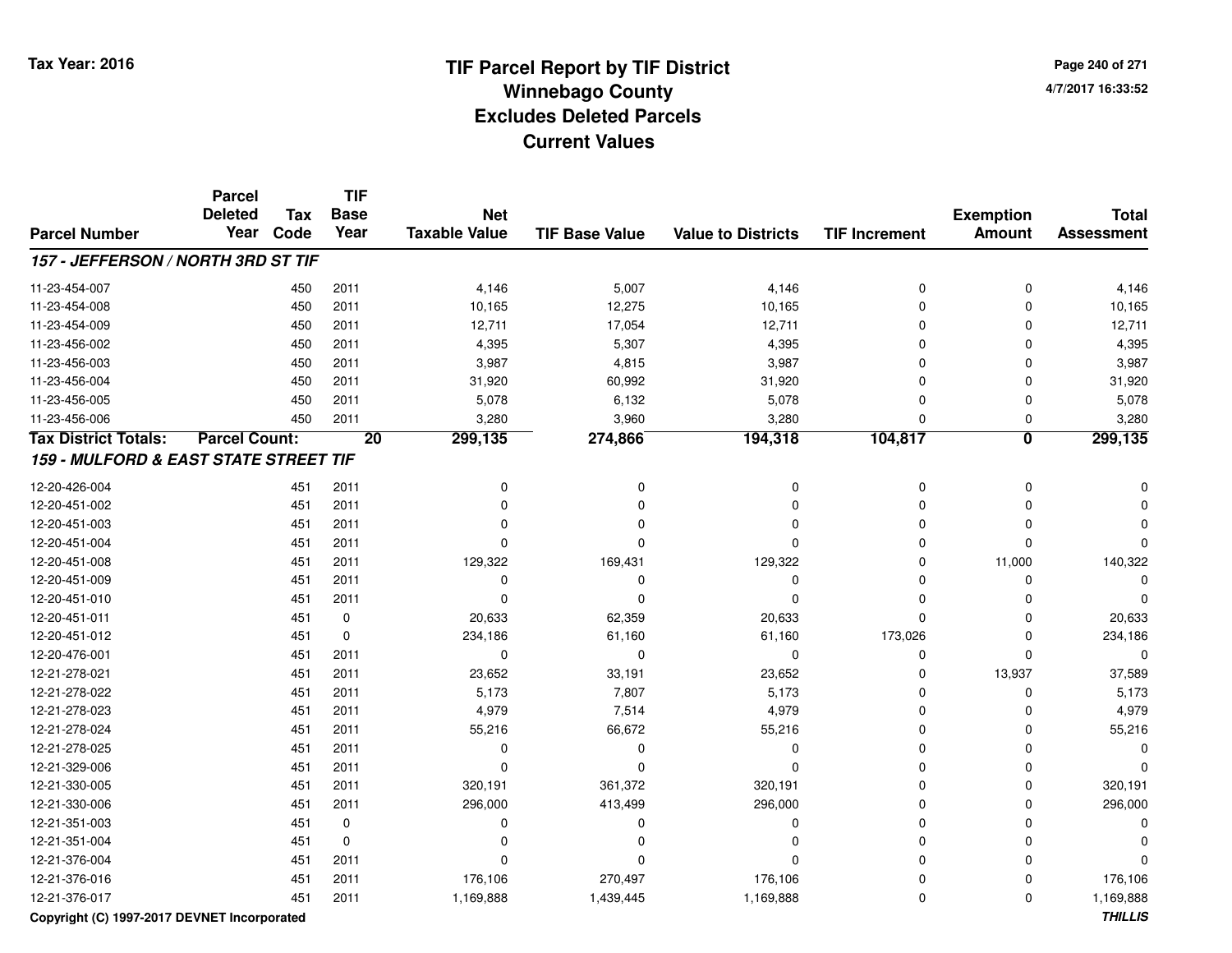**TIF**

**Parcel**

**Page 241 of 2714/7/2017 16:33:52**

#### **TIF Base ValueParcel NumberTotal AssessmentExemption Amount Value to Districts TIF Increment Base YearTax Code Deleted YearNet Taxable Value159 - MULFORD & EAST STATE STREET TIF**12-21-376-0199 451 0 1,038,654 937,385 937,385 101,269 0 1,038,654 12-21-376-0200 451 0 433,615 676,774 433,615 0 0 433,615 12-21-377-010 <sup>451</sup> 705,903 <sup>2011</sup> 974,433 705,903 <sup>0</sup> <sup>0</sup> 705,903 12-21-377-0122 451 2011 493,724 661,754 493,724 0 493,724 12-21-377-014 <sup>451</sup> 182,963 <sup>2011</sup> 220,918 182,963 <sup>0</sup> <sup>0</sup> 182,963 12-21-401-002 <sup>451</sup> <sup>0</sup> <sup>2011</sup> <sup>0</sup> <sup>0</sup> <sup>0</sup> <sup>0</sup> <sup>0</sup> 12-21-426-0011 1 2011 40,234 63,872 40,234 63,872 0 0 0 40,234 12-21-426-0022 451 2011 44,336 69,467 44,336 0 44,336 12-21-426-0033 451 2011 39,661 62,231 39,661 0 0 39,661 12-21-426-004 <sup>451</sup> 40,433 <sup>2011</sup> 50,543 40,433 <sup>0</sup> <sup>0</sup> 40,433 12-21-426-005 <sup>451</sup> 35,662 <sup>2011</sup> 60,786 35,662 <sup>0</sup> 6,000 41,662 12-21-426-006 <sup>451</sup> 30,405 <sup>2011</sup> 53,380 30,405 <sup>0</sup> 11,000 41,405 12-21-426-007 <sup>451</sup> 40,887 <sup>2011</sup> 47,591 40,887 <sup>0</sup> <sup>0</sup> 40,887 12-21-426-008 <sup>451</sup> 24,774 <sup>2011</sup> 46,489 24,774 <sup>0</sup> 11,000 35,774 12-21-426-0099 451 2011 40,006 48,741 40,006 0 0 40,006 12-21-426-0100 451 2011 41,396 57,554 41,396 0 0 41,396 12-21-426-011 <sup>451</sup> 33,025 <sup>2011</sup> 55,773 33,025 <sup>0</sup> 6,000 39,025 12-21-426-0122 451 2011 20,813 27,812 20,813 0 13,062 33,875 12-21-426-0133 451 2011 31,411 44,268 31,411 0 0 31,411 12-21-426-0144 31 3011 31,777 36,605 31,777 36,615 31,777 3 30,615 31,777 3 36,605 31,777 12-21-426-0155 451 2011 31,222 37,283 31,222 0 0 31,222 12-21-426-0166 451 2011 34,595 40,672 34,595 0 0 34,595 12-21-427-0011 451 2011 39,441 47,622 39,441 0 0 39,441 12-21-427-0022 451 2011 39,440 58,941 39,440 0 39,440 12-21-427-0033 451 2011 39,441 54,880 39,441 0 0 39,441 12-21-427-004 <sup>451</sup> 39,641 <sup>2011</sup> 54,229 39,641 <sup>0</sup> <sup>0</sup> 39,641 12-21-427-005 <sup>451</sup> 45,474 <sup>2011</sup> 60,836 45,474 <sup>0</sup> <sup>0</sup> 45,474 12-21-427-006 <sup>451</sup> 39,474 <sup>2011</sup> 56,965 39,474 <sup>0</sup> 6,000 45,474 12-21-427-007 <sup>451</sup> 44,913 <sup>2011</sup> 59,039 44,913 <sup>0</sup> <sup>0</sup> 44,913 12-21-427-0088 451 2011 44,913 60,245 44,913 0 0 44,913 12-21-427-0099 451 2011 42,938 57,885 42,938 0 42,938 12-21-427-0100 451 2011 42,938 51,845 42,938 0 0 42,938 12-21-427-0111 451 2011 42,938 57,926 42,938 0 42,938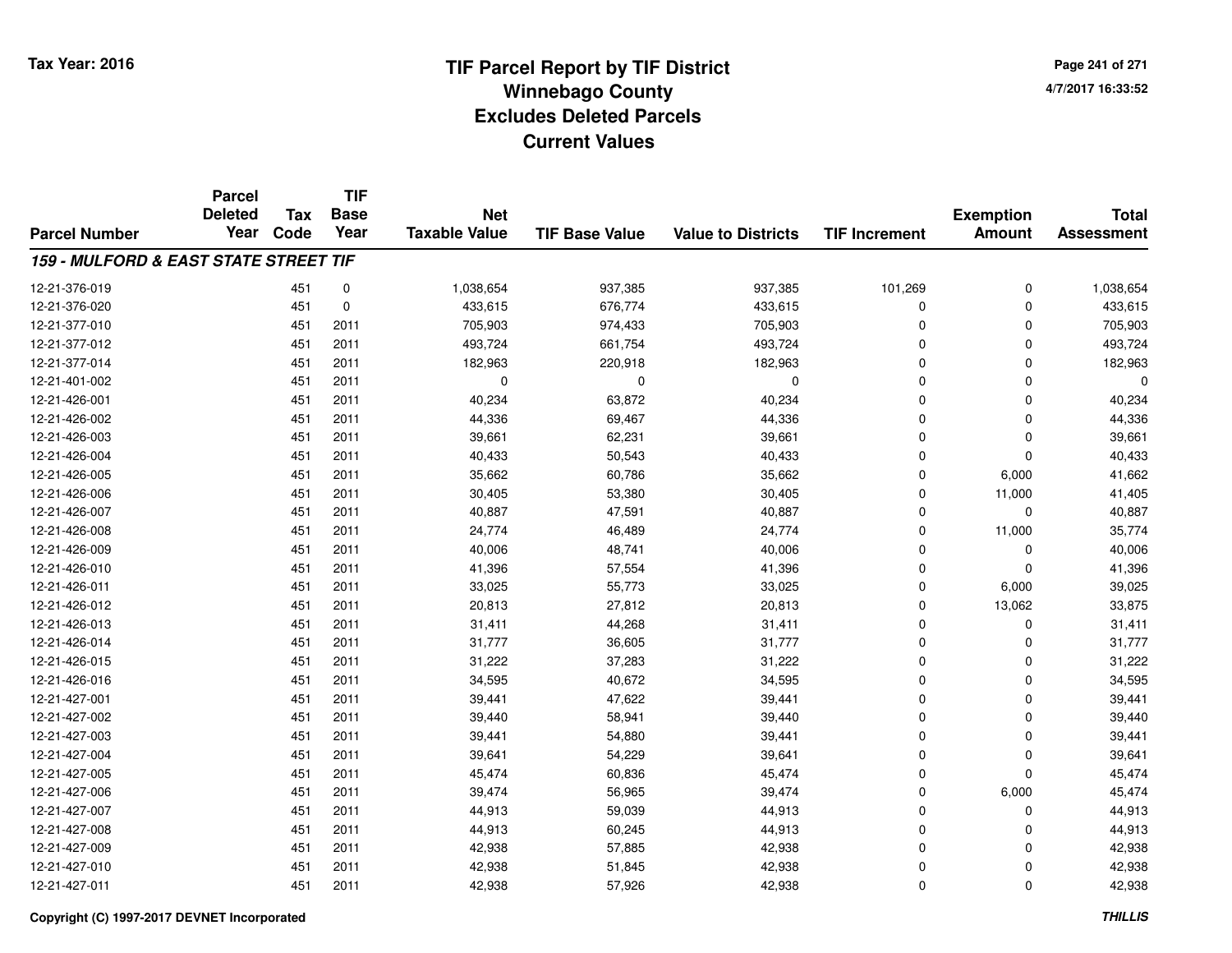**Page 242 of 2714/7/2017 16:33:52**

#### **TIF Base ValueParcel NumberTotal AssessmentExemption Amount Value to Districts TIF IncrementTIF Base YearTax CodeParcel Deleted YearNet Taxable Value159 - MULFORD & EAST STATE STREET TIF**12-21-427-0122 451 2011 53,615 73,742 53,615 0 0 53,615 12-21-427-013 <sup>451</sup> 50,290 <sup>2011</sup> 72,011 50,290 <sup>0</sup> <sup>0</sup> 50,290 12-21-427-014 <sup>451</sup> 48,005 <sup>2011</sup> 57,963 48,005 <sup>0</sup> <sup>0</sup> 48,005 12-21-427-015 <sup>451</sup> 47,331 <sup>2011</sup> 58,932 47,331 <sup>0</sup> <sup>0</sup> 47,331 12-21-427-016 <sup>451</sup> 44,806 <sup>2011</sup> 54,100 44,806 <sup>0</sup> <sup>0</sup> 44,806 12-21-427-017 <sup>451</sup> 42,894 <sup>2011</sup> 55,585 42,894 <sup>0</sup> <sup>0</sup> 42,894 12-21-427-018 <sup>451</sup> 46,510 <sup>2011</sup> 53,179 46,510 <sup>0</sup> <sup>0</sup> 46,510 12-21-428-001 <sup>451</sup> 37,338 <sup>2011</sup> 45,083 37,338 <sup>0</sup> <sup>0</sup> 37,338 12-21-428-0022 451 2011 48,001 65,677 48,001 0 0 48,001 12-21-428-0033 451 2011 48,001 64,511 48,001 0 48,001 12-21-428-004 <sup>451</sup> 51,816 <sup>2011</sup> 70,384 51,816 <sup>0</sup> <sup>0</sup> 51,816 12-21-428-0088 451 2011 43,013 58,428 43,013 0 0 43,013 12-21-428-0099 451 2011 51,691 70,214 51,691 0 0 51,691 12-21-428-0133 451 2011 144,016 173,891 144,016 0 0 144,016 12-21-429-0011 451 2011 21,348 46,144 21,348 0 0 21,348 12-21-429-0022 2 451 2011 43,922 61,184 43,922 0 0 43,922 12-21-429-0033 451 2011 48,005 57,963 48,005 0 48,005 12-21-429-004 <sup>451</sup> 48,511 <sup>2011</sup> 58,575 48,511 <sup>0</sup> <sup>0</sup> 48,511 12-21-429-005 <sup>451</sup> 42,402 <sup>2011</sup> 57,597 42,402 <sup>0</sup> <sup>0</sup> 42,402 12-21-429-006 <sup>451</sup> 47,329 <sup>2011</sup> 57,147 47,329 <sup>0</sup> <sup>0</sup> 47,329 12-21-429-007 <sup>451</sup> 42,894 <sup>2011</sup> 61,355 42,894 <sup>0</sup> <sup>0</sup> 42,894 12-21-429-008 <sup>451</sup> 44,070 <sup>2011</sup> 58,717 44,070 <sup>0</sup> <sup>0</sup> 44,070 12-21-429-009 <sup>451</sup> 44,070 <sup>2011</sup> 59,114 44,070 <sup>0</sup> <sup>0</sup> 44,070 12-21-429-0100 451 2011 43,330 64,482 43,330 0 0 43,330 12-21-429-011 <sup>451</sup> 36,439 <sup>2011</sup> 54,563 36,439 <sup>0</sup> 11,000 47,439 12-21-429-0122 451 2011 52,422 72,379 52,422 0 6,000 58,422 12-21-429-0133 451 2011 48,556 65,957 48,556 0 0 48,556 12-21-429-0144 2011 48,538 58,608 48,538 48,538 58,608 48,538 58,608 58,608 58,608 58,608 58,608 58,608 48,538 48,538 48,538 12-21-429-017 <sup>451</sup> <sup>0</sup> <sup>2011</sup> <sup>0</sup> <sup>0</sup> <sup>0</sup> <sup>0</sup> <sup>0</sup> 12-21-429-018 <sup>451</sup> <sup>0</sup> <sup>2011</sup> <sup>0</sup> <sup>0</sup> <sup>0</sup> <sup>0</sup> <sup>0</sup> 12-21-429-019 <sup>451</sup> <sup>0</sup> <sup>2011</sup> <sup>0</sup> <sup>0</sup> <sup>0</sup> <sup>0</sup> <sup>0</sup> 12-21-429-020 <sup>451</sup> <sup>0</sup> <sup>2011</sup> <sup>0</sup> <sup>0</sup> <sup>0</sup> <sup>0</sup> <sup>0</sup> 12-21-429-021<sup>451</sup> <sup>0</sup> <sup>2011</sup> <sup>0</sup> <sup>0</sup> <sup>0</sup> <sup>0</sup> <sup>0</sup>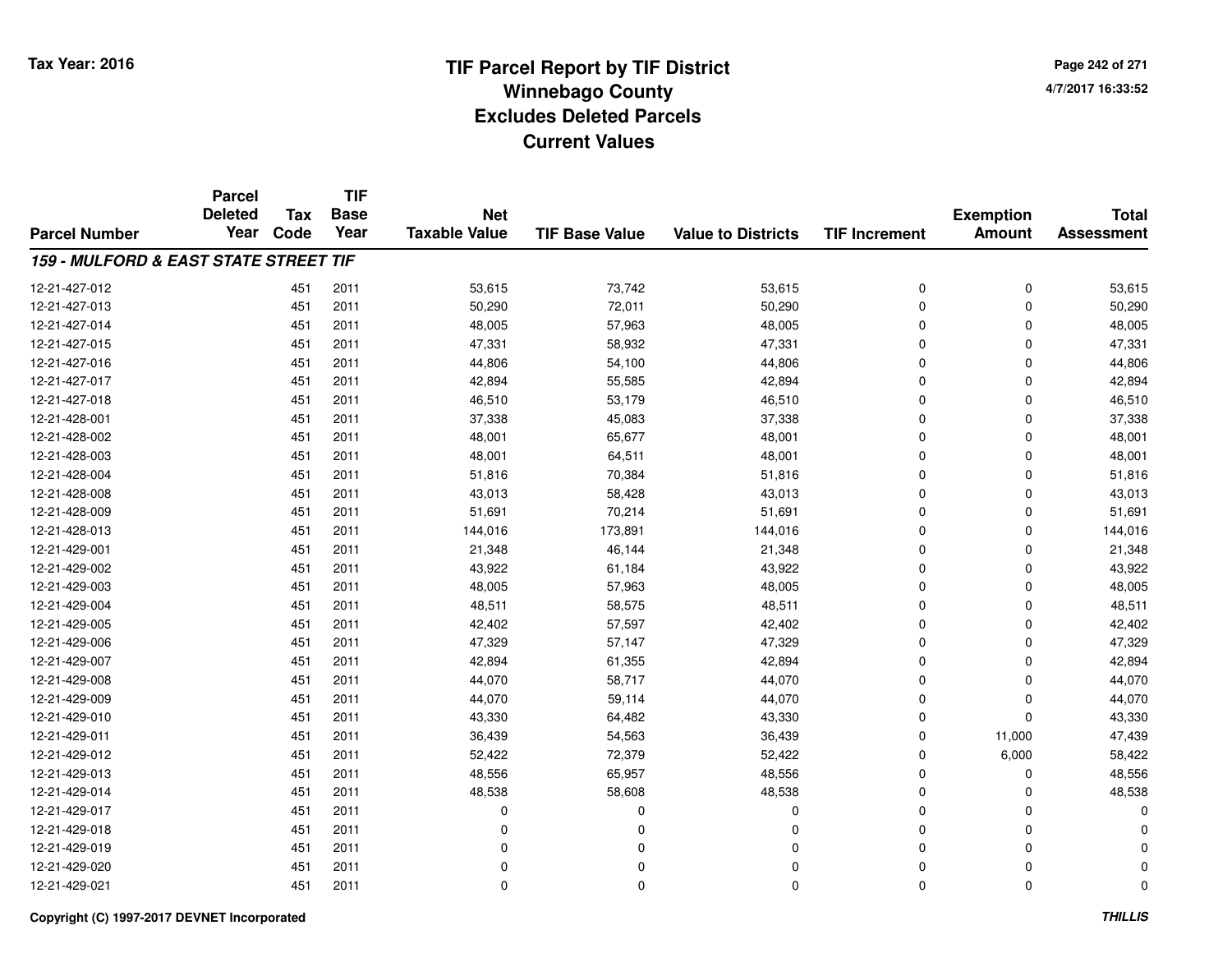**Page 243 of 2714/7/2017 16:33:52**

#### **TIF Base ValueParcel NumberTotal AssessmentExemption Amount Value to Districts TIF IncrementTIF Base YearTax CodeParcel Deleted YearNet Taxable Value159 - MULFORD & EAST STATE STREET TIF**12-21-429-022 <sup>451</sup> <sup>0</sup> <sup>2011</sup> <sup>0</sup> <sup>0</sup> <sup>0</sup> <sup>0</sup> <sup>0</sup> 12-21-429-023 <sup>451</sup> <sup>0</sup> <sup>2011</sup> <sup>0</sup> <sup>0</sup> <sup>0</sup> <sup>0</sup> <sup>0</sup> 12-21-429-025 <sup>451</sup> <sup>0</sup> <sup>2011</sup> <sup>0</sup> <sup>0</sup> <sup>0</sup> <sup>0</sup> <sup>0</sup> 12-21-429-028 <sup>451</sup> 85,237 <sup>2011</sup> 102,919 85,237 <sup>0</sup> <sup>0</sup> 85,237 12-21-430-0011 1 2011 14,072 11,624 11,624 2,448 6,000 20,072 12-21-430-0022 451 2011 20,072 22,381 20,072 0 0 20,072 12-21-451-001 <sup>451</sup> <sup>0</sup> <sup>2011</sup> <sup>0</sup> <sup>0</sup> <sup>0</sup> <sup>0</sup> <sup>0</sup> 12-21-452-0011 1 17,267 17,267 17,267 20,847 17,267 17,267 0 0 0 17,267 12-21-452-002 <sup>451</sup> 141,181 <sup>2011</sup> 154,501 141,181 <sup>0</sup> <sup>0</sup> 141,181 12-21-452-0033 451 2011 28,442 34,341 28,442 0 0 28,442 12-21-452-0044 26,553 2011 26,553 32,061 26,553 26,553 0 0 0 26,553 12-21-452-0055 451 2011 109,808 104,159 104,159 5,649 0 109,808 12-21-452-007 <sup>451</sup> 936,573 <sup>2011</sup> 982,231 936,573 <sup>0</sup> <sup>0</sup> 936,573 12-21-453-0011 451 2011 161,405 194,886 161,405 0 0 161,405 12-21-453-0022 451 2011 122,001 147,309 122,001 0 0 122,001 12-21-454-0011 451 2011 28,332 52,536 28,332 0 0 28,332 12-21-454-0022 451 2011 28,330 54,257 28,330 0 28,330 12-21-454-003 <sup>451</sup> 28,330 <sup>2011</sup> 52,536 28,330 <sup>0</sup> <sup>0</sup> 28,330 12-21-476-001 <sup>451</sup> 379,619 <sup>2011</sup> 343,132 343,132 36,487 <sup>0</sup> 379,619 12-21-476-002 <sup>451</sup> 310,598 <sup>2011</sup> 301,126 301,126 9,472 <sup>0</sup> 310,598 12-21-477-0011 451 2011 8,852 10,688 8,852 0 0 8,852 12-21-477-0022 451 2011 152,574 184,223 152,574 0 0 152,574 12-21-477-003 <sup>451</sup> 99,667 <sup>2011</sup> 133,713 99,667 <sup>0</sup> <sup>0</sup> 99,667 12-21-477-004 <sup>451</sup> 14,615 <sup>2011</sup> 17,647 14,615 <sup>0</sup> <sup>0</sup> 14,615 12-21-477-005 <sup>451</sup> 245,440 <sup>2011</sup> 296,353 245,440 <sup>0</sup> <sup>0</sup> 245,440 12-21-477-006 <sup>451</sup> 253,829 <sup>2011</sup> 306,482 253,829 <sup>0</sup> <sup>0</sup> 253,829 12-21-477-008 <sup>451</sup> 66,534 <sup>2011</sup> 80,335 66,534 <sup>0</sup> <sup>0</sup> 66,534 12-21-477-0100 451 2011 480 573 480 0 0 480 12-21-477-0111 451 2011 52,662 33,811 18,851 52,662 12-21-477-014 <sup>451</sup> 1,876,137 <sup>2011</sup> 1,300,827 1,300,827 575,310 <sup>0</sup> 1,876,137 12-22-351-0011 451 2011 6,630 10,005 6,630 0 6,630 12-22-352-0022 1,523,842 1,523,842 1,867,468 1,523,842 5 1,523,842 0 0 1,523,842 12-22-353-004451 2011 - 148,669 2011 541,739 31448,669 0 0 0 448,669 0 0 448,669 0 448,669 0 448,669 0 448,669 448,669 448,669 1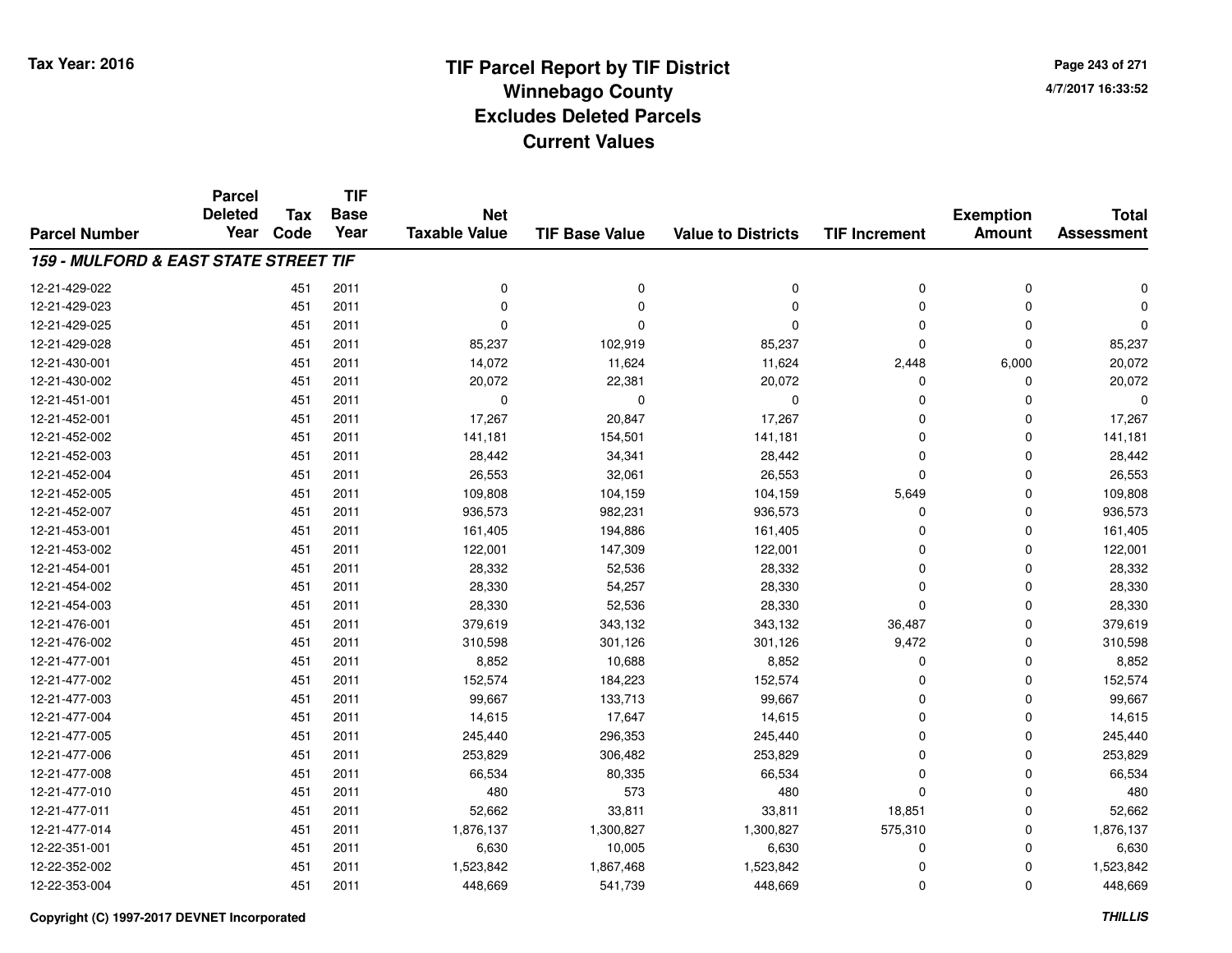**Page 244 of 2714/7/2017 16:33:52**

|                                       | <b>Parcel</b><br><b>Deleted</b> | <b>Tax</b> | <b>TIF</b><br><b>Base</b> | <b>Net</b>           |                       |                           |                      | <b>Exemption</b><br><b>Amount</b> | <b>Total</b><br><b>Assessment</b> |
|---------------------------------------|---------------------------------|------------|---------------------------|----------------------|-----------------------|---------------------------|----------------------|-----------------------------------|-----------------------------------|
| <b>Parcel Number</b>                  | Year                            | Code       | Year                      | <b>Taxable Value</b> | <b>TIF Base Value</b> | <b>Value to Districts</b> | <b>TIF Increment</b> |                                   |                                   |
| 159 - MULFORD & EAST STATE STREET TIF |                                 |            |                           |                      |                       |                           |                      |                                   |                                   |
| 12-22-353-005                         |                                 | 451        | 2011                      | 539,947              | 521,648               | 521,648                   | 18,299               | 0                                 | 539,947                           |
| 12-22-353-011                         |                                 | 451        | 2011                      | 32,389               | 47,935                | 32,389                    | 0                    | 0                                 | 32,389                            |
| 12-22-353-012                         |                                 | 451        | 2011                      | 18,783               | 22,680                | 18,783                    | $\mathbf 0$          | 0                                 | 18,783                            |
| 12-22-353-014                         |                                 | 451        | 2011                      | 35,654               | 52,114                | 35,654                    | 0                    | 0                                 | 35,654                            |
| 12-22-353-015                         |                                 | 451        | 2011                      | 210,528              | 254,200               | 210,528                   | 0                    | 0                                 | 210,528                           |
| 12-27-101-003                         |                                 | 451        | 0                         | 419,798              | 811,289               | 419,798                   | $\mathbf 0$          | 0                                 | 419,798                           |
| 12-27-101-004                         |                                 | 451        | $\mathbf 0$               | 211,428              | $\mathbf 0$           | 0                         | 211,428              | 0                                 | 211,428                           |
| 12-27-103-014                         |                                 | 451        | 2011                      | 39,141               | 118,102               | 39,141                    | 0                    | $\Omega$                          | 39,141                            |
| 12-27-105-001                         |                                 | 451        | 2011                      | 1,218                | 1,958                 | 1,218                     | $\mathbf 0$          | $\Omega$                          | 1,218                             |
| 12-28-101-007                         |                                 | 451        | 2011                      | 1,469                | 331,139               | 1,469                     | $\mathbf 0$          | $\Omega$                          | 1,469                             |
| 12-28-101-008                         |                                 | 451        | 2011                      | 303                  | 63,933                | 303                       | $\mathbf 0$          | $\Omega$                          | 303                               |
| 12-28-101-009                         |                                 | 451        | 2011                      | 271                  | 63,933                | 271                       | $\mathbf 0$          | $\Omega$                          | 271                               |
| 12-28-101-014                         |                                 | 451        | 2011                      | 290,828              | 396,986               | 290,828                   | $\mathbf 0$          | $\Omega$                          | 290,828                           |
| 12-28-101-015                         |                                 | 451        | 2011                      | 146,431              | 207,855               | 146,431                   | 0                    | $\Omega$                          | 146,431                           |
| 12-28-101-016                         |                                 | 451        | 2011                      | 0                    | 336,898               | 0                         | $\mathbf 0$          | $\Omega$                          | ŋ                                 |
| 12-28-101-017                         |                                 | 451        | 0                         | $\Omega$             | 0                     | 0                         | 0                    | $\Omega$                          | ŋ                                 |
| 12-28-126-003                         |                                 | 451        | 2011                      | $\Omega$             | n                     | $\Omega$                  | $\mathbf 0$          | $\Omega$                          | $\Omega$                          |
| 12-28-126-006                         |                                 | 451        | 2011                      | 73,659               | 126,937               | 73,659                    | 0                    | $\mathbf 0$                       | 73,659                            |
| 12-28-126-007                         |                                 | 451        | 2011                      | 488                  | 589                   | 488                       | $\mathbf 0$          | $\Omega$                          | 488                               |
| 12-28-126-008                         |                                 | 451        | 2011                      | 106,078              | 142,522               | 106,078                   | 0                    | 0                                 | 106,078                           |
| 12-28-126-010                         |                                 | 451        | 2011                      | 371,723              | 543,446               | 371,723                   | 0                    | 0                                 | 371,723                           |
| 12-28-126-011                         |                                 | 451        | 2011                      | 88,467               | 116,859               | 88,467                    | 0                    | 0                                 | 88,467                            |
| 12-28-126-012                         |                                 | 451        | 2011                      | 245,324              | 320,344               | 245,324                   | 0                    | 0                                 | 245,324                           |
| 12-28-126-013                         |                                 | 451        | 2011                      | 444,650              | 1,286,251             | 444,650                   | 0                    | $\mathbf 0$                       | 444,650                           |
| 12-28-126-014                         |                                 | 451        | 2011                      | 199,667              | 567,145               | 199,667                   | 0                    | $\Omega$                          | 199,667                           |
| 12-28-126-016                         |                                 | 451        | 2011                      | 213,872              | 267,833               | 213,872                   | 0                    | $\mathbf 0$                       | 213,872                           |
| 12-28-126-017                         |                                 | 451        | 2011                      | 72,874               | 87,989                | 72,874                    | 0                    | $\Omega$                          | 72,874                            |
| 12-28-127-004                         |                                 | 451        | 2011                      | 558,735              | 661,317               | 558,735                   | 0                    | 0                                 | 558,735                           |
| 12-28-127-008                         |                                 | 451        | 2011                      | 106,495              | 154,775               | 106,495                   | 0                    | $\Omega$                          | 106,495                           |
| 12-28-127-009                         |                                 | 451        | 2011                      | 222,724              | 271,147               | 222,724                   | 0                    | 0                                 | 222,724                           |
| 12-28-127-010                         |                                 | 451        | 2011                      | 100,000              | 151,519               | 100,000                   | $\mathbf 0$          | $\Omega$                          | 100,000                           |
| 12-28-127-011                         |                                 | 451        | 2011                      | 306,233              | 372,386               | 306,233                   | 0                    | $\Omega$                          | 306,233                           |
| 12-28-151-010                         |                                 | 451        | 2011                      | 1,002,695            | 1,304,893             | 1,002,695                 | 0                    | $\Omega$                          | 1,002,695                         |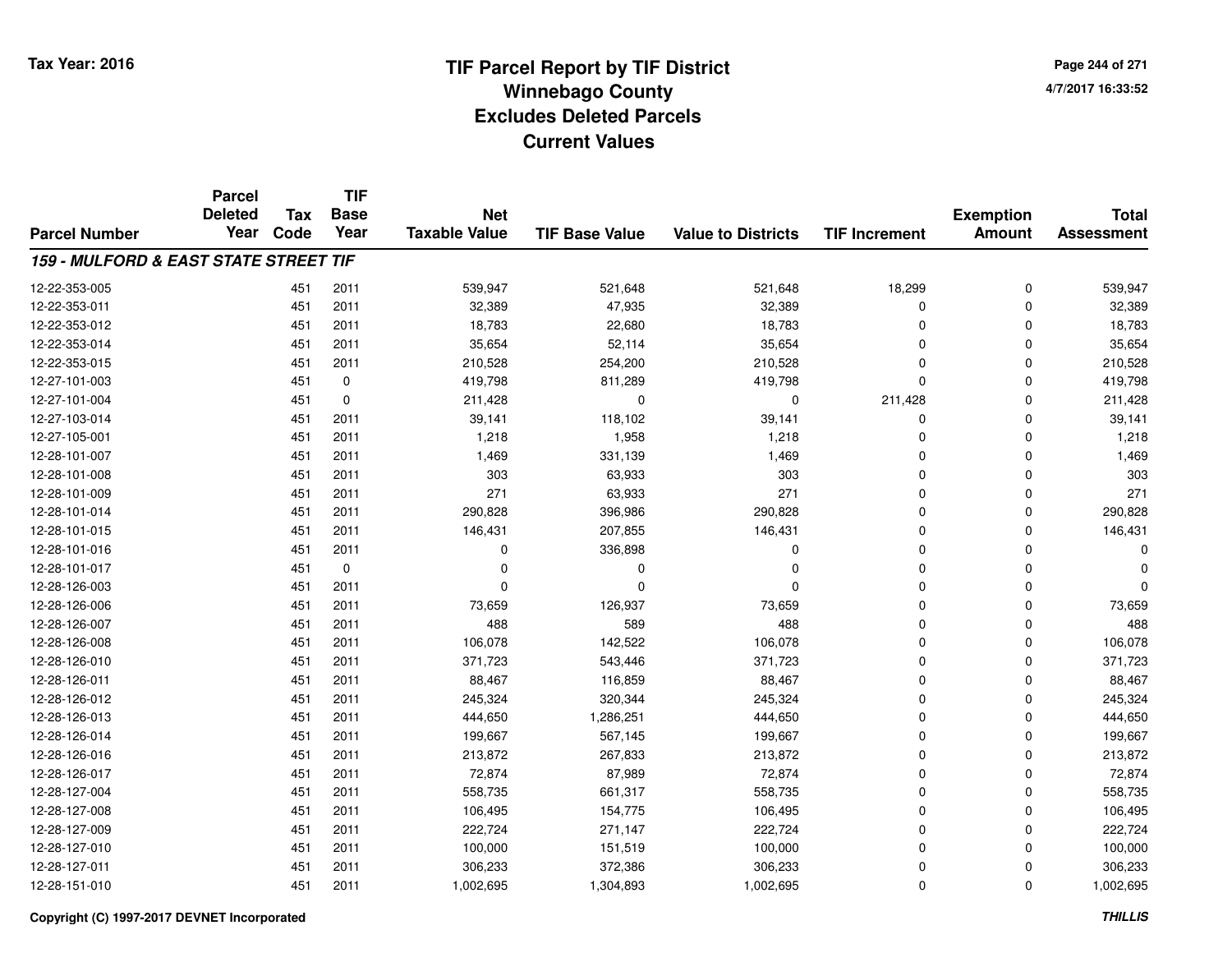**TIF**

**Parcel**

**Page 245 of 2714/7/2017 16:33:52**

#### **TIF Base ValueParcel NumberTotal AssessmentExemption Amount Value to Districts TIF Increment Base YearTax Code Deleted YearNet Taxable Value159 - MULFORD & EAST STATE STREET TIF**12-28-151-0111 451 2011 1,409,581 1,594,801 1,409,581 0 1,409,581 12-28-151-0222 451 2011 40,116 56,206 40,116 0 0 40,116 12-28-151-025 <sup>451</sup> <sup>0</sup> <sup>2011</sup> <sup>0</sup> <sup>0</sup> <sup>0</sup> <sup>0</sup> <sup>0</sup> 12-28-151-0300 451 0 85,685 119,436 85,685 0 0 85,685 12-28-151-0311 451 0 196,216 152,007 152,007 44,209 0 196,216 12-28-151-0322 451 0 46,722 80,951 46,722 0 0 46,722 12-28-151-0333 451 0 258,641 461,816 258,641 0 258,641 12-28-151-034 <sup>451</sup> <sup>0</sup> <sup>0</sup> 41,469 <sup>0</sup> <sup>0</sup> <sup>0</sup> <sup>0</sup> 12-28-152-003 <sup>451</sup> <sup>0</sup> <sup>0</sup> 2,001 <sup>0</sup> <sup>0</sup> <sup>0</sup> <sup>0</sup> 12-28-176-011 <sup>2017</sup> <sup>451</sup> <sup>2011</sup> 82,124 99,246 82,124 <sup>0</sup> <sup>0</sup> 82,124 12-28-201-003 <sup>451</sup> <sup>0</sup> <sup>2011</sup> <sup>0</sup> <sup>0</sup> <sup>0</sup> <sup>0</sup> <sup>0</sup> 12-28-202-0022 451 2011 884,596 1,112,797 884,596 0 0 884,596 12-28-202-0033 451 2011 148,240 183,108 148,240 0 0 148,240 12-28-202-004 <sup>451</sup> 461,028 <sup>2011</sup> 588,402 461,028 <sup>0</sup> <sup>0</sup> 461,028 12-28-202-005 <sup>451</sup> <sup>0</sup> <sup>2011</sup> <sup>0</sup> <sup>0</sup> <sup>0</sup> <sup>0</sup> <sup>0</sup> 12-28-203-0033 451 2011 1,056 1,275 1,056 0 0 1,056 12-28-203-005 <sup>451</sup> 76,551 <sup>2011</sup> 90,431 76,551 <sup>0</sup> <sup>0</sup> 76,551 12-28-203-006 <sup>451</sup> 225,750 <sup>2011</sup> 302,030 225,750 <sup>0</sup> <sup>0</sup> 225,750 12-28-203-007 <sup>451</sup> 752,964 <sup>2011</sup> 965,234 752,964 <sup>0</sup> <sup>0</sup> 752,964 12-28-204-012 <sup>451</sup> <sup>0</sup> <sup>2011</sup> <sup>0</sup> <sup>0</sup> <sup>0</sup> <sup>0</sup> <sup>0</sup> 12-28-204-013 <sup>451</sup> <sup>0</sup> <sup>2011</sup> <sup>0</sup> <sup>0</sup> <sup>0</sup> <sup>0</sup> <sup>0</sup> 12-28-204-014 <sup>451</sup> 6,114 <sup>2011</sup> 9,227 6,114 <sup>0</sup> <sup>0</sup> 6,114 12-28-204-017 <sup>451</sup> 336,633 <sup>2011</sup> 461,725 336,633 <sup>0</sup> <sup>0</sup> 336,633 12-28-204-018 <sup>451</sup> 122,902 <sup>2011</sup> 148,398 122,902 <sup>0</sup> <sup>0</sup> 122,902 12-28-204-023 <sup>451</sup> 704,054 <sup>2011</sup> 850,100 704,054 <sup>0</sup> <sup>0</sup> 704,054 12-28-204-036 <sup>451</sup> <sup>941</sup> <sup>2011</sup> 1,386 <sup>941</sup> <sup>0</sup> <sup>0</sup> <sup>941</sup> 12-28-204-037 <sup>451</sup> 226,667 <sup>2011</sup> 287,277 226,667 <sup>0</sup> <sup>0</sup> 226,667 12-28-204-0388 451 2011 66,697 104,268 66,697 0 0 66,697 12-28-204-0399 451 2011 86,626 104,595 86,626 0 0 86,626 12-28-204-0400 451 2011 221,866 288,795 221,866 0 0 221,866 12-28-226-0011 451 2011 136,653 27,845 27,845 108,808 0 136,653 12-28-226-002 <sup>451</sup> <sup>0</sup> <sup>2011</sup> <sup>0</sup> <sup>0</sup> <sup>0</sup> <sup>0</sup> <sup>0</sup> 12-28-226-004<sup>451</sup> 157,285 <sup>2011</sup> 202,373 157,285 <sup>0</sup> <sup>0</sup> 157,285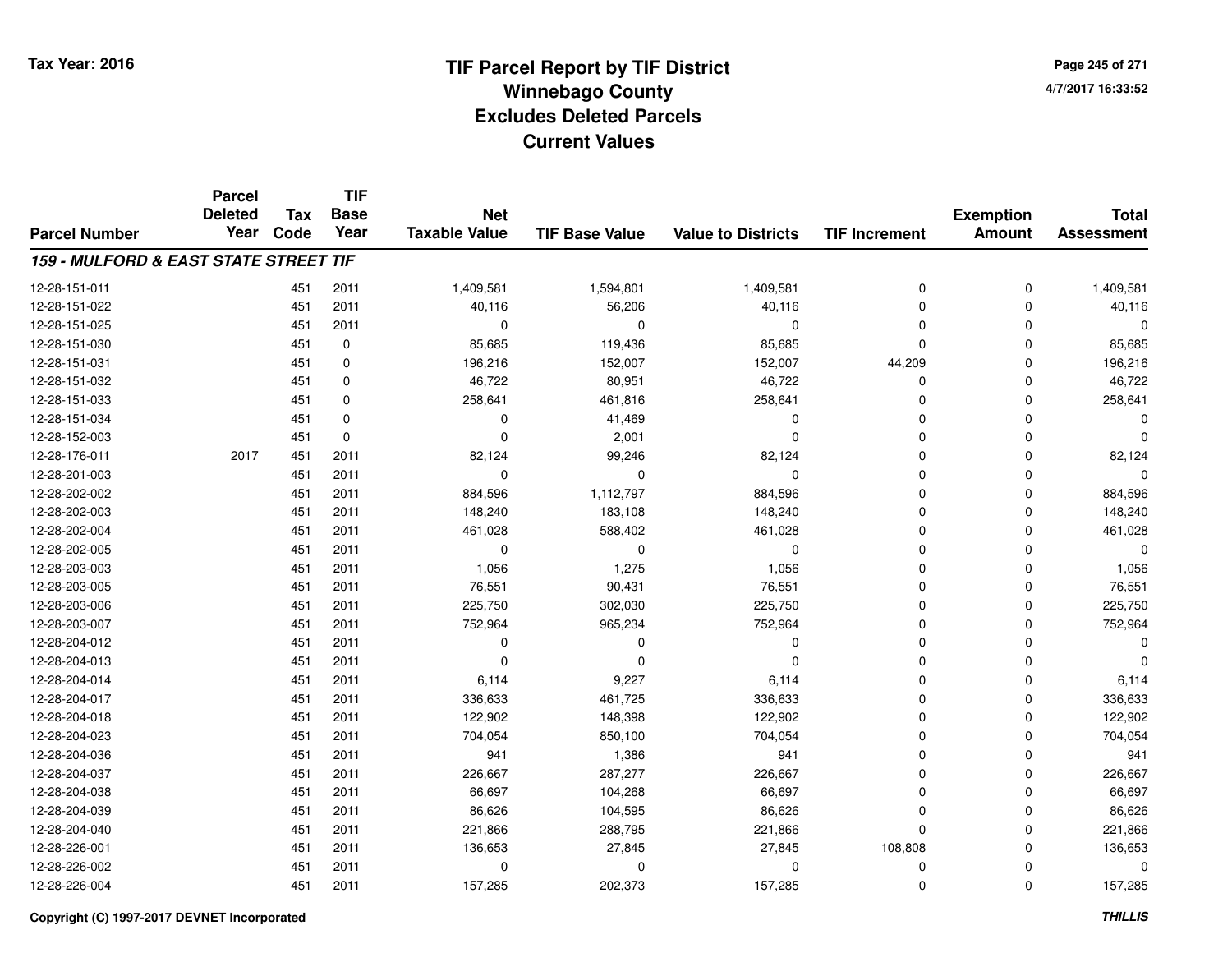**Page 246 of 2714/7/2017 16:33:52**

|                                       | <b>Parcel</b><br><b>Deleted</b> | <b>Tax</b> | <b>TIF</b><br><b>Base</b> | <b>Net</b><br><b>Taxable Value</b> | <b>TIF Base Value</b> | <b>Value to Districts</b> |                      | <b>Exemption</b> | <b>Total</b><br><b>Assessment</b> |
|---------------------------------------|---------------------------------|------------|---------------------------|------------------------------------|-----------------------|---------------------------|----------------------|------------------|-----------------------------------|
| <b>Parcel Number</b>                  | Year                            | Code       | Year                      |                                    |                       |                           | <b>TIF Increment</b> | Amount           |                                   |
| 159 - MULFORD & EAST STATE STREET TIF |                                 |            |                           |                                    |                       |                           |                      |                  |                                   |
| 12-28-226-008                         |                                 | 451        | 2011                      | 192,254                            | 293,705               | 192,254                   | 0                    | 0                | 192,254                           |
| 12-28-226-009                         |                                 | 451        | 2011                      | 268.144                            | 119,169               | 119,169                   | 148,975              | 0                | 268,144                           |
| 12-28-226-010                         |                                 | 451        | 2011                      | 234,588                            | 306,911               | 234,588                   | 0                    | 0                | 234,588                           |
| 12-28-227-001                         |                                 | 451        | 2011                      | 528,964                            | 705,236               | 528,964                   | 0                    | 0                | 528,964                           |
| 12-28-227-002                         |                                 | 451        | 2011                      | 330,634                            | 546,731               | 330,634                   | 0                    | 0                | 330,634                           |
| 12-28-227-003                         |                                 | 451        | 2011                      | 128,707                            | 172,919               | 128,707                   | 0                    | 0                | 128,707                           |
| 12-28-227-004                         |                                 | 451        | 2011                      | 161,164                            | 221,344               | 161,164                   | 0                    | 0                | 161,164                           |
| 12-28-227-006                         |                                 | 451        | 2011                      | 1,242,392                          | 1,505,868             | 1,242,392                 | 0                    | 0                | 1,242,392                         |
| 12-28-227-017                         |                                 | 451        | 2011                      | 248,696                            | 309,607               | 248,696                   | 0                    | 0                | 248,696                           |
| 12-29-201-001                         |                                 | 451        | 2011                      | 110,469                            | 139,400               | 110,469                   | 0                    | 0                | 110,469                           |
| 12-29-201-002                         |                                 | 451        | 2011                      | 9,429                              | 13,975                | 9,429                     | 0                    | 0                | 9,429                             |
| 12-29-201-003                         |                                 | 451        | 2011                      | 33,443                             | 40,380                | 33,443                    | 0                    | 0                | 33,443                            |
| 12-29-201-004                         |                                 | 451        | 2011                      | 8,578                              | 12,946                | 8,578                     | 0                    | 0                | 8,578                             |
| 12-29-201-005                         |                                 | 451        | 2011                      | 8,578                              | 12,946                | 8,578                     | 0                    | 0                | 8,578                             |
| 12-29-201-006                         |                                 | 451        | 2011                      | 8,578                              | 12,946                | 8,578                     | 0                    | 0                | 8,578                             |
| 12-29-201-007                         |                                 | 451        | 2011                      | 48,547                             | 61,207                | 48,547                    | 0                    | 0                | 48,547                            |
| 12-29-201-008                         |                                 | 451        | 2011                      | 47,956                             | 60,494                | 47,956                    | 0                    | 0                | 47,956                            |
| 12-29-201-009                         |                                 | 451        | 2011                      | 10,031                             | 12,113                | 10,031                    | 0                    | 0                | 10,031                            |
| 12-29-201-010                         |                                 | 451        | 2011                      | 8,220                              | 9,925                 | 8,220                     | 0                    | 0                | 8,220                             |
| 12-29-201-011                         |                                 | 451        | 2011                      | 8,220                              | 9,925                 | 8,220                     | 0                    | 0                | 8,220                             |
| 12-29-201-012                         |                                 | 451        | 2011                      | 2,451                              | 3,693                 | 2,451                     | 0                    | 0                | 2,451                             |
| 12-29-201-013                         |                                 | 451        | 2011                      | 2,451                              | 3,693                 | 2,451                     | 0                    | 0                | 2,451                             |
| 12-29-201-014                         |                                 | 451        | 2011                      | 8,099                              | 9,779                 | 8,099                     | 0                    | 0                | 8,099                             |
| 12-29-201-015                         |                                 | 451        | 2011                      | 8,908                              | 10,754                | 8,908                     | 0                    | 0                | 8,908                             |
| 12-29-201-016                         |                                 | 451        | 2011                      | 6,135                              | 7,407                 | 6,135                     | 0                    | 0                | 6,135                             |
| 12-29-201-017                         |                                 | 451        | 2011                      | 2,042                              | 3,078                 | 2,042                     | 0                    | 0                | 2,042                             |
| 12-29-201-018                         |                                 | 451        | 2011                      | 12,925                             | 30,098                | 12,925                    | 0                    | 11,000           | 23,925                            |
| 12-29-202-001                         |                                 | 451        | 2011                      | 89,604                             | 123,757               | 89,604                    | 0                    | 0                | 89,604                            |
| 12-29-202-002                         |                                 | 451        | 2011                      | 43,662                             | 61,864                | 43,662                    | 0                    | 0                | 43,662                            |
| 12-29-202-003                         |                                 | 451        | 2011                      | 13,811                             | 23,404                | 13,811                    | 0                    | 6,000            | 19,811                            |
| 12-29-202-004                         |                                 | 451        | 2011                      | $\mathbf 0$                        | 0                     | 0                         | $\Omega$             | 0                | $\Omega$                          |
| 12-29-202-005                         |                                 | 451        | 2011                      | $\mathbf 0$                        | 0                     | 0                         | $\Omega$             | 0                | $\Omega$                          |
| 12-29-202-008                         |                                 | 451        | 2011                      | 79,131                             | 95,546                | 79,131                    | 0                    | 0                | 79,131                            |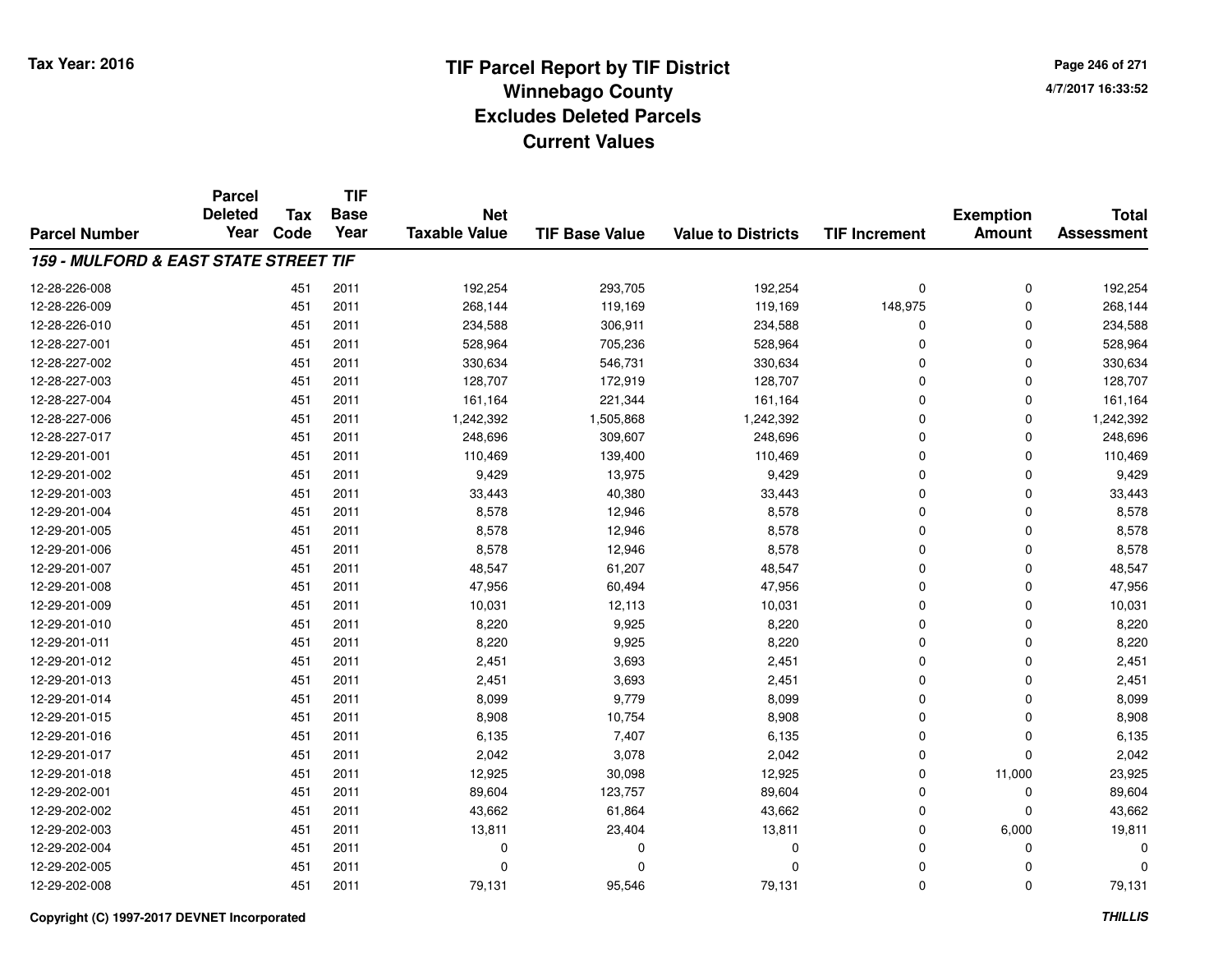**Page 247 of 2714/7/2017 16:33:52**

|                                       | <b>Parcel</b><br><b>Deleted</b> | <b>Tax</b> | <b>TIF</b><br><b>Base</b> | <b>Net</b>           |                       |                           |                      | <b>Exemption</b> | <b>Total</b>      |
|---------------------------------------|---------------------------------|------------|---------------------------|----------------------|-----------------------|---------------------------|----------------------|------------------|-------------------|
| <b>Parcel Number</b>                  | Year                            | Code       | Year                      | <b>Taxable Value</b> | <b>TIF Base Value</b> | <b>Value to Districts</b> | <b>TIF Increment</b> | <b>Amount</b>    | <b>Assessment</b> |
| 159 - MULFORD & EAST STATE STREET TIF |                                 |            |                           |                      |                       |                           |                      |                  |                   |
| 12-29-202-009                         |                                 | 451        | 2011                      | 14,500               | 30,133                | 14,500                    | 0                    | $\mathbf 0$      | 14,500            |
| 12-29-202-010                         |                                 | 451        | 2011                      | 16,192               | 27,378                | 16,192                    | 0                    | 6,000            | 22,192            |
| 12-29-202-011                         |                                 | 451        | 2011                      | 13,848               | 23,916                | 13,848                    | $\mathbf 0$          | 6,000            | 19,848            |
| 12-29-202-012                         |                                 | 451        | 2011                      | 14,353               | 24,711                | 14,353                    | 0                    | 6,000            | 20,353            |
| 12-29-202-013                         |                                 | 451        | 2011                      | 14,564               | 24,992                | 14,564                    | $\mathbf 0$          | 6,000            | 20,564            |
| 12-29-202-014                         |                                 | 451        | 2011                      | 13,082               | 22,822                | 13,082                    | 0                    | 6,000            | 19,082            |
| 12-29-202-017                         |                                 | 451        | 2011                      | 16,737               | 27,937                | 16,737                    | 0                    | $\Omega$         | 16,737            |
| 12-29-202-018                         |                                 | 451        | 2011                      | 13,164               | 32,064                | 13,164                    | 0                    | 6,000            | 19,164            |
| 12-29-203-001                         |                                 | 451        | 2011                      | 45,932               | 55,459                | 45,932                    | 0                    | $\Omega$         | 45,932            |
| 12-29-203-002                         |                                 | 451        | 2011                      | 42,913               | 51,815                | 42,913                    | 0                    | $\Omega$         | 42,913            |
| 12-29-203-003                         |                                 | 451        | 2011                      | 15,229               | 26,404                | 15,229                    | 0                    | 6,000            | 21,229            |
| 12-29-203-004                         |                                 | 451        | 2011                      | 17,034               | 24,765                | 17,034                    | 0                    | 6,000            | 23,034            |
| 12-29-203-005                         |                                 | 451        | 2011                      | 2,451                | 3,693                 | 2,451                     | 0                    | $\Omega$         | 2,451             |
| 12-29-203-006                         |                                 | 451        | 2011                      | 17,016               | 28,297                | 17,016                    | 0                    | 6,000            | 23,016            |
| 12-29-203-007                         |                                 | 451        | 2011                      | 15,429               | 22,741                | 15,429                    | $\mathbf 0$          | 0                | 15,429            |
| 12-29-203-008                         |                                 | 451        | 2011                      | 12,235               | 21,040                | 12,235                    | 0                    | 0                | 12,235            |
| 12-29-203-009                         |                                 | 451        | 2011                      | 43,412               | 52,417                | 43,412                    | 0                    | $\Omega$         | 43,412            |
| 12-29-203-010                         |                                 | 451        | 2011                      | 24,171               | 34,069                | 24,171                    | 0                    | 6,000            | 30,171            |
| 12-29-203-011                         |                                 | 451        | 2011                      | 22,160               | 35,965                | 22,160                    | 0                    | 6,000            | 28,160            |
| 12-29-203-012                         |                                 | 451        | 2011                      | 2,451                | 3,693                 | 2,451                     | 0                    | $\mathbf 0$      | 2,451             |
| 12-29-203-013                         |                                 | 451        | 2011                      | 13,075               | 20,083                | 13,075                    | 0                    | 6,000            | 19,075            |
| 12-29-203-014                         |                                 | 451        | 2011                      | 10,970               | 23,058                | 10,970                    | 0                    | 5,980            | 16,950            |
| 12-29-203-015                         |                                 | 451        | 2011                      | 13,332               | 27,148                | 13,332                    | 0                    | 6,000            | 19,332            |
| 12-29-203-016                         |                                 | 451        | 2011                      | 16,400               | 24,504                | 16,400                    | 0                    | 6,000            | 22,400            |
| 12-29-204-006                         |                                 | 451        | 2011                      | 13,900               | 23,703                | 13,900                    | 0                    | 6,000            | 19,900            |
| 12-29-204-007                         |                                 | 451        | 2011                      | 8,689                | 24,375                | 8,689                     | 0                    | 6,000            | 14,689            |
| 12-29-204-008                         |                                 | 451        | 2011                      | 18,015               | 29,588                | 18,015                    | 0                    | 6,000            | 24,015            |
| 12-29-204-009                         |                                 | 451        | 2011                      | 9,739                | 17,916                | 9,739                     | 0                    | 4,200            | 13,939            |
| 12-29-204-010                         |                                 | 451        | 2011                      | 10,030               | 31,339                | 10,030                    | 0                    | 6,000            | 16,030            |
| 12-29-204-011                         |                                 | 451        | 2011                      | 7,152                | 24,316                | 7,152                     | 0                    | 13,000           | 20,152            |
| 12-29-204-012                         |                                 | 451        | 2011                      | 9,050                | 23,361                | 9,050                     | 0                    | 10,646           | 19,696            |
| 12-29-204-013                         |                                 | 451        | 2011                      | 2,451                | 3,693                 | 2,451                     | 0                    | 0                | 2,451             |
| 12-29-205-001                         |                                 | 451        | 2011                      | 13,735               | 27,183                | 13,735                    | 0                    | 6,000            | 19,735            |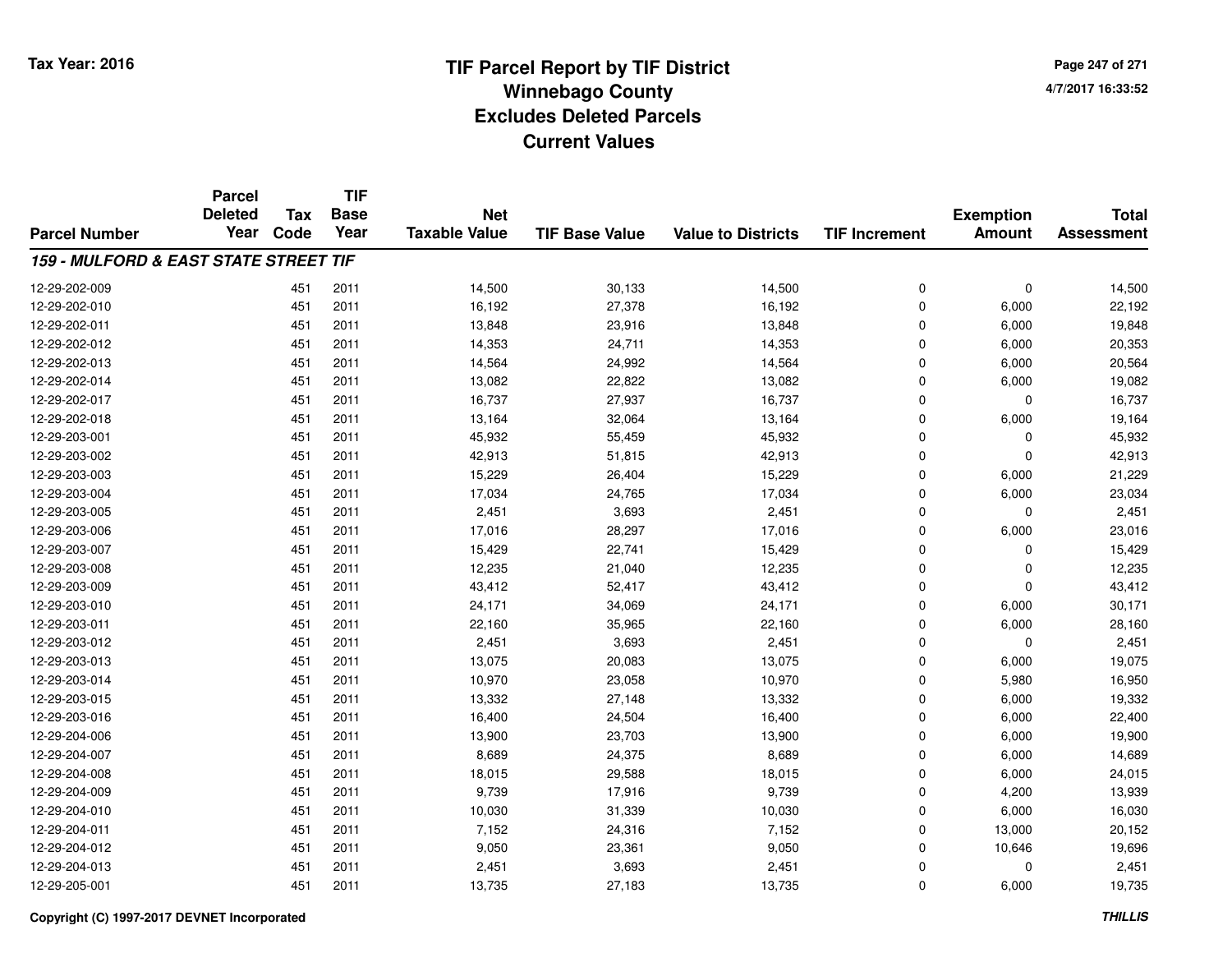**TIF**

**Parcel**

**Page 248 of 2714/7/2017 16:33:52**

#### **TIF Base ValueParcel NumberTotal AssessmentExemption Amount Value to Districts TIF Increment Base YearTax Code Deleted YearNet Taxable Value159 - MULFORD & EAST STATE STREET TIF**12-29-205-0022 13,162 13,162 2011 13,162 26,348 26,348 13,162 26,000 19,162 12-29-205-0033 451 2011 18,195 32,029 18,195 0 0 18,195 12-29-205-006 <sup>451</sup> 8,913 <sup>2011</sup> 18,570 8,913 <sup>0</sup> 5,567 14,480 12-29-205-007 <sup>451</sup> 12,124 <sup>2011</sup> 21,311 12,124 <sup>0</sup> 6,000 18,124 12-29-205-008 <sup>451</sup> 12,333 <sup>2011</sup> 17,663 12,333 <sup>0</sup> <sup>0</sup> 12,333 12-29-205-0099 451 2011 9,053 18,189 9,053 0 5,661 14,714 12-29-205-0133 451 2011 16,841 28,481 16,841 0 6,000 22,841 12-29-205-014 <sup>451</sup> 2,451 <sup>2011</sup> 3,693 2,451 <sup>0</sup> <sup>0</sup> 2,451 12-29-205-015 <sup>451</sup> 8,999 <sup>2011</sup> 28,732 8,999 <sup>0</sup> <sup>0</sup> 8,999 12-29-205-016 <sup>451</sup> <sup>0</sup> <sup>2011</sup> <sup>0</sup> <sup>0</sup> <sup>0</sup> <sup>0</sup> <sup>0</sup> 12-29-205-017 <sup>451</sup> 21,531 <sup>2011</sup> 25,997 21,531 <sup>0</sup> <sup>0</sup> 21,531 12-29-205-018 <sup>451</sup> 17,411 <sup>2011</sup> 28,732 17,411 <sup>0</sup> 6,000 23,411 12-29-205-0199 451 2011 15,565 25,655 15,565 0 6,000 21,565 12-29-205-0200 451 2011 15,397 25,696 15,397 0 6,000 21,397 12-29-205-021 <sup>451</sup> 37,946 <sup>2011</sup> 53,783 37,946 <sup>0</sup> <sup>0</sup> 37,946 12-29-205-022 <sup>451</sup> 25,000 <sup>2011</sup> 42,982 25,000 <sup>0</sup> <sup>0</sup> 25,000 12-29-205-026 <sup>451</sup> 25,418 <sup>2011</sup> 39,256 25,418 <sup>0</sup> <sup>0</sup> 25,418 12-29-205-027 <sup>451</sup> 16,369 <sup>2011</sup> 16,581 16,369 <sup>0</sup> 6,000 22,369 12-29-206-0011 451 2011 20,123 33,301 20,123 0 6,000 26,123 12-29-206-002 <sup>451</sup> 14,180 <sup>2011</sup> 24,010 14,180 <sup>0</sup> 6,000 20,180 12-29-206-003 <sup>451</sup> 13,237 <sup>2011</sup> 23,106 13,237 <sup>0</sup> 6,000 19,237 12-29-206-004 <sup>451</sup> 14,453 <sup>2011</sup> 24,493 14,453 <sup>0</sup> 6,000 20,453 12-29-206-005 <sup>451</sup> 13,746 <sup>2011</sup> 26,402 13,746 <sup>0</sup> 6,000 19,746 12-29-206-006 <sup>451</sup> 19,249 <sup>2011</sup> 23,100 19,249 <sup>0</sup> <sup>0</sup> 19,249 12-29-206-007 <sup>451</sup> 14,215 <sup>2011</sup> 24,530 14,215 <sup>0</sup> 6,000 20,215 12-29-206-0088 451 2011 16,218 27,450 16,218 0 6,000 22,218 12-29-206-009 <sup>451</sup> 24,165 <sup>2011</sup> 36,074 24,165 <sup>0</sup> <sup>0</sup> 24,165 12-29-206-0111 451 2011 15,370 26,259 15,370 0 6,000 21,370 12-29-206-0122 451 2011 14,448 24,871 14,448 0 6,000 20,448 12-29-206-0133 451 2011 12,916 28,950 12,916 0 6,000 18,916 12-29-206-0166 451 2011 15,621 27,069 15,621 0 7,588 23,209 12-29-206-017 <sup>451</sup> 11,319 <sup>2011</sup> 28,931 11,319 <sup>0</sup> 6,000 17,319 12-29-206-0200 451 2011 21,078 31,775 21,078 0 0 21,078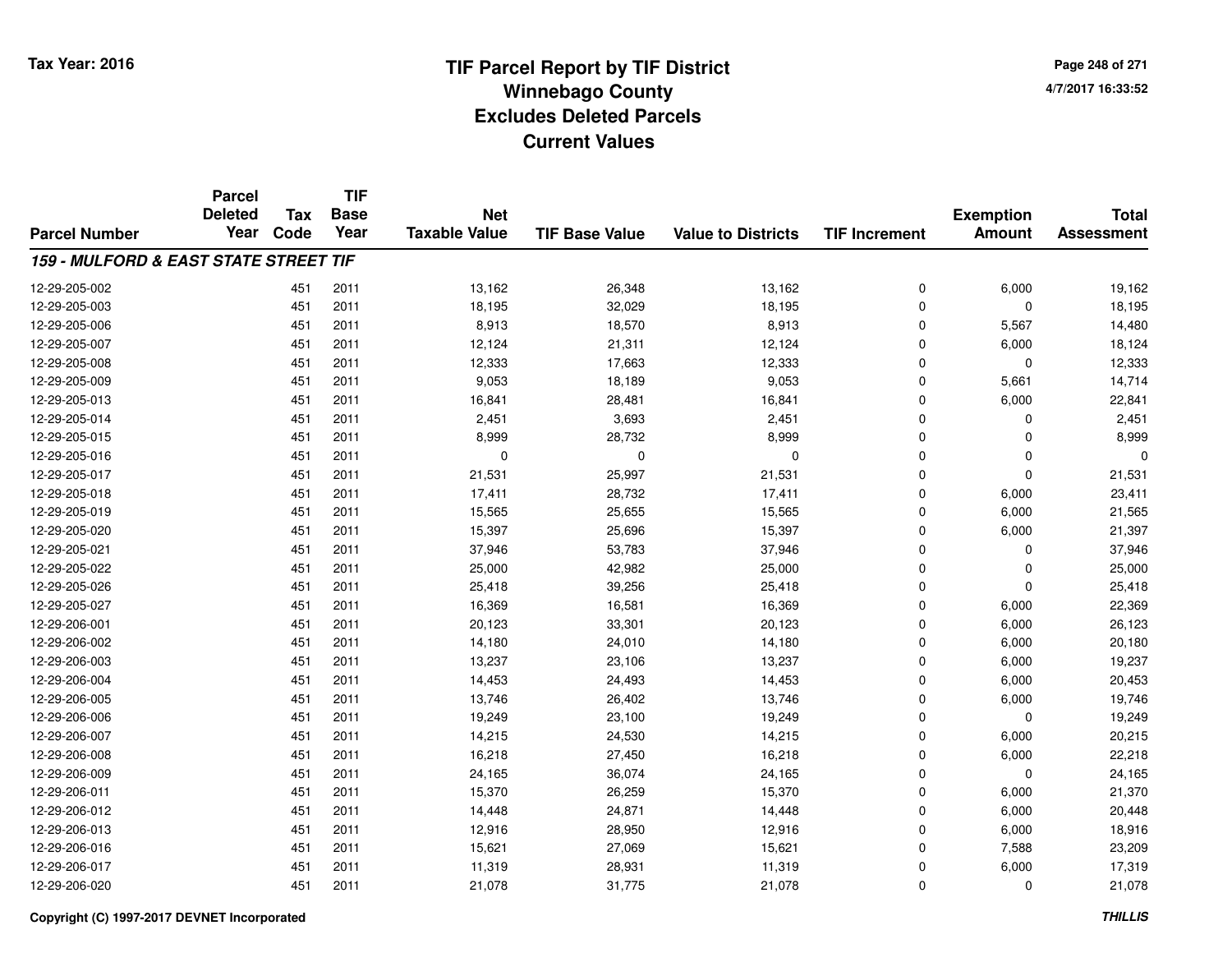**Page 249 of 2714/7/2017 16:33:52**

#### **TIF Base ValueParcel NumberTotal AssessmentExemption Amount Value to Districts TIF IncrementTIF Base YearTax CodeParcel Deleted YearNet Taxable Value159 - MULFORD & EAST STATE STREET TIF**12-29-206-0211 1 12,372 12,372 20,044 12,372 12,372 12,372 0 6,000 18,372 12-29-206-022 <sup>451</sup> 12,350 <sup>2011</sup> 21,472 12,350 <sup>0</sup> 6,000 18,350 12-29-206-0233 2,303 2,303 2,303 2,303 2,303 2,303 2,303 2,303 2,303 2,303 2,303 2,303 2,303 2,303 2,303 2,303 2,303 2,303 2,303 2,303 2,303 2,303 2,303 2,303 2,303 2,303 2,303 2,303 2,303 2,303 2,303 2,303 2,303 2,303 2,303 2,303 2,3 12-29-206-0266 451 2011 21,818 13,551 13,551 8,267 6,000 27,818 12-29-206-027 <sup>451</sup> 21,119 <sup>2011</sup> 32,024 21,119 <sup>0</sup> <sup>0</sup> 21,119 12-29-226-0011 451 2011 43,369 52,367 43,369 0 0 43,369 12-29-226-0022 451 2011 42,622 51,462 42,622 0 42,622 12-29-226-003 <sup>451</sup> 2,475 <sup>2011</sup> 3,731 2,475 <sup>0</sup> <sup>0</sup> 2,475 12-29-226-004 <sup>451</sup> 13,332 <sup>2011</sup> 29,400 13,332 <sup>0</sup> <sup>0</sup> 13,332 12-29-226-005 <sup>451</sup> 25,401 <sup>2011</sup> 38,332 25,401 <sup>0</sup> <sup>0</sup> 25,401 12-29-226-006 <sup>451</sup> 21,976 <sup>2011</sup> 33,178 21,976 <sup>0</sup> <sup>0</sup> 21,976 12-29-226-007 <sup>451</sup> 4,983 <sup>2011</sup> 17,520 4,983 <sup>0</sup> 11,000 15,983 12-29-226-0088 451 2011 25,590 27,563 25,590 0 6,000 31,590 12-29-226-0133 451 2011 23,105 43,841 23,105 0 6,000 29,105 12-29-226-014 <sup>451</sup> 22,315 <sup>2011</sup> 36,742 22,315 <sup>0</sup> 6,000 28,315 12-29-226-015 <sup>451</sup> 25,050 <sup>2011</sup> 31,781 25,050 <sup>0</sup> 6,000 31,050 12-29-226-016 <sup>451</sup> 224,026 <sup>2011</sup> 270,498 224,026 <sup>0</sup> <sup>0</sup> 224,026 12-29-226-0177 451 2011 32,422 49,448 32,422 0 6,000 38,422 12-29-226-018 <sup>451</sup> 34,077 <sup>2011</sup> 49,205 34,077 <sup>0</sup> <sup>0</sup> 34,077 12-29-226-0199 451 2011 36,685 52,988 36,685 0 0 36,685 12-29-226-0200 451 2011 28,582 43,946 28,582 0 6,000 34,582 12-29-226-021 <sup>451</sup> 91,113 <sup>2011</sup> 152,339 91,113 <sup>0</sup> <sup>0</sup> 91,113 12-29-226-022 <sup>451</sup> 91,114 <sup>2011</sup> 148,973 91,114 <sup>0</sup> <sup>0</sup> 91,114 12-29-226-023 <sup>451</sup> 91,113 <sup>2011</sup> 74,565 74,565 16,548 <sup>0</sup> 91,113 12-29-226-0244 2011 2011 70,997 117,730 70,997 0 0 0 70,997 12-29-226-025 <sup>451</sup> 70,997 <sup>2011</sup> 71,176 70,997 <sup>0</sup> <sup>0</sup> 70,997 12-29-226-0266 451 2011 71,956 86,881 71,956 0 0 71,956 12-29-226-027 <sup>451</sup> 79,326 <sup>2011</sup> 71,149 71,149 8,177 <sup>0</sup> 79,326 12-29-226-028 <sup>451</sup> 87,991 <sup>2011</sup> 96,934 87,991 <sup>0</sup> <sup>0</sup> 87,991 12-29-226-0299 451 2011 109,335 180,345 109,335 0 0 109,335 12-29-226-0300 451 2011 6,633 33,586 6,633 0 6,000 12,633 12-29-226-0311 451 2011 22,303 33,287 22,303 0 22,303 12-29-227-0011 451 2011 5,849 14,330 5,849 0 8,000 13,849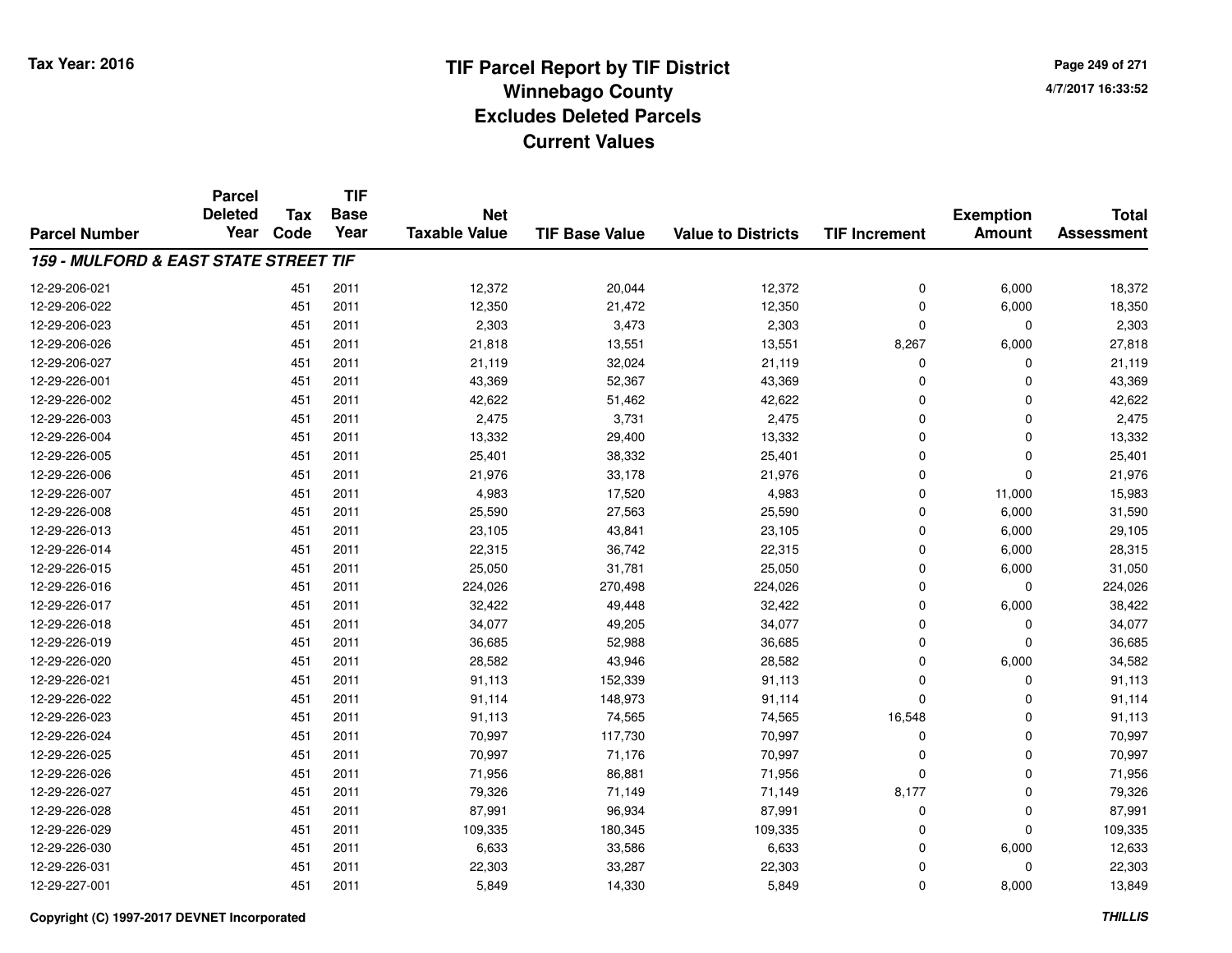**TIF**

**Parcel**

**Page 250 of 2714/7/2017 16:33:52**

#### **TIF Base ValueParcel NumberTotal AssessmentExemption Amount Value to Districts TIF Increment Base YearTax Code Deleted YearNet Taxable Value159 - MULFORD & EAST STATE STREET TIF**12-29-227-0022 451 2011 7,849 14,330 7,849 0 6,000 13,849 12-29-227-0033 451 2011 2,849 12,641 2,849 0 11,000 13,849 12-29-227-004 <sup>451</sup> 7,849 <sup>2011</sup> 17,964 7,849 <sup>0</sup> 6,000 13,849 12-29-227-005 <sup>451</sup> 13,849 <sup>2011</sup> 20,330 13,849 <sup>0</sup> <sup>0</sup> 13,849 12-29-227-0066 451 2011 13,849 14,330 13,849 0 0 13,849 12-29-227-007 <sup>451</sup> 13,849 <sup>2011</sup> 20,330 13,849 <sup>0</sup> <sup>0</sup> 13,849 12-29-227-008 <sup>451</sup> 7,849 <sup>2011</sup> 20,330 7,849 <sup>0</sup> 6,000 13,849 12-29-228-0011 451 2011 25,000 63,081 25,000 0 25,000 12-29-228-0022 451 2011 27,133 45,011 27,133 0 11,000 38,133 12-29-228-003 <sup>451</sup> 75,790 <sup>2011</sup> 91,512 75,790 <sup>0</sup> <sup>0</sup> 75,790 12-29-228-004 <sup>451</sup> 91,114 <sup>2011</sup> 154,741 91,114 <sup>0</sup> <sup>0</sup> 91,114 12-29-228-0055 451 2011 74,659 118,449 74,659 0 0 74,659 12-29-228-006 <sup>451</sup> <sup>0</sup> <sup>2011</sup> 39,852 <sup>0</sup> <sup>0</sup> 34,608 34,608 12-29-228-007 <sup>451</sup> 34,870 <sup>2011</sup> 50,284 34,870 <sup>0</sup> <sup>0</sup> 34,870 12-29-228-0088 451 2011 36,120 51,005 36,120 0 0 36,120 12-29-228-009 <sup>451</sup> <sup>0</sup> <sup>2011</sup> <sup>0</sup> <sup>0</sup> <sup>0</sup> <sup>0</sup> <sup>0</sup> 12-29-228-0100 451 2011 16,615 49,629 16,615 0 8,388 25,003 12-29-228-0111 451 2011 28,441 49,797 28,441 0 6,000 34,441 12-29-228-012 <sup>451</sup> 91,113 <sup>2011</sup> 98,578 91,113 <sup>0</sup> <sup>0</sup> 91,113 12-29-228-0133 451 2011 99,089 119,642 99,089 0 0 99,089 12-29-228-014 <sup>451</sup> 55,994 <sup>2011</sup> 72,455 55,994 <sup>0</sup> <sup>0</sup> 55,994 12-29-228-015 <sup>451</sup> 55,994 <sup>2011</sup> 72,455 55,994 <sup>0</sup> <sup>0</sup> 55,994 12-29-228-017 <sup>451</sup> 2,858 <sup>2011</sup> 4,320 2,858 <sup>0</sup> <sup>0</sup> 2,858 12-29-228-0188 451 2011 4,936 7,463 4,936 0 0 4,936 12-29-228-019 <sup>451</sup> 10,870 <sup>2011</sup> 13,126 10,870 <sup>0</sup> <sup>0</sup> 10,870 12-29-228-0200 451 2011 15,073 18,200 15,073 0 0 15,073 12-29-228-0211 451 2011 41,873 57,964 41,873 0 0 41,873 12-29-228-024 <sup>451</sup> 295,303 <sup>2011</sup> 208,424 208,424 86,879 <sup>0</sup> 295,303 12-29-228-0255 451 2011 135,514 163,623 135,514 0 0 135,514 12-29-229-005 <sup>451</sup> <sup>0</sup> <sup>2011</sup> <sup>0</sup> <sup>0</sup> <sup>0</sup> <sup>0</sup> <sup>0</sup> 12-29-229-0111 451 2011 0 2,674 0 0 0 0 12-29-229-0122 451 2011 0 3,555 0 0 0 0 12-29-229-015<sup>451</sup> 234,494 <sup>2011</sup> 370,323 234,494 <sup>0</sup> <sup>0</sup> 234,494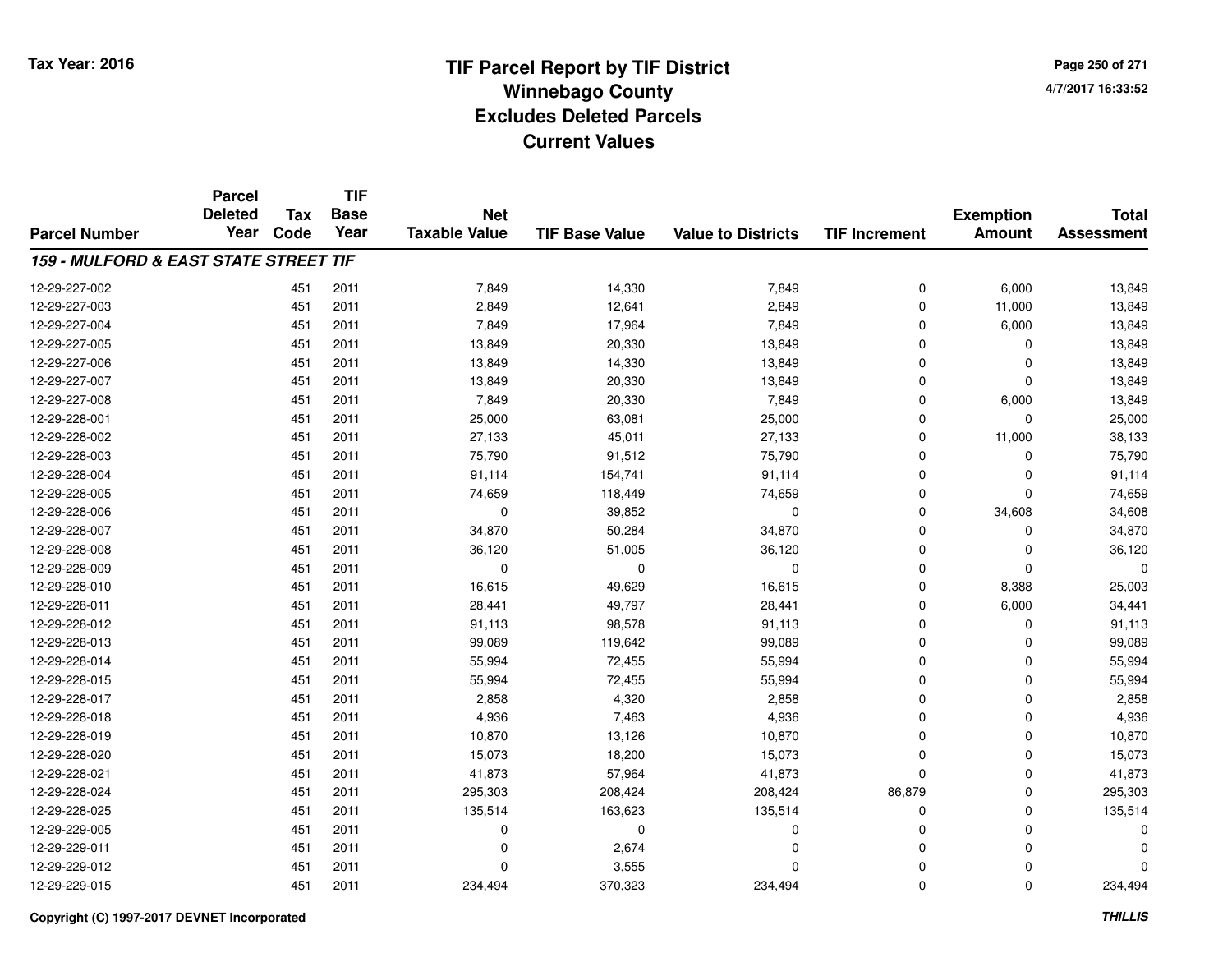**Page 251 of 2714/7/2017 16:33:52**

#### **TIF Base ValueParcel NumberTotal AssessmentExemption Amount Value to Districts TIF IncrementTIF Base YearTax CodeParcel Deleted YearNet Taxable Value159 - MULFORD & EAST STATE STREET TIF**12-29-229-016 <sup>451</sup> 271,381 <sup>2011</sup> 402,526 271,381 <sup>0</sup> <sup>0</sup> 271,381 12-29-229-019 <sup>451</sup> <sup>0</sup> <sup>2011</sup> <sup>0</sup> <sup>0</sup> <sup>0</sup> <sup>0</sup> <sup>0</sup> 12-29-229-0200 0  $\frac{451}{2011}$  0  $\frac{4,049}{10}$  0 0 0 0 0 0 12-29-229-0233 451 2011 344,495 444,389 344,495 0 0 344,495 12-29-229-024 <sup>451</sup> 488,105 <sup>2011</sup> 637,601 488,105 <sup>0</sup> <sup>0</sup> 488,105 12-29-229-0255 451 0 0 119,190 0 0 12-29-251-006 <sup>451</sup> 204,953 <sup>2011</sup> 280,314 204,953 <sup>0</sup> <sup>0</sup> 204,953 12-29-251-0133 451 2011 530,531 640,584 530,531 0 0 530,531 12-29-251-014 <sup>451</sup> 17,872 <sup>2011</sup> 32,345 17,872 <sup>0</sup> <sup>0</sup> 17,872 12-29-257-001 <sup>451</sup> 117,686 <sup>2011</sup> 155,712 117,686 <sup>0</sup> <sup>0</sup> 117,686 12-29-257-0022 451 2011 19,275 27,652 19,275 0 0 19,275 12-29-276-002 <sup>451</sup> 17,740 <sup>2011</sup> 24,832 17,740 <sup>0</sup> <sup>0</sup> 17,740 12-29-276-0033 451 2011 20,000 43,164 20,000 0 0 20,000 12-29-276-004 <sup>451</sup> 17,481 <sup>2011</sup> 23,051 17,481 <sup>0</sup> <sup>0</sup> 17,481 12-29-276-0055 451 2011 18,648 42,391 18,648 0 0 18,648 12-29-276-0066 451 2011 15,556 35,358 15,556 0 0 15,556 12-29-276-007 <sup>451</sup> 15,463 <sup>2011</sup> 35,149 15,463 <sup>0</sup> <sup>0</sup> 15,463 12-29-276-008 <sup>451</sup> 29,165 <sup>2011</sup> 38,977 29,165 <sup>0</sup> <sup>0</sup> 29,165 12-29-276-009 <sup>451</sup> 35,903 <sup>2011</sup> 47,289 35,903 <sup>0</sup> <sup>0</sup> 35,903 12-29-276-0100 451 2011 32,191 42,437 32,191 0 0 32,191 12-29-276-011 <sup>451</sup> 30,883 <sup>2011</sup> 41,212 30,883 <sup>0</sup> <sup>0</sup> 30,883 12-29-276-0122 451 2011 32,663 52,418 32,663 0 32,663 12-29-276-0133 451 2011 26,431 35,383 26,431 0 0 26,431 12-29-276-014 <sup>451</sup> 20,293 <sup>2011</sup> 27,780 20,293 <sup>0</sup> <sup>0</sup> 20,293 12-29-276-015 <sup>451</sup> 20,293 <sup>2011</sup> 27,780 20,293 <sup>0</sup> <sup>0</sup> 20,293 12-29-276-017 <sup>451</sup> 16,544 <sup>2011</sup> 26,319 16,544 <sup>0</sup> <sup>0</sup> 16,544 12-29-276-018 <sup>451</sup> 21,544 <sup>2011</sup> 28,258 21,544 <sup>0</sup> <sup>0</sup> 21,544 12-29-276-0199 451 2011 35,942 48,055 35,942 0 0 35,942 12-29-276-0200 451 2011 37,079 48,641 37,079 0 0 37,079 12-29-276-0211 451 2011 22,363 29,332 22,363 0 22,363 12-29-276-0222 451 2011 35,064 45,995 35,064 0 0 35,064 12-29-276-0233 451 2011 24,009 31,494 24,009 0 24,009 12-29-276-024<sup>451</sup> 33,772 <sup>2011</sup> 43,897 33,772 <sup>0</sup> <sup>0</sup> 33,772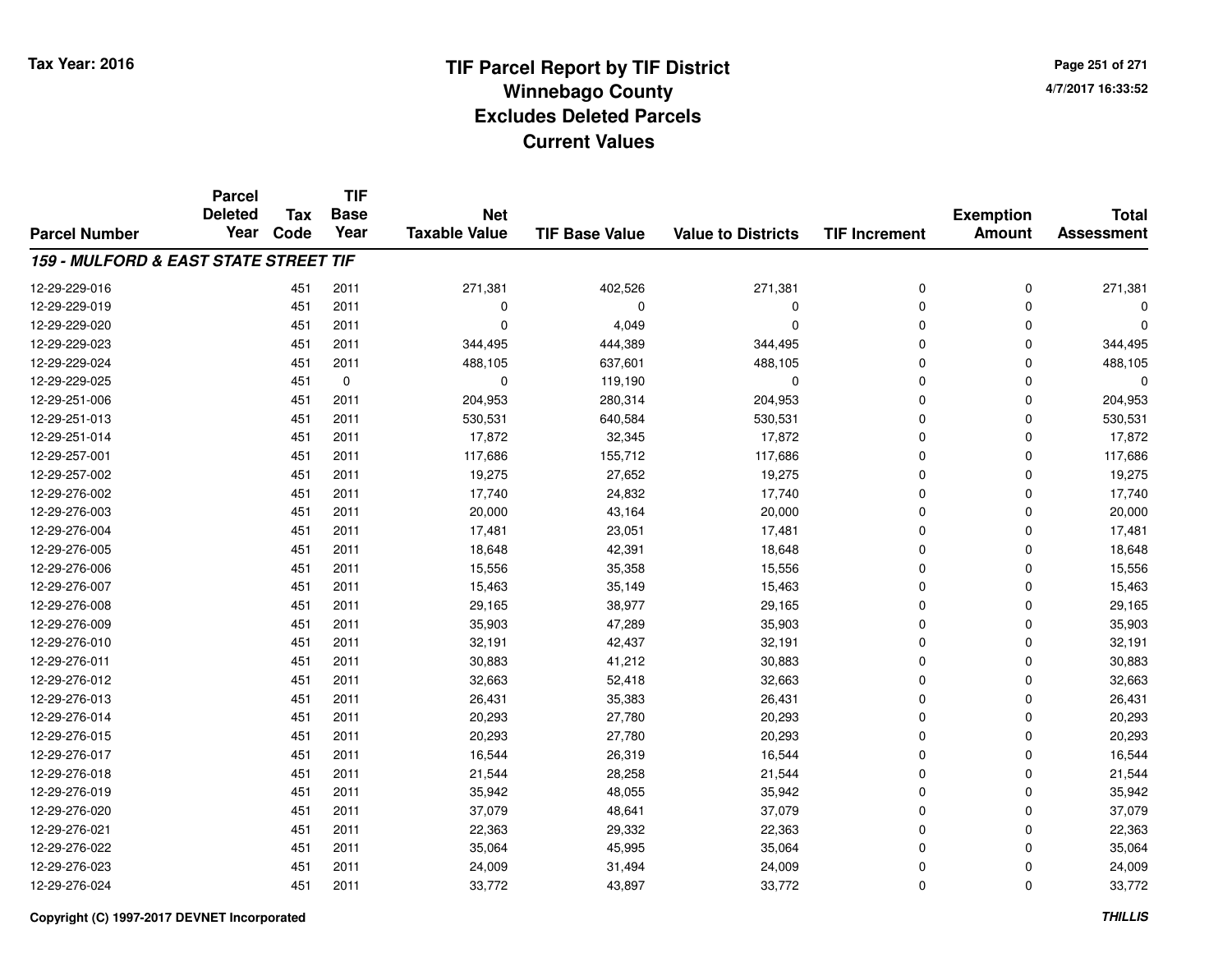**Page 252 of 2714/7/2017 16:33:52**

|                                       | <b>Parcel</b><br><b>Deleted</b> |             | <b>TIF</b><br><b>Base</b> | <b>Net</b>           |                       |                           |                      |                                   | <b>Total</b>      |
|---------------------------------------|---------------------------------|-------------|---------------------------|----------------------|-----------------------|---------------------------|----------------------|-----------------------------------|-------------------|
| <b>Parcel Number</b>                  | Year                            | Tax<br>Code | Year                      | <b>Taxable Value</b> | <b>TIF Base Value</b> | <b>Value to Districts</b> | <b>TIF Increment</b> | <b>Exemption</b><br><b>Amount</b> | <b>Assessment</b> |
| 159 - MULFORD & EAST STATE STREET TIF |                                 |             |                           |                      |                       |                           |                      |                                   |                   |
| 12-29-276-025                         |                                 | 451         | 2011                      | 33,772               | 43,897                | 33,772                    | 0                    | $\mathbf 0$                       | 33,772            |
| 12-29-276-026                         |                                 | 451         | 2011                      | 15,136               | 24,079                | 15,136                    | 0                    | $\Omega$                          | 15,136            |
| 12-29-276-027                         |                                 | 451         | 2011                      | 19,461               | 25,528                | 19,461                    | 0                    | $\Omega$                          | 19,461            |
| 12-29-277-001                         |                                 | 451         | 2011                      | 11,666               | 30,028                | 11,666                    | 0                    | 0                                 | 11,666            |
| 12-29-277-002                         |                                 | 451         | 2011                      | 18,302               | 31,348                | 18,302                    | 0                    | 0                                 | 18,302            |
| 12-29-277-003                         |                                 | 451         | 2011                      | 101,396              | 135,821               | 101,396                   | 0                    | 0                                 | 101,396           |
| 12-29-277-004                         |                                 | 451         | 2011                      | 14,377               | 67,787                | 14,377                    | 0                    | 0                                 | 14,377            |
| 12-29-277-005                         |                                 | 451         | 2011                      | 95,258               | 124,880               | 95,258                    | 0                    | 0                                 | 95,258            |
| 12-29-277-006                         |                                 | 451         | 2011                      | 160,270              | 214,318               | 160,270                   | $\mathbf 0$          | $\mathbf 0$                       | 160,270           |
| 12-29-277-008                         |                                 | 451         | 2011                      | $\mathbf 0$          | 0                     | 0                         | 0                    | $\mathbf 0$                       |                   |
| 12-29-277-011                         |                                 | 451         | 2011                      | 9,021                | 13,616                | 9,021                     | 0                    | $\mathbf 0$                       | 9,021             |
| <b>Tax District Totals:</b>           | <b>Parcel Count:</b>            |             | 397                       | 38,641,634           | 49,938,279            | 37,067,532                | 1,574,102            | 560,637                           | 39,202,271        |
| <b>164 - AUBURN STREET TIF</b>        |                                 |             |                           |                      |                       |                           |                      |                                   |                   |
| 11-14-160-002                         |                                 | 455         | 2013                      | 12,066               | 12,818                | 12,066                    | $\pmb{0}$            | $\mathbf 0$                       | 12,066            |
| 11-14-160-013                         |                                 | 455         | 2013                      | 160,199              | 154,733               | 154,733                   | 5,466                | $\mathbf 0$                       | 160,199           |
| 11-14-301-022                         |                                 | 455         | 2013                      | 4,719                | 5,013                 | 4,719                     | 0                    | $\mathbf 0$                       | 4,719             |
| 11-14-301-023                         |                                 | 455         | 2013                      | 4,800                | 5,099                 | 4,800                     | 0                    | $\Omega$                          | 4,800             |
| 11-14-301-024                         |                                 | 455         | 2013                      | 63,734               | 67,715                | 63,734                    | 0                    | $\Omega$                          | 63,734            |
| 11-15-156-003                         |                                 | 455         | 2013                      | 29,302               | 31,133                | 29,302                    | 0                    | $\mathbf 0$                       | 29,302            |
| 11-15-156-004                         |                                 | 455         | 2013                      | 767                  | 815                   | 767                       | 0                    | $\mathbf 0$                       | 767               |
| 11-15-156-005                         |                                 | 455         | 2013                      | $\mathbf 0$          | $\mathbf 0$           | 0                         | 0                    | $\mathbf 0$                       | $\Omega$          |
| 11-15-156-007                         |                                 | 455         | 2013                      | 10,540               | 11,197                | 10,540                    | 0                    | $\mathbf 0$                       | 10,540            |
| 11-15-156-008                         |                                 | 455         | 2013                      | 74,765               | 79,435                | 74,765                    | $\mathbf 0$          | $\Omega$                          | 74,765            |
| 11-15-156-009                         |                                 | 455         | 2013                      | 66,665               | 70,832                | 66,665                    | 0                    | 0                                 | 66,665            |
| 11-15-156-010                         |                                 | 455         | 2013                      | 64,109               | 68,113                | 64,109                    | 0                    | 0                                 | 64,109            |
| 11-15-156-011                         |                                 | 455         | 2013                      | 1,838                | 1,952                 | 1,838                     | $\mathbf 0$          | $\Omega$                          | 1,838             |
| 11-15-156-012                         |                                 | 455         | 2013                      | 43,404               | 46,117                | 43,404                    | 0                    | $\mathbf 0$                       | 43,404            |
| 11-15-156-013                         |                                 | 455         | 2013                      | 8,390                | 8,916                 | 8,390                     | 0                    | $\mathbf{0}$                      | 8,390             |
| 11-15-156-014                         |                                 | 455         | 2013                      | 5,568                | 5,915                 | 5,568                     | $\mathbf 0$          | $\mathbf 0$                       | 5,568             |
| 11-15-156-015                         |                                 | 455         | 2013                      | 5,538                | 5,885                 | 5,538                     | $\mathbf 0$          | $\mathbf 0$                       | 5,538             |
| 11-15-156-017                         |                                 | 455         | 2013                      | 13,042               | 13,855                | 13,042                    | 0                    | 0                                 | 13,042            |
| 11-15-156-018                         |                                 | 455         | 2013                      | 44,294               | 47,061                | 44,294                    | 0                    | 0                                 | 44,294            |
| 11-15-156-019                         |                                 | 455         | 2013                      | 15,654               | 16,630                | 15,654                    | $\mathbf 0$          | $\mathbf{0}$                      | 15,654            |

### **Copyright (C) 1997-2017 DEVNET Incorporated**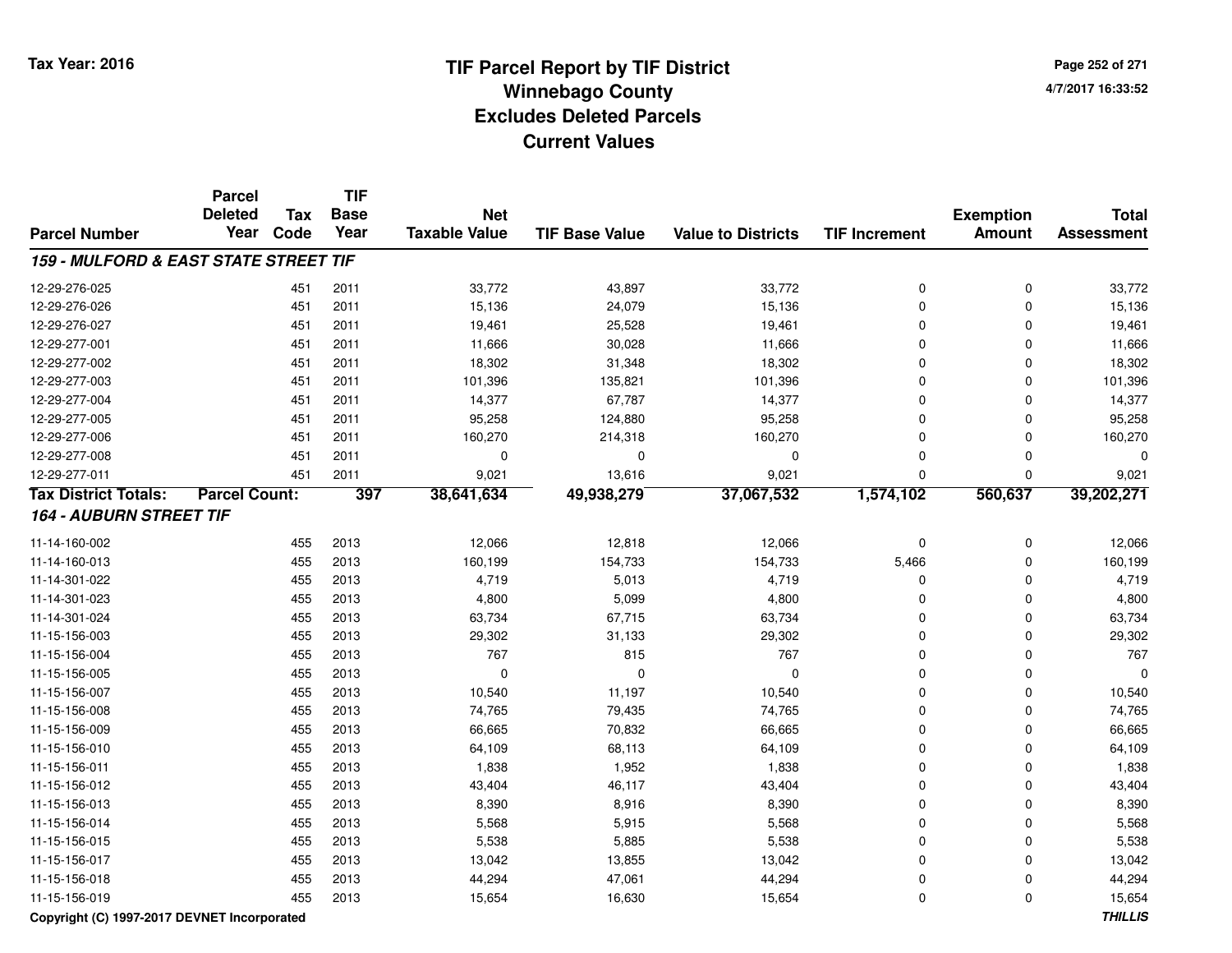**TIF**

**Parcel**

**Page 253 of 2714/7/2017 16:33:52**

#### **TIF Base ValueParcel NumberTotal AssessmentExemption Amount Value to Districts TIF Increment Base YearTax Code Deleted YearNet Taxable Value164 - AUBURN STREET TIF**11-15-156-0200 455 2013 27,131 28,826 27,131 0 0 27,131 11-15-156-025 <sup>455</sup> 42,680 <sup>2013</sup> 45,346 42,680 <sup>0</sup> <sup>0</sup> 42,680 11-15-156-026 <sup>455</sup> 14,331 <sup>2013</sup> 11,748 11,748 2,583 <sup>0</sup> 14,331 11-15-156-027 <sup>455</sup> 19,200 <sup>2013</sup> 20,399 19,200 <sup>0</sup> <sup>0</sup> 19,200 11-15-156-028 <sup>455</sup> 201,837 <sup>2013</sup> 203,221 201,837 <sup>0</sup> <sup>0</sup> 201,837 11-15-156-029 <sup>455</sup> 9,277 <sup>2013</sup> 9,856 9,277 <sup>0</sup> <sup>0</sup> 9,277 11-15-156-0300 455 2013 5,371 5,706 5,371 0 0 5,371 11-15-156-0311 455 2013 5,371 5,706 5,371 0 0 5,371 11-15-156-0322 455 2013 35,996 63,539 35,996 0 0 35,996 11-15-156-033 $3$  2,769 2013 2,769 2,942 2,769 2,769 0 2,769 2,769 2,769 0 2,769 11-15-156-034 <sup>455</sup> 2,769 <sup>2013</sup> 2,942 2,769 <sup>0</sup> <sup>0</sup> 2,769 11-15-156-0355 455 2013 2,769 2,942 2,769 0 0 2,769 11-15-156-0388 455 2013 6,313 6,706 6,313 0 0 6,313 11-15-156-0411 455 2013 44,177 46,938 44,177 0 0 44,177 11-15-156-0422 455 2013 6,445 6,847 6,445 0 0 6,445 11-15-156-0433 455 2013 33,100 32,667 32,667 433 0 33,100 11-15-184-003 <sup>455</sup> 52,908 <sup>2013</sup> 56,214 52,908 <sup>0</sup> <sup>0</sup> 52,908 11-15-184-007 <sup>455</sup> 52,612 <sup>2013</sup> 55,898 52,612 <sup>0</sup> <sup>0</sup> 52,612 11-15-184-008 <sup>455</sup> 25,740 <sup>2013</sup> 27,348 25,740 <sup>0</sup> <sup>0</sup> 25,740 11-15-184-0099 455 2013 6,610 7,022 6,610 0 0 6,610 11-15-184-0111 455 2013 11,760 12,493 11,760 0 0 11,760 11-15-184-0122 455 2013 29,846 31,708 29,846 0 0 29,846 11-15-184-0133 455 2013 75,791 80,524 75,791 0 0 75,791 11-15-185-005 <sup>455</sup> 3,500 <sup>2013</sup> 15,051 3,500 <sup>0</sup> <sup>0</sup> 3,500 11-15-185-006 <sup>455</sup> 4,790 <sup>2013</sup> 5,089 4,790 <sup>0</sup> <sup>0</sup> 4,790 11-15-185-007 <sup>455</sup> 16,332 <sup>2013</sup> 21,033 16,332 <sup>0</sup> <sup>0</sup> 16,332 11-15-186-0011 455 2013 2,130 2,263 2,130 0 0 2,130 11-15-186-0022 455 2013 14,200 15,086 14,200 0 14,200 11-15-186-003 <sup>455</sup> <sup>0</sup> <sup>2013</sup> <sup>0</sup> <sup>0</sup> <sup>0</sup> <sup>0</sup> <sup>0</sup> 11-15-186-004 <sup>455</sup> <sup>0</sup> <sup>2013</sup> <sup>0</sup> <sup>0</sup> <sup>0</sup> <sup>0</sup> <sup>0</sup> 11-15-186-005 <sup>455</sup> <sup>0</sup> <sup>2013</sup> <sup>0</sup> <sup>0</sup> <sup>0</sup> <sup>0</sup> <sup>0</sup> 11-15-187-001 <sup>455</sup> <sup>0</sup> <sup>2013</sup> <sup>0</sup> <sup>0</sup> <sup>0</sup> <sup>0</sup> <sup>0</sup> 11-15-187-002<sup>455</sup> <sup>0</sup> <sup>2013</sup> <sup>0</sup> <sup>0</sup> <sup>0</sup> <sup>0</sup> <sup>0</sup>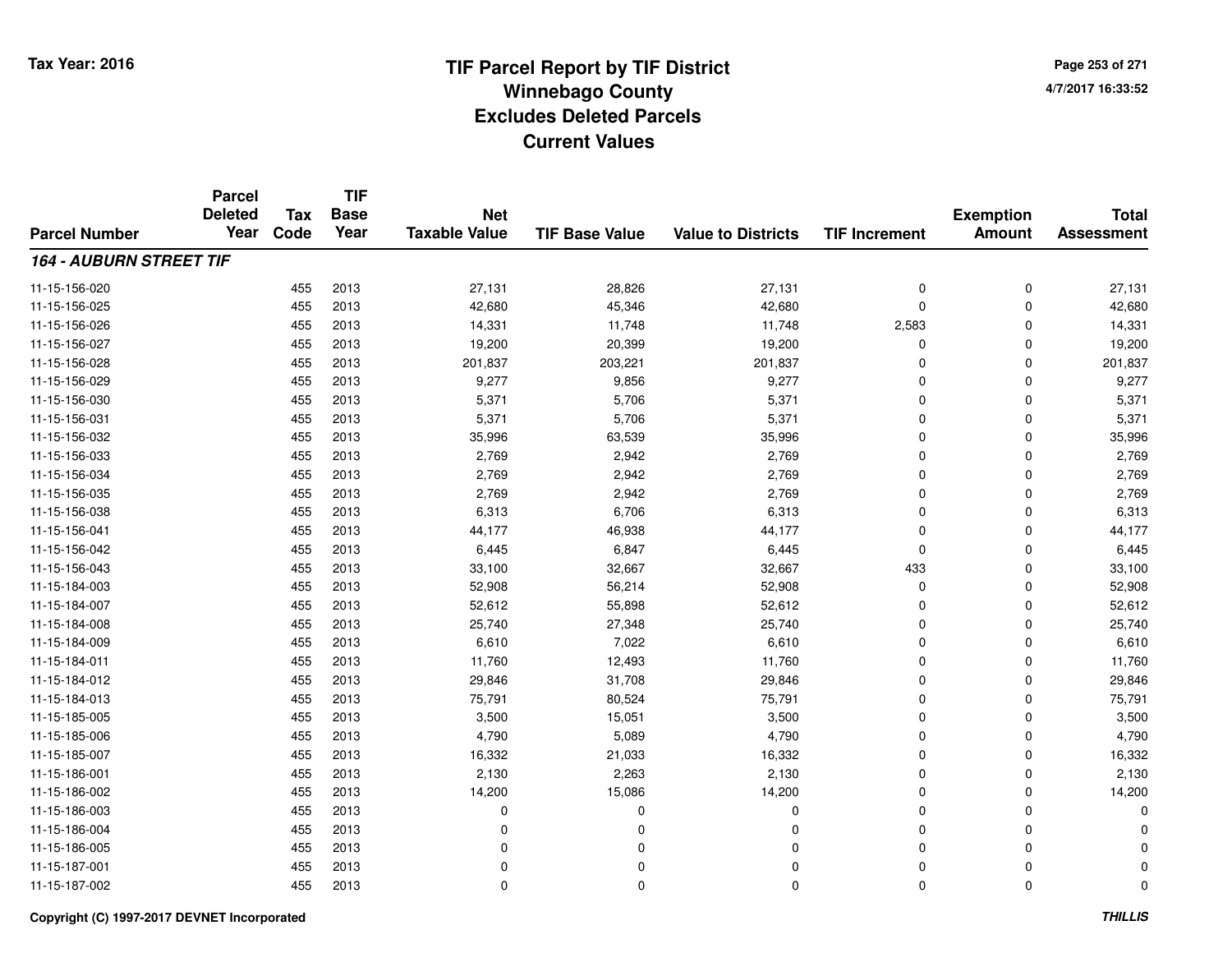**TIF**

**Parcel**

**Page 254 of 2714/7/2017 16:33:52**

#### **TIF Base ValueParcel NumberTotal AssessmentExemption Amount Value to Districts TIF Increment Base YearTax Code Deleted YearNet Taxable Value164 - AUBURN STREET TIF**11-15-187-0033 455 2013 66,730 70,899 66,730 0 0 66,730 11-15-253-0111 455 2013 21,040 22,352 21,040 0 0 21,040 11-15-253-0122 455 2013 27,152 28,849 27,152 0 0 27,152 11-15-253-0133 455 2013 25,641 27,240 25,641 0 0 25,641 11-15-253-014 <sup>455</sup> 8,044 <sup>2013</sup> 8,547 8,044 <sup>0</sup> <sup>0</sup> 8,044 11-15-253-015 <sup>455</sup> 13,567 <sup>2013</sup> 14,413 13,567 <sup>0</sup> <sup>0</sup> 13,567 11-15-253-016 <sup>455</sup> 42,293 <sup>2013</sup> 12,713 12,713 29,580 <sup>0</sup> 42,293 11-15-253-017 <sup>455</sup> <sup>0</sup> <sup>2013</sup> <sup>0</sup> <sup>0</sup> <sup>0</sup> <sup>0</sup> <sup>0</sup> 11-15-253-018 <sup>455</sup> 26,791 <sup>2013</sup> 28,461 26,791 <sup>0</sup> <sup>0</sup> 26,791 11-15-253-0199 455 2013 6,527 6,934 6,527 0 0 6,527 11-15-253-0200 455 2013 24,915 26,471 24,915 0 0 24,915 11-15-254-0011 455 2013 9,952 10,573 9,952 0 0 9,952 11-15-254-0022 455 2013 6,152 6,535 6,152 0 0 6,152 11-15-254-005 <sup>455</sup> 25,675 <sup>2013</sup> 27,279 25,675 <sup>0</sup> <sup>0</sup> 25,675 11-15-254-006 <sup>455</sup> 15,757 <sup>2013</sup> 16,740 15,757 <sup>0</sup> <sup>0</sup> 15,757 11-15-254-007 <sup>455</sup> 8,562 <sup>2013</sup> 9,096 8,562 <sup>0</sup> <sup>0</sup> 8,562 11-15-254-008 <sup>455</sup> 10,309 <sup>2013</sup> 10,952 10,309 <sup>0</sup> <sup>0</sup> 10,309 11-15-254-0099 455 2013 4,291 4,559 4,291 0 4,291 11-15-254-0100 455 2013 5,371 5,706 5,371 0 0 5,371 11-15-254-011 <sup>455</sup> <sup>0</sup> <sup>2013</sup> <sup>0</sup> <sup>0</sup> <sup>0</sup> <sup>0</sup> <sup>0</sup> 11-15-254-012 <sup>455</sup> <sup>0</sup> <sup>2013</sup> <sup>0</sup> <sup>0</sup> <sup>0</sup> <sup>0</sup> <sup>0</sup> 11-15-254-014 <sup>455</sup> <sup>0</sup> <sup>2013</sup> <sup>0</sup> <sup>0</sup> <sup>0</sup> <sup>0</sup> <sup>0</sup> 11-15-254-0155 455 2013 6,014 6,389 6,014 0 0 6,014 11-15-254-016 <sup>455</sup> 10,723 <sup>2013</sup> 11,392 10,723 <sup>0</sup> <sup>0</sup> 10,723 11-15-254-0199 455 2013 213 226 213 0 0 213 11-15-254-0200 455 2013 13,845 14,712 13,845 0 0 13,845 11-15-254-0211 455 2013 4,352 4,624 4,352 0 4,352 11-15-254-0222 455 2013 82,015 82,989 82,015 0 82,015 11-15-254-0233 455 2013 165,738 160,084 160,084 5,654 0 165,738 11-15-254-024 <sup>455</sup> 28,359 <sup>2013</sup> 30,130 28,359 <sup>0</sup> <sup>0</sup> 28,359 11-15-254-025 <sup>455</sup> 3,139 <sup>2013</sup> 3,333 3,139 <sup>0</sup> <sup>0</sup> 3,139 11-15-256-004 <sup>455</sup> <sup>0</sup> <sup>2013</sup> 6,020 <sup>0</sup> <sup>0</sup> <sup>0</sup> <sup>0</sup> 11-15-256-005<sup>455</sup> <sup>0</sup> <sup>2013</sup> 2,551 <sup>0</sup> <sup>0</sup> <sup>0</sup> <sup>0</sup>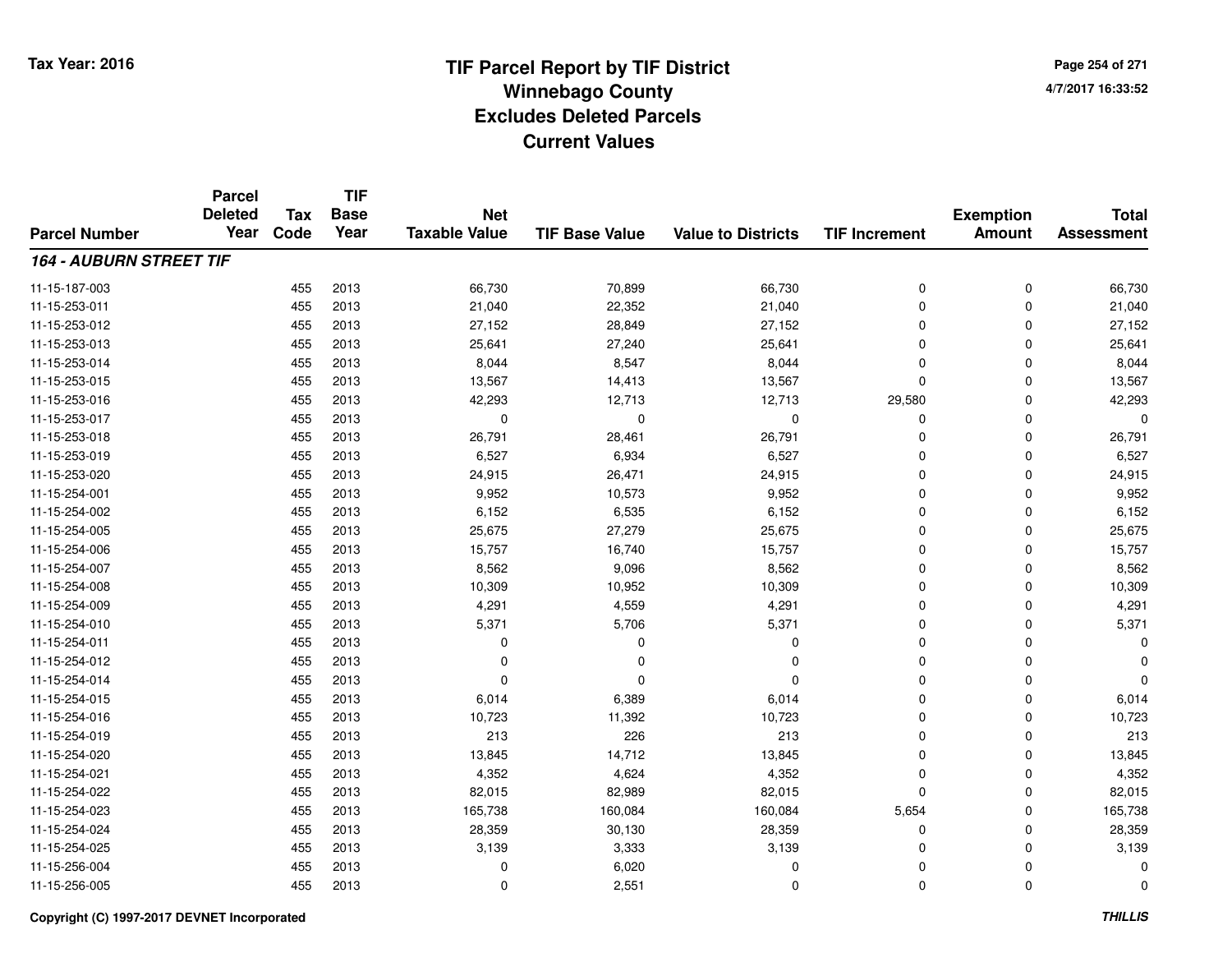**TIF**

**Parcel**

**Page 255 of 2714/7/2017 16:33:52**

#### **TIF Base ValueParcel NumberTotal AssessmentExemption Amount Value to Districts TIF Increment Base YearTax Code Deleted YearNet Taxable Value164 - AUBURN STREET TIF**11-15-256-0066 455 2013 14,791 15,715 14,791 0 0 14,791 11-15-256-009 <sup>455</sup> 26,151 <sup>2013</sup> 27,785 26,151 <sup>0</sup> <sup>0</sup> 26,151 11-15-256-0100 2,349 2013 2,349 2,349 2,496 2,349 2,349 0 2,349 0 2,349 0 2,349 0 2,349 0 2,349 0 2,349 0 2,349 0 2,349 0 2,349  $\sqrt{2}$ 11-15-256-034 <sup>455</sup> 1,420 <sup>2013</sup> 1,509 1,420 <sup>0</sup> <sup>0</sup> 1,420 11-15-256-035 <sup>455</sup> 1,420 <sup>2013</sup> 1,509 1,420 <sup>0</sup> <sup>0</sup> 1,420 11-15-256-036 <sup>455</sup> 1,420 <sup>2013</sup> 1,509 1,420 <sup>0</sup> <sup>0</sup> 1,420 11-15-256-037 <sup>455</sup> 1,420 <sup>2013</sup> 1,509 1,420 <sup>0</sup> <sup>0</sup> 1,420 11-15-256-038 <sup>455</sup> 1,420 <sup>2013</sup> 1,509 1,420 <sup>0</sup> <sup>0</sup> 1,420 11-15-256-0399 455 2013 3,483 3,700 3,483 0 0 3,483 11-15-256-0433 455 2013 113,090 114,432 113,090 0 0 113,090 11-15-256-044 <sup>455</sup> 12,572 <sup>2013</sup> 13,358 12,572 <sup>0</sup> <sup>0</sup> 12,572 11-15-277-032 <sup>455</sup> 12,347 <sup>2013</sup> 13,118 12,347 <sup>0</sup> <sup>0</sup> 12,347 11-15-277-034 <sup>455</sup> 15,666 <sup>2013</sup> 14,990 14,990 <sup>676</sup> <sup>0</sup> 15,666 11-15-278-028 <sup>455</sup> 50,757 <sup>2013</sup> 53,928 50,757 <sup>0</sup> <sup>0</sup> 50,757 11-15-281-0144 455 2013 15,638 16,613 15,638 0 15,638 11-15-281-0166 455 2013 33,656 35,759 33,656 0 33,656 11-15-281-018 <sup>455</sup> 27,997 <sup>2013</sup> 37,155 27,997 <sup>0</sup> <sup>0</sup> 27,997 11-15-281-0199 455 2013 64,260 95,892 64,260 0 0 64,260 11-15-281-020 <sup>455</sup> <sup>0</sup> <sup>2013</sup> <sup>0</sup> <sup>0</sup> <sup>0</sup> <sup>0</sup> <sup>0</sup> 11-15-281-0211 455 2013 35,087 37,279 35,087 0 0 35,087 11-15-301-001 <sup>455</sup> 191,177 <sup>2013</sup> 193,448 191,177 <sup>0</sup> <sup>0</sup> 191,177 11-15-302-0011 455 2013 3,385 3,596 3,385 0 0 3,385 11-15-302-0022 455 2013 3,439 3,653 3,439 0 0 3,439 11-15-302-003 <sup>455</sup> 30,199 <sup>2013</sup> 29,169 29,169 1,030 <sup>0</sup> 30,199 11-15-302-005 <sup>455</sup> 4,869 <sup>2013</sup> 5,172 4,869 <sup>0</sup> <sup>0</sup> 4,869 11-15-328-005 <sup>455</sup> 9,895 <sup>2013</sup> 10,512 9,895 <sup>0</sup> <sup>0</sup> 9,895 11-15-328-0066 455 2013 46,964 49,896 46,964 0 0 46,964 11-15-328-007 <sup>455</sup> 28,831 <sup>2013</sup> 30,632 28,831 <sup>0</sup> <sup>0</sup> 28,831 11-15-328-008 <sup>455</sup> 5,930 <sup>2013</sup> 6,301 5,930 <sup>0</sup> <sup>0</sup> 5,930 11-15-328-0099 455 2013 5,513 5,858 5,513 0 0 5,513 11-15-328-0100 455 2013 111,006 117,929 111,006 0 0 111,006 11-15-331-006 <sup>455</sup> <sup>0</sup> <sup>2013</sup> <sup>0</sup> <sup>0</sup> <sup>0</sup> <sup>0</sup> <sup>0</sup> 11-15-331-008<sup>455</sup> 108,899 <sup>2013</sup> 104,361 104,361 4,538 <sup>0</sup> 108,899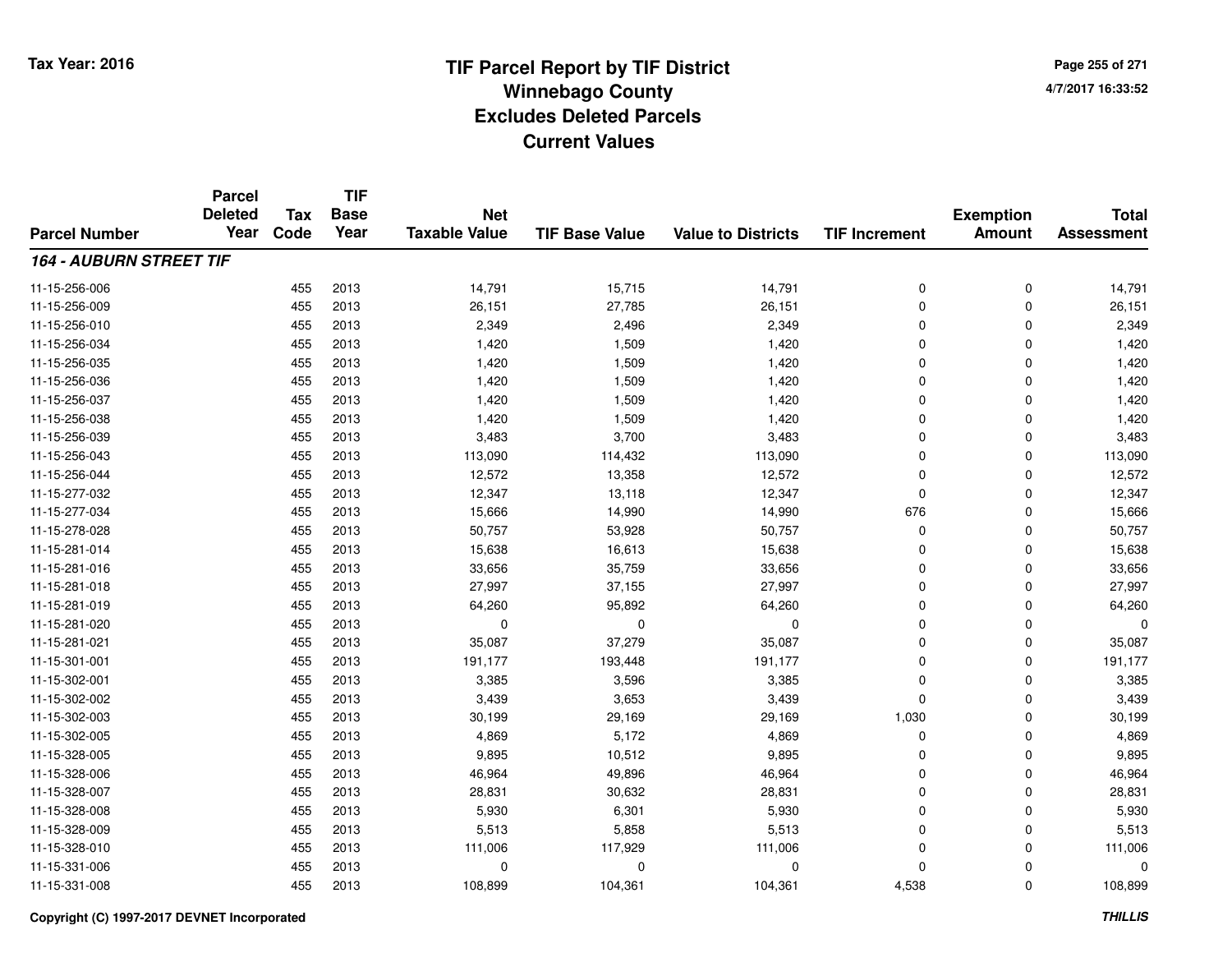**TIF**

**Parcel**

**Page 256 of 2714/7/2017 16:33:52**

#### **TIF Base ValueParcel NumberTotal AssessmentExemption Amount Value to Districts TIF Increment Base YearTax Code Deleted YearNet Taxable Value164 - AUBURN STREET TIF**11-15-401-0011 455 2013 18,755 19,924 18,755 0 0 18,755 11-15-401-0022 455 2013 48,041 51,042 48,041 0 0 48,041 11-15-401-0033 455 2013 159,175 169,116 159,175 0 0 159,175 11-15-401-009 <sup>455</sup> <sup>0</sup> <sup>2013</sup> <sup>0</sup> <sup>0</sup> <sup>0</sup> <sup>0</sup> <sup>0</sup> 11-15-401-010 <sup>455</sup> <sup>0</sup> <sup>2013</sup> <sup>0</sup> <sup>0</sup> <sup>0</sup> <sup>0</sup> <sup>0</sup> 11-15-402-001 <sup>455</sup> <sup>0</sup> <sup>2013</sup> <sup>0</sup> <sup>0</sup> <sup>0</sup> <sup>0</sup> <sup>0</sup> 11-15-402-0022 2 2 2 3 3 455 2013 56,262 56,262 59,776 56,262 56,262 56,062 56,262 56,262 56,262 11-15-402-0033 455 2013 29,596 31,445 29,596 0 29,596 11-15-402-0044 455 2013 1,886 2,004 1,886 0 0 1,886 11-15-403-003 <sup>455</sup> 16,017 <sup>2013</sup> 17,019 16,017 <sup>0</sup> <sup>0</sup> 16,017 11-15-403-004 <sup>455</sup> 66,659 <sup>2013</sup> 86,602 66,659 <sup>0</sup> <sup>0</sup> 66,659 11-15-403-005 <sup>455</sup> 38,309 <sup>2013</sup> 40,704 38,309 <sup>0</sup> <sup>0</sup> 38,309 11-15-403-0066 455 2013 19,952 21,200 19,952 0 0 19,952 11-15-403-007 <sup>455</sup> 1,522 <sup>2013</sup> 1,617 1,522 <sup>0</sup> <sup>0</sup> 1,522 11-15-403-008 <sup>455</sup> 24,066 <sup>2013</sup> 25,570 24,066 <sup>0</sup> <sup>0</sup> 24,066 11-15-404-0011 455 2013 59,148 62,843 59,148 0 0 59,148 11-15-404-0022 455 2013 251,829 267,561 251,829 0 0 251,829 11-15-404-0033 455 2013 4,118 4,375 4,118 0 0 4,118 11-15-404-0044 3,182 3,182 3,182 3,380 3,182 3,182 3,182 3,182 3,182 3,182 3,182 3 45 45 2013 11-15-404-005 <sup>455</sup> 228,777 <sup>2013</sup> 243,067 228,777 <sup>0</sup> <sup>0</sup> 228,777 11-15-404-006 <sup>455</sup> 9,383 <sup>2013</sup> 9,970 9,383 <sup>0</sup> <sup>0</sup> 9,383 11-15-404-008 <sup>455</sup> 9,564 <sup>2013</sup> 10,160 9,564 <sup>0</sup> <sup>0</sup> 9,564 11-15-405-0011 455 2013 10,395 11,043 10,395 0 0 10,395 11-15-405-002 <sup>455</sup> 4,447 <sup>2013</sup> 4,724 4,447 <sup>0</sup> <sup>0</sup> 4,447 11-15-405-0033 455 2013 299 318 299 0 0 299 11-15-405-004 <sup>455</sup> 5,192 <sup>2013</sup> 5,516 5,192 <sup>0</sup> <sup>0</sup> 5,192 11-15-405-005 <sup>455</sup> 43,605 <sup>2013</sup> 46,327 43,605 <sup>0</sup> <sup>0</sup> 43,605 11-15-405-006 <sup>455</sup> 28,331 <sup>2013</sup> 48,507 28,331 <sup>0</sup> <sup>0</sup> 28,331 11-15-405-007 <sup>455</sup> 22,664 <sup>2013</sup> 11,981 11,981 10,683 <sup>0</sup> 22,664 11-15-405-008 <sup>455</sup> 12,999 <sup>2013</sup> 9,686 9,686 3,313 <sup>0</sup> 12,999 11-15-405-0099 455 2013 10,736 11,408 10,736 0 0 10,736 11-15-406-0011 455 2013 6,058 6,436 6,058 0 0 6,058 11-15-406-0055 455 2013 11,679 12,409 11,679 0 0 11,679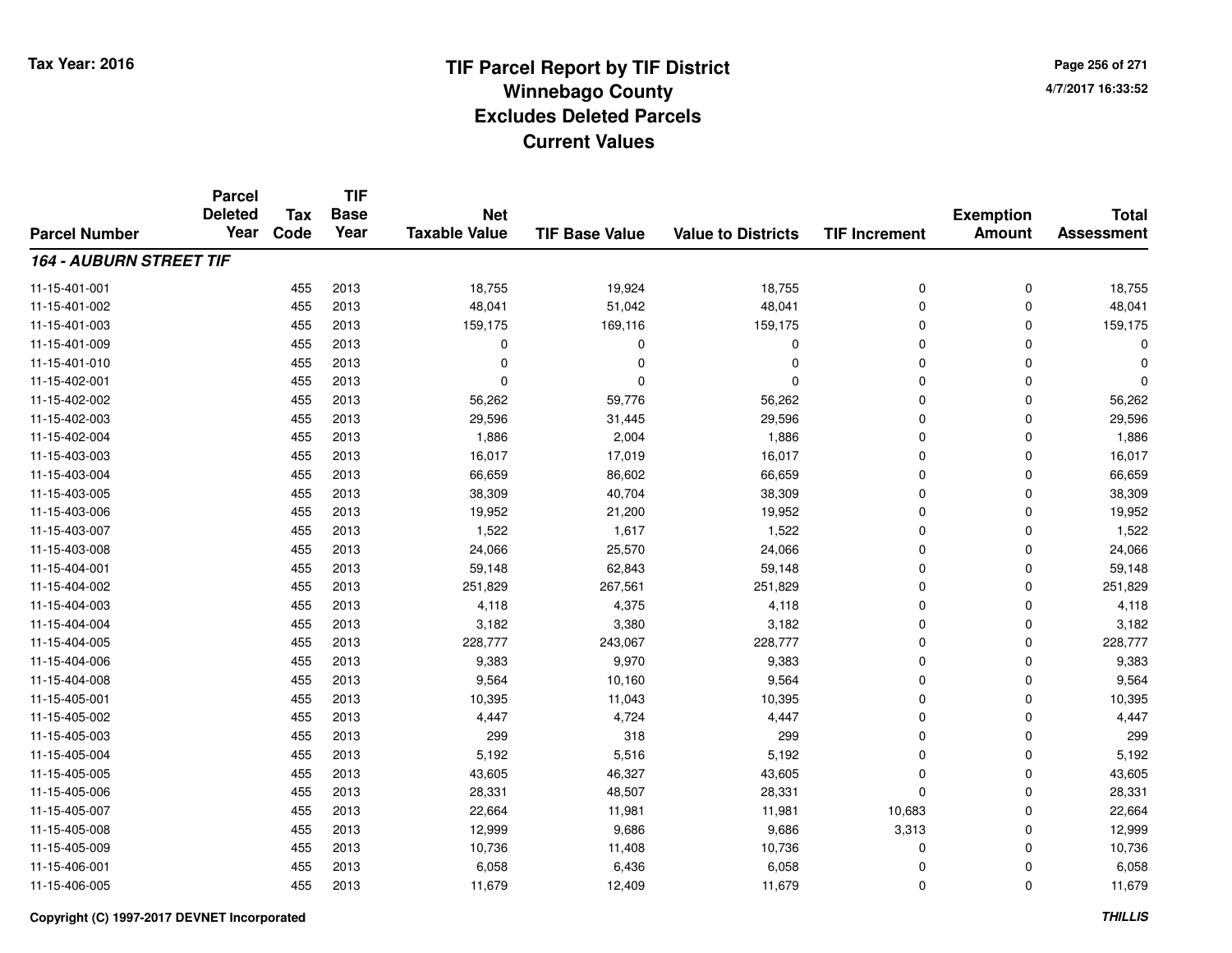**TIF**

**Parcel**

**Page 257 of 2714/7/2017 16:33:52**

#### **TIF Base ValueParcel NumberTotal AssessmentExemption Amount Value to Districts TIF Increment Base YearTax Code Deleted YearNet Taxable Value164 - AUBURN STREET TIF**11-15-406-006 <sup>455</sup> 1,224 <sup>2013</sup> 1,302 1,224 <sup>0</sup> <sup>0</sup> 1,224 11-15-426-025 <sup>455</sup> 4,158 <sup>2013</sup> 4,417 4,158 <sup>0</sup> <sup>0</sup> 4,158 11-15-426-0400 455 2013 90,817 96,489 90,817 0 0 90,817 11-15-426-0411 455 2013 66,544 70,701 66,544 0 0 66,544 11-15-427-0033 455 2013 4,706 5,000 4,706 0 0 4,706 11-15-427-0122 455 2013 10,861 12,506 10,861 0 0 10,861 11-15-427-022 <sup>455</sup> 125,428 <sup>2013</sup> 121,150 121,150 4,278 <sup>0</sup> 125,428 11-15-428-016 <sup>455</sup> 64,994 <sup>2013</sup> 81,264 64,994 <sup>0</sup> <sup>0</sup> 64,994 11-16-185-0155 455 2013 2,065 2,193 2,065 0 0 2,065 11-16-185-016 <sup>455</sup> 3,059 <sup>2013</sup> 3,249 3,059 <sup>0</sup> <sup>0</sup> 3,059 11-16-185-017 <sup>455</sup> 116,667 <sup>2013</sup> 129,827 116,667 <sup>0</sup> <sup>0</sup> 116,667 11-16-185-0188 455 2013 3,059 3,249 3,059 0 0 3,059 11-16-185-019 <sup>455</sup> 3,059 <sup>2013</sup> 3,249 3,059 <sup>0</sup> <sup>0</sup> 3,059 11-16-185-0200 455 2013 3,059 3,249 3,059 0 0 3,059 11-16-185-0211 455 2013 4,091 4,346 4,091 0 4,091 11-16-252-015 <sup>455</sup> 8,332 <sup>2013</sup> 6,771 6,771 1,561 <sup>0</sup> 8,332 11-16-252-016 <sup>455</sup> 4,844 <sup>2013</sup> 5,146 4,844 <sup>0</sup> <sup>0</sup> 4,844 11-16-252-0177 455 2013 4,219 4,482 4,219 0 0 4,219 11-16-252-0188 455 2013 4,219 4,482 4,219 0 0 4,219 11-16-252-0199 455 2013 20,864 22,169 20,864 0 0 20,864 11-16-253-017 <sup>455</sup> <sup>547</sup> <sup>2013</sup> <sup>727</sup> <sup>547</sup> <sup>0</sup> <sup>0</sup> <sup>547</sup> 11-16-253-0188 455 2013 0 1,210 0 0 12,275 12,275 11-16-253-0199 455 2013 601 6,274 601 0 14,991 15,592 11-16-253-0211 455 2013 7,018 15,049 7,018 0 6,000 13,018 11-16-253-022 <sup>455</sup> <sup>0</sup> <sup>2013</sup> <sup>0</sup> <sup>0</sup> <sup>0</sup> <sup>0</sup> <sup>0</sup> 11-16-276-0033 455 2013 60,070 63,823 60,070 0 0 60,070 11-16-276-008 <sup>455</sup> 232,812 <sup>2013</sup> 247,354 232,812 <sup>0</sup> <sup>0</sup> 232,812 11-16-276-0099 455 2013 324,141 311,617 311,617 12,524 0 324,141 11-16-276-0100 455 2013 15,155 16,103 15,155 0 0 15,155 11-16-277-0011 455 2013 384,191 408,189 384,191 0 384,191 11-16-277-0022 455 2013 23,720 25,201 23,720 0 23,720 11-16-277-003 <sup>455</sup> 242,773 <sup>2013</sup> 257,938 242,773 <sup>0</sup> <sup>0</sup> 242,773 11-16-277-0044 455 2013 77,689 82,543 77,689 0 77,689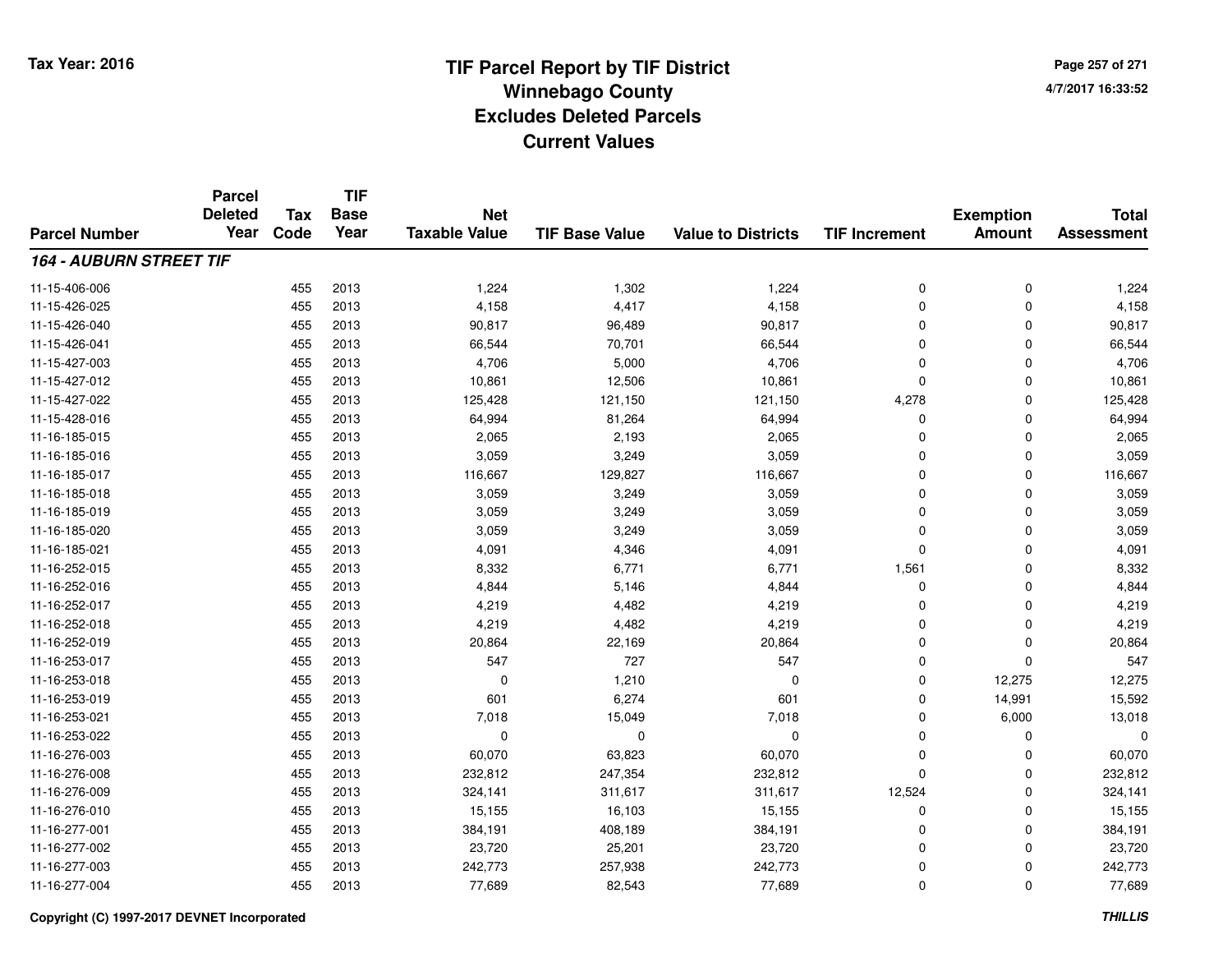**Page 258 of 2714/7/2017 16:33:52**

#### **TIF Base ValueParcel NumberTotal AssessmentExemption Amount Value to Districts TIF IncrementTIF Base YearTax CodeParcel Deleted YearNet Taxable Value164 - AUBURN STREET TIF**11-16-328-001 <sup>455</sup> 75,679 <sup>2013</sup> 35,789 35,789 39,890 <sup>0</sup> 75,679 11-16-328-002 <sup>455</sup> <sup>0</sup> <sup>2013</sup> <sup>0</sup> <sup>0</sup> <sup>0</sup> <sup>0</sup> <sup>0</sup> 11-16-328-003 <sup>455</sup> <sup>0</sup> <sup>2013</sup> <sup>0</sup> <sup>0</sup> <sup>0</sup> <sup>0</sup> <sup>0</sup> 11-16-328-004 <sup>455</sup> <sup>0</sup> <sup>2013</sup> <sup>0</sup> <sup>0</sup> <sup>0</sup> <sup>0</sup> <sup>0</sup> 11-16-328-005 <sup>455</sup> <sup>0</sup> <sup>2013</sup> <sup>0</sup> <sup>0</sup> <sup>0</sup> <sup>0</sup> <sup>0</sup> 11-16-401-005 <sup>455</sup> 22,053 <sup>2013</sup> 23,432 22,053 <sup>0</sup> <sup>0</sup> 22,053 11-16-401-006 <sup>455</sup> 17,441 <sup>2013</sup> 18,528 17,441 <sup>0</sup> <sup>0</sup> 17,441 11-16-401-007 <sup>455</sup> 12,210 <sup>2013</sup> 12,974 12,210 <sup>0</sup> <sup>0</sup> 12,210 11-16-401-008 <sup>455</sup> 23,449 <sup>2013</sup> 24,914 23,449 <sup>0</sup> <sup>0</sup> 23,449 11-16-426-0011 455 2013 73,414 78,000 73,414 0 0 73,414 11-16-429-0011 455 2013 38,193 32,462 32,462 5,731 0 38,193 11-16-429-002 <sup>455</sup> 15,331 <sup>2013</sup> 12,230 12,230 3,101 <sup>0</sup> 15,331 11-16-429-003 <sup>455</sup> 14,998 <sup>2013</sup> 13,188 13,188 1,810 <sup>0</sup> 14,998 11-16-429-004 <sup>455</sup> 32,470 <sup>2013</sup> 42,659 32,470 <sup>0</sup> <sup>0</sup> 32,470 **Tax District Totals: Parcel Count: <sup>199</sup> 6,476,237 6,801,530 6,343,386 132,851 33,266 6,509,503 165 - FOREST HILLS ROAD TIF**12-05-126-007 <sup>456</sup> 621,073 <sup>2013</sup> 659,869 621,073 <sup>0</sup> <sup>0</sup> 621,073 12-05-152-001 <sup>456</sup> 55,957 <sup>2013</sup> 73,774 55,957 <sup>0</sup> <sup>0</sup> 55,957 12-05-152-0022 2 2 2 3 3 456 2013 106,295 136,735 136,735 136,735 106,295 106,295 0 0 0 106,295 12-05-152-0033 456 2013 5,249 5,576 5,249 0 0 5,249 12-05-152-005 <sup>456</sup> 1,821 <sup>2013</sup> 1,935 1,821 <sup>0</sup> <sup>0</sup> 1,821 12-05-152-0066 456 2013 15,766 16,751 15,766 0 0 15,766 12-05-152-007 <sup>456</sup> 90,561 <sup>2013</sup> 96,218 90,561 <sup>0</sup> <sup>0</sup> 90,561 12-05-176-004 <sup>456</sup> 380,596 <sup>2013</sup> 404,372 380,596 <sup>0</sup> <sup>0</sup> 380,596 12-05-176-0122 456 2013 7,660 8,138 7,660 0 7,660 12-05-176-013 <sup>456</sup> 7,751 <sup>2013</sup> 8,235 7,751 <sup>0</sup> <sup>0</sup> 7,751 12-05-176-014 <sup>456</sup> 106,705 <sup>2013</sup> 113,370 106,705 <sup>0</sup> <sup>0</sup> 106,705 12-05-176-015 <sup>456</sup> 146,431 <sup>2013</sup> 141,435 141,435 4,996 <sup>0</sup> 146,431 12-05-176-0166 456 2013 44,686 47,477 44,686 0 0 44,686 12-05-176-017 <sup>456</sup> 207,065 <sup>2013</sup> 220,000 207,065 <sup>0</sup> <sup>0</sup> 207,065 12-05-176-0199 456 2013 185,738 197,341 185,738 0 0 185,738 12-05-176-020 <sup>456</sup> 3,800 <sup>2013</sup> 4,037 3,800 <sup>0</sup> <sup>0</sup> 3,800 12-05-176-0211 456 2013 57,216 60,791 57,216 0 0 57,216

### **Copyright (C) 1997-2017 DEVNET Incorporated**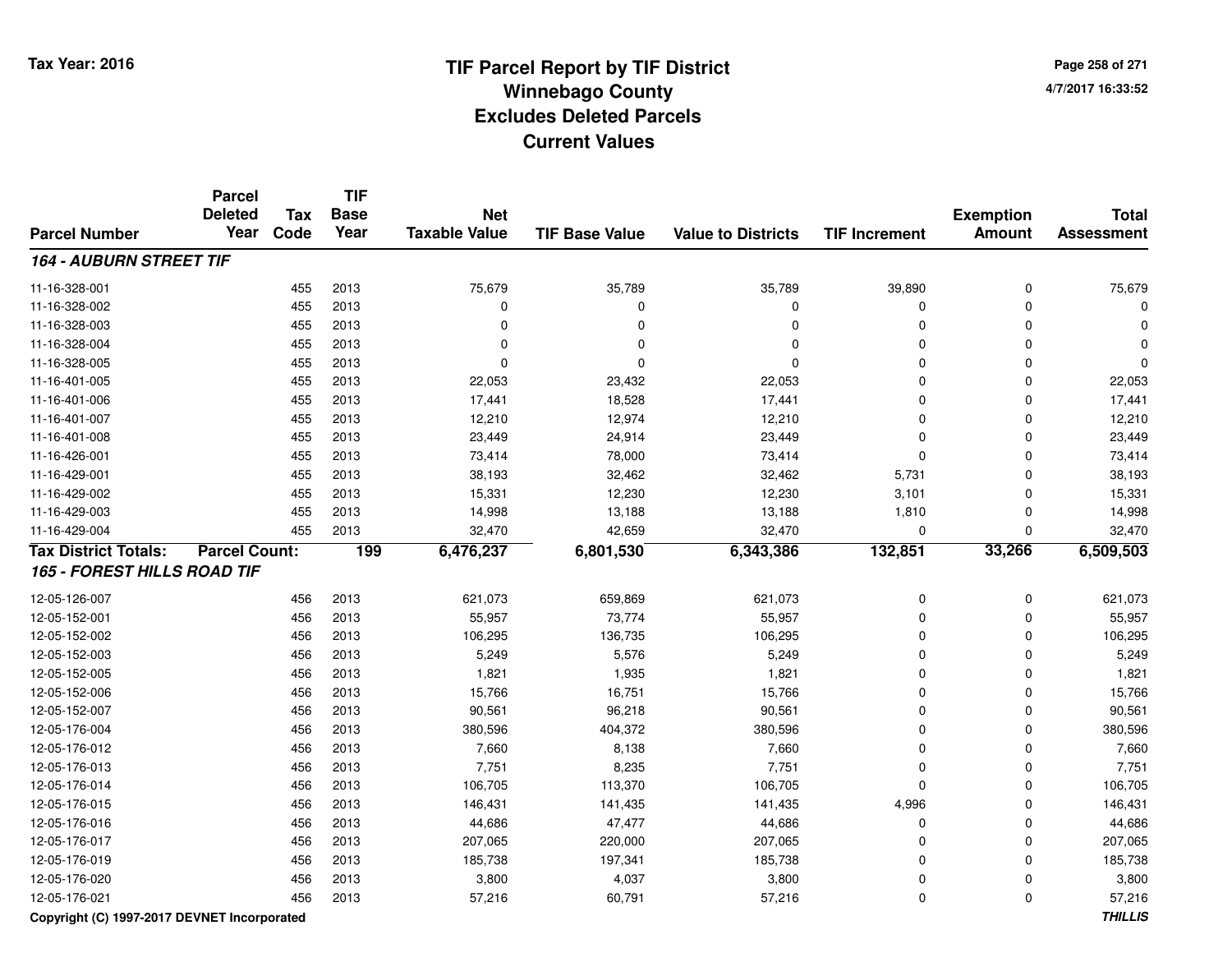**TIF**

**Parcel**

**Page 259 of 2714/7/2017 16:33:52**

#### **TIF Base ValueParcel NumberTotal AssessmentExemption Amount Value to Districts TIF Increment Base YearTax Code Deleted YearNet Taxable Value165 - FOREST HILLS ROAD TIF**12-05-176-0233 456 2013 242,149 257,275 242,149 0 242,149 12-05-176-026 <sup>456</sup> 113,294 <sup>2013</sup> 120,372 113,294 <sup>0</sup> <sup>0</sup> 113,294 12-05-176-027 <sup>456</sup> <sup>0</sup> <sup>2013</sup> <sup>0</sup> <sup>0</sup> <sup>0</sup> <sup>0</sup> <sup>0</sup> 12-05-176-028 <sup>456</sup> 30,344 <sup>2013</sup> 32,239 30,344 <sup>0</sup> <sup>0</sup> 30,344 12-05-201-0011 456 2013 24,641 26,180 24,641 0 0 24,641 12-05-201-002 <sup>456</sup> 57,141 <sup>2013</sup> 60,710 57,141 <sup>0</sup> <sup>0</sup> 57,141 12-05-201-004 <sup>456</sup> 14,840 <sup>2013</sup> 10,383 10,383 4,457 <sup>0</sup> 14,840 12-05-201-005 <sup>456</sup> 22,074 <sup>2013</sup> 24,604 22,074 <sup>0</sup> <sup>0</sup> 22,074 12-05-201-0066 456 2013 56,227 59,740 56,227 0 0 56,227 12-05-201-007 <sup>456</sup> 40,552 <sup>2013</sup> 43,085 40,552 <sup>0</sup> <sup>0</sup> 40,552 12-05-201-008 <sup>456</sup> 132,897 <sup>2013</sup> 141,197 132,897 <sup>0</sup> <sup>0</sup> 132,897 12-05-202-0011 456 2013 146,620 155,778 146,620 0 146,620 12-05-202-0022 456 2013 282,945 300,620 282,945 0 282,945 12-05-202-0033 456 2013 22,253 23,644 22,253 0 22,253 12-05-202-004 <sup>456</sup> 113,244 <sup>2013</sup> 120,320 113,244 <sup>0</sup> <sup>0</sup> 113,244 12-05-202-005 <sup>456</sup> 34,131 <sup>2013</sup> 36,263 34,131 <sup>0</sup> <sup>0</sup> 34,131 12-05-202-006 <sup>456</sup> 14,173 <sup>2013</sup> 15,058 14,173 <sup>0</sup> <sup>0</sup> 14,173 12-05-202-007 <sup>456</sup> 17,831 <sup>2013</sup> 19,897 17,831 <sup>0</sup> <sup>0</sup> 17,831 12-05-202-0088 456 2013 8,148 8,656 8,148 0 0 8,148 12-05-202-0099 456 2013 8,148 8,656 8,148 0 0 8,148 12-05-202-0100 456 2013 9,089 9,656 9,089 0 0 9,089 12-05-202-015 <sup>456</sup> 23,879 <sup>2013</sup> 25,369 23,879 <sup>0</sup> <sup>0</sup> 23,879 12-05-202-016 <sup>456</sup> 16,890 <sup>2013</sup> 17,943 16,890 <sup>0</sup> <sup>0</sup> 16,890 12-05-202-0177 456 2013 12,365 13,136 12,365 0 0 12,365 12-05-202-0188 456 2013 3,298 4,386 3,298 0 0 3,298 12-05-202-0199 456 2013 3,864 9,732 3,864 0 0 3,864 12-05-202-0200 456 2013 9,654 12,255 9,654 0 6,000 15,654 12-05-202-0211 456 2013 11,771 14,262 11,771 0 6,000 17,771 12-05-202-0222 456 2013 9,940 10,560 9,940 0 0 9,940 12-05-202-0233 456 2013 3,195 3,394 3,195 0 0 3,195 12-05-202-024 <sup>456</sup> 21,102 <sup>2013</sup> 13,187 13,187 7,915 <sup>0</sup> 21,102 12-05-202-025 <sup>456</sup> 14,479 <sup>2013</sup> 16,614 14,479 <sup>0</sup> <sup>0</sup> 14,479 12-05-202-026<sup>456</sup> 25,180 <sup>2013</sup> 26,754 25,180 <sup>0</sup> <sup>0</sup> 25,180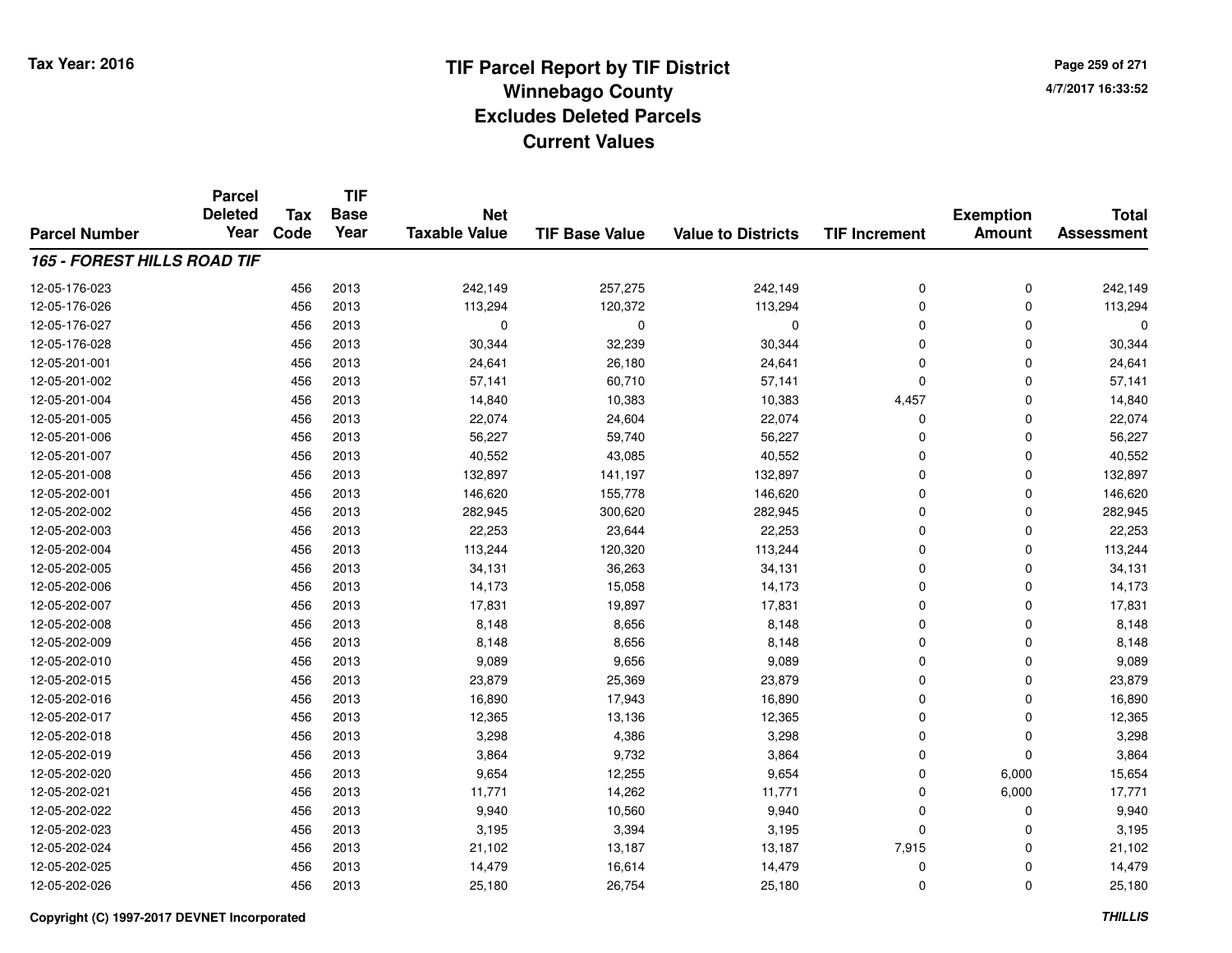**Page 260 of 2714/7/2017 16:33:52**

|                                    | <b>Parcel</b>        |            | <b>TIF</b>  |                      |                       |                           |                      |                  |                   |
|------------------------------------|----------------------|------------|-------------|----------------------|-----------------------|---------------------------|----------------------|------------------|-------------------|
|                                    | <b>Deleted</b>       | <b>Tax</b> | <b>Base</b> | <b>Net</b>           |                       |                           |                      | <b>Exemption</b> | <b>Total</b>      |
| <b>Parcel Number</b>               | Year                 | Code       | Year        | <b>Taxable Value</b> | <b>TIF Base Value</b> | <b>Value to Districts</b> | <b>TIF Increment</b> | <b>Amount</b>    | <b>Assessment</b> |
| <b>165 - FOREST HILLS ROAD TIF</b> |                      |            |             |                      |                       |                           |                      |                  |                   |
| 12-05-202-027                      |                      | 456        | 2013        | 13,347               | 15,557                | 13,347                    | $\mathbf 0$          | $\mathbf 0$      | 13,347            |
| 12-05-202-028                      |                      | 456        | 2013        | 23,921               | 25,415                | 23,921                    | $\mathbf 0$          | $\mathbf 0$      | 23,921            |
| 12-05-202-029                      |                      | 456        | 2013        | 29,017               | 30,830                | 29,017                    | $\Omega$             | $\mathbf 0$      | 29,017            |
| 12-05-302-001                      |                      | 456        | 2013        | 382,758              | 380,069               | 380,069                   | 2,689                | $\mathbf 0$      | 382,758           |
| 12-05-302-002                      |                      | 456        | 2013        | 92,365               | 98,136                | 92,365                    | $\Omega$             | $\mathbf 0$      | 92,365            |
| 12-05-302-003                      |                      | 456        | 2013        | 99,395               | 105,603               | 99,395                    | $\Omega$             | $\mathbf 0$      | 99,395            |
| <b>Tax District Totals:</b>        | <b>Parcel Count:</b> |            | 56          | 4,231,531            | 4,493,589             | 4,211,474                 | 20,057               | 12,000           | 4,243,531         |
| 166 - GARDNER / BLACKHAWK TIF      |                      |            |             |                      |                       |                           |                      |                  |                   |
| 04-05-151-001                      |                      | 458        | 2014        | 0                    | 0                     | $\mathbf 0$               | 0                    | $\mathbf 0$      |                   |
| 04-05-152-001                      |                      | 458        | 2014        | 0                    | 2,157                 | $\mathbf 0$               | $\Omega$             | $\mathbf 0$      |                   |
| 04-05-152-002                      |                      | 458        | 2014        | 384                  | 375                   | 375                       | 9                    | $\mathbf 0$      | 384               |
| 04-05-152-003                      |                      | 458        | 2014        | 1,512                | 1,477                 | 1,477                     | 35                   | $\mathbf 0$      | 1,512             |
| 04-05-153-001                      |                      | 458        | 2014        | 4,678                | 4,571                 | 4,571                     | 107                  | $\mathbf 0$      | 4,678             |
| 04-05-153-002                      |                      | 458        | 2014        | 184,198              | 179,986               | 179,986                   | 4,212                | $\mathbf 0$      | 184,198           |
| 04-05-153-003                      |                      | 458        | 2014        | 52,627               | 51,424                | 51,424                    | 1,203                | $\pmb{0}$        | 52,627            |
| 04-05-153-004                      |                      | 458        | 2014        | 42,049               | 41,088                | 41,088                    | 961                  | $\mathbf 0$      | 42,049            |
| 04-05-154-001                      |                      | 458        | 2014        | 0                    | 0                     | $\mathbf 0$               | $\mathbf 0$          | $\mathbf 0$      | $\Omega$          |
| 04-05-155-004                      |                      | 458        | 2014        | 40,274               | 39,353                | 39,353                    | 921                  | $\mathbf 0$      | 40,274            |
| 04-05-155-005                      |                      | 458        | 2014        | 56,410               | 55,120                | 55,120                    | 1,290                | $\mathbf 0$      | 56,410            |
| 04-05-156-001                      |                      | 458        | 2014        | 46,623               | 45,557                | 45,557                    | 1,066                | $\mathbf 0$      | 46,623            |
| 04-05-156-002                      |                      | 458        | 2014        | 13,005               | 12,707                | 12,707                    | 298                  | $\mathbf 0$      | 13,005            |
| 04-05-156-003                      |                      | 458        | 2014        | 12,566               | 12,279                | 12,279                    | 287                  | $\mathbf 0$      | 12,566            |
| 04-05-156-004                      |                      | 458        | 2014        | 15,874               | 15,511                | 15,511                    | 363                  | $\mathbf 0$      | 15,874            |
| 04-05-156-005                      |                      | 458        | 2014        | 15,029               | 14,686                | 14,686                    | 343                  | $\mathbf 0$      | 15,029            |
| 04-05-157-002                      |                      | 458        | 2014        | 43,036               | 25,070                | 25,070                    | 17,966               | $\mathbf 0$      | 43,036            |
| 04-05-158-001                      |                      | 458        | 2014        | 27,291               | 26,667                | 26,667                    | 624                  | $\mathbf 0$      | 27,291            |
| 04-05-159-001                      |                      | 458        | 2014        | 41,950               | 40,991                | 40,991                    | 959                  | $\mathbf 0$      | 41,950            |
| 04-05-159-002                      |                      | 458        | 2014        | 4,957                | 4,843                 | 4,843                     | 114                  | $\mathbf 0$      | 4,957             |
| 04-05-159-003                      |                      | 458        | 2014        | 4,528                | 4,425                 | 4,425                     | 103                  | $\pmb{0}$        | 4,528             |
| 04-05-159-004                      |                      | 458        | 2014        | 7,173                | 7,009                 | 7,009                     | 164                  | $\mathbf 0$      | 7,173             |
| 04-05-159-005                      |                      | 458        | 2014        | 87,297               | 85,300                | 85,300                    | 1,997                | $\mathbf 0$      | 87,297            |
| 04-05-159-006                      |                      | 458        | 2014        | 5,600                | 5,472                 | 5,472                     | 128                  | $\mathbf 0$      | 5,600             |
| 04-05-159-007                      |                      | 458        | 2014        | 5,138                | 5,020                 | 5,020                     | 118                  | $\mathbf 0$      | 5,138             |

### **Copyright (C) 1997-2017 DEVNET Incorporated**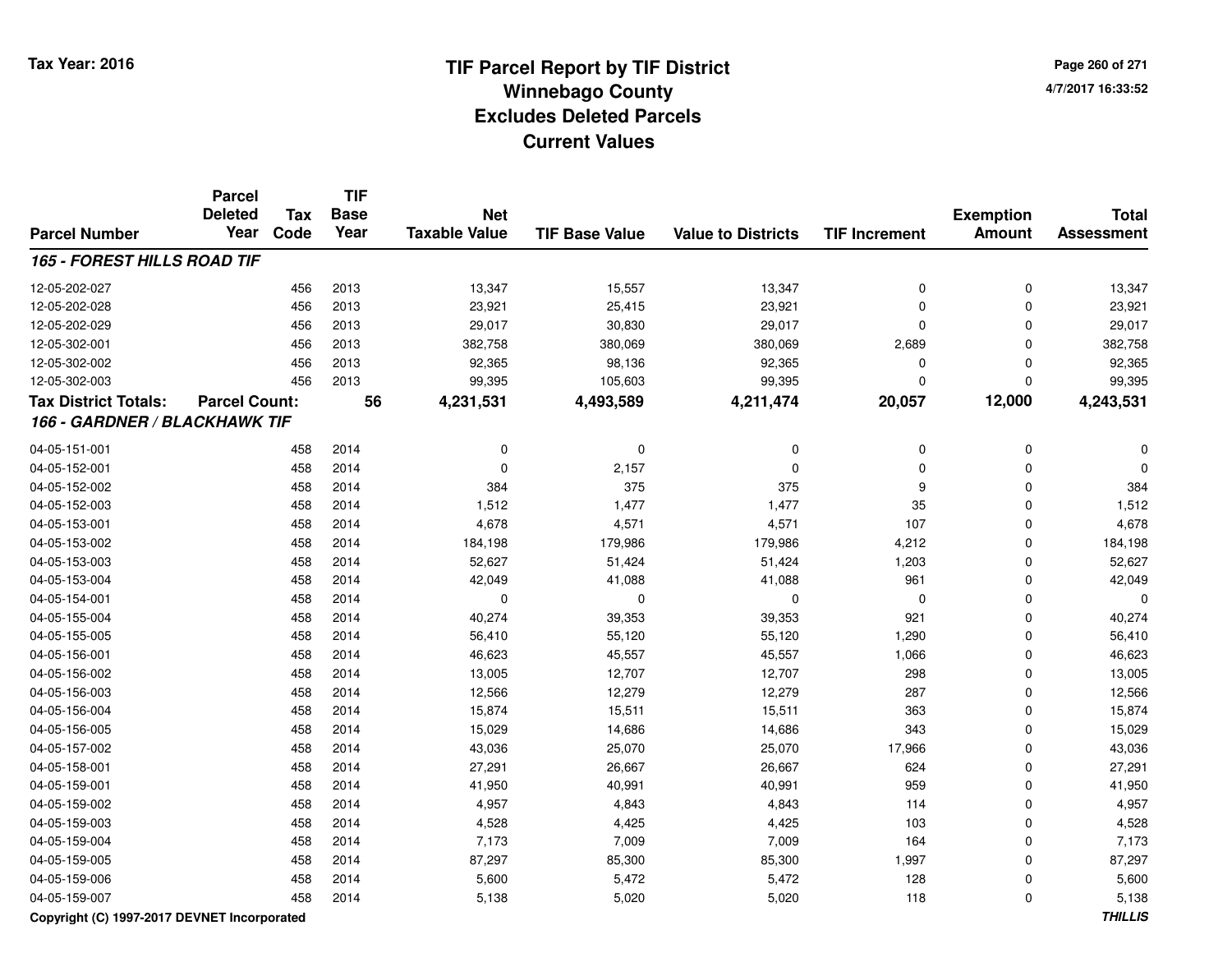**TIF**

**Parcel**

**Page 261 of 2714/7/2017 16:33:52**

#### **TIF Base ValueParcel NumberTotal AssessmentExemption Amount Value to Districts TIF Increment Base YearTax Code Deleted YearNet Taxable Value166 - GARDNER / BLACKHAWK TIF**04-05-159-008 <sup>458</sup> 4,953 <sup>2014</sup> 4,840 4,840 <sup>113</sup> <sup>0</sup> 4,953 04-05-176-007 <sup>458</sup> 147,375 <sup>2014</sup> 144,005 144,005 3,370 <sup>0</sup> 147,375 04-05-176-008 <sup>458</sup> 99,272 <sup>2014</sup> 97,002 97,002 2,270 <sup>0</sup> 99,272 04-05-176-009 <sup>458</sup> 56,421 <sup>2014</sup> 55,131 55,131 1,290 <sup>0</sup> 56,421 04-05-176-010 <sup>458</sup> <sup>0</sup> <sup>2014</sup> <sup>0</sup> <sup>0</sup> <sup>0</sup> <sup>0</sup> <sup>0</sup> 04-05-176-0111 458 2014 20,826 20,350 20,350 476 0 20,826 04-05-177-001 <sup>458</sup> <sup>0</sup> <sup>2014</sup> <sup>0</sup> <sup>0</sup> <sup>0</sup> <sup>0</sup> <sup>0</sup> 04-05-177-0033 458 2014 7,516 7,344 7,344 172 0 7,516 04-05-177-004 <sup>458</sup> <sup>0</sup> <sup>2014</sup> <sup>0</sup> <sup>0</sup> <sup>0</sup> <sup>0</sup> <sup>0</sup> 04-05-177-005 <sup>458</sup> <sup>0</sup> <sup>2014</sup> <sup>0</sup> <sup>0</sup> <sup>0</sup> <sup>0</sup> <sup>0</sup> 04-05-178-004 <sup>458</sup> 9,973 <sup>2014</sup> 9,745 9,745 <sup>228</sup> <sup>0</sup> 9,973 04-05-179-0011 458 2014 44,807 43,782 43,782 1,025 0 44,807 04-05-179-002 <sup>458</sup> <sup>0</sup> <sup>2014</sup> <sup>0</sup> <sup>0</sup> <sup>0</sup> <sup>0</sup> <sup>0</sup> 04-05-179-003 <sup>458</sup> 393,511 <sup>2014</sup> 384,514 384,514 8,997 <sup>0</sup> 393,511 04-05-179-004 <sup>458</sup> <sup>0</sup> <sup>2014</sup> <sup>0</sup> <sup>0</sup> <sup>0</sup> <sup>0</sup> <sup>0</sup> 04-05-181-0033 458 2014 16,022 15,656 15,656 366 0 16,022 04-05-181-004 <sup>458</sup> 407,240 <sup>2014</sup> 397,929 397,929 9,311 <sup>0</sup> 407,240 04-05-182-0011 458 2014 62,286 60,862 60,862 1,424 0 62,286 04-05-183-006 <sup>458</sup> 20,154 <sup>2014</sup> 19,693 19,693 <sup>461</sup> <sup>0</sup> 20,154 04-05-252-004 <sup>457</sup> 14,883 <sup>2014</sup> 14,275 14,275 <sup>608</sup> <sup>0</sup> 14,883 04-05-253-006 <sup>457</sup> 18,863 <sup>2014</sup> 18,092 18,092 <sup>771</sup> <sup>0</sup> 18,863 04-05-253-0111 1 2014 3,417 3,277 3,277 3,277 3,277 3,417 3,277 3,417 3,417 04-05-253-0122 457 2014 44,784 42,955 42,955 1,829 0 44,784 04-05-253-0233 457 2014 44,823 42,992 42,992 1,831 0 44,823 04-05-253-024 <sup>457</sup> 20,039 <sup>2014</sup> 19,220 19,220 <sup>819</sup> <sup>0</sup> 20,039 04-05-253-025 <sup>457</sup> 13,217 <sup>2014</sup> 12,677 12,677 <sup>540</sup> <sup>0</sup> 13,217 04-05-253-0266 457 2014 7,934 7,610 7,610 324 0 7,934 04-05-253-0288 457 2014 13,543 12,990 12,990 553 0 13,543 04-05-253-0300 457 2014 129,992 124,683 124,683 5,309 0 129,992 04-05-258-0100 457 2014 16,073 15,417 15,417 656 0 16,073 04-05-258-0111 457 2014 6,726 6,726 6,726 0 3,630 10,356 04-05-258-0122 457 2014 7,088 7,088 7,088 0 3,370 10,458 04-05-260-0011 457 2014 76,946 73,804 73,804 3,142 0 76,946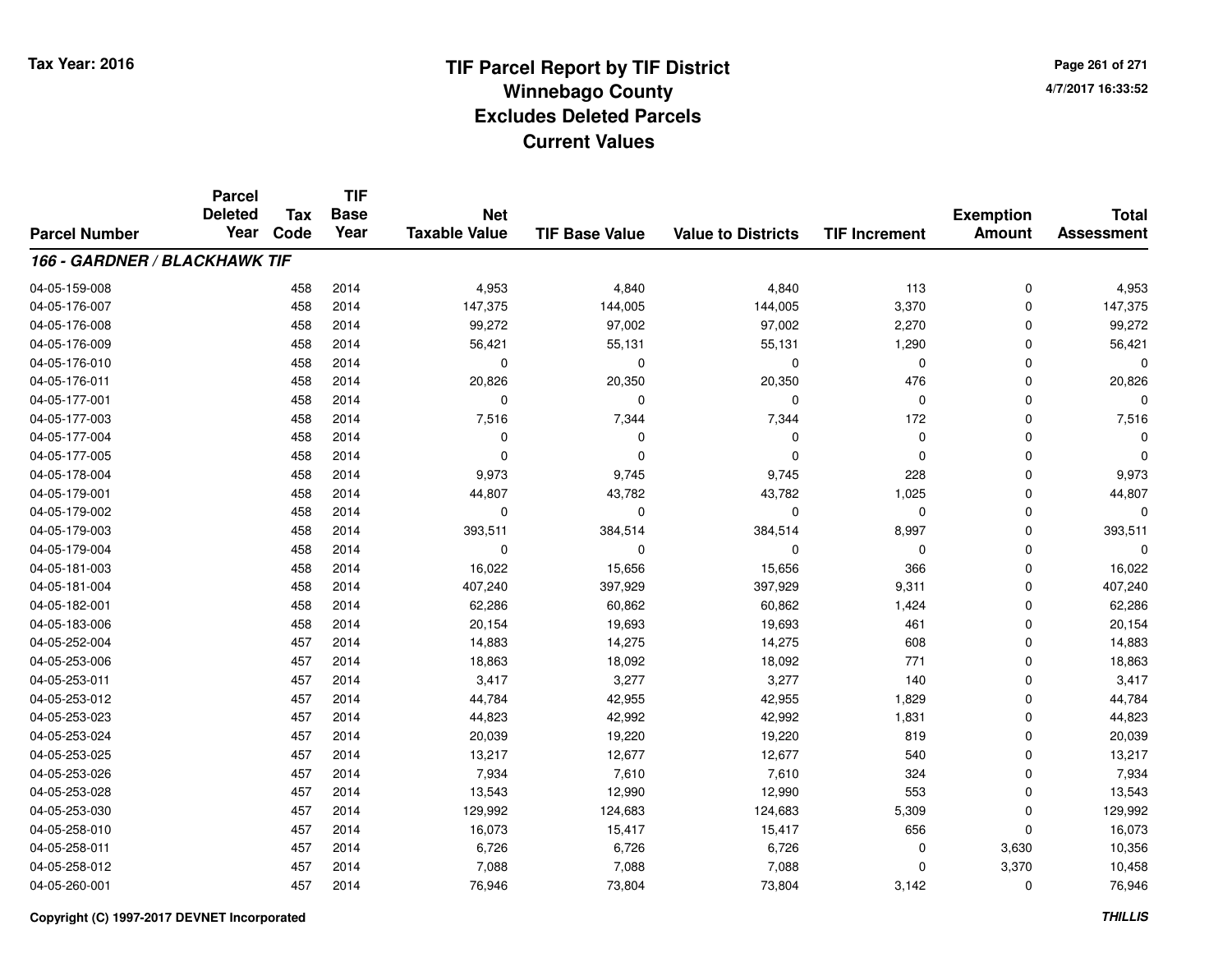**TIF**

**Parcel**

**Page 262 of 2714/7/2017 16:33:52**

#### **TIF Base ValueParcel NumberTotal AssessmentExemption Amount Value to Districts TIF Increment Base YearTax Code Deleted YearNet Taxable Value166 - GARDNER / BLACKHAWK TIF**04-05-260-0099 457 2014 7,161 6,868 6,868 293 0 7,161 04-05-260-0100 457 2014 7,199 6,905 6,905 294 0 7,199 04-05-276-0011 457 2014 291,999 280,075 280,075 11,924 0 291,999 04-05-276-002 <sup>457</sup> 268,695 <sup>2014</sup> 257,722 257,722 10,973 <sup>0</sup> 268,695 04-05-276-0033 457 2014 106,243 101,905 101,905 4,338 0 106,243 04-05-276-004 <sup>457</sup> <sup>0</sup> <sup>2014</sup> <sup>0</sup> <sup>0</sup> <sup>0</sup> <sup>0</sup> <sup>0</sup> 04-05-277-001 <sup>457</sup> 4,594 <sup>2014</sup> 4,407 4,407 <sup>187</sup> <sup>0</sup> 4,594 04-05-277-0022 457 2014 412,844 304,604 304,604 108,240 0 412,844 04-05-301-0011 458 2014 78,080 76,295 76,295 1,785 0 78,080 04-05-301-002 <sup>458</sup> 39,534 <sup>2014</sup> 38,630 38,630 <sup>904</sup> <sup>0</sup> 39,534 04-05-301-003 <sup>458</sup> 3,321 <sup>2014</sup> 3,245 3,245 <sup>76</sup> <sup>0</sup> 3,321 04-05-301-004 <sup>458</sup> <sup>0</sup> <sup>2014</sup> <sup>0</sup> <sup>0</sup> <sup>0</sup> <sup>0</sup> <sup>0</sup> 04-05-301-0055 458 2014 17,248 16,854 16,854 394 0 17,248 04-05-301-0066 458 2014 6,365 6,219 6,219 146 0 6,365 04-05-302-001 <sup>458</sup> 57,957 <sup>2014</sup> 56,632 56,632 1,325 <sup>0</sup> 57,957 04-05-302-002 <sup>458</sup> 4,829 <sup>2014</sup> 4,719 4,719 <sup>110</sup> <sup>0</sup> 4,829 04-05-302-0033 458 2014 3,195 3,122 3,122 73 0 3,195 04-05-302-0044 265 36,934 36,934 36,089 36,089 36,089 36,089 36,089 36,089 36,089 36,934 04-05-302-005 <sup>458</sup> 23,175 <sup>2014</sup> 22,645 22,645 <sup>530</sup> <sup>0</sup> 23,175 04-05-302-006 <sup>458</sup> 7,939 <sup>2014</sup> <sup>0</sup> <sup>0</sup> 7,939 <sup>0</sup> 7,939 04-05-302-008 <sup>458</sup> 15,744 <sup>2014</sup> 15,384 15,384 <sup>360</sup> <sup>0</sup> 15,744 04-05-302-0099 458 2014 394 0 0 394 0 394 04-05-302-0100 458 2014 1,009 986 986 23 0 1,009 04-05-303-0011 458 2014 22,058 23,080 22,058 0 22,058 04-05-303-0022 15,354 15,354 15,354 16,035 15,354 16,035 15,354 0 0 0 15,354 04-05-303-003 <sup>458</sup> 3,444 <sup>2014</sup> 3,521 3,444 <sup>0</sup> <sup>0</sup> 3,444 04-05-303-004 <sup>458</sup> 1,679 <sup>2014</sup> 2,128 1,679 <sup>0</sup> 11,000 12,679 04-05-303-0055 458 2014 14,229 14,854 14,229 0 0 14,229 04-05-303-006 <sup>458</sup> 3,407 <sup>2014</sup> 8,407 3,407 <sup>0</sup> 9,153 12,560 04-05-303-007 <sup>458</sup> 1,317 <sup>2014</sup> 1,287 1,287 <sup>30</sup> <sup>0</sup> 1,317 04-05-303-008 <sup>458</sup> 9,562 <sup>2014</sup> 10,254 9,562 <sup>0</sup> 6,000 15,562 04-05-303-009 <sup>458</sup> 24,170 <sup>2014</sup> 23,617 23,617 <sup>553</sup> <sup>0</sup> 24,170 04-05-303-0100 458 2014 12,762 13,353 12,762 0 0 12,762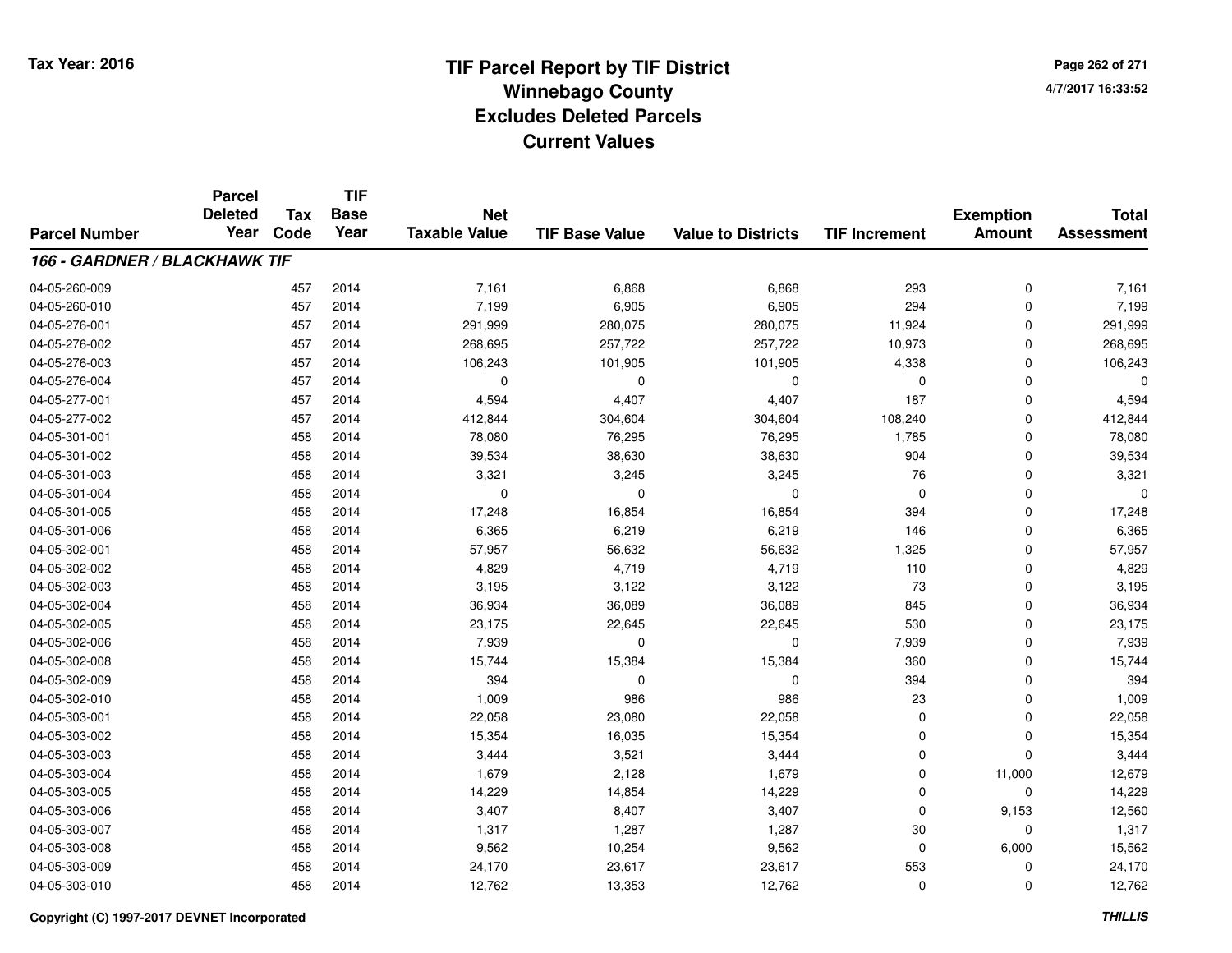**TIF**

**Parcel**

**Page 263 of 2714/7/2017 16:33:52**

#### **TIF Base ValueParcel NumberTotal AssessmentExemption Amount Value to Districts TIF Increment Base YearTax Code Deleted YearNet Taxable Value166 - GARDNER / BLACKHAWK TIF**04-05-303-0111 458 2014 6,611 6,460 6,460 151 0 6,611 04-05-303-0122 458 2014 11,418 12,204 11,418 0 6,000 17,418 04-05-303-013 <sup>458</sup> 22,302 <sup>2014</sup> 21,792 21,792 <sup>510</sup> <sup>0</sup> 22,302 04-05-303-014 <sup>458</sup> 10,754 <sup>2014</sup> 11,202 10,754 <sup>0</sup> <sup>0</sup> 10,754 04-05-303-015 <sup>458</sup> 9,039 <sup>2014</sup> 9,704 9,039 <sup>0</sup> 6,000 15,039 04-05-303-016 <sup>458</sup> 26,227 <sup>2014</sup> 25,627 25,627 <sup>600</sup> <sup>0</sup> 26,227 04-05-303-0177 458 2014 2,262 2,280 2,262 0 0 2,262 04-05-303-018 <sup>458</sup> 14,324 <sup>2014</sup> 14,954 14,324 <sup>0</sup> <sup>0</sup> 14,324 04-05-303-0199 458 2014 23,367 42,818 23,367 0 0 23,367 04-05-303-0200 458 2014 4,790 4,680 4,680 110 0 4,790 04-05-303-0211 458 2014 14,729 15,683 14,729 0 6,000 20,729 04-05-304-001 <sup>458</sup> <sup>0</sup> <sup>2014</sup> <sup>0</sup> <sup>0</sup> <sup>0</sup> <sup>0</sup> <sup>0</sup> 04-05-304-002 <sup>458</sup> <sup>0</sup> <sup>2014</sup> <sup>0</sup> <sup>0</sup> <sup>0</sup> <sup>0</sup> <sup>0</sup> 04-05-304-0033 458 2014 16,606 16,226 16,226 380 0 16,606 04-05-304-004 <sup>458</sup> 21,909 <sup>2014</sup> 21,408 21,408 <sup>501</sup> <sup>0</sup> 21,909 04-05-304-005 <sup>458</sup> 3,311 <sup>2014</sup> 3,235 3,235 <sup>76</sup> <sup>0</sup> 3,311 04-05-304-006 <sup>458</sup> <sup>0</sup> <sup>2014</sup> <sup>0</sup> <sup>0</sup> <sup>0</sup> <sup>0</sup> <sup>0</sup> 04-05-304-007 <sup>458</sup> 4,790 <sup>2014</sup> 4,680 4,680 <sup>110</sup> <sup>0</sup> 4,790 04-05-304-008 <sup>458</sup> 46,728 <sup>2014</sup> 45,659 45,659 1,069 <sup>0</sup> 46,728 04-05-304-0099 458 2014 74,319 72,619 72,619 1,700 0 74,319 04-05-304-0100 458 2014 45,662 44,618 44,618 1,044 0 45,662 04-05-304-0111 458 2014 54,510 53,263 53,263 1,247 0 54,510 04-05-304-0122 458 2014 8,108 8,422 8,108 0 0 8,108 04-05-304-013 <sup>458</sup> 15,743 <sup>2014</sup> 16,444 15,743 <sup>0</sup> <sup>0</sup> 15,743 04-05-304-014 <sup>458</sup> 14,121 <sup>2014</sup> 14,740 14,121 <sup>0</sup> <sup>0</sup> 14,121 04-05-304-015 <sup>458</sup> 1,317 <sup>2014</sup> 1,287 1,287 <sup>30</sup> <sup>0</sup> 1,317 04-05-304-016 <sup>458</sup> 1,317 <sup>2014</sup> 1,287 1,287 <sup>30</sup> <sup>0</sup> 1,317 04-05-304-017 <sup>458</sup> 1,317 <sup>2014</sup> 1,287 1,287 <sup>30</sup> <sup>0</sup> 1,317 04-05-307-0011 458 2014 22,100 21,595 21,595 505 0 22,100 04-05-307-002 <sup>458</sup> <sup>478</sup> <sup>2014</sup> <sup>467</sup> <sup>467</sup> <sup>11</sup> <sup>0</sup> <sup>478</sup> 04-05-307-0111 458 2014 62,430 61,003 61,003 1,427 0 62,430 04-05-307-0122 458 2014 8,536 8,866 8,536 0 0 8,536 04-05-307-013<sup>458</sup> 11,320 <sup>2014</sup> 11,791 11,320 <sup>0</sup> <sup>0</sup> 11,320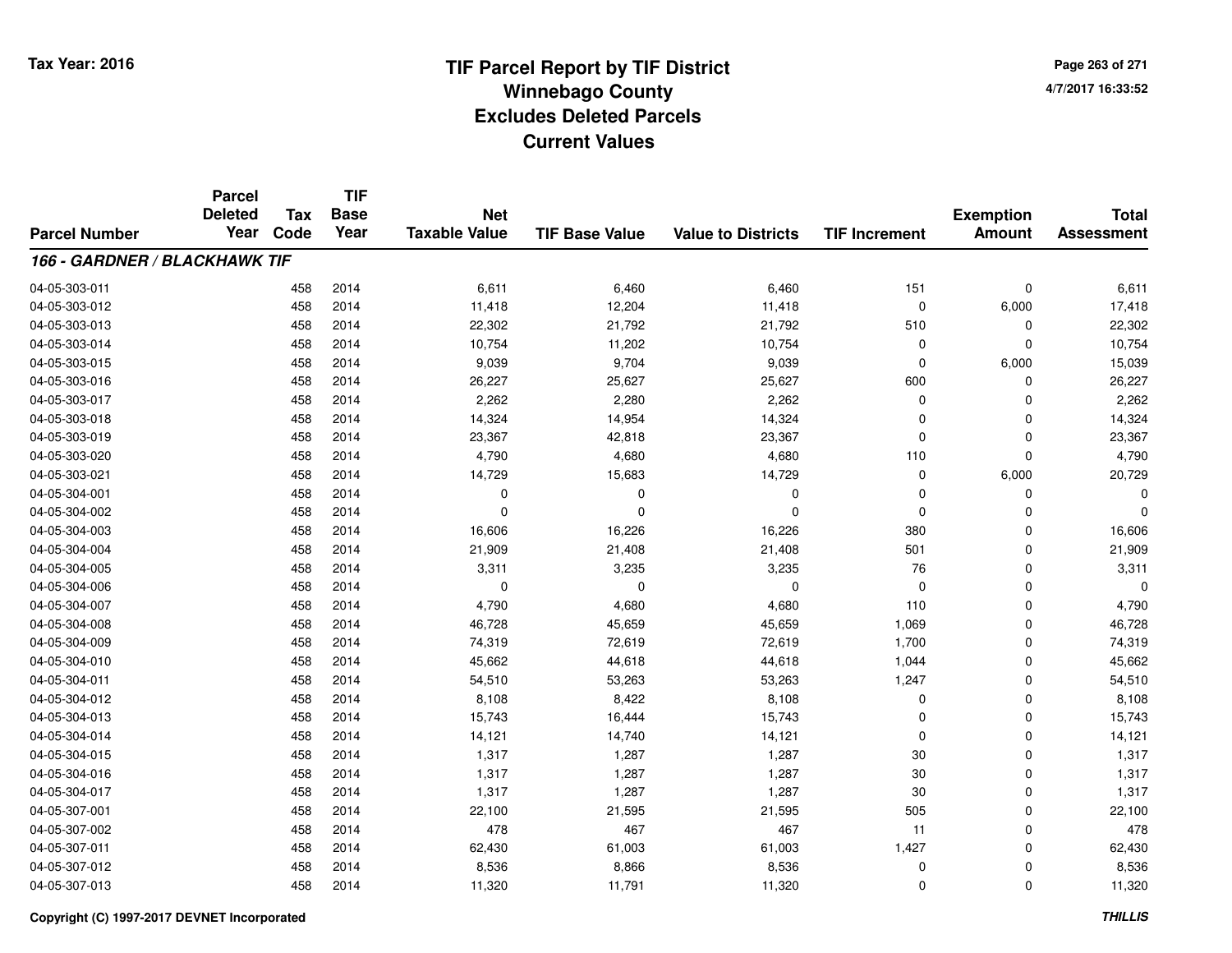**TIF**

**Parcel**

**Page 264 of 2714/7/2017 16:33:52**

#### **TIF Base ValueParcel NumberTotal AssessmentExemption Amount Value to Districts TIF Increment Base YearTax Code Deleted YearNet Taxable Value166 - GARDNER / BLACKHAWK TIF**04-05-307-014 <sup>458</sup> 37,450 <sup>2014</sup> 36,594 36,594 <sup>856</sup> <sup>0</sup> 37,450 04-05-307-015 <sup>458</sup> 32,526 <sup>2014</sup> 31,782 31,782 <sup>744</sup> <sup>0</sup> 32,526 04-05-307-0166 458 0 44,928 36,171 36,171 8,757 0 44,928 04-05-307-0177 458 0 32,141 39,141 32,141 0 32,141 04-05-308-001 <sup>458</sup> <sup>0</sup> <sup>2014</sup> <sup>0</sup> <sup>0</sup> <sup>0</sup> <sup>0</sup> <sup>0</sup> 04-05-326-0011 458 2014 20,227 19,765 19,765 462 0 20,227 04-05-326-0022 458 2014 2,909 2,843 2,843 66 0 2,909 04-05-326-0033 458 2014 2,471 2,415 2,415 56 0 2,471 04-05-326-004 <sup>458</sup> 1,692 <sup>2014</sup> 1,654 1,654 <sup>38</sup> <sup>0</sup> 1,692 04-05-326-005 <sup>458</sup> 1,508 <sup>2014</sup> 1,474 1,474 <sup>34</sup> <sup>0</sup> 1,508 04-05-326-006 <sup>458</sup> 3,411 <sup>2014</sup> 3,333 3,333 <sup>78</sup> <sup>0</sup> 3,411 04-05-326-007 <sup>458</sup> 8,077 <sup>2014</sup> 7,893 7,893 <sup>184</sup> <sup>0</sup> 8,077 04-05-326-0100 458 2014 5,741 5,610 5,610 131 0 5,741 04-05-326-0111 458 2014 35,297 34,490 34,490 807 0 35,297 04-05-326-012 <sup>458</sup> 13,135 <sup>2014</sup> 8,052 8,052 5,083 <sup>0</sup> 13,135 04-05-326-0133 458 2014 6,580 6,430 6,430 150 0 6,580 04-05-326-016 <sup>458</sup> 19,907 <sup>2014</sup> 19,452 19,452 <sup>455</sup> <sup>0</sup> 19,907 04-05-326-017 <sup>458</sup> 49,205 <sup>2014</sup> 48,080 48,080 1,125 <sup>0</sup> 49,205 04-05-326-018 <sup>458</sup> 32,828 <sup>2014</sup> 32,077 32,077 <sup>751</sup> <sup>0</sup> 32,828 04-05-326-0199 458 2014 32,546 31,802 31,802 744 0 32,546 04-05-326-0200 458 2014 8,546 8,351 8,351 195 0 8,546 04-05-326-0211 458 2014 34,499 33,710 33,710 789 0 34,499 04-05-326-0222 458 2014 6,281 6,800 6,281 0 6,000 12,281 04-05-326-0233 458 2014 3,607 3,525 3,525 82 0 3,607 04-05-326-0244 3,607 3,607 3,525 3,525 3,525 82 0 3,607 04-05-326-0255 458 2014 12,219 12,801 12,219 0 6,000 18,219 04-05-326-0266 458 2014 67,329 65,789 65,789 1,540 0 67,329 04-05-378-0011 458 2014 10,064 9,834 9,834 230 0 10,064 04-05-378-002 <sup>458</sup> 11,591 <sup>2014</sup> 11,326 11,326 <sup>265</sup> <sup>0</sup> 11,591 04-05-378-003 <sup>458</sup> 1,613 <sup>2014</sup> 1,576 1,576 <sup>37</sup> <sup>0</sup> 1,613 04-05-378-004 <sup>458</sup> 1,613 <sup>2014</sup> 1,576 1,576 <sup>37</sup> <sup>0</sup> 1,613 04-05-378-005 <sup>458</sup> 3,258 <sup>2014</sup> 3,183 3,183 <sup>75</sup> <sup>0</sup> 3,258 04-05-378-006<sup>458</sup> 22,594 <sup>2014</sup> 35,956 22,594 <sup>0</sup> <sup>0</sup> 22,594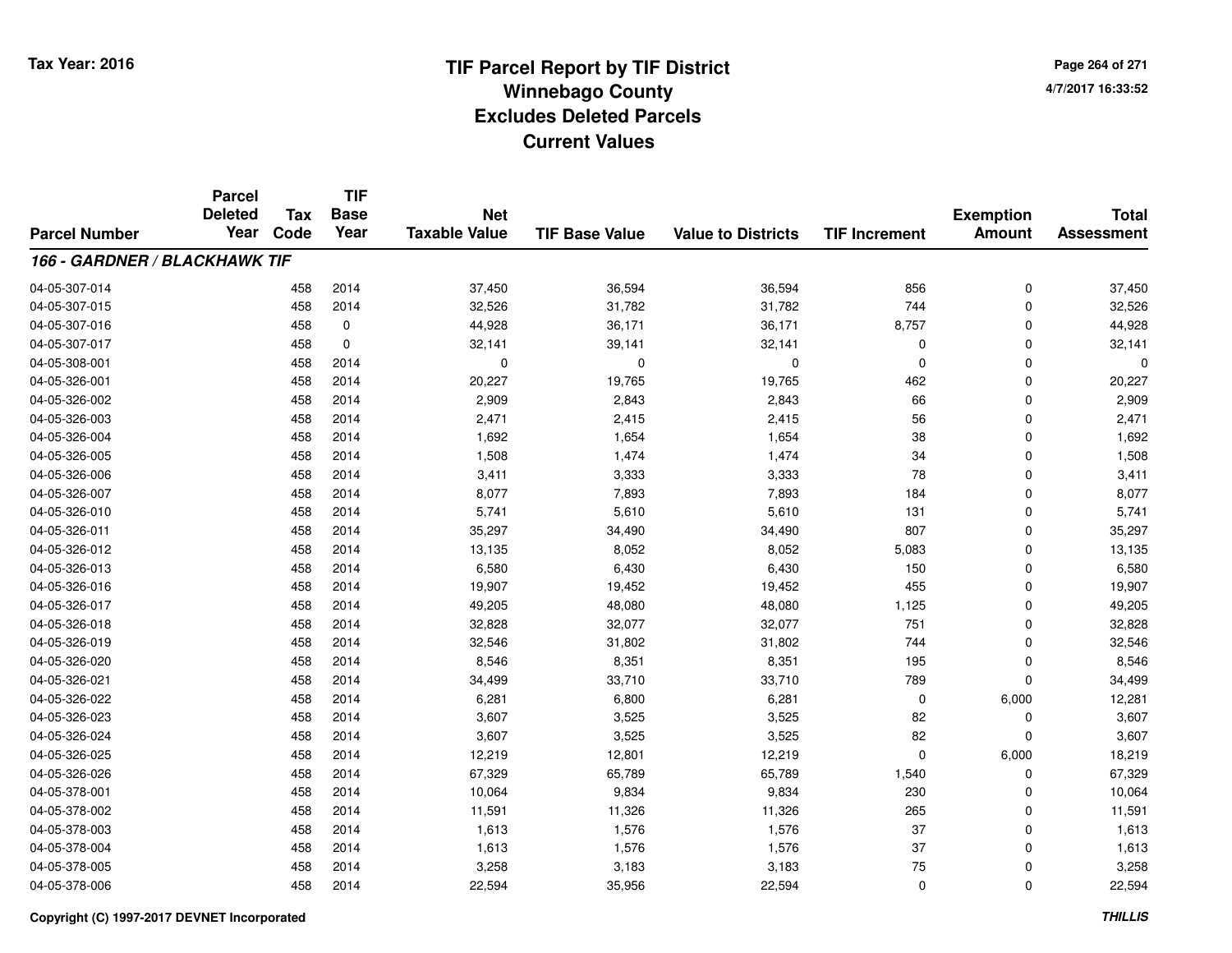**TIF**

**Parcel**

**Page 265 of 2714/7/2017 16:33:52**

#### **TIF Base ValueParcel NumberTotal AssessmentExemption Amount Value to Districts TIF Increment Base YearTax Code Deleted YearNet Taxable Value166 - GARDNER / BLACKHAWK TIF**04-05-426-001 <sup>457</sup> 53,154 <sup>2014</sup> 50,983 50,983 2,171 <sup>0</sup> 53,154 04-05-426-0022 457 2014 4,570 4,383 4,383 187 0 4,570 04-05-426-003 <sup>457</sup> 58,237 <sup>2014</sup> 55,858 55,858 2,379 <sup>0</sup> 58,237 04-05-426-005 <sup>457</sup> 21,638 <sup>2014</sup> 20,754 20,754 <sup>884</sup> <sup>0</sup> 21,638 04-05-426-006 <sup>457</sup> 5,330 <sup>2014</sup> 5,330 5,330 <sup>0</sup> 11,696 17,026 04-05-426-009 <sup>457</sup> 13,340 <sup>2014</sup> 12,550 12,550 <sup>790</sup> 6,000 19,340 04-05-426-013 <sup>457</sup> 58,760 <sup>2014</sup> 56,360 56,360 2,400 <sup>0</sup> 58,760 04-05-426-014 <sup>457</sup> 8,311 <sup>2014</sup> 7,971 7,971 <sup>340</sup> <sup>0</sup> 8,311 04-05-426-015 <sup>457</sup> 144,655 <sup>2014</sup> 138,747 138,747 5,908 <sup>0</sup> 144,655 04-05-426-016 <sup>457</sup> 2,611 <sup>2014</sup> 2,504 2,504 <sup>107</sup> <sup>0</sup> 2,611 04-05-426-017 <sup>457</sup> 12,174 <sup>2014</sup> 11,677 11,677 <sup>497</sup> <sup>0</sup> 12,174 04-05-427-0011 457 2014 4,082 3,915 3,915 167 0 4,082 04-05-427-0022 457 2014 14,878 14,270 14,270 608 0 14,878 04-05-427-0033 457 2014 93,675 97,807 93,675 0 0 93,675 04-05-427-0044 2657 2014 38,060 36,506 36,506 36,506 36,506 36,506 36,506 360 38,060 04-05-427-005 <sup>457</sup> 3,062 <sup>2014</sup> 2,937 2,937 <sup>125</sup> <sup>0</sup> 3,062 04-05-427-006 <sup>457</sup> 13,274 <sup>2014</sup> 12,765 12,765 <sup>509</sup> <sup>0</sup> 13,274 04-05-427-007 <sup>457</sup> 51,174 <sup>2014</sup> 49,084 49,084 2,090 <sup>0</sup> 51,174 04-05-427-0088 457 2014 2,611 2,504 2,504 107 0 2,611 04-05-427-0099 457 2014 2,611 2,504 2,504 107 0 2,611 04-05-427-0100 457 2014 2,611 2,504 2,504 107 0 2,611 04-05-427-0111 457 2014 2,459 2,358 2,358 101 0 2,459 04-05-427-0122 457 2014 10,664 10,228 10,228 436 0 10,664 04-06-277-001 <sup>458</sup> <sup>0</sup> <sup>2014</sup> <sup>0</sup> <sup>0</sup> <sup>0</sup> <sup>0</sup> <sup>0</sup> 04-06-278-001 <sup>458</sup> <sup>0</sup> <sup>2014</sup> <sup>0</sup> <sup>0</sup> <sup>0</sup> <sup>0</sup> <sup>0</sup> 04-06-427-003 <sup>458</sup> <sup>0</sup> <sup>2014</sup> <sup>0</sup> <sup>0</sup> <sup>0</sup> <sup>0</sup> <sup>0</sup> 04-06-428-0022 3 50,354 51,532 51,532 50,354 50,354 50,354 50,354 50,354 50,354 50,354 50,354 51,532 04-06-428-0055 459 2014 11,080 11,564 11,080 0 11,080 04-06-428-006 <sup>458</sup> 8,084 <sup>2014</sup> 8,084 8,084 <sup>0</sup> 4,940 13,024 04-06-428-007 <sup>458</sup> 18,510 <sup>2014</sup> 19,352 18,510 <sup>0</sup> <sup>0</sup> 18,510 04-06-428-008 <sup>458</sup> 15,015 <sup>2014</sup> 15,679 15,015 <sup>0</sup> <sup>0</sup> 15,015 04-06-428-009 <sup>458</sup> 8,726 <sup>2014</sup> 14,629 8,726 <sup>0</sup> 11,000 19,726 04-06-428-0100 458 2014 28,205 29,538 28,205 0 0 28,205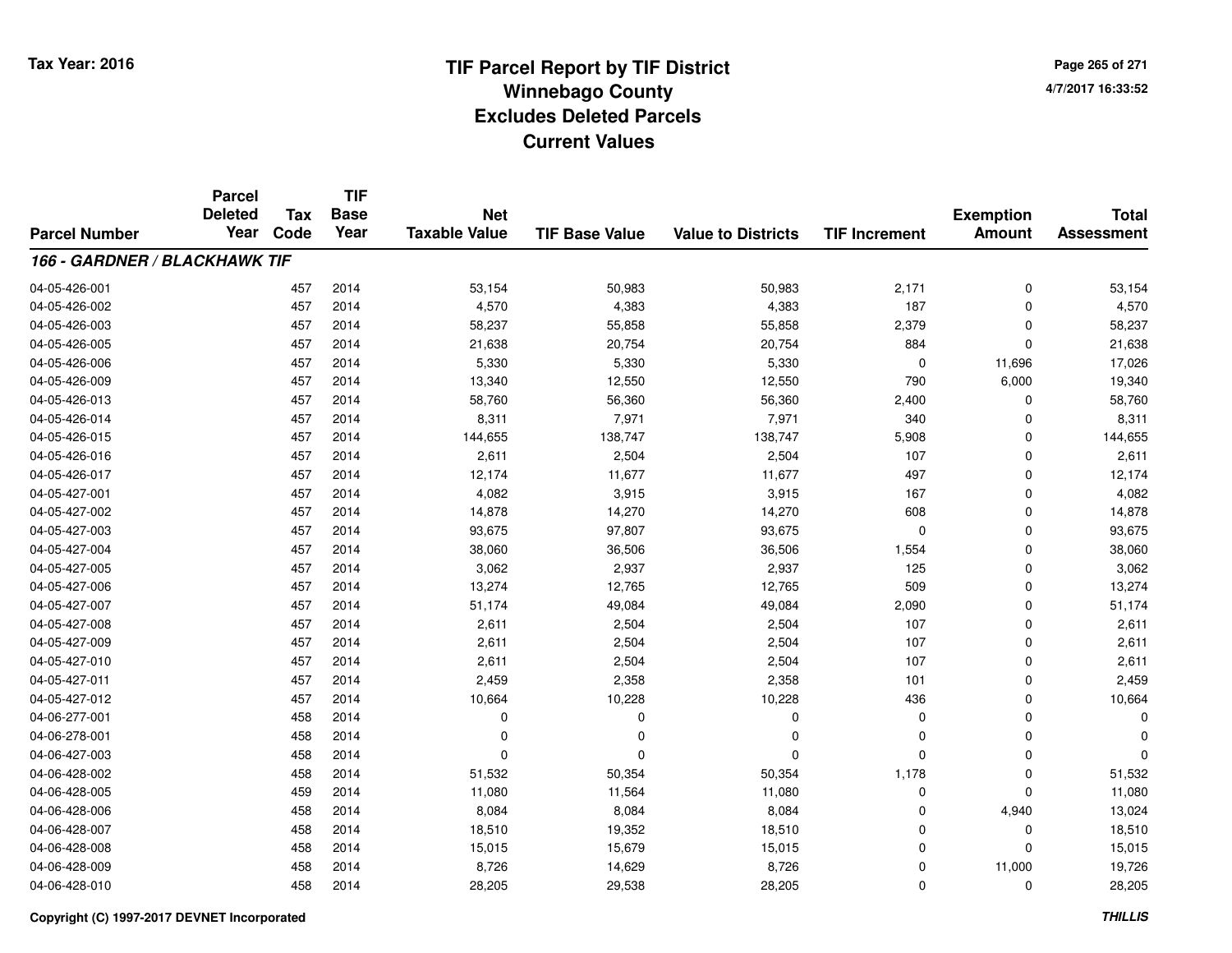**Page 266 of 2714/7/2017 16:33:52**

#### **TIF Base ValueParcel NumberTotal AssessmentExemption Amount Value to Districts TIF IncrementTIF Base YearTax CodeParcel Deleted YearNet Taxable Value166 - GARDNER / BLACKHAWK TIF**04-06-428-0111 458 2014 1,318 1,288 1,288 30 0 1,318 04-06-428-0122 458 2014 7,612 7,901 7,612 0 0 7,612 04-06-428-013 <sup>458</sup> 1,317 <sup>2014</sup> 1,287 1,287 <sup>30</sup> <sup>0</sup> 1,317 04-06-428-014 <sup>458</sup> 21,179 <sup>2014</sup> 22,363 21,179 <sup>0</sup> 6,000 27,179 04-06-428-0155 458 2014 68,098 66,541 66,541 1,557 0 68,098 04-06-428-0166 458 2014 245,403 239,791 239,791 5,612 0 245,403 04-06-429-0022 458 2014 359,421 351,203 351,203 8,218 0 359,421 04-06-429-004 <sup>458</sup> 30,189 <sup>2014</sup> 29,499 29,499 <sup>690</sup> <sup>0</sup> 30,189 04-06-430-001 <sup>458</sup> 52,978 <sup>2014</sup> 51,767 51,767 1,211 <sup>0</sup> 52,978 04-06-430-0022 458 2014 31,716 30,991 30,991 725 0 31,716 04-06-430-004 <sup>458</sup> <sup>0</sup> <sup>2014</sup> <sup>0</sup> <sup>0</sup> <sup>0</sup> <sup>0</sup> <sup>0</sup> 04-06-430-005 <sup>458</sup> 57,918 <sup>2014</sup> 56,594 56,594 1,324 <sup>0</sup> 57,918 04-06-430-006 <sup>458</sup> 58,629 <sup>2014</sup> 57,289 57,289 1,340 <sup>0</sup> 58,629 04-06-430-007 <sup>458</sup> <sup>0</sup> <sup>2014</sup> <sup>0</sup> <sup>0</sup> <sup>0</sup> <sup>0</sup> <sup>0</sup> 04-06-430-008 <sup>458</sup> <sup>0</sup> <sup>2014</sup> <sup>0</sup> <sup>0</sup> <sup>0</sup> <sup>0</sup> <sup>0</sup> 04-06-430-011 <sup>458</sup> <sup>0</sup> <sup>2014</sup> <sup>0</sup> <sup>0</sup> <sup>0</sup> <sup>0</sup> <sup>0</sup> 04-06-430-012 <sup>458</sup> <sup>0</sup> <sup>2014</sup> <sup>0</sup> <sup>0</sup> <sup>0</sup> <sup>0</sup> <sup>0</sup> 04-06-430-013 <sup>458</sup> <sup>0</sup> <sup>0</sup> <sup>0</sup> <sup>0</sup> <sup>0</sup> <sup>0</sup> <sup>0</sup> 04-06-430-0144 58 0 54,581 36,495 36,495 36,495 36,495 36,496 36,496 36,495 36,495 4581 36,495 36,495 45,086 36,495 4,581 36, 04-06-453-001 <sup>458</sup> <sup>0</sup> <sup>2014</sup> <sup>0</sup> <sup>0</sup> <sup>0</sup> <sup>0</sup> <sup>0</sup> 04-06-476-0011 458 2014 85,921 83,956 83,956 1,965 0 85,921 04-06-476-004 <sup>458</sup> 51,199 <sup>2014</sup> 50,029 50,029 1,170 <sup>0</sup> 51,199 04-06-476-005 <sup>458</sup> <sup>0</sup> <sup>2014</sup> <sup>0</sup> <sup>0</sup> <sup>0</sup> <sup>0</sup> <sup>0</sup> 04-06-476-006 <sup>458</sup> 83,360 <sup>2014</sup> 81,454 81,454 1,906 <sup>0</sup> 83,360 04-06-476-007 <sup>458</sup> 62,649 <sup>2014</sup> 61,217 61,217 1,432 <sup>0</sup> 62,649 04-06-476-008 <sup>458</sup> 52,797 <sup>2014</sup> 51,589 51,589 1,208 <sup>0</sup> 52,797 04-06-476-0099 458 2014 7,414 7,245 7,245 169 0 7,414 04-06-476-0100 458 2014 150,099 146,029 146,029 4,070 0 150,099 04-06-477-001 <sup>458</sup> <sup>0</sup> <sup>2014</sup> <sup>0</sup> <sup>0</sup> <sup>0</sup> <sup>0</sup> <sup>0</sup> 04-06-477-002 <sup>458</sup> <sup>0</sup> <sup>2014</sup> <sup>0</sup> <sup>0</sup> <sup>0</sup> <sup>0</sup> <sup>0</sup> 04-06-477-0033 458 2014 4,593 4,488 4,488 105 0 4,593 04-06-477-004 <sup>458</sup> <sup>0</sup> <sup>2014</sup> <sup>0</sup> <sup>0</sup> <sup>0</sup> <sup>0</sup> <sup>0</sup> 04-06-477-005<sup>458</sup> 3,311 <sup>2014</sup> 3,235 3,235 <sup>76</sup> <sup>0</sup> 3,311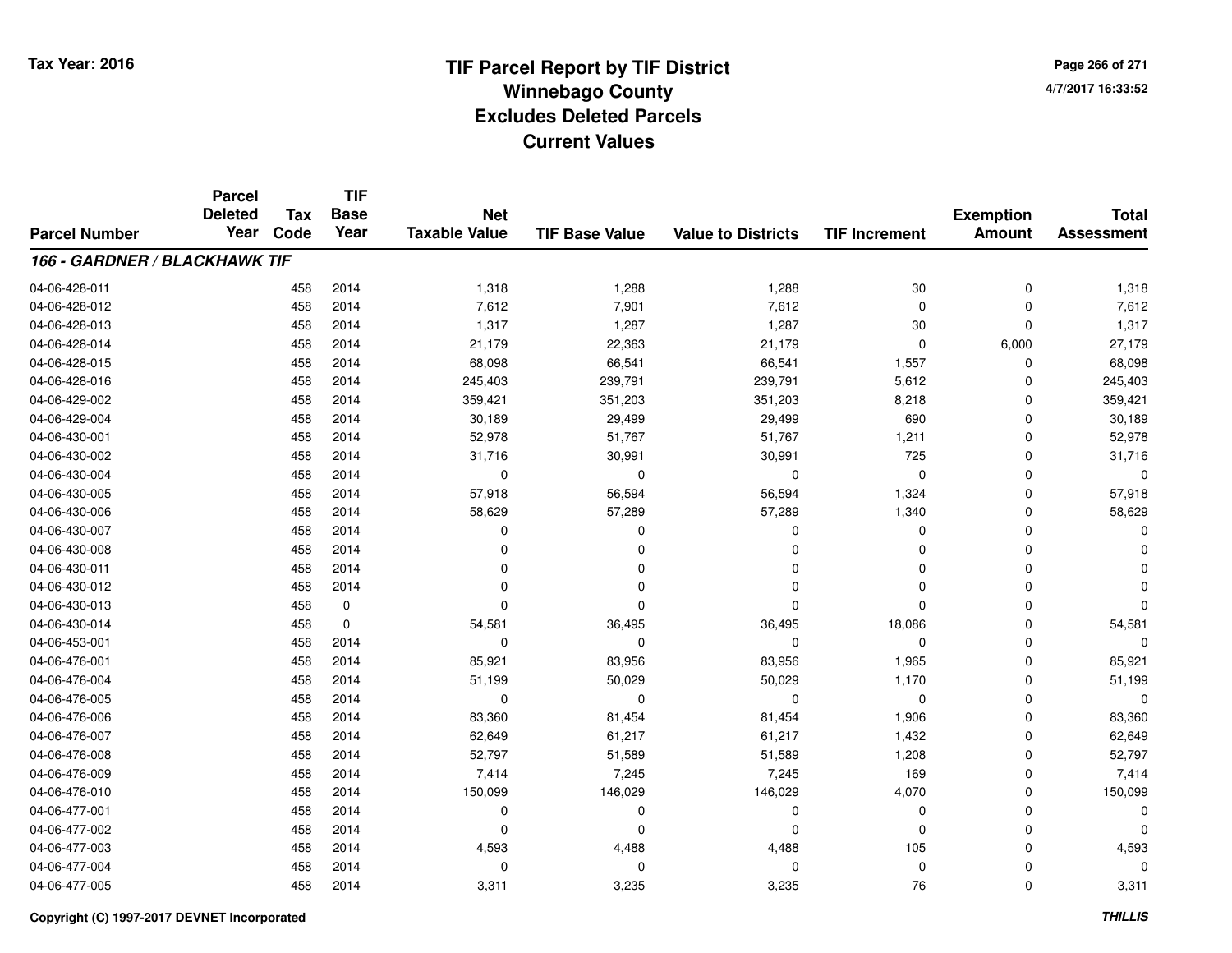**Page 267 of 2714/7/2017 16:33:52**

|                                              | <b>Parcel</b><br><b>Deleted</b> | <b>Tax</b> | <b>TIF</b><br><b>Base</b> | <b>Net</b>           |                       |                           |                      | <b>Exemption</b> | <b>Total</b>      |
|----------------------------------------------|---------------------------------|------------|---------------------------|----------------------|-----------------------|---------------------------|----------------------|------------------|-------------------|
| <b>Parcel Number</b>                         | Year                            | Code       | Year                      | <b>Taxable Value</b> | <b>TIF Base Value</b> | <b>Value to Districts</b> | <b>TIF Increment</b> | <b>Amount</b>    | <b>Assessment</b> |
| 166 - GARDNER / BLACKHAWK TIF                |                                 |            |                           |                      |                       |                           |                      |                  |                   |
| 04-06-477-006                                |                                 | 458        | 2014                      | 9,328                | 9,115                 | 9,115                     | 213                  | $\pmb{0}$        | 9,328             |
| 04-06-477-007                                |                                 | 458        | 2014                      | 8,972                | 8,767                 | 8,767                     | 205                  | 0                | 8,972             |
| 04-06-477-008                                |                                 | 458        | 2014                      | 38,823               | 37,935                | 37,935                    | 888                  | 0                | 38,823            |
| 04-06-477-009                                |                                 | 458        | 2014                      | 123,311              | 79,928                | 79,928                    | 43,383               | $\Omega$         | 123,311           |
| 04-06-477-010                                |                                 | 458        | 2014                      | 9,352                | 9,138                 | 9,138                     | 214                  | $\Omega$         | 9,352             |
| 04-06-477-011                                |                                 | 458        | 2014                      | 33,180               | 32,422                | 32,422                    | 758                  | $\Omega$         | 33,180            |
| 04-06-477-012                                |                                 | 458        | 2014                      | 0                    | 0                     | 0                         | 0                    | $\Omega$         | $\Omega$          |
| 04-06-478-001                                |                                 | 458        | 2014                      | 58,608               | 57,268                | 57,268                    | 1,340                | $\Omega$         | 58,608            |
| 04-06-478-002                                |                                 | 458        | 2014                      | $\mathbf 0$          | $\Omega$              | $\mathbf 0$               | $\mathbf 0$          | $\Omega$         | $\Omega$          |
| 04-06-479-001                                |                                 | 458        | 2014                      | 26,036               | 25,441                | 25,441                    | 595                  | $\Omega$         | 26,036            |
| 04-06-479-002                                |                                 | 458        | 2014                      | 32,861               | 29,160                | 29,160                    | 3,701                | $\mathbf 0$      | 32,861            |
| 04-06-480-001                                |                                 | 458        | 2014                      | $\mathbf 0$          | 0                     | 0                         | 0                    | $\mathbf 0$      | $\Omega$          |
| 04-06-480-002                                |                                 | 458        | 2014                      | 0                    | 0                     | 0                         | 0                    | $\mathbf 0$      | $\Omega$          |
| 04-07-202-001                                |                                 | 458        | 2014                      | $\Omega$             | 0                     | $\Omega$                  | 0                    | $\Omega$         | $\Omega$          |
| <b>Tax District Totals:</b>                  | <b>Parcel Count:</b>            |            | 237                       | 7,648,435            | 7,332,024             | 7,259,049                 | 389,386              | 102,789          | 7,751,224         |
| <b>167 - VILLAGE OF ROCKTON DOWNTOWN TIF</b> |                                 |            |                           |                      |                       |                           |                      |                  |                   |
| 03-24-108-003                                |                                 | 401        | 2014                      | 35,103               | 34,300                | 34,300                    | 803                  | 0                | 35,103            |
| 03-24-109-006                                |                                 | 401        | 2014                      | 16,340               | 15,966                | 15,966                    | 374                  | $\mathbf 0$      | 16,340            |
| 03-24-110-008                                |                                 | 401        | 2014                      | 24,474               | 23,915                | 23,915                    | 559                  | $\Omega$         | 24,474            |
| 03-24-110-009                                |                                 | 401        | 2014                      | 41,349               | 40,403                | 40,403                    | 946                  | $\Omega$         | 41,349            |
| 03-24-110-010                                |                                 | 401        | 2014                      | 41,674               | 35,584                | 35,584                    | 6,090                | 6,000            | 47,674            |
| 03-24-111-001                                |                                 | 401        | 2014                      | 0                    | 0                     | $\mathbf 0$               | 0                    | $\Omega$         | 0                 |
| 03-24-111-002                                |                                 | 401        | 2014                      | $\Omega$             | $\Omega$              | $\Omega$                  | 0                    | $\Omega$         | $\Omega$          |
| 03-24-134-002                                |                                 | 401        | 2014                      | 13,645               | 18,224                | 13,645                    | 0                    | $\Omega$         | 13,645            |
| 03-24-134-003                                |                                 | 401        | 2014                      | 17,057               | 18,549                | 17,057                    | 0                    | $\Omega$         | 17,057            |
| 03-24-134-004                                |                                 | 401        | 2014                      | 20,468               | 26,324                | 20,468                    | 0                    | 0                | 20,468            |
| 03-24-134-005                                |                                 | 401        | 2014                      | 1,531                | 1,496                 | 1,496                     | 35                   | 0                | 1,531             |
| 03-24-134-010                                |                                 | 401        | 2014                      | 28,040               | 27,399                | 27,399                    | 641                  | $\mathbf 0$      | 28,040            |
| 03-24-134-015                                |                                 | 401        | 2014                      | 2,275                | 2,223                 | 2,223                     | 52                   | $\mathbf 0$      | 2,275             |
| 03-24-134-016                                |                                 | 401        | 2014                      | 6,642                | 6,491                 | 6,491                     | 151                  | $\mathbf 0$      | 6,642             |
| 03-24-134-017                                |                                 | 401        | 2014                      | 25,477               | 24,895                | 24,895                    | 582                  | $\mathbf 0$      | 25,477            |
| 03-24-134-018                                |                                 | 401        | 2014                      | 39,687               | 38,780                | 38,780                    | 907                  | $\mathbf 0$      | 39,687            |
| 03-24-134-019                                |                                 | 401        | 2014                      | 88,494               | 81,747                | 81,747                    | 6,747                | $\Omega$         | 88,494            |

### **Copyright (C) 1997-2017 DEVNET Incorporated**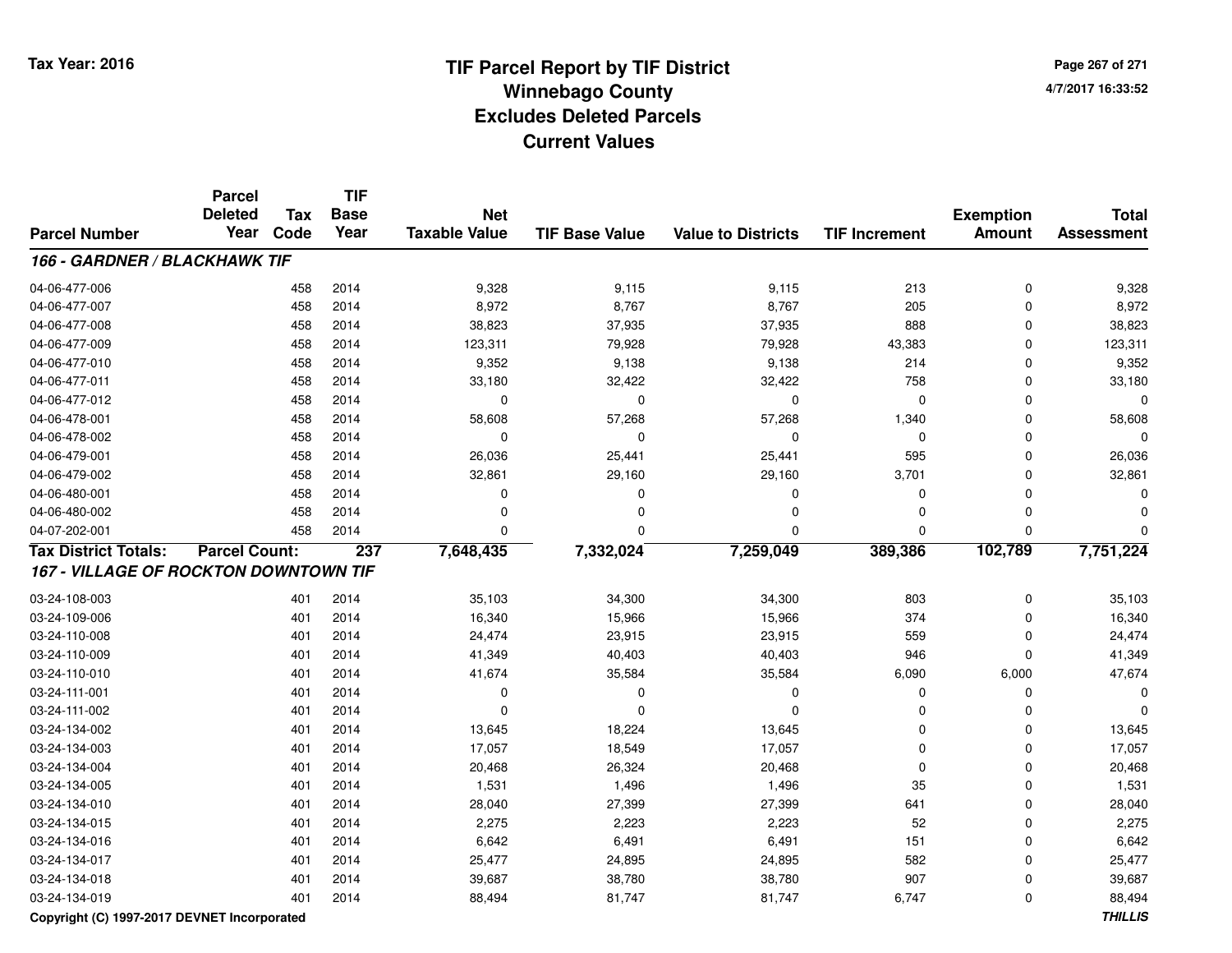**Page 268 of 2714/7/2017 16:33:52**

#### **TIF Base ValueParcel NumberTotal AssessmentExemption Amount Value to Districts TIF IncrementTIF Base YearTax CodeParcel Deleted YearNet Taxable Value167 - VILLAGE OF ROCKTON DOWNTOWN TIF**03-24-134-0211 401 2014 47,367 47,367 254,605 03-24-135-0022 401 2014 56,893 55,592 55,592 1,301 0 56,893 03-24-135-0100 401 2014 18,239 17,822 17,822 417 0 18,239 03-24-135-011 <sup>401</sup> 51,636 <sup>2014</sup> 50,456 50,456 1,180 <sup>0</sup> 51,636 03-24-135-0122 401 2014 36,879 36,035 36,035 844 0 36,879 03-24-135-014 <sup>401</sup> 14,796 <sup>2014</sup> 14,457 14,457 <sup>339</sup> <sup>0</sup> 14,796 03-24-135-015 <sup>401</sup> 56,950 <sup>2014</sup> 55,648 55,648 1,302 <sup>0</sup> 56,950 03-24-135-017 <sup>401</sup> 36,363 <sup>2014</sup> 35,531 35,531 <sup>832</sup> <sup>0</sup> 36,363 03-24-135-018 <sup>2017</sup> <sup>401</sup> <sup>2014</sup> 35,449 34,638 34,638 <sup>811</sup> <sup>0</sup> 35,449 03-24-135-0199 401 2014 6,481 6,333 6,333 148 0 6,481 03-24-135-0200 401 2014 40,145 39,227 39,227 918 0 40,145 03-24-135-0211 401 2014 81,610 79,744 79,744 1,866 0 81,610 03-24-136-005 <sup>401</sup> <sup>0</sup> <sup>2014</sup> <sup>0</sup> <sup>0</sup> <sup>0</sup> <sup>0</sup> <sup>0</sup> 03-24-136-006 <sup>401</sup> 23,012 <sup>2014</sup> 22,486 22,486 <sup>526</sup> <sup>0</sup> 23,012 03-24-136-007 <sup>401</sup> 103,171 <sup>2014</sup> 100,812 100,812 2,359 <sup>0</sup> 103,171 03-24-136-0099 401 2014 57,838 56,516 56,516 1,322 0 57,838 03-24-136-0100 401 2014 124,609 82,281 82,281 42,328 0 124,609 03-24-137-0033 401 2014 3,917 16,634 3,917 0 0 3,917 03-24-137-0044 201 2014 2019 2,981 2,913 2,913 2,913 68 0 2,981 03-24-137-0088 401 2014 35,953 40,994 35,953 0 6,000 41,953 03-24-137-0099 401 2014 3,402 3,324 3,324 78 0 3,402 03-24-137-0100 401 2014 29,700 34,884 29,700 0 6,000 35,700 03-24-138-0011 401 2014 40,772 39,839 39,839 933 0 40,772 03-24-138-0022 401 2014 61,598 60,189 60,189 1,409 0 61,598 03-24-138-003 <sup>401</sup> 17,000 <sup>2014</sup> 32,847 17,000 <sup>0</sup> <sup>0</sup> 17,000 03-24-138-004 <sup>401</sup> 35,353 <sup>2014</sup> 34,545 34,545 <sup>808</sup> <sup>0</sup> 35,353 03-24-138-005 <sup>401</sup> 44,384 <sup>2014</sup> 35,012 35,012 9,372 <sup>0</sup> 44,384 03-24-138-0066 401 2014 42,642 41,667 41,667 975 0 42,642 03-24-138-007 <sup>401</sup> <sup>0</sup> <sup>2014</sup> <sup>0</sup> <sup>0</sup> <sup>0</sup> <sup>0</sup> <sup>0</sup> 03-24-138-008 <sup>401</sup> 66,359 <sup>2014</sup> 64,842 64,842 1,517 <sup>0</sup> 66,359 03-24-138-009 <sup>401</sup> 46,027 <sup>2014</sup> 44,975 44,975 1,052 <sup>0</sup> 46,027 03-24-138-0100 401 2014 292 285 285 7 0 292 03-24-139-001<sup>401</sup> 27,973 <sup>2014</sup> 27,333 27,333 <sup>640</sup> <sup>0</sup> 27,973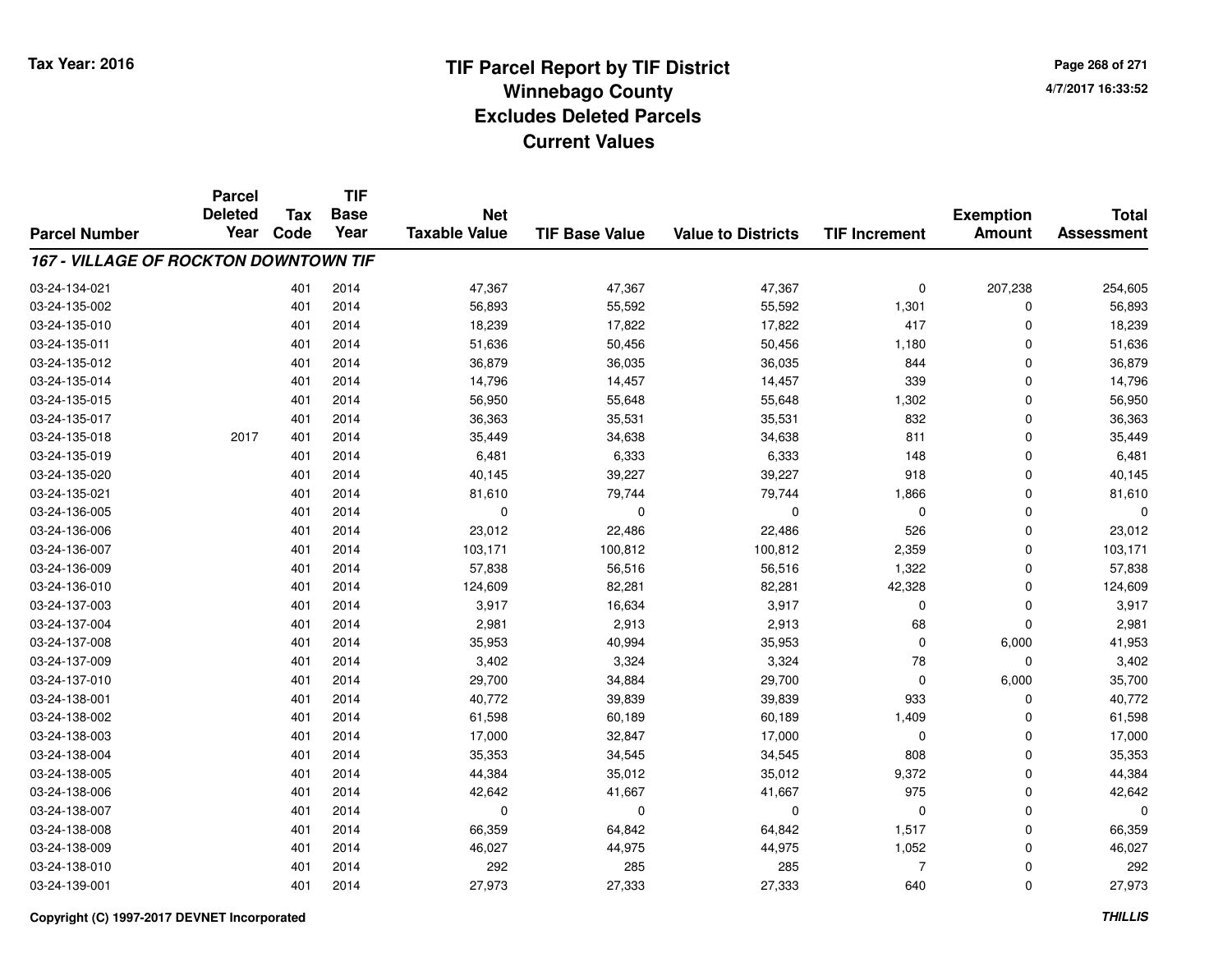**TIF**

**Parcel**

**Page 269 of 2714/7/2017 16:33:52**

#### **TIF Base ValueParcel NumberTotal AssessmentExemption Amount Value to Districts TIF Increment Base YearTax Code Deleted YearNet Taxable Value167 - VILLAGE OF ROCKTON DOWNTOWN TIF**03-24-139-0022 401 2014 23,698 23,156 23,156 542 0 23,698 03-24-139-0033 401 2014 28,086 27,443 27,443 643 0 28,086 03-24-139-004 <sup>401</sup> 35,796 <sup>2014</sup> 34,978 34,978 <sup>818</sup> <sup>0</sup> 35,796 03-24-139-005 <sup>401</sup> 41,476 <sup>2014</sup> 40,528 40,528 <sup>948</sup> <sup>0</sup> 41,476 03-24-139-006 <sup>401</sup> 36,562 <sup>2014</sup> 35,726 35,726 <sup>836</sup> <sup>0</sup> 36,562 03-24-139-007 <sup>401</sup> 47,494 <sup>2014</sup> 46,408 46,408 1,086 <sup>0</sup> 47,494 03-24-139-008 <sup>401</sup> 41,874 <sup>2014</sup> 40,917 40,917 <sup>957</sup> <sup>0</sup> 41,874 03-24-139-009 <sup>401</sup> 25,795 <sup>2014</sup> 25,205 25,205 <sup>590</sup> <sup>0</sup> 25,795 03-24-139-011 <sup>401</sup> 48,708 <sup>2014</sup> 47,594 47,594 1,114 <sup>0</sup> 48,708 03-24-139-0122 212 2014 9,270 9,058 9,058 212 0 9,270 03-24-139-0133 401 2014 9,508 9,291 9,291 217 0 9,508 03-24-139-016 <sup>401</sup> 15,407 <sup>2014</sup> 15,055 15,055 <sup>352</sup> <sup>0</sup> 15,407 03-24-139-017 <sup>401</sup> 6,754 <sup>2014</sup> 6,600 6,600 <sup>154</sup> <sup>0</sup> 6,754 03-24-139-0188 401 2014 14,846 14,369 14,369 477 6,000 20,846 03-24-139-019 <sup>401</sup> 11,308 <sup>2014</sup> 11,050 11,050 <sup>258</sup> <sup>0</sup> 11,308 03-24-139-0200 401 2014 3,906 3,817 3,817 89 0 3,906 03-24-139-0211 401 2014 35,728 34,911 34,911 817 0 35,728 03-24-139-0222 2 401 2014 47,989 46,869 46,869 1,120 0 47,989 03-24-140-0033 401 2014 32,614 31,869 31,869 745 0 32,614 03-24-140-005 <sup>401</sup> 9,877 <sup>2014</sup> 9,514 9,514 <sup>363</sup> 6,000 15,877 03-24-140-009 <sup>401</sup> <sup>0</sup> <sup>2014</sup> <sup>0</sup> <sup>0</sup> <sup>0</sup> <sup>0</sup> <sup>0</sup> 03-24-140-013 <sup>401</sup> 59,908 <sup>2014</sup> 58,526 58,526 1,382 <sup>0</sup> 59,908 03-24-140-014 <sup>401</sup> <sup>0</sup> <sup>0</sup> <sup>0</sup> <sup>0</sup> <sup>0</sup> <sup>0</sup> <sup>0</sup> 03-24-140-016 <sup>401</sup> 320,000 <sup>0</sup> 575,127 320,000 <sup>0</sup> <sup>0</sup> 320,000 03-24-141-0011 401 2014 15,240 13,880 13,880 1,360 0 15,240 03-24-141-0022 401 2014 33,442 32,005 32,005 1,437 6,000 39,442 03-24-141-003 <sup>401</sup> 17,540 <sup>2014</sup> 22,767 17,540 <sup>0</sup> 17,017 34,557 03-24-141-0044 401 2014 29,326 28,655 28,655 671 0 29,326 03-24-141-0055 401 2015 2,526 9,985 2,526 0 0 2,526 03-24-141-006 <sup>401</sup> <sup>0</sup> <sup>0</sup> <sup>0</sup> <sup>0</sup> <sup>0</sup> <sup>0</sup> <sup>0</sup> 03-24-142-001 <sup>401</sup> <sup>0</sup> <sup>2014</sup> <sup>0</sup> <sup>0</sup> <sup>0</sup> <sup>0</sup> <sup>0</sup> 03-24-176-0011 2017 401 2014 33,233 86,328 33,233 0 0 33,233 03-24-177-001<sup>401</sup> <sup>0</sup> <sup>2014</sup> <sup>0</sup> <sup>0</sup> <sup>0</sup> <sup>0</sup> <sup>0</sup>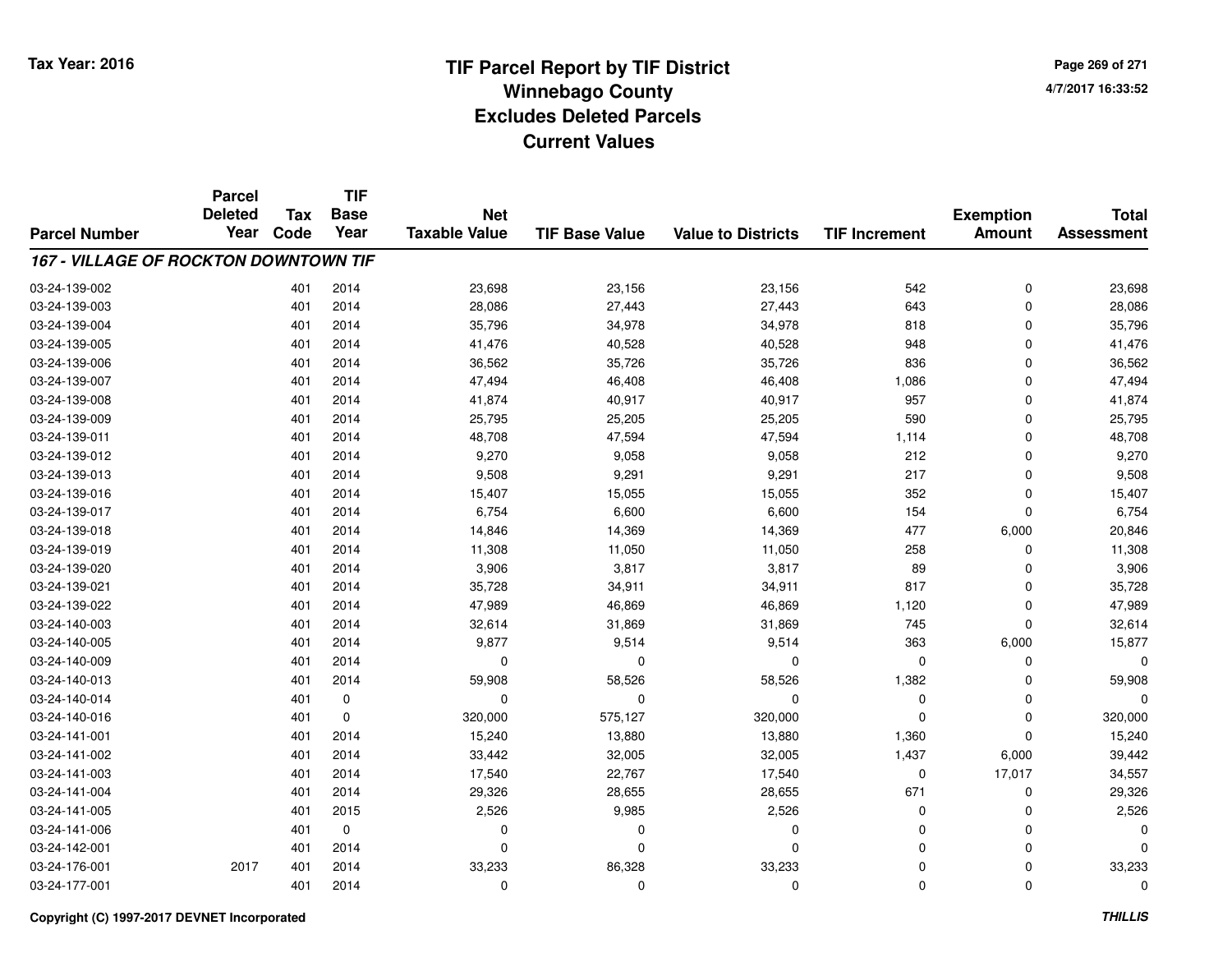**Page 270 of 2714/7/2017 16:33:52**

#### **TIF Base ValueParcel NumberTotal AssessmentExemption Amount Value to Districts TIF IncrementTIF Base YearTax CodeParcel Deleted YearNet Taxable Value167 - VILLAGE OF ROCKTON DOWNTOWN TIF**03-24-178-001 <sup>401</sup> <sup>0</sup> <sup>2014</sup> <sup>0</sup> <sup>0</sup> <sup>0</sup> <sup>0</sup> <sup>0</sup> 03-24-178-002 <sup>401</sup> <sup>0</sup> <sup>2014</sup> <sup>0</sup> <sup>0</sup> <sup>0</sup> <sup>0</sup> <sup>0</sup> 03-24-178-0033 401 2015 614 600 600 14 0 614 03-24-179-0111 1 280 1,767 1,767 1,767 1,767 280 0 2,047 03-24-179-0122 2 3 18,082 18,082 15,901 15,901 15,901 2,181 0 18,082 03-24-203-0011 401 2014 38,479 37,599 37,599 880 0 38,479 03-24-206-008 <sup>401</sup> 22,930 <sup>2014</sup> 21,942 21,942 <sup>988</sup> <sup>0</sup> 22,930 03-24-206-009 <sup>401</sup> 2,780 <sup>2014</sup> 2,780 2,780 <sup>0</sup> 13,370 16,150 03-24-206-0100 401 2014 18,014 17,602 18,014 03-24-206-0111 401 2014 20,544 19,937 19,937 607 6,000 26,544 03-24-207-003 <sup>401</sup> 38,536 <sup>2014</sup> 37,404 37,404 1,132 11,000 49,536 03-24-207-004 <sup>401</sup> 17,333 <sup>2014</sup> 18,345 17,333 <sup>0</sup> 11,663 28,996 03-24-207-0066 401 2014 143,829 140,540 140,540 3,289 0 143,829 03-24-208-004 <sup>401</sup> 36,140 <sup>2014</sup> 35,314 35,314 <sup>826</sup> <sup>0</sup> 36,140 03-24-208-005 <sup>401</sup> 24,052 <sup>2014</sup> 24,322 24,052 <sup>0</sup> 12,097 36,149 03-24-208-0066 401 2014 29,706 28,889 28,889 817 6,000 35,706 03-24-208-007 <sup>401</sup> 47,384 <sup>2014</sup> 46,163 46,163 1,221 6,000 53,384 03-24-251-0022 2 2 2 3 401 2014 1,322 2 3 0 3 1,322 1,322 0 3 1,322 1,322 03-24-251-004 <sup>401</sup> 460,451 <sup>2014</sup> 449,981 449,981 10,470 <sup>0</sup> 460,451 03-24-251-005 <sup>401</sup> <sup>0</sup> <sup>2014</sup> <sup>0</sup> <sup>0</sup> <sup>0</sup> <sup>0</sup> <sup>0</sup> 03-24-251-006 <sup>401</sup> 8,567 <sup>2015</sup> 8,371 8,371 <sup>196</sup> <sup>0</sup> 8,567 03-24-251-007 <sup>401</sup> <sup>614</sup> <sup>2015</sup> <sup>600</sup> <sup>600</sup> <sup>14</sup> <sup>0</sup> <sup>614</sup> 03-24-276-0033 401 2014 14,121 13,798 13,798 323 0 14,121 03-24-276-0044 401 2014 126,523 123,630 123,630 2,893 0 126,523 03-24-276-005 <sup>401</sup> <sup>0</sup> <sup>2014</sup> <sup>0</sup> <sup>0</sup> <sup>0</sup> <sup>0</sup> <sup>0</sup> 03-24-276-007 <sup>401</sup> 47,447 <sup>2014</sup> 46,362 46,362 1,085 <sup>0</sup> 47,447 03-24-276-009 <sup>401</sup> 16,142 <sup>2014</sup> 15,773 15,773 <sup>369</sup> <sup>0</sup> 16,142 03-24-276-0100 401 2014 36,444 35,611 35,611 833 0 36,444 03-24-276-011 <sup>401</sup> 20,969 <sup>2014</sup> 20,490 20,490 <sup>479</sup> <sup>0</sup> 20,969 03-24-276-012 <sup>401</sup> 11,698 <sup>2014</sup> 11,431 11,431 <sup>267</sup> <sup>0</sup> 11,698 03-24-276-0133 401 2014 333,613 325,985 325,985 7,628 0 333,613